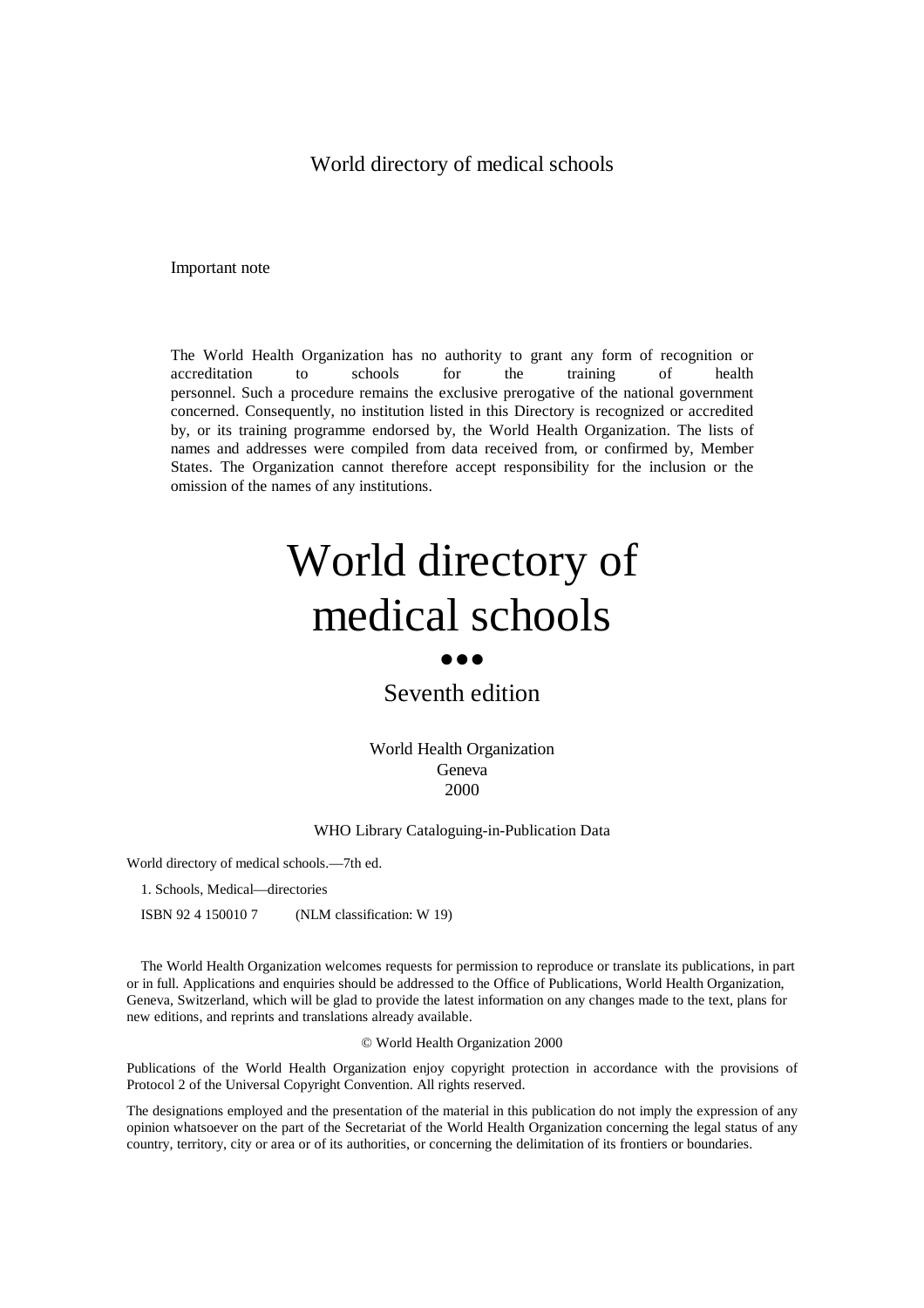The mention of specific companies or of certain manufacturers' products does not imply that they are endorsed or recommended by the World Health Organization in preference to others of a similar nature that are not mentioned. Errors and omissions excepted, the names of proprietary products are distinguished by initial capital letters.

> Designed in New Zealand Typeset in Hong Kong Printed in Spain 98/12327— minimum graphics/Best-set/Policrom— 5000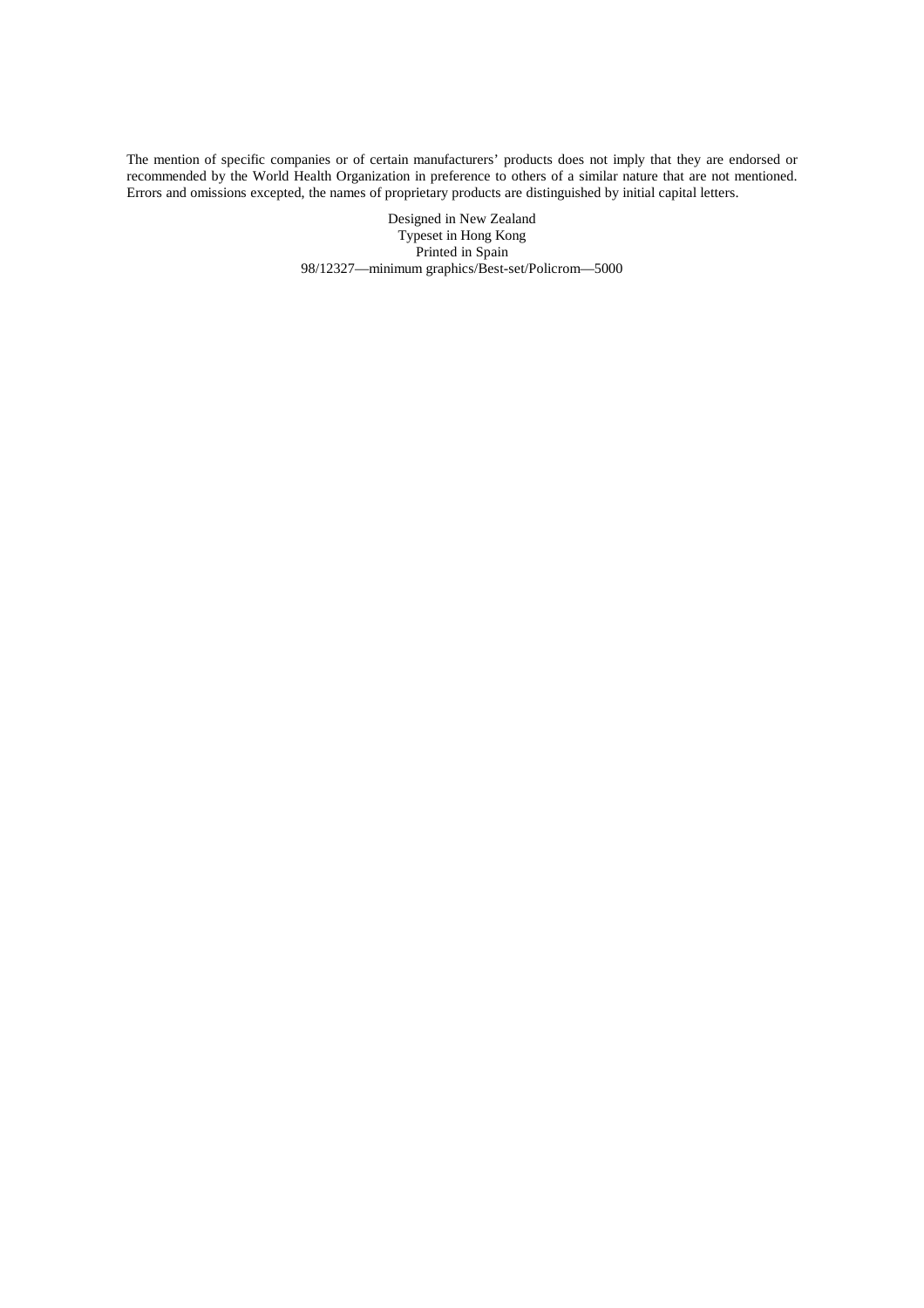# Contents

| Preface                                                            |                | ix |
|--------------------------------------------------------------------|----------------|----|
| Introduction                                                       |                | xi |
| Descriptions of medical education programmes and lists of training |                |    |
| institutions, by country or area:                                  |                | 1  |
| Afghanistan                                                        | 3              |    |
| Albania                                                            | 3              |    |
| Algeria                                                            | $\overline{4}$ |    |
| Angola                                                             | 6              |    |
| Antigua and Barbuda                                                | 7              |    |
| Argentina                                                          | 8              |    |
| Armenia                                                            | 11             |    |
| Australia                                                          | 12             |    |
| Austria                                                            | 16             |    |
| Azerbaijan                                                         | 17             |    |
| <b>Bahamas</b>                                                     | 17             |    |
| Bahrain                                                            | 18             |    |
| Bangladesh                                                         | 18             |    |
| <b>Barbados</b>                                                    | 21             |    |
| <b>Belarus</b>                                                     | 21             |    |
| Belgium                                                            | 23             |    |
| <b>Belize</b>                                                      | 26             |    |
| Benin                                                              | 27             |    |
| <b>Bolivia</b>                                                     | 28             |    |
| Bosnia and Herzegovina                                             | 30             |    |
| <b>Botswana</b>                                                    | 31             |    |
| <b>Brazil</b>                                                      | 31             |    |
| Bulgaria                                                           | 51             |    |
| Burkina Faso                                                       | 52             |    |
| Burundi                                                            | 53             |    |
| Cambodia                                                           | 54             |    |
| Cameroon                                                           | 54             |    |
| Canada                                                             | 55             |    |
| Central African Republic                                           | 60             |    |
| Chad                                                               | 60             |    |
| Chile                                                              | 61             |    |
| China                                                              | 63             |    |
| Colombia                                                           | 90             |    |
| Congo                                                              | 97             |    |
| Cook Islands<br>Costa Rica                                         | 98             |    |
|                                                                    | 98             |    |
| Côte d'Ivoire                                                      | 100            |    |
| Croatia<br>Cuba                                                    | 100<br>101     |    |
|                                                                    | 103            |    |
| Czech Republic<br>Democratic People's Republic of                  |                |    |
| Korea                                                              | 106            |    |
| Democratic Republic of the                                         |                |    |
| Congo                                                              | 107            |    |
|                                                                    |                |    |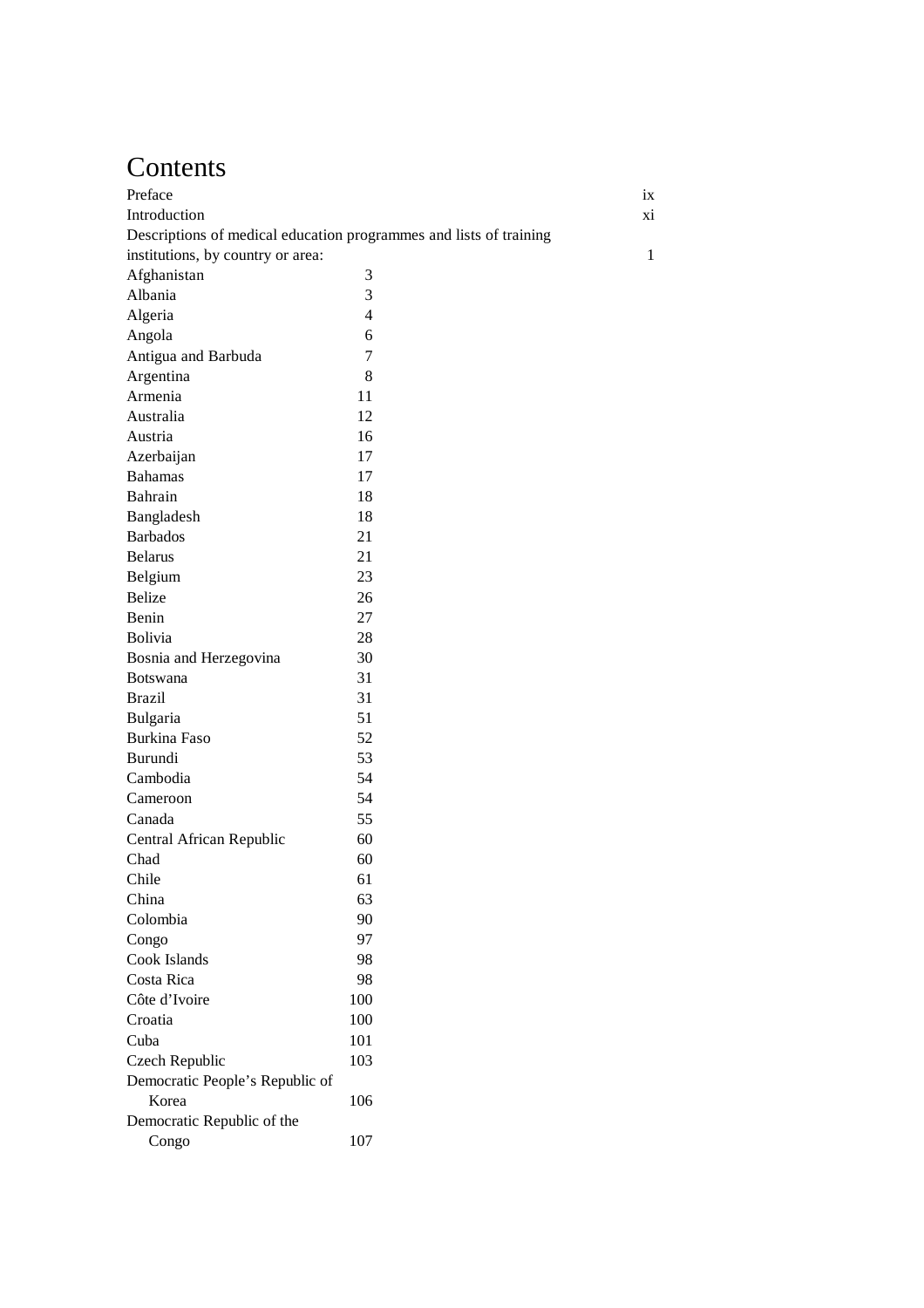| Denmark                              | 108        |     |
|--------------------------------------|------------|-----|
| Djibouti                             | 109        |     |
| Dominica                             | 109        |     |
| Dominican Republic                   | 110        |     |
| Ecuador                              | 113        |     |
| Egypt                                | 116        |     |
| El Salvador                          | 118        |     |
| Estonia                              | 120        |     |
| Ethiopia                             | 120        |     |
| Fiji                                 |            | 121 |
| Finland                              | 122        |     |
| France                               | 123        |     |
| Gabon                                | 134        |     |
| Gambia                               | 134        |     |
| Georgia                              | 134        |     |
| Germany                              | 135        |     |
| Ghana                                | 144        |     |
| Greece                               | 145        |     |
| Grenada                              | 147        |     |
| Guatemala                            | 148        |     |
| Guinea                               | 149        |     |
| Guinea-Bissau                        | 149        |     |
| Guyana                               | 150        |     |
| Haiti                                | 151        |     |
| Honduras                             | 151        |     |
| Hungary                              | 152        |     |
| Iceland                              | 153        |     |
| India                                | 154        |     |
| Indonesia                            | 179        |     |
| Iran (Islamic Republic of)           | 189        |     |
| Iraq                                 | 201        |     |
| Ireland                              | 204        |     |
| Israel                               | 205        |     |
| Italy                                | 206        |     |
| Jamaica                              | 212        |     |
| Japan                                | 213        |     |
| Jordan                               | 233        |     |
| Kazakhstan                           | 234        |     |
| Kenya                                | 235        |     |
| Kuwait                               | 236        |     |
| Kyrgyzstan                           | 237        |     |
| Lao People's Democratic Republic 237 |            |     |
| Latvia                               | 238        |     |
| Lebanon                              | 239        |     |
| Liberia                              | 240        |     |
|                                      |            |     |
| Libyan Arab Jamahiriya<br>Lithuania  | 240<br>242 |     |
|                                      |            |     |
| Madagascar                           | 242        |     |
| Malawi                               | 243        |     |
| Malaysia                             | 244        |     |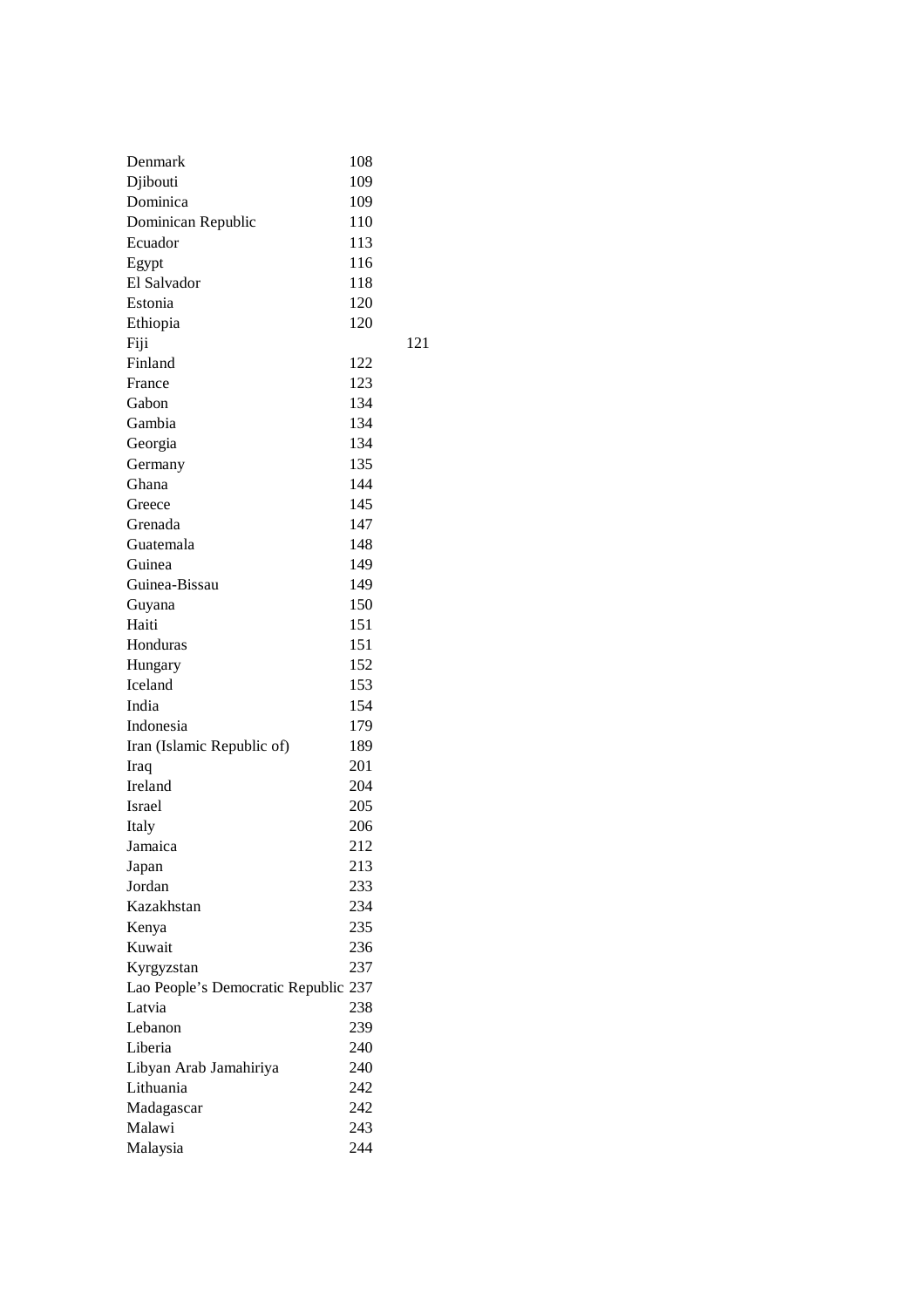| Mali                             | 246 |
|----------------------------------|-----|
| Malta                            | 246 |
| Marshall Islands                 | 247 |
| Mauritius                        | 247 |
| Mexico                           | 248 |
| Micronesia (Federated States of) | 265 |
| Mongolia                         | 265 |
| Montserrat                       | 266 |
| Morocco                          | 267 |
| Mozambique                       | 268 |
| Myanmar                          | 268 |
| Nepal                            | 269 |
| Netherlands                      | 270 |
| <b>Netherlands Antilles</b>      | 273 |
| New Zealand                      | 273 |
| Nicaragua                        | 274 |
| Niger                            | 275 |
| Nigeria                          | 276 |
| Norway                           | 280 |
| Oman                             | 281 |
| Pakistan                         | 282 |
| Palau                            | 286 |
| Panama                           | 287 |
| Papua New Guinea                 | 288 |
| Paraguay                         | 288 |
| Peru                             | 289 |
| Philippines                      | 293 |
| Poland                           | 301 |
| Portugal                         | 304 |
| Puerto Rico                      | 306 |
| Republic of Korea                | 307 |
| Republic of Moldova              | 318 |
| Romania                          | 319 |
| <b>Russian Federation</b>        | 322 |
| Rwanda                           | 332 |
| Saint Kitts and Nevis            | 333 |
| Saint Lucia                      | 333 |
| Saint Vincent and the Grenadines | 334 |
| Samoa                            | 335 |
| Saudi Arabia                     | 335 |
| Senegal                          | 337 |
| Sierra Leone                     | 338 |
| Singapore                        | 338 |
| Slovakia                         | 339 |
| Slovenia                         | 340 |
| Solomon Islands                  | 341 |
| South Africa                     | 341 |
| Spain                            | 344 |
| Sri Lanka                        | 351 |
| Sudan                            | 353 |
|                                  |     |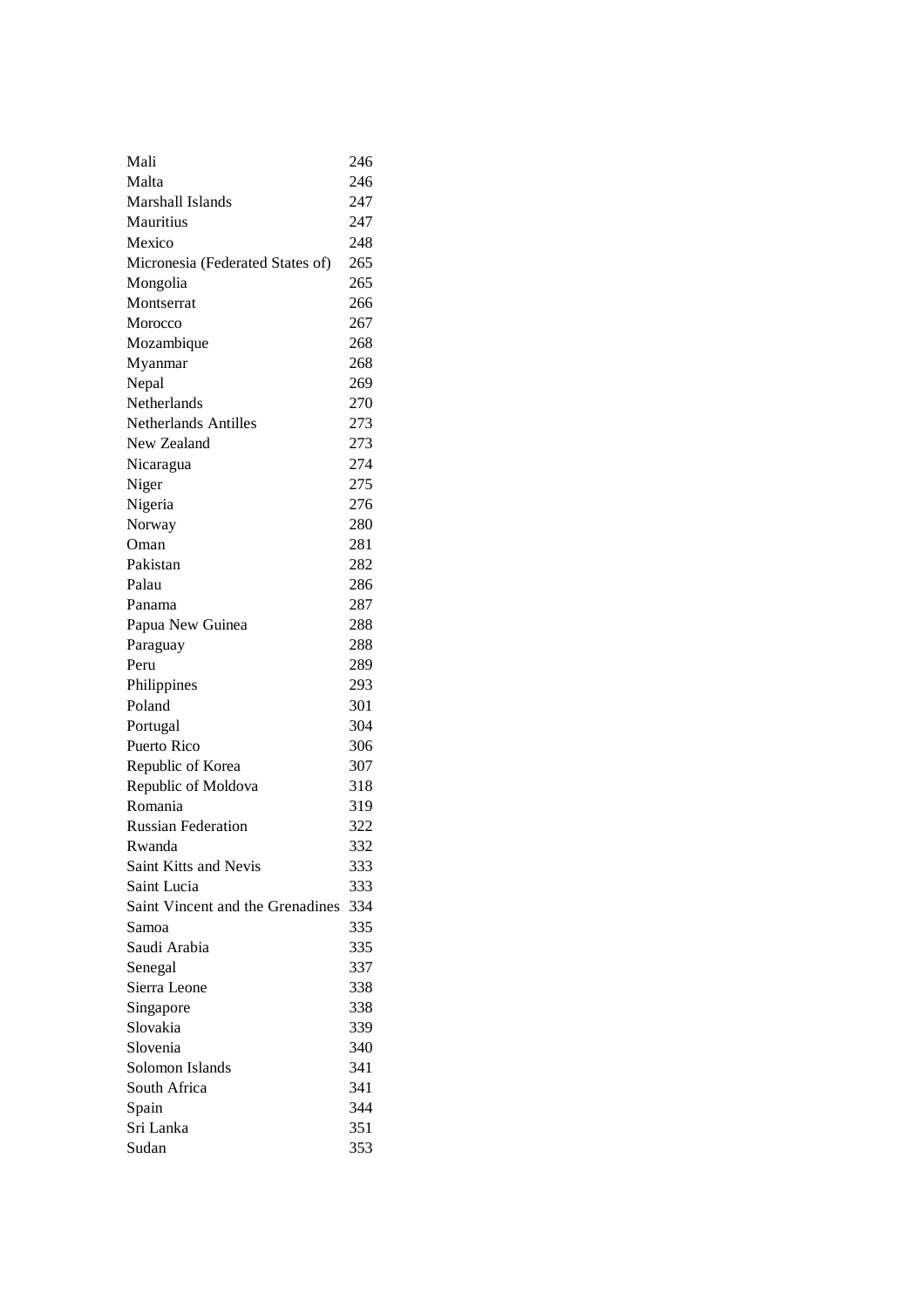| Suriname                        | 356 |
|---------------------------------|-----|
| Sweden                          | 356 |
| Switzerland                     | 359 |
| Syrian Arab Republic            | 360 |
| Tajikistan                      | 361 |
| Thailand                        | 361 |
| The Former Yugoslav Republic    |     |
| of Macedonia                    | 365 |
| Togo                            | 366 |
| Tonga                           | 367 |
| Trinidad and Tobago             | 367 |
| Tunisia                         | 368 |
| Turkey                          | 369 |
| Turkmenistan                    | 378 |
| Tuvalu                          | 379 |
| Uganda                          | 379 |
| Ukraine                         | 380 |
| <b>United Arab Emirates</b>     | 383 |
| United Kingdom of Great Britain |     |
| and Northern Ireland            | 384 |
| United Republic of Tanzania     | 392 |
| <b>United States of America</b> | 393 |
| Uruguay                         | 427 |
| Uzbekistan                      | 428 |
| Vanuatu                         | 430 |
| Venezuela                       | 430 |
| Viet Nam                        | 433 |
| Yemen                           | 435 |
| Yugoslavia                      | 436 |
| Zambia                          | 437 |
| Zimbabwe                        | 438 |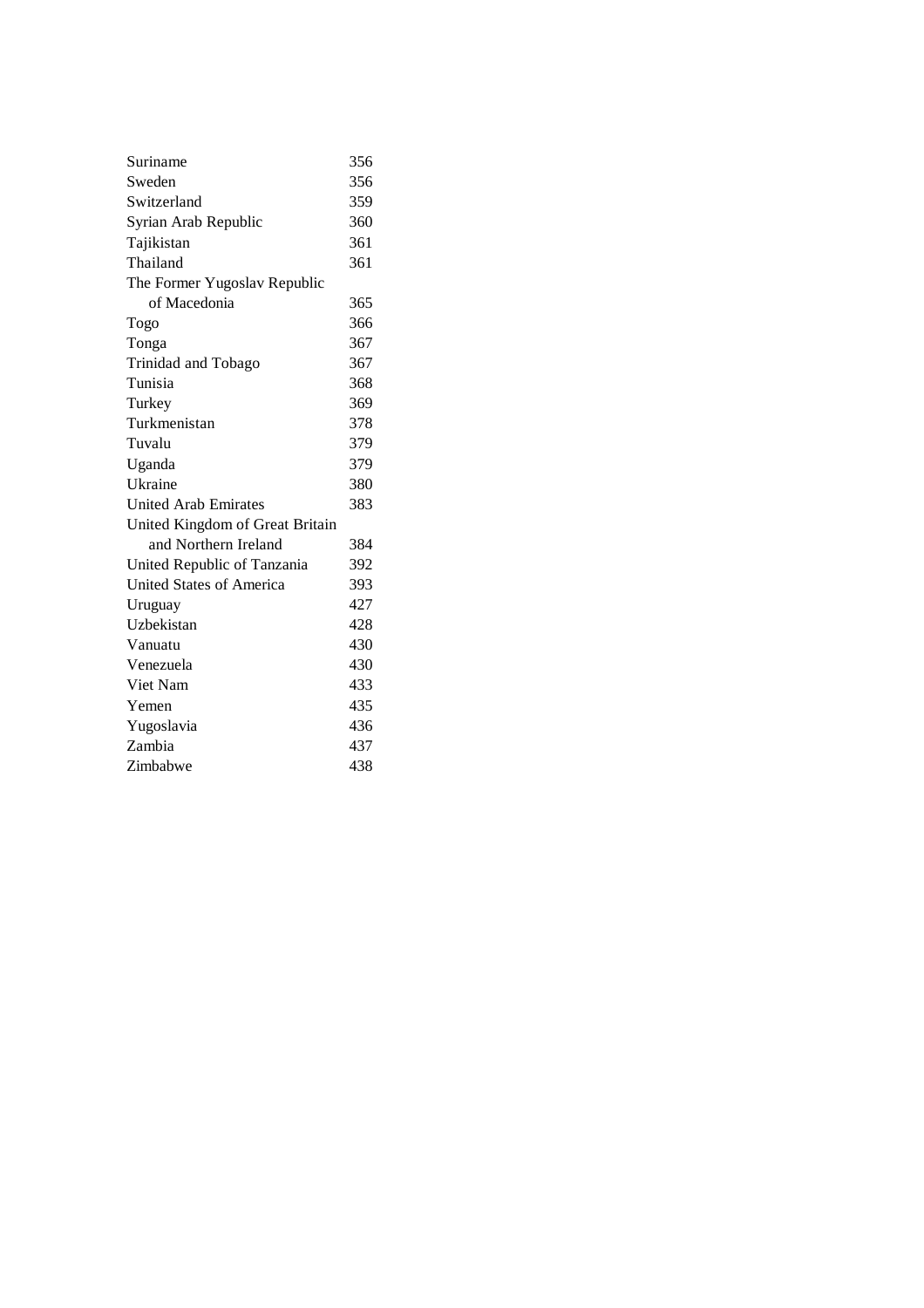# Preface

T he seventh edition of the *World directory of medical schools* is the result

of a wide and coordinated effort encompassing the design, field-testing and translation of questionnaires, the development of an electronic database, and editing, printing and dissemination. The resulting directory provides information on 1642 schools worldwide and is a continuation of the work carried out in previous editions.

The electronic database on which the directory is based provides additional information relevant to medical curricula, educational approaches, the assessment of students, the availability and use of facilities and equipment, staff activities, continuing education, the mutual recognition of qualifications, and the evaluation or accreditation of medical school programmes. For those concerned with and committed to improving the quality of medical education and its relevance to the health needs of society, this database will provide information on the status and trends of medical education worldwide.

While medical education must be adapted to respond to the specific needs of individuals and the populations they intend to serve in a given environment, certain capacities of a physician are universal. In a world where borders are becoming increasingly illusory, there are growing opportunities and

expectations for international collaboration to enhance quality assurance in medical education through research and development.1,2 Interest in the contribution of medical schools to respond to people's health needs and to participate in shaping the future health system through their education, research and service-delivery missions is also growing worldwide.<sup>3-6</sup> Benchmarks and evaluation mechanisms are required to assess and promote the role of medical schools in educating future generations of doctors and in influencing the features of their future practice environment for an optimal response to the health needs of society. In particular, action is needed at the institutional, national and global level to design and promote the most appropriate approaches to allow medical schools to be the principal contributors to people's health.

Dr C. Boelen Department of Health Systems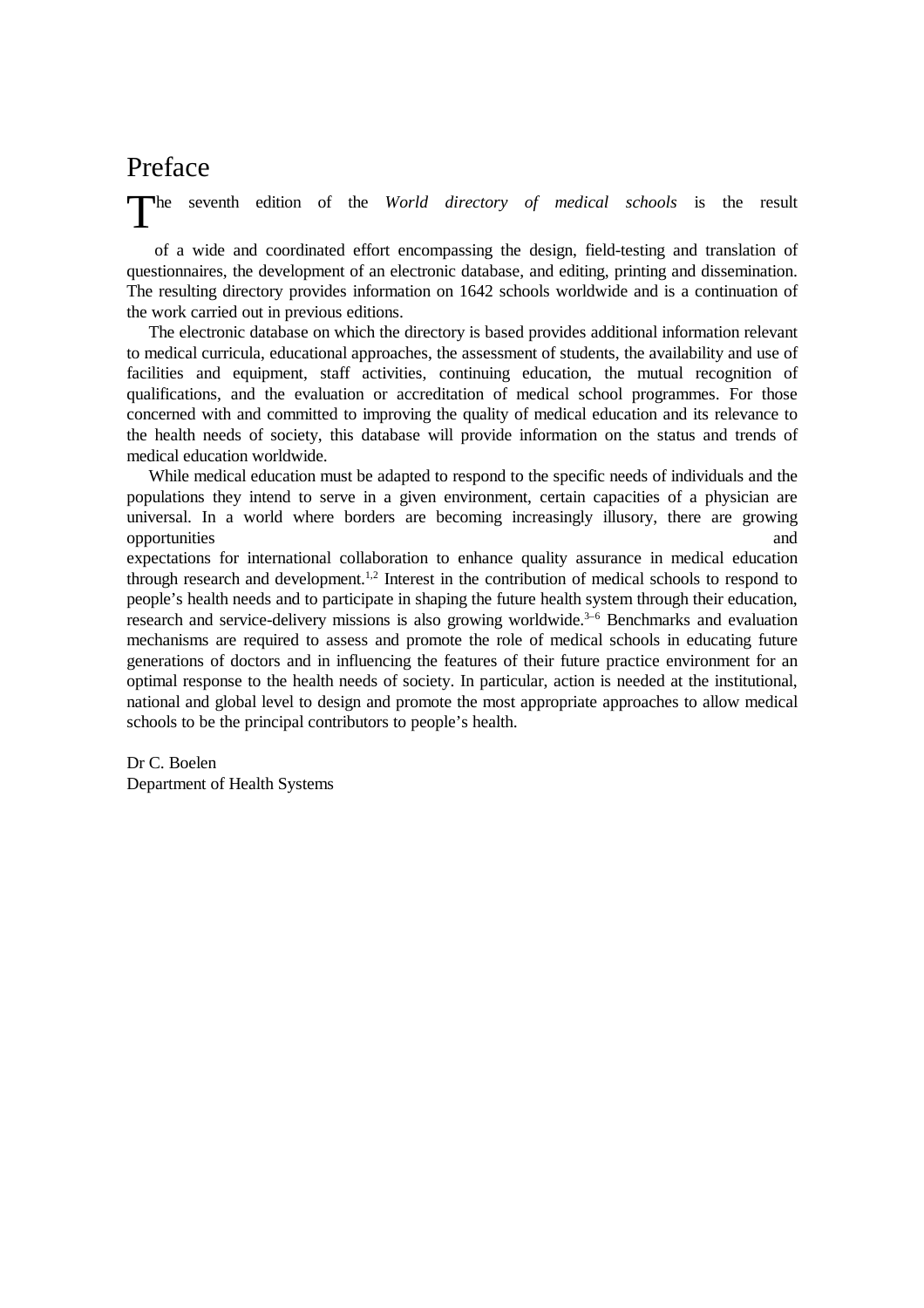# Introduction

The he seventh edition of the *World directory of medical schools* lists institu-

tions of basic medical education in 157 countries or areas. It also provides information on the conditions for obtaining the licence to practise medicine in 14 countries or areas that do not have medical schools. The information presented in general reflects the situation during the academic year 1995–96, and is based primarily on answers to two questionnaires designed by the World Health Organization and sent: (i) to ministerial authorities requesting information of a general nature on medical education and conditions for practice in the country; and (ii) to all medical schools of whose existence the World Health Organization has been informed by the national government, either by confirming existing lists or by providing specific information. The questionnaires were fieldtested in several parts of the world, but it sometimes proved difficult to accommodate data provided from ministerial authorities or medical schools within the suggested layout.

At the time of going to press, and in spite of follow-up, a number of governments and medical schools had not replied to the questionnaires. In these cases only those schools that were previously recognized by the government concerned have been listed. It is therefore not possible to guarantee in all cases the complete accuracy of the information presented, particularly in regard to up-to-date addresses. In addition, compatible information was not always provided by the authorities of the countries cited, particularly concerning agreements between countries. Schools that have been established but where instruction has not yet started have not been listed.

The World Health Organization would appreciate notification of any errors and omissions. These should be addressed to the Department of Organization of Health Services Delivery, World Health Organization, 1211 Geneva 27, Switzerland.

The population figures were made available to WHO by the United Nations Population Division following their 1996 revision of *World popula-tion prospects*. The number of physicians per 100000 population (1993) was taken from *The world health report 1997* (WHO, Geneva, 1997). The medical schools in each country are listed alphabetically by city, except in the case of Brazil, Canada, China, Colombia, India, Mexico and the USA, where they are listed under the state or province; Japan, where they are listed by prefecture; and the United Kingdom, which is subdivided into England, Northern Ireland, Scotland and Wales. The data were either submitted by the governments or obtained directly from the institutions. Where no information was available, this is indicated by a dash  $(-)$ . As the information included in the Directory must of necessity be restricted in scope, the name and address, where available, of the national registration body or licensing authority from which further information can be obtained has been given for each country or area.

# Scope of the directory

The following information is provided for most of the medical schools listed: the name and address, the year instruction started, the language of instruction, the length of the degree course, and whether the applicant is required to pass an entrance examination and foreign students are eligible for admission.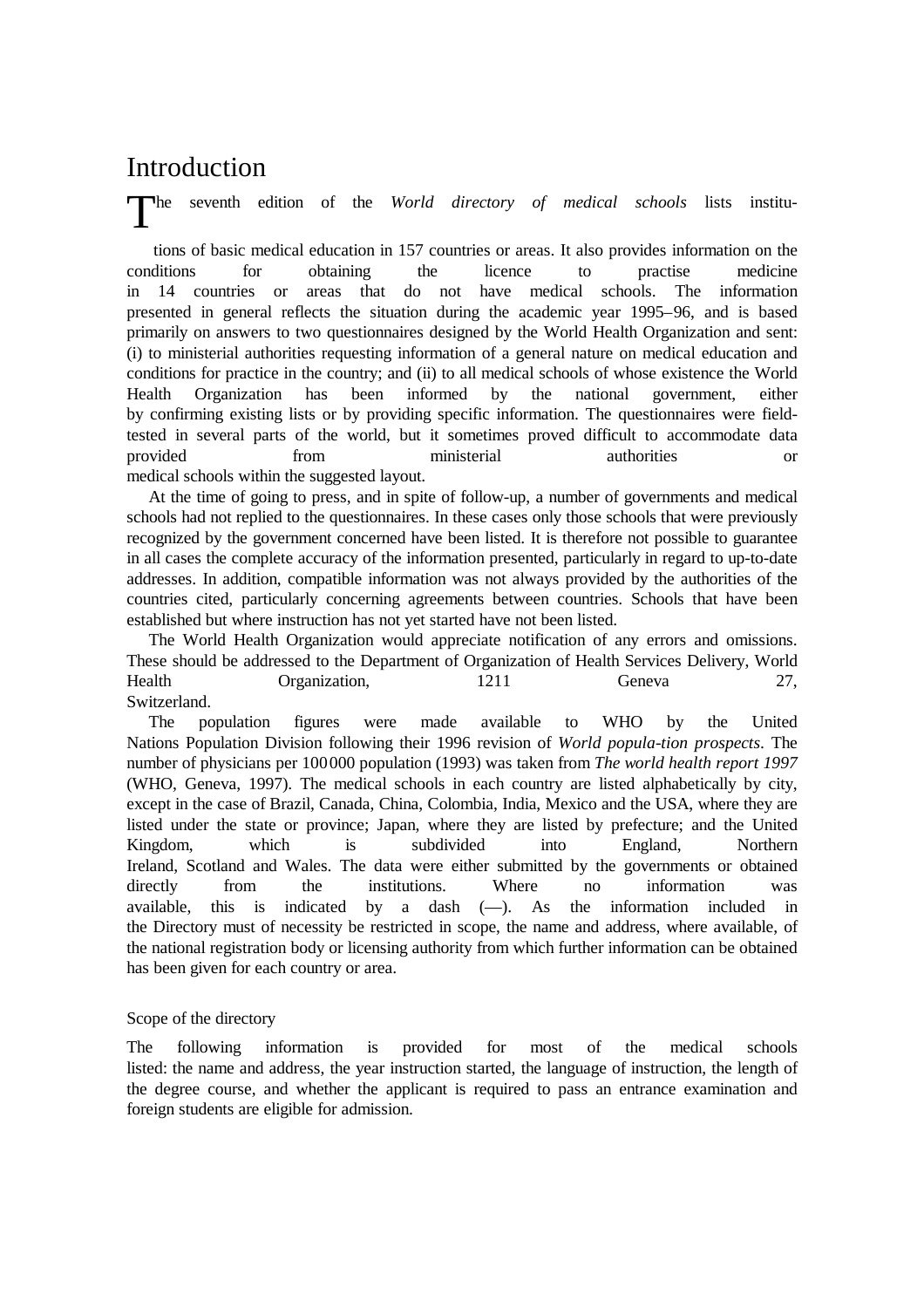#### Name and address

The names and addresses of the medical schools are in the language of the country concerned, unless the language does not use the Roman alphabet. In that case an English or French version is given, depending on which of the two languages was used to answer the questionnaires. Capital letters have been used for all names and addresses; diacritical marks and accented characters have been omitted as these posed problems for the computerized database.

# Year instruction started

This is the year in which medical education began at the institution; it does not necessarily correspond to the date when the institution was founded.

#### Language

This refers to the language(s) used in teaching. Where more than one language is used, they are listed in decreasing order of importance.

Duration of basic medical degree course, including practical training

The degree course is often followed by an internship of 1 or 2 years.

#### Database

A database is being constructed, based on the replies to the two questionnaires. It covers the following areas:

#### Ministerial questionnaire

- l Current number of medical schools within the country.
- Duration of the programme of medical education.
- Title of degree awarded.
- Medical registration/licence to practise.
- Mutual recognition of qualifications.
- Accreditation/recognition or equivalent system.

#### Medical school questionnaire

- **General information.**
- $\bullet$  Curriculum.
- Assessment of students.
- Facilities/equipment.
- $\bullet$  Staff activities.
- $\bullet$  Continuing education.
- $\bullet$  Interaction with other entities.
- Evaluation and accreditation.

Copies of the two questionnaires are available on request from the Department of Organization of Health Services Delivery, World Health Organization, 1211 Geneva 27, Switzerland.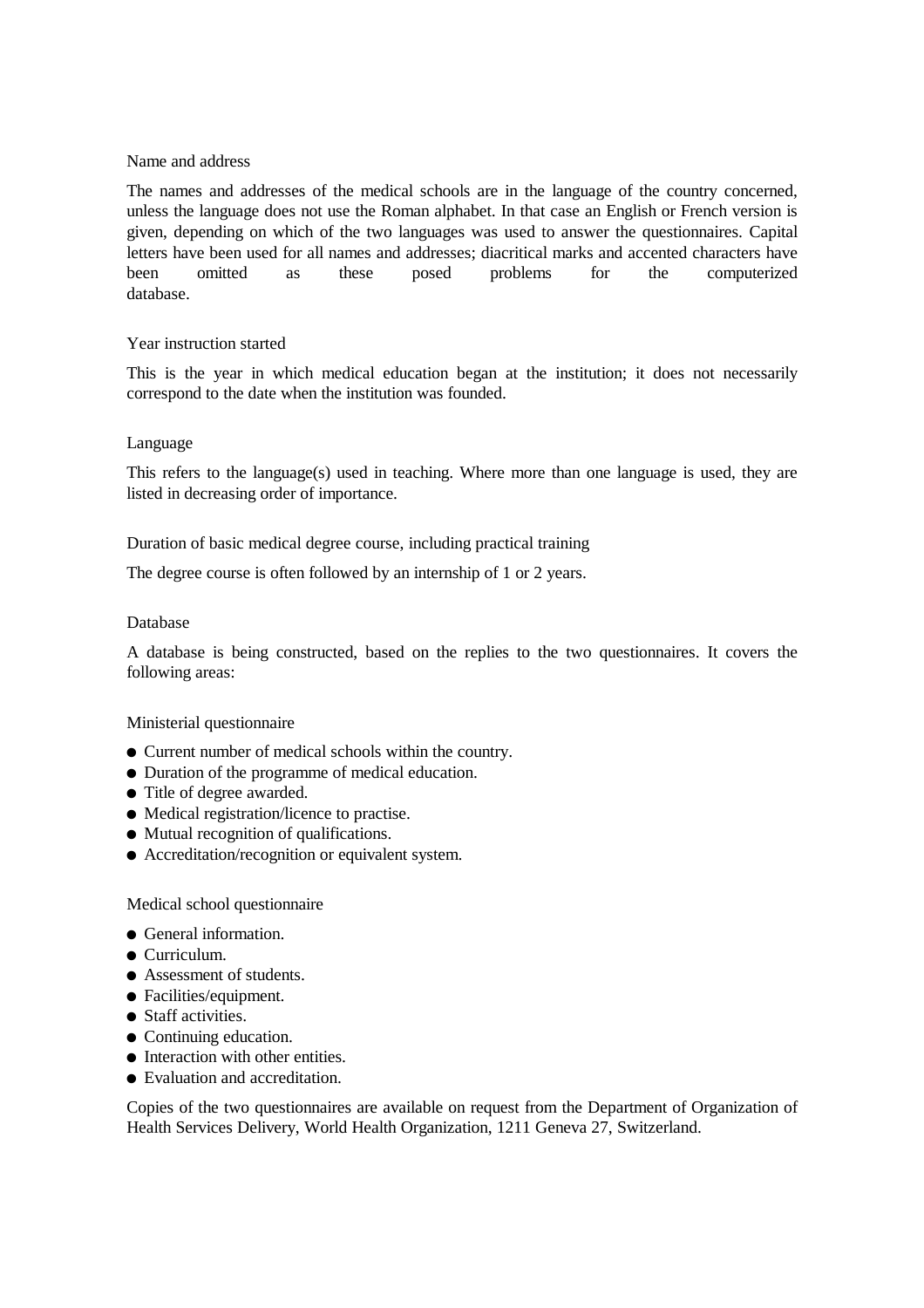#### Acknowledgements

The World Health Organization gratefully acknowledges the contribution of the Educational Commission for Foreign Medical Graduates (ECFMG) and in particular its late former President, Dr M. Wilson, ECFMG, Washington, DC, USA, and Professor A. Rothman, University of Toronto, Toronto, Canada, who assisted in designing the questionnaires on which the directory is based. The contribution of the deans and faculties from the medical schools that participated in the field-testing of the questionnaires is also gratefully acknowledged.

<sup>1</sup> *Towards the assessment of quality in medical education*. Geneva, World Health Organization, 1992 (unpublished document WHO/HRH/92.7; available on request from Department of Health Systems, World Health Organization, 1211 Geneva 27, Switzerland).

- <sup>2</sup> Towards a global consensus on quality medical education: serving the needs of populations and individuals. Proceedings of the 1994 World Health Organization/Educational Commission for Foreign Medical Graduates invitational consultation. *Academic medicine*, 1995, 70 (Suppl.).
- <sup>3</sup> *Defining and measuring the social accountability of medical schools*. Geneva, World Health Organization, 1995 (unpublished document WHO/HRH/95.7; available on request from Department of Health Systems, World Health Organization, 1211 Geneva 27, Switzerland).
- 4 Improving the social responsiveness of medical schools: proceedings of the 1998 Educational Commission for Foreign Medical Graduates/World Health Organization Invitational Conference, Barcelona. *Academic medicine*, 1999, 74 (Suppl.).
- <sup>5</sup> Reorientation of medical education and medical practice for health for all. In: *Forty-eighth World Health Assembly, Geneva, 1–12 May 1995. Volume 1. Resolutions and decisions, and list of*

*participants*. Geneva, World Health Organization, 1995 (unpublished document WHA48/1995/REC/1):8–10. <sup>6</sup> *Doctors for health. A WHO global strategy for changing medical education and medical practice for health for all.* Geneva, World Health Organization, 1996 (unpublished document WHO/HRH/96.1; available on request from Department of Health Systems, World Health Organization, 1211 Geneva 27, Switzerland).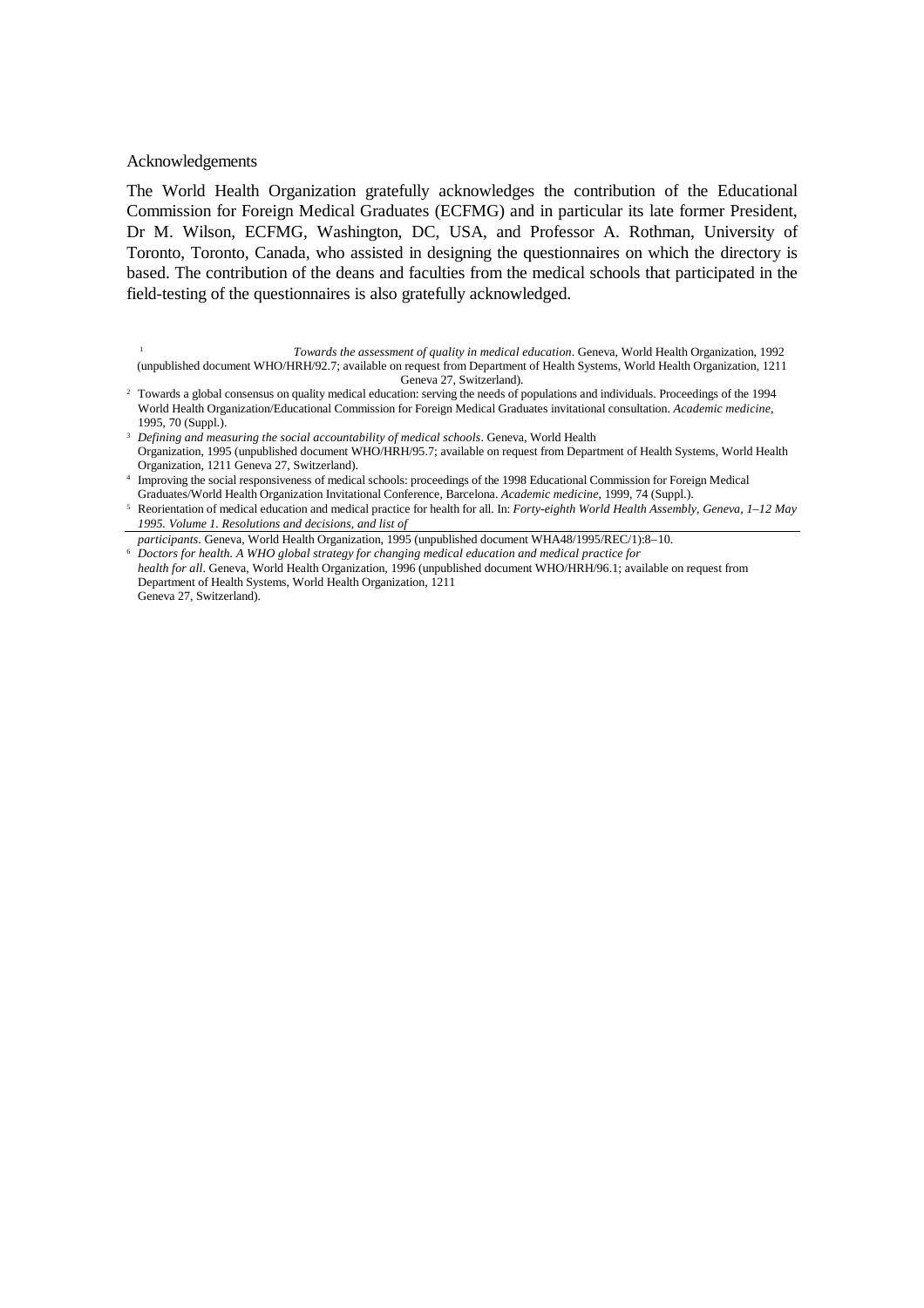# Description of medical education programmes and lists of training institutions, by country or area

# AFGHANISTAN

Total population in 1995: 20 833 000

Number of physicians per 100 000 population (1993): —

Number of medical schools: 4

Duration of basic medical degree course, including practical training: 7 years

Title of degree awarded: Doctor of Medicine (MD)

Medical registration/licence to practise: Registration is obligatory with the Ministry of Public Health, Kabul. The licence to practise medicine is granted by the Department of Licentiate and Medical Registration,

Ministry of Public Health, PO Box 33, Kabul, on successful completion of the 7-year course and receipt of an MD degree. Graduates of foreign medical schools must have their degree validated by an internationally recognized agency. Foreigners require official permission to practise. Work in government service after graduation: Obligatory

Agreements with other countries: Agreements exist with France, Germany, the Islamic Republic of Iran, the Russian Federation, Tajikistan and Uzbekistan.

HERAT MEDICAL SCHOOL HERAT

FACULTY OF MEDICINE STATE MEDICAL INSTITUTE OF NANGARHAR JALALABAD Year instruction started: 1964

FACULTY OF MEDICINE AVICENNA STATE MEDICAL INSTITUTE OF KABUL KABUL Year instruction started: 1932

IBNE-SINA BALKH MEDICAL SCHOOL MAZAR I SHARIF

#### ALBANIA

Total population in 1995: 3 401 000 Number of physicians per 100 000 population (1993): 141 Number of medical schools: 1

Duration of basic medical degree course, including practical training: 6 years (a further year of supervised clinical practice is required before the degree is awarded)

Title of degree awarded: Mjek i Përgjithshëm (General Physician)

Medical registration/licence to practise: Registration is obligatory with the Order of Albanian

Physicians. The licence to practise medicine is granted by the Ministry of Health, Tirana, on receipt of a copy of the final diploma and the marks achieved during the course.

Work in government service after graduation: Not obligatory Agreements with other countries: None

FAKULTETI I MJEKESISE UNIVERSITETI I TIRANES TIRANA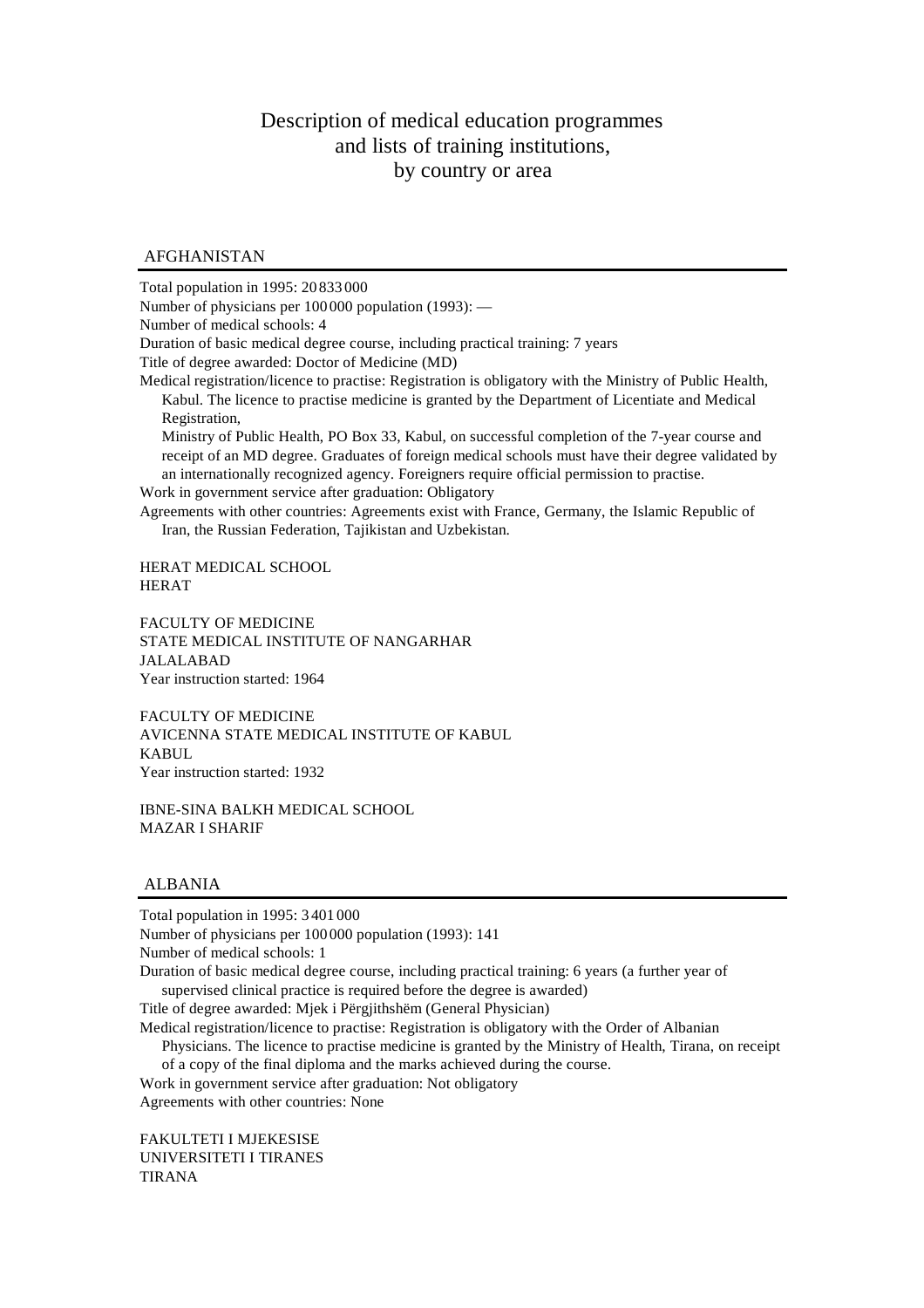Year instruction started: 1952

#### ALGERIA

Total population in 1995: 28 784 000 Number of physicians per 100 000 population (1993): 83 Number of medical schools: 11 Duration of basic medical degree course, including practical training: 6 or 7 years Title of degree awarded: Docteur en Médecine (Doctor of Medicine) Medical registration/licence to practise: The licence to practise medicine is granted by the Ministère de la Santé et de la Population, *128* chemin Mohamed Gacem*, El-Madania, Alger.*

Work in government service after graduation: — Agreements with other countries: —

INSTITUT NATIONAL D'ENSEIGNEMENT SUPERIEUR EN SCIENCES MEDICALES UNIVERSITE D'ALGER AVENUE AHMED GHERMOUL BP 30 ALGER

INSTITUT NATIONAL D'ENSEIGNEMENT SUPERIEUR EN SCIENCES MEDICALES ANNABA

INSTITUT DE SCIENCES MEDICALES<sup>1</sup> UNIVERSITE DE BATNA CHAHID BOUKHLOUF MOHAMMED EL-HADI BATNA 05000 Tel.: +213 (4) 850 392/854 962 Fax: +213 (4) 850 392 Telex: 82805 iessm dz Year instruction started: 1977 Language of instruction: French Duration of basic medical degree course, including practical training: 7 years Entrance examination: No Foreign students eligible: Yes

INSTITUT DE SCIENCES MEDICALES<sup>1</sup> UNIVERSITE DE BLIDA ROUTE DE SOUMAA BP 270 BLIDA 09000 Tel.: +213 (3) 415 853 Fax: +213 (3) 417 813/417 726 Year instruction started: 1982 Language of instruction: French Duration of basic medical degree course, including practical training: 7 years Entrance examination: No Foreign students eligible: Yes

INSTITUT NATIONAL D'ENSEIGNEMENT SUPERIEUR EN SCIENCES MEDICALES **CONSTANTINE** 

INSTITUT NATIONAL D'ENSEIGNEMENT SUPERIEUR EN SCIENCES MEDICALES MOSTAGANEM

INSTITUT NATIONAL D'ENSEIGNEMENT SUPERIEUR EN SCIENCES MEDICALES CHEMIN VICINAL, ROUTE ES-SENIA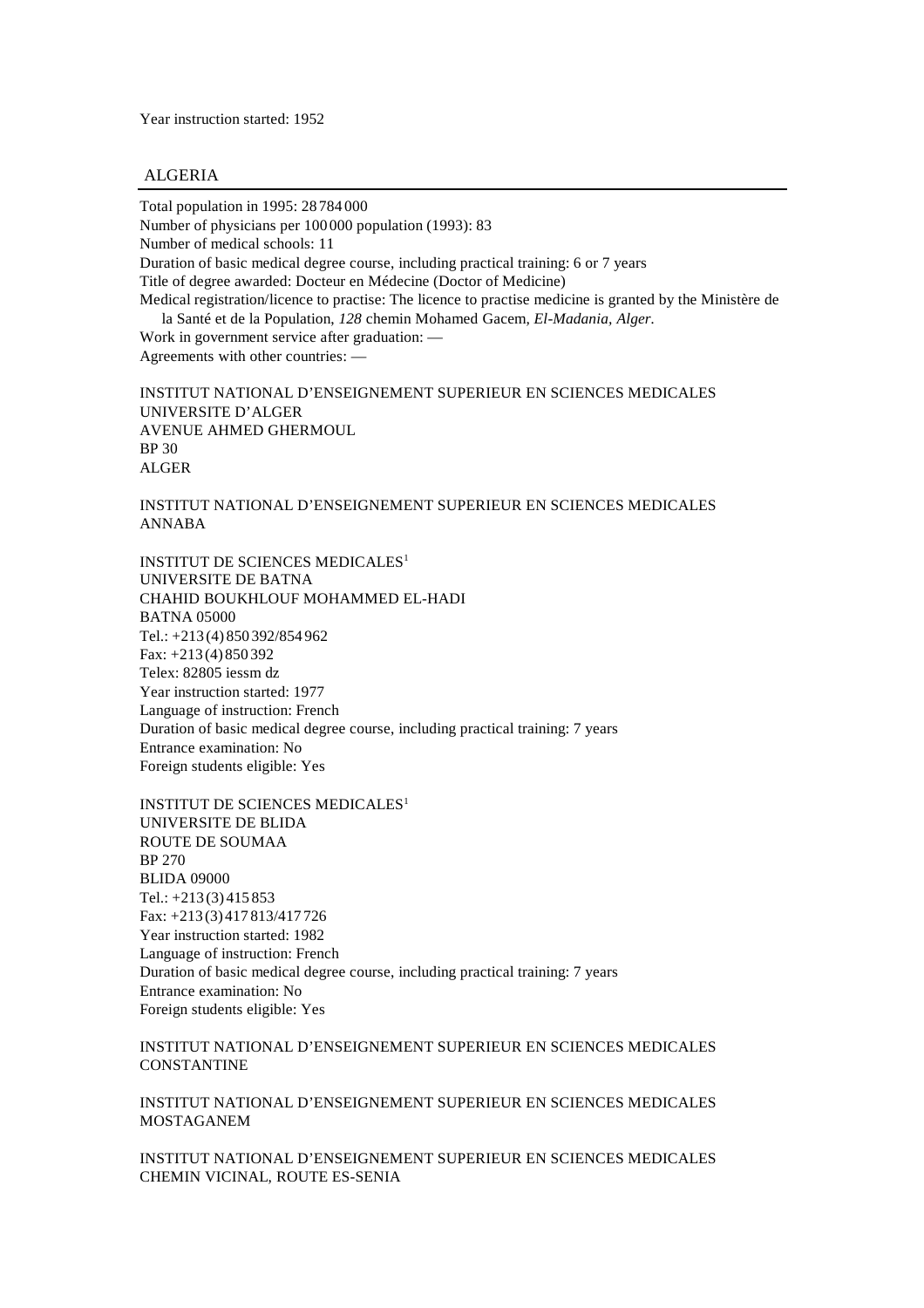ELMENAOUER 1510 ORAN Tel.: +213 (6) 340 602 Fax: +213 (6) 340 604 Year instruction started: 1958 Language of instruction: French Duration of basic medical degree course, including practical training: 7 years Entrance examination: No Foreign students eligible: Yes

INSTITUT DE SCIENCES MEDICALES<sup>1</sup> UNIVERSITE DE SETIF SETIF

INSTITUT DE SCIENCES MEDICALES<sup>2</sup> UNIVERSITE DE SIDI-BEL-ABBES SIDI-BEL-ABBES

INSTITUT DE SCIENCES MEDICALES<sup>3</sup> UNIVERSITE DE TIZI-OUZOU ROUTE DE HASNAOUA TIZI-OUZOU 15000 Tel.: +213 (3) 217 381 Fax: +213 (3) 211 960 Telex: 76970 cbmsm dz Year instruction started: 1981 Language of instruction: French Duration of basic medical degree course, including practical training: 7 years Entrance examination: No Foreign students eligible: Yes

INSTITUT DE SCIENCES MEDICALES<sup>2</sup> UNIVERSITE DE TLEMCEN TLEMCEN

#### ANGOLA

Total population in 1995: 11 185 000 Number of physicians per 100 000 population (1993): — Number of medical schools: 1 Duration of basic medical degree course, including practical training: 6 years Title of degree awarded: Doctor em Medicina (Doctor of Medicine) Medical registration/licence to practise: — Work in government service after graduation: — Agreements with other countries: —

FACULDADE DE MEDECINA CP 116 LUANDA Tel.: +244 (2) 383 872/383 866 Year instruction started: 1975 Language of instruction: Portuguese Duration of basic medical degree course, including practical training: 6 years Entrance examination: Yes Foreign students eligible: Yes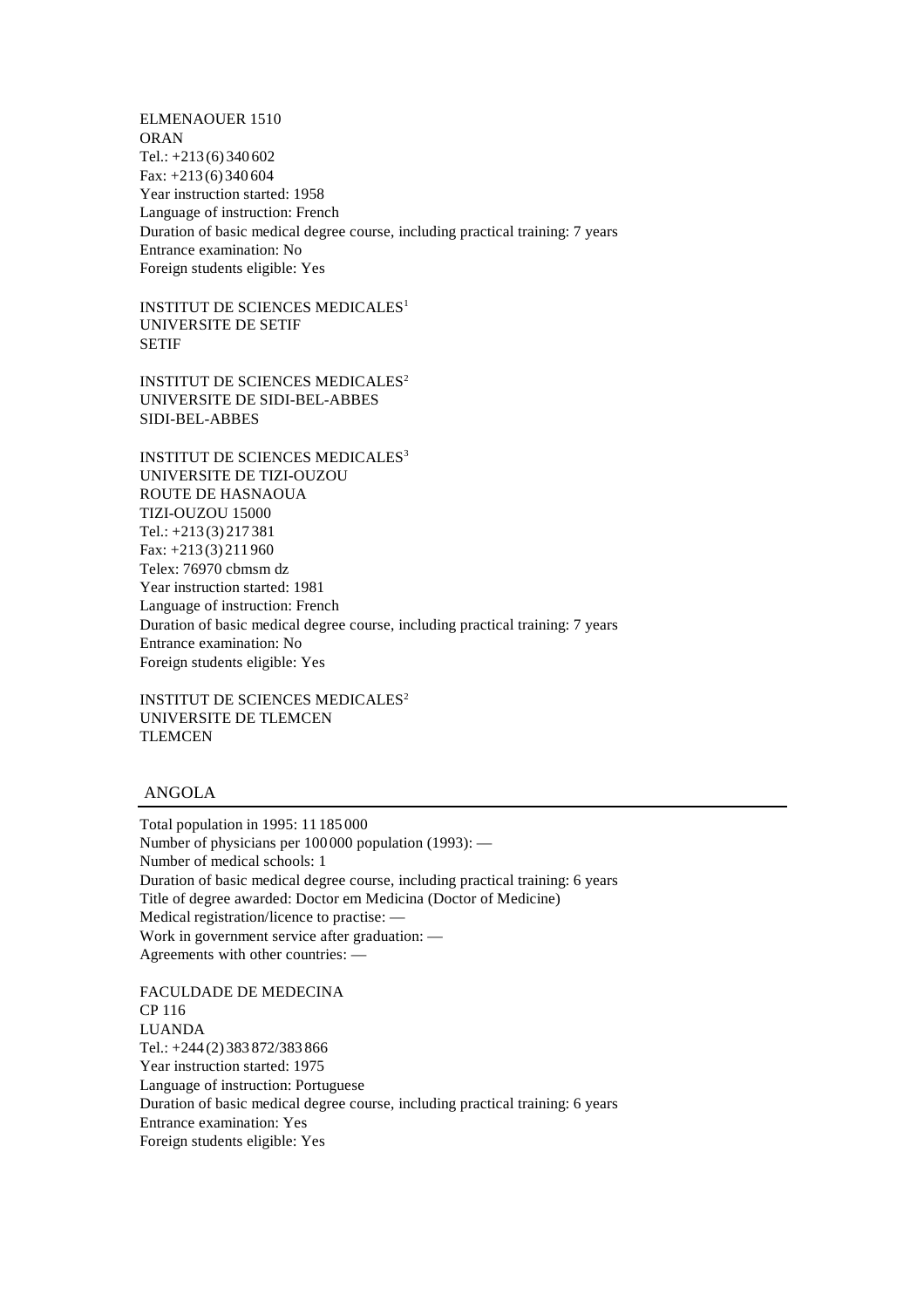#### ANTIGUA AND BARBUDA

Total population in 1995: — Number of physicians per 100 000 population (1993): 76 Number of medical schools: 1 Duration of basic medical degree course, including practical training: 4 years Title of degree awarded: Doctor of Medicine (MD) Medical registration/licence to practise: Registration is obligatory with the Ministry of Health. The licence to practise medicine is granted by the Medical Board of Antigua and Barbuda. Applications should be approved by the Medical Officer and submitted through the Ministry of Health, St John's Street, Antigua. Graduates of foreign medical schools must have their degree validated.

Work in government service after graduation: Not obligatory Agreements with other countries: None

SCHOOL OF MEDICINE UNIVERSITY OF HEALTH SCIENCES ANTIGUA DOWNHILL CAMPUS PICCADILLY PO BOX 510 ST JOHN'S Tel.: +268 (1) 460 1391 Fax: +268 (1) 460 1477 E-mail: med-prog@uhsa.edu.ag Year instruction started: 1983 Language of instruction: English Duration of basic medical degree course, including practical training: 4 years Entrance examination: No Foreign students eligible: Yes

# ARGENTINA

Total population in 1995: 35 219 000 Number of physicians per 100 000 population (1993): 268 Number of medical schools: 14 Duration of basic medical degree course, including practical training: 6 or 7 years (a further year of practice is required before the degree is awarded) Title of degree awarded: Médico (Physician) Medical registration/licence to practise: Registration is obligatory with the *Dirección Nacional de Fiscalización Sanitaria,* Ministerio de Salud y Acción Social, Avenida 9 de Julio 1925, *Piso 7, 1395* Buenos Aires, and with the secretariat of one of the provincial health authorities*.* Graduates of foreign medical schools must have their degree validated. Work in government service after graduation: Not obligatory Agreements with other countries: Agreements exist with Bolivia, Colombia and Ecuador. ESCUELA DE MEDICINA INSTITUTO UNIVERSITARIO DE CIENCIAS BIOMEDICAS (IUCB) SOLIS 453 1078 BUENOS AIRES-CF Tel.: +54 (1) 384 8457 Fax: +54 (1) 384 8457 Year instruction started: 1993 Language of instruction: Spanish, English Duration of basic medical degree course, including practical training: 6 years Entrance examination: Yes Foreign students eligible: Yes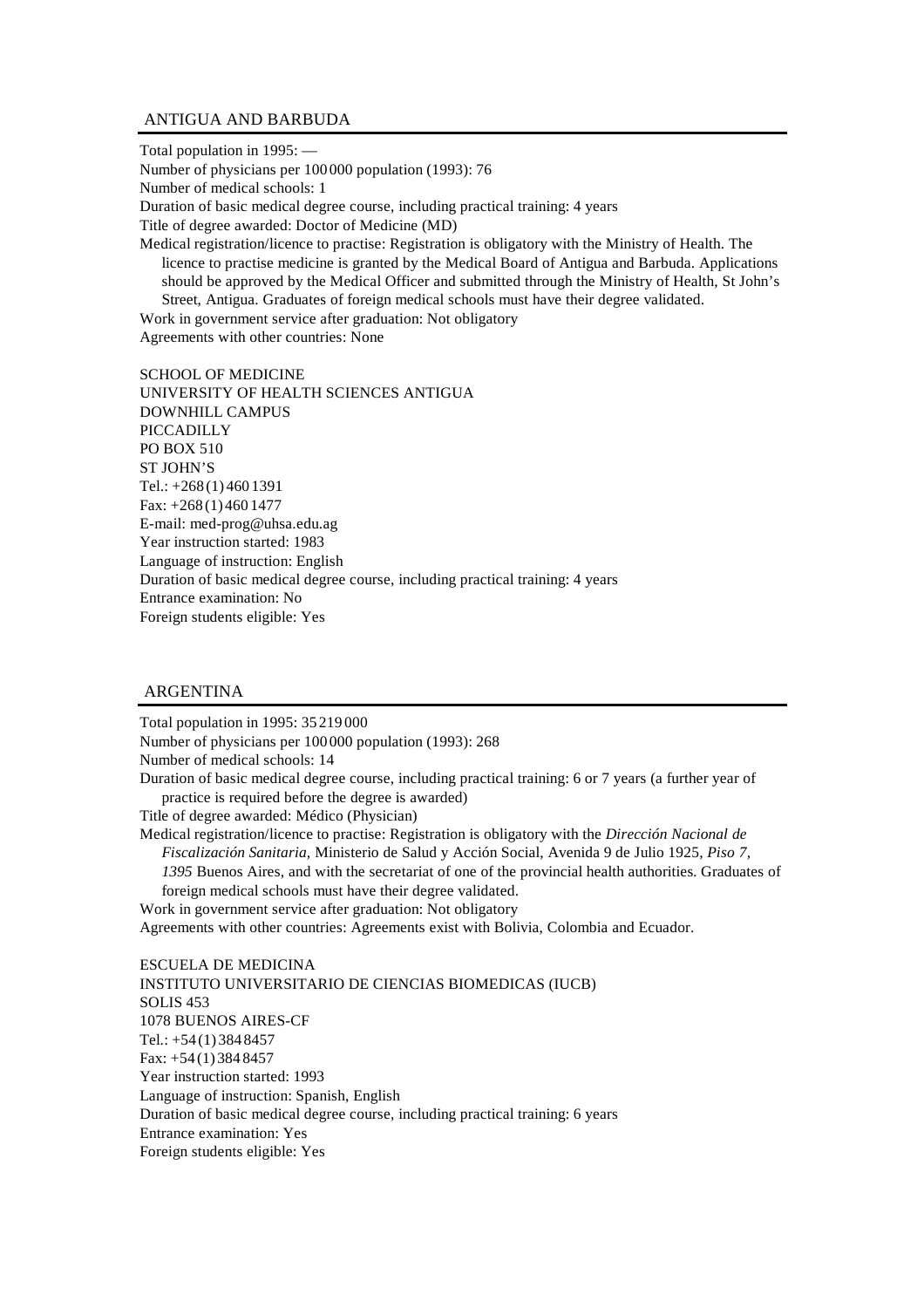FACULTAD DE CIENCIAS MEDICAS UNIVERSIDAD AUSTRAL AVENIDA JUAN DE GARAY 125 1063 BUENOS AIRES-CF

FACULTAD DE MEDICINA UNIVERSIDAD DE BUENOS AIRES PARAGUAY 2155 1121 BUENOS AIRES-CF Tel.: +54 (1) 961 8961 Fax: +54 (1) 961 8961 E-mail: decanato@fmed.uba.ar Year instruction started: 1852 Language of instruction: Spanish Duration of basic medical degree course, including practical training: 6 years Entrance examination: Yes Foreign students eligible: Yes

FACULTAD DE MEDICINA UNIVERSIDAD DEL SALVADOR TUCUMAN 1845 1050 BUENOS AIRES-CF Tel.: +54 (1) 811 8519/813 2935 Fax: +54 (1) 812 9846 Year instruction started: 1956 Language of instruction: Spanish Duration of basic medical degree course, including practical training: 6 years Entrance examination: Yes Foreign students eligible: Yes

FACULTAD DE CIENCIAS BIOLOGICAS UNIVERSIDAD HEBREA ARGENTINA BAR ILAN CARRERA DE MEDICINA TENIENTE GENERAL JUAN D. PERON 2933 1198 BUENOS AIRES-CF Year instruction started: 1956

FACULTAD DE MEDICINA UNIVERSIDAD MAIMONIDES FELIPE VALLESE 326 1405 BUENOS AIRES-CF Tel.: +54 (1) 982 8488/982 3425 Fax: +54 (1) 982 7840 Year instruction started: 1991 Language of instruction: Spanish Duration of basic medical degree course, including practical training: 6 years Entrance examination: Yes Foreign students eligible: Yes

FACULTAD DE MEDICINA UNIVERSIDAD CATOLICA DE CORDOBA JACINTO RIOS 571 5000 CORDOBA-CBA Year instruction started: 1956

FACULTAD DE CIENCIAS MEDICAS UNIVERSIDAD NACIONAL DE CORDOBA CIUDAD UNIVERSITARIA PABELLON PERU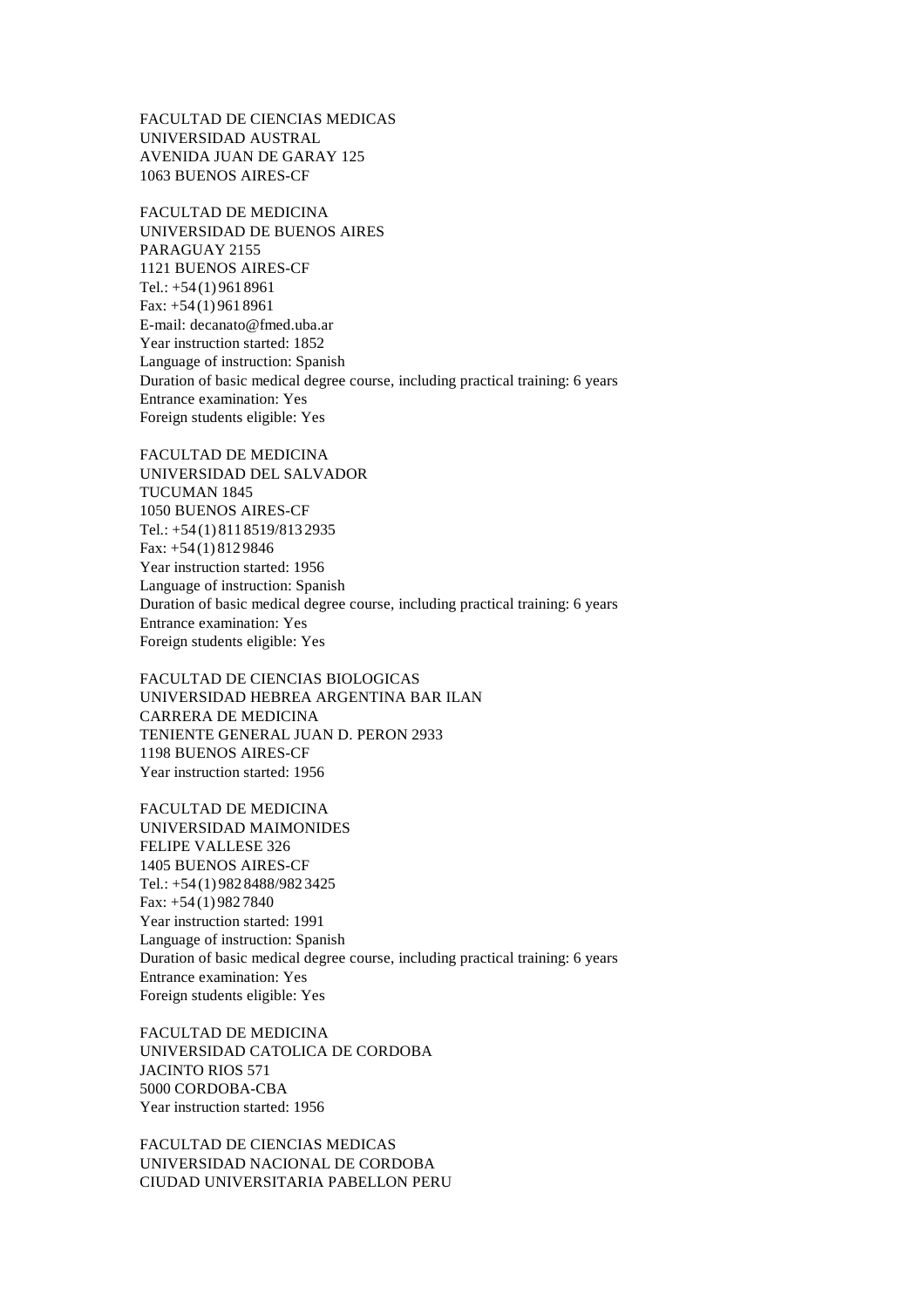APDO 32 5000 CORDOBA-CBA Tel.: +54 (51) 334 040 Fax: +54 (51) 334 036/334 041 Year instruction started: 1877 Language of instruction: Spanish Duration of basic medical degree course, including practical training: 6 years Entrance examination: No Foreign students eligible: Yes

FACULTAD DE MEDICINA UNIVERSIDAD NACIONAL DEL NORDESTE MORENO 1240 CASILLA DE CORREO 368 3400 CORRIENTES-CTS Tel.: +54 (783) 360 85/214 74 Fax: +54 (783) 222 90 E-mail: informedi@fmunne.sld.ar Year instruction started: 1953 Language of instruction: Spanish Duration of basic medical degree course, including practical training: 7 years Entrance examination: No Foreign students eligible: Yes

FACULTAD DE CIENCIAS MEDICAS UNIVERSIDAD NACIONAL DE LA PLATA CALLE 60 Y 120 1900 LA PLATA-BA Tel.: +54 (21) 258 989 Fax: +54 (21) 258 989 Year instruction started: 1934 Language of instruction: Spanish Duration of basic medical degree course, including practical training: 7 years Entrance examination: No Foreign students eligible: Yes

FACULTAD DE CIENCIAS DE LA SALUD UNIVERSIDAD ADVENTISTA DEL PLATA 25 DE MAYO 99 3101 LIBERTADOR S. MARTIN-ER Year instruction started: 1956

FACULTAD DE CIENCIAS MEDICAS UNIVERSIDAD NACIONAL DE CUYO AVENIDA LIBERTADOR 40 PARQUE GENERAL SAN MARTIN CASILLA DE CORREO 33 5500 MENDOZA-MZA Tel.: +54 (61) 494 046 Fax: +54 (61) 494 047 E-mail: post.master@fmed2.uncu.edu.ar Year instruction started: 1951 Language of instruction: Spanish Duration of basic medical degree course, including practical training: 6 years Entrance examination: Yes Foreign students eligible: Yes

FACULTAD DE MEDICINA UNIVERSIDAD NACIONAL DE ROSARIO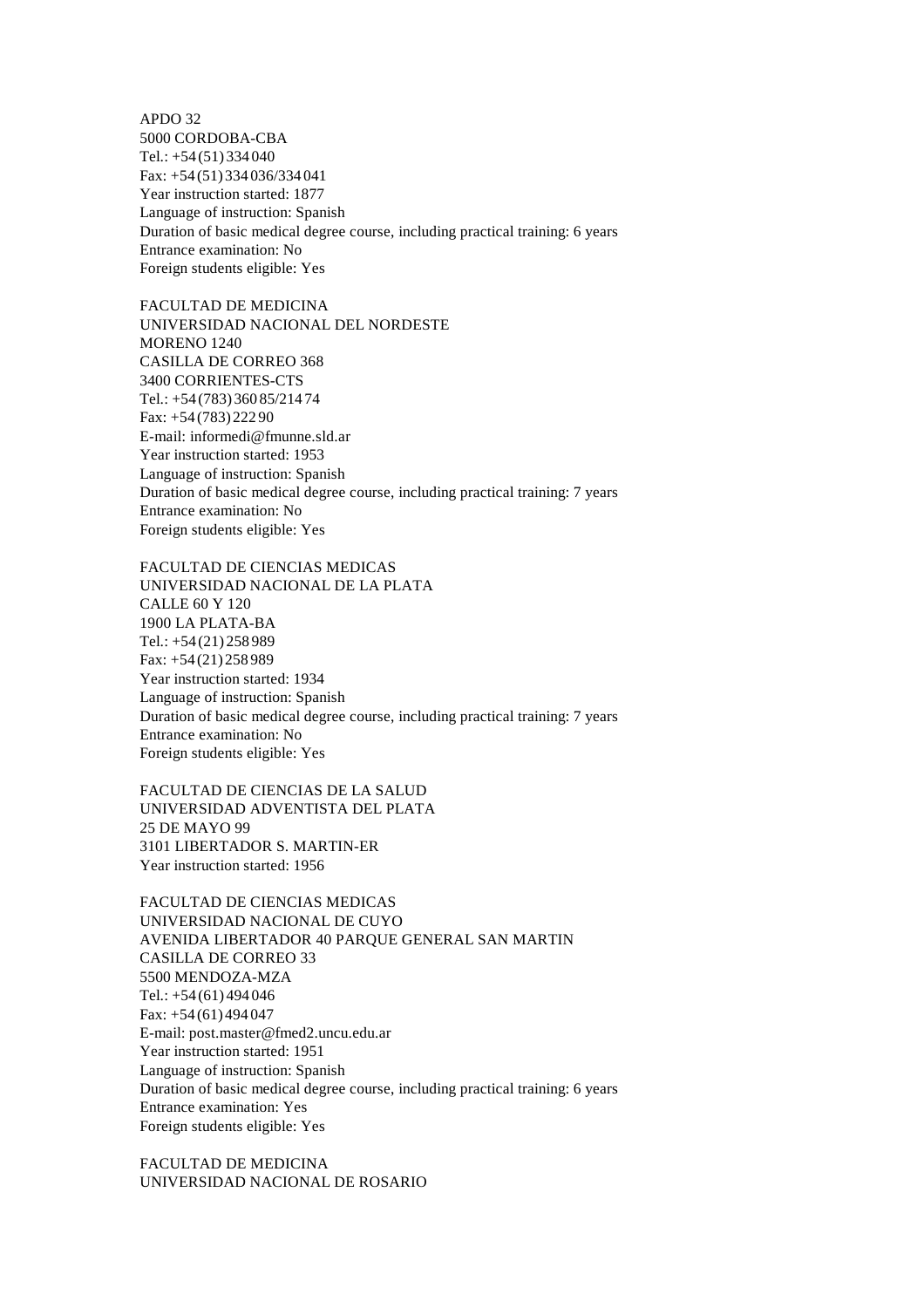SANTA FE 3100 2000 ROSARIO-SF Tel.: +54 (41) 250 693/250 121 Fax: +54 (41) 251 533 Year instruction started: 1920 Language of instruction: Spanish Duration of basic medical degree course, including practical training: 6 years Entrance examination: No Foreign students eligible: Yes

FACULTAD DE MEDICINA UNIVERSIDAD NACIONAL DE TUCUMAN LAMADRID 875 CASILLA DE CORREO 159 4000 SAN MIGUEL DE TUCUMAN-T Year instruction started: 1950 Language of instruction: Spanish Entrance examination: No Foreign students eligible: Yes

#### ARMENIA

Total population in 1995: 3 638 000 Number of physicians per 100 000 population (1993): 312 Number of medical schools: 1 Duration of basic medical degree course, including practical training: 6 years (a further year of supervised clinical practice is required before the degree is awarded) Title of degree awarded: Doctor of Medicine (MD) Medical registration/licence to practise: Registration is obligatory with the Yerevan State Medical University, 2 Koryune Street, 375025 Yerevan. The licence to practise medicine is granted by the Ministry of Health following a 1-year internship. Work in government service after graduation: Obligatory Agreements with other countries: Agreements exist with the Catholic University of Louvain, Belgium, the Mediterranean University, Marseilles, France and the Aristotle University, Thessalonika, Greece (Tempus Compact Pre-Pec agreement) and with McGill University, Montreal, Canada, and Aleppo University, Syrian Arab Republic. YEREVAN STATE MEDICAL UNIVERSITY 2 KORYUNE STREET YEREVAN 375025 Tel.: +374 (2) 560 594/581 812 Fax: +374 (2) 565 481/151 812 Year instruction started: 1922 Language of instruction: Armenian, Russian

Duration of basic medical degree course, including practical training: 6 years Entrance examination: Yes Foreign students eligible: Yes

#### AUSTRALIA

Total population in 1995: 18 957 000

Number of physicians per 100 000 population (1993): —

Number of medical schools: 10

Duration of basic medical degree course, including practical training: 4–6 years (a further year of clinical practice in a teaching hospital is required before the degree is awarded)

Title of degree awarded: Bachelor of Medicine and Bachelor of Surgery (MB, BS)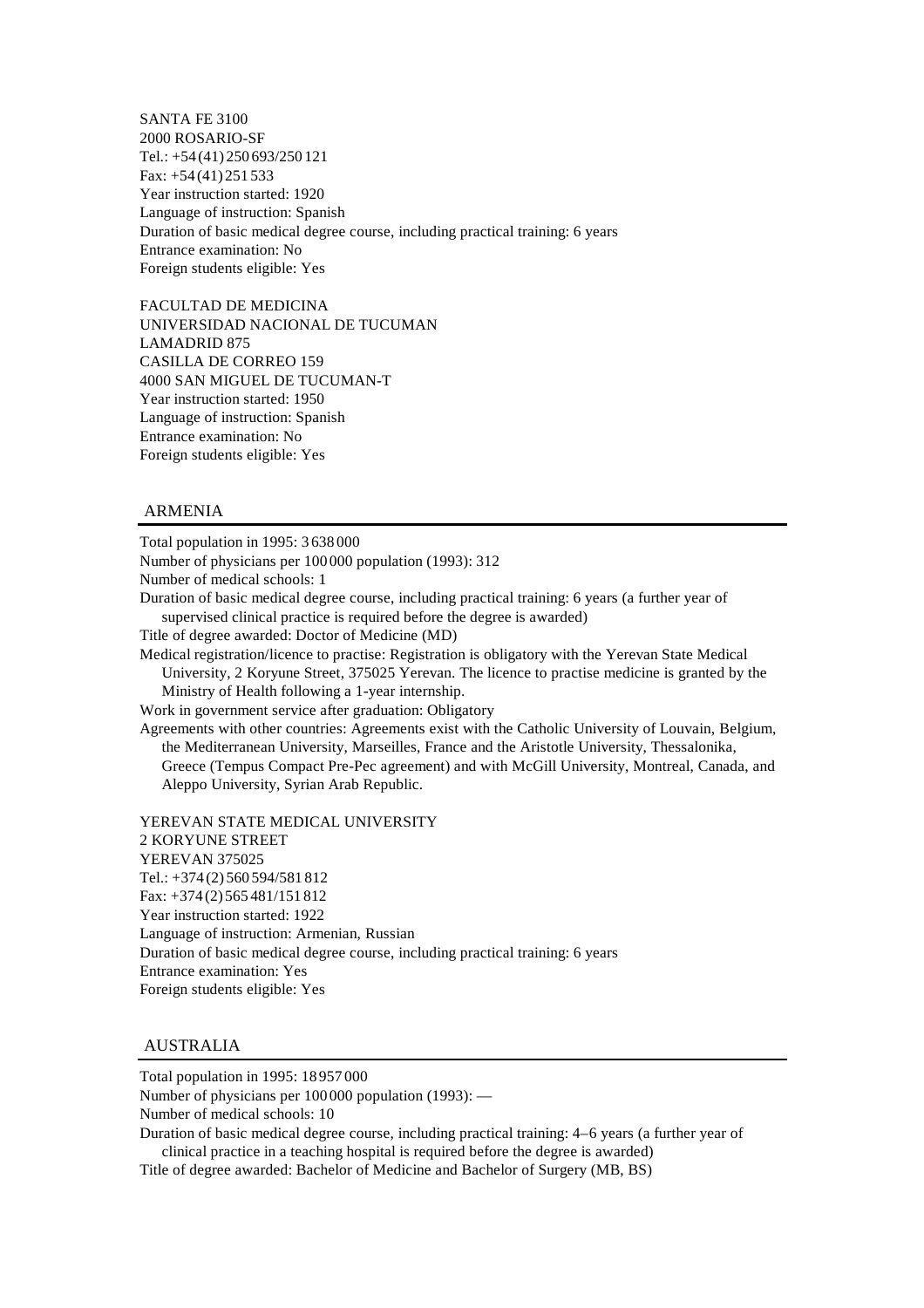Medical registration/licence to practise: Registration is obligatory with the medical registration authority in any of the eight States and Territories comprising the Federation of Australia. The licence to practise medicine is granted to holders of an MB/BS degree from a medical school accredited by the Australian Medical Council (AMC) following a satisfactory 1-year internship in an approved teaching hospital. A certificate of good standing is required. Graduates who have qualified abroad are required to pass a two-part AMC examination. Work in government service after graduation: Not obligatory

Agreements with other countries: Graduates of New Zealand medical schools accredited by the AMC are entitled to unconditional registration.

SCHOOL OF MEDICINE THE FLINDERS UNIVERSITY OF SOUTH AUSTRALIA FLINDERS DRIVE PO BOX 2100 ADELAIDE 5001 SA Tel.: +61 (8) 820 441 60 Fax: +61 (8) 820 458 45 E-mail: deansom@flinders.edu.au Year instruction started: 1975 Language of instruction: English Duration of basic medical degree course, including practical training: 4 years Entrance examination: Yes Foreign students eligible: Yes

FACULTY OF MEDICINE UNIVERSITY OF ADELAIDE FROME ROAD ADELAIDE 5005 SA Tel.: +61 (8) 830 352 52 Fax: +61 (8) 823 237 41 E-mail: international.programs@registry.adelaide.edu.au Year instruction started: 1885 Language of instruction: English Duration of basic medical degree course, including practical training: 6 years Entrance examination: Yes Foreign students eligible: Yes

FACULTY OF MEDICINE MONASH UNIVERSITY WELLINGTON ROAD CLAYTON 3168 VIC Tel.: +61 (3) 990 543 01 Fax: +61 (3) 990 543 02 Year instruction started: 1961 Language of instruction: English Duration of basic medical degree course, including practical training: 6 years Entrance examination: No Foreign students eligible: Yes

THE UNIVERSITY OF QUEENSLAND MEDICAL SCHOOL HERSTON ROAD HERSTON 4006 QLD Tel.: +61 (7) 336 552 78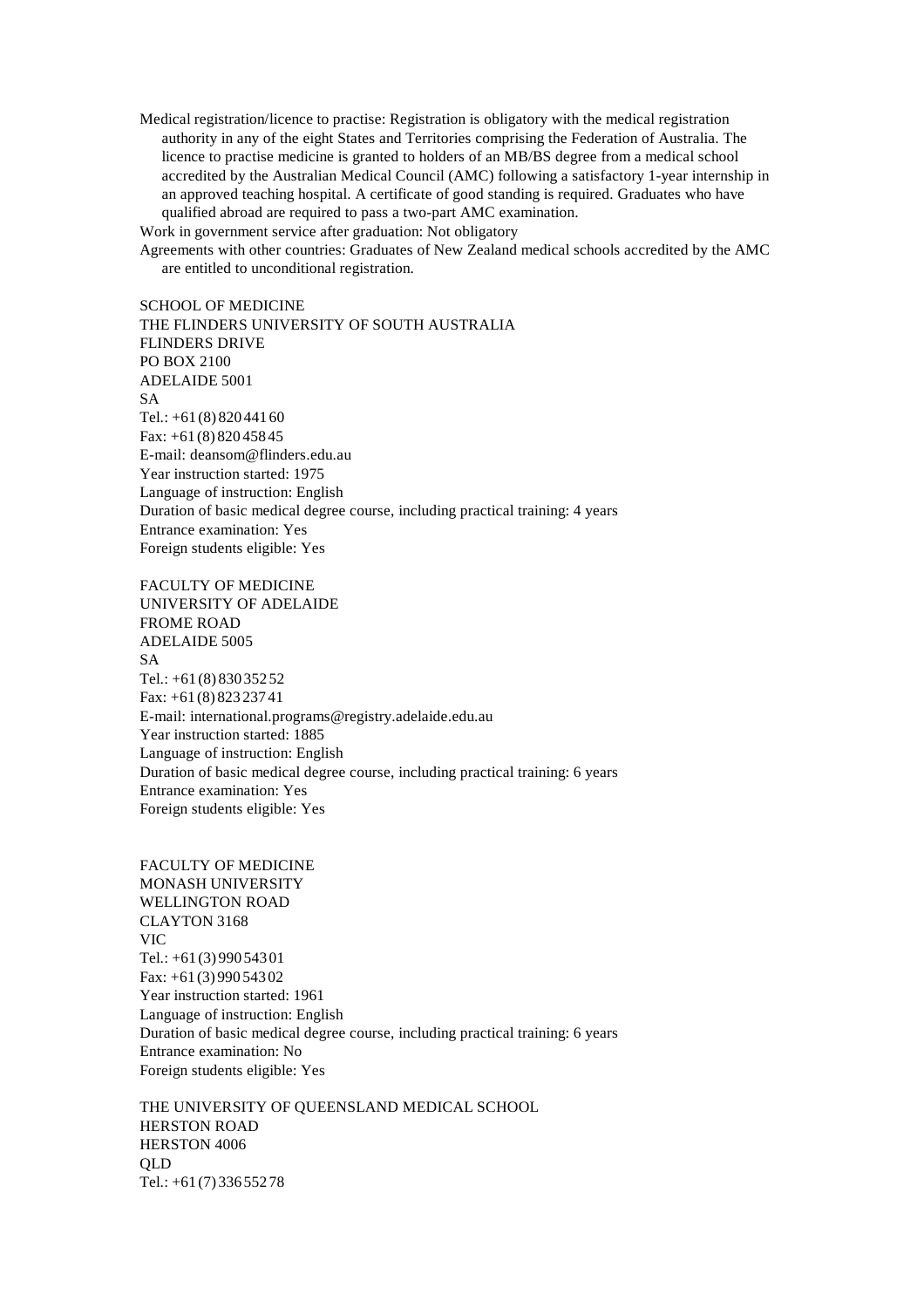Fax: +61 (7) 336 554 33 E-mail: s.leuthner@mailbox.uq.oz.au Year instruction started: 1936 Language of instruction: English Duration of basic medical degree course, including practical training: 4 years Entrance examination: Yes Foreign students eligible: Yes

FACULTY OF MEDICINE UNIVERSITY OF TASMANIA 43 COLLINS STREET HOBART 7000 TAS Year instruction started: 1965

FACULTY OF MEDICINE AND HEALTH SCIENCES UNIVERSITY OF NEWCASTLE UNIVERSITY DRIVE CALLAGHAN NEWCASTLE 2308 NSW Tel.: +61 (49) 215 676 Fax: +61 (49) 215 669 E-mail: ue.jmp@medicine.newcastle.edu.au Year instruction started: 1978 Language of instruction: English Duration of basic medical degree course, including practical training: 5 years Entrance examination: Yes Foreign students eligible: Yes

FACULTY OF MEDICINE UNIVERSITY OF MELBOURNE GRATTAN STREET PARKVILLE 3050 VIC Tel.: +61 (3) 934 458 90 Fax: +61 (3) 934 770 84 Year instruction started: 1862 Language of instruction: English Duration of basic medical degree course, including practical training: 6 years Entrance examination: No Foreign students eligible: Yes

FACULTY OF MEDICINE AND DENTISTRY UNIVERSITY OF WESTERN AUSTRALIA MOUNTS BAY ROAD, NEDLANDS PERTH 6907 WA Tel.: +61 (8) 934 623 16 Fax: +61 (8) 934 623 69 E-mail: medinfo@cyllene.uwa.edu.au Year instruction started: 1957 Language of instruction: English Duration of basic medical degree course, including practical training: 6 years Entrance examination: Yes Foreign students eligible: Yes

FACULTY OF MEDICINE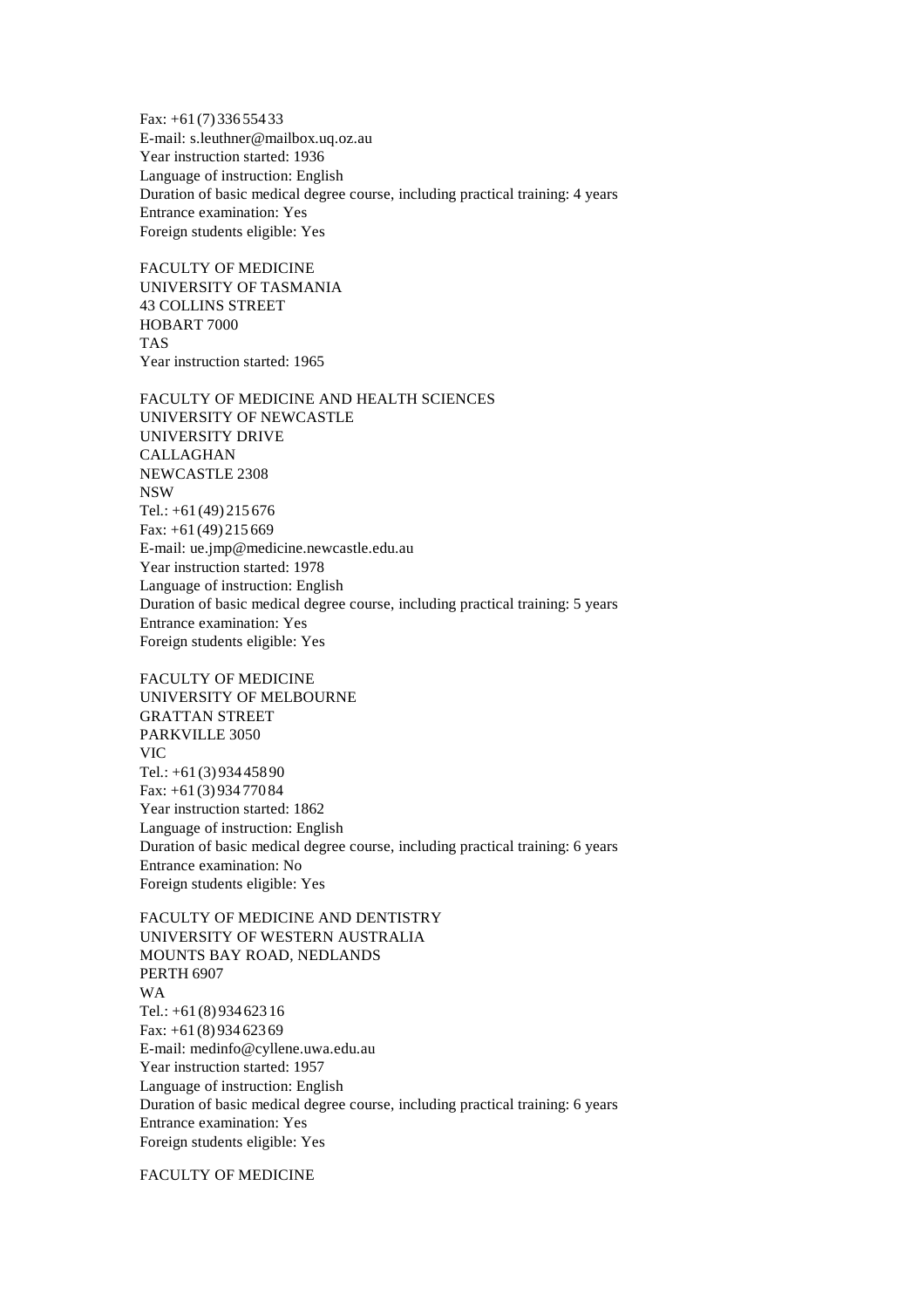UNIVERSITY OF NEW SOUTH WALES ANZAC PARADE SYDNEY 2052 NSW Tel.: +61 (2) 938 524 54 Fax: +61 (2) 938 512 89 E-mail: enquiries@med.unsw.edu.au Year instruction started: 1961 Language of instruction: English Duration of basic medical degree course, including practical training: 6 years Entrance examination: No Foreign students eligible: Yes

FACULTY OF MEDICINE UNIVERSITY OF SYDNEY SYDNEY 2006 NSW Tel.: +61 (2) 935 131 32 Fax: +61 (2) 935 131 96 Year instruction started: 1883 Language of instruction: English Duration of basic medical degree course, including practical training: 4 years Entrance examination: Yes Foreign students eligible: Yes

#### AUSTRIA

Total population in 1995: 8 106 000

Number of physicians per 100 000 population (1993): 327

Number of medical schools: 3

Duration of basic medical degree course, including practical training: 6–8 years (including 16 weeks' compulsory internship)

Title of degree awarded: Medicinae Universalis Doctor (Dr med.univ., Doctor of Medicine) Medical registration/licence to practise: Registration is obligatory with the Oesterreichische

Aerztekammer (Austrian General Medical Council), Weihburggasse 10–12, 1010 Wien. The licence to practise medicine is granted to medical graduates with Austrian or European Union citizenship who have postgraduate training as a general practitioner or as a specialist. Graduates of foreign medical schools must also have their degree validated.

Work in government service after graduation: Not obligatory

Agreements with other countries: An agreement exists with other countries of the European Union (Directive 93/16/EEC governing the employment of doctors; the Italian Laurea in Medicina has automatic equal status with *Dr med.univ.*).

MEDIZINISCHE FAKULTAET KARL FRANZENS UNIVERSITAET GRAZ UNIVERSITAETSPLATZ 3 A-8010 GRAZ Tel.: +43 (316) 380 4100 Fax: +43 (316) 381 328 E-mail: meddekan@kfunigraz.ac.at Year instruction started: 1863 Language of instruction: German Duration of basic medical degree course, including practical training: 6 years Entrance examination: No Foreign students eligible: Yes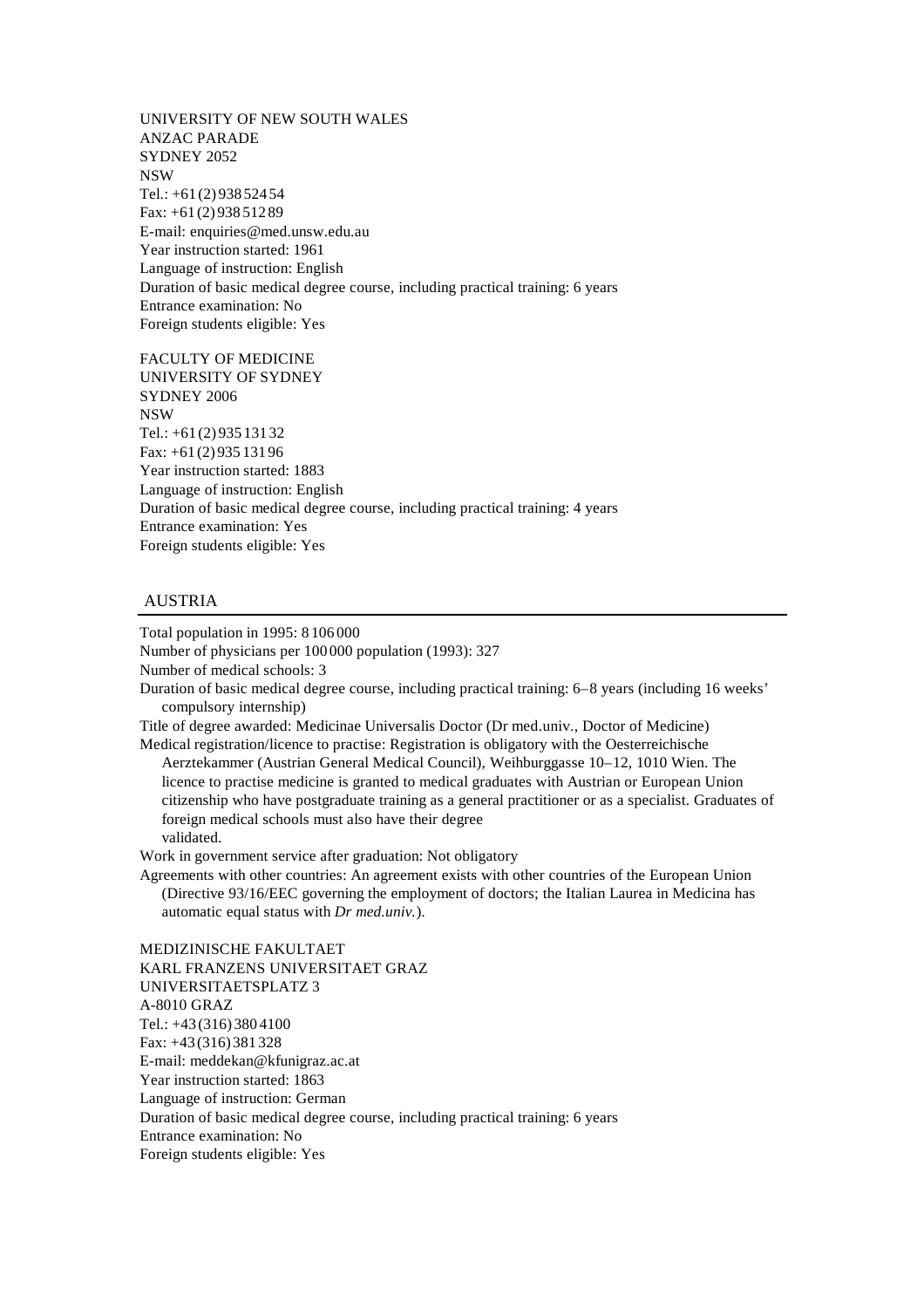MEDIZINISCHE FAKULTAET LEOPOLD-FRANZEN-UNIVERSITAET INNSBRUCK CHRISTOPH PROBST PLATZ A-6020 INNSBRUCK Tel.: +43 (512) 507 3001 Fax: +43 (512) 507 2995 Year instruction started: 1670 Language of instruction: German Duration of basic medical degree course, including practical training: 6–8 years Entrance examination: No Foreign students eligible: No

MEDIZINISCHE FAKULTAET UNIVERSITAET WIEN DR KARL LUEGER RING 1-3 A-1010 WIEN Year instruction started: 1365 Language of instruction: German Entrance examination: No Foreign students eligible: Yes

#### AZERBAIJAN

Total population in 1995: 7 594 000 Number of physicians per 100 000 population (1993): 390 Number of medical schools: 1 Duration of basic medical degree course, including practical training: — Title of degree awarded: — Medical registration/licence to practise: — Work in government service after graduation: — Agreements with other countries: —

AZERBAIJAN STATE MEDICAL INSTITUTE N. NARIMANOV ULICA BAKIHANOVA 23 BAKU 370008 Year instruction started: 1919

#### BAHAMAS

Total population in 1995: 284 000 Number of physicians per 100 000 population (1993): 141 Number of medical schools: None Medical registration/licence to practise: Physicians wishing to practise must register with the Bahamas Medical Council, PO Box N-9802, Nassau. The licence to practise medicine is granted annually to graduates of a recognized medical school who have completed an approved internship. Foreigners must hold a work permit issued by the Department of Immigration.

Work in government service after graduation: Not obligatory

Agreements with other countries: No formal agreements exist, but informal agreements exist with the Caribbean Region Medical Boards and the University of the West Indies.

#### **BAHRAIN**

Total population in 1995: 570 000 Number of physicians per 100 000 population (1993): 11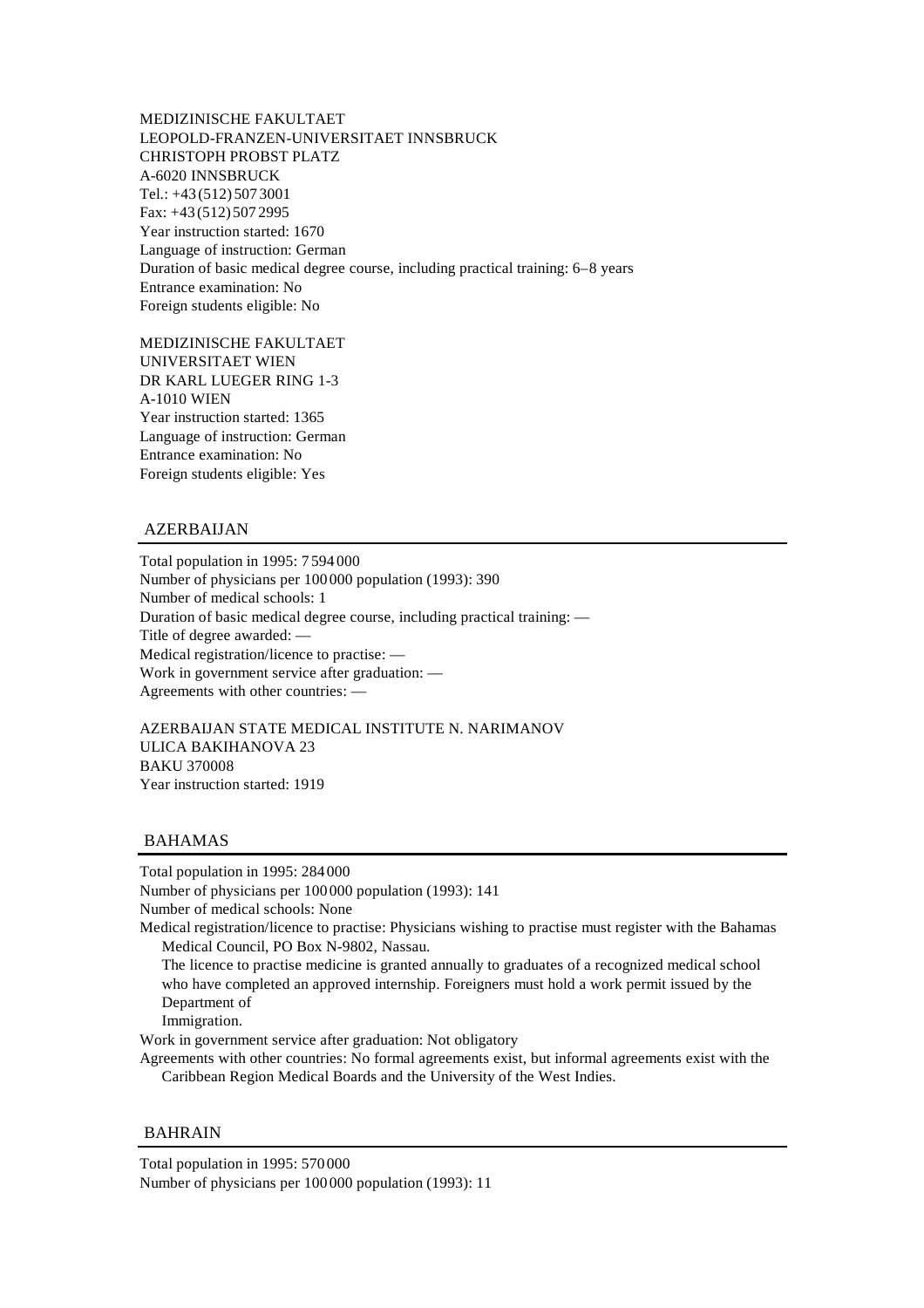Number of medical schools: 1

Duration of basic medical degree course, including practical training: 6 years (a further year of supervised clinical practice is required before the degree is awarded)

Title of degree awarded: Doctor of Medicine (MD)

Medical registration/licence to practise: Medical registration and licensure are obligatory with the Licensure Office, Ministry of Health, PO Box 12, Manama, to graduates of a recognized medical school who have successfully completed an internship year and passed the licensure examination. Work in government service after graduation: Not obligatory

Agreements with other countries: Agreements exist with all Gulf States and with the Arab Board of Medical Specialities.

COLLEGE OF MEDICINE AND MEDICAL SCIENCES ARABIAN GULF UNIVERSITY PO BOX 22979 MANAMA Tel.: +973 279 411/277 209 Fax: +973 270 370 Telex: 9494 agucm bn Year instruction started: 1985 Language of instruction: English Duration of basic medical degree course, including practical training: 6 years Entrance examination: Yes Foreign students eligible: Yes

### BANGLADESH

Total population in 1995: 120 073 000 Number of physicians per 100 000 population (1993): 18 Number of medical schools: 11 Duration of basic medical degree course, including practical training: — Title of degree awarded: — Medical registration/licence to practise: — Work in government service after graduation: — Agreements with other countries: —

SHER-E-BANGLA MEDICAL COLLEGE BARISAL 8200 Tel.: +880 (43) 152 151 Year instruction started: 1968 Language of instruction: English Duration of basic medical degree course, including practical training: 5 years Entrance examination: Yes Foreign students eligible: Yes

CHITTAGONG MEDICAL COLLEGE K.B. FAZLUL KADER ROAD CHITTAGONG 4203 Tel.: +880 (31) 226 762/212 157/618 894 Year instruction started: 1957 Language of instruction: English Duration of basic medical degree course, including practical training: 5 years Entrance examination: Yes Foreign students eligible: Yes

INSTITUTE OF APPLIED HEALTH SCIENCES UNIVERSITY OF SCIENCE AND TECHNOLOGY, CHITTAGONG JANASHEBA COMPLEX, FOY'S LANE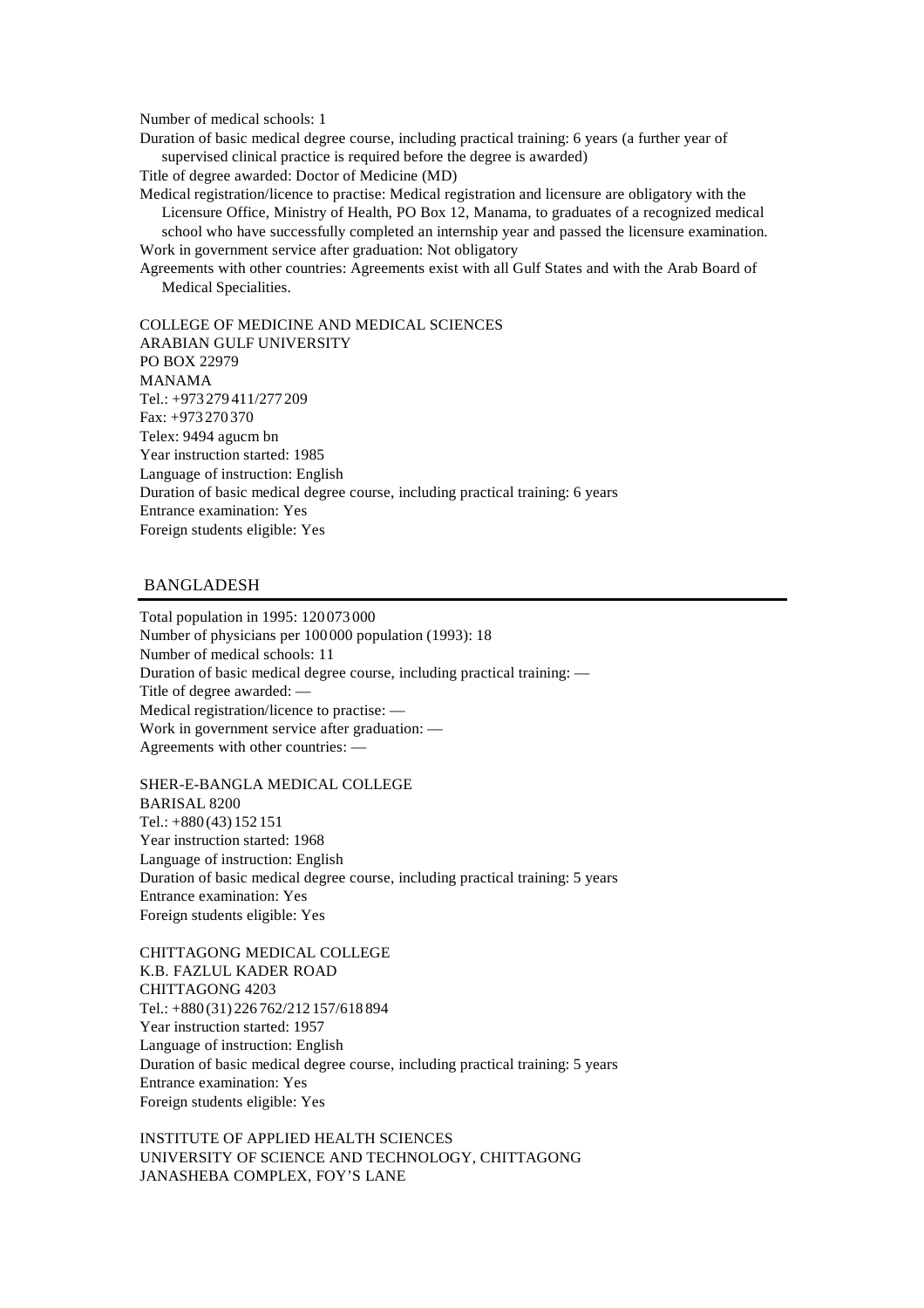PO BOX 1079 CHITTAGONG 1079 Tel.: +880 (31) 624 023/227 678/(2) 864 959 Fax: +880 (2) 868 300 Year instruction started: 1989 Language of instruction: English Duration of basic medical degree course, including practical training: 5 years Entrance examination: Yes

BANGLADESH MEDICAL COLLEGE (BMSRI) DHAKA UNIVERSITY HOUSE NO. 35 ROAD NO. 14/A DHANMONDI RESIDENTIAL AREA DHAKA 1209 Tel.: +880 (2) 816 699/815 843/318 202 Fax: +880 (2) 912 5655 E-mail: bmch@bangla.net Year instruction started: 1984 Language of instruction: English Duration of basic medical degree course, including practical training: 5 years Entrance examination: Yes Foreign students eligible: Yes

DHAKA MEDICAL COLLEGE DHAKA 2 Year instruction started: 1946

SIR SALIMULLAH MEDICAL COLLEGE **MITFORD** DHAKA Year instruction started: 1972

JAHURUL ISLAM MEDICAL COLLEGE AND HOSPITAL UNIVERSITY OF DHAKA BHAGALPUR BAJITPUR KISHOREGANJ Year instruction started: 1992

MYMENSINGH MEDICAL COLLEGE MYMENSINGH Year instruction started: 1962

RAJSHAHI MEDICAL COLLEGE RAJSHAHI Year instruction started: 1958

RANGPUR MEDICAL COLLEGE RANGPUR 5400 Tel.: +880 (10) 521 2288 Year instruction started: 1970 Language of instruction: English Duration of basic medical degree course, including practical training: 5 years Entrance examination: Yes Foreign students eligible: Yes

SYLHET MAG OSMANI MEDICAL COLLEGE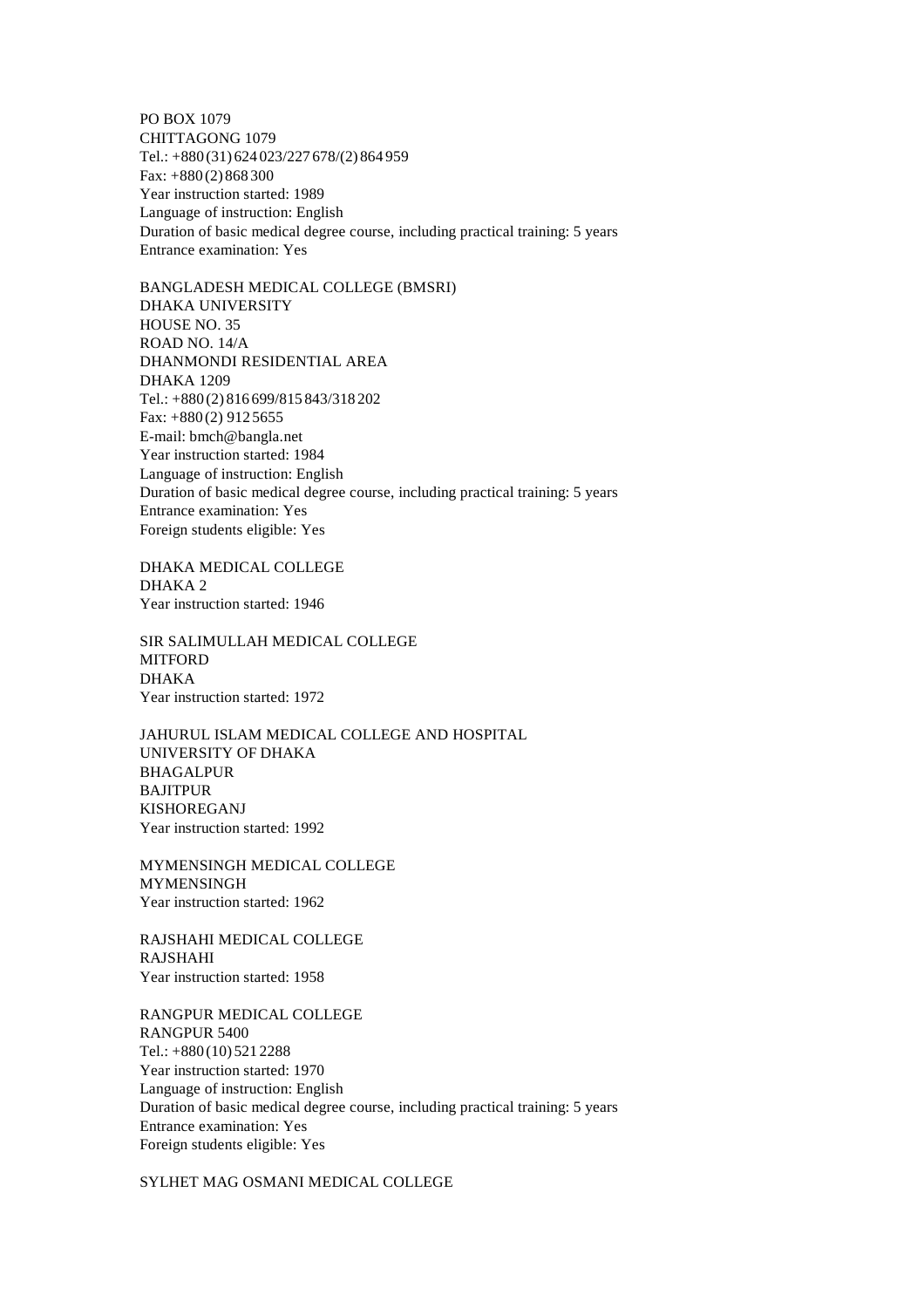SYLHET 3100 Tel.: +880 (821) 714 368 Year instruction started: 1962 Language of instruction: English Duration of basic medical degree course, including practical training: 6 years Entrance examination: Yes Foreign students eligible: Yes

#### BARBADOS

Total population in 1995: 261 000 Number of physicians per 100 000 population (1993): 113 Number of medical schools: 1 Duration of basic medical degree course, including practical training: 5 years Title of degree awarded: Bachelor of Medicine and Surgery (MB, BS) Medical registration/licence to practise: Registration is obligatory with the Medical Council, Ministry of Health, Bridgetown, Barbados and is granted to graduates who have completed an 18-month internship. Graduates of foreign medical schools must complete a 15-month internship in specific disciplines. Work in government service after graduation: Obligatory Agreements with other countries: None

SCHOOL OF CLINICAL MEDICINE AND RESEARCH UNIVERSITY OF THE WEST INDIES QUEEN ELIZABETH HOSPITAL MARTINDALE'S ROAD BRIDGETOWN Tel.: +1246 429 5112/436 4650 Fax: +1246 429 6738 Year instruction started: 1967 Language of instruction: English Duration of basic medical degree course, including practical training: 5 years Entrance examination: No Foreign students eligible: Yes

#### **BELARUS**

Total population in 1995: 10 348 000 Number of physicians per 100 000 population (1993): 379 Number of medical schools: 4 Duration of basic medical degree course, including practical training: 5 or 6 years (a further 1 or 2 years of supervised clinical practice is required before the degree is awarded) Title of degree awarded: Kvalifikacija (Physician) Medical registration/licence to practise: Registration is obligatory with the Executive Committees on Health of the 7 oblasts following an examination on successful completion of a 1- or 2-year internship in government service. Graduates who have qualified abroad must have their degree certified by the Republic's Examination Board. Work in government service after graduation: Obligatory (1 or 2 years) Agreements with other countries: Recognition of degrees received in countries of the Commonwealth of Independent States.

GOMEL STATE MEDICAL INSTITUTE LANGE STREET 5 GOMEL 246000 Tel.: +375 (232) 534 121/532 062 Fax: +375 (232) 539 831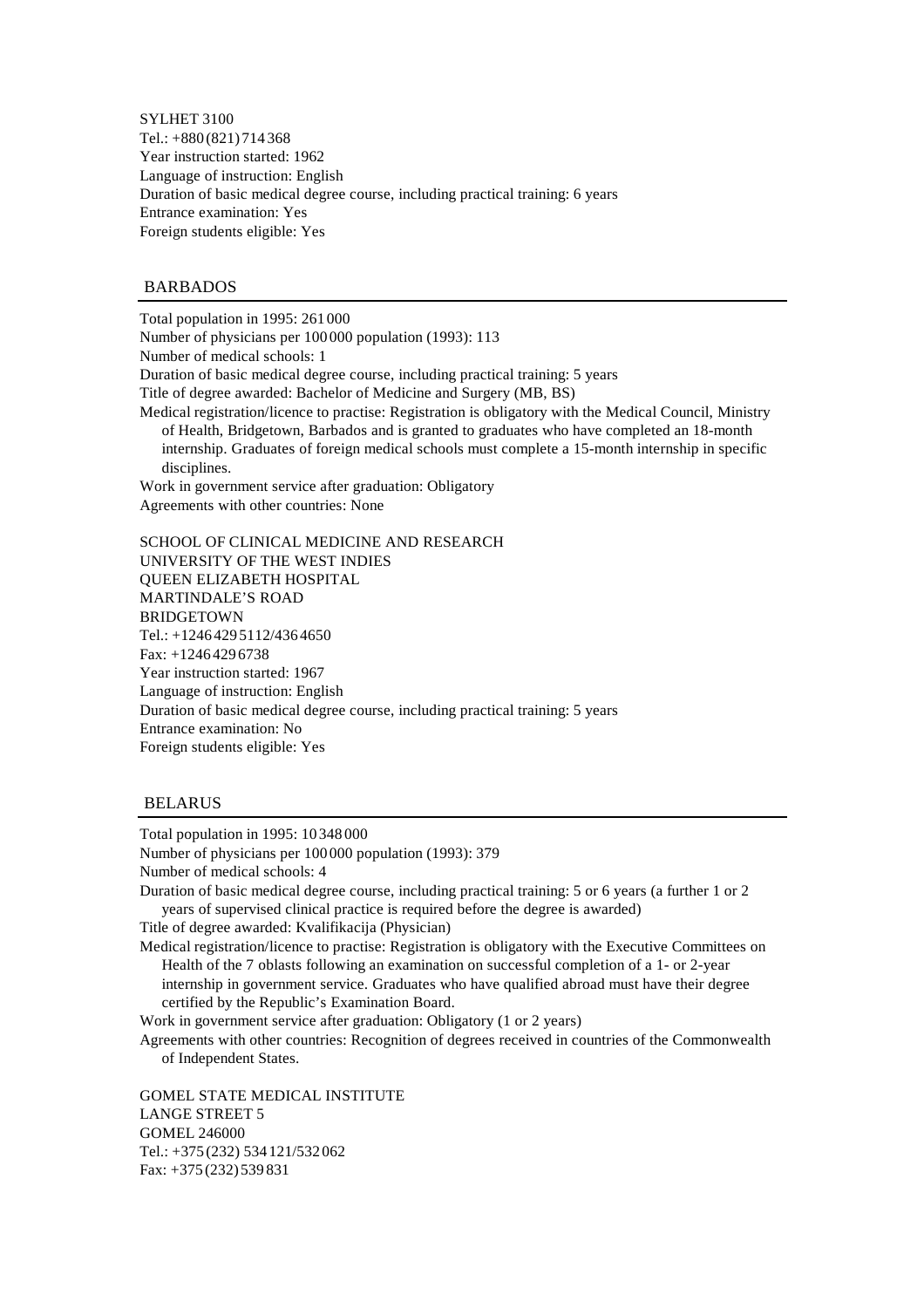E-mail: librex@intsect.gomel.by Year instruction started: 1991 Language of instruction: Russian Duration of basic medical degree course, including practical training: 6 years Entrance examination: Yes

GRODNO MEDICAL INSTITUTE ULICA GORKOGO 80 GRODNO 230015 Tel.: +375 (152) 335 561 Fax: +375 (152) 335 341 E-mail: indek@ggmi.belpak.grodno.by Year instruction started: 1958 Language of instruction: Russian Duration of basic medical degree course, including practical training: 6 years Entrance examination: Yes Foreign students eligible: Yes

MINSK MEDICAL INSTITUTE PROSPEKT DZERZINSKOGO 83 MINSK 220798 Tel.: +375 (17) 271 9424 Fax: +375 (17) 272 6197 Year instruction started: 1921 Language of instruction: Belorussian, Russian Duration of basic medical degree course, including practical training: 6 years Entrance examination: Yes Foreign students eligible: Yes

VITEBSK MEDICAL INSTITUTE PROSPEKT FRUNZE 27 VITEBSK 210023 Year instruction started: 1934

### BELGIUM

Total population in 1995: 10 159 000 Number of physicians per 100 000 population (1993): 365 Number of medical schools: 11 Duration of basic medical degree course, including practical training: 7 years Title of degree awarded: Docteur en Médecine, Chirurgie et Accouchement (Doctor of Medicine, Surgery and Midwifery) in the French-speaking community; *Aerts* (Physician) in the Flemish community Medical registration/licence to practise: Registration is obligatory with the provincial councils of the Ordre des *Médecins*. The provincial medical boards grant the licence to practise medicine after having examined the validity of the graduate's diploma. Every year each board issues a list of physicians authorized to practise in the province. Foreigners and holders of foreign medical qualifications must receive the authorization of the provincial authorities. Work in government service after graduation: Not obligatory Agreements with other countries: Agreements exist with other countries of the European Union (Directive 93/16/EEC governing the employment of doctors), as well as with Iceland, Liechtenstein, Norway and South Africa. FACULTEIT VOOR GENEESKUNDE<sup>1</sup>

UNIVERSITAIR CENTRUM VAN ANTWERPEN GROENENBORGERLAAN 171 B-2020 ANTWERPEN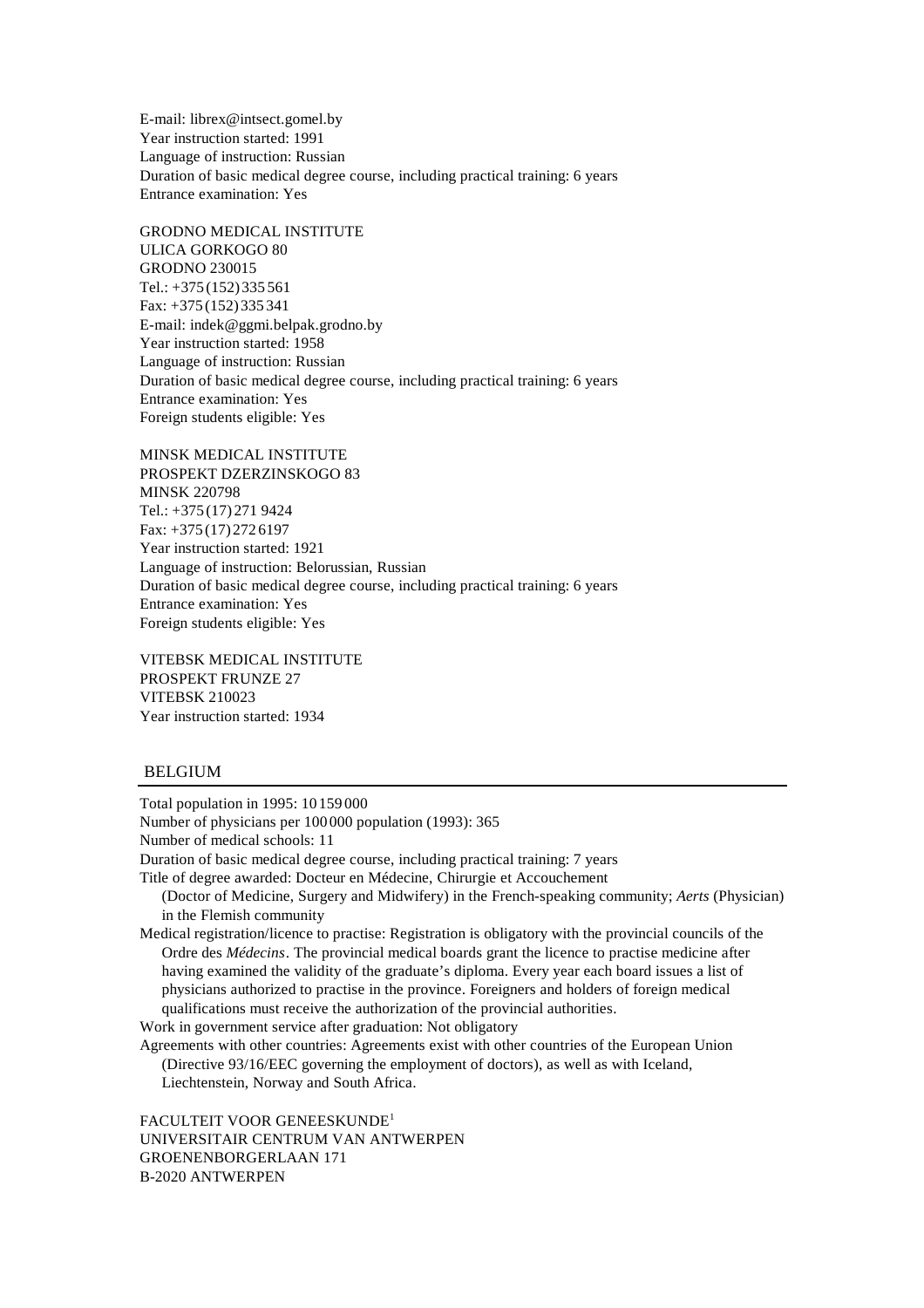Tel.: +32 (3) 218 0305 Fax: +32 (3) 218 0304 E-mail: sdelaet@maze.ruca.ua.ac.be Year instruction started: 1965 Language of instruction: Dutch Duration of basic medical degree course, including practical training: 7 years Entrance examination: Yes Foreign students eligible: Yes

FACULTEIT VOOR GENEEESKUNDE<sup>1</sup> UNIVERSITAIR INSTELLING ANTWERPEN UNIVERSITEITSPLEIN 1 B-2610 ANTWERPEN Tel.: +32 (3) 820 2540 Fax: +32 (3) 820 2501 E-mail: vliempt@uia.ua.ac.be Year instruction started: 1972 Language of instruction: Dutch Duration of basic medical degree course, including practical training: 7 years Entrance examination: Yes Foreign students eligible: Yes

FACULTE DE MEDECINE UNIVERSITE CATHOLIQUE DE LOUVAIN AVENUE EMMANUEL MOUNIER 50 UCL 5020 B-1200 BRUXELLES Tel.: +32 (2) 764 5020/764 5028 Fax: +32 (2) 764 5035 Year instruction started: 1426 Language of instruction: French Duration of basic medical degree course, including practical training: 7 years Entrance examination: No Foreign students eligible: Yes

FACULTE DE MEDECINE UNIVERSITE LIBRE DE BRUXELLES CAMPUS ERASME, ROUTE DE LENNIK 808 CP 610 B-1070 BRUXELLES Tel.: +32 (2) 555 6024 Fax: +32 (2) 555 6798 Year instruction started: 1848 Language of instruction: French Duration of basic medical degree course, including practical training: 7 years Entrance examination: No Foreign students eligible: Yes

FACULTEIT VAN DE GENEESKUNDE EN DE FARMACIE VRIJE UNIVERSITEIT BRUSSEL LAARBEEKLAAN 103 B-1090 BRUSSEL Year instruction started: 1961

FACULTEIT VOOR GENEESKUNDE LIMBURGS UNIVERSITAIR CENTRUM UNIVERSITAIR CAMPUS B-3590 DIEPENBEEK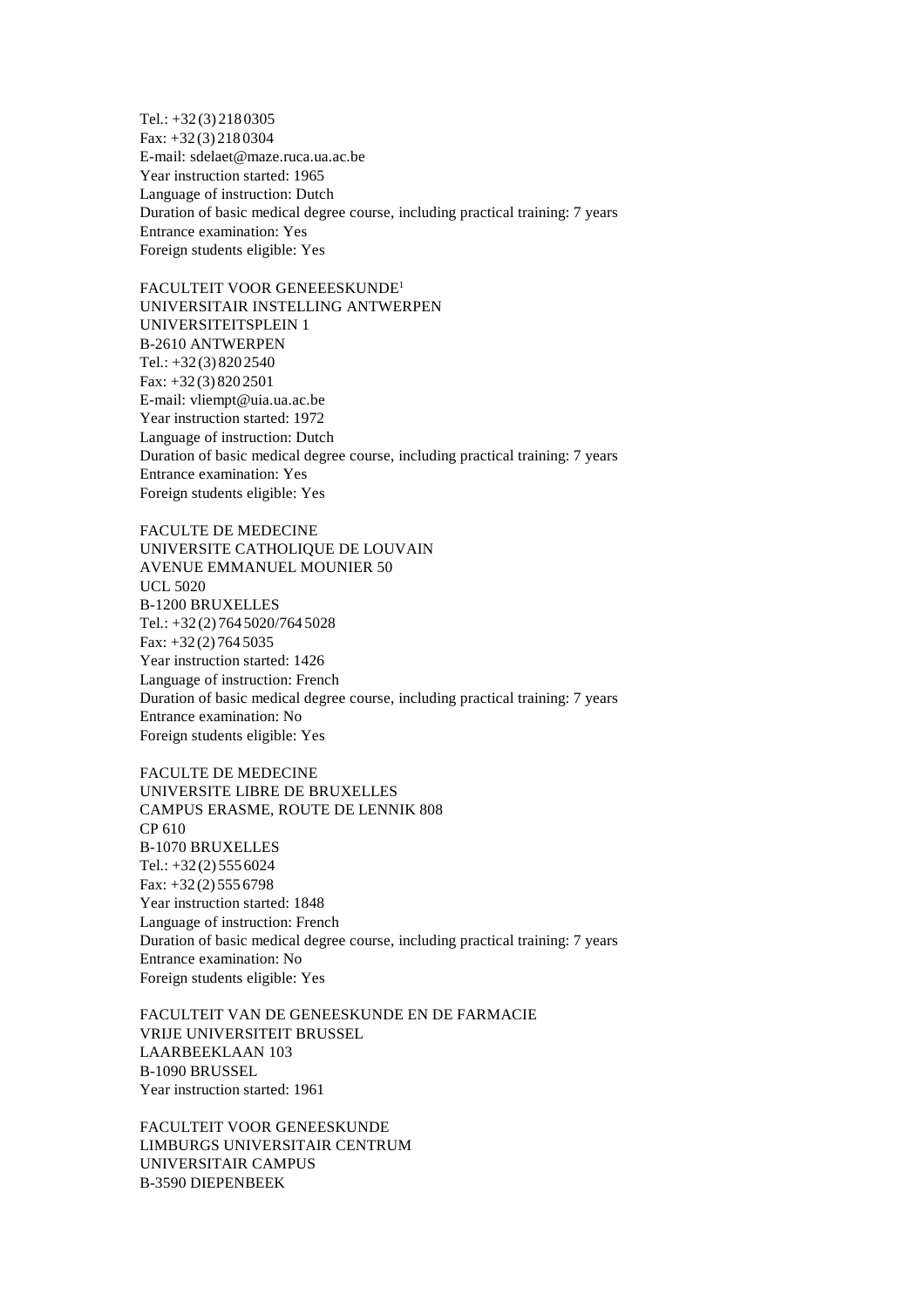Tel.: +32 (11) 268 111 Fax: +32 (11) 268 199 Year instruction started: 1973 Language of instruction: Dutch Duration of basic medical degree course, including practical training: 7 years Entrance examination: Yes Foreign students eligible: Yes

FACULTEIT DER GENEESKUNDE RIJKSUNIVERSITEIT GENT DE PINTELAAN 185 B-9000 GENT Tel.: +32 (9) 240 4193 Fax: +32 (9) 240 4990 E-mail: jan.pollet@rug.ac.be Year instruction started: 1817 Language of instruction: Dutch Duration of basic medical degree course, including practical training: 7 years Entrance examination: Yes Foreign students eligible: Yes

FACULTEIT DER GENEESKUNDE KATHOLIEKE UNIVERSITEIT LEUVEN MINDERBROEDERSSTRAAT 17 B-3000 LEUVEN Tel.: +32 (16) 337 462 Fax: +32 (16) 337 487 Year instruction started: 1425 Language of instruction: Dutch Duration of basic medical degree course, including practical training: 7 years Entrance examination: Yes Foreign students eligible: Yes

FACULTE DE MEDECINE UNIVERSITE DE L'ETAT A LIEGE PLACE DU 20 AOUT 7 B-4000 LIEGE Year instruction started: 1817

FACULTE DE MEDECINE ET DE PHARMACIE UNIVERSITE DE MONS HAINAUT AVENUE DU CHAMP DE MARS 24 B-7000 MONS Tel.: +32 (65) 373 501/373 502/373 503 Fax: +32 (65) 373 633 E-mail: secretariat.fmp@umh.ac.be Year instruction started: 1975 Language of instruction: French Duration of basic medical degree course, including practical training: 7 years Entrance examination: No Foreign students eligible: Yes

FACULTE DE MEDECINE FACULTES UNIVERSITAIRES NOTRE-DAME DE LA PAIX RUE DE BRUXELLES 61 B-5000 NAMUR Tel.: +32 (81) 724 347 Fax: +32 (81) 724 272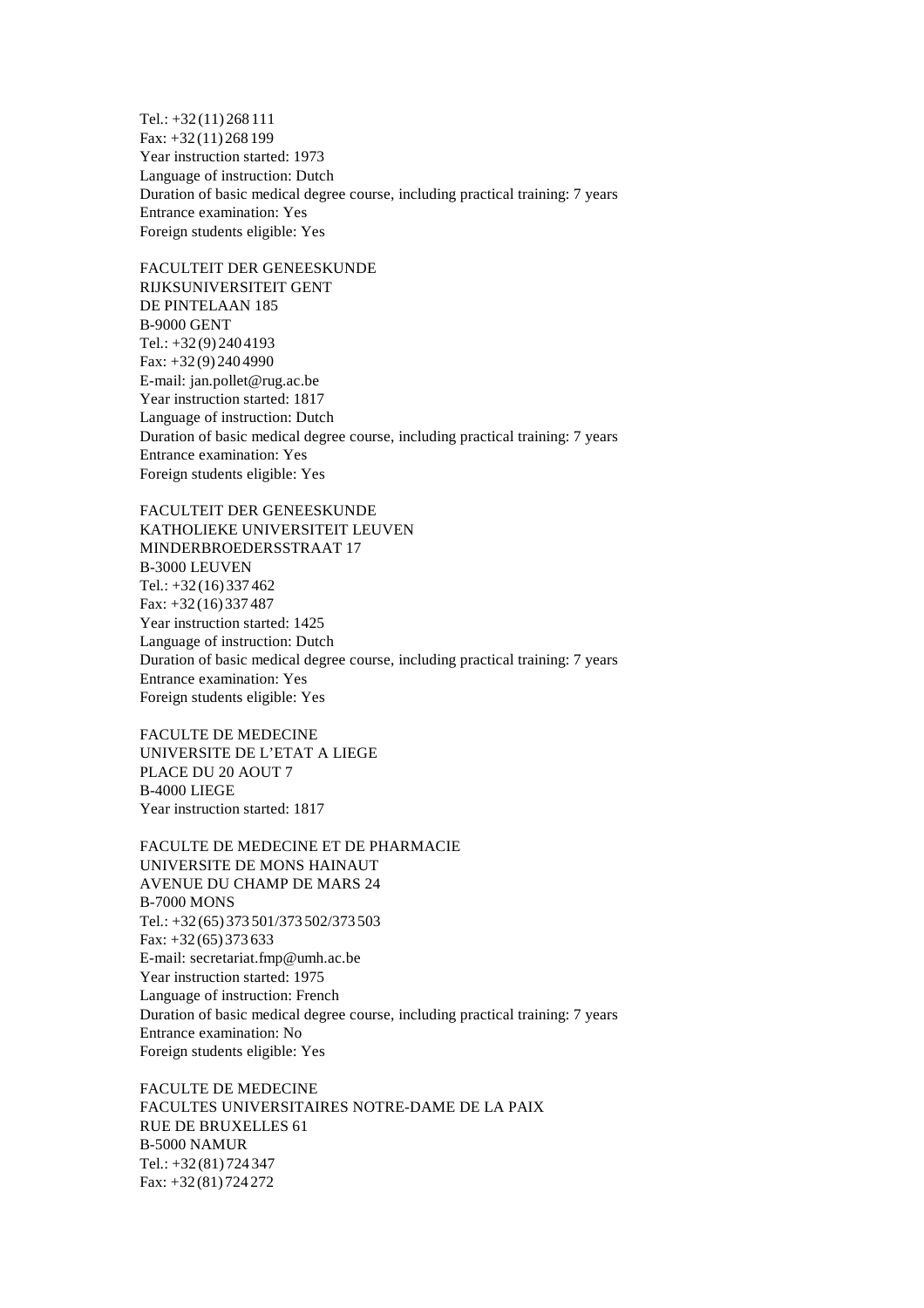Year instruction started: 1962 Language of instruction: French Duration of basic medical degree course, including practical training: 7 years Entrance examination: No Foreign students eligible: Yes

# **BELIZE**

Total population in 1995: 219 000 Number of physicians per 100 000 population (1993): 47 Number of medical schools: 2 Duration of basic medical degree course, including practical training: 4 or 4.5 years Title of degree awarded: — Medical registration/licence to practise: — Work in government service after graduation: — Agreements with other countries: —

ST MATTHEWS UNIVERSITY SCHOOL OF MEDICINE PO BOX 91 SAN PEDRO AMBERGRIS CAYE Tel.:  $+501(2)63263$ Fax: +501 (2) 632 60 E-mail: stmatthews@btl.net Year instruction started: 1997 Language of instruction: English Duration of basic medical degree course, including practical training: 4 years Entrance examination: No Foreign students eligible: Yes

SCHOOL OF MEDICINE CENTRAL AMERICA HEALTH SCIENCES UNIVERSITY PO BOX 989 BELIZE CITY Tel.:  $+501(2)35560$ Fax: +501 (2) 356 51 E-mail: belizemed@btl.net Year instruction started: 1996 Language of instruction: English Duration of basic medical degree course, including practical training: 4.5 years Entrance examination: No Foreign students eligible: Yes

#### **BENIN**

Total population in 1995: 5 563 000 Number of physicians per 100 000 population (1993): 6 Number of medical schools: 1 Duration of basic medical degree course, including practical training: 7 years Title of degree awarded: Docteur en Médecine (Doctor of Medicine) Medical registration/licence to practise: — Work in government service after graduation: — Agreements with other countries: —

FACULTE DES SCIENCES DE LA SANTE UNIVERSITE NATIONALE DU BENIN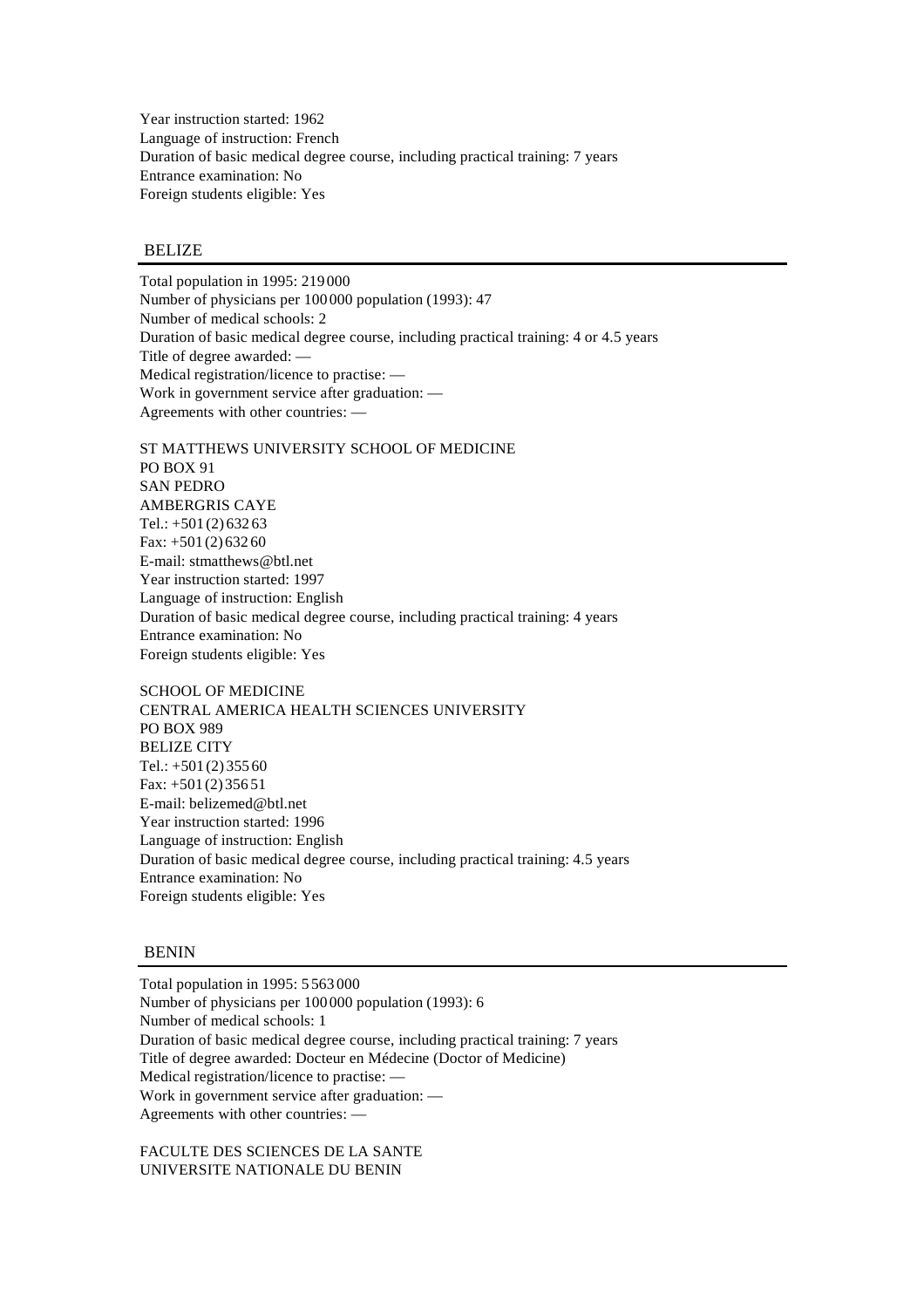BP 188 **COTONOU** Year instruction started: 1970

#### BOLIVIA

Total population in 1995: 7 593 000

Number of physicians per 100 000 population (1993): 51

Number of medical schools: 10

Duration of basic medical degree course, including practical training: 6 years (a further year of supervised practice is required before the degree is awarded)

Title of degree awarded: Médico y Cirujano (Physician and Surgeon)

Medical registration/licence to practise: Registration is obligatory with the Colegio Médico de Bolivia, C. Ballivian No. 1266, Casilla 2801, *La Pa*z. The licence to practise medicine is granted to graduates of a recognized medical school who have completed 1 year of service in a rural area.

Graduates of foreign medical schools must have their degree certified by the university of origin. Work in government service after graduation: Obligatory (1 year in a rural area)

Agreements with other countries: —

FACULTAD DE MEDICINA UNIVERSIDAD DEL VALLE CAMPUS TIQUIPAYA CASILLA 4742 COCHABAMBA Tel.: +591 (42) 873 73/873 74 Fax: +591 (42) 885 50 Year instruction started: 1989 Language of instruction: Spanish Duration of basic medical degree course, including practical training: 6 years Foreign students eligible: Yes

FACULTAD DE MEDICINA UNIVERSIDAD MAYOR DE SAN SIMON AVENIDA ANICETO ARCE 0371 CASILLA 3119 COCHABAMBA Tel.: +591 (42) 315 08/322 06 Fax: +591 (42) 316 90 E-mail: postmaster@umss.edu.bo Year instruction started: 1932 Language of instruction: Spanish Duration of basic medical degree course, including practical training: 6 years Entrance examination: Yes Foreign students eligible: Yes

FACULTAD DE MEDICINA UNIVERSIDAD DEL VALLE CASILLA 13602 LA PAZ Tel.: +591 (2) 431 112/432 133 Fax: +591 (2) 433 261 Year instruction started: 1994

FACULTAD DE MEDICINA UNIVERSIDAD IBEROAMERICANA AVENIDA 14 DE SEPTIEMBRE 5809 CASILLA 3498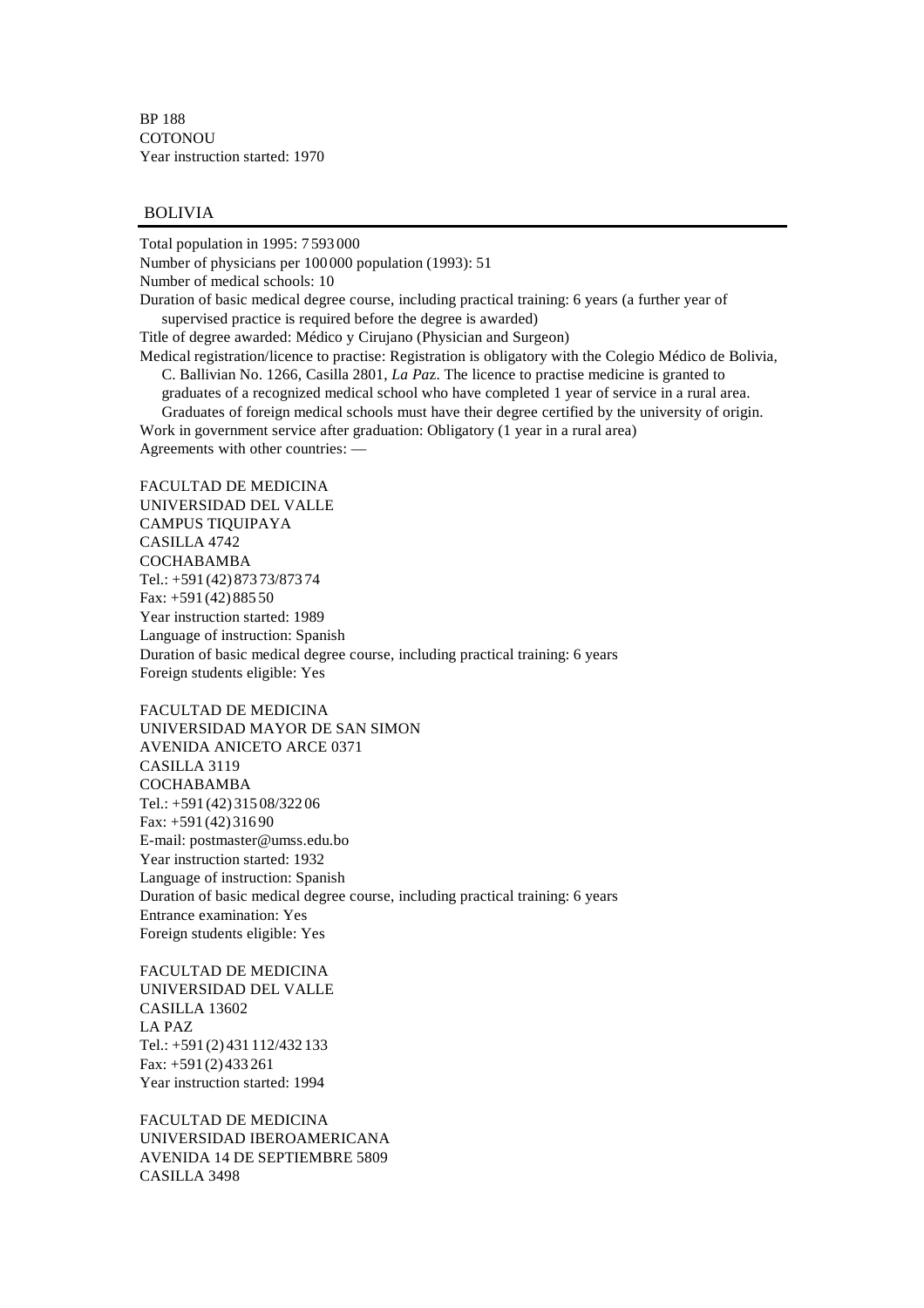LA PAZ Tel.: +591 (2) 783 177/784 704 Fax: +591 (2) 782 431 Year instruction started: 1994

FACULTAD DE MEDICINA UNIVERSIDAD MAYOR DE SAN ANDRES AVENIDA SAAVEDRA 2246 CASILLA 10367 LA PAZ Tel.: +591 (2) 229 290/229 291 Fax: +591 (2) 229 589 Year instruction started: 1834

FACULTAD DE MEDICINA UNIVERSIDAD NUESTRA SENORA DE LA PAZ CALLE PRESBITERO MEDINA 2412 CASILLA 5995 LA PAZ Tel.: +591 (2) 418 167/418 290 Fax: +591 (2) 410 255 E-mail: unslp@caoba.entelnet.bo Year instruction started: 1992 Language of instruction: Spanish, English Duration of basic medical degree course, including practical training: 6 years Entrance examination: No Foreign students eligible: Yes

FACULTAD DE MEDICINA UNIVERSIDAD DEL ALTIPLANO CALLE LA PLATA ESQUINA MURGIA ORURO Tel.: +591 (52) 549 46 Year instruction started: 1994

FACULTAD DE MEDICINA UNIVERSIDAD CATOLICA BOLIVIANA CALLE ESPANA 368 CASILLA 3201 SANTA CRUZ Tel.: +591 (3) 351 549/337 815 Fax: +591 (3) 332 389 Year instruction started: 1995

FACULTAD DE MEDICINA UNIVERSIDAD CRISTIANA BOLIVIANA CAMPUS UNIVERSITARIO KM 5 CALLE NORTE AVENIDA BANZER CASILLA 4780 SANTA CRUZ Tel.: +591 (3) 410 472 Fax: +591 (3) 426 311 Year instruction started: 1994

FACULTAD DE MEDICINA UNIVERSIDAD MAYOR, REAL Y PONTIFICIA SAN FRANCISCO XAVIER CALLE JUNIN ESQUINA ESTUDIANTES CASILLA 233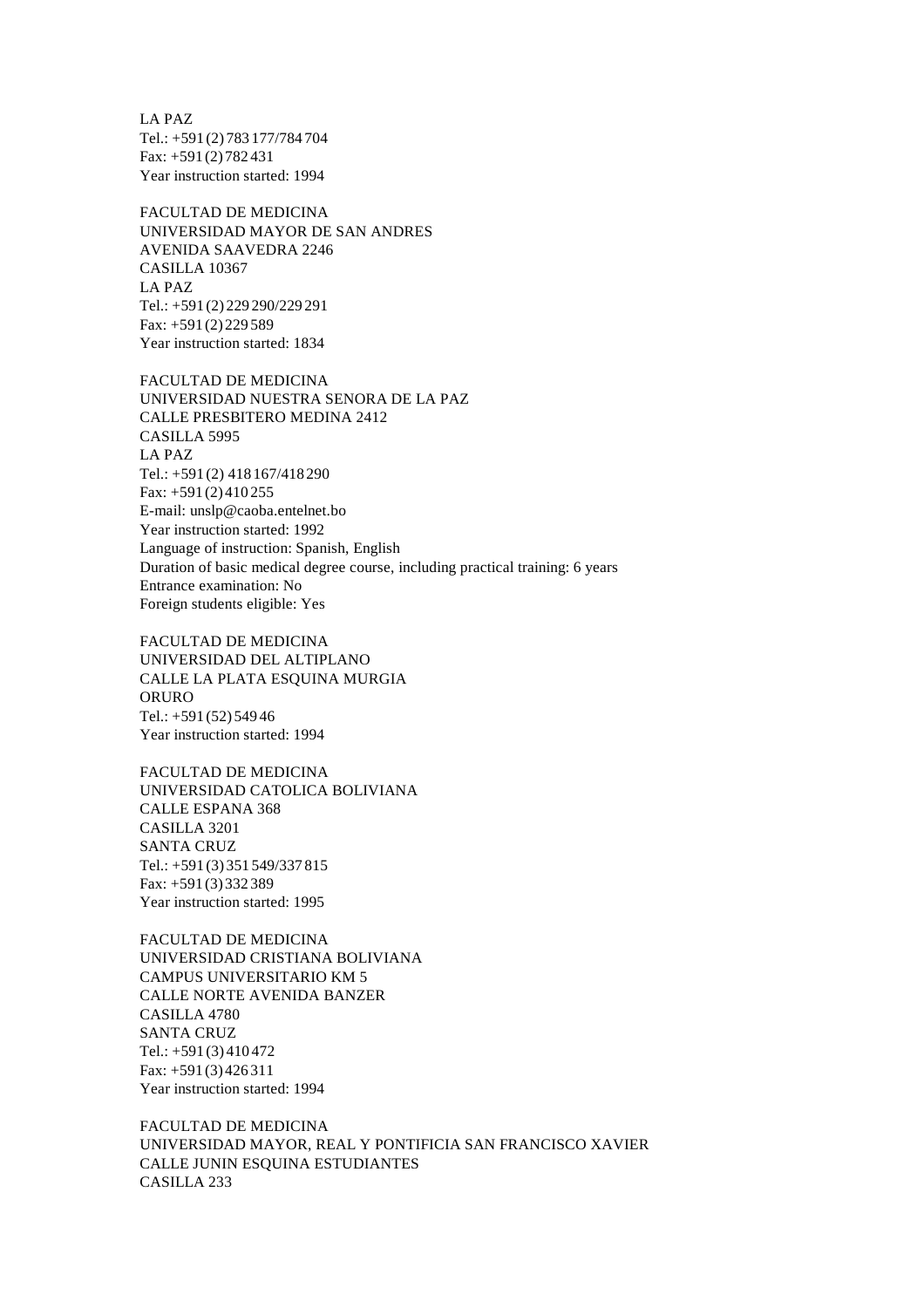**SUCRE** Tel.: +591 (64) 224 02/232 45 Year instruction started: 1846

#### BOSNIA AND HERZEGOVINA

Total population in 1995: 3 628 000 Number of physicians per 100 000 population (1993): — Number of medical schools: 3 Duration of basic medical degree course, including practical training: — Title of degree awarded: — Medical registration/licence to practise: — Work in government service after graduation: — Agreements with other countries: —

MEDICINSKI FAKULTET UNIVERZITETA "DJURO PUCAR STARI" U BANJA LUCI MUSTAFA SABINOVIC 10 BANJA LUKA 78000 Year instruction started: 1978

MEDICINSKI FAKULTET UNIVERZITETA U SARAJEVU CEKALUSA 90 SARAJEVO 71000 Tel.: +387 (71) 203 670 Fax: +387 (71) 203 670 Year instruction started: 1946 Language of instruction: Bosnian Duration of basic medical degree course, including practical training: 6 years Entrance examination: Yes Foreign students eligible: Yes

MEDICINSKI FAKULTET UNIVERZITETA U TUZLI BRATSTVA I JEDINSTVA 19 TUZLA 75000

BOTSWANA

Total population in 1995: 1 484 000 Number of physicians per 100 000 population (1993): 26 Number of medical schools: None Medical registration/licence to practise: Registration is obligatory with the Botswana Medical Council, Private Bag 0038, Gaborone. Foreigners must hold a work permit.

Work in government service after graduation: Not obligatory Agreements with other countries: An agreement exists with Norway.

#### BRAZIL

Total population in 1995: 161 087 000

Number of physicians per 100 000 population (1993): 134

Number of medical schools: 82

Duration of basic medical degree course, including practical training: 6–9 years Title of degree awarded: Médico (Doctor of Medicine)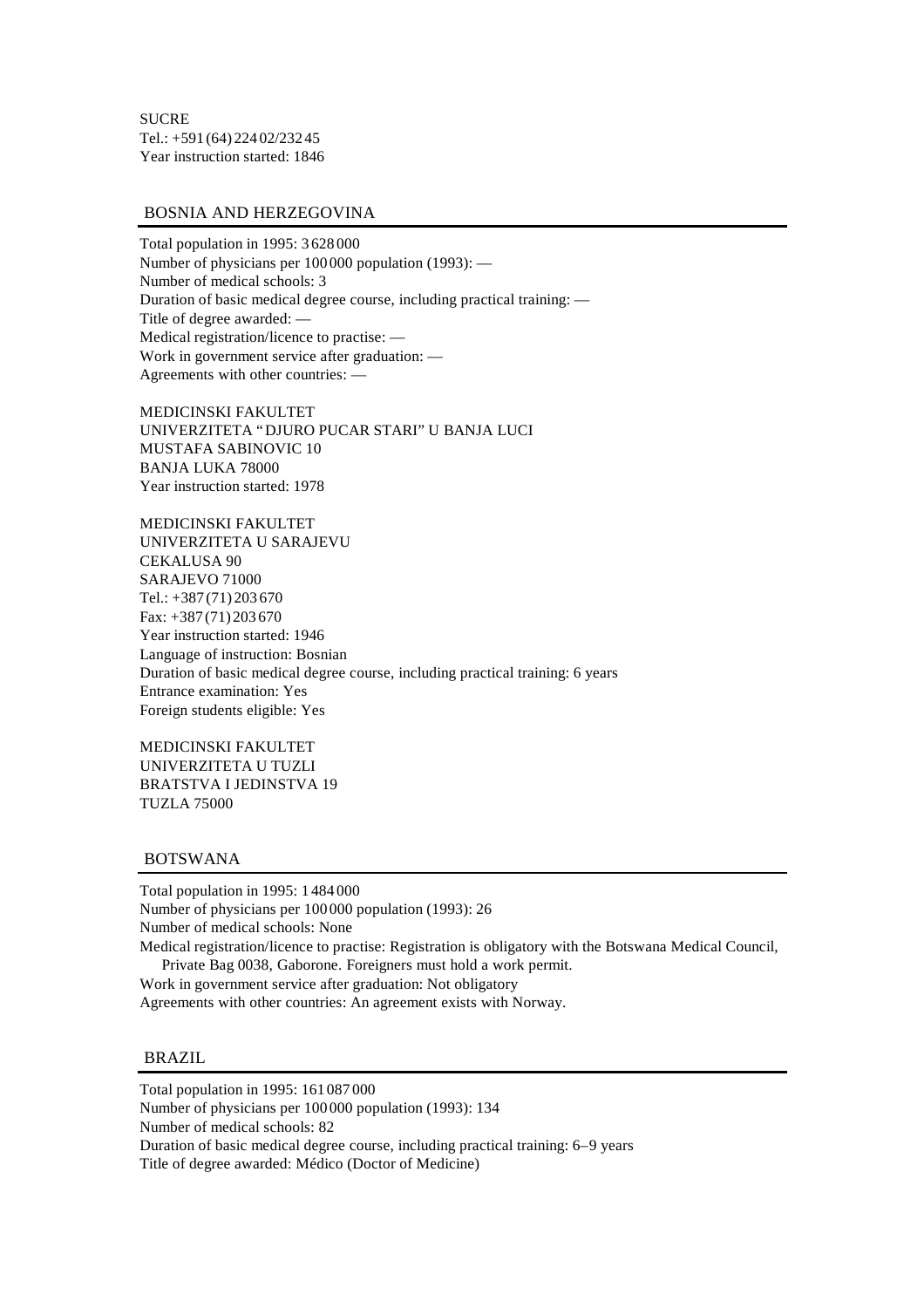Medical registration/licence to practise: Registration is obligatory with the university that awarded the degree or is empowered to register degrees awarded by independent medical schools. The licence to practise medicine is granted by the regional medical council. Graduates of foreign medical schools must have their degree accredited by a Brazilian university. Foreigners must hold a residence permit.

Work in government service after graduation: Not obligatory Agreements with other countries: None

 $\n **ALAGOAS**\n$ ESCOLA DE CIENCIAS MEDICAS DE ALAGOAS FUNDACAO GOVERNADOR LAMENHA FIL'HO AVENIDA SIQUEIRA CAMPOS 2095 TRAPICHE DA BARRA MACEIO 57010 Fax: +55 (82) 326 5627 Year instruction started: 1970

CENTRO DE CIENCIAS DA SAUDE UNIVERSIDADE FEDERAL DE ALAGOAS CAMPUS SIMOES KM 13 TABOLEIRO DOS CP 2018 MACEIO 57000 Fax: +55 (82) 322 2345 Year instruction started: 1970

 $MAXONAS$ 

FACULDADE DE CIENCIAS DA SAUDE FUNDACAO UNIVERSIDADE DO AMAZONAS RUA AFONSO PENA 1053 MANAUS 69000 Tel.: +55 (92) 232 3607 Fax: +55 (92) 232 3607 Year instruction started: 1967 Language of instruction: Portuguese Duration of basic medical degree course, including practical training: 6 years Entrance examination: Yes Foreign students eligible: Yes

 $B$ AHIA

ESCOLA DE MEDICINA E SAUDE PUBLICA FUNDACAO BAHIANA PARA O DESENVOLVIMENTO DA MEDICINA RUA FREI HENRIQUE 8 NAZARE SALVADOR 40050 Fax: +55 (71) 243 4928 Year instruction started: 1953

FACULDADE DE MEDICINA UNIVERSIDADE FEDERAL DA BAHIA AVENIDA REITOR MIGUEL CALMON S/N CANELA SALVADOR 40000 Fax: +55 (71) 245 9002 Year instruction started: 1808

 $CEARA$ CENTRO DE CIENCIAS DA SAUDE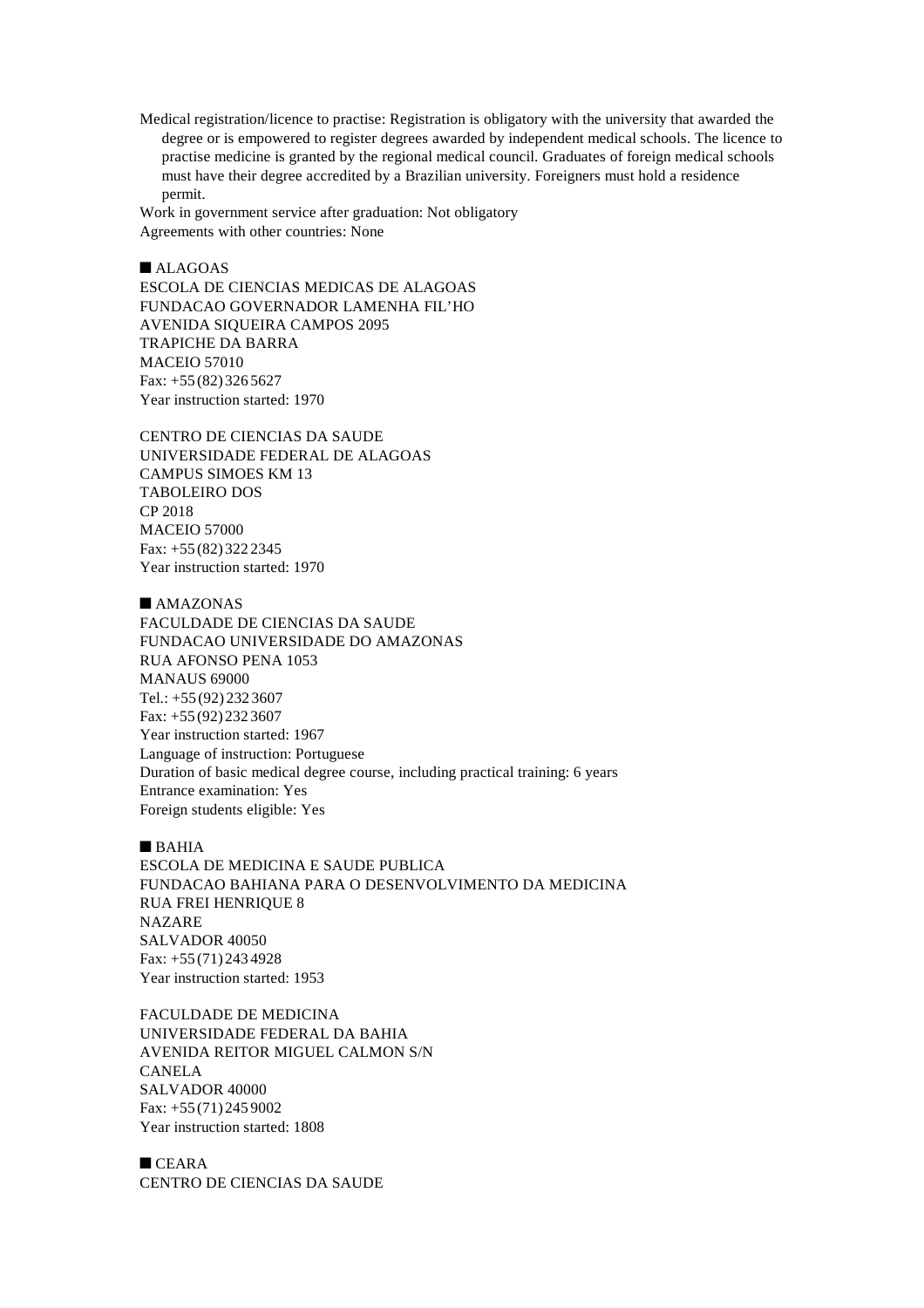UNIVERSIDADE FEDERAL DO CEARA RUA CAPITAO FRANCISCO PEDRO 1210 RODOLFO TEOFILO FORTALEZA 60000 Fax: +55 (85) 243 4776 Year instruction started: 1948

 $\blacksquare$  DISTRITO FEDERAL FACULDADE DE CIENCIAS DA SAUDE UNIVERSIDADE DE BRASILIA CAMPUS UNIVERSITARIO CP 15-3031 BRASILIA 70910-900 Tel.: +55 (61) 348 2574/348 2270 Fax: +55 (61) 273 0105 Year instruction started: 1966 Language of instruction: Portuguese Duration of basic medical degree course, including practical training: 6 years Entrance examination: Yes Foreign students eligible: Yes

#### $\blacksquare$  ESPIRITO SANTO

ESCOLA DE MEDICINA DA SANTA CASA DE MISERICORDIA DE VITORIA (EMES-CAM) AVENIDA NOSSA SENHORA DA PENHA S/N CP 5135 VITORIA 29045 Fax: +55 (27) 227 2150 Year instruction started: 1968

CENTRO BIOMEDICO UNIVERSIDADE FEDERAL DO ESPIRITO SANTO AVENIDA MARECHAL CAMPOS S/N CP 780 VITORIA 29000 Fax: +55 (27) 335 2243 Year instruction started: 1961

#### $\blacksquare$  GOIAS

FACULDADE DE MEDICINA UNIVERSIDADE FEDERAL DE GOIAS PRIMEIRA AVENIDA S/N SETOR UNIVERSITARIO GOIANIA 74605 Tel.: +55 (62) 202 2565 Fax: +55 (62) 202 2565 Year instruction started: 1960 Language of instruction: Portuguese Duration of basic medical degree course, including practical training: 6 years Entrance examination: Yes Foreign students eligible: Yes

#### $MARANHAO$

CENTRO DE CIENCIAS DA SAUDE UNIVERSIDADE FEDERAL DO MARANHAO RUA BARAO DE ITAPARY 66 SAO LUIS 65000 Fax: +55 (98) 221 5285 Year instruction started: 1958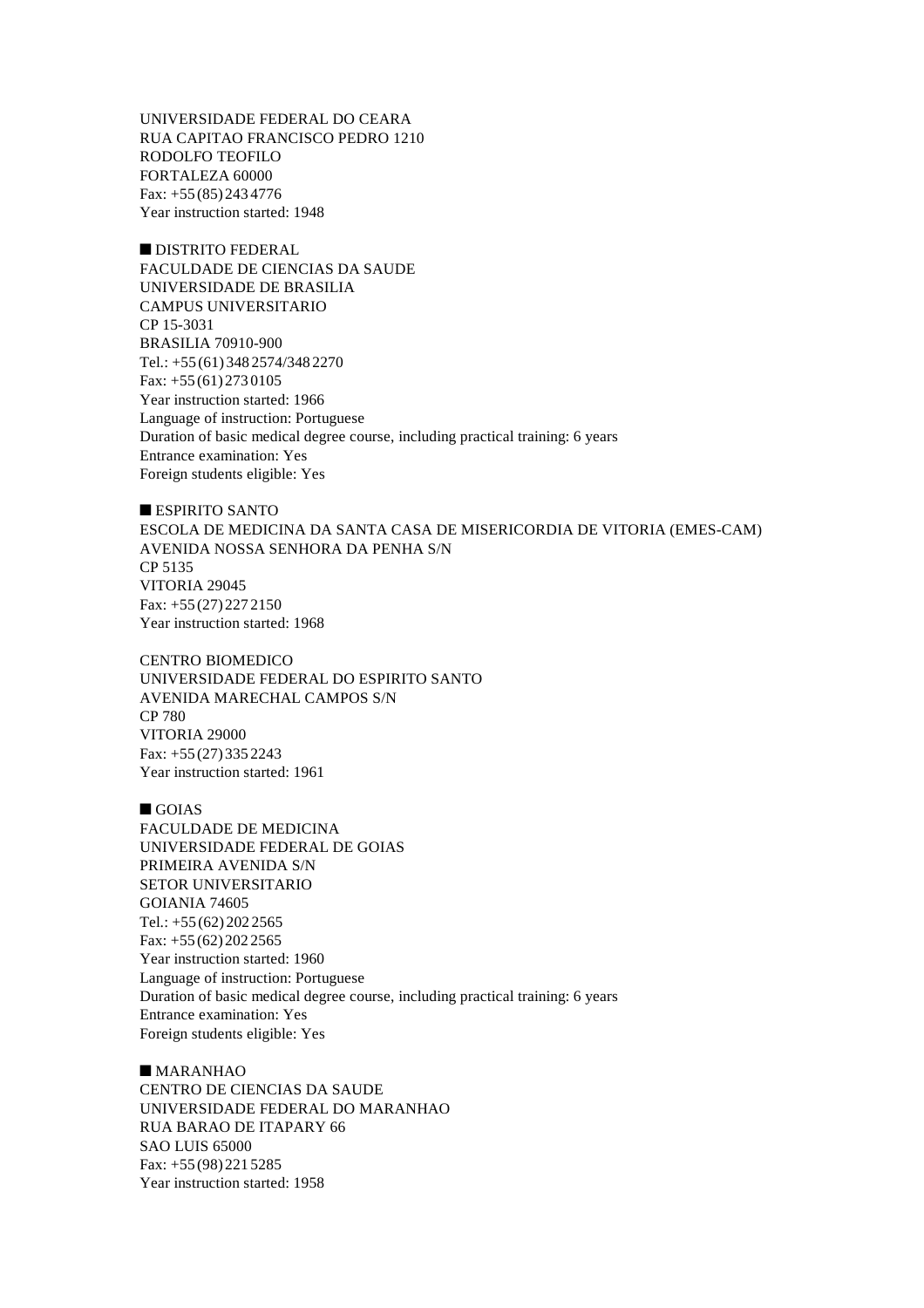$MATO$  GROSSO FACULDADE DE CIENCIAS MEDICAS FUNDACAO UNIVERSIDADE FEDERAL DE MATO GROSSO AVENIDA FERNANDO CORREA DA COSTA S/N CUIABA 78000 Tel.: +55 (65) 315 8850 Fax: +55 (65) 315 8852 Year instruction started: 1980 Language of instruction: Portuguese Duration of basic medical degree course, including practical training: 6 years Entrance examination: Yes Foreign students eligible: No

**NATO GROSSO DO SUL** CENTRO DE CIENCIAS BIOLOGICAS E DA SAUDE FUNDACAO UNIVERSIDADE FEDERAL DE MATO GROSSO DO SUL CIDADE UNIVERSITARIA CP 649 CAMPO GRANDE 79070 Fax: +55 (67) 787 1081 Year instruction started: 1968

 $MINAS GERAIS$ UNIVERSIDADE DE ALFENAS/UNIFENAS CAMPUS UNIVERSITARIO **TREVO** CP 23 ALFENAS 37130 Fax: +55 (35) 921 4403

FACULDADE DE MEDICINA DE BARBACENA FUNDACAO PRES. ANTONIO CARLOS PRACA ANTONIO CARLOS S/N CP 45 BARBACENA 36200 Fax: +55 (32) 332 2789

FACULDADE DE CIENCIAS MEDICAS DE MINAS GERAIS FUNDACAO UNIVERSITARIA MINEIRA ALAMEDA EZEQUIEL DIAS 275 CP 1756 BELO HORIZONTE 30130-100 Fax: +55 (31) 222 1324 Year instruction started: 1951

FACULDADE DE MEDICINA UNIVERSIDADE FEDERAL DE MINAS GERAIS AVENIDA ALFREDO BALENA 190 SANTA EFIGENIA CP 340 BELO HORIZONTE 30130-100 Tel.: +55 (31) 226 7600 Fax: +55 (31) 273 4985 Year instruction started: 1911 Language of instruction: Portuguese Duration of basic medical degree course, including practical training: 6 years Entrance examination: Yes Foreign students eligible: Yes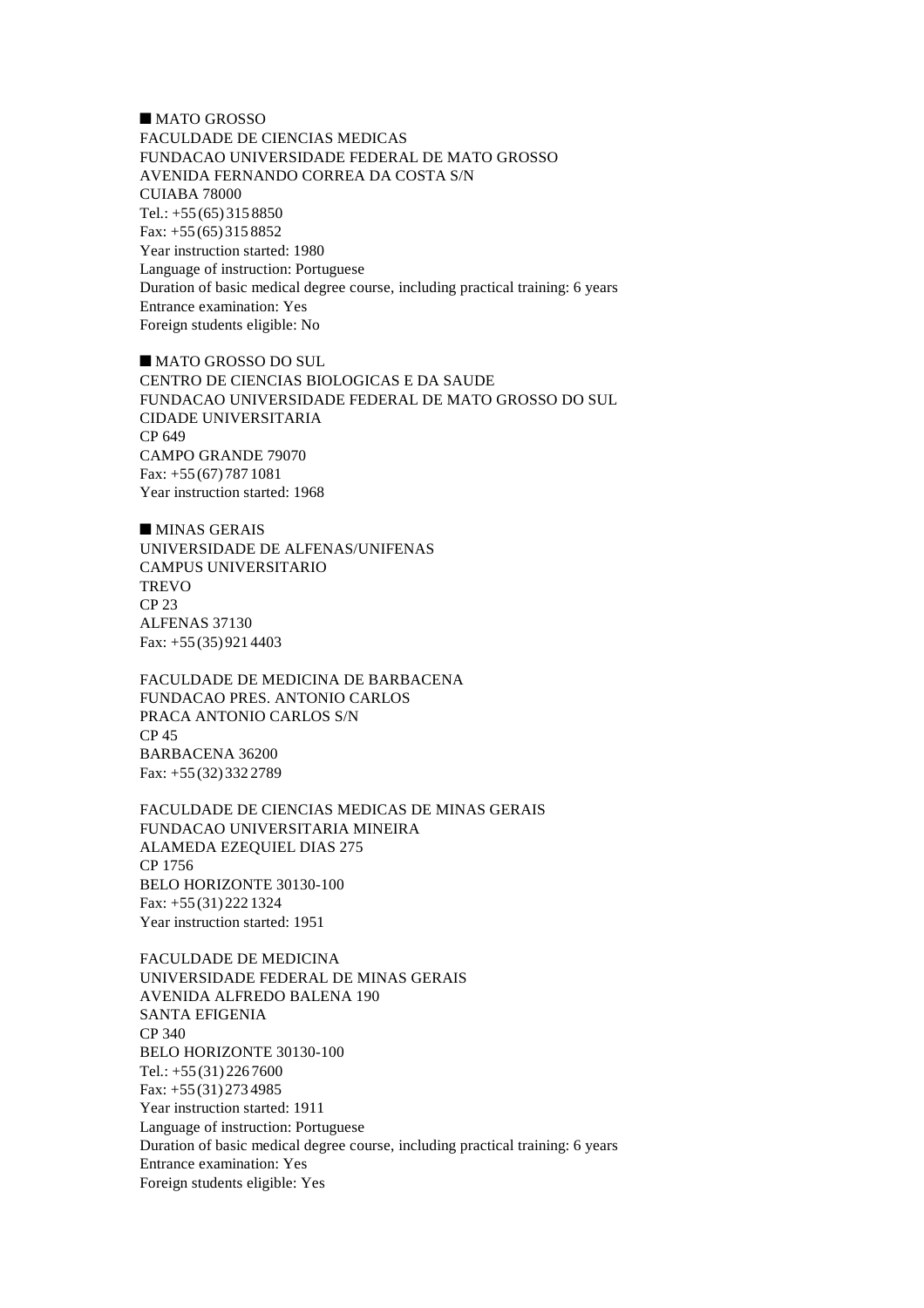FACULDADE DE MEDICINA DE ITAJUBA AVENIDA RENO JUNIOR 368 CP 25 ITAJUBA 37500 Tel.: +55 (35) 621 4545 Fax: +55 (35) 621 4555 Year instruction started: 1968 Language of instruction: Portuguese Duration of basic medical degree course, including practical training: 6 years Entrance examination: Yes Foreign students eligible: Yes

FACULDADE DE MEDICINA UNIVERSIDADE FEDERAL DE JUIZ DE FORA (UFJF) RUA CATULO BREVIGLIERI S/N JUIZ DE FORA 36100 Fax: +55 (32) 215 6382 Year instruction started: 1953

FACULDADE DE MEDICINA DO NORTE DE MINAS FUNDACAO UNIVERSIDADE NORTE MINEIRA DE ENSINA SUPERIOR AVENIDA UNIVERSITARIA S/N VILA MAURICEIA CP 126 MONTES CLAROS 39400 Fax: +55 (38) 222 1234 Year instruction started: 1969

FACULDADE DE CIENCIAS MEDICAS "DR JOAO ANTONIO GARCIA COUTINHO" FUNDACAO DE ENSINO SUPERIOR AVENIDA ALFREDO CUSTODIO DE PAULA 320 CP 229 POUSO ALEGRE 37550 Tel.: +55 (35) 421 3504 Fax: +55 (35) 421 3501 Year instruction started: 1969 Language of instruction: Portuguese Duration of basic medical degree course, including practical training: 6 years Entrance examination: Yes Foreign students eligible: Yes

FACULDADE DE MEDICINA DO TRIANGULO MINEIRO FREI PAULINO 30 UBERABA 38025 180 Tel.: +55 (34) 312 7722 Fax: +55 (34) 312 6640 Year instruction started: 1953 Language of instruction: Portuguese Duration of basic medical degree course, including practical training: 6 years Entrance examination: Yes Foreign students eligible: Yes

CENTRO DE CIENCIAS BIOMEDICAS FUNDACAO UNIVERSIDADE FEDERAL DE UBERLANDIA AVENIDA PARA 1720 CAMPUS UMUARAMA UBERLANDIA 38400 Fax: +55 (34) 234 8022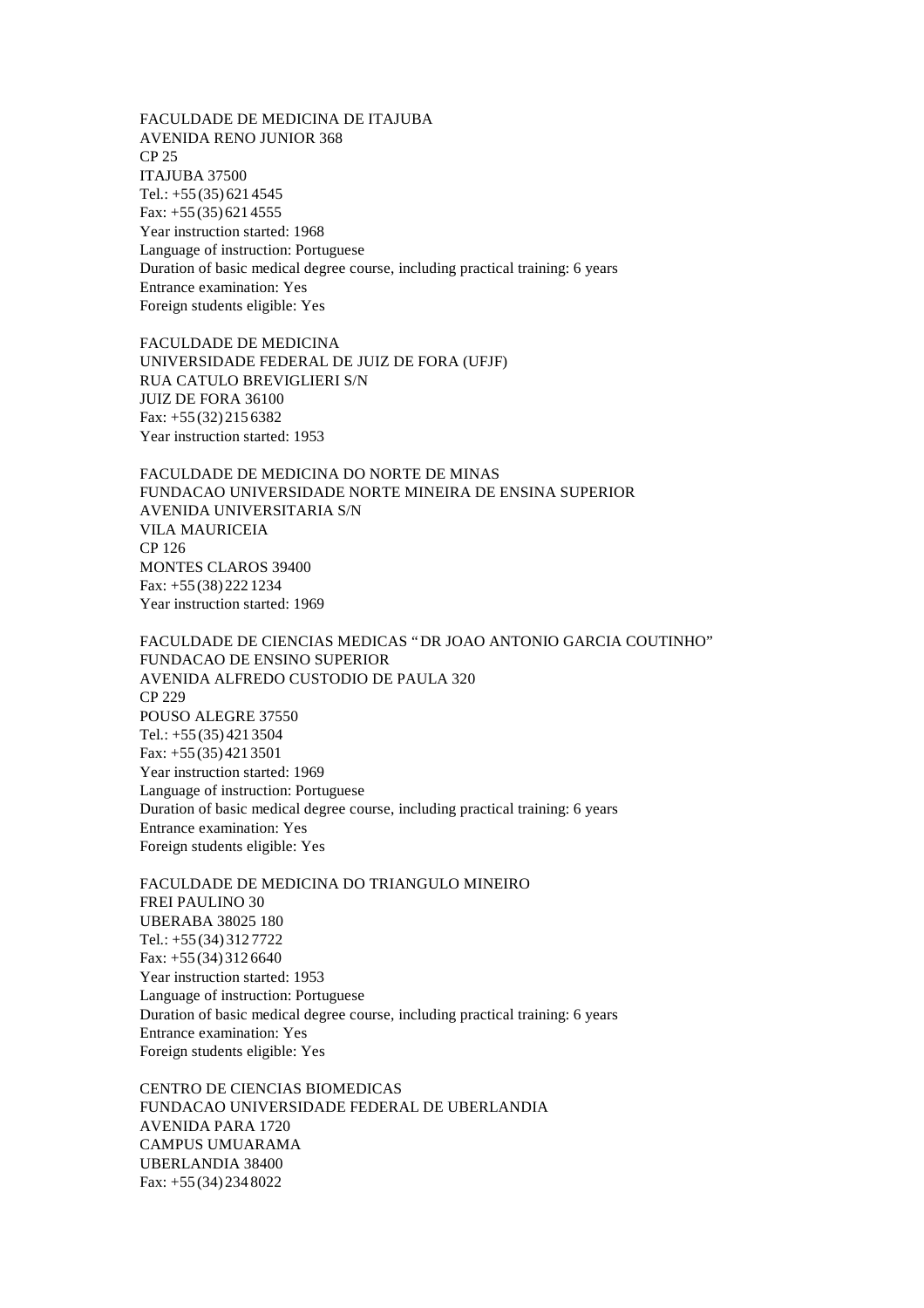Year instruction started: 1968

 $PARA$ 

FACULDADE ESTADUAL DE MEDICINA DO PARA FUNDACAO EDUCACIONAL DO ESTADO DO PARA TRAVESSA 14 DE ABRIL 1462 BELEM 66000 Fax: +55 (91) 229 9677 Year instruction started: 1971

CENTRO DE CIENCIAS DA SAUDE UNIVERSIDADE FEDERAL DO PARA PRACA CAMILO SALGADO 1 BELEM 66000 Fax: +55 (91) 241 6201 Year instruction started: 1919

#### $PARAIBA$

CENTRO DE CIENCIAS BIOLOGICAS E DA SAUDE UNIVERSIDADE FEDERAL DA PARAIBA CAMPUS II AVENIDA JUVENCIO ARRUDA 795 BODOCONGO CAMPINA GRANDE 58100 Year instruction started: 1968

CENTRO DE CIENCIAS DA SAUDE UNIVERSIDADE FEDERAL DA PARAIBA CIDADE UNIVERSITARIA JOAO PESSOA 58000 Year instruction started: 1952

 $\n **PARANA**\n$ SIDADE ESTADUAL DO OESTE DO PARANA/UNIOESTE AVENIDA BRASIL 1537 JARDIM UNIVERSITARIO CP 711 CASCAVEL 81808 Fax: +55 (45) 223 4584

FACULDADE EVANGELICA DE MEDICINA DO PARANA SOCIEDADE EVANGELICA BENEFICENTE DE CURITIBA RUA ALAMEDA PRINCESA ISABEL 1580 CURITIBA 80730 Fax: +55 (41) 222 6494 Year instruction started: 1969

CENTRO DE CIENCIAS DA SAUDE UNIVERSIDADE CATOLICA DO PARANA RUA IMACULADA CONCEICAO 1155 PRADO VELHO CURITIBA 80215 Fax: +55 (41) 332 5588 Year instruction started: 1957

SETOR DE CIENCIAS DA SAUDE UNIVERSIDADE FEDERAL DO PARANA RUA PADRE CAMARGO 280 CURITIBA 80060-240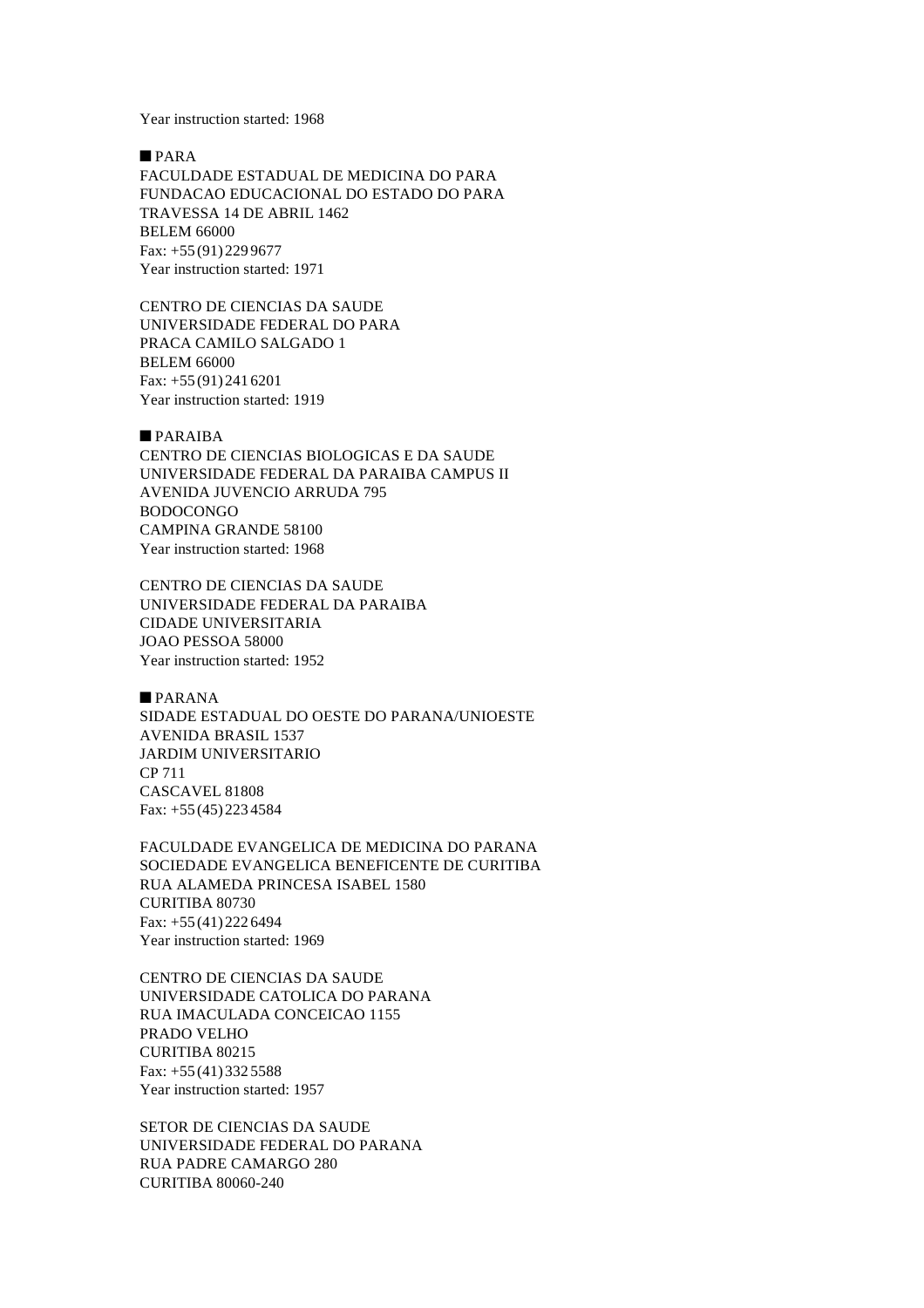Tel.: +55 (41) 264 2011 Fax: +55 (41) 262 2197 E-mail: coordmed@saude.ufpr.br Year instruction started: 1912 Language of instruction: Portuguese Duration of basic medical degree course, including practical training: 9 years Entrance examination: Yes Foreign students eligible: Yes

CENTRO DE CIENCIAS DA SAUDE UNIVERSIDADE ESTADUAL DE LONDRINA AVENIDA ROBERT KOCH 60 CP 1562 LONDRINA 86038-440 Tel.: +55 (43) 337 6574 Fax: +55 (43) 337 5100 Year instruction started: 1967 Language of instruction: Portuguese Duration of basic medical degree course, including practical training: 6 years Entrance examination: Yes Foreign students eligible: No

CURSO DE MEDICINA UNIVERSIDADE ESTADUAL DE MARINGA AVENIDA COLOMBO 5790, ZONA 07 MARINGA 87020-900 Tel.: +55 (44) 224 8585 Fax: +55 (44) 222 754 Year instruction started: 1988 Language of instruction: Portuguese Duration of basic medical degree course, including practical training: 6 years Entrance examination: Yes Foreign students eligible: Yes

### $\blacksquare$  PERNAMBUCO

FACULDADE DE CIENCIAS MEDICAS DE PERNAMBUCO FUNDACAO DE ENSINO SUPERIOR DE PERNAMBUCO RUA ARNOBIO MARQUES 310 CP 309 RECIFE 50040 Fax: +55 (81) 224 4623 Year instruction started: 1954

CENTRO DE CIENCIAS DA SAUDE UNIVERSIDADE FEDERAL DE PERNAMBUCO AVENIDA PROFESSOR MORAES REGO S/N RECIFE 50000 Fax: +55 (81) 271 8099 Year instruction started: 1915

### $PIAUI$

CENTRO DE CIENCIAS DA SAUDE FUNDACAO UNIVERSIDADE FEDERAL DO PIAUI AVENIDA FREI SERAFIM 2280 TERESINA 64000 Fax: +55 (86) 232 2812 Year instruction started: 1968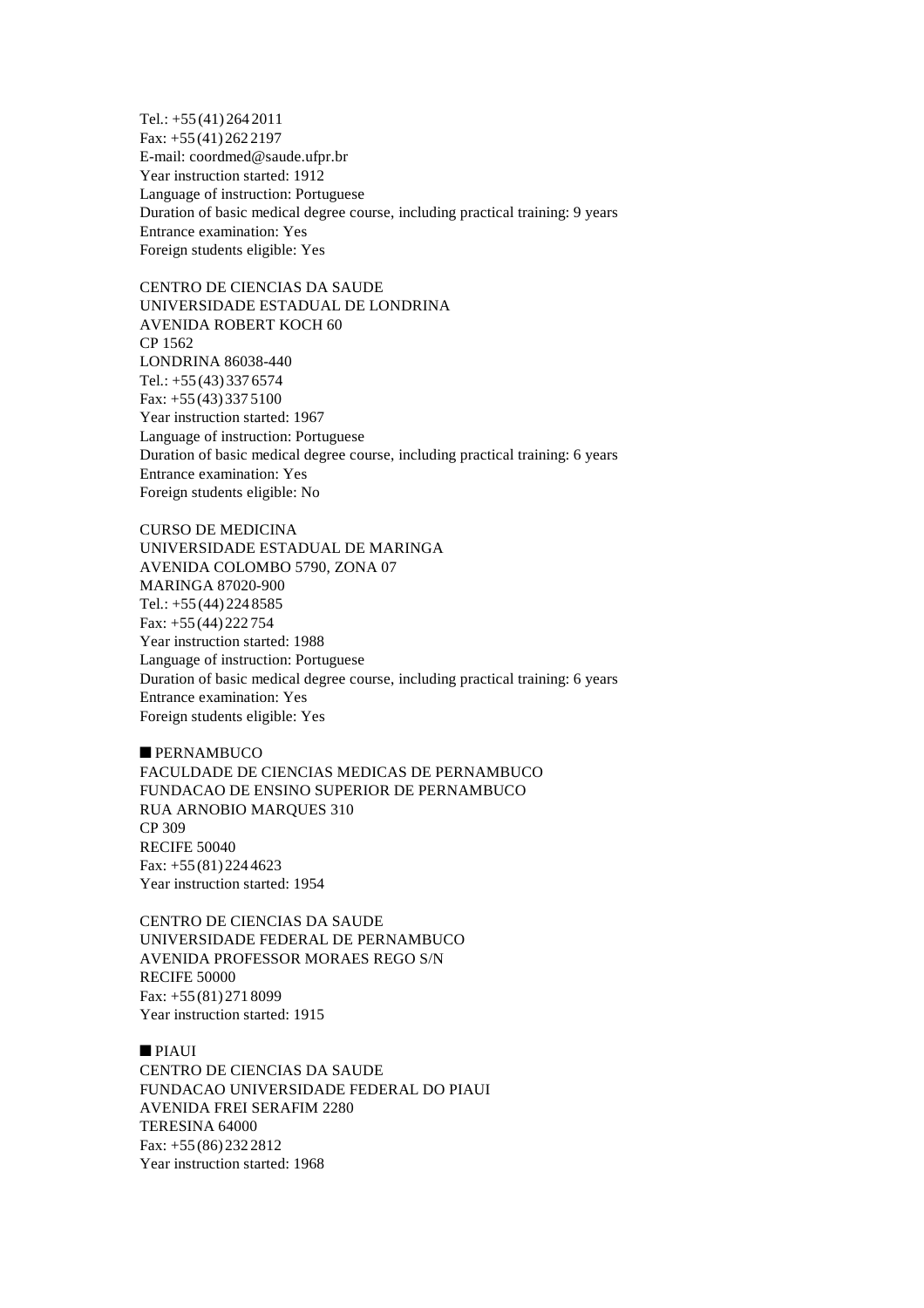$\blacksquare$  RIO DE JANEIRO FACULDADE DE MEDICINA DE CAMPOS FUNDACAO BENEDITO PEREIRA NUNES AVENIDA DR ALBERTO TORRES 217 **CENTRO** CAMPOS 28035 Fax: +55 (247) 226 788 Year instruction started: 1967

FACULDADE DE MEDICINA CENTRO DE CIENCIAS MEDICAS UNIVERSIDADE FEDERAL FLUMINENSE RUA MARQUES DO PARANA S/N NITEROI 24030 Fax: +55 (21) 717 4558 Year instruction started: 1926

FACULDADE DE CIENCIAS MEDICAS DE NOVA IGUACU SOCIEDADE DE ENSINO SUPERIOR DE NOVA IGUACU (SESNI) AVENIDA ABILIO AUGUSTO TAVORA 2134 NOVA IGUACU 26260 Fax: +55 (21) 769 6627 Year instruction started: 1976

FACULDADE DE MEDICINA DE PETROPOLIS FUNDACAO OTACILIO GUALBERTO RUA MACHADO FAGUNDES 326 CASCATINHA PETROPOLIS 25716 Fax: +55 (242) 426 399 Year instruction started: 1967

ESCOLA DE MEDICINA FUNDACAO TECNICO-EDUCACIONAL SOUZA MARQUES RUA DO CATETE 6 GLORIA RIO DE JANEIRO 22220 Fax: +55 (21) 252 0817 Year instruction started: 1971

FACULDADE DE CIENCIAS MEDICAS UNIVERSIDADE DO ESTADO DO RIO DE JANEIRO RUA PROFESSOR MANOEL DE ABREU 48 RIO DE JANEIRO 20550-170 Tel.: +55 (21) 204 2342/587 6105 Fax: +55 (21) 204 2343 Year instruction started: 1936 Language of instruction: Portuguese Duration of basic medical degree course, including practical training: 9 years Entrance examination: Yes Foreign students eligible: Yes

ESCOLA DE MEDICINA E CIRURGIA UNIVERSIDADE DO RIO DE JANEIRO RUA SILVA RAMOS 32 RIO DE JANEIRO 20270-040 Tel.: +55 (21) 264 7175 Fax: +55 (21) 264 7175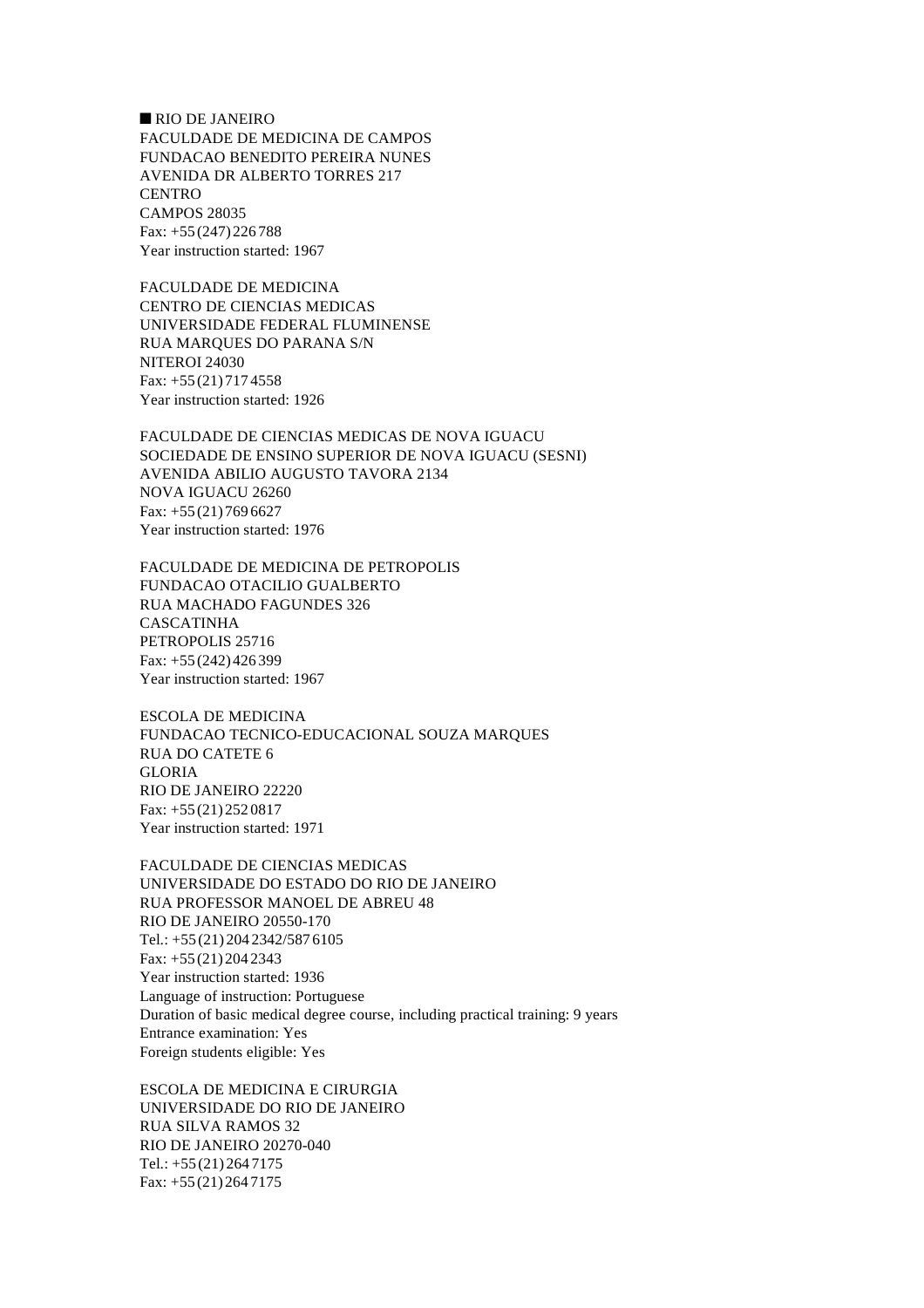Year instruction started: 1912 Language of instruction: Portuguese Duration of basic medical degree course, including practical training: 6 years Entrance examination: Yes Foreign students eligible: Yes

FACULDADE DE MEDICINA CENTRO DE CIENCIAS DA SAUDE UNIVERSIDADE FEDERAL DO RIO DE JANEIRO ILHA DA CIDADE UNIVERSITARIA RIO DE JANEIRO 21910 Fax: +55 (21) 230 1957 Year instruction started: 1808

CENTRO DE CIENCIAS BIOLOGICAS E DA SAUDE UNIVERSIDADE GAMA FILHO RUA MANOEL VITORINO 625 PIEDADE RIO DE JANEIRO 20748-900 Tel.: +55 (21) 599 7153/599 7154 Fax: +55 (21) 591 4448 Year instruction started: 1965 Language of instruction: Portuguese Duration of basic medical degree course, including practical training: 6 years Entrance examination: Yes Foreign students eligible: Yes

FACULDADE DE MEDICINA DE TERESOPOLIS FUNDACAO EDUCACIONAL SERRA DOS ORGAOS AVENIDA ALBERTO TORRES 111 CP 01 TERESOPOLIS 25964 Fax: +55 (21) 642 6170 Year instruction started: 1970

FACULDADE DE MEDICINA DE VALENCA FUNDACAO EDUCACIONAL DOM ANDRE ARCOVERDE PRACA BALBINA FONSECA 186 VALENCA 27600 Fax: +55 (244) 521 888 Year instruction started: 1968

FACULDADES INTEGRADAS SEVERINO SOMBRA CURSO DE MEDICINA AVENIDA EXPEDICIONARIO OSWALDO DE ALMEIDA RAMOS 280 VASSOURAS 27700 Tel.: +55 (244) 711 326 Fax: +55 (244) 711 326 Year instruction started: 1969 Language of instruction: Portuguese Duration of basic medical degree course, including practical training: 6 years Entrance examination: Yes Foreign students eligible: Yes

ESCOLA DE CIENCIAS MEDICAS DE VOLTA REDONDA FUNDACAO OSWALDO ARANHA AVENIDA PAULO DE FRONTIN 457 **CENTRO** VOLTA REDONDA 27180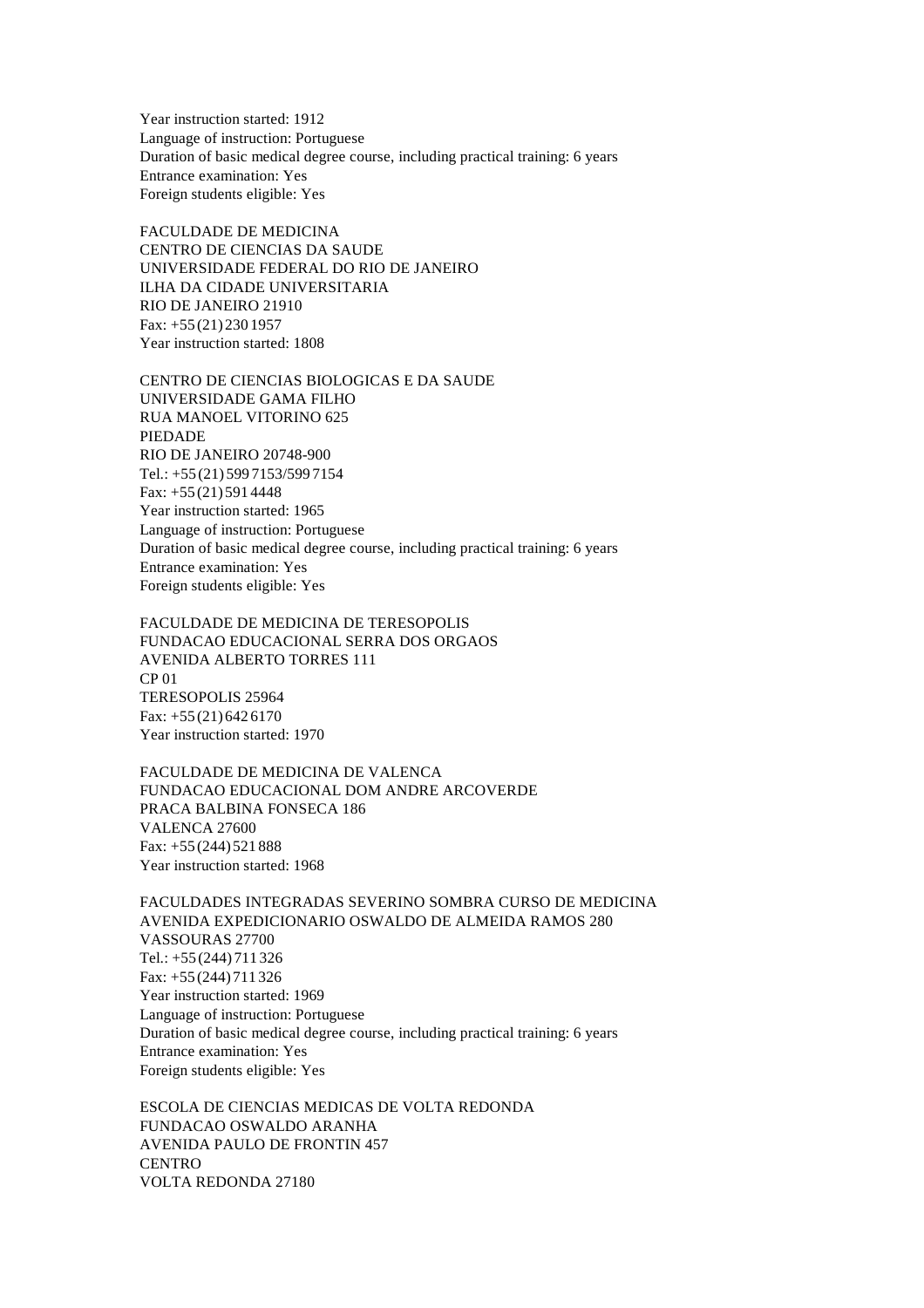Fax: +55 (243) 423 836 Year instruction started: 1968

RIO GRANDE DO NORTE CENTRO DE CIENCIAS DA SAUDE UNIVERSIDADE FEDERAL DO RIO GRANDE DO NORTE AVENIDA NILO PECANHA S/N PETROPOLIS NATAL 59000 Fax: +55 (84) 231 4467 Year instruction started: 1956

RIO GRANDE DO SUL CENTRO DE CIENCIAS BIOLOGICAS E DA SAUDE FUNDACAO UNIVERSIDADE DE CAXIAS DO SUL RUA PINHEIRO MACHADO 3251 CAXIAS DO SUL 95100 Fax: +55 (54) 222 8223 Year instruction started: 1968

FACULDADE DE MEDICINA UNIVERSIDADE DE PASSO FUNDO RUA TEIXEIRA SOARES 817 CP 566/567 PASSO FUNDO 99010-080 Tel.: +55 (54) 311 1177 Fax: +55 (54) 311 1307 Year instruction started: 1970 Language of instruction: Portuguese Duration of basic medical degree course, including practical training: 6 years Entrance examination: Yes Foreign students eligible: Yes

CENTRO DE CIENCIAS DA SAUDE E BIOLOGICAS UNIVERSIDADE CATOLICA DE PELOTAS RUA GONCALVES CHAVES 373 PELOTAS 96100 Fax: +55 (53) 221 5023 Year instruction started: 1963

FACULDADE DE MEDICINA UNIVERSIDADE FEDERAL DE PELOTAS AVENIDA DUQUE DE CAXIAS 250 FRAGATA CP 464 PELOTAS 96030-001 Tel.: +55 (53) 221 3554 Fax: +55 (53) 221 3554 Year instruction started: 1963 Language of instruction: Portuguese Duration of basic medical degree course, including practical training: 6 years Entrance examination: Yes Foreign students eligible: Yes

FUNDACAO FACULDADE FEDERAL DE CIENCIAS MEDICAS DE PORTO ALEGRE RUA SARMENTO LEITE 245 PORTO ALEGRE 90050 Fax: +55 (51) 226 9756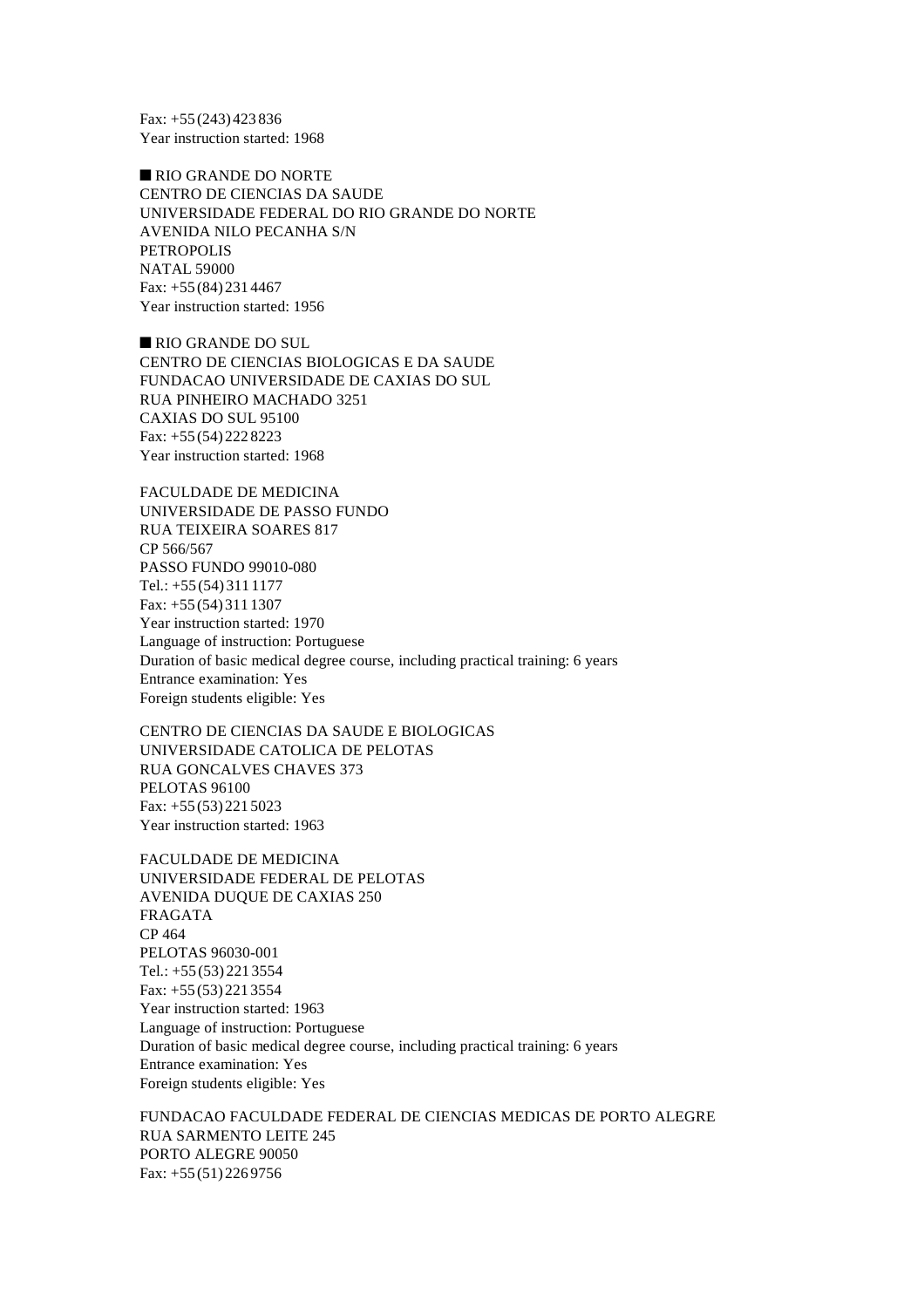Year instruction started: 1961

FACULDADE DE MEDICINA PONTIFICIA UNIVERSIDADE CATOLICA DO RIO GRANDE DO SUL AVENIDA IPIRANGA 6690 PORTO ALEGRE 90610-000 Tel.: +55 (51) 339 1322 Fax: +55 (51) 339 1322 Year instruction started: 1970 Language of instruction: Portuguese Duration of basic medical degree course, including practical training: 6 years Entrance examination: Yes Foreign students eligible: Yes

FACULDADE DE MEDICINA UNIVERSIDADE FEDERAL DO RIO GRANDE DO SUL RUA RAMIRO BARCELOS 2350 PORTO ALEGRE 90000 Fax: +55 (51) 221 2175 Year instruction started: 1897

FACULDADE DE MEDICINA FUNDACAO UNIVERSIDADE DO RIO GRANDE RUA GENERAL OSORIO S/N CP 503 RIO GRANDE 96200 Tel.: +55 (53) 231 1869 Fax: +55 (53) 231 9094 E-mail: comedici@super.furg.br Year instruction started: 1966 Language of instruction: Portuguese Duration of basic medical degree course, including practical training: 6 years Entrance examination: Yes Foreign students eligible: Yes

CURSO DE MEDICINA UNIVERSIDADE FEDERAL DE SANTA MARIA CAMOBI SANTA MARIA 97119-900 Tel.: +55 (55) 226 1616 Fax: +55 (55) 226 2423 Year instruction started: 1954 Language of instruction: Portuguese Duration of basic medical degree course, including practical training: 6 years Entrance examination: Yes Foreign students eligible: Yes

 $RORAINA$ CURSO DE MEDICINA UNIVERSIDADE FEDERAL DE RORAIMA BR 174 S/N CAMPUS DO PARICARANA BOA VISTA 69310-270 Tel.: +55 (95) 623 1120 Fax: +55 (95) 623 1120 E-mail: caio@technnet.com.br Year instruction started: 1994 Language of instruction: Portuguese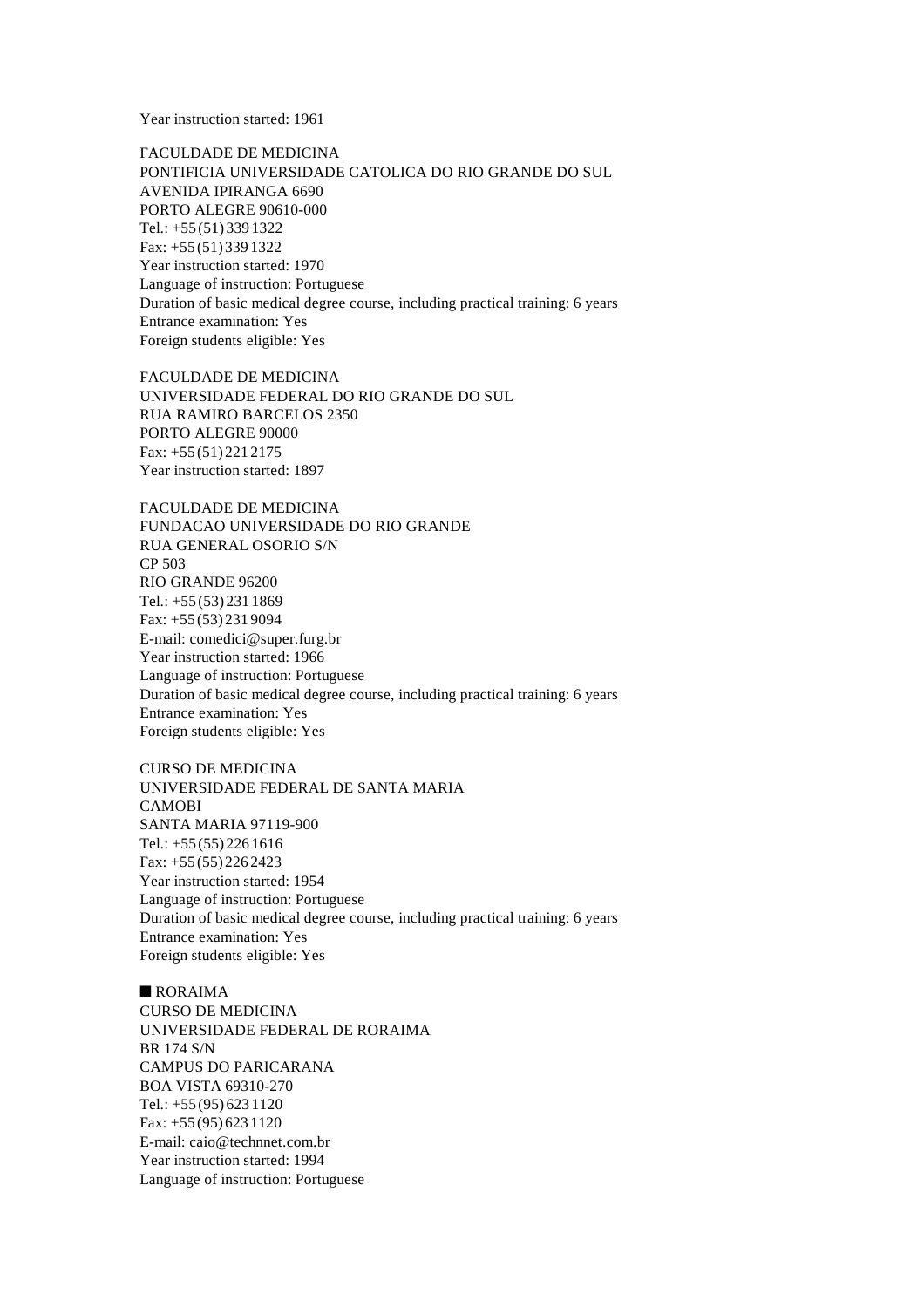Duration of basic medical degree course, including practical training: 6 years Entrance examination: Yes Foreign students eligible: Yes

 $\blacksquare$  SANTA CATARINA CURSO DE MEDICINA DA FURB UNIVERSIDADE REGIONAL DE BLUMENAU RUA ANTONIO DA VEIGA 140 CP 1507 BLUMENAU 89010-971 Tel.: +55 (47) 321 0200 Fax: +55 (47) 322 8818 Year instruction started: 1990 Language of instruction: Portuguese Duration of basic medical degree course, including practical training: 6 years Entrance examination: Yes Foreign students eligible: Yes

CURSO DE MEDICINA UNIVERSIDADE FEDERAL DE SANTA CATARINA CAMPUS UNIVERSITARIO **TRINDADE** FLORIANOPOLIS 88049-900 Tel.: +55 (48) 331 9499 Fax: +55 (48) 331 9542 Year instruction started: 1960 Language of instruction: Portuguese Duration of basic medical degree course, including practical training: 6 years Entrance examination: Yes Foreign students eligible: Yes

 $$ FACULDADE MEDICINA, CAMPUS DE BOTUCATU UNIVERSIDADE ESTADUAL PAULISTA (UNESP) RUBIAO JUNIOR CP 530 BOTUCATU 18618-970 Tel.: +55 (14) 821 2121 Fax: +55 (14) 822 0421 Telex: 142107 ujmf br E-mail: vane@mb.unesp.br Year instruction started: 1963 Language of instruction: Portuguese Duration of basic medical degree course, including practical training: 6 years Entrance examination: Yes Foreign students eligible: Yes

FACULDADE DE CIENCIAS MEDICAS UNIVERSIDADE SAO FRANCISCO AVENIDA SAO FRANCISCO DE ASSIS 218 BRAGANCA PAULISTA 12900-000 Tel.: +55 (11) 784 482 34 Fax: +55 (11) 784 418 25 E-mail: usfbib@eu.ansp.br Year instruction started: 1971 Language of instruction: Portuguese Duration of basic medical degree course, including practical training: 6 years Entrance examination: Yes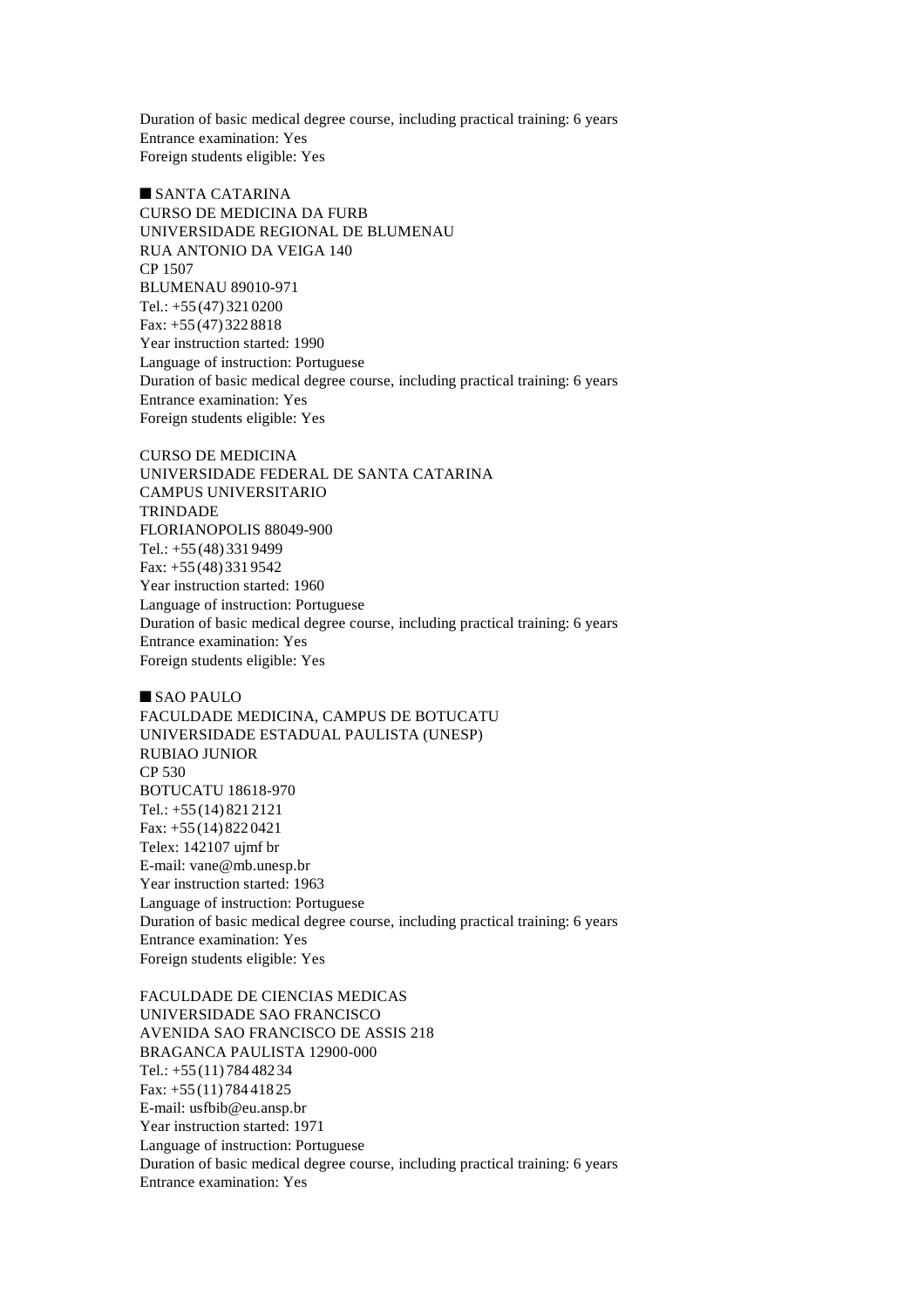Foreign students eligible: Yes

FACULDADE DE CIENCIAS MEDICAS PONTIFICIA UNIVERSIDADE CATOLICA DE CAMPINAS AVENIDA JOHN BOYD DUNLOP S/N CAMPINAS 13100 Tel.: +55 (19) 495 899 Year instruction started: 1976 Language of instruction: Portuguese Duration of basic medical degree course, including practical training: 6 years Entrance examination: Yes Foreign students eligible: Yes

FACULDADE DE CIENCIAS MEDICAS UNIVERSIDADE ESTADUAL DE CAMPINAS CIDADE UNIVERSITARIA ZEFERINO VAZ CP 6111 CAMPINAS 13081-970 Tel.: +55 (19) 239 4364/239 7765 Fax: +55 (19) 239 2512 E-mail: ceg15@head.fcm.unicamp.br Year instruction started: 1963 Language of instruction: Portuguese Duration of basic medical degree course, including practical training: 6 years Entrance examination: Yes Foreign students eligible: Yes

FACULDADE DE MEDICINA DE CATANDUVA FUNDACAO PADRE ALBINO AVENIDA SAO VICENTE DE PAULA 1455 VILA GUZZO CATANDUVA 15800 Fax: +55 (175) 227 161 Year instruction started: 1970

FACULDADE DE MEDICINA DE JUNDIAI RUA FRANCISCO TELES 250 VILA ARENS CP 1295 JUNDIAI 13202 Fax: +55 (11) 737 1376 Year instruction started: 1969

FACULDADE DE MEDICINA DE MARILIA RUA MONTE CARMELO 800 CP 451 MARILIA 17519-030 Tel.: +55 (144) 226 999 Fax: +55 (144) 221 079 E-mail: fmmb@eu.ansp.br Year instruction started: 1967 Language of instruction: Portuguese Duration of basic medical degree course, including practical training: 6 years Entrance examination: Yes Foreign students eligible: Yes

CENTRO DE CIENCIAS BIOMEDICAS FACULDADE DE MEDICINA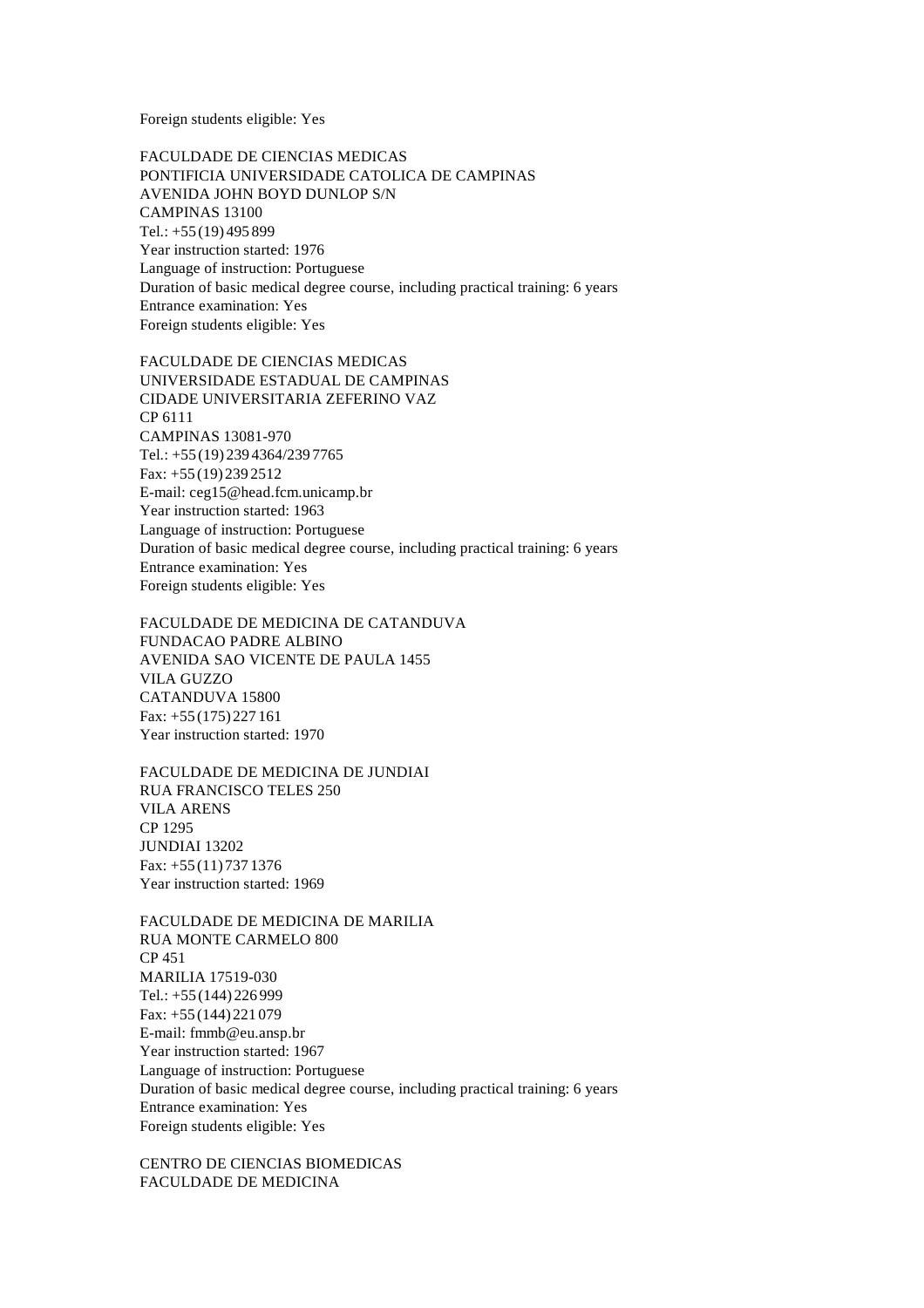UNIVERSIDADE DE MOGI DAS CRUZES AVENIDA CANDIDO XAVIER DE ALMEIDA SOUZA 200 MOGI DAS CRUZES 08780 Fax: +55 (11) 469 5233 Year instruction started: 1968

UNIVERSIDADE DO OESTE PAULISTA/UNOESTE RUA BONGIOVANI 700 CIDADE UNIVERSITARIA CP 1161 PRESIDENTE PRUDENTE 19050 Fax: +55 (182) 210 200

FACULDADE DE MEDICINA DE RIBEIRAO PRETO UNIVERSIDADE DE SAO PAULO AVENIDA BANDEIRANTES 3900 RIBEIRAO PRETO 14049-900 Tel.: +55 (16) 633 3035 Fax: +55 (16) 633 1586 E-mail: admin@fmrp.usp.br Year instruction started: 1952 Language of instruction: Portuguese Duration of basic medical degree course, including practical training: 6 years Entrance examination: Yes Foreign students eligible: Yes

FACULDADE DE MEDICINA DE SANTO AMARO ORGANIZACAO SANTAMARENSE DE EDUCACAO E CULTURA (OSEC) RUA PROFESSOR ENEAS DE SIQUEIRA NETO 340 SANTO AMARO 04829 Fax:  $+55(11)5209160$ Year instruction started: 1970

FACULDADE DE MEDICINA DO ABC FUNDACAO UNIVERSITARIA DO ABC AVENIDA PRINCIPE DE GALES 821 SANTO ANDRE 09060 Fax: +55 (11) 449 3558 Year instruction started: 1969

FACULDADE DE CIENCIAS MEDICAS DE SANTOS FUNDACAO LUSIADA RUA OSWALDO CRUZ 179 SANTOS 11100 Fax: +55 (11) 815 5665 Year instruction started: 1967

FUNDACAO FACULDADE REGIONAL DE MEDICINA DE SAO JOSE DO RIO PRETO AVENIDA BRIGADEIRO FARIA DE LIMA 5416 SAO JOSE DO RIO PRETO 15090 Fax: +55 (172) 271 277 Year instruction started: 1968

FACULDADE DE CIENCIAS MEDICAS DA SANTA CASA DE SAO PAULO FUNDACAO ARNALDO VIEIRA DE CARVALHO RUA DR CESARIO MOTTA JUNIOR 112 SAO PAULO 01221 Year instruction started: 1963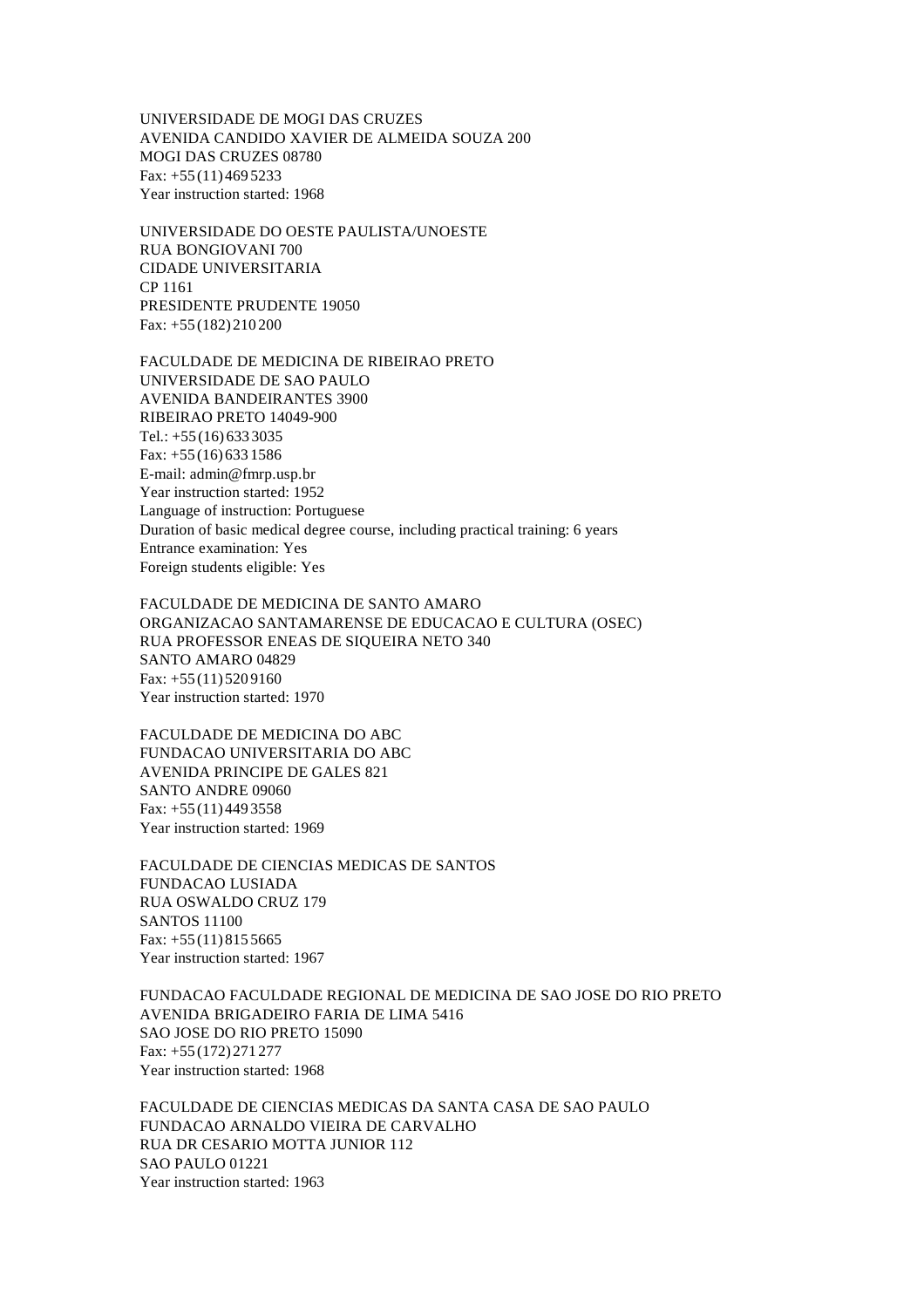FACULDADE DE MEDICINA UNIVERSIDADE DE SAO PAULO AVENIDA DR ARNALDO 445 PACAEMBU SAO PAULO 01246 Fax: +55 (11) 222 8649 Year instruction started: 1913

ESCOLA PAULISTA DE MEDICINA UNIVERSIDADE FEDERAL DE SAO PAULO RUA BOTUCATU 740 SAO PAULO 04023-900 Tel.: +55 (11) 549 7699 Fax: +55 (11) 549 2127 E-mail: unifesp@epm.br Year instruction started: 1933 Language of instruction: Portuguese Duration of basic medical degree course, including practical training: 6 years Entrance examination: Yes Foreign students eligible: Yes

FACULDADE DE CIENCIAS MEDICAS CENTRO DE CIENCIAS MEDICAS E BIOLOGICAS PONTIFICIA UNIVERSIDADE CATOLICA DE SAO PAULO PRACA DR JOSE ERMIRIO DE MORAES 290 SOROCABA 18030-230 Tel.: +55 (152) 312 773 Fax: +55 (152) 312 773 Year instruction started: 1951 Language of instruction: Portuguese Duration of basic medical degree course, including practical training: 6 years Entrance examination: Yes Foreign students eligible: Yes

FACULDADE DE MEDICINA DE TAUBATE IRMANDADE DE MISERICORDIA DE TAUBATE AVENIDA TIRADENTES 500 TAUBATE 12100 Fax: +55 (122) 327 660 Year instruction started: 1967

## $SERGIPE$

CENTRO DE CIENCIAS BIOLOGICAS E DA SAUDE FUNDACAO UNIVERSIDADE FEDERAL DE SERGIPE AVENIDA DESEMBARGADOR MAYNARD 174 ARACAJU 49000 Fax: +55 (79) 241 3995 Year instruction started: 1961

# BULGARIA

Total population in 1995: 8 468 000 Number of physicians per 100 000 population (1993): 333 Number of medical schools: 5 Duration of basic medical degree course, including practical training: 6 or 6.5 years Title of degree awarded: Magister (Physician)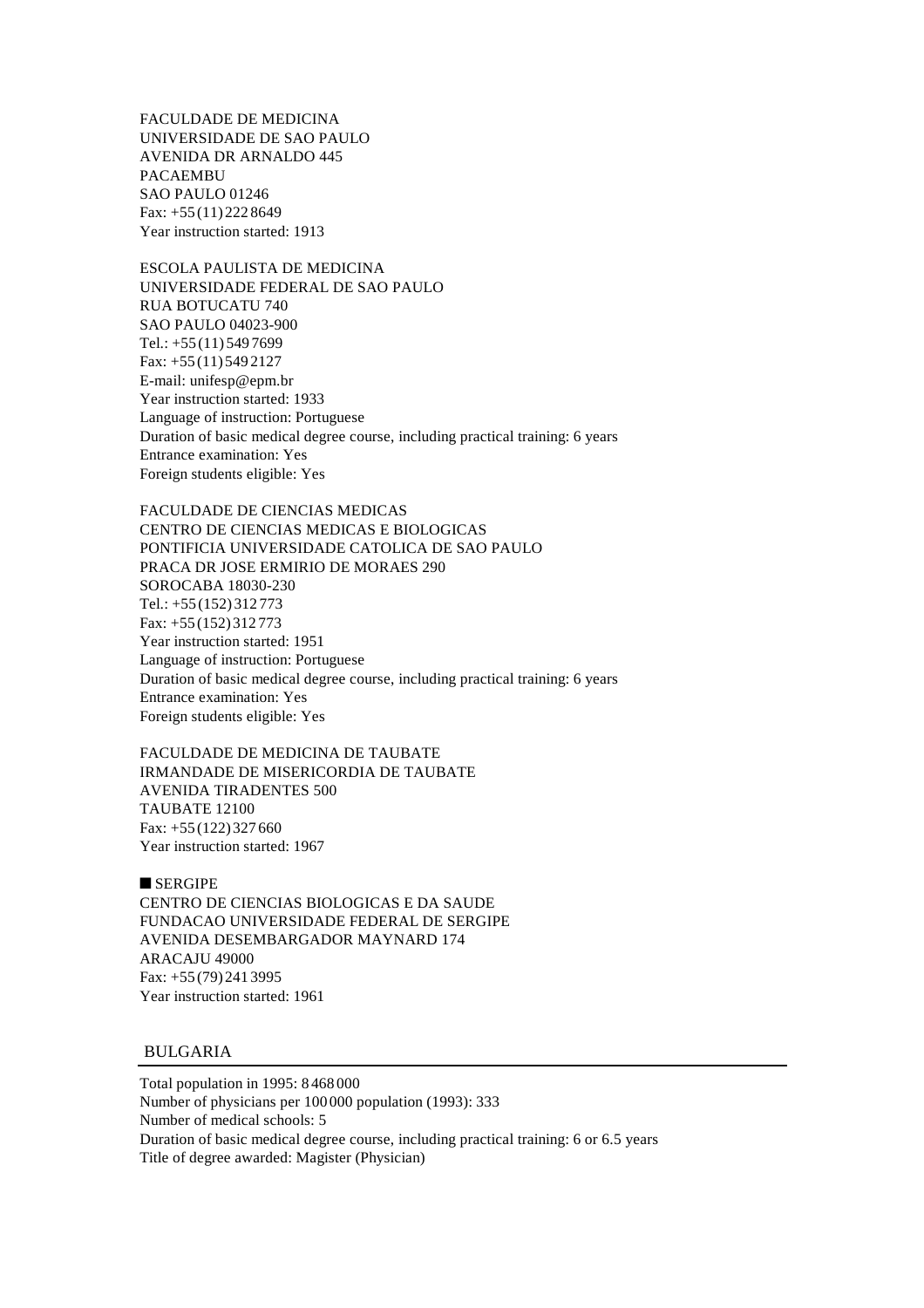Medical registration/licence to practise: Registration is obligatory with the Ministry of Health, Sveta Nedelia Square 5, Sofia 10000. The licence to practise medicine is granted to graduates of a recognized medical school. Foreigners must hold a residence permit.

Work in government service after graduation: Obligatory (2 years)

Agreements with other countries: Agreements exist with all countries of the newly independent states (NIS), countries of central and eastern Europe and former socialist countries.

HIGHER MEDICAL INSTITUTE 1 CYRIL & METHODY STREET PLEVEN 5800 Tel.: +359 (64) 291 05 Fax: +359 (64) 291 53 Year instruction started: 1974 Language of instruction: Bulgarian Duration of basic medical degree course, including practical training: 6 years Entrance examination: Yes Foreign students eligible: Yes

I.P. PAVLOV HIGHER MEDICAL INSTITUTE 15A VASSIL APRILOV STREET PLOVDIV 4002 Year instruction started: 1945

MEDICAL UNIVERSITY 15 DIMITAR NESTOROV STREET SOFIA 1400 Year instruction started: 1918

MEDICAL FACULTY AT TRAKIA UNIVERSITY 11 ARMEJSKA STREET STARA ZAGORA 6000 Tel.: +359 (42) 400 94 Fax: +359 (42) 470 00 Year instruction started: 1982 Language of instruction: Bulgarian Duration of basic medical degree course, including practical training: 6 years Entrance examination: Yes Foreign students eligible: Yes

MEDICAL UNIVERSITY OF VARNA 55 MARIN DRINOV STREET VARNA 9010 Tel.: +359 (52) 225 622 Fax: +359 (52) 222 584 Year instruction started: 1961 Language of instruction: Bulgarian Duration of basic medical degree course, including practical training: 6 years Entrance examination: Yes Foreign students eligible: Yes

# BURKINA FASO

Total population in 1995: 10 780 000 Number of physicians per 100 000 population (1993): — Number of medical schools: 1 Duration of basic medical degree course, including practical training: 7 years Title of degree awarded: Doctorat d'État en Médecine (Doctor of Medicine)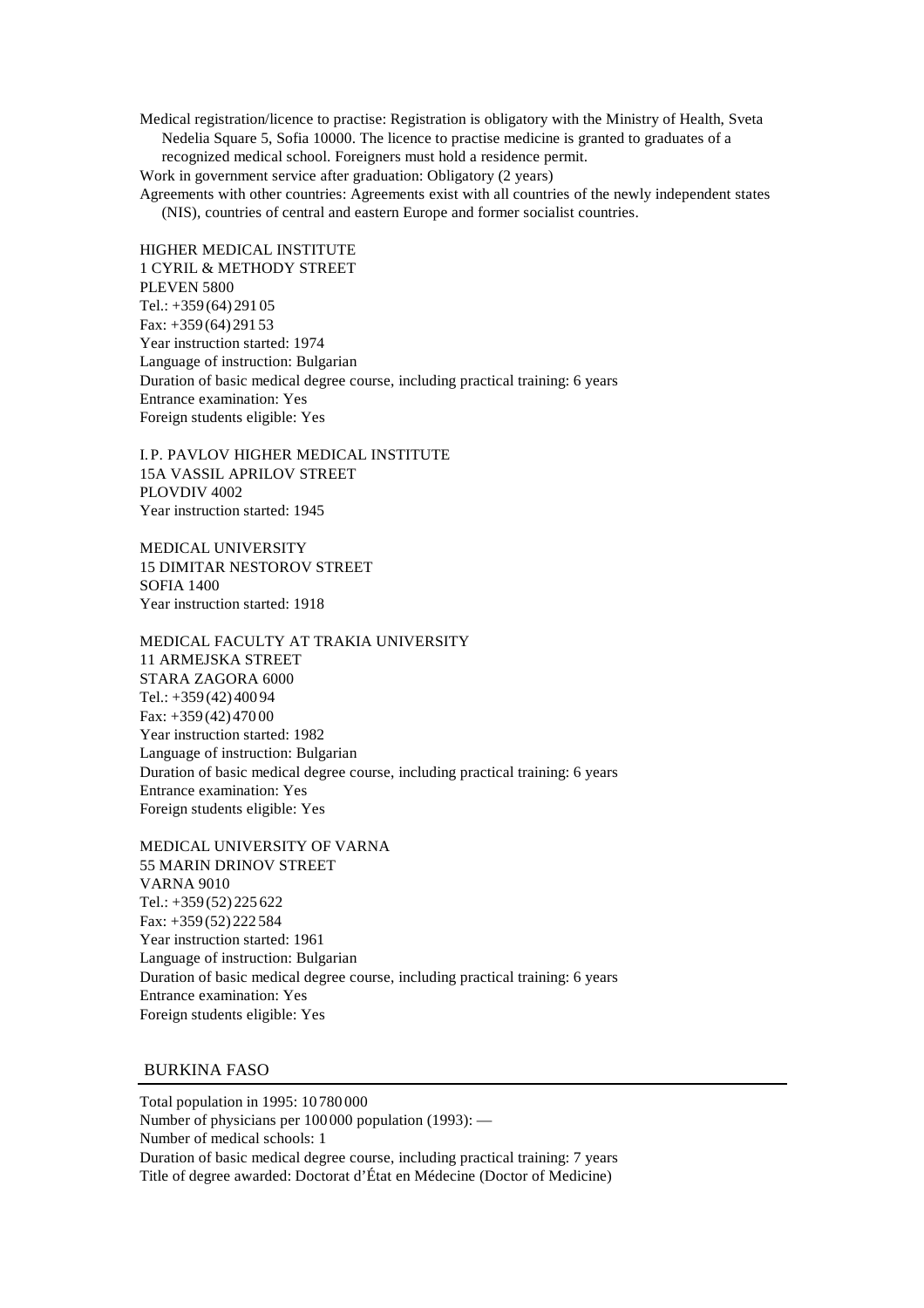Medical registration/licence to practise: Registration is obligatory with the *Conseil national de l'*Ordre du Burkina, 01 BP 403 Ouagadougou 01 and with the government authorities. The licence to practise medicine is awarded by the Ministry of Health, Ouagadougou, following 10 years in government service. Foreigners must hold a recognized degree and come from a country with which agreements exist.

Work in government service after graduation: Obligatory (10 years)

Agreements with other countries: Agreements exist with France and with countries of the Conseil Africain et Malagache de l'Enseignement Supérieur (CAMES) and the former USSR.

ECOLE SUPERIEURE DES SCIENCES DE LA SANTE BP 7021 OUAGADOUGOU Tel.: +226 307 543 Fax: +226 312 639 Year instruction started: 1981 Language of instruction: French Duration of basic medical degree course, including practical training: 7 years Entrance examination: Yes Foreign students eligible: Yes

# BURUNDI

Total population in 1995: 6 221 000 Number of physicians per 100 000 population (1993): 6 Number of medical schools: 1 Duration of basic medical degree course, including practical training: 7 years Title of degree awarded: Docteur en Médecine (Doctor of Medicine) Medical registration/licence to practise: — Work in government service after graduation: — Agreements with other countries: —

FACULTE DE MEDECINE DE BUJUMBURA UNIVERSITE DU BURUNDI IBARABARA RYA 28 MUNYONYO BP 1020 BUJUMBURA Tel.: +257 232 074 Fax: +257 232 267/232 268 Year instruction started: 1963 Language of instruction: French Duration of basic medical degree course, including practical training: 7 years Entrance examination: No Foreign students eligible: Yes

### CAMBODIA

Total population in 1995: 10 273 000 Number of physicians per 100 000 population (1993): 58 Number of medical schools: 1 Duration of basic medical degree course, including practical training: 7 years Title of degree awarded: Doctor of Medicine Medical registration/licence to practise: Registration is obligatory with the Ministry of Health, Phnom Penh. The licence to practise medicine is granted to nationals who hold a degree from a recognized medical school. Work in government service: Obligatory (1 year) Agreements with other countries: None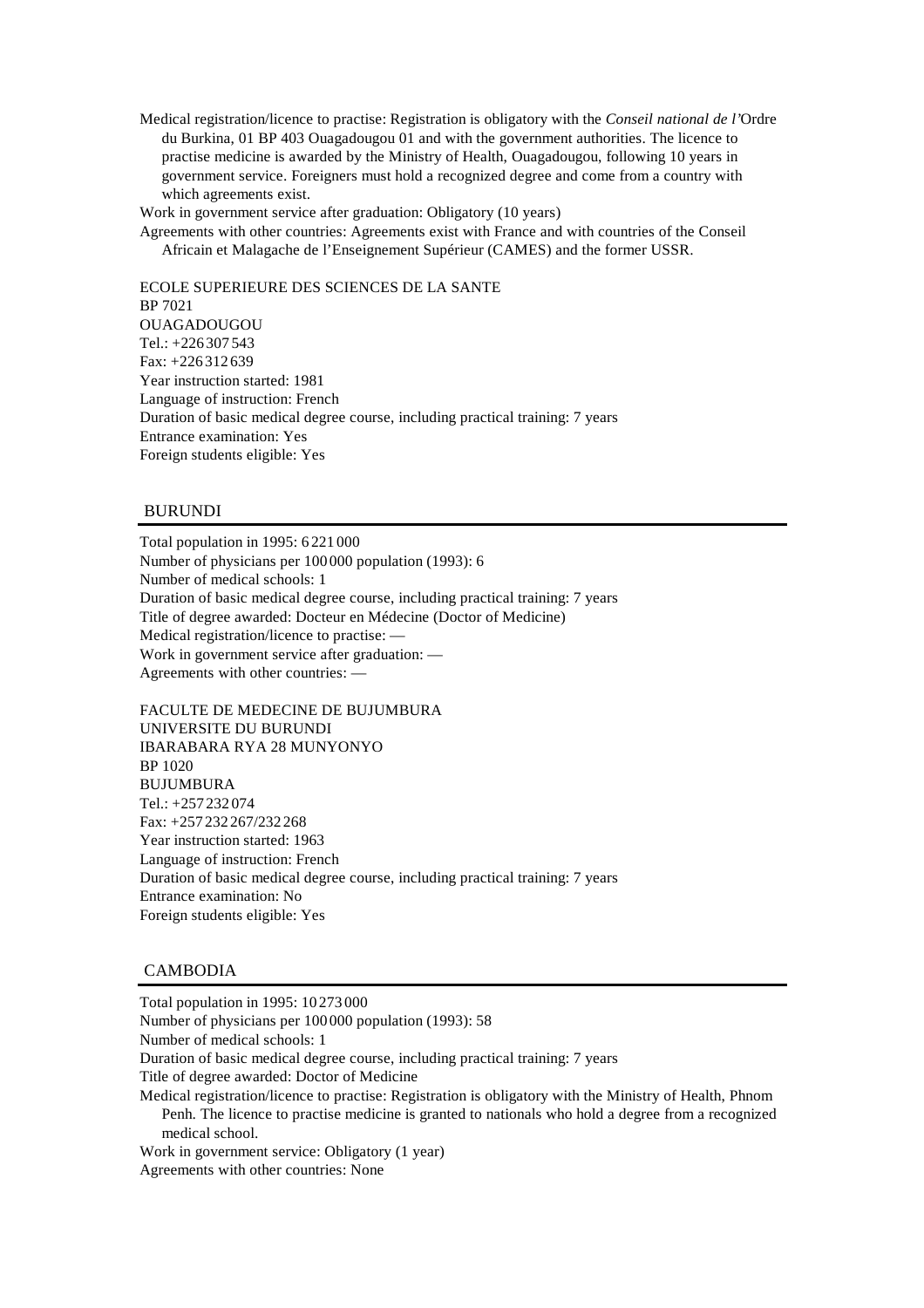FACULTE MIXTE DE MEDECINE, DE PHARMACIE ET D'ODONTO-STOMATOLOGIE BOULEVARD MONIVONG 73 PHNOM PENH Tel.: +855 (23) 368 051 Year instruction started: 1980 Language of instruction: Khmer, French, English Duration of basic medical degree course, including practical training: 7 years Entrance examination: Yes Foreign students eligible: No

## CAMEROON

Total population in 1995: 13 560 000 Number of physicians per 100 000 population (1993): 7 Number of medical schools: 1 Duration of basic medical degree course, including practical training: 7 years Title of degree awarded: Docteur en Médecine (Doctor of Medicine) Medical registration/licence to practise: Registration is obligatory with the Ordre national des Médecins, BP 219, Yaoundé. Graduates must provide full personal and legal details, together with a certified copy of their degree certificate, to obtain licensure from the Ministry of Health. Those who have qualified abroad must also provide a certificate of equivalence of their degree. Work in government service after graduation: Not obligatory Agreements with other countries: No formal agreements exist, but informal agreements exist with France and the United Kingdom.

FACULTE DE MEDECINE ET DES SCIENCES BIOMEDICALES UNIVERSITE DE YAOUNDE I BP 1364 YAOUNDE Tel.: +237 310 586 Fax: +237 311 224/315 178 Year instruction started: 1969

## CANADA

Total population in 1995: 29 680 000 Number of physicians per 100 000 population (1993): 221 Number of medical schools: 16 Duration of basic medical degree course, including practical training: 3 or 4 years Title of degree awarded: Doctor of Medicine (MD); Docteur en Médecine Medical registration/licence to practise: Registration is obligatory with the Medical Council of Canada, 2283 St Laurent Boulevard, Ottawa, Ontario K1G 3H7. The licence to practise medicine is granted

by the Provincial Licensing Authorities to candidates who have at least 2 years' postgraduate training and who have passed parts 1 and 2 of the qualifying examination of the Medical Council of Canada. Foreigners may have to meet citizenship or permanent residence requirements.

Work in government service after graduation: Not obligatory

Agreements with other countries: An agreement between the Committee on Accreditation of Canadian Medical Schools and the Liaison Committee on Medical Education of the USA leads to mutual recognition of medical degrees awarded by universities in Canada and the USA.

 $ALBERTA$ FACULTY OF MEDICINE UNIVERSITY OF CALGARY HEALTH SCIENCES CENTRE 3330 HOSPITAL DRIVE N.W. CALGARY T2N 4NI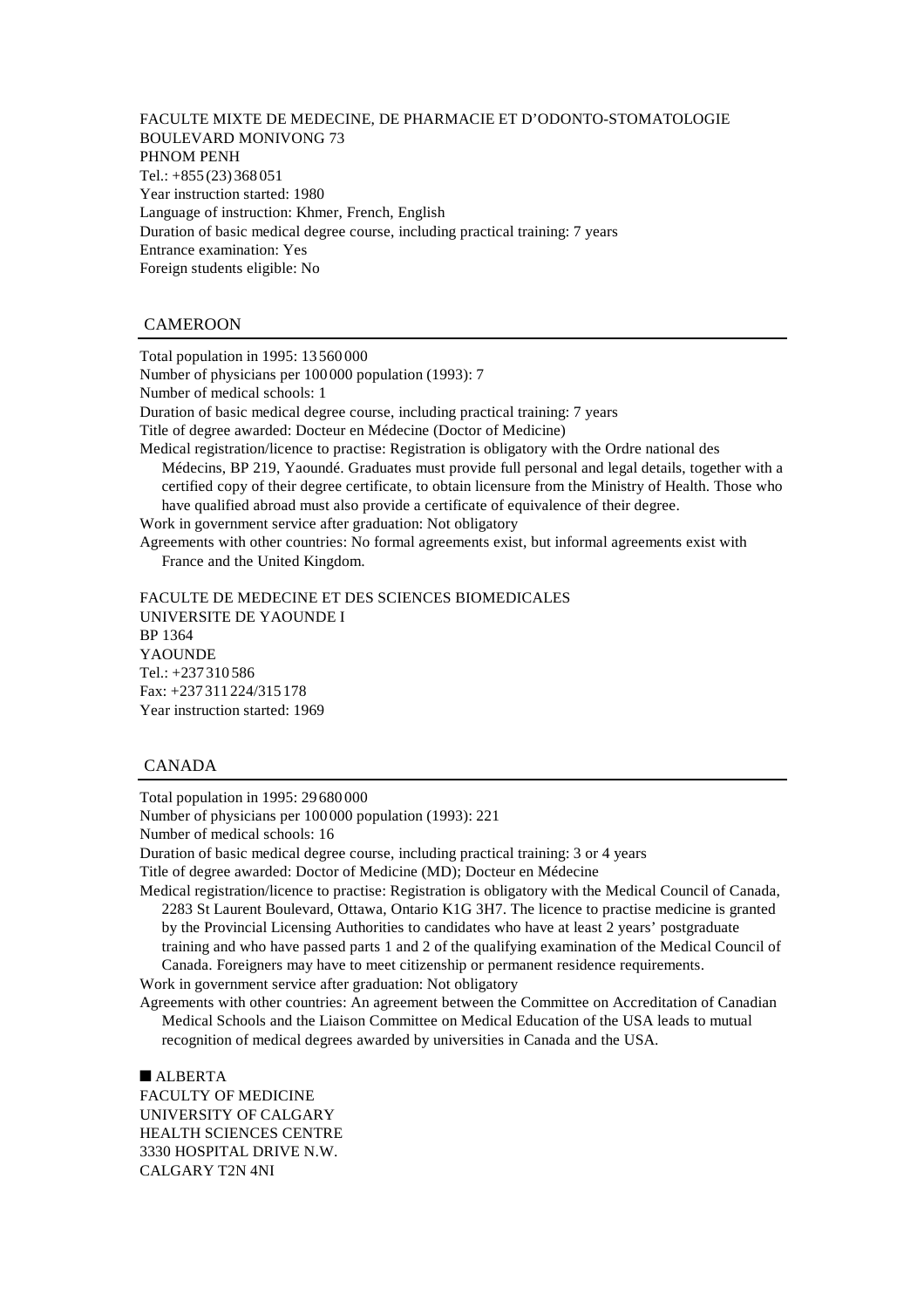Tel.: +1 (403) 220 4246 Fax: +1 (403) 270 1828 E-mail: psalo@acs.ucalgary.ca Year instruction started: 1970 Language of instruction: English Duration of basic medical degree course, including practical training: 4 years Entrance examination: Yes Foreign students eligible: Yes

FACULTY OF MEDICINE AND ORAL HEALTH SCIENCES UNIVERSITY OF ALBERTA 2–45 MEDICAL SCIENCES BUILDING EDMONTON T6G 2R7 Tel.:  $+1(403)4926350$ Fax: +1 (403) 492 9531 Year instruction started: 1913 Language of instruction: English Duration of basic medical degree course, including practical training: 4 years Entrance examination: Yes Foreign students eligible: Yes

 $n$  BRITISH COLUMBIA FACULTY OF MEDICINE UNIVERSITY OF BRITISH COLUMBIA 3250-910 WEST 10TH AVENUE VANCOUVER V5T 4E3 Tel.: +1 (604) 875 4500 Fax: +1 (604) 875 5611 Year instruction started: 1950 Language of instruction: English Duration of basic medical degree course, including practical training: 4 years Entrance examination: No Foreign students eligible: No

# $M$  MANITOBA FACULTY OF MEDICINE

UNIVERSITY OF MANITOBA 753 MCDERMOT AVENUE WINNIPEG R3T 2N2 Tel.: +1 (204) 789 3569 Fax: +1 (204) 774 8941 E-mail: paraggebldghsc.lani@umanitoba.ca Year instruction started: 1883 Language of instruction: English Duration of basic medical degree course, including practical training: 4 years Entrance examination: Yes

 $\blacksquare$  NEWFOUNDLAND FACULTY OF MEDICINE MEMORIAL UNIVERSITY OF NEWFOUNDLAND 300 PRINCE PHILLIP DRIVE ST JOHN'S A1B 3V6 Tel.: +1 (709) 737 6602 Fax: +1 (709) 737 6746 Year instruction started: 1969 Language of instruction: English Duration of basic medical degree course, including practical training: 4 years Entrance examination: Yes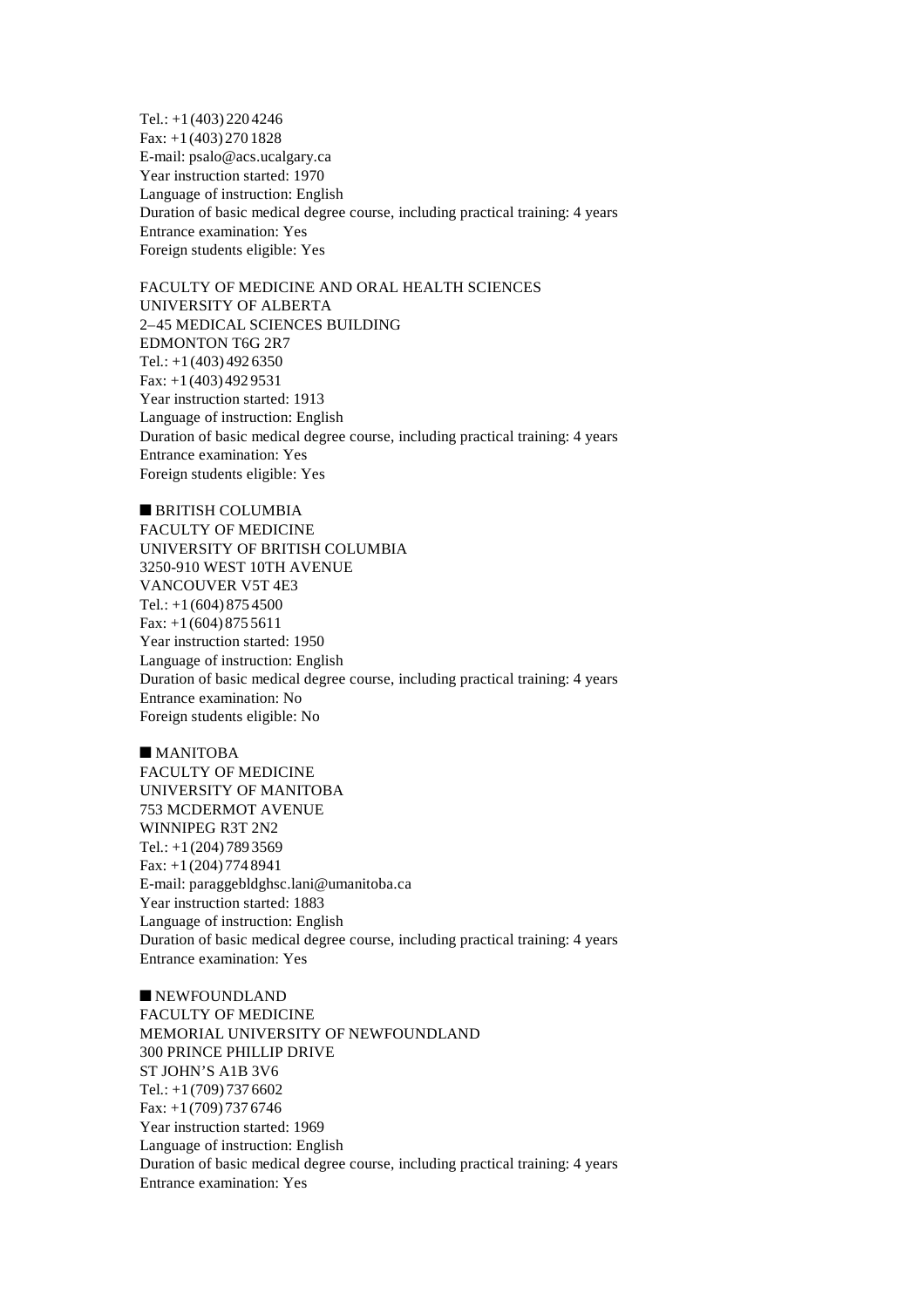Foreign students eligible: Yes

 $\blacksquare$  NOVA SCOTIA FACULTY OF MEDICINE DALHOUSIE UNIVERSITY 5849 UNIVERSITY AVENUE HALIFAX B2T 1E8 Tel.: +1 (902) 494 6592 Fax: +1 (902) 494 7119 Year instruction started: 1868 Language of instruction: English Duration of basic medical degree course, including practical training: 4 years Entrance examination: Yes Foreign students eligible: Yes

 $\blacksquare$  ONTARIO FACULTY OF HEALTH SCIENCES MCMASTER UNIVERSITY 1200 MAIN STREET WEST HAMILTON L8N 3Z5 Tel.: +1 (905) 525 9140 Fax: +1 (905) 528 4727 E-mail: martind@fhs.mcmaster.ca Year instruction started: 1969 Language of instruction: English Duration of basic medical degree course, including practical training: 3 years Entrance examination: No Foreign students eligible: Yes

FACULTY OF MEDICINE QUEEN'S UNIVERSITY BOTTERELL HALL KINGSTON K7L 3N6 Tel.:  $+1(613)$  545 2544 Fax: +1 (613) 545 6884 Year instruction started: 1854 Language of instruction: English Duration of basic medical degree course, including practical training: 4 years Entrance examination: Yes Foreign students eligible: Yes

FACULTY OF MEDICINE UNIVERSITY OF WESTERN ONTARIO HEALTH SCIENCES CENTER LONDON N6A 5C1 Tel.: +1 (519) 661 3744 Fax: +1 (519) 661 3797 E-mail: admissions@do.med.uwo.ca Year instruction started: 1882 Language of instruction: English Duration of basic medical degree course, including practical training: 4 years Foreign students eligible: No

FACULTY OF HEALTH SCIENCES UNIVERSITY OF OTTAWA 451 SMYTH ROAD OTTAWA K1H 8M5 Tel.: +1 (613) 562 5800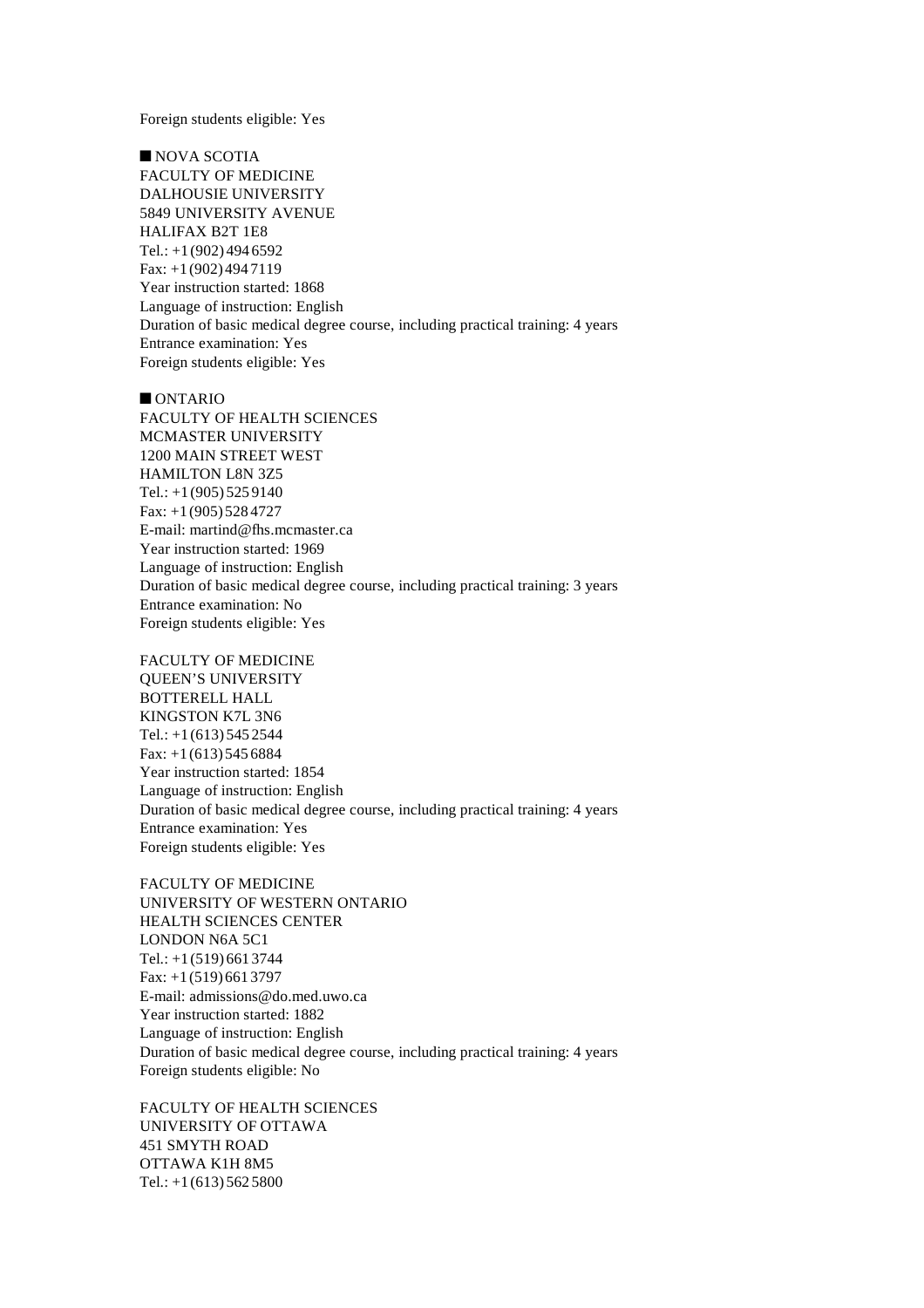Year instruction started: 1945 Language of instruction: French, English Duration of basic medical degree course, including practical training: 4 years Entrance examination: No Foreign students eligible: No

FACULTY OF MEDICINE UNIVERSITY OF TORONTO 1 KING'S COLLEGE CIRCLE TORONTO M5S 1A8 Tel.:  $+1$  (416) 978 6585 Fax: +1 (416) 978 1774 E-mail: medicine.web@utoronto.ca Year instruction started: 1887 Language of instruction: English Duration of basic medical degree course, including practical training: 4 years Entrance examination: Yes Foreign students eligible: Yes

j QUEBEC FACULTY OF MEDICINE MCGILL UNIVERSITY MCINTYRE MEDICAL SCIENCES BUILDING 3655 DRUMMOND STREET MONTREAL H3G 1Y6 Tel.: +1 (514) 398 3515 Fax: +1 (514) 398 3595 Year instruction started: 1829 Language of instruction: English Duration of basic medical degree course, including practical training: 4 years Entrance examination: Yes Foreign students eligible: Yes

FACULTE DE MEDECINE UNIVERSITE DE MONTREAL CP 6128 SUCCURSALE A MONTREAL H3C 3J7

FACULTE DE MEDECINE UNIVERSITE LAVAL PAVILLON FERDINAND-VANDRY AVENUE DE LA MEDECINE QUEBEC G1K 7P4 Tel.:  $+1$  (418) 656 2331 Fax: +1 (418) 656 3442 E-mail: fmed@fmed.ulaval.ca Year instruction started: 1854 Language of instruction: French Duration of basic medical degree course, including practical training: 4 years Entrance examination: No Foreign students eligible: Yes

FACULTE DE MEDECINE UNIVERSITE DE SHERBROOKE 3001 12 AVENUE NORD FLEURIMONT SHERBROOKE J1H 5N4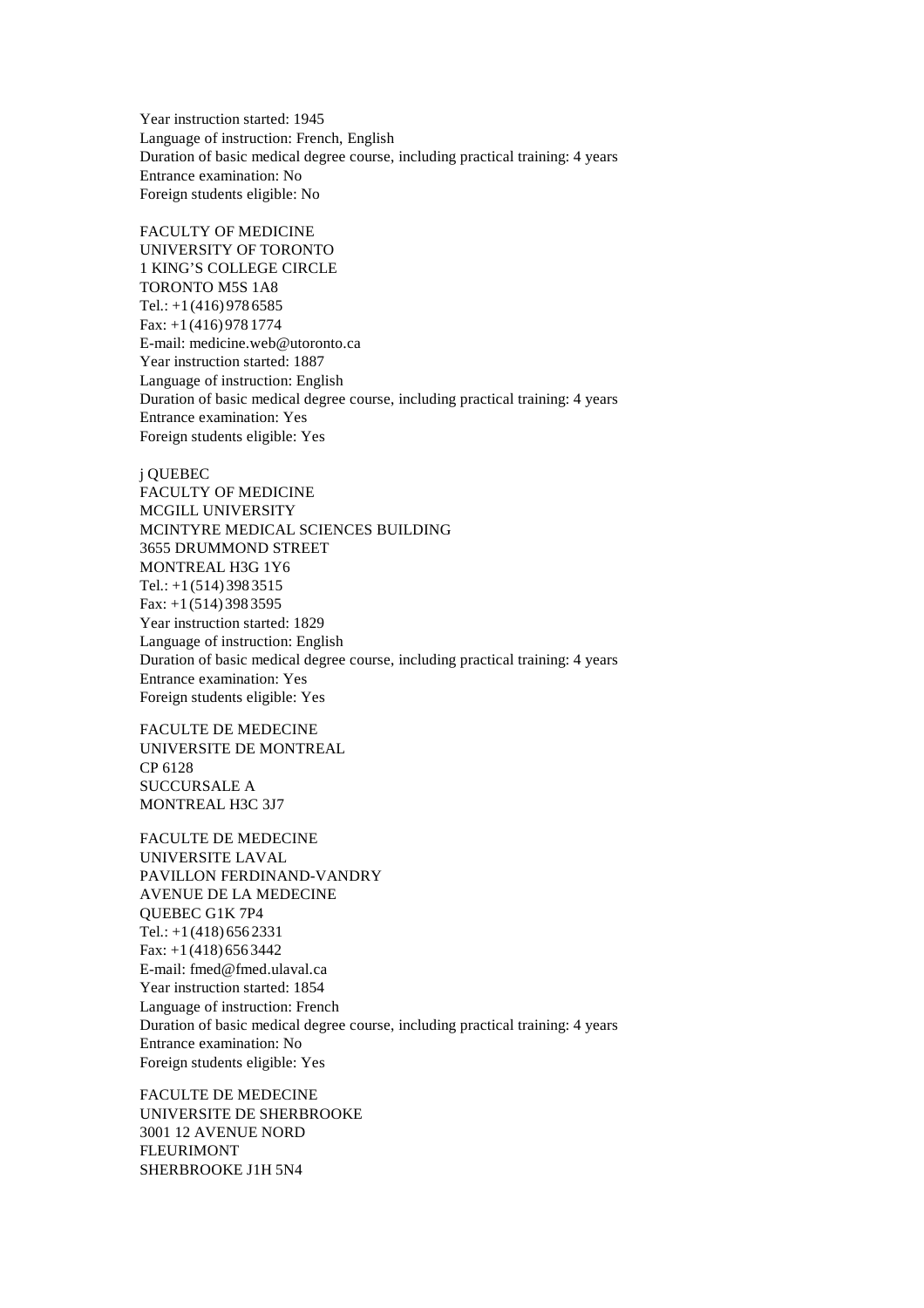Tel.: +1 (819) 564 5203 Fax: +1 (819) 564 5444 Year instruction started: 1966 Language of instruction: French Duration of basic medical degree course, including practical training: 4 years Entrance examination: No Foreign students eligible: Yes

 $\square$  SASKATCHEWAN COLLEGE OF MEDICINE UNIVERSITY OF SASKATCHEWAN 107 WIGGINS ROAD SASKATOON S7N 5E5 Tel.: +1 (306) 966 6135 Fax: +1 (306) 966 6164 Year instruction started: 1953 Language of instruction: English Duration of basic medical degree course, including practical training: 4 years Entrance examination: Yes Foreign students eligible: No

### CENTRAL AFRICAN REPUBLIC

Total population in 1995: 3 344 000 Number of physicians per 100 000 population (1993): 6 Number of medical schools: 1 Duration of basic medical degree course, including practical training: 6 years Title of degree awarded: Docteur en Médecine (Diplôme d'État) (Doctor of Medicine (State Diploma)) Medical registration/licence to practise: — Work in government service after graduation: — Agreements with other countries: —

FACULTE DES SCIENCES DE LA SANTE UNIVERSITE DE BANGUI BP 1383 **BANGUI** Year instruction started: 1976

# **CHAD**

Total population in 1995: 6 515 000 Number of physicians per 100 000 population (1993): 2 Number of medical schools: 1 Duration of basic medical degree course, including practical training: 7 years Title of degree awarded: Doctorat en Médecine (Doctor of Medicine) Medical registration/licence to practise: Registration is obligatory with the Ordre national des

Médecins du Tchad, BP 1296, N'Djamena.

Work in government service after graduation: Not obligatory

Agreements with other countries: Agreements exist with Algeria, Cameroon, Central African Republic, Congo and Côte d'Ivoire.

FACULTE DES SCIENCES DE LA SANTE BP 1117 N'DJAMENA Tel.: +235 517 144 Fax: +235 514 033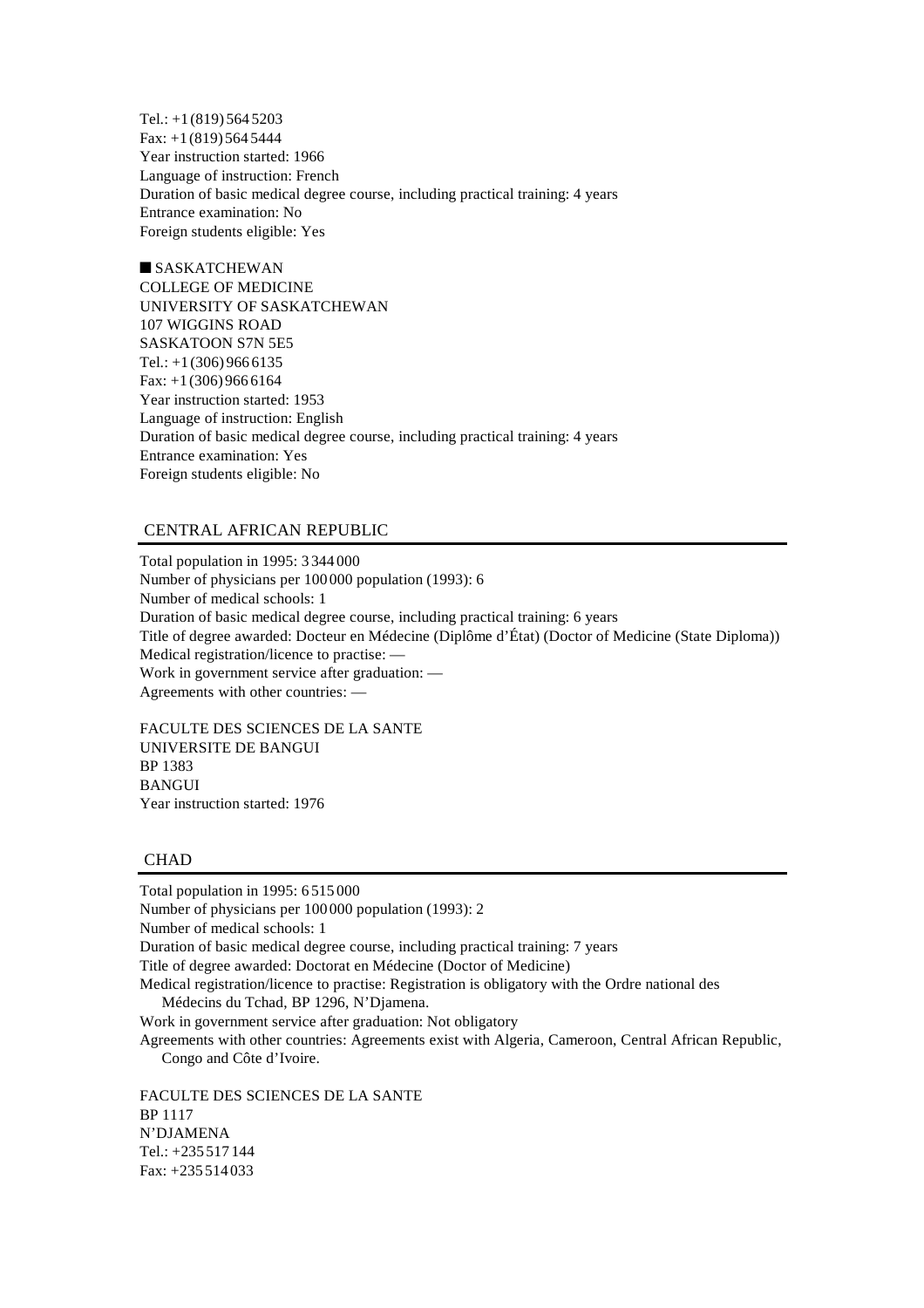Year instruction started: 1990 Language of instruction: French Duration of basic medical degree course, including practical training: 7 years Entrance examination: Yes Foreign students eligible: Yes

# CHILE

Total population in 1995: 14 421 000 Number of physicians per 100 000 population (1993): 108 Number of medical schools: 6 Duration of basic medical degree course, including practical training: 7 years Title of degree awarded: Médico Cirujano (Physician and Surgeon) Medical registration/licence to practise: — Obligation to work in government service: — Agreements with other countries: —

FACULTAD DE MEDICINA UNIVERSIDAD DE CONCEPCION BARRIO UNIVERSITARIO S/N CASILLA 60-C **CONCEPCION** Tel.: +56 (41) 228 353 Fax: +56 (41) 228 353 Year instruction started: 1924 Language of instruction: Spanish Duration of basic medical degree course, including practical training: 7 years Entrance examination: Yes Foreign students eligible: Yes

FACULTAD DE MEDICINA PONTIFICIA UNIVERSIDAD CATOLICA DE CHILE LIRA 40 SANTIAGO Year instruction started: 1833

FACULTAD DE MEDICINA UNIVERSIDAD DE CHILE AVENIDA INDEPENDENCIA 1027 CASILLA 13898 SANTIAGO Tel.:  $+56(2)6786115$ Fax: +56 (2) 737 4059/678 6436 Year instruction started: 1930 Language of instruction: Spanish Duration of basic medical degree course, including practical training: 7 years Entrance examination: Yes Foreign students eligible: Yes

DEPARTAMENTO DE CIENCIAS DE LA SALUD FACULTAD DE MEDICINA UNIVERSIDAD DE LA FRONTERA CASILLA 54-D **TEMUCO** Tel.: +56 (45) 212 108 Fax: +56 (45) 212 108 E-mail: decanmed@werken.ufro.cl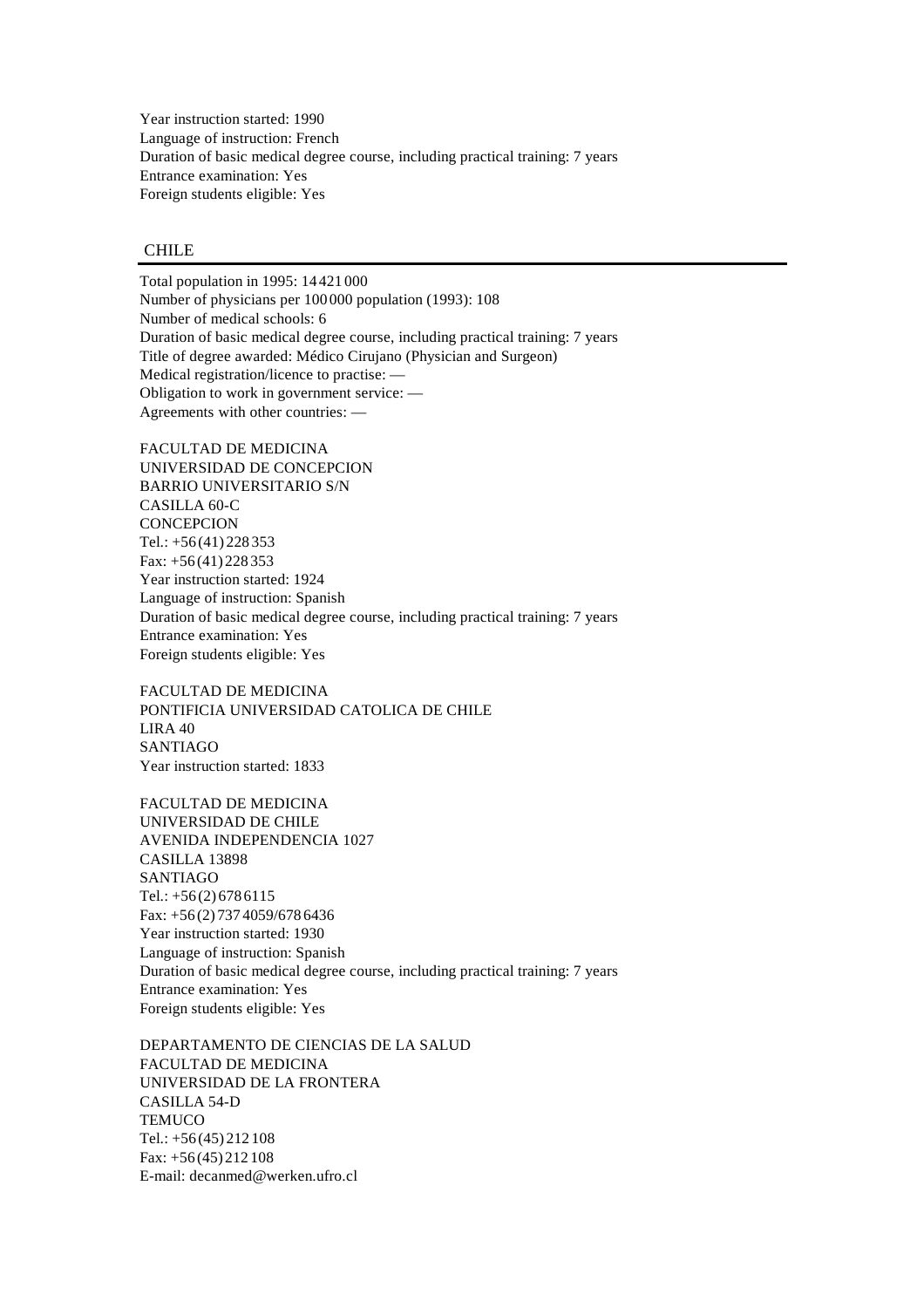Year instruction started: 1971 Language of instruction: Spanish Duration of basic medical degree course, including practical training: 7 years Entrance examination: No Foreign students eligible: Yes

FACULTAD DE MEDICINA UNIVERSIDAD AUSTRAL DE CHILE ISLA TEJA CASILLA 567 VALDIVIA Year instruction started: 1964

FACULTAD DE MEDICINA UNIVERSIDAD DE VALPARAISO HONTANEDA 2653 CASILLA 92-V VALPARAISO Year instruction started: 1968

## CHINA

Total population in 1995: 1 232 083 000 Number of physicians per 100 000 population (1993): 115 Number of medical schools: 150 Duration of basic medical degree course, including practical training: 3–8 years Title of degree awarded: Bachelor of Medicine

Medical registration/licence to practise: Registration is obligatory with the health department of the local government. Graduates must undertake a 1-year internship and have working experience before receiving their final degree. Those who have graduated abroad must have their degree approved by the national education department. Foreigners may practise for short periods only with special authorization and must be registered with a medical institution in China.

Information on the granting of a licence to practise medicine in Hong Kong is available from the Medical Council of Hong Kong, Hong Kong Academy of Medicine Building, 99 Wong Chuk Hang Road, Aberdeen, Hong Kong. All medical graduates wishing to register as a medical practitioner with the Medical Council of Hong Kong (with the exception of graduates of the University of Hong Kong and the Chinese University of Hong Kong, and Hong Kong Permanent Residents holding recognized United Kingdom, Irish and Commonwealth diplomas, subject to certain conditions), are required to pass the Council's Licensing Examination and successfully complete a period of pre-registration internship training in approved hospitals or institutions. Work in government service after graduation: —

Agreements with other countries: —

## $\blacksquare$  ANHUI

BENGBU MEDICAL COLLEGE 108 ZHI HUAI ROAD BENGBU 233003 Year instruction started: 1958

ANHUI COLLEGE OF TRADITIONAL CHINESE MEDICINE 24 MEI SHAN ROAD HEFEI 230038 Year instruction started: 1958

ANHUI MEDICAL UNIVERSITY MEISHAN ROAD HEFEI 230032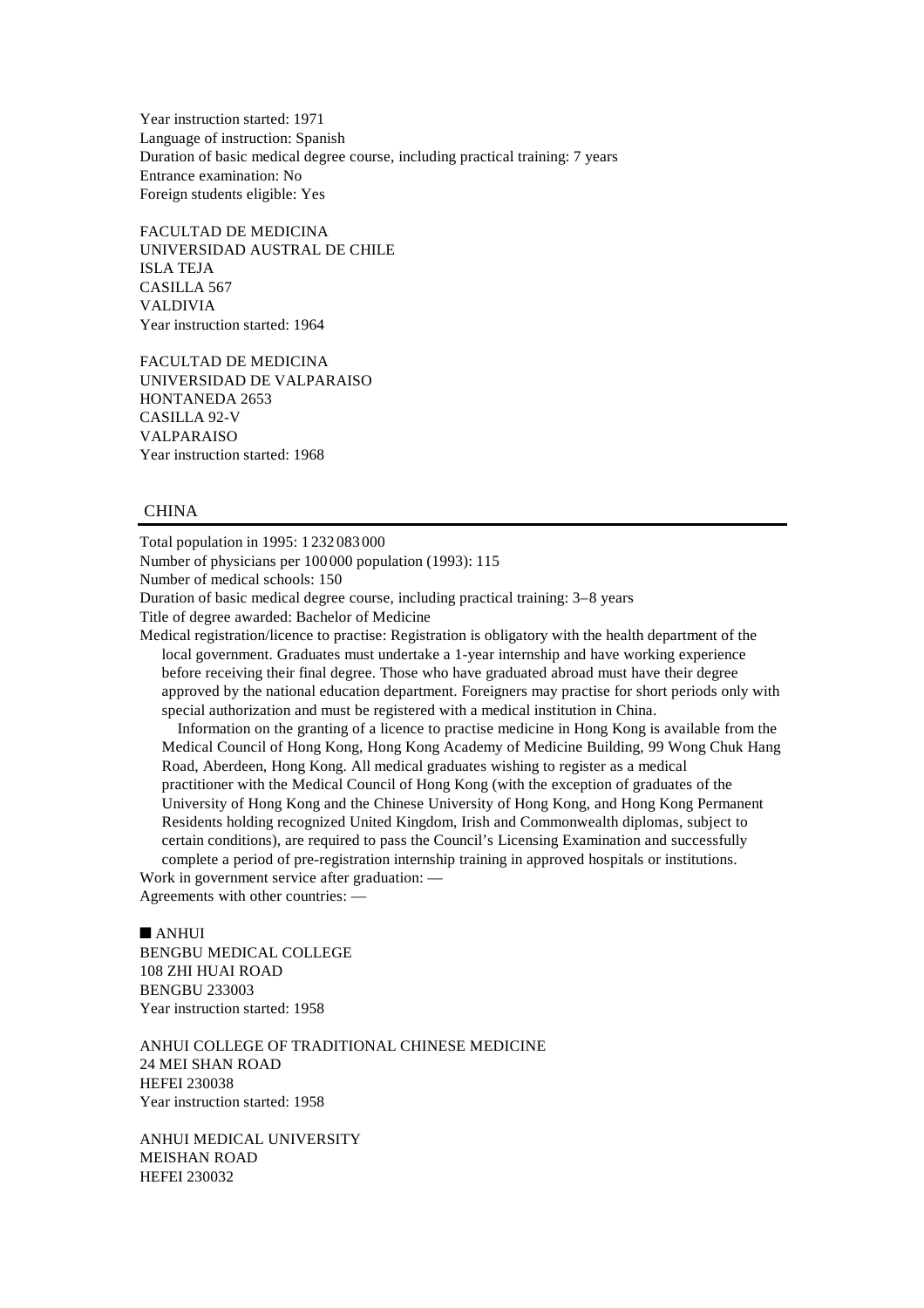Tel.: +86 (2) 813 965 Fax: +86 (2) 813 965 E-mail: aydxt@public.h.f.ah.cn Year instruction started: 1949 Language of instruction: Chinese Duration of basic medical degree course, including practical training: 5 years Entrance examination: Yes Foreign students eligible: No

SCHOOL OF MEDICINE HUAINAN COLLEGE FOR THE COAL INDUSTRY HUAINAN 232001 Year instruction started: 1985

WANNAN MEDICAL COLLEGE 1 TIE SHAN WUHU 241001 Year instruction started: 1958

 $B$  BEIJING BEIJING COLLEGE OF ACUPUNCTURE–MOXIBUSTION AND ORTHOPAEDICS–TRAUMATOLOGY 6 WANG JING ZHONG HUAN NAN ROAD DONG ZH1 MEN WAI CHAO YANG DISTRICT BEIJING 100015 Year instruction started: 1986

BEIJING MEDICAL UNIVERSITY 38 XUE YUAN ROAD BEIJING 100083 Tel.: +86 (10) 201 7620 Fax: +86 (10) 201 5681 Year instruction started: 1912 Language of instruction: Chinese Duration of basic medical degree course, including practical training: 5–7 years Entrance examination: Yes Foreign students eligible: Yes

BEIJING SCHOOL OF MEDICINE DA DONG ROAD SHUNYI COUNTY BEIJING 101300 Year instruction started: 1985

COLLEGE OF TRADITIONAL CHINESE MEDICINE AND PHARMACY BEIJING UNION UNIVERSITY 22 HUA YUAN STREET JIANG ZHAI KOU DONG CHENG DISTRICT BEIJING 100013 Year instruction started: 1978

BEIJING UNIVERSITY OF TRADITIONAL CHINESE MEDICINE (BUTCM) 11 BEI SAN HUAN DONG LU BEIJING 100029 Tel.: +86 (10) 642 186 24 Fax: +86 (10) 642 208 67 E-mail: bucmpo@public.bta.net.cn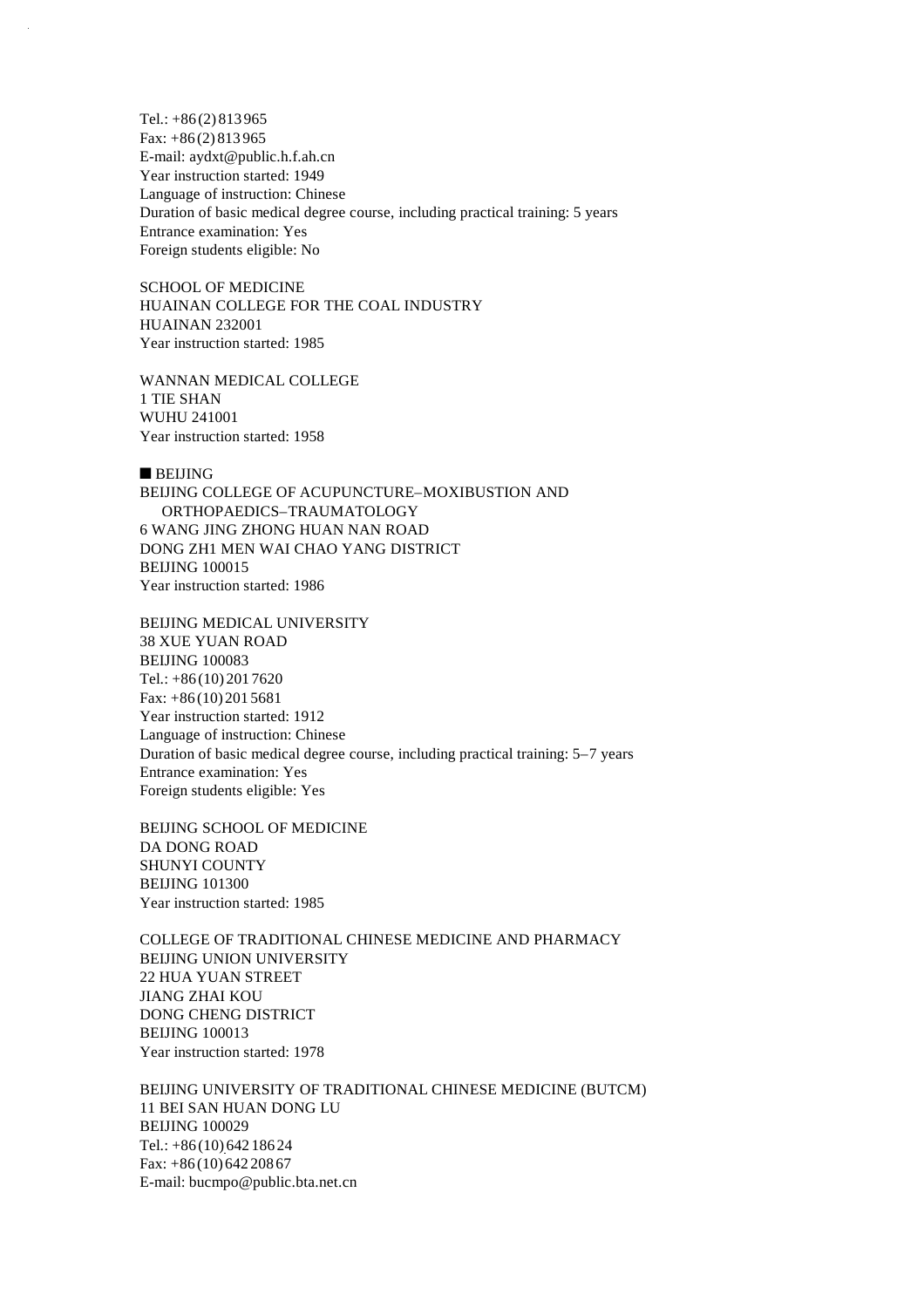Year instruction started: 1956 Language of instruction: Chinese Duration of basic medical degree course, including practical training: 7 years Entrance examination: Yes Foreign students eligible: Yes

TRAINING CENTRE OF GENERAL PRACTICE CAPITAL UNIVERSITY OF MEDICAL SCIENCES 10 WEST TOU TIAO YOU AN MEN WAI BEIJING 100054 Tel.: +86 (10) 630 511 65 Fax: +86 (10) 630 587 89 E-mail: cumsfm@public.bta.net.cn Year instruction started: 1960

PEKING UNION MEDICAL COLLEGE 9 DONG DAN SAN TIAO BEIJING 100730 Year instruction started: 1917

SCHOOL OF MEDICINE OF GENERAL LOGISTICS DEPARTMENT 23 QI LI ZHUANG ROAD FENG TAI DISTRICT BEIJING 100017 Year instruction started: 1978

 $\blacksquare$  FUJIAN FUJIAN COLLEGE OF TRADITIONAL CHINESE MEDICINE 53 NORTH WU SI ROAD FUZHOU 350003 Year instruction started: 1958

FUJIAN MEDICAL COLLEGE 6 JIAO TONG ROAD FUZHOU 350004 Year instruction started: 1937

 $GANSU$ GANSU COLLEGE OF TRADITIONAL CHINESE MEDICINE 35 EAST DING XI ROAD LANZHOU 730000 Year instruction started: 1978

LANZHOU MEDICAL COLLEGE 99 DONG GANGXI ROAD LANZHOU 730000 Tel.: +86 (931) 861 7079 Fax: +86 (931) 861 7025 Year instruction started: 1954 Language of instruction: Chinese Duration of basic medical degree course, including practical training: 5 years Entrance examination: Yes Foreign students eligible: No

DEPARTMENT OF MEDICINE NORTHWEST COLLEGE FOR MINORITIES 1 NORTHWEST NEW VILLAGE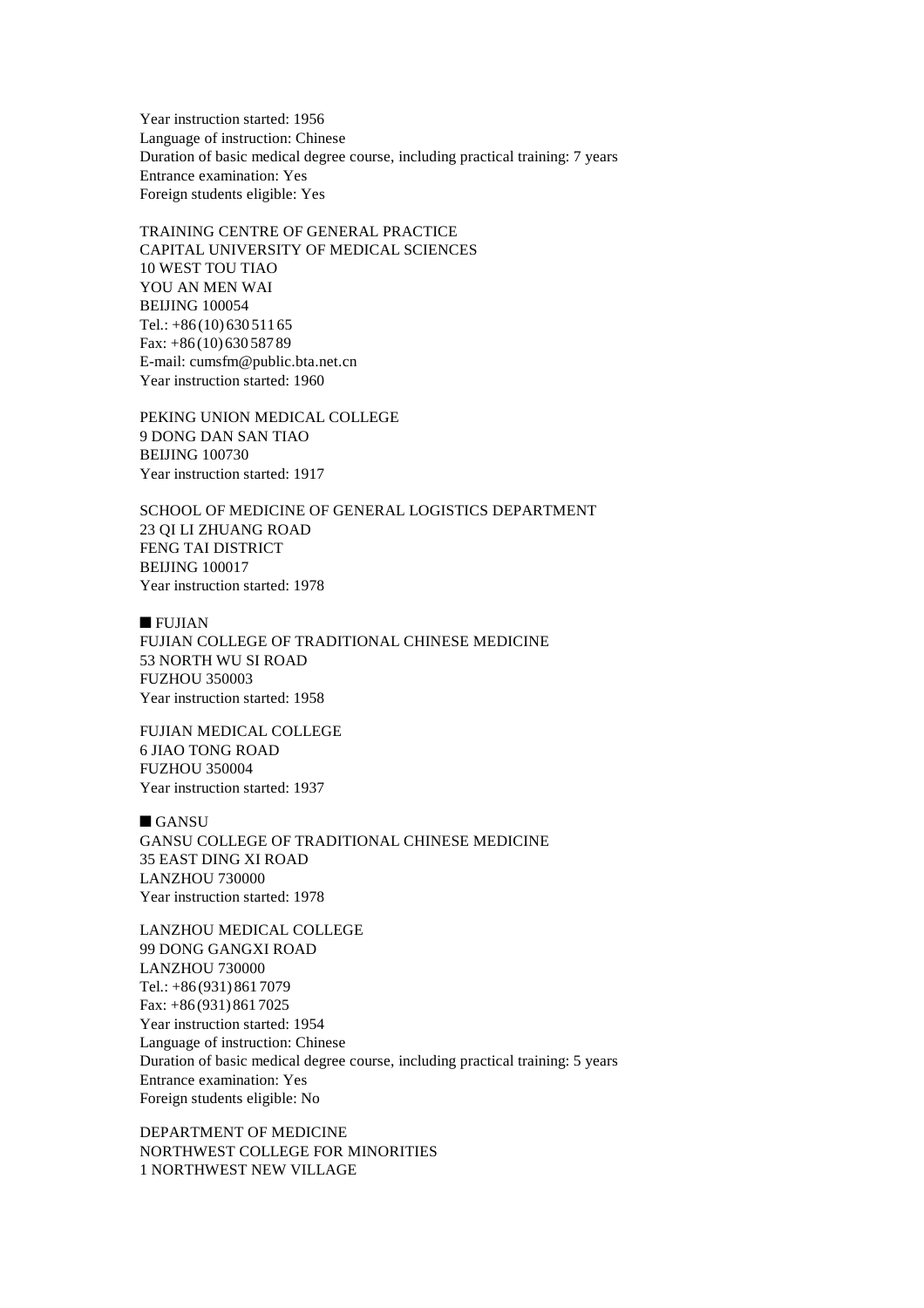LANZHOU 730030 Year instruction started: 1958

 $\blacksquare$  GUANGDONG THE FIRST MILITARY MEDICAL UNIVERSITY MEI HUA YUAN GUANGZHOU 510515 Year instruction started: 1951

GUANGDONG COLLEGE OF MEDICINE AND PHARMACY 40 BAO GANG GUANG HAN ZHI GUANGZHOU 510224 Tel.: +86 (20) 844 290 40 Fax: +86 (20) 844 497 35 E-mail: pharna@gzsuns.edu.cn Year instruction started: 1980 Language of instruction: Chinese Duration of basic medical degree course, including practical training: 5 years Entrance examination: Yes Foreign students eligible: No

GUANGZHOU MEDICAL COLLEGE 195 DONG FENG ROAD WEST GUANGZHOU 510182 Tel.: +86 (20) 813 634 81 Fax: +86 (20) 813 625 43 Year instruction started: 1958 Language of instruction: Chinese Duration of basic medical degree course, including practical training: 5 years Entrance examination: Yes Foreign students eligible: No

GUANGZHOU UNIVERSITY OF TRADITIONAL CHINESE MEDICINE 10 JICHANG ROAD GUANGZHOU 510407 Tel.: +86 (20) 865 912 33 Fax: +86 (20) 865 947 35 Year instruction started: 1956 Language of instruction: Chinese Duration of basic medical degree course, including practical training: 5 years Entrance examination: Yes Foreign students eligible: Yes

MEDICAL COLLEGE JINAN UNIVERSITY SHI PAI GUANGZHOU 510632 Tel.: +86 (20) 757 9343 Fax: +86 (20) 551 6941 Year instruction started: 1978 Language of instruction: Chinese Duration of basic medical degree course, including practical training: 6 years Entrance examination: Yes Foreign students eligible: Yes

SUN YAT-SEN UNIVERSITY OF MEDICAL SCIENCES 74 ZHONG SHAN ROAD II GUANGZHOU 510089 Tel.: +86 (20) 877 750 49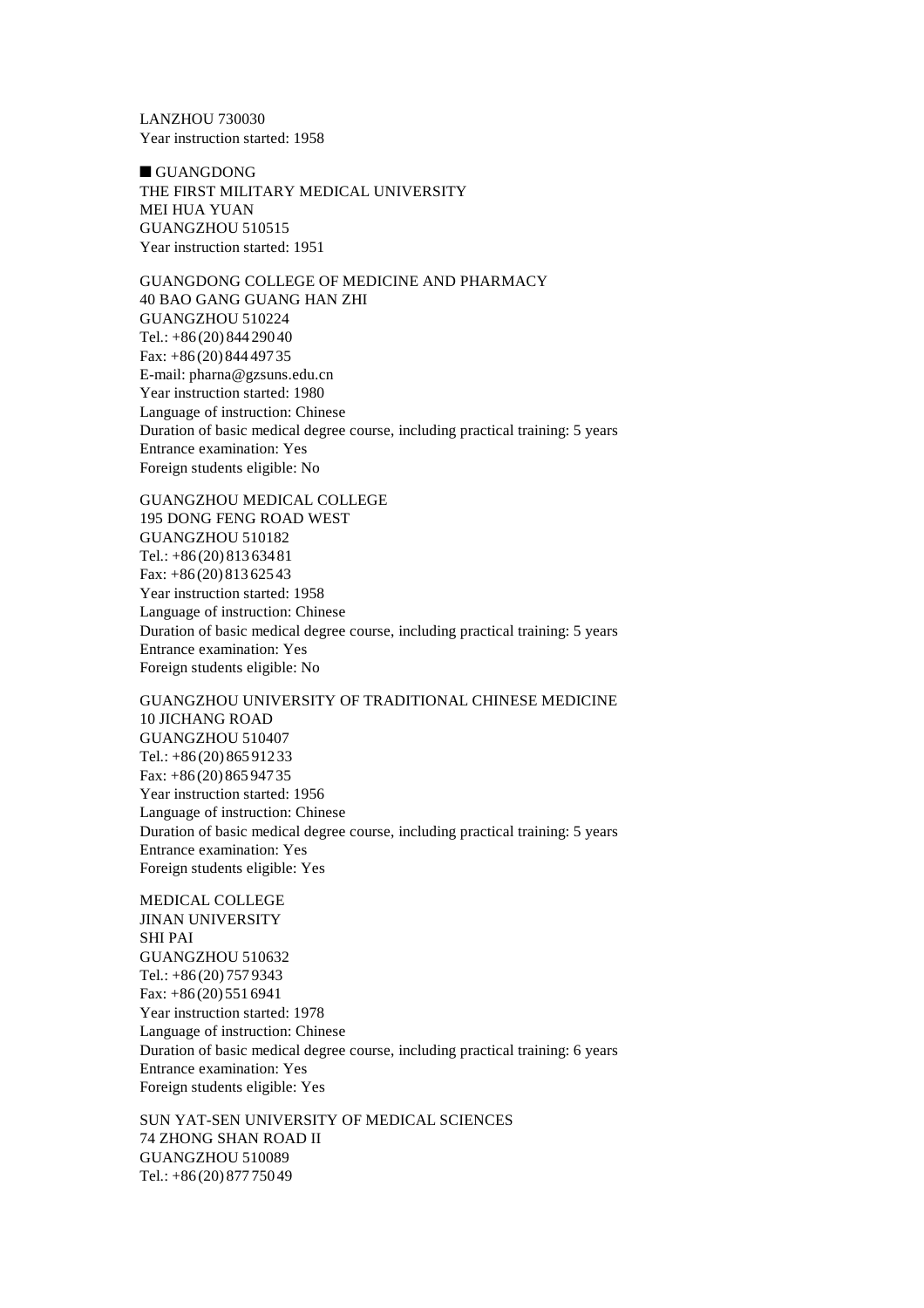Fax: +86 (20) 877 656 79 E-mail: sums@gzsums.edu.cn Year instruction started: 1866 Language of instruction: Chinese Duration of basic medical degree course, including practical training: 5 years Entrance examination: Yes Foreign students eligible: Yes

MEDICAL COLLEGE SHANTOU UNIVERSITY 12 RAO PING ROAD SHANTOU 515031 Tel.: +86 (754) 855 1151 Fax: +86 (754) 855 7562 Telex: 45448 stuni cn Year instruction started: 1977 Language of instruction: Chinese Duration of basic medical degree course, including practical training: 5 years Entrance examination: Yes Foreign students eligible: Yes

DEPARTMENT OF MEDICINE SHAOGUAN UNIVERSITY SHAOGUAN 512005 Year instruction started: 1994 Language of instruction: Chinese Duration of basic medical degree course, including practical training: 3 years Entrance examination: Yes Foreign students eligible: No

GUANGDONG MEDICAL COLLEGE 2 WENMINGDONG ROAD ZHANJIANG 524023 Tel.: +86 (759) 228 1544 Fax: +86 (759) 228 4104 E-mail: gdmcpyes@letterbox.scut.edu.cn Year instruction started: 1958 Language of instruction: Chinese Duration of basic medical degree course, including practical training: 5 years Entrance examination: Yes Foreign students eligible: Yes

 $\blacksquare$  GUANGXI YOUJIANG MEDICAL COLLEGE FOR NATIONALITIES OF GUANGXI BAISE 533000 Year instruction started: 1958

GUILIN MEDICAL COLLEGE 56 LE QUN ROAD GUILIN 541001 Year instruction started: 1958

GUANGXI COLLEGE OF TRADITIONAL CHINESE MEDICINE 21 EAST MING XIN ROAD NANNING 530001 Year instruction started: 1956

GUANGXI MEDICAL UNIVERSITY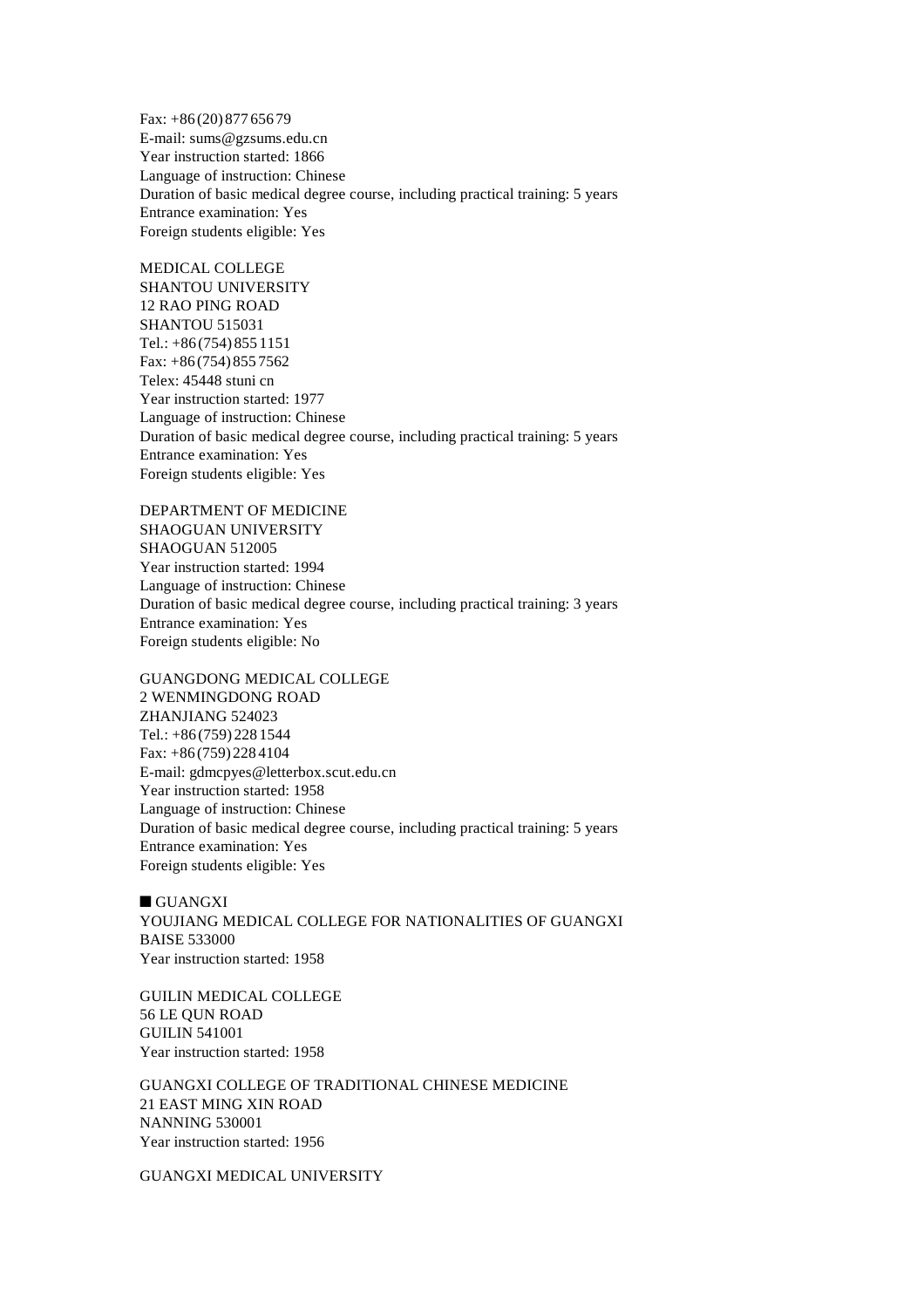6 BIN HU ROAD NANNING 530021 Tel.: +86 (771) 531 1477 Fax: +86 (771) 531 2523 Year instruction started: 1934 Language of instruction: Chinese Duration of basic medical degree course, including practical training: 5 years Entrance examination: Yes Foreign students eligible: Yes

### $\blacksquare$  GUIZHOU

QIANNAN SCHOOL OF MEDICINE FOR MINORITIES QUIN YI STREET DUYUN 558003 Tel.: +86 (854) 222 496 Year instruction started: 1985 Language of instruction: Chinese Duration of basic medical degree course, including practical training: 3 years Entrance examination: Yes Foreign students eligible: No

GUIYANG COLLEGE OF TRADITIONAL CHINESE MEDICINE 1 EAST ROAD GUIYANG 550002 Year instruction started: 1965

GUIYANG MEDICAL COLLEGE 4 BEIJING ROAD GUIYANG 550004 Year instruction started: 1938

ZUNYI MEDICAL COLLEGE WAI HUAN ROAD ZUNYI 563003 Year instruction started: 1949

 $HAINAN$ HAINAN MEDICAL COLLEGE 33 LONG HUA ROAD HAIKOU 570005 Year instruction started: 1952

### **n** HEBEI

CHENGDE MEDICAL COLLEGE CUI QIAO ROAD CHENGDE 067000 Tel.: +86 (314) 206 4592 Fax: +86 (314) 206 4089 Year instruction started: 1945 Language of instruction: Chinese Duration of basic medical degree course, including practical training: 5 years Entrance examination: Yes Foreign students eligible: No

HANDAN MEDICAL SCHOOL HANDAN 056002 Tel.: +86 (310) 301 4817 Year instruction started: 1958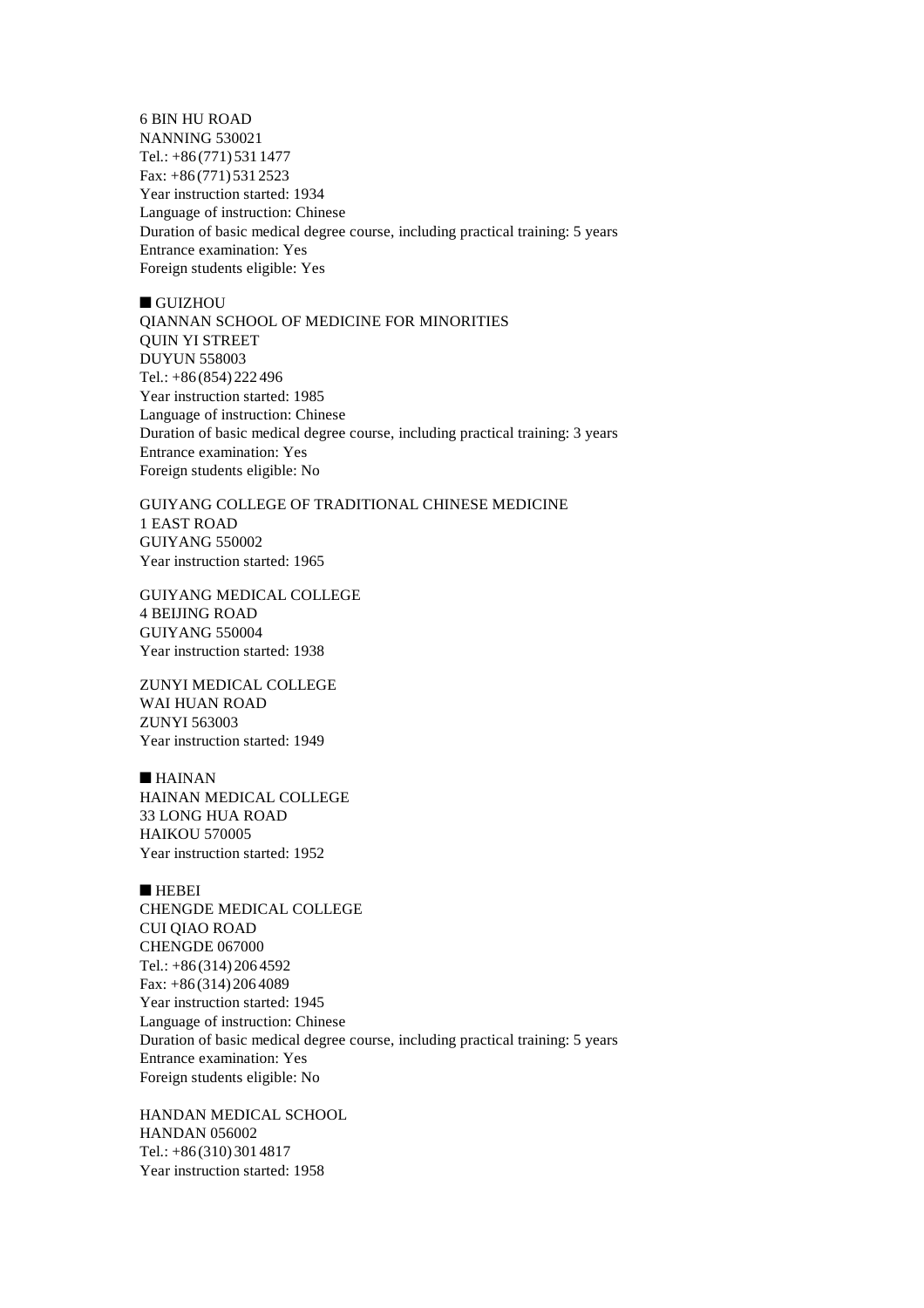Language of instruction: Chinese Duration of basic medical degree course, including practical training: 3 years Entrance examination: Yes Foreign students eligible: No

HEBEI MEDICAL UNIVERSITY 5 WEST CHANG AN ROAD SHIJIAZHUANG 050017 Year instruction started: 1970

NORTH CHINA MEDICAL COLLEGE FOR THE COAL INDUSTRY JIAN SHE ROAD TANGSHAN 063000 Year instruction started: 1958

ZHANGJIAKOU MEDICAL COLLEGE 14 CHANG QING ROAD ZHANGJIAKOU 075000 Year instruction started: 1949

 $\blacksquare$  HEILONGJIANG HARBIN MEDICAL UNIVERSITY 157 BAOJIAN ROAD NANGANG DISTRICT HARBIN 150086 Tel.: +86 (451) 666 9485 Fax: +86 (451) 667 5769 E-mail: pub@hrbmu.edu.cn Year instruction started: 1926 Language of instruction: Chinese Duration of basic medical degree course, including practical training: 5–7 years Entrance examination: Yes Foreign students eligible: No

HEILONGJIANG COLLEGE OF TRADITIONAL CHINESE MEDICINE 14 HE PING ROAD HARBIN 150040 Tel.: +86 (451) 211 2786 Fax: +86 (451) 211 2786 Year instruction started: 1959 Language of instruction: Chinese Duration of basic medical degree course, including practical training: 5 years Entrance examination: Yes Foreign students eligible: Yes

JIAMUSI MEDICAL COLLEGE DEXIANG STREET JIAMUSI 154002 Year instruction started: 1958

JIXI MEDICAL SCHOOL FOR THE COAL INDUSTRY JIXI 158100

MUDANJIANG MEDICAL COLLEGE TONG XIANG ROAD MUDANJIANG 157001 Year instruction started: 1958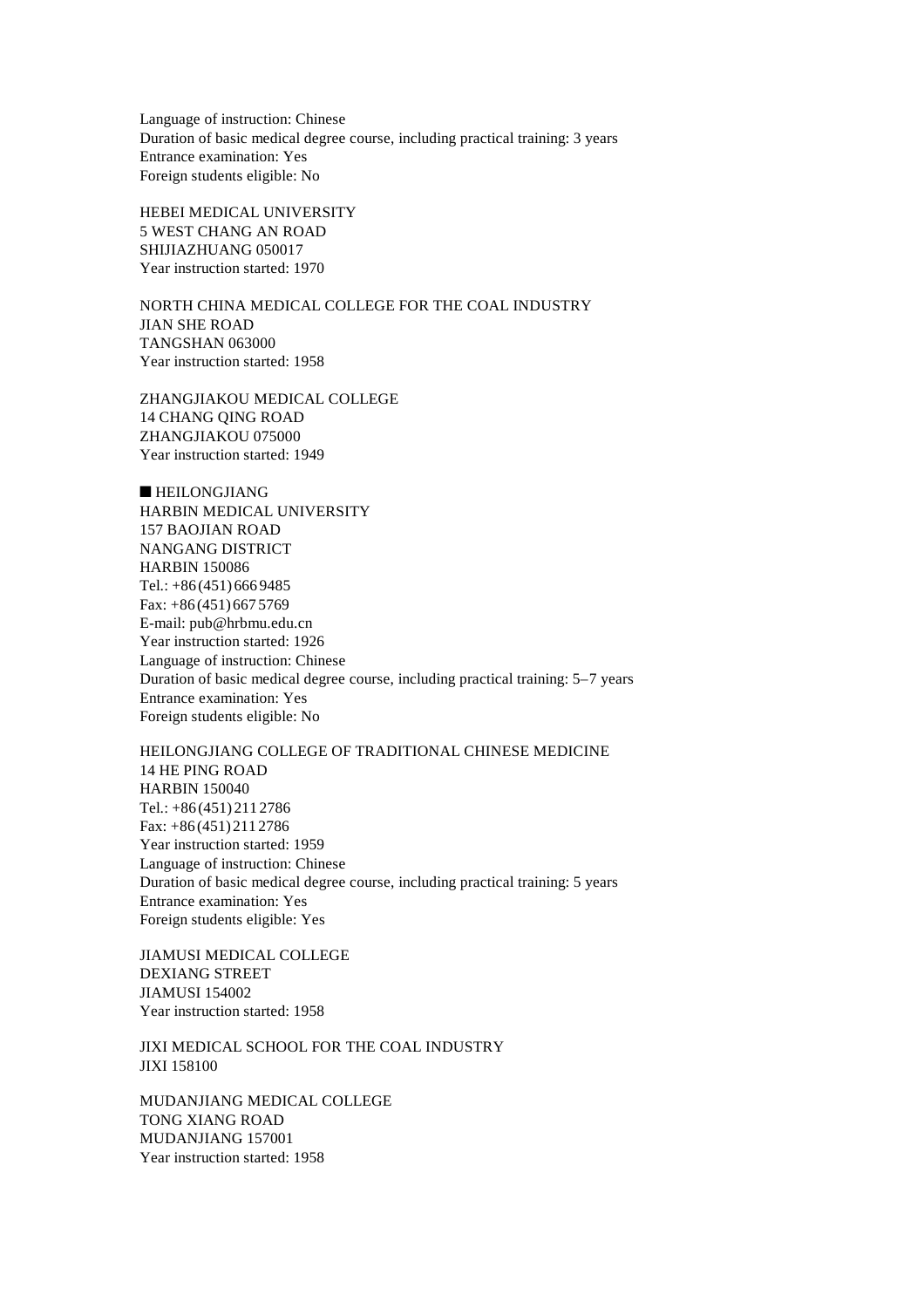QIQIHAR MEDICAL COLLEGE 24 XIANG YANG STREET QIQIHAR 161041 Year instruction started: 1978

 $HENAN$ KAIFENG SCHOOL OF MEDICINE 65 QIAN YING MEN STREET KAIFENG 475001 Tel.: +86 (378) 595 8866 Year instruction started: 1929 Language of instruction: Chinese Duration of basic medical degree course, including practical training: 3 years Entrance examination: Yes Foreign students eligible: No

LUOYANG SCHOOL OF MEDICINE 6 ANHUI ROAD LUOYANG 471003 Year instruction started: 1958

ZHANG ZHONGJING SCHOOL OF TRADITIONAL CHINESE MEDICINE COLLEGE OF SCIENCE AND ENGINEERING WO LONG GANG NANYANG Year instruction started: 1985

XINXIANG MEDICAL COLLEGE XINYAN ROAD XINXIANG 453003 Tel.: +86 (373) 305 3410 Fax: +86 (373) 304 1119 Year instruction started: 1950 Language of instruction: Chinese Duration of basic medical degree course, including practical training: 5 years Entrance examination: Yes Foreign students eligible: No

HENAN COLLEGE OF TRADITIONAL CHINESE MEDICINE EAST JIN SHUI ROAD ZHENGZHOU 450003 Year instruction started: 1958

HENAN MEDICAL UNIVERSITY 40 UNIVERSITY ROAD ZHENGZHOU 450052 Year instruction started: 1953

 $\blacksquare$  HONG KONG FACULTY OF MEDICINE THE CHINESE UNIVERSITY OF HONG KONG SHATIN NEW TERRITORIES HONG KONG Tel.: +852 260 968 70 Fax: +852 260 369 58 Telex: 50301 cuhk hx Year instruction started: 1981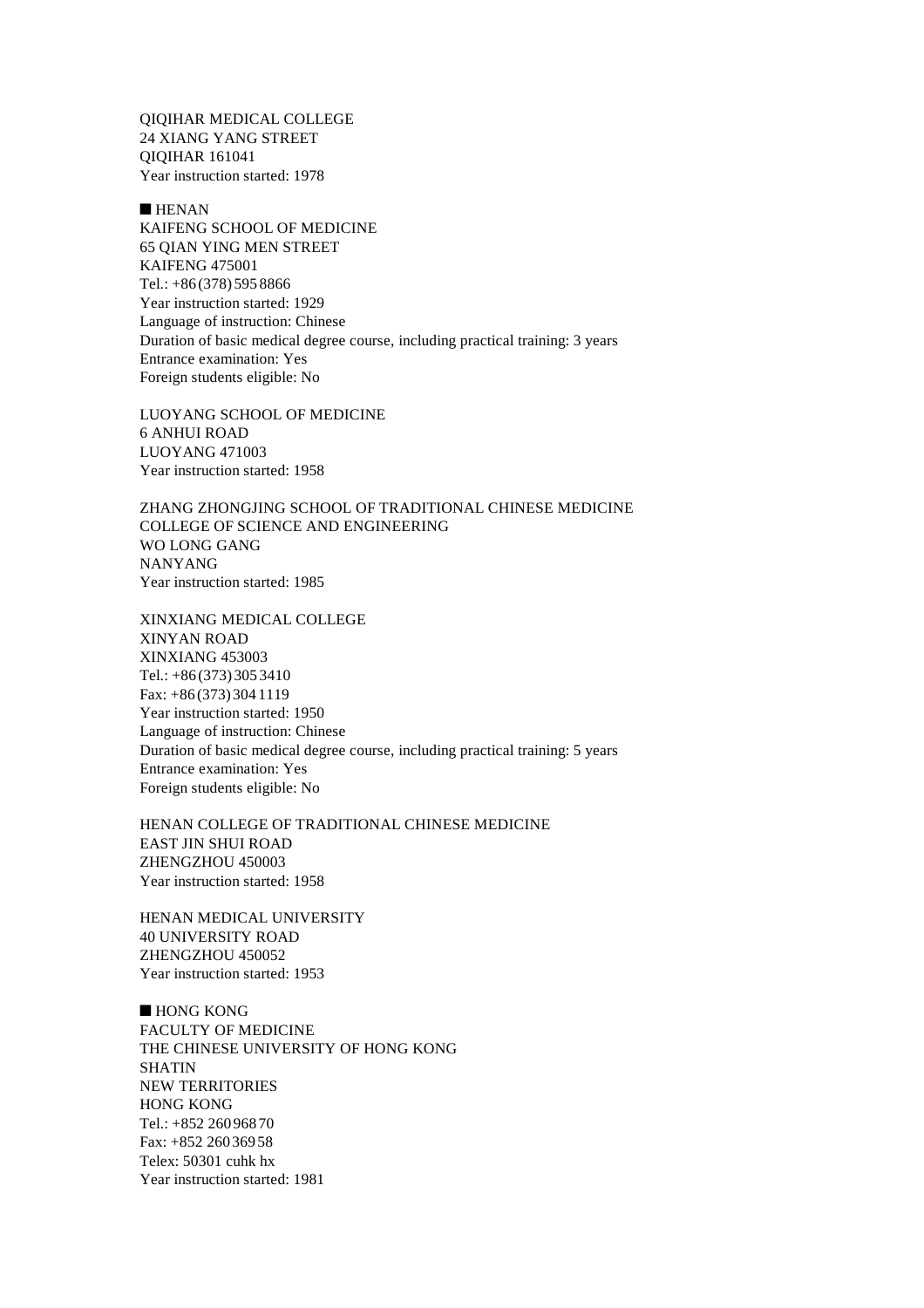Language of instruction: English Duration of basic medical degree course, including practical training: 5 years Entrance examination: Yes Foreign students eligible: Yes

FACULTY OF MEDICINE UNIVERSITY OF HONG KONG 7 SASSOON ROAD HONG KONG Tel.: +852 281 992 14 Fax: +852 285 597 42 Telex: 71919 cereb hx Year instruction started: 1887 Language of instruction: English Duration of basic medical degree course, including practical training: 5 years Entrance examination: No Foreign students eligible: Yes

n HUBEI

ENSHI SCHOOL OF MEDICINE 61 FOUTH LANE WU YANG STREET ENSHI 445000 Year instruction started: 1958

YUNYANG MEDICAL COLLEGE SHIYAN 442000 Tel.: +86 (719) 889 1088 Fax: +86 (719) 889 1080 Year instruction started: 1971 Language of instruction: Chinese Duration of basic medical degree course, including practical training: 5 years Entrance examination: Yes Foreign students eligible: No

HUBEI COLLEGE OF TRADITIONAL CHINESE MEDICINE 110 YUN JIA QIAO WUHAN 430061 Year instruction started: 1958

HUBEI MEDICAL UNIVERSITY 39 DONG HU ROAD WUCHANG WUHAN 430071 Tel.: +86 (27) 736 0602 Fax: +86 (27) 736 0601 E-mail: rong@public.wh.hb.cn Year instruction started: 1943 Language of instruction: Chinese, English Duration of basic medical degree course, including practical training: 5 years Entrance examination: Yes Foreign students eligible: Yes

TONGJI MEDICAL UNIVERSITY 13 HANGKONG ROAD WUHAN 430030 Tel.: +86 (27) 362 2600 Fax: +86 (27) 586 1050/585 8920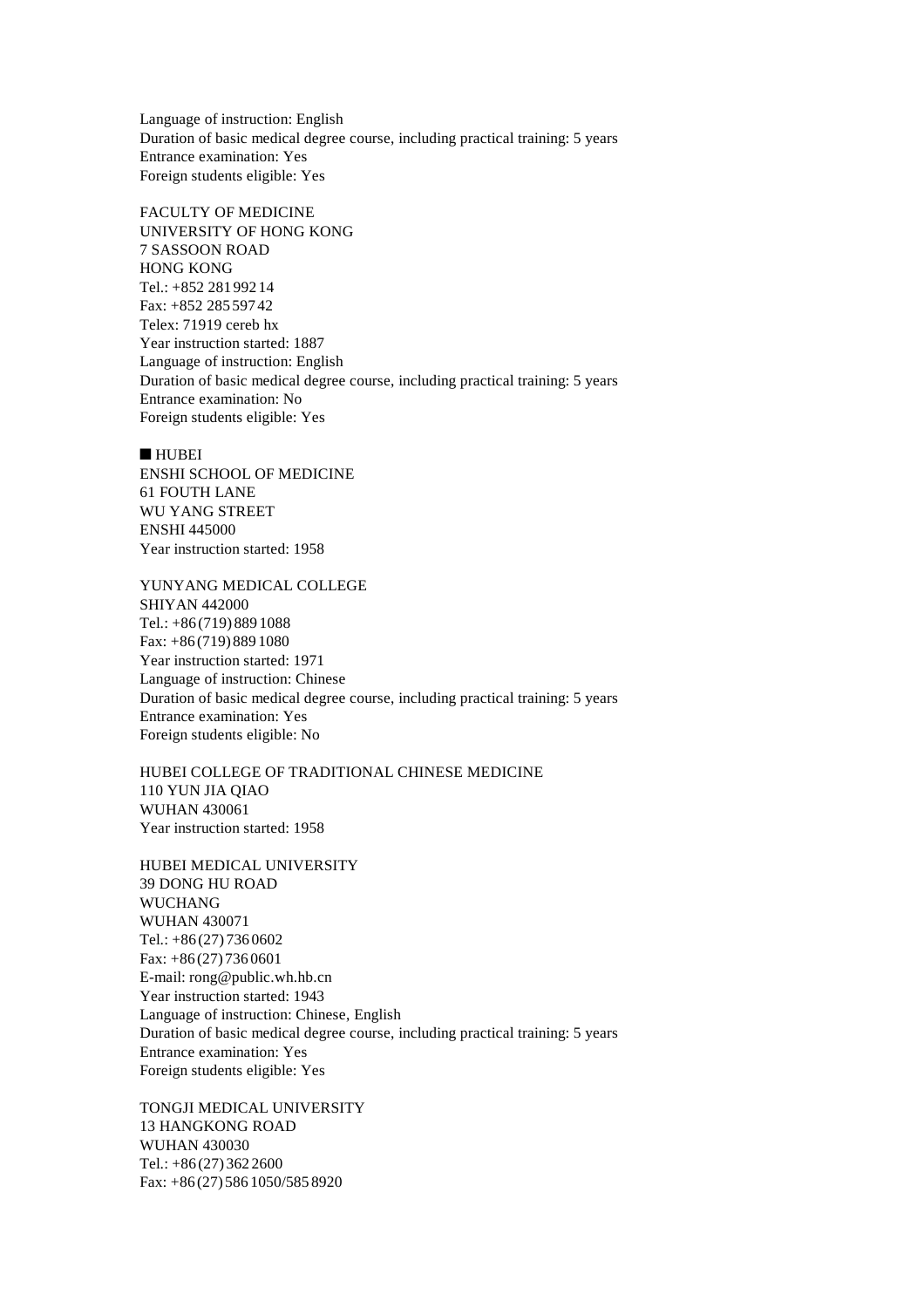Year instruction started: 1907 Language of instruction: Chinese Duration of basic medical degree course, including practical training: 3 years Entrance examination: Yes Foreign students eligible: Yes

WUHAN SCHOOL OF MEDICINE FOR THE METALLURGICAL INDUSTRY 25 YE JIN STREET WUHAN Year instruction started: 1965

XIANNING MEDICAL COLLEGE XIANNING 437100 Tel.:  $+86(715)8260538$ Fax: +86 (715) 826 0538 Year instruction started: 1965 Language of instruction: Chinese Duration of basic medical degree course, including practical training: 5 years Entrance examination: Yes Foreign students eligible: No

MEDICAL SCHOOL OF THE THREE GORGE COLLEGE 159 YI LING ROAD YICHANG 443003 Year instruction started: 1958

 $HUNAN$ 

HUNAN COLLEGE OF TRADITIONAL CHINESE MEDICINE 107 SHAO SHAN ROAD CHANGSHA 410007 Tel.:  $+86(731)5556660$ Fax: +86 (731) 553 2948 Year instruction started: 1960 Language of instruction: Chinese Duration of basic medical degree course, including practical training: 5 years Entrance examination: Yes Foreign students eligible: Yes

HUNAN MEDICAL SCHOOL CHANGSHA 410006 Tel.: +86 (731) 880 2644 Year instruction started: 1985 Language of instruction: Chinese Duration of basic medical degree course, including practical training: 3 years Entrance examination: Yes Foreign students eligible: No

HUNAN MEDICAL UNIVERSITY 22 BEI ZHAN ROAD PO BOX 46 CHANGSHA 410078 Tel.: +86 (731) 447 2685 Fax: +86 (731) 447 1339 Year instruction started: 1914 Language of instruction: Chinese Duration of basic medical degree course, including practical training: 5 years Entrance examination: Yes Foreign students eligible: Yes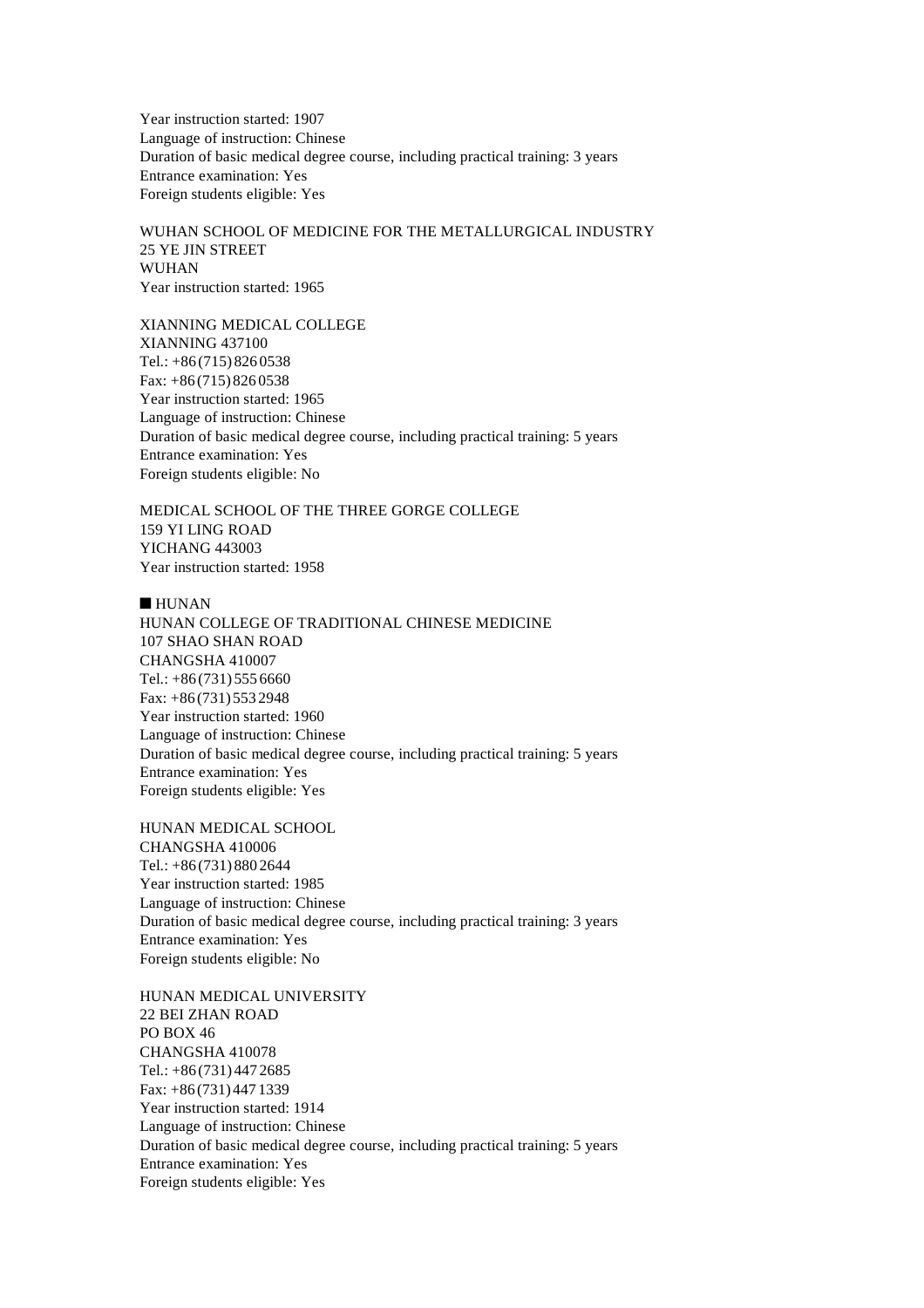CHENZHOU MEDICAL COLLEGE 25 RENMIN WEST ROAD CHENZHOU 423000 Tel.: +86 (735) 222 4561 Year instruction started: 1958 Language of instruction: Chinese Duration of basic medical degree course, including practical training: 3 years Entrance examination: Yes Foreign students eligible: No

HENGYANG MEDICAL COLLEGE WEST COLLEGE VILLAGE HENGYANG 421001 Year instruction started: 1958

 $\blacksquare$  INNER MONGOLIA AUTONOMOUS REGION BAOTOU MEDICAL COLLEGE GANG TIE STREET BAOTOU 024010 Year instruction started: 1958

INNER MONGOLIA MEDICAL COLLEGE 5 XIN HUA STREET HOHHOT 100059 Tel.: +86 (471) 696 3300 Fax: +86 (471) 696 5120 Year instruction started: 1956 Language of instruction: Chinese Duration of basic medical degree course, including practical training: 5 years Entrance examination: Yes Foreign students eligible: Yes

INNER MONGOLIA COLLEGE OF TRADITIONAL MONGOLIAN MEDICINE 16 CUI LIN HE STREET TONGLIAO 028041 Year instruction started: 1978

**n** JIANGSU NANJING COLLEGE OF TRADITIONAL CHINESE MEDICINE 282 HAN ZHONG ROAD NANJING 210029 Tel.: +86 (25) 661 2904 Fax: +86 (25) 661 2904 Year instruction started: 1955 Language of instruction: Chinese Duration of basic medical degree course, including practical training: 3–7 years Entrance examination: Yes Foreign students eligible: Yes

NANJING MEDICAL UNIVERSITY 140 HAN ZHONG ROAD NANJING 210029 Tel.: +86 (25) 661 2696 Fax: +86 (25) 650 8960 Year instruction started: 1934 Language of instruction: Chinese Duration of basic medical degree course, including practical training: 5 years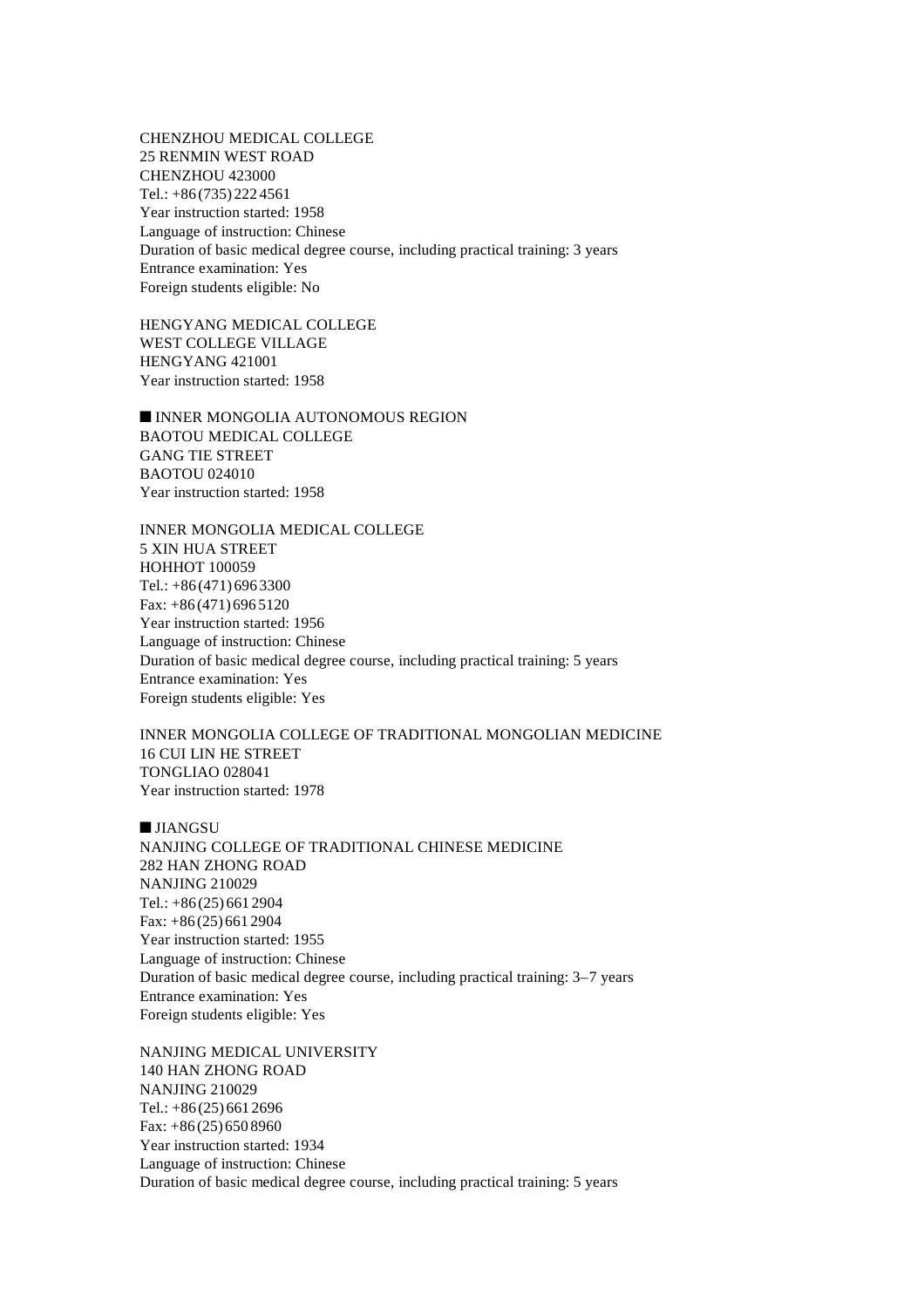Entrance examination: Yes Foreign students eligible: Yes

NANJING RAILWAY MEDICAL COLLEGE DIN JIA QIAO ROAD NANJING 210009 Year instruction started: 1958

NANJING UNIVERSITY SCHOOL OF MEDICINE 22 HAN KOU ROAD NANJING 210093 Tel.: +86 (25) 663 7551 Fax: +86 (25) 330 2728 Telex: 34151 prcnu cn Year instruction started: 1987 Language of instruction: Chinese Duration of basic medical degree course, including practical training: 7 years Entrance examination: Yes Foreign students eligible: Yes

NAVY SCHOOL OF MEDICINE 2 MA QUN STREET NANJING 210049 Year instruction started: 1973

NANTONG MEDICAL COLLEGE 19 QI XIN ROAD NANTONG 226001 Tel.: +86 (513) 551 7191 Fax: +86 (513) 551 7359 E-mail: nmcl@public.nt.js.cn Year instruction started: 1912 Language of instruction: Chinese Duration of basic medical degree course, including practical training: 3–5 years Entrance examination: Yes Foreign students eligible: No

SUZHOU MEDICAL COLLEGE 48 REN MIN ROAD SUZHOU 215007 Year instruction started: 1957

MEDICAL DEPARTMENT OF JIANGNAN COLLEGE WUXI 214063 Tel.: +86 (510) 551 1263 Fax: +86 (510) 551 2506 Year instruction started: 1985 Language of instruction: Chinese Duration of basic medical degree course, including practical training: 3 years Entrance examination: Yes Foreign students eligible: No

XUZHOU MEDICAL COLLEGE 84 WEST HUAI HAI ROAD XUZHOU 221002 Year instruction started: 1958

MEDICAL COLLEGE OF YANGZHOU UNIVERSITY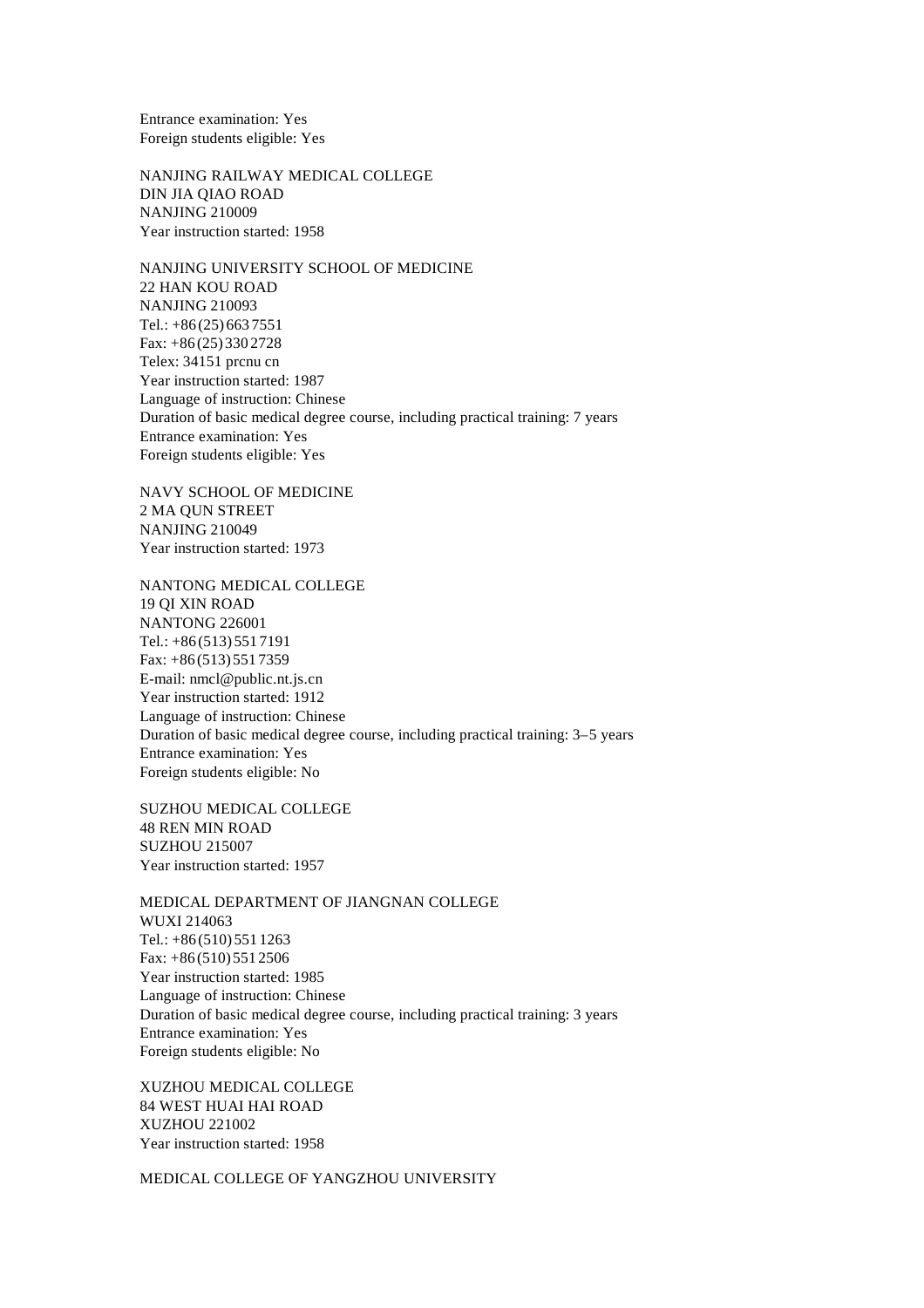HUBEI ROAD YANGZHOU Year instruction started: 1979

ZHENJIANG MEDICAL COLLEGE 3 YI ZHENG ROAD ZHENJIANG 212001 Year instruction started: 1980

 $\blacksquare$  JIANGXI GANNAN COLLEGE OF MEDICINE QINGNIAN ROAD GANZHOU Year instruction started: 1958

JINGGANGSHAN MEDICAL SCHOOL JIAN 343000 Tel.: +86 (796) 822 4771 Year instruction started: 1978 Language of instruction: Chinese Duration of basic medical degree course, including practical training: 3 years Entrance examination: Yes Foreign students eligible: No

JIUJIANG SCHOOL OF MEDICINE 17 LU FENG ROAD JIUJIANG 332000 Tel.: +86 (792) 822 6155 Fax: +86 (792) 822 6303 Year instruction started: 1951 Language of instruction: Chinese Duration of basic medical degree course, including practical training: 3 years Entrance examination: Yes Foreign students eligible: No

JIANGXI COLLEGE OF TRADITIONAL CHINESE MEDICINE 56 YANG MING ROAD NANCHANG 330006 Tel.: +86 (791) 621 0664 Fax: +86 (791) 621 0664 Year instruction started: 1959 Language of instruction: Chinese Duration of basic medical degree course, including practical training: 3–5 years Entrance examination: Yes Foreign students eligible: Yes

JIANGXI MEDICAL COLLEGE 161 BA YI STREET NANCHANG 330006 Year instruction started: 1952

YICHUN SCHOOL OF MEDICINE 57 WEST ZHONG SHAN ROAD YICHUN 336000 Year instruction started: 1958

 $I$  JILIN BETHUNE MEDICAL UNIVERSITY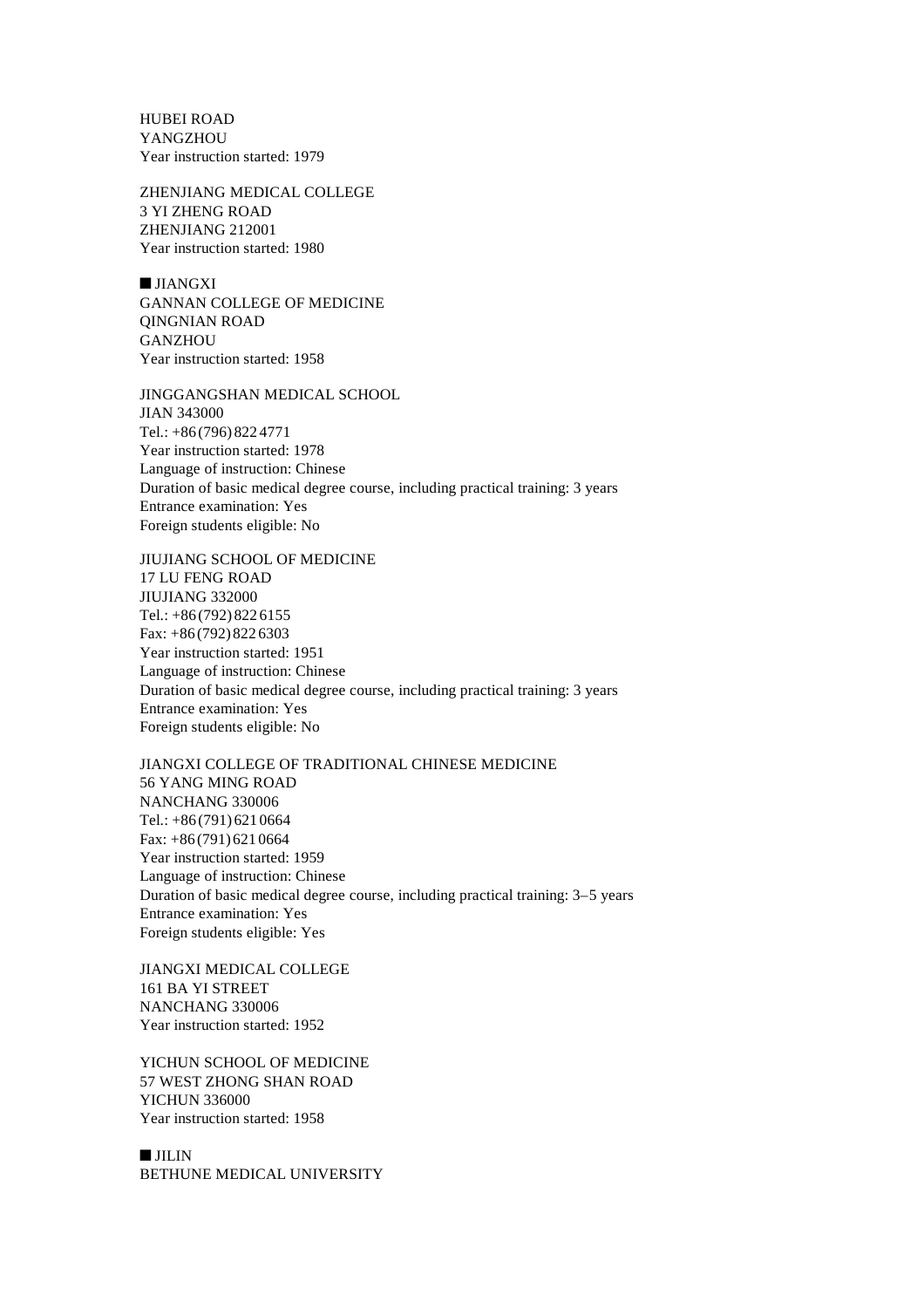6 XINMIN STREET CHANGCHUN Year instruction started: 1938

CHANGCHUN COLLEGE OF TRADITIONAL CHINESE MEDICINE 15 GONG NONG ROAD CHANGCHUN 130021 Year instruction started: 1958

CHANGCHUN MEDICAL SCHOOL CHANGCHUN 130031 Tel.: +86 (431) 484 1362 Year instruction started: 1993 Language of instruction: Chinese Duration of basic medical degree course, including practical training: 3 years Entrance examination: Yes Foreign students eligible: No

AIR FORCE SCHOOL OF MEDICINE 100 JIANG NAN STREET JILIN 132011 Year instruction started: 1975

JILIN MEDICAL COLLEGE 1 BEIJING ROAD JILIN 132001 Year instruction started: 1951

YANBIAN MEDICAL COLLEGE 121 JUZI STREET YANJI 133000 Year instruction started: 1948

 $LIAONING$ DALIAN MEDICAL UNIVERSITY 465 ZHONG SHAN LU DALIAN 116027 Tel.: +86 (411) 469 1802/467 1241 Fax: +86 (411) 467 2546 Year instruction started: 1947 Language of instruction: Chinese Duration of basic medical degree course, including practical training: 5 years Entrance examination: Yes Foreign students eligible: Yes

SCHOOL OF MEDICINE OF DALIAN UNIVERSITY 26 WU SI ROAD XI GANG DISTRICT DALIAN Year instruction started: 1986

JINZHOU MEDICAL COLLEGE **JINZHOU** Year instruction started: 1946

CHINA MEDICAL UNIVERSITY 92 BEI ER ROAD HEPING DISTRICT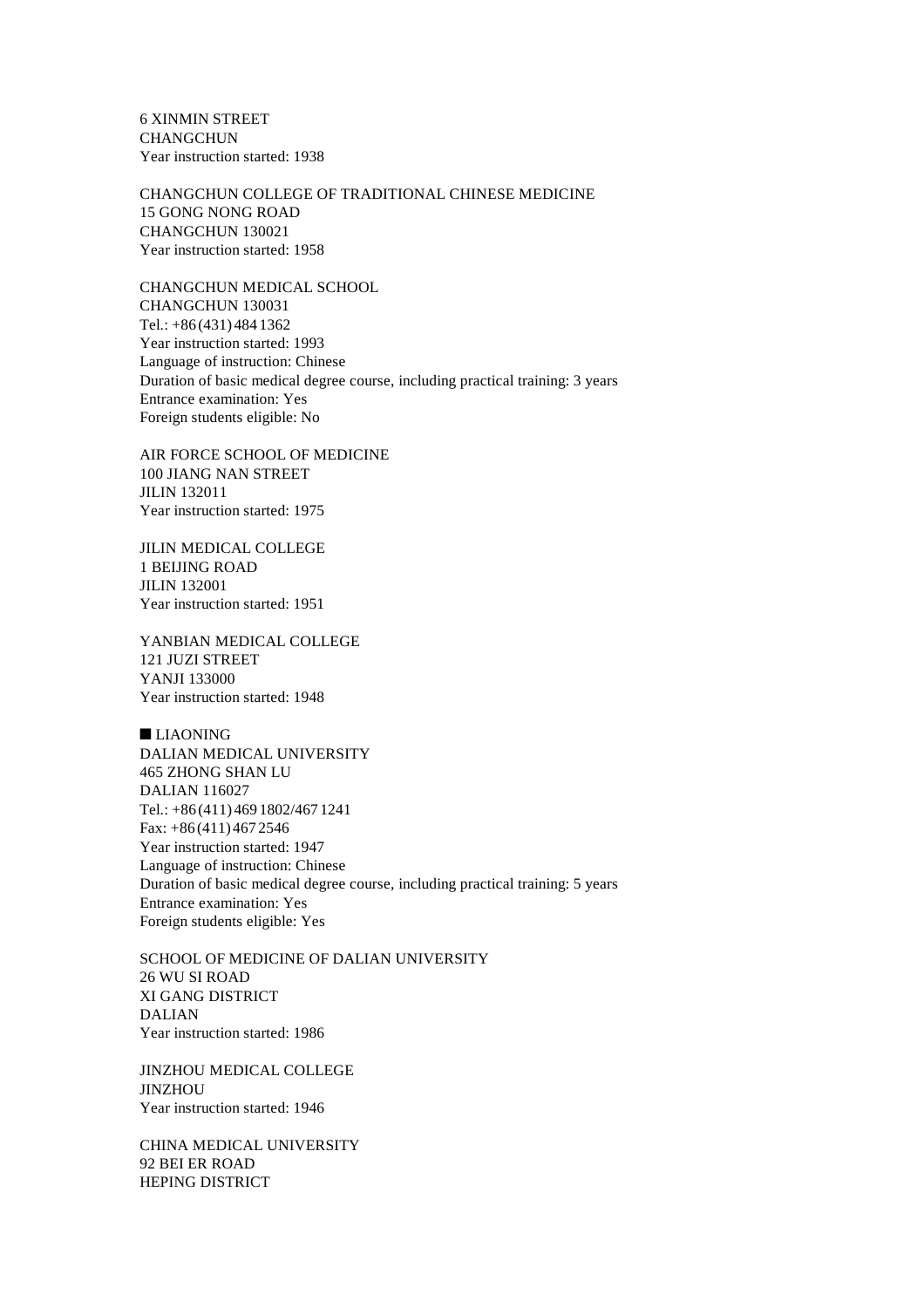SHENYANG 110001 Tel.: +86 (24) 386 3731 Fax: +86 (24) 387 5539 Year instruction started: 1931 Language of instruction: Japanese, Chinese, English Duration of basic medical degree course, including practical training: 5 years Entrance examination: Yes Foreign students eligible: Yes

LIAONING COLLEGE OF TRADITIONAL CHINESE MEDICINE 79 CONGSHUN BEI LING STREET SHENYANG 110032 Year instruction started: 1958

SHENYANG MEDICAL COLLEGE HUANGHE SOUTH STREET SHENYANG 110031 Tel.: +86 (246) 842 619 Fax: +86 (246) 228 565 Year instruction started: 1978 Language of instruction: Chinese Duration of basic medical degree course, including practical training: 5 years Entrance examination: Yes Foreign students eligible: No

 $\blacksquare$ NINGXIA HUI AUTONOMOUS REGION NINGXIA MEDICAL COLLEGE SOUTH SHENG LI STREET YINCHUAN 750004 Tel.: +86 (951) 409 1158 Year instruction started: 1958 Language of instruction: Chinese Duration of basic medical degree course, including practical training: 5 years Entrance examination: Yes Foreign students eligible: No

 $\blacksquare$  QINGHAI QINGHAI MEDICAL COLLEGE 84 KUN LUN ROAD XINING 810001 Year instruction started: 1958

 $\blacksquare$  SHAANXI THE FOURTH MILITARY MEDICAL UNIVERSITY CHANG LE ROAD XIAN 310033 Year instruction started: 1954

SHAANXI MEDICAL SCHOOL XIAN 710068 Tel.: +86 (29) 522 0726 Fax: +86 (29) 522 0723 Year instruction started: 1994 Language of instruction: Chinese Duration of basic medical degree course, including practical training: 3 years Entrance examination: Yes Foreign students eligible: No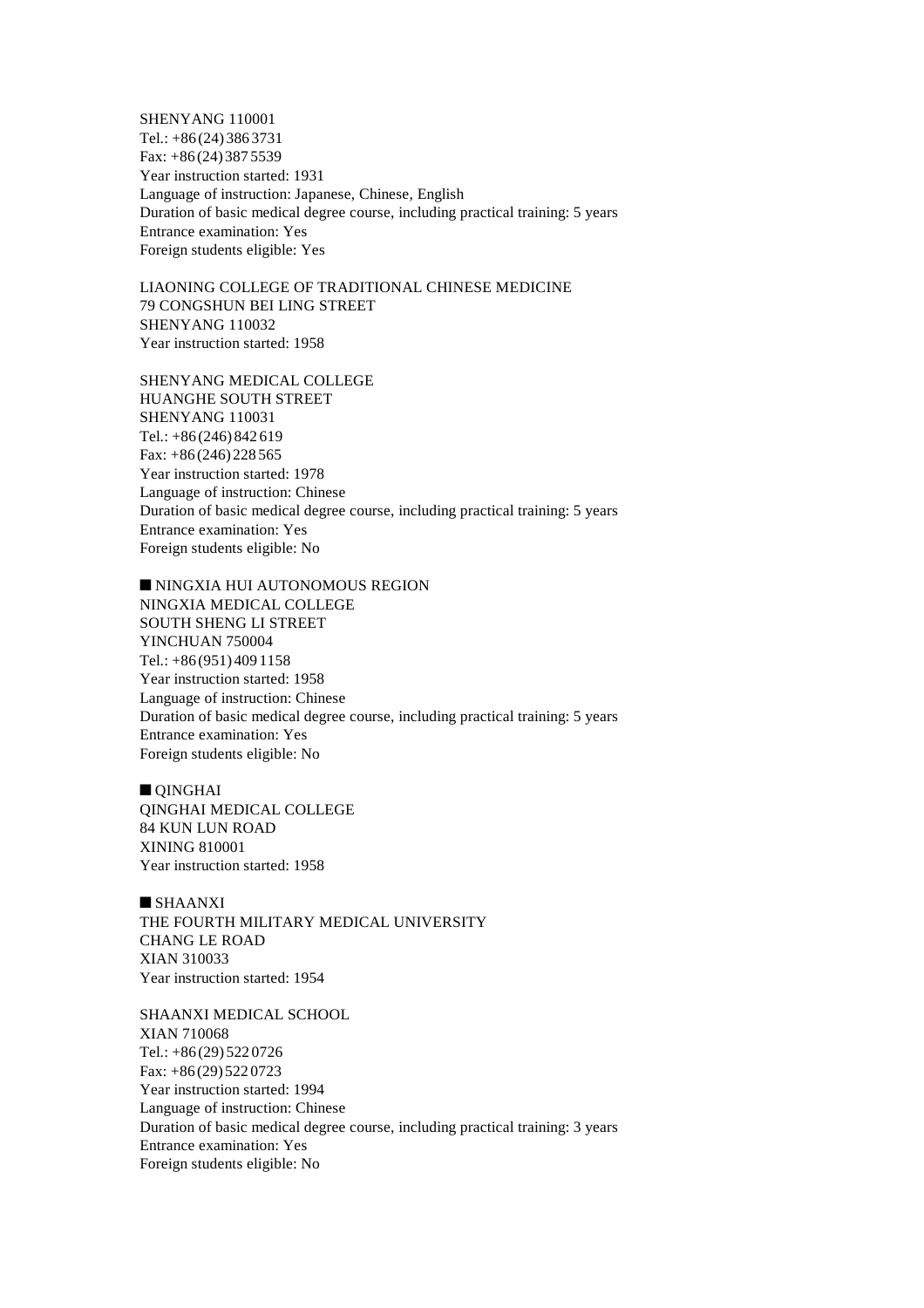XIAN MEDICAL UNIVERSITY WEST XIAO ZHAI ROAD XIAN 710061 Year instruction started: 1937

SHAANXI COLLEGE OF TRADITIONAL CHINESE MEDICINE 1 WEI YANG ROAD XIANYANG 712083 Year instruction started: 1958

MEDICAL DEPARTMENT XIZANG NATIONAL COLLEGE XIANYANG 712082 Tel.: +86 (891) 376 3078 Year instruction started: 1964

YAN'AN MEDICAL COLLEGE DU PU CHUAN YAN'AN 716000 Year instruction started: 1978

 $\blacksquare$  SHANDONG BINZHOU MEDICAL COLLEGE 522 YELLOW RIVER THIRD ROAD BINZHOU 256603 Year instruction started: 1974

HEZE SCHOOL OF MEDICINE WEST KAO PENG STREET HEZE 274030 Year instruction started: 1958

SHANDONG COLLEGE OF TRADITIONAL CHINESE MEDICINE JING ROAD JINAN 250014 Year instruction started: 1958

SHANDONG MEDICAL UNIVERSITY 44 WEST WENHUA ROAD JINAN Year instruction started: 1948

JINING MEDICAL COLLEGE 38 JIAN SHE ROAD JINING 272113 Year instruction started: 1974

LINYI SCHOOL OF MEDICINE QING NIAN ROAD LINYI 276002 Year instruction started: 1966

QINGDAO MEDICAL COLLEGE 38 DENGZHOU ROAD QINGDAO 266021 Tel.: +86 (532) 380 1514 Fax: +86 (532) 380 1449 Year instruction started: 1946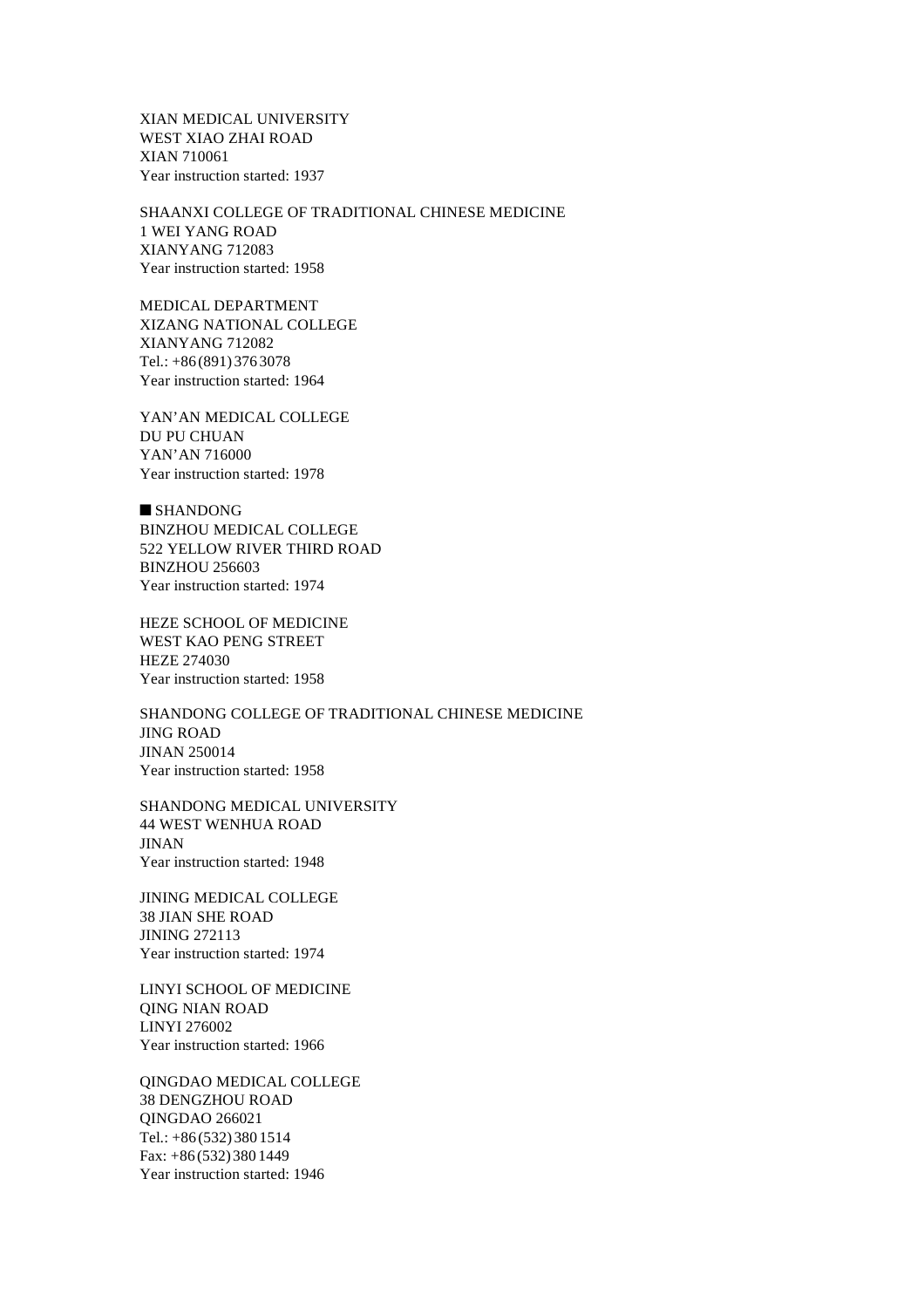Language of instruction: Chinese, Japanese, English Duration of basic medical degree course, including practical training: 5 years Entrance examination: Yes Foreign students eligible: Yes

TAISHAN MEDICAL COLLEGE 2 EAST YING SHENG ROAD TAI'AN Year instruction started: 1974

WEIFANG MEDICAL COLLEGE 12 SHENG LI STREET WEIFANG 261042 Year instruction started: 1950

 $\blacksquare$  SHANGHAI SHANGHAI SCHOOL OF MEDICINE 42 NAN FENG ROAD NAN QIAO TOWN FENGXIAN 201400 Year instruction started: 1985

THE SECOND MILITARY MEDICAL UNIVERSITY 594 XIANG YIN ROAD SHANGHAI 200433 Year instruction started: 1949

SHANGHAI MEDICAL UNIVERSITY 138 MEDICAL COLLEGE ROAD SHANGHAI 200032 Year instruction started: 1926

MEDICAL COLLEGE SHANGHAI RAILWAY UNIVERSITY 1238 GONG HE XIN ROAD SHANGHAI 200070 Tel.: +86 (56) 626 087 Fax: +86 (56) 901 123 Year instruction started: 1958 Language of instruction: Chinese, Japanese, English Duration of basic medical degree course, including practical training: 5 years Entrance examination: Yes

SHANGHAI SECOND MEDICAL UNIVERSITY 280 SOUTH CHONG QING ROAD SHANGHAI 200025 Tel.: +86 (21) 632 008 79 Fax: +86 (21) 632 029 16 Year instruction started: 1952 Language of instruction: Chinese, French, English Duration of basic medical degree course, including practical training: 3–7 years Entrance examination: Yes Foreign students eligible: Yes

SHANGHAI UNIVERSITY OF TRADITIONAL CHINESE MEDICINE 530 LINGLING ROAD SHANGHAI 200032 Tel.: +86 (21) 641 746 00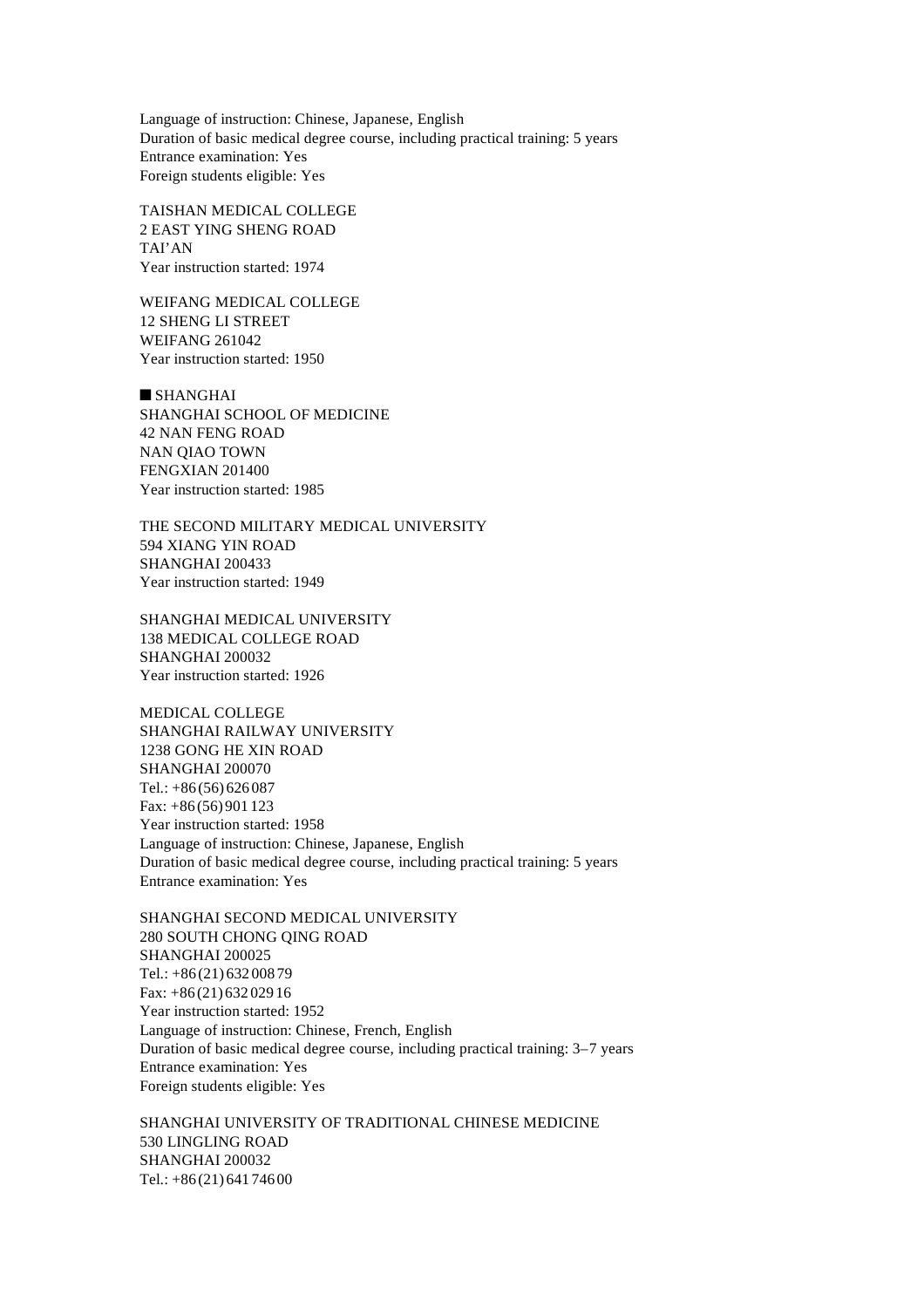Fax: +86 (21) 641 782 90 Year instruction started: 1956 Language of instruction: Chinese Duration of basic medical degree course, including practical training: 3–7 years Entrance examination: Yes Foreign students eligible: Yes

# $\blacksquare$  SHANXI

DATONG SCHOOL OF MEDICINE 4 YIWEI STREET DATONG 037008 Tel.: +86 (352) 502 2195 Fax: +86 (352) 502 6174 Year instruction started: 1958 Language of instruction: Chinese Entrance examination: Yes Foreign students eligible: No

CHANGZHI MEDICAL COLLEGE 46 SOUTH YANAN ROAD SHANGZHI 046000 Year instruction started: 1958

SHANXI COLLEGE OF TRADITIONAL CHINESE MEDICINE 19 JI CI ROAD TAIYUAN 030024 Year instruction started: 1982

SHANXI MEDICAL COLLEGE XIAN JIAN ROAD TAIYUAN 030001 Year instruction started: 1950

 $\blacksquare$  SICHUAN CHENGDU COLLEGE OF TRADITIONAL CHINESE MEDICINE 15 SHI ER QIAO STREET CHENGDU 610075 Tel.: +86 (28) 778 4542 Fax: +86 (28) 776 3471 Year instruction started: 1956 Language of instruction: Chinese Duration of basic medical degree course, including practical training: 5 years Entrance examination: Yes Foreign students eligible: Yes

WEST CHINA UNIVERSITY OF MEDICAL SCIENCES 17 SECTION 3 SOUTH REN MIN ROAD CHENGDU 610044 Tel.: +86 (28) 550 1002 Fax: +86 (28) 558 3252 Year instruction started: 1910 Language of instruction: Chinese, English Duration of basic medical degree course, including practical training: 5–7 years Entrance examination: Yes Foreign students eligible: No

CHONGQING MEDICAL UNIVERSITY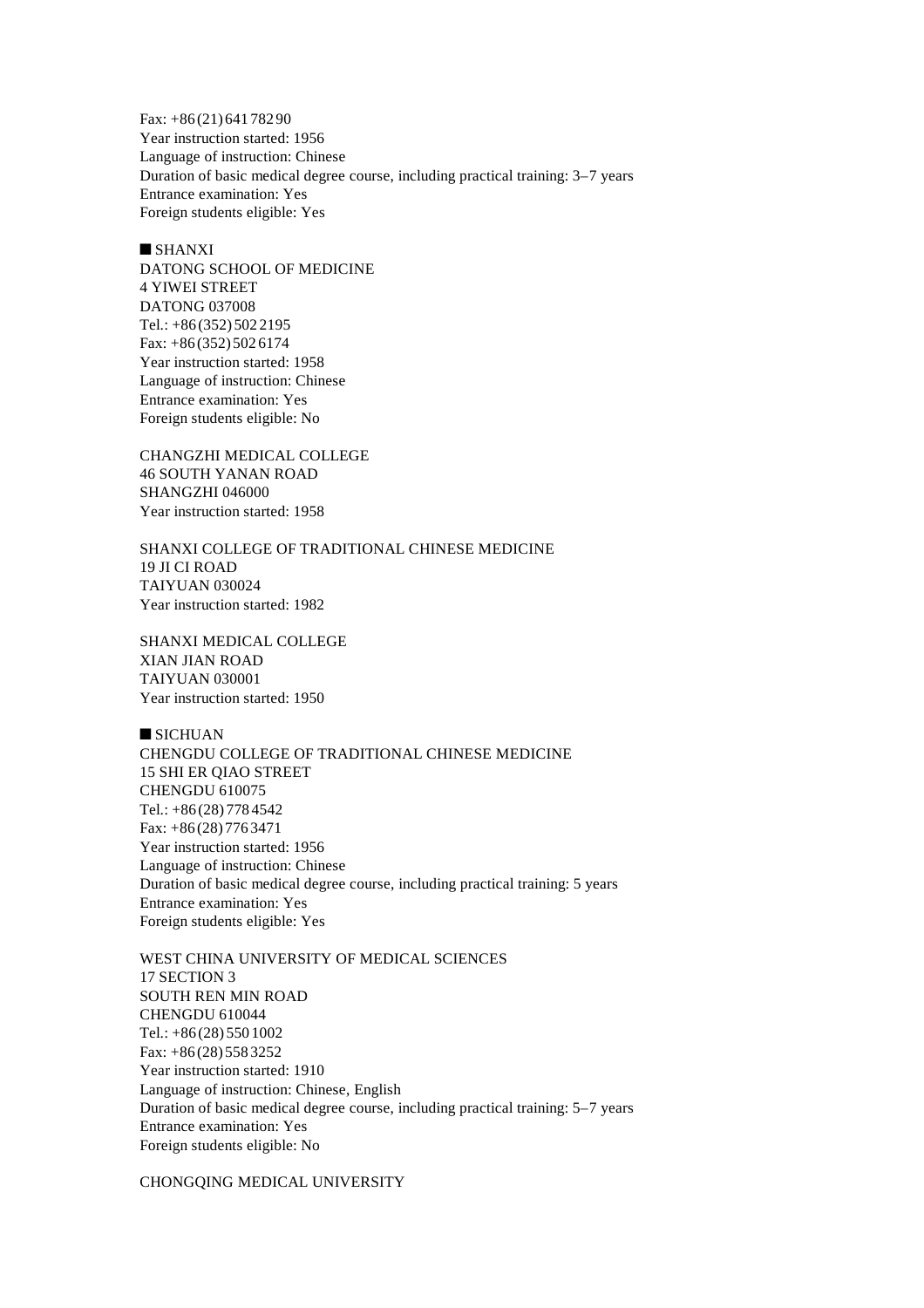1 YIXUEYUAN LU YU ZHONG QU CHONGQING 630046 Tel.: +86 (811) 880 9229 Fax: +86 (811) 881 2985 Year instruction started: 1956 Language of instruction: Chinese, English Duration of basic medical degree course, including practical training: 5 years Entrance examination: Yes Foreign students eligible: Yes

THE THIRD MILITARY MEDICAL UNIVERSITY GAO TAN YAN SHA PING BA CHONGQING 630038 Year instruction started: 1954

DEPARTMENT OF TRADITIONAL MEDICINE YUZHOU UNIVERSITY CHONGQING 630000

LUZHOU MEDICAL COLLEGE ZHONG SHAN LUZHOU 646000 Year instruction started: 1958

NORTH SICHUAN MEDICAL COLLEGE 20 FUJIANG ROAD NANCHONG 637007 Tel.: +86 (817) 222 6611 Fax: +86 (817) 222 5475 Year instruction started: 1951 Language of instruction: Chinese Duration of basic medical degree course, including practical training: 5 years Entrance examination: Yes Foreign students eligible: No

 $\blacksquare$  TAIWAN No information available

 $\blacksquare$  TIANJIN MEDICAL COLLEGE FOR ARMED POLICE TIANJIN 300162

COLLEGE OF MEDICINE NANKAI UNIVERSITY 94 WEIJIN ROAD TIANJIN 300071 Tel.: +86 (22) 235 098 42 Fax: +86 (22) 235 098 42 E-mail: nkdxyxy@public1.tpt.tj.cn Year instruction started: 1989 Language of instruction: Chinese Duration of basic medical degree course, including practical training: 7 years Entrance examination: Yes Foreign students eligible: Yes

TIANJIN COLLEGE OF TRADITIONAL CHINESE MEDICINE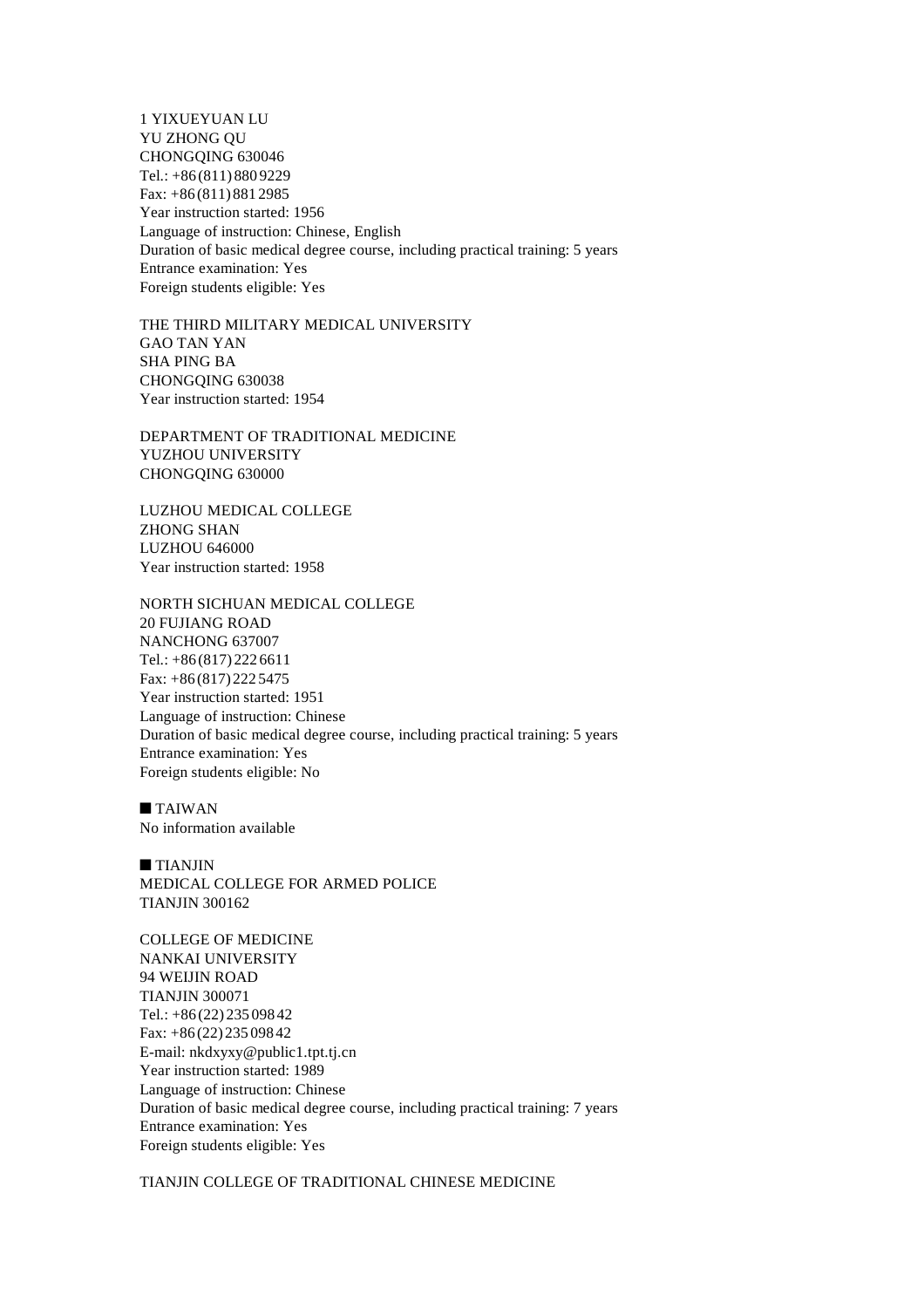20 YU QUAN ROAD TIANJIN 300319 Year instruction started: 1978 Language of instruction: Chinese Duration of basic medical degree course, including practical training: 5 years Entrance examination: Yes Foreign students eligible: No

TIANJIN MEDICAL UNIVERSITY 22 QI XIANG TAI ROAD TIANJIN 300070 Year instruction started: 1952 Language of instruction: Chinese Duration of basic medical degree course, including practical training: 5–7 years Entrance examination: Yes Foreign students eligible: No

**n** TIBET AUTONOMOUS REGION YANWANGSHAN SCHOOL OF TRADITIONAL TIBET MEDICINE LHASA 850003 Year instruction started: 1987 Language of instruction: Zang Duration of basic medical degree course, including practical training: 3 years Entrance examination: Yes Foreign students eligible: No

**NEXINJIANG UYGUR AUTONOMOUS REGION** XINJIANG SCHOOL OF TRADITIONAL URGUR MEDICINE HETIAN 848000 Year instruction started: 1988 Language of instruction: Urgur Duration of basic medical degree course, including practical training: 3 years Entrance examination: Yes Foreign students eligible: No

SHIHEZI MEDICAL COLLEGE SECOND ROAD (NORTH) SHIHEZI 832002 Tel.: +86 (993) 201 2036 Fax: +86 (993) 201 5620 Year instruction started: 1949 Language of instruction: Chinese Duration of basic medical degree course, including practical training: 5 years Entrance examination: Yes Foreign students eligible: No

XINJIANG COLLEGE OF TRADITIONAL CHINESE MEDICINE 10 XINYI ROAD URUMQI 830000 Year instruction started: 1986

XINJIANG MEDICAL COLLEGE 8 XINYI ROAD URUMQI 830054 Tel.: +86 (991) 484 3398 Fax: +86 (991) 484 3398 Year instruction started: 1956 Language of instruction: Chinese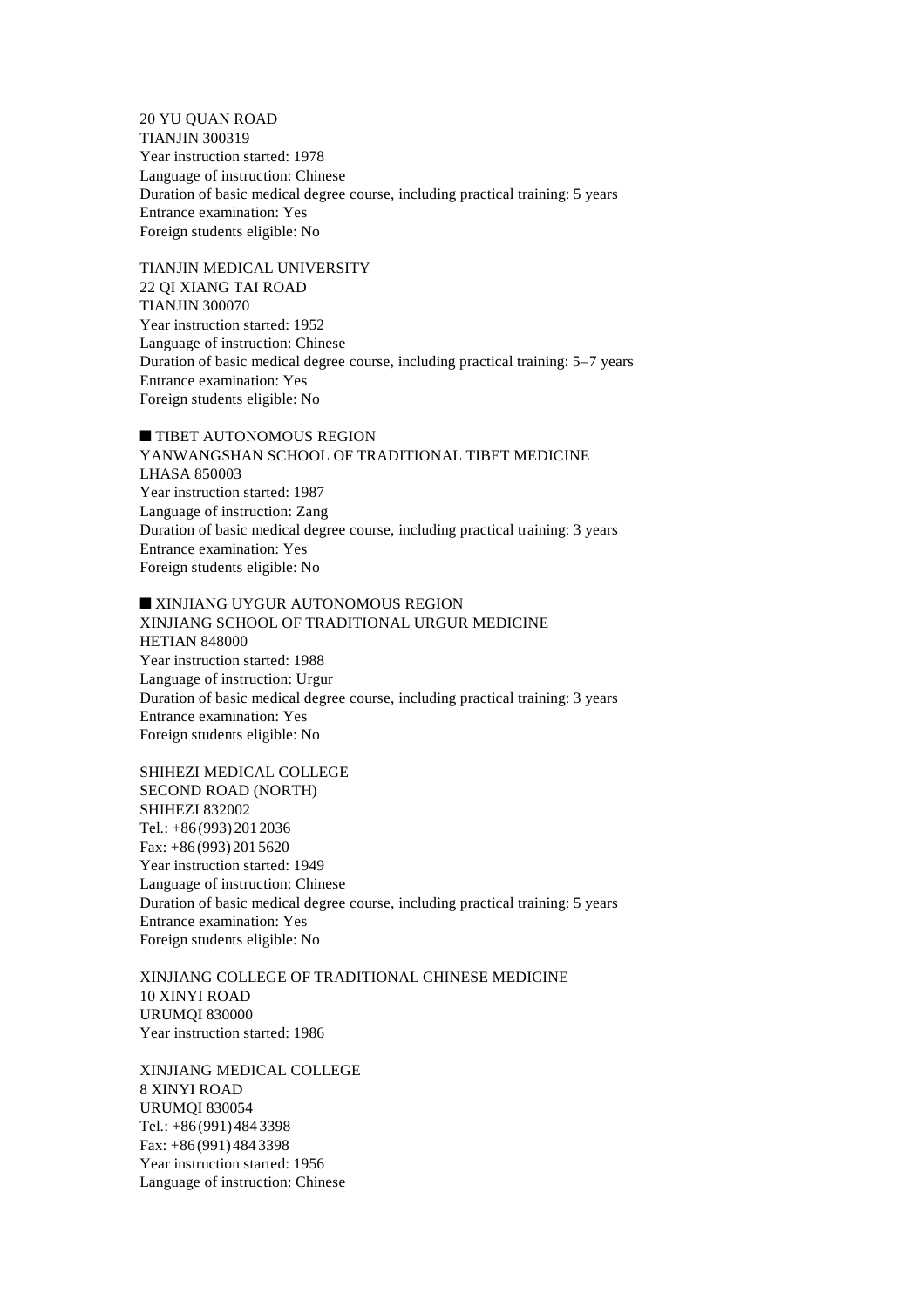Duration of basic medical degree course, including practical training: 3–8 years Entrance examination: Yes Foreign students eligible: Yes

 $\blacksquare$  YUNNAN DALI MEDICAL COLLEGE SOUTH REN MIN ROAD DALI 671000 Year instruction started: 1982

KUNMING MEDICAL COLLEGE 84 WEST REN MIN ROAD KUNMING 650031 Year instruction started: 1956

YUNNAN COLLEGE OF TRADITIONAL CHINESE MEDICINE 6 BAI TA ROAD KUNMING 650011 Year instruction started: 1956

 $ZHEJIANG$ HANGZHOU MEDICAL SCHOOL HANGZHOU 310012 Tel.: +86 (571) 571 8858 Year instruction started: 1994 Language of instruction: Chinese Duration of basic medical degree course, including practical training: 3 years Entrance examination: Yes Foreign students eligible: No

ZHEJIANG COLLEGE OF TRADITIONAL CHINESE MEDICINE QING CHUN STREET HANGZHOU 310009 Year instruction started: 1959

ZHEJIANG MEDICAL UNIVERSITY 157 YAN AN ROAD HANGZHOU 310006 Tel.: +86 (571) 702 2700 Fax: +86 (571) 707 1571/707 7389 Year instruction started: 1912 Language of instruction: Chinese, English Duration of basic medical degree course, including practical training: 5 years Entrance examination: Yes Foreign students eligible: No

WENZHOU MEDICAL COLLEGE 82 XUE YUAN ROAD WENZHOU 325003 Tel.: +86 (577) 833 4941 Fax: +86 (577) 834 1041 Year instruction started: 1958 Language of instruction: Chinese Duration of basic medical degree course, including practical training: 5 years Entrance examination: Yes Foreign students eligible: Yes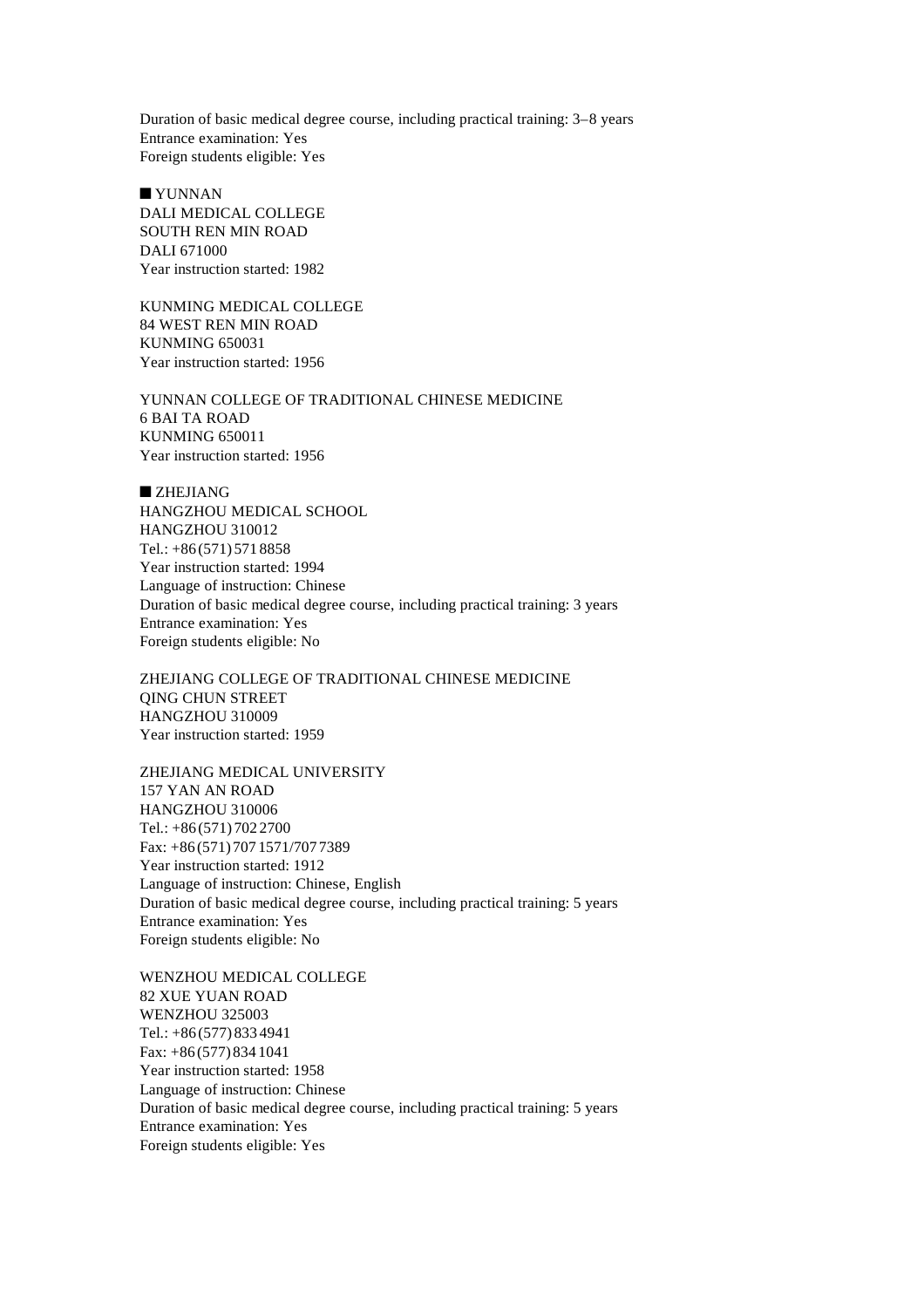#### COLOMBIA

Total population in 1995: 36 444 000 Number of physicians per 100 000 population (1993): 105 Number of medical schools: 26 Duration of basic medical degree course, including practical training: 6–7 years Title of degree awarded: Médico, Médico Cirujano (Physician, Physician and Surgeon) Medical registration/licence to practise: The licence to practise medicine is granted by the Ministry of Health, Carrera 13 No. 32–76, Bogotá. Graduates must provide the original degree certificate, authenticated citizenship or identity papers and an attestation of the completion of the compulsory year of social service in a duly approved post. Those who have graduated abroad must have their

degree validated by the Instituto Colombiano para el Fomento de la Educación Superior, Calle 17 No. 3–40, Zona Postal No. 1, Santafé de Bogotá.

Work in government service after graduation: Obligatory (1 year) Agreements with other countries: —

 $\blacksquare$  ANTIOQUIA FACULTAD DE MEDICINA INSTITUTO DE CIENCIAS DE LA SALUD "CES" CALLE 10A NO. 22-04 APDO 054591 MEDELLIN Tel.: +57 (4) 268 3711 Fax:  $+57(4)2666046$ E-mail: ces@medellincetcol.net.co. Year instruction started: 1973 Language of instruction: Spanish, English Duration of basic medical degree course, including practical training: 6 years Entrance examination: Yes Foreign students eligible: Yes

FACULTAD DE MEDICINA UNIVERSIDAD DE ANTIOQUIA CIUDAD UNIVERSITARIA CALLE 67 NO. 5–108 APDO 1226 MEDELLIN Year instruction started: 1872

FACULTAD DE MEDICINA UNIVERSIDAD PONTIFICIA BOLIVARIANA CALLE 78B NO. 72–109 APDO 56006 **MEDELLIN** Tel.: +57 (4) 441 5544 Fax: +57 (4) 257 2428 Year instruction started: 1976 Language of instruction: Spanish Duration of basic medical degree course, including practical training: 6 years Entrance examination: Yes Foreign students eligible: Yes

 $\blacksquare$  ATLANTICO DIVISION CIENCIAS DE LA SALUD UNIVERSIDAD DEL NORTE KM 5 CARRETERA A PUERTO COLOMBIA APDO 1569 BARRANQUILLA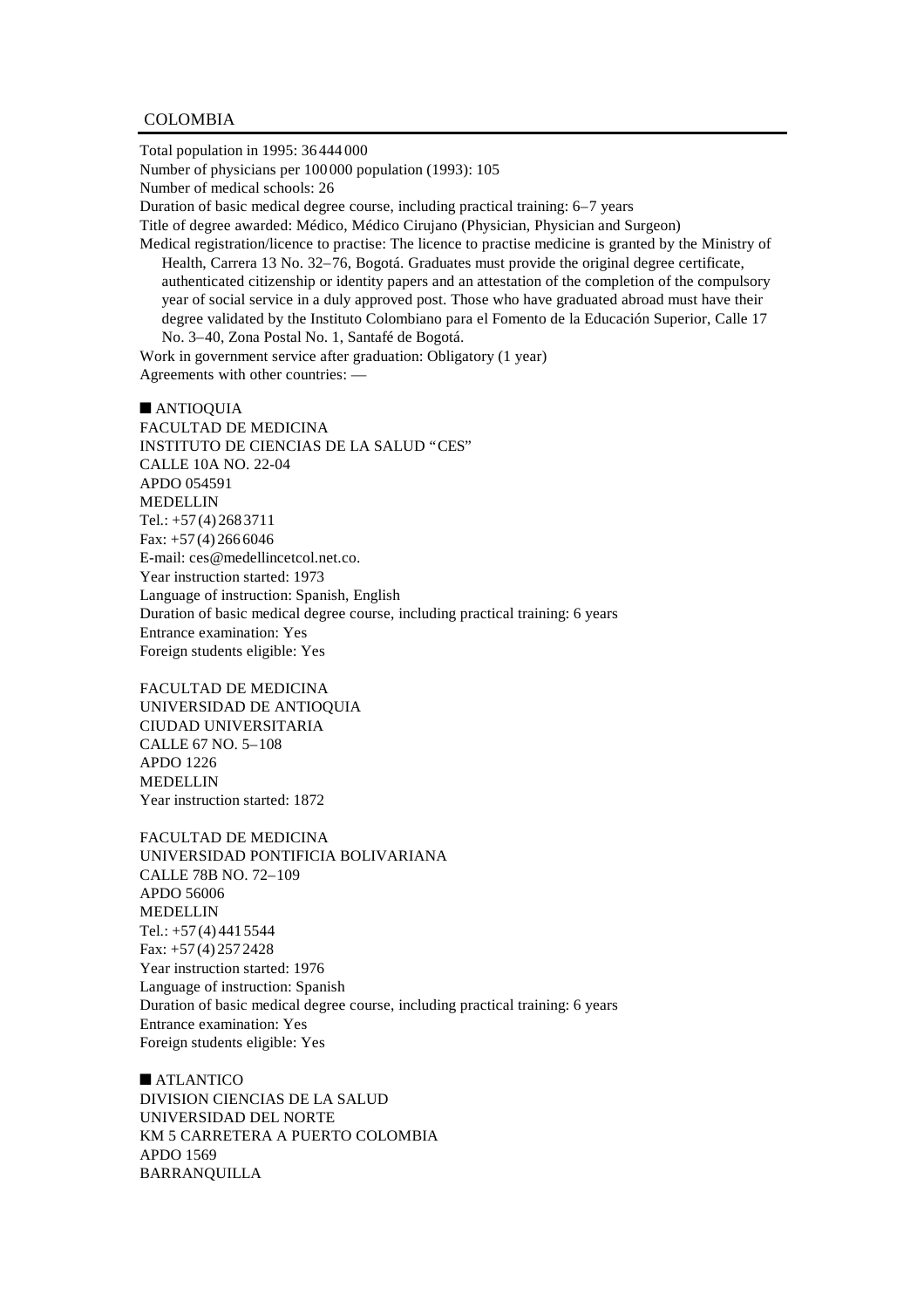Tel.: +57 (58) 359 8957 Fax: +57 (58) 359 8852 E-mail: webmaster@uninorte.edu.co Year instruction started: 1975 Language of instruction: Spanish, English Duration of basic medical degree course, including practical training: 7 years Entrance examination: No Foreign students eligible: Yes

FACULTAD DE MEDICINA UNIVERSIDAD LIBRE DE COLOMBIA SECCIONAL ATLANTICO CARRETERA 46 NO. 48–170 APDO 1752 BARRANQUILLA Year instruction started: 1974

FACULTAD DE MEDICINA UNIVERSIDAD METROPOLITANA CARRERA 42-F NO. 75B–169 APDO 50576 BARRANQUILLA Tel.: +57 (95) 358 7889 Fax: +57 (95) 358 3378 Year instruction started: 1975 Language of instruction: Spanish Duration of basic medical degree course, including practical training: 7 years Entrance examination: No Foreign students eligible: Yes

## $\blacksquare$  BOLIVAR

DIVISION DE CIENCIAS DE LA SALUD UNIVERSIDAD DE CARTAGENA CALLE DE LA UNIVERSIDAD 36–100 APDO 1382 CARTAGENA Year instruction started: 1828

 $\blacksquare$  BOYACA FACULTAD DE MEDICINA FUNDACION UNIVERSITARIA DE BOYACA CARRERA 2 ESTE NO. 64–169 APDO 1118 TUNJA

FACULTAD DE MEDICINA UNIVERSIDAD PEDAGOGICA Y TECNOLOGICA DE COLOMBIA CALLE 24 ANTIGUO HOSPITAL SAN RAFAEL TUNJA Tel.: +57 (987) 424 577/437 173 Fax: +57 (987) 424 577 Year instruction started: 1994 Language of instruction: Spanish, English Duration of basic medical degree course, including practical training: 6 years Entrance examination: Yes Foreign students eligible: Yes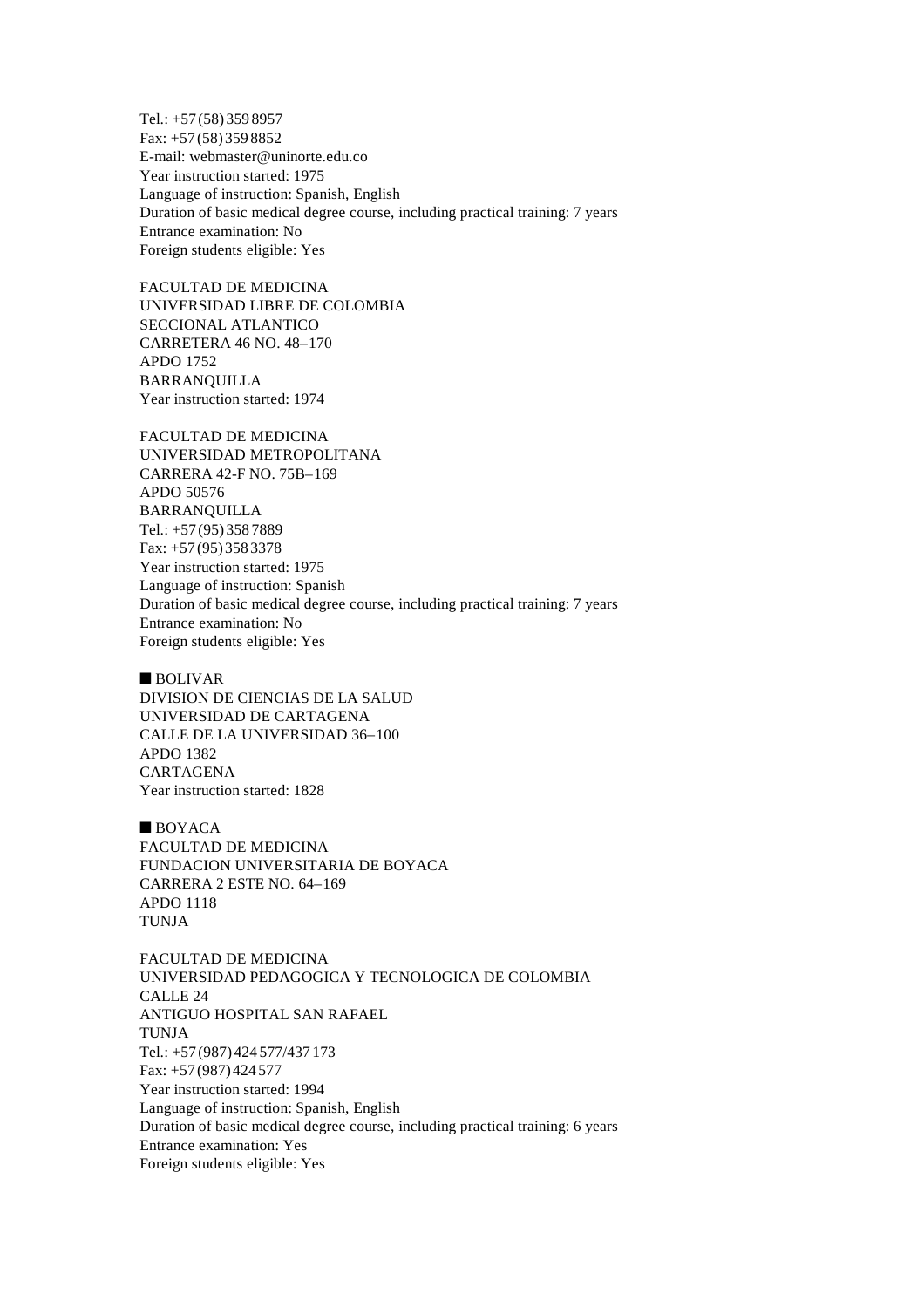$\blacksquare$  CALDAS FACULTAD DE MEDICINA UNIVERSIDAD DE CALDAS CALLE 65 NO. 26-10 APDO 275 MANIZALES Year instruction started: 1952

 $CAIICA$ FACULTAD DE CIENCIAS DE LA SALUD UNIVERSIDAD DEL CAUCA CARRERA 6 CALLE 13 NORTE POPAYAN Tel.: +57 (28) 234 118 Fax: +57 (28) 236 251 Year instruction started: 1950 Language of instruction: Spanish, English Duration of basic medical degree course, including practical training: 6.5 years Entrance examination: Yes Foreign students eligible: Yes

 $C$ UNDINAMARCA FACULTAD DE MEDICINA UNIVERSIDAD DE LA SABANA CAMPUS UNIVERSITARIO PUENTE DEL COMUN VIA CHIA CHIA Tel.: +57 (1) 760 377 Year instruction started: 1994 Language of instruction: Spanish Duration of basic medical degree course, including practical training: 7 years Entrance examination: Yes Foreign students eligible: Yes

FACULTAD DE MEDICINA COLEGIO MAYOR DE NUESTRA SENORA DEL ROSARIO CALLE 10 NO. 18–75 APDO 24743 SANTA FE DE BOGOTA Tel.: +57 (1) 247 0752 Fax: +57 (1) 277 3110 Year instruction started: 1966 Language of instruction: Spanish, French, English Duration of basic medical degree course, including practical training: 6 years Entrance examination: Yes Foreign students eligible: Yes

ESCUELA COLOMBIANA DE MEDICINA TRANSVERSAL 9A BIS NO. 133-25 APDO 100998 SANTA FE DE BOGOTA Tel.: +57 (1) 258 3723 Fax: +57 (1) 625 2030 Year instruction started: 1979 Language of instruction: Spanish, English Duration of basic medical degree course, including practical training: 6 years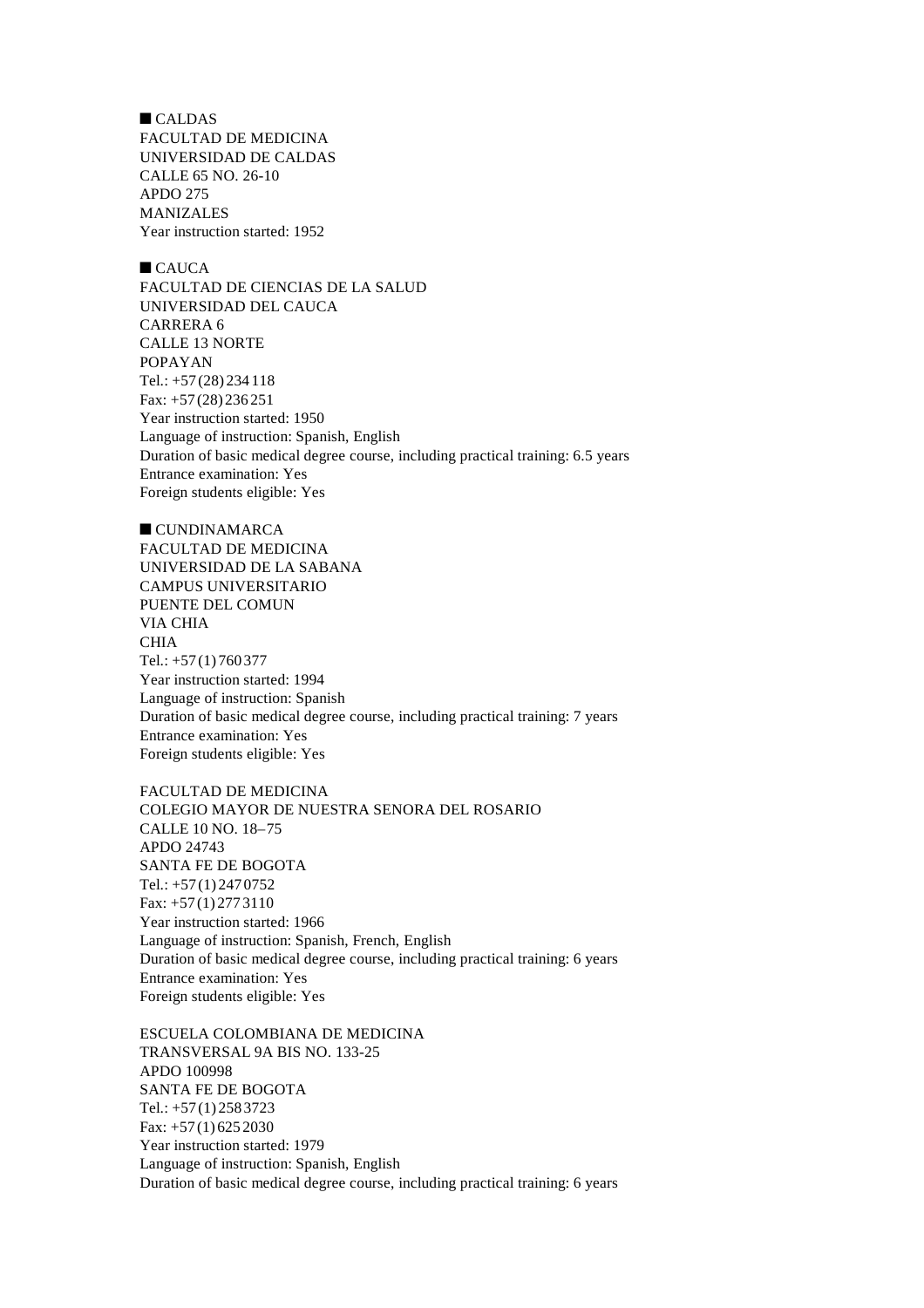Entrance examination: Yes Foreign students eligible: Yes

ESCUELA DE MEDICINA "JUAN N. CORPAS" AVENIDA CORPAS KILOMETRO 3 CP 2787 SANTA FE DE BOGOTA Tel.: +57 (1) 681 5612 Fax: +57 (1) 681 3558/683 4378 Year instruction started: 1971 Language of instruction: Spanish Duration of basic medical degree course, including practical training: 6 years Entrance examination: Yes Foreign students eligible: Yes

FACULTAD DE MEDICINA FUNDACION UNIVERSITARIA SAN MARTIN CARRERA 19 NO. 80-72 SANTA FE DE BOGOTA Tel.: +57 (1) 616 8071/621 1353 Fax: +57 (1) 235 8356 Year instruction started: 1994 Language of instruction: Spanish Duration of basic medical degree course, including practical training: 6 years Entrance examination: Yes Foreign students eligible: Yes

FACULTAD DE MEDICINA PONTIFICIA UNIVERSIDAD JAVERIANA CARRERA 7A NO. 40–62 APDO 56710 SANTA FE DE BOGOTA Tel.: +57 (1) 288 2166 Fax: +57 (1) 288 9273 E-mail: fmedicina@javercol.javeriana.edu.co Year instruction started: 1942 Language of instruction: Spanish Duration of basic medical degree course, including practical training: 6 years Entrance examination: Yes Foreign students eligible: Yes

FACULTAD DE MEDICINA UNIVERSIDAD MILITAR "NUEVA GRANADA" TRANSVAL 5 NO. 49-00 SANTA FE DE BOGOTA Tel.: +57 (91) 285 3405 Fax: +57 (91) 285 3405/232 7281 Year instruction started: 1978 Language of instruction: Spanish Duration of basic medical degree course, including practical training: 6 years Entrance examination: Yes Foreign students eligible: Yes

FACULTAD DE MEDICINA UNIVERSIDAD NACIONAL DE COLOMBIA CIUDAD UNIVERSITARIA APDO 14490 SANTA FE DE BOGOTA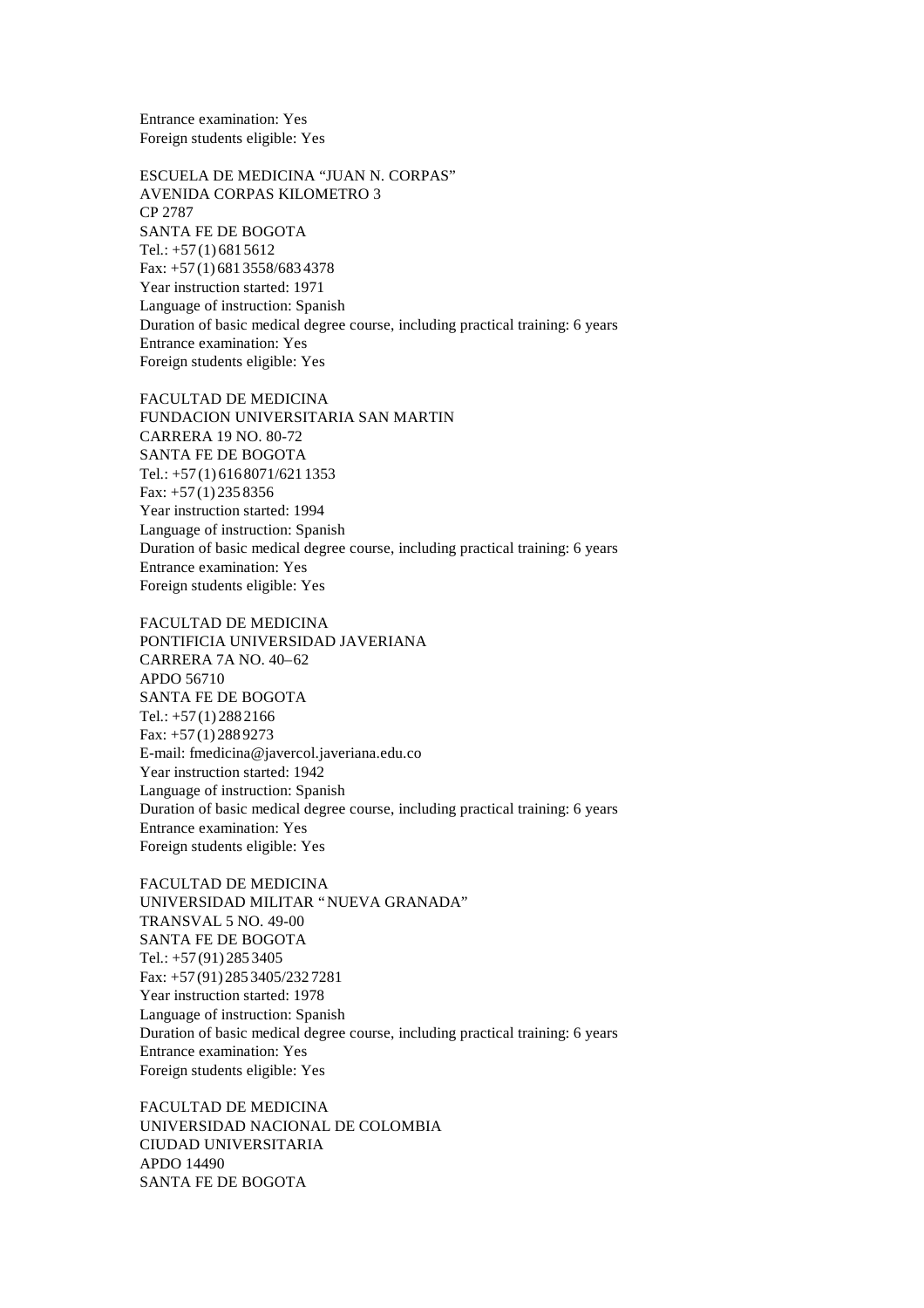Year instruction started: 1867

 $\blacksquare$  HUILA FACULTAD DE MEDICINA Y CIENCIAS DE LA SALUD UNIVERSIDAD SURCOLOMBIANA AVENIDA PASTRANA BORRERO, CARRERA 1 APDO 385 NEIVA Year instruction started: 1983

 $\blacksquare$  QUINDIO FACULTAD DE CIENCIAS DE LA SALUD UNIVERSIDAD DEL QUINDIO CARRERA 15 CALLE 12 NORTE APDO 460 ARMENIA Tel.: +57 (967) 493 897 Fax: +57 (967) 462 563 Year instruction started: 1980 Language of instruction: Spanish Duration of basic medical degree course, including practical training: 7 years Entrance examination: Yes Foreign students eligible: Yes

#### **NISARALDA**

FACULTAD DE MEDICINA UNIVERSIDAD TECNOLOGICA DE PEREIRA APDO 97 PEREIRA Tel.: +57 (963) 350 722 Fax: +57 (963) 350 722 Year instruction started: 1977 Language of instruction: Spanish, English Duration of basic medical degree course, including practical training: 6 years Entrance examination: Yes Foreign students eligible: Yes

 $SANTANDER$ FACULTAD DE MEDICINA CORPORACION UNIVERSITARIA DE SANTANDER (UDES) CAMPUS UNIVERSITARIO— LAGOS DEL CACIQUE APDO 40223 BUCARAMANGA Tel.: +57 (76) 651 6500 Fax: +57 (76) 651 6492 Year instruction started: 1996 Duration of basic medical degree course, including practical training: 6 years

ESCUELA DE MEDICINA FACULTAD DE SALUD UNIVERSIDAD INDUSTRIAL DE SANTANDER CARRERA 27 CALLE 9 APDO 678 BUCARAMANGA Year instruction started: 1967 Language of instruction: Spanish Duration of basic medical degree course, including practical training: 6 years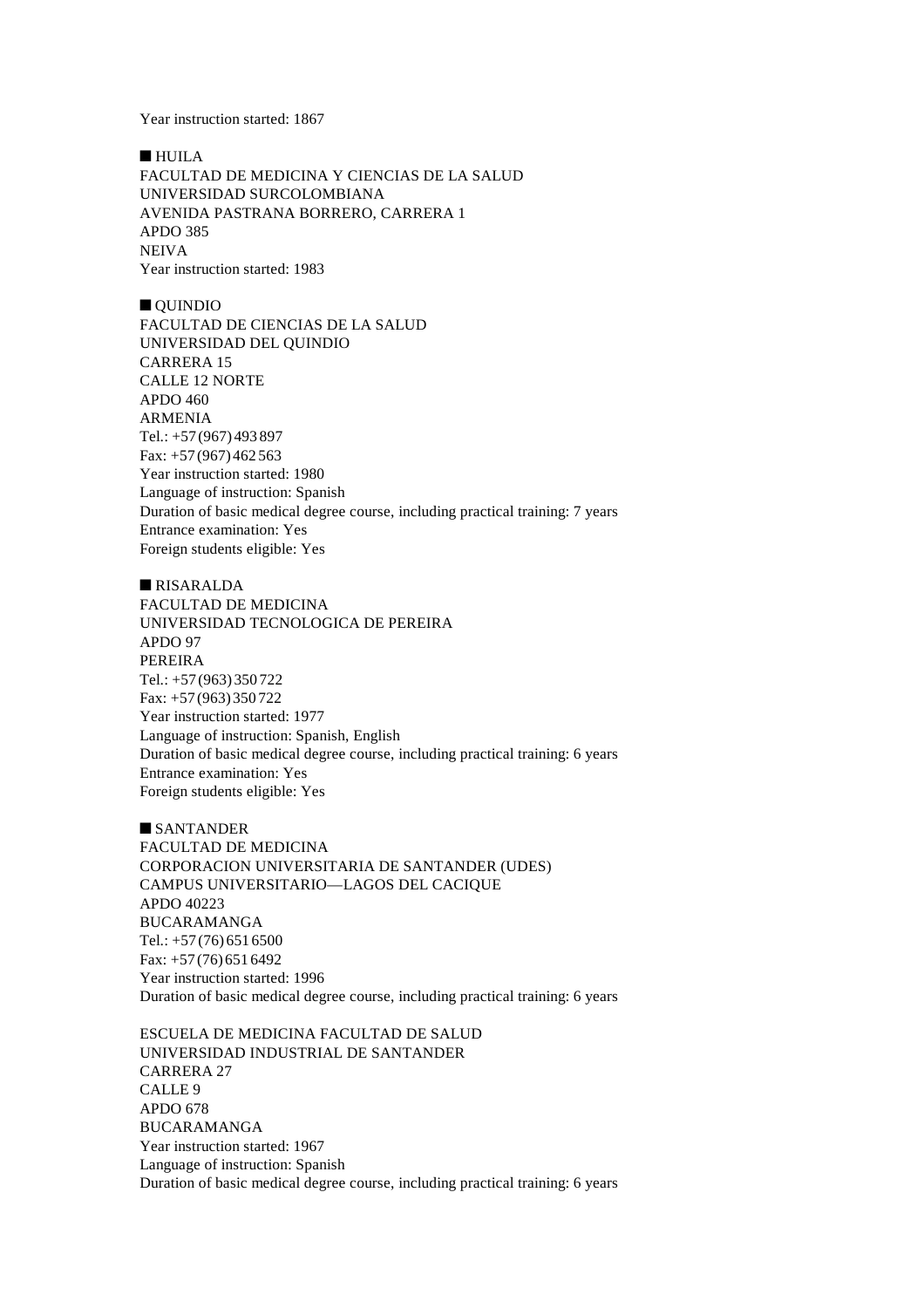Entrance examination: Yes Foreign students eligible: Yes

ESCUELA DE MEDICINA UNIVERSIDAD DEL VALLE HOSPITAL UNIVERSITARIO DEL VALLE 1007 CALI 25360 Tel.: +57 (23) 554 3019 Fax: +57 (23) 557 6914 Year instruction started: 1951 Language of instruction: Spanish Duration of basic medical degree course, including practical training: 6 years Entrance examination: Yes Foreign students eligible: Yes

FACULTAD DE MEDICINA UNIVERSIDAD LIBRE DIAGONAL 37A NO. 3–29 APDO 1040 CALI Year instruction started: 1976

#### **CONGO**

Total population in 1995: 2 668 000 Number of physicians per 100 000 population (1993): 27 Number of medical schools: 1 Duration of basic medical degree course, including practical training: 7 years Title of degree awarded: Docteur en Médecine (Doctor of Medicine) Medical registration/licence to practise: — Obligation to work in government service: — Agreements with other countries: —

INSTITUT SUPERIEUR DES SCIENCES DE LA SANTE (INSSSA) BP 2672 BRAZZAVILLE Tel.: +242 813 931 Telex: 5331 kg Year instruction started: 1975 Language of instruction: French Duration of basic medical degree course, including practical training: 7 years Entrance examination: Yes Foreign students eligible: Yes

### COOK ISLANDS

Total population in 1995: — Number of physicians per 100 000 population (1993): 111 Number of medical schools: 1 Duration of basic medical degree course, including practical training: — Title of degree awarded: — Medical registration/licence to practise: Registration is obligatory with the Cook Islands Medical Council. The licence to practise medicine is granted to holders of a degree from a recognized medical institution. Work in government service after graduation: Obligatory (3 years) Agreements with other countries: None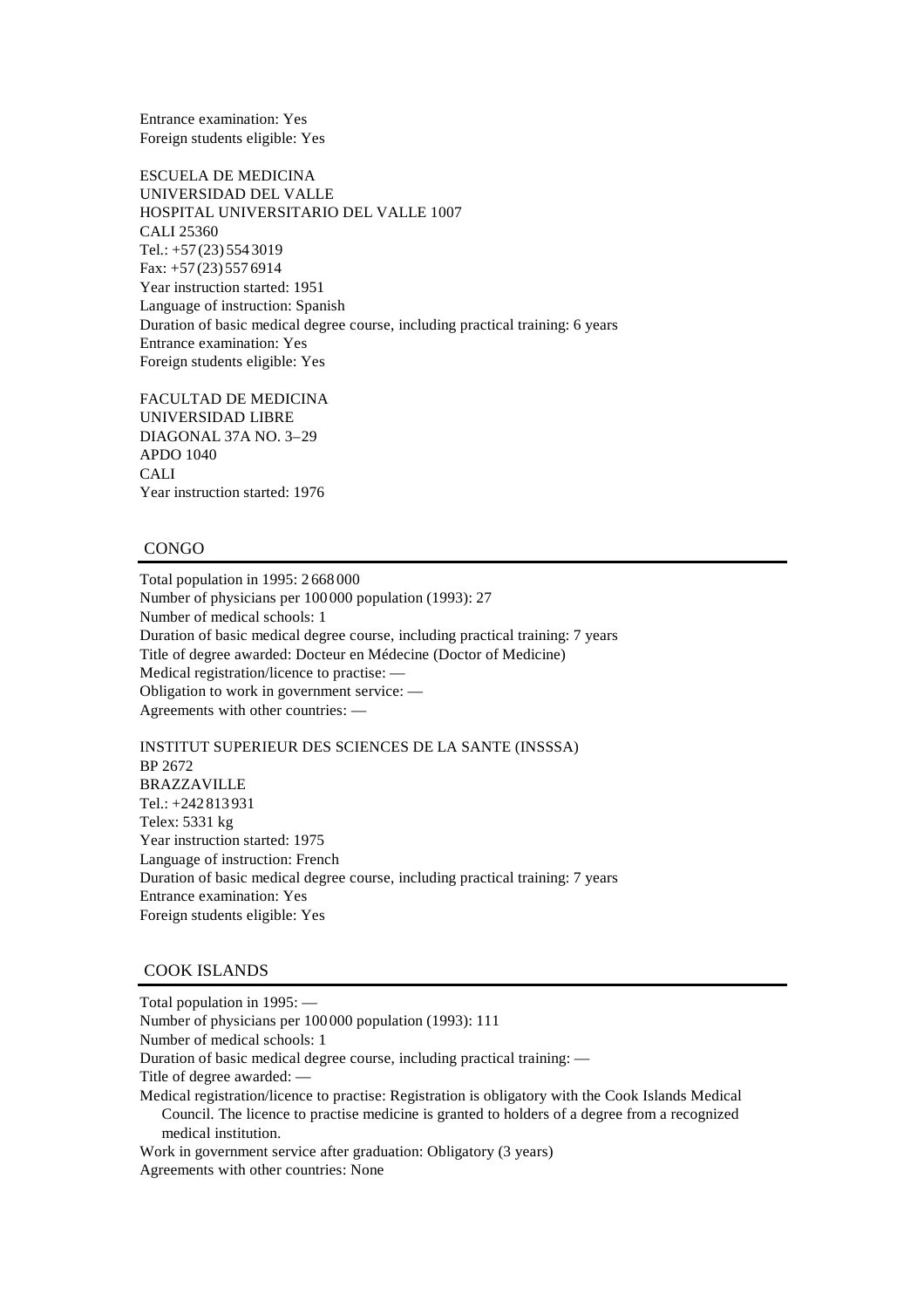ST MARY'S SCHOOL OF MEDICINE COOK ISLANDS Tel.:  $+682(1)$  533 6603 Fax: +682 (1) 532 1655 Year instruction started: 1998

## COSTA RICA

Total population in 1995: 3 500 000

Number of physicians per 100 000 population (1993): 126

Number of medical schools: 4

Duration of basic medical degree course, including practical training: 5 or 6 years (a further year of supervised clinical practice is required before the degree is awarded)

Title of degree awarded: Médico Cirujano (Physician and Surgeon)

Medical registration/licence to practise: Registration is obligatory with the Colegio de Médicos y Cirujanos de Costa Rica, Sabana Sur, San José. The licence to practise medicine is granted to graduates who have completed

1 year of social service. Graduates of foreign medical schools must have their degree validated. Foreigners must have been resident in Costa Rica for at least 5 years to obtain a licence to practise. Work in government service after graduation: Obligatory (1 year)

Agreements with other countries: —

ESCUELA AUTONOMA DE CIENCIAS MEDICAS DE CENTRO AMERICA SABANA OESTE CARRETERA ESCAZU APDO 638-1007 CENTRO COLON SAN JOSE Tel.: +506 296 3944 Fax: +506 231 4368 Year instruction started: 1978 Language of instruction: Spanish Duration of basic medical degree course, including practical training: 5 years Entrance examination: Yes Foreign students eligible: Yes

FACULTAD DE MEDICINA UNIVERSIDAD DE COSTA RICA CIUDAD UNIVERSITARIA "RODRIGO FACIO" SAN PEDRO DE MONTES DE OCA SAN JOSE Tel.: +506 207 4570 Fax: +506 207 5667 Year instruction started: 1963 Language of instruction: Spanish Duration of basic medical degree course, including practical training: 6 years Entrance examination: Yes Foreign students eligible: Yes

ESCUELA DE MEDICINA UNIVERSIDAD DE IBEROAMERICA (UNIBE) APDO 11870 SAN JOSE 1000 Year instruction started: 1995 Language of instruction: Spanish Duration of basic medical degree course, including practical training: 5 years Entrance examination: Yes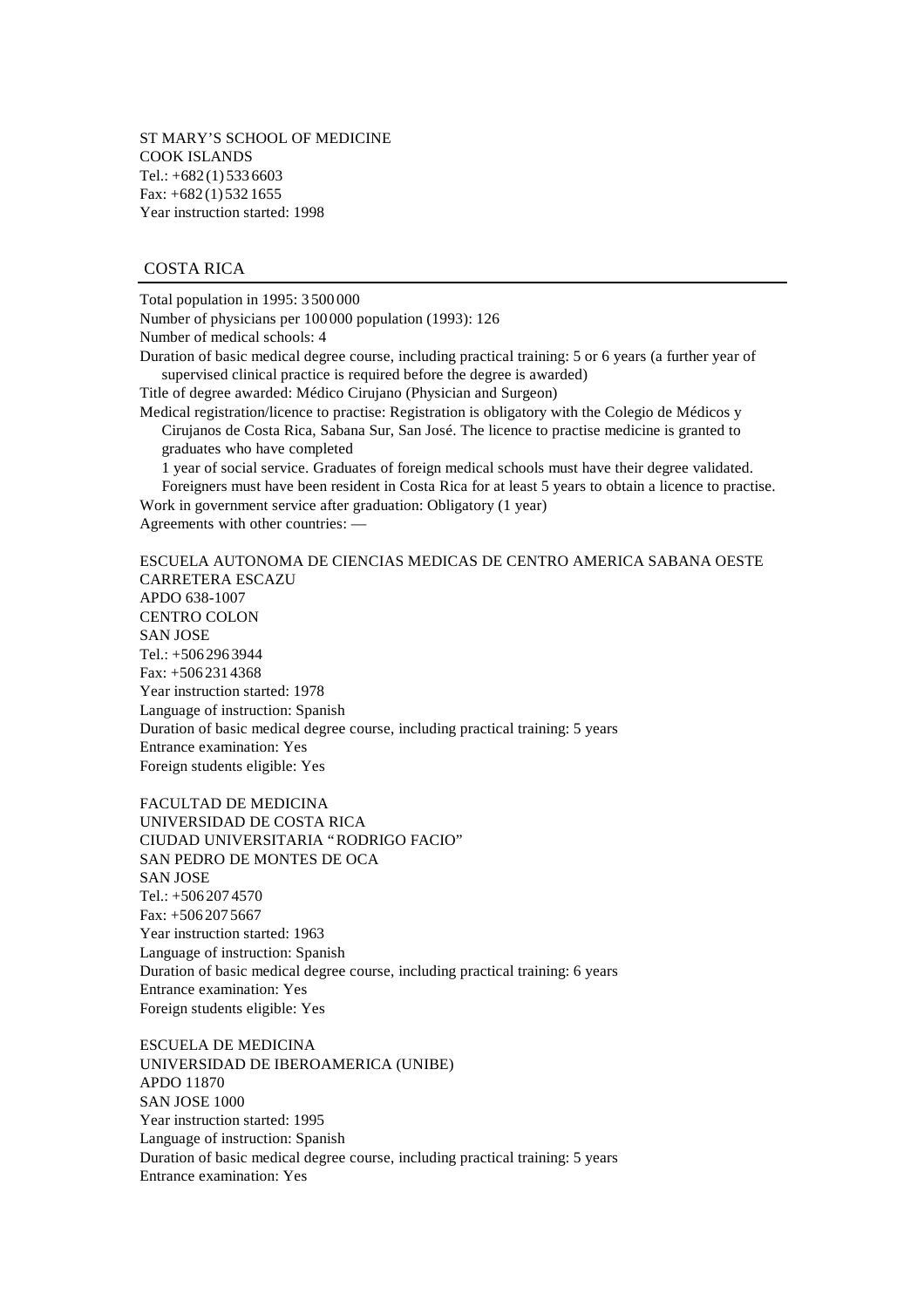Foreign students eligible: Yes

ESCUELA DE MEDICINA UNIVERSIDAD INTERNACIONAL DE LAS AMERICAS APDO 1447-1002 SAN JOSE 1002 Tel.: +506 233 5304 Fax: +506 222 3216 Year instruction started: 1992 Language of instruction: Spanish, English Duration of basic medical degree course, including practical training: 5 years Entrance examination: Yes Foreign students eligible: Yes

## CÔTE D'IVOIRE

Total population in 1995: 14 015 000 Number of physicians per 100 000 population (1993): — Number of medical schools: 1 Duration of basic medical degree course, including practical training: 8 years Title of degree awarded: Doctorat d'État en Médecine (Doctor of Medicine) Medical registration/licence to practise: Registration is obligatory with the Conseil national de l'Ordre des Médecins, Abidjan 01. The licence to practise medicine is awarded by the President of the Conseil national de l'Ordre des Médecins and the Ministère de la Santé publique to graduates of a recognized medical school on presentation of their citizenship papers. Foreigners require special authorization to practise. Work in government service after graduation: — Agreements with other countries: —

FACULTE DE MEDECINE UNIVERSITE D'ABIDJAN BP V 166 ABIDJAN Year instruction started: 1966

# CROATIA

Total population in 1995: 4 501 000 Number of physicians per 100 000 population (1993): 201 Number of medical schools: 2 Duration of basic medical degree course, including practical training: 6 years Title of degree awarded: — Medical registration/licence to practise: — Work in government service after graduation: — Agreements with other countries: —

MEDICINSKI FAKULTET SVEUCILISTA U RIJECI UL. BRACE BRANCHETTA 20 RIJEKA 51000 Tel.: +385 (51) 514 790 Fax: +385 (51) 514 790/227 856 Year instruction started: 1955 Language of instruction: Croatian, Italian, English Duration of basic medical degree course, including practical training: 6 years Entrance examination: Yes Foreign students eligible: Yes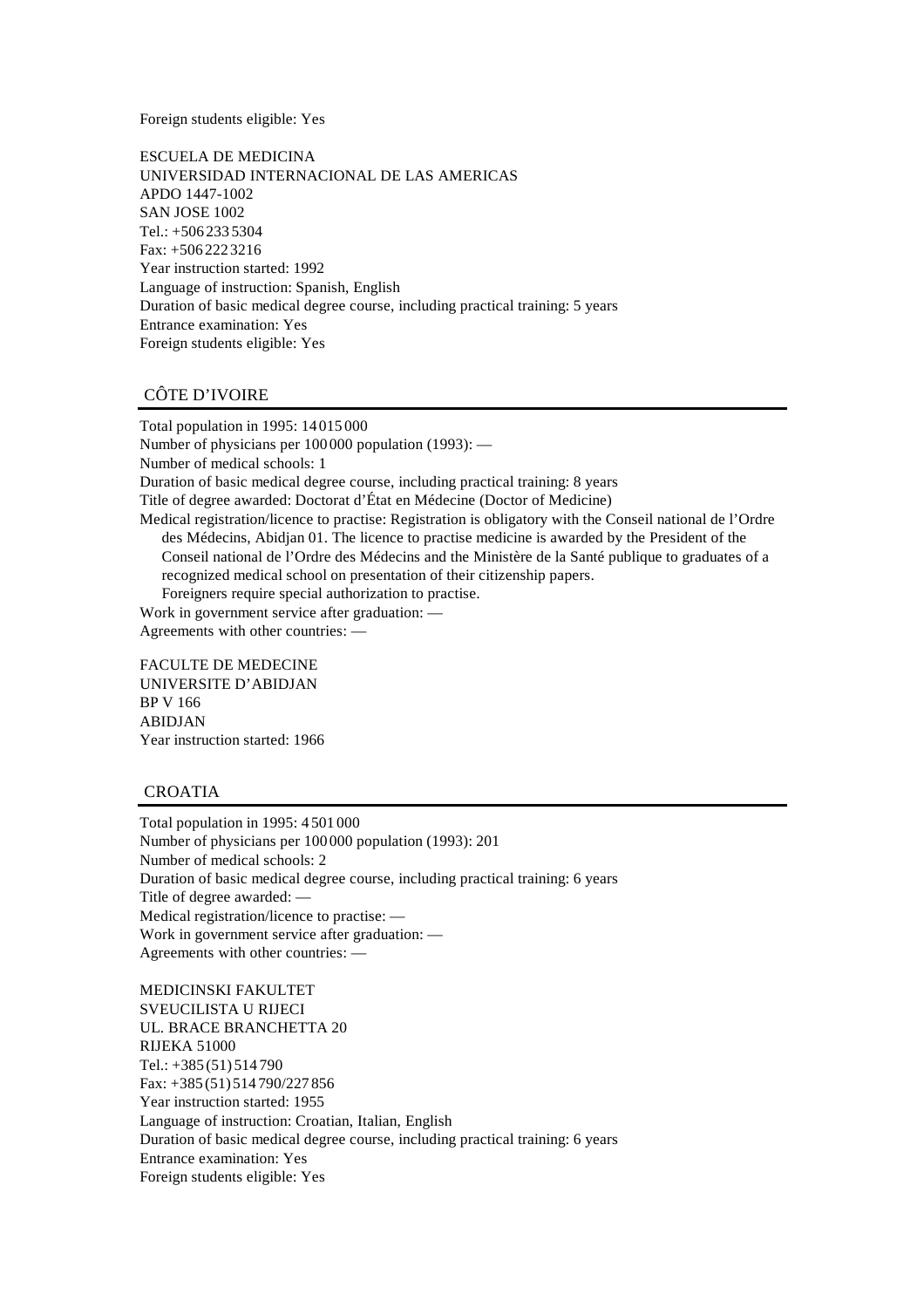MEDICINSKI FAKULTET SVEUCILISTA U ZAGREBU SALATA 3 ZAGREB 10000 Tel.: +385 (1) 456 6909 Fax: +385 (1) 456 6724 Year instruction started: 1917 Language of instruction: Croatian Duration of basic medical degree course, including practical training: 6 years Entrance examination: Yes Foreign students eligible: Yes

#### **CUBA**

Total population in 1995: 11 018 000 Number of physicians per 100 000 population (1993): 518 Number of medical schools: 13 Duration of basic medical degree course, including practical training: 6 years Title of degree awarded: Doctor en Medicina (Doctor of Medicine) Medical registration/licence to practise: Registration is obligatory with the Ministerio de Salud Pública, Calle 23 y N, Vedado, Habana. Physicians should provide a copy of their qualifications from the university concerned. Those who have qualified abroad must have their degree validated by the competent authorities. Foreigners must receive authorization from the Ministry of Public Health to practise. Work in government service after graduation: Obligatory Agreements with other countries: — INSTITUTO SUPERIOR DE CIENCIAS MEDICAS "CARLOS J. FINLAY"

CARRETERA CENTRAL OESTE Y MADAME CURIE CAMAGUEY 70100 Tel.: +53 (7) 989 10 Fax: +53 (7) 615 87 E-mail: cpinf@finlay.sld.cu Year instruction started: 1968 Language of instruction: Spanish Duration of basic medical degree course, including practical training: 6 years Entrance examination: Yes

FACULTAD DE CIENCIAS MEDICAS CIEGO DE AVILA CIRCUNVALACION Y CARRETERA DE MORON CIEGO DE AVILA 65100

FACULTAD DE CIENCIAS MEDICAS CIENFUEGOS CALLE 51 ENTRE 36 Y 38 CIENFUEGOS 55100

FACULTAD DE CIENCIAS MEDICAS GUANTANAMO CALLE 5 OESTE ENTRE 8 Y 9 NORTE GUANTANAMO 95100

INSTITUTO SUPERIOR DE CIENCIAS MEDICAS DE LA HABANA CALLE 146 Y AVENIDA 31 PLAYA HABANA 11600  $Tel.: +53(7)218545$ Fax: +53 (7) 336 257 Year instruction started: 1726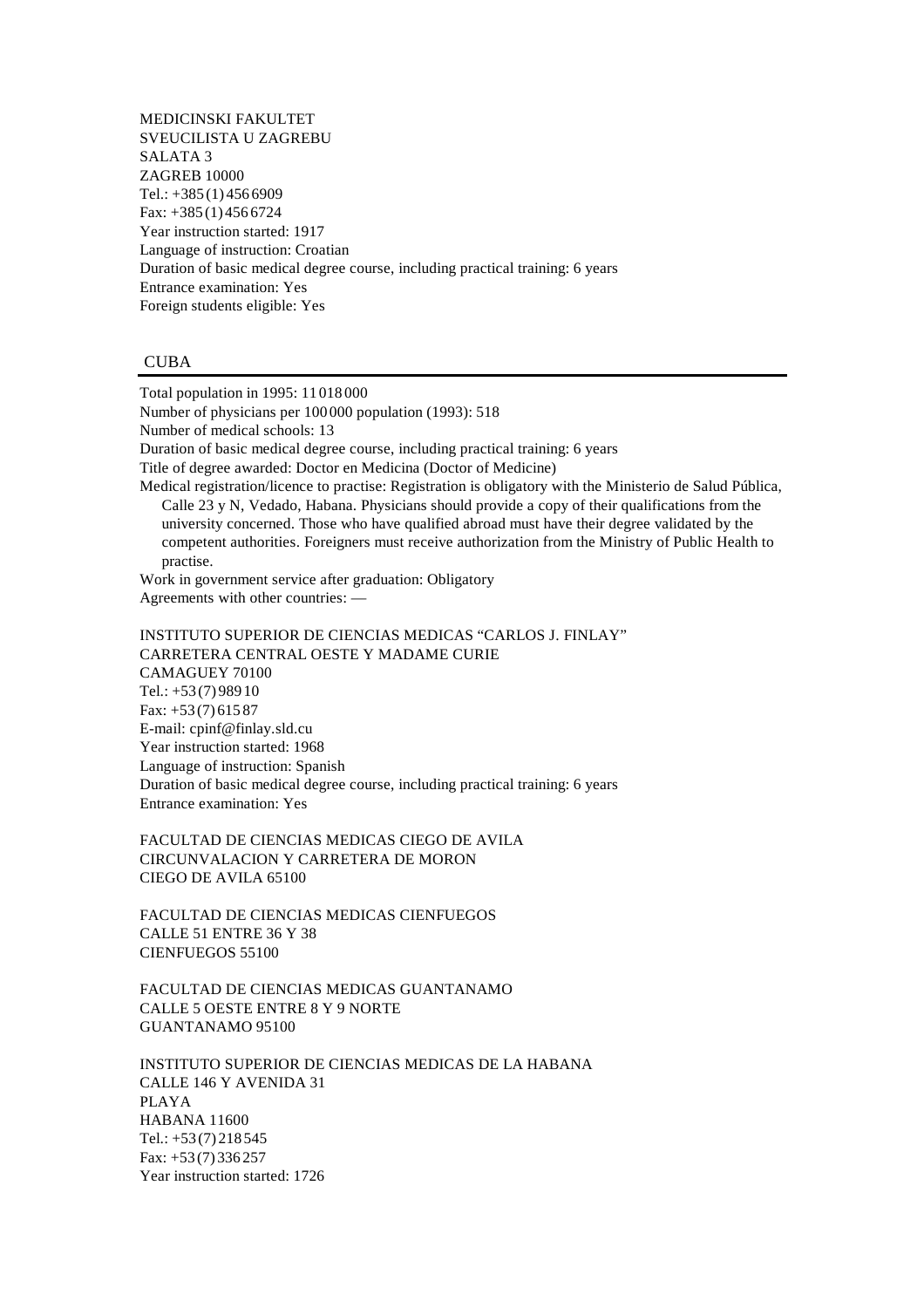Language of instruction: Spanish, English Duration of basic medical degree course, including practical training: 6 years Entrance examination: Yes Foreign students eligible: Yes

FACULTAD DE CIENCIAS MEDICAS HOLGUIN AVENIDA LENIN NO. 4 ESQUINA A AGUILERA HOLGUIN 80100

FACULTAD DE CIENCIAS MEDICAS LAS TUNAS AVENIDA DE LA JUVENTUD S/N LAS TUNAS 75100

FACULTAD DE CIENCIAS MEDICAS GRANMA "CELIA SANCHEZ MANDULAY" AVENIDA CAMILO CIENFUEGAS ESQUINA CARRETERA CAMPECHUELA MANZANILLO 87510 E-mail: dec@golfo.grm.sld.cu, vdoc@golfo.grm.sld.cu Year instruction started: 1982 Language of instruction: Spanish Duration of basic medical degree course, including practical training: 6 years Entrance examination: Yes Foreign students eligible: Yes

FACULTAD DE CIENCIAS MEDICAS MATANZAS CARRETERA DE QUINTANILLA KM 101 MATANZAS 40100

FACULTAD DE CIENCIAS MEDICAS PINAR DEL RIO CARRETERA CENTRAL KM 89 PINAR DEL RIO 20100

FACULTAD DE CIENCIAS MEDICAS SANCTI SPIRITUS CARRETERA CIRCUNVALACION NORTE BANDA SANCTI SPIRITUS 60100

INSTITUTO SUPERIOR DE CIENCIAS MEDICAS DE VILLA CLARA CARRETERA DE ACUEDUCTO Y CIRCUNVALACION SANTA CLARA 50200 Year instruction started: 1966

INSTITUTO SUPERIOR DE CIENCIAS MEDICAS DE SANTIAGO DE CUBA AVENIDA DE LAS AMERICAS Y CALLE E SANTIAGO DE CUBA 90100 Year instruction started: 1962

## CZECH REPUBLIC

Total population in 1995: 10 251 000 Number of physicians per 100 000 population (1993): 293 Number of medical schools: 7 Duration of basic medical degree course, including practical training: 6 years Title of degree awarded: Doktor Vseobecné Medicíny, Zkratka (M.U.Dr.) (General Practitioner) Medical registration/licence to practise: The licence to practise medicine is granted by the Czech Medical Chamber to medical graduates who have completed the first- and second-level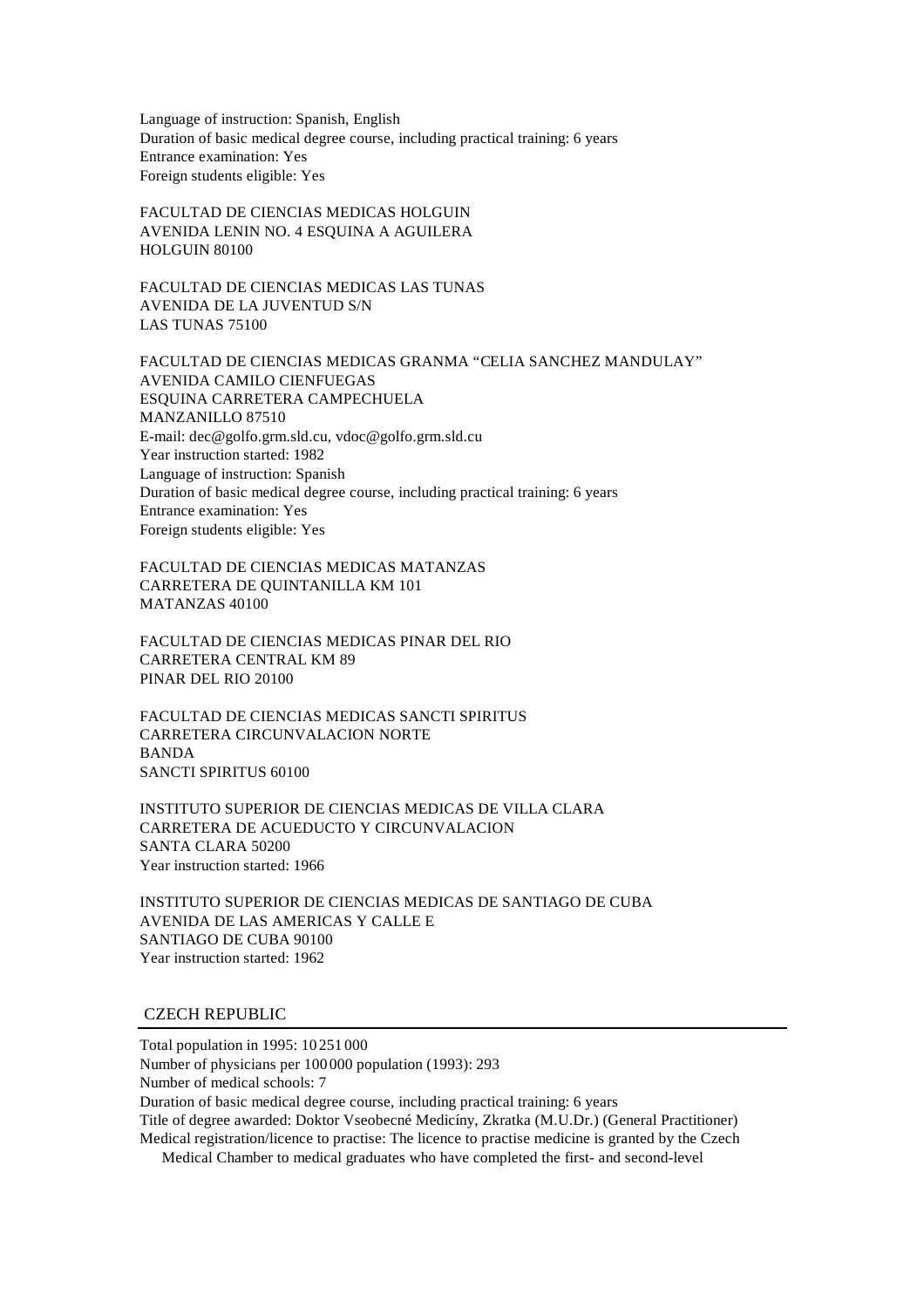postgraduate professional examination. Graduates of foreign medical schools must have their

degree validated and may be required to take a further examination and a language examination. Work in government service after graduation: Obligatory (2 years)

Agreements with other countries: Bilateral and multilateral agreements exist with a number of countries.

LEKARSKA FAKULTA MASARYKOVY UNIVERZITY V BRNO KOMENSKEHO NAM. 2 662 43 BRNO Tel.: +420 (5) 421 264 90 Fax: +420 (5) 421 262 00 E-mail: dmala@med.muni.cz Year instruction started: 1919 Language of instruction: Czech, English Duration of basic medical degree course, including practical training: 6 years Entrance examination: Yes Foreign students eligible: Yes

LEKARSKA FAKULTA UNIVERZITY KARLOVY V HRADCI KRALOVE SIMKOVA 870 500 38 HRADEC KRALOVE Tel.: +420 (49) 581 6242 Fax: +420 (49) 551 3597 Year instruction started: 1945 Language of instruction: Czech, English Duration of basic medical degree course, including practical training: 6 years Entrance examination: Yes Foreign students eligible: Yes

LEKARSKA FAKULTA UNIVERSITA PALACKEHO TR SVOBODY 8 771 26 OLOMOUC Tel.: +420 (68) 522 3907 Fax: +420 (68) 522 3907 E-mail: dekan@risc.upol.cz Year instruction started: 1573 Language of instruction: Czech, English Duration of basic medical degree course, including practical training: 6 years Entrance examination: Yes Foreign students eligible: Yes

LEKARSKA FAKULTA UNIVERZITY KARLOVY V PLZNI HUSOVA 13 306 05 PLZEN Tel.: +420 (19) 722 1200 Fax: +420 (19) 722 1460 E-mail: veda@lfp.cuni.cz Year instruction started: 1945 Language of instruction: Czech, English Duration of basic medical degree course, including practical training: 6 years Entrance examination: Yes Foreign students eligible: Yes

LEKARSKA FAKULTA 1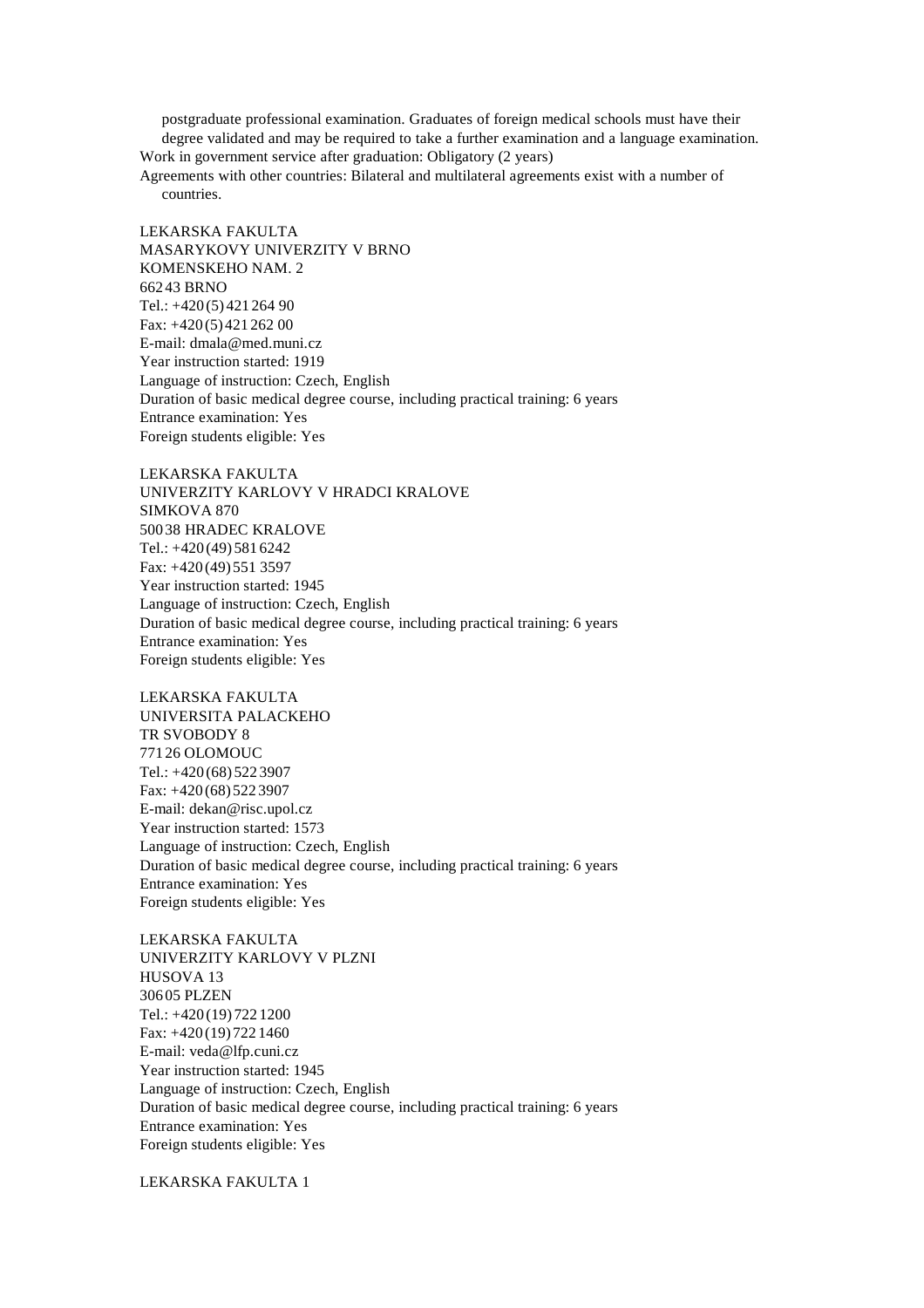UNIVERZITY KARLOVY KATERINSKA 32 121 08 PRAHA 2 Tel.: +420 (2) 295 270 Fax: +420 (2) 295 270 E-mail: studij@lf1.cuni.cz Year instruction started: 1348 Language of instruction: Czech, English Duration of basic medical degree course, including practical training: 6 years Entrance examination: Yes Foreign students eligible: Yes

LEKARSKA FAKULTA 2 UNIVERZITY KARLOVY V UVALU 84 150 18 PRAHA 5 Tel.: +420 (2) 244 311 11/244 358 00/244 358 01 Fax: +420 (2) 244 358 20 E-mail: dean.office@lfmotol.cuni.cz Year instruction started: 1953 Language of instruction: Czech, English Duration of basic medical degree course, including practical training: 6 years Entrance examination: Yes Foreign students eligible: Yes

LEKARSKA FAKULTA 3 UNIVERZITY KARLOVY RUSKA 87 100 00 PRAHA 10 Tel.: +420 (2) 673 118 12/673 167 10/673 122 33 Fax: +420 (2) 673 118 12/671 022 33 Year instruction started: 1348 Language of instruction: Czech, English Duration of basic medical degree course, including practical training: 6 years Entrance examination: Yes Foreign students eligible: Yes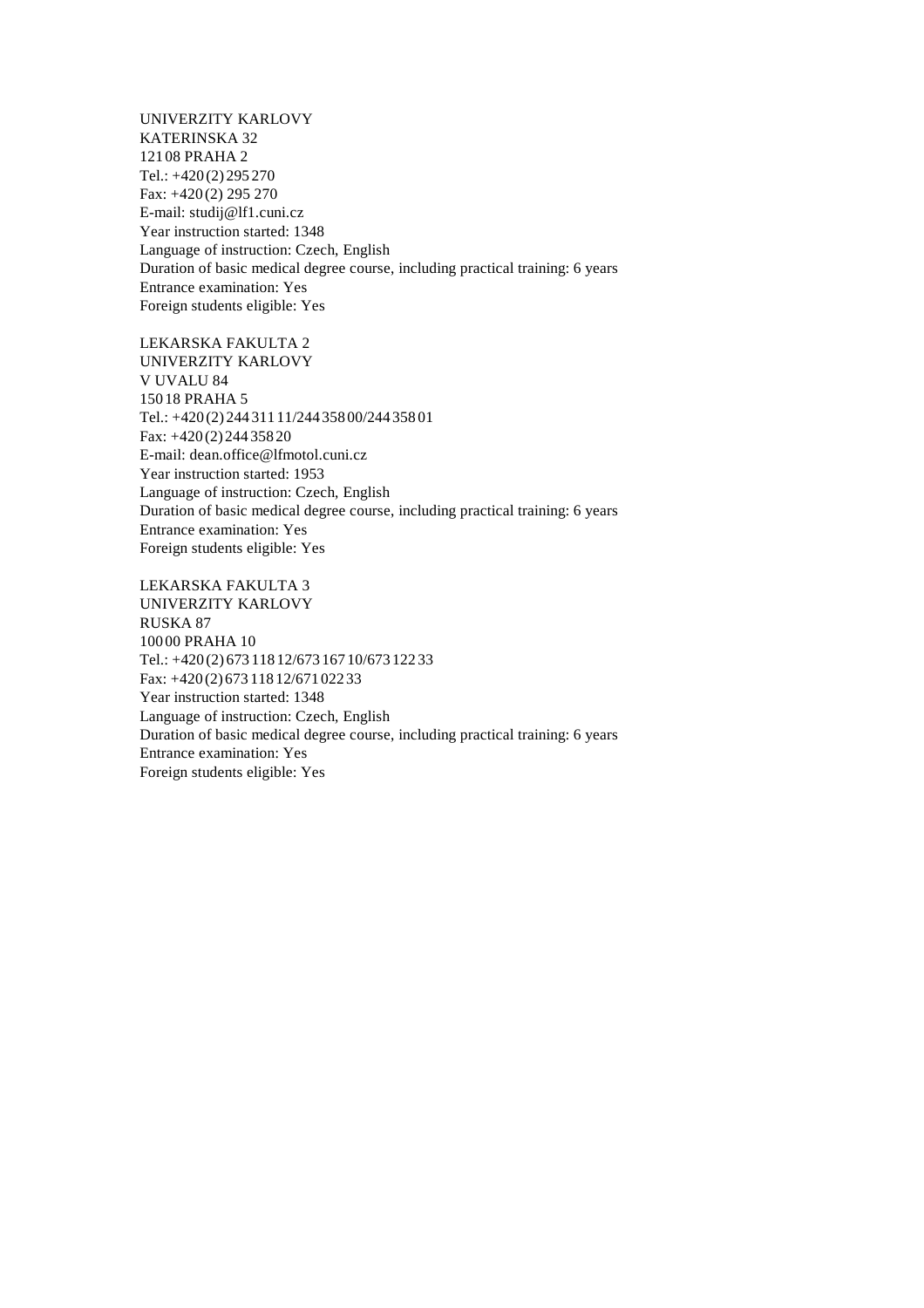#### DEMOCRATIC PEOPLE'S REPUBLIC OF KOREA

Total population in 1995: 22 466 000 Number of physicians per 100000 population (1993): — Number of medical schools: 10 Duration of basic medical degree course, including practical training: 6 years Title of degree awarded: Doctor Medical registration/licence to practise: — Work in government service after graduation: — Agreements with other countries: —

CHONGJIN MEDICAL UNIVERSITY SUBUKDONG POHANG DISTRICT CHONGJIN Year instruction started: 1948

HAEJU MEDICAL UNIVERSITY KWANGSOKDONG HAEJU Year instruction started: 1959

HAMHUNG MEDICAL UNIVERSITY RIHWADONG HOESANG DISTRICT HAMHUNG Year instruction started: 1946

HYESAN MEDICAL UNIVERSITY SINAMDONG HYESAN Year instruction started: 1971

KANGGYE MEDICAL UNIVERSITY SOCHONDONG KANGGYE Year instruction started: 1969

PYONGSONG MEDICAL UNIVERSITY OKJONDONG PYONGSONG Year instruction started: 1972

PYONGYANG MEDICAL UNIVERSITY RYONHWADONG CENTRAL DISTRICT PYONGYANG Year instruction started: 1948

SARIWON MEDICAL UNIVERSITY UNHADONG SARIWON Year instruction started: 1971

SINUIJU MEDICAL UNIVERSITY PYONGHWADONG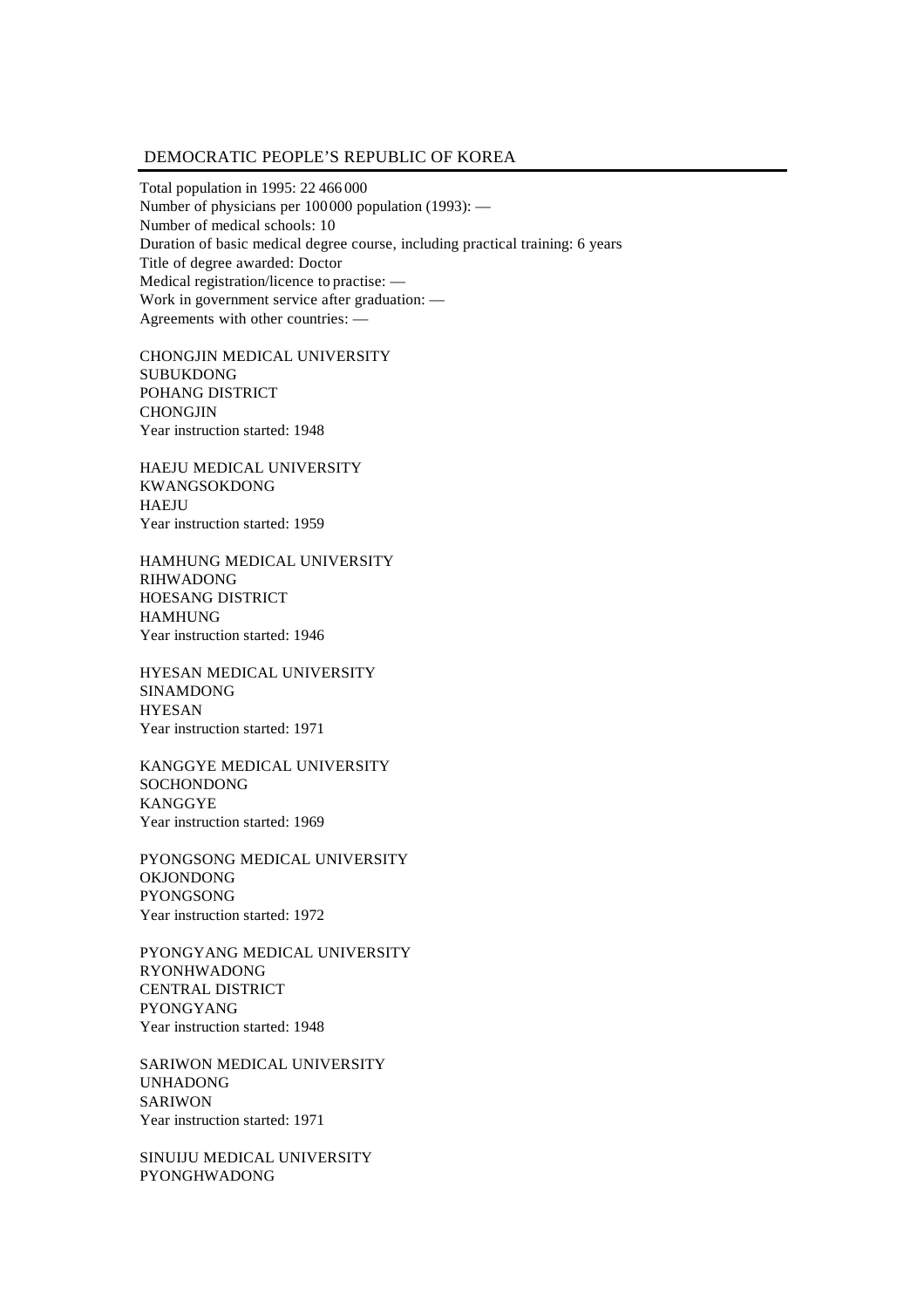SINUIJU Year instruction started: 1969

WONSAN MEDICAL UNIVERSITY WAUDONG WONSAN Year instruction started: 1971

## DEMOCRATIC REPUBLIC OF THE CONGO

Total population in 1995: 46 812 000 Number of physicians per 100000 population (1993): — Number of medical schools: 3 Duration of basic medical degree course, including practical training: 6 or 7 years Title of degree awarded: Docteur en Medécine, Chirurgie et Accouchement (Doctor of Medicine, Surgery and Midwifery) Medical registration/licence to practise: —

Work in government service after graduation: — Agreements with other countries: —

FACULTE DE MEDECINE UNIVERSITE DE KINSHASA BP 834 KINSHASA Year instruction started: 1954

FACULTE DE MEDECINE UNIVERSITE DE KISANGANI BP 2012 KISANGANI Year instruction started: 1983

FACULTE DE MEDECINE UNIVERSITE DE LUBUMBASHI BP 1825 LUBUMBASHI Tel.: +243 (222) 3315 Year instruction started: 1956 Language of instruction: French, English Duration of basic medical degree course, including practical training: 7 years Entrance examination: Yes Foreign students eligible: Yes

### DENMARK

Total population in 1995: 5 237 000 Number of physicians per 100000 population (1993): 283 Number of medical schools: 3 Duration of basic medical degree course, including practical training: 6.5 years Title of degree awarded: Candidatus medicinae (cand. med.); Doctor of Medicine Medical registration/licence to practise: The licence to practise medicine is granted by the National Board of Health, PO Box 2020, DK-1012 Copenhagen K. Work in government service after graduation: Not obligatory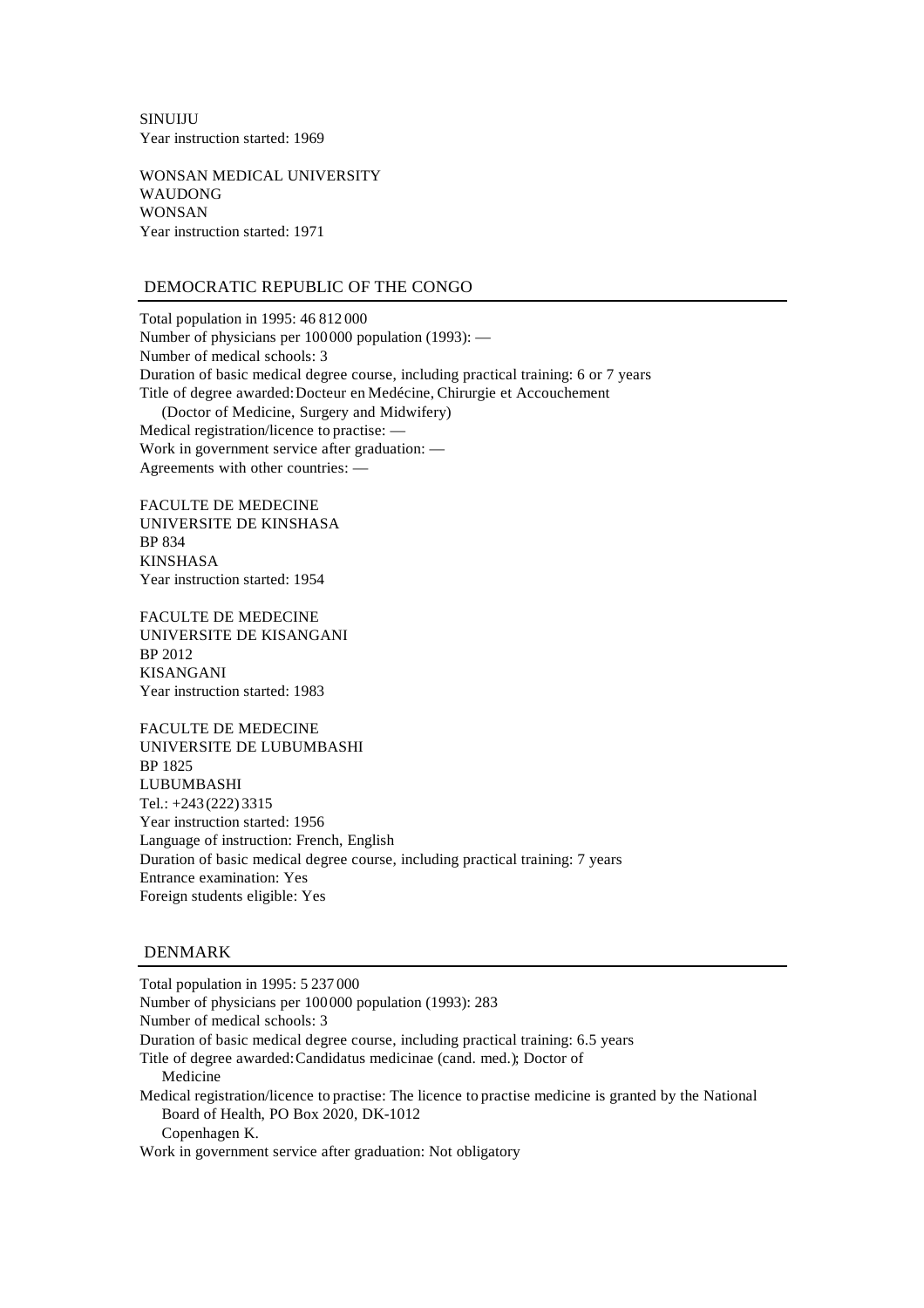Agreements with other countries: An agreement exists with other countries of the European Union (Directive 93/16/EEC governing the employment of doctors).

DET SUNDHEDSVIDENSKABELIGE FAKULTET AARHUS UNIVERSITET VENNELYST BOULEVARD 9 DK-8000 AARHUS C Year instruction started: 1934

DET SUNDHEDSVIDENSKABELIGE FAKULTET KOBENHAVNS UNIVERSITET PANUM INSTITUTET BLEGDAMSVEJ 3 C DK-2200 KOBENHAVN N Year instruction started: 1736

DET SUNDHEDSVIDENSKABELIGE FAKULTET ODENSE UNIVERSITET WINSLOWPARKEN 15, 1 SAL DK-5230 ODENSE C Year instruction started: 1966

## DJIBOUTI

Total population in 1995: 617 000

Number of physicians per 100000 population (1993): 20 Number of medical schools: None

Medical registration/licence to practise: Registration is obligatory with the Ordre des Médecins, Djibouti. The licence to practise medicine is issued by the Ministère de la Santé publique et des Affaires sociales, BP 1974, Djibouti, to graduates of a recognized medical school. Foreigners must receive

authorization to practise.

Work in government service after graduation: Not obligatory Agreements with other countries: —

#### DOMINICA

Total population in 1995: 71 000 Number of physicians per 100000 population (1993): 46 Number of medical schools: 1 Duration of basic medical degree course, including practical training: 5 years Title of degree awarded: Doctor of Medicine Medical registration/licence to practise: Registration is obligatory with the Dominica Medical Board, Ministry of Health, Roseau. The licence to practise medicine is granted to graduates of a recognized medical school who have completed an additional 18-month internship after graduation. Foreigners must have evidence of an offer of employment. Work in government service after graduation: Obligatory (18 months)

Agreements with other countries: None

SCHOOL OF MEDICINE ROSS UNIVERSITY POBOX 266 ROSEAU Tel.: +1(767) 445 5355/(212) 279 5500 Fax: +1 (767) 445 5583/(212) 629 3147 Year instruction started: 1978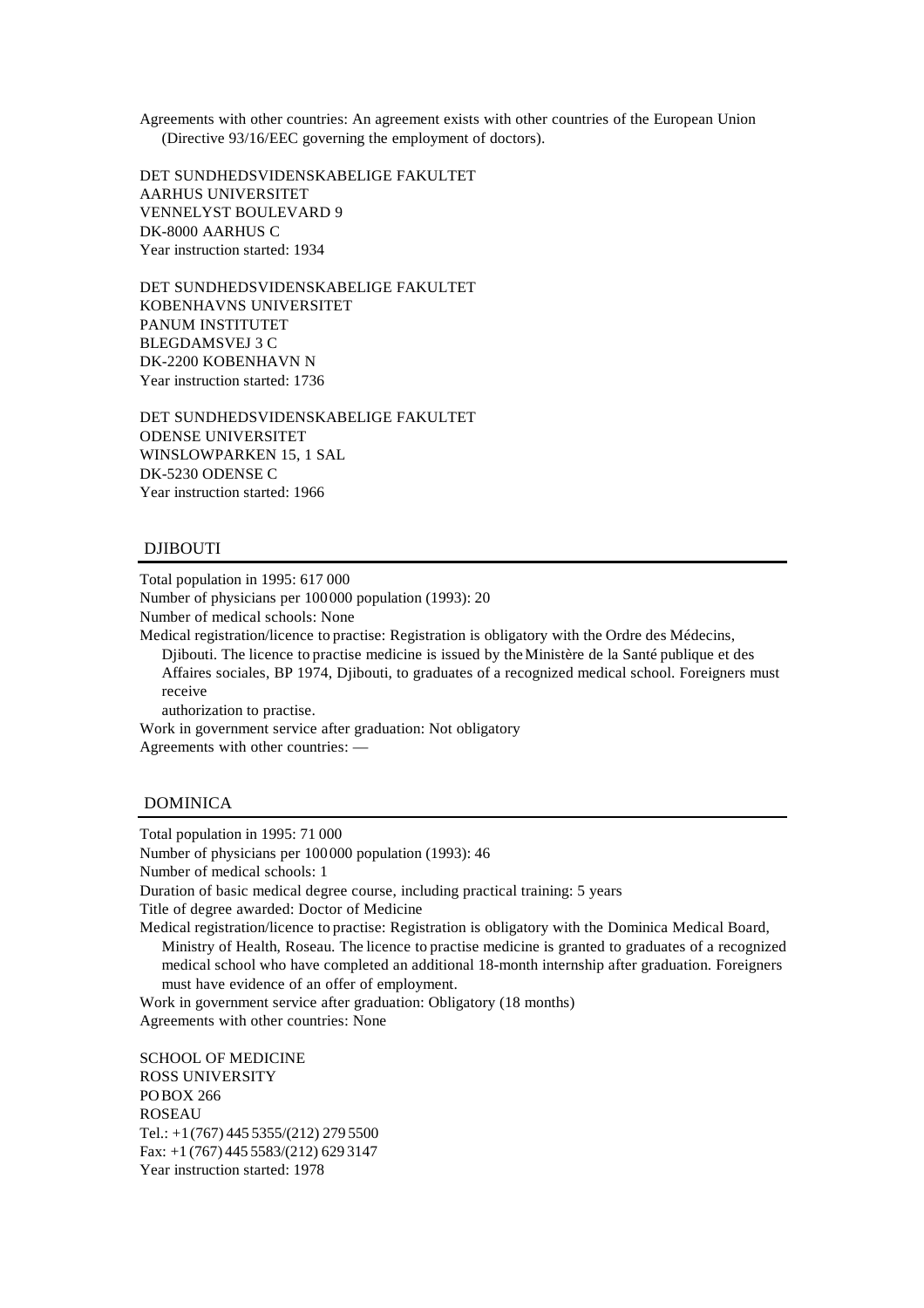Language of instruction: English Duration of basic medical degree course, including practical training: 5 years Entrance examination: No Foreign students eligible: Yes

#### DOMINICAN REPUBLIC

Total population in 1995: 7 961 000

Number of physicians per 100000 population (1993): 77 Number of medical schools: 10 Duration of basic medical degree course, including practical training: 4–7 years (a further 2 years of

supervised clinical practice is required before the degree is awarded)

Title of degree awarded: Doctor en Medicina (Doctor of Medicine)

Medical registration/licence to practise: The licence to practise medicine is granted by the Secretaria de Estado de Salud Pública, Avenida San Cristóbal esquina Avenida Tiradentes, Santo Domingo. All graduates must complete 1 year of social service in a rural area and have their degree validated by a recognized university in the Dominican Republic.

Work in government service after graduation: Obligatory (1 year in a rural area) Agreements with other countries: —

ESCUELA DE MEDICINA UNIVERSIDAD TECNOLOGICA DEL CIBAO (UTECI) LA VEGA Year instruction started: 1983

FACULTAD DE CIENCIAS MEDICAS UNIVERSIDAD NORDESTANA (UNNE) 27 DE FEBRERO ESO. RESTAURACION APDO 239 SAN FRANCISCO DE MACORIS Tel.: +1809 588 3239/588 3505/588 3151 Fax: +1809 244 1647 Year instruction started: 1978 Language of instruction: Spanish Duration of basic medical degree course, including practical training: 5 years Entrance examination: Yes Foreign students eligible: Yes

ESCUELA DE MEDICINA FACULTAD DE CIENCIAS MEDICAS UNIVERSIDAD CENTRAL DEL ESTE (UCE) AVENIDA DE CIRCUNVALACION SAN PEDRO DE MACORIS Year instruction started: 1970

DEPARTAMENTO DE MEDICINA FACULTAD DE CIENCIAS DE LA SALUD PONTIFICIA UNIVERSIDAD CATOLICA MADRE Y MAESTRA (PUCMM) AUTOPISTO DUARTE KM 1 1/2 APDO 822 SANTIAGO DE LOS CABALLEROS  $Tel + 1809 580 1962$ Fax: +1809 582 4549 Year instruction started: 1976 Language of instruction: Spanish Duration of basic medical degree course, including practical training: 5 years Entrance examination: No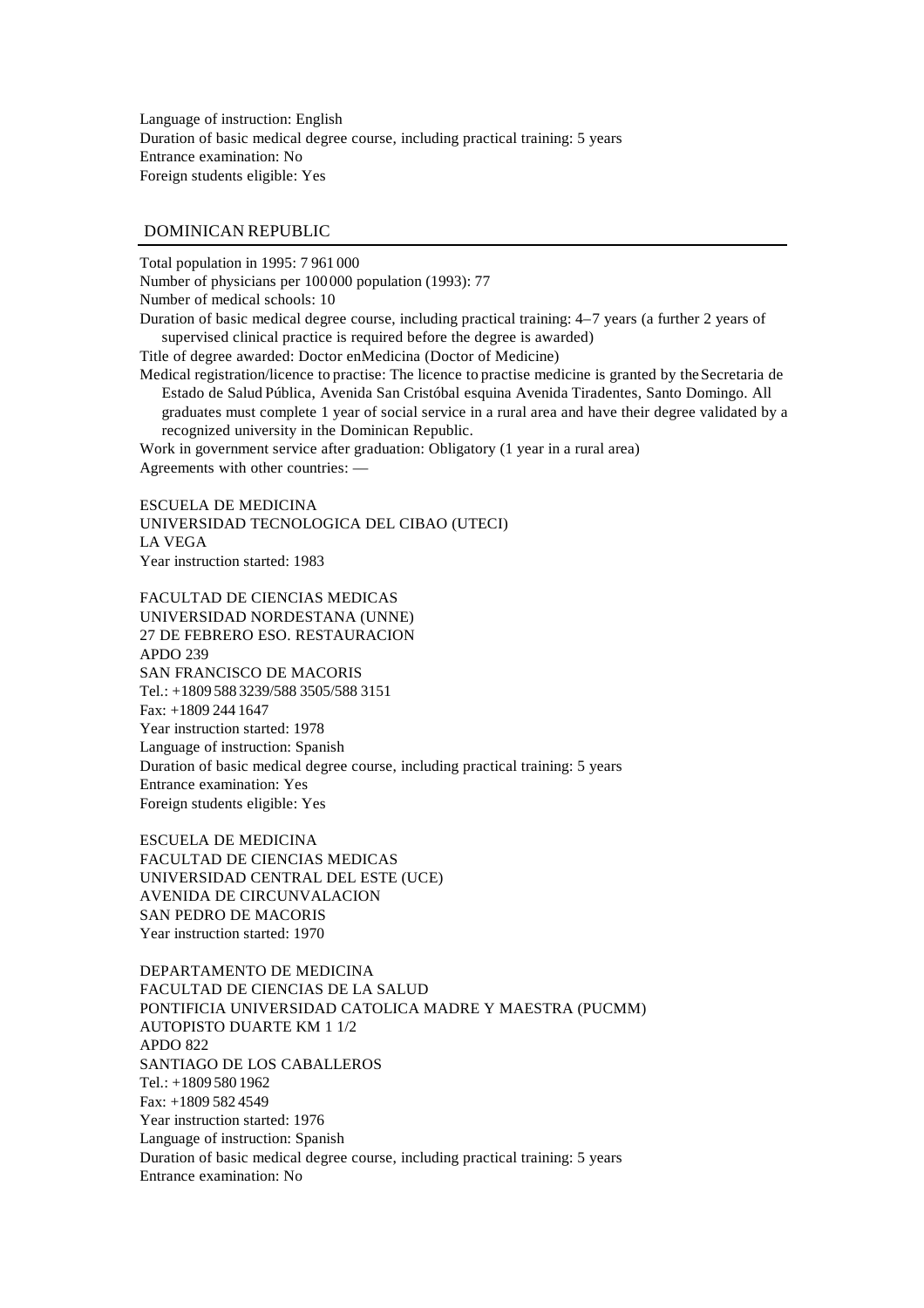Foreign students eligible: Yes

ESCUELA DE MEDICINA UNIVERSIDAD TECNOLOGICA DE SANTIAGO (UTESA) EDIFICIO CURIEL AVENIDA CENTRAL SANTIAGO DE LOS CABALLEROS Year instruction started: 1982

ESCUELA DE MEDICINA FACULTAD DE CIENCIAS DE LA SALUD INSTITUTO TECNOLOGICO DE SANTO DOMINGO (INTEC) AVENIDA DE LOS PROCERES GALA APDO 342-9/249-2 SANTO DOMINGO Tel.: +1809 567 9271 Fax: +1809 566 3200 Telex: 4184 intec dr E-mail: intecl!lucero@redid.edu.do Year instruction started: 1972 Language of instruction: Spanish Duration of basic medical degree course, including practical training: 5 years Entrance examination: No Foreign students eligible: Yes

DEPARTAMENTO DE MEDICINA FACULTAD DE CIENCIAS DE LA SALUD UNIVERSIDAD AUTONOMA DE SANTO DOMINGO (UASD) CIUDAD UNIVERSITARIA SANTO DOMINGO Year instruction started: 1600

ESCUELA DE MEDICINA UNIVERSIDAD IBEROAMERICANA (UNIBE) AVENIDA FRANCIA 129 APDO 22233 SANTO DOMINGO Tel.: +1809 689 4111 Fax: +1809 686 5533 E-mail: unibe!castagnoc@redid.edu.do Year instruction started: 1982 Language of instruction: Spanish, English Duration of basic medical degree course, including practical training: 7 years Entrance examination: Yes Foreign students eligible: Yes

ESCUELA DE MEDICINA UNIVERSIDAD NACIONAL "PEDRO HENRIQUEZ URENA" (UNPHU) AVENIDA JOHN F. KENNEDY KM 5 1/2 APDO 1423 SANTO DOMINGO Tel.: +1809 562 6601 Fax: +1809 563 2254 Year instruction started: 1966 Language of instruction: Spanish Duration of basic medical degree course, including practical training: 4 years Entrance examination: Yes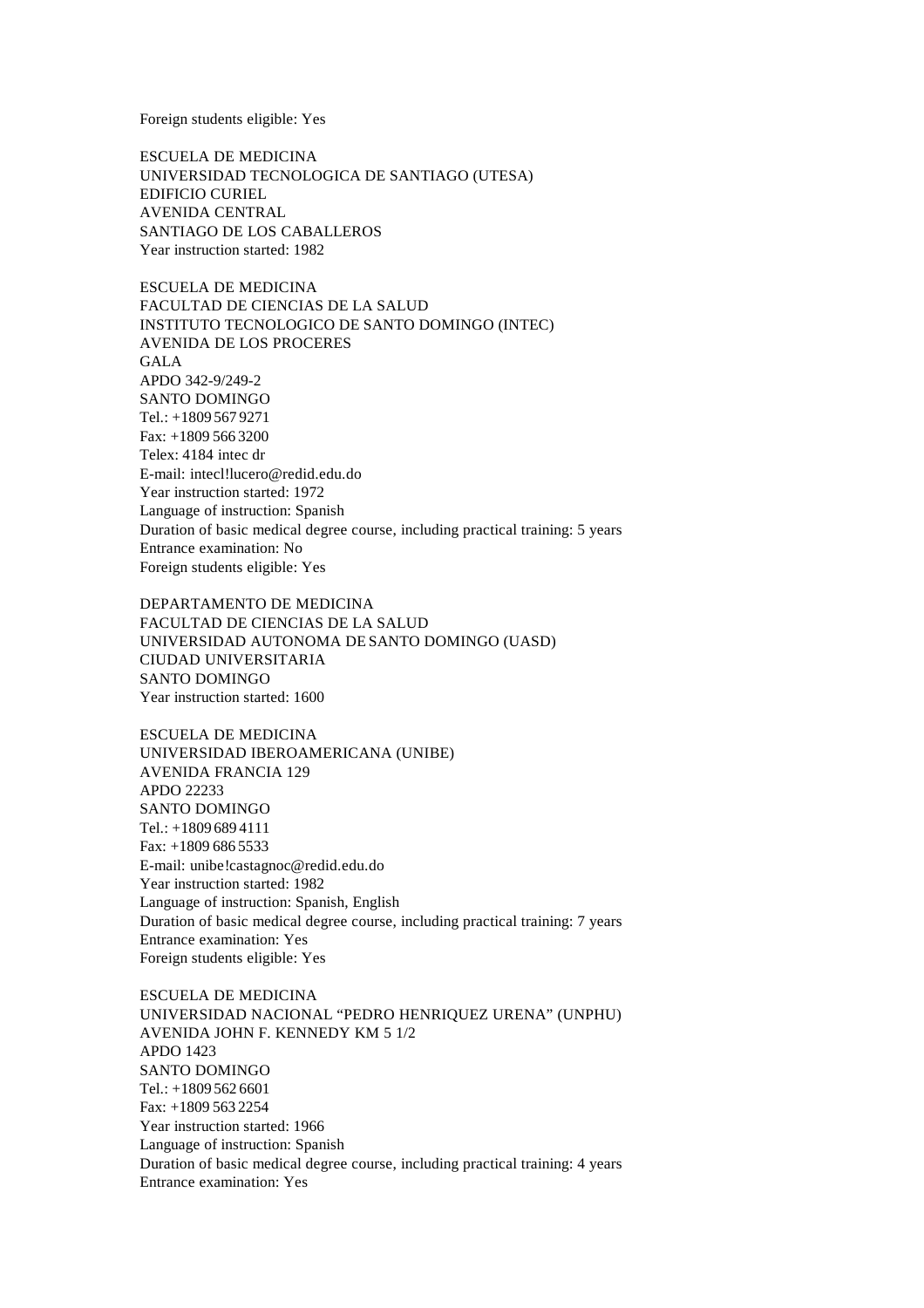Foreign students eligible: Yes

ESCUELA DE MEDICINA FACULTAD DE CIENCIAS DE LA SALUD UNIVERSIDAD TECNOLOGICA DE SANTIAGO (UTESA) ISABEL AGUIAR 61 HERRERA APDO 21243 SANTO DOMINGO Tel.: +1809 530 1080/221 6221 Fax: +1809 682 0200 Year instruction started: 1981 Language of instruction: Spanish, English Duration of basic medical degree course, including practical training: 4 years Entrance examination: No Foreign students eligible: Yes

## **ECUADOR**

Total population in 1995: 11 699 000 Number of physicians per 100000 population (1993): 111 Number of medical schools: 8 Duration of basic medical degree course, including practical training: 6–8 years Title of degree awarded: Doctor en Medicina y Cirugía (Doctor of Medicine and Surgery) Medical registration/licence to practise: Registration is obligatory with the Colegio Médico de Pichincha. The licence to practise medicine is granted by the Ministry of Public Health, Juan Larrea 446 entre Checa y Riofrio, Quito, to graduates who have completed 1 year of service in a rural area. Those who have qualified abroad must also have their degree validated by a university in Ecuador. Work in government service after graduation: Obligatory (1 year in a rural area) Agreements with other countries: Agreements exist with Argentina, China and Spain.

FACULTAD DE MEDICINA Y CIENCIAS DE LA SALUD UNIVERSIDAD CATOLICA DE CUENCA PIO BRAVO 2-52 Y MANUEL VEGA CASILLA 19A **CUENCA** Tel.: +593 (7) 830 752 Fax: +593 (7) 838 011 Year instruction started: 1977 Language of instruction: Spanish, English Duration of basic medical degree course, including practical training: 7 years Entrance examination: No Foreign students eligible: Yes

FACULTAD DE CIENCIAS MEDICAS UNIVERSIDAD DE CUENCA AVENIDA EL PARAISO S/N C.P. 01 01 1891 **CUENCA** Tel.: +593 (7) 811 002 Fax: +593 (7) 881 406 Year instruction started: 1870

FACULTAD DE MEDICINA UNIVERSIDAD CATOLICA DE SANTIAGO DE GUAYAQUIL AVENIDA CARLOS JULIO AROSEMENA KM 1.5 CASILLA 09-01-4671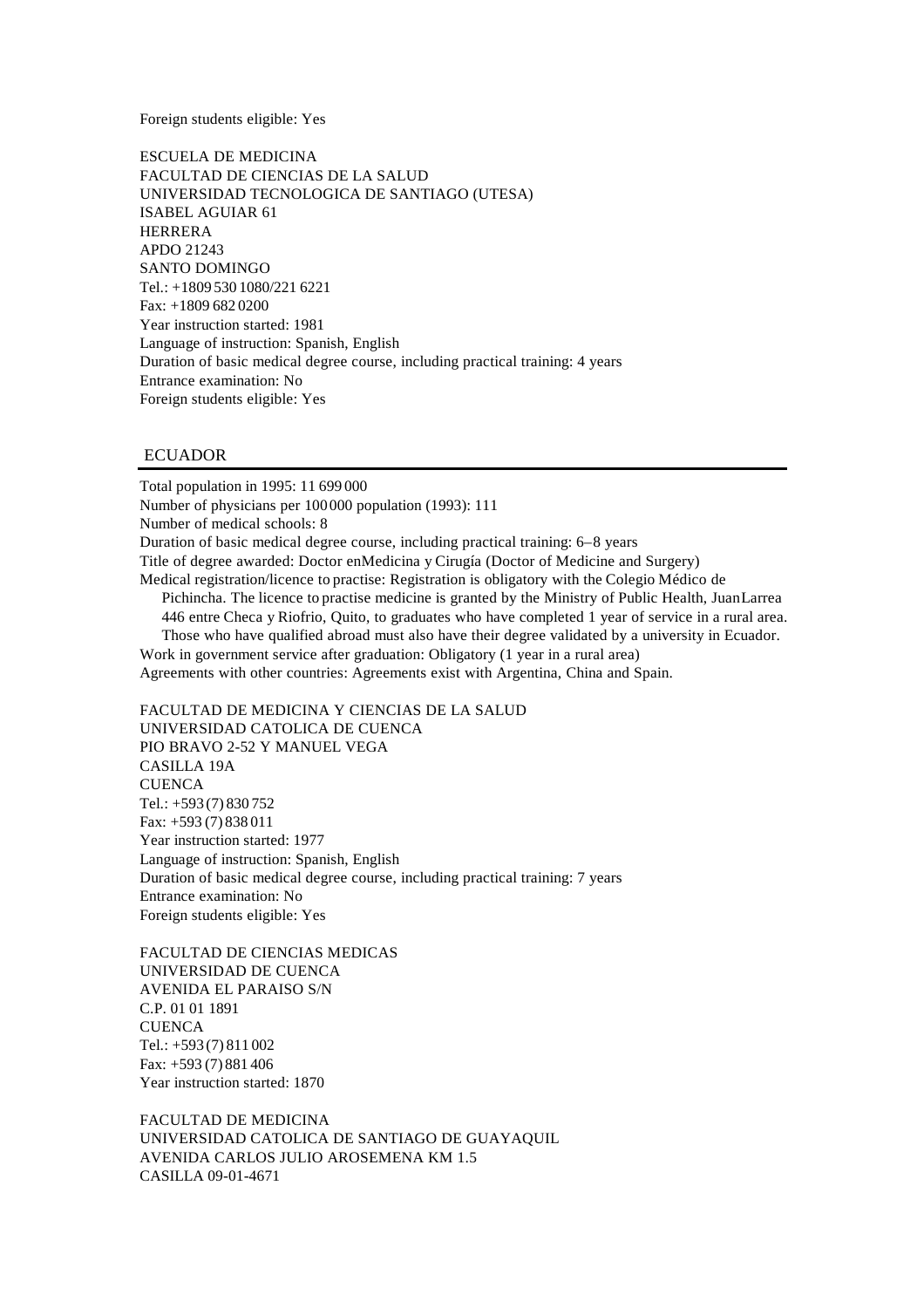GUAYAQUIL Tel.: +593 (4) 200 906/286 265 Fax: +593 (4) 200 127 Year instruction started: 1968 Language of instruction: Spanish Duration of basic medical degree course, including practical training: 7 years Entrance examination: Yes Foreign students eligible: Yes

FACULTAD DE CIENCIAS MEDICAS UNIVERSIDAD DE GUAYAQUIL CIUDAD UNIVERSITARIA SALVADOR ALLENDE CASILLA 5852 GUAYAQUIL Tel.: +593 (4) 281 047 Fax: +593 (4) 281 047 Year instruction started: 1867

FACULTAD CIENCIAS MEDICAS UNIVERSIDAD NACIONAL DE LOJA CASILLA 349 LOJA Tel.: +593 (7) 571 379 Fax: +593 (7) 573 478 Year instruction started: 1969

FACULTAD CIENCIAS DE LA SALUD UNIVERSIDAD TECNICA DE MANABI AVENIDA UNIVERSITARIA PORTOVIEJO MANABI Tel.: +593 (5) 631 291 Fax: +593 (5) 631 291 Year instruction started: 1992 Language of instruction: Spanish Duration of basic medical degree course, including practical training: 8 years Entrance examination: Yes Foreign students eligible: Yes

FACULTAD DE CIENCIAS MEDICAS UNIVERSIDAD CENTRAL DEL ECUADOR SODIRO Y IQUIQUE CASILLA 6120 **OUITO** Tel.: +593 (2) 526 024 Fax: +593 (2) 526 530 E-mail: red@bicme.ecx.ec Year instruction started: 1826 Language of instruction: Spanish Duration of basic medical degree course, including practical training: 7 years Entrance examination: No Foreign students eligible: Yes

COLEGIO DE CIENCIAS DE LA SALUD UNIVERSIDAD SAN FRANCISCO DE QUITO CAMPUS CUMBAYA VIA INTEROCEANICA Y ENTRADA A JARDINES DEL ESTE CASILLA 17-12-841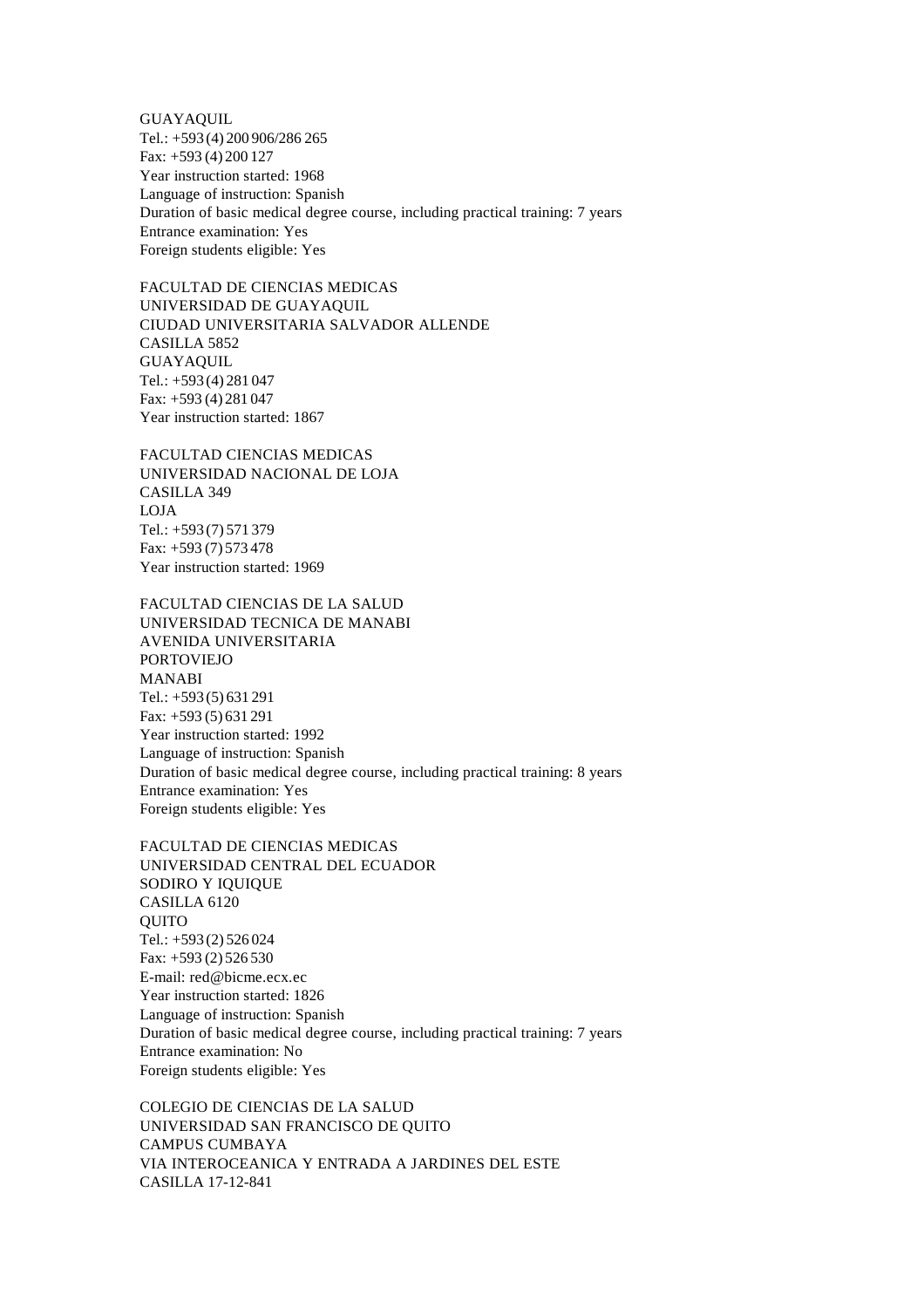QUITO Tel.: +593 (2) 895 723 Fax: +593 (2) 890 070 E-mail: med@mail.usfq.edu.ec Year instruction started: 1994 Language of instruction: Spanish, English Duration of basic medical degree course, including practical training: 6 years Entrance examination: Yes Foreign students eligible: Yes

#### EGYPT

Total population in 1995: 63 271 000

Number of physicians per 100000 population (1993): 202 Number of medical schools: 12

Duration of basic medical degree course, including practical training: 6 or 7 years (a further year of supervised clinical practice is required before the degree is awarded)

Title of degree awarded: Bachelor of Medicine and Surgery

Medical registration/licence to practise: Registration is obligatory with the General Medical Association and the Ministry of Health and Population, Cairo. The licence to practise medicine is granted to graduates who have obtained a diploma or a Master's degree in a specialization. Graduates of foreign medical schools must also have their degree validated. Foreigners are not entitled to practise.

Work in government service after graduation: Obligatory (2 years)

Agreements with other countries: Agreements exist with a number of African, Arab and European countries.

FACULTY OF MEDICINE UNIVERSITY OF ALEXANDRIA ALEXANDRIA Tel.: +20(3) 482 7426 Fax: +20 (3) 483 3076 Year instruction started: 1942 Language of instruction: English Duration of basic medical degree course, including practical training: 7 years Entrance examination: No Foreign students eligible: Yes

FACULTY OF MEDICINE UNIVERSITY OF ASYUT ASYUT Year instruction started: 1960

BENHA FACULTY OF MEDICINE ZAGAZIG UNIVERSITY BENHA 13518 Tel.: +20(213) 227 518 Fax: +20 (213) 227 518 Year instruction started: 1986 Language of instruction: English Duration of basic medical degree course, including practical training: 6 years Entrance examination: No Foreign students eligible: Yes

FACULTY OF MEDICINE AIN SHAMS UNIVERSITY ABBASSIA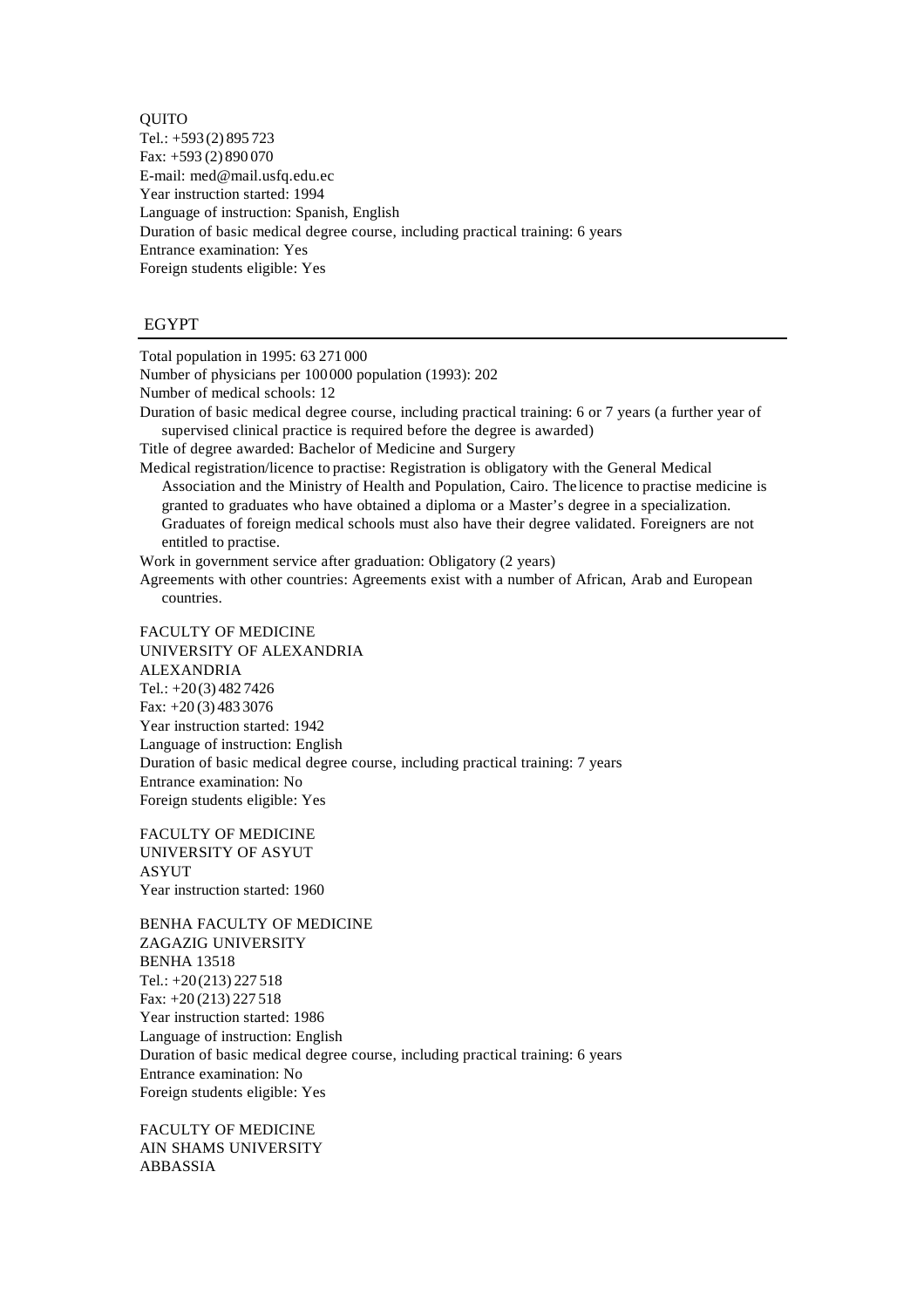CAIRO Year instruction started: 1948

FACULTY OF MEDICINE AL-AZHAR UNIVERSITY MADINET NASR ABBASSIA CAIRO Year instruction started: 1965

FACULTY OF MEDICINE UNIVERSITY OF CAIRO CAIRO Year instruction started: 1827

FACULTY OF MEDICINE SUEZ CANAL UNIVERSITY CIRCULAR ROAD EZ EL-DIN ISMAILIA 41522 Tel.: +20(64) 226 539/381 496 Fax: +20 (64) 328 543 Year instruction started: 1980 Language of instruction: English Duration of basic medical degree course, including practical training: 6 years Entrance examination: No Foreign students eligible: No

FACULTY OF MEDICINE UNIVERSITY OF MANSURA MANSURA Year instruction started: 1962

FACULTY OF MEDICINE UNIVERSITY OF MINYA MINYA Year instruction started: 1984

FACULTY OF MEDICINE MENOUFIA UNIVERSITY SHIBIN EL KOM Year instruction started: 1984

TANTA FACULTY OF MEDICINE TANTA Year instruction started: 1962

FACULTY OF MEDICINE ZAGAZIG UNIVERSITY ZAGAZIG Tel.: +20(55) 322 809 Fax: +20 (55) 327 830 Year instruction started: 1970 Language of instruction: English Duration of basic medical degree course, including practical training: 6 years Entrance examination: Yes Foreign students eligible: No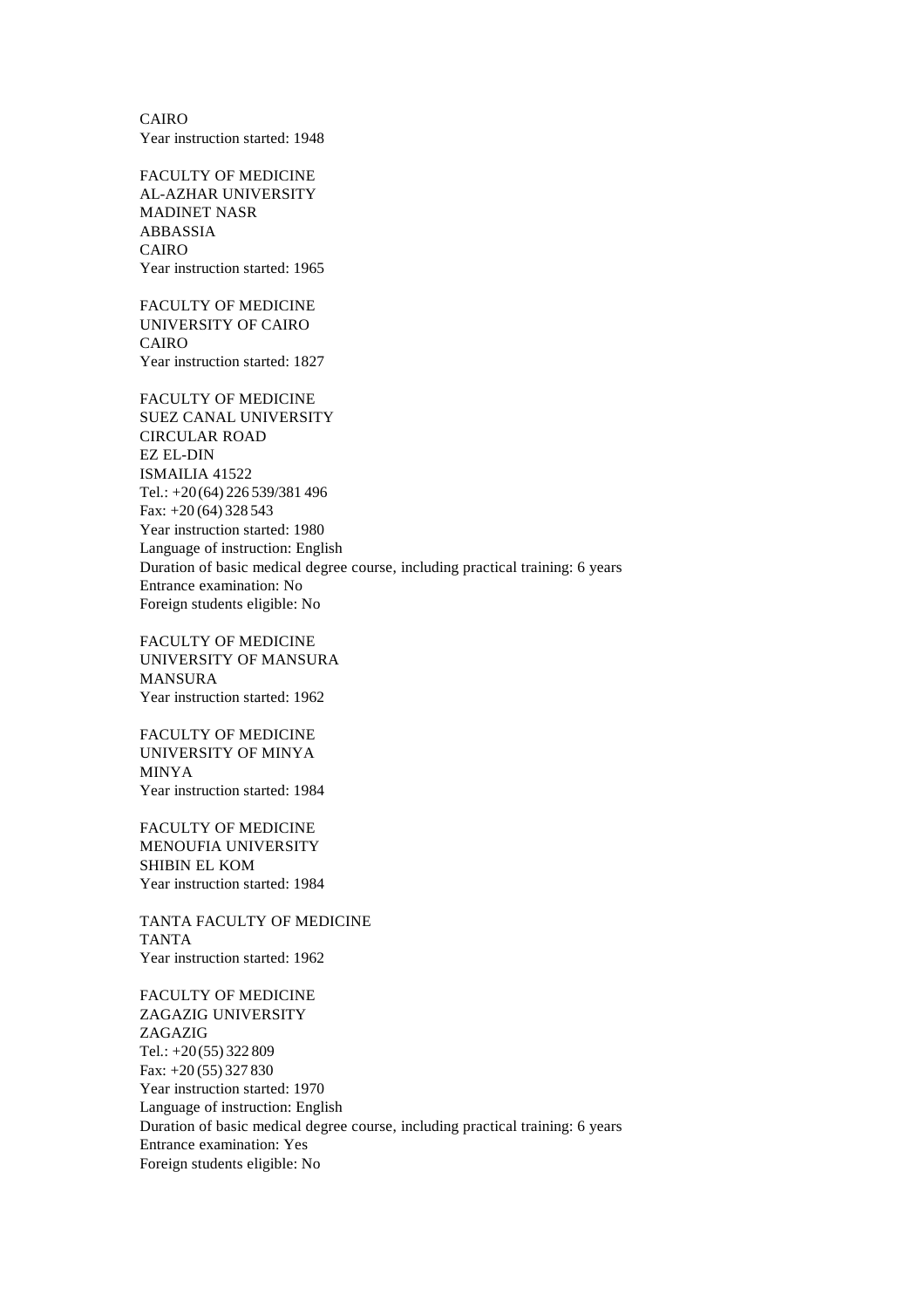#### EL SALVADOR

Total population in 1995: 5 796 000 Number of physicians per 100000 population (1993): 91 Number of medical schools: 6 Duration of basic medical degree course, including practical training: 7 or 8 years (a further year of supervised clinical practice is required before the degree is awarded) Title of degree awarded: Doctor en Medicina (Doctor of Medicine) Medical registration/licence to practise: The licence to practise medicine is granted by the Junta de Vigilancia de la Profesión Médica, Avenida Esp˜ana 736, San Salvador. Nationals and foreigners who have qualified in El Salvador must have completed 1 year of social service before the degree is awarded. Foreigners must have a residence permit and be officially linked to a university.

Work in government service after graduation: Obligatory (1 year) Agreements with other countries: —

FACULTAD DE MEDICINA UNIVERSIDAD EVANGELICA DEEL SALVADOR 63 AVENIDA SUR Y PASAJE 138 APDO 1789 SAN SALVADOR Tel.: +503 223 7378/245 1988/245 1992 Fax: +503 223 7378/245 1988/245 1992 Year instruction started: 1981 Language of instruction: Spanish Duration of basic medical degree course, including practical training: 7 years Entrance examination: Yes Foreign students eligible: Yes

FACULTAD DE MEDICINA UNIVERSIDAD NACIONAL PEDRO HENRIQUEZ URENA HOSPITAL ROSALES FINAL C. ARCE SAN SALVADOR

ESCUELA DE MEDICINA FACULTAD DE CIENCIAS DE LA SALUD UNIVERSIDAD NUEVA SAN SALVADOR CALLE ARCE Y 23 AVENIDA SUR 1243 APDO 2596 SAN SALVADOR Tel.: +503 221 2288 Fax: +503 221 2729 Year instruction started: 1982 Language of instruction: Spanish Duration of basic medical degree course, including practical training: 7 years Entrance examination: No Foreign students eligible: Yes

FACULTAD DE MEDICINA Y CIRUGIA UNIVERSIDAD SALVADORENA ALBERTO MASFERRER 19A AVENIDA NORTE ENTRE 3A C/PONIENTE Y ALAMEDA JUAN PABLO II APDO 2053 SAN SALVADOR Tel.: +503 221 1136/221 1137 Fax: +503 222 8006 Year instruction started: 1981 Language of instruction: Spanish Duration of basic medical degree course, including practical training: 7 years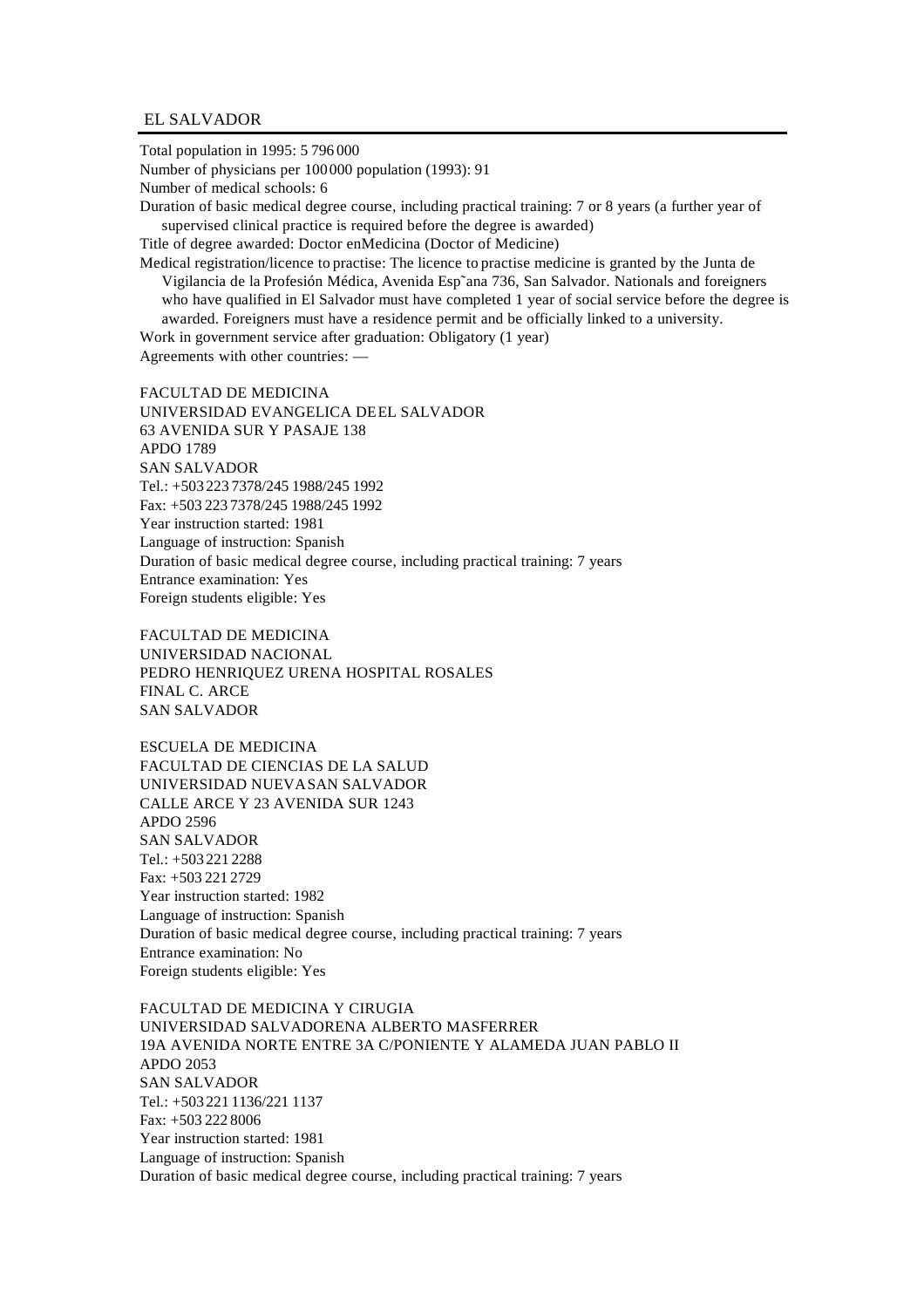Entrance examination: Yes Foreign students eligible: Yes

FACULTAD DE MEDICINA UNIVERSIDAD AUTONOMA DE SANTA ANA SANTA ANA

UNIVERSIDAD DR JOSE MATIAS DELGADO CARRETERA A SANTA TECLA KM 8.5 CIUDAD MERLIOT SANTA TECLA

#### ESTONIA

Total population in 1995: 1 471 000 Number of physicians per 100000 population (1993): 312 Number of medical schools: 1 Duration of basic medical degree course, including practical training: 6 years Title of degree awarded: — Medical registration/licence to practise: — Work in government service after graduation: — Agreements with other countries: —

TARTU ULIKOOL ARSTITEADUSKOND VESKI 63 TARTU 2400 Tel.: +372 (7) 465 320 Fax: +372 (7) 465 326 Year instruction started: 1632 Language of instruction: Estonian, Russian, English Duration of basic medical degree course, including practical training: 6 years Entrance examination: Yes Foreign students eligible: Yes

## ETHIOPIA

Total population in 1995: 58 243 000 Number of physicians per 100000 population (1993): 4 Number of medical schools: 3 Duration of basic medical degree course, including practical training: 6 years (a further period of 1 year of supervised clinical practice is required before the degree is awarded) Title of degree awarded: Doctor of Medicine Medical registration/licence to practise: Registration is obligatory with the Ministry of Health, PO Box 1234, Addis Ababa. Work in government service after graduation: Obligatory Agreements with other countries: None

FACULTY OF MEDICINE ADDIS ABABA UNIVERSITY PO BOX 1176 ADDIS ABABA Year instruction started: 1965

GONDAR COLLEGE OF MEDICAL SCIENCES ADDIS ABABA UNIVERSITY GONDAR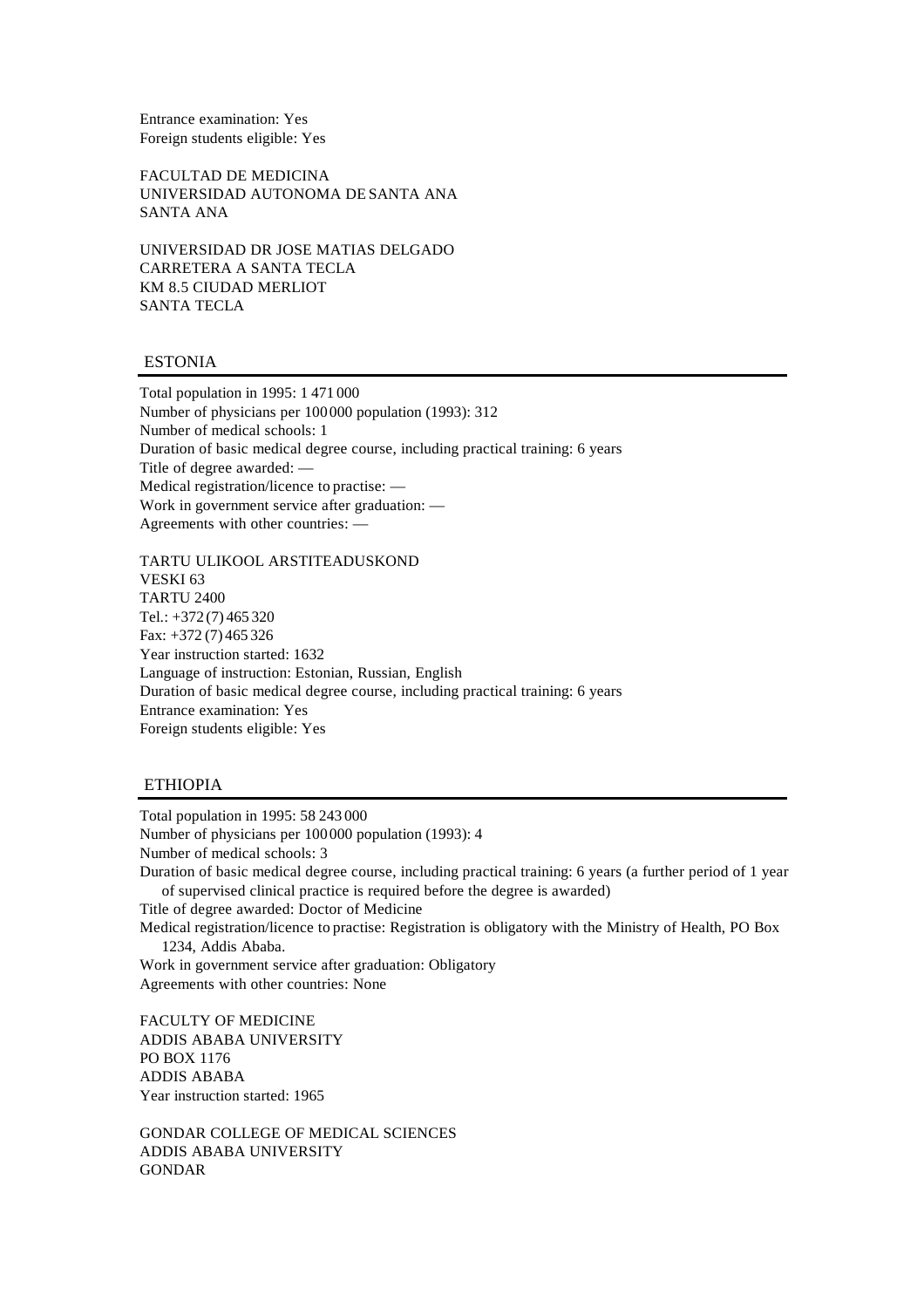Year instruction started: 1978

JIMMA TENA SAYNS ENSTITUTE PO BOX 378 JIMMA Tel.: +251 (7) 111 457/111 458 Fax: +251 (7) 110 575 Year instruction started: 1984 Language of instruction: English Duration of basic medical degree course, including practical training: 6 years

#### FIJI

Total population in 1995: 797 000 Number of physicians per 100000 population (1993): 38 Number of medical schools: 1 Duration of basic medical degree course, including practical training: 6 years Title of degree awarded: Bachelor of Medicine and Surgery (MB, BS) Medical registration/licence to practise: Registration is obligatory with the Fiji Medical Council, Ministry of Health, Suva. The licence to practise medicine is granted to graduates of a recognized medical school who have completed a 1-year internship. Those who have graduated abroad must hold a contract with the Government.

Work in government service after graduation: Obligatory

Agreements with other countries: —

FIJI SCHOOL OF MEDICINE BROWN STREET PRIVATE MAIL BAG SUVA GPO Tel.: +679 311 00 Fax: +679 303 69 Year instruction started: 1885 Language of instruction: English Duration of basic medical degree course, including practical training: 6 years Entrance examination: Yes Foreign students eligible: No

#### FINLAND

Total population in 1995: 5 126 000 Number of physicians per 100000 population (1993): 269 Number of medical schools: 5 Duration of basic medical degree course, including practical training: 6 years Title of degree awarded: Lääketieteen lisensiaatti (Licenciate in Medicine) Medical registration/licence to practise: Registration is obligatory with the National Board of Medicolegal Affairs, Siltasaarenkatu 18 C, FIN-00530 Helsinki 53. The licence to practise medicine is granted to medical graduates on completion of 2 years of practical training. Graduates of foreign medical schools must pass 3 examinations (theoretical, clinical and administrative) and undergo an additional 6 months of training. Work in government service after graduation: — Agreements with other countries: Agreements exist with other countries of the European Union (Directive 93/16/EEC governing the employment of doctors) and with other Nordic countries.

LAAKETIETEELLINEN TIEDEKUNTA HELSINGIN YLIOPISTO TOOLONTULLINKATU 8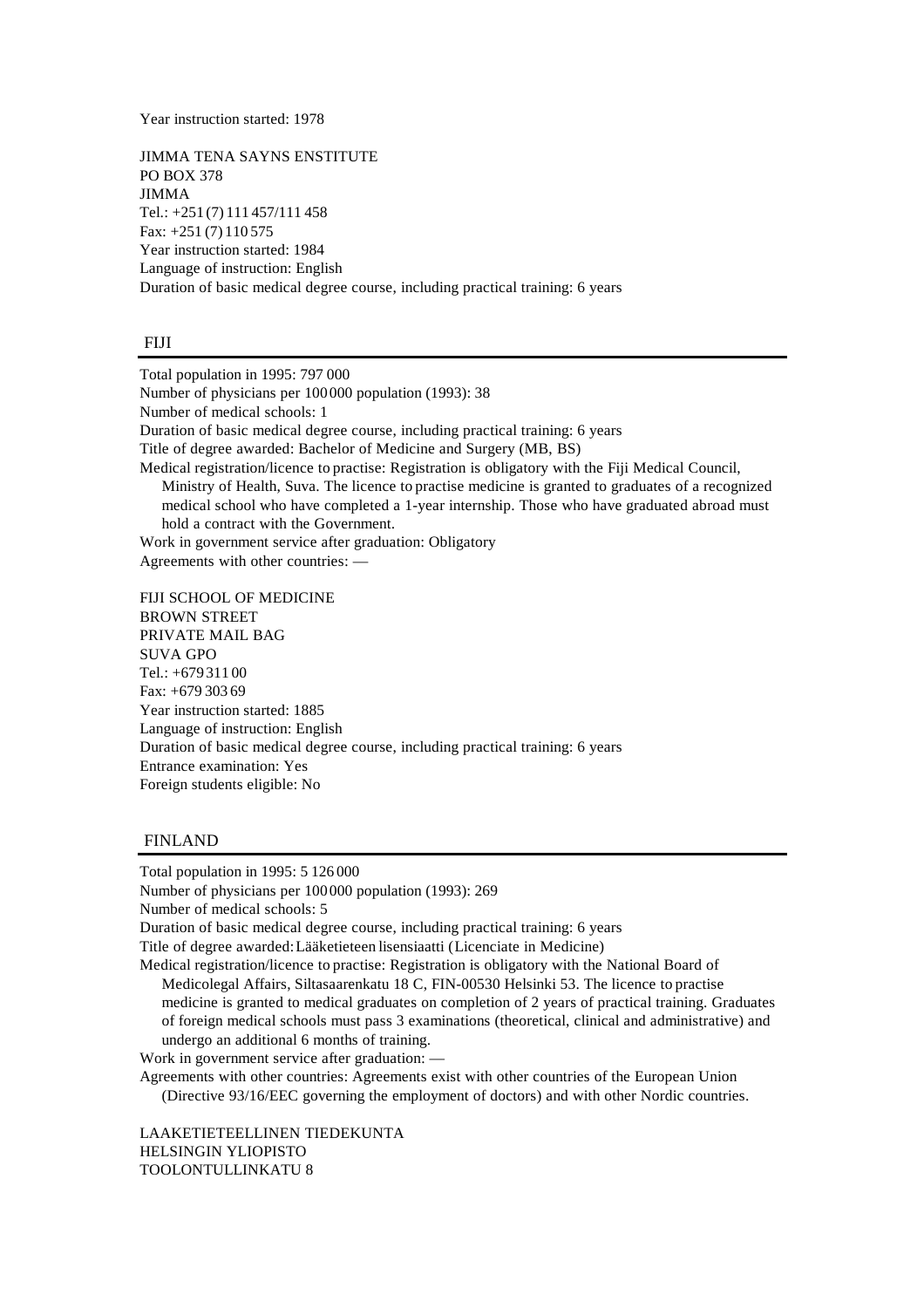PO BOX 20 FIN-00014 HELSINKI Tel.: +358 (9) 434 61 Fax: +358 (9) 434 6629 Year instruction started: 1640 Language of instruction: Finnish, Swedish, English Duration of basic medical degree course, including practical training: 6 years Entrance examination: Yes Foreign students eligible: Yes

LAAKETIETEELLINEN TIEDEKUNTA KUOPION YLIOPISTO SAVILAHDENTIG 9 JAHARJULANTIE 1 PO BOX 6 FIN-70210 KUOPIO Year instruction started: 1972

LAAKETIETEELLINEN TIEDEKUNTA OULUN YLIOPISTO KAJAANINTIE 52A FIN-90230 OULU Year instruction started: 1960

LAAKETIETEELLINEN TIEDEKUNTA TAMPEREEN YLIOPISTO PO BOX 607 FIN-33101 TAMPERE Year instruction started: 1972

LAAKETIETEELLINEN TIEDEKUNTA TURUN YLIOPISTO KIINAMYLLYNKATU 13 PO BOX 25 FIN-20520 TURKU Tel.: +358 (2) 333 51 Fax: +358 (2) 333 8413 Year instruction started: 1943 Language of instruction: Finnish Duration of basic medical degree course, including practical training: 6 years Entrance examination: Yes Foreign students eligible: Yes

#### FRANCE

Total population in 1995: 58 333 000

Number of physicians per 100000 population (1993): 280

Number of medical schools: 45

Duration of basic medical degree course, including practical training: 8 or 8.5 years

- Title of degree awarded: Diplôme d'État de Docteur en Médecine (Doctor of Medicine (State
	- Diploma)); Diplôme d'Université de Docteur en Médecine (Doctor of Medicine (University
- Diploma)) (awarded to foreign students who do not hold the French Baccalauréat)

Medical registration/licence to practise: —

Work in government service after graduation: —

Agreements with other countries: An agreement exists with other countries of the European Union (Directive 93/16/EEC governing the employment of doctors).

FACULTE DE MEDECINE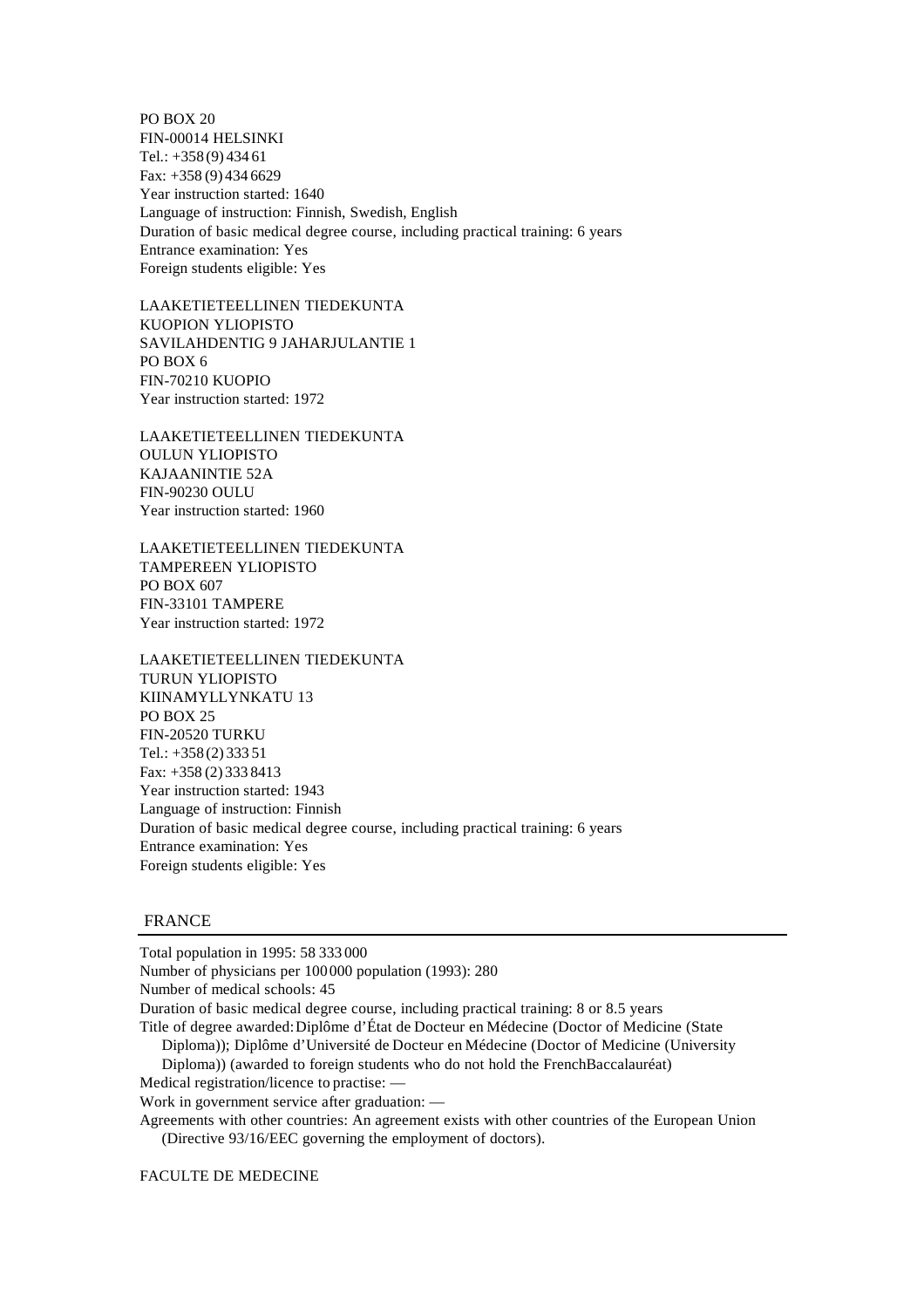UNIVERSITE DE PICARDIE 3 RUE DES LOUVELS F-80036 AMIENS CEDEX 1 Fax: +33 (3) 228 277 60 Year instruction started: 1804

FACULTE DE MEDECINE UNIVERSITE D'ANGERS 1 RUE HAUTE DE RECULEE F-49045 ANGERS CEDEX Fax: +33 (2) 417 358 81 Year instruction started: 1432

UFR DE SCIENCES MEDICALES ET PHARMACEUTIQUES UNIVERSITE DE BESANCON 4 PLACE SAINT JACQUES F-25030 BESANCON CEDEX Fax: +33 (3) 816 655 27 Year instruction started: 1806

UFR DE MEDECINE ET DE BIOLOGIE HUMAINE "LEONARD DE VINCI" UNIVERSITE DE PARIS XIII 74 RUE MARCEL CACHIN F-93012 BOBIGNY CEDEX Tel.: +33(1) 483 876 08 Fax: +33 (1) 483 877 77 Year instruction started: 1968 Language of instruction: French Duration of basic medical degree course, including practical training: 8 years Entrance examination: No Foreign students eligible: Yes

FACULTE DE MEDECINE HYACINTHES-VINCENT UNIVERSITE DE BORDEAUX 146 RUE LEO SAIGNAT F-33076 BORDEAUX CEDEX Tel.: +33 (5) 575 713 13 Fax: +33 (5) 575 715 89 Year instruction started: 1878

FACULTE DE MEDECINE PAUL BROCA UNIVERSITE DE BORDEAUX 146 RUE LEO SAIGNAT F-33076 BORDEAUX CEDEX Tel.: +33 (5) 575 711 51 Fax: +33 (5) 575 715 89 Year instruction started: 1878

FACULTE DE MEDECINE VICTOR PACHON UNIVERSITE DE BORDEAUX 146 RUE LEO SAIGNAT F-33076 BORDEAUX CEDEX Tel.: +33 (5) 575 713 13 Fax: +33 (5) 575 715 89 Year instruction started: 1878

FACULTE DE MEDECINE UNIVERSITE DE BREST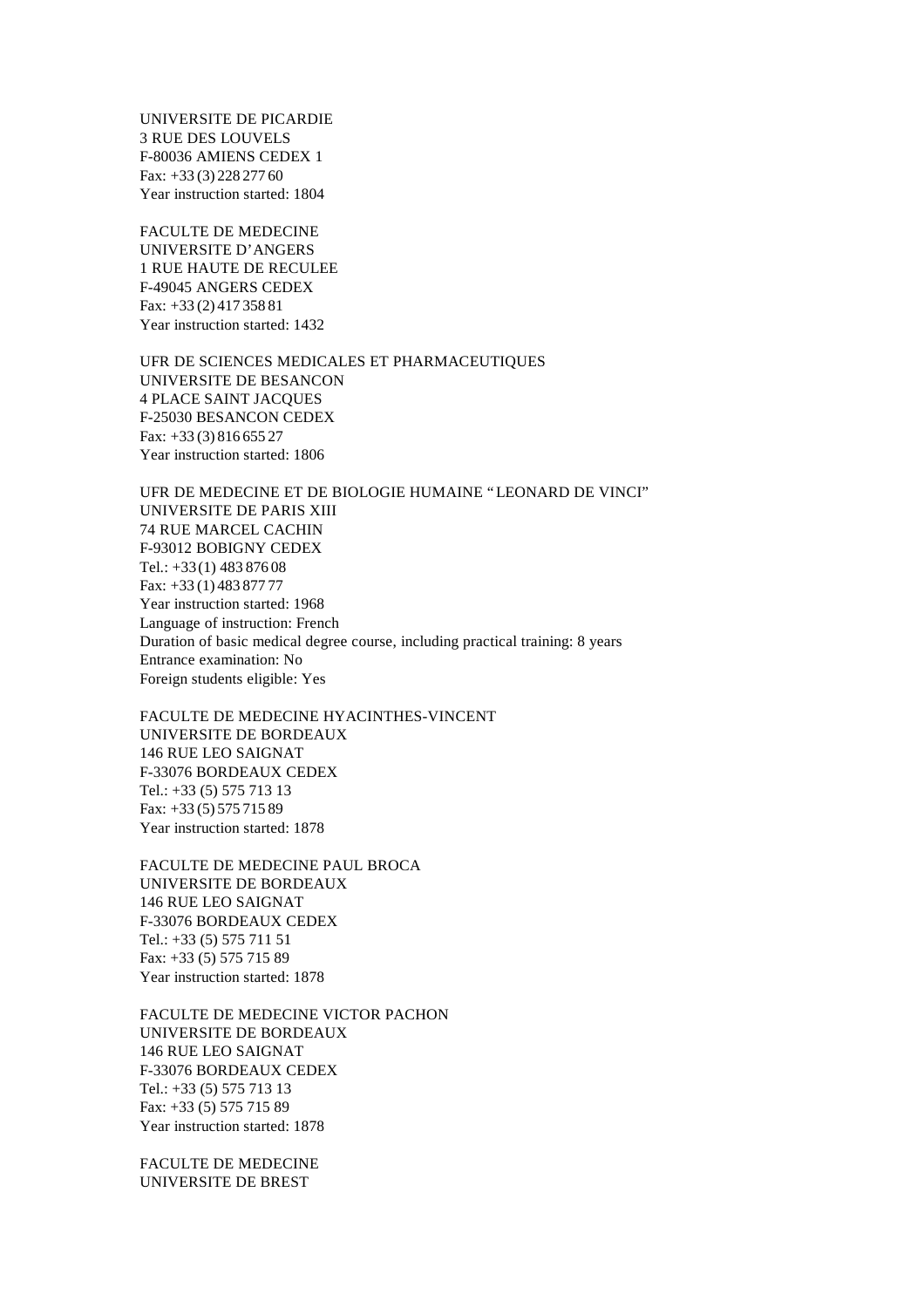22 AVENUE CAMILLE DESMOULINS BP 815 F-29285 BREST CEDEX Tel.: +33(2) 980 164 20 Fax: +33 (2) 980 164 74 Year instruction started: 1966 Language of instruction: French Duration of basic medical degree course, including practical training: at least 8 years Entrance examination: No Foreign students eligible: Yes

FACULTE DE MEDECINE UNIVERSITE DE CAEN AVENUE DE LA COTE DE NACRE F-14032 CAEN CEDEX Tel.: +33(2) 310 682 22 Fax: +33 (2) 310 682 05 Year instruction started: 1437 Language of instruction: French Duration of basic medical degree course, including practical training: 8 years Entrance examination: No Foreign students eligible: Yes

FACULTE DE MEDECINE UNIVERSITE DE CLERMONT-FERRAND 28 PLACE HENRI-DUNANT BP 38 F-63001 CLERMONT-FERRAND CEDEX Fax: +33 (4) 732 779 05 Year instruction started: 1681

UFR DE CRETEIL UNIVERSITE PARIS XII VAL-DE-MARNE 8 RUE DU GENERAL SARRAIL F-94010 CRETEIL CEDEX Tel.: +33(1) 498 136 12/498 136 02 Fax: +33 (1) 498 136 81 Year instruction started: 1968 Language of instruction: French, English Duration of basic medical degree course, including practical training: 8 years Entrance examination: Yes Foreign students eligible: Yes

FACULTE DE MEDECINE UNIVERSITE DE BOURGOGNE 7 BOULEVARD JEANNE D'ARC BP 138 F-21033 DIJON CEDEX Tel.: +33(3) 803 933 08 Fax: +33 (3) 803 933 00 Year instruction started: 1772 Language of instruction: French Duration of basic medical degree course, including practical training: 8 years Entrance examination: No Foreign students eligible: Yes

FACULTE DE MEDECINE PARIS-OUEST UNIVERSITE RENE DESCARTES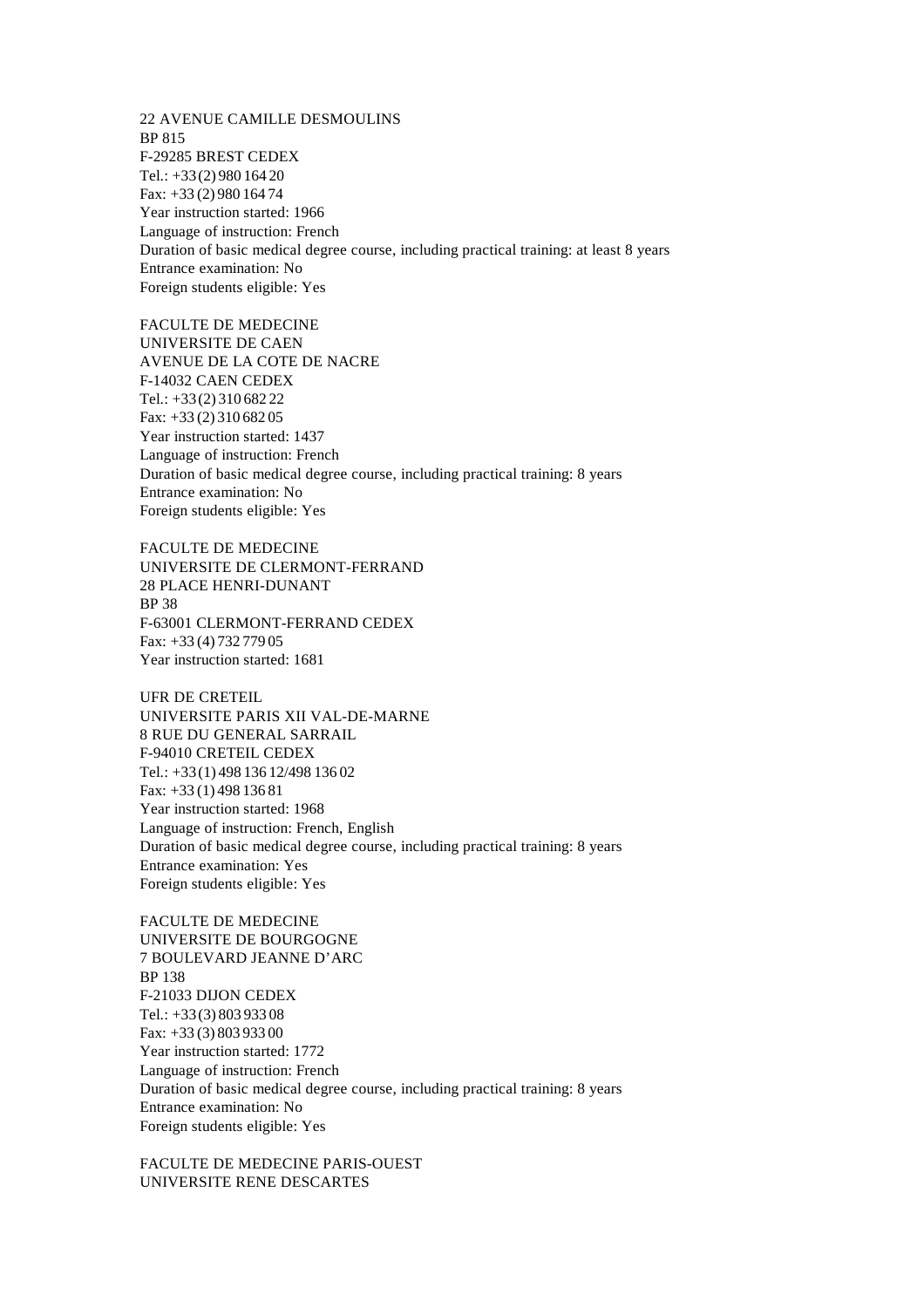104 BOULEVARD RAYMOND POINCARE F-92380 GARCHES Tel.: +33(1) 474 108 37 Fax: +33 (1) 474 168 83 Year instruction started: 1969

FACULTE DE MEDECINE UFR DE MEDECINE KREMLIN-BICETRE UNIVERSITE PARIS-SUD XI 63 RUE GABRIEL PERI F-94276 KREMLIN-BICETRE CEDEX Tel.: +33(1) 495 966 00 Fax: +33 (1) 495 967 00 E-mail: fac.medecine@kb.4-psud.fr Year instruction started: 1969 Language of instruction: French Duration of basic medical degree course, including practical training: 8 years Entrance examination: Yes Foreign students eligible: Yes

FACULTE DE MEDECINE UNIVERSITE SCIENTIFIQUE ET MEDICALE DE GRENOBLE DOMAINE DE "LA MERCI" F-38706 LA TRONCHE CEDEX Tel.: +33(4) 766 371 22 Fax: +33 (4) 766 371 70 Year instruction started: 1369

FACULTE DE MEDECINE HENRI WAREMBOURG UNIVERSITE DE LILLE II 1 PLACE DE VERDUN F-59045 LILLE CEDEX Tel.: +33(3) 206 269 03 Fax: +33 (3) 206 268 68 Year instruction started: 1875 Language of instruction: French Duration of basic medical degree course, including practical training: 8 years Entrance examination: No Foreign students eligible: Yes

FACULTE LIBRE DE MEDECINE DE LILLE UNIVERSITE CATHOLIQUE DE LILLE 56 RUE DU PORT F-59046 LILLE CEDEX Tel.: +33(3) 201 341 40 Fax: +33 (3) 201 341 31 Year instruction started: 1876 Language of instruction: French Duration of basic medical degree course, including practical training: 8 years Entrance examination: No Foreign students eligible: Yes

FACULTE DE MEDECINE ET DE PHARMACIE UNIVERSITE DE LIMOGES 2 RUE DU DOCTEUR MARCLAND F-87025 LIMOGES CEDEX Tel.: +33(5) 554 358 03 Fax: +33 (5) 554 358 01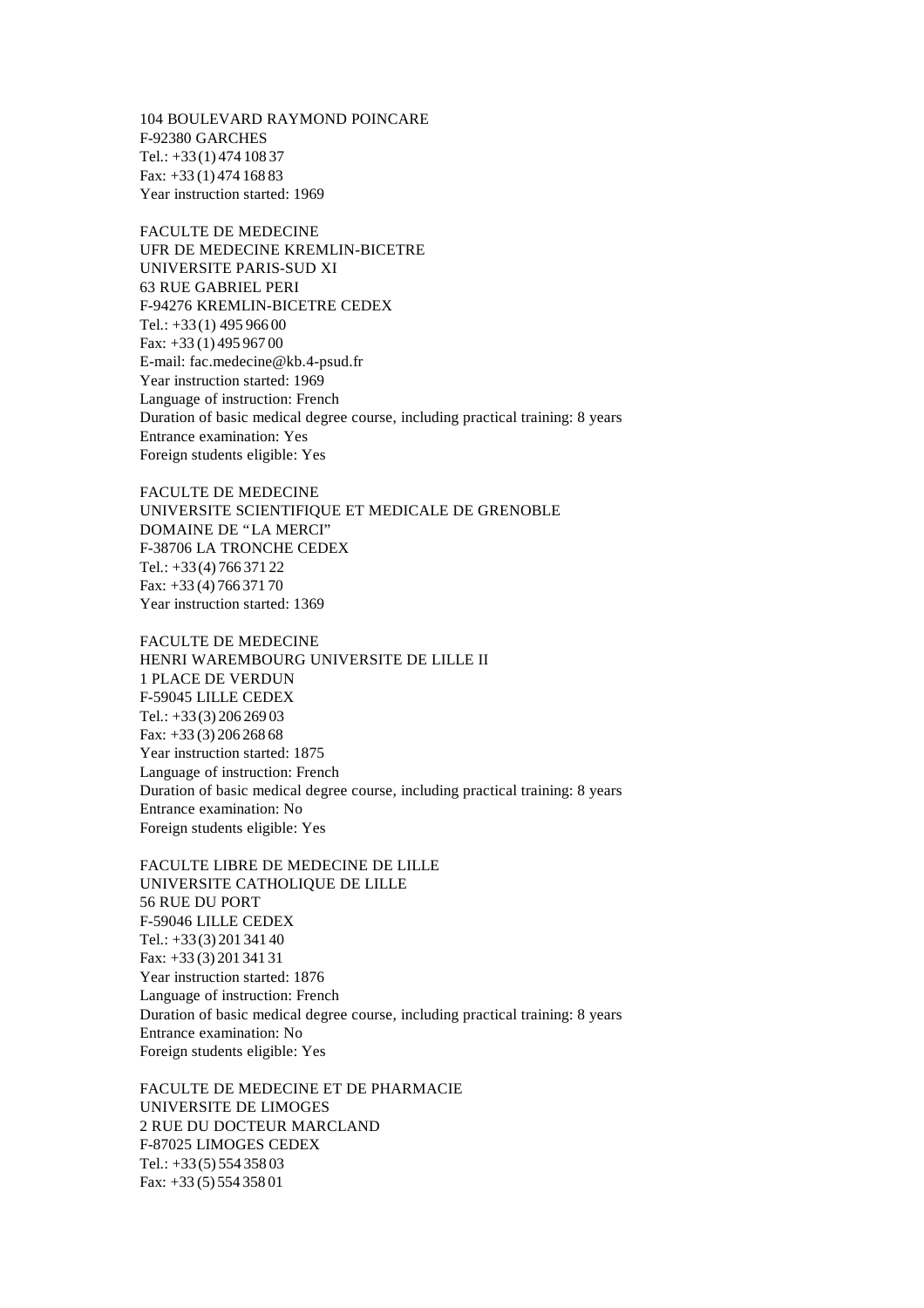Year instruction started: 1841

FACULTE DE MEDECINE ALEXIS CARREL 12 RUE GUILLAUME PARRADIN F-69372 LYON CEDEX 08 Tel.: +33(4) 787 786 05 Fax: +33 (4) 787 787 37

FACULTE DE MEDECINE GRANGE BLANCHE UNIVERSITE CLAUDE BERNARD 8 AVENUE ROCKEFELLER F-69373 LYON CEDEX 08 Tel.: +33(4) 787 770 90 Fax: +33 (4) 787 772 11 Year instruction started: 1877

FACULTE DE MEDECINE LYON-NORD UNIVERSITE CLAUDE BERNARD 8 AVENUE ROCKEFELLER F-69373 LYON CEDEX 08 Tel.: +33(4) 787 770 79 Fax: +33 (4) 787 772 11 Year instruction started: 1877

FACULTE DE MEDECINE-MARSEILLE UNIVERSITE D'AIX-MARSEILLE 27 BOULEVARD JEAN MOULIN F-13385 MARSEILLE CEDEX 05 Tel.: +33(4) 918 345 11 Fax: +33 (4) 918 344 96 Year instruction started: 1557 Language of instruction: French Duration of basic medical degree course, including practical training: 8 years Entrance examination: No Foreign students eligible: Yes

FACULTE DE MEDECINE UNIVERSITE DE MONTPELLIER 2 RUE DE L'ECOLE DE MEDECINE F-34060 MONTPELLIER CEDEX Tel.: +33(4) 676 010 04 Fax: +33 (4) 676 617 57 Year instruction started: 1180

FACULTE DE MEDECINE UNIVERSITE DE NANTES 1 RUE GASTON VEIL BP 1024 F-44035 NANTES CEDEX Tel.: +33(2) 404 120 01 Fax: +33 (2) 404 128 09 Year instruction started: 1834

FACULTE DE MEDECINE PASTEUR UNIVERSITE DE NICE AVENUE DE VALLOMBROSE F-06107 NICE CEDEX 02 Tel.: +33(4) 933 776 03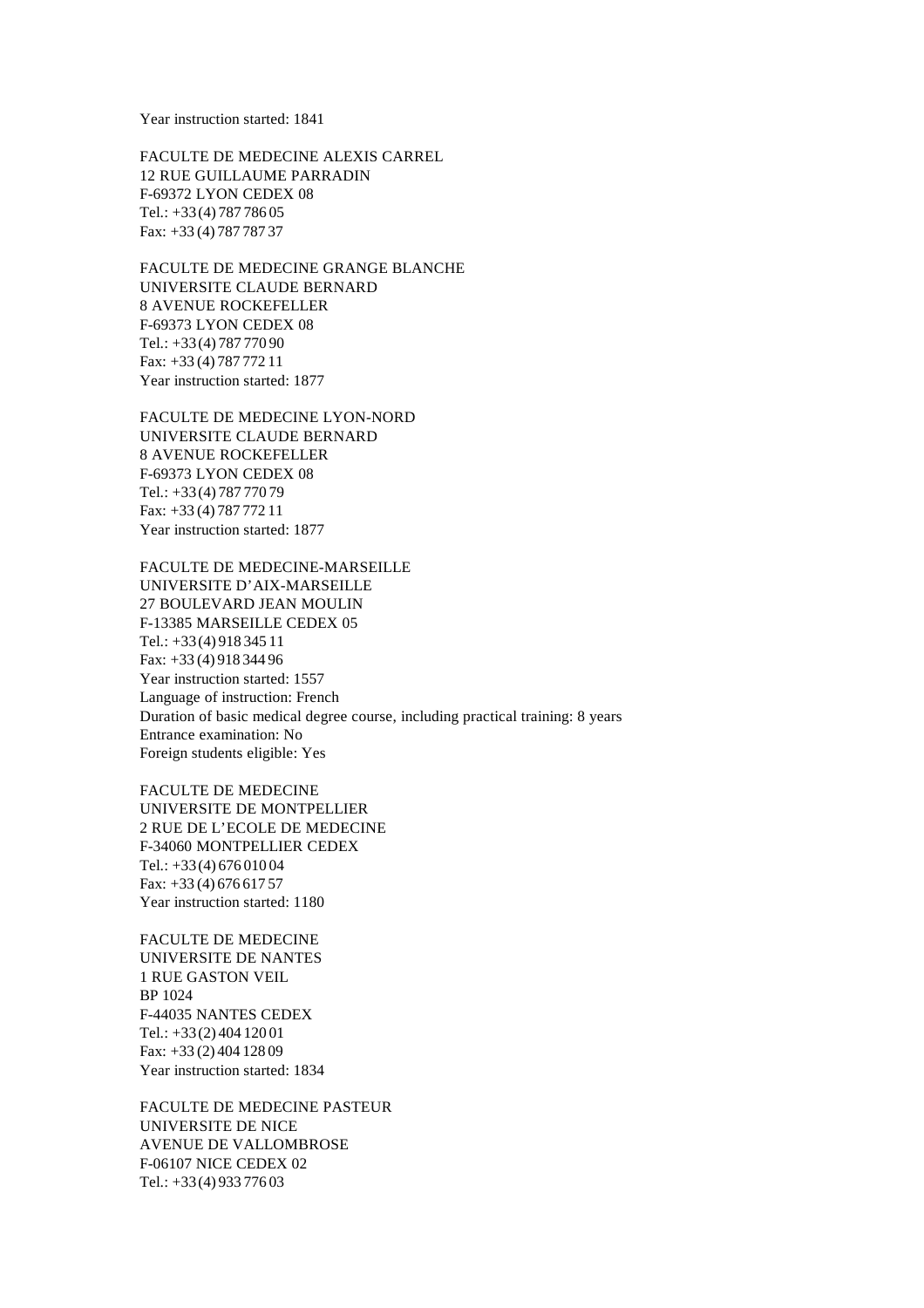Fax: +33 (4) 933 776 03 Year instruction started: 1968

FACULTE DE MEDECINE PIERRE BENITE UNIVERSITE LYON-SUD BP 12 F-69921 OULLINS CEDEX Tel.: +33(4) 788 631 03/788 631 05 Fax: +33 (4) 788 631 01

FACULTE DE MEDECINE NECKER-ENFANTS MALADES UNIVERSITE DE PARIS 156 RUE DE VAUGIRARD F-75730 PARIS CEDEX 15 Tel.: +33(1) 406 153 53 Fax: +33 (1) 422 265 23

FACULTE DE MEDECINE SAINT-ANTOINE UNIVERSITE DE PARIS 27 RUE DE CHALIGNY F-75571 PARIS CEDEX 12 Tel.: +33(1) 400 114 47 Fax: +33 (1) 400 114 99

UFR DE MEDECINE BIOMEDICALE UNIVERSITE DE PARIS V 45 RUE DES SAINTS PERES F-75270 PARIS CEDEX 06 Tel.: +33(1) 428 622 22 Fax: +33 (1) 428 622 00

FACULTE DE MEDECINE LARIBOISIERE-SAINT-LOUIS UNIVERSITE DE PARIS VII 10 AVENUE DE VERDUN F-75010 PARIS Tel.: +33(1) 448 977 96 Fax: +33 (1) 408 978 00 Year instruction started: 1970 Language of instruction: French Duration of basic medical degree course, including practical training: 8 years Entrance examination: Yes Foreign students eligible: Yes

FACULTE DE MEDECINE XAVIER BICHAT UNIVERSITE DE PARIS VII 16 RUE HENRI HUCHARD BP 416 F-75870 PARIS CEDEX 18 Tel.: +33(1) 448 561 00 Fax: +33 (1) 422 651 81 Year instruction started: 1968

FACULTE DE MEDECINE BROUSSAIS HOTEL-DIEU UNIVERSITE DE PIERRE ET MARIE CURIE (PARIS VI) 15 RUE DE L'ECOLE DE MEDECINE F-75270 PARIS CEDEX 06 Tel.: +33(1) 432 928 00 Fax: +33 (1) 432 591 14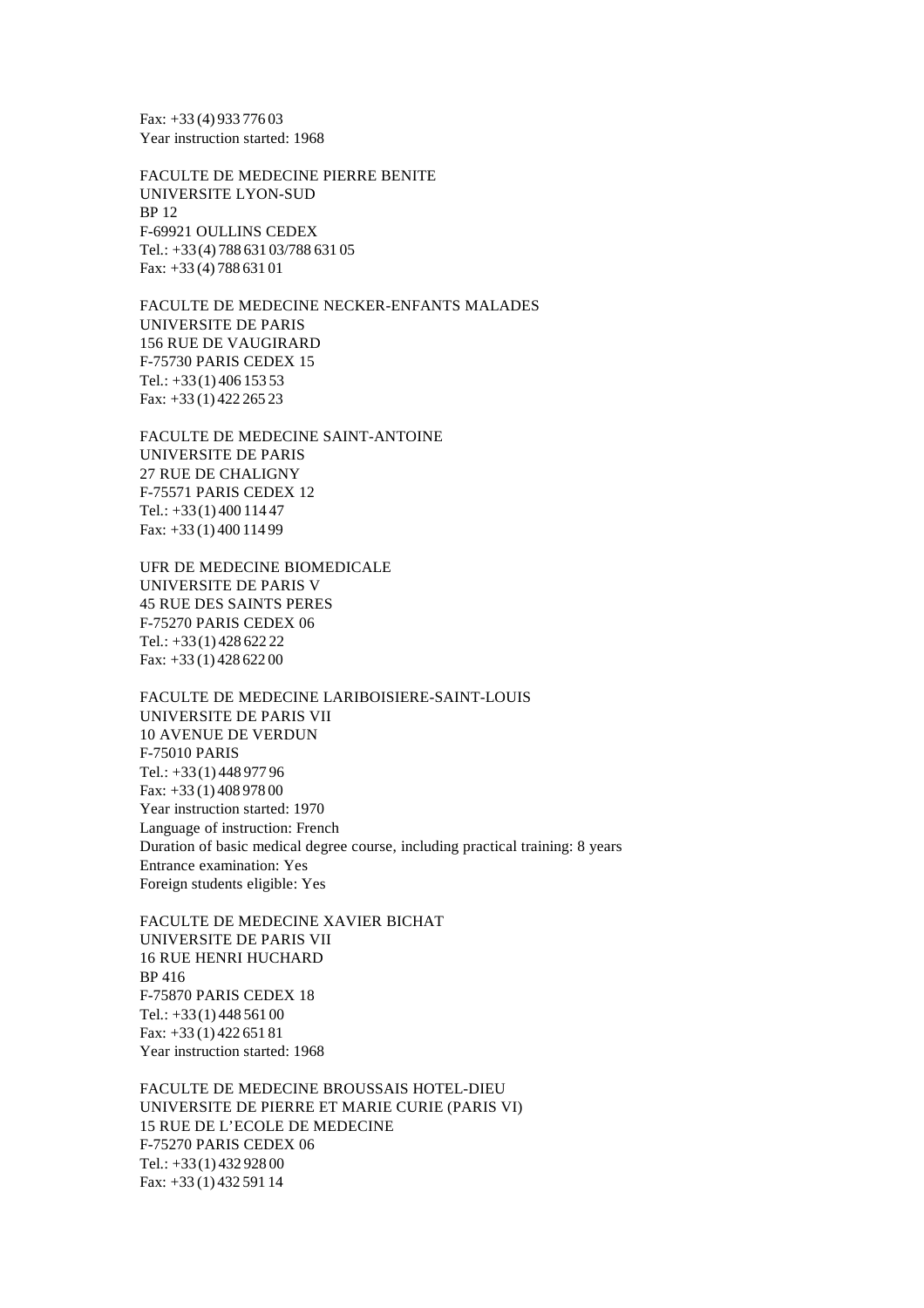Year instruction started: 1969 Language of instruction: French Duration of basic medical degree course, including practical training: at least 8 years Entrance examination: No Foreign students eligible: Yes

FACULTE DE MEDECINE PITIE-SALPETRIERE UNIVERSITE DE PIERRE ET MARIE CURIE (PARIS VI) 91 BOULEVARD DE L'HOPITAL F-75634 PARIS CEDEX 13 Tel.: +33(1) 407 795 60 Fax: +33 (1) 407 798 22 Year instruction started: 1966

FACULTE DE MEDECINE COCHIN-PORT ROYAL UNIVERSITE RENE DESCARTES (PARIS V) 24 RUE DU FAUBOURG SAINT-JACQUES F-75674 PARIS CEDEX 14 Tel.: +33(1) 444 122 01 Fax: +33 (1) 444 122 23 Year instruction started: 1967

FACULTE DE MEDECINE DE GUADELOUPE UNIVERSITE DES ANTILLES ET DE LA GUYANNE BOULEVARD LEGITIMUS BP 145 F-97154 POINTE-A-PITRE CEDEX Tel.: +33(590) 916 490 Fax: +33 (590) 914 259

FACULTE DE MEDECINE ET DE PHARMACIE UNIVERSITE DE POITIERS 34 RUE DU JARDIN DES PLANTES BP 199 F-86005 POITIERS CEDEX Tel.: +33(5) 494 543 02 Fax: +33 (5) 494 543 05 Year instruction started: 1431 Language of instruction: French Duration of basic medical degree course, including practical training: 8 years Entrance examination: No Foreign students eligible: Yes

FACULTE DE MEDECINE UNIVERSITE DE REIMS 51 RUE COGNACQ-JAY F-51095 REIMS CEDEX Tel.: +33(3) 260 535 02 Fax: +33 (3) 260 587 06 Year instruction started: 1605

FACULTE DE MEDECINE UFR DES SCIENCES MEDICALES UNIVERSITE DE RENNES 2 AVENUE PROFESSEUR LEON-BERNARD F-35043 RENNES CEDEX Tel.: +33(2) 993 368 02 Fax: +33 (2) 995 413 96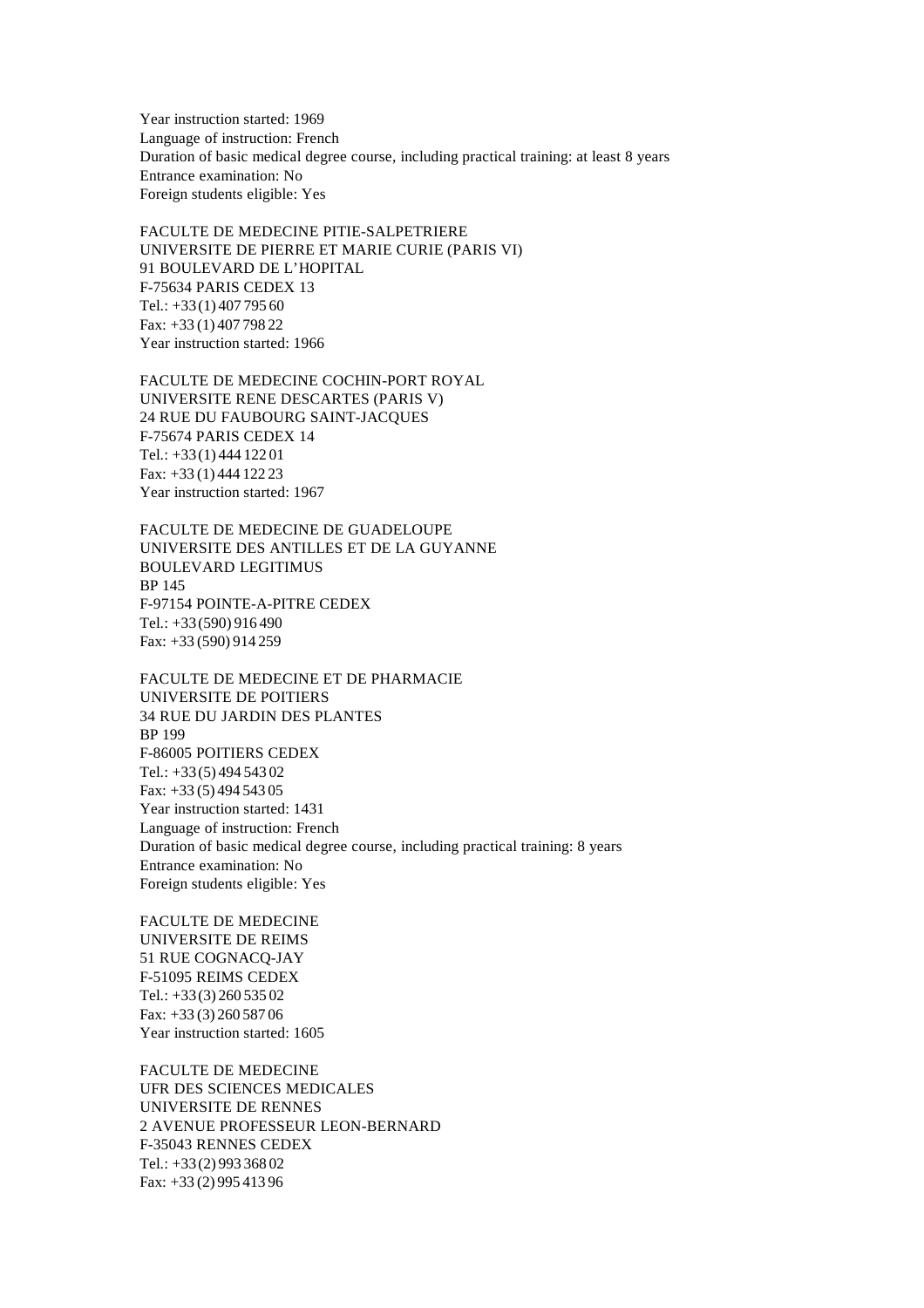E-mail: clauderioux@uni-rennes1.fr Year instruction started: 1803 Language of instruction: French Duration of basic medical degree course, including practical training: 8 years Entrance examination: Yes Foreign students eligible: Yes

FACULTE DE MEDECINE J LISFRANC UNIVERSITE DE SAINT-ETIENNE 15 RUE AMBROISE PARE F-42023 SAINT-ETIENNE CEDEX 2 Tel.: +33(4) 774 214 03/774 214 04 Fax: +33 (4) 774 214 89 Year instruction started: 1969

FACULTE DE MEDECINE UFR DE MEDECINE ET DE PHARMACIE UNIVERSITE DE ROUEN AVENUE DE L'UNIVERSITE BP 97 F-76803 SAINT-ETIENNE-DU-ROUVRAY Tel.: +33(2) 356 652 01 Fax: +33 (2) 356 655 75 Year instruction started: 1605

FACULTE DE MEDECINE UFR DE SCIENCES MEDICALES UNIVERSITE DE LOUIS PASTEUR 4 RUE KIRSCHLEGER F-67085 STRASBOURG CEDEX Tel.: +33(3) 883 587 02/883 587 03 Fax: +33 (3) 882 433 25 Year instruction started: 1538

FACULTE DE MEDECINE PURPAN UNIVERSITE DE TOULOUSE 37 ALLEE J GUESDES F-31073 TOULOUSE CEDEX Fax: +33 (5) 612 520 55

FACULTE DE MEDECINE DE RANGUEIL UNIVERSITE PAUL SABATIER 133 ROUTE DE NARBONNE F-31062 TOULOUSE CEDEX Tel.: +33(5) 615 323 13 Fax: +33 (5) 621 718 18 Year instruction started: 16th century

FACULTE DE MEDECINE DE TOURS UNIVERSITE FRANCOIS-RABELAIS 2 BIS BOULEVARD TONNELLE BP 3223 F-37032 TOURS CEDEX Tel.: +33(2) 473 660 04 Fax: +33 (2) 473 660 99 Year instruction started: 13th century Language of instruction: French Duration of basic medical degree course, including practical training: 8.5 years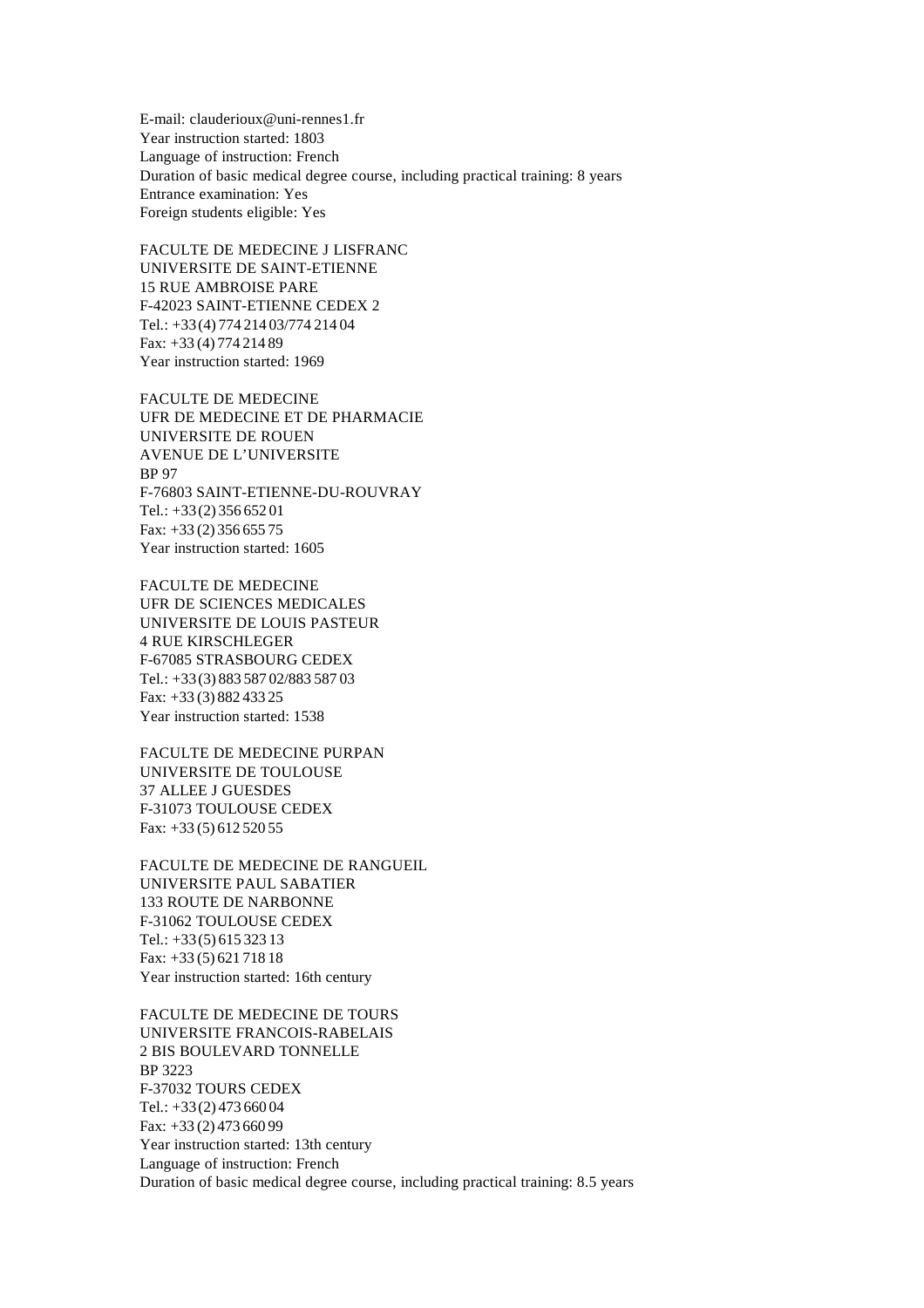Entrance examination: No Foreign students eligible: Yes

FACULTE DES SCIENCES MEDICALES UNIVERSITE DE NANCY I 9 AVENUE DE LA FORET DE HAYE BP 184 F-54505 VANDOEUVRE-LES-NANCY CEDEX Tel.: +33(3) 835 925 01 Fax: +33 (3) 835 925 03 Year instruction started: 1872

#### GABON

Total population in 1995: 1 106 000 Number of physicians per 100000 population (1993): 19 Number of medical schools: 1 Duration of basic medical degree course, including practical training: 7 years Title of degree awarded: Docteur d'État en Médecine (Doctor of Medicine) Medical registration/licence to practise: Information on registration is available from the Ordre des Médecins, Libreville. Work in government service after graduation: Not obligatory Agreements with other countries: —

CENTRE UNIVERSITAIRE DES SCIENCES DE LA SANTE (CUSS) BP 4009 LIBREVILLE Year instruction started: 1973

# GAMBIA

Total population in 1995: 1 141 000 Number of physicians per 100000 population (1993): 2 Number of medical schools: None Medical registration/licence to practise: Registration is obligatory with the Gambia Medical and Dental Council, Kanifing (next to the Post Office), Kombo St Mary's Division (KSMD). The licence to practise medicine is renewed annually and is granted to graduates who have completed a 2-year

internship. Foreigners may be granted a temporary licence. Work in government service after graduation: Not obligatory Agreements with other countries: None

## GEORGIA

Total population in 1995: 5 442 000 Number of physicians per 100000 population (1993): 436 Number of medical schools: 2 Duration of basic medical degree course, including practical training: 6 or 7 years Title of degree awarded: — Medical registration/licence to practise: — Work in government service after graduation: — Agreements with other countries: —

"AIETI" HIGHEST MEDICAL SCHOOL 29 VAZHA PSHAVELA AVENUE TBILISI 380109 Tel.: +995 (32) 395 509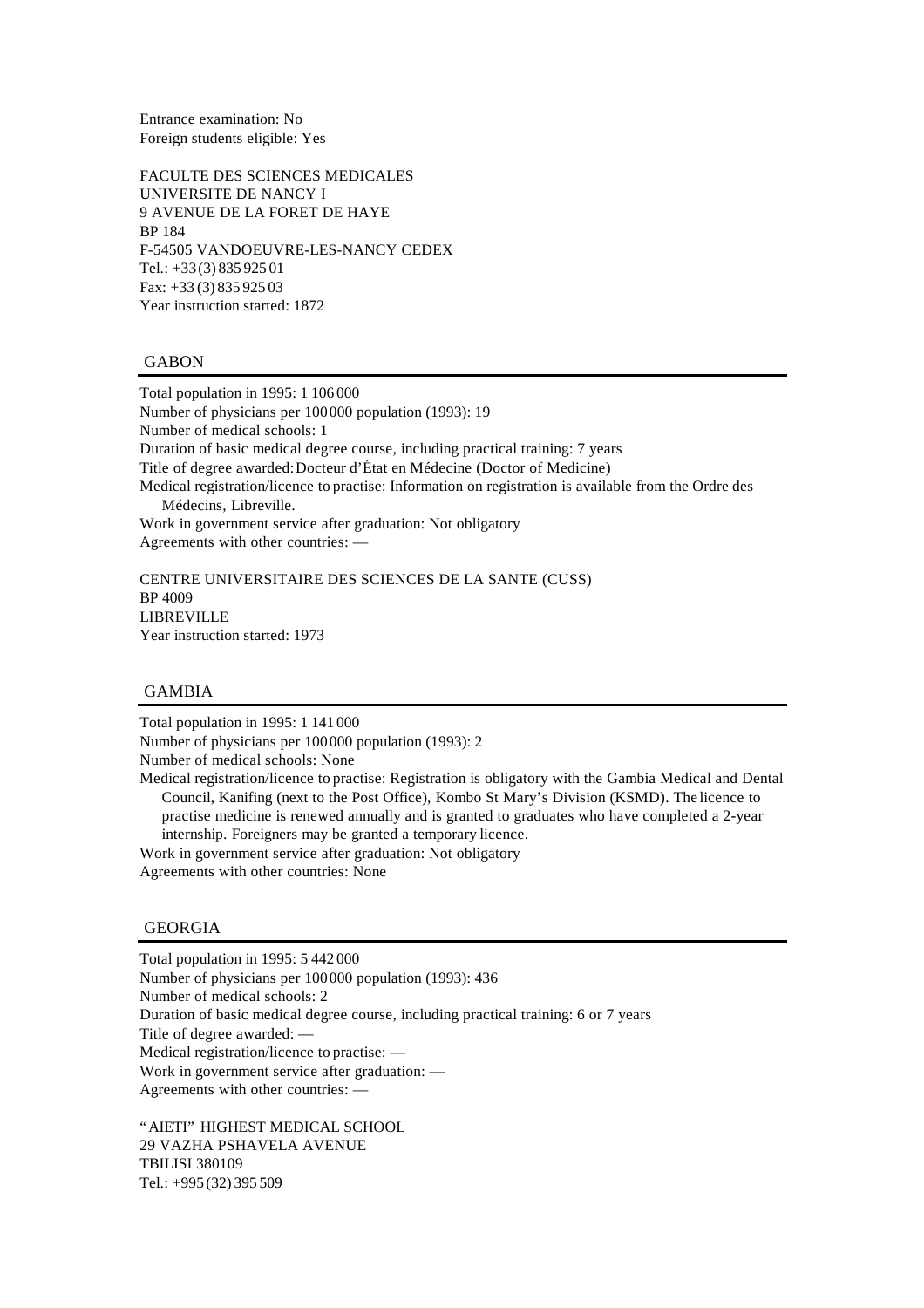Fax: +995 (32) 932 396 Telex: 212280 aieti su E-mail: tsk@who.ge Year instruction started: 1991 Language of instruction: Georgian, English Duration of basic medical degree course, including practical training: 6 years Entrance examination: Yes Foreign students eligible: Yes

TBILISI STATE MEDICAL UNIVERSITY 7 ASIATIANI STREET TBILISI 380077 Tel.: +995 (32) 333 801 Telex: 212223 lazer su E-mail: rima@ridmu.kheta.ge Year instruction started: 1921 Language of instruction: Georgian, Russian, English Duration of basic medical degree course, including practical training: 7 years Entrance examination: Yes Foreign students eligible: Yes

# GERMANY

Total population in 1995: 81 922 000 Number of physicians per 100000 population (1993): 319 Number of medical schools: 39 Duration of basic medical degree course, including practical training: 6 or 6.5 years (a further 1.5 years of practical training is required before the degree is awarded) Title of degree awarded: Staatsexamen und Arzt im Praktikum (State examination and completion of compulsory practical training) Medical registration/licence to practise: Registration is obligatory with the Arztekammern der Länder (General Medical Council of the respective provinces). The licence to practise medicine is granted to graduates of recognized medical schools who have completed 18 months of practical training. They must be of good character and in good health. Foreigners from countries outside the European Union may be granted a temporary licence only. Work in government service after graduation: Not obligatory Agreements with other countries: An agreement exists with other countries of the European Union (Directive 93/16/EEC governing the employment of doctors). MEDIZINISCHE FAKULTAET RHEINISCH-WESTFAELISCHE TECHNISCHE HOCHSCHULE AACHEN PAUWELSSTRASSE 30 D-52062 AACHEN Tel.: +49(241) 808 9168

Fax: +49 (241) 888 8470 Year instruction started: 1966 Language of instruction: German Duration of basic medical degree course, including practical training: 6 years Entrance examination: Yes Foreign students eligible: Yes

FACHBEREICH HUMANMEDIZIN FREIE UNIVERSITAET BERLIN UNIVERSITAETSKLINIKUM BENJAMIN FRANKLIN HINDENBURGDAMM 30 D-12200 BERLIN Year instruction started: 1948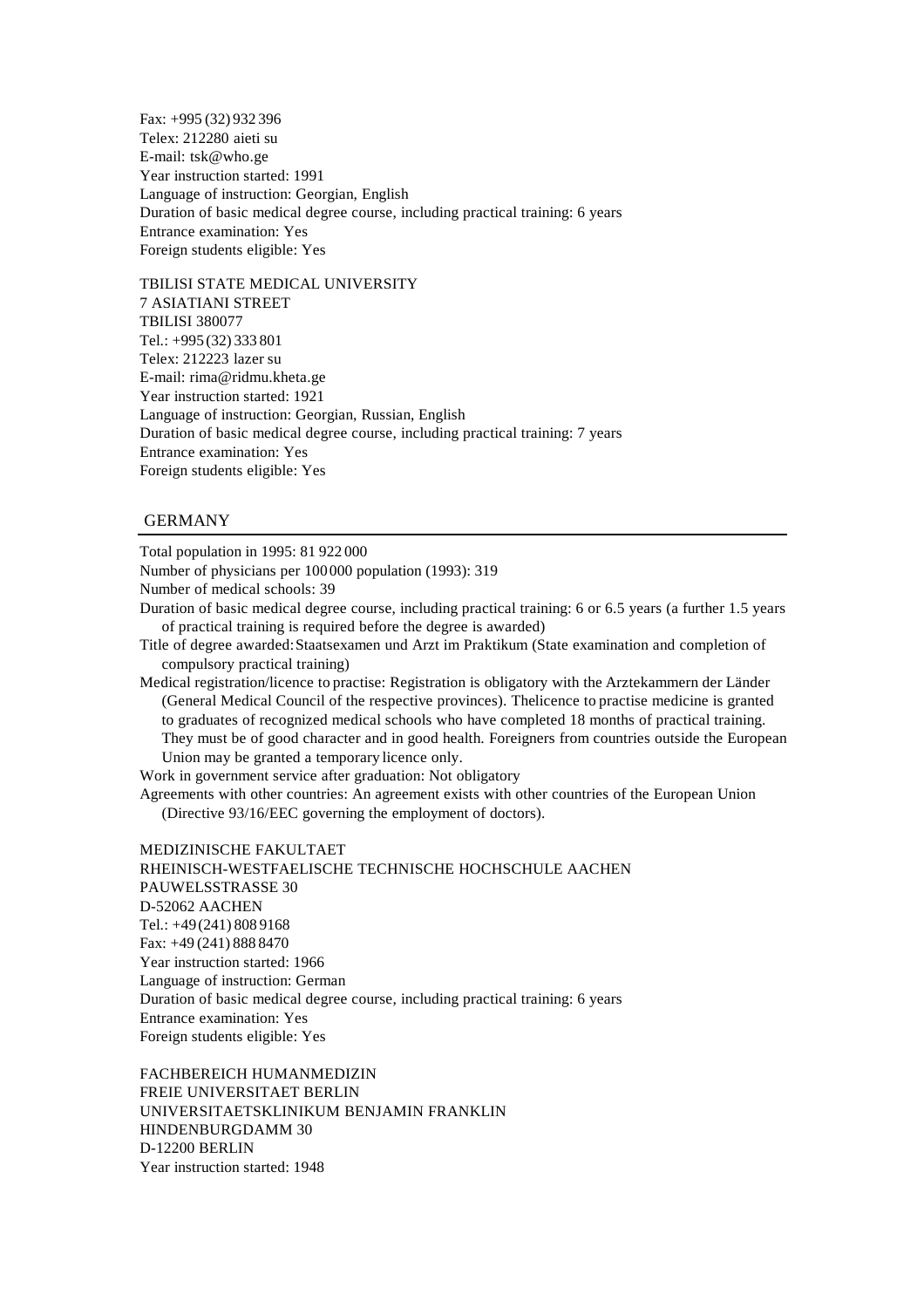BEREICH MEDIZIN (CHARITE) HUMBOLDT UNIVERSITAET ZU BERLIN SCHUMANNSTRASSE 20/21 D-10117 BERLIN Year instruction started: 1710

MEDIZINISCHE FACULTAET VIRCHOW KLINIKUM HUMBOLDT UNIVERSITAET ZU BERLIN AUGUSTENBURGERPLATZ 1 D-13353 BERLIN

MEDIZINISCHE FAKULTAET RUHR-UNIVERSITAET BOCHUM UNIVERSITAETSSTRASSE 150 D-44780 BOCHUM Tel.: +49(234) 700 4960 Fax: +49 (234) 709 4190 Year instruction started: 1969 Language of instruction: German Duration of basic medical degree course, including practical training: 6 years Entrance examination: No Foreign students eligible: Yes

MEDIZINISCHE FAKULTAET RHEINISCHE FRIEDRICH-WILHELMS-UNIVERSITAET BONN AM HOF 1B D-53113 BONN Tel.: +49(228) 737 246/737 298 Fax: +49 (228) 737 077 Year instruction started: 1818 Language of instruction: German Duration of basic medical degree course, including practical training: 6 years Entrance examination: Yes Foreign students eligible: No

MEDIZINISCHE FAKULTAET "CARL-GUSTAV CARUS" TECHNISCHE UNIVERSITAET DRESDEN FETSCHERSTRASSE 74 D-01307 DRESDEN Year instruction started: 1954 Language of instruction: German Duration of basic medical degree course, including practical training: 6 years Entrance examination: Yes Foreign students eligible: Yes

MEDIZINISCHE FAKULTAET HEINRICH-HEINE UNIVERSITAET DUESSELDORF UNIVERSITAETSSTRASSE 1 D-40225 DUESSELDORF Tel.: +49(211) 811 2242 Fax: +49 (211) 811 2285 Year instruction started: 1923 Language of instruction: German Duration of basic medical degree course, including practical training: 6 years Entrance examination: Yes Foreign students eligible: Yes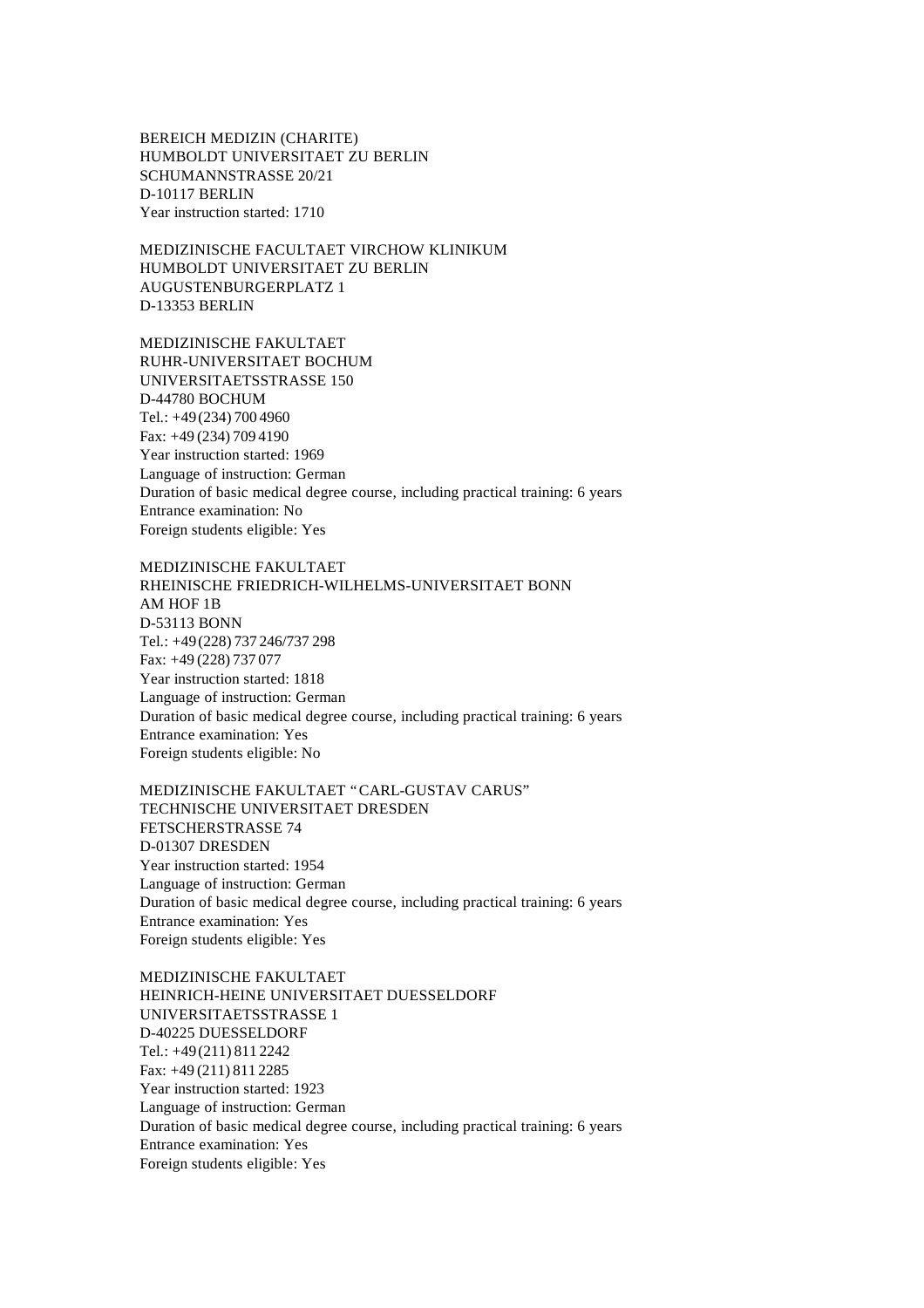MEDIZINISCHE FAKULTAET FRIEDRICH-ALEXANDER-UNIVERSITAET ERLANGEN-NUERNBERG UNIVERSITAETSSTRASSE 40 D-91054 ERLANGEN Year instruction started: 1743

MEDIZINISCHE FAKULTAET UNIVERSITAET-GESAMTHOCHSCHULE ESSEN HUFELANDSTRASSE 55 D-45122 ESSEN Tel.: +49(201) 723 4696 Fax: +49 (201) 723 5914 Year instruction started: 1971 Language of instruction: German Duration of basic medical degree course, including practical training: 6 years Entrance examination: No Foreign students eligible: Yes

FACHBEREICH HUMANMEDIZIN JOHANN-WOLFGANG-GOETHE-UNIVERSITAET FRANKFURT THEODOR-STERN-KAI 7 D-60590 FRANKFURT AM MAIN Tel.: +49(69) 630 162 89 Fax: +49 (69) 630 159 22 E-mail: dekanat@ddm.klinik.uni-frankfurt.de Year instruction started: 1914 Language of instruction: German Duration of basic medical degree course, including practical training: 6 years Entrance examination: Yes Foreign students eligible: Yes

MEDIZINISCHE FAKULTAET ALBERT-LUDWIGS-UNIVERSITAET FREIBURG WERTHMANNPLATZ D-79098 FREIBURG IM BREISGAU Year instruction started: 1457

FACHBEREICH HUMANMEDIZIN JUSTUS-LIEBIG-UNIVERSITAET GIESSEN RUDOLF-BUCHHEIM-STRASSE 8 D-35385 GIESSEN Year instruction started: 1607

MEDIZINISCHE FAKULTAET GEORG-AUGUST-UNIVERSITAET GOETTINGEN ROBERT-KOCH-STRASSE 40 D-37075 GOETTINGEN Tel.: +49(551) 395 328 Fax: +49 (551) 396 994 Telex: 96703 unigoe d E-mail: ghahne@uni-goettingen.de Year instruction started: 1737 Language of instruction: German Duration of basic medical degree course, including practical training: 6 years Entrance examination: No Foreign students eligible: Yes

BEREICH MEDIZIN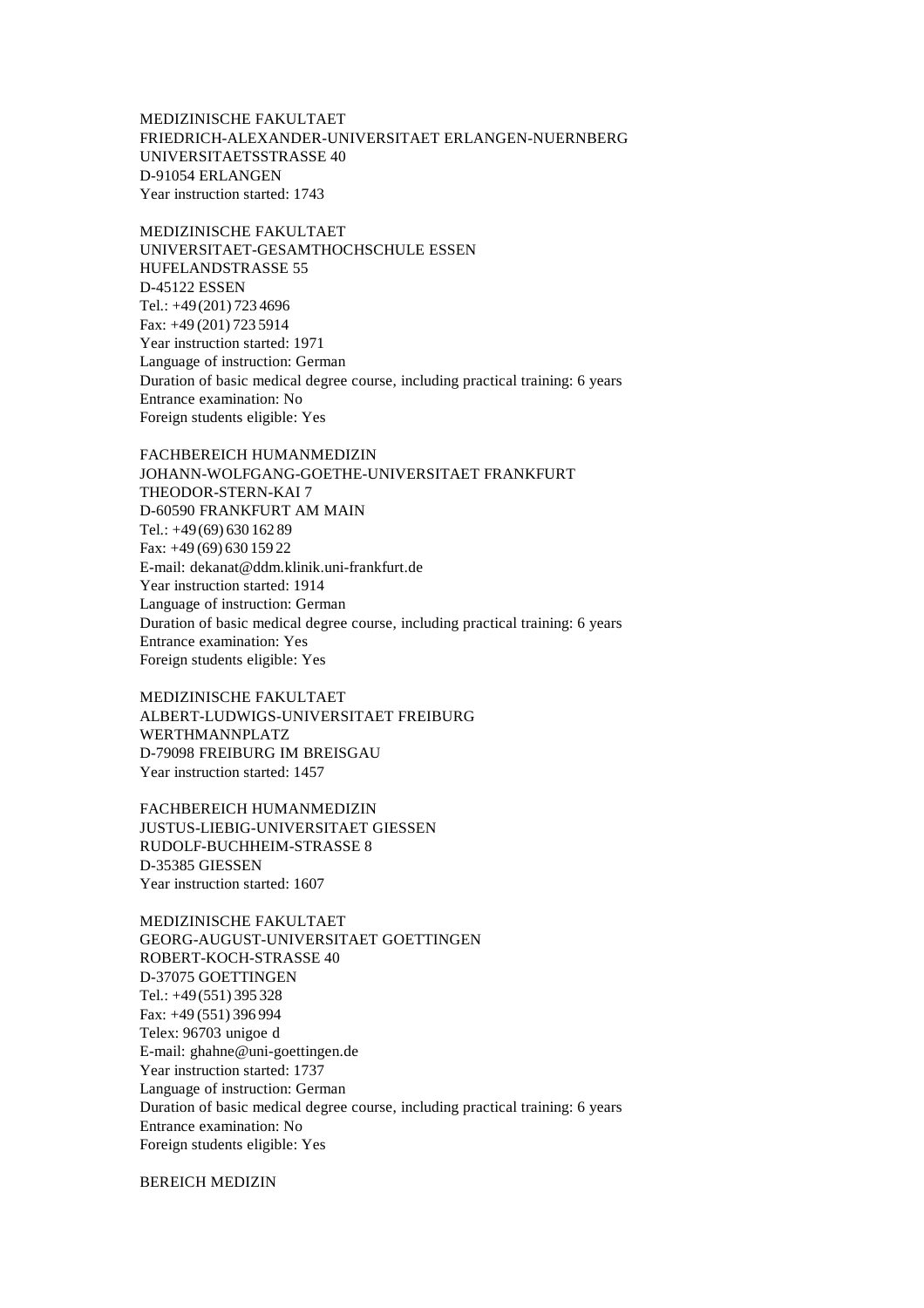ERNST-MORITZ-ARNDT UNIVERSITAET FLEISCHMANNSTRASSE 8 D-17487 GREIFSWALD Year instruction started: 1456

BEREICH MEDIZIN MARTIN-LUTHER-UNIVERSITAET HALLE-WITTENBERG MAGDEBURGERSTRASSE 3 D-06907 HALLE/SAALE Year instruction started: 1717

FACHBEREICH MEDIZIN UNIVERSITAET HAMBURG UNIVERSITAETS-KRANKENHAUS EPPENDORF MARTINISTRASSE 52 D-20246 HAMBURG Year instruction started: 1919

MEDIZINISCHE HOCHSCHULE HANNOVER KONSTANTY-GUTSCHOW-STRASSE 8 D-30623 HANNOVER Year instruction started: 1965

MEDIZINISCHE FAKULTAET RUPRECHT-KARLS-UNIVERSITAET HEIDELBERG IM NEUENHEIMER FELD 346 D-69120 HEIDELBERG Tel.: +49(6221) 562 702 Fax: +49 (6221) 564 365 Year instruction started: 1387 Language of instruction: German Duration of basic medical degree course, including practical training: 6 years Entrance examination: Yes Foreign students eligible: Yes

FACHBEREICH MEDIZIN UNIVERSITAET DES SAARLANDES/SAARBRUECKEN ANLAGENGEBAUEDE D-66424 HOMBURG Year instruction started: 1946

MEDIZINISCHE FAKULTAET FRIEDRICH-SCHILLER-UNIVERSITAET JENA BACHSTRASSE 18 D-07740 JENA Tel.: +49(3641) 633 017 Fax: +49 (3641) 633 013 Year instruction started: 1558 Language of instruction: German Duration of basic medical degree course, including practical training: 6 years Entrance examination: Yes Foreign students eligible: Yes

FACHBEREICH MEDIZIN CHRISTIAN-ALBRECHTS-UNIVERSITAET KIEL OLSHAUSENSTRASSE 40–60 D-24098 KIEL Tel.: +49(431) 880 2126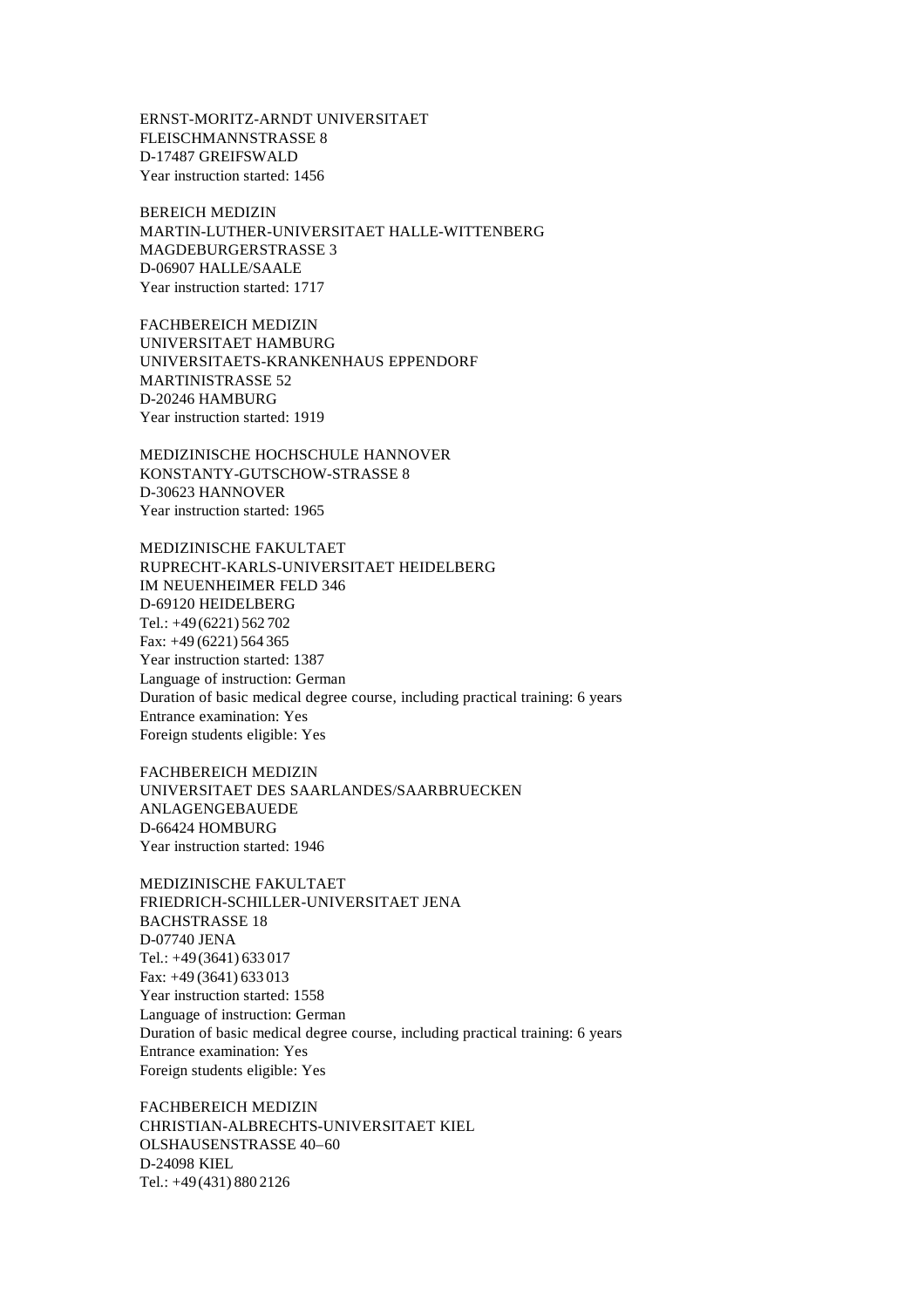Fax: +49 (431) 880 2072 Year instruction started: 1665 Language of instruction: German Duration of basic medical degree course, including practical training: 6 years Entrance examination: No Foreign students eligible: Yes

MEDIZINISCHE FAKULTAET UNIVERSITAET ZU KOELN JOSEPH-STELZMANN-STRASSE 9 D-50931 KOELN Tel.: +49(221) 478 6039 Fax: +49 (221) 478 6276 Year instruction started: 1393 Language of instruction: German Duration of basic medical degree course, including practical training: 6 years Entrance examination: Yes Foreign students eligible: Yes

MEDIZINISCHE FAKULTAET UNIVERSITAET LEIPZIG LIEBIGSTRASSE 27 D-04103 LEIPZIG Tel.: +49(341) 971 5930 Fax: +49 (341) 971 5939 Year instruction started: 1475 Language of instruction: German Duration of basic medical degree course, including practical training: 6 years Entrance examination: No Foreign students eligible: Yes

MEDIZINISCHE FAKULTAET UNIVERSITAET LUEBECK RATZEBURGER ALLEE 160 D-23538 LUEBECK Tel.: +49(451) 5000 Fax: +49 (451) 500 3016 Telex: 26492 ul d Year instruction started: 1964 Language of instruction: German Duration of basic medical degree course, including practical training: 6 years Entrance examination: No Foreign students eligible: Yes

MEDIZINISCHE FAKULTAET OTTO-VON-GUERUERICKE UNIVERSITAET LEIPZIGERSTRASSE 44 D-39120 MAGDEBURG Year instruction started: 1954

FACHBEREICH MEDIZIN JOHANNES-GUTENBERG-UNIVERSITAET MAINZ OBERE ZAHLBACHERSTRASSE 63 D-55131 MAINZ Year instruction started: 1946

FAKULTAET FUER KLINISCHE MEDIZIN MANNHEIM UNIVERSITAET HEIDELBERG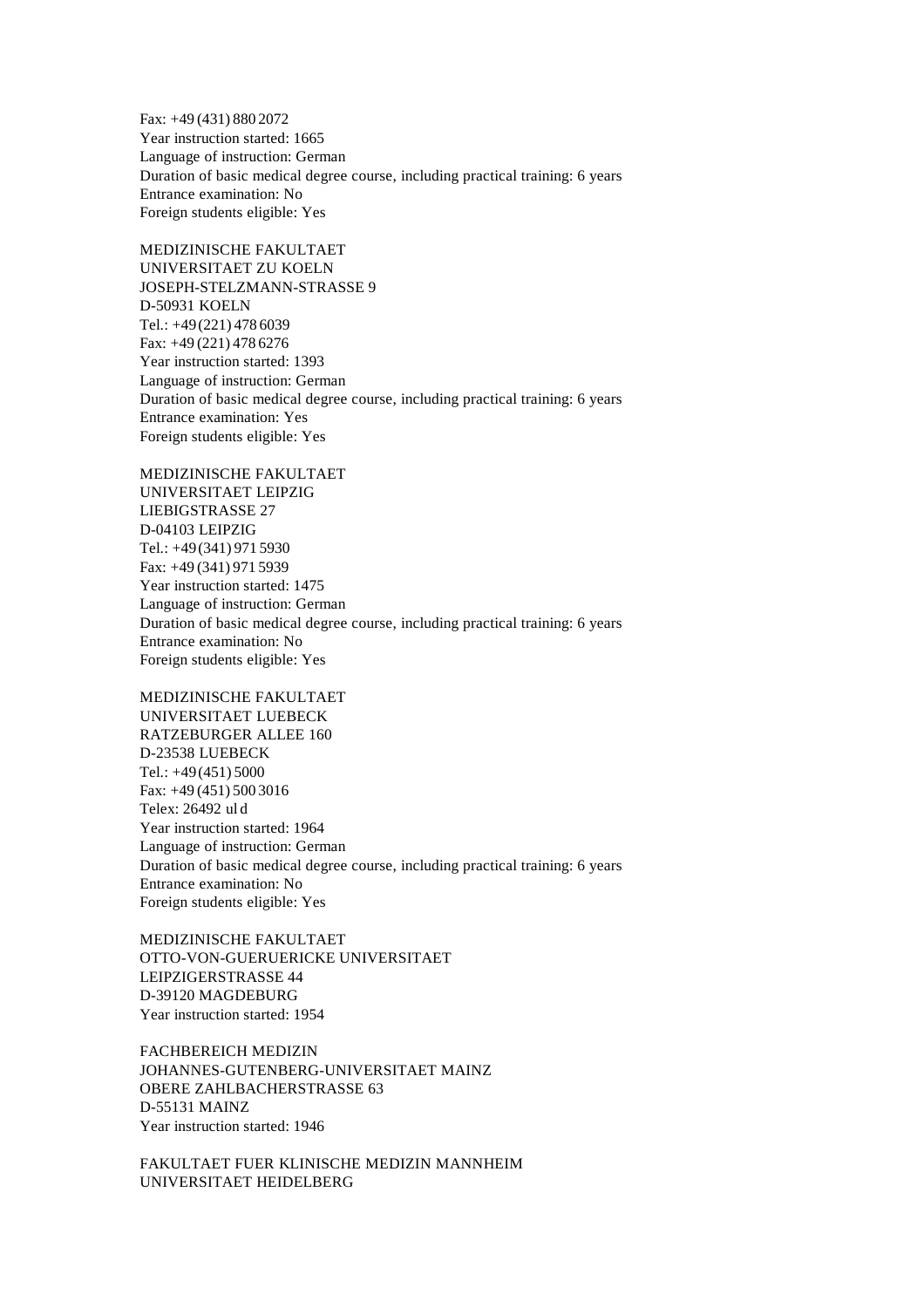THEODOR-KUTZER-UFER 1–3 D-68135 MANNHEIM Tel.: +49(621) 383 2527 Fax: +49 (621) 383 3802 Year instruction started: 1965 Language of instruction: German Duration of basic medical degree course, including practical training: 6 years Entrance examination: No Foreign students eligible: Yes

FACHBEREICH HUMANMEDIZIN PHILIPPS-UNIVERSITAET MARBURG BALDINGERSTRASSE D-35033 MARBURG Year instruction started: 1527

FACHBEREICH MEDIZIN LUDWIG-MAXIMILIANS-UNIVERSITAET MUENCHEN BAUARIARING 19 D-80336 MUENCHEN Year instruction started: 1826

FAKULTAET FUER MEDIZIN TECHNISCHE UNIVERSITAET MUENCHEN ISMANINGERSTRASSE 22 D-81675 MUENCHEN Tel.: +49(89) 414 040 21 Fax: +49 (89) 414 049 35 Year instruction started: 1967 Language of instruction: German Duration of basic medical degree course, including practical training: 6 years Entrance examination: Yes Foreign students eligible: Yes

MEDIZINISCHE FAKULTAET WESTFAELISCHE WILHELMS-UNIVERSITAET MUENSTER DOMAGKSTRASSE 3 D-48129 MUENSTER Year instruction started: 1925

MEDIZINISCHE FAKULTAET UNIVERSITAET REGENSBURG FRANZ-JOSEF-STRASSE-ALLEE 11 D-93042 REGENSBURG Tel.: +49(941) 944 6084 Fax: +49 (941) 944 6079 Year instruction started: 1970 Language of instruction: German Duration of basic medical degree course, including practical training: 6 years Entrance examination: Yes Foreign students eligible: Yes

NATURWISSENSCHAFTLICHE FAKULTAET III (BIOLOGIE UND VORKLINISCHE MEDIZIN) UNIVERSITAET REGENSBURG UNIVERSITAETSSTRASSE 31 D-93040 REGENSBURG Year instruction started: 1970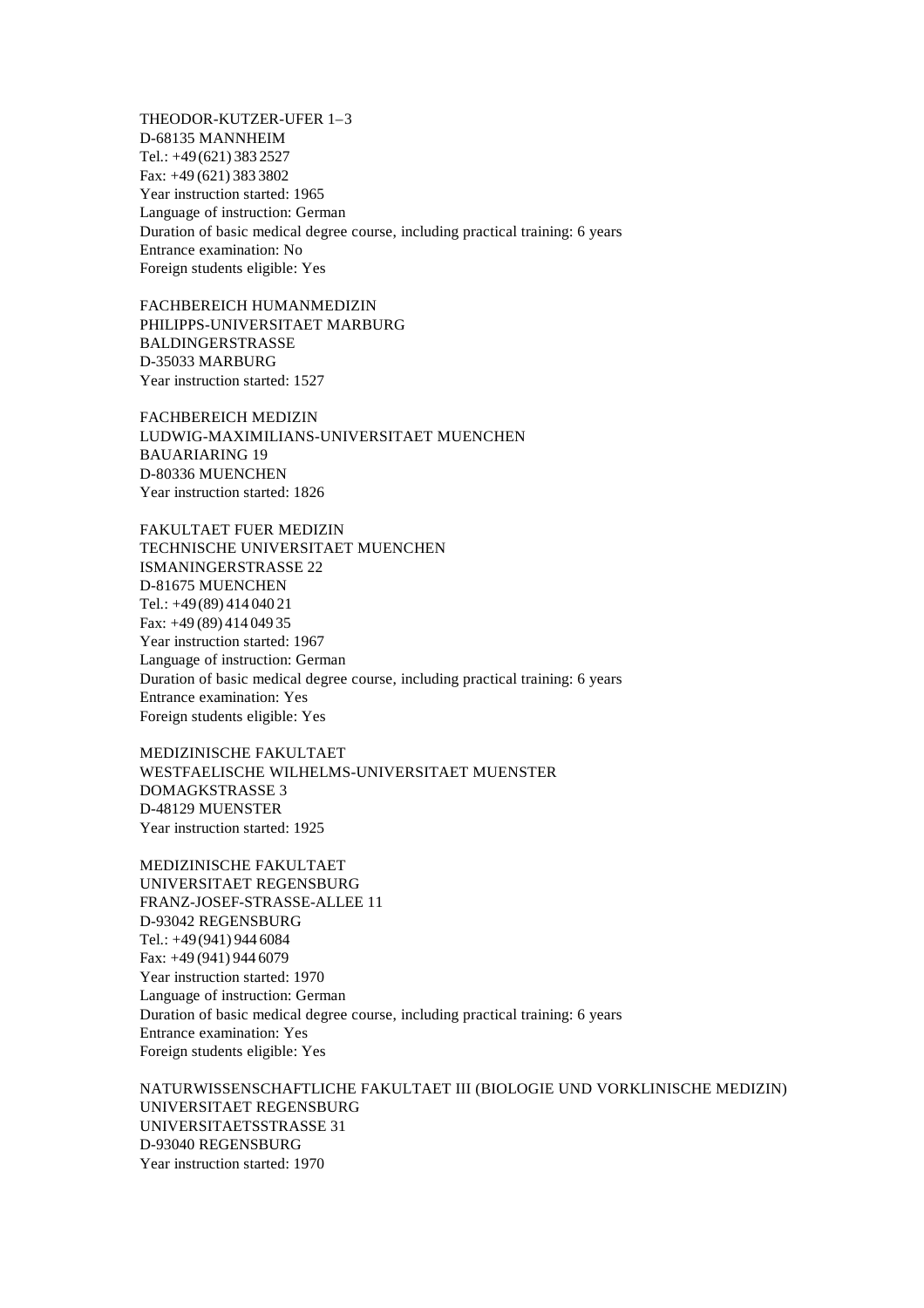MEDIZINISCHE FAKULTAET UNIVERSITAET ROSTOCK SCHILLINGALLEE 35 D-18055 ROSTOCK Tel.: +49(381) 494 5001 Fax: +49 (381) 494 5002 Year instruction started: 1419 Language of instruction: German Duration of basic medical degree course, including practical training: 6 years Entrance examination: No Foreign students eligible: Yes

MEDIZINISCHE FACULTAET EBERHARD-KARLS-UNIVERSITAET TUEBINGEN GEISSWEG 5 D-72076 TUEBINGEN Tel.: +49(7071) 297 3663 Fax: +49 (7071) 296 864 Year instruction started: 1477 Language of instruction: German Duration of basic medical degree course, including practical training: 6.5 years Entrance examination: Yes Foreign students eligible: Yes

MEDIZINISCHE FAKULTAET UNIVERSITAET ULM ALBERT-EINSTEIN-ALLEE D-89069 ULM Tel.: +49(731) 502 01 Fax: +49 (731) 502 2038 Year instruction started: 1969 Language of instruction: German Duration of basic medical degree course, including practical training: 6 years Entrance examination: No Foreign students eligible: Yes

MEDIZINISCHE FAKULTAET UNIVERSITAET WITTEN-HERDECKE ALFRED-HERRHAUSEN-STRASSE 50 D-58448 WITTEN Tel.: +49(2302) 926 700 Fax: +49 (2302) 926 701 Year instruction started: 1983 Language of instruction: German Duration of basic medical degree course, including practical training: 6 years Entrance examination: No Foreign students eligible: Yes

MEDIZINISCHE FAKULTAET JULIUS-MAXIMILIANS-UNIVERSITAET WUERZBURG JOSEF-SCHNEIDER-STRASSE 2 D-97080 WUERZBURG Tel.: +49(931) 201 3856 Fax: +49 (931) 201 3860 Year instruction started: 1583 Language of instruction: German Duration of basic medical degree course, including practical training: 6 years Entrance examination: Yes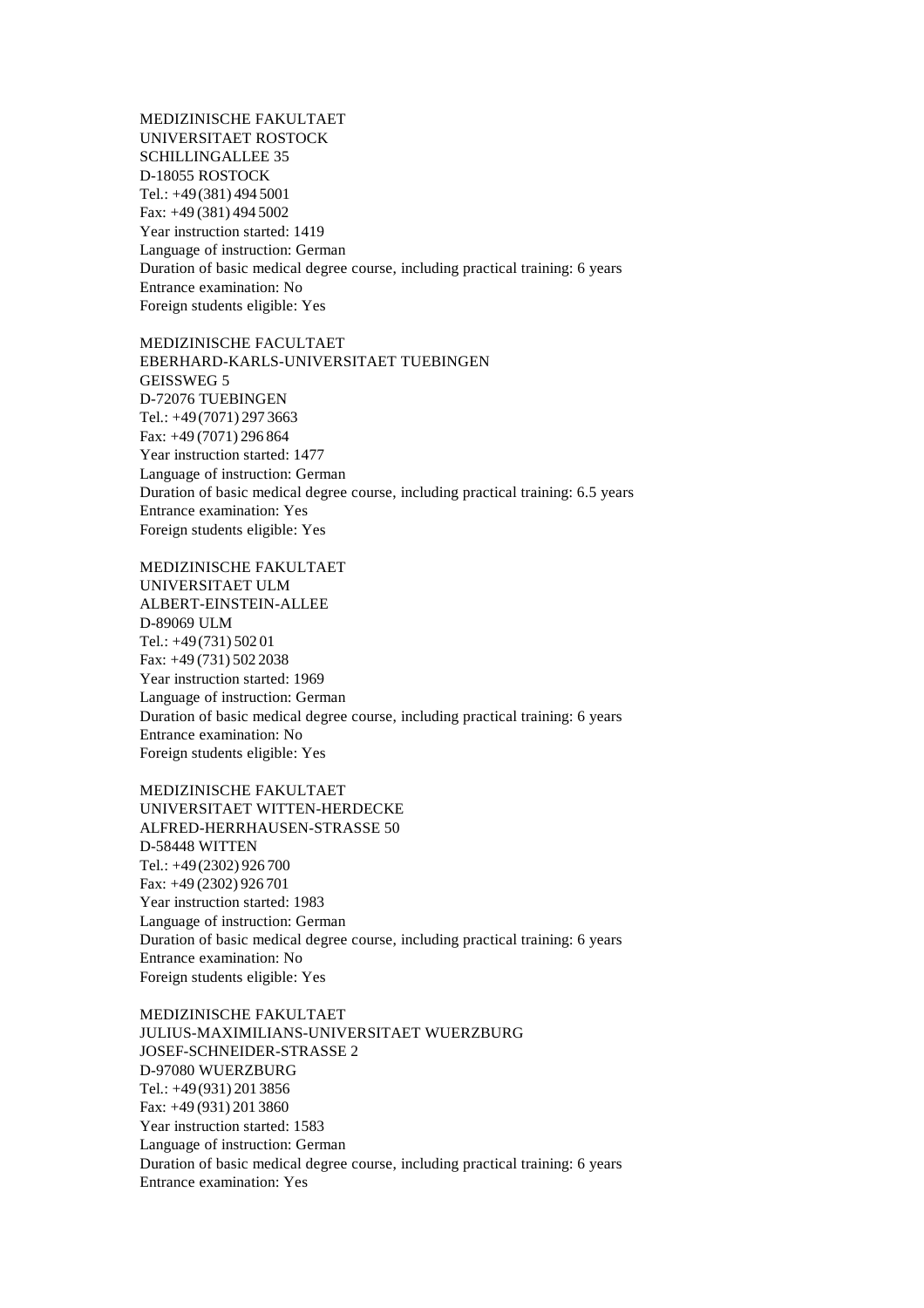Foreign students eligible: Yes

## GHANA

Total population in 1995: 17 832 000

Number of physicians per 100000 population (1993): 4

Number of medical schools: 2

Duration of basic medical degree course, including practical training: 6 years

Title of degree awarded: Bachelor of Medicine and Bachelor of Surgery (MBChB)

Medical registration/licence to practise: Registration is obligatory with the Ghana Medical and Dental Council, PO Box 10586, Accra. The licence to practise medicine is granted to graduates who have completed a 1-year internship. Foreigners who have graduated abroad must hold a certificate of temporary registration and complete a 1-year internship in a recognized hospital before obtaining full registration.

Work in government service after graduation: Obligatory (1 year) Agreements with other countries: An agreement exists with the United Kingdom.

UNIVERSITY OF GHANA MEDICAL SCHOOL PO BOX 4236 ACCRA Tel.: +233 (21) 666 987 Fax: +233 (21) 663 062 E-mail: library@gha.healthnet.org Year instruction started: 1963 Language of instruction: English Duration of basic medical degree course, including practical training: 6 years Entrance examination: No Foreign students eligible: Yes

SCHOOL OF MEDICAL SCIENCES UNIVERSITY OF SCIENCE AND TECHNOLOGY UNIVERSITY POST OFFICE KUMASI Tel.: +233 (51) 603 03 Fax: +233 (51) 603 02 Telex: 2555 ust gh Year instruction started: 1975 Language of instruction: English Duration of basic medical degree course, including practical training: 6 years Entrance examination: Yes Foreign students eligible: Yes

#### **GREECE**

Total population in 1995: 10 490 000 Number of physicians per 100000 population (1993): 387 Number of medical schools: 7 Duration of basic medical degree course, including practical training: 6 years Title of degree awarded: Ptychion latrikis (Diploma of Medicine) Medical registration/licence to practise: Registration is obligatory with the competent Medical Board. The licence to practise medicine is granted by the Division of Health and Hygiene of the provincial authorities to graduates of a recognized medical school. Foreigners must provide full legal details to obtain a licence. Work in government service after graduation: Obligatory (1 year in a rural area) Agreements with other countries: An agreement exists with other countries of the European Union (Directive 93/16/EEC governing the employment of doctors).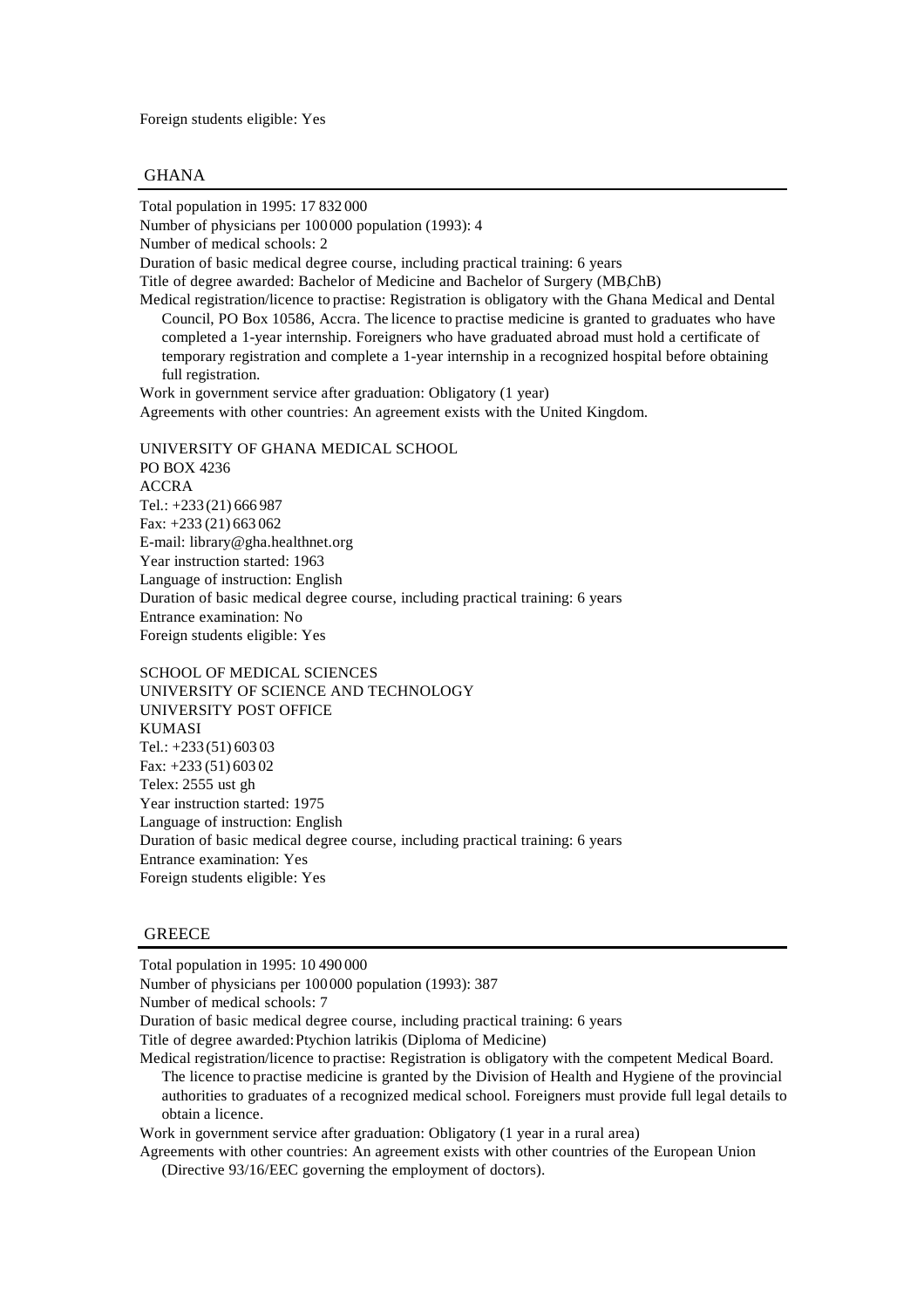MEDICAL SECTION UNIVERSITY OF THRAKI ALEXANDROUPOLIS Year instruction started: 1984

MEDICAL DEPARTMENT SCHOOL OF HEALTH SCIENCES NATIONAL AND KAPODISTRIAN UNIVERSITY OF ATHENS ATHENS Year instruction started: 1836

MEDICAL SCHOOL UNIVERSITY OF IOANNINA UNIVERSITY CAMPUS PO BOX 1186 IOANNINA 45110 Tel.: +30(651) 418 02/405 77 Fax: +30 (651) 405 77 Year instruction started: 1977 Language of instruction: Greek Duration of basic medical degree course, including practical training: 6 years Entrance examination: Yes Foreign students eligible: Yes

MEDICAL DEPARTMENT SCHOOL OF HEALTH SCIENCES UNIVERSITY OF CRETE ELEFTERIAS SQUARE IRAKLION Year instruction started: 1984

MEDICAL SCHOOL UNIVERSITY OF THESSALY 22 PAPAKIRIAZI LARISSA 41222 Tel.: +30(41) 259 974 Fax: +30 (41) 255 420 Year instruction started: 1990 Language of instruction: Greek Duration of basic medical degree course, including practical training: 6 years Entrance examination: Yes Foreign students eligible: Yes

FACULTY OF MEDICINE SCHOOL OF HEALTH SCIENCES UNIVERSITY OF PATRAS PATRAS 26500 Tel.: +30(61) 992 942 Fax: +30 (61) 996 103 Language of instruction: Greek Duration of basic medical degree course, including practical training: 6 years Entrance examination: No Foreign students eligible: Yes

MEDICAL SCHOOL ARISTOTLE UNIVERSITY OF THESSALONIKI THESSALONIKI 54006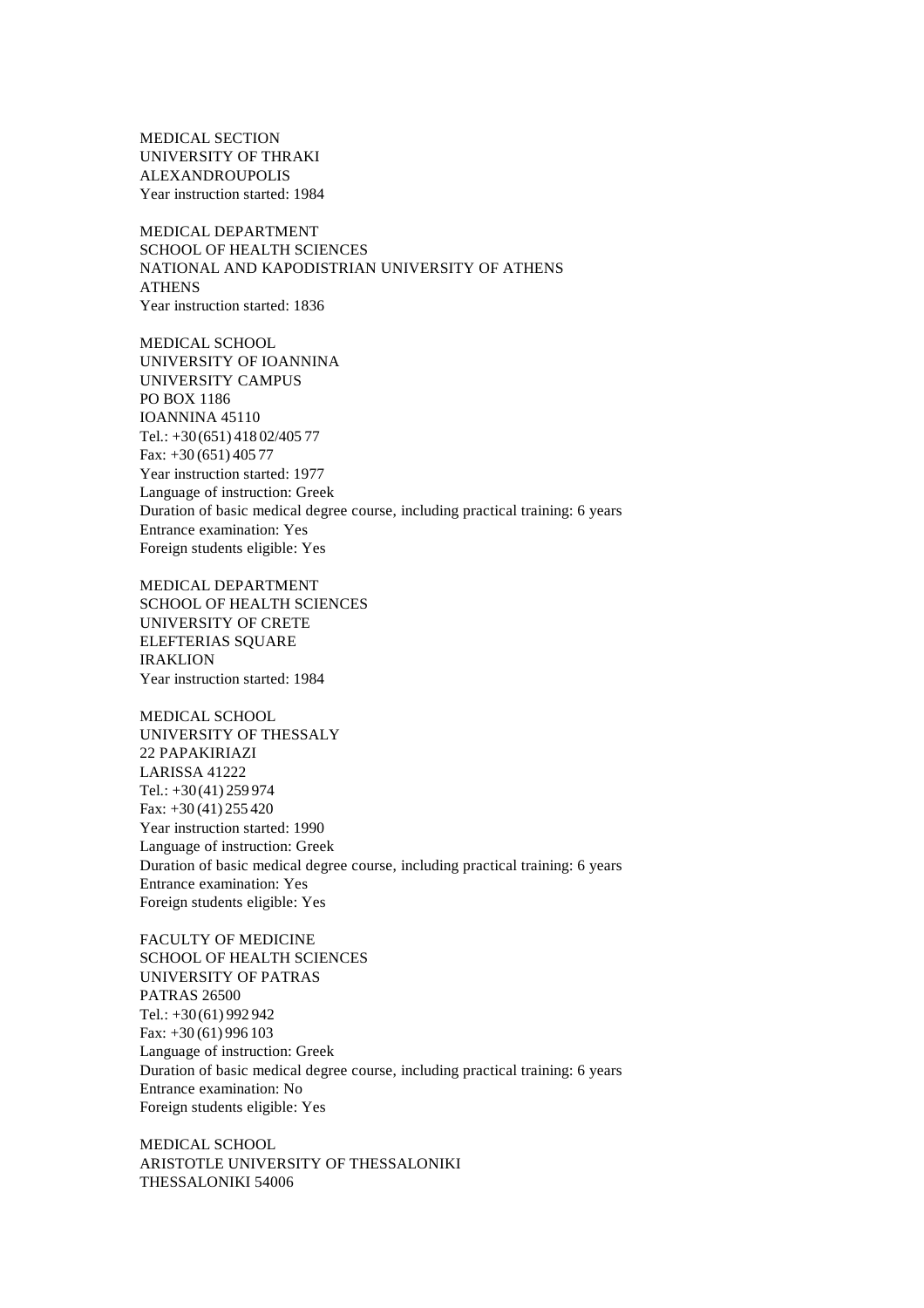Tel.: +30(31) 999 283 Fax: +30 (31) 999 293 Year instruction started: 1942 Language of instruction: Greek Duration of basic medical degree course, including practical training: 6 years Entrance examination: Yes Foreign students eligible: Yes

## GRENADA

Total population in 1995: — Number of physicians per 100000 population (1993): 50 Number of medical schools: 1 Duration of basic medical degree course, including practical training: 4.5 years Title of degree awarded: Doctor of Medicine (MD) Medical registration/licence to practise: Registration is obligatory with the Medical Registration Board, Ministry of Health, St George's. The licence to practise medicine is granted to graduates from St George's University School of Medicine or an acceptable equivalent. Work in government service after graduation: Not obligatory (except for those who have studied with a government grant, who must complete 3 years in the service of the state) Agreements with other countries: Agreements exist with British Commonwealth countries, Eastern Caribbean countries and the USA. ST GEORGE'S UNIVERSITY SCHOOL OF MEDICINE<sup>1</sup> UNIVERSITY CENTRE

PO BOX 7 ST GEORGE'S Tel.: +1473 444 4357 Fax: +1473 444 4823 E-mail: sgu-info@mssl.com Year instruction started: 1977 Language of instruction: English Duration of basic medical degree course, including practical training: 4.5 years Entrance examination: Yes Foreign students eligible: Yes

## GUATEMALA

Total population in 1995: 10 928 Number of physicians per 100000 population (1993): 90 Number of medical schools: 2 Duration of basic medical degree course, including practical training: 6 or 7 years Title of degree awarded: Médico y Cirujano (Physician and Surgeon) Medical registration/licence to practise: — Work in government service after graduation: — Agreements with other countries: —

FACULTAD DE CIENCIAS MEDICAS UNIVERSIDAD DE SAN CARLOS CIUDAD UNIVERSITARIA ZONA 1 GUATEMALA Tel.: +502 (2) 476 7370 Fax: +502 (2) 476 9639 Year instruction started: 1676 Language of instruction: Spanish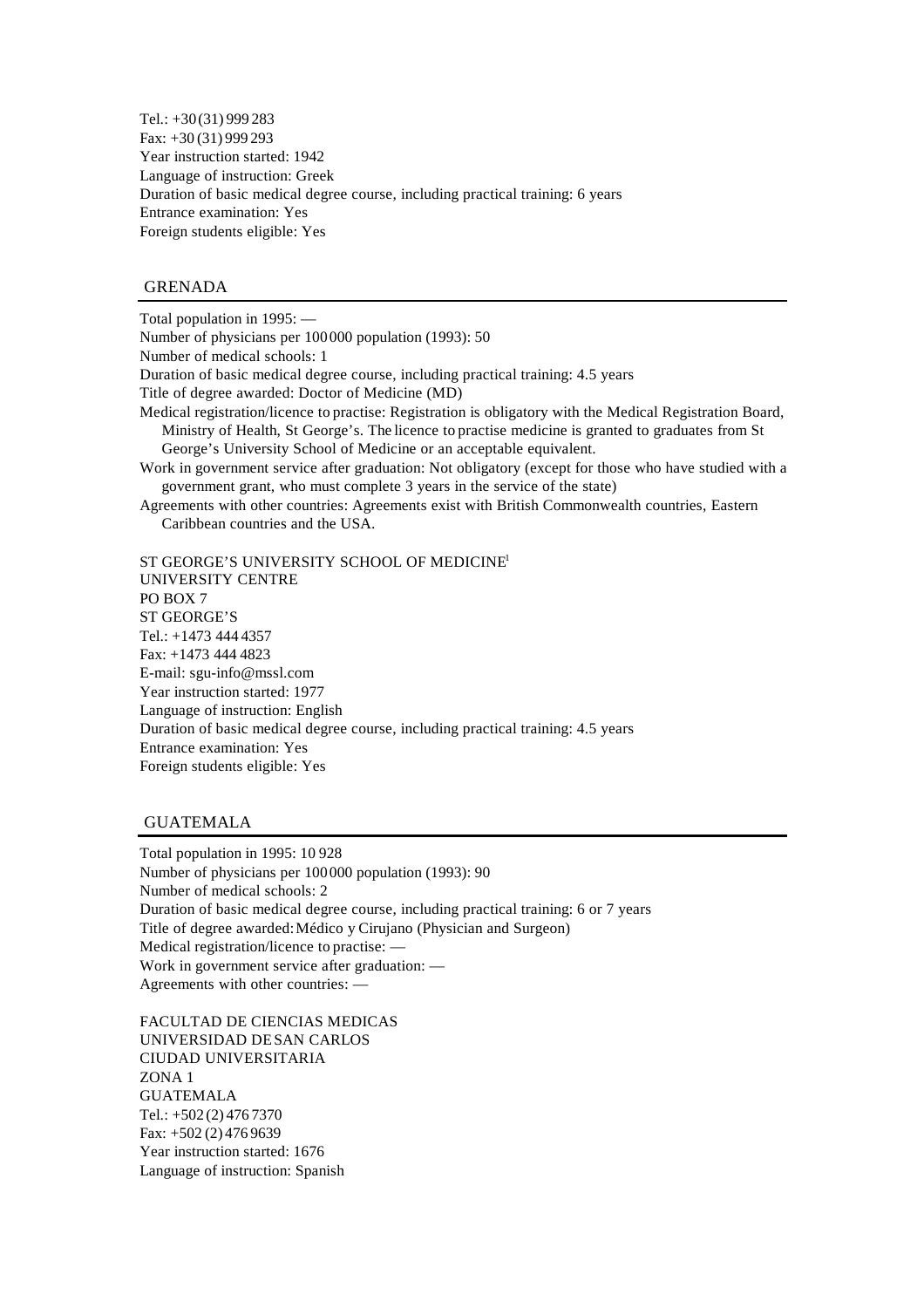Duration of basic medical degree course, including practical training: 6 years Entrance examination: No Foreign students eligible: Yes

FACULTAD DE MEDICINA UNIVERSIDAD FRANCISCO MARROQUIN 6A AVENIDA 7-55 ZONA 10 GUATEMALA 01010 Tel.: +502 (2) 348 327/348 328 Fax: +502 (2) 348 329 Year instruction started: 1978 Language of instruction: Spanish Duration of basic medical degree course, including practical training: 7 years Entrance examination: Yes Foreign students eligible: Yes

## GUINEA

Total population in 1995: 7 518 000 Number of physicians per 100000 population (1993): 15 Number of medical schools: 1 Duration of basic medical degree course, including practical training: 8 years Title of degree awarded: Docteur en Médecine (Doctor of Medicine) Medical registration/licence to practise: — Work in government service after graduation: — Agreements with other countries: —

FACULTE DE MEDECINE, PHARMACIE ET ODONTO-STOMATOLOGIE UNIVERSITE DE CONAKRY ROUTE DE DIXINN BP 1017 **CONAKRY** Year instruction started: 1967 Language of instruction: French Duration of basic medical degree course, including practical training: 8 years Entrance examination: Yes Foreign students eligible: Yes

# GUINEA-BISSAU

Total population in 1995: 1 091 000 Number of physicians per 100000 population (1993): 18 Number of medical schools: 1 Duration of basic medical degree course, including practical training: 6 years Title of degree awarded: Doctor en Medicina (Doctor of Medicine) Medical registration/licence to practise: Registration is obligatory with the Ministry of Public Health, BP 50, Bissau. The licence to practise medicine is granted by the Ministry on receipt of information from the Dean of the Faculty of Medicine and a certified copy of the medical diploma. Graduates of foreign medical schools must have their degree certified. Foreigners must be in possession of a work and a residence permit. Work in government service after graduation: Not obligatory Agreements with other countries: Agreements exist with countries to which medical students are sent for training, mainly Brazil, Cuba and countries of Europe and North America.

ESCOLA SUPERIOR DE MEDICINA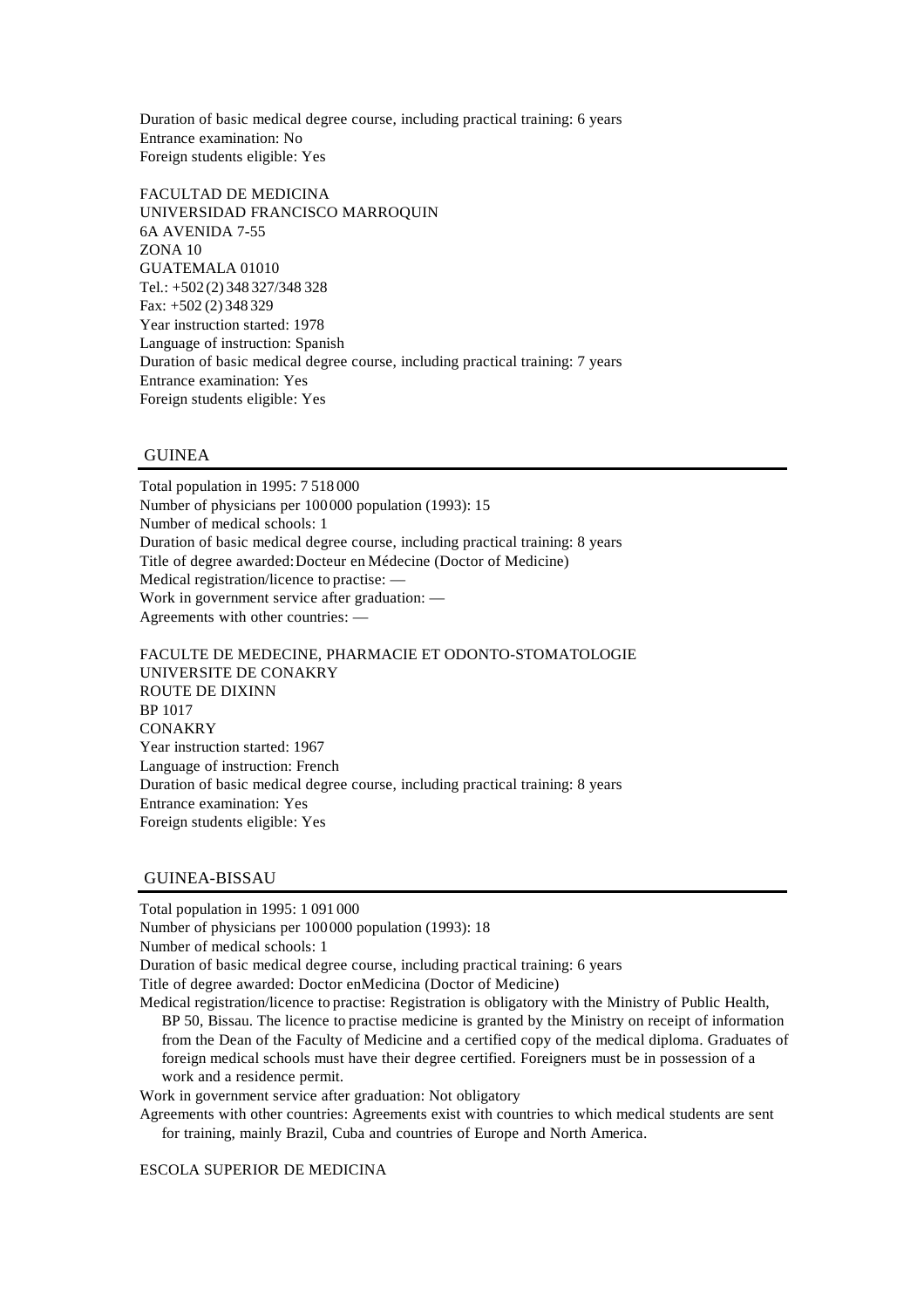EDUARDO MONDLANE BP 427 BISSAU Tel.: +245 203 089 Fax: +245 201 107 Year instruction started: 1986 Language of instruction: Spanish, Portuguese Duration of basic medical degree course, including practical training: 6 years

## GUYANA

Total population in 1995: 838 000 Number of physicians per 100000 population (1993): 33 Number of medical schools: 1 Duration of basic medical degree course, including practical training: 5 years Title of degree awarded: Doctor of Medicine Medical registration/licence to practise: — Work in government service after graduation: — Agreements with other countries: —

FACULTY OF HEALTH SCIENCES SCHOOL OF MEDICINE UNIVERSITY OF GUYANA TURKEYEN CAMPUS PO BOX 101110 GEORGETOWN Tel.: +592 (2) 254 04 Fax: +592 (2) 235 96 Year instruction started: 1985 Language of instruction: English Duration of basic medical degree course, including practical training: 5 years Entrance examination: No Foreign students eligible: Yes

#### HAITI

Total population in 1995: 7 259 000

Number of physicians per 100000 population (1993): 16

Number of medical schools: 1

Duration of basic medical degree course, including practical training: 6 years

Title of degree awarded: Docteur en Médecine (Doctor of Medicine)

Medical registration/licence to practise: Registration is obligatory with the Ministère de la Santé publique et de la Population, Palais des Ministères, Port-au-Prince. The licence to practise medicine is granted to medical graduates who have completed 1 year of social service. Those who have qualified abroad must have their degree validated by the Faculty of Medicine in Haiti. Foreigners require special authorization to practise.

Work in government service after graduation: Not obligatory Agreements with other countries: None

ECOLE DE MEDECINE ET DE PHARMACIE UNIVERSITE D'ETAT D'HAITI RUE OSWALD DURAND 89 PORT-AU-PRINCE Tel.: +509 220 488/221 131/221 132 Fax: +509 573 974 Year instruction started: 1867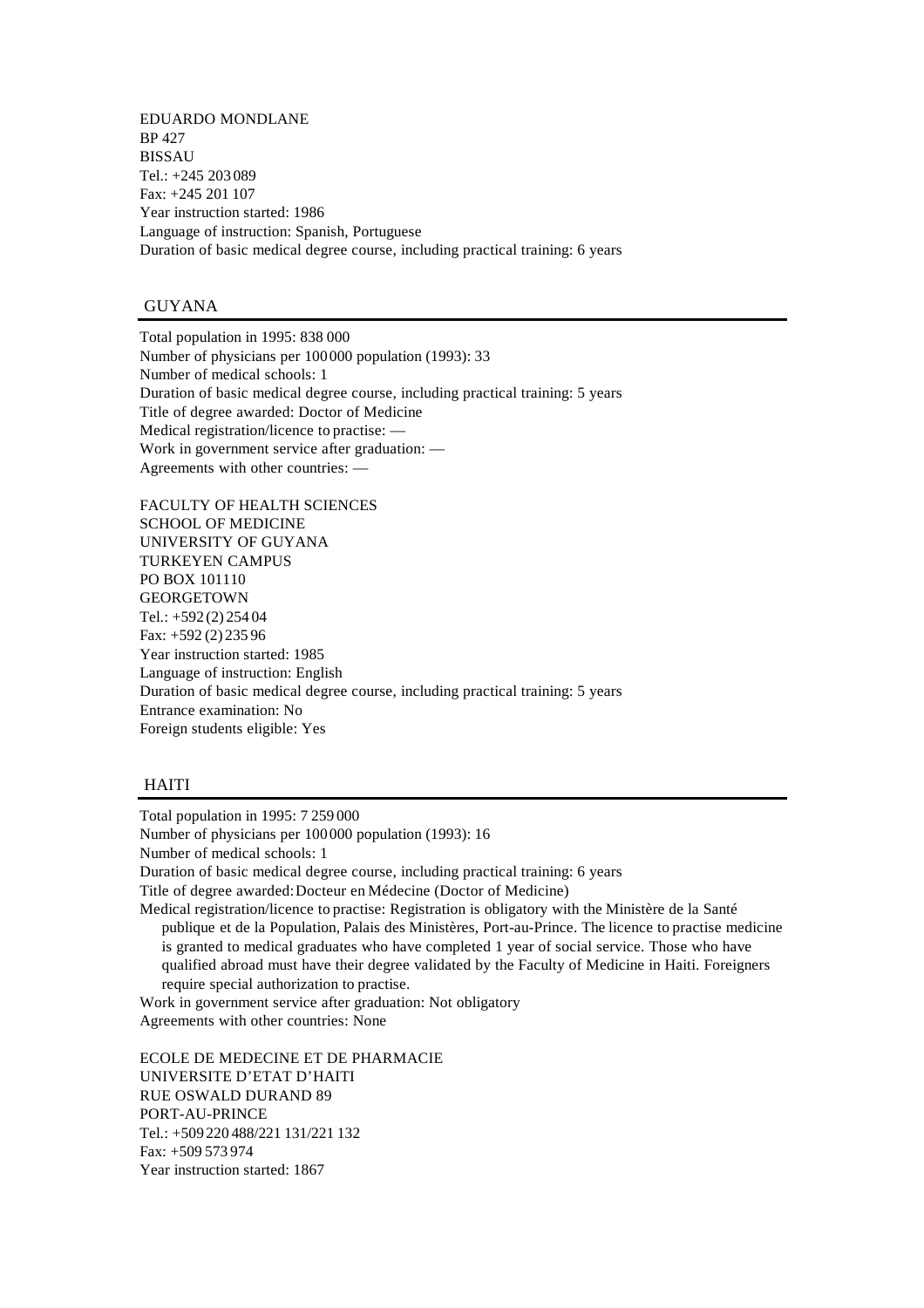Language of instruction: French Duration of basic medical degree course, including practical training: 6 years Entrance examination: Yes Foreign students eligible: Yes

#### HONDURAS

Total population in 1995: 5 816 000 Number of physicians per 100000 population (1993): 22 Number of medical schools: 1 Duration of basic medical degree course, including practical training: 8 years (a further 2 years of practice is required before the degree is awarded) Title of degree awarded: Doctor en Medicina y Cirugía (Doctor of Medicine and Surgery) Medical registration/licence to practise: Registration is obligatory with the Colegio Médico de Honduras, Tegucigalpa. The licence to practise medicine is granted to graduates who have completed 1 year of social service and 1 year as an intern on a rotating basis. Those who have qualified abroad must have their degree validated. Foreigners must hold a residence permit. Work in government service after graduation: Not obligatory Agreements with other countries: Agreements exist with El Salvador and Guatemala.

FACULTAD DE CIENCIAS MEDICAS UNIVERSIDAD NACIONAL AUTONOMA DE HONDURAS ATRAS DEL HOSPITAL ESCUELA **TEGUCIGALPA** Year instruction started: 1907

#### HUNGARY

Total population in 1995: 10 049 000 Number of physicians per 100000 population (1993): 337 Number of medical schools: 4 Duration of basic medical degree course, including practical training: 6 years Title of degree awarded: Orvosdoktor (Doctor of Medicine) Medical registration/licence to practise: — Work in government service after graduation: — Agreements with other countries: —

SEMMELWEIS ORVOSTUDOMANYI EGYETEM ULLOI UT 26 H-1085 BUDAPEST Tel.: +36(1) 210 0245 Fax: +36 (1) 118 1660 Year instruction started: 1769 Language of instruction: Hungarian, German, English Duration of basic medical degree course, including practical training: 6 years Entrance examination: Yes Foreign students eligible: Yes

DEBRECENI ORVOSTUDOMANYI EGYETEM NAGYERDEI KRT 98 H-4012 DEBRECEN Tel.: +36(52) 417 571 Fax: +36 (52) 419 807 E-mail: edu.office@jaguar.dote.hu Year instruction started: 1912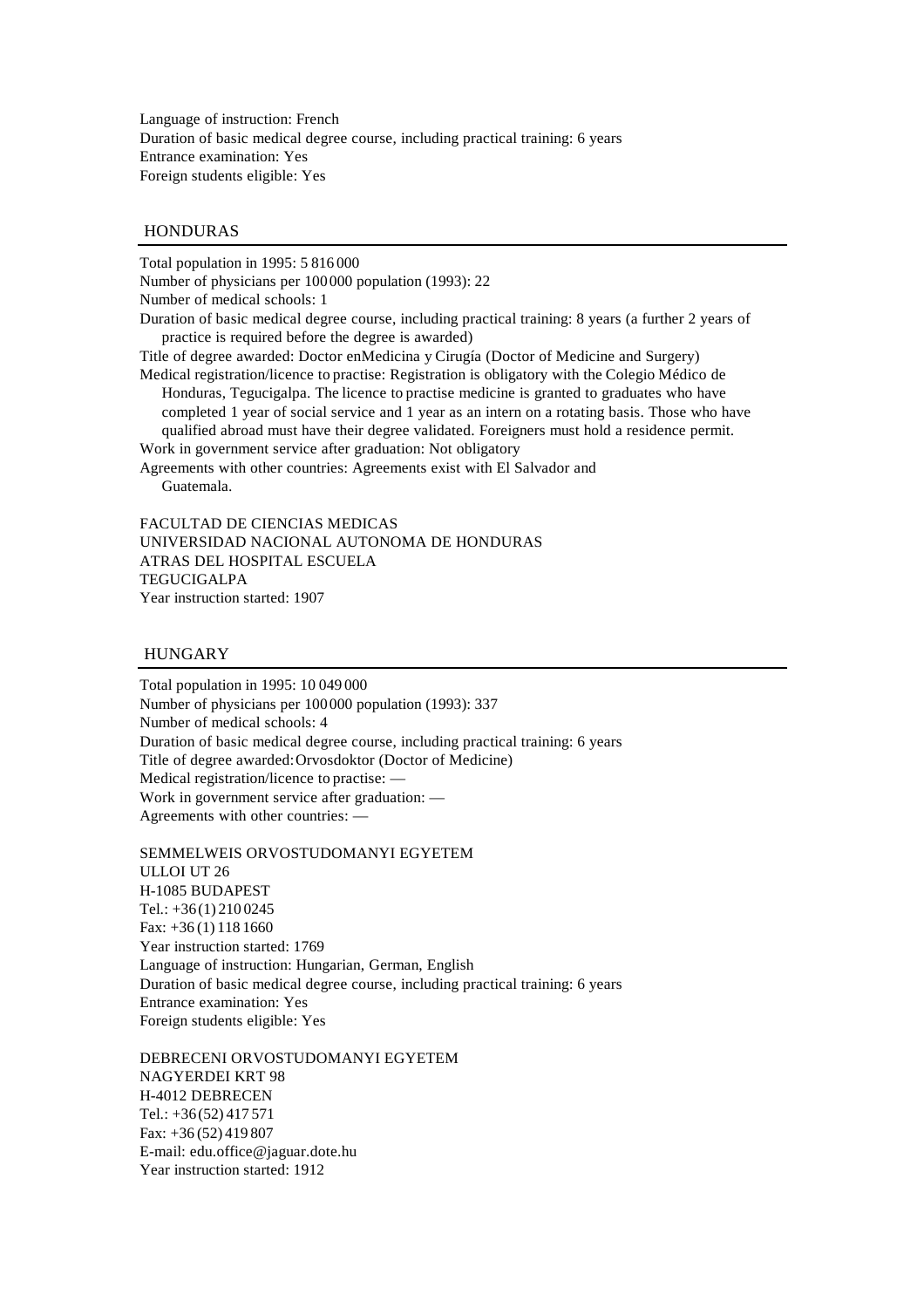Language of instruction: Hungarian, English Duration of basic medical degree course, including practical training: 6 years Entrance examination: Yes Foreign students eligible: Yes

PECSI ORVOSTUDOMANYI EGYETEM SZIGETI UT 12 H-7624 PECS Tel.: +36(72) 324 122 Fax: +36 (72) 326 244 Year instruction started: 1923 Language of instruction: Hungarian, English Duration of basic medical degree course, including practical training: 6 years Entrance examination: Yes Foreign students eligible: Yes

ALBERT SZENT–GYORGYI ORVOSTUDOMANYI EGYETEM PO BOX 481 ZRINYI UTCA 9 H-6701 SZEGED Tel.: +36(62) 312 529 Fax: +36 (62) 312 529 E-mail: lednitzky@medea.szote.u-szeged.hu Year instruction started: 1872 Language of instruction: Hungarian, English Duration of basic medical degree course, including practical training: 6 years Entrance examination: Yes Foreign students eligible: Yes

## ICELAND

Total population in 1995: 271 000 Number of physicians per 100000 population (1993): — Number of medical schools: 1 Duration of basic medical degree course, including practical training: 6 years Title of degree awarded: Candidatus Medicinae et Chirurgiae (Candidate of Medicine and Surgery) Medical registration/licence to practise: — Work in government service after graduation: — Agreements with other countries: —

HASKOLI ISLANDS LAEKNADEILD VATNSMYRARVEGI 16 IS-101 REYKJAVIK Tel.: +354 525 4880/525 4881 Fax: +354 525 4884 E-mail: annah@rhi.hi.is Year instruction started: 1876 Language of instruction: Icelandic Duration of basic medical degree course, including practical training: 6 years Entrance examination: Yes Foreign students eligible: Yes

## INDIA

Total population in 1995: 944 580 000 Number of physicians per 100000 population (1993): 48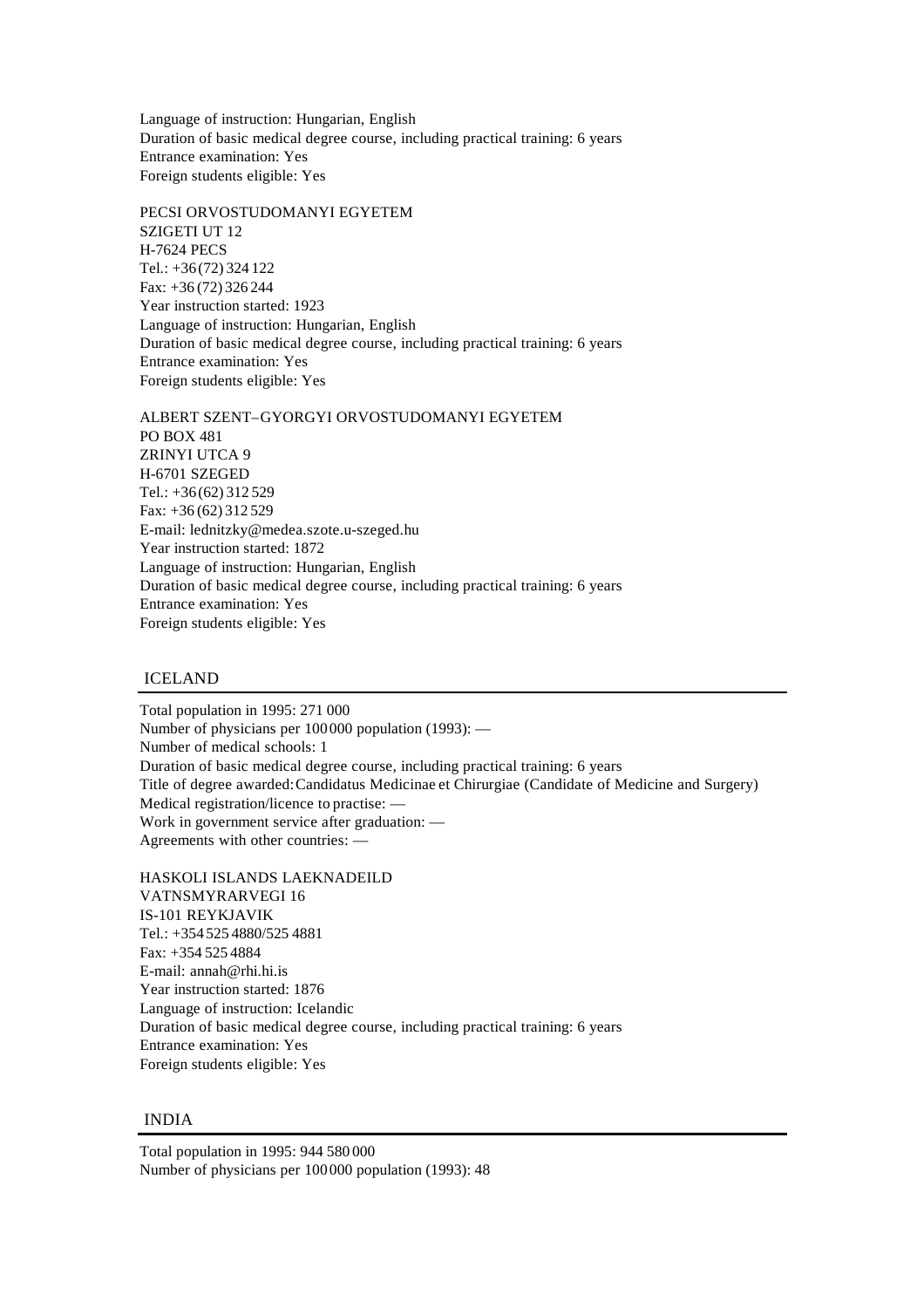Number of medical schools: 140

Duration of basic medical degree course, including practical training: 4–6 years (followed by 1 year's internship before the degree is awarded)

Title of degree awarded: Bachelor of Medicine and Bachelor of Surgery (MB, BS)

Medical registration/licence to practise: Registration is obligatory with the Medical Council of India, Temple Lane, Lotla Road, New Delhi. The licence to practise medicine is granted to graduates who have completed 1 year as an intern in an approved hospital on a rotating basis or 1 year in the Armed Forces Medical Service. Foreigners with qualifications recognized by the Medical Council of India may be granted a licence to practise for a limited period.

Work in government service after graduation: Not obligatory Agreements with other countries: —

 $\blacksquare$  ANDRA PRADESH GUNTUR MEDICAL COLLEGE VIJAYAWADA UNIVERSITY OF HEALTH SCIENCES GUNTUR 522001 Year instruction started: 1946

DECCAN COLLEGE OF MEDICAL SCIENCES VIJAYAWADA UNIVERSITY OF HEALTH SCIENCES NAWAB LUTFUD DOWLAH PALACE ZAFARGARH KANCHANBAGH POST OFFICE HYDERABAD 500258 Tel.: +91(40) 239 547/239 225 Fax: +91 (40) 239 235 Year instruction started: 1985 Language of instruction: English Duration of basic medical degree course, including practical training: 4 years Entrance examination: Yes Foreign students eligible: Yes

GANDHI MEDICAL COLLEGE VIJAYAWADA UNIVERSITY OF HEALTH SCIENCES BASHEERBAGH HYDERABAD 500001 Year instruction started: 1954

OSMANIA MEDICAL COLLEGE VIJAYAWADA UNIVERSITY OF HEALTH SCIENCES HYDERABAD 500001 Year instruction started: 1946

RANGARAYA MEDICAL COLLEGE VIJAYAWADA UNIVERSITY OF HEALTH SCIENCES EAST GODAVARY DISTRICT KAKINADA 533003 Year instruction started: 1958

KURNOOL MEDICAL COLLEGE VIJAYAWADA UNIVERSITY OF HEALTH SCIENCES KURNOOL 518001 Year instruction started: 1957

SRI VENKATESVARA MEDICAL COLLEGE VIJAYAWADA UNIVERSITY OF HEALTH SCIENCES TIRUPATI 517501 Year instruction started: 1960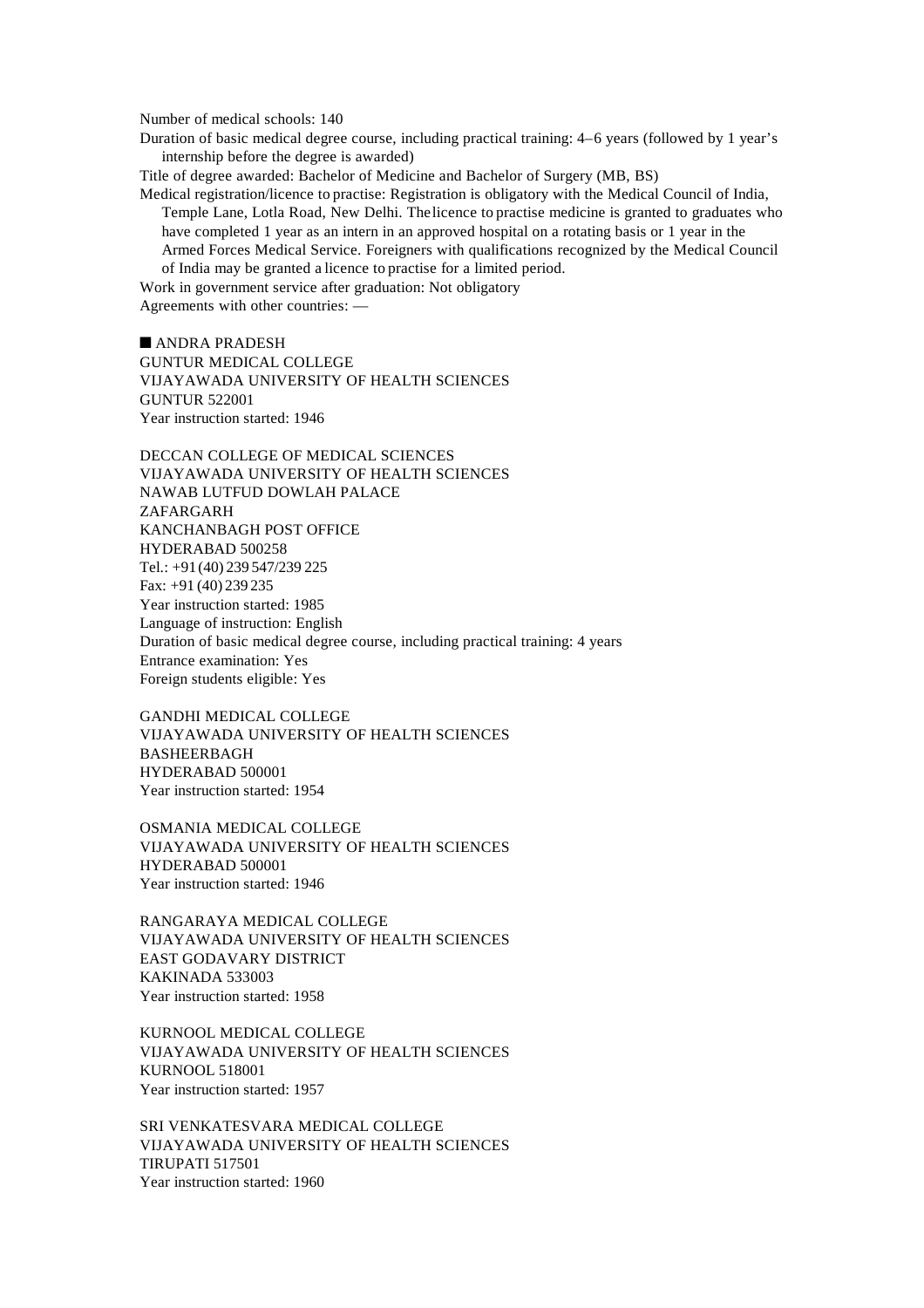SIDDHARTHA MEDICAL COLLEGE VIJAYAWADA UNIVERSITY OF HEALTH SCIENCES VIJAYAWADA 520008 Tel.: +91(866) 540 390 Fax: +91 (866) 540 463 Telex: 475269 uhs in Year instruction started: 1981 Language of instruction: English Duration of basic medical degree course, including practical training: 5 years Entrance examination: Yes Foreign students eligible: No

ANDHRA MEDICAL COLLEGE VIJAYAWADA UNIVERSITY OF HEALTH SCIENCES VISAKHAPATNAM 530001 Year instruction started: 1923

KAKATIYA MEDICAL COLLEGE VIJAYAWADA UNIVERSITY OF HEALTH SCIENCES WARANGAL 506002 Year instruction started: 1959

## $\n **ASSAM**\n$

ASSAM MEDICAL COLLEGE DIBRUGARH UNIVERSITY DIBRUGARH 786002 Tel.: +91(373) 200 80 Year instruction started: 1947 Language of instruction: English Duration of basic medical degree course, including practical training: 4 years Entrance examination: Yes Foreign students eligible: No

GUWAHATI MEDICAL COLLEGE GUWAHATI UNIVERSITY GUWAHATI 781001 Year instruction started: 1960

SILCHAR MEDICAL COLLEGE AND HOSPITAL ASSAM UNIVERSITY GHUNGOOR SILCHAR 788001 Year instruction started: 1968

## $BIHAR$

JAWAHARLAL NEHRU MEDICAL COLLEGE BHAGALPUR UNIVERSITY BHAGALPUR 812001 Year instruction started: 1971

ANUGRAH NARAIN MAGADH MEDICAL COLLEGE MAGADH UNIVERSITY BODHGAYA GAYA 823001 Year instruction started: 1970

MAHATMA GANDHI MEMORIAL MEDICAL COLLEGE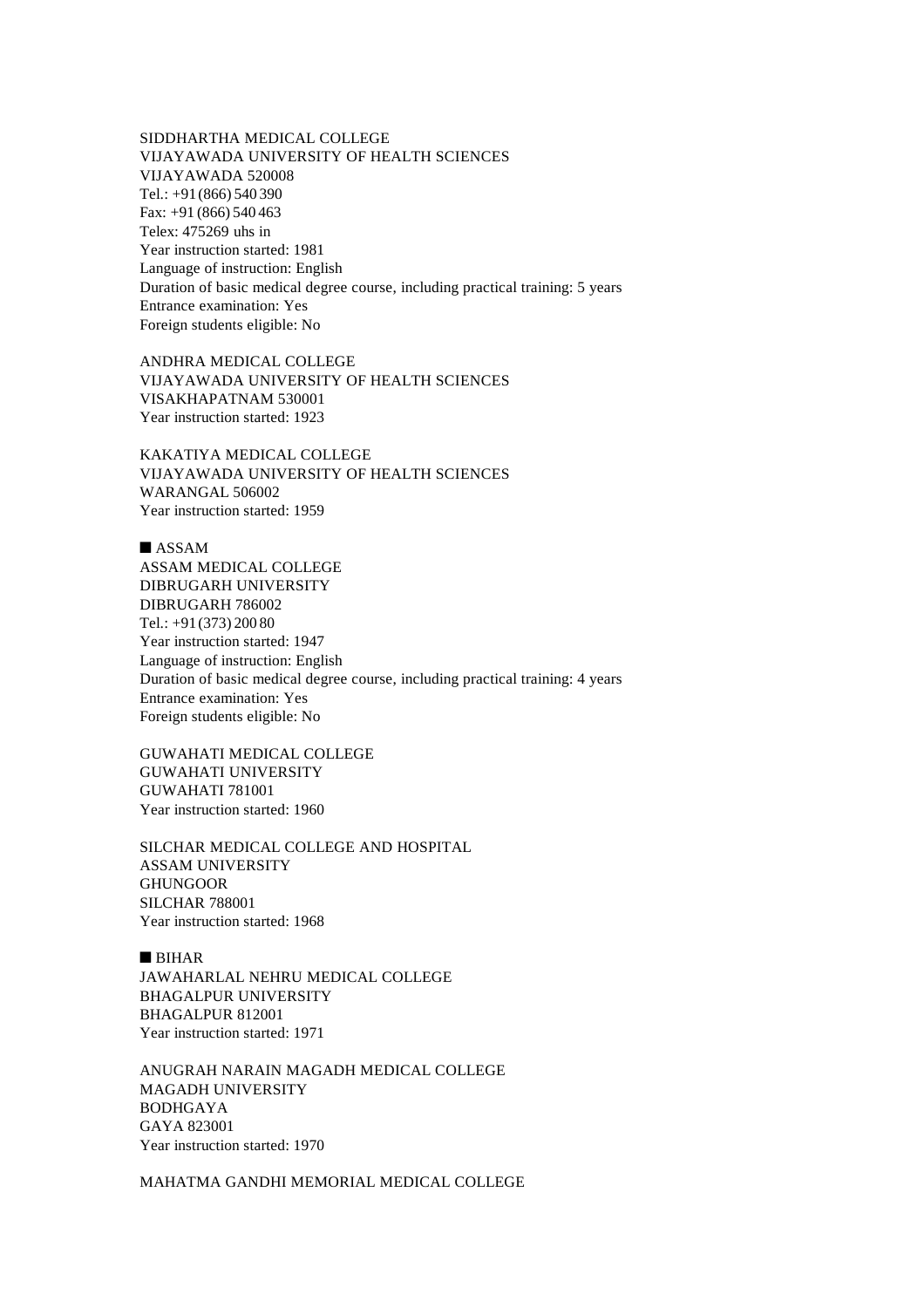RANCHI UNIVERSITY MANGO POST OFFICE JAMSHEDPUR 831001 Year instruction started: 1961

DARBHANGA MEDICAL COLLEGE L.N. MITHILA UNIVERSITY LAHERIASARAI 846001 Year instruction started: 1946

SRI KRISHNA MEDICAL COLLEGE BABASAHEB BHIMRAO AMBEDKAR BIHAR UNIVERSITY UMANAGAR POST OFFICE MUZAFFARPUR 842001 Year instruction started: 1970

NALANDA MEDICAL COLLEGE MAGADH UNIVERSITY PATNA 800001 Year instruction started: 1970

PATNA MEDICAL COLLEGE PATNA UNIVERSITY PATNA 800004 Year instruction started: 1925

RAJENDRA MEDICAL COLLEGE RANCHI UNIVERSITY BARIATU RANCHI 834009 Tel.: +91(651) 301 533/301 566 Year instruction started: 1960 Language of instruction: English Duration of basic medical degree course, including practical training: 4 years Entrance examination: Yes Foreign students eligible: No

 $C$ HANDIGARH MEDICAL COLLEGE<sup>1</sup> PUNJAB UNIVERSITY CHANDIGARH Year instruction started: 1991

 $DELHI$ ALL-INDIA INSTITUTE OF MEDICAL SCIENCES ANSARI NAGAR NEW DELHI 110016 Year instruction started: 1956

LADY HARDINGE MEDICAL COLLEGE DELHI UNIVERSITY NEW DELHI 110000 Year instruction started: 1916

MAULANA AZAD MEDICAL COLLEGE DELHI UNIVERSITY NEW DELHI 110000 Year instruction started: 1958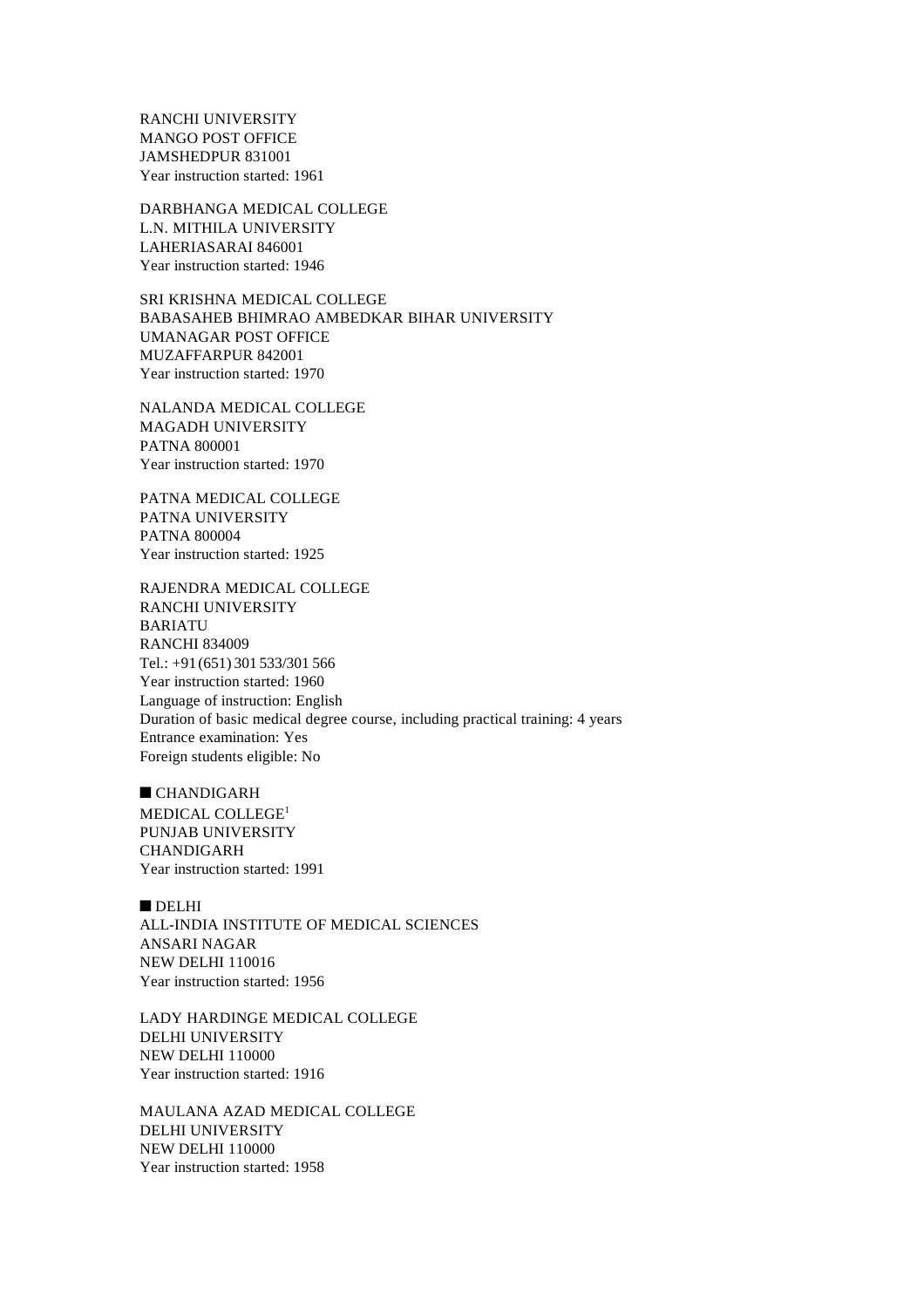UNIVERSITY COLLEGE OF MEDICAL SCIENCES DELHI UNIVERSITY SHAHDARA NEW DELHI 110095 Tel.: +91(11) 228 2971/228 2972/228 2973 Fax: +91 (11) 229 0495 E-mail: hdbmi@ucms.ernet.in Year instruction started: 1971 Language of instruction: English Duration of basic medical degree course, including practical training: 5 years Entrance examination: Yes Foreign students eligible: No

 $\blacksquare$  GOA GOA MEDICAL COLLEGE GOA UNIVERSITY PANAJI 403001 Year instruction started: 1963

 $\blacksquare$  GUJARAT B.J. MEDICAL COLLEGE GUJARAT UNIVERSITY AHMEDABAD 380016 Year instruction started: 1946

N.H.L. MUNICIPAL MEDICAL COLLEGE GUJARAT UNIVERSITY ELLIS BRIDGE AHMEDABAD 380006 Tel.: +91(79) 657 6275 Year instruction started: 1963 Language of instruction: English Duration of basic medical degree course, including practical training: 4 years Entrance examination: No Foreign students eligible: No

MEDICAL COLLEGE M.S. UNIVERSITY OF BARODA SAYIJI GUNJ BARODA 390001 Tel.: +91(265) 421 594 Year instruction started: 1949 Language of instruction: English Duration of basic medical degree course, including practical training: 4 years Entrance examination: No Foreign students eligible: No

M.P. SHAH MEDICAL COLLEGE SAURASHTRA UNIVERSITY JAMNAGAR 361001 Year instruction started: 1955

PRAMUKHSWAMI MEDICAL COLLEGE SARDAR PATEL UNIVERSITY KARAMSAD 388325 Year instruction started: 1987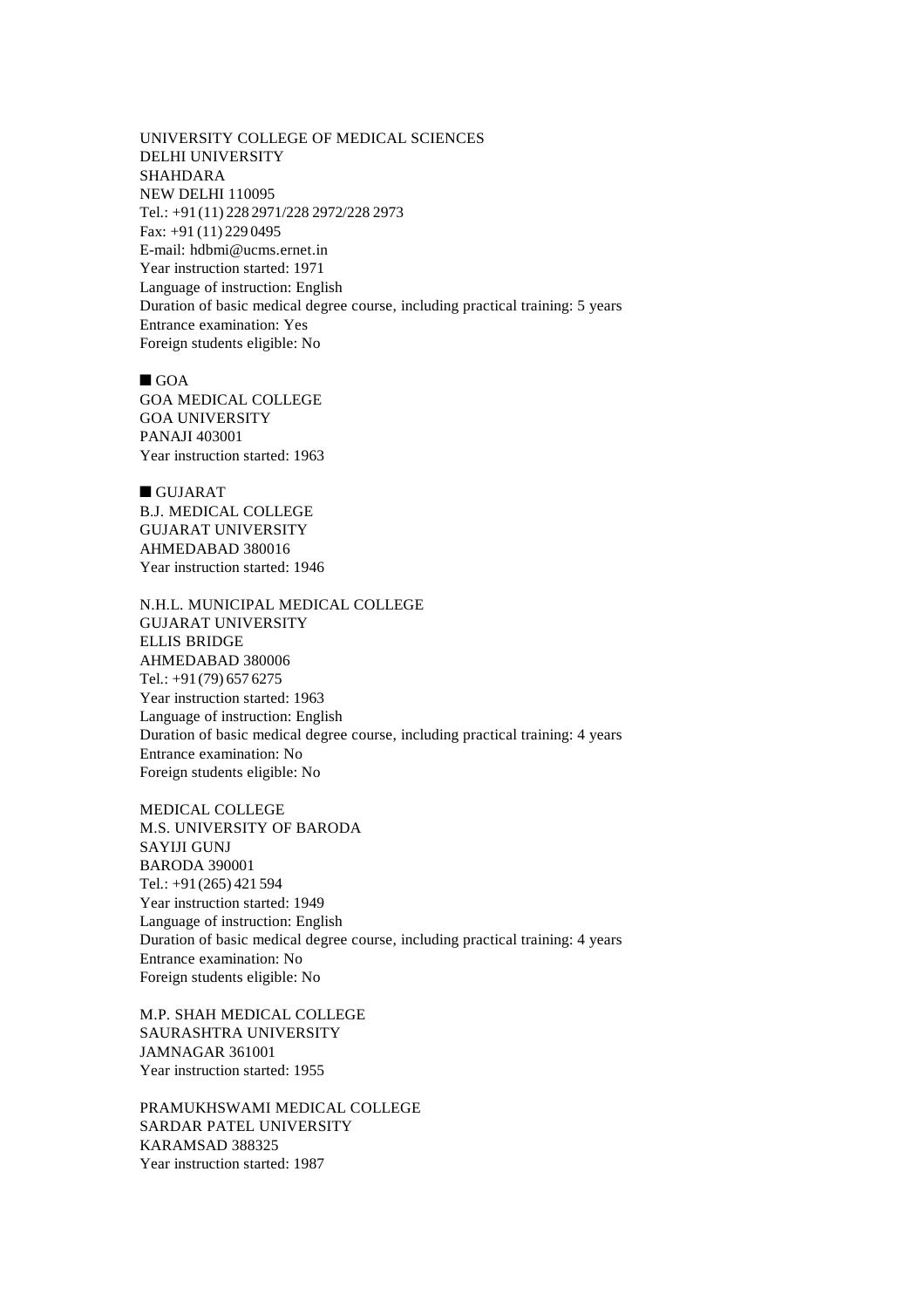GOVERNMENT MEDICAL COLLEGE SOUTH GUJARAT UNIVERSITY SURAT 395001 Year instruction started: 1964

 $HARYANA$ P.T. BLAGWAT DAYAL SHARMA MEDICAL COLLEGE MAHARISHI DAYANAND UNIVERSITY ROHTAK 124001 Year instruction started: 1960

 $\blacksquare$  HIMACHAL PRADESH INDIRA GANDHI MEDICAL COLLEGE HIMACHAL PRADESH UNIVERSITY SHIMLA 171001 Tel.: +91(166) 778 20 Telex: 203073 papbx in Year instruction started: 1966 Language of instruction: English Duration of basic medical degree course, including practical training: 5–6 years Entrance examination: Yes Foreign students eligible: Yes

 $\blacksquare$  JAMMU AND KASHMIR GOVERNMENT MEDICAL COLLEGE JAMMU UNIVERSITY JAMMU 180001 Year instruction started: 1972

GOVERNMENT MEDICAL COLLEGE KASHMIR UNIVERSITY SRINAGAR 190010 Year instruction started: 1959

 $KARNATAKA$ BANGALORE MEDICAL COLLEGE BANGALORE UNIVERSITY BANGALORE 560001 Year instruction started: 1955

DR B.R. AMBEDKAR MEDICAL COLLEGE BANGALORE UNIVERSITY KADUGONDANAHALLI BANGALORE 560045 Tel.: +91(80) 547 6498/547 1784 Fax: +91 (80) 547 8904 Year instruction started: 1981 Language of instruction: English Duration of basic medical degree course, including practical training: 5 years Entrance examination: Yes Foreign students eligible: Yes

KEMPEGOWDA INSTITUTE OF MEDICAL SCIENCES BANGALORE UNIVERSITY K.R. ROAD V.V. PURAM BANGALORE 560004 Tel.: +91(80) 603 560/661 3225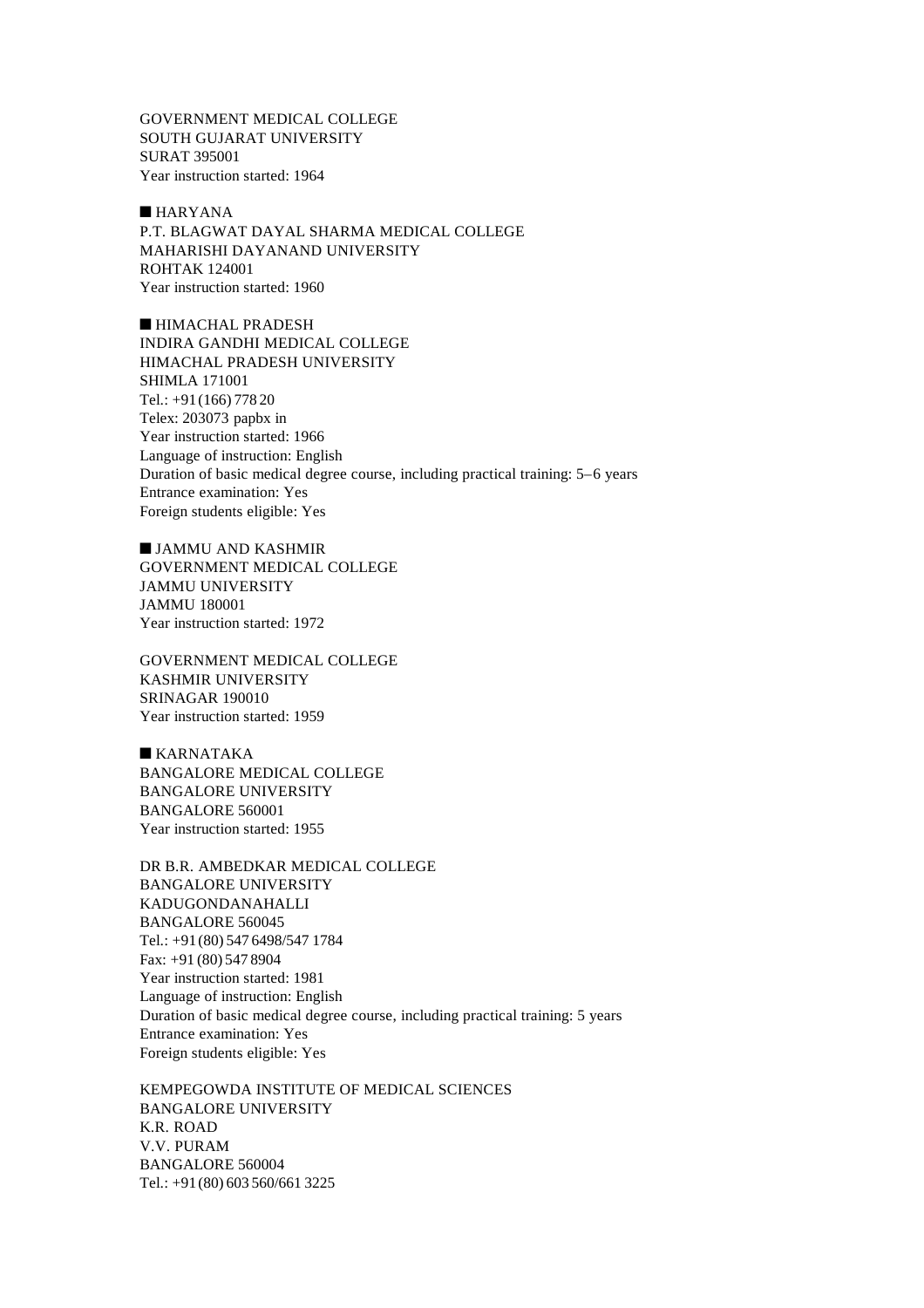Fax: +91 (80) 661 3225/660 0440 Year instruction started: 1980 Language of instruction: English Duration of basic medical degree course, including practical training: 4 years Entrance examination: Yes Foreign students eligible: Yes

M.S. RAMAIAH MEDICAL COLLEGE BANGALORE UNIVERSITY M.S. RAMAIAH NAGAR M.S.R.I.T POST BANGALORE 560054 Tel.: +91(80) 336 9852 Fax: +91 (80) 344 0441 Year instruction started: 1979 Language of instruction: English Duration of basic medical degree course, including practical training: 5 years Entrance examination: Yes Foreign students eligible: Yes

ST JOHN'S MEDICAL COLLEGE BANGALORE UNIVERSITY SARJAPUR ROAD BANGALORE 560034 Tel.: +91(80) 553 0724 Fax: +91 (80) 553 1786 Year instruction started: 1963 Language of instruction: English Duration of basic medical degree course, including practical training: 4 years Entrance examination: Yes Foreign students eligible: Yes

J.L.N. MEDICAL COLLEGE KARNATAK UNIVERSITY POONA BANGALORE ROAD NEHRU NAGAR BELGAUM 590010 Year instruction started: 1963

GOVERNMENT MEDICAL COLLEGE VIJAYNAGARA INSTITUTE OF MEDICAL SCIENCES GULBARGA UNIVERSITY BELLARY 583104 Tel.: +91(8392) 721 04/725 09 Year instruction started: 1961 Language of instruction: English Duration of basic medical degree course, including practical training: 4 years Entrance examination: Yes Foreign students eligible: Yes

ADICHUNCHANAGIRI INSTITUTE OF MEDICAL SCIENCES MYSORE UNIVERSITY BALAGANGADHARANATHA NAGARA BELLUR 571448 Tel.: +91(8233) 674 33 Fax: +91 (8233) 673 44 Year instruction started: 1986 Language of instruction: English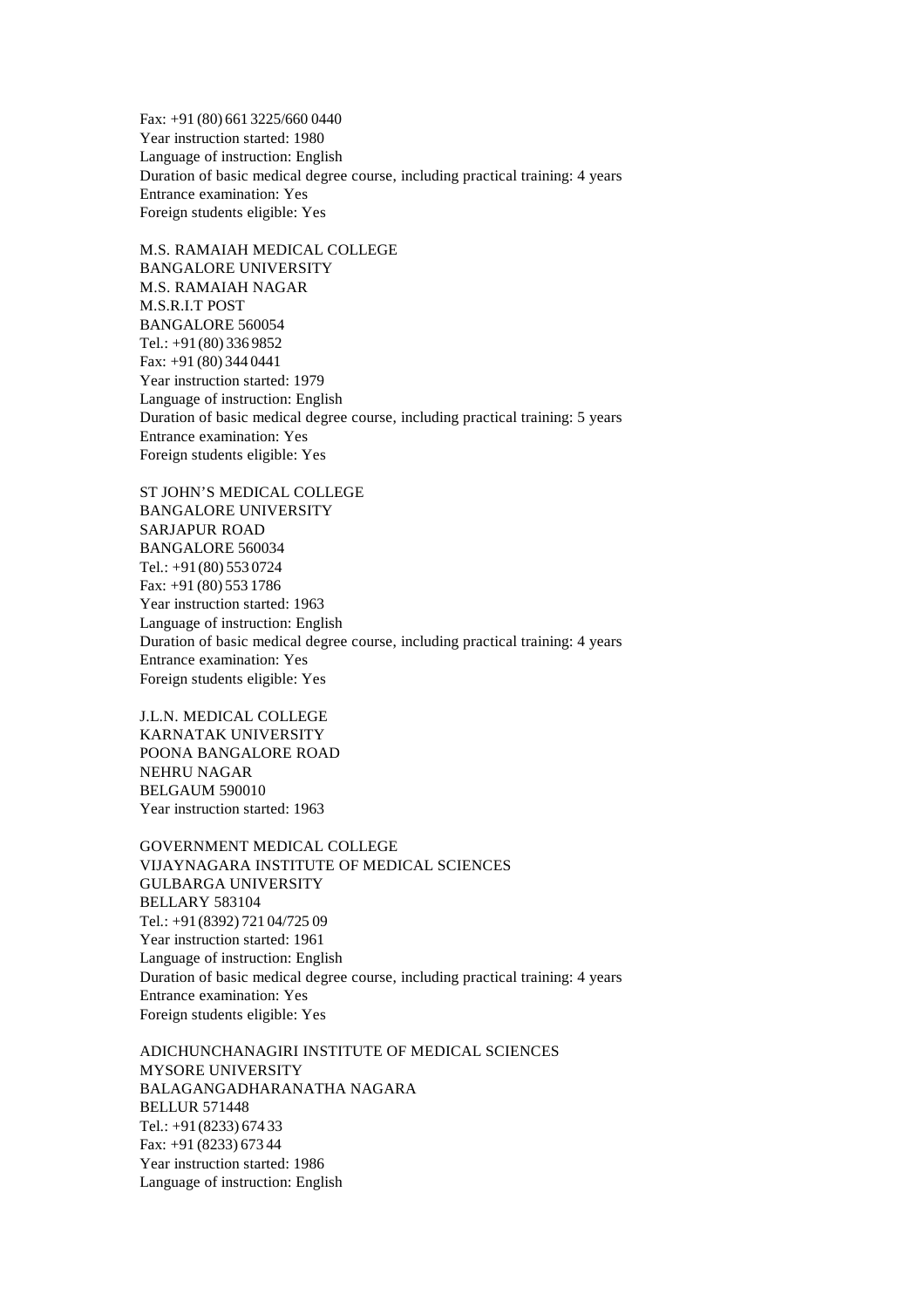Duration of basic medical degree course, including practical training: 5 years Entrance examination: Yes Foreign students eligible: Yes

AL-AMEEN MEDICAL COLLEGE KARNATAKA UNIVERSITY BIJAPUR 586101 Year instruction started: 1984

B.L.D.E. ASSOCIATION'S SRI B.M. PATIL MEDICAL COLLEGE AND HOSPITAL RESEARCH **CENTRE** KARNATAKA UNIVERSITY SMT BANGARAMMA SAJJAN CAMPUS SHOLAPUR ROAD BIJAPUR 586103 Tel.: +91(8352) 220 69 Fax: +91 (8352) 226 09 Year instruction started: 1986 Language of instruction: English Duration of basic medical degree course, including practical training: 4 years Entrance examination: Yes Foreign students eligible: Yes

JAGADGURU JAYADEVA MURUGARAJENDRA MEDICAL COLLEGE KUVEMPU UNIVERSITY PO BOX 301 DAVANGERE 577004 Tel.: +91(8192) 313 88 Fax: +91 (8192) 312 01 Year instruction started: 1965 Language of instruction: English Duration of basic medical degree course, including practical training: 4 years Entrance examination: Yes Foreign students eligible: Yes

MAHADEVAPPA RAMPURE MEDICAL COLLEGE GULBARGA UNIVERSITY GULBARGA 585105 Year instruction started: 1963

KARNATAKA INSTITUTE OF MEDICAL SCIENCES KARNATAKA UNIVERSITY HUBLI 580020 Year instruction started: 1957

SRI DEVARAJ URS MEDICAL COLLEGE BANGALORE UNIVERSITY TAMAKA KOLAR 563101 Tel.: +91(8152) 226 38/226 37/226 03 Fax: +91 (8152) 251 36 Year instruction started: 1986 Language of instruction: English Duration of basic medical degree course, including practical training: 5 years Entrance examination: Yes Foreign students eligible: Yes

KASTURBA MEDICAL COLLEGE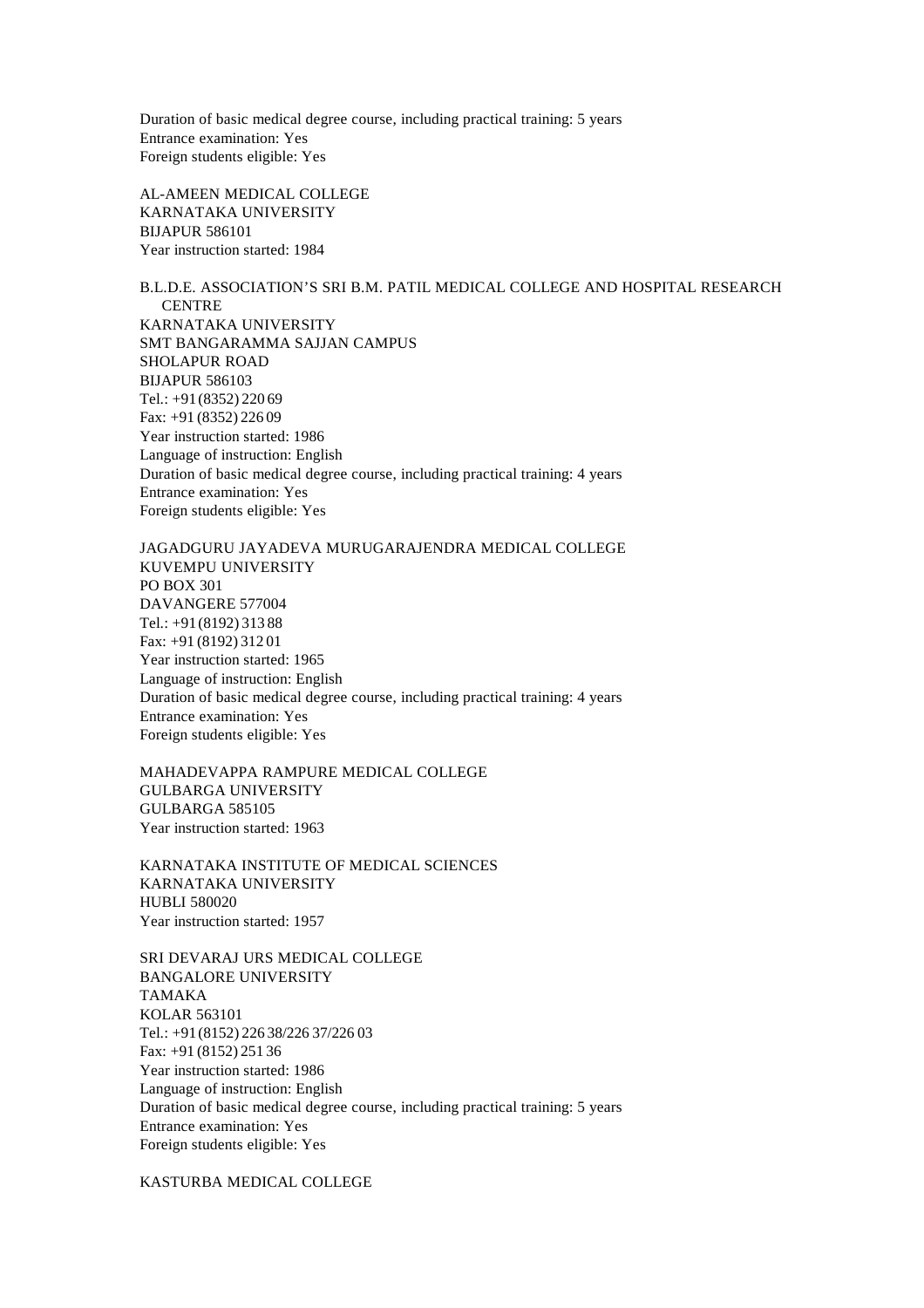MANIPAL ACADEMY OF HIGHER EDUCATION LIGHT HOUSE HILL ROAD PO BOX 53 MANGALORE 575001 Tel.: +91(824) 423 452/423 654/426 482 Fax: +91 (824) 428 183 Year instruction started: 1955 Language of instruction: English Duration of basic medical degree course, including practical training: 5 years Entrance examination: Yes Foreign students eligible: Yes

KASTURBA MEDICAL COLLEGE MANIPAL ACADEMY OF HIGHER EDUCATION PO BOX 8 MANIPAL 576119 Tel.: +91(8252) 712 01 Fax: +91 (8252) 700 61/700 62 Telex: 833231 mahe in E-mail: mahe@kmc.ernet.in Year instruction started: 1953 Language of instruction: English Duration of basic medical degree course, including practical training: 4 years Entrance examination: Yes Foreign students eligible: Yes

J.S.S. MEDICAL COLLEGE MYSORE UNIVERSITY SRI SHIVARATHREESHWARA NAGAR MYSORE 570015 Tel.: +91(821) 307 32 Fax: +91 (821) 563 819 Year instruction started: 1984 Language of instruction: English Duration of basic medical degree course, including practical training: 5 years Entrance examination: Yes Foreign students eligible: Yes

MYSORE MEDICAL COLLEGE MYSORE UNIVERSITY MYSORE 570001 Year instruction started: 1924

SRI SIDDHARTHA MEDICAL COLLEGE BANGALORE UNIVERSITY TUMKUR 572101 Year instruction started: 1988

 $KERALA$ T.D. MEDICAL COLLEGE KERALA UNIVERSITY ALLEPPEY 688005 Year instruction started: 1963

MEDICAL COLLEGE CALICUT UNIVERSITY CALICUT 673008 Year instruction started: 1957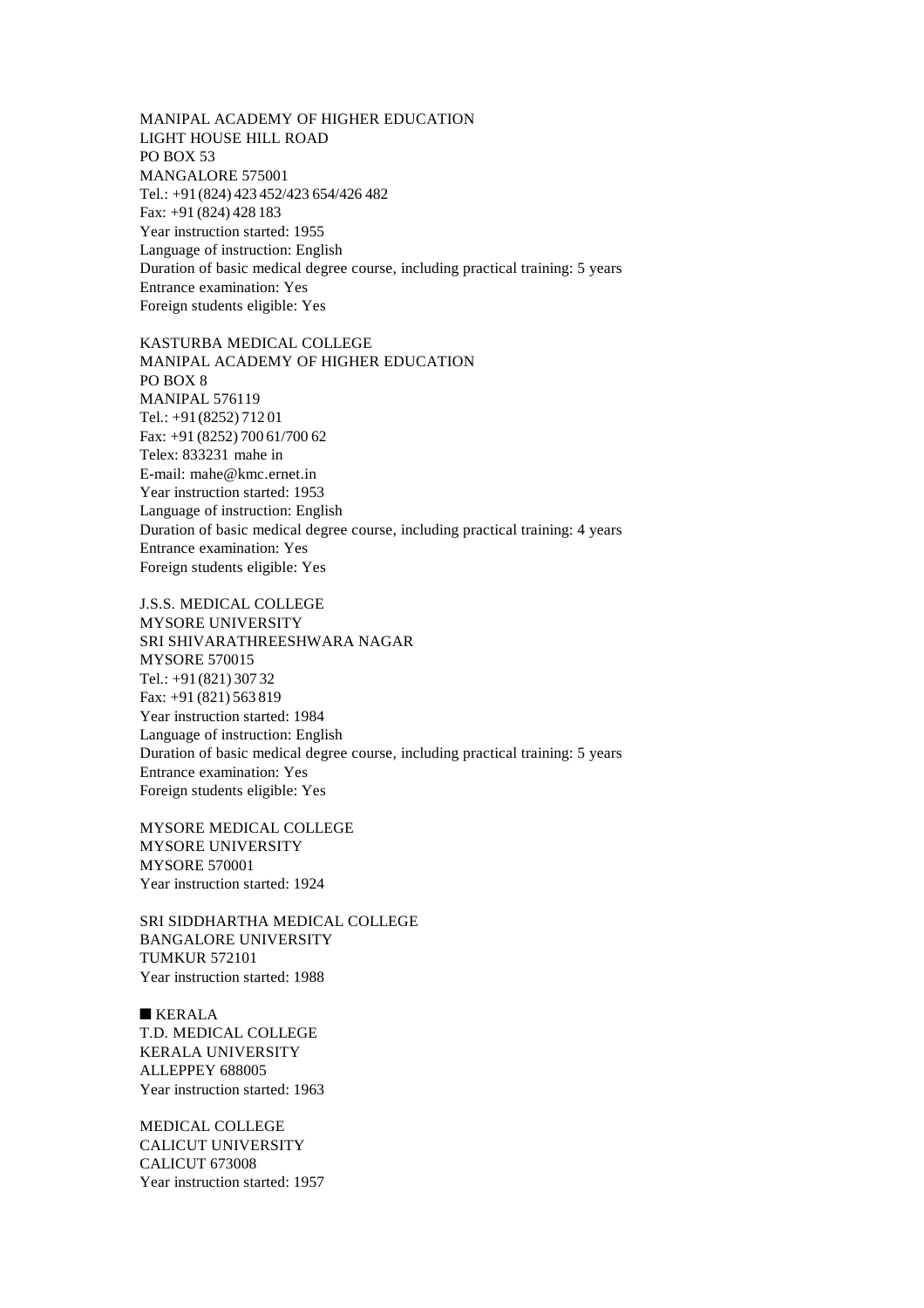KOTTAYAM MEDICAL COLLEGE MAHATMA GANDHI UNIVERSITY GANDHI NAGAR POST OFFICE KOTTAYAM 686008 Tel.: +91(481) 597 284 Fax: +91 (481) 597 284 Year instruction started: 1961 Language of instruction: English Duration of basic medical degree course, including practical training: 5 years Entrance examination: Yes Foreign students eligible: No

TRICHUR MEDICAL COLLEGE CALICUT UNIVERSITY MULAMKUNNATHUKAVU TRICHUR 680596 Tel.: +91(487) 720 311/720 312/720 313 Fax: +91 (487) 721 355 Year instruction started: 1982 Language of instruction: English Duration of basic medical degree course, including practical training: 5 years Entrance examination: Yes Foreign students eligible: Yes

MEDICAL COLLEGE KERALA UNIVERSITY PATTOM PALACE POST OFFICE TRIVANDRUM 695011 Year instruction started: 1951

 $M$ MADHYA PRADESH GANDHI MEDICAL COLLEGE BARKATULLAH UNIVERSITY BHOPAL 462021 Year instruction started: 1955

GAJRA RAJA MEDICAL COLLEGE JIWAJI UNIVERSITY GWALIOR 474003 Year instruction started: 1946

M.G.M. MEDICAL COLLEGE DEVI AHILYA VISHWAVIDYALAYA INDORE 452001 Year instruction started: 1948

MEDICAL COLLEGE RANI DURGAVATI VISHWAVIDYALAYA JABALPUR 482001 Year instruction started: 1955

J.L.N. MEDICAL COLLEGE RAVI SHANKAR UNIVERSITY RAIPUR 492001 Year instruction started: 1963

S.S. MEDICAL COLLEGE A.P. SINGH UNIVERSITY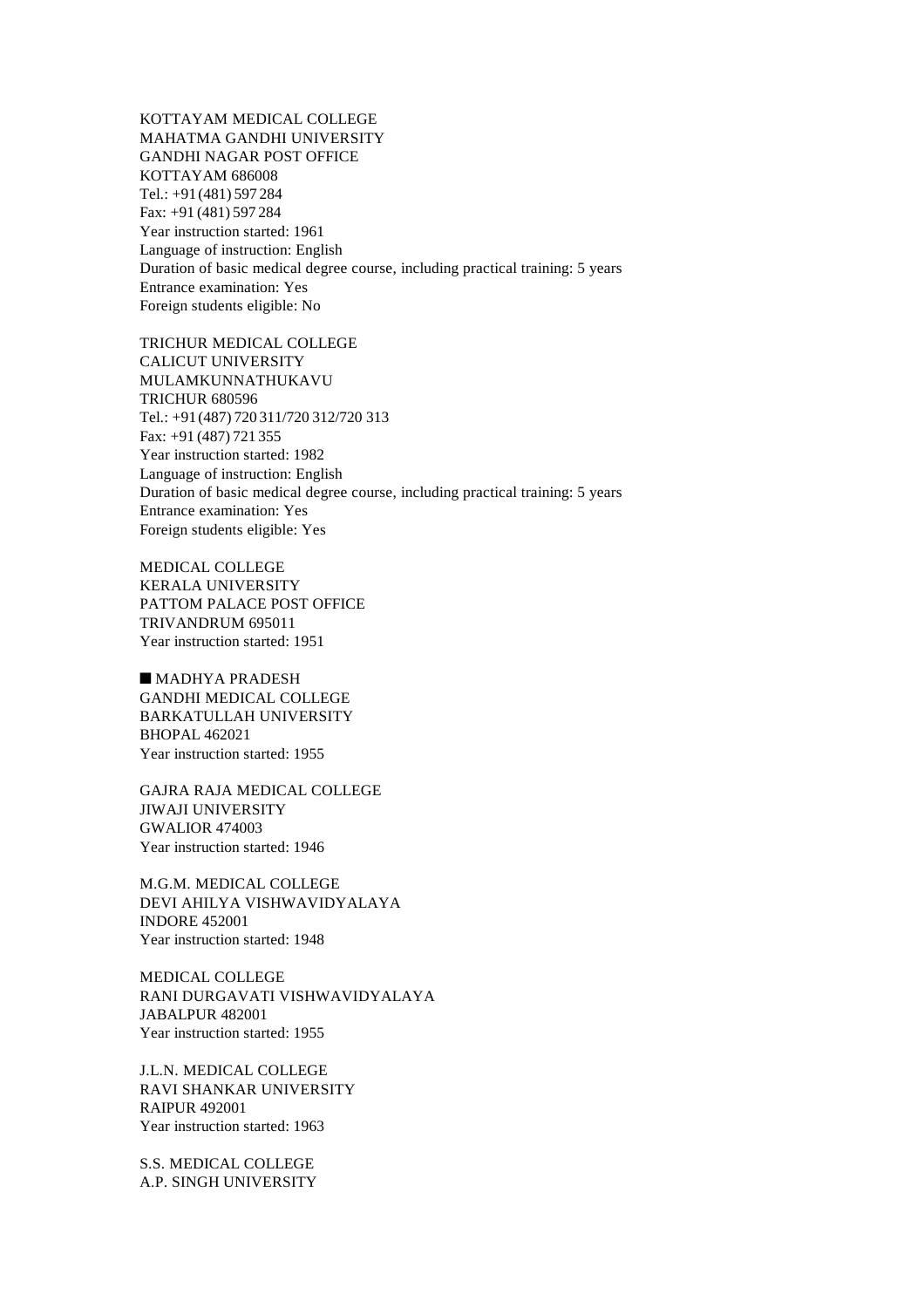REWA 486001 Year instruction started: 1963

 $MAHARASHTRA$ S.R.T.R. MEDICAL COLLEGE DR BABASAHAB AMBEDKAR MARATHWADA UNIVERSITY AMBAJOGAI 431517 Year instruction started: 1974

DR PANJABRAO ALIAS BHAUSAHEB DESHMUKH MEMORIAL MEDICAL COLLEGE AMRAVATI UNIVERSITY SHIVAJI NAGAR AMRAVATI 444603 Tel.: +91(721) 662 323/662 303 Year instruction started: 1984 Language of instruction: English Duration of basic medical degree course, including practical training: 4 years Entrance examination: No Foreign students eligible: Yes

GOVERNMENT MEDICAL COLLEGE DR BABASAHAB AMBEDKAR MARATHWADA UNIVERSITY AURANGABAD 431001 Year instruction started: 1956

MAHATMA GANDHI MISSION'S MEDICAL COLLEGE DR BABASAHAB AMBEDKAR MARATHWADA UNIVERSITY AURANGABAD Year instruction started: 1989

GRANT MEDICAL COLLEGE BOMBAY UNIVERSITY BYCULLA BOMBAY 400008 Year instruction started: 1845

K.J. SOMAIYA MEDICAL COLLEGE AND RESEARCH CENTRE BOMBAY UNIVERSITY SOMAIYA AYURVIHAR COMPLEX EASTERN HIGHWAY SION BOMBAY 400022 Tel.: +91(22) 409 0933/409 0253/409 0767 Year instruction started: 1991 Duration of basic medical degree course, including practical training: 5 years

LOKMANYA TILAK MUNICIPAL MEDICAL COLLEGE BOMBAY UNIVERSITY SION BOMBAY 400022 Year instruction started: 1964

SETH G.S. MEDICAL COLLEGE BOMBAY UNIVERSITY ACHARYA DONDE MARG PAREL BOMBAY 400012 Tel.: +91(22) 413 6051/413 6052/413 6053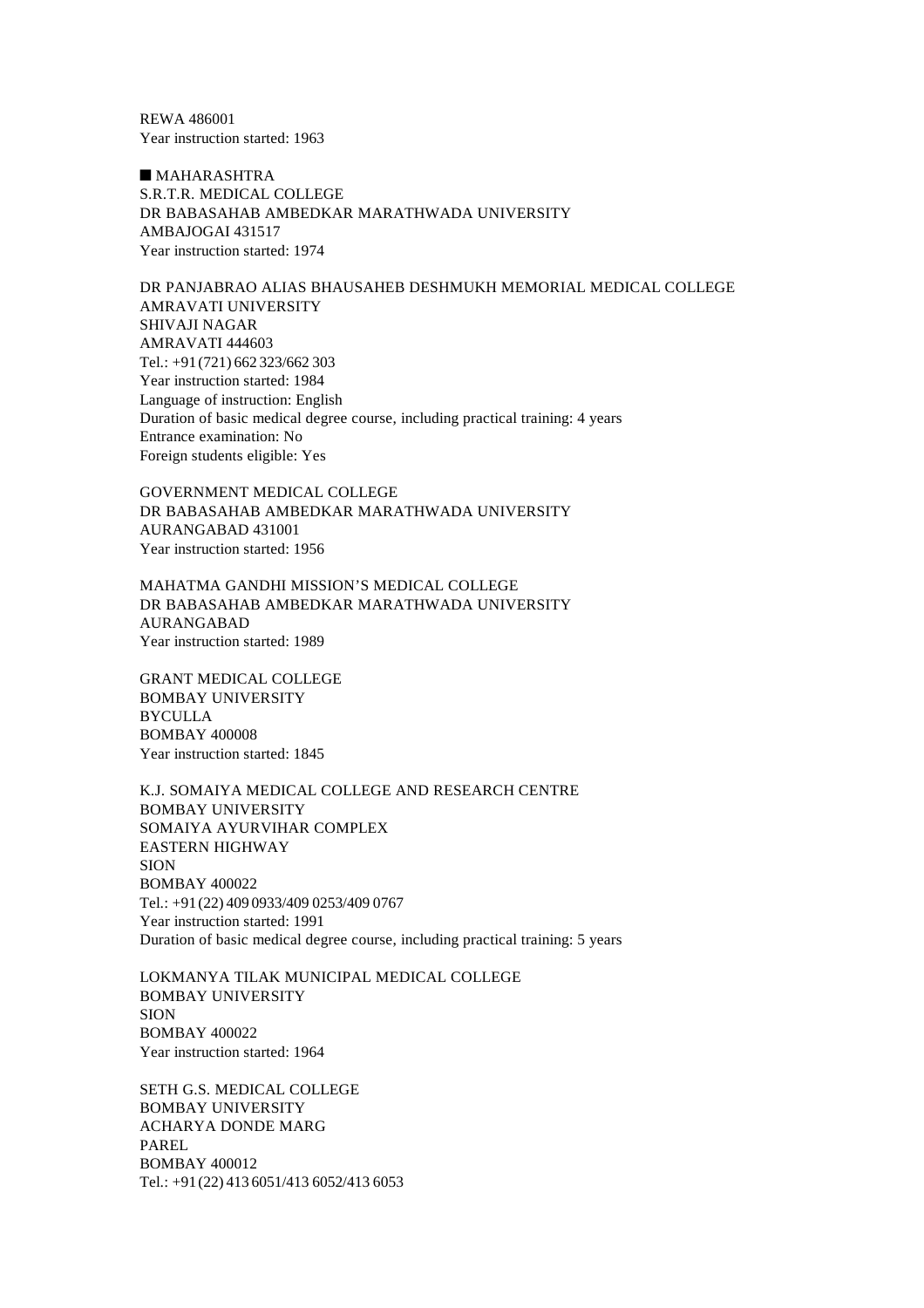Fax: +91 (22) 414 3435 Year instruction started: 1926 Language of instruction: English Duration of basic medical degree course, including practical training: 5–6 years Entrance examination: Yes Foreign students eligible: No

TOPIWALA NATIONAL MEDICAL COLLEGE BOMBAY UNIVERSITY DR A.L. NAIR ROAD BOMBAY 400008 Tel.: +91(22) 308 1490 Year instruction started: 1921 Language of instruction: English Duration of basic medical degree course, including practical training: 4.5 years Entrance examination: Yes Foreign students eligible: No

SRI BHAUSAHEB HIRE GOVERNMENT MEDICAL COLLEGE NORTH MAHARASHTRA UNIVERSITY DHULE Year instruction started: 1988

KRISHNA INSTITUTE OF MEDICAL SCIENCES SHIVAJI UNIVERSITY NEAR DHEBEWADI ROAD KARAD 415110 Tel.: +91(2164) 415 55/415 56/415 57 Fax: +91 (2164) 421 70 Year instruction started: 1984 Language of instruction: English Duration of basic medical degree course, including practical training: 5 years Entrance examination: No Foreign students eligible: Yes

DR D.Y. PATIL EDUCATION SOCIETY'S MEDICAL COLLEGE SHIVAJI UNIVERSITY KASABA BAVADA KOLHAPUR 416006 Tel.: +91(231) 653 298 Fax: +91 (231) 653 426 Year instruction started: 1989 Language of instruction: English Duration of basic medical degree course, including practical training: 5 years Entrance examination: No Foreign students eligible: Yes

MAHARASHTRA INSTITUTE OF MEDICAL SCIENCES AND RESEARCH SWAMI RAMANAND TEERTH UNIVERSITY LATUR Year instruction started: 1990

RURAL MEDICAL COLLEGE OF PRAVARA MEDICAL TRUST POONA UNIVERSITY LONI BK POST OFFICE AHMEDNAGAR DISTRICT LONI 413736 Tel.: +91(2422) 536 00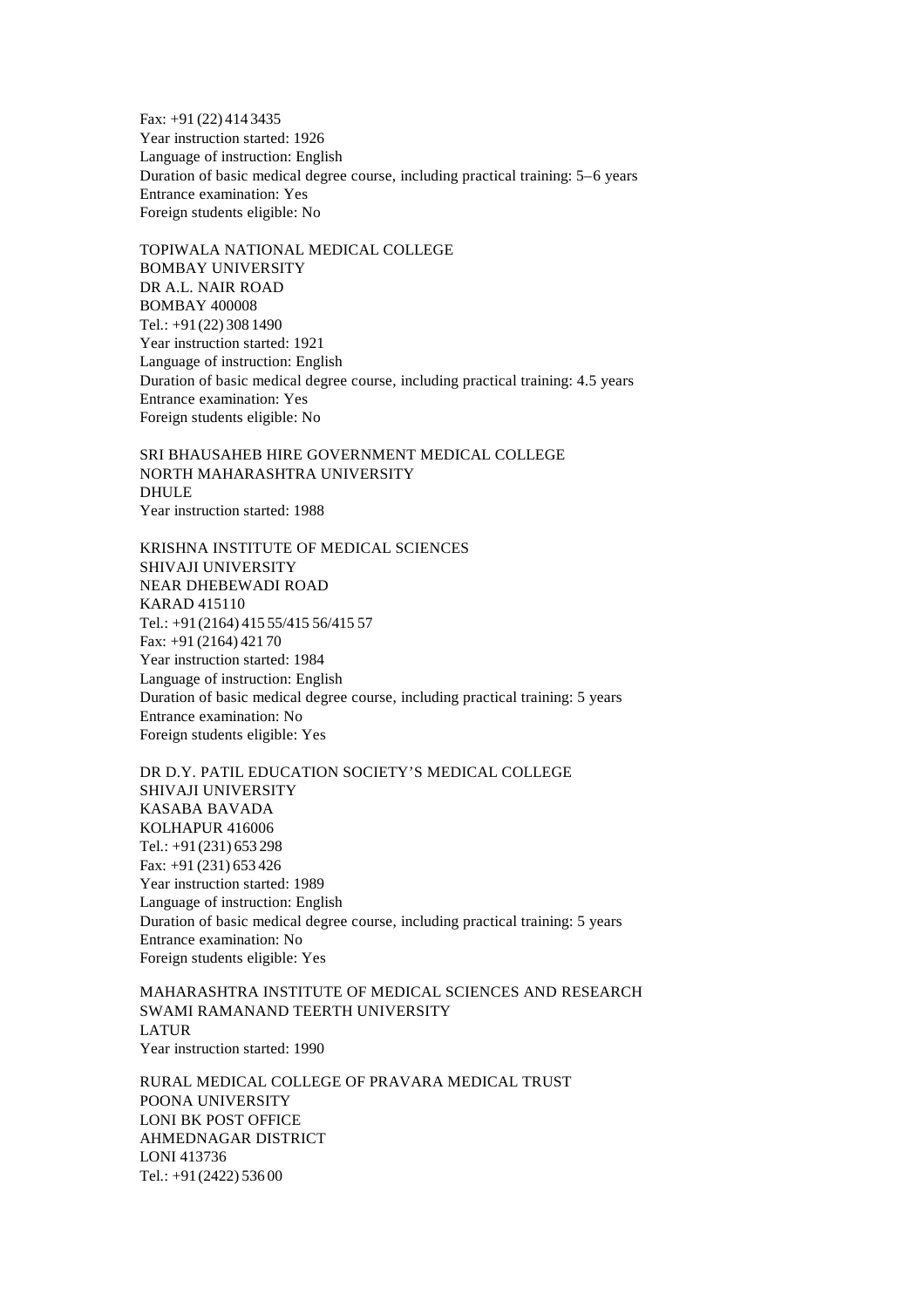Fax: +91 (2422) 534 13 Year instruction started: 1984 Language of instruction: English Duration of basic medical degree course, including practical training: 5–6 years Entrance examination: No Foreign students eligible: Yes

MIRAJ MEDICAL COLLEGE SHIVAJI UNIVERSITY MIRAJ 416410 Year instruction started: 1962

GOVERNMENT MEDICAL COLLEGE NAGPUR UNIVERSITY GENERAL HOSPITAL NAGPUR 440001 Year instruction started: 1947

INDIRA GANDHI MEDICAL COLLEGE NAGPUR UNIVERSITY CENTRAL AVENUE ROAD NAGPUR 440018 Year instruction started: 1968

N.K.P. SALVE INSTITUTE OF MEDICAL SCIENCES NAGPUR UNIVERSITY NAGPUR Year instruction started: 1990

GOVERNMENT MEDICAL COLLEGE SWAMI RAMANAND TEERTH MARATHWADA UNIVERSITY NANDED 431601 Year instruction started: 1988 Language of instruction: English Duration of basic medical degree course, including practical training: 5 years Entrance examination: Yes Foreign students eligible: No

N.D.M.V.P. SAMAJ MEDICAL COLLEGE POONA UNIVERSITY VASANTDADA NAGAR NASHIK 422003 Tel.: +91(253) 303 802/573 422 Fax: +91 (253) 511 916/574 511 Year instruction started: 1990 Language of instruction: English Duration of basic medical degree course, including practical training: 5 years Entrance examination: No Foreign students eligible: Yes

DR D.Y. PATIL MEDICAL COLLEGE BOMBAY UNIVERSITY DR D.Y. PATIL VIDYANAGAR, SECTOR 7 NEW BOMBAY 400706 Tel.: +91(22) 767 2516/767 2517 Year instruction started: 1989 Language of instruction: English Duration of basic medical degree course, including practical training: 5 years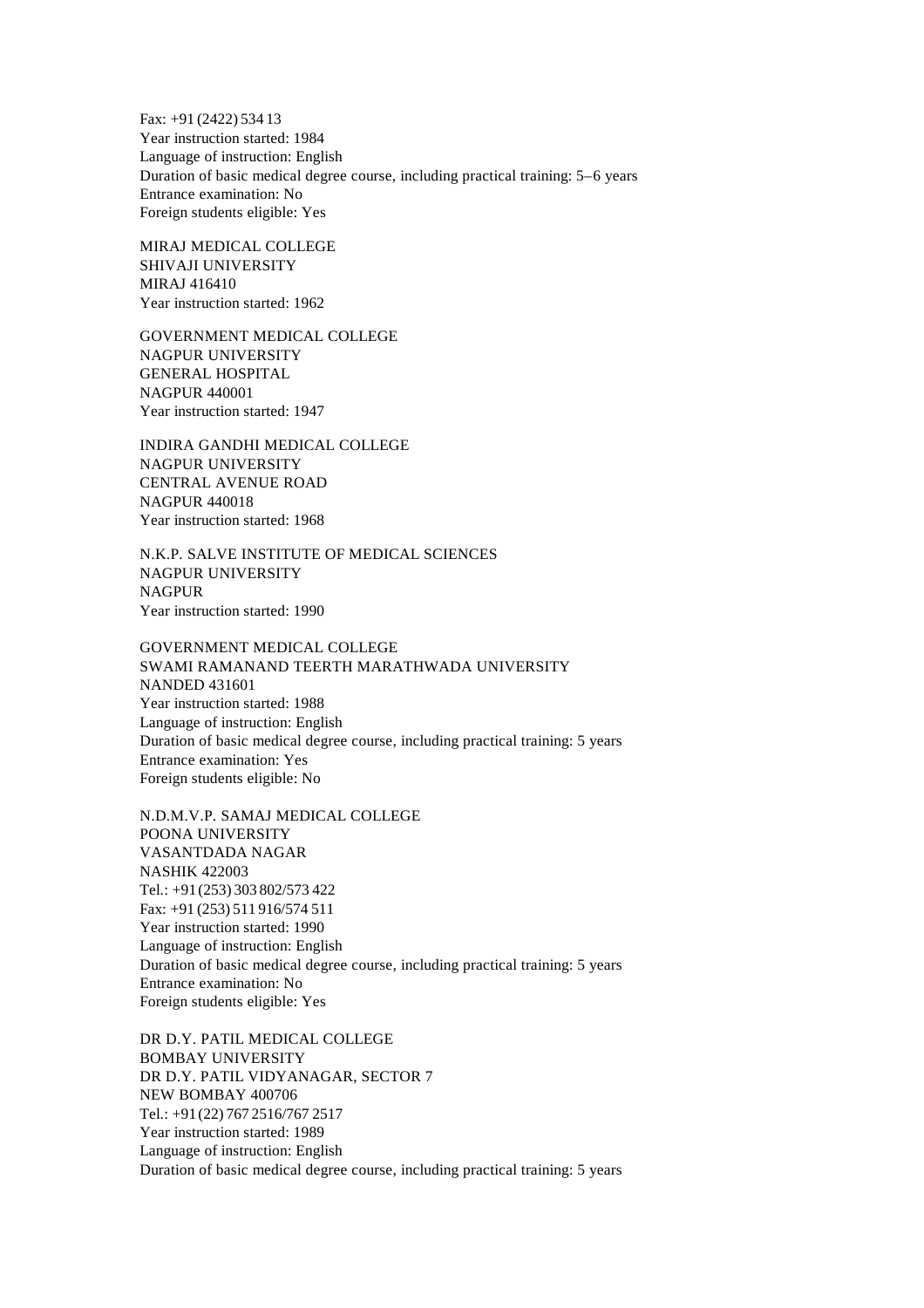Entrance examination: No Foreign students eligible: Yes

MAHATMA GANDHI MISSION'S MEDICAL COLLEGE BOMBAY UNIVERSITY PUNE–MUMBAI HIGHWAY KAMOTHE NEW BOMBAY 410209 Tel.: +91(22) 742 1723 Year instruction started: 1989 Language of instruction: English Duration of basic medical degree course, including practical training: 5 years Entrance examination: No Foreign students eligible: Yes

BHARATI VIDYAPEETH MEDICAL COLLEGE BHARATI VIDYAPEETH DEEMED UNIVERSITY KATRAJ-DHANKAWADI PUNE 411043 Tel.: +91(212) 433 226/435 175 Fax: +91 (212) 439 121 Year instruction started: 1989 Language of instruction: English Duration of basic medical degree course, including practical training: 5–6 years Entrance examination: No Foreign students eligible: Yes

ARMED FORCES MEDICAL COLLEGE POONA UNIVERSITY SOLAPUR ROAD PUNE 411040 Tel.: +91(212) 673 290 Fax: +91 (212) 674 759 Year instruction started: 1962 Language of instruction: English Duration of basic medical degree course, including practical training: 4 years Entrance examination: Yes Foreign students eligible: Yes

B.J. MEDICAL COLLEGE POONA UNIVERSITY PUNE 411001 Year instruction started: 1946

DR VAISHAMPAYAN MEMORIAL MEDICAL COLLEGE SHIVAJI UNIVERSITY GOLIBAR MAIDAN SHOLAPUR 413003 Year instruction started: 1963

J.N. MEDICAL COLLEGE NAGPUR UNIVERSITY SWANGI WARDHA Year instruction started: 1990

MAHATMA GANDHI INSTITUTE OF MEDICAL SCIENCES NAGPUR UNIVERSITY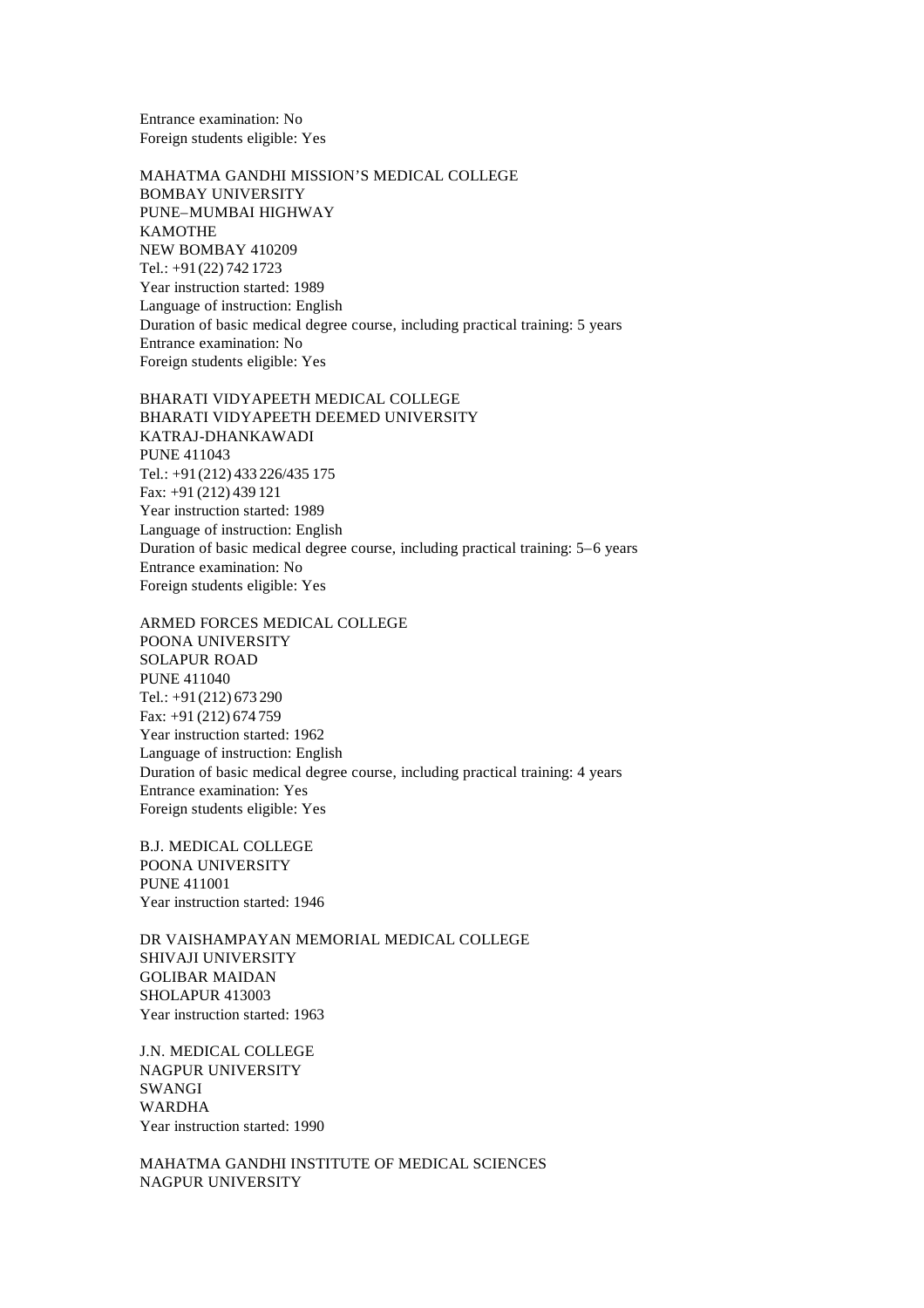SEVAGRAM WARDHA 442102 Year instruction started: 1969

SHRI VASANTRAO NAIR GOVERNMENT MEDICAL COLLEGE AMRAVATI UNIVERSITY YAVATMAL Year instruction started: 1989

 $M$ ANIPUR REGIONAL INSTITUTE OF MEDICAL SCIENCES MANIPUR UNIVERSITY IMPHAL 795001 Year instruction started: 1972

 $\blacksquare$  ORISSA MAHARAJA KRISHNA CHANDRA GAJAPATI MEDICAL COLLEGE BERHAMPUR UNIVERSITY GANJAN DISTRICT BERHAMPUR 760004 Year instruction started: 1962

S.C.B. MEDICAL COLLEGE UTKAL UNIVERSITY CUTTACK 753001 Year instruction started: 1944

V.S.S. MEDICAL COLLEGE SAMBALPUR UNIVERSITY MEDICAL COLLEGE CAMPUS BURLA SAMBALPUR 768017 Tel.: +91(663) 430 768 Year instruction started: 1959 Language of instruction: English Duration of basic medical degree course, including practical training: 4 years Entrance examination: Yes Foreign students eligible: Yes

**PONDICHERRY** JAWAHARLAL INSTITUTE OF MEDICAL EDUCATION AND RESEARCH PONDICHERRY UNIVERSITY PONDICHERRY 605006 Year instruction started: 1956

n PUNJAB GOVERNMENT MEDICAL COLLEGE GURU NANAK DEV UNIVERSITY MAGITHA ROAD AMRITSAR 143001 Tel.: +91(183) 220 618 Year instruction started: 1943 Language of instruction: English Duration of basic medical degree course, including practical training: 4 years Entrance examination: Yes Foreign students eligible: No

GURU GOVIND SINGH MEDICAL COLLEGE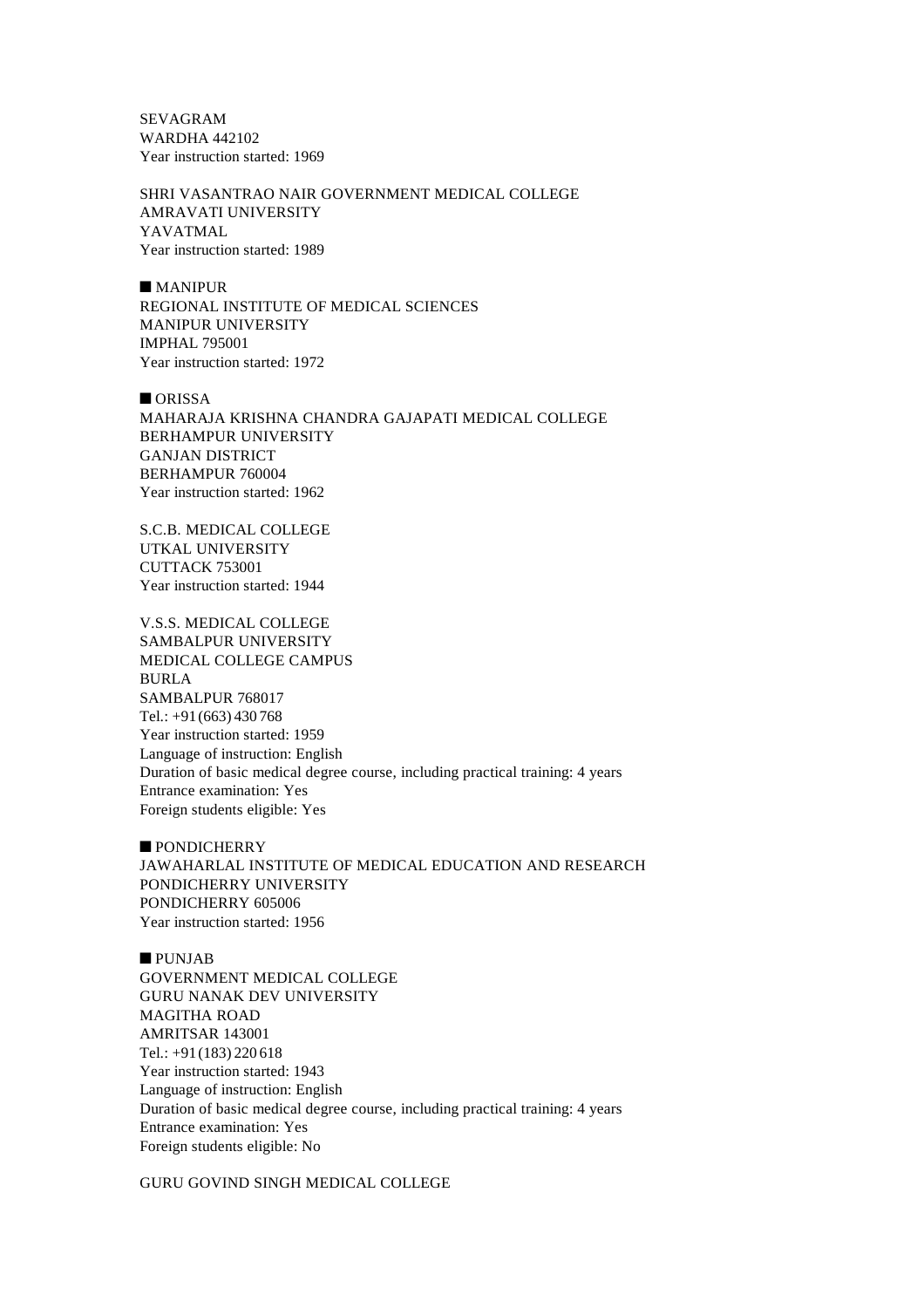PUNJABI UNIVERSITY FARIDKOT 151203 Year instruction started: 1973

CHRISTIAN MEDICAL COLLEGE PUNJAB UNIVERSITY BROWN ROAD LUDHIANA 141008 Tel.: +91(161) 665 950 Fax: +91 (161) 609 958 Telex: 386312 cmc in Year instruction started: 1953 Language of instruction: English Duration of basic medical degree course, including practical training: 4 years Entrance examination: Yes Foreign students eligible: Yes

DAYANAND MEDICAL COLLEGE AND HOSPITAL PUNJAB UNIVERSITY PO BOX 265 LUDHIANA 141001 Tel.: +91(161) 405 501/404 446/471 500 Fax: +91 (161) 472 620 Year instruction started: 1934 Language of instruction: English Duration of basic medical degree course, including practical training: 4.5 years Entrance examination: Yes Foreign students eligible: Yes

GOVERNMENT MEDICAL COLLEGE PUNJABI UNIVERSITY PATIALA 147001 Tel.: +91(175) 212 018 Year instruction started: 1954 Language of instruction: English Duration of basic medical degree course, including practical training: 4 years Entrance examination: Yes Foreign students eligible: No

 $R$ AJASTHAN JAWAHARLAL NEHRU MEDICAL COLLEGE RAJASTHAN UNIVERSITY AJMER 305001 Year instruction started: 1965

SARDAR PATEL MEDICAL COLLEGE RAJASTHAN UNIVERSITY NAGNECHIJI ROAD BIKANER 334001 Tel.: +91(151) 523 443/528 022 Year instruction started: 1959 Language of instruction: English Duration of basic medical degree course, including practical training: 4 years Entrance examination: Yes Foreign students eligible: No

SAWAI MAN SINGH MEDICAL COLLEGE RAJASTHAN UNIVERSITY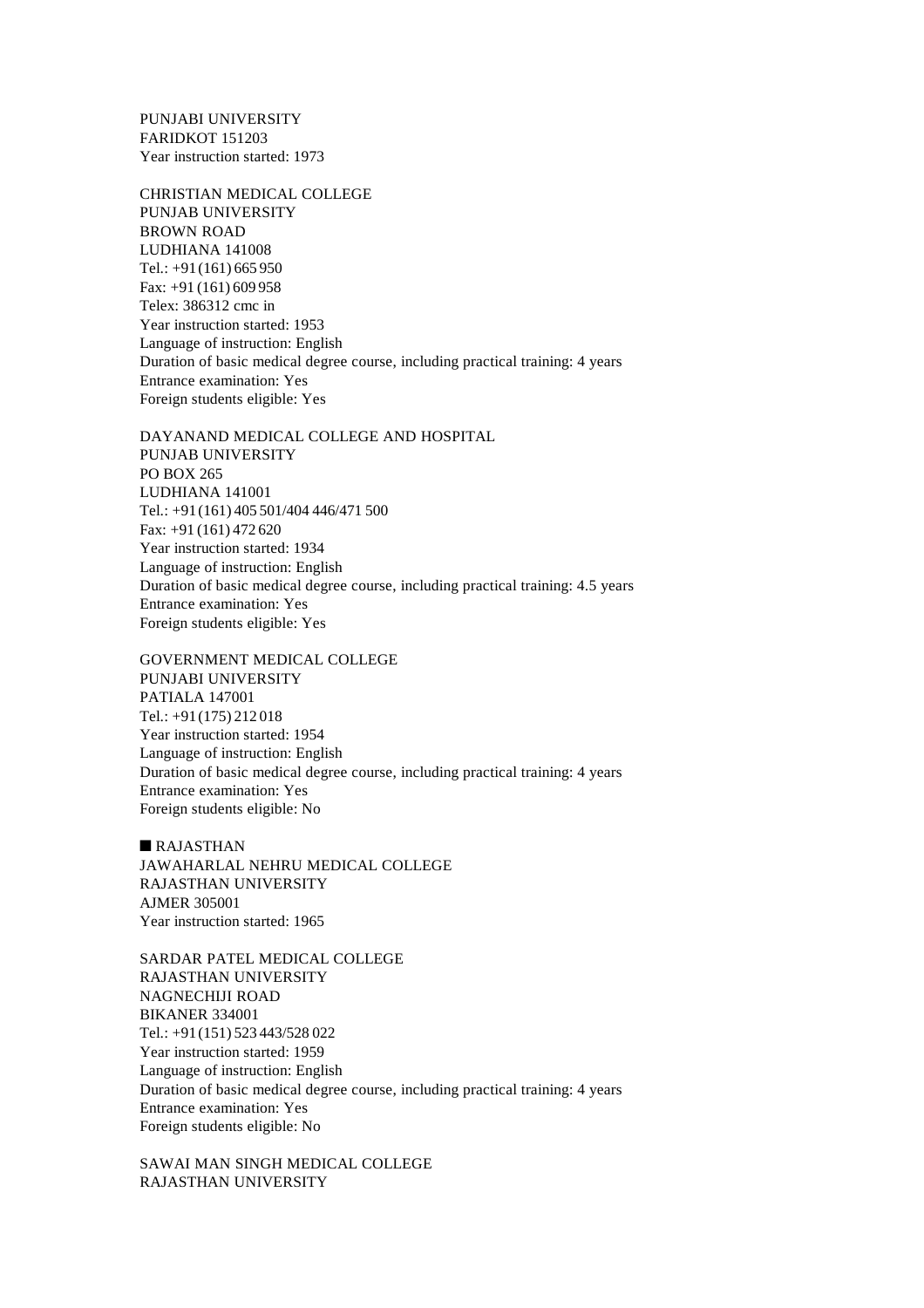JAIPUR 302003 Year instruction started: 1947

DR S.N. MEDICAL COLLEGE RAJASTHAN UNIVERSITY JODHPUR 342001 Year instruction started: 1965

R.N.T. MEDICAL COLLEGE RAJASTHAN UNIVERSITY UDAIPUR 313001 Year instruction started: 1961

 $\blacksquare$  TAMIL NADU RAJAH MUTHIAH MEDICAL COLLEGE ANNAMALAI UNIVERSITY ANNAMALAINAGAR 608002 Tel.: +91(4144) 220 68 Fax: +91 (4144) 230 80 Year instruction started: 1985 Language of instruction: English Duration of basic medical degree course, including practical training: 5 years Entrance examination: Yes Foreign students eligible: Yes

CHENNAI MEDICAL COLLEGE DR M.G.R. MEDICAL UNIVERSITY CHENNAI 600032 Year instruction started: 1860 Language of instruction: English Duration of basic medical degree course, including practical training: 4 years Entrance examination: Yes Foreign students eligible: Yes

CHINGLEPUT MEDICAL COLLEGE DR M.G.R. MEDICAL UNIVERSITY CHINGLEPUT 603001 Year instruction started: 1965

COIMBATORE MEDICAL COLLEGE DR M.G.R. MEDICAL UNIVERSITY AVINAI ROAD AERODROME POST OFFICE COIMBATORE 641014 Tel.: +91(422) 574 375/574 376/574 377 Year instruction started: 1967 Language of instruction: English Duration of basic medical degree course, including practical training: 5 years Entrance examination: Yes Foreign students eligible: No

P.S.G. INSTITUTE OF MEDICAL SCIENCES AND RESEARCH DR M.G.R. MEDICAL UNIVERSITY AVANASHI ROAD PEELAMEDU PO BOX 1674 COIMBATORE 641004 Tel.: +91(422) 570 170/570 171/570 172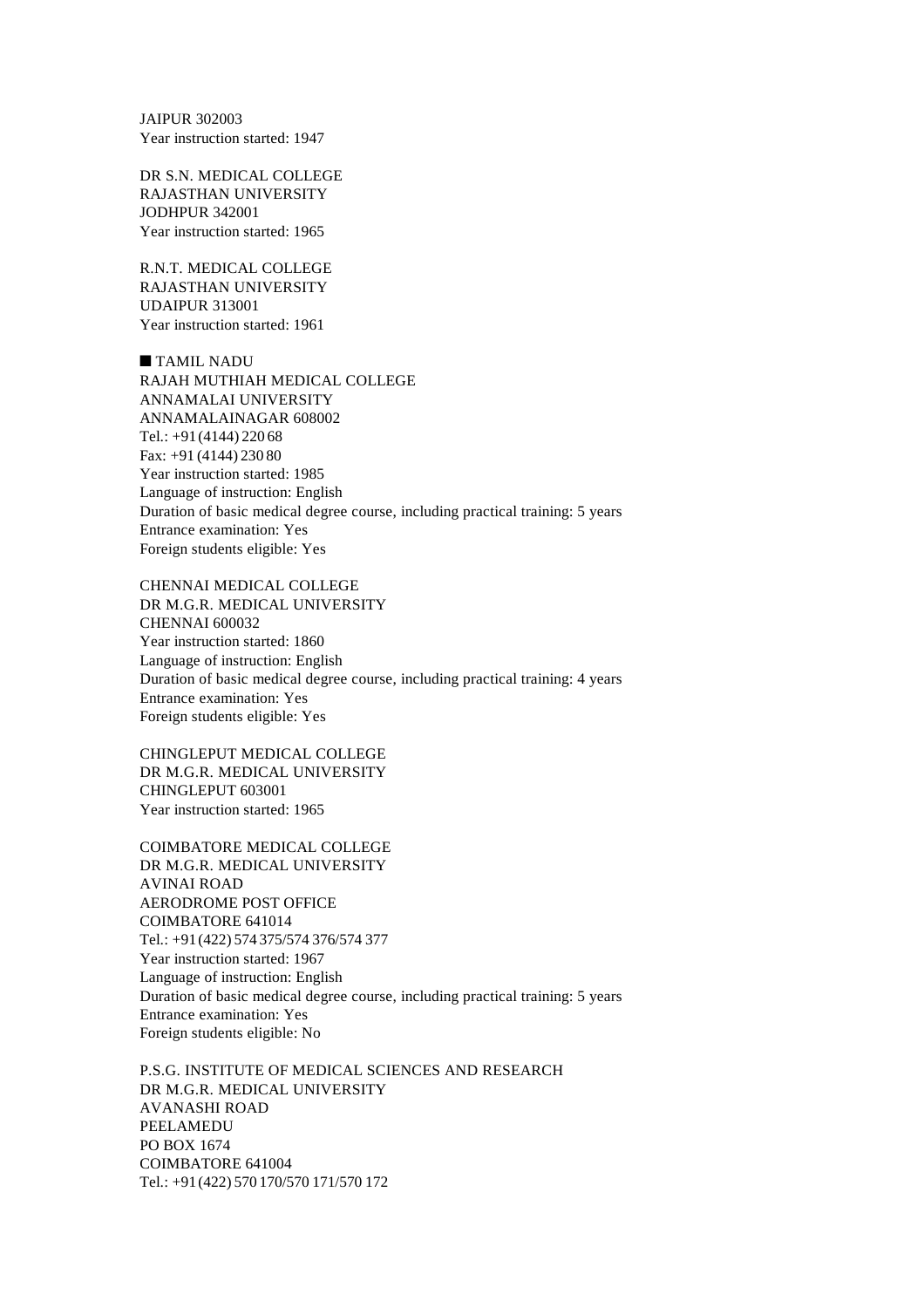Fax: +91 (422) 573 833 Year instruction started: 1988 Language of instruction: English Duration of basic medical degree course, including practical training: 5–6 years Entrance examination: Yes Foreign students eligible: Yes

KILPAUK MEDICAL COLLEGE DR M.G.R. MEDICAL UNIVERSITY MADRAS 600010 Year instruction started: 1960

SRI RAMACHANDRA MEDICAL COLLEGE DR M.G.R. MEDICAL UNIVERSITY RAMACHANDRA NAGAR 1 PORUR MADRAS 600116 Tel.: +91(44) 482 8413 Fax: +91 (44) 482 7008 Telex: 4125050 pco in Year instruction started: 1985 Language of instruction: English Duration of basic medical degree course, including practical training: 5 years Entrance examination: Yes Foreign students eligible: Yes

STANLEY MEDICAL COLLEGE DR M.G.R. MEDICAL UNIVERSITY MADRAS 600001 Year instruction started: 1938

MADURAI MEDICAL COLLEGE DR M.G.R. MEDICAL UNIVERSITY MADURAI 625020 Year instruction started: 1954

MOHAN KUMARAMANGALAM MEDICAL COLLEGE DR M.G.R. MEDICAL UNIVERSITY **SALEM** Year instruction started: 1986

THANJAVUR MEDICAL COLLEGE DR M.G.R. MEDICAL UNIVERSITY THANJAVUR 613001 Year instruction started: 1959

TIRUNELVELI MEDICAL COLLEGE DR M.G.R. MEDICAL UNIVERSITY TIRUNELVELI 627002 Year instruction started: 1965

CHRISTIAN MEDICAL COLLEGE DR M.G.R. MEDICAL UNIVERSITY NORTH ARCOT DISTRICT THORAPADI POST OFFICE VELLORE 632002 Tel.: +91(416) 226 03 Fax: +91 (416) 327 88/322 68/320 35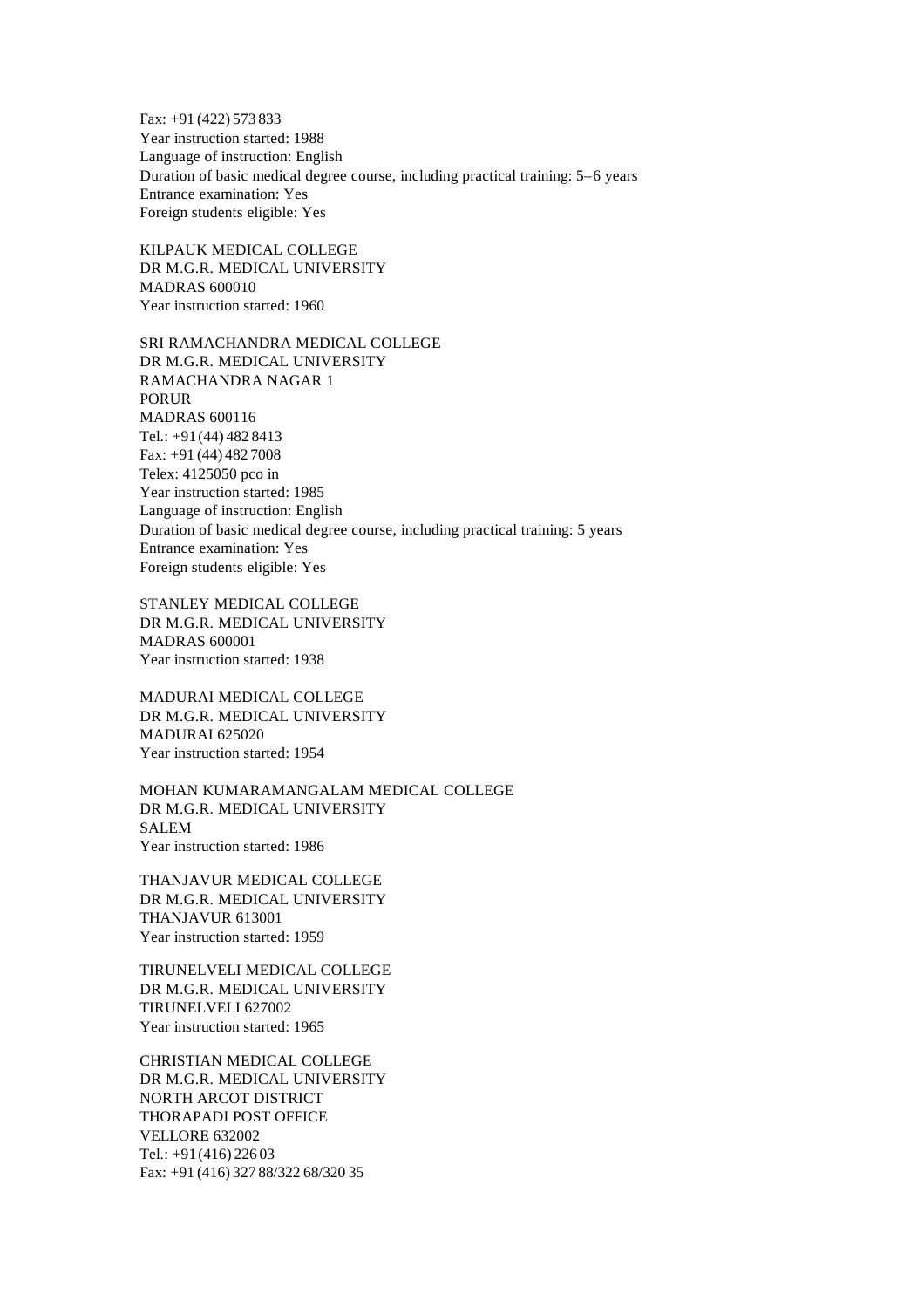Telex: 405202 cmch in E-mail: abraham@cmc.ernet.in Year instruction started: 1942 Language of instruction: English Duration of basic medical degree course, including practical training: 5–6 years Entrance examination: Yes Foreign students eligible: Yes

 $\blacksquare$  UTTAR PRADESH S.N. MEDICAL COLLEGE AGRA UNIVERSITY AGRA 282001 Year instruction started: 1939

J.N. MEDICAL COLLEGE ALIGARH MUSLIM UNIVERSITY ALIGARH 202001 Year instruction started: 1961

M.L.N. MEDICAL COLLEGE ALLAHABAD UNIVERSITY ALLAHABAD 211001 Year instruction started: 1961

BABA RAGHAV DAS MEDICAL COLLEGE GORAKHPUR UNIVERSITY GORAKHPUR 273013 Year instruction started: 1972

M.L.B. MEDICAL COLLEGE BUNDELKHAND UNIVERSITY KANPUR ROAD JHANSI 284128 Tel.: +91(0517) 440 858 Fax: +91 (0517) 440 858 Year instruction started: 1968 Language of instruction: English Duration of basic medical degree course, including practical training: 5 years Entrance examination: Yes Foreign students eligible: No

G.S.V.M. MEDICAL COLLEGE KANPUR UNIVERSITY KANPUR 208001 Year instruction started: 1955

K.G. MEDICAL COLLEGE LUCKNOW UNIVERSITY LUCKNOW 226001 Year instruction started: 1911

L.L.R.M. MEDICAL COLLEGE MEERUT UNIVERSITY MEERUT 250001 Year instruction started: 1966

INSTITUTE OF MEDICAL SCIENCES BANARAS HINDU UNIVERSITY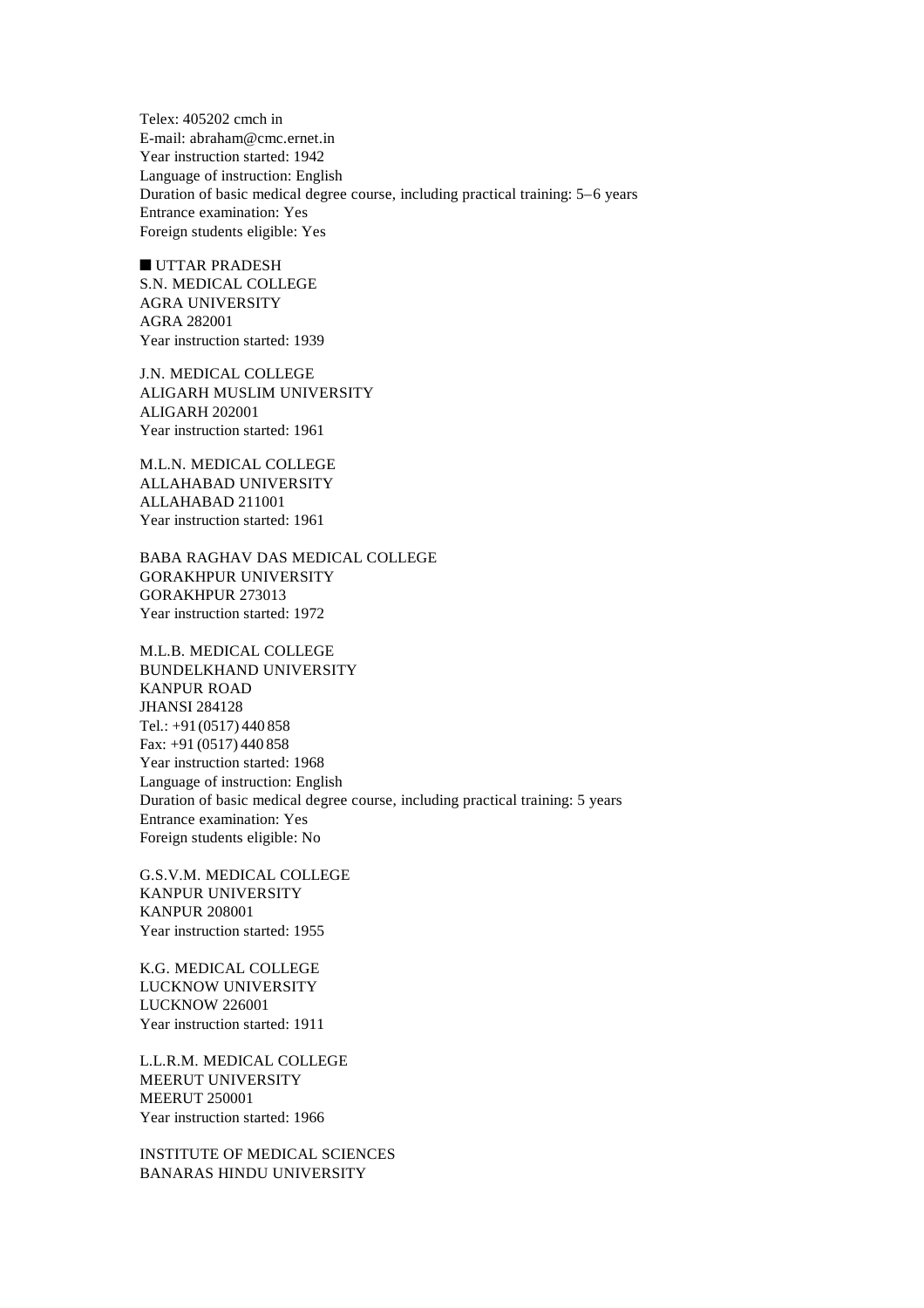VARANASI 221005 Year instruction started: 1960

 $\blacksquare$  WEST BENGAL B.S. MEDICAL COLLEGE CALCUTTA UNIVERSITY BANKURA 711303 Year instruction started: 1956

BURDWAN MEDICAL COLLEGE AND HOSPITAL BURDWAN UNIVERSITY BABURBAG BURDWAN 713104 Year instruction started: 1969 Language of instruction: English Duration of basic medical degree course, including practical training: 5–6 years Entrance examination: Yes Foreign students eligible: No

CALCUTTA NATIONAL MEDICAL COLLEGE CALCUTTA UNIVERSITY CALCUTTA 700014 Year instruction started: 1948

MEDICAL COLLEGE CALCUTTA UNIVERSITY CALCUTTA 700012 Year instruction started: 1838

N.R.S. MEDICAL COLLEGE CALCUTTA UNIVERSITY CALCUTTA 700014 Year instruction started: 1948

R.G. KAR MEDICAL COLLEGE CALCUTTA UNIVERSITY CALCUTTA 700004 Year instruction started: 1916

MEDICAL COLLEGE NORTH BENGAL UNIVERSITY SILIGURI 734401 Year instruction started: 1969

#### INDONESIA

Total population in 1995: 200 453 000 Number of physicians per 100000 population (1993): 12 Number of medical schools: 32 Duration of basic medical degree course, including practical training: 6–8 years Title of degree awarded: Dokter (Doctor) Medical registration/licence to practise: Registration is obligatory with the Ministry of Health, Jalan H.R. Rasuna Said Kav., Jakarta 12950. The licence to practise medicine is granted by the provincial health authorities to graduates from a recognized medical school. Work in government service after graduation: — Agreements with other countries: —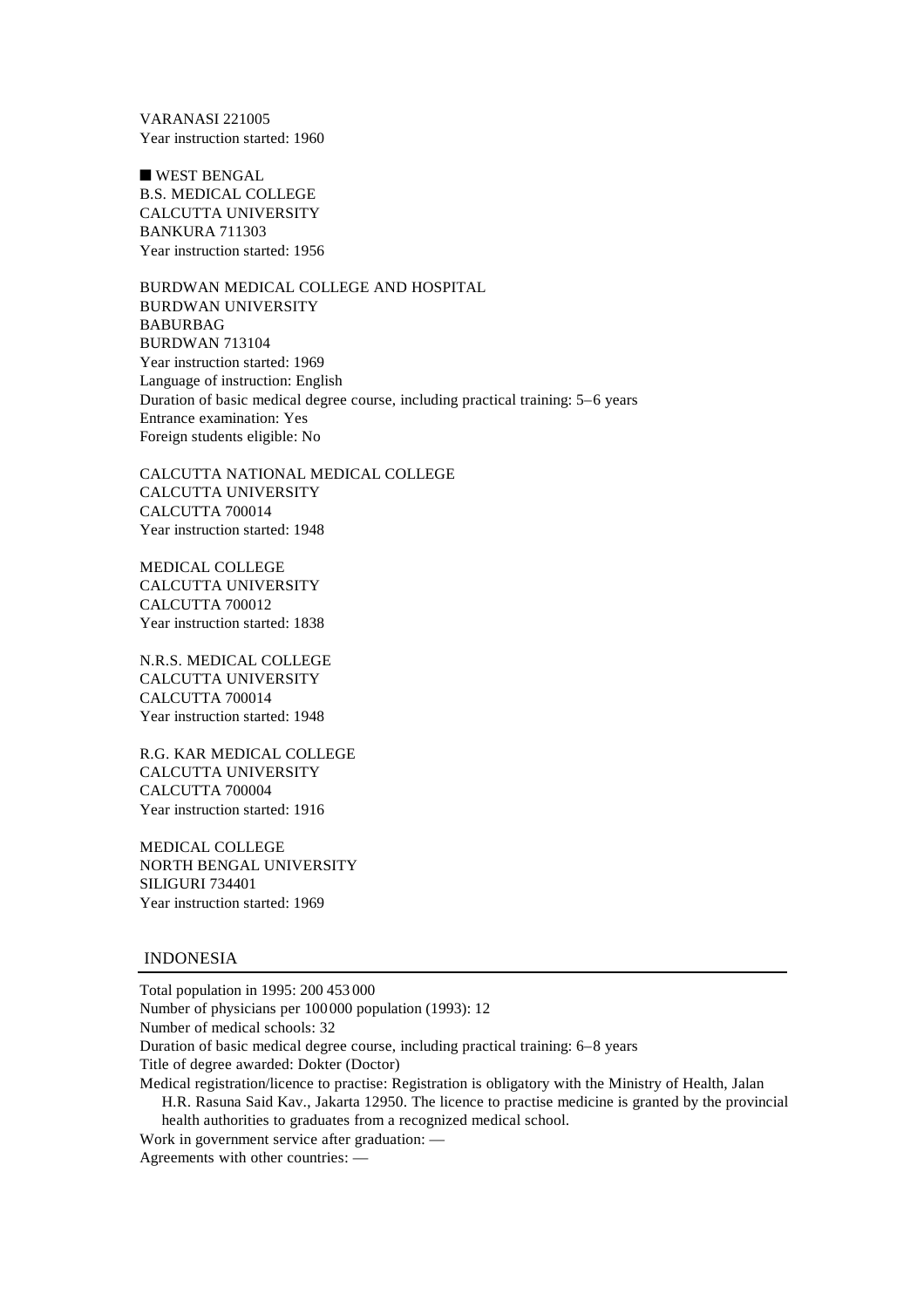FAKULTAS KEDOKTERAN UNIVERSITAS SYIAH KUALA KAMPUS DARUSSALAM BANDA ACEH D.I. ACEH Tel.: +62(651) 520 53 Fax: +62 (651) 520 53 Year instruction started: 1980 Language of instruction: Indonesian Duration of basic medical degree course, including practical training: 6 years Entrance examination: Yes Foreign students eligible: Yes

FAKULTAS KEDOKTERAN UNIVERSITAS KRISTEN MARANATHA JALAN PROFESSOR DR SOERIA SOEMANTRI 65 BANDUNG JAWA BARAT Tel.: +62(22) 214 463 Fax: +62 (22) 215 154 Year instruction started: 1965 Language of instruction: Indonesian Duration of basic medical degree course, including practical training: 6 years Entrance examination: Yes Foreign students eligible: Yes

FAKULTAS KEDOKTERAN UNIVERSITAS PADJADJARAN JALAN PASIRKALIKI 190 BANDUNG 40161 JAWA BARAT Tel.: +62(22) 232 170 Fax: +62 (22) 230 776 Year instruction started: 1957 Language of instruction: Indonesian Duration of basic medical degree course, including practical training: 6 years Entrance examination: Yes Foreign students eligible: Yes

FAKULTAS KEDOKTERAN UNIVERSITAS LAMBUNG MANGKURAT JALAN BRIG. JEN HASAN BASRI BANJARMASIN KALIMANTAN SELATAN Year instruction started: 1995 Language of instruction: Indonesian Duration of basic medical degree course, including practical training: 6 years Entrance examination: Yes Foreign students eligible: Yes

FAKULTAS KEDOKTERAN UNIVERSITAS KRISTEN INDONESIA JALAN MAY. JEN. SUTOYO CAWANG 13630 JAKARTA TIMUR Tel.: +62(21) 801 0553/800 2144 Fax: +62 (21) 809 3133 E-mail: fkuki@jakarta.wasantara.net.id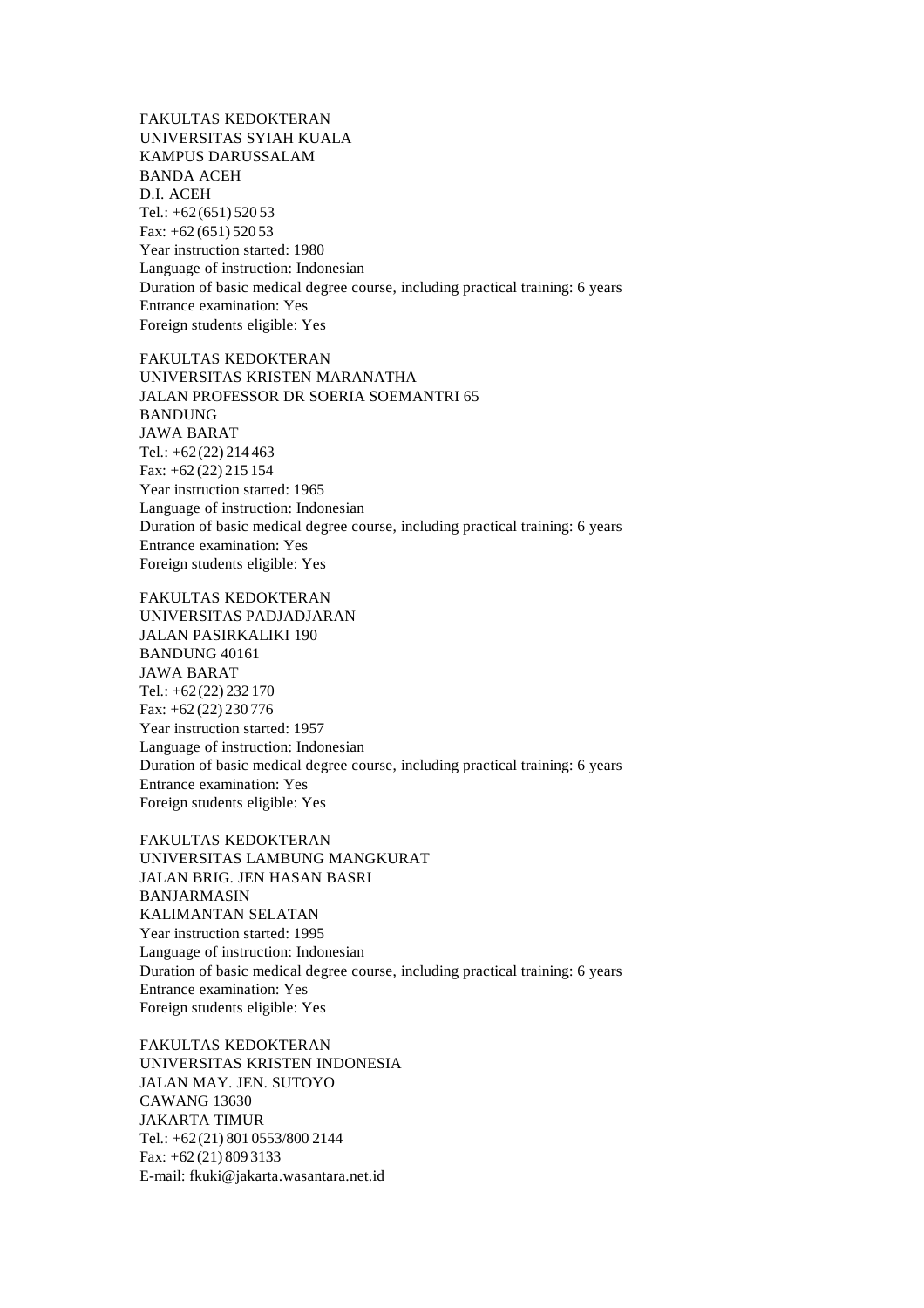Year instruction started: 1962 Language of instruction: Indonesian Duration of basic medical degree course, including practical training: 6 years Entrance examination: Yes Foreign students eligible: Yes

FAKULTAS KEDOKTERAN UNIVERSITAS YARSI JALAN LET. JEN. SUPRAPTO CEMPAKA PUTIH 10510 JAKARTA PUSAT Tel.: +62(21) 424 4574/420 6674 Fax: +62 (21) 424 3171 Year instruction started: 1967 Language of instruction: Indonesian Duration of basic medical degree course, including practical training: 7 years Entrance examination: Yes Foreign students eligible: Yes

FAKULTAS KEDOKTERAN UNIVERSITAS AHMAD YANI JALAN TERUSAN JENDRAL SUDIRMAN PO BOX 148 CIMAHI JAWA BARAT Tel.: +62(22) 664 2781/664 2782/664 2783 Fax: +62 (22) 665 7187 Year instruction started: 1993 Language of instruction: Indonesian Duration of basic medical degree course, including practical training: 7 years Entrance examination: Yes Foreign students eligible: No

FAKULTAS KEDOKTERAN UNIVERSITAS UDAYANA JALAN PANGLIMA BESAR SUDIRMAN DENPASAR BALI Year instruction started: 1962

FAKULTAS KEDOKTERAN UNIVERSITAS INDONESIA JALAN SALEMBA 6 PO BOX 1358 JAKARTA 10430 DKI JAKARTA Tel.: +62(21) 330 373 Fax: +62 (21) 330 372 Year instruction started: 1950 Language of instruction: Indonesian Duration of basic medical degree course, including practical training: 6 years Entrance examination: Yes Foreign students eligible: Yes

FAKULTAS KEDOKTERAN UNIVERSITAS UPN VETERAN JALAN PONDOK LABU JAKARTA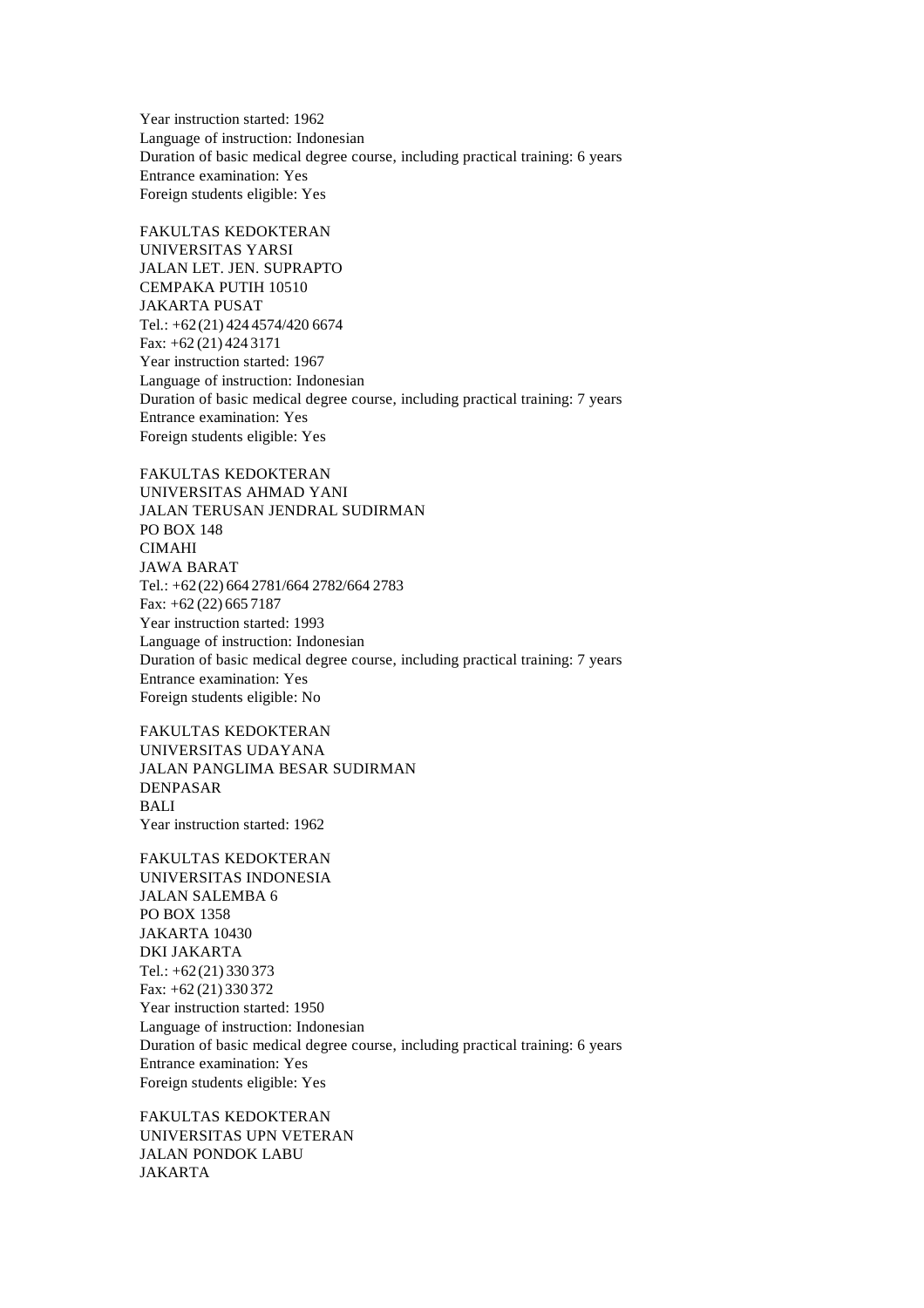Tel.: +62(21) 769 6904 Fax: +62 (21) 769 3275 Year instruction started: 1995 Language of instruction: Indonesian Duration of basic medical degree course, including practical training: 6 years Entrance examination: Yes Foreign students eligible: Yes

FAKULTAS KEDOKTERAN UNIVERSITAS KRISTEN KRIDA WACANA JALAN TANJUNG DUREN RAYA 4 JAKARTA BARAT Tel.:  $+62(21)$  566 6952 Fax: +62 (21) 566 6951 Year instruction started: 1967 Language of instruction: Indonesian Duration of basic medical degree course, including practical training: 6 years Entrance examination: Yes Foreign students eligible: Yes

FAKULTAS KEDOKTERAN UNIVERSITAS TARUMA NEGARA JALAN JEN. S. PARMAN 1 JAKARTA BARAT 11440 Tel.: +62(21) 567 0815/567 1781 Fax: +62 (21) 566 3126 Year instruction started: 1967 Language of instruction: Indonesian Duration of basic medical degree course, including practical training: 6 years Entrance examination: Yes Foreign students eligible: Yes

FAKULTAS KEDOKTERAN UNIVERSITAS TRISAKTI JALAN KYAI TAPA 260 GROGOL JAKARTA BARAT 11440 Tel.: +62(21) 567 2731/565 5786 Fax: +62 (21) 566 0706 E-mail: fkusakti@rad.net.id Year instruction started: 1965 Language of instruction: Indonesian Duration of basic medical degree course, including practical training: 7 years Entrance examination: Yes Foreign students eligible: Yes

FAKULTAS KEDOKTERAN UNIVERSITAS KATOLIK INDONESIA ARMAJAYA KOMPLEKS RS ATAMAJAYA JALAN PLUIT RAYA 2 JAKARTA UTARA 14440 Tel.: +62(21) 660 6127/660 6128/660 6129 Fax: +62 (21) 660 6123 Year instruction started: 1967 Language of instruction: Indonesian Duration of basic medical degree course, including practical training: 6 years Entrance examination: Yes Foreign students eligible: No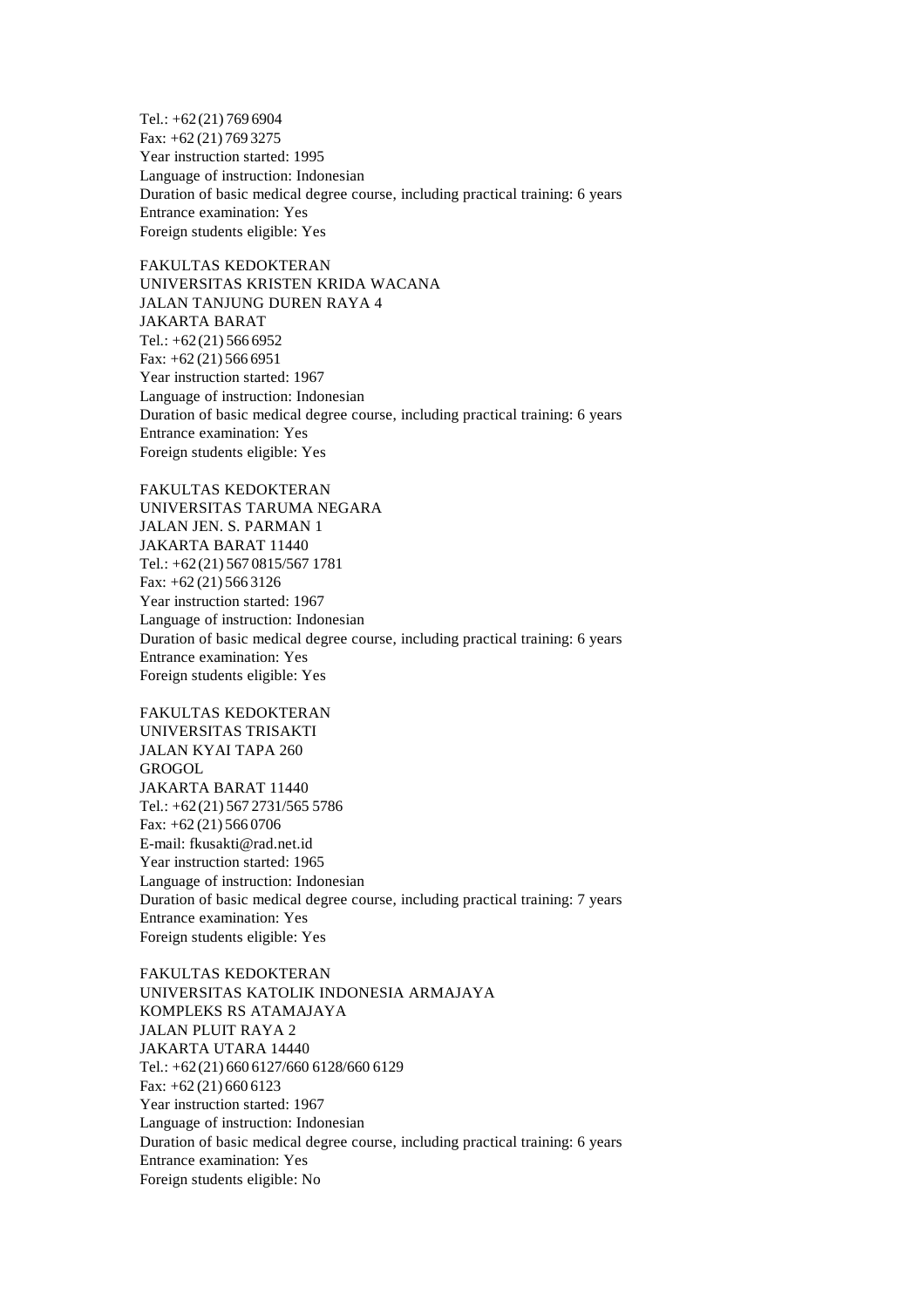FAKULTAS KEDOKTERAN UNIVERSITAS BRAWIJAYA JALAN MAYOR JENDRAL HARJONO 171 MALANG 65145 JAWA TIMUR Tel.: +62(341) 564 755 Fax: +62 (341) 564 755 Year instruction started: 1963 Language of instruction: Indonesian Duration of basic medical degree course, including practical training: 6 years Entrance examination: Yes Foreign students eligible: Yes

FAKULTAS KEDOKTERAN UNIVERSITAS ISLAM SUMATRA UTARA JALAN SISINGAMANGARAJA 2A MEDAN SUMATRA UTARA Tel.: +62(61) 372 733 Fax: +62 (61) 542 495 Year instruction started: 1965 Language of instruction: Indonesian Duration of basic medical degree course, including practical training: 6 years Entrance examination: Yes Foreign students eligible: Yes

FAKULTAS KEDOKTERAN UNIVERSITAS METHODIST INDONESIA JALAN SETIABUDI PASAR II TANJUNG SARI MEDAN 20132 SUMATRA UTARA Tel.: +62(61) 812 160 Fax: +62 (61) 812 161 Year instruction started: 1968 Language of instruction: Indonesian Duration of basic medical degree course, including practical training: 7 years Entrance examination: Yes Foreign students eligible: Yes

FAKULTAS KEDOKTERAN UNIVERSITAS SUMATERA UTARA JALAN DR T. MANSUR 5 MEDAN 20155 SUMATRA UTERA Tel.: +62(61) 811 045 Fax: +62 (61) 816 264 E-mail: fkusu@karet.usu.ac.id Year instruction started: 1952 Language of instruction: Indonesian Duration of basic medical degree course, including practical training: 6 years Entrance examination: Yes Foreign students eligible: Yes

FAKULTAS KEDOKTERAN UNIVERSITAS SAM RATULANGI JALAN GUNUNG WENANG MENADO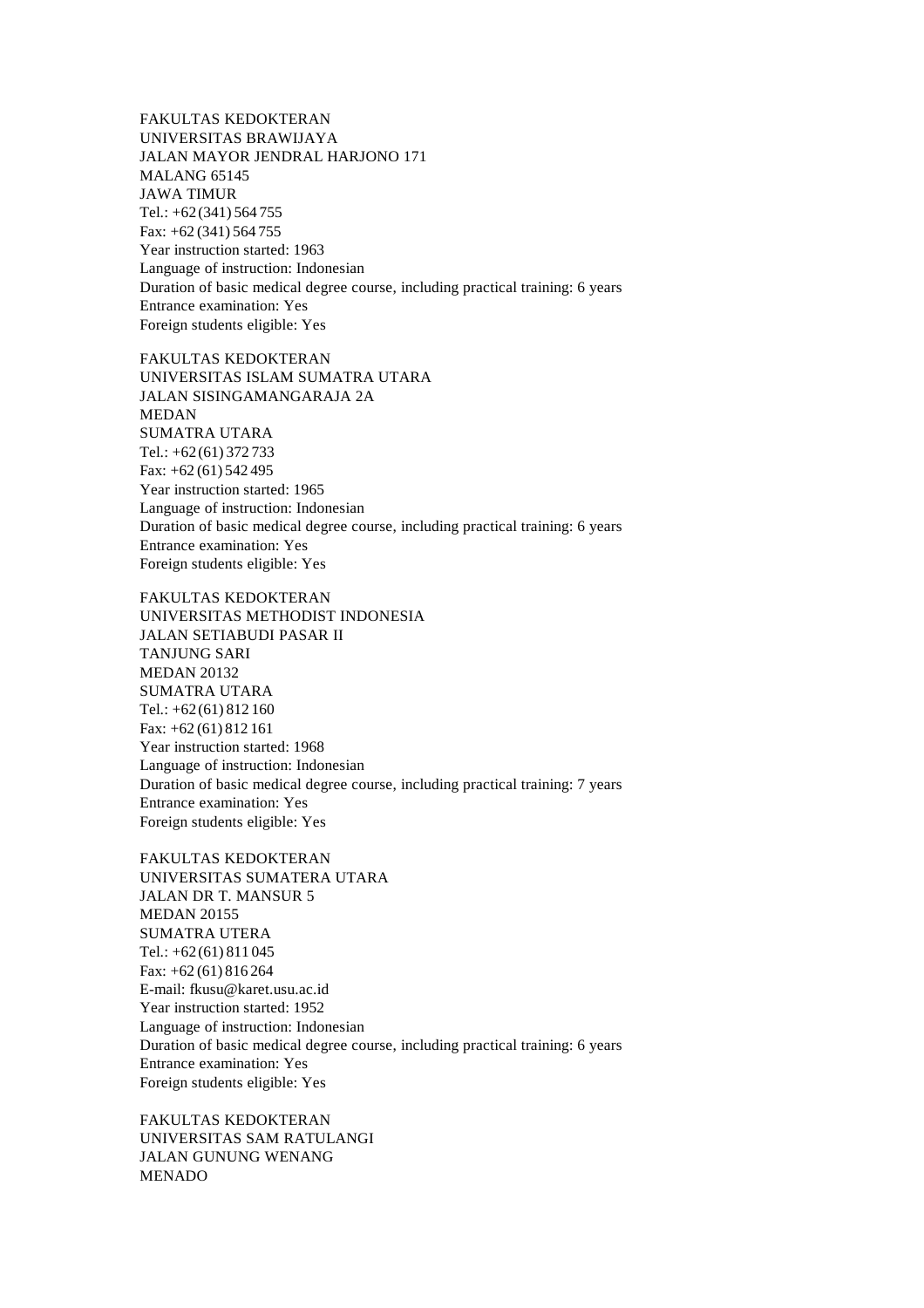SULAWESI UTARA Year instruction started: 1961

FAKULTAS KEDOKTERAN UNIVERSITAS ANDALAS KAMPUS KEDOKTERAN JALAN PERINTIS PO BOX 49 PADANG 25127 SUMATRA BARAT Tel.: +62(751) 317 46 Fax: +62 (751) 317 46 Year instruction started: 1956 Language of instruction: Indonesian Duration of basic medical degree course, including practical training: 6 years Entrance examination: Yes Foreign students eligible: Yes

FAKULTAS KEDOKTERAN UNIVERSITAS BAITTURACHMAN PADANG SUMATRA BARAT Tel.: +62(751) 291 34/280 53 Year instruction started: 1995 Language of instruction: Indonesian Duration of basic medical degree course, including practical training: 6 years Entrance examination: Yes Foreign students eligible: Yes

FAKULTAS KEDOKTERAN UNIVERSITAS SRIWIJAYA KOMPLEKS RSUP JALAN MAYOR MAHIDIN PALEMBANG 30126 SUMATRA SELATAN Tel.: +62(711) 352 342 Fax: +62 (711) 352 342 Year instruction started: 1962 Language of instruction: Indonesian Duration of basic medical degree course, including practical training: 6 years Entrance examination: Yes Foreign students eligible: Yes

FAKULTAS KEDOKTERAN UNIVERSITAS DIPONEGORO JALAN DR SUTOMO 18 SEMARANG JAWA TENGAH Tel.: +62(24) 311 480 Fax: +62 (24) 311 480 Year instruction started: 1961 Language of instruction: Indonesian Duration of basic medical degree course, including practical training: 6 years Entrance examination: Yes Foreign students eligible: Yes

FAKULTAS KEDOKTERAN UNIVERSITAS ISLAM SULTAN AGUNG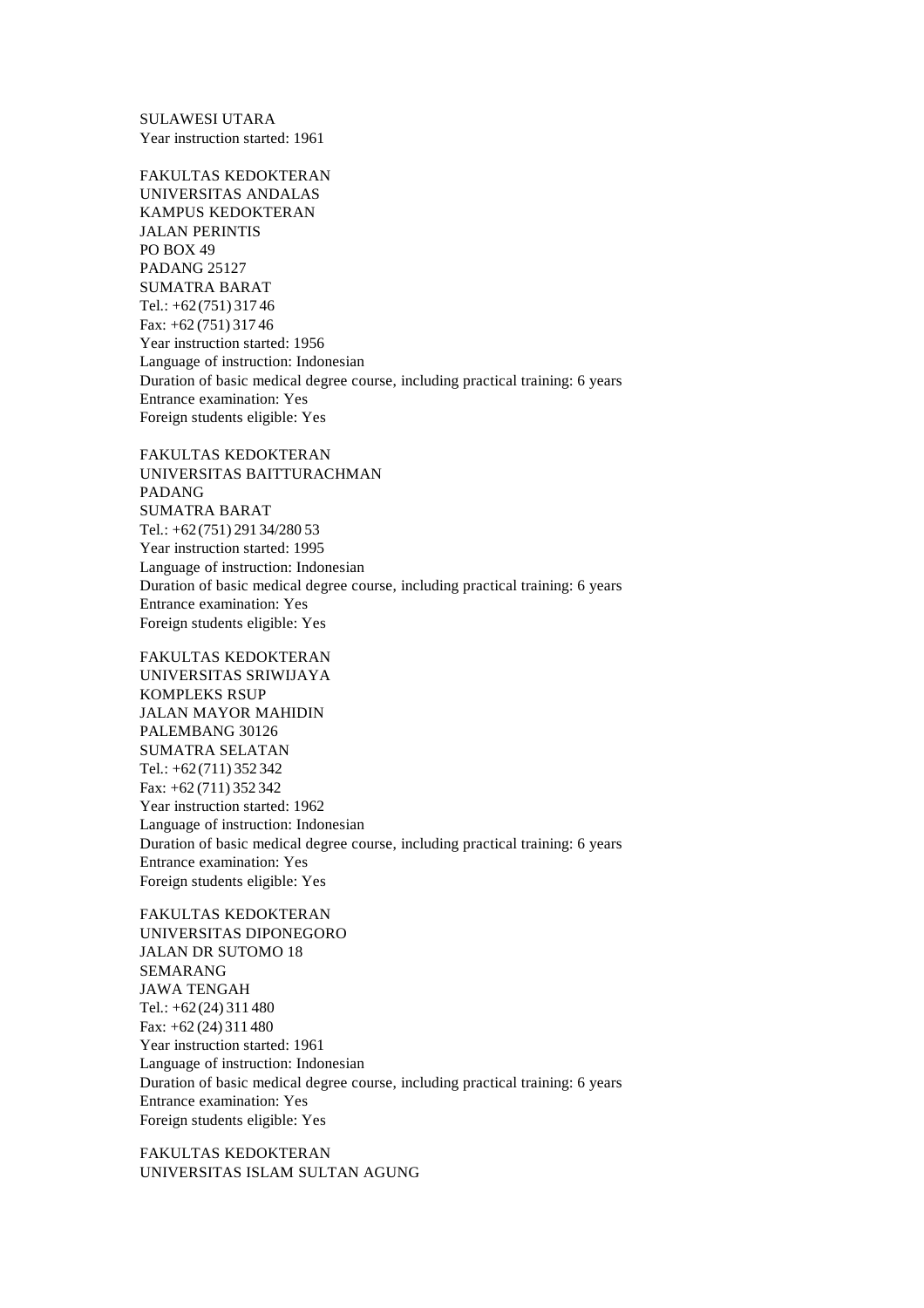JALAN DEMAK RAYA SEMARANG JAWA TENGAH Tel.: +62(24) 583 588 Fax: +62 (24) 582 455 Year instruction started: 1964 Language of instruction: Indonesian Duration of basic medical degree course, including practical training: 6 years Entrance examination: Yes Foreign students eligible: Yes

FAKULTAS KEDOKTERAN UNIVERSITAS AIRLANGGA JALAN MAYOR JENDRAL PROFESSOR DR MOESTOPO 47 SURABAYA 60131 JAWA TIMUR Tel.: +62(31) 534 2051/534 2052/534 2053 Fax: +62 (31) 532 2472 Year instruction started: 1954 Language of instruction: Indonesian Duration of basic medical degree course, including practical training: 6 years Entrance examination: Yes Foreign students eligible: Yes

FAKULTAS KEDOKTERAN UNIVERSITAS HAND TUAH KOMPLEKS TIMUR RSAL JALAN GADUNG 1 SURABAYA JAWA TIMUR Tel.: +62(31) 843 3626 Fax: +62 (31) 843 3646 Year instruction started: 1985 Language of instruction: Indonesian Duration of basic medical degree course, including practical training: 8 years Entrance examination: Yes Foreign students eligible: No

FAKULTAS KEDOKTERAN UNIVERSITAS WIJAYAKUSUMA JALAN DUKUH KUPANG XXV SURABAYA 60225 JAWA TIMUR Tel.: +62(31) 568 6531 Fax: +62 (31) 568 6531 Year instruction started: 1987 Language of instruction: Indonesian Duration of basic medical degree course, including practical training: 7 years Entrance examination: Yes Foreign students eligible: Yes

FAKULTAS KEDOKTERAN UNIVERSITAS SEBELAS MARET JALAN IR SUTAMI 36A KENTINGAN SURAKARTA JAWA TENGAH Year instruction started: 1976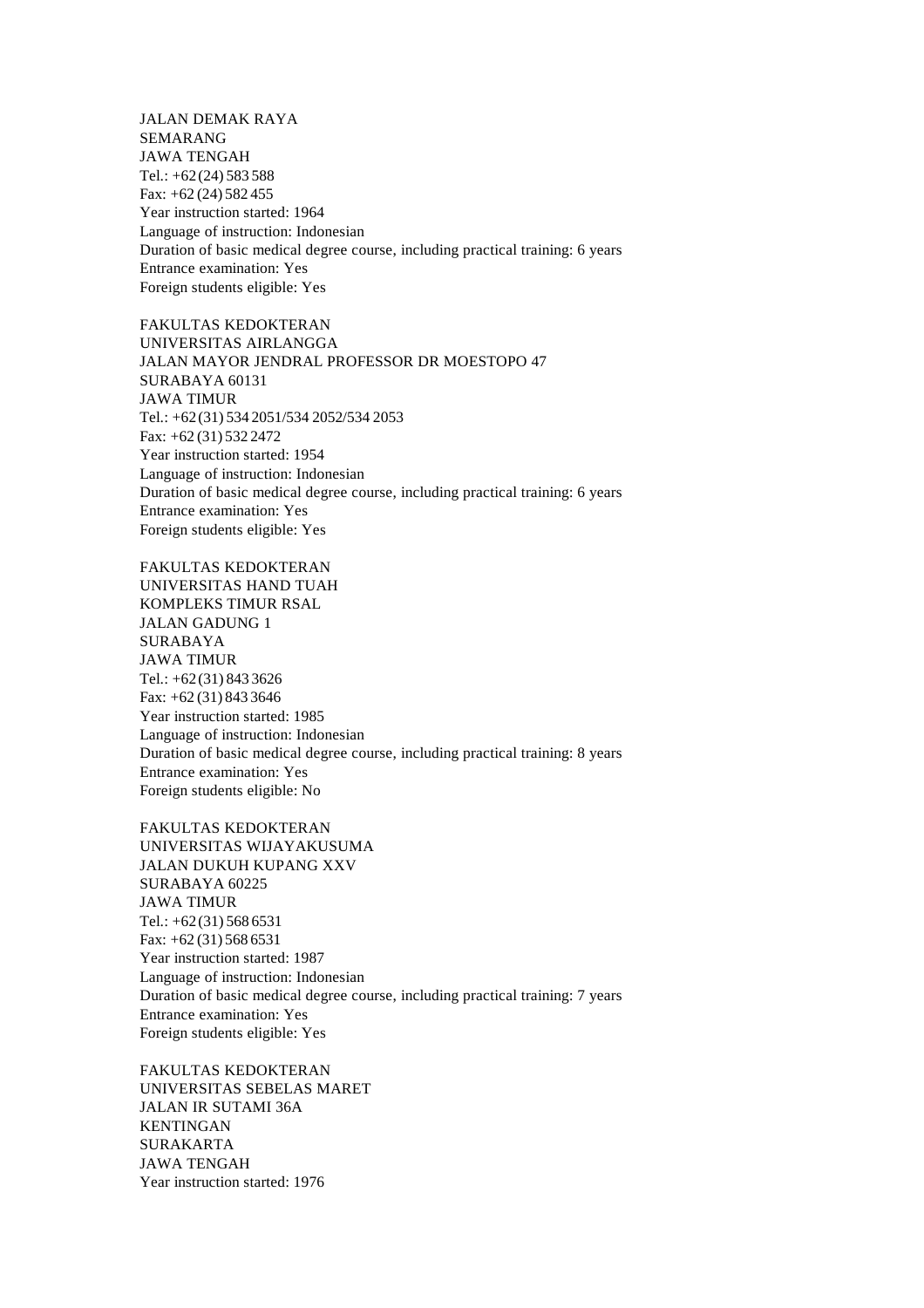FAKULTAS KEDOKTERAN UNIVERSITAS HASANUDDIN JALAN PERINTIS DEMERDEKAAN KM 11 UJUNG PANDANG SULAWESI SELATAN Tel.: +62(411) 512 010 Fax: +62 (411) 512 010 Year instruction started: 1956 Language of instruction: Indonesian Duration of basic medical degree course, including practical training: 6 years Entrance examination: Yes Foreign students eligible: Yes

FAKULTAS KEDOKTERAN UNIVERSITAS MUSLIM INDONESIA JALAN URIP SUMOHARDJO KM 5 2A UJUNG PANDANG SULAWESI SELATAN Tel.: +62(411) 873 018 Fax: +62 (411) 327 009 Year instruction started: 1992 Language of instruction: Indonesian Duration of basic medical degree course, including practical training: 6 years Entrance examination: Yes Foreign students eligible: Yes

FAKULTAS KEDOKTERAN UNIVERSITAS GADJAH MADA JALAN FARMAKO SEKIP YOGYAKARTA 55281 Year instruction started: 1946

FAKULTAS KEDOKTERAN UNIVERSITAS MUHAMADIYAH JALAN HQS TJOKROAMINOTO YOGYAKARTA Tel.: +62(274) 514 753/517 011 Fax: +62 (274) 565 444 Year instruction started: 1993 Language of instruction: Indonesian Duration of basic medical degree course, including practical training: 6 years Entrance examination: Yes Foreign students eligible: Yes

# IRAN (ISLAMIC REPUBLIC OF)

Total population in 1995: 69 975 000 Number of physicians per 100000 population (1993): — Number of medical schools: 46 Duration of basic medical degree course, including practical training: 7 years (a further 2 years must be spent in government service before the degree is awarded) Title of degree awarded: Doctor of Medicine Medical registration/licence to practise: Registration is obligatory with the Medical Council of Iran, Academy of Medical Sciences of the Islamic Republic of Iran, Pasdaran Avenue, PO Box 4655, Teheran 19395. Work in government service after graduation: Obligatory (2 years) Agreements with other countries: —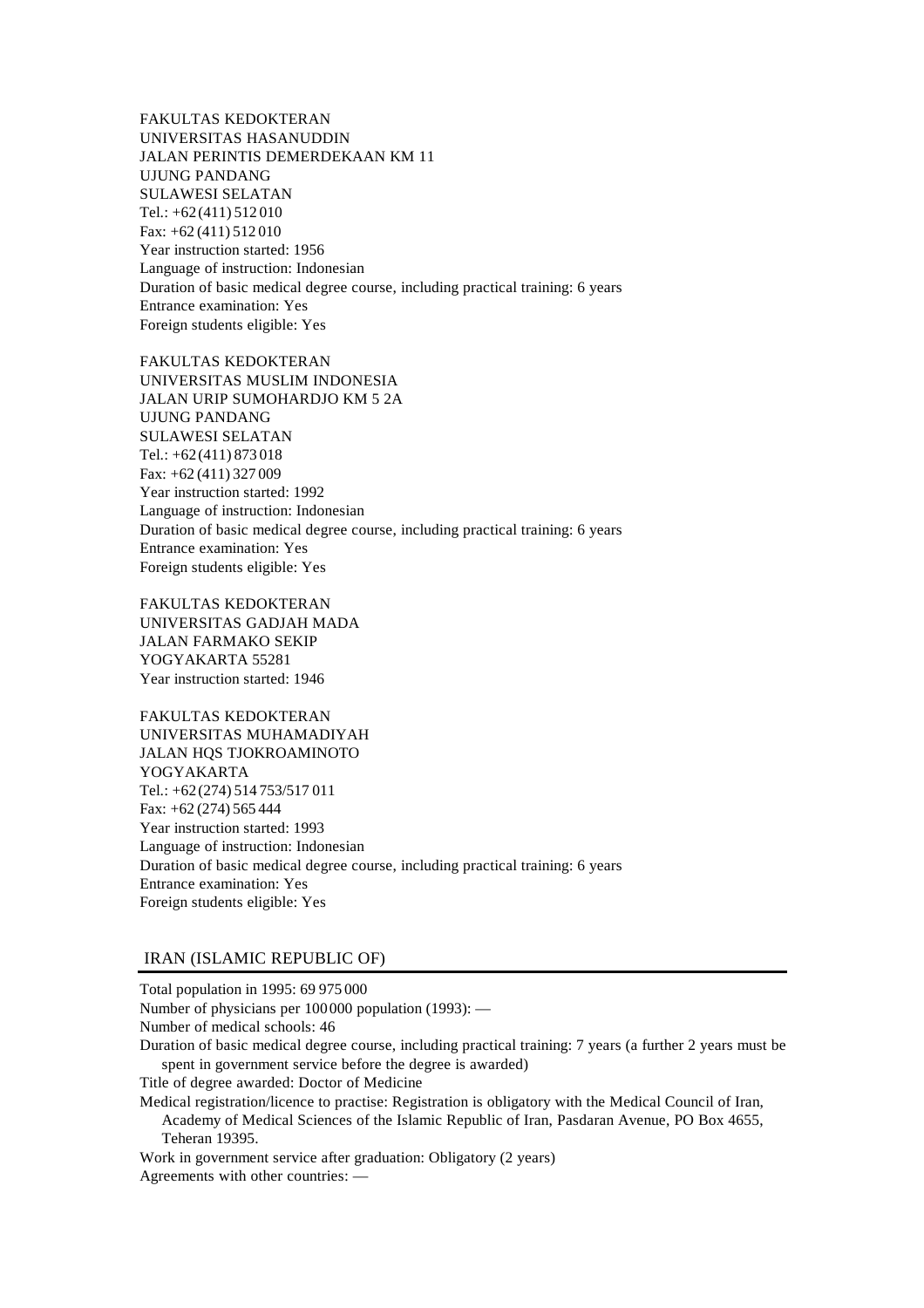AHVAZ MEDICAL SCHOOL AHVAZ UNIVERSITY OF MEDICAL SCIENCES AND HEALTH SERVICES SHAHER DANSHGAH-GOLOSTAN STREET PO BOX 159 AHVAZ 61355 Tel.: +98(61) 335 024/339 092 Fax: +98 (61) 335 200 Year instruction started: 1955 Language of instruction: Farsi Duration of basic medical degree course, including practical training: 7 years Entrance examination: Yes Foreign students eligible: Yes

SCHOOL OF MEDICINE ARAK UNIVERSITY OF MEDICAL SCIENCES AND HEALTH SERVICES AALAMOLHODA PO BOX 646 ARAK Tel.: +98(861) 360 55/360 56/360 57 Fax: +98 (861) 300 21/337 05 Year instruction started: 1989 Language of instruction: Farsi Duration of basic medical degree course, including practical training: 7 years Entrance examination: Yes

MEDICAL SCHOOL ARDABIL ISLAMIC AZAD UNIVERSITY PO BOX 467 ARDABIL 55135 Tel.: +98(451) 319 61 Fax: +98 (451) 310 99 Year instruction started: 1985 Language of instruction: Farsi Duration of basic medical degree course, including practical training: 7 years Entrance examination: Yes Foreign students eligible: No

FACULTY OF MEDICINE ARDABIL UNIVERSITY OF MEDICAL SCIENCES SHOHADA SQUARE ARDABIL 55136 Tel.: +98(451) 213 00/280 02 Fax: +98 (451) 213 00 Year instruction started: 1992 Language of instruction: Farsi Duration of basic medical degree course, including practical training: 7 years Entrance examination: Yes Foreign students eligible: No

MEDICAL SCHOOL BABOL UNIVERSITY OF MEDICAL SCIENCES AND HEALTH SERVICES BABOL Year instruction started: 1985

SCHOOL OF MEDICINE BANDAR ABBAS UNIVERSITY OF MEDICAL SCIENCES AND HEALTH SERVICES SHAHID MOTAHARI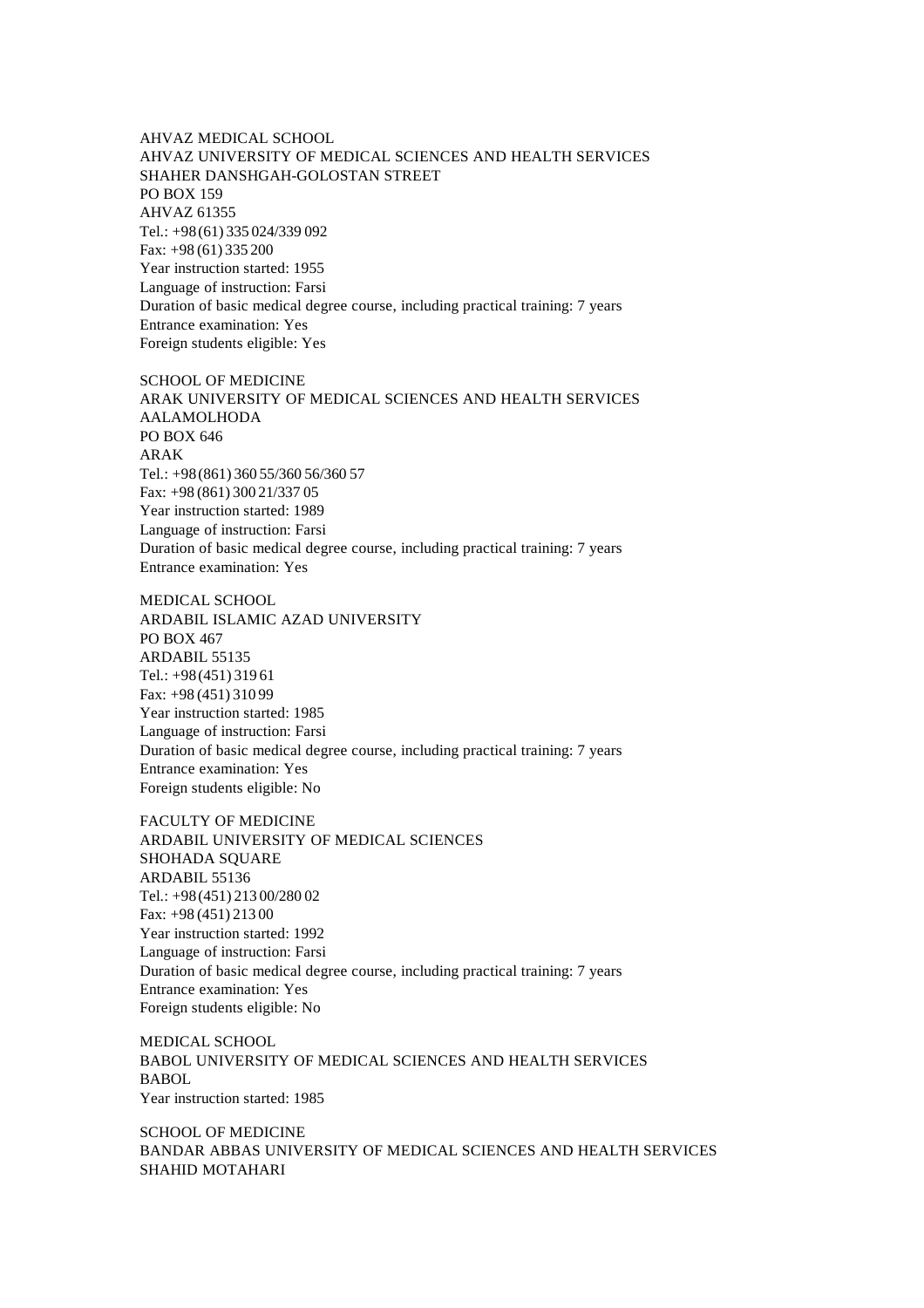PO BOX 4188 BANDAR ABBAS 79145 Tel.: +98(761) 336 89 Year instruction started: 1987 Language of instruction: Farsi, English Duration of basic medical degree course, including practical training: 7 years Entrance examination: Yes Foreign students eligible: No

BIRJAND UNIVERSITY OF MEDICAL SCIENCES AND HEALTH SERVICES MOALLEM STREET BIRJAND 97178 Tel.: +98(6324) 300 75/300 81/300 82 Fax: +98 (6324) 300 76 Year instruction started: 1986 Language of instruction: Farsi Duration of basic medical degree course, including practical training: 7 years Entrance examination: Yes Foreign students eligible: No

BUSHEHR UNIVERSITY OF MEDICAL SCIENCES AND HEALTH SERVICES MOALEM STREET PO BOX 3631 BUSHEHR Tel.: +98(771) 220 75/263 17 Fax: +98 (771) 261 54 Year instruction started: 1995 Language of instruction: Farsi Duration of basic medical degree course, including practical training: 7 years Entrance examination: Yes Foreign students eligible: No

FASA FACULTY OF MEDICAL SCIENCES AND HEALTH SERVICES DANESHKADEH BOULEVARD FASA 74615 Tel.: +98(731) 909 94/909 95/909 96 Year instruction started: 1978 Language of instruction: Farsi, English Duration of basic medical degree course, including practical training: 7 years Entrance examination: Yes Foreign students eligible: No

GHAZVIN MEDICAL SCHOOL GHAZVIN UNIVERSITY OF MEDICAL SCIENCES AND HEALTH SERVICES SHAHID BAHONAR BOULEVARD GHAZVIN Tel.: +98(281) 360 01/360 02/360 03 Fax: +98 (281) 360 07 Year instruction started: 1985 Language of instruction: Farsi Duration of basic medical degree course, including practical training: 7 years Entrance examination: Yes Foreign students eligible: Yes

GONABAD FACULTY OF MEDICAL SCIENCES AND HEALTH SERVICES IMAM KHOMEINI AVENUE PO BOX 47 GONABAD 96916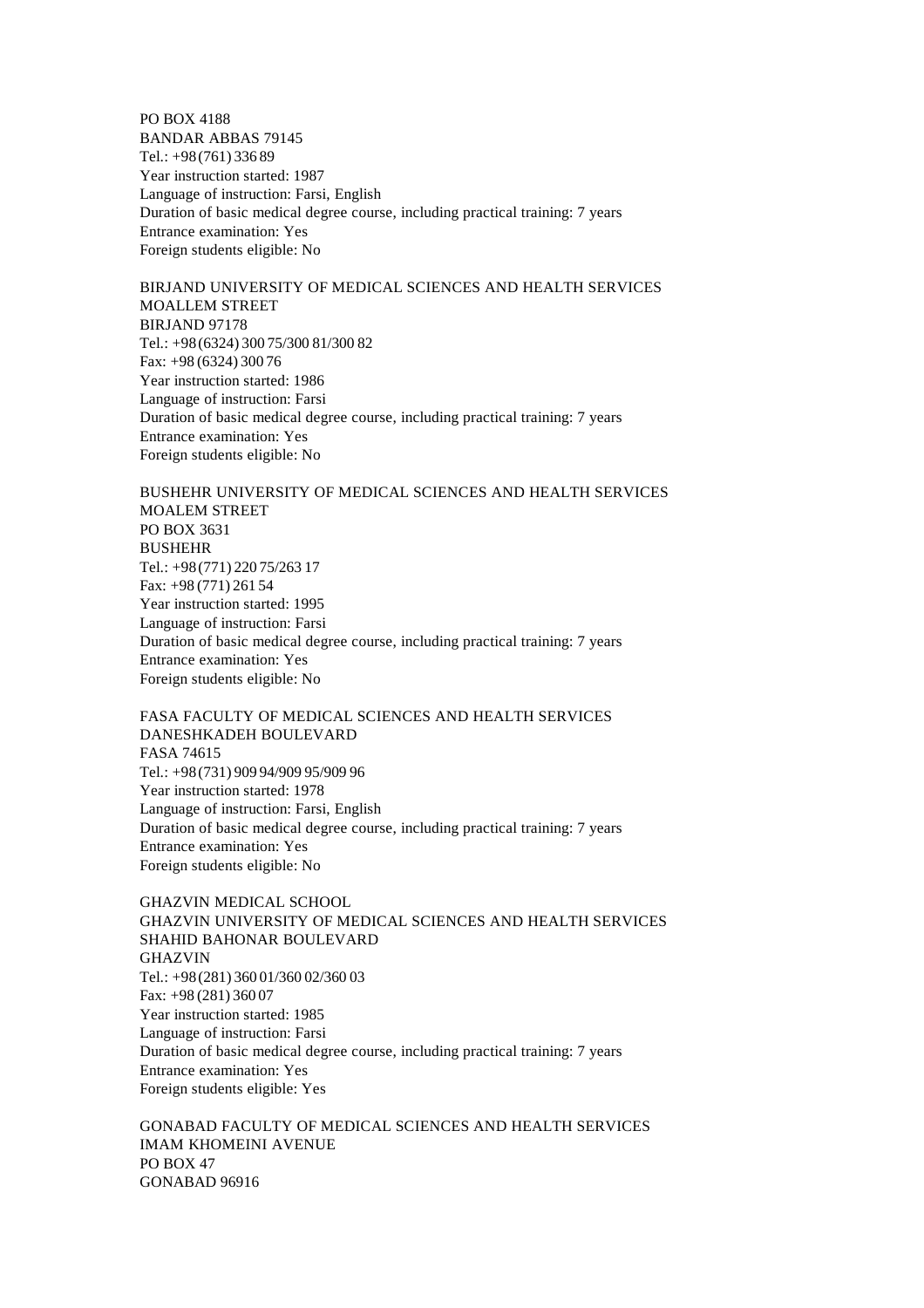Tel.: +98(5326) 2328 Fax: +98 (5326) 3815 Year instruction started: 1993 Language of instruction: Farsi, English Duration of basic medical degree course, including practical training: 7 years Entrance examination: Yes Foreign students eligible: Yes

GORGAN UNIVERSITY OF MEDICAL SCIENCES AND HEALTH SERVICES SARY-GORGAN AVENUE 2ND KM GORGAN Tel.: +98(271) 318 00/318 01/318 02 Fax: +98 (271) 318 00 Year instruction started: 1991 Language of instruction: Farsi, English Duration of basic medical degree course, including practical training: 7 years Entrance examination: Yes Foreign students eligible: Yes

HAMADAN UNIVERSITY OF MEDICAL SCIENCES AND HEALTH SERVICES KHAJEH RASHID CROSSROADS PO BOX 518 HAMADAN 65176 Tel.: +98(81) 220 683/220 684 Fax: +98 (81) 220 273 Year instruction started: 1976 Language of instruction: Farsi Duration of basic medical degree course, including practical training: 7 years Entrance examination: Yes Foreign students eligible: Yes

ILAM UNIVERSITY OF MEDICAL SCIENCES AND HEALTH SERVICES KESHVARI SQUARE PO BOX 364 ILAM 69315 Tel.: +98(841) 375 38/375 39/375 40 Fax: +98 (841) 340 60 Year instruction started: 1989 Language of instruction: Farsi Duration of basic medical degree course, including practical training: 7 years Entrance examination: Yes Foreign students eligible: Yes

FACULTY OF MEDICINE ISFAHAN UNIVERSITY OF MEDICAL SCIENCES AND HEALTH SERVICES HEZAR JERIB STREET PO BOX 319 ISFAHAN 81745 Tel.: +98(31) 222 550/222 199 Fax: +98 (31) 264 50 Year instruction started: 1946 Language of instruction: Farsi Duration of basic medical degree course, including practical training: 7 years Entrance examination: Yes Foreign students eligible: Yes

# JAHROM FACULTY OF MEDICAL SCIENCES AND HEALTH SERVICES JAHROM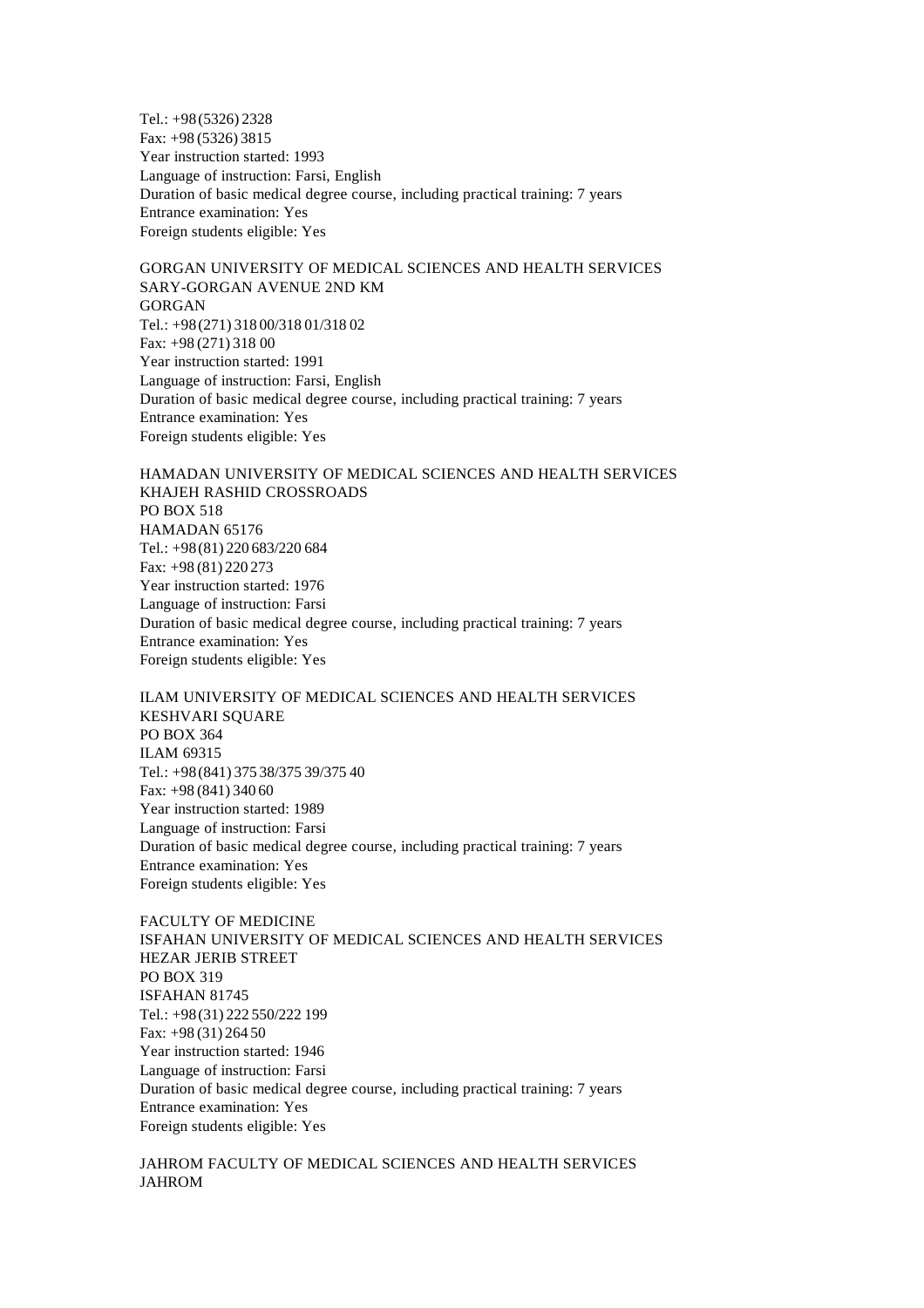Tel.: +98(791) 315 20/315 21/315 22 Fax: +98 (791) 315 20 Year instruction started: 1986 Language of instruction: Farsi Duration of basic medical degree course, including practical training: 7 years Entrance examination: Yes Foreign students eligible: Yes

KASHAN UNIVERSITY OF MEDICAL SCIENCES AND HEALTH SERVICES KHYABAN ABAZAR PO BOX 87137-111 KASHAN 87134 Tel.: +98(361) 430 22/430 23/430 24 Fax: +98 (361) 556 112 Year instruction started: 1986 Language of instruction: Farsi, English Duration of basic medical degree course, including practical training: 7 years Entrance examination: Yes Foreign students eligible: Yes

AFZALE-POUR MEDICAL SCHOOL KERMAN UNIVERSITY OF MEDICAL SCIENCES AND HEALTH SERVICES 22 BAHMAN BOULEVARD PO BOX 444 KERMAN Tel.: +98(341) 231 640 Fax: +98 (341) 231 585 Year instruction started: 1976 Language of instruction: Farsi Duration of basic medical degree course, including practical training: 7 years Entrance examination: Yes Foreign students eligible: Yes

KERMANSHAH UNIVERSITY OF MEDICAL SCIENCES AND HEALTH SERVICES BOLVAR-E-SHAHID BEHESHTI KERMANSHAH 67147 Tel.: +98(831) 597 95/501 77/500 97 Fax: +98 (831) 500 13 Year instruction started: 1985 Language of instruction: Farsi Duration of basic medical degree course, including practical training: 7 years Entrance examination: Yes Foreign students eligible: Yes

LORESTAN UNIVERSITY OF MEDICAL SCIENCES AND HEALTH SERVICES SHAFA STREET KHORAMABAD Tel.: +98(661) 350 13 Fax: +98 (661) 307 71 Year instruction started: 1991 Language of instruction: Farsi, English Duration of basic medical degree course, including practical training: 7 years Entrance examination: Yes Foreign students eligible: No

ISLAMIC AZAD UNIVERSITY SCHOOL OF MEDICINE MALEK ABAD BOULEVARD FARHAD STREET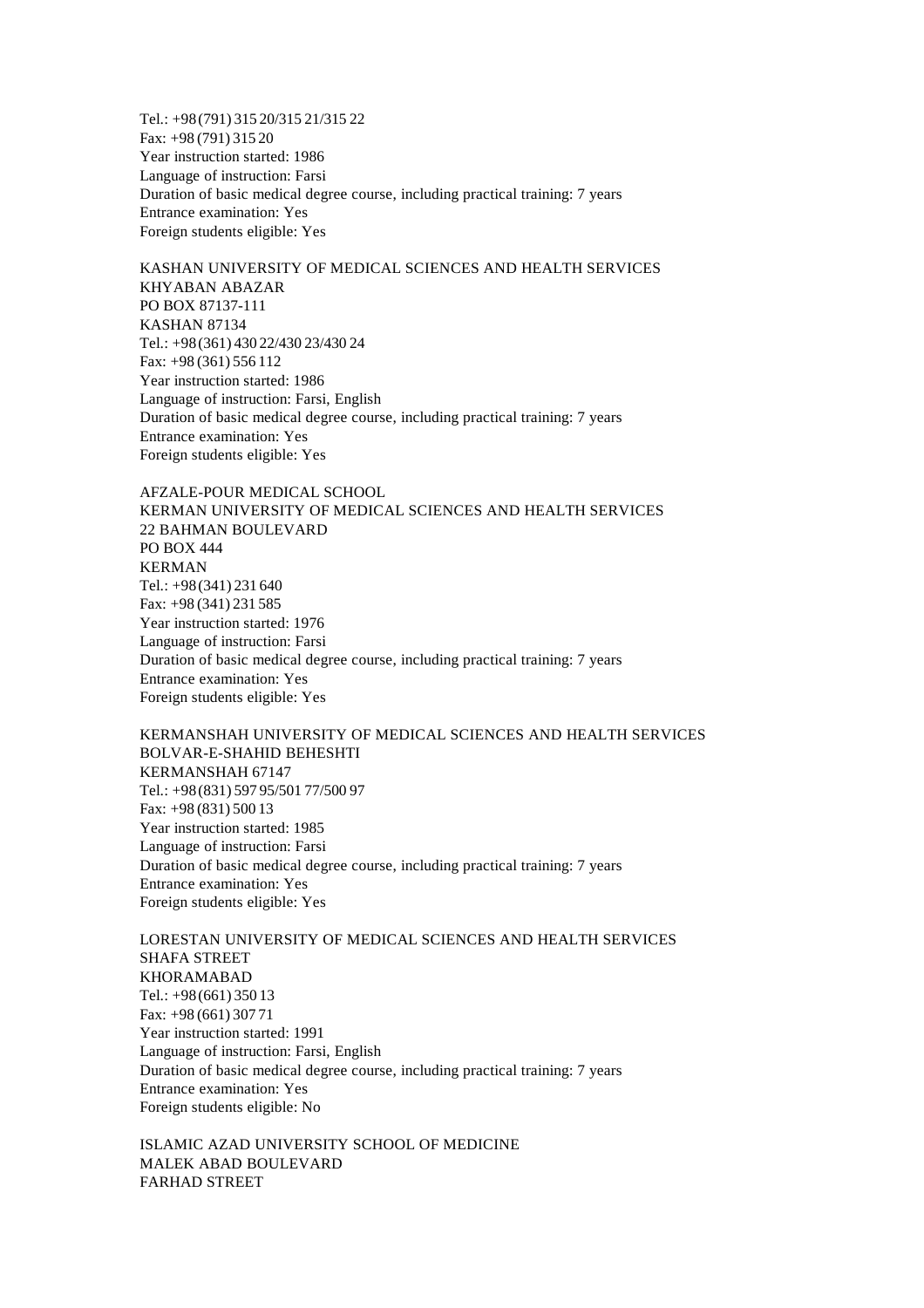MASHHAD 91857 Tel.: +98(51) 783 979 Language of instruction: Farsi, English Duration of basic medical degree course, including practical training: 7 years Entrance examination: Yes Foreign students eligible: Yes

MEDICAL SCHOOL MASHHAD UNIVERSITY OF MEDICAL SCIENCES AND HEALTH SERVICES DANESHGAH STREET PO BOX 91735-588 MASHHAD 91376 Tel.: +98(51) 440 81/440 82/440 83 Fax: +98 (51) 919 22 Year instruction started: 1949 Language of instruction: Farsi Duration of basic medical degree course, including practical training: 7 years Entrance examination: Yes Foreign students eligible: Yes

NAJAF ABAD MEDICAL FACULTY ISLAMIC AZAD UNIVERSITY UNIVERSITY BOULEVARD NAJEF ABAD 85135 Tel.: +98(331) 512 75 Fax: +98 (331) 513 72 Language of instruction: Farsi, English Duration of basic medical degree course, including practical training: 7 years Entrance examination: Yes Foreign students eligible: Yes

FACULTY OF MEDICINE WEST AZERBAIJAN UNIVERSITY OF MEDICAL SCIENCES AND HEALTH SERVICES DJAHAD AVENUE PO BOX 1138 OROUMIEH 57147 Tel.: +98(441) 322 96 Fax: +98 (441) 218 41 Year instruction started: 1977 Language of instruction: Farsi Duration of basic medical degree course, including practical training: 7 years Entrance examination: Yes Foreign students eligible: No

QOM UNIVERSITY OF MEDICAL SCIENCES SHAHID LAVASANI AVENUE PO BOX 3534 QOM 37185 Year instruction started: 1997 Language of instruction: Farsi, English Duration of basic medical degree course, including practical training: 7 years Entrance examination: Yes Foreign students eligible: No

RAFSANJAN UNIVERSITY OF MEDICAL SCIENCES AND HEALTH SERVICES IMAM KHOMAINI RAFSANJAN Tel.: +98(3431) 6962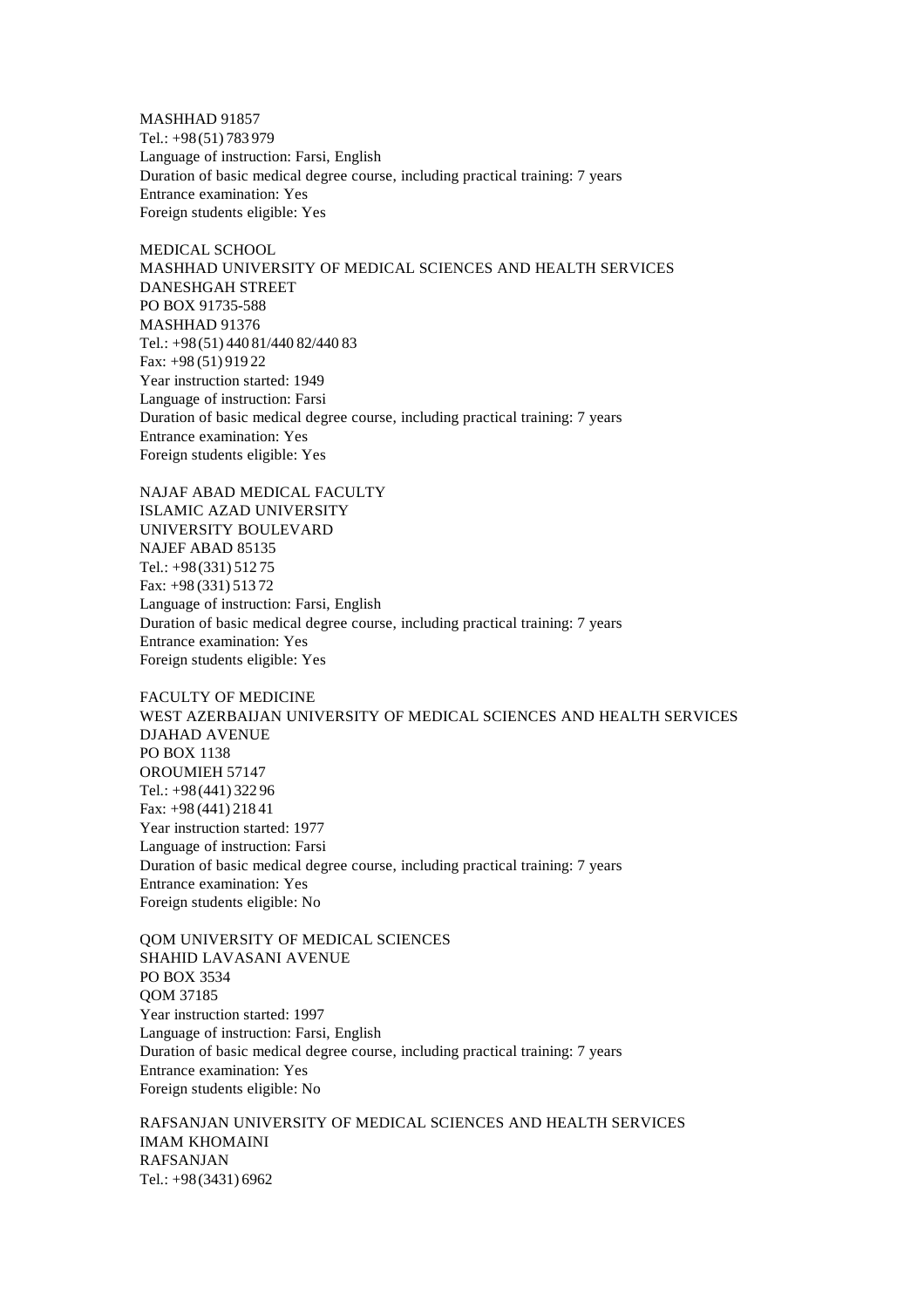Fax: +98 (3431) 6310 Year instruction started: 1986 Language of instruction: Farsi Duration of basic medical degree course, including practical training: 7 years Entrance examination: Yes Foreign students eligible: No

MEDICAL SCHOOL. GILAN UNIVERSITY OF MEDICAL SCIENCES AND HEALTH SERVICES NAMJOO AVENUE RASHT 41335 Tel.: +98(131) 394 29/312 82 Fax: +98 (131) 370 70 Year instruction started: 1984 Language of instruction: Farsi Duration of basic medical degree course, including practical training: 7 years Entrance examination: Yes Foreign students eligible: Yes

SABZEVAR FACULTY OF MEDICAL SCIENCES AND HEALTH SERVICES TEHRAN ROAD SABZEVAR 96135 Tel.: +98(5221) 419 91/419 92/419 93 Fax: +98 (5221) 419 91 Year instruction started: 1992 Language of instruction: Farsi Duration of basic medical degree course, including practical training: 7 years Entrance examination: Yes Foreign students eligible: No

KURDISTAN UNIVERSITY OF MEDICAL SCIENCES AND HEALTH SERVICES PASDARAN BOULEVARD SANANDAJ Tel.: +98(871) 311 05 Fax: +98 (871) 328 00 Year instruction started: 1985 Language of instruction: Farsi, English Duration of basic medical degree course, including practical training: 7 years Entrance examination: Yes Foreign students eligible: Yes

MAZANDARAN UNIVERSITY OF MEDICAL SCIENCES AND HEALTH SERVICES JOYBAR THREEWAY SARI 48154 Tel.: +98(151) 216 21 Fax: +98 (151) 256 69 Year instruction started: 1988 Language of instruction: Farsi Duration of basic medical degree course, including practical training: 7 years Entrance examination: Yes

SEMNAN UNIVERSITY OF MEDICAL SCIENCES AND HEALTH SERVICES BOLVAR BACIJE PO BOX 193 SEMNAN 35195 Fax: +98 (2231) 311 2379 Year instruction started: 1986 Language of instruction: Farsi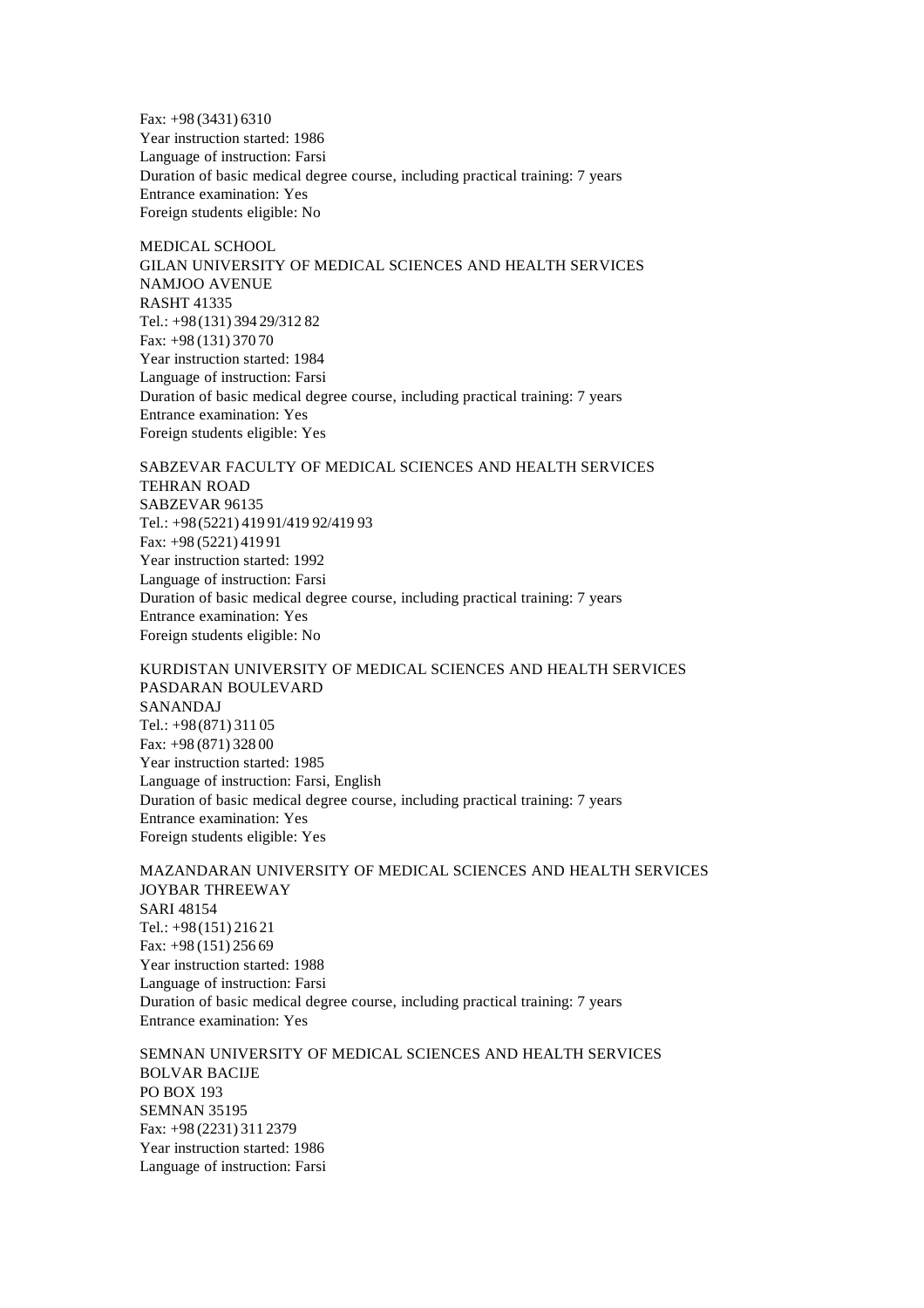Duration of basic medical degree course, including practical training: 7 years

MEDICAL FACULTY SHAHR-E-KORD UNIVERSITY OF MEDICAL SCIENCES AND HEALTH SERVICES SHAHID BEHESHTI AVENUE PO BOX 618 SHAHR-E-KORD 88155 Tel.: +98(381) 272 20/272 21 Fax: +98 (381) 243 84 Year instruction started: 1986 Language of instruction: Farsi Duration of basic medical degree course, including practical training: 7 years Entrance examination: Yes Foreign students eligible: No

SHAHROOD FACULTY OF MEDICAL SCIENCES AND HEALTH SERVICES SHOHADA AVENUE SHAHROOD 36184 Fax: +98 (2731) 340 90 Year instruction started: 1992 Language of instruction: English

MEDICAL SCHOOL SHIRAZ UNIVERSITY OF MEDICAL SCIENCES AND HEALTH SERVICES SHIRAZ Year instruction started: 1949

FACULTY OF MEDICINE, TABRIZ MEDICAL UNIT ISLAMIC AZAD UNIVERSITY SHESHGELAN AVENUE TABRIZ 51386 Tel.: +98(41) 299 73 Fax: +98 (41) 318 687 Year instruction started: 1985 Language of instruction: Farsi Duration of basic medical degree course, including practical training: 7 years Entrance examination: Yes Foreign students eligible: Yes

FACULTY OF MEDICINE TABRIZ UNIVERSITY OF MEDICAL SCIENCES AND HEALTH SERVICES TABRIZ Year instruction started: 1947 Duration of basic medical degree course, including practical training: 7 years

SCHOOL OF MEDICINE IRAN UNIVERSITY OF MEDICAL SCIENCES AND HEALTH SERVICES SATTARKHAN AVENUE NIAYESH STREET TEHERAN 14456 Tel.: +98(21) 979 024/978 591 Fax: +98 (21) 989 947 Year instruction started: 1975 Language of instruction: Farsi Duration of basic medical degree course, including practical training: 7 years Entrance examination: Yes Foreign students eligible: No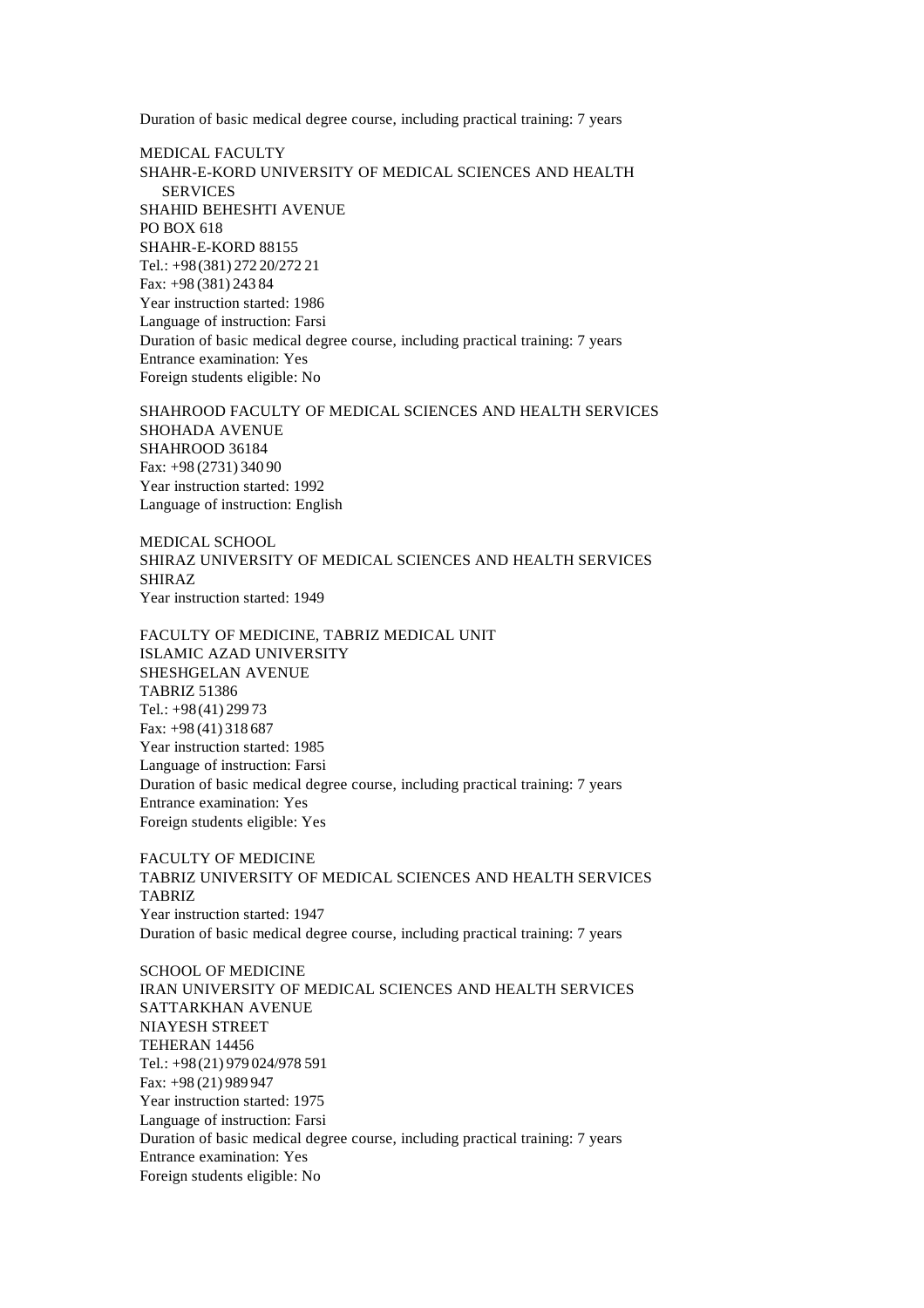TEHERAN SCHOOL OF MEDICINE ISLAMIC AZAD UNIVERSITY PO BOX 19395-1495 TEHERAN 19168 Tel.: +98(21) 200 6660/200 6661/200 6662 Fax: +98 (21) 260 714 E-mail: ghods@neda.net Year instruction started: 1985 Language of instruction: Farsi Duration of basic medical degree course, including practical training: 7 years Entrance examination: Yes

MEDICAL SCHOOL SHAHID BEHESHTI UNIVERSITY OF MEDICAL SCIENCES AND HEALTH SERVICES EVEEN AVENUE TEHERAN 19395-4719 Tel.: +98(21) 240 0511/214 1420 Fax: +98 (21) 240 0681 Year instruction started: 1986 Language of instruction: Farsi, English Duration of basic medical degree course, including practical training: 7 years Entrance examination: Yes Foreign students eligible: Yes

TEHERAN SCHOOL OF MEDICAL SCIENCES AND HEALTH SERVICES TAJRISH SQUARE **TEHERAN** Year instruction started: 1934

TEHERAN MEDICAL SCHOOL TEHERAN UNIVERSITY OF MEDICAL SCIENCES AND HEALTH SERVICES KESHAVARZ BOULEVARD POURSINA AVENUE PO BOX 5799 TEHERAN 14155 Tel.: +98(21) 640 5373 Fax: +98 (21) 640 9641 Year instruction started: 1932 Language of instruction: Farsi, English Duration of basic medical degree course, including practical training: 7 years Entrance examination: Yes Foreign students eligible: Yes

YASUJ UNIVERSITY OF MEDICAL SCIENCES AND HEALTH SERVICES MOTAHARI BOULEVARD YASUJ 75914 Tel.: +98(741) 902 13 Fax: +98 (741) 5305 Year instruction started: 1990 Language of instruction: Farsi Duration of basic medical degree course, including practical training: 7 years Entrance examination: Yes Foreign students eligible: Yes

ALI BEN ABITALIB MEDICAL COLLEGE ISLAMIC AZAD UNIVERSITY SAFA-EIYEH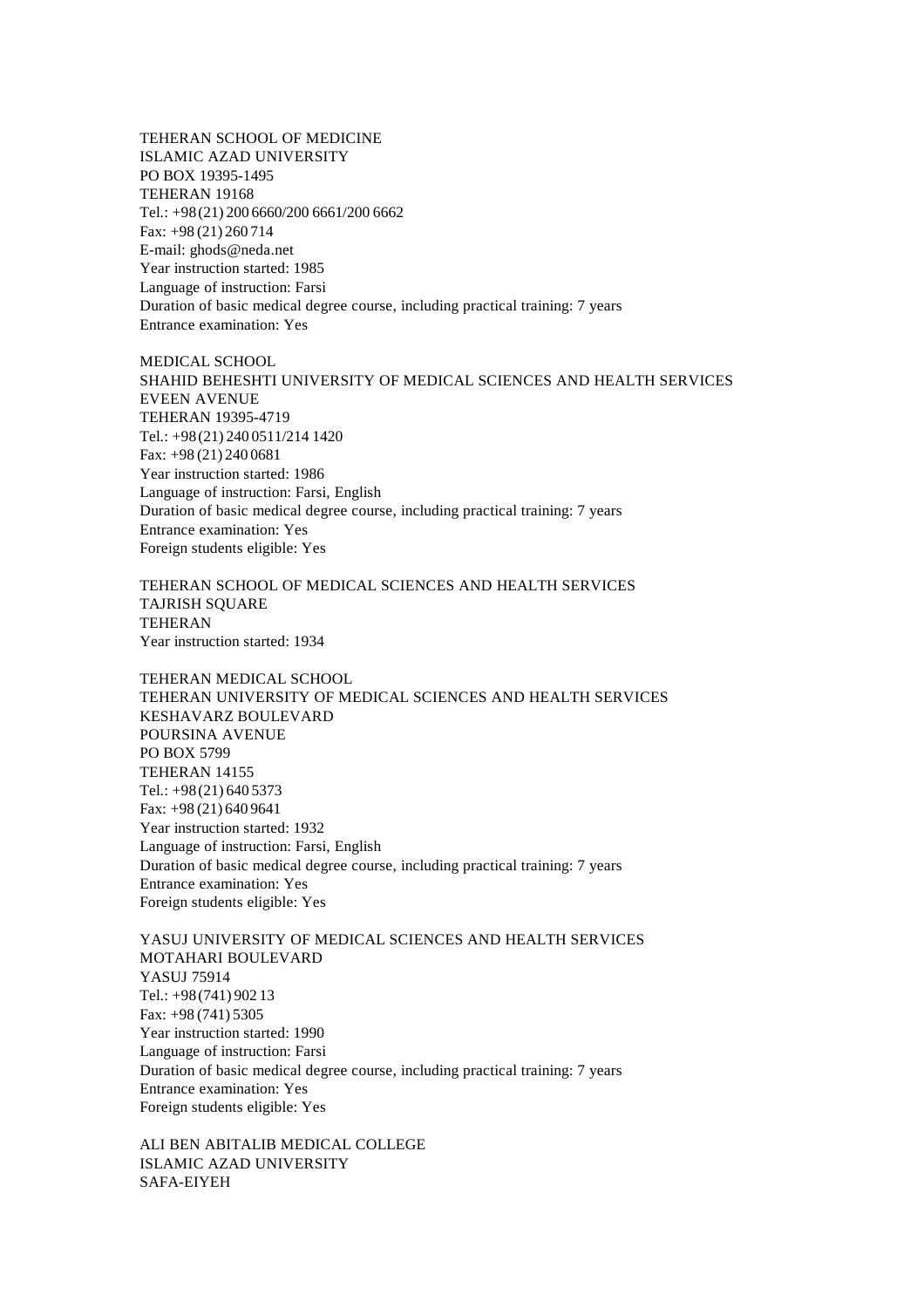PO BOX 89195 YAZD Tel.: +98 (351) 840 697 Fax: +98 (351) 845 775 Year instruction started: 1986 Language of instruction: Farsi Duration of basic medical degree course, including practical training: 7 years Entrance examination: Yes Foreign students eligible: No

YAZD SHAHID SADOUGHI UNIVERSITY OF MEDICAL SCIENCES AND HEALTH SERVICES BOU ALI STREET SAFAIEH PO BOX 734 YAZD Tel.: +98(351) 454 45 Fax: +98 (351) 454 46 Year instruction started: 1983 Language of instruction: Farsi Duration of basic medical degree course, including practical training: 7 years Entrance examination: Yes Foreign students eligible: No

ZAHEDAN UNIVERSITY OF MEDICAL SCIENCES AND HEALTH SERVICES MIDANE MASHAHIR PO BOX 936 ZAHEDAN 98135 Tel.: +98(541) 448 584 Fax: +98 (541) 442 481 Year instruction started: 1976 Language of instruction: Farsi, English Duration of basic medical degree course, including practical training: 7 years Entrance examination: Yes Foreign students eligible: Yes

ZANJAN MEDICAL SCHOOL ZANJAN UNIVERSITY OF MEDICAL SCIENCES AND HEALTH SERVICES AZADI BOULEVARD ZANJAN 45154 Tel.: +98(2821) 247 77 Fax: +98 (2821) 396 24 Year instruction started: 1987 Language of instruction: Farsi Duration of basic medical degree course, including practical training: 7 years Entrance examination: No Foreign students eligible: Yes

## IRAQ

Total population in 1995: 20 607 000

Number of physicians per 100000 population (1993): 51

Number of medical schools: 10

Duration of basic medical degree course, including practical training: 6 years

Title of degree awarded: Bachelor of Medicine and Bachelor of Surgery (MB, ChB); Bachelor of Science in Medicine and General Surgery (BSc)

Medical registration/licence to practise: Registration is obligatory with the Iraqi Medical Association, Al Maarri Street, PO Box 6282, Al Mansour City, Baghdad. The licence to practise medicine is granted to holders of a Bachelor of Science in Medicine and General Surgery from a recognized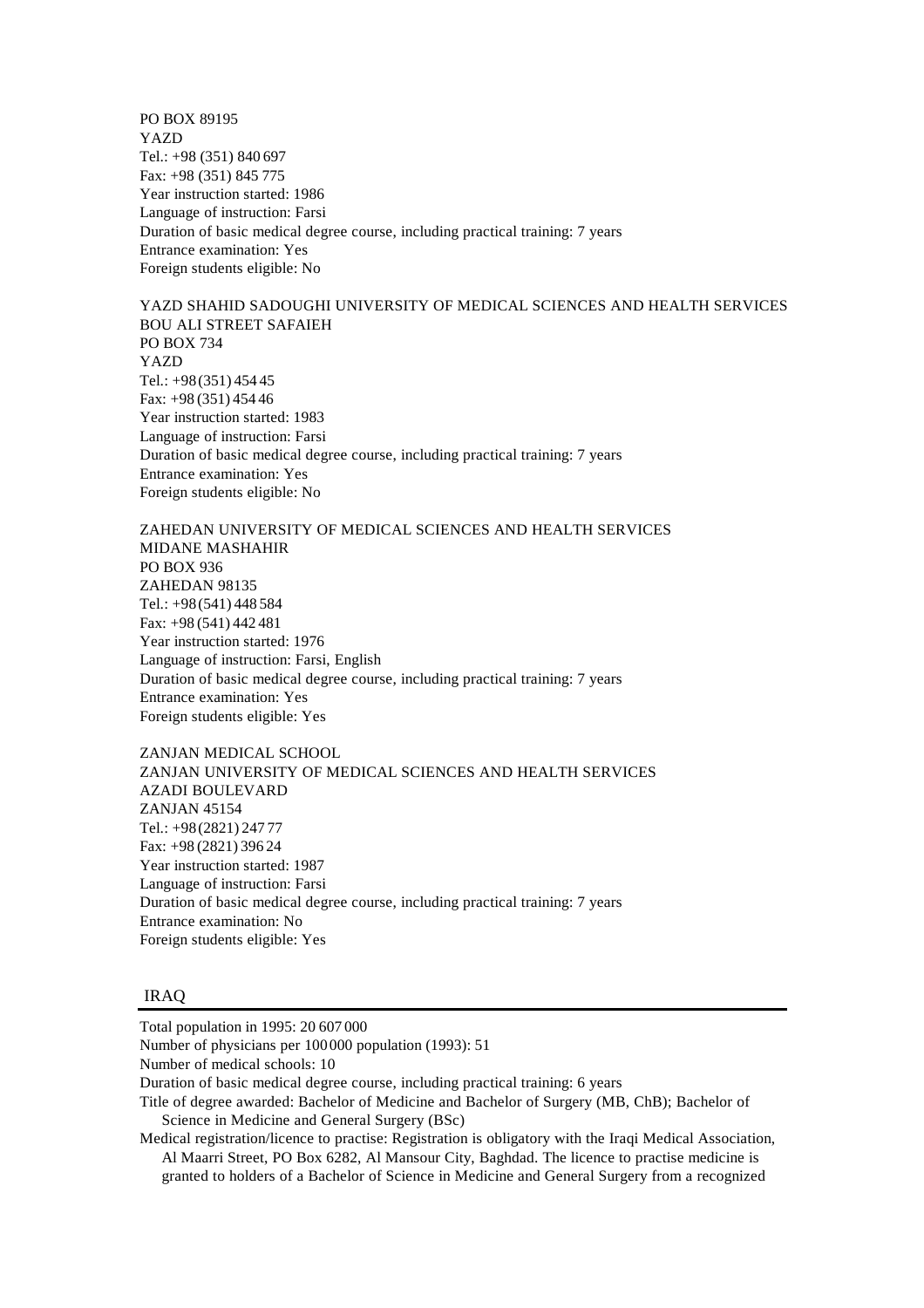medical school in the country. Graduates must have completed a 2-year internship, 1 year of rural service and national service. Those who have qualified abroad must have their degree validated by the Ministry of Higher Education and Scientific Research. Foreigners may practise if they hold a contract with a government agency or if a reciprocal agreement exists between their country and Iraq.

Work in government service after graduation: Obligatory for nationals (25 years) Agreements with other countries: —

COLLEGE OF MEDICINE AL-ANBAR UNIVERSITY PO BOX 55 AL-ANBAR Tel.: +964 (8) 864 856

COLLEGE OF MEDICINE BABEL UNIVERSITY PO BOX 4 **BABEL** Tel.: +964 (30) 249 672

SADDAM COLLEGE OF MEDICINE SADDAM UNIVERSITY KADHIMIA MAHALLAH 427 PO BOX 14222 BAGHDAD 11427 Tel.: +964 (1) 522 6452 Telex: 213068 samed ik Year instruction started: 1987 Language of instruction: English Duration of basic medical degree course, including practical training: 6 years Entrance examination: Yes Foreign students eligible: No

COLLEGE OF MEDICINE UNIVERSITY OF AL-MUSTANSIRIYAH PO BOX 14022 BAGHDAD Tel.: +964 (1) 541 3392/541 2419 Telex: 213252 medco ik Year instruction started: 1975 Language of instruction: English Duration of basic medical degree course, including practical training: 6 years Entrance examination: No Foreign students eligible: Yes

COLLEGE OF MEDICINE UNIVERSITY OF BAGHDAD BAB AL-MUADHAM PO BOX 61023 BAGHDAD 12114 Tel.: +964 (1) 886 1514 Year instruction started: 1927 Language of instruction: English Duration of basic medical degree course, including practical training: 6 years Entrance examination: No Foreign students eligible: Yes

FACULTY OF MEDICINE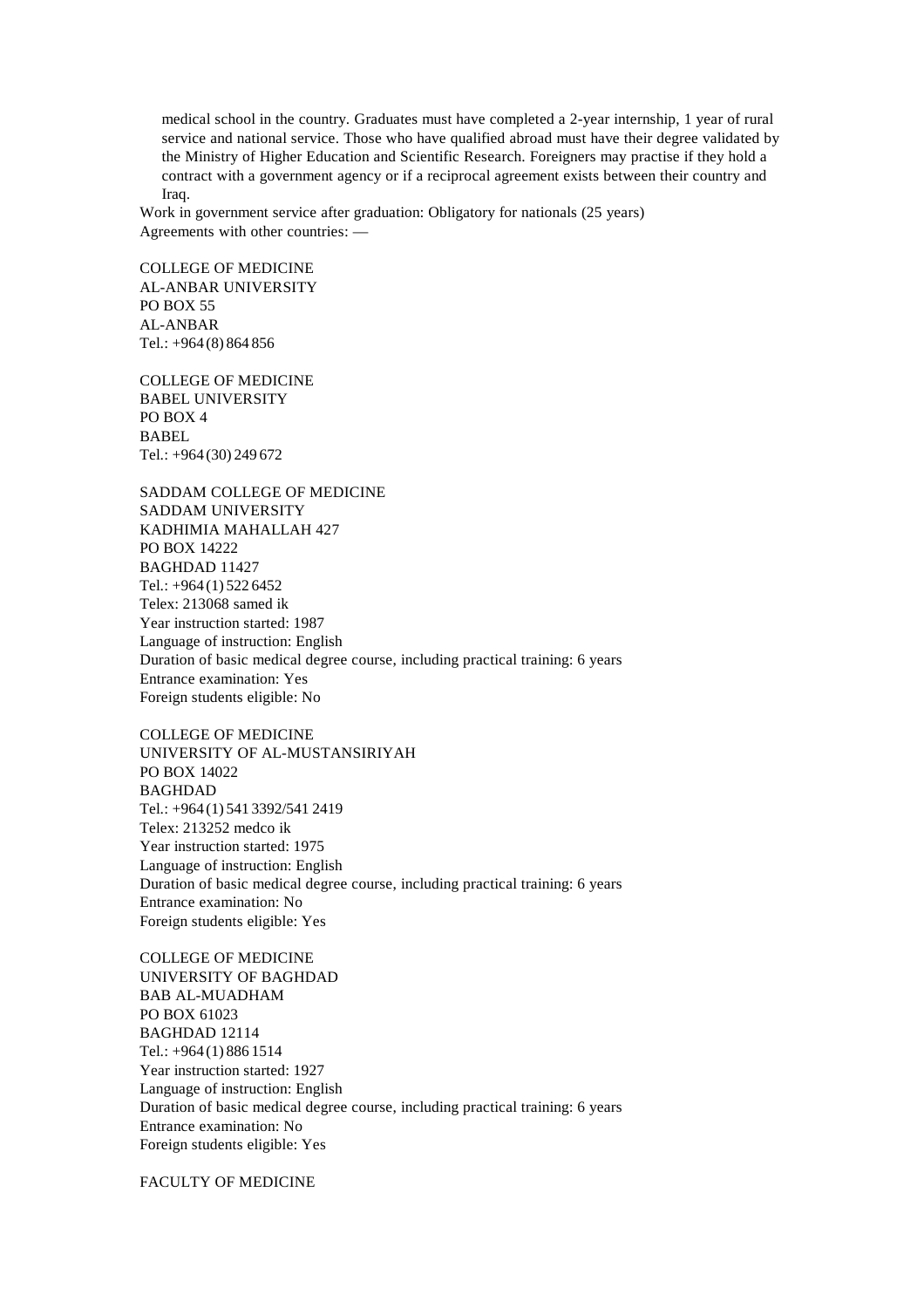UNIVERSITY OF BASRAH PO BOX 939 BASRAH Tel.: +964 (40) 211 671/311 890 Year instruction started: 1967 Language of instruction: English Duration of basic medical degree course, including practical training: 6 years Entrance examination: Yes Foreign students eligible: Yes

SALAHADIN MEDICAL SCHOOL UNIVERSITY OF SALAHADIN ERBIL Year instruction started: 1978

COLLEGE OF MEDICINE KUFA UNIVERSITY PO BOX 18 KUFA Tel.: +964 (33) 342 822 Year instruction started: 1977 Language of instruction: English Duration of basic medical degree course, including practical training: 6 years Entrance examination: No Foreign students eligible: Yes

COLLEGE OF MEDICINE UNIVERSITY OF MOSUL AL-SHEFAA **MOSUL** Tel.: +964 (60) 777 340 Year instruction started: 1959 Language of instruction: English Duration of basic medical degree course, including practical training: 6 years Entrance examination: No Foreign students eligible: Yes

FACULTY OF MEDICINE UNIVERSITY OF TIKRIT YARMOOK STREET PO BOX 45 TIKRIT 28001 Tel.: +964 (21) 825 293 Telex: 216700 untik ik Year instruction started: 1989 Language of instruction: English Duration of basic medical degree course, including practical training: 6 years Entrance examination: Yes Foreign students eligible: Yes

## IRELAND

Total population in 1995: 3 554 000 Number of physicians per 100000 population (1993): 167 Number of medical schools: 5 Duration of basic medical degree course, including practical training: 5 or 6 years Title of degree awarded: Bachelor of Medicine and Bachelor of Surgery (MB, BCh)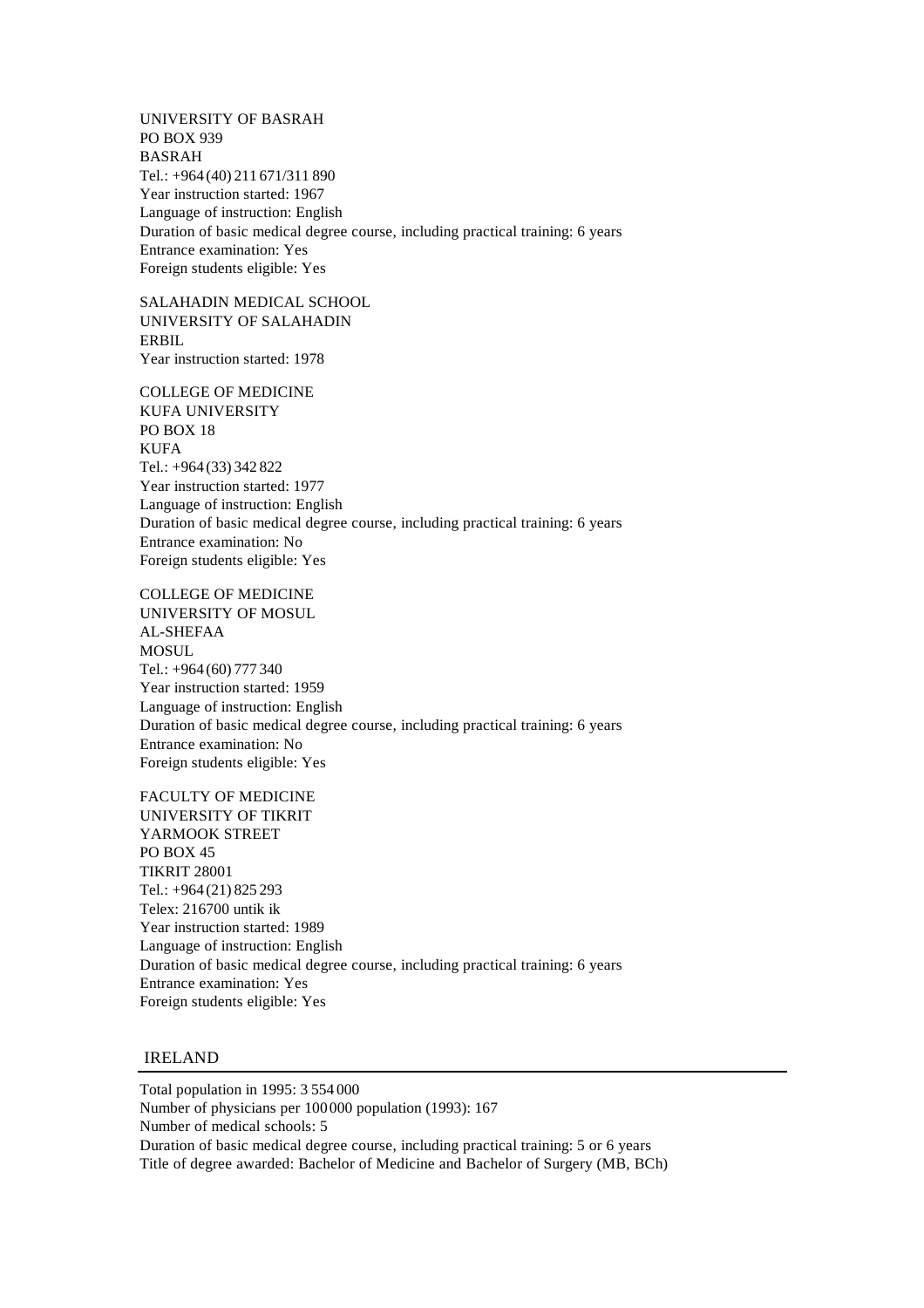Medical registration/licence to practise: Registration is obligatory with the Medical Council, Porto Bello Court, Lower Rathmines Road, Dublin 6. Graduates must have completed a 1-year internship (6 months of medicine and 6 months of surgery) and received a certificate of experience signed by the Dean of the medical school. Those who have qualified abroad must provide the original degree certificate and a certificate from the authority with which they are currently registered. Work in government service after graduation: Not obligatory

Agreements with other countries: Agreements exist with other countries of the European Union (Directive 93/16/EEC governing the employment of doctors) and with certain universities in Australia, New Zealand and South Africa.

FACULTY OF MEDICINE NATIONAL UNIVERSITY OF IRELAND UNIVERSITY COLLEGE CORK Year instruction started: 1841

MEDICAL SCHOOL ROYAL COLLEGE OF SURGEONS IN IRELAND 123 ST STEPHEN'S GREEN DUBLIN 2 Tel.: +353 (1) 402 2281 Fax: +353 (1) 402 2460 Telex: 30795 rcsi ei E-mail: registrar@rcsi.ie Year instruction started: 1784 Language of instruction: English Duration of basic medical degree course, including practical training: 6 years Entrance examination: No Foreign students eligible: Yes

FACULTY OF MEDICINE NATIONAL UNIVERSITY OF IRELAND UNIVERSITY COLLEGE OF DUBLIN EARLSFORT TERRACE DUBLIN 2 Year instruction started: 1854

FACULTY OF HEALTH SCIENCES UNIVERSITY OF DUBLIN TRINITY COLLEGE DUBLIN 2 Tel.: +353 (1) 608 1727/608 1075 Fax: +353 (1) 671 3956 E-mail: maslevin@mail.tcd.ie Year instruction started: 1711 Language of instruction: English Duration of basic medical degree course, including practical training: 5 or 6 years Entrance examination: No Foreign students eligible: Yes

FACULTY OF MEDICINE NATIONAL UNIVERSITY OF IRELAND UNIVERSITY COLLEGE GALWAY Year instruction started: 1849

ISRAEL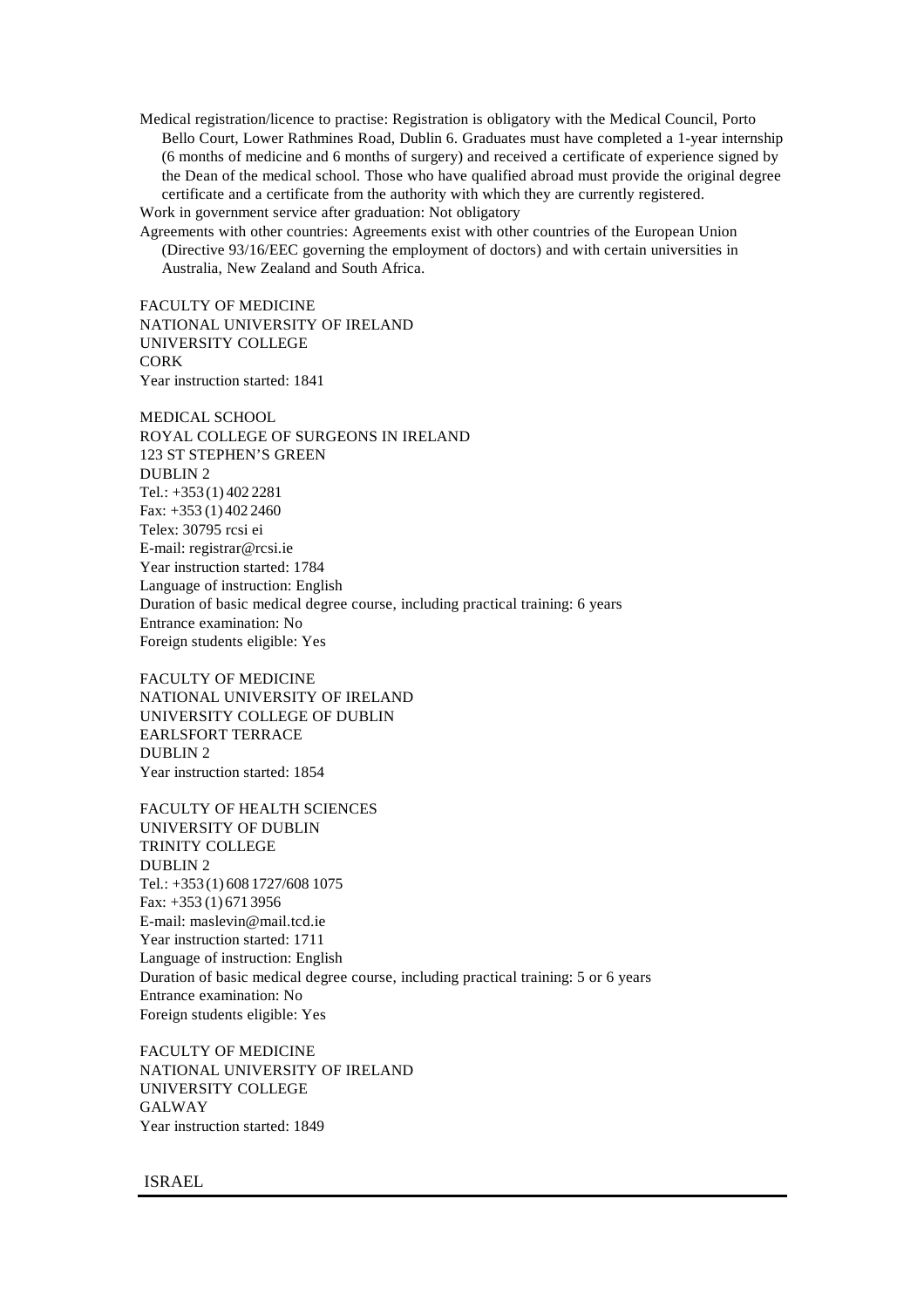Total population in 1995: 5 664 000 Number of physicians per 100000 population (1993): 459 Number of medical schools: 4 Duration of basic medical degree course, including practical training: 6 or 7 years Title of degree awarded: Doctor of Medicine Medical registration/licence to practise: — Work in government service after graduation: — Agreements with other countries: —

IRVING AND JOYCE GOLDMAN SCHOOL OF MEDICINE BEN GURION UNIVERSITY OF THE NEGEV BEN-GURION DRIVE PO BOX 653 BEER-SHEVA 84105 Tel.: +972 (7) 623 9068 Fax: +972 (7) 627 7342 Year instruction started: 1974 Language of instruction: Hebrew Duration of basic medical degree course, including practical training: 6 years Entrance examination: Yes Foreign students eligible: No

THE BRUCE RAPPAPORT FACULTY OF MEDICINE TECHNION–ISRAEL INSTITUTE OF TECHNOLOGY EFRON STREET BAT GALIM PO BOX 9649 HAIFA 31096 Tel.: +972 (4) 829 5308 Fax: +972 (4) 851 7008 E-mail: rosalieb@tx.technion.ac.il Year instruction started: 1969 Language of instruction: Hebrew Duration of basic medical degree course, including practical training: 6 years Entrance examination: No Foreign students eligible: Yes

HADASSAH MEDICAL SCHOOL THE HEBREW UNIVERSITY PO BOX 12272 JERUSALEM 91120 Tel.: +972 (2) 675 8011 Fax: +972 (2) 678 4010 Year instruction started: 1949 Language of instruction: Hebrew, English Duration of basic medical degree course, including practical training: 7 years Foreign students eligible: Yes

SACKLER SCHOOL OF MEDICINE TEL AVIV UNIVERSITY RAMAT AVIV TEL AVIV-YAFO 69978 Year instruction started: 1964

## ITALY

Total population in 1995: 57 226 000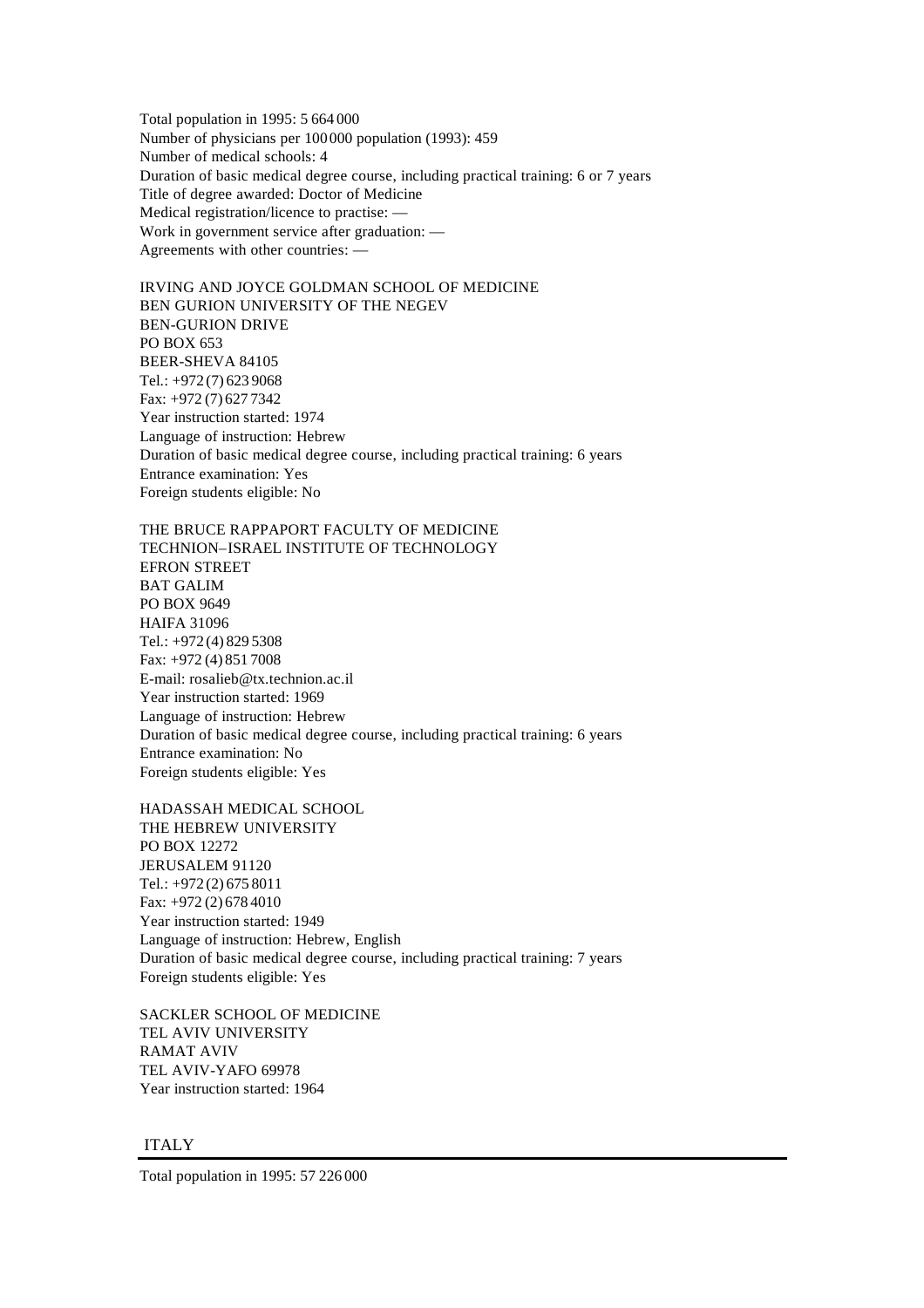Number of physicians per 100000 population (1993): — Number of medical schools: 31 Duration of basic medical degree course, including practical training: 6 or 7 years Title of degree awarded: Laurea in Medicina e Chirurgia (Diploma in Medicine and Surgery) Medical registration/licence to practise: — Work in government service after graduation: — Agreements with other countries: An agreement exists with other countries of the European Union (Directive 93/16/EEC governing the employment of doctors).

FACOLTA DI MEDICINA E CHIRURGIA UNIVERSITA DI ANCONA PIAZZA ROMA 22 I-60100 ANCONA Year instruction started: 1970

FACOLTA DI MEDICINA E CHIRURGIA UNIVERSITA DELL'AQUILA VIA VETOIO COPPITO II I-67100 AQUILA Tel.: +39(862) 433 301 Fax: +39 (862) 433 306 Year instruction started: 1969 Language of instruction: Italian Duration of basic medical degree course, including practical training: 6 years Entrance examination: Yes Foreign students eligible: Yes

FACOLTA DI MEDICINA E CHIRURGIA UNIVERSITA DI BARI PIAZZA GIULIO CESARE 11 I-70124 BARI Tel.: +39(80) 547 8701 Fax: +39 (80) 547 8701 Year instruction started: 1925 Language of instruction: Italian Duration of basic medical degree course, including practical training: 6 years Entrance examination: Yes Foreign students eligible: Yes

FACOLTA DI MEDICINA E CHIRURGIA UNIVERSITA DI BOLOGNA VIA SAN VITALE 59 I-40138 BOLOGNA Year instruction started: 13th century

FACOLTA DI MEDICINA E CHIRURGIA UNIVERSITA DEGLI STUDI DI BRESCIA VIA VALSABBINA 19 I-25100 BRESCIA Year instruction started: 1982

FACOLTA DI MEDICINA E CHIRURGIA UNIVERSITA DEGLI STUDI DI CAGLIARI VIALE DELL'UNIVERSITA 40 I-09100 CAGLIARI Year instruction started: 1626

FACOLTA DI MEDICINA E CHIRURGIA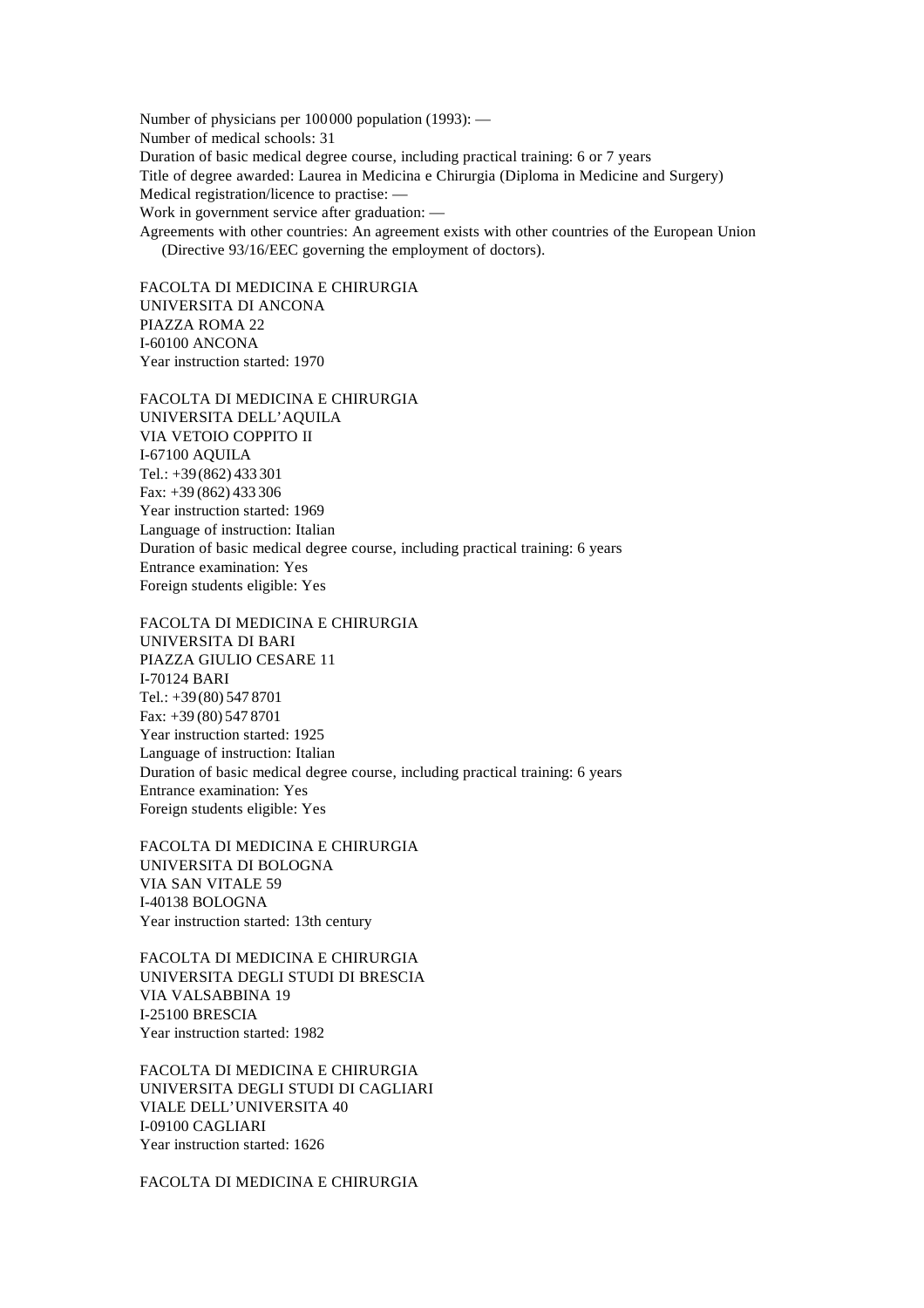UNIVERSITA DI CATANIA VIALE PLEBISCITO 628 I-95124 CATANIA Year instruction started: 1434

FACOLTA DI MEDICINA E CHIRURGIA UNIVERSITA DI REGGIO CALABRIA VIALE PIO X 162 PRESSO OSPEDALE I-88100 CATANZARO Year instruction started: 1982

FACOLTA DI MEDICINA E CHIRURGIA LIBERA UNIVERSITA DEGLI STUDI "G. D'ANNUNZIO" VIA DEI VESTINI I-66100 CHIETI Year instruction started: 1965

FACOLTA DI MEDICINA E CHIRURGIA UNIVERSITA DI FERRARA CORSO GIOVECCA 203 I-44100 FERRARA Year instruction started: 1391

FACOLTA DI MEDICINA E CHIRURGIA UNIVERSITA DI FIRENZE VIALE MORGAGNI 85 I-50134 FIRENZE Tel.: +39(55) 417 928 Fax: +39 (55) 437 9384 Year instruction started: 14th century Language of instruction: Italian Duration of basic medical degree course, including practical training: 6 years Entrance examination: Yes Foreign students eligible: Yes

FACOLTA DI MEDICINA E CHIRURGIA UNIVERSITA DI GENOVA VIA DE TONI I-16132 GENOVA Tel.: +39(10) 353 7235 Fax: +39 (10) 353 7352 Year instruction started: 1471 Language of instruction: Italian Duration of basic medical degree course, including practical training: 7 years Entrance examination: Yes Foreign students eligible: Yes

FACOLTA DI MEDICINA E CHIRURGIA UNIVERSITA DI MESSINA VIA UGO BASSI I-98100 MESSINA Year instruction started: 1548

FACOLTA DI MEDICINA E CHIRURGIA UNIVERSITA DI MILANO VIA FESTO DEL PERDONO 7 I-20122 MILANO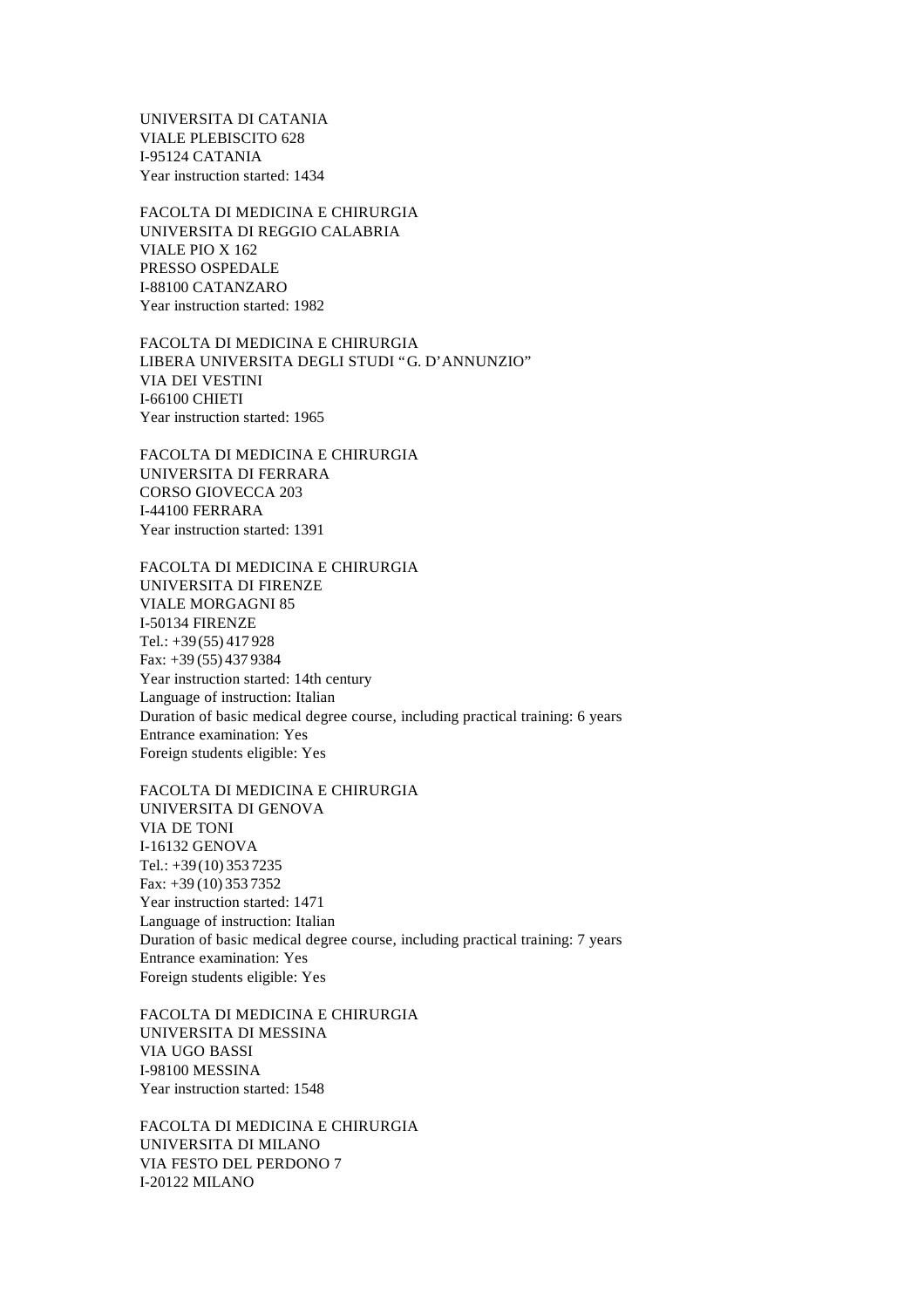Year instruction started: 1924

FACOLTA DI MEDICINA E CHIRURGIA UNIVERSITA DI MODENA VIA DEL POZZO 71 I-41100 MODENA Year instruction started: 18th century

FACOLTA DI MEDICINA E CHIRURGIA I UNIVERSITA DI NAPOLI VIA MEZZOCANNONE 16 I-80134 NAPOLI Year instruction started: 1224

FACOLTA DI MEDICINA E CHIRURGIA II UNIVERSITA DI NAPOLI VIA SERGIO PANSINI 5 I-80131 NAPOLI Year instruction started: 1972

FACOLTA DI MEDICINA E CHIRURGIA UNIVERSITA DI PADOVA VIA FACCIOLATI 71 I-35127 PADOVA Year instruction started: 1222

FACOLTA DI MEDICINA E CHIRURGIA UNIVERSITA DI PALERMO VIA DEL VESPRO 129 I-90127 PALERMO Year instruction started: 1841

FACOLTA DI MEDICINA E CHIRURGIA UNIVERSITA DI PARMA VIA GRAMSCI 14 I-43100 PARMA Year instruction started: 1347

FACOLTA DI MEDICINA E CHIRURGIA UNIVERSITA DI PAVIA PIAZZALE GOLGI 25 I-27100 PAVIA Year instruction started: 1361

FACOLTA DI MEDICINA E CHIRURGIA UNIVERSITA DI PERUGIA POLICLINICO MONTELUCE I-06100 PERUGIA

FACOLTA DI MEDICINA E CHIRURGIA UNIVERSITA DI PISA VIA ROMA 55 I-56100 PISA Year instruction started: 1343

FACOLTA DI MEDICINA E CHIRURGIA "AGOSTINO GEMELLI" UNIVERSITA CATTOLICA DEL SACRO CUORE LARGO FRANCESCO VITO 1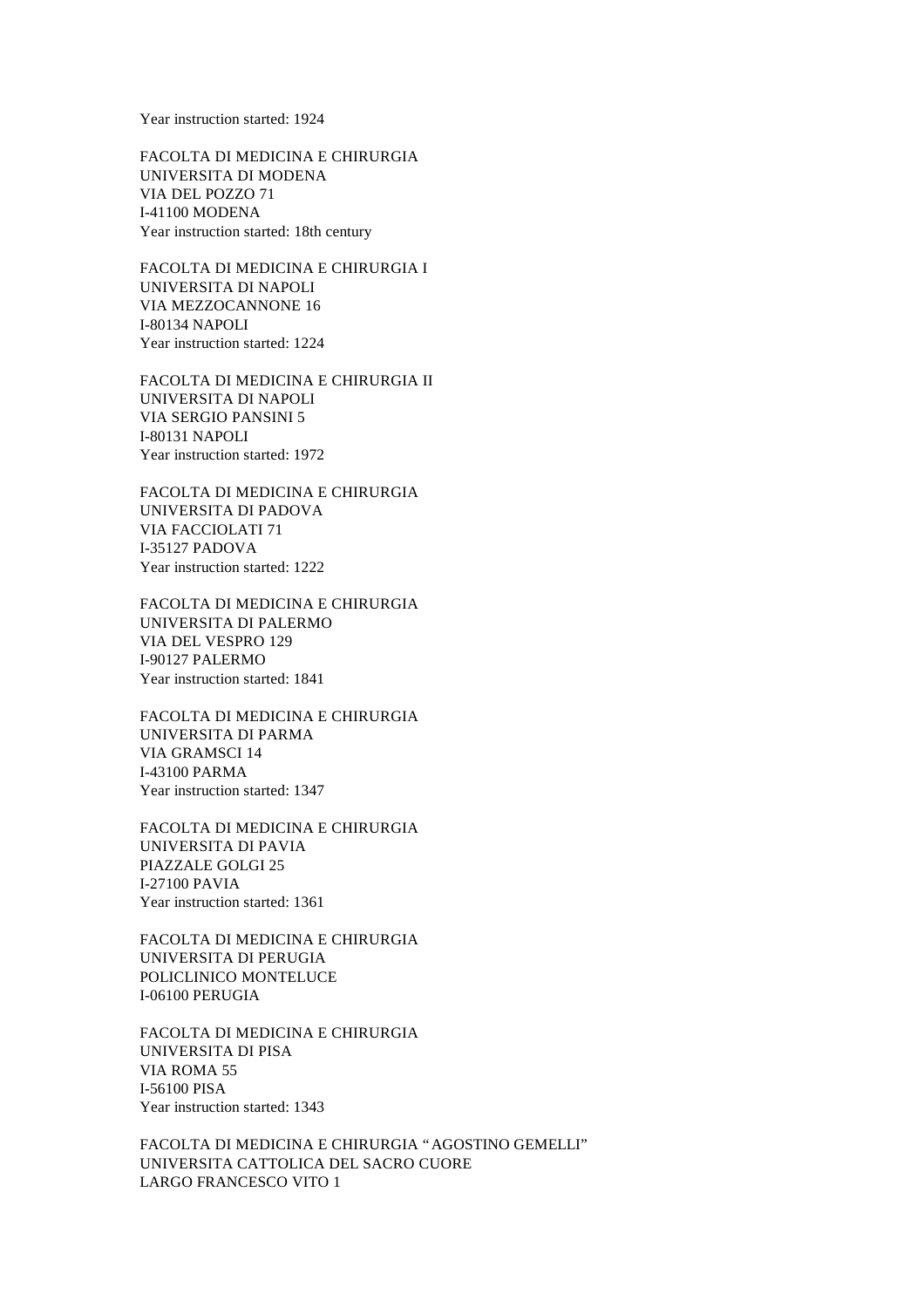I-00168 ROMA Tel.: +39(6) 301 51 Fax: +39 (6) 305 1343 Telex: 611330 ucatro i Year instruction started: 1961 Language of instruction: Italian Duration of basic medical degree course, including practical training: 6 years Entrance examination: Yes Foreign students eligible: Yes

FACOLTA DI MEDICINA E CHIRURGIA UNIVERSITA DI ROMA— LA SAPIENZA CITTA UNIVERSITARIA PIAZZALE ALDO MORO 5 I-00185 ROMA Year instruction started: 1303

FACOLTA DI MEDICINA E CHIRURGIA UNIVERSITA DI ROMA— TOR VERGATA VIA DI TOR VERGATA 135 I-00133 ROMA Tel.: +39(6) 725 969 83 Fax: +39 (6) 202 5485 E-mail: guerrieri@utovrm.it Year instruction started: 1982 Language of instruction: Italian Duration of basic medical degree course, including practical training: 6 years Entrance examination: Yes Foreign students eligible: Yes

FACOLTA DI MEDICINA E CHIRURGIA UNIVERSITA DI SASSARI PIAZZALE UNIVERSITA I-07100 SASSARI Year instruction started: 1632

FACOLTA DI MEDICINA E CHIRURGIA UNIVERSITA DI SIENA VIA DEL PORRIONE 80 I-53100 SIENA Year instruction started: 1859

FACOLTA DI MEDICINA E CHIRURGIA UNIVERSITA DI TORINO CORSO RAFFAELLO 30 I-10125 TORINO Year instruction started: 1404

FACOLTA DI MEDICINA E CHIRURGIA UNIVERSITA DI TRIESTE VIA MANZONI 16 I-34134 TRIESTE Year instruction started: 1965

CORSA DI LAUREA IN MEDICINA E CHIRURGIA UNIVERSITA DEGLI STUDI DI VERONA MENEGONE— BORGO ROMA I-37134 VERONA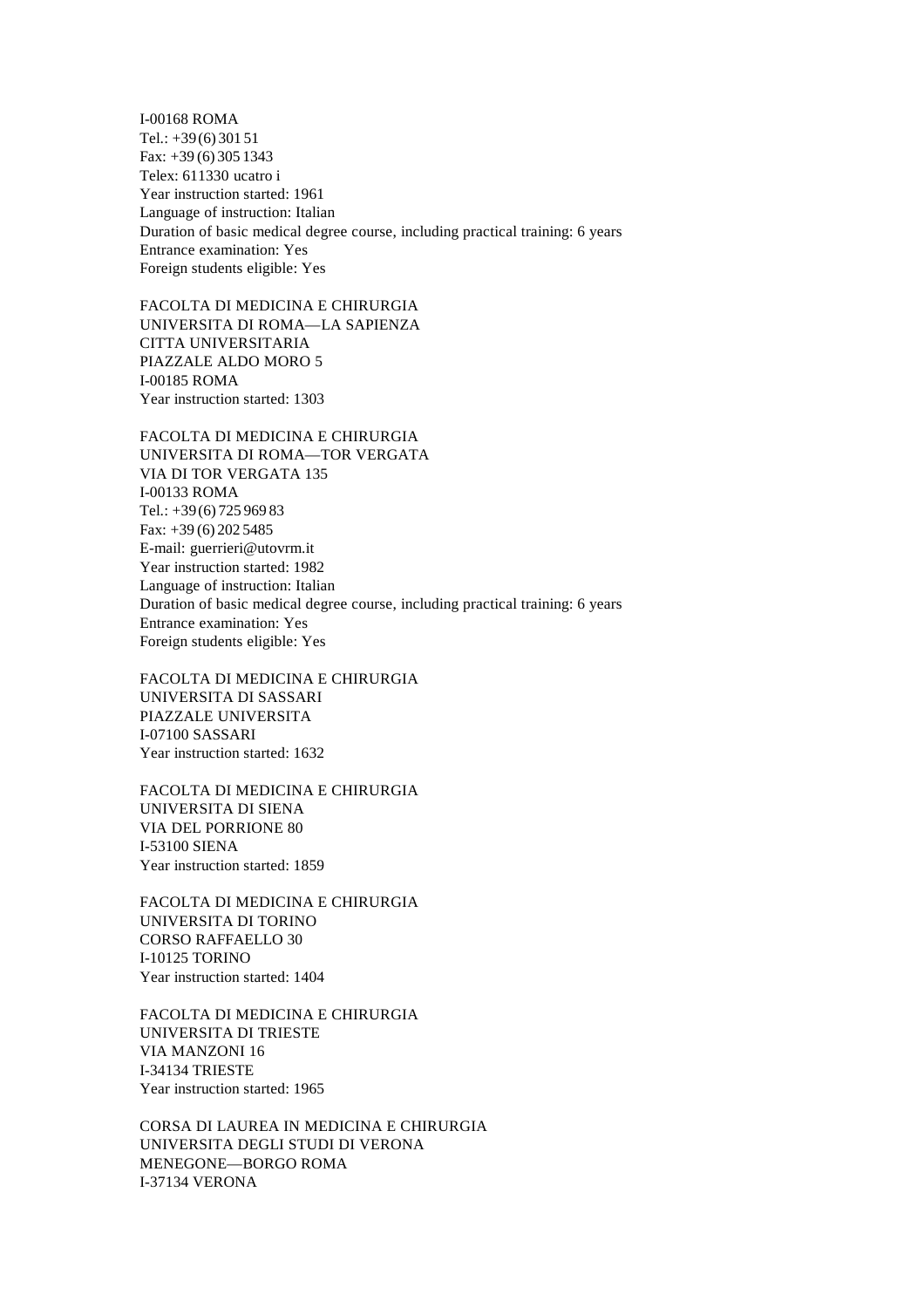Tel.: +39(45) 807 4466 Fax: +39 (45) 820 2222 E-mail: vettore@borgoroma.univr.it Year instruction started: 1988 Language of instruction: Italian Duration of basic medical degree course, including practical training: 6 years Entrance examination: Yes Foreign students eligible: Yes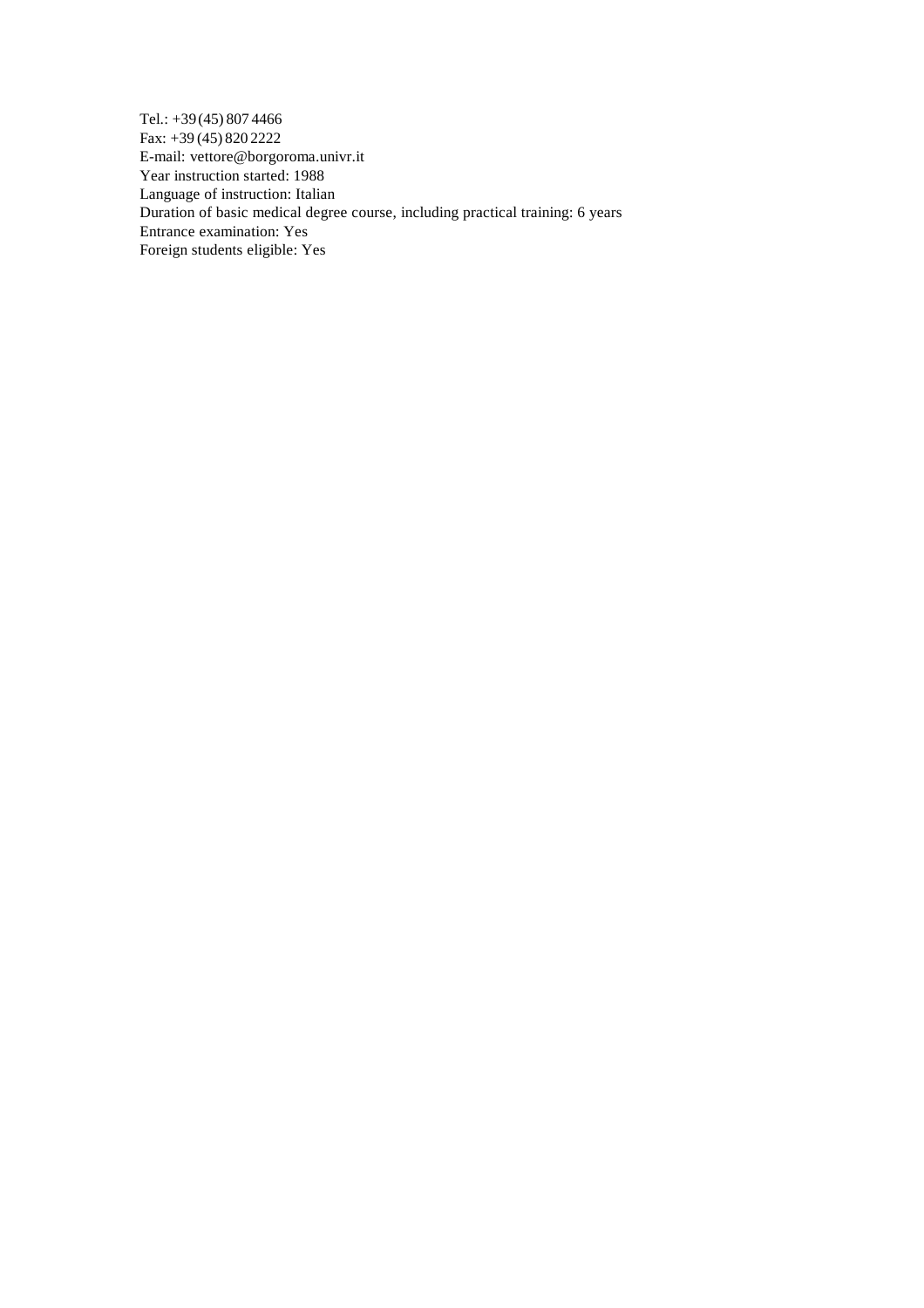# JAMAICA

Total population in 1995: 2 491 000 Number of physicians per 100000 population (1993): 57 Number of medical schools: 1 Duration of basic medical degree course, including practical training: 5 years Title of degree awarded: Bachelor of Medicine and Bachelor of Surgery (MB, BS) Medical registration/licence to practise: — Work in government service after graduation: — Agreements with other countries: —

FACULTY OF MEDICAL SCIENCES UNIVERSITY OF THE WEST INDIES **MONA** KINGSTON Tel.: +1876 (927) 2556 Fax: +1876 (927) 2556 Year instruction started: 1948 Language of instruction: English Duration of basic medical degree course, including practical training: 5 years Entrance examination: No Foreign students eligible: Yes

# JAPAN

Total population in 1995: 125 351 000 Number of physicians per 100000 population (1993): 177 Number of medical schools: 80 Duration of basic medical degree course, including practical training: 6 years Title of degree awarded: Igakushi (Bachelor of Medicine) Medical registration/licence to practise: Registration is obligatory with the Ministry of Health and Welfare, 1-2-2 Kasumigaseki, Chiyoda-ku, Tokyo. The licence to practise medicine is granted to graduates of a recognized medical school who have successfully completed a national medical practitioners' examination. Graduates of foreign medical schools must have their degree validated. Work in government service after graduation: Not obligatory Agreements with other countries: None

#### $\blacksquare$  AICHI

AICHI MEDICAL UNIVERSITY 21 KARIMATA IWASAKU NAGAKUTE-CHO AICHI-GUN 480-11 Tel.: +81(52) 264 4811 Fax: +81 (56) 162 4866 Year instruction started: 1972 Language of instruction: Japanese Duration of basic medical degree course, including practical training: 6 years Entrance examination: Yes Foreign students eligible: Yes

MEDICAL SCHOOL NAGOYA CITY UNIVERSITY 1 KAWASUMI MIZUO-CHO MIZUO-KU NAGOYA 467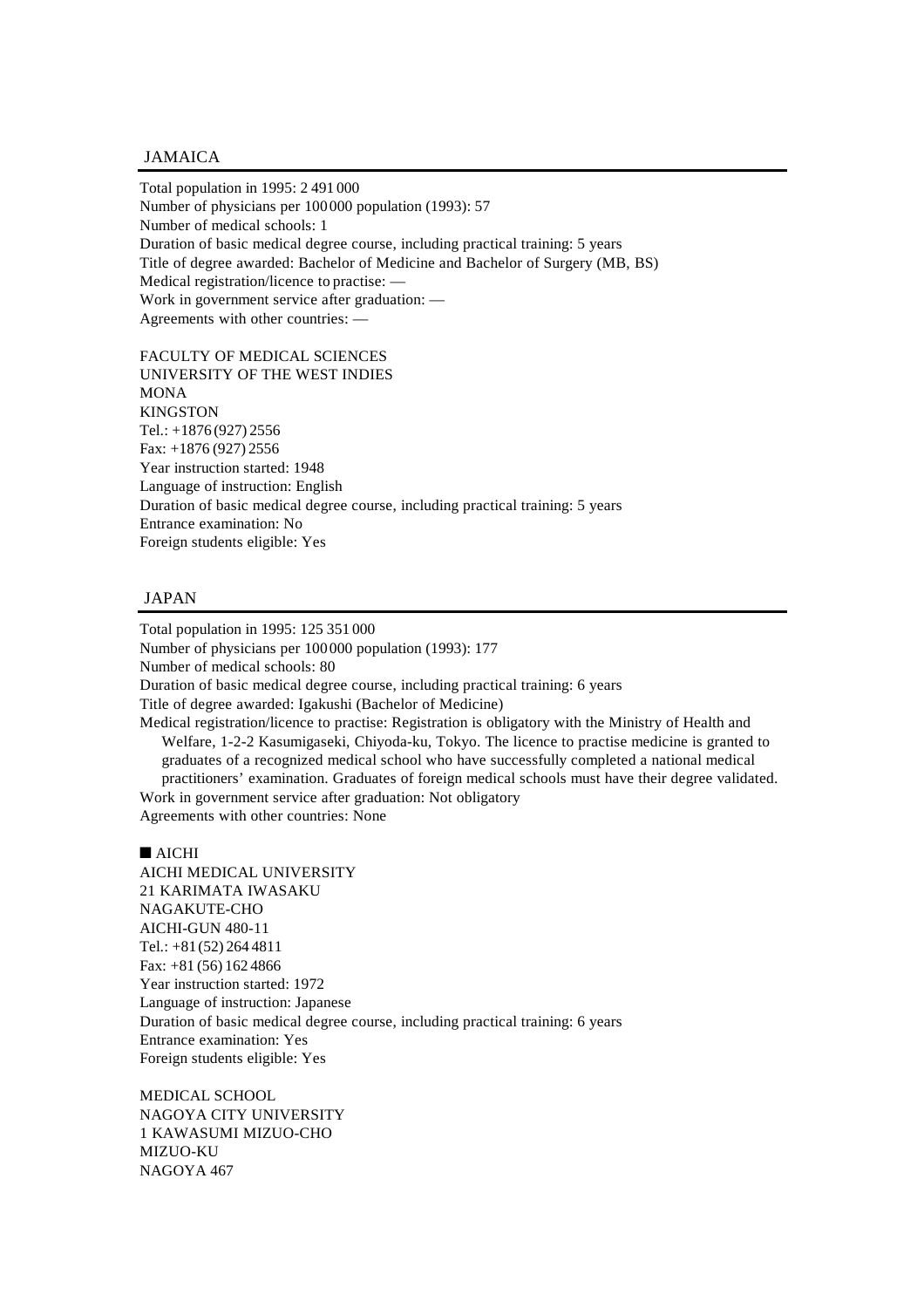Tel.: +81(52) 853 8077/851 5511 Fax: +81 (52) 842 0863 Year instruction started: 1943 Language of instruction: Japanese, English Duration of basic medical degree course, including practical training: 6 years Entrance examination: Yes Foreign students eligible: Yes

SCHOOL OF MEDICINE NAGOYA UNIVERSITY 65 TSURUMAI-CHO SHOWA-KU NAGOYA 466 Tel.: +81(52) 741 2111 Fax: +81 (52) 744 2428 Year instruction started: 1871 Language of instruction: Japanese Duration of basic medical degree course, including practical training: 6 years Entrance examination: Yes Foreign students eligible: Yes

SCHOOL OF MEDICINE FUJITA HEALTH UNIVERSITY 1-98 DENGAKUGAKUBO KUTSUKAKE-MACHI TOYOAKE 470-11 Tel.: +81(562) 932 600 Fax: +81 (562) 934 593 Year instruction started: 1972 Language of instruction: Japanese Duration of basic medical degree course, including practical training: 6 years Entrance examination: Yes Foreign students eligible: Yes

#### $\blacksquare$  AKITA

SCHOOL OF MEDICINE AKITA UNIVERSITY 1-1 HONDO 1-CHOME AKITA 010 Tel.: +81(188) 331 166 Year instruction started: 1970

#### $AOMORI$

SCHOOL OF MEDICINE HIROSAKI UNIVERSITY 5 ZAIFU-CHO HIROSAKI 036 Tel.: +81(172) 335 111 Year instruction started: 1944

## $C<sub>H</sub>IBA$

SCHOOL OF MEDICINE CHIBA UNIVERSITY 8-1 INOHANA 1-CHOME CHUO-KU CHIBA 260 Tel.: +81(43) 222 7171 Fax: +81 (43) 227 1798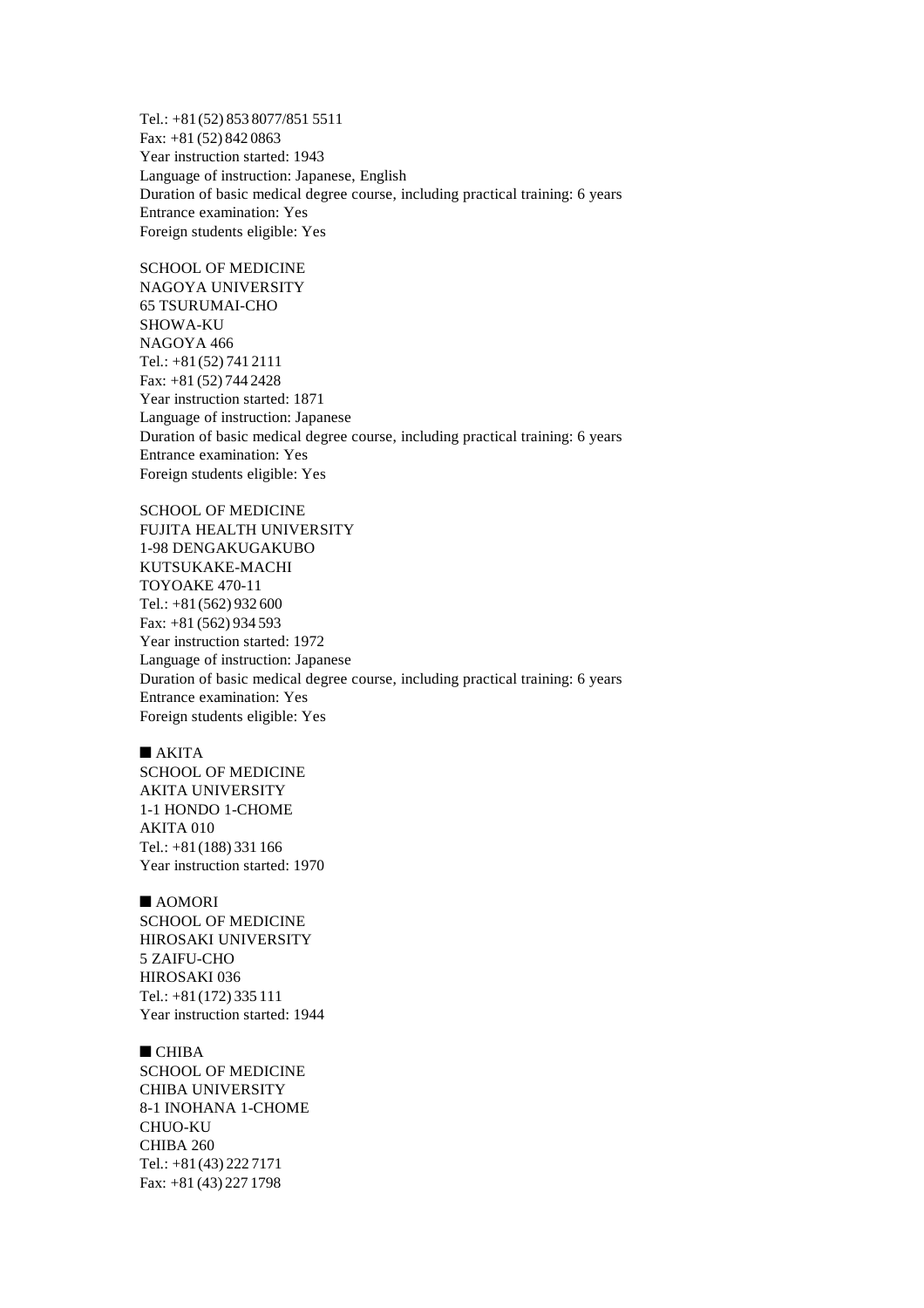Year instruction started: 1874 Language of instruction: Japanese Duration of basic medical degree course, including practical training: 6 years Entrance examination: Yes Foreign students eligible: Yes

## $E$  EHIME

SCHOOL OF MEDICINE EHIME UNIVERSITY SHIZUKAWA SHIGENOBU-CHO ONSEN-GUN 791-0295 Tel.: +81(89) 944 1111 Fax: +81 (89) 960 5131 Year instruction started: 1973 Language of instruction: Japanese Duration of basic medical degree course, including practical training: 6 years Entrance examination: Yes Foreign students eligible: Yes

#### $\blacksquare$  FUKUI

FUKUI MEDICAL UNIVERSITY 23-3 SIMOAIZUKI MATSUOKA-CHO YOSIDA-GUN 910-11 Tel.: +81(776) 613 111 Fax: +81 (776) 618 153 Year instruction started: 1980 Language of instruction: Japanese Duration of basic medical degree course, including practical training: 6 years Entrance examination: Yes Foreign students eligible: Yes

#### $\blacksquare$  FUKUOKA

SCHOOL OF MEDICINE FUKUOKA UNIVERSITY 45-1 NANAKUMA 7-CHOME JONAN-KU FUKUOKA 814-80 Tel.: +81(92) 801 1011 Fax: +81 (92) 865 6032 Year instruction started: 1972 Language of instruction: Japanese Duration of basic medical degree course, including practical training: 6 years Entrance examination: Yes Foreign students eligible: Yes

FACULTY OF MEDICINE KYUSHU UNIVERSITY 1-1 MAIDASHI 3-CHOME HIGASHI-KU FUKUOKA 812 Tel.: +81(92) 641 1151 Fax: +81 (92) 631 2794 Year instruction started: 1903 Language of instruction: Japanese, English Duration of basic medical degree course, including practical training: 6 years Entrance examination: Yes Foreign students eligible: Yes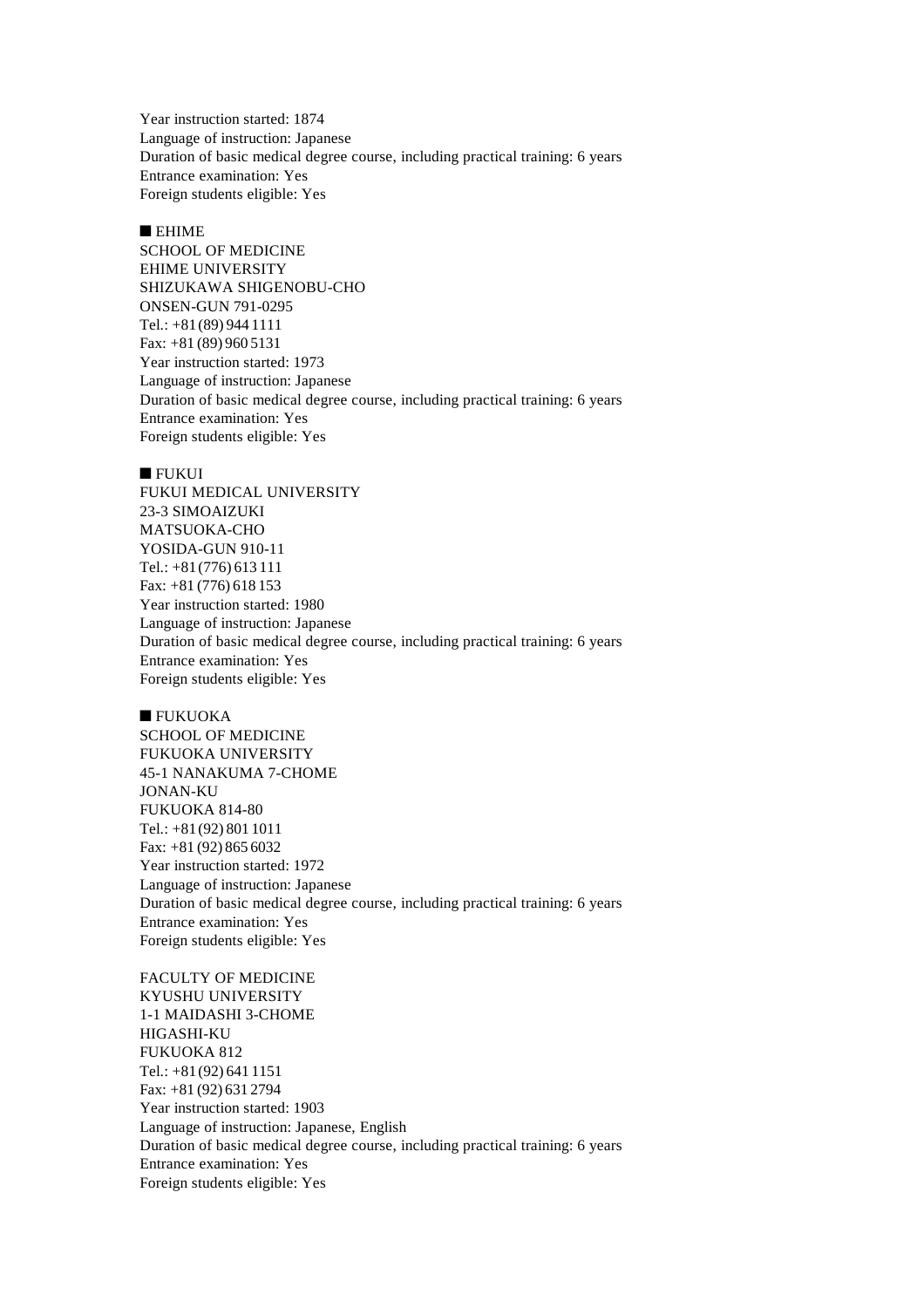SANGYO UNIVERSITY OF OCCUPATIONAL AND ENVIRONMENTAL HEALTH 1-1 ISEIGAOKA YAHATANISHI-KU KITAKYUSHU 807 Tel.: +81(93) 691 7207 Fax: +81 (93) 602 5432 Year instruction started: 1978 Language of instruction: Japanese Duration of basic medical degree course, including practical training: 6 years Entrance examination: Yes Foreign students eligible: Yes

SCHOOL OF MEDICINE KURUME UNIVERSITY 67 ASAHI-MACHI KURUME 830 Tel.: +81(942) 353 311 Fax: +81 (942) 314 374 Year instruction started: 1928 Language of instruction: Japanese Duration of basic medical degree course, including practical training: 6 years Entrance examination: Yes Foreign students eligible: Yes

## $\blacksquare$  FUKUSHIMA

FUKUSHIMA MEDICAL COLLEGE 1 HIKARIGAOKA FUKUSHIMA 960-12 Tel.: +81(245) 482 111 Year instruction started: 1944

#### $\blacksquare$  GIFU

SCHOOL OF MEDICINE GIFU UNIVERSITY 40 TSUKASA-MACHI GIFU 500 Tel.: +81(582) 651 241 Year instruction started: 1943

## $\blacksquare$  GUNMA

SCHOOL OF MEDICINE GUNMA UNIVERSITY 39-22 SHOWA-MACHI 3-CHOME MAEBASHI 371 Tel.: +81(272) 207 111 Year instruction started: 1943

 $\blacksquare$  HIROSHIMA SCHOOL OF MEDICINE HIROSHIMA UNIVERSITY 2-3 KASUMI 1-CHOME MINAMI-KU HIROSHIMA 734 Tel.: +81(82) 257 5555 Fax: +81 (82) 257 5087 E-mail: kchoshi@mcai.med.hiroshima-u.ac.jp Year instruction started: 1945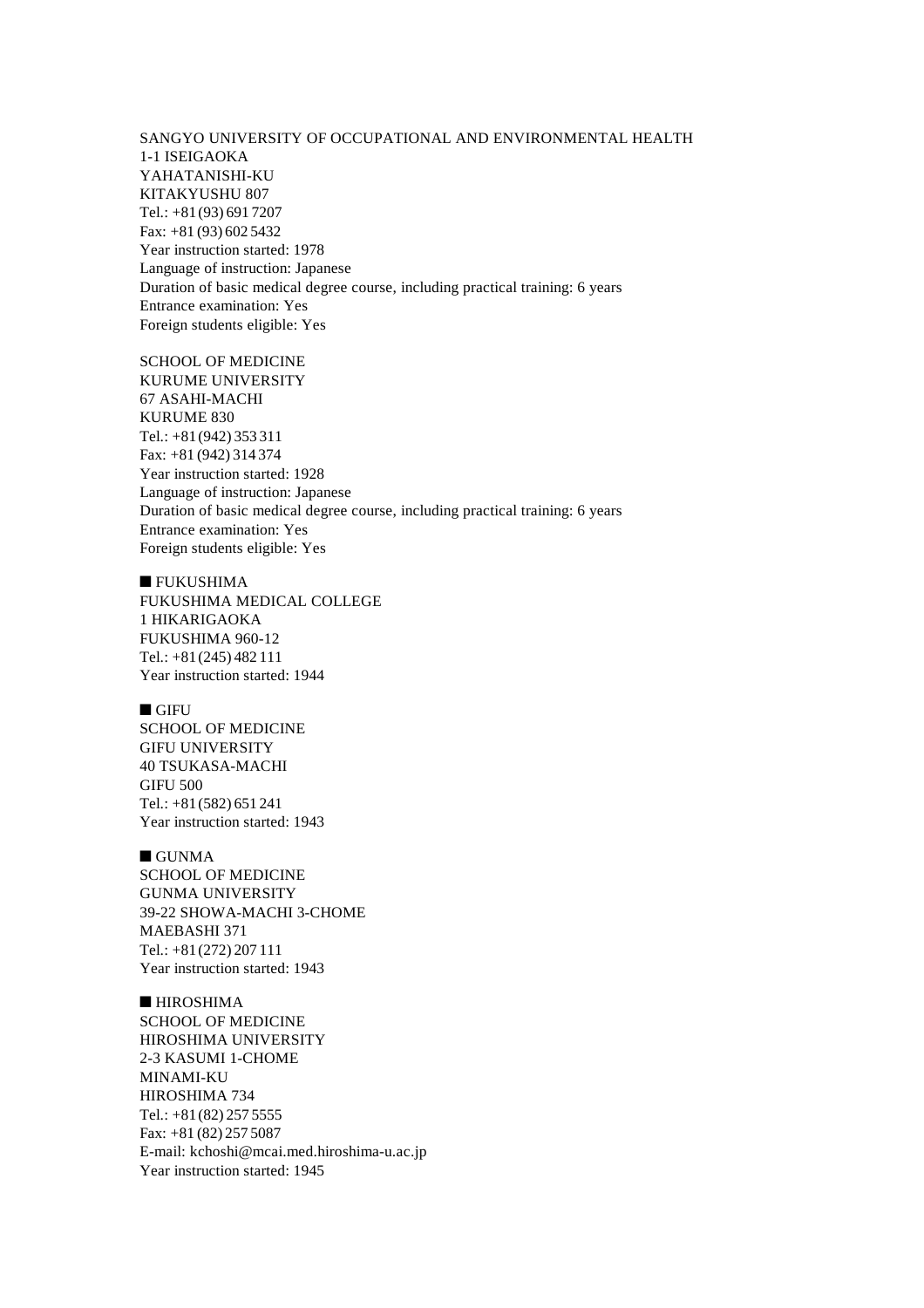Language of instruction: Japanese Duration of basic medical degree course, including practical training: 6 years Entrance examination: Yes Foreign students eligible: Yes

## $\blacksquare$  HOKKAIDO

ASAHIKAWA MEDICAL COLLEGE 3-11 NISHIKAGURA-4-SEN 5-CHOME ASAHIKAWA 078 Tel.: +81(16) 665 2111 Fax: +81 (16) 665 8275 Year instruction started: 1973 Language of instruction: Japanese Duration of basic medical degree course, including practical training: 6 years Entrance examination: Yes Foreign students eligible: Yes

SCHOOL OF MEDICINE HOKKAIDO UNIVERSITY NISHI 7-CHOME KITA 15-JO KITA-KU SAPPORO 060 Tel.: +81(11) 716 2111 Year instruction started: 1919

SAPPORO MEDICAL COLLEGE NISHI 17-CHOME MINAMI 1-JO CHUO-KU SAPPORO 060 Tel.: +81(11) 611 2111 Year instruction started: 1944

 $HYOGO$ FACULTY OF MEDICINE KOBE UNIVERSITY 5-1 KUSUNOKI-CHO 7-CHOME CHUO-KU KOBE 650 Tel.: +81(78) 341 7451 Fax: +81 (78) 351 5197 Year instruction started: 1944 Language of instruction: Japanese Duration of basic medical degree course, including practical training: 6 years Entrance examination: Yes Foreign students eligible: Yes

HYOGO MEDICAL UNIVERSITY 1-1 MUKOGAWA-CHO NISHINOMIYA 663 Tel.: +81(798) 456 111 Year instruction started: 1972

 $\blacksquare$  IBARAKI SCHOOL OF MEDICINE UNIVERSITY OF TSUKUBA 1-1 TENNODAI 1-CHOME TSUKUBA 305 Tel.: +81(298) 533 000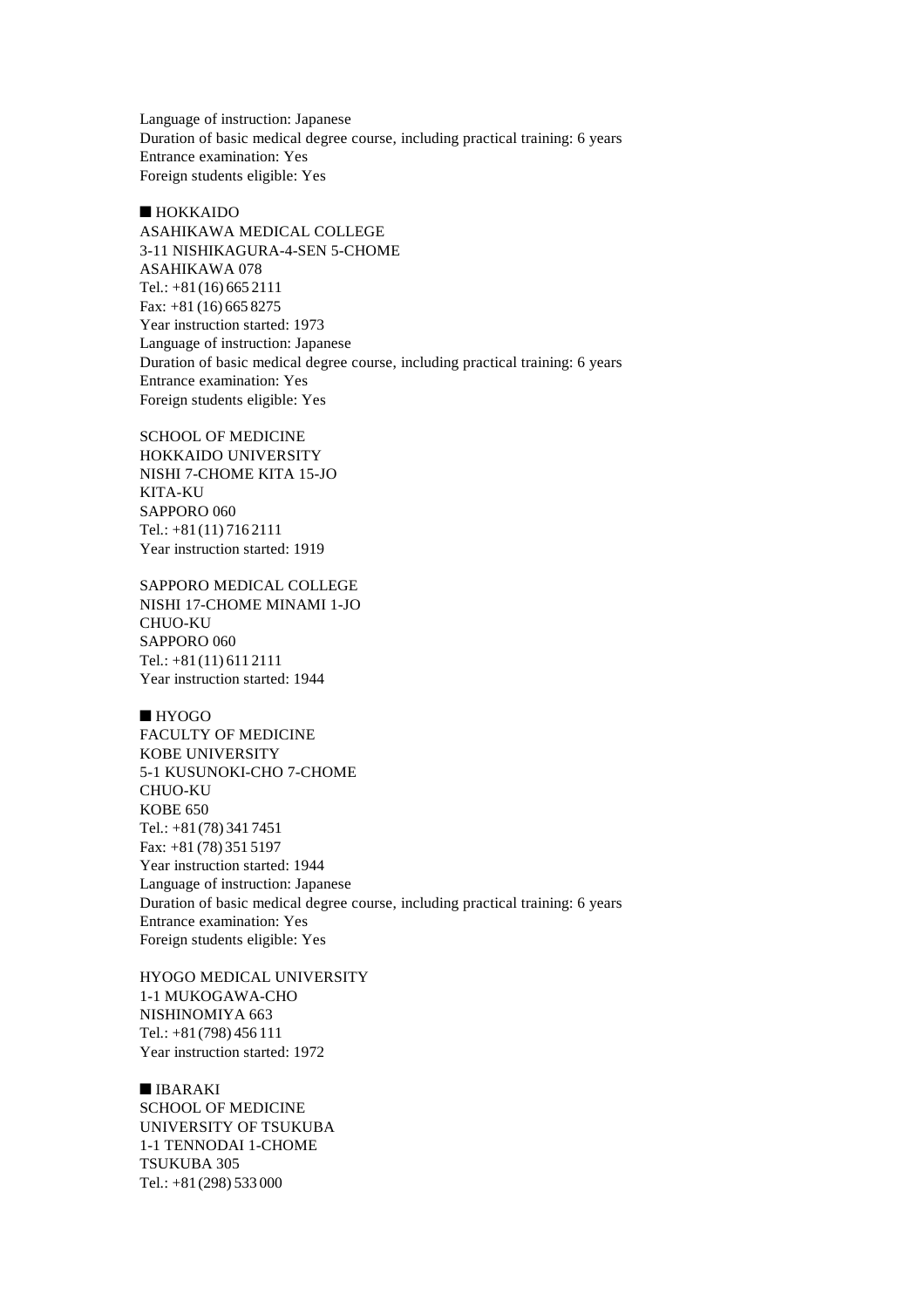Fax: +81 (298) 533 037 Year instruction started: 1974 Language of instruction: Japanese Duration of basic medical degree course, including practical training: 6 years Entrance examination: Yes Foreign students eligible: Yes

 $I$  ISHIKAWA KANAZAWA MEDICAL UNIVERSITY 1-1 DAIGAKU UCHINADA-MACHI KAHOKU-GUN 920-02 Tel.: +81(762) 862 211 Fax: +81 (762) 862 373 Year instruction started: 1972 Language of instruction: Japanese Duration of basic medical degree course, including practical training: 6 years Entrance examination: Yes Foreign students eligible: Yes

FACULTY OF MEDICINE KANAZAWA UNIVERSITY 13-1 TAKARA-MACHI KANAZAWA 920 Tel.: +81(762) 628 151 Fax: +81 (762) 624 202 Year instruction started: 1945 Language of instruction: Japanese Duration of basic medical degree course, including practical training: 6 years Entrance examination: Yes Foreign students eligible: Yes

#### $\n **IWATE**\n$

SCHOOL OF MEDICINE IWATE MEDICAL UNIVERSITY 19-1 UCHIMARU MORIOKA 020 Tel.: +81(19) 651 5111 Fax: +81 (19) 624 1231 Year instruction started: 1928 Language of instruction: Japanese Duration of basic medical degree course, including practical training: 6 years Entrance examination: Yes Foreign students eligible: Yes

 $\blacksquare$  KAGAWA

KAGAWA MEDICAL UNIVERSITY 1750-1 IKENOBE MIKI-CHO KITA-GUN 761-07 Tel.: +81(878) 985 111 Year instruction started: 1980

 $KAGOSHIMA$ FACULTY OF MEDICINE KAGOSHIMA UNIVERSITY 35-1 SAKURAGAOKA 8-CHOME KAGOSHIMA 890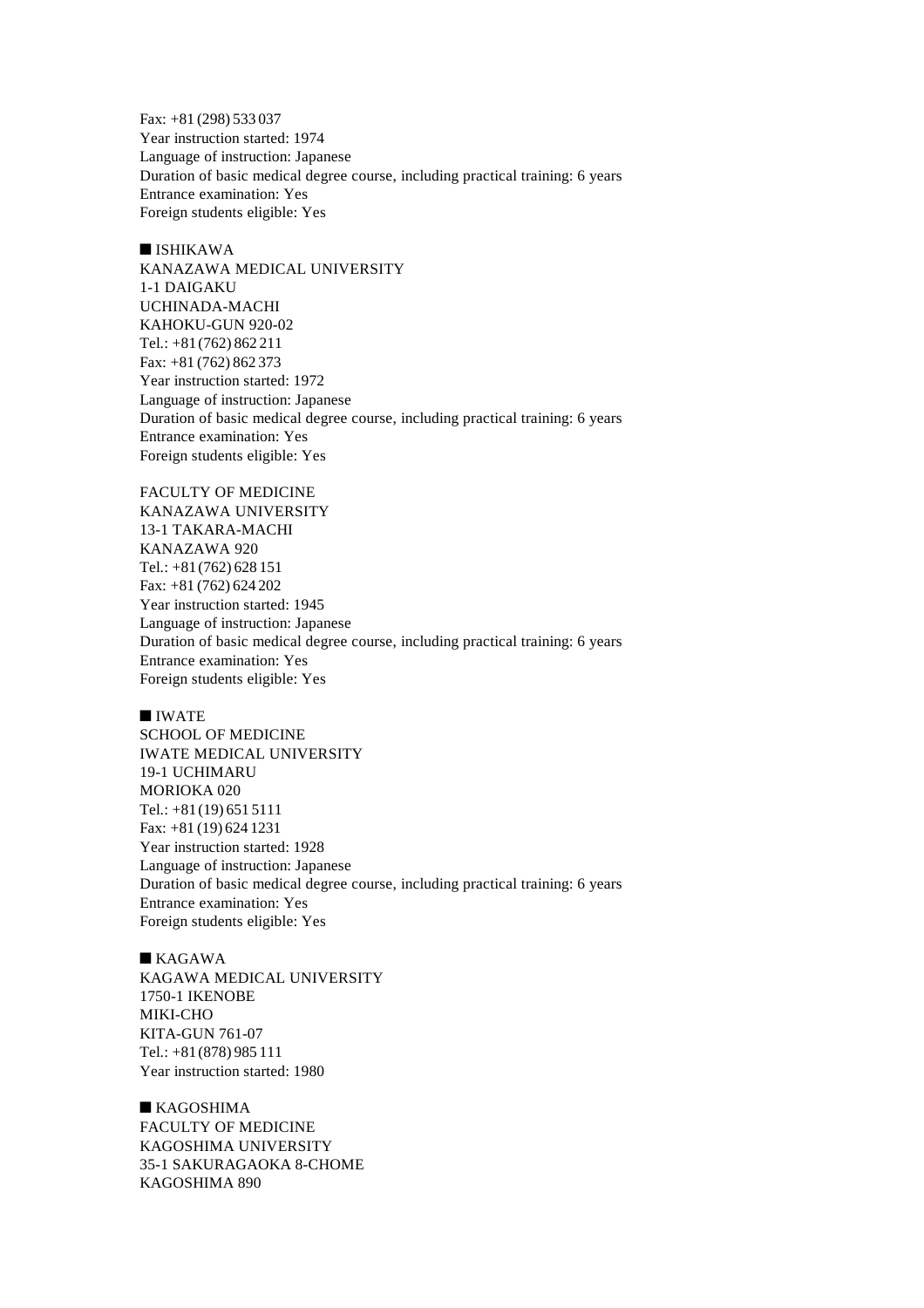Tel.: +81(992) 755 111 Fax: +81 (992) 755 014 Year instruction started: 1942 Language of instruction: Japanese Duration of basic medical degree course, including practical training: 6 years Entrance examination: Yes Foreign students eligible: Yes

 $KANAGAWA$ SCHOOL OF MEDICINE TOKAI UNIVERSITY BOSEIDAI ISEHARA 259-11 Tel.: +81(463) 931 121 Fax: +81 (463) 931 130 E-mail: nakamura@is.icc.u-tokai.ac.jp Year instruction started: 1974 Language of instruction: Japanese, English Duration of basic medical degree course, including practical training: 6 years Entrance examination: Yes Foreign students eligible: Yes

SCHOOL OF MEDICINE ST MARIANNA UNIVERSITY 16-1 SUGAO 2-CHOME MIYAMAE-KU KAWASAKI 216 Tel.: +81(44) 977 8111 Fax: +81 (44) 977 8133 Year instruction started: 1971 Language of instruction: Japanese Entrance examination: Yes Foreign students eligible: No

SCHOOL OF MEDICINE KITASATO UNIVERSITY 15-1 KITASATO 1-CHOME SAGAMIHARA 228 Tel.: +81(427) 789 339/788 111 Fax: +81 (427) 789 262 Year instruction started: 1970 Language of instruction: Japanese Duration of basic medical degree course, including practical training: 6 years Entrance examination: Yes Foreign students eligible: Yes

YOKOHAMA CITY UNIVERSITY 3-9 FUKUURA KANAZAWA-KU YOKOHAMA 236 Tel.: +81(45) 787 2511 Year instruction started: 1944

 $KOCHI$ KOCHI MEDICAL SCHOOL OKOH-CHO NANGOKU 783 Tel.: +81(888) 665 811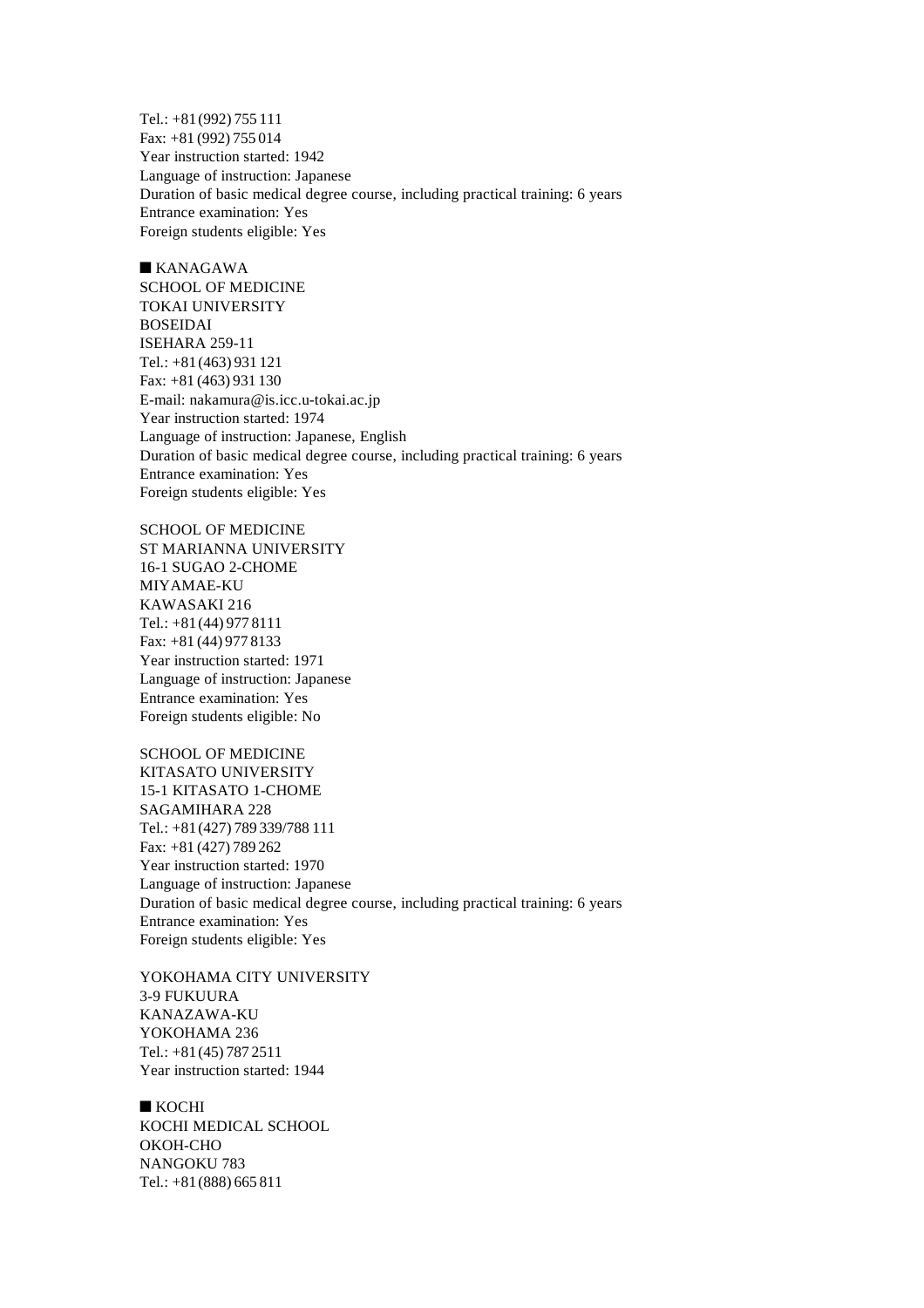Fax: +81 (888) 802 264 Year instruction started: 1978 Language of instruction: Japanese Duration of basic medical degree course, including practical training: 6 years Entrance examination: Yes Foreign students eligible: Yes

 $\blacksquare$  KUMAMOTO SCHOOL OF MEDICINE KUMAMOTO UNIVERSITY 2-1 HONJO 2-CHOME KUMAMOTO 860 Tel.: +81(96) 344 2111 Year instruction started: 1904

 $\blacksquare$  KYOTO KYOTO PREFECTURAL UNIVERSITY OF MEDICINE HIROKOJI, KAMARAMACHI-DORI KAMIGYO-KU KYOTO 602 Tel.: +81(75) 251 5111 Year instruction started: 1903

FACULTY OF MEDICINE KYOTO UNIVERSITY YOSHIDA-KONO-CHO SAKYO-KU KYOTO 606-01 Tel.: +81(75) 753 7531 Year instruction started: 1899

## $MIE$

SCHOOL OF MEDICINE MIE UNIVERSITY 2-174 EDOBASHI TSU 514 Tel.: +81(592) 321 111 Fax: +81 (592) 327 498 Year instruction started: 1943

# $\blacksquare$  MIYAGI

FACULTY OF MEDICINE TOHOKU UNIVERSITY 2-1 SEIRYO-MACHI AOBA-KU SENDAI 980 Tel.: +81(22) 274 1111 Year instruction started: 1887

 $MiyazAKI$ MIYAZAKI MEDICAL COLLEGE 5200 KIHARA KIYOTAKE-CHO MIYAZAKI-GUN 889-16 Tel.: +81(985) 851 510 Year instruction started: 1974

 $NAGANO$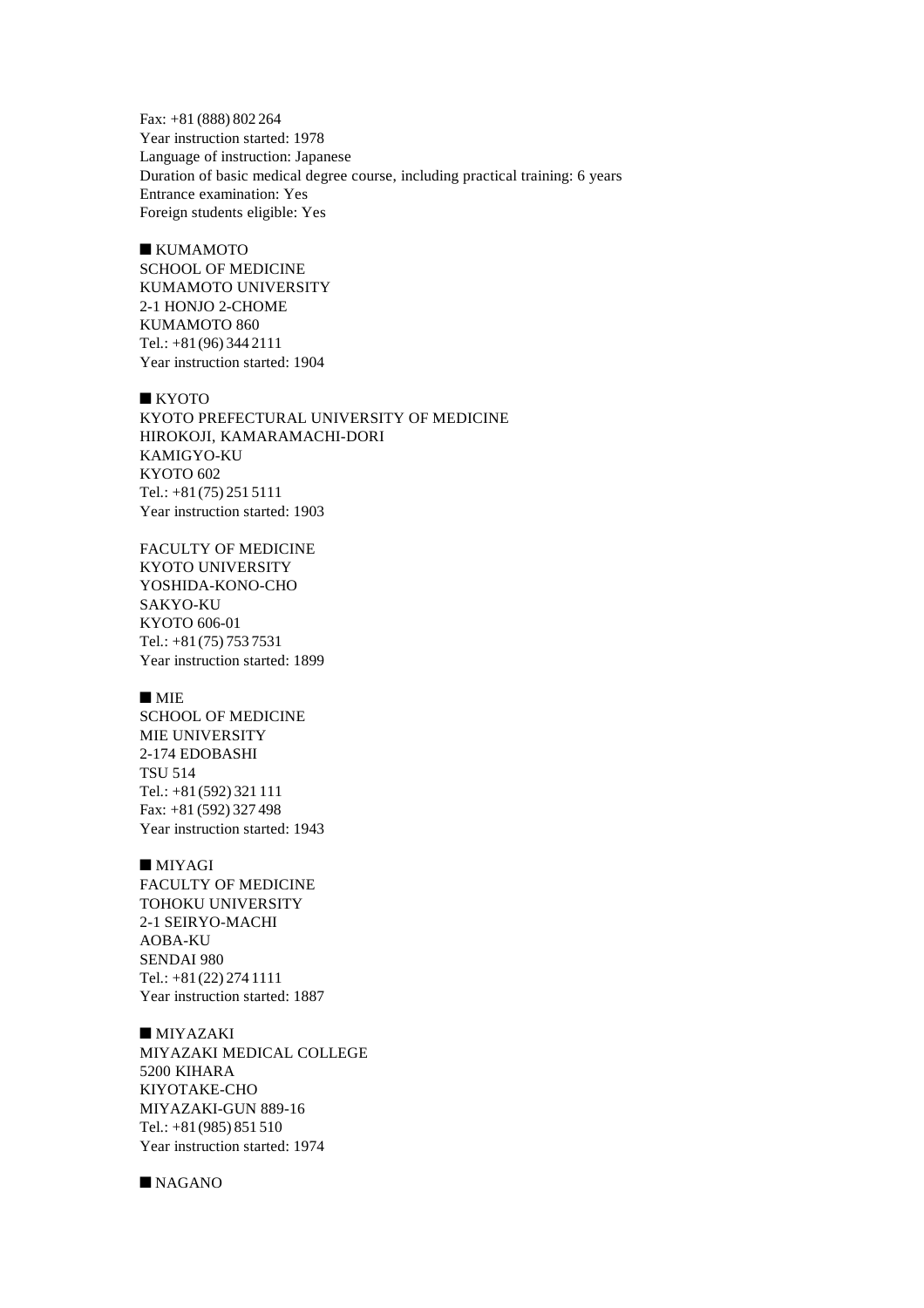FACULTY OF MEDICINE SHINSHU UNIVERSITY 1-1 ASAHI 3-CHOME MATSUMOTO 390 Tel.: +81(263) 354 600 Fax: +81 (263) 336 458 Year instruction started: 1944 Language of instruction: Japanese Duration of basic medical degree course, including practical training: 6 years Entrance examination: Yes Foreign students eligible: Yes

# $NAGASAKI$

SCHOOL OF MEDICINE NAGASAKI UNIVERSITY 12-4 SAKAMOTO-MACHI 1-CHOME NAGASAKI 852 Tel.: +81(958) 497 000/472 111 Fax: +81 (958) 497 012 Year instruction started: 1868 Language of instruction: Japanese Duration of basic medical degree course, including practical training: 6 years Entrance examination: Yes Foreign students eligible: Yes

## $NARA$

NARA MEDICAL UNIVERSITY 840 SHIJO-CHO KASHIHARA 634 Tel.: +81(744) 223 051 Year instruction started: 1945 Language of instruction: Japanese Duration of basic medical degree course, including practical training: 6 years Entrance examination: Yes Foreign students eligible: Yes

## $\blacksquare$  NIIGATA

SCHOOL OF MEDICINE NIIGATA UNIVERSITY 757 ICHIBAN-CHO ASAHIMACHI-DORI NIIGATA 951 Tel.: +81(25) 223 6161 Fax: +81 (25) 225 5885 Year instruction started: 1937 Language of instruction: Japanese Duration of basic medical degree course, including practical training: 6 years Entrance examination: Yes Foreign students eligible: Yes

# $\blacksquare$  OITA

MEDICAL UNIVERSITY OF OITA 1-1 IDAIGAOKA HAZAMA-CHO OITA-GUN 879-55 Tel.: +81(975) 865 170 Fax: +81 (975) 865 119 Year instruction started: 1976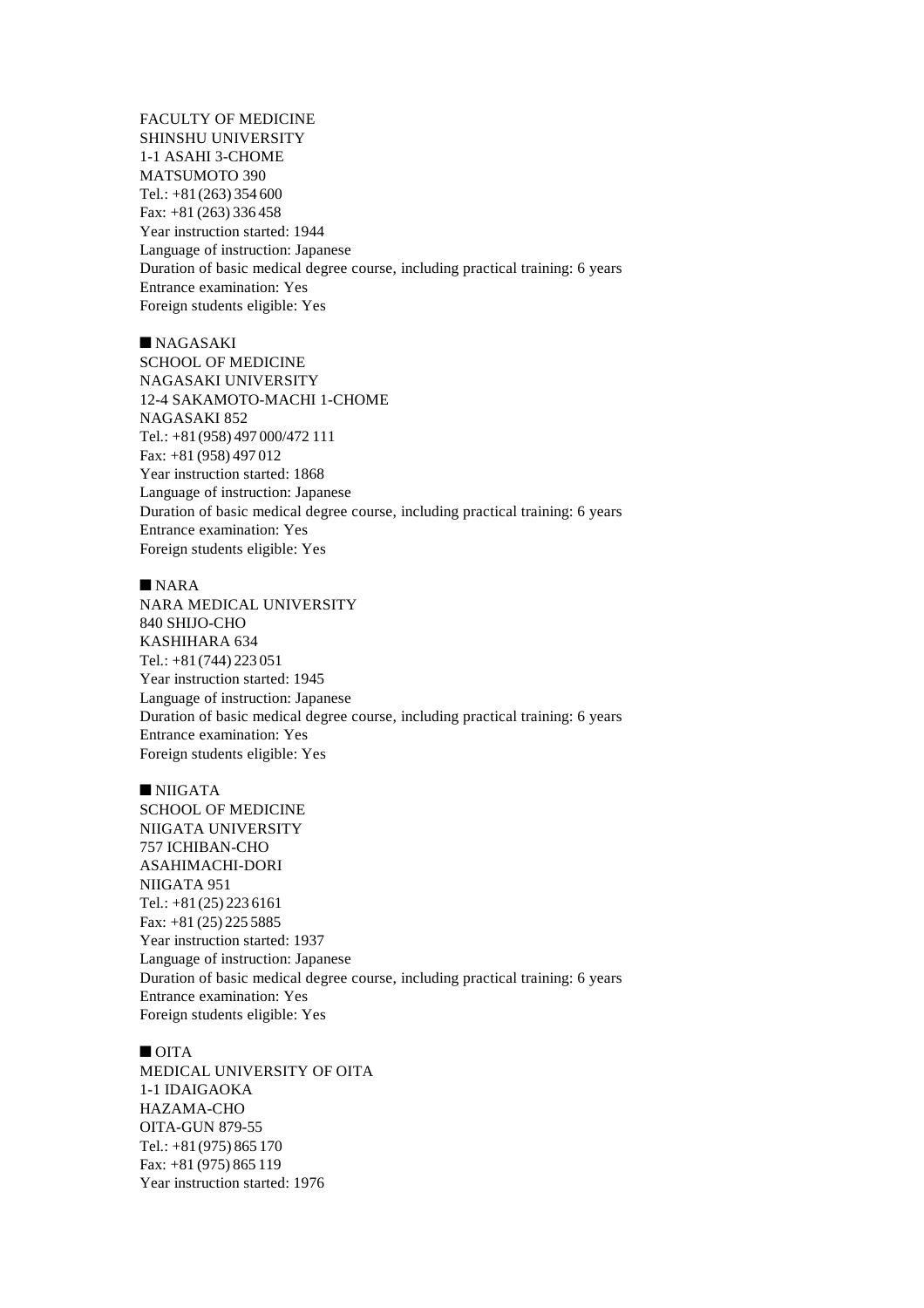Language of instruction: Japanese Duration of basic medical degree course, including practical training: 6 years Entrance examination: Yes Foreign students eligible: Yes

 $\blacksquare$  OKAYAMA KAWASAKI MEDICAL SCHOOL 577 MATSUSHIMA KURASHIKI 701-01 Tel.: +81(86) 462 1111 Fax: +81 (86) 464 1019 E-mail: dean@cc.kawasaki-m.ac.jp Year instruction started: 1970 Language of instruction: Japanese Duration of basic medical degree course, including practical training: 6 years Entrance examination: Yes Foreign students eligible: Yes

SCHOOL OF MEDICINE OKAYAMA UNIVERSITY 5-1 SHIKATA-CHO 2-CHOME OKAYAMA 700 Tel.: +81(86) 223 7151 Fax: +81 (86) 233 3559 Year instruction started: 1870 Language of instruction: Japanese Duration of basic medical degree course, including practical training: 6 years Entrance examination: Yes Foreign students eligible: Yes

 $\blacksquare$  OKINAWA FACULTY OF MEDICINE RYUKYUS UNIVERSITY 207 UEHARA NISHIHARA-MACHI NAKAGAMI-GUN 903-01 Tel.: +81(98) 895 3331 Fax: +81 (98) 895 2779 Year instruction started: 1981 Language of instruction: Japanese Duration of basic medical degree course, including practical training: 6 years Entrance examination: Yes Foreign students eligible: Yes

## $\blacksquare$  OSAKA

KANSAI MEDICAL SCHOOL 1 FUMIZONO-CHO MORIGUCHI 570 Tel.: +81(6) 992 1001 Year instruction started: 1928

SCHOOL OF MEDICINE OSAKA CITY UNIVERSITY 4-54 ASACHI-MACHI 1-CHOME ABENO-KU OSAKA 545 Tel.: +81(6) 645 2121 Year instruction started: 1944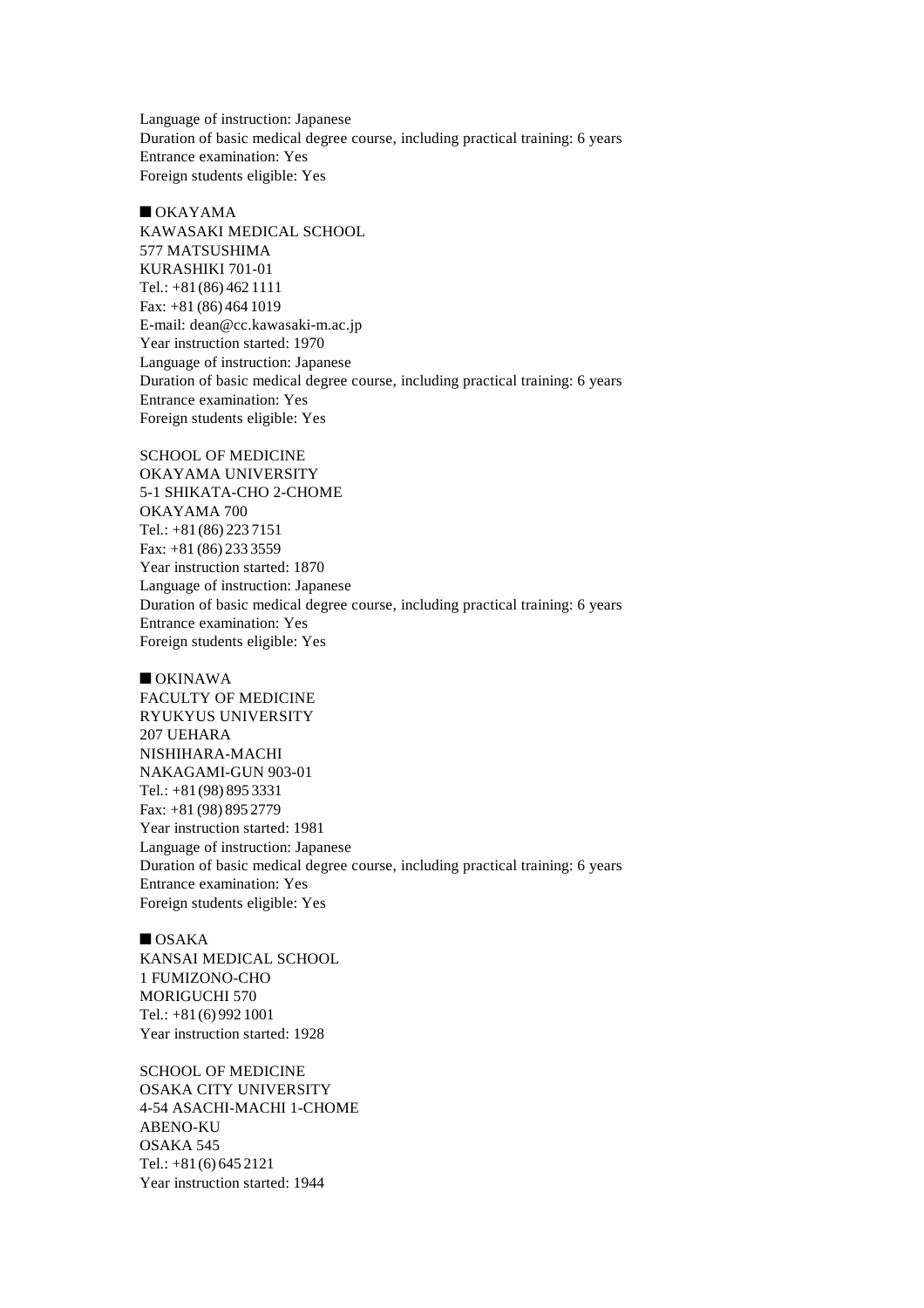SCHOOL OF MEDICINE KINKI UNIVERSITY 377-2 OHNO-HIGASHI OSAKA-SAYAMA 589 Tel.: +81(723) 660 221 Year instruction started: 1974

FACULTY OF MEDICINE OSAKA UNIVERSITY 2-2 YAMADAOKA SUITA 565 Tel.: +81(6) 879 5111 Year instruction started: 1903

OSAKA MEDICAL COLLEGE 2-7 DAIGAKU-MACHI TAKATSUKI 569 Tel.: +81(726) 831 221 Year instruction started: 1927

#### $SAGA$

SAGA MEDICAL SCHOOL 1-1 NABESHIMA 5-CHOME SAGA 849 Tel.: +81(952) 316 511 Fax: +81 (952) 326 254 E-mail: president@post.saga-med.ac.jp Year instruction started: 1978 Language of instruction: Japanese Duration of basic medical degree course, including practical training: 6 years Entrance examination: Yes Foreign students eligible: Yes

## $SAITAMA$

SAITAMA MEDICAL SCHOOL 38 MOROHONGO MOROYAMA-MACHI IRUMA-GUN 350-4 Tel.: +81(492) 761 111 Year instruction started: 1972

NATIONAL DEFENCE MEDICAL COLLEGE 3-2 NAMIKI TOKOROZAWA 359 Tel.: +81(429) 951 511/951 211 Fax: +81 (429) 951 283 Year instruction started: 1974 Language of instruction: Japanese Duration of basic medical degree course, including practical training: 6 years Entrance examination: Yes Foreign students eligible: No

## $\blacksquare$  SHIGA

SHIGA MEDICAL UNIVERSITY SETATSUKINOWA-CHO OTSU 520-21 Tel.: +81(775) 482 111 Year instruction started: 1975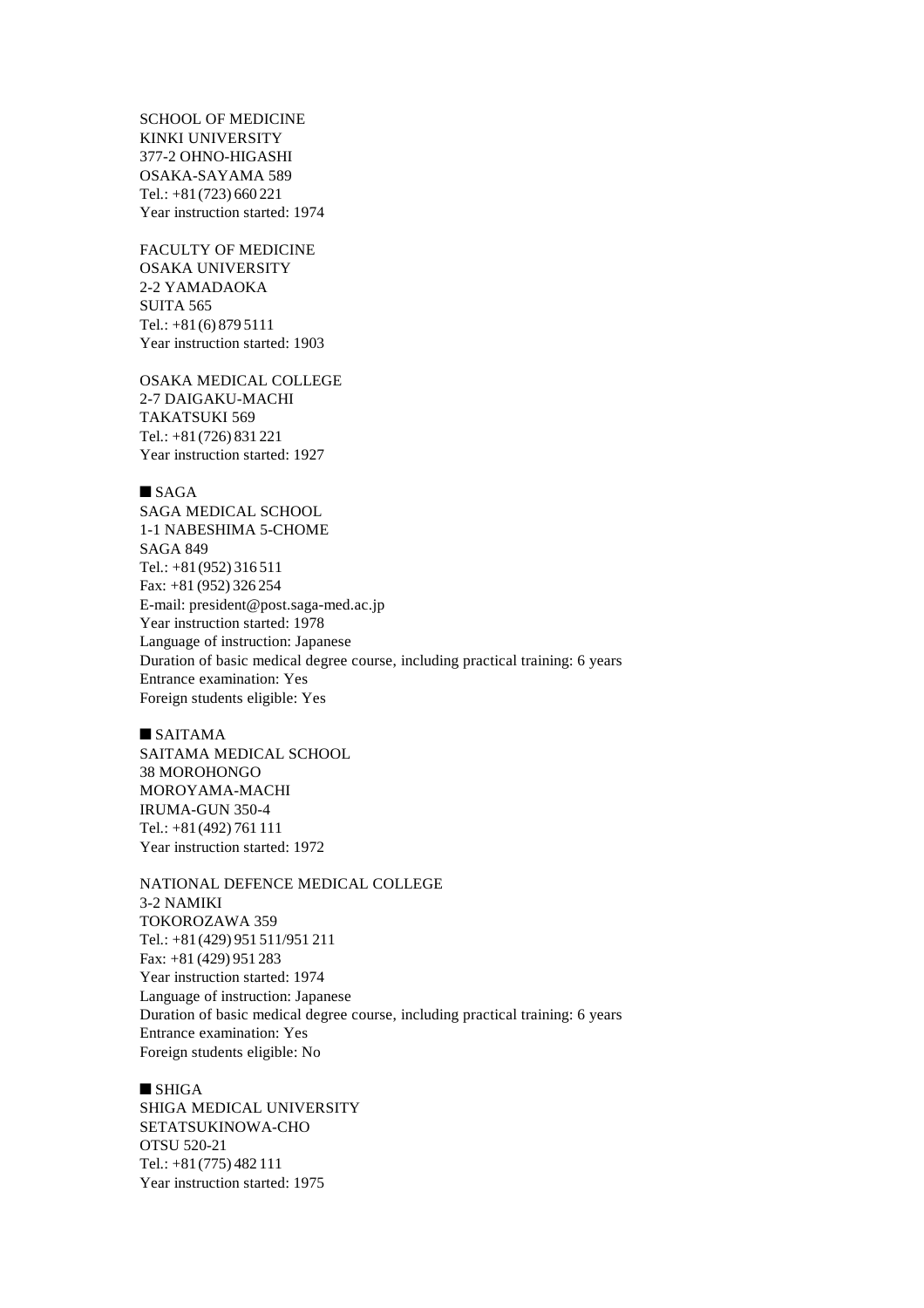$\blacksquare$  SHIMANE SHIMANE MEDICAL UNIVERSITY 89-1 ENYA-CHO IZUMO 693 Tel.: +81(853) 232 111 Fax: +81 (853) 241 799 Year instruction started: 1976 Language of instruction: Japanese Duration of basic medical degree course, including practical training: 6 years Entrance examination: Yes Foreign students eligible: No

 $\blacksquare$  SHIZUOKA HAMAMATSU MEDICAL UNIVERSITY 3600 HANDA-CHO HAMAMATSU 431-31 Tel.: +81(53) 435 2111 Year instruction started: 1974

 $\blacksquare$  TOCHIGI

JICHI MEDICAL UNIVERSITY 3311 YAKUSHIJI MINAMI-KAWAUCHI-CHO KAWAUCHI-GUN 329-04 Tel.: +81(285) 442 111 Year instruction started: 1972 Language of instruction: Japanese Duration of basic medical degree course, including practical training: 6 years Entrance examination: Yes Foreign students eligible: No

SCHOOL OF MEDICINE DOKKYO UNIVERSITY 880 KITAKOBAYASHI MIBU-MACHI SHIMO-TSUGA-GUN 321-02 Tel.: +81(282) 861 111 Year instruction started: 1973

 $\blacksquare$  TOKUSHIMA SCHOOL OF MEDICINE UNIVERSITY OF TOKUSHIMA 18-15 KURAMOTO-CHO 3-CHOME TOKUSHIMA 770 Tel.: +81(886) 313 111 Fax: +81 (886) 337 009 Year instruction started: 1943 Language of instruction: Japanese Duration of basic medical degree course, including practical training: 6 years Entrance examination: Yes Foreign students eligible: Yes

 $\blacksquare$  TOKYO SCHOOL OF MEDICINE JUNTENDO UNIVERSITY 1-1 HONGO 2-CHOME BUNKYO-KU 113 Tel.: +81(3) 381 331 11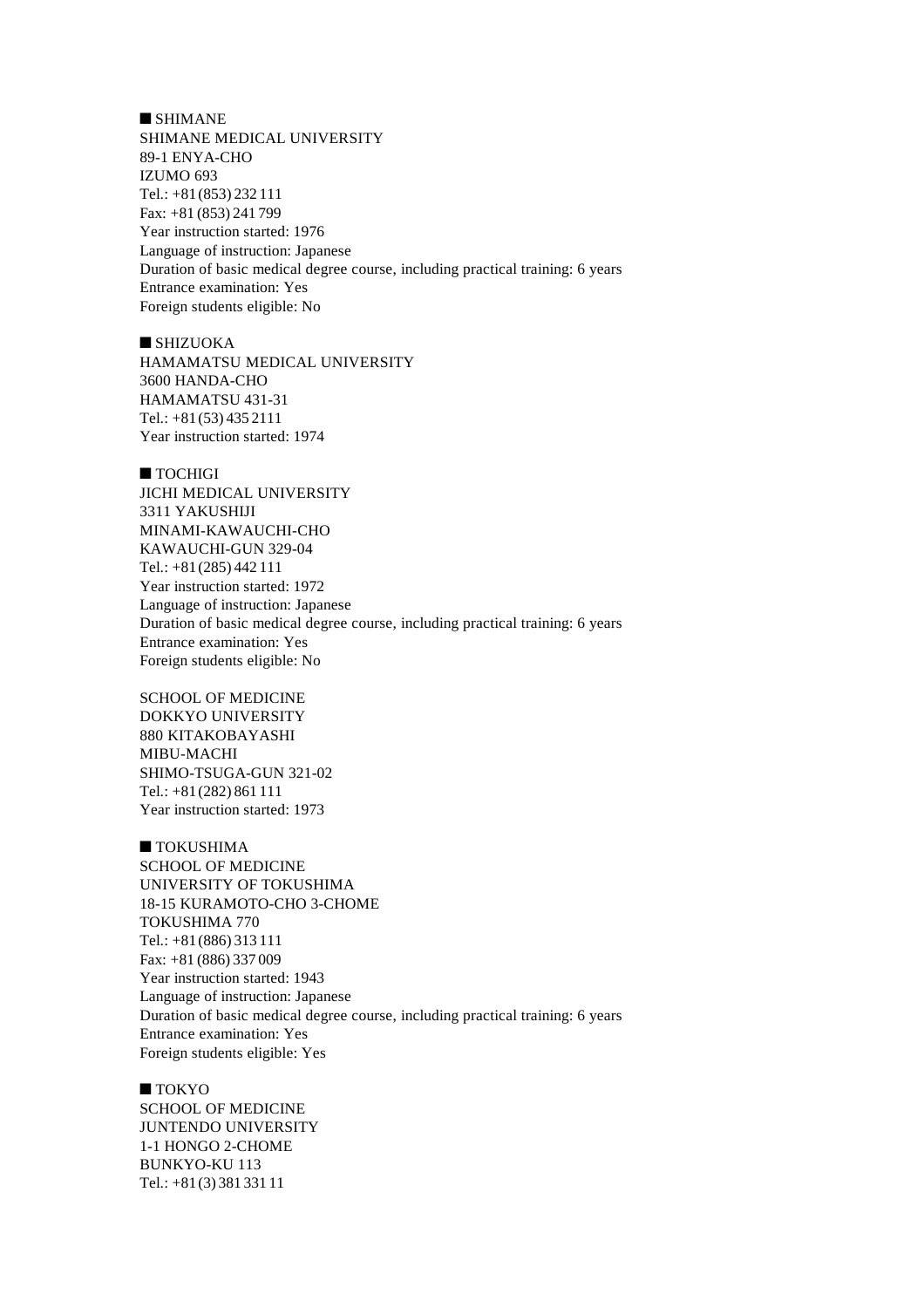Year instruction started: 1943

NIPPON MEDICAL UNIVERSITY 1-5 SENDAGI 1-CHOME BUNKYO-KU 113 Tel.: +81(3) 382 221 31 Fax: +81 (3) 382 477 12 E-mail: admin@ams.ac.jp Year instruction started: 1904 Language of instruction: Japanese, English Duration of basic medical degree course, including practical training: 6 years Entrance examination: Yes Foreign students eligible: Yes

SCHOOL OF MEDICINE TOKYO MEDICAL AND DENTAL UNIVERSITY 5-45 YUSHIMA 1-CHOME BUNKYO-KU 113 Tel.: +81(3) 381 361 11 Year instruction started: 1944

FACULTY OF MEDICINE UNIVERSITY OF TOKYO 3-1 HONGO 7-CHOME BUNKYO-KU 113 Tel.: +81(3) 381 221 11 Fax: +81 (3) 381 590 97 E-mail: fukuhara@m.u-tokyo.ac.jp Year instruction started: 1868 Language of instruction: Japanese Duration of basic medical degree course, including practical training: 6 years Entrance examination: Yes Foreign students eligible: Yes

SCHOOL OF MEDICINE NIHON UNIVERSITY 30-1 OHYAGUCHI-KAMI-MACHI ITABASHI-KU 173 Tel.: +81(3) 397 281 11 Fax: +81 (3) 397 200 15 Year instruction started: 1944

SCHOOL OF MEDICINE TEIKYO UNIVERSITY 11-1 KAGA 2-CHOME ITABASHI-KU 173 Tel.: +81(3) 396 412 11 Year instruction started: 1971 Language of instruction: Japanese Duration of basic medical degree course, including practical training: 6 years Entrance examination: Yes Foreign students eligible: Yes

SCHOOL OF MEDICINE TOKYO JIKEI UNIVERSITY 25-8 NISHI-SHINBASHI 3-CHOME MINATO-KU 105 Tel.: +81(3) 343 311 11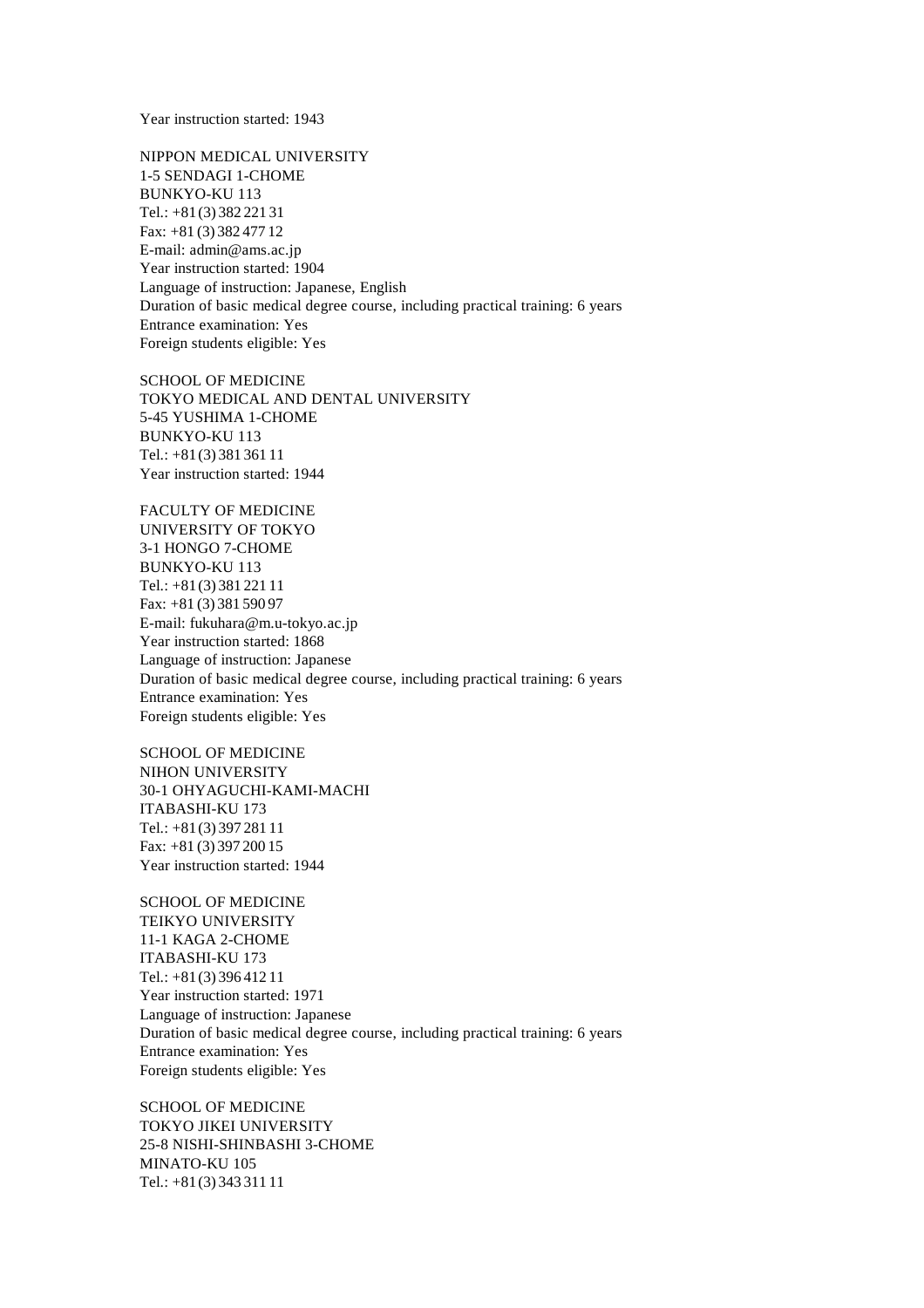Fax: +81 (3) 343 519 22 Year instruction started: 1881 Language of instruction: Japanese Duration of basic medical degree course, including practical training: 6 years Entrance examination: Yes Foreign students eligible: Yes

SCHOOL OF MEDICINE KYORIN UNIVERSITY 20-2 SHINKAWA 6-CHOME MITAKA 181 Tel.: +81(422) 475 511 Fax: +81 (422) 440 892 Year instruction started: 1970 Language of instruction: Japanese Duration of basic medical degree course, including practical training: 6 years Entrance examination: Yes Foreign students eligible: Yes

SCHOOL OF MEDICINE TOHO UNIVERSITY 21-16 OMORI-NISHI 5-CHOME OTA-KU 143 Tel.: +81(3) 376 241 51 Fax: +81 (3) 376 105 46 Year instruction started: 1925 Language of instruction: Japanese Duration of basic medical degree course, including practical training: 6 years Entrance examination: Yes Foreign students eligible: Yes

SCHOOL OF MEDICINE SHOWA UNIVERSITY 5-8 HATANODAI 1-CHOME SHINAGAWA-KU 142 Tel.: +81(3) 378 480 00 Fax: +81 (3) 378 600 72 Year instruction started: 1928

SCHOOL OF MEDICINE KEIO UNIVERSITY 35 SHINANO-MACHI SHINJUKU-KU 160 Tel.: +81(3) 335 312 11 Year instruction started: 1917 Language of instruction: Japanese Duration of basic medical degree course, including practical training: 6 years Entrance examination: Yes Foreign students eligible: Yes

TOKYO MEDICAL COLLEGE 1-1 SHINJUKU 6-CHOME SHINJUKU-KU 160 Tel.: +81(3) 335 161 41 Fax: +81 (3) 322 670 30 Year instruction started: 1916 Language of instruction: Japanese Duration of basic medical degree course, including practical training: 6 years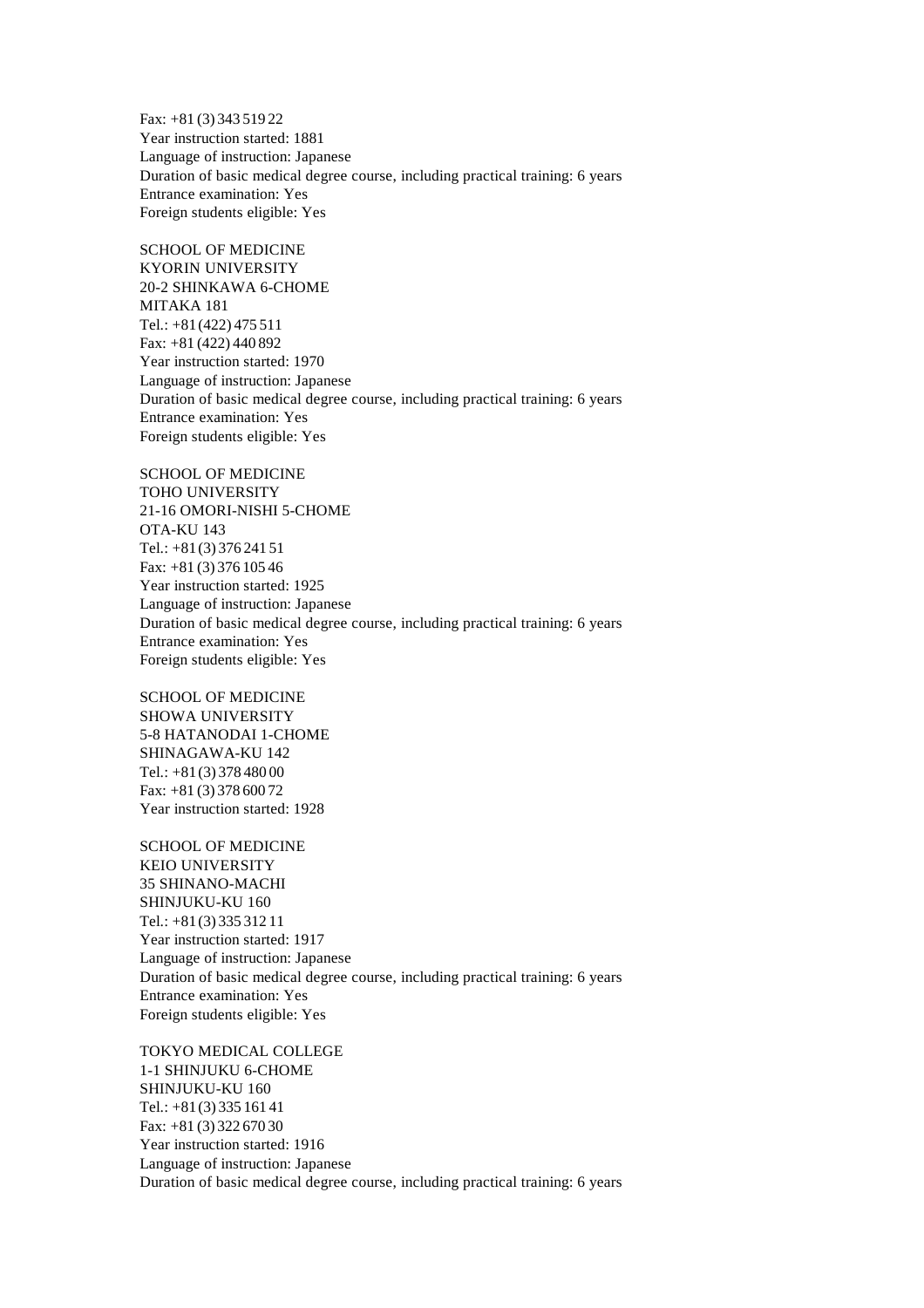Entrance examination: Yes Foreign students eligible: Yes

TOKYO WOMEN'S MEDICAL COLLEGE 8-1 KAWADA-CHO SHINJUKU-KU 162 Tel.: +81(3) 335 381 11 Fax: +81 (3) 335 367 93 Year instruction started: 1912

## ■ TOTTORI

FACULTY OF MEDICINE TOTTORI UNIVERSITY 86 NISHI-MACHI YONAGO 683 Tel.: +81(859) 331 111 Fax: +81 (859) 348 207 Year instruction started: 1945 Language of instruction: Japanese Duration of basic medical degree course, including practical training: 6 years Entrance examination: Yes Foreign students eligible: Yes

## $\blacksquare$  TOYAMA

FACULTY OF MEDICINE TOYAMA MEDICAL AND PHARMACEUTICAL UNIVERSITY 2630 SUGITANI TOYAMA 930-01 Tel.: +81(764) 342 281 Fax: +81 (764) 341 463 Year instruction started: 1976 Language of instruction: Japanese Duration of basic medical degree course, including practical training: 6 years Entrance examination: Yes Foreign students eligible: Yes

# $\blacksquare$  WAKAYAMA WAKAYAMA MEDICAL COLLEGE 27 KYUBAN-CHO WAKAYAMA 640 Tel.: +81(734) 312 151 Fax: +81 (734) 237 794 Year instruction started: 1945

 $\blacksquare$  YAMAGATA SCHOOL OF MEDICINE YAMAGATA UNIVERSITY 2-2 IIDA-NISHI 2-CHOME YAMAGATA 990-23 Tel.: +81(236) 331 122 Fax: +81 (236) 322 019 Year instruction started: 1973

 $\blacksquare$  YAMAGUCHI SCHOOL OF MEDICINE YAMAGUCHI UNIVERSITY 1144 KOGUSHI UBE 755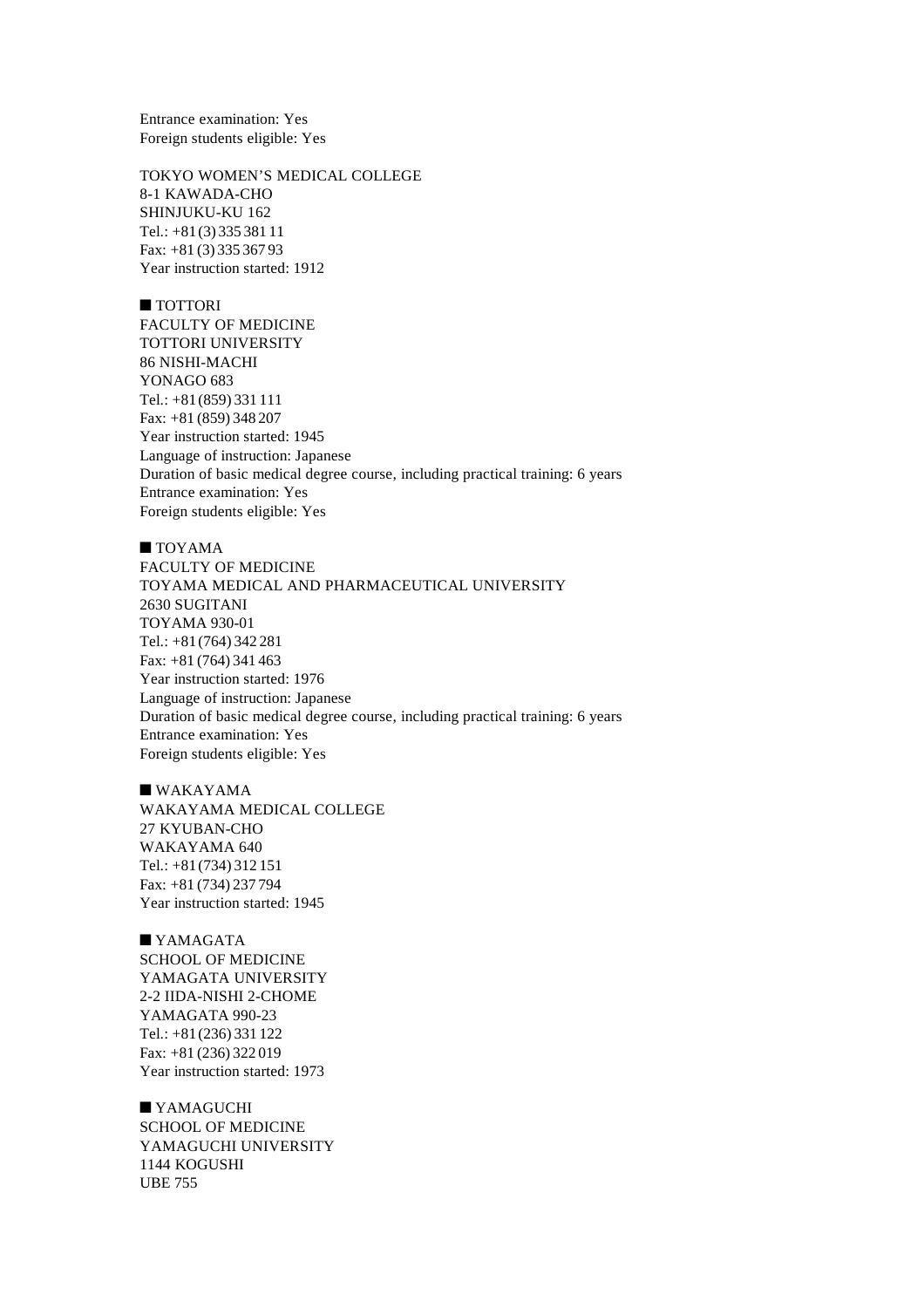Tel.: +81(836) 222 111 Year instruction started: 1944

 $\blacksquare$  YAMANASHI YAMANASHI MEDICAL COLLEGE 1110 SHIMOKATO TAMAHO-CHO NAKAKOMA-GUN 409-38 Tel.: +81(552) 731 111 Fax: +81 (552) 736 742/737 108 Year instruction started: 1980 Language of instruction: Japanese Duration of basic medical degree course, including practical training: 6 years Entrance examination: Yes Foreign students eligible: No

# JORDAN

Total population in 1995: 5 581 000 Number of physicians per 100000 population (1993): 158 Number of medical schools: 2 Duration of basic medical degree course, including practical training: 6 years Title of degree awarded: Bachelor of Medicine and Surgery Medical registration/licence to practise: Registration is obligatory with the Jordan Medical Association. The licence to practise medicine is granted by the Ministry of Health, PO Box 915, Amman 11118, to graduates on completion of an 11-month internship in the four main departments of a teaching hospital. Graduates of foreign medical schools must have their degree validated. Foreigners must hold a residence permit. Work in government service after graduation: Not obligatory Agreements with other countries: An agreement exists with the Arab Board of Medical Specialities which provides for mutual recognition of Jordanian and Arab degrees in medicine and surgery.

FACULTY OF MEDICINE UNIVERSITY OF JORDAN UNIVERSITY STREET AMMAN Tel.: +962 (6) 843 555 Fax: +962 (6) 832 318 Telex: 21629 unvj jo Year instruction started: 1971 Language of instruction: English Duration of basic medical degree course, including practical training: 6 years Entrance examination: No Foreign students eligible: Yes

FACULTY OF MEDICINE JORDAN UNIVERSITY OF SCIENCE AND TECHNOLOGY PO BOX 3030 IRBID Tel.: +962 (2) 295 111 Fax: +962 (2) 295 123 Telex: 55545 just jo Year instruction started: 1984 Language of instruction: English Duration of basic medical degree course, including practical training: 6 years Entrance examination: No Foreign students eligible: Yes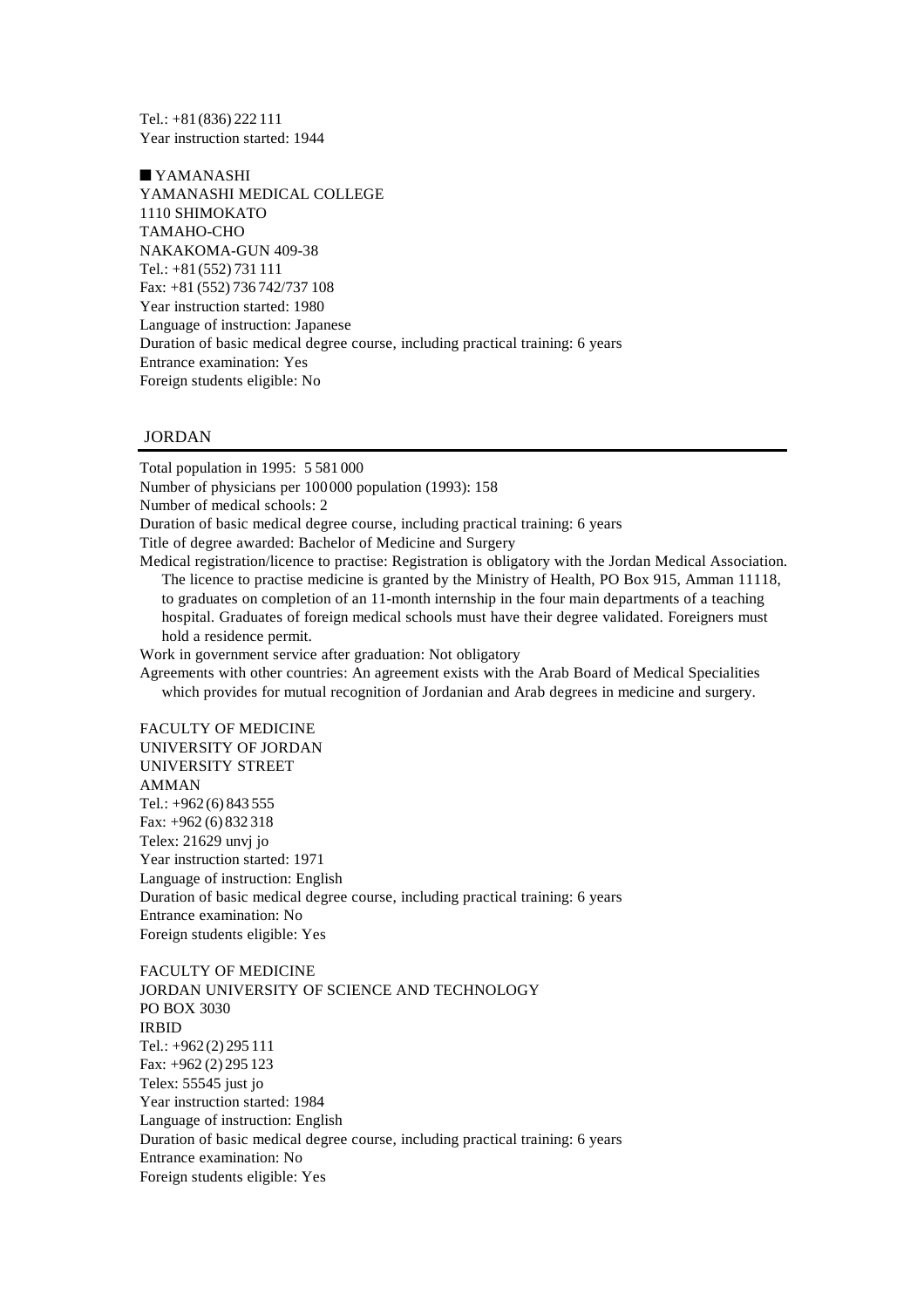## KAZAKHSTAN

Total population in 1995: 16 820 000 Number of physicians per 100000 population (1993): 360 Number of medical schools: 6 Duration of basic medical degree course, including practical training: 5–7 years (a further 2 or 3 years of supervised practice are required before the degree is awarded) Title of degree awarded: Kandidat (Candidate), Doktor Medicinskih Nauk (Doctor of Medical Science) Medical registration/licence to practise: Registration is obligatory with the Oblastnye i Gorodskie Departamenty Zdravoomranenija (Oblast and Municipal Health Departments). The licence to practise medicine is granted by the Ministry of Health, pr. Ablajhana 63, 480003 Almaty, and the Ministry of Education to graduates of a recognized medical school who hold a certificate of specialization. Work in government service after graduation: — Agreements with other countries: —

AKMOLA MEDICAL INSTITUTE 95 DELEGATSKAJA AKMOLA 473029 Year instruction started: 1964

MEDICAL INSTITUTE OF AKTJUBINSK ULICA LENINA 52 AKTJUBINSK 463022 Tel.: +7(327) 221 273 Year instruction started: 1957 Language of instruction: Kazakh, Russian

ALMA ATINSKIJ STATE MEDICAL INSTITUTE 88 TOLEBI STREET ALMATY 480012 Year instruction started: 1931

KARAGANDA STATE MEDICAL INSTITUTE ULICA GOGOLJA 40 KARAGANDA 470061 Tel.: +7(321) 254 6891 Fax: +7 (321) 258 2486 Year instruction started: 1950 Language of instruction: Kazakh, Russian, English Entrance examination: No Foreign students eligible: Yes

SEMIPALATINSK STATE MEDICAL INSTITUTE ABAJ STREET 103 SEMIPALATINSK 490019 Tel.: +7(322) 623 965/622 251 Fax: +7 (322) 663 401 Year instruction started: 1953 Language of instruction: Kazakh, Russian Duration of basic medical degree course, including practical training: 7 years Entrance examination: Yes Foreign students eligible: Yes

SHYMKENT MEDICAL INSTITUTE 1 LENIN STREET SHYMKENT 486018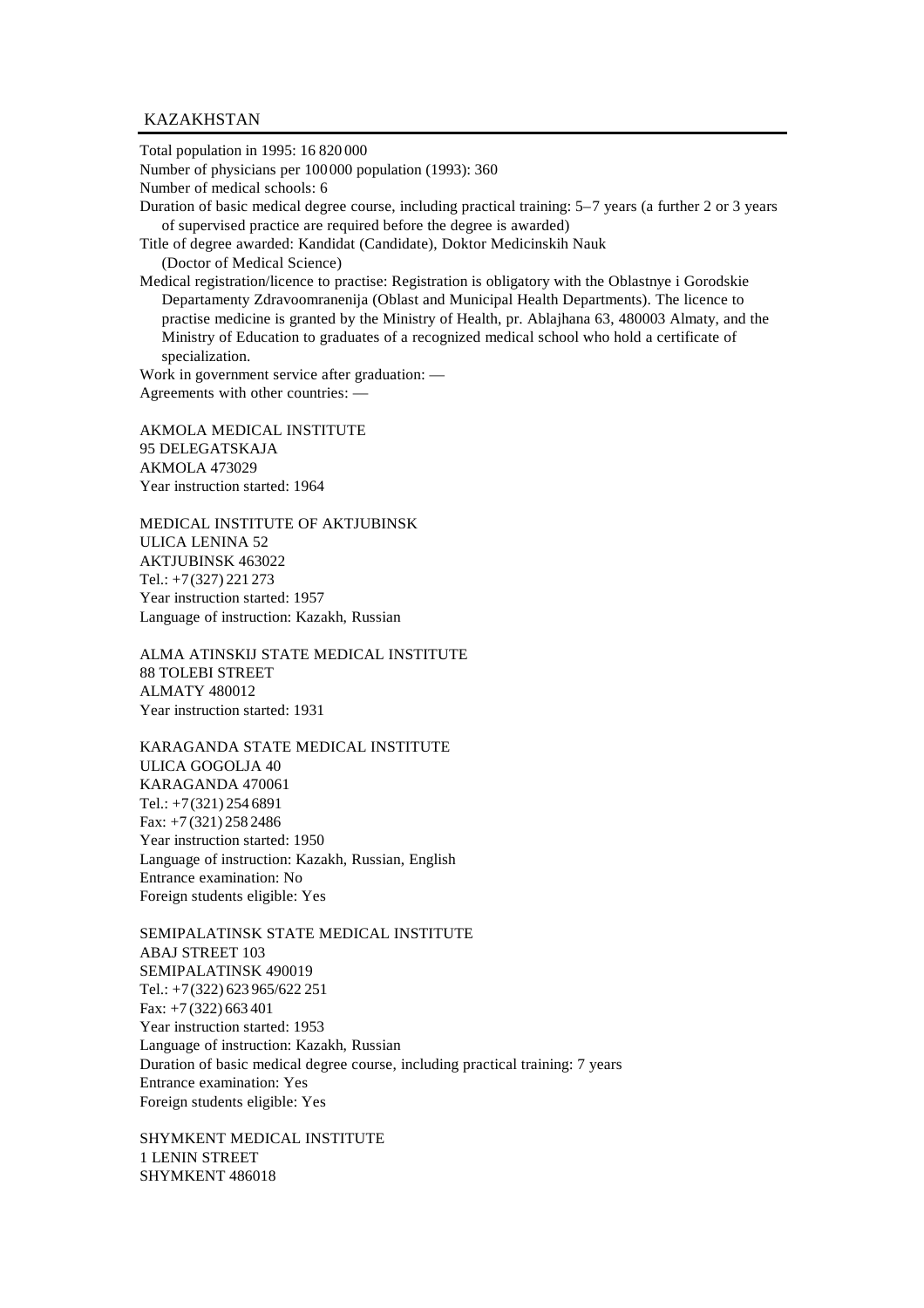KENYA

Total population in 1995: 27 799 000 Number of physicians per 100000 population (1993): 15 Number of medical schools: 2 Duration of basic medical degree course, including practical training: 6 years Title of degree awarded: Bachelor of Medicine and Bachelor of Surgery (MB, ChB) Medical registration/licence to practise: — Work in government service after graduation: — Agreements with other countries: —

FACULTY OF HEALTH SCIENCES MOI UNIVERSITY LUMUMBA AVENUE PO BOX 4606 ELDORET Tel.: +254 (321) 615 62 Fax: +254 (321) 330 41 Telex: 35047 moivarsity ke E-mail: medlibmoi@ken.healthnet.org Year instruction started: 1990 Language of instruction: English Duration of basic medical degree course, including practical training: 6 years Entrance examination: No Foreign students eligible: Yes

COLLEGE OF HEALTH SCIENCES UNIVERSITY OF NAIROBI PO BOX 19676 NAIROBI Year instruction started: 1967

### KUWAIT

Total population in 1995: 1 687 000 Number of physicians per 100000 population (1993): 178 Number of medical schools: 1 Duration of basic medical degree course, including practical training: 7 years Title of degree awarded: Bachelor of Medical Science, Bachelor of Medicine and Bachelor of Surgery (BMedSc, BM, BCh) Medical registration/licence to practise: — Work in government service after graduation: — Agreements with other countries: —

FACULTY OF MEDICINE KUWAIT UNIVERSITY HEALTH SCIENCES CENTRE PO BOX 24923 SAFAT JABRIYA DISTRICT 13110 Tel.: +965 531 9491/531 2300 Fax: +965 531 8454 Telex: 44595 alrazi kt E-mail: accountname@hsccwww.kuniv.edu.kw Year instruction started: 1973 Language of instruction: English Duration of basic medical degree course, including practical training: 7 years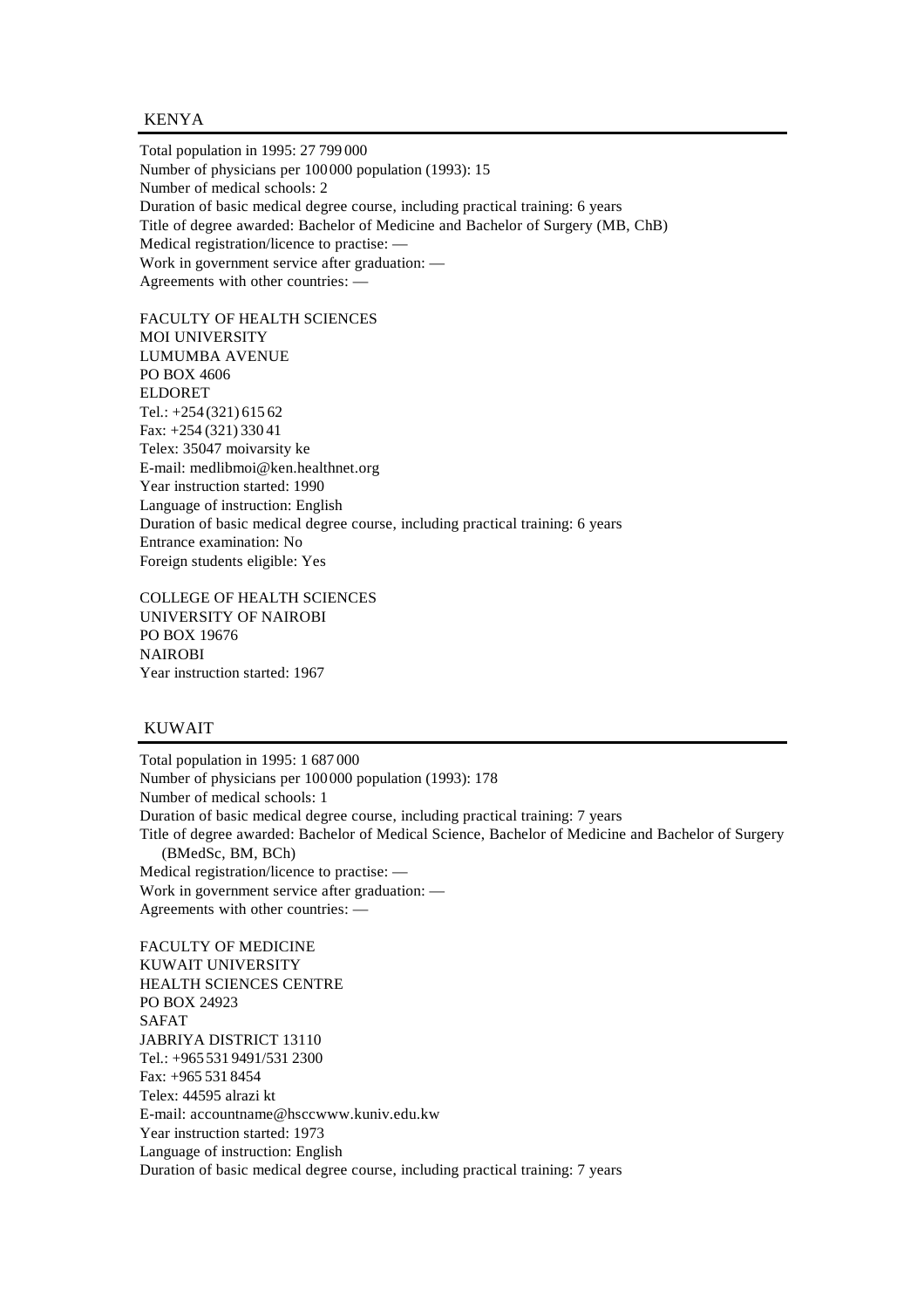Entrance examination: Yes Foreign students eligible: Yes

# KYRGYZSTAN

Total population in 1995: 4 469 000 Number of physicians per 100000 population (1993): 310 Number of medical schools: 1 Duration of basic medical degree course, including practical training: 5 years Title of degree awarded: — Medical registration/licence to practise: — Work in government service after graduation: — Agreements with other countries: —

KYRGYZ STATE MEDICAL ACADEMY AHUNBAEV STREET 92 BISHKEK 720061 Tel.: +996 (3312) 445 051 Fax: +996 (3312) 425 352 E-mail: kgma@imfiko.bishkek.su Year instruction started: 1939 Language of instruction: Russian Duration of basic medical degree course, including practical training: 5 years Entrance examination: Yes Foreign students eligible: Yes

## LAO PEOPLE'S DEMOCRATIC REPUBLIC

Total population in 1995: 5 035 000 Number of physicians per 100000 population (1993): — Number of medical schools: 1 Duration of basic medical degree course, including practical training: 6 years Title of degree awarded: Doctor of Medicine Medical registration/licence to practise: Registration is obligatory with the Ministry of Public Health, Vientiane. The licence to practise medicine is awarded to graduates of a recognized medical school.

Foreigners may only practise if they have graduated from the Faculty of Medicine, Vientiane. Work in government service after graduation: Obligatory Agreements with other countries: —

FACULTE DES SCIENCES MEDICALES RUE SAM SENE THAI BP 7444 SISATTANAK VIENTIANE Tel.: +856 (21) 4055/4033/4034 Fax: +856 (21) 4055 Year instruction started: 1968 Language of instruction: Lao Duration of basic medical degree course, including practical training: 6 years Entrance examination: Yes

# LATVIA

Total population in 1995: 2 504 000 Number of physicians per 100000 population (1993): 303 Number of medical schools: 2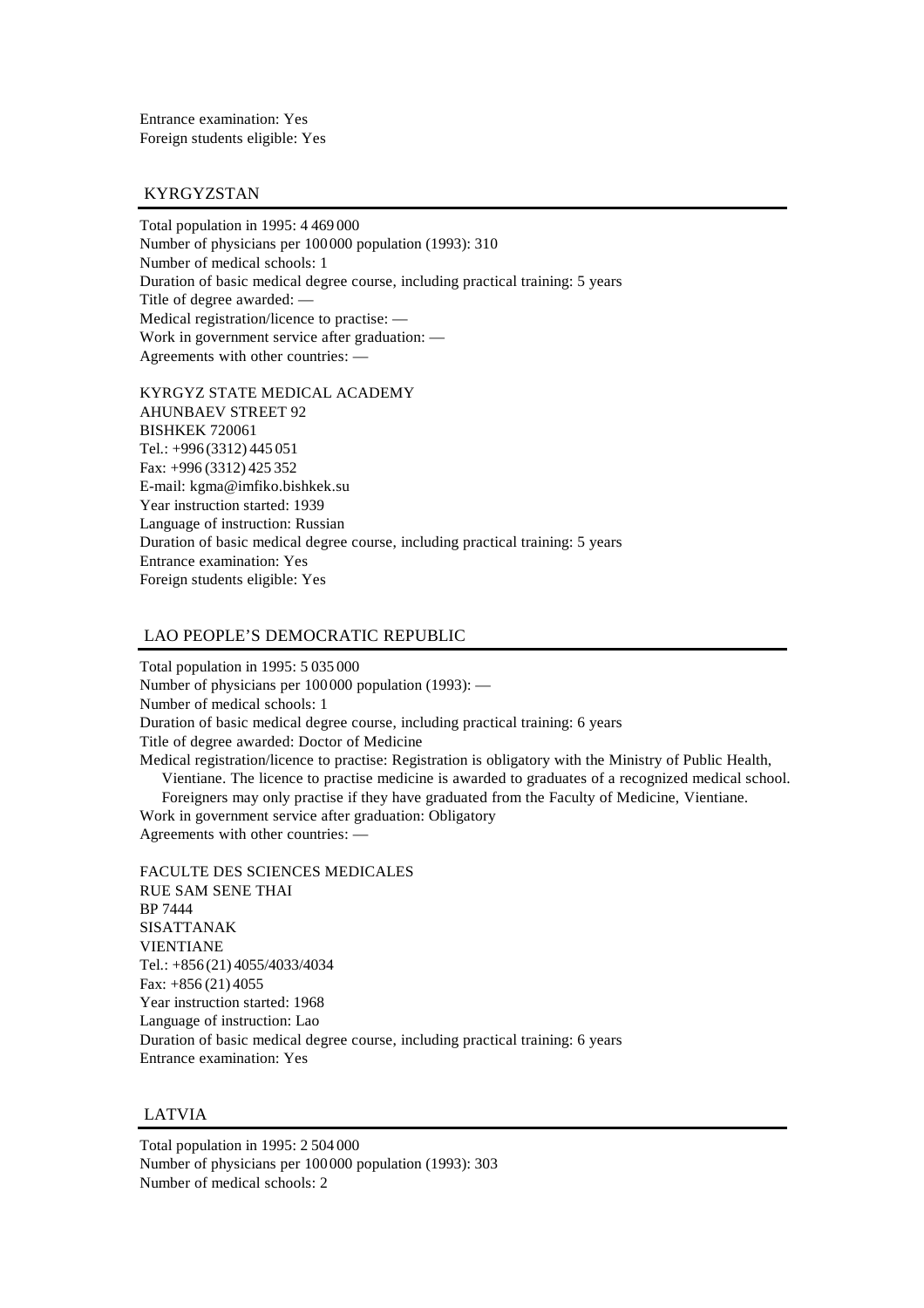Duration of basic medical degree course, including practical training: — Title of degree awarded: — Medical registration/licence to practise: — Work in government service after graduation: — Agreements with other countries: —

LATVIJAS MEDICINAS AKADEMIJA DZIRCIEMA IELA 16 RIGA LV 1007 Tel.: +371 (2) 450 708 Fax: +371 (2) 828 155 Year instruction started: 1919 Language of instruction: Latvian, Russian, English Duration of basic medical degree course, including practical training: 5–6 years Entrance examination: Yes Foreign students eligible: Yes

LATVIJAS UNIVERSITATE MEDICINAS FAKULTATE RAINA BULV. 19 RIGA LV 1059 Tel.: +371 (2) 722 8701 Fax: +371 (2) 782 0113 Year instruction started: 1998

# LEBANON

Total population in 1995: 3 084 000 Number of physicians per 100000 population (1993): 191 Number of medical schools: 4 Duration of basic medical degree course, including practical training: 4–7 years Title of degree awarded: Doctor of Medicine (MD) Medical registration/licence to practise: — Work in government service after graduation: — Agreements with other countries: —

FACULTY OF MEDICINE AMERICAN UNIVERSITY OF BEIRUT BLISS STREET BEIRUT Fax: +1 (212) 444 5817 Year instruction started: 1868 Language of instruction: English Duration of basic medical degree course, including practical training: 4 years Entrance examination: Yes Foreign students eligible: Yes

FACULTY OF MEDICINE BEIRUT ARAB UNIVERSITY PO BOX 11-5020 BEIRUT Tel.: +961 (1) 300 110 Fax: +961 (1) 818 402 E-mail: bau@inco.com.lb Year instruction started: 1995 Language of instruction: English Duration of basic medical degree course, including practical training: 6 years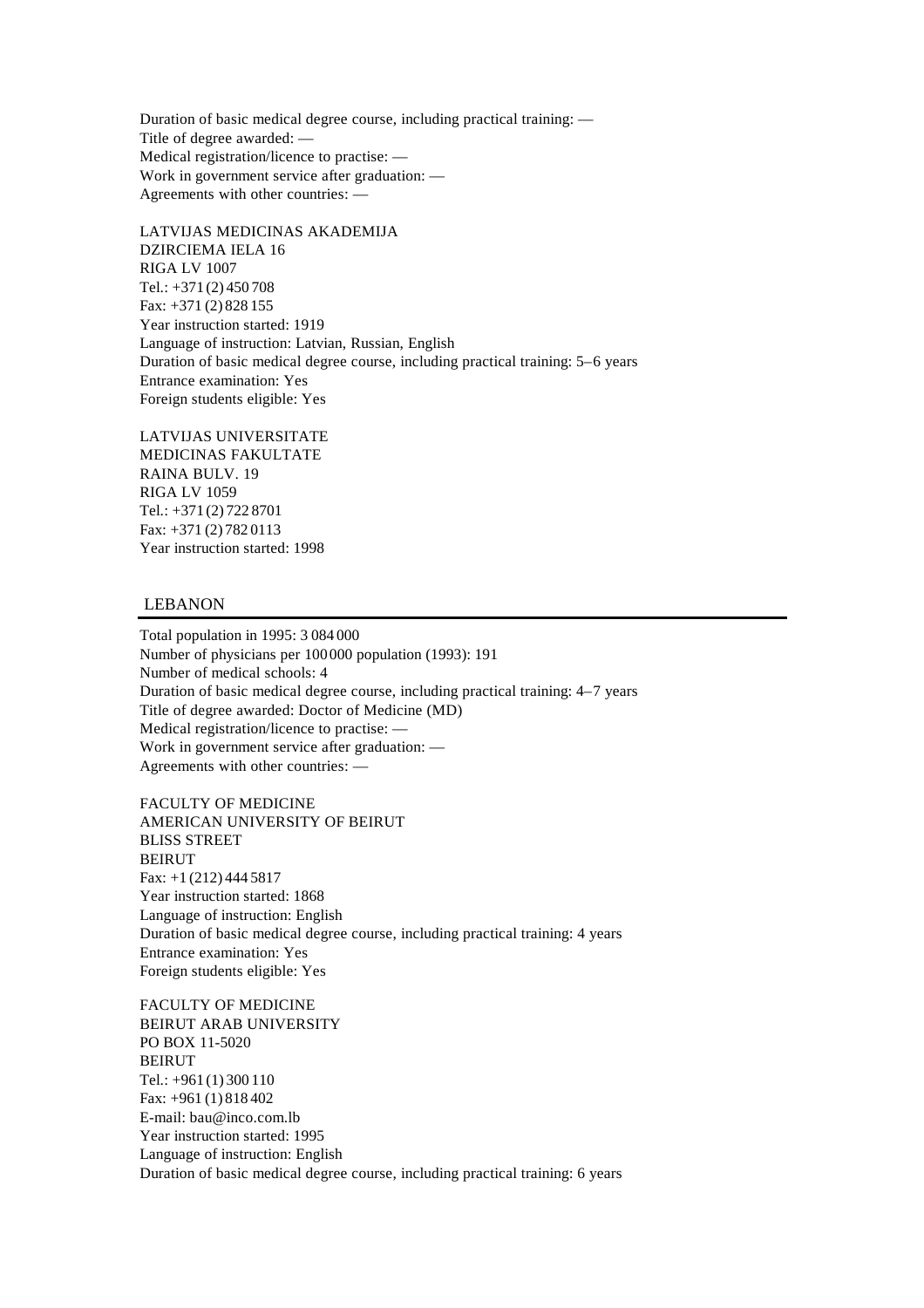SCHOOL OF MEDICINE FACULTY OF MEDICAL SCIENCES LEBANESE UNIVERSITY MUSEUM PLACE BEIRUT Year instruction started: 1983

FACULTE DE MEDECINE UNIVERSITE SAINT-JOSEPH RUE DE DAMAS BP 11-5076 BEYROUTH Tel.: +961 (1) 392 644 Fax: +961 (1) 386 796 Year instruction started: 1883 Language of instruction: French, English Duration of basic medical degree course, including practical training: 7 years Entrance examination: Yes Foreign students eligible: Yes

# LIBERIA

Total population in 1995: 2 245 000 Number of physicians per 100000 population (1993): — Number of medical schools: 1 Duration of basic medical degree course, including practical training: 5 years Title of degree awarded: Doctor of Medicine Medical registration/licence to practise: The licence to practise medicine is granted by the Liberian Medical Board, c/o Ministry of Health and Social Welfare, PO Box 9009, Monrovia, to graduates of a recognized medical school who have worked for 1 year as an intern and for 1 year in a rural area. Work in government service after graduation: Obligatory (1 year in a rural area) Agreements with other countries: —

A.M. DOGLIOTTI COLLEGE OF MEDICINE UNIVERSITY OF LIBERIA PO BOX 1018 MONROVIA Year instruction started: 1968 Language of instruction: English Duration of basic medical degree course, including practical training: 5 years Entrance examination: No Foreign students eligible: Yes

### LIBYAN ARAB JAMAHIRIYA

Total population in 1995: 5 593 000 Number of physicians per 100000 population (1993): 137 Number of medical schools: 4 Duration of basic medical degree course, including practical training: 6 years (a further year of supervised clinical practice is required before the degree is awarded) Title of degree awarded: Bachelor of Medicine and Bachelor of Surgery (MB, BS) Medical registration/licence to practise: Registration is obligatory with the General Medical Syndicate,

Great Libyan Arab Jamahiriya, Jarabi Street, PO Box 7768, Ain Zaro, Tripoli. The licence to practise medicine is granted by the General Directorate for Health Affairs, Ministry of Health and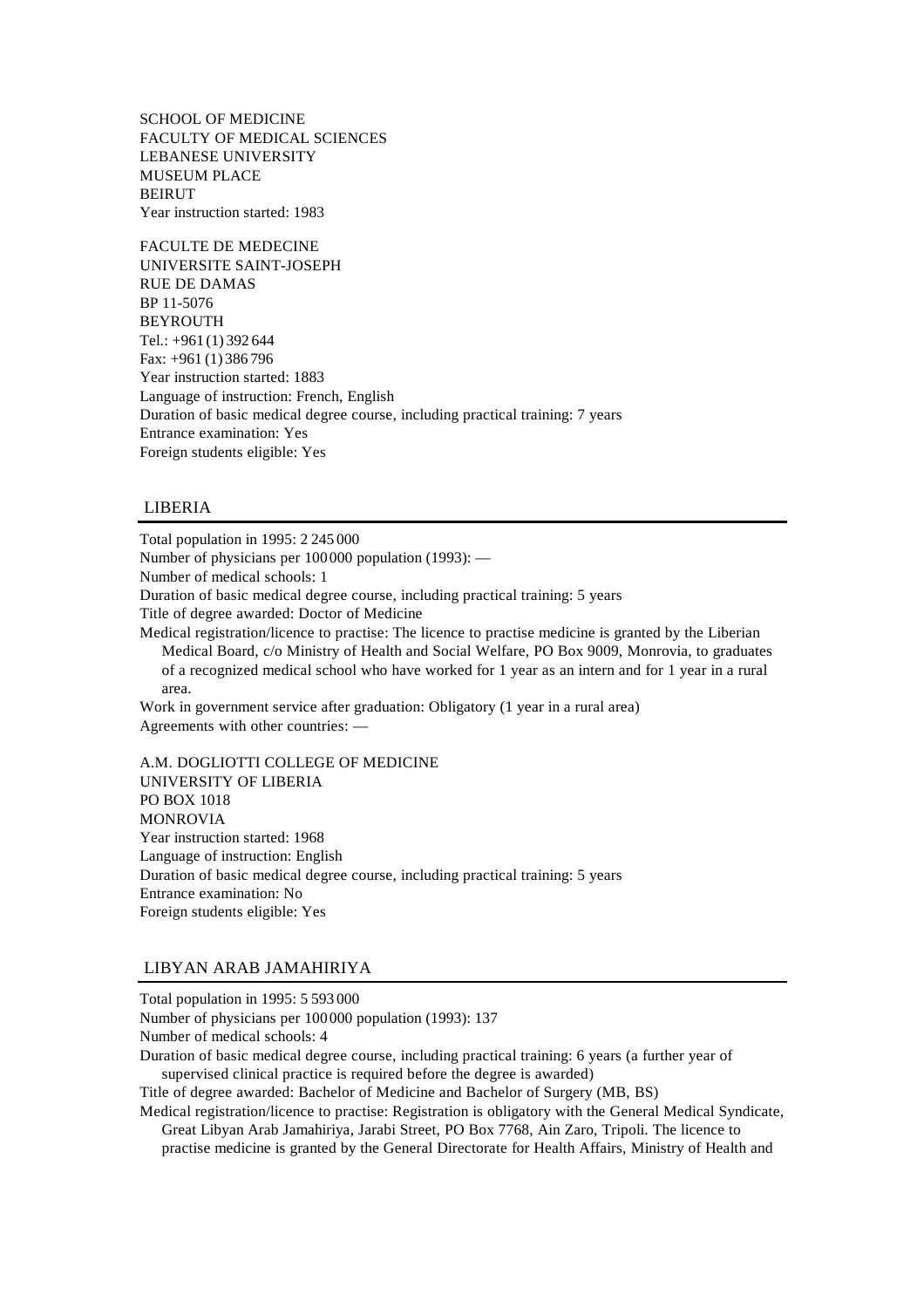Social Security, Tripoli, to graduates of a recognized medical school on completion of a 1-year internship. Those with foreign medical qualifications require special authorization to practise.

Work in government service after graduation: Obligatory

Agreements with other countries: Agreements exist with universities in other Arab countries and in eastern and western Europe.

FACULTY OF MEDICINE AL ARAB MEDICAL UNIVERSITY PO BOX 1451 BENGHAZI Tel.: +218 (61) 222 2195 Fax: +218 (61) 222 1152 Year instruction started: 1970

SEBHA MEDICAL UNIVERSITY PO BOX 19838 SEBHA Tel.: +218 (71) 629 293 Fax: +218 (71) 629 201

FACULTY OF MEDICINE ALTAHDI UNIVERSITY PO BOX 633 SIRTE Tel.: +218 (54) 653 25 Fax: +218 (54) 625 05 Year instruction started: 1991 Language of instruction: English Duration of basic medical degree course, including practical training: 6 years Entrance examination: Yes Foreign students eligible: Yes

FACULTY OF MEDICINE UNIVERSITY OF AL FATEH PO BOX 13628 TRIPOLI Tel.: +218 (21) 360 2971 Fax: +218 (21) 360 2971 Year instruction started: 1974

### LITHUANIA

Total population in 1995: 3 728 000 Number of physicians per 100000 population (1993): 399 Number of medical schools: 2 Duration of basic medical degree course, including practical training: 6 years Title of degree awarded: — Medical registration/licence to practise: — Work in government service after graduation: — Agreements with other countries: —

KAUNO MEDICINOS UNIVERSITETO MICKEVICIAUS 9 KAUNAS 3000 Tel.: +370 (7) 226 110 Fax: +370 (7) 220 733 E-mail: vilgra@kma.lt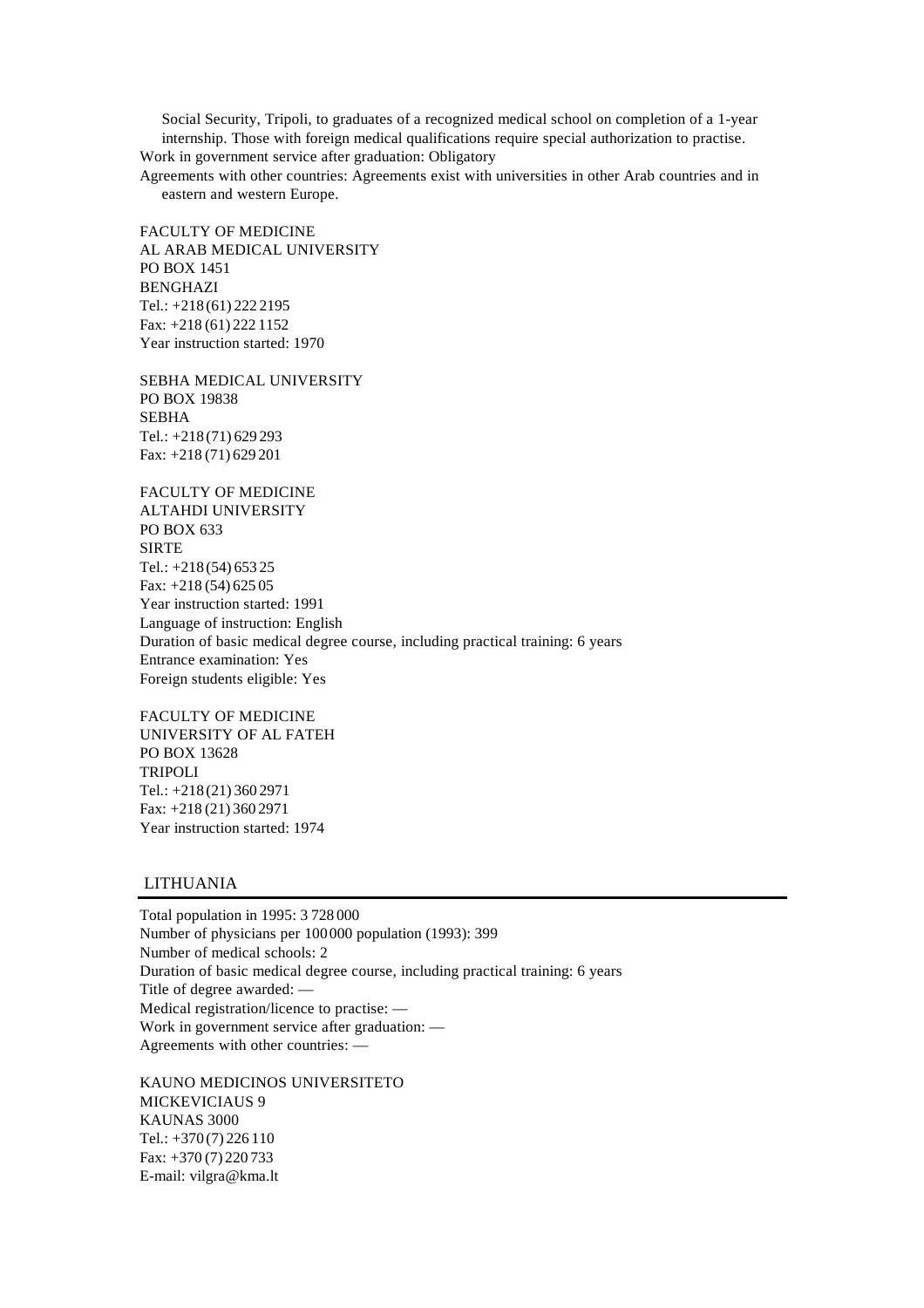Year instruction started: 1919 Language of instruction: Lithuanian, English Duration of basic medical degree course, including practical training: 6 years Entrance examination: Yes Foreign students eligible: Yes

MEDICINOS FAKULTETAS VILNIAUS UNIVERSITETO CIURLIONIO 21 VILNIUS 2009 Tel.: +370 (2) 630 243 Fax: +370 (2) 263 167 Year instruction started: 1781 Language of instruction: Lithuanian Duration of basic medical degree course, including practical training: 6 years Entrance examination: Yes Foreign students eligible: Yes

# MADAGASCAR

Total population in 1995: 15 353 000 Number of physicians per 100000 population (1993): 24 Number of medical schools: 2 Duration of basic medical degree course, including practical training: 7 or 8 years Title of degree awarded: Docteur en Médecine (Diplôme d'État) (Doctor of Medicine (State Diploma)) Medical registration/licence to practise: Registration is obligatory with the Ministère de la Santé et de la Population, BP 88, 101 Antananarivo. The licence to practise medicine is granted by the Ordre des Médecins, place Charles Renel, Antaninandro, Antananarivo 101, to graduates of a recognized medical school who have completed a 2-year internship. Foreigners require authorization from the

Ministry of Health to practise.

Work in government service after graduation: Not obligatory Agreements with other countries: —

FACULTE DE MEDECINE D'ANTANANARIVO UNIVERSITE DE MADAGASCAR

BP 375 ANTANANARIVO 101 Tel.: +261 (20) 297 71/212 60/207 23 Fax: +261 (20) 277 04 Year instruction started: 1962 Language of instruction: French Duration of basic medical degree course, including practical training: 8 years Entrance examination: No Foreign students eligible: Yes

FACULTE DE MEDECINE ETABLISSEMENT D'ENSEIGNEMENT SUPERIEUR DES SCIENCES DE LA SANTE UNIVERSITE DE MADAGASCAR BP 652 MAHAJANGA 401 Year instruction started: 1984 Language of instruction: French Duration of basic medical degree course, including practical training: 7 years Entrance examination: No Foreign students eligible: Yes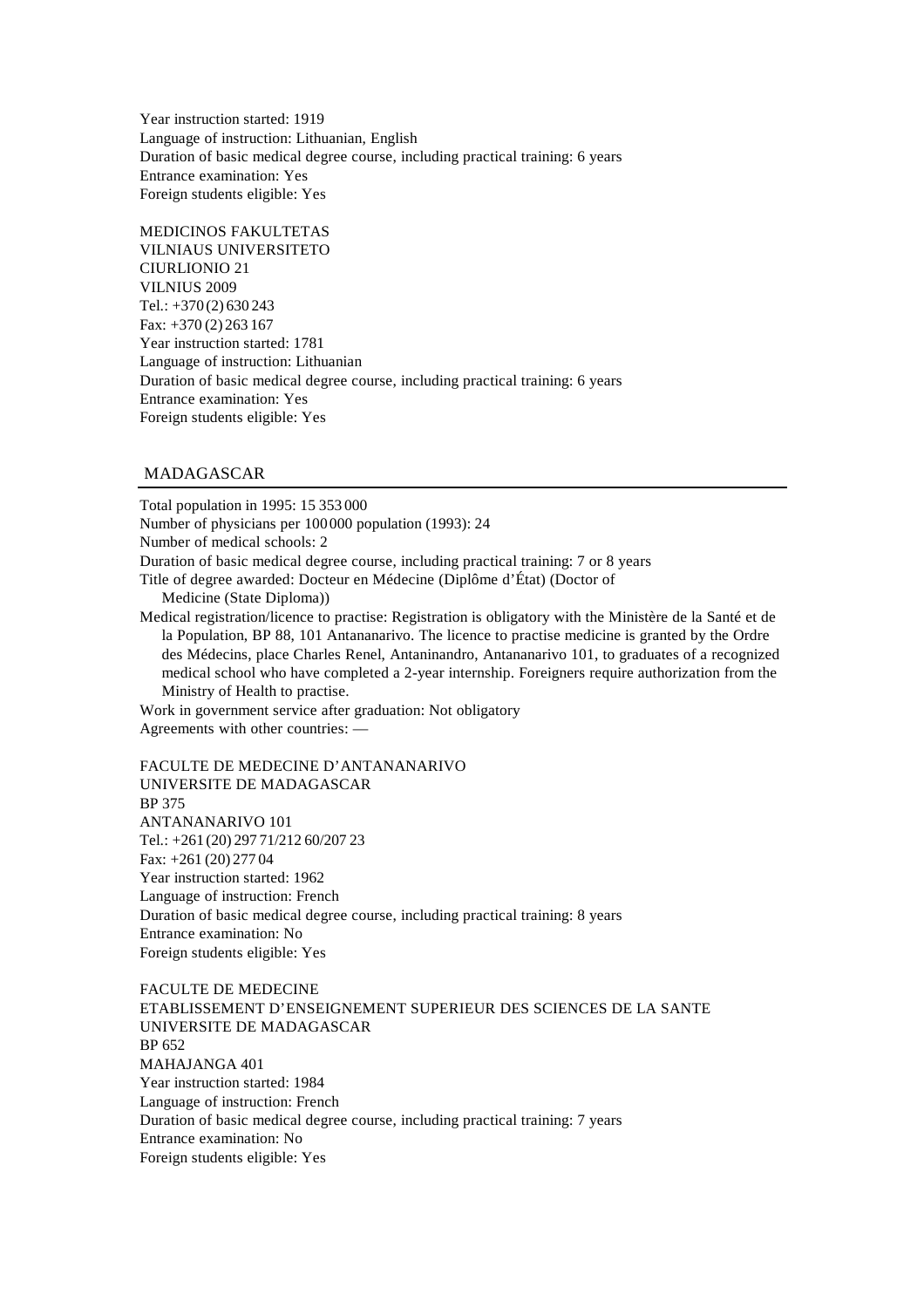# MALAWI

Total population in 1995: 9 845 000 Number of physicians per 100000 population (1993): 2 Number of medical schools: 1 Duration of basic medical degree course, including practical training: 5 years Title of degree awarded: Bachelor of Medicine and Bachelor of Surgery (MB, BS) Medical registration/licence to practise: — Work in government service after graduation: — Agreements with other countries: —

COLLEGE OF MEDICINE UNIVERSITY OF MALAWI PRIVATE BAG 360 **CHICHIRI** BLANTYRE 3 Tel.: +265 677 291 Fax: +265 674 700 Year instruction started: 1991 Language of instruction: English Duration of basic medical degree course, including practical training: 5 years Entrance examination: No Foreign students eligible: Yes

# MALAYSIA

Total population in 1995: 20 581 000 Number of physicians per 100000 population (1993): 43 Number of medical schools: 5 Duration of basic medical degree course, including practical training: 5–6 years Title of degree awarded: Doktor Perubatan (Doctor of Medicine) Medical registration/licence to practise: Registration is obligatory with the Malaysian Medical Council, Ministry of Health, 50590 Kuala Lumpur. The licence to practise medicine is granted to graduates of a recognized medical school who have successfully completed an internship of at least 1 year. Those with foreign medical qualifications must provide evidence of adequate experience. Foreigners may receive a licence to practise for a limited period under special conditions and must be registered in their own country. Work in government service after graduation: Obligatory (3 years)

Agreements with other countries: None

FAKULTI PERUBATAN UNIVERSITI KEBANGSAAN MALAYSIA JALAN TENTERAM BANDAR TUN RAZAK CHERAS 56000 KUALA LUMPUR Tel.: +60(3) 973 3333 Fax: +60 (3) 291 2659 Year instruction started: 1973 Language of instruction: Malay, English Duration of basic medical degree course, including practical training: 5 years Entrance examination: No Foreign students eligible: No

PUSAT PENGAJAIN SAINS PERUBATAN UNIVERSITI SAINS MALAYSIA KUBANG KERIAN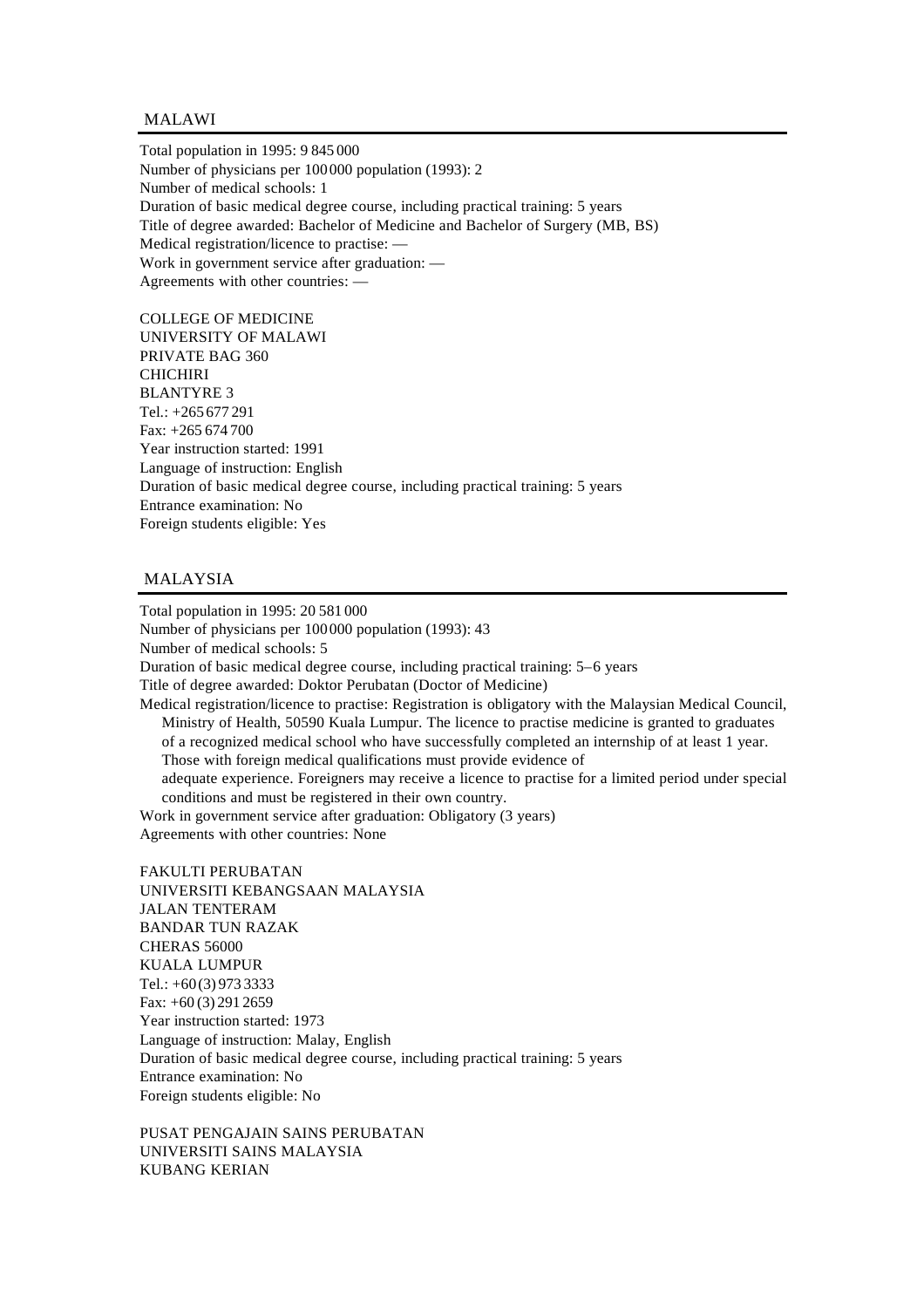KOTA BHARU 16150 KELANTAN Tel.: +60(9) 765 1711 Fax: +60 (9) 765 3370 E-mail: ppsp@kb.usm.my Year instruction started: 1979 Language of instruction: Malay, English Duration of basic medical degree course, including practical training: 5 years Entrance examination: No Foreign students eligible: No

FAKULTI PERUBATAN DAN SAINS KESIHATAN UNIVERSITI MALAYSIA SARAWAK KOTA SAMARAHAN 94300 SARAWAK Tel.: +60(82) 428 110 Fax: +60 (82) 427 716 E-mail: medical@fhs.unimas.my Year instruction started: 1994 Language of instruction: Malay, English Duration of basic medical degree course, including practical training: 5 years Entrance examination: No Foreign students eligible: No

FAKULTI PERUBATAN UNIVERSITI MALAYA LEMBAH PANTAI KUALA LUMPUR Tel.: +60(3) 750 2429 Fax: +60 (3) 755 7740 Year instruction started: 1964 Language of instruction: Malay, English Duration of basic medical degree course, including practical training: 5 years Entrance examination: No Foreign students eligible: Yes

INTERNATIONAL MEDICAL UNIVERSITY 21 JALAN SELANGOR PETALING JAYA 46050 SELANGOR DARUL EHSAN Tel.: +60(3) 758 4249 Fax: +60 (3) 758 4239 E-mail: imu@imu.edu.my Year instruction started: 1993 Language of instruction: English Duration of basic medical degree course, including practical training: 5–6 years Entrance examination: No Foreign students eligible: Yes

# MALI

Total population in 1995: 11 134 000 Number of physicians per 100000 population (1993): 4 Number of medical schools: 1 Duration of basic medical degree course, including practical training: 7 years Title of degree awarded: Docteur en Médecine (Doctor of Medicine) Medical registration/licence to practise: —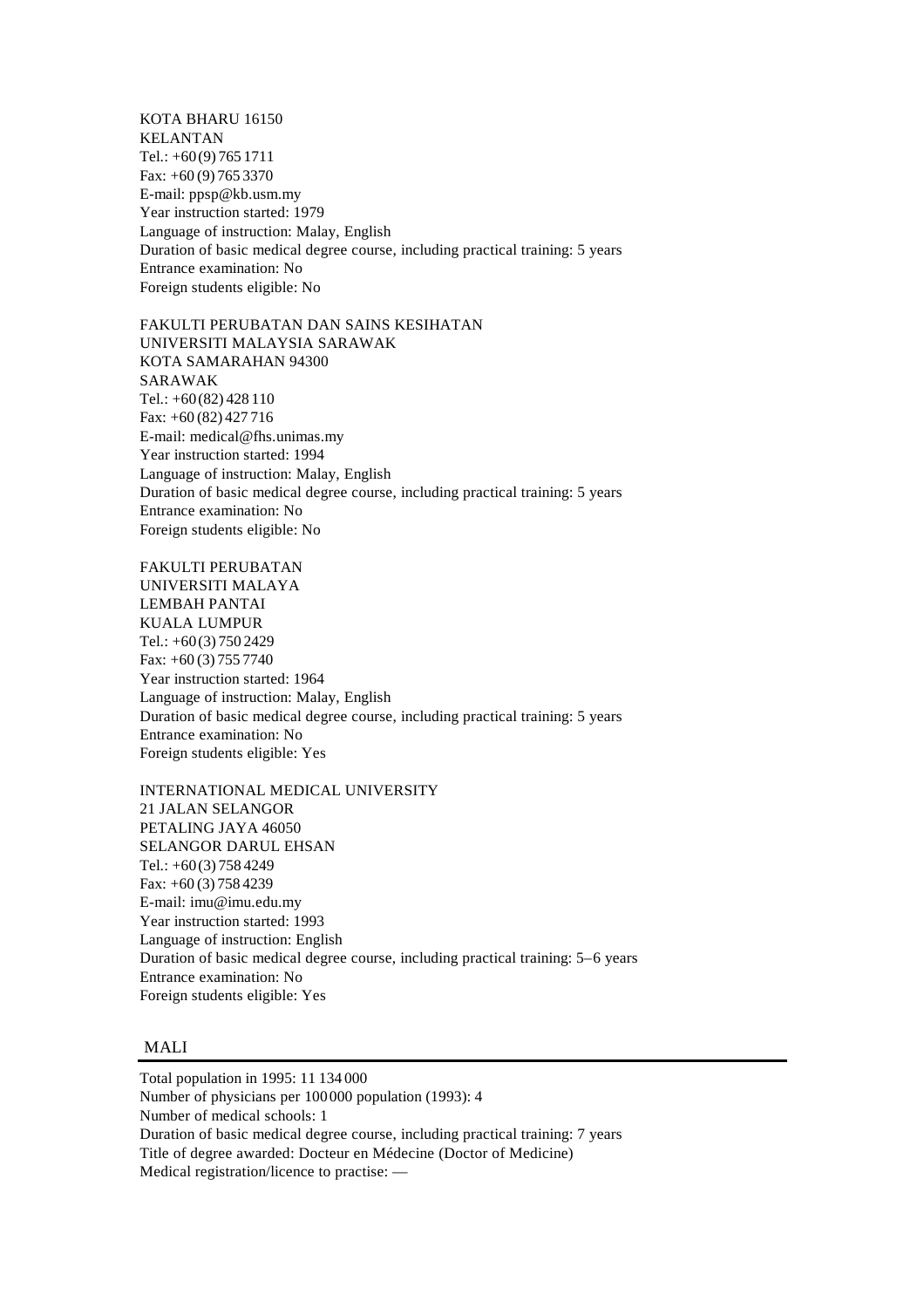Work in government service after graduation: Not obligatory Agreements with other countries: An agreement exists among French-speaking African countries.

# ECOLE NATIONALE DE MEDECINE, DE PHARMACIE ET D'ODONTOSTOMATOLOGIE DU MALI BP 1805 BAMAKO 223 Tel.: +223 225 277 Fax: +223 229 658 Year instruction started: 1969 Language of instruction: French Duration of basic medical degree course, including practical training: 7 years Entrance examination: Yes Foreign students eligible: Yes

# MALTA

Total population in 1995: 369 000 Number of physicians per 100000 population (1993): 250 Number of medical schools: 1 Duration of basic medical degree course, including practical training: 5 years Title of degree awarded: Dottorat fil-Medicina u l-Kirurgija (Doctor of Medicine and Surgery) Medical registration/licence to practise: Registration is obligatory with the Medical Council, Castellania Palace, 15 Merchants Street, Valletta CMRO02. The licence to practise medicine is granted by the President of Malta to graduates of a recognized medical school who have worked for 2 years as an intern on a rotating basis in a teaching hospital. Those with foreign medical degrees must pass a statutory examination. Foreigners must obtain a work permit and are eligible for a temporary licence only. Work in government service after graduation: Obligatory (2 years)

Agreements with other countries: Agreements exist with Ireland and the United Kingdom.

MEDICAL SCHOOL UNIVERSITY OF MALTA GUARDAMANGIA Tel.: +356 239 783/221 019 Fax: +356 235 638 Year instruction started: 1676 Language of instruction: English Duration of basic medical degree course, including practical training: 5 years Entrance examination: No Foreign students eligible: Yes

# MARSHALL ISLANDS

Total population in 1995: — Number of physicians per 100000 population (1993): — Number of medical schools: None

Medical registration/licence to practise: Registration is obligatory with the Ministry of Health and Environment, PO Box 16, Majuro, Marshall Islands 96960. The licence to practise medicine is granted by the Marshall Islands Medical Licensing Board, PO Box 16, Majuro, to graduates of a recognized medical school provided they have a current licence to practise elsewhere and have no criminal record.

Work in government service after graduation: Obligatory (prior to receipt of a full licence to practise) Agreements with other countries: None

## MAURITIUS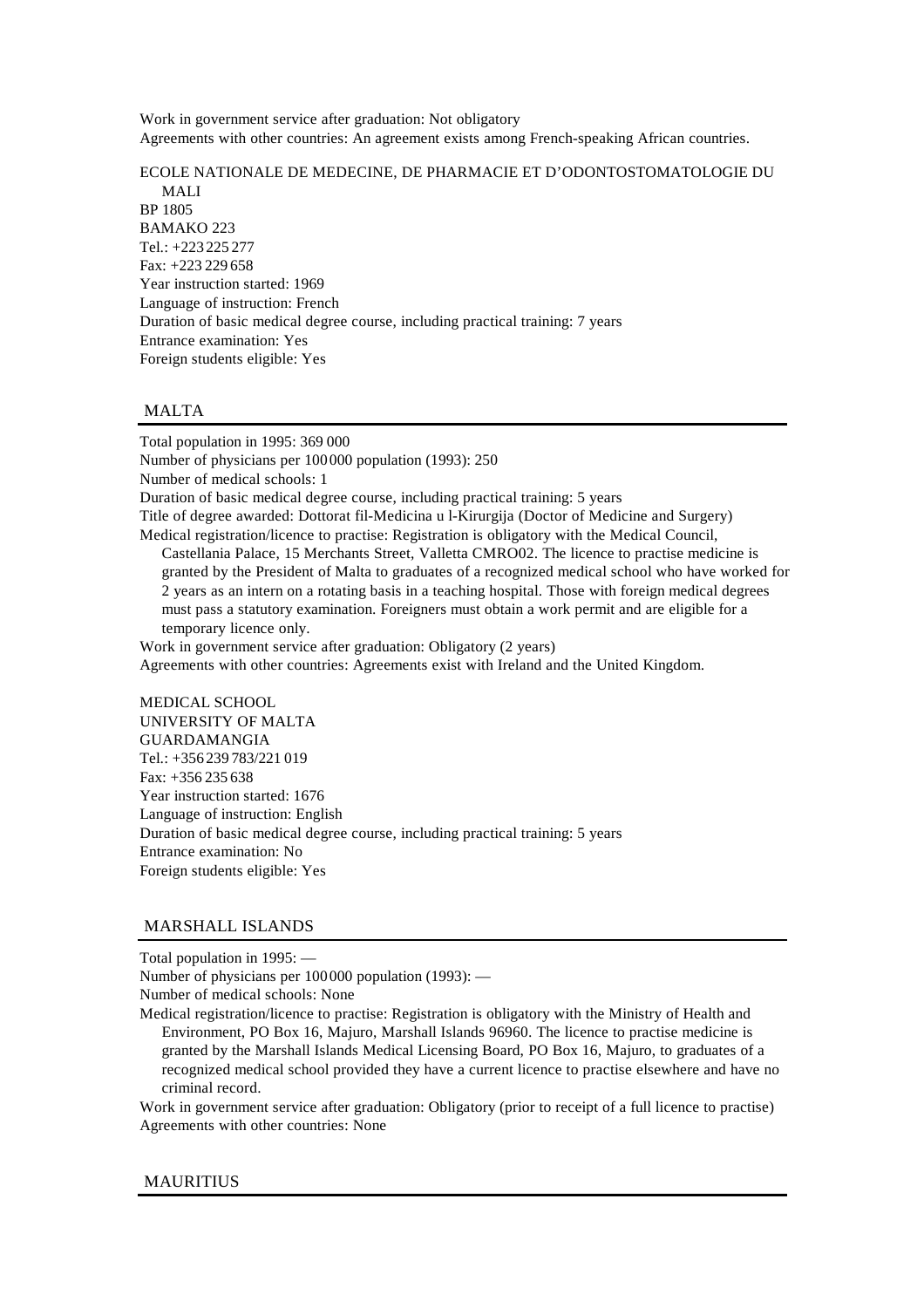Total population in 1995: 1 129 000 Number of physicians per 100000 population (1993): 85 Number of medical schools: None

Medical registration/licence to practise: Registration is obligatory with the Medical and Dental Councils of Mauritius, 6 Avenue des Jacinthes, Morc. St Jean, Quatre Bornes. The licence to practise medicine is granted to graduates of a recognized medical school on completion of a 1-year internship either in Mauritius or in the country of graduation. Foreigners must hold a work permit. Work in government service after graduation: Not obligatory

Agreements with other countries: None

### **MEXICO**

Total population in 1995: 92 718 000

Number of physicians per 100000 population (1993): 107 Number of medical schools: 55

Duration of basic medical degree course, including practical training: 4–7 years (a further year of supervised practice is required before the degree is awarded)

Title of degree awarded: Médico Cirujano (Physician and Surgeon)

Medical registration/licence to practise: The licence to practise medicine is granted by the Secretaria de Educación Pública (SEP), Dirección General de Profesiones, Insurgentes Sur 2387, San Angel,

01000 México, DF, and is regulated by Article 5 of the Constitution.

Work in government service after graduation: Not obligatory Agreements with other countries: —

 $\blacksquare$  AGUASCALIENTES ESCUELA DE MEDICINA CENTRO BIOMEDICO UNIVERSIDAD AUTONOMA DE AGUASCALIENTES AVENIDA UNIVERSIDAD 940 AGUASCALIENTES 20100 Tel.: +52(491) 123 345 Fax: +52 (491) 143 222 Year instruction started: 1972 Language of instruction: Spanish Duration of basic medical degree course, including practical training: 5 years Entrance examination: Yes Foreign students eligible: Yes

 $\blacksquare$  BAJA CALIFORNIA ESCUELA DE MEDICINA CENTRO DE ESTUDIOS UNIVERSITARIOS XOCHICALCO SAN FRANCISCO 1139 FRACC. MISION APDO 1377 ENSENADA 22830 Tel.: +52(617) 743 980/743 981 Fax: +52 (617) 743 980/743 981 Year instruction started: 1974 Language of instruction: Spanish Duration of basic medical degree course, including practical training: 6 years Entrance examination: No Foreign students eligible: Yes

ESCUELA DE MEDICINA DE MEXICALI UNIVERSIDAD AUTONOMA DE BAJA CALIFORNIA CENTRO CIVICO COMERCIAL DE MEXICALI CALLE DE LOS MISIONEROS S/N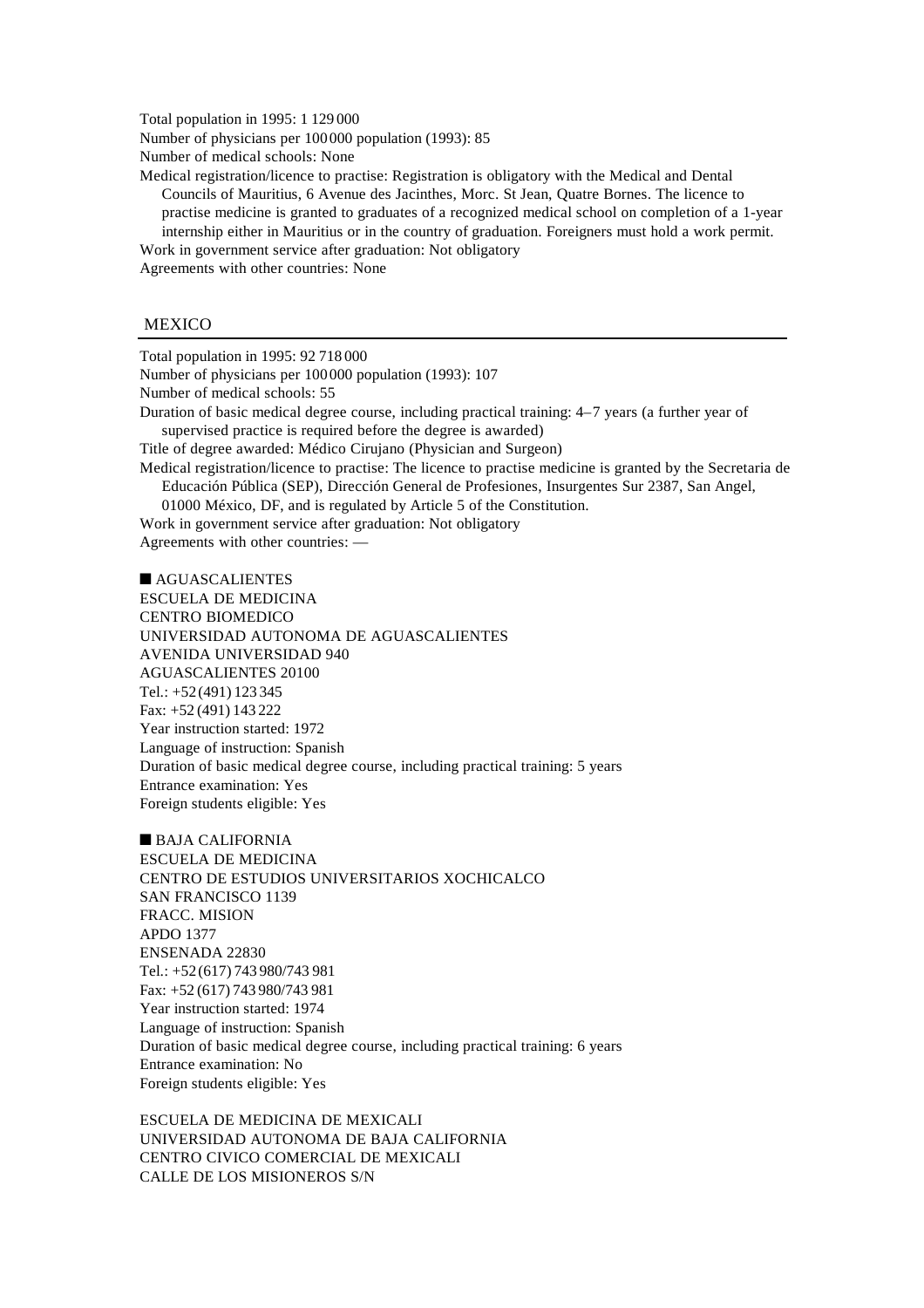MEXICALI 21000 Tel.: +52(65) 575 356/575 998 Fax: +52 (65) 572 658 Year instruction started: 1972 Language of instruction: Spanish, English Duration of basic medical degree course, including practical training: 7 years Entrance examination: Yes Foreign students eligible: No

ESCUELA DE MEDICINA DE TIJUANA UNIVERSIDAD AUTONOMA DE BAJA CALIFORNIA EX-EJIDO TAMPICO APDO 13-A TIJUANA 22350 Tel.: +52(66) 821 033 Fax: +52 (66) 821 233 Year instruction started: 1974

# $C$ AMPECHE

FACULTAD DE MEDICINA UNIVERSIDAD DEL SUDESTE AVENIDA PATRICIO TRUEBA Y REGIL CAMPECHE 24090 Tel.: +52(981) 315 68 Fax: +52 (981) 315 34 E-mail: venus@uacam.mx Language of instruction: Spanish Duration of basic medical degree course, including practical training: 6 years Entrance examination: Yes Foreign students eligible: Yes

#### $CHIAPAS$

FACULTAD DE MEDICINA HUMANA UNIVERSIDAD AUTONOMA DE CHIAPAS CAMPUS II 10/A AVENIDA SUR Y CALLE CENTRAL S/N APDO 575 TUXTLA GUTIERREZ 29000 Tel.: +52(961) 375 35/249 24 Fax: +52 (961) 222 92 E-mail: jlaquino@montebello.unach.mx Year instruction started: 1975 Language of instruction: Spanish Duration of basic medical degree course, including practical training: 7 years Entrance examination: Yes Foreign students eligible: Yes

 $\blacksquare$  CHIHUAHUA FACULTAD DE MEDICINA UNIVERSIDAD AUTONOMA DE CHIHUAHUA AVENIDA COLON Y ROSALES S/N APDO 1090 CHIHUAHUA Tel.: +52(14) 152 059 Fax: +52 (14) 152 543 Year instruction started: 1954

ESCUELA DE MEDICINA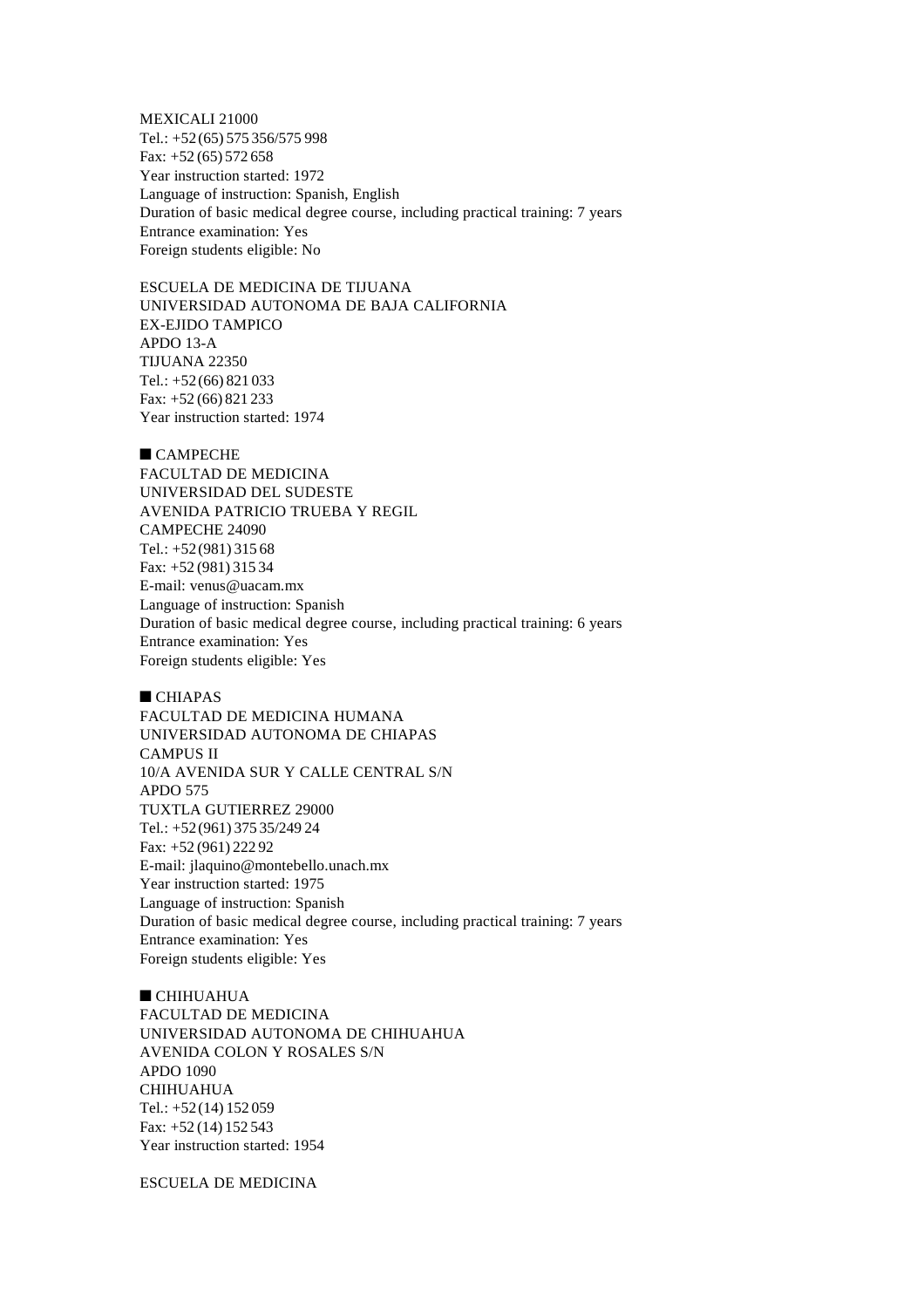INSTITUTO DE CIENCIAS BIOMEDICAS UNIVERSIDAD AUTONOMA DE CIUDAD JUAREZ ANILLO ENVOLVENTE Y ESTOCOLMO APDO 1729-D CIUDAD JUAREZ 32310 Tel.: +52(16) 167 075 Fax: +52 (16) 162 111 Year instruction started: 1973 Language of instruction: Spanish Duration of basic medical degree course, including practical training: 7 years Entrance examination: Yes Foreign students eligible: Yes

 $\blacksquare$  COAHUILA ESCUELA DE MEDICINA DE SALTILLO UNIVERSIDAD AUTONOMA DE COAHUILA FRANCISCO MURGUIA SUR 205 SALTILLO 25000 Tel.: +52(84) 128 095 Fax: +52 (84) 128 095 Year instruction started: 1974

ESCUELA DE MEDICINA DE TORREON UNIVERSIDAD AUTONOMA DE COAHUILA AVENIDA MORELOS ORIENTE 900 TORREON 27000 Tel.: +52(17) 137 044 Fax: +52 (17) 136 783 Year instruction started: 1957

 $COLIMA$ 

FACULTAD DE MEDICINA UNIVERSIDAD DE COLIMA AVENIDA UNIVERSIDAD 333 LAS VIBORAS COLIMA 28040 Tel.: +52(331) 432 54 Fax: +52 (331) 202 12 E-mail: solorioj@volcan.ucol.mx, rcedillo@volcan.ucol.mx Year instruction started: 1977 Language of instruction: Spanish Duration of basic medical degree course, including practical training: 6 years Entrance examination: Yes Foreign students eligible: Yes

j DISTRITO FEDERAL CENTRO INTERDISCIPLINARIO DE CIENCIAS DE LA SALUD INSTITUTO POLITECNICO NACIONAL KM 39.5, CARRETERA XOCHIMILCO OAXTEPEC APDO 5 MILPA ALTA MEXICO 12000 Tel.: +52(5) 729 5000 Year instruction started: 1975 Language of instruction: Spanish Duration of basic medical degree course, including practical training: 5 years Entrance examination: Yes Foreign students eligible: Yes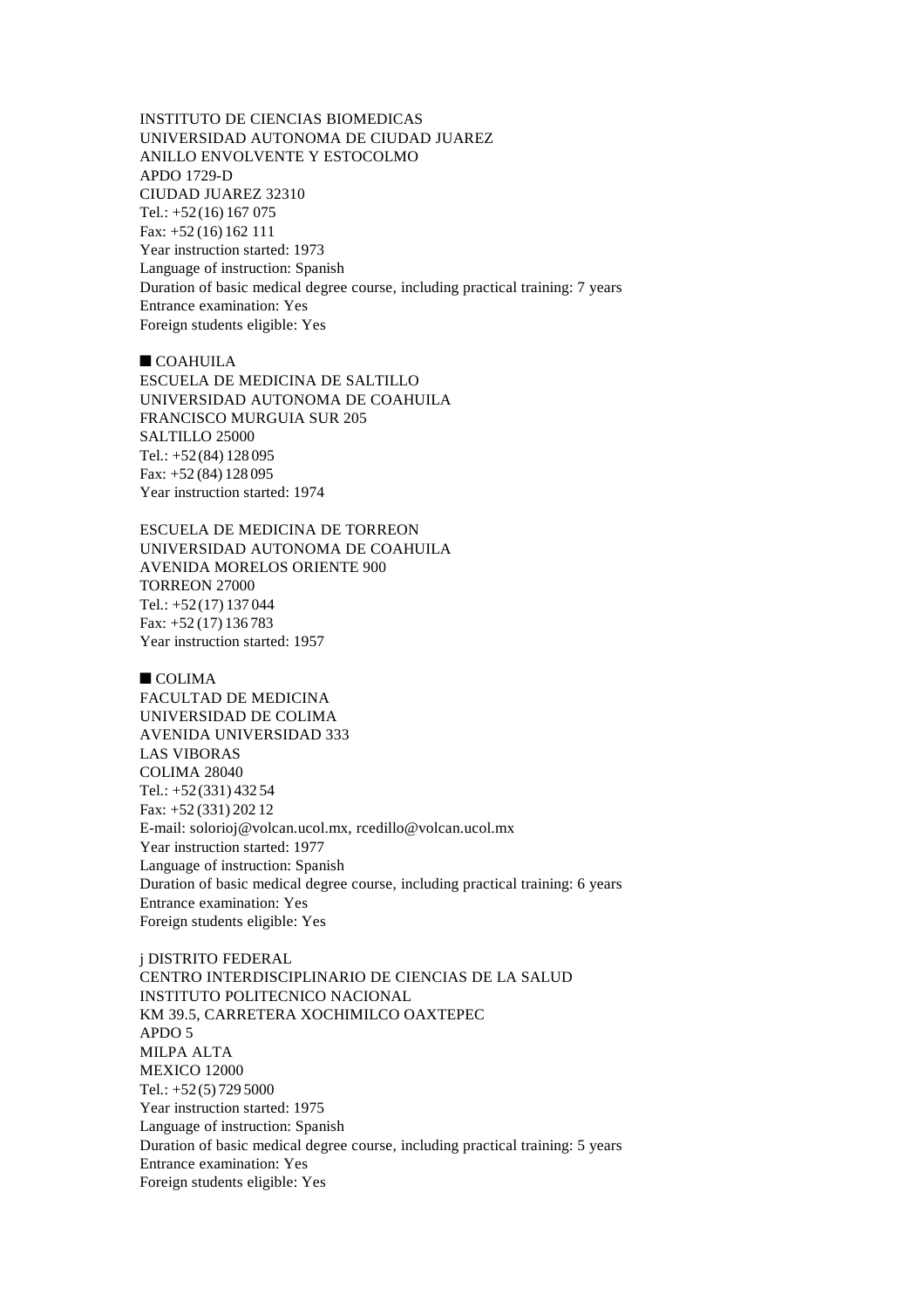ESCUELA NACIONAL DE MEDICINA Y HOMEOPATIA INSTITUTO POLITECNICO NACIONAL GUILLERMO MASSIEU HELGUERA 239 FRACCIONAMIENTO "LA ESCALERA" TICOMAN MEXICO 07320 Tel.: +52(5) 729 6000 Fax: +52 (5) 754 3258 E-mail: enmyh@vmredipn.ipn.mx Year instruction started: 1896 Language of instruction: Spanish, English Duration of basic medical degree course, including practical training: 5 years Entrance examination: Yes Foreign students eligible: Yes

ESCUELA SUPERIOR DE MEDICINA

INSTITUTO POLITECNICO NACIONAL PLAN DE SAN LUIS Y DIAZ MIRON MEXICO 11340 Tel.: +52(5) 341 3789 Fax: +52 (5) 729 6000 E-mail: esm@vmredipn.ipn.mx Year instruction started: 1938 Language of instruction: Spanish Duration of basic medical degree course, including practical training: 7 years Entrance examination: Yes Foreign students eligible: Yes

DIVISION DE CIENCIAS BIOLOGICAS Y DE LA SALUD UNIVERSIDAD AUTONOMA METROPOLITANA UNIDAD XOCHIMILCO DELEGACION COYOACAN CALZADA DEL HUESO 1100 MEXICO 04960 Tel.: +52(5) 724 5200 Fax: +52 (5) 724 5218 Year instruction started: 1974

ESCUELA MEDICO MILITAR UNIVERSIDAD DEL EJERCITO Y FUERZA AEREA CERRADA DE PALOMAS Y PERIFERICO DELEGACION MIGUEL HGO MEXICO 11200 Tel.: +52(5) 407 726 Fax: +52 (5) 202 121 Year instruction started: 1917 Language of instruction: Spanish Duration of basic medical degree course, including practical training: 6 years Entrance examination: Yes Foreign students eligible: Yes

FACULTAD MEXICANA DE MEDICINA UNIVERSIDAD DE SALLE FUENTES 31 TLALPAN APDO 22271 MEXICO 14000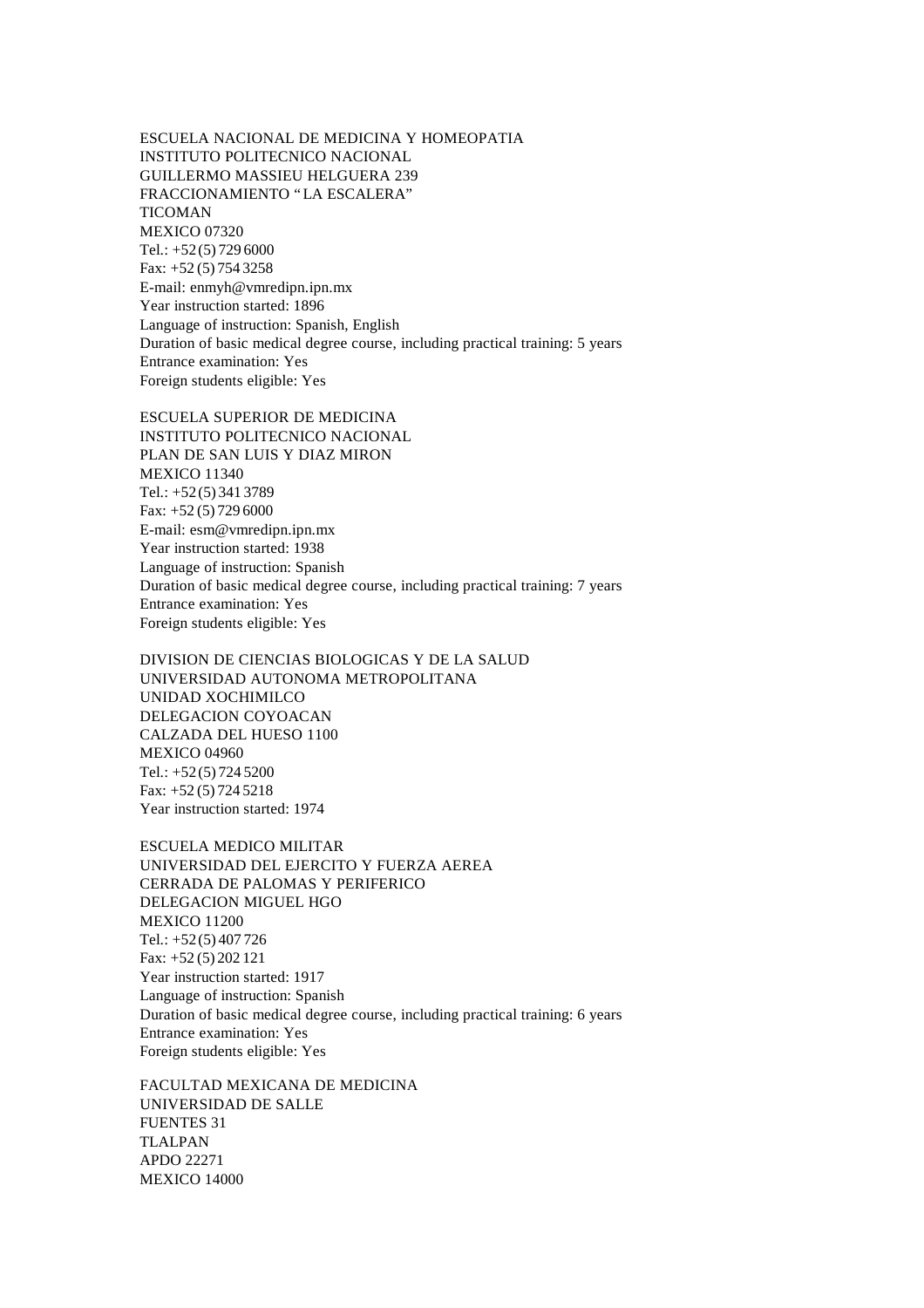Tel.: +52(5) 606 3157 Fax: +52 (5) 606 2690 Year instruction started: 1970 Language of instruction: Spanish Duration of basic medical degree course, including practical training: 5 years Entrance examination: Yes Foreign students eligible: Yes

FACULTAD DE ESTUDIOS SUPERIORES ZARAGOZA UNIVERSIDAD NACIONAL AUTONOMA DE MEXICO JOSE C. BONILLA 66 APDO 9020 COLONIA EJERCITO DE ORIENTE IZTAPALAPA MEXICO 09230 Tel.: +52(5) 623 0540/744 1076 Fax: +52 (5) 744 1217 Year instruction started: 1976 Language of instruction: Spanish, English Duration of basic medical degree course, including practical training: 6 years Entrance examination: Yes Foreign students eligible: Yes

FACULTAD DE MEDICINA UNIVERSIDAD NACIONAL AUTONOMA DE MEXICO CIUDAD UNIVERSITARIA MEXICO 04510 Tel.: +52(5) 623 2403 Fax: +52 (5) 623 2155 Year instruction started: 1578 Language of instruction: Spanish Duration of basic medical degree course, including practical training: 6 years Entrance examination: No Foreign students eligible: Yes

j DURANGO FACULTAD DE MEDICINA DE DURANGO UNIVERSIDAD JUAREZ DEL ESTADO DE DURANGO AVENIDA UNIVERSIDAD Y FANNY ANITUA APDO 229 DURANGO 34000 Tel.: +52(81) 121 779 Fax: +52 (81) 136 902 Year instruction started: 1957

FACULTAD DE MEDICINA DE GOMEZ PALACIO UNIVERSIDAD JUAREZ DEL ESTADO DE DURANGO SIXTO UGALDE Y CALZADA LA SALLE I GOMEZ PALACIO 35050 Tel.: +52(17) 145 122 Fax: +52 (17) 146 476 Year instruction started: 1976 Language of instruction: Spanish, English Duration of basic medical degree course, including practical training: 7 years Entrance examination: Yes Foreign students eligible: Yes

 $\blacksquare$  ESTADO DE MEXICO ESCUELA DE MEDICINA UNIVERSIDAD ANAHUAC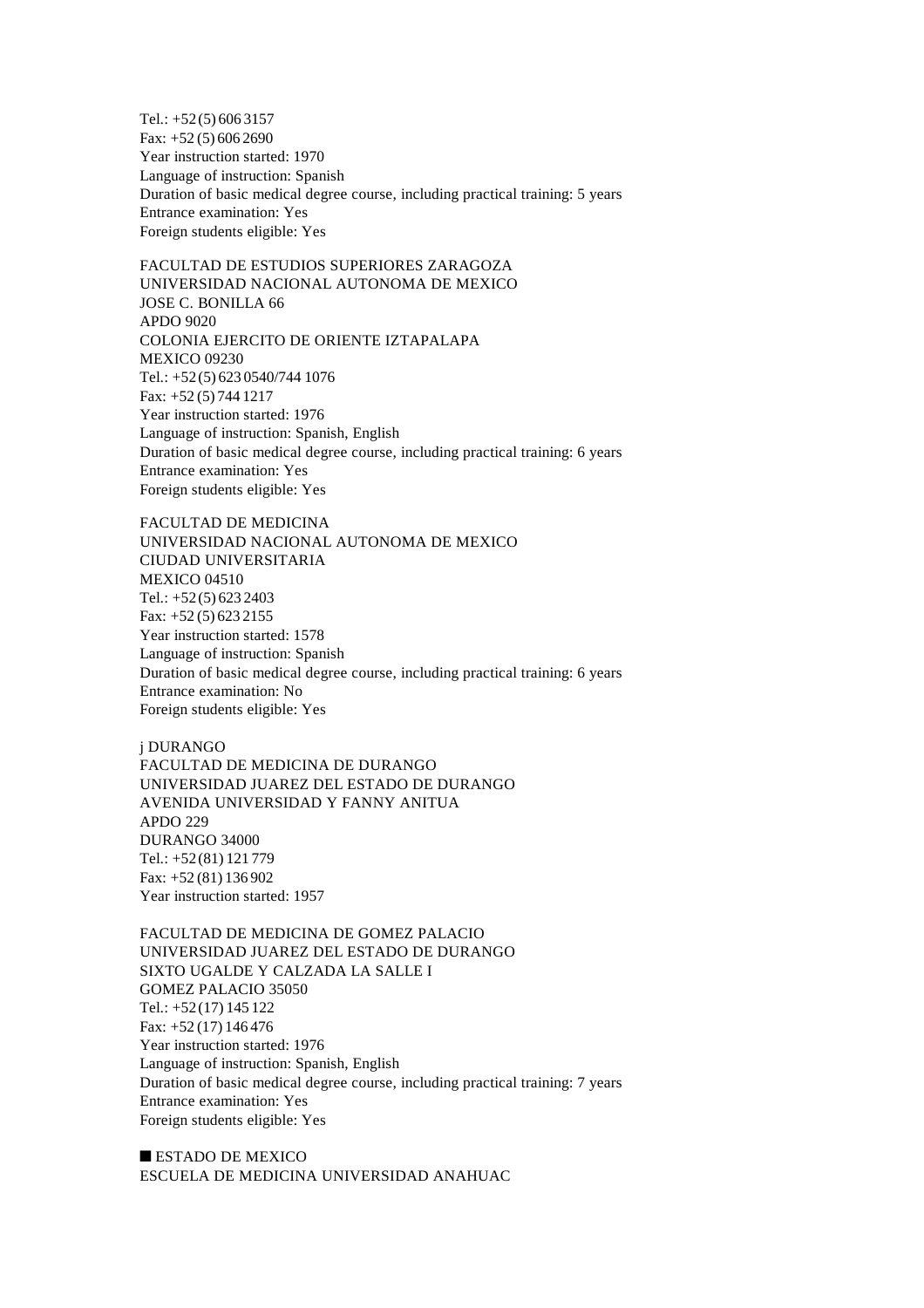AVENIDA LOMAS ANAHUAC S/N HUIXQUILUCAN 52760 Tel.: +52(728) 627 0210 Fax: +52 (728) 589 9796 Year instruction started: 1975 Language of instruction: Spanish, English Duration of basic medical degree course, including practical training: 6 years Entrance examination: Yes Foreign students eligible: Yes

ESCUELA NACIONAL DE ESTUDIOS PROFESIONALES IZTACALA UNIVERSIDAD NACIONAL AUTONOMA DE MEXICO AVENIDA DE LOS BARRIOS S/N LOS REYES APDO 314 TLALNEPANTLA 54090 Tel.:  $+52(5)6231148$ Fax: +52 (5) 623 1218 Year instruction started: 1975 Language of instruction: Spanish, English Duration of basic medical degree course, including practical training: 5 years Entrance examination: Yes Foreign students eligible: Yes

FACULTAD DE MEDICINA UNIVERSIDAD AUTONOMA DEL ESTADO DE MEXICO PASEO TOLLOCAN ESQUINA JESUS CARRANZA S/N TOLUCA 50180 Tel.: +52(72) 173 552 Fax: +52 (72) 174 142 Year instruction started: 1955 Language of instruction: Spanish Duration of basic medical degree course, including practical training: 7 years Entrance examination: Yes Foreign students eligible: Yes

# $\blacksquare$  GUANAJUATO

FACULTAD DE MEDICINA DE LEON UNIVERSIDAD DE GUANAJUATO 20 DE ENERO 929 COLONIA OBREGON APDO 623 LEON 37320 Tel.: +52(47) 161 197/145 859 Fax: +52 (47) 131 834 E-mail: angel@infosel.net.mx Year instruction started: 1945 Language of instruction: Spanish Duration of basic medical degree course, including practical training: 6.5 years Entrance examination: Yes Foreign students eligible: Yes

#### $\blacksquare$  HIDALGO

ESCUELA DE MEDICINA UNIVERSIDAD AUTONOMA DE HIDALGO DR ELISEO RAMIREZ ULLOA 400 PACHUCA Tel.: +52(771) 720 00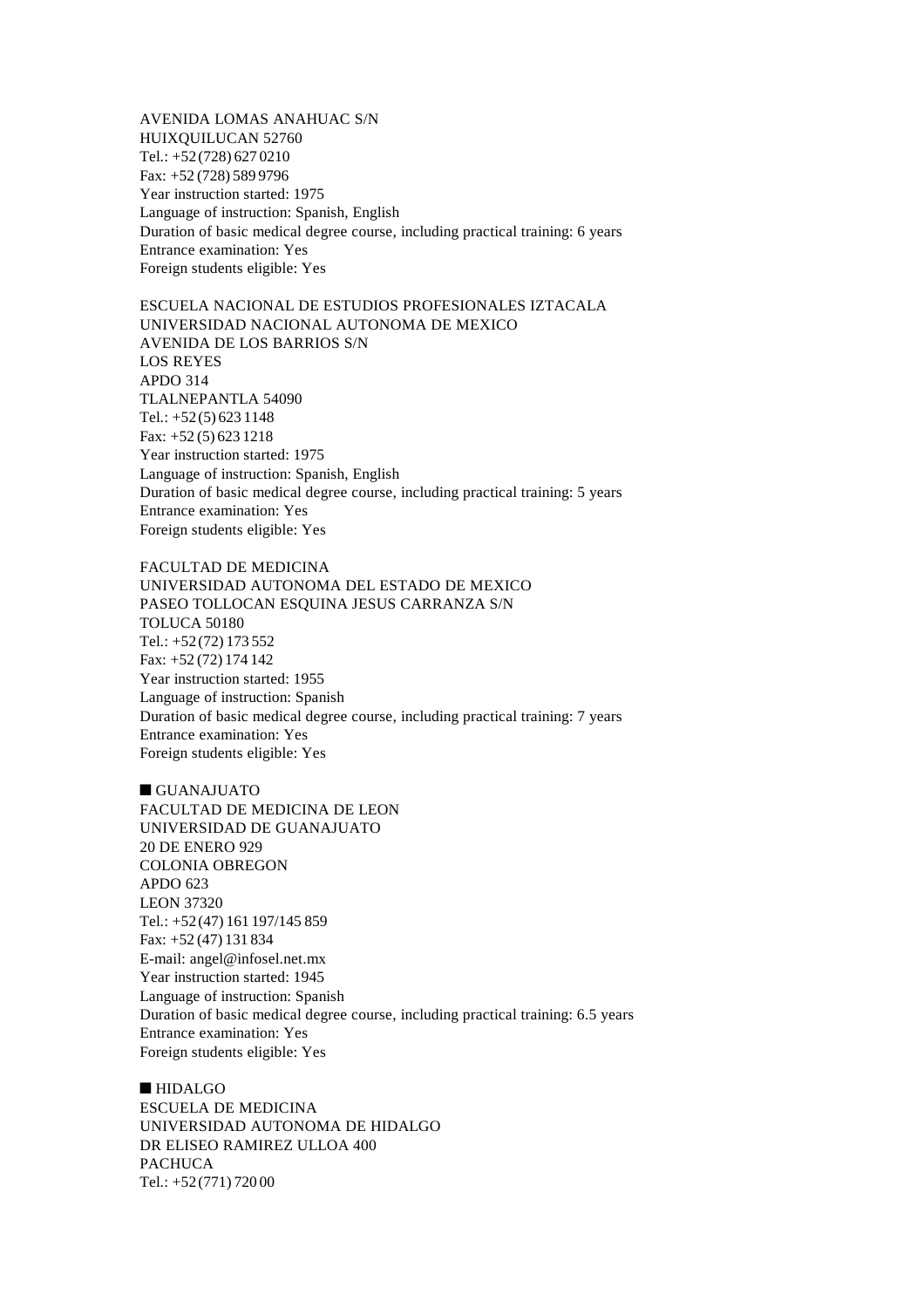Fax: +52 (771) 721 23 Year instruction started: 1945

 $I$  JALISCO FACULTAD DE MEDICINA UNIVERSIDAD AUTONOMA DE GUADALAJARA AVENIDA PATRIA 1201 LOMAS DEL VALLE 3A APDO 1-440 GUADALAJARA Tel.: +52(3) 641 7051/641 5051 Fax: +52 (3) 834 0520 Year instruction started: 1935 Language of instruction: Spanish, English Duration of basic medical degree course, including practical training: 6 years Entrance examination: No Foreign students eligible: Yes

CARRERA DE MEDICINA CENTRO UNIVERSITARIO DE CIENCIAS DE LA SALUD UNIVERSIDAD DE GUADALAJARA SIERRA MOJADA 950 COLONIA INDEPENDENCIA APDO 1-433 GUADALAJARA 44340 Tel.: +52(3) 175 022 Fax: +52 (3) 175 506 Year instruction started: 1792 Language of instruction: Spanish Duration of basic medical degree course, including practical training: 6 years Entrance examination: Yes Foreign students eligible: Yes

 $MICHOACAN$ FACULTAD DE MEDICINA "DR IGNACIO CHAVEZ" UNIVERSIDAD MICHOACAN DE SAN NICOLAS DE HIDALGO SALVADOR GONZALEZ HERREJON MORELIA 58000 Tel.: +52(43) 120 510 Fax: +52 (43) 128 239 Year instruction started: 1830 Language of instruction: Spanish, English Duration of basic medical degree course, including practical training: 7 years Entrance examination: Yes Foreign students eligible: No

 $MORELOS$ FACULTAD DE MEDICINA UNIVERSIDAD AUTONOMA DE ESTADO DE MORELOS AVENIDA UNIVERSIDAD 1001 COLONIA CHAMILPA CUERNAVACA 62210 Tel.: +52(73) 297 048 Fax: +52 (73) 297 048 E-mail: montesj@buzon.uaem.mx Year instruction started: 1976 Language of instruction: Spanish Duration of basic medical degree course, including practical training: 6 years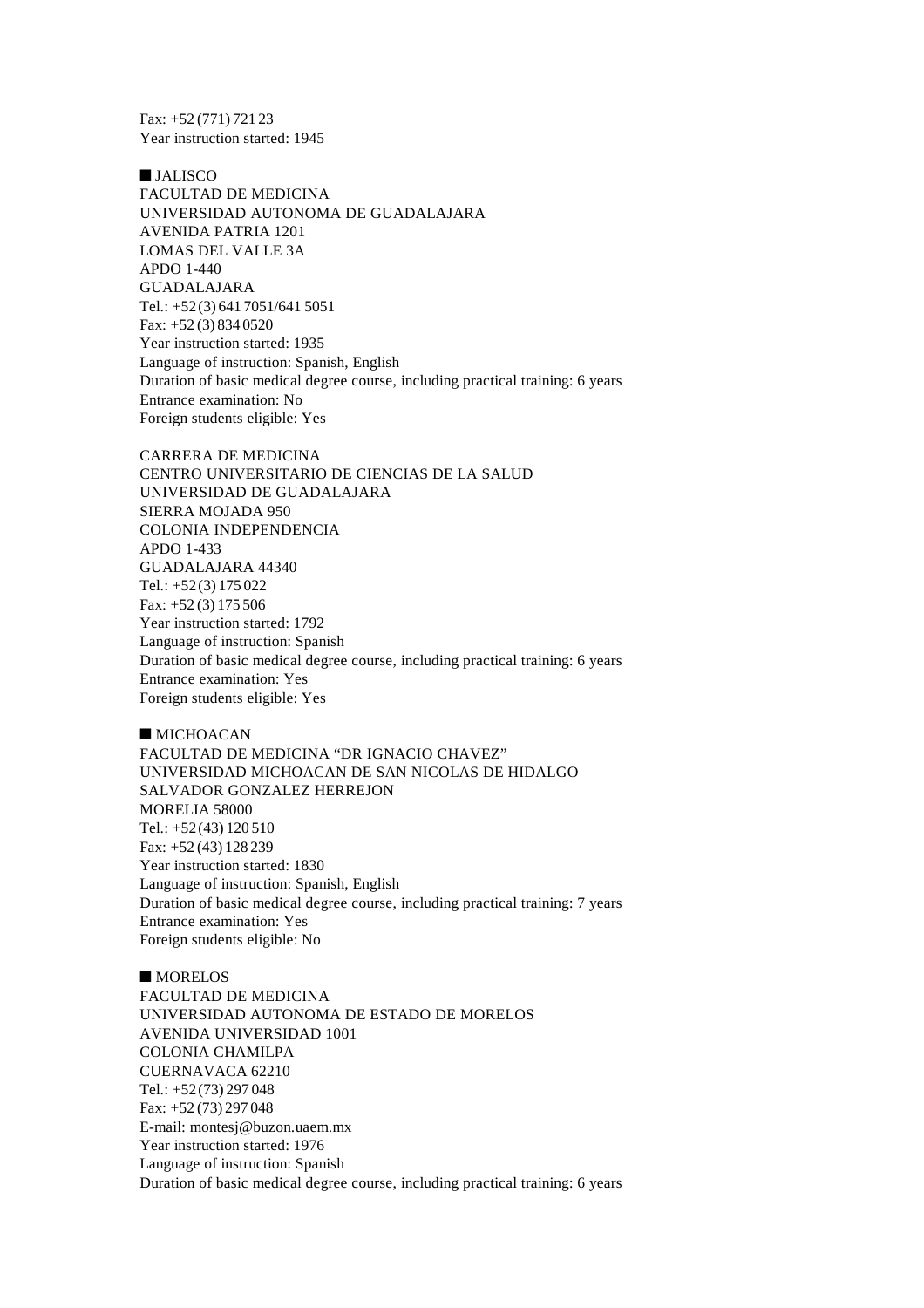Entrance examination: Yes Foreign students eligible: Yes

n NAYARIT ESCUELA DE MEDICINA UNIVERSIDAD AUTONOMA DE NAYARIT AVENIDA DE LA CULTURA S/N APDO 536 TEPIC 63175 Tel.: +52(321) 142 160 Fax: +52 (321) 142 160 Year instruction started: 1975 Language of instruction: Spanish Duration of basic medical degree course, including practical training: 6 years Entrance examination: Yes Foreign students eligible: Yes

 $\blacksquare$  NUEVO LEON FACULTAD DE MEDICINA CARRERA DE MEDICINA UNIVERSIDAD DE MONTEMORELOS AVENIDA LIBERTAD PONIENTE 1300 APDO 16-10 MONTEMORELOS 67530 Tel.: +52(826) 335 10 Fax: +52 (826) 334 19 Year instruction started: 1975 Language of instruction: Spanish Duration of basic medical degree course, including practical training: 7 years Entrance examination: Yes Foreign students eligible: Yes

ESCUELA DE MEDICINA "IGNACIO A. SANTOS" INSTITUTO TECNOLOGICO Y DE ESTUDIOS SUPERIORES DE MONTERREY AVENIDA I. MORONES PRIETO 3000 PONIENTE MONTERREY 64710 Tel.: +52(83) 480 426 Fax: +52 (83) 475 413 E-mail: cdiaz@campus.mty.itesm.mx Year instruction started: 1978 Language of instruction: Spanish Duration of basic medical degree course, including practical training: 7 years Entrance examination: Yes Foreign students eligible: Yes

FACULTAD DE MEDICINA UNIVERSIDAD AUTONOMA DE NUEVO LEON AVENIDA FRANCISCO I MADERO AL PONIENTE Y DR APDO 1563 MONTERREY 64460 Tel.: +52(83) 294 153/483 373 Fax: +52 (83) 485 477 E-mail: meduanl@ccr.dsi.uani.mx Year instruction started: 1859 Language of instruction: Spanish, English Duration of basic medical degree course, including practical training: 7 years Entrance examination: Yes Foreign students eligible: Yes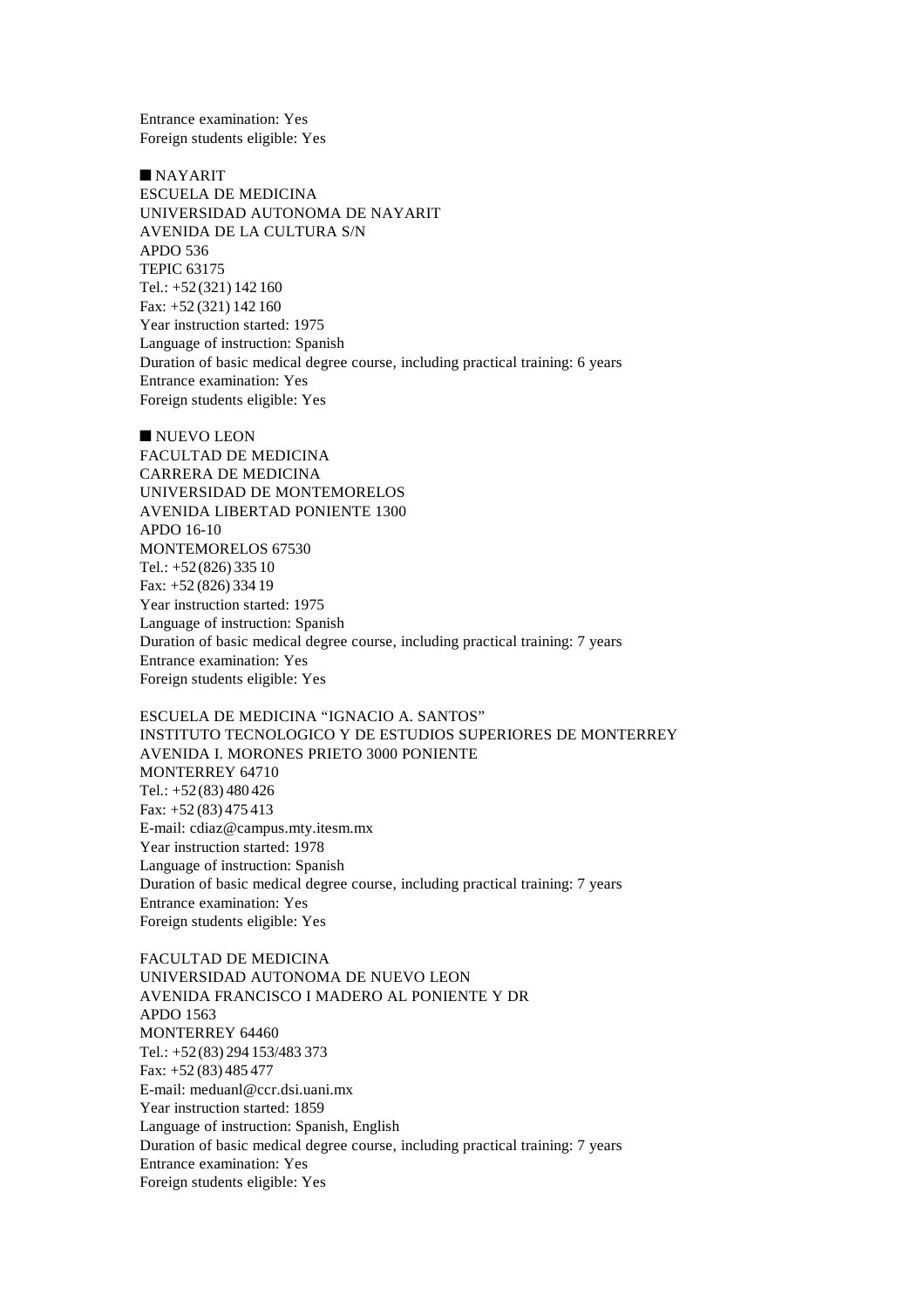FACULTAD DE MEDICINA DIVISION DE CIENCIAS DE LA SALUD UNIVERSIDAD DE MONTERREY AVENIDA I. MORONES PRIETO 4500 PONIENTE APDO 321 SAN PEDRO GARZA GARCIA 66238 Tel.: +52(83) 383 388 Fax: +52 (83) 384 452 E-mail: ztriana@ummac01.mty.udem.mx Year instruction started: 1969 Language of instruction: Spanish Duration of basic medical degree course, including practical training: 6 years Entrance examination: Yes Foreign students eligible: Yes

 $\blacksquare$  OAXACA

ESCUELA DE MEDICINA Y CIRUGIA UNIVERSIDAD AUTONOMA "BENITO JUAREZ" DE OAXACA EX-HACIENDA DE AQUILERA OAXACA DE JUAREZ 68020 Tel.: +52(951) 530 58 Fax: +52 (951) 530 58 Year instruction started: 1827

ESCUELA DE MEDICINA Y CIRUGIA UNIVERSIDAD REGIONAL DEL SURESTE PROLONGACION 20 DE NOVIEMBRE S/N  $APDO 483$ OAXACA DE JUAREZ 68120 Tel.: +52(951) 414 10/463 18/619 46 Fax: +52 (951) 414 10/414 88/463 18 Year instruction started: 1977 Language of instruction: Spanish Duration of basic medical degree course, including practical training: 7 years Entrance examination: Yes Foreign students eligible: Yes

**n** PUEBLA ESCUELA DE MEDICINA UNIVERSIDAD AUTONOMA DE PUEBLA CALLE 13 SUR 2702 PRIVADA DE LA 29 PONIENTE APDO 28 PUEBLA 72000 Tel.: +52(22) 431 447 Fax: +52 (22) 431 444 Year instruction started: 1831

FACULTAD DE MEDICINA UNIVERSIDAD POPULAR AUTONOMA DEL ESTADO DE PUEBLA CALLE 21 SUR 1103 COLONIA SANTIAGO PUEBLA 72160 Tel.: +52(22) 320 266 Fax: +52 (22) 466 855 Year instruction started: 1973 Language of instruction: Spanish Duration of basic medical degree course, including practical training: 6 years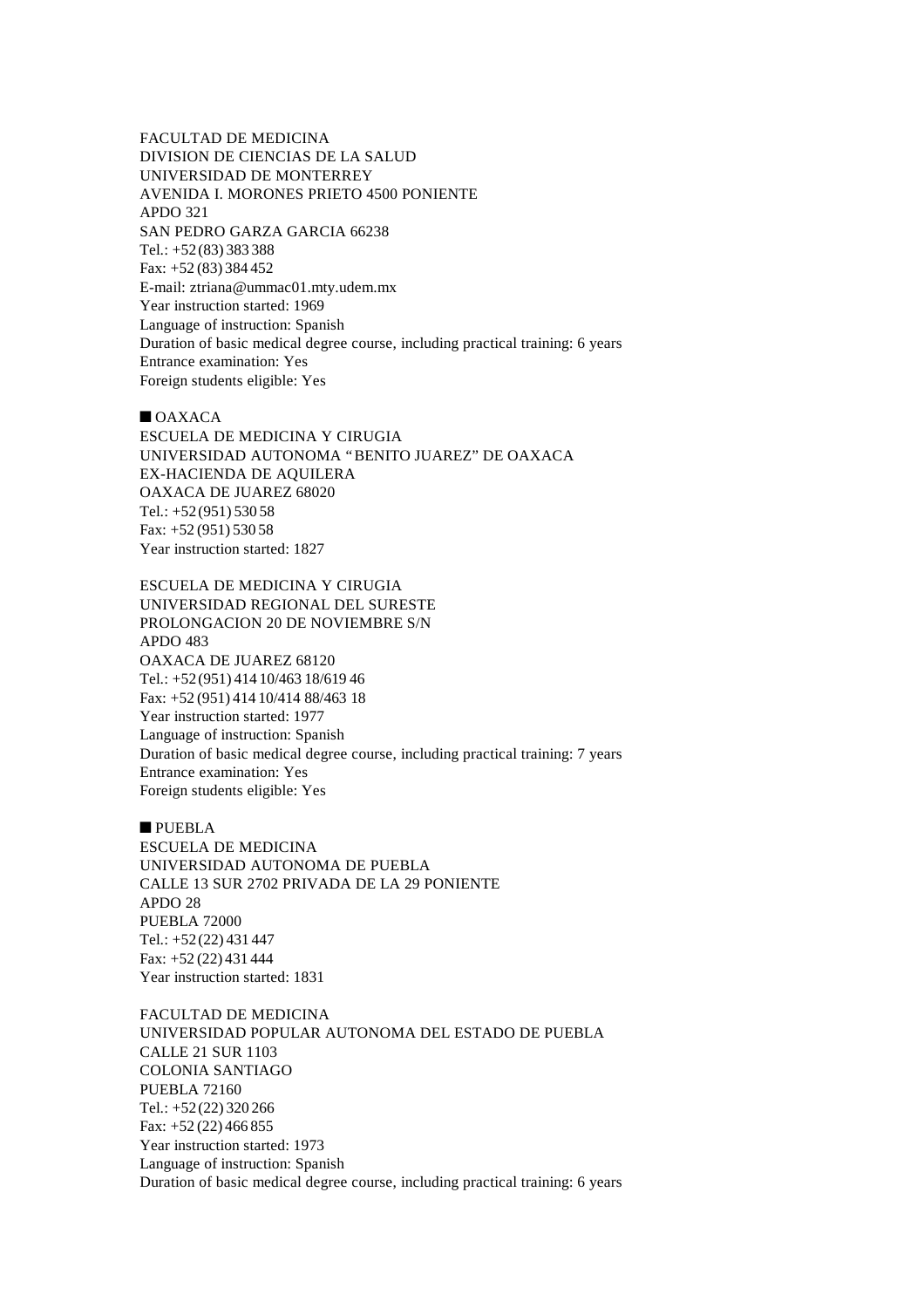Entrance examination: Yes Foreign students eligible: Yes

OUERETARO FACULTAD DE MEDICINA UNIVERSIDAD AUTONOMA DE QUERETARO CLAVEL 200 PRADOS DE LA CAPILLA QUERETARO 76170 Tel.: +52(42) 161 414 Fax: +52 (42) 161 087 Year instruction started: 1978 Language of instruction: Spanish Duration of basic medical degree course, including practical training: 7 years Entrance examination: Yes Foreign students eligible: Yes

 $\blacksquare$  SAN LUIS POTOSI

FACULTAD DE MEDICINA UNIVERSIDAD AUTONOMA DE SAN LUIS POTOSI AVENIDA VENUSTIANO CARRANZA 2405 APDO 142 SAN LUIS POTOSI 78210 Tel.: +52(48) 130 500 Fax: +52 (48) 176 976 Year instruction started: 1877

 $\blacksquare$  SINALOA ESCUELA DE MEDICINA UNIVERSIDAD AUTONOMA DE SINALOA EUSTAQUIO BUELNA Y JOSEFA ORTIZ CULIACAN 80030 Tel.: +52(67) 150 338 Fax: +52 (67) 150 338 Year instruction started: 1977 Language of instruction: Spanish Duration of basic medical degree course, including practical training: 7 years Entrance examination: Yes Foreign students eligible: Yes

### $\blacksquare$  TABASCO

ESCUELA DE MEDICINA HUMANA UNIVERSIDAD "JUAREZ" AUTONOMA DE TABASCO GREGORIO MENDEZ 2838 COLONIA TAMULTE VILLAHERMOSA 86150 Tel.: +52(931) 511 132 Fax: +52 (931) 511 105 Year instruction started: 1959

 $\blacksquare$  TAMAULIPAS ESCUELA DE CIENCIAS DE LA SALUD UNIVERSIDAD MEXICO AMERICANA DEL NORTE VICENTE GUERRERO 1317 COLONIA DEL PRADO CIUDAD REYNOSA 88560 Tel.: +52(89) 222 568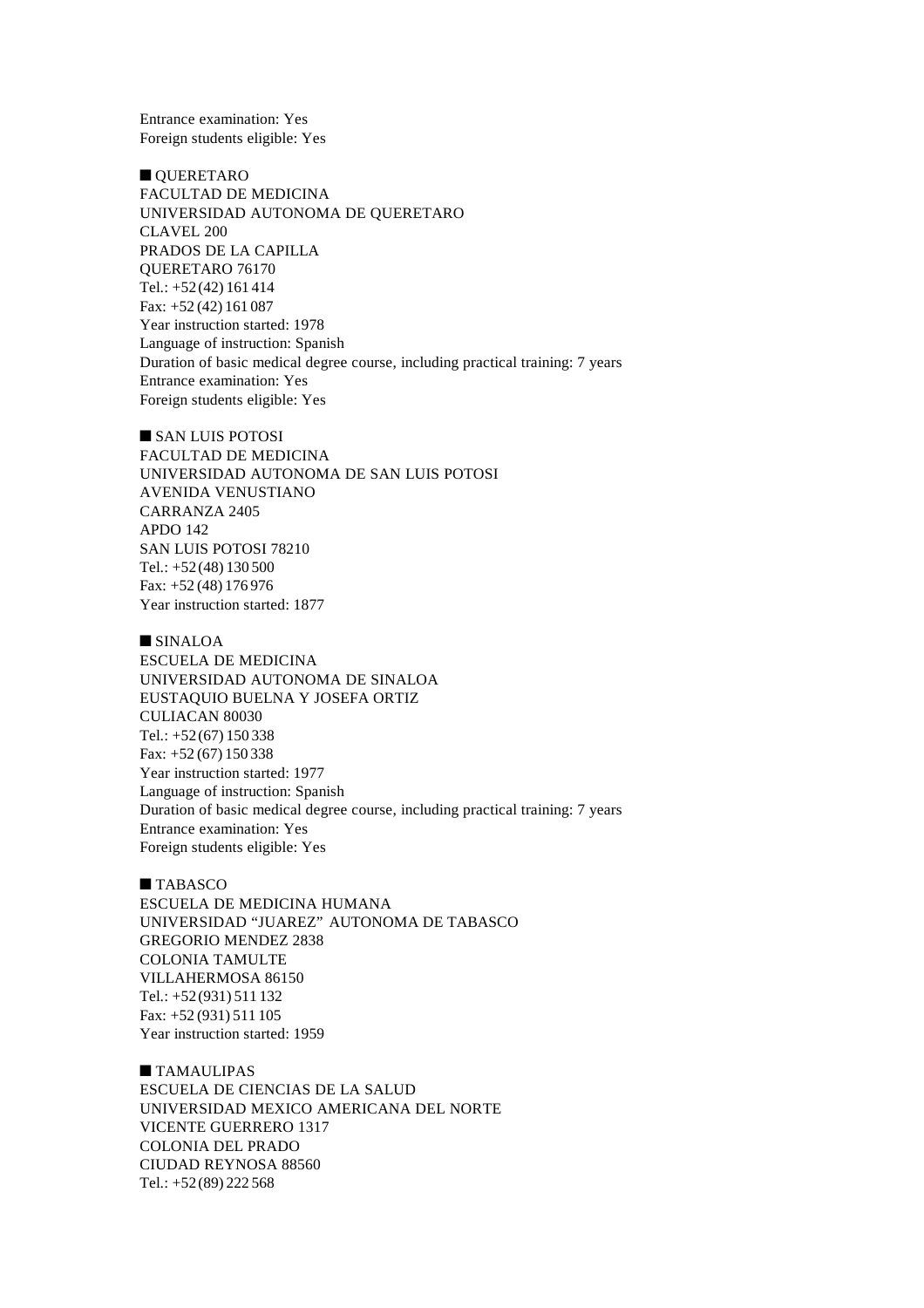Fax: +52 (89) 228 568 E-mail: uman@infosel.net.mx Year instruction started: 1983 Language of instruction: Spanish Duration of basic medical degree course, including practical training: 4 years

ESCUELA DE MEDICINA UNIVERSIDAD VALLE DEL BRAVO CALLE SEPTIMA Y RIO MANTE S/N COLONIA PROLONGACION APDO 331 CIUDAD REYNOSA 88660 Tel.: +52(89) 234 722 Fax: +52 (89) 234 422 Year instruction started: 1979 Language of instruction: Spanish Duration of basic medical degree course, including practical training: 6 years Entrance examination: No Foreign students eligible: Yes

FACULTAD DE MEDICINA HUMANA DE MATAMOROS UNIVERSIDAD AUTONOMA DE TAMAULIPAS SENDERO NACIONAL KM 3 APDO 2005 MATAMOROS 87300 Tel.: +52(88) 135 257/160 223 Fax: +52 (88) 125 062 E-mail: cadlg62m@voyager.uat.mx Year instruction started: 1970 Language of instruction: Spanish Duration of basic medical degree course, including practical training: 6.5 years Entrance examination: Yes Foreign students eligible: Yes

FACULTAD DE MEDICINA DE TAMPICO UNIVERSIDAD AUTONOMA DE TAMAULIPAS CENTRO UNIVERSITARIO TAMPICO–MADERO APDO C-33 TAMPICO 89339 Tel.: +52(12) 270 576/270 586 Year instruction started: 1950 Language of instruction: Spanish Duration of basic medical degree course, including practical training: 7 years Entrance examination: Yes Foreign students eligible: Yes

ESCUELA DE MEDICINA UNIVERSIDAD DEL NORESTE PROLONGACION AVENIDA HIDALGO S/N, KM 137 CARRETERA TAMPICO–MANTE APDO 469 TAMPICO 89339 Tel.: +52(12) 281 156 Fax: +52 (12) 281 237 Year instruction started: 1970 Language of instruction: Spanish Duration of basic medical degree course, including practical training: 6 years Entrance examination: Yes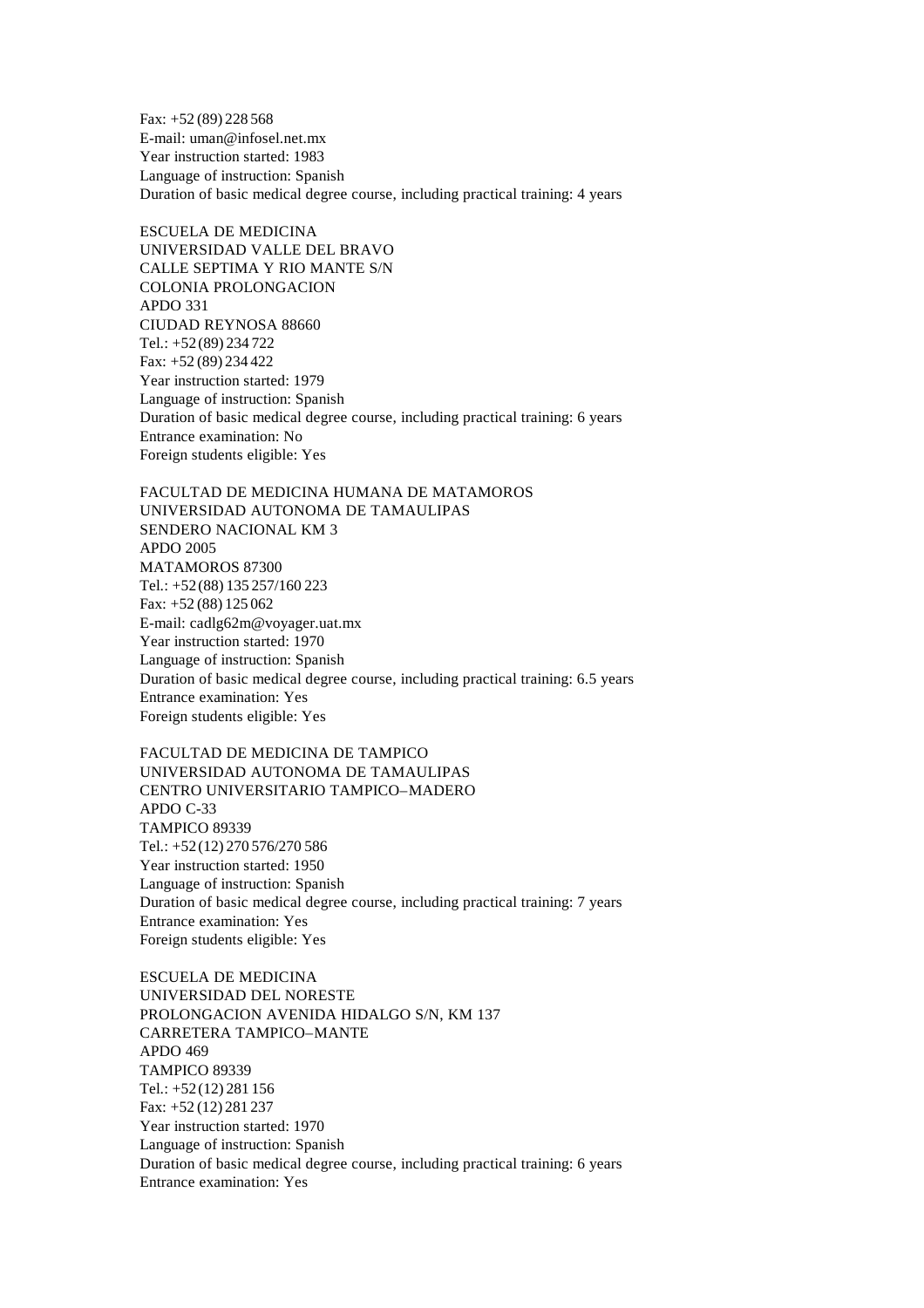Foreign students eligible: Yes

 $\blacksquare$  VERACRUZ

FACULTAD DE MEDICINA CAMERINO Z. MENDOZA UNIVERSIDAD VERACRUZANA AVENIDA HIDALGO Y CARRILLO PUERTO CIUDAD MENDOZA 94740 Tel.: +52(272) 712 09/724 02 Fax: +52 (272) 712 09 Year instruction started: 1974 Language of instruction: Spanish Duration of basic medical degree course, including practical training: 5 years Entrance examination: Yes Foreign students eligible: Yes

FACULTAD DE MEDICINA DE JALPA UNIVERSIDAD VERACRUZANA ZONA JALAPA AVENIDA 20 DE NOVIEMBRE S/N JALAPA 91010 Tel.: +52(28) 153 443 Fax: +52 (28) 153 443 Year instruction started: 1974

FACULTAD DE MEDICINA DE MINATITLAN UNIVERSIDAD VERACRUZANA ATENAS Y MANAGUA MINATITLAN 96760 Tel.: +52(922) 340 55 Fax: +52 (922) 340 55 Year instruction started: 1976

ESCUELA DE MEDICINA DE POZA RICA UNIVERSIDAD VERACRUZANA BOULEVARD LAZARO CARDENAS 801 COLONIA MORELOS POZA RICA 93340 Tel.: +52(782) 256 14 Fax: +52 (782) 212 41 Year instruction started: 1972

FACULTAD DE MEDICINA LIC. MIGUEL ALEMAN VALDES UNIVERSIDAD VERACRUZANA ITURBIDE Y CARMEN SERDAN S/N VERACRUZ 91900 Tel.: +52(29) 325 534 Fax: +52 (29) 325 534 Year instruction started: 1952 Language of instruction: Spanish Duration of basic medical degree course, including practical training: 6 years Entrance examination: Yes Foreign students eligible: Yes

 $\blacksquare$  YUCATAN FACULTAD DE MEDICINA UNIVERSIDAD AUTONOMA DE YUCATAN AVENIDA ITZAEZ 498 APDO 1225-A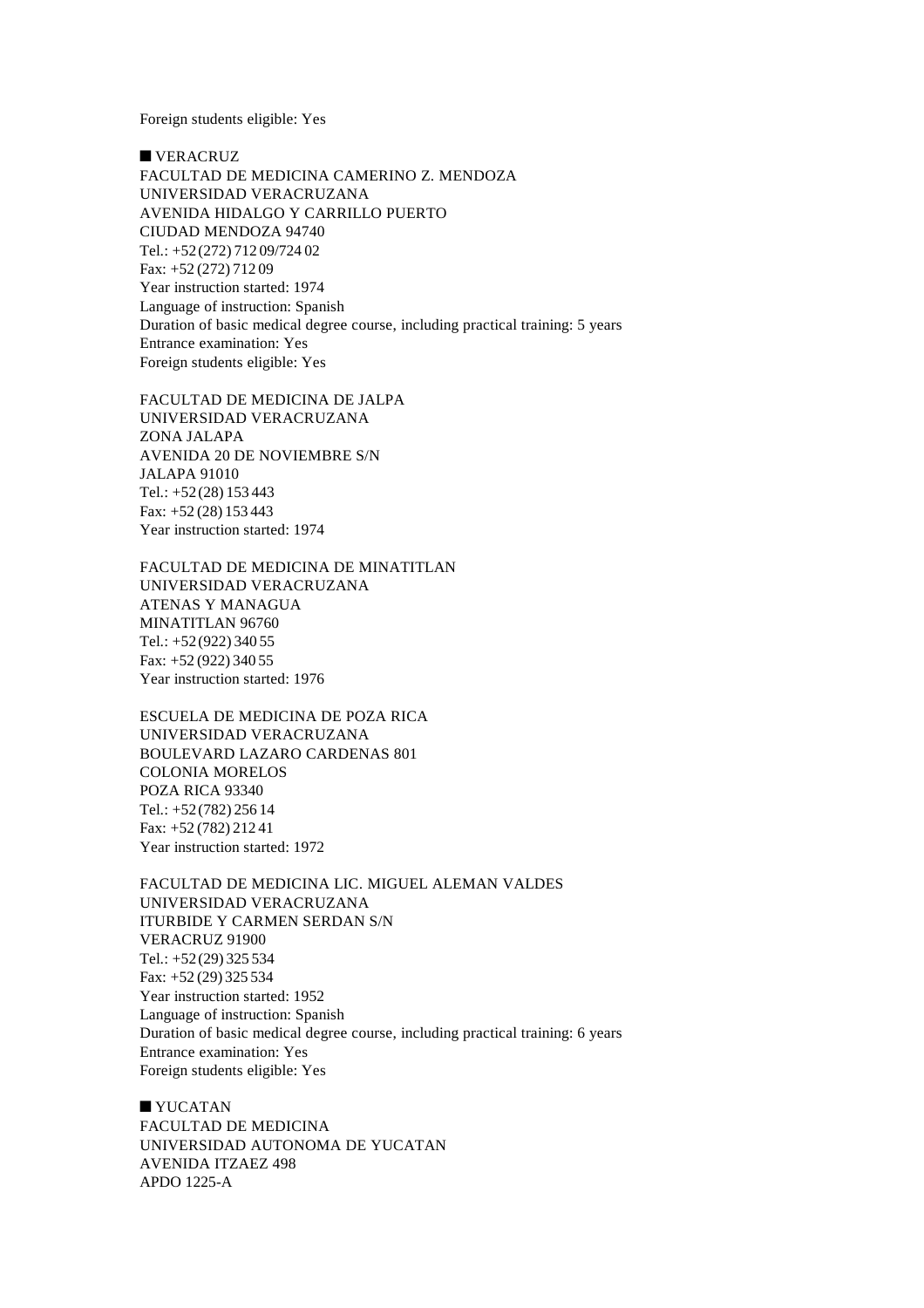MERIDA 97000 Tel.: +52(99) 240 554 Fax: +52 (99) 233 297 E-mail: pecampos@tunku.uady.mx Year instruction started: 1833 Language of instruction: Spanish Duration of basic medical degree course, including practical training: 7 years Entrance examination: Yes Foreign students eligible: No

 $\blacksquare$  ZACATECAS FACULTAD DE MEDICINA HUMANA Y CIENCIAS DE LA SALUD UNIVERSIDAD AUTONOMA DE ZACATECAS CARRETERA A LA BUFA S/N APDO 554 ZACATECAS 98060 Tel.: +52(492) 210 56 Fax: +52 (492) 246 10 E-mail: fmhuaz@gauss.logicnet.com.mx Year instruction started: 1968 Language of instruction: Spanish Duration of basic medical degree course, including practical training: 7 years Entrance examination: Yes Foreign students eligible: Yes

## MICRONESIA (FEDERATED STATES OF)

Total population in 1995: — Number of physicians per 100000 population (1993): 46 Number of medical schools: None Medical registration/licence to practise: Registration is obligatory with the Micronesian Medical Council, PO Box 1298, Kolonia, Pohnpei. The licence to practise medicine is granted by the Micronesian Medical Licensure Board to graduates of a recognized medical school who have completed a 1- or 2-year internship. Work in government service after graduation: Not obligatory Agreements with other countries: None

## MONGOLIA

Total population in 1995: 2 515 000 Number of physicians per 100000 population (1993): 452 Number of medical schools: 2 Duration of basic medical degree course, including practical training: 5 or 6 years Title of degree awarded: Physician Medical registration/licence to practise: Registration is obligatory with the Ministry of Health and Social Welfare of Mongolia, Olympic Street 2, Ulaanbaatar 48 and the Ministry of Science, Technology, Education and Culture, Government building 3, Baga toiruu 44, Ulaanbaatar 11. The licence to practise medicine is granted to graduates of a Mongolian medical school who have successfully completed a national examination set by the Ministry of Health. Graduates of foreign

medical schools are not entitled to practise.

Work in government service after graduation: Obligatory Agreements with other countries: —

SAINSHAND MEDICAL COLLEGE DORNOGOBI ANIMAG SAINSHAND 060000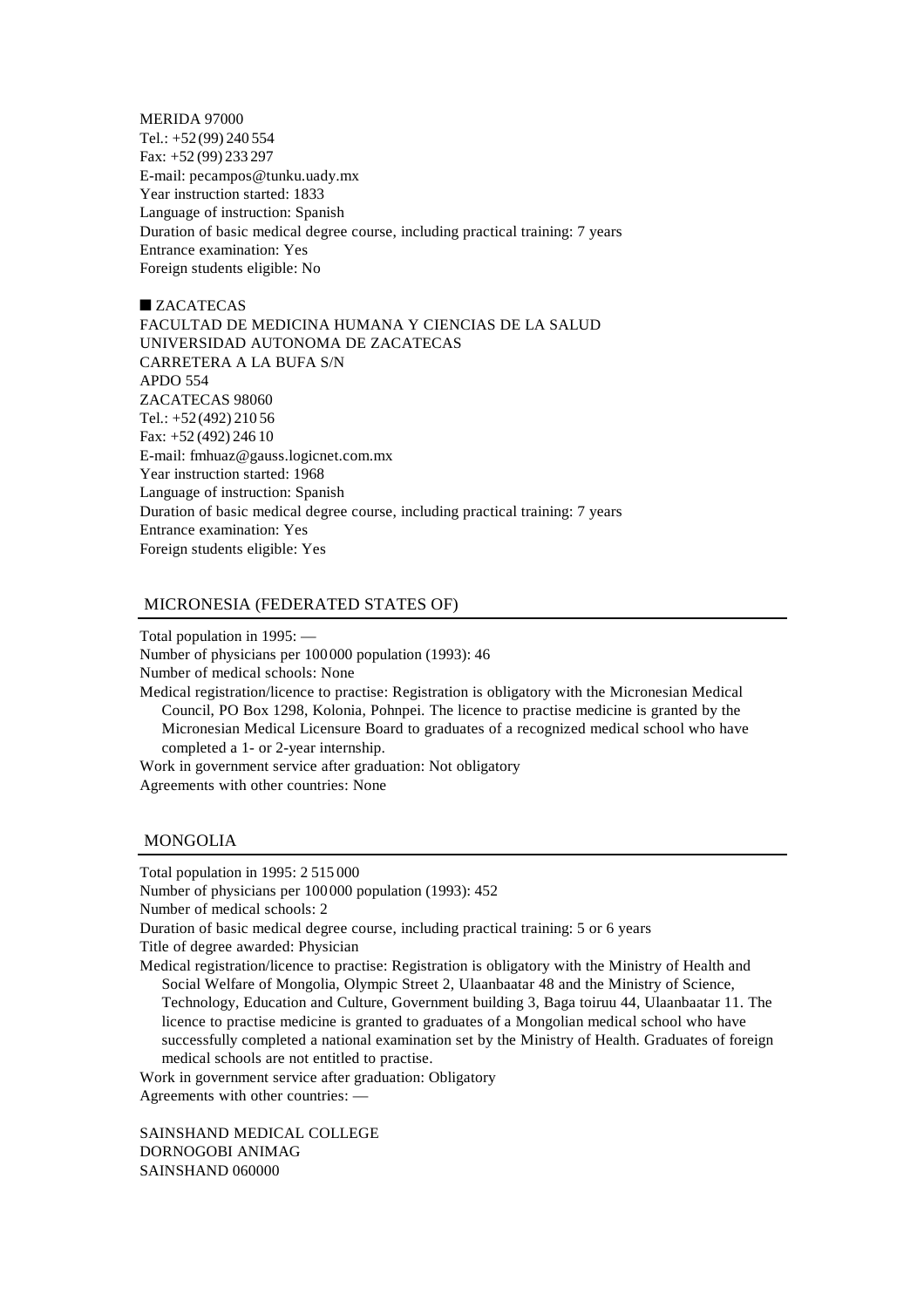Tel.: +976 (63) 2754 Fax: +976 (63) 2754 Year instruction started: 1992 Language of instruction: Mongolian, Russian, English Duration of basic medical degree course, including practical training: 5 years Entrance examination: Yes Foreign students eligible: Yes

NATIONAL MEDICAL UNIVERSITY OF MONGOLIA CHOIDOG STREET 4 ULAANBAATAR 48 Tel.: +976 (1) 321 249 Fax: +976 (1) 328 670 Year instruction started: 1942 Language of instruction: Mongolian, Russian, English Duration of basic medical degree course, including practical training: 6 years Entrance examination: Yes Foreign students eligible: Yes

# MONTSERRAT<sup>1</sup>

Total population in 1995: — Number of physicians per 100000 population (1993): — Number of medical schools: 1 Duration of basic medical degree course, including practical training: 4 years Title of degree awarded: Doctor of Medicine (MD) Medical registration/licence to practise: — Work in government service after graduation: — Agreements with other countries: —

SCHOOL OF MEDICINE<sup>2</sup> AMERICAN UNIVERSITY OF THE CARIBBEAN PO BOX 400 PLYMOUTH Tel.: +1809 (491) 2213 Year instruction started: 1978 Language of instruction: English Duration of basic medical degree course, including practical training: 4 years Entrance examination: Yes Foreign students eligible: Yes

#### **MOROCCO**

Total population in 1995: 27 021 000

Number of physicians per 100000 population (1993): 34

Number of medical schools: 2

Duration of basic medical degree course, including practical training: 7 years (a further 1-year internship is required before the degree is awarded)

Title of degree awarded: Docteur en Médecine (Doctor of Medicine)

Medical registration/licence to practise: Registration is obligatory with the Conseil national de l'Ordre des Médecins, Nouvelle Maternité Souissi, BP 6555, Rabat. The licence to practise medicine is granted by the Secrétariat général du Gouvernement, Rabat, to graduates of a recognized medical school.

Work in government service after graduation: Not obligatory

Agreements with other countries: Agreements exist with France and Spain.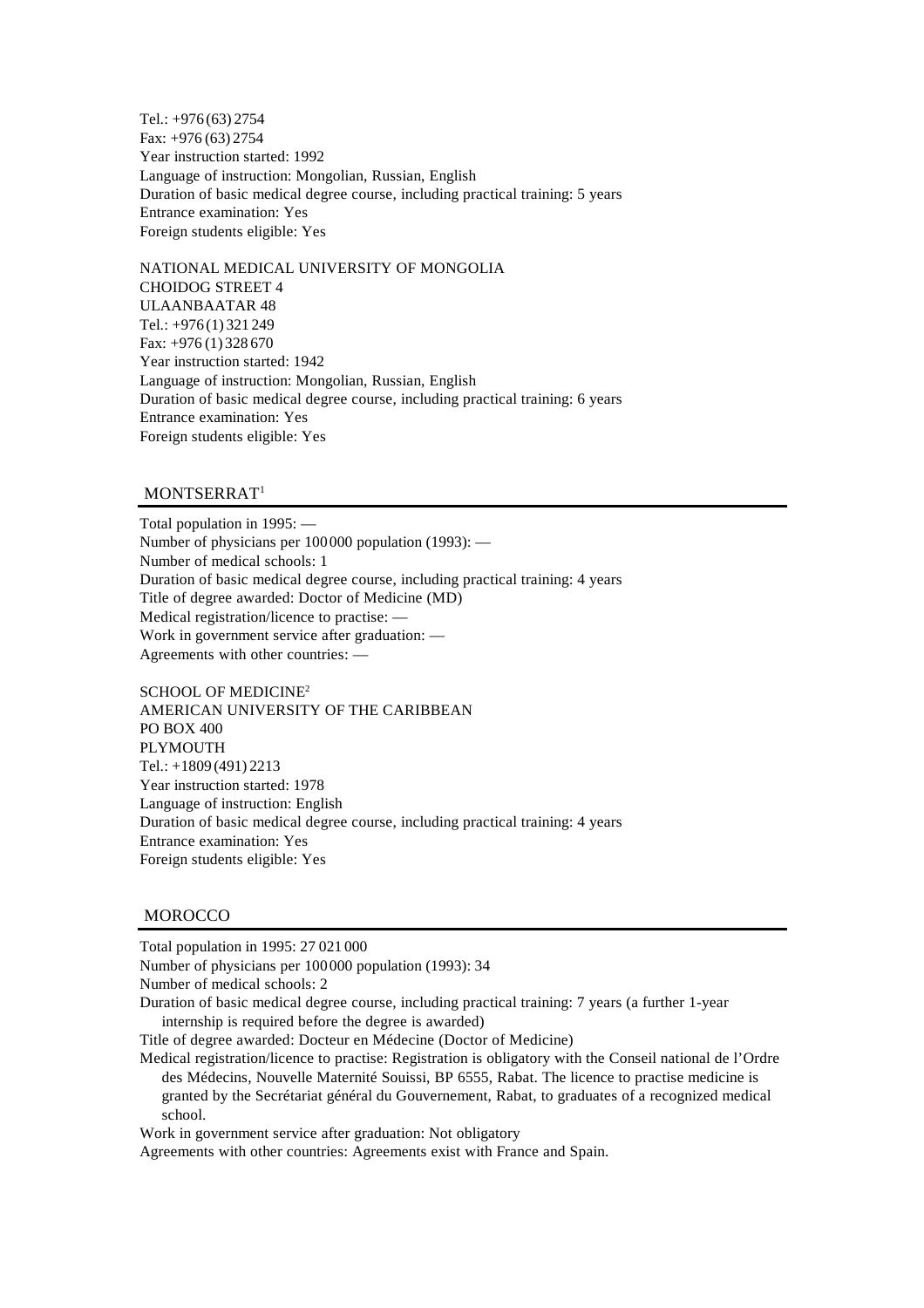FACULTE DE MEDECINE ET DE PHARMACIE DE CASABLANCA UNIVERSITE HASSAN II 19 RUE TARIK BNOU ZIAD BP 9154 CASABLANCA 20150 Tel.: +212 (2) 271 630 Fax: +212 (2) 261 453 Year instruction started: 1975 Language of instruction: French Duration of basic medical degree course, including practical training: 7 years Entrance examination: No Foreign students eligible: Yes

FACULTE DE MEDECINE ET DE PHARMACIE DE RABAT UNIVERSITE MOHAMMED V RABAT INSTITUTS BP 6203 RABAT Tel.: +212 (7) 770 421/770 431/770 433 Fax: +212 (7) 773 701 Year instruction started: 1962 Language of instruction: French Duration of basic medical degree course, including practical training: 7 years Entrance examination: Yes Foreign students eligible: Yes

# MOZAMBIQUE

Total population in 1995: 17 796 000 Number of physicians per 100000 population (1993): — Number of medical schools: 1 Duration of basic medical degree course, including practical training: 7 years Title of degree awarded: Licenciatura em Medicina (Licence in Medicine) Medical registration/licence to practise: — Work in government service after graduation: — Agreements with other countries: —

FACULDADE DE MEDICINA UNIVERSIDADE EDUARDO MONDLANE AVENIDA DR SALVADOR ALLENDE CP 257 MAPUTO Tel.: +258 (1) 424 910 Fax: +258 (1) 425 855/427 133 E-mail: facmed@health.uem.mz Year instruction started: 1963 Language of instruction: Portuguese Duration of basic medical degree course including practical training: 7 years Entrance examination: Yes Foreign students eligible: Yes

## MYANMAR

Total population in 1995: 45 922 000 Number of physicians per 100000 population (1993): 28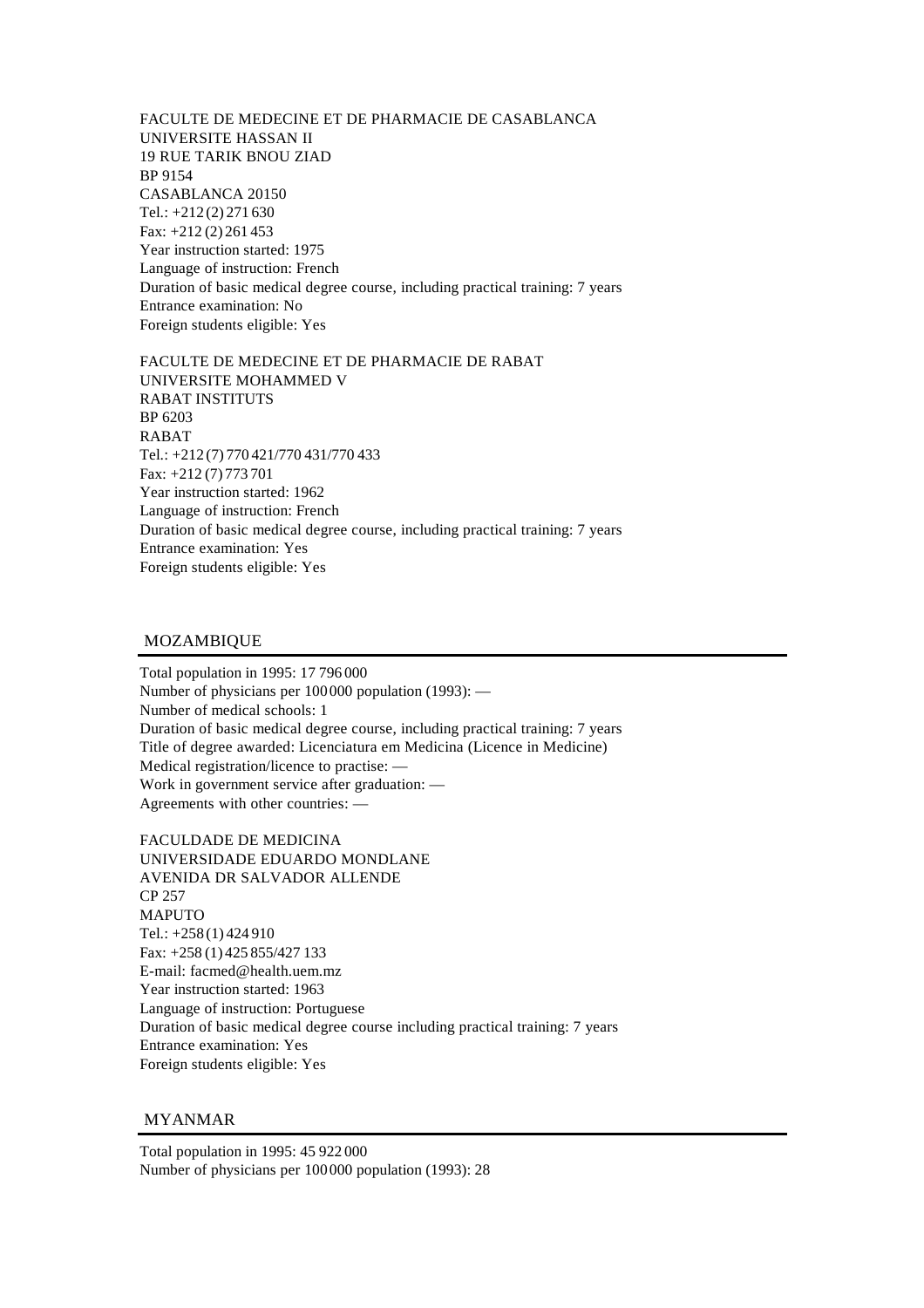Number of medical schools: 3

Duration of basic medical degree course, including practical training: 6.5 years Title of degree awarded: Bachelor of Medicine and Bachelor of Surgery (MB, BS) Medical registration/licence to practise: Registration is obligatory with the Myanmar Medical Council. The licence to practise medicine is granted to graduates of a recognized medical school who have

completed a 1-year internship. Foreigners are not eligible to practise. Work in government service after graduation: Obligatory (3 years)

Agreements with other countries: None

MANDALAY INSTITUTE OF MEDICINE 30TH STREET BETWEEN 73RD AND 74TH STREET MANDALAY Year instruction started: 1954

INSTITUTE OF MEDICINE I LANMADAW POST OFFICE 245 MYOMA KYAUNG STREET YANGON Year instruction started: 1923

INSTITUTE OF MEDICINE II MINGALADON 13TH MILE PYAY ROAD YANGON Year instruction started: 1962

### NEPAL

Total population in 1995: 22 021 000 Number of physicians per 100000 population (1993): 5 Number of medical schools: 4 Duration of basic medical degree course, including practical training: 5.5 years Title of degree awarded: Bachelor of Medicine and Bachelor of Surgery (MB, BS) Medical registration/licence to practise: Registration is obligatory with the Nepal Medical Council, Bansbari, Kathmandu. The licence to practise medicine is granted to graduates of a recognized medical school who have completed a 1-year internship. Work in government service after graduation: Not obligatory Agreements with other countries: Agreements exist with Bangladesh, India, Pakistan and Sri Lanka. B.P. KOIRALA INSTITUTE OF HEALTH SCIENCES PO BOX 7053 (KATHMANDU) GHOPA CAMP DHARAN SUNSARI DISTRICT Tel.: +977 (25) 210 17

Fax: +977 (25) 202 51 E-mail: bpkihs@npl.healthnet.org Year instruction started: 1993 Language of instruction: English Duration of basic medical degree course, including practical training: 5.5 years Entrance examination: Yes Foreign students eligible: Yes

NEPAL MEDICAL COLLEGE JORPATI PO BOX 13344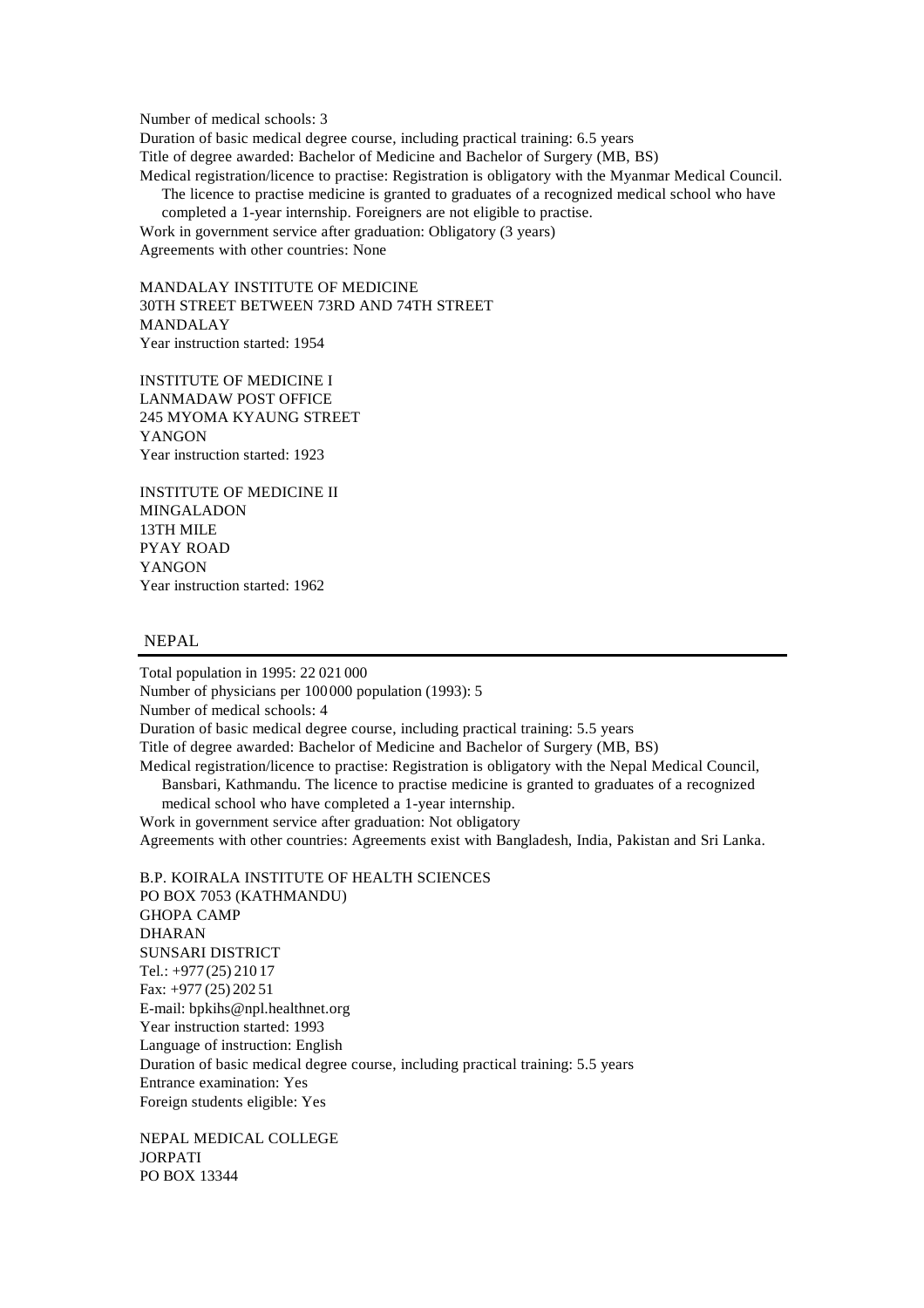KATHMANDU Tel.: +977 (1) 471 875/473 113 Fax: +977 (1) 473 118 Year instruction started: 1997

INSTITUTE OF MEDICINE TRIBHUVAN UNIVERSITY KENDRIYA CAMPUS MAHARAJGUNJ PO BOX 1524 KATHMANDU Tel.: +977 (1) 412 798/412 040/422 973 Fax: +977 (1) 418 186 Year instruction started: 1978 Language of instruction: English Duration of basic medical degree course, including practical training: 5.5 years Entrance examination: Yes Foreign students eligible: Yes

MANIPAL COLLEGE OF MEDICAL SCIENCES PO BOX 155 DEEP HEIGHTS POKHARA 16 KASKI DISTRICT Tel.: +977 (6) 121 387 Fax: +977 (6) 122 160 E-mail: mcoms@mos.com.np Year instruction started: 1994 Language of instruction: English Duration of basic medical degree course, including practical training: 5.5 years Entrance examination: Yes Foreign students eligible: Yes

### NETHERLANDS

Total population in 1995: 15 575 000 Number of physicians per 100000 population (1993): — Number of medical schools: 8 Duration of basic medical degree course, including practical training: 6 years Title of degree awarded: Arts (Physician)

Medical registration/licence to practise: Registration is obligatory with the Chief Inspector of Health Care, *Postbus 5850, 2280 HW, Rijswijk*. The licence to practise medicine is granted by the Ministry of Health, Welfare and Sport, PO Box 20350, 2500 EJ, The Hague, to graduates of a recognized medical school in the Netherlands or a country of the European Union. Those with qualifications obtained outside the European Union are granted a licence to practise at the discretion of the Minister of Health.

Work in government service after graduation: Not obligatory

Agreements with other countries: An agreement exists with other countries of the European Union (Directive 93/16/EEC governing the employment of doctors).

FACULTEIT DER GENEESKUNDE UNIVERSITEIT VAN AMSTERDAM MEIBERGDREEF 15 NL-1105 AZ AMSTERDAM Year instruction started: 1632

FACULTEIT DER GENEESKUNDE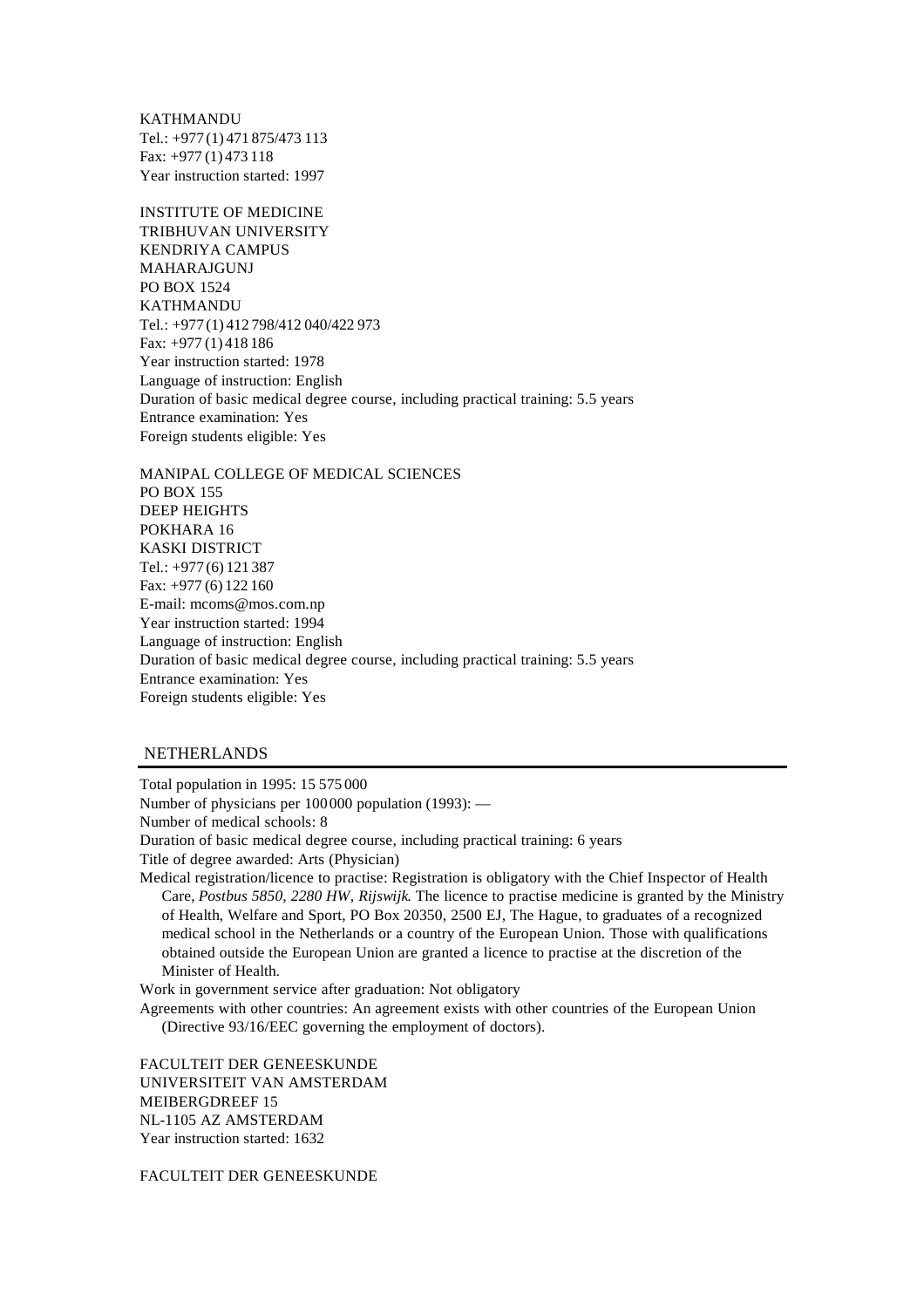VRIJE UNIVERSITEIT VAN DER BOECHORSTSTRAAT 7 NL-1081 BT AMSTERDAM Tel.: +31(20) 444 8010 Fax: +31 (20) 444 8262 E-mail: med.educ.dept@med.vu.nl Year instruction started: 1950 Language of instruction: Dutch Duration of basic medical degree course, including practical training: 6 years Entrance examination: No Foreign students eligible: Yes

FACULTEIT DER GENEESKUNDE RIJKSUNIVERSITEIT GRONINGEN BLOEMSINGEL 10 NL-9712 KZ GRONINGEN Year instruction started: 1614

FACULTEIT DER GENEESKUNDE RIJKSUNIVERSITEIT TE LEIDEN WASSENAARSEWEG 62 NL-2333 AL LEIDEN Year instruction started: 1575

FACULTEIT DER GENEESKUNDE RIJKSUNIVERSITEIT LIMBURG TONGERSESTRAAT 53 POSTBUS 616 NL-6200 MD MAASTRICHT Year instruction started: 1974

FACULTEIT DER MEDISCHE WETENSCHAPPEN KATHOLIEKE UNIVERSITEIT NIJMEGEN GEERT GROOTEPLEIN NOORD 9 POSTBUS 9101 NL-6500 HB NIJMEGEN Tel.: +31(24) 361 9203/361 8937 Fax: +31 (24) 354 0529 Year instruction started: 1951 Language of instruction: Dutch Duration of basic medical degree course, including practical training: 6 years Entrance examination: No Foreign students eligible: Yes

FACULTEIT DER GENEESKUNDE ERASMUS UNIVERSITEIT DR MOLEWATERPLEIN 50 POSTBUS 1738 NL-3000 DR ROTTERDAM Tel.: +31(10) 408 1111 Fax: +31 (10) 436 2841 E-mail: groeneveld@facb.fgg.eur.nl Year instruction started: 1966 Language of instruction: Dutch Duration of basic medical degree course, including practical training: 6 years Entrance examination: No Foreign students eligible: Yes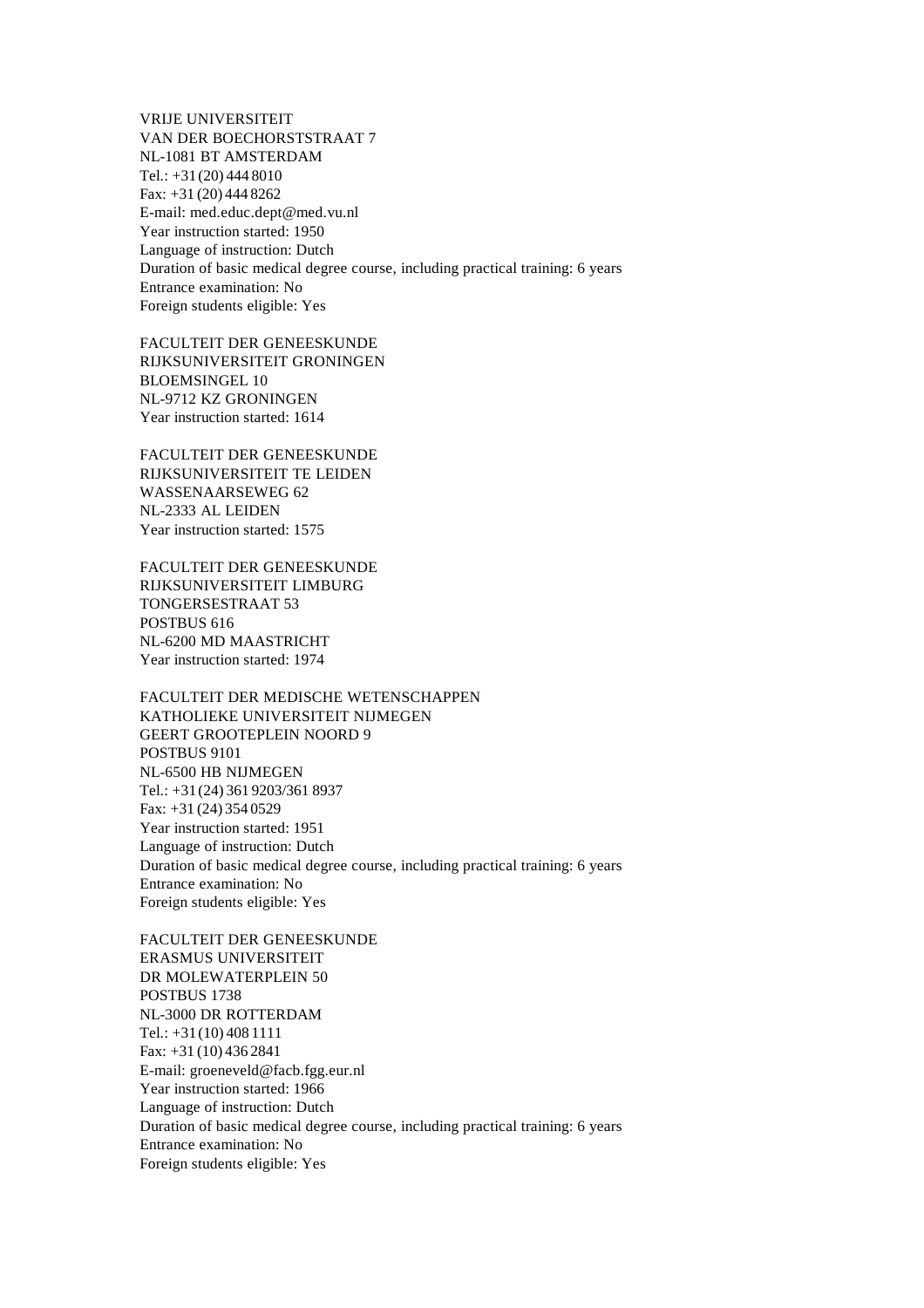FACULTEIT DER GENEESKUNDE UNIVERSITEIT UTRECHT UNIVERSITEITSWEG 100 POSTBUS 80030 NL-3508 TA UTRECHT Tel.: +31(30) 253 8888 Fax: +31 (30) 253 9025 E-mail: bureau@med.ruu.nl Year instruction started: 1636 Language of instruction: Dutch Duration of basic medical degree course, including practical training: 6 years Entrance examination: No Foreign students eligible: Yes

# NETHERLANDS ANTILLES

Total population in 1995: — Number of physicians per 100000 population (1993): — Number of medical schools: 1 Duration of basic medical degree course, including practical training: — Title of degree awarded: — Medical registration/licence to practise: — Work in government service after graduation: — Agreements with other countries: —

SABA SCHOOL OF MEDICINE PO BOX 1000 SABA NETHERLANDS ANTILLES Tel.:  $+599(4)63456$ Fax: +599 (4) 634 58 Year instruction started: 1993

## NEW ZEALAND

Total population in 1995: 3 602 000 Number of physicians per 100000 population (1993): 210 Number of medical schools: 2 Duration of basic medical degree course, including practical training: 6 years Title of degree awarded: Bachelor of Medicine and Bachelor of Surgery Medical registration/licence to practise: The licence to practise medicine is granted by the Medical Council of New Zealand, 139–143 Willis Street, PO Box 11 649, Wellington. Graduates of medical schools in Australia can register without fulfilling any further requirements. The applications of graduates from other countries are considered individually. Work in government service after graduation: Not obligatory Agreements with other countries: An agreement exists with Australia.

FACULTY OF MEDICINE AND HEALTH SCIENCE UNIVERSITY OF AUCKLAND PRIVATE BAG 92 019 AUCKLAND Tel.: +64(9) 373 7599 Fax: +64 (9) 373 7481 E-mail: medschool@auckland.ac.nz Year instruction started: 1968 Language of instruction: English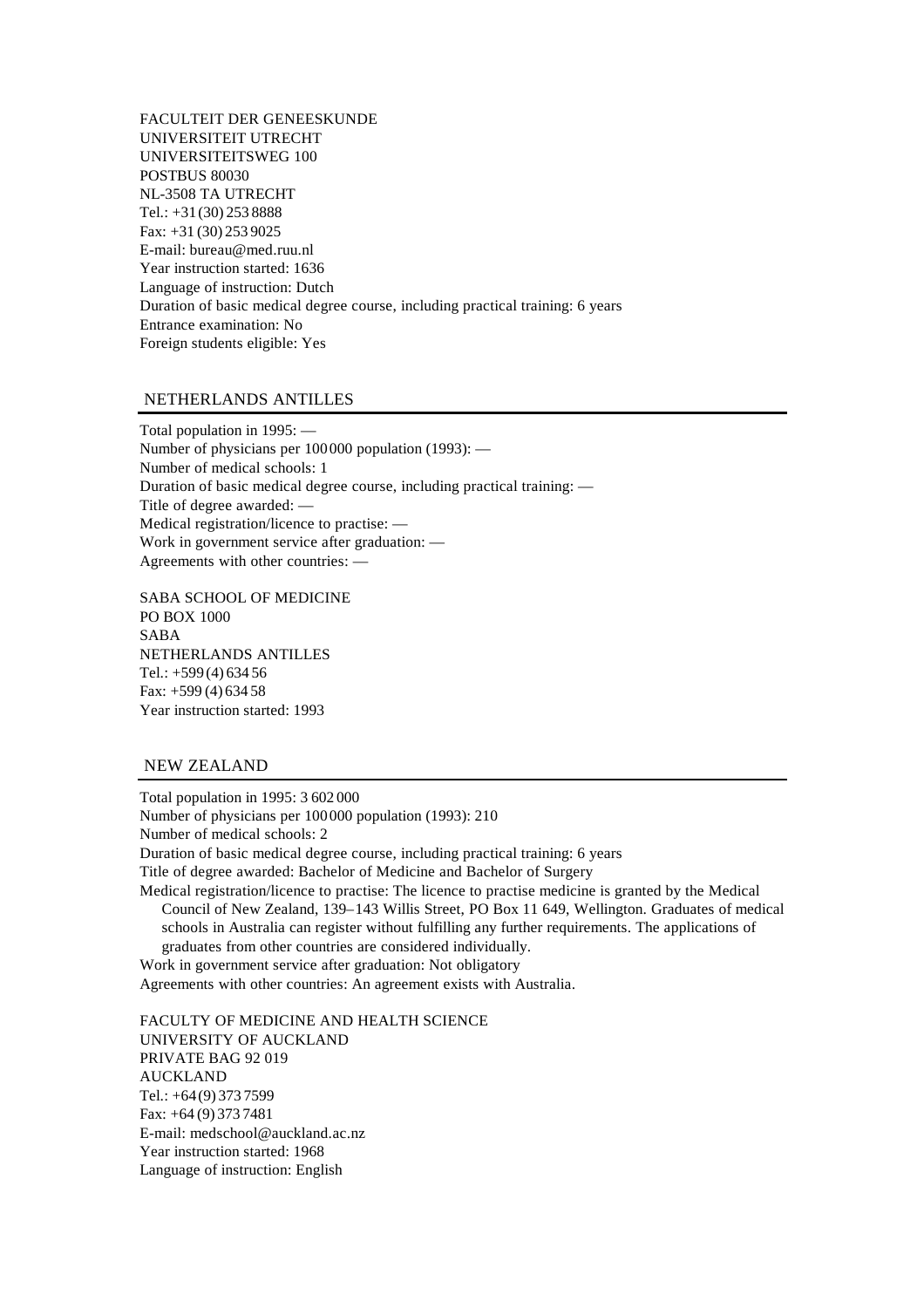Duration of basic medical degree course, including practical training: 6 years Entrance examination: No Foreign students eligible: No

OTAGO MEDICAL SCHOOL UNIVERSITY OF OTAGO GREAT KING STREET PO BOX 913 DUNEDIN Tel.: +64(3) 479 5057 Fax: +64 (3) 479 0401 E-mail: medical.faculty@stonebow.otago.ac.nz Year instruction started: 1875 Language of instruction: English Duration of basic medical degree course, including practical training: 6 years Entrance examination: Yes Foreign students eligible: Yes

# NICARAGUA

Total population in 1995: 4 238 000 Number of physicians per 100000 population (1993): 82 Number of medical schools: 3 Duration of basic medical degree course, including practical training: 6–7 years Title of degree awarded: Doctor en Medicina y Cirugia (Doctor of Medicine and Surgery) Medical registration/licence to practise: — Work in government service after graduation: — Agreements with other countries: —

FACULTAD DE CIENCIAS MEDICAS UNIVERSIDAD NACIONAL AUTONOMA DE NICARAGUA LEON Year instruction started: 1893

FACULTAD DE CIENCIAS MEDICAS UNIVERSIDAD AMERICANA (UAM) MANAGUA Tel.: +505 (2) 783 800 Fax: +505 (2) 787 558 Year instruction started: 1994 Duration of basic medical degree course, including practical training: 6 years

FACULTAD DE CIENCIAS MEDICAS UNIVERSIDAD NACIONAL AUTONOMA DE NICARAGUA CALLE DE ENEL CENTRAL 3 KM AL SUR APDO 663 MANAGUA Tel.: +505 (2) 277 1850 Fax: +505 (2) 278 6782 E-mail: cdocunan@ops.org.ni Year instruction started: 1980 Language of instruction: Spanish Duration of basic medical degree course, including practical training: 7 years Entrance examination: Yes Foreign students eligible: Yes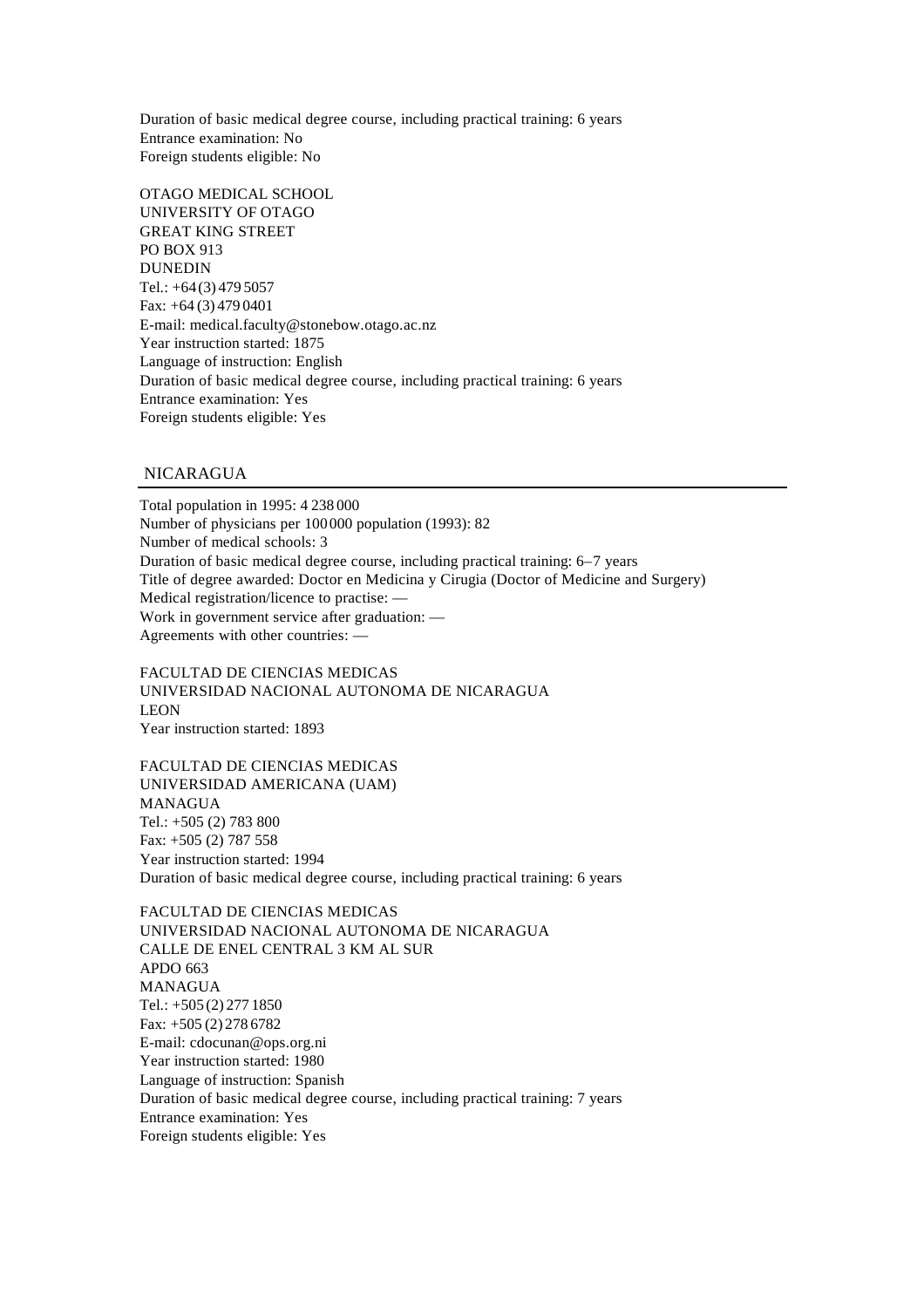### NIGER

Total population in 1995: 9 465 000 Number of physicians per 100000 population (1993): 3 Number of medical schools: 1 Duration of basic medical degree course, including practical training: 7 years Title of degree awarded: Docteur en Médecine (Diplôme d'État) (Doctor of Medicine (State Diploma)) Medical registration/licence to practise: — Work in government service after graduation: — Agreements with other countries: —

FACULTE DES SCIENCES DE LA SANTE UNIVERSITE DE NIAMEY BP 237 NIAMEY Year instruction started: 1974

## NIGERIA

Total population in 1995: 115 020 000 Number of physicians per 100000 population (1993): 21 Number of medical schools: 15 Duration of basic medical degree course, including practical training: 5–6 years Title of degree awarded: Bachelor of Medicine and Bachelor of Surgery Medical registration/licence to practise: Registration is obligatory with the Medical and Dental Council of Nigeria, 25 Ahmed Onibudo Street, Victoria Island, Private Mail Bag 12611, Lagos. The licence to practise medicine is granted to graduates of a recognized medical school who have worked as an intern for 12 months on a rotating basis in an accredited hospital. Those with foreign qualifications must pass the Nigeria Medical Council Assessment Examination and serve for 1 year as an intern in Nigeria.

Work in government service after graduation: Obligatory (Nigerians must serve for 1 year in the National Youth Service)

Agreements with other countries: None

OBAFEMI AWOLOWO COLLEGE OF HEALTH SCIENCES OGUN STATE UNIVERSITY PRIVATE MAIL BAG 2002 AGO-IWOYE OGUN STATE Year instruction started: 1983

FACULTY OF MEDICINE UNIVERSITY OF BENIN PRIVATE MAIL BAG 1154 BENIN CITY EDO STATE Tel.: +234 (52) 600 547/600 549/600 567 Fax: +234 (52) 600 273 Telex: 41365 uniben ng Year instruction started: 1971 Language of instruction: English Duration of basic medical degree course, including practical training: 6 years Entrance examination: Yes Foreign students eligible: Yes

COLLEGE OF MEDICAL SCIENCES UNIVERSITY OF CALABAR PRIVATE MAIL BAG 1115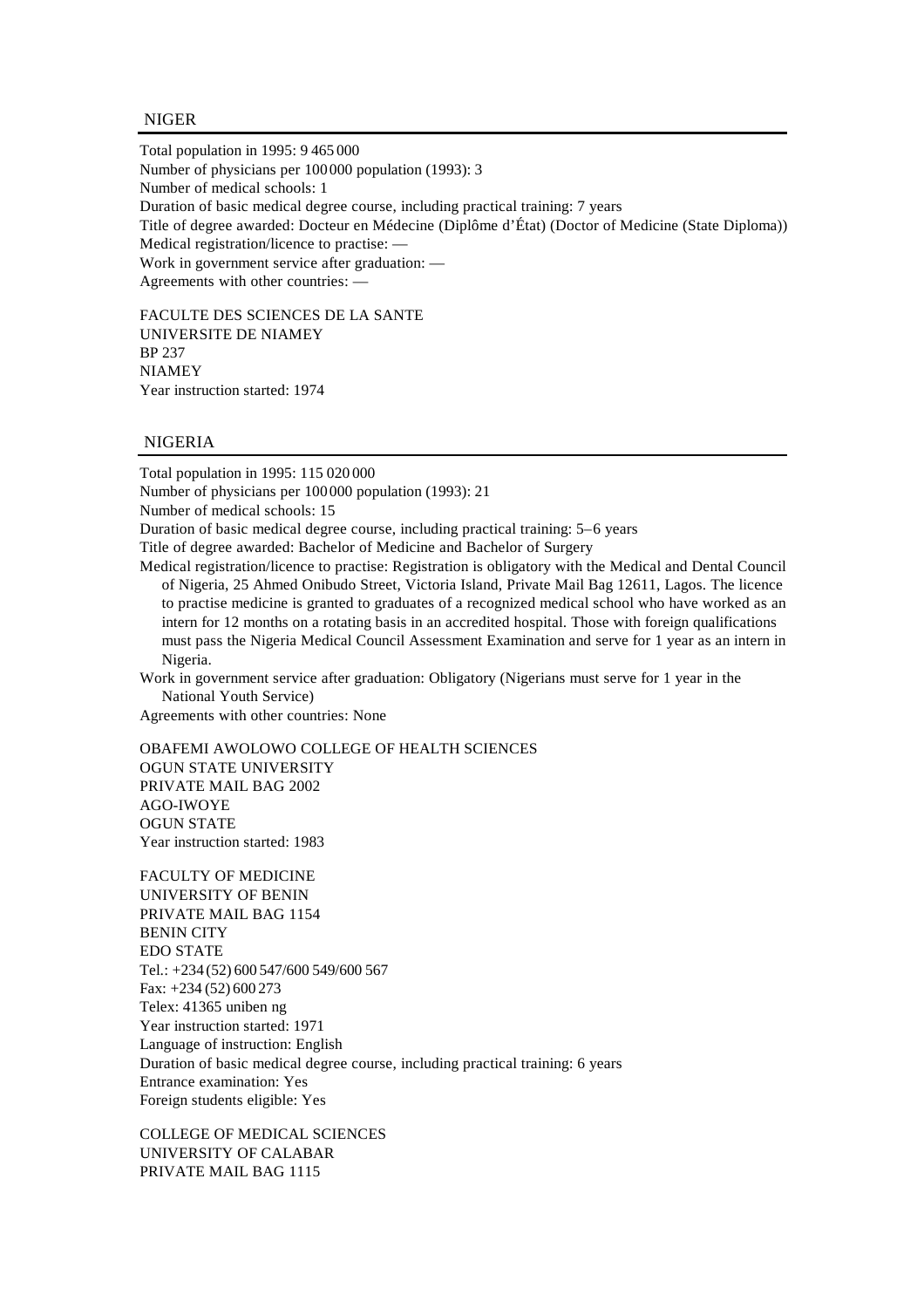CALABAR CROSS RIVER STATE Tel.: +234 (87) 222 855/225 547 Fax: +234 (87) 221 766 Telex: 65103 unical ng Year instruction started: 1978 Language of instruction: English Duration of basic medical degree course, including practical training: 5 or 6 years Entrance examination: Yes Foreign students eligible: Yes

FACULTY OF MEDICINE UNIVERSITY OF NIGERIA ENUGU CAMPUS PRIVATE MAIL BAG 01229 ENUGU ENUGU STATE Year instruction started: 1969

COLLEGE OF MEDICINE UNIVERSITY OF IBADAN UNIVERSITY COLLEGE HOSPITAL QUEEN ELIZABETH ROAD PRIVATE MAIL BAG 5017 IBADAN OYO STATE Tel.: +234 (2) 241 3922 Fax: +234 (2) 241 1768 E-mail: provost.sysop@nga.healthnet.org Year instruction started: 1948 Language of instruction: English Duration of basic medical degree course, including practical training: 5 or 6 years Entrance examination: Yes Foreign students eligible: Yes

COLLEGE OF HEALTH SCIENCES OBAFEMI AWOLOWO UNIVERSITY PRIVATE MAIL BAG 2002 ILE-IFE OYO STATE Tel.: +234 (36) 233 134 Fax: +234 (36) 233 134 Year instruction started: 1972 Language of instruction: English Duration of basic medical degree course, including practical training: 6 years Entrance examination: Yes Foreign students eligible: Yes

FACULTY OF HEALTH SCIENCES UNIVERSITY OF ILORIN PRIVATE MAIL BAG 1515 ILORIN KWARA STATE Tel.: +234 (31) 221 844 Telex: 33144 unilon ng E-mail: fhs@unilorin.edu.ng Year instruction started: 1977 Language of instruction: English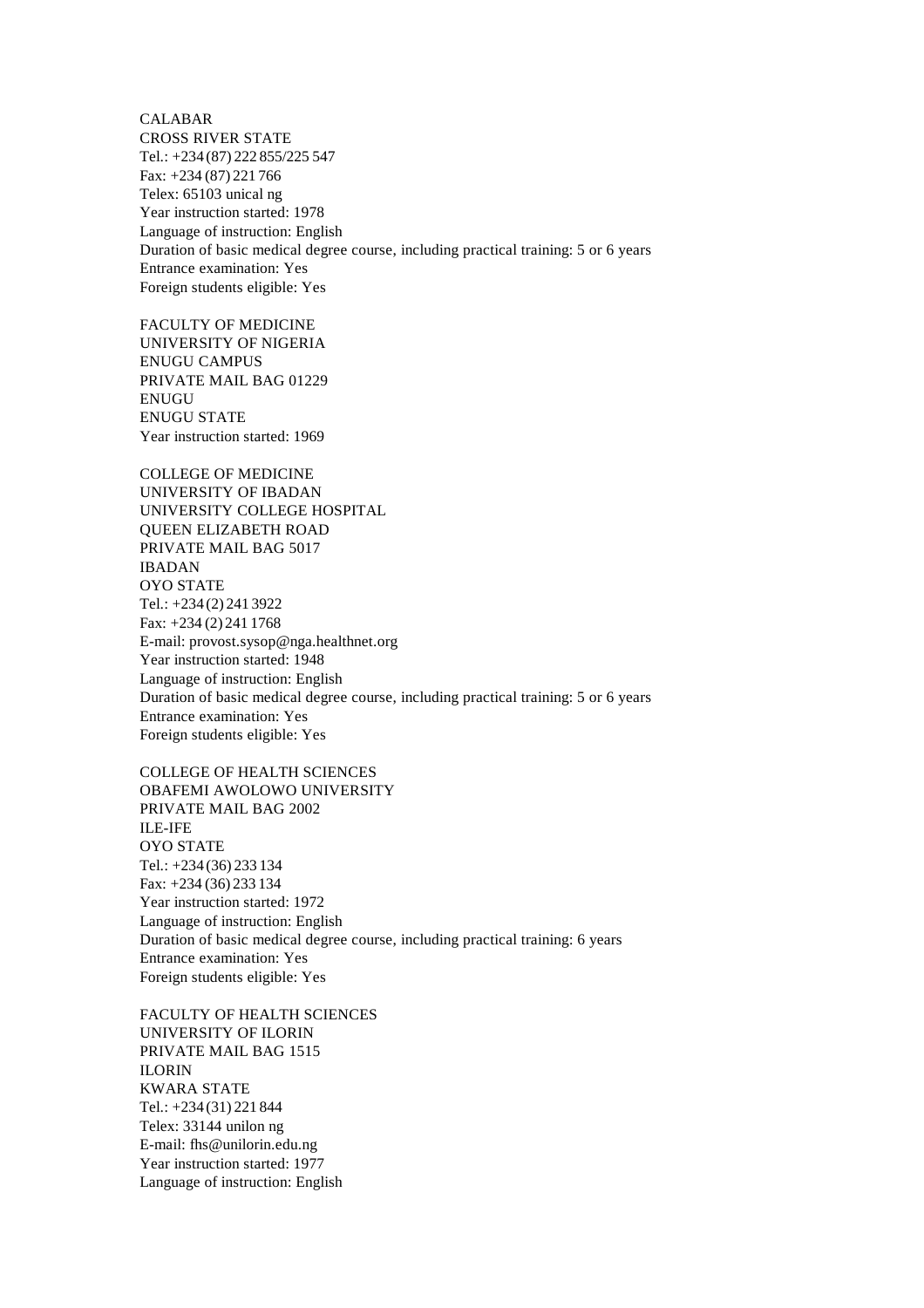Duration of basic medical degree course, including practical training: 6 years Entrance examination: Yes Foreign students eligible: Yes

FACULTY OF MEDICAL SCIENCES UNIVERSITY OF JOS PRIVATE MAIL BAG 2084 JOS PLATEAU STATE Year instruction started: 1976

COLLEGE OF MEDICINE UNIVERSITY OF LAGOS IDI-ARABA PRIVATE MAIL BAG 12003 LAGOS LAGOS STATE Tel.: +234 (1) 832 049/801 500 Fax: +234 (1) 837 630 Telex: 27636 ng Year instruction started: 1962 Language of instruction: English Duration of basic medical degree course, including practical training: 5 years Entrance examination: Yes Foreign students eligible: Yes

COLLEGE OF MEDICAL SCIENCES

UNIVERSITY OF MAIDUGURI PRIVATE MAIL BAG 1069 MAIDUGURI BORNO STATE Year instruction started: 1978 Language of instruction: English Duration of basic medical degree course, including practical training: 5 years Entrance examination: No Foreign students eligible: Yes

COLLEGE OF HEALTH SCIENCES NNAMDI AZIKIWE UNIVERSITY NNEWI CAMPUS PRIVATE MAIL BAG 5001 NNEWI ANAMBRA STATE Tel.: +234 (46) 463 663 Fax: +234 (46) 460 124 Year instruction started: 1987 Language of instruction: English Duration of basic medical degree course, including practical training: 5–6 years Entrance examination: Yes Foreign students eligible: Yes

COLLEGE OF HEALTH SCIENCES UNIVERSITY OF PORT HARCOURT EAST-WEST ROAD PRIVATE MAIL BAG 1 CHOBA PORT HARCOURT RIVERS STATE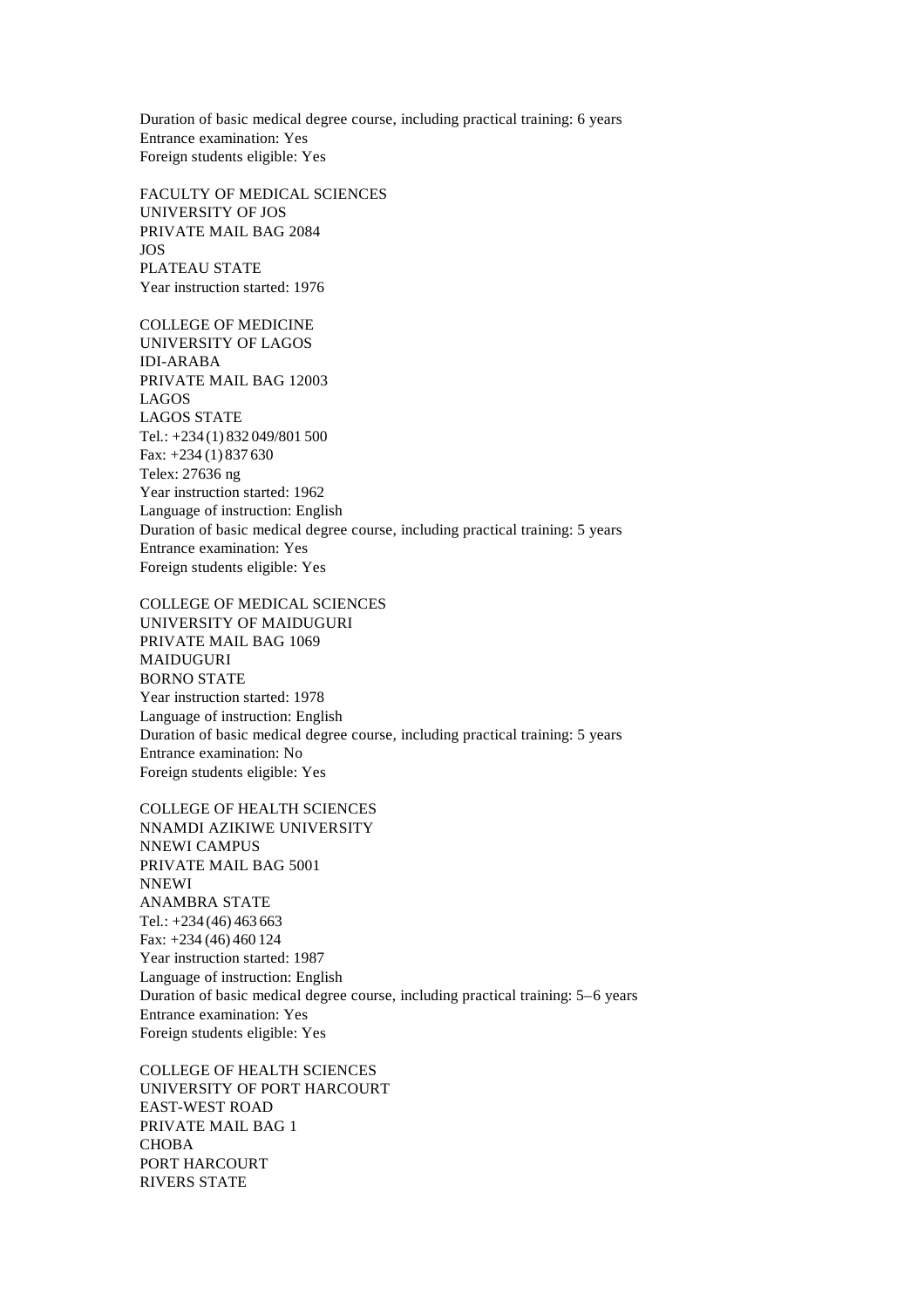Telex: 61183 phuni ng Year instruction started: 1979 Language of instruction: English Duration of basic medical degree course, including practical training: 6 years Entrance examination: Yes Foreign students eligible: Yes

COLLEGE OF HEALTH SCIENCES DANFODIYO UNIVERSITY SULTAN ABUBAKAR ROAD PRIVATE MAIL BAG 2370 SOKOTO 02254 SOKOTO STATE Tel.: +234 (60) 233 012 Fax: +234 (60) 230 709 Year instruction started: 1979 Language of instruction: English Duration of basic medical degree course, including practical training: 6 years Entrance examination: Yes Foreign students eligible: Yes

COLLEGE OF MEDICINE AND HEALTH SCIENCES ABIA STATE UNIVERSITY PRIVATE MAIL BAG 2000 UTURU ABIA STATE

FACULTY OF MEDICINE AHMADU BELLO UNIVERSITY ZARIA KADUNA STATE Year instruction started: 1967

### NORWAY

Total population in 1995: 4 348 000 Number of physicians per 100000 population (1993): — Number of medical schools: 4

Duration of basic medical degree course, including practical training: 6–6.5 years

Title of degree awarded: Candidatus medicinae (cand. med.)

Medical registration/licence to practise: Registration is obligatory with the Norwegian Board of Health, PO Box 8126 Dep., 0032 Oslo. The licence to practise medicine is granted to graduates who have successfully completed 1.5 years of medical practice. Those with foreign medical qualifications must have their degree approved and pass complementary tests on certain medical subjects. Foreigners must also pass a language examination.

Work in government service after graduation: Obligatory (1.5 years)

Agreements with other countries: Agreements exist with other countries of the European Union (Directive 93/16/EEC governing the employment of doctors) and Denmark, Finland, Iceland and Sweden.

DET MEDISINSKE FAKULTET UNIVERSITETET I BERGEN HARALD HARFAGRESGT. 1 N-5020 BERGEN Year instruction started: 1946 Language of instruction: Norwegian Duration of basic medical degree course, including practical training: 6–6.5 years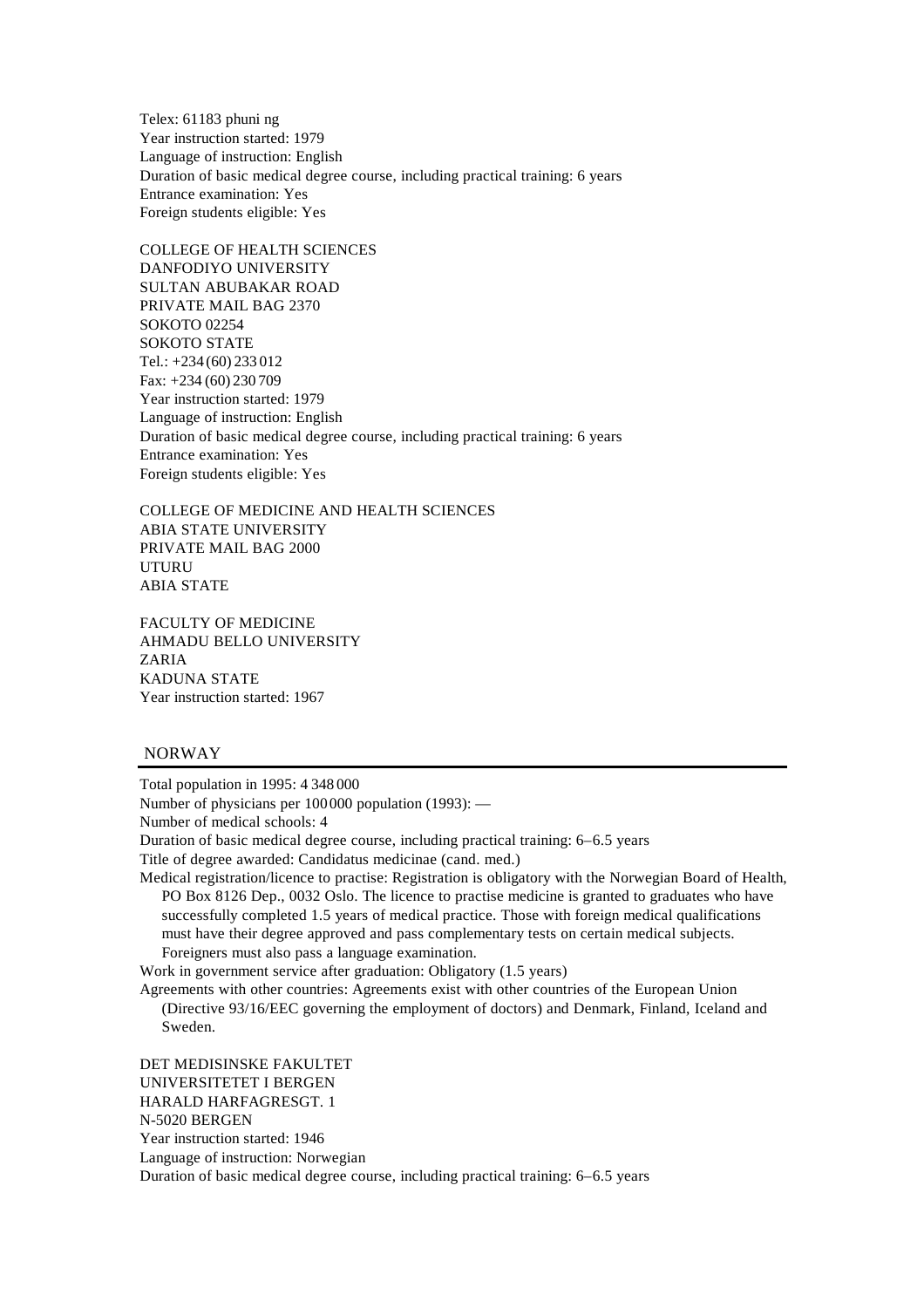Entrance examination: No Foreign students eligible: Yes

DET MEDISINSKE FAKULTET UNIVERSITETET I OSLO SOSTERHJEMMET 2 ETG. ULLEVAL SYKEHUS POST BOKS 1078 BLINDERN N-0316 OSLO Year instruction started: 1814

FAGOMRADET MEDISIN UNIVERSITETET I TROMSO N-9037 TROMSO Tel.: +47(776) 446 10 Fax: +47 (776) 453 00 Year instruction started: 1972 Language of instruction: Norwegian Duration of basic medical degree course, including practical training: 6 years Entrance examination: No Foreign students eligible: Yes

DET MEDISINSKE FAKULTET UNIVERSITETET I TRONDHEIM EIRIK JARLS GT. 10 N-7000 TRONDHEIM Year instruction started: 1975

### OMAN

Total population in 1995: 2 302 000 Number of physicians per 100000 population (1993): 120 Number of medical schools: 1 Duration of basic medical degree course, including practical training: 7 years (a further year of supervised practice is required before the degree is awarded) Title of degree awarded: Doctor of Medicine (MD) Medical registration/licence to practise: Registration is obligatory with the Ministry of Health, PO Box 393, Muscat. The licence to practise medicine is granted to graduates of a recognized medical school who have completed a 2-year internship. Graduates of foreign medical schools must sit a local qualifying examination. Work in government service after graduation: Not obligatory Agreements with other countries: An agreement for limited registration exists with the General Medical Council of the United Kingdom. COLLEGE OF MEDICINE SULTAN QABOOS UNIVERSITY AL KHOD PO BOX 35 MUSCAT 123 Tel.: +968 515 102 Fax: +968 513 419 Year instruction started: 1986 Language of instruction: English

Duration of basic medical degree course, including practical training: 7 years

Entrance examination: No

Foreign students eligible: No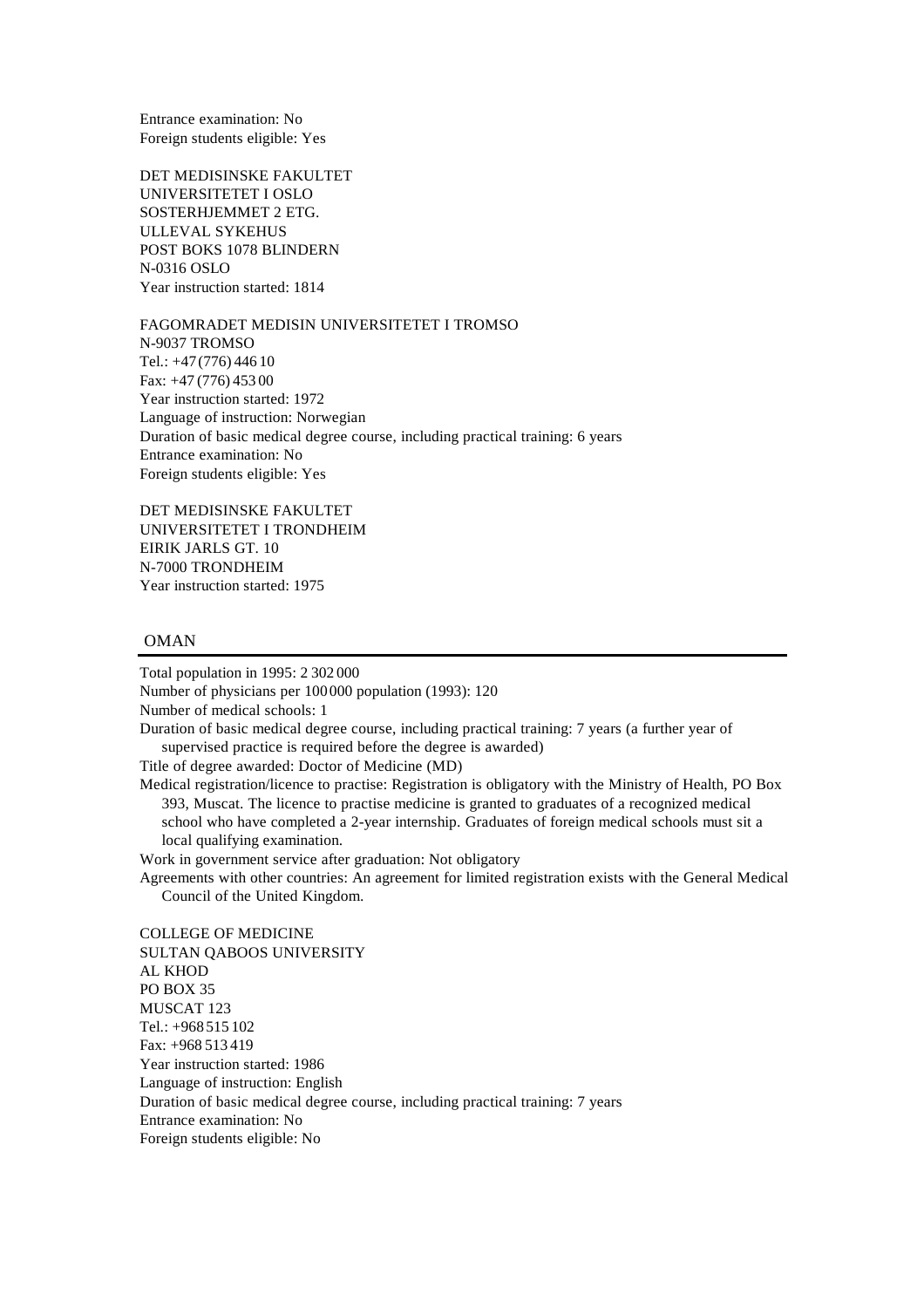### PAKISTAN

Total population in 1995: 139 973 000 Number of physicians per 100000 population (1993): 52 Number of medical schools: 19 Duration of basic medical degree course, including practical training: 5 years Title of degree awarded: Bachelor of Medicine and Bachelor of Surgery (MB, BS) Medical registration/licence to practise: Registration is obligatory with the Pakistan Medical and Dental Council, G-10/4 Mauve Area, Islamabad. The licence to practise medicine is granted to graduates of a recognized medical school. Graduates of foreign medical schools must pass a

qualifying registration examination of the National Examination Board of the Pakistan Medical and Dental Council. Foreigners are only eligible for conditional registration and a licence to practise on a year-to-year basis for institutional service.

Work in government service after graduation: Obligatory (1 year) Agreements with other countries: —

AYUB MEDICAL COLLEGE UNIVERSITY OF PESHAWAR ABBOTTABAD Year instruction started: 1979

QUAID-E-AZAM MEDICAL COLLEGE ISLAMIA UNIVERSITY CIRCULAR ROAD PO BOX 4 BAHAWALPUR Tel.: +92(621) 884 289 Fax: +92 (621) 875 677 Year instruction started: 1971 Language of instruction: English Duration of basic medical degree course, including practical training: 5 years Entrance examination: Yes Foreign students eligible: Yes

PUNJAB MEDICAL COLLEGE UNIVERSITY OF PUNJAB SARDOGHA ROAD FAISALABAD Tel.: +92(41) 760 470 Fax: +92 (41) 762 846 Year instruction started: 1973 Language of instruction: English Duration of basic medical degree course, including practical training: 5 years Entrance examination: No Foreign students eligible: Yes

LIAQUAT MEDICAL COLLEGE UNIVERSITY OF SIND JAMSHORO Tel.: +92(221) 771 239 Fax: +92 (221) 771 303 Year instruction started: 1951 Language of instruction: English Duration of basic medical degree course, including practical training: 5 years Entrance examination: No Foreign students eligible: Yes

AGA KHAN MEDICAL COLLEGE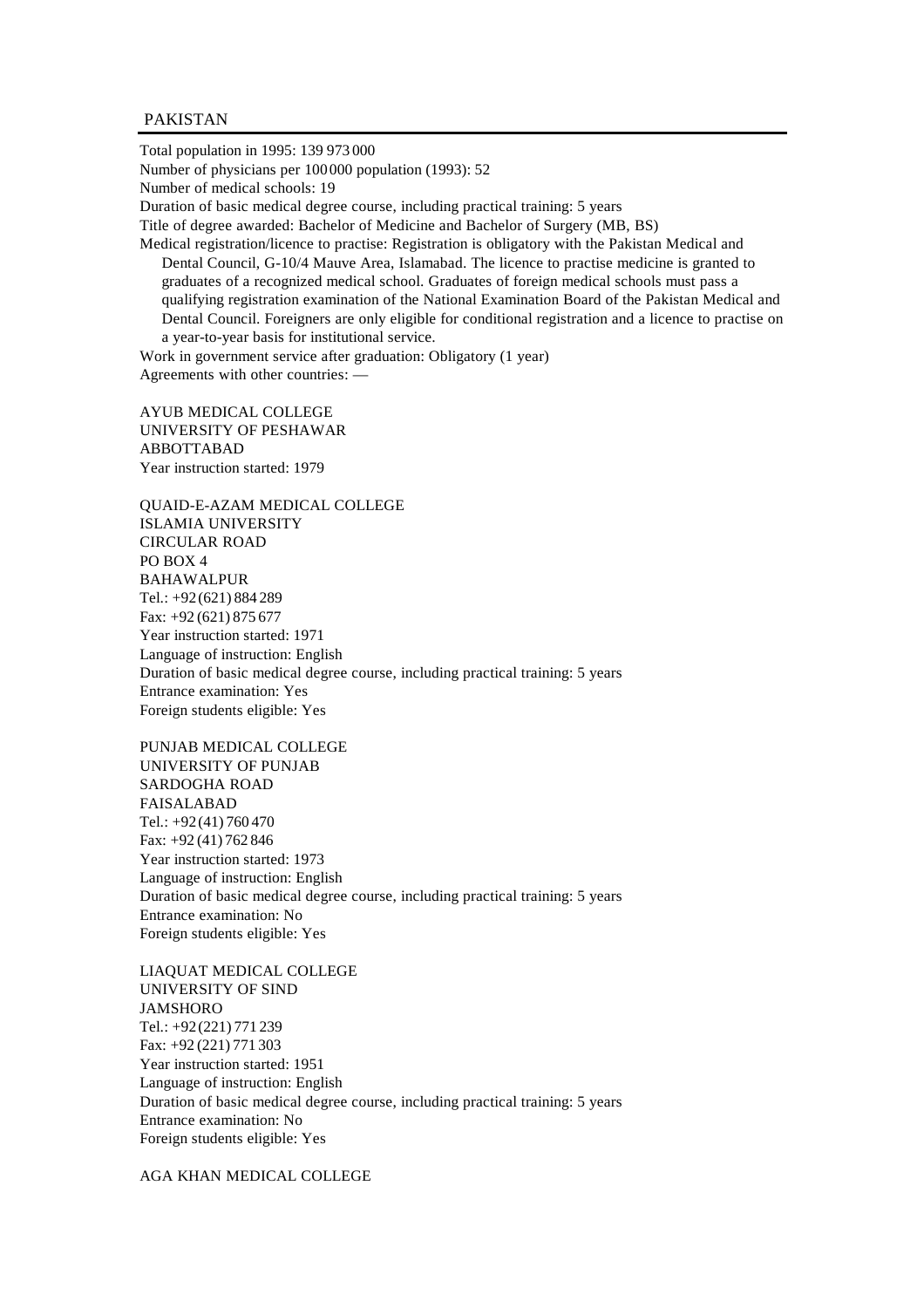AGA KHAN UNIVERSITY STADIUM ROAD PO BOX 3500 KARACHI Year instruction started: 1983

KARACHI MEDICAL AND DENTAL COLLEGE AND ABBASI SHAHEED HOSPITAL<sup>1</sup> KARACHI METROPOLITAN CORPORATION F.B. AREA BLOCK 16 KARACHI 75950 Tel.: +92(21) 632 0020/632 0021/632 0022 Year instruction started: 1991

BAQAI MEDICAL COLLEGE<sup>1</sup> UNIVERSITY OF KARACHI 51 DEH TOR TOLL PLAZA PO BOX 2407 KARACHI 18 Tel.: +92(21) 635 0433/635 0434 Fax: +92 (21) 661 7968 E-mail: bih@cyber.net.pk Year instruction started: 1988 Language of instruction: English Duration of basic medical degree course, including practical training: 5 years Entrance examination: Yes Foreign students eligible: Yes

DOW MEDICAL COLLEGE UNIVERSITY OF KARACHI BABA-E-URDU ROAD KARACHI 74400 Year instruction started: 1945

SIND MEDICAL COLLEGE UNIVERSITY OF KARACHI RAFIQUE H.I. SHAHEED ROAD KARACHI 77510 Tel.: +92(21) 519 006/519 007/519 008 Year instruction started: 1973 Language of instruction: English Duration of basic medical degree course, including practical training: 5 years Entrance examination: No Foreign students eligible: Yes

ALLAMA IQBAL MEDICAL COLLEGE UNIVERSITY OF PUNJAB 6 BIRDWOOD ROAD LAHORE Year instruction started: 1975

FATIMA JINNAH MEDICAL COLLEGE FOR WOMEN UNIVERSITY OF PUNJAB LAHORE Year instruction started: 1948

KING EDWARD MEDICAL COLLEGE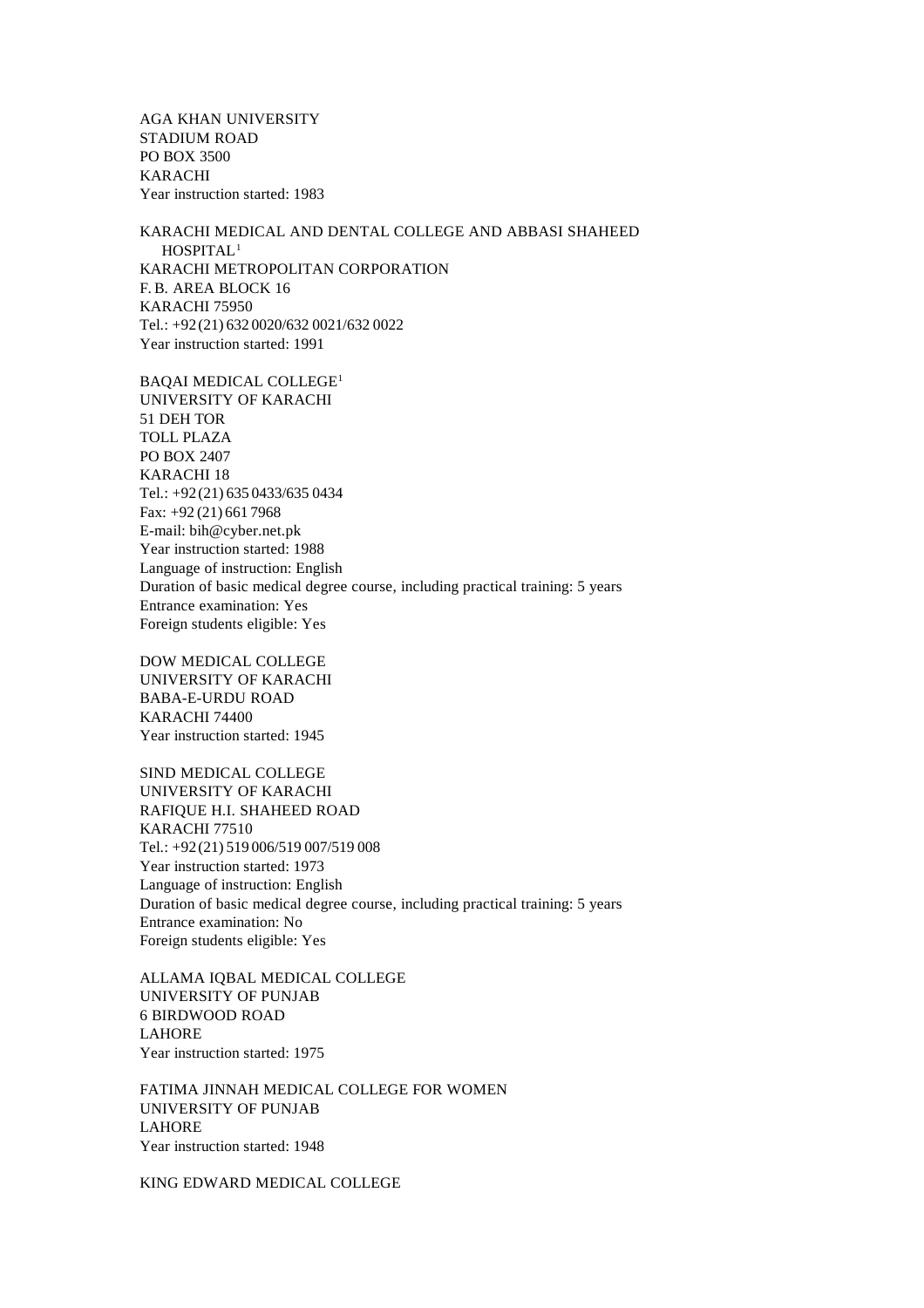UNIVERSITY OF PUNJAB NILA GUMBAND LAHORE Year instruction started: 1860

CHANDKA MEDICAL COLLEGE UNIVERSITY OF SIND JAMSHORO LARKANA

NISHTAR MEDICAL COLLEGE BAHUDDIN ZAKARIA UNIVERSITY MULTAN Year instruction started: 1951

NAWABSHAH MEDICAL COLLEGE FOR GIRLS UNIVERSITY OF SIND NAWABSHAH

KHYBER MEDICAL COLLEGE UNIVERSITY OF PESHAWAR UNIVERSITY CAMPUS PESHAWAR Tel.: +92(521) 841 425 Fax: +92 (521) 841 598 Year instruction started: 1954 Language of instruction: English Duration of basic medical degree course, including practical training: 5 years Entrance examination: Yes Foreign students eligible: Yes

BOLAN MEDICAL COLLEGE UNIVERSITY OF BALUCHISTAN **OUETTA** Year instruction started: 1972

ARMY MEDICAL COLLEGE QUAID-E-AZAM UNIVERSITY ABID MAJID ROAD RAWALPINDI 46000 Tel.: +92(51) 584 780 Fax: +92 (51) 581 085 Year instruction started: 1977 Language of instruction: English Duration of basic medical degree course, including practical training: 5 years Entrance examination: Yes Foreign students eligible: Yes

RAWALPINDI MEDICAL COLLEGE UNIVERSITY OF PUNJAB TIPU ROAD RAWALPINDI 46000 Tel.: +92(51) 552 819 Fax: +92 (51) 502 148 Year instruction started: 1973 Language of instruction: English Duration of basic medical degree course, including practical training: 5 years Entrance examination: No Foreign students eligible: Yes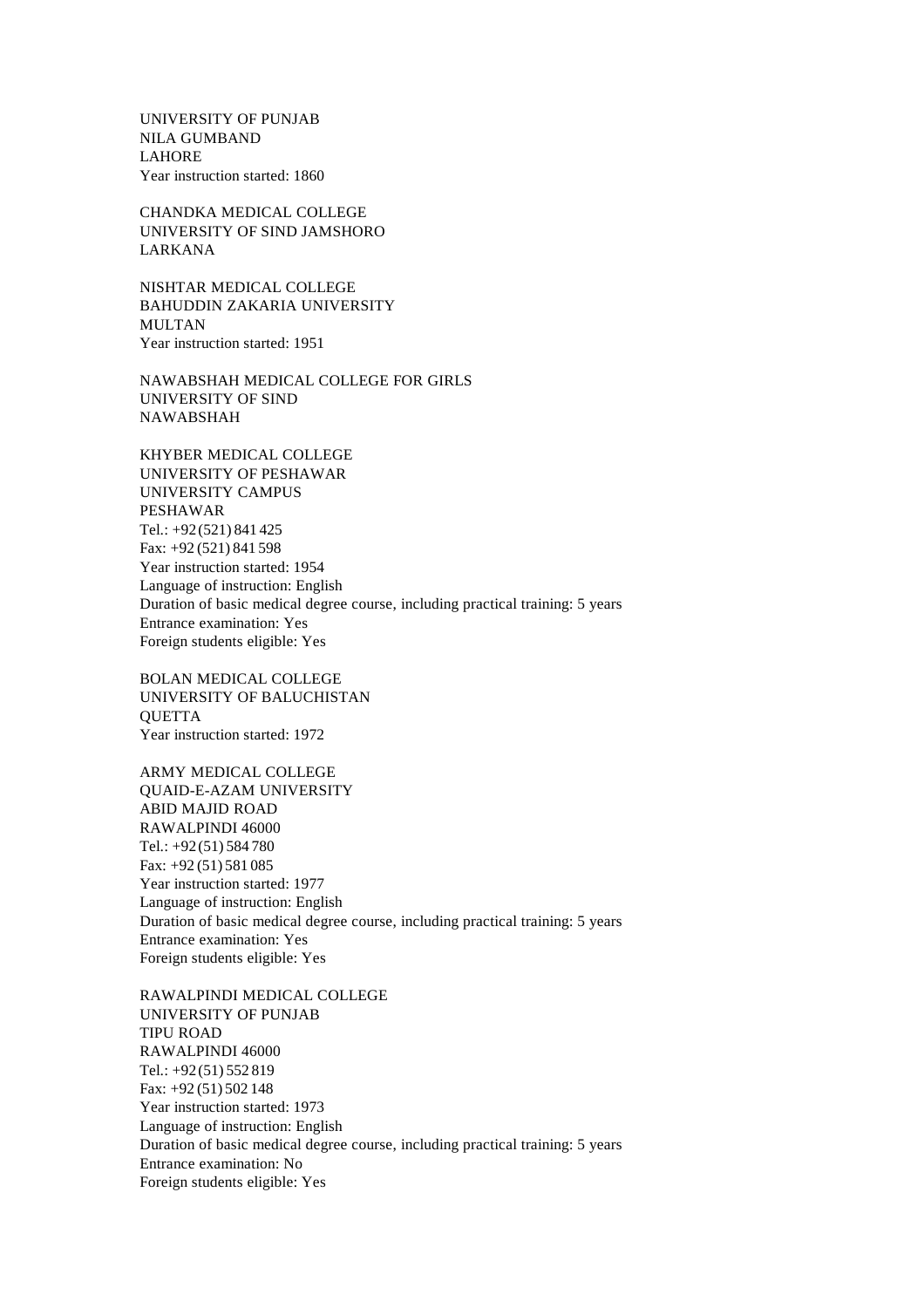### PALAU

Total population in 1995: —

Number of physicians per 100000 population (1993): —

Number of medical schools: None

Medical registration/licence to practise: Registration is obligatory with the Ministry of Health, PO Box 6027, Koror 96940. The licence to practise medicine is granted to graduates of a recognized medical school who hold a current licence.

Work in government service after graduation: Not obligatory

Agreements with other countries: None

## PANAMA

Total population in 1995: 2 677 000

Number of physicians per 100000 population (1993): 119

Number of medical schools: 2

Duration of basic medical degree course, including practical training: 6 years

Title of degree awarded: Doctor en Medicina (Doctor of Medicine)

Medical registration/licence to practise: Registration is obligatory with the Ministry of Education. The licence to practise medicine is granted by the Consejo Técnico de Salud, Ministry of Health, Avenida Cuba y Calle 34, Panama. Applicants should make their request through a lawyer. They should submit the originals and one copy of their degree certificate, as well as evidence to certify that they have successfully completed a 2-year internship. Those with foreign medical qualifications must have their degree certified by the Panamanian consular authorities in the country concerned. Foreigners are not entitled to practise.

Work in government service after graduation: Not obligatory Agreements with other countries: —

FACULTAD DE MEDICINA UNIVERSIDAD DE PANAMA VIA TRANSISTMICA APDO 3368 PANAMA Tel.: +507 223 8512  $Fax: +5072238512$ Year instruction started: 1951 Language of instruction: Spanish Duration of basic medical degree course, including practical training: 6 years Entrance examination: Yes Foreign students eligible: Yes

FACULTAD DE CIENCIAS MEDICAS Y DE LA SALUD UNIVERSIDAD LATINA DE PANAMA CALLE 55 EL CANGREJO APDO 87-0887 BELLA VISTA PANAMA Tel.: +507 263 2038/263 3409 Fax: +507 263 3376 E-mail: fac-med@ns.ulat.ac.pa Year instruction started: 1994 Language of instruction: Spanish, English Duration of basic medical degree course, including practical training: 6 years Entrance examination: Yes Foreign students eligible: Yes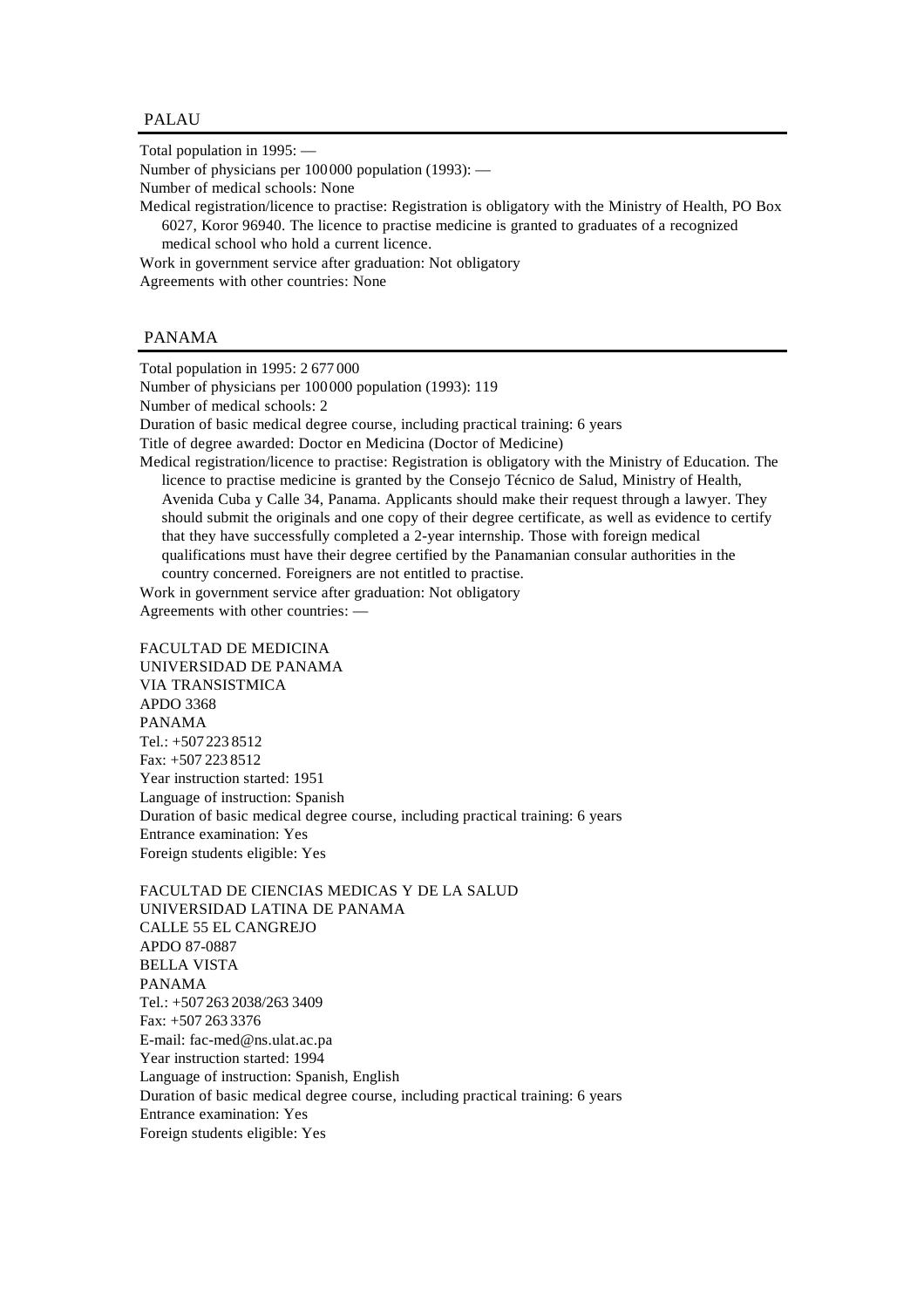# PAPUA NEW GUINEA

Total population in 1995: 4 400 000 Number of physicians per 100000 population (1993): 18 Number of medical schools: 1 Duration of basic medical degree course, including practical training: 6 years Title of degree awarded: Bachelor of Medicine and Bachelor of Surgery Medical registration/licence to practise: — Work in government service after graduation: — Agreements with other countries: —

FACULTY OF MEDICINE UNIVERSITY OF PAPUA NEW GUINEA PO BOX 5623 BOROKO Year instruction started: 1959

# PARAGUAY

Total population in 1995: 4 957 000 Number of physicians per 100000 population (1993): 67 Number of medical schools: 1 Duration of basic medical degree course, including practical training: 6 years Title of degree awarded: Médico Cirujano (Physician and Surgeon) Medical registration/licence to practise: — Work in government service after graduation: — Agreements with other countries: —

FACULTAD DE CIENCIAS MEDICAS UNIVERSIDAD NACIONAL DE ASUNCION AVENIDA DE MONTERO 658 CASILLA 1102 ASUNCION Year instruction started: 1898 Duration of basic medical degree course, including practical training: 6 years

## PERU

Total population in 1995: 23 944 000

Number of physicians per 100000 population (1993): 73 Number of medical schools: 17

Duration of basic medical degree course, including practical training: 6–8 years (a further year of supervised clinical practice in the four basic subjects is required before the degree is awarded) Title of degree awarded: Médico Cirujano (Physician and Surgeon)

Medical registration/licence to practise: Registration is obligatory with the Colegio Médico del Perú, Malecon Almendaríz, Miraflores, Lima. The licence to practise medicine is granted to graduates of a recognized medical school who have successfully completed a 1-year internship and 1 year of service in a rural area.

Work in government service after graduation: Obligatory (1 year in a rural area) Agreements with other countries: —

FACULTAD DE MEDICINA HUMANA UNIVERSIDAD CATOLICA DE SANTA MARIA URBANIZACION SAN JOSE APDO 1350 AREQUIPA Tel.: +51(54) 251 213/251 210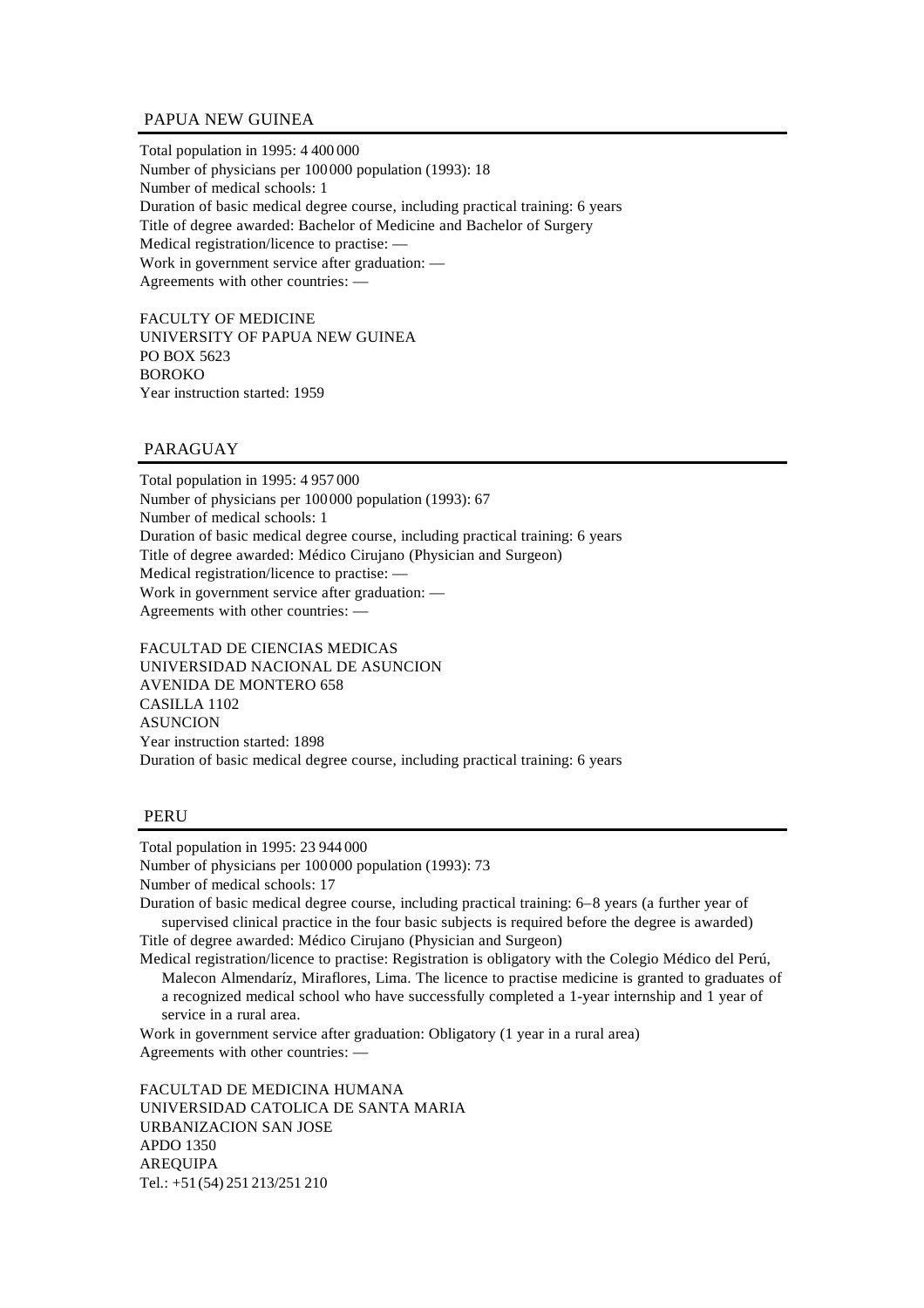Fax: +51 (54) 251 144 Year instruction started: 1988 Language of instruction: Spanish Duration of basic medical degree course, including practical training: 7 years Entrance examination: Yes Foreign students eligible: Yes

FACULTAD DE MEDICINA UNIVERSIDAD NACIONAL DE SAN AGUSTIN DANIEL A. CARRION 101 CERCADO APDO 1365 AREQUIPA Tel.: +51(54) 233 803 Fax: +51 (54) 233 803 E-mail: cd.fm@medic.unsa.edu.pe Year instruction started: 1958 Language of instruction: Spanish Duration of basic medical degree course, including practical training: 7 years Entrance examination: Yes Foreign students eligible: Yes

FACULTAD DE CIENCIAS DE LA SALUD UNIVERSIDAD NACIONAL DE CAJAMARCA CAJAMARCA Year instruction started: 1991

FACULTAD DE MEDICINA HUMANA UNIVERSIDAD NACIONAL DE SAN ANTONIO ABAD DEL CUSCO AVENIDA DE LA CULTURA S/N CIUDAD UNIVERSITARIA APDO 367 **CUSCO** Tel.: +51(84) 224 905 Fax: +51 (84) 226 048 E-mail: famehum@unsaac.edu.pe Year instruction started: 1980 Language of instruction: Spanish Duration of basic medical degree course, including practical training: 7 years Entrance examination: Yes Foreign students eligible: Yes

FACULTAD DE MEDICINA HUMANA UNIVERSIDAD NACIONAL "JOSE FAUSTINO SANCHEZ CARRION" AVENIDA MERCEDES INDACOCHEA HUACHO Tel.: +51(1) 312 395 Year instruction started: 1990 Language of instruction: Spanish Duration of basic medical degree course, including practical training: 7 years Entrance examination: Yes Foreign students eligible: Yes

FACULTAD DE ENFERMERIA Y MEDICINA HUMANA UNIVERSIDAD NACIONAL DEL CENTRO DE PERU HUANCAYO Year instruction started: 1991

PROGRAMA ACADEMICO DE MEDICINA HUMANA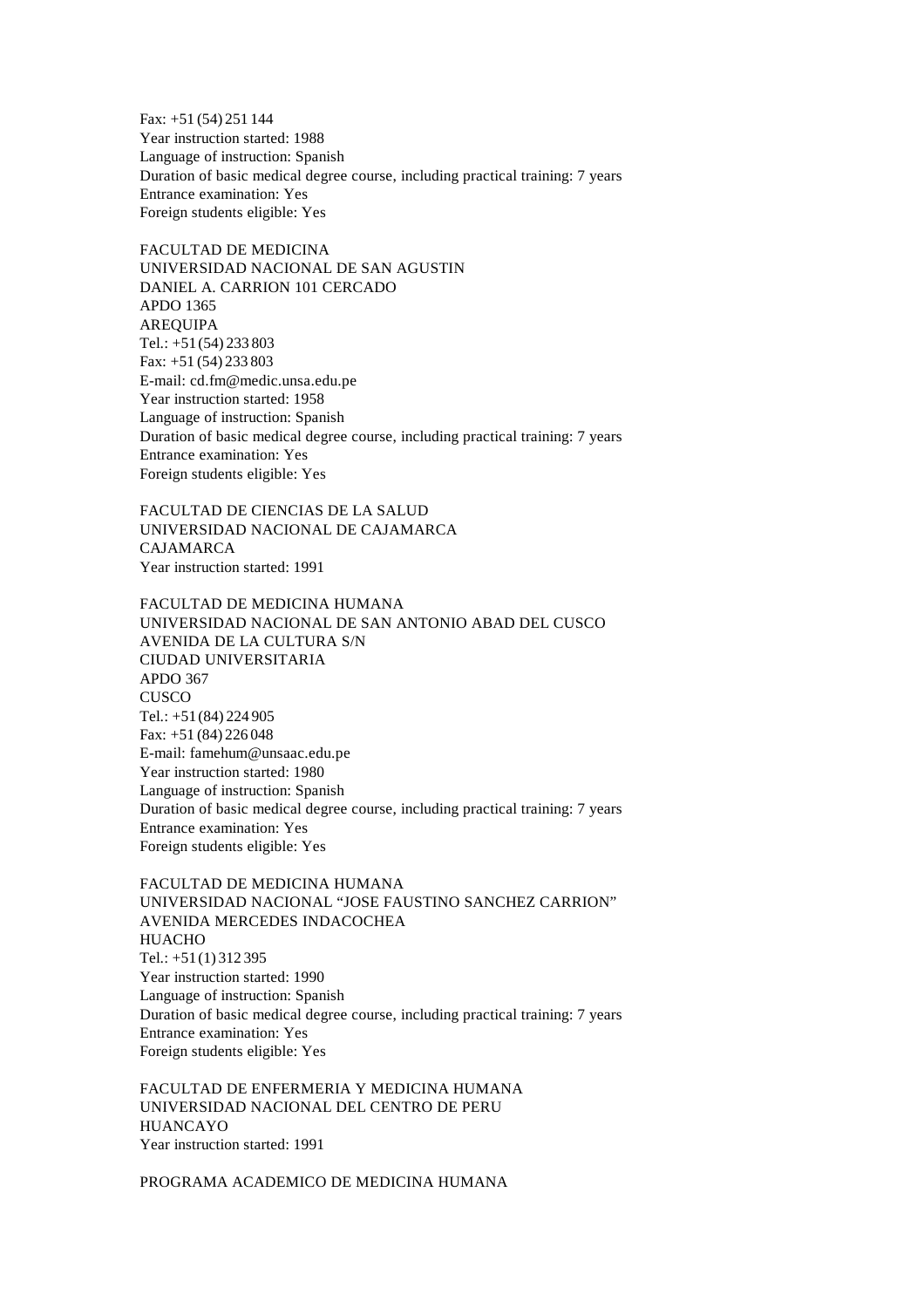UNIVERSIDAD "SAN LUIS GONZAGA" JR DOS DE MAYO 187 APDO 187 ICA Year instruction started: 1963

FACULTAD DE MEDICINA HUMANA "RAFAEL DONAYRE ROJAS" UNIVERSIDAD NACIONAL DE LA AMAZONIA PERUANA AVENIDA COLONIAL S/N MORONILLO PUNCHANA APDO 613 IQUITOS Tel.: +51(94) 251 780 Year instruction started: 1982 Language of instruction: Spanish Duration of basic medical degree course, including practical training: 7 years Entrance examination: Yes Foreign students eligible: Yes

FACULTAD DE MEDICINA HUMANA UNIVERSIDAD NACIONAL PEDRO RUIZ GALLO LAMBAYEQUE Year instruction started: 1982

PROGRAMA ACADEMICO DE MEDICINA HUMANA UNIVERSIDAD NACIONAL FEDERICO VILLARREAL COLMENA 412 LIMA Year instruction started: 1966

ESCUELA DE MEDICINA HUMANA UNIVERSIDAD NACIONAL MAYOR DE SAN MARCOS AVENIDA GRAU 755 APDO 529 LIMA 100 Tel.: +51(1) 328 3237 Fax: +51 (1) 328 3231 E-mail: decano@sanfer.edu.pe Year instruction started: 1856 Language of instruction: Spanish Duration of basic medical degree course, including practical training: 7 years Entrance examination: Yes Foreign students eligible: Yes

PROGRAMA ACADEMICO DE MEDICINA UNIVERSIDAD PERUANA CAYETANO HEREDIA AVENIDA HONORIO DELGADO 932 SAN MARTIN DE PORRES APDO 5045 LIMA Year instruction started: 1962

FACULTAD DE MEDICINA HUMANA UNIVERSIDAD NACIONAL DE PIURA APDO 295 PIURA Tel.: +51(74) 328 491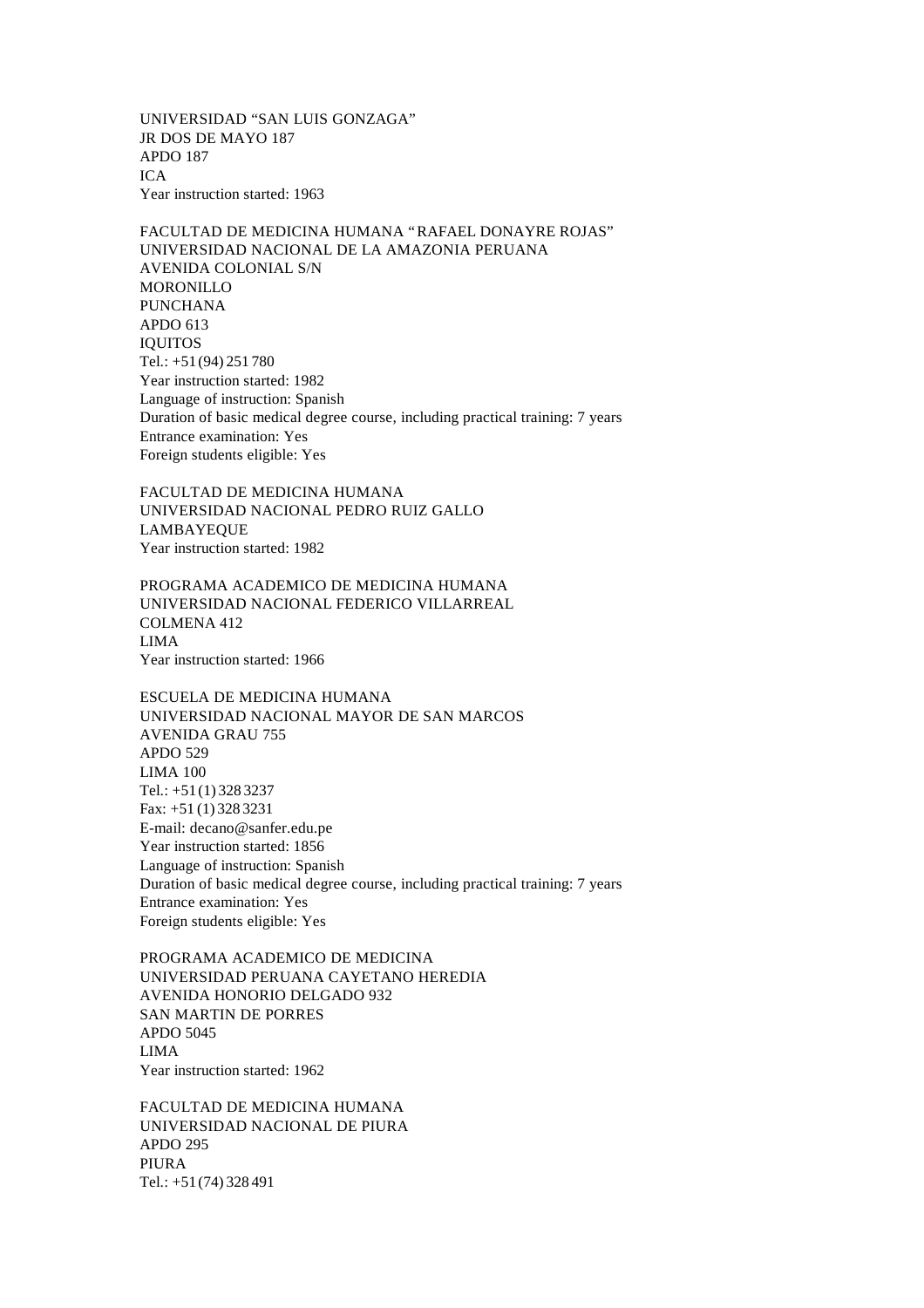Fax: +51 (74) 331 683 E-mail: medicina@unpiur.edu.pe Year instruction started: 1982 Language of instruction: Spanish Duration of basic medical degree course, including practical training: 6 years Entrance examination: Yes Foreign students eligible: Yes

FACULTAD DE CIENCIAS DE LA SALUD UNIVERSIDAD NACIONAL DEL ALTIPLANO **PUNO** Year instruction started: 1983

FACULTAD DE MEDICINA HUMANA UNIVERSIDAD DE SAN MARTIN DE PORRES AVENIDA LAS CALANDRIAS S/N SANTA ANITA 44 Tel.: +51(4) 362 1293 Fax: +51 (4) 362 1293 Year instruction started: 1983 Language of instruction: Spanish Duration of basic medical degree course, including practical training: 7 years Entrance examination: Yes Foreign students eligible: Yes

FACULTAD DE MEDICINA HUMANA UNIVERSIDAD PRIVADA DE TACNA AVENIDA 28 AGOSTO 275 (POCOLLAY) APDO 746 **TACNA** Tel.: +51(54) 743 378 Fax: +51 (54) 726 881/727 212 E-mail: famh@heroica.upt.edu.pe Year instruction started: 1994 Language of instruction: Spanish Duration of basic medical degree course, including practical training: 7 years Entrance examination: Yes Foreign students eligible: Yes

PROGRAMA ACADEMICO DE MEDICINA HUMANA UNIVERSIDAD NACIONAL DE TRUJILLO INDEPENDENCIA 431 OF. 203 TRUJILLO Year instruction started: 1958

## PHILIPPINES

Total population in 1995: 69 282 000 Number of physicians per 100000 population (1993): 11 Number of medical schools: 28 Duration of basic medical degree course, including practical training: 4–7 years Title of degree awarded: Manggagamot (Doctor of Medicine) Medical registration/licence to practise: Registration is obligatory with the Professional Regulation

Commission, P. Parades Street, Manila. The licence to practise medicine is granted to graduates of a recognized medical school in the Philippines who have completed 1 year as an intern before taking the licensing examination. The licence must be renewed every 5 years. Foreigners and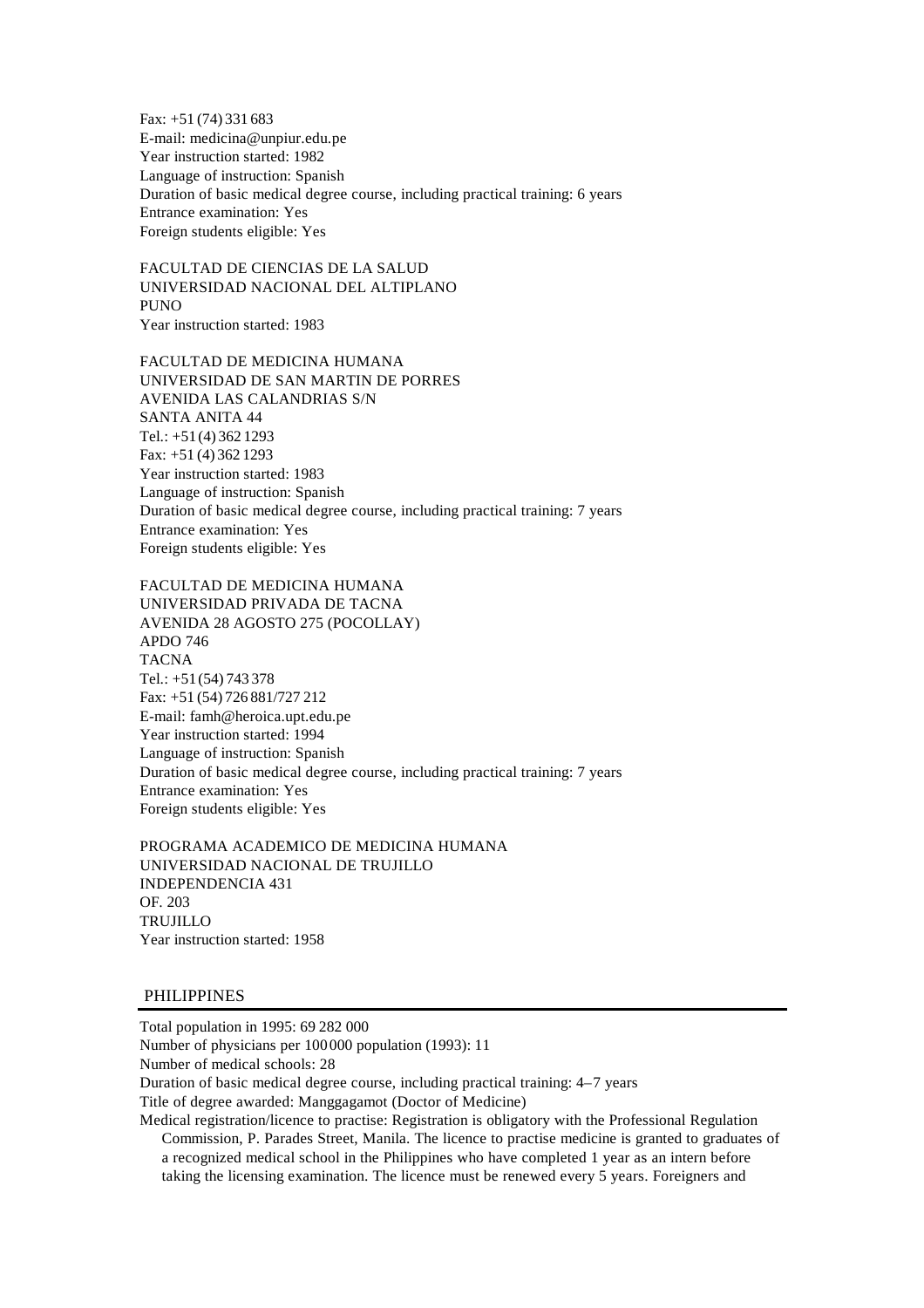nationals with foreign medical qualifications are allowed to practise only if they are from a country that has a reciprocal agreement with the Philippines. Work in government service after graduation: Not obligatory Agreements with other countries: —

COLLEGE OF MEDICINE ANGELES UNIVERSITY FOUNDATION MACARTHUR HIGHWAY ANGELES CITY 2009 PAMPANGA Tel.: +63(455) 602 8882/602 8883/602 8884 Fax: +63 (455) 888 2725 Year instruction started: 1983 Language of instruction: English Duration of basic medical degree course, including practical training: 4 years Entrance examination: Yes Foreign students eligible: Yes

COLLEGE OF MEDICINE SAINT LOUIS UNIVERSITY BONIFACIO STREET BAGUIO CITY 2600 **BENGUET** Tel.: +63(74) 442 2793/442 3043/443 2001 Fax: +63 (74) 442 2842 Year instruction started: 1976 Language of instruction: English Duration of basic medical degree course, including practical training: 4 years Entrance examination: No Foreign students eligible: Yes

COLLEGE OF MEDICINE UNIVERSITY OF PERPETUAL HELP SYSTEM SANTO NINO BINAN 4024 LAGUNA Tel.: +63(049) 511 8636 Year instruction started: 1977 Language of instruction: English Duration of basic medical degree course, including practical training: 4 years Entrance examination: Yes Foreign students eligible: Yes

DR JOSE P. RIZAL COLLEGE OF MEDICINE XAVIER UNIVERSITY CORRALES AVENUE CAGAYAN DE ORO CITY 9000 MISAMIS ORIENTAL Tel.: +63(8822) 722 678 E-mail: jprcm@xu.edu.ph Year instruction started: 1983 Language of instruction: English Duration of basic medical degree course, including practical training: 4 years Entrance examination: Yes Foreign students eligible: Yes

COLLEGE OF MEDICINE MANILA CENTRAL UNIVERSITY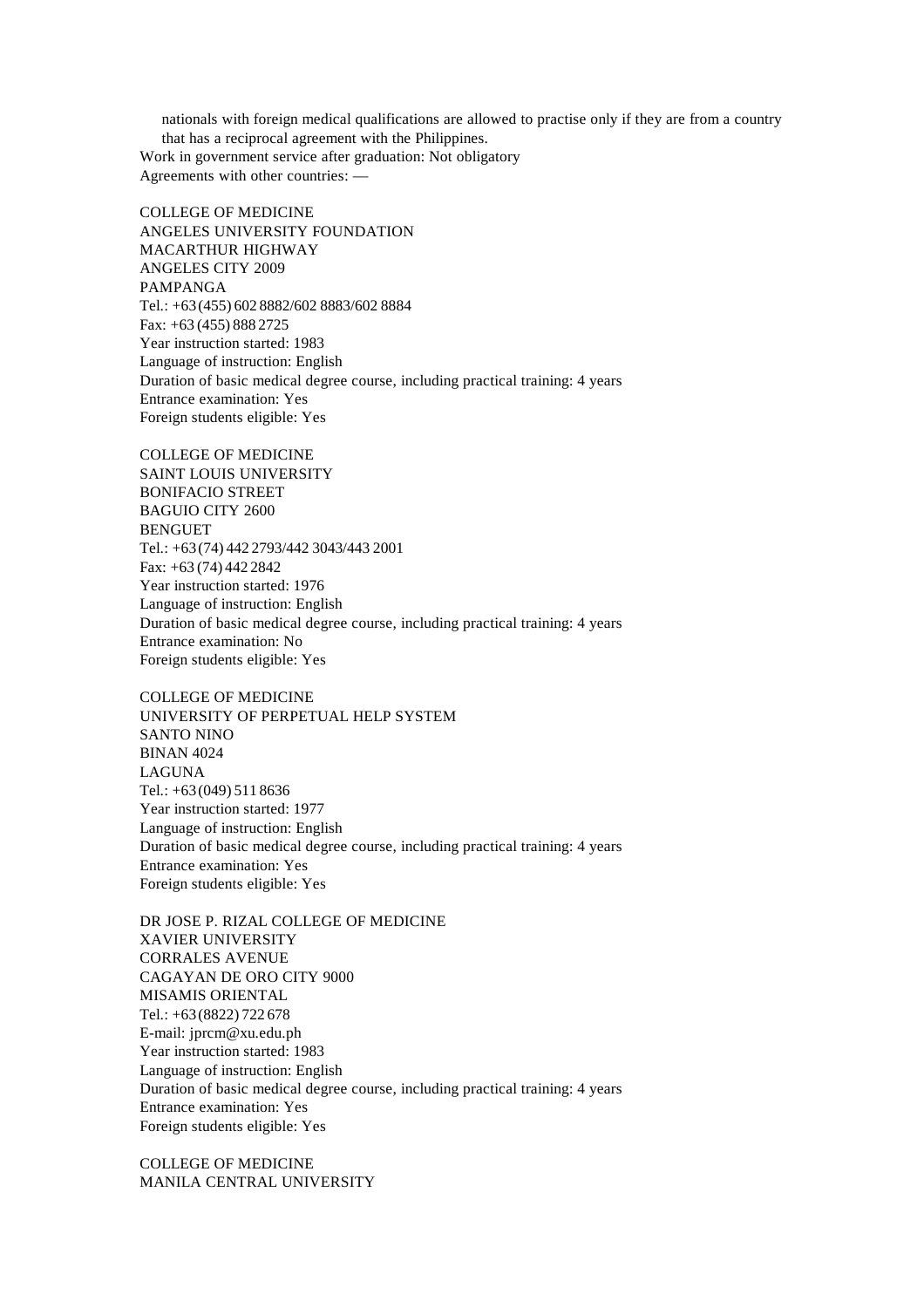FILEMON D. TANCHOCO MEDICAL FOUNDATION EDSA STREET CALOOCAN CITY 1400 RIZAL Tel.: +63(2) 362 1046/362 1047/362 1048 Fax: +63 (2) 361 4664 Year instruction started: 1947 Language of instruction: English Duration of basic medical degree course, including practical training: 4 years Entrance examination: Yes Foreign students eligible: Yes

CEBU DOCTORS COLLEGE OF MEDICINE KAMUNING STREET OSMENA BOULEVARD CEBU CITY 6000 **CEBU** Tel.: +63(32) 536 92 Fax: +63 (32) 253 0976 E-mail: records@cdc-cdh.edu Year instruction started: 1977 Language of instruction: English Duration of basic medical degree course, including practical training: 4 years Entrance examination: Yes Foreign students eligible: Yes

CEBU INSTITUTE OF MEDICINE 79 F. RAMOS STREET CEBU CITY 6000 **CEBU** Tel.: +63(32) 253 7413 Fax: +63 (32) 253 9127 Year instruction started: 1957 Language of instruction: English Duration of basic medical degree course, including practical training: 4 years Entrance examination: No Foreign students eligible: Yes

MATIAS H. AZNAR MEMORIAL COLLEGE OF MEDICINE URGELLO PRIVATE ROAD CEBU CITY 6000 **CEBU** Tel.: +63(32) 611 44/255 6469 Fax: +63 (32) 527 99 Year instruction started: 1946 Language of instruction: English Duration of basic medical degree course, including practical training: 4 years Entrance examination: Yes Foreign students eligible: Yes

COLLEGE OF MEDICINE DR FRANCISCO Q. DUQUE MEDICAL FOUNDATION LYCEUM NORTHWESTERN TAPUAC DISTRICT DAGUPAN CITY 2400 PANGASINAN Tel.: +63(75) 522 0296 Fax: +63 (75) 522 0296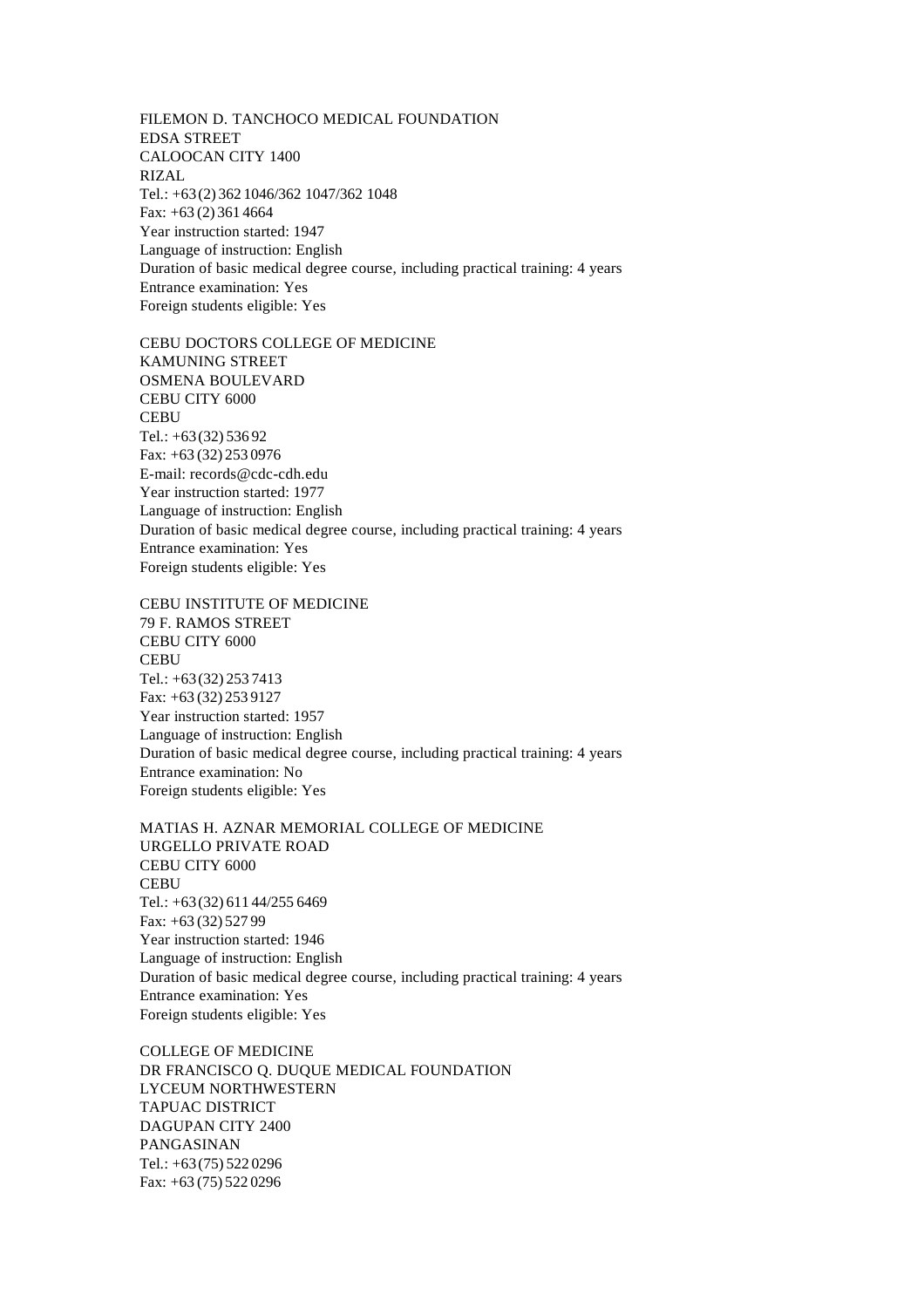Year instruction started: 1975 Language of instruction: English Duration of basic medical degree course, including practical training: 4 years Entrance examination: Yes Foreign students eligible: Yes

COLLEGE OF MEDICINE DE LA SALLE UNIVERSITY CONGRESSIONAL AVENUE DASMARINAS 4114 CAVITE Tel.: +63(46) 6226/6704/6705 Fax: +63 (46) 6465 Year instruction started: 1979 Language of instruction: English Duration of basic medical degree course, including practical training: 4 years Entrance examination: Yes Foreign students eligible: Yes

DAVAO MEDICAL SCHOOL FOUNDATION MEDICAL SCHOOL DRIVE BAJADA PO BOX 80712 DAVAO CITY 8000 DAVAO Tel.: +63(82) 623 44 Fax: +63 (82) 768 86 Year instruction started: 1977 Language of instruction: English Duration of basic medical degree course, including practical training: 4 years Entrance examination: Yes Foreign students eligible: Yes

COLLEGE OF MEDICINE MINDANAO STATE UNIVERSITY MSU-IIT CAMPUS TIBANGA ILIGAN CITY 9200 MINDANAO Tel.: +63(88) 138 35 Fax: +63 (88) 153 84 Year instruction started: 1984 Language of instruction: English Duration of basic medical degree course, including practical training: 4 years Entrance examination: Yes Foreign students eligible: No

ILOILO DOCTORS COLLEGE OF MEDICINE WEST AVENUE MOLO ILOILO CITY 5901 ILOILO Tel.: +63(33) 777 55 Year instruction started: 1981 Language of instruction: English Duration of basic medical degree course, including practical training: 4 years Entrance examination: Yes Foreign students eligible: Yes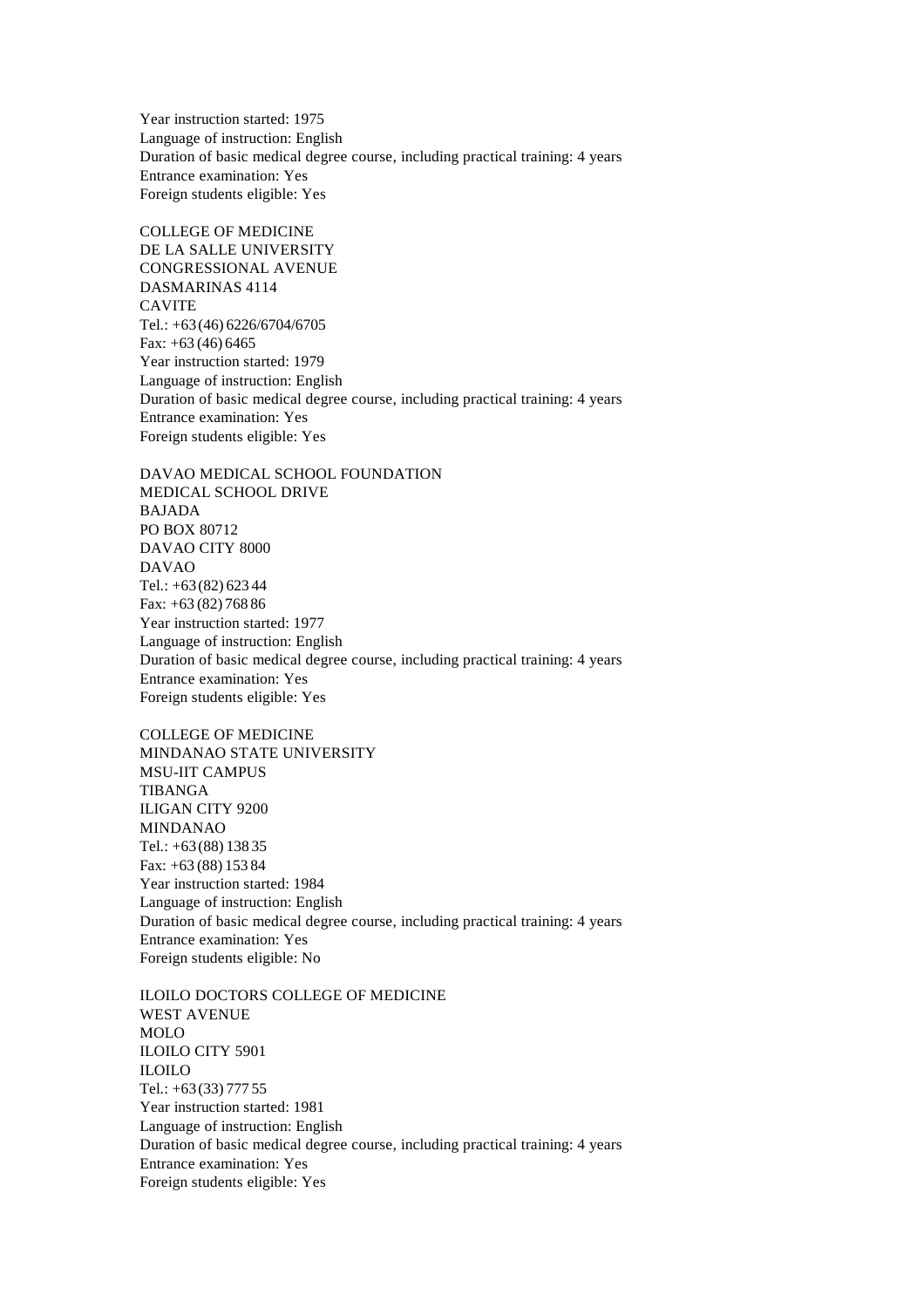COLLEGE OF MEDICINE WEST VISAYAS STATE UNIVERSITY LUNA STREET ILOILO CITY 5000 ILOILO Tel.: +63(33) 320 0881/320 0870 Fax: +63 (33) 202 631 Year instruction started: 1975 Language of instruction: English Duration of basic medical degree course, including practical training: 4 years Entrance examination: Yes Foreign students eligible: Yes

BICOL CHRISTIAN COLLEGE OF MEDICINE RIZAL STREET LEGASPI CITY 4500 ALBAY Tel.: +63(5221) 447 83 Year instruction started: 1980 Language of instruction: English Duration of basic medical degree course, including practical training: 4 years Entrance examination: Yes Foreign students eligible: Yes

GULLAS COLLEGE OF MEDICINE UNIVERSITY OF VISAYAS BANILAD MANDAUE CITY 6433 **CEBU** Tel.: +63(32) 839 25 Year instruction started: 1977 Language of instruction: English Duration of basic medical degree course, including practical training: 4 years Entrance examination: Yes Foreign students eligible: Yes

DR NICANOR REYES MEDICAL FOUNDATION INSTITUTE OF MEDICINE FAR EASTERN UNIVERSITY NICANOR REYES SR STREET PO BOX 616 MANILA 2801 Year instruction started: 1952

FACULTY OF MEDICINE AND SURGERY UNIVERSITY OF SANTO TOMAS ESPANA STREET MANILA 2801 Tel.: +63(2) 741 5314/731 3126 Fax: +63 (2) 731 3126 Year instruction started: 1871 Language of instruction: English Duration of basic medical degree course, including practical training: 4 years Entrance examination: Yes Foreign students eligible: Yes

COLLEGE OF MEDICINE UNIVERSITY OF THE CITY OF MANILA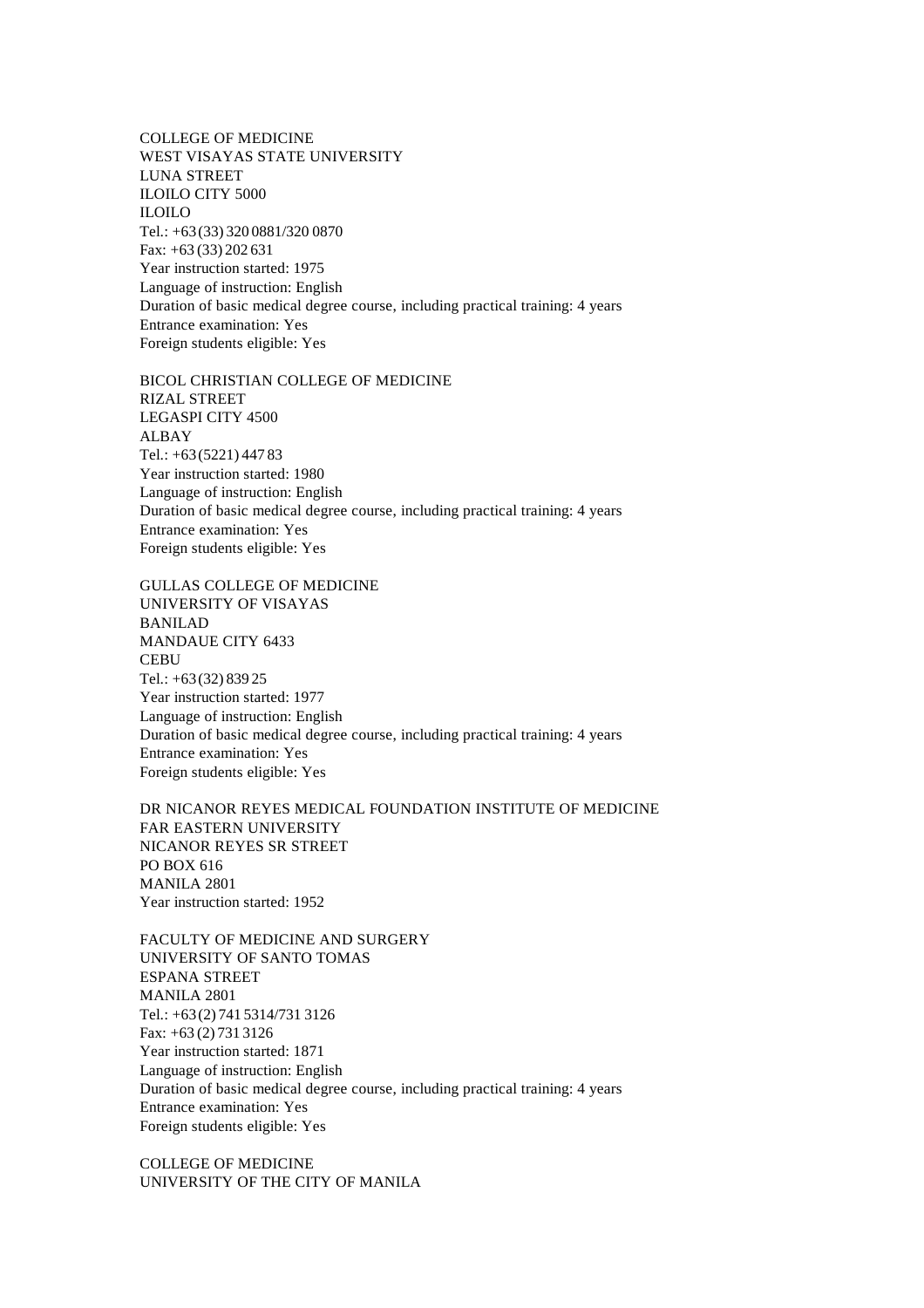GENERAL MURALLA STREET INTRAMUROS MANILA 1002 Tel.: +63(2) 527 7941/527 7942/527 7943 Fax: +63 (2) 527 7949 Year instruction started: 1983 Language of instruction: English Duration of basic medical degree course, including practical training: 4 years Entrance examination: Yes Foreign students eligible: No

COLLEGE OF MEDICINE UNIVERSITY OF THE PHILIPPINES SYSTEM 547 PEDRO GIL STREET ERMITA PO BOX 593 MANILA 1000 Tel.: +63(2) 526 4256 Fax: +63 (2) 526 0371 Year instruction started: 1908 Language of instruction: English Duration of basic medical degree course, including practical training: 7 years Entrance examination: Yes Foreign students eligible: Yes

INSTITUTE OF HEALTH SCIENCES UNIVERSITY OF THE PHILIPPINES SYSTEM PALO 7101 LEYTE Year instruction started: 1976

COLLEGE OF MEDICINE RAMON MAGSAYSAY MEMORIAL MEDICAL CENTER UNIVERSITY OF THE EAST QUEZON CITY 3008 Year instruction started: 1956

ST LUKE'S COLLEGE OF MEDICINE WILLIAM H. QUASHA MEMORIAL CATHEDRAL HEIGHTS 279 E. RODRIGUEZ SR BOULEVARD PO BOX 780 QUEZON CITY 1099 Tel.: +63(2) 723 0101 Year instruction started: 1994 Language of instruction: Pilipino, English Duration of basic medical degree course, including practical training: 5 years Entrance examination: Yes Foreign students eligible: Yes

COLLEGE OF MEDICINE VIRGEN MILAGROSA UNIVERSITY FOUNDATION TALOY STREET SAN CARLOS CITY 2420 PANGASINAN Tel.: +63(75) 532 2380 Fax: +63 (75) 695 477 Year instruction started: 1975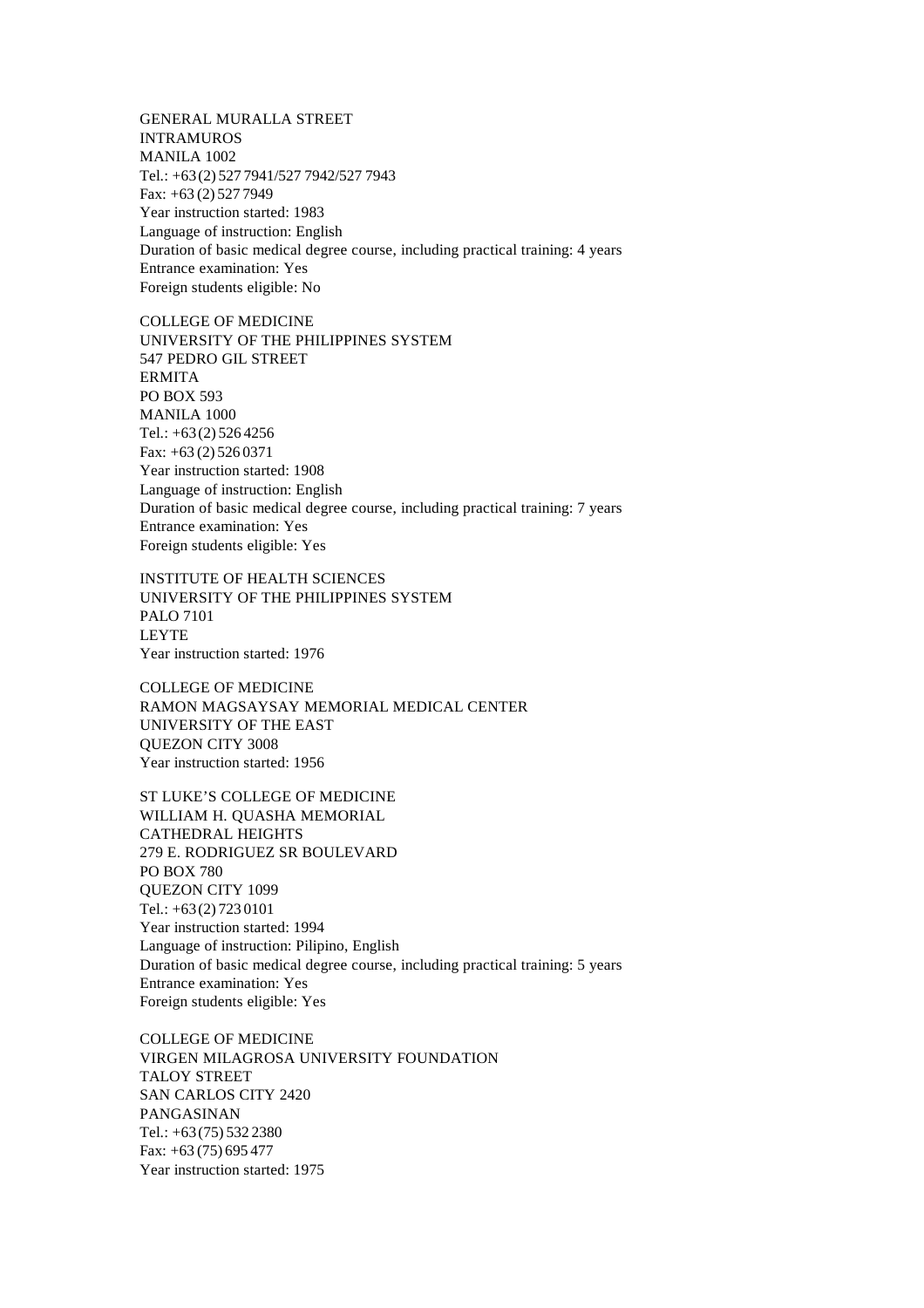Language of instruction: English Duration of basic medical degree course, including practical training: 4 years Entrance examination: Yes Foreign students eligible: Yes

COLLEGE OF MEDICINE REMEDIOS T. ROMUALDEZ MEDICAL FOUNDATION TACLOBAN CITY 7101 LEYTE Tel.: +63(53) 321 2345/325 7074 Fax: +63 (53) 325 8353 Year instruction started: 1980 Language of instruction: English Duration of basic medical degree course, including practical training: 4 years Entrance examination: Yes Foreign students eligible: Yes

COLLEGE OF MEDICINE CAGAYAN STATE UNIVERSITY TUGUEGARAO CAGAYAN

FATIMA COLLEGE OF MEDICINE FATIMA MEDICAL SCIENCE FOUNDATION 120 MACARTHUR HIGHWAY VALENZUELA 2627 MANILA Tel.:  $+63(2)$  293 2703 Year instruction started: 1979 Language of instruction: English Duration of basic medical degree course, including practical training: 4 years Entrance examination: Yes Foreign students eligible: Yes

COLLEGE OF MEDICINE ATENEO DE ZAMBOANGA ZAMBOANGA CITY

# POLAND

Total population in 1995: 38 601 000 Number of physicians per 100000 population (1993): — Number of medical schools: 14 Duration of basic medical degree course, including practical training: 4 or 6 years Title of degree awarded: Lekarz (Doctor of Medicine) Medical registration/licence to practise: Registration is obligatory with the Naczelna Izba Lekarska,

Ulica Grojecka 65A, 02-094 Warsaw. The licence to practise medicine is granted to graduates of a recognized medical school who have completed a 1-year internship. Foreigners must hold a residence permit. They should apply to the Minister of Health and Social Welfare and provide original or certified documents to the Supreme Medical Council. They may only practise for a limited period and must have an adequate command of the Polish language.

Work in government service after graduation: Not obligatory

Agreements with other countries: Bilateral and multilateral agreements exist with a number of countries.

BIALYSTOK AKADEMIA MEDYCZNA ULICA KILINSKIEGO 1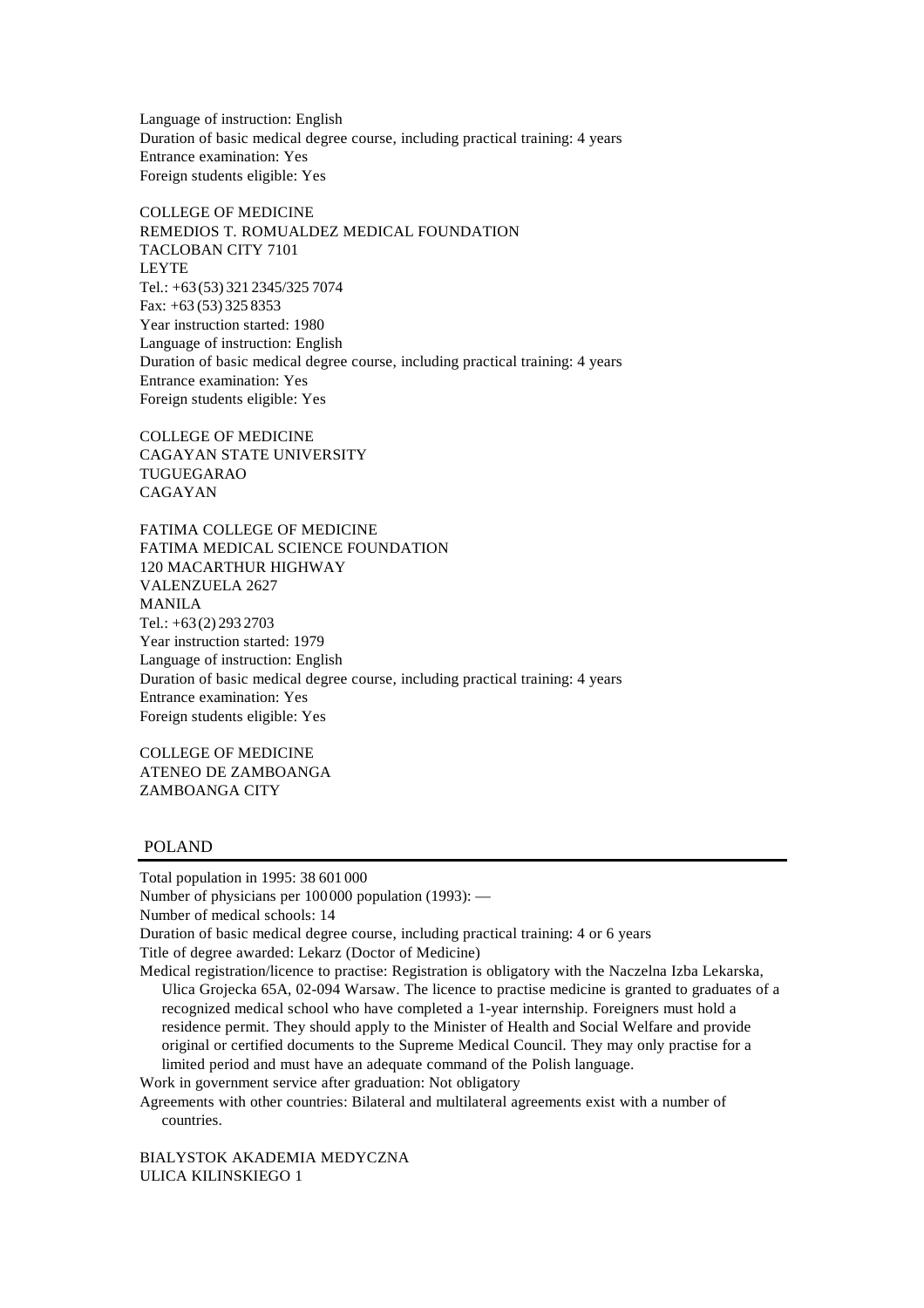PL-15-230 BIALYSTOK Year instruction started: 1950

AKADEMIA MEDYCZNA IM. LUDWIKA RYDYGIERA ULICA JAGIELLONSKA 13 PL-85-067 BYDGOSZCZ Tel.: +48(52) 211 818 Telex: 562138 amb pl Year instruction started: 1987 Language of instruction: Polish Duration of basic medical degree course, including practical training: 6 years Entrance examination: Yes Foreign students eligible: Yes

AKADEMIA MEDYCZNA W GDANSKU ULICA SKLODOWSKIEJ CURIE-3A PL-80-210 GDANSK Tel.: +48(58) 478 222 Fax: +48 (58) 316 115 Telex: 512997 amg pl Year instruction started: 1945 Language of instruction: Polish Duration of basic medical degree course, including practical training: 6 years Entrance examination: Yes Foreign students eligible: Yes

SLASKA AKADEMIA MEDYCZNA

ULICA PONIATOWSKIEGO 15 PL-40-952 KATOWICE Tel.: +48(32) 514 964 Fax: +48 (32) 511 410 Telex: 0315338 slam pl Year instruction started: 1948 Language of instruction: Polish Duration of basic medical degree course, including practical training: 6 years Entrance examination: Yes Foreign students eligible: Yes

COLLEGIUM MEDICUM UNIWERSYTET JAGIELLONSKI ULICA SW. ANNY 12 PL-31-008 KRAKOW Year instruction started: 1364

LODZ AKADEMIA MEDYCZNA ULICA KOSCIUSZKI 4 PL-90-419 LODZ Year instruction started: 1945

FACULTY OF MEDICINE MILITARY MEDICAL ACADEMY PL-90-001 LODZ Year instruction started: 1956

AKADEMIA MEDYCZNA W LUBLINIE AL. RACLAWICKIE 1 PL-20-950 LUBLIN Tel.: +48(81) 209 21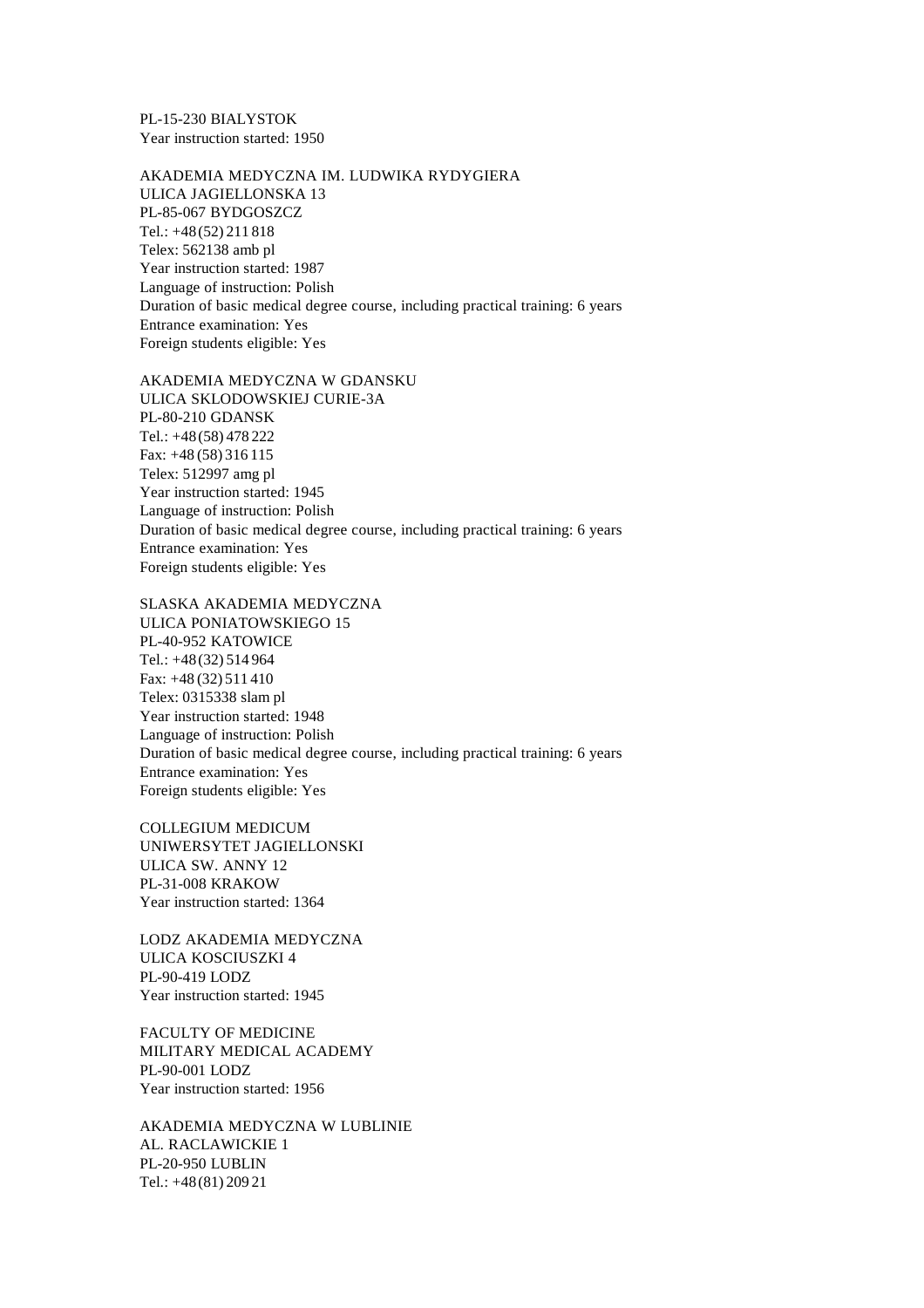Fax: +48 (81) 289 03 Year instruction started: 1944 Language of instruction: Polish Duration of basic medical degree course, including practical training: 6 years Entrance examination: Yes

AKADEMIA MEDYCZNA IM. KAROLA MARCINKOWSKIEGO W. POZNANIU FACULTY I ULICA FREDRY 10 PL-61-701 POZNAN Tel.: +48(61) 852 1161 Fax: +48 (61) 852 0455 Year instruction started: 1919 Language of instruction: Polish, English Duration of basic medical degree course, including practical training: 6 years Entrance examination: Yes Foreign students eligible: Yes

AKADEMIA MEDYCZNA IM. KAROLA MARCINKOWSKIEGO W. POZNANIU FACULTY II ULICA DABROWSKIEGO 79 PL-60-529 POZNAN Tel.: +48(61) 847 7458 Fax: +48 (61) 847 7489 Year instruction started: 1993<sup>1</sup> Language of instruction: Polish, English Duration of basic medical degree course, including practical training: 4 or 6 years Entrance examination: Yes Foreign students eligible: Yes<sup>2</sup>

POMORSKA AKADEMIA MEDYCZNA ULICA RYBACKA 1 PL-70-204 SZCZECIN Tel.: +48(91) 347 524 Fax: +48 (91) 335 660 Telex: 425677 pam pl Year instruction started: 1948 Language of instruction: Polish, English Duration of basic medical degree course, including practical training: 6 years Entrance examination: Yes Foreign students eligible: Yes

AKADEMIA MEDYCZNA W WARSZAWIE ULICA FILTROWA 30 PL-02-032 WARSZAWA Year instruction started: 1818

AKADEMIA MEDYCZNA W WROCLAWIU ULICA PASTEURA I PL-50-364 WROCLAW Tel.: +48(71) 221 891 Fax: +48 (71) 215 729 Year instruction started: 1992 Language of instruction: Polish Entrance examination: Yes Foreign students eligible: Yes

AKADEMIA MEDYCZNA W WROCLAWIU IM. PIASTOW SLASKICH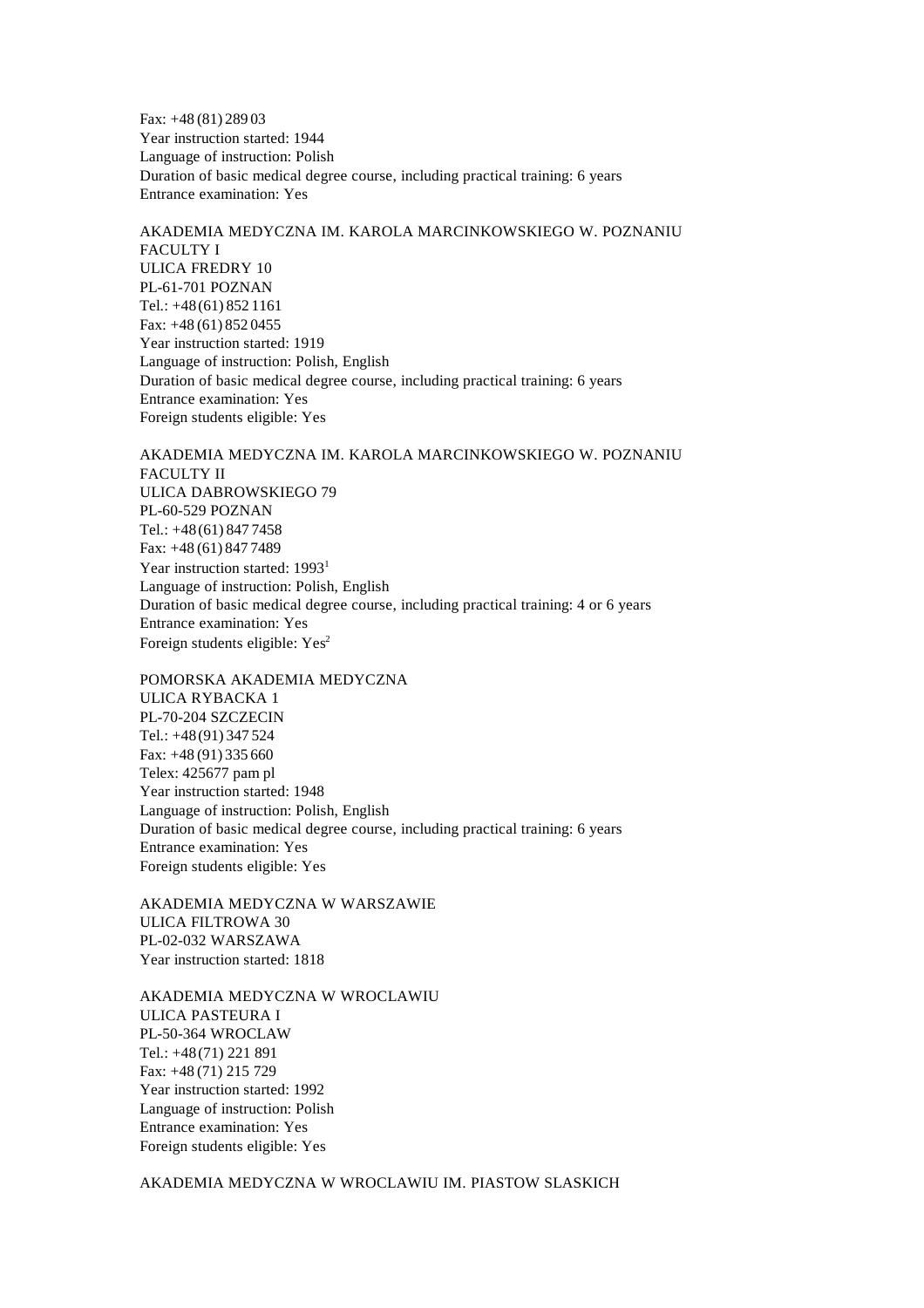MIKULICZA-RADECKIEGO 5 PL-50-368 WROCLAW Tel.: +48(71) 229 525 Fax: +48 (71) 216 454 Year instruction started: 1946 Language of instruction: Polish Duration of basic medical degree course, including practical training: 6 years Entrance examination: Yes Foreign students eligible: Yes

# PORTUGAL

Total population in 1995: 9 808 000

Number of physicians per 100000 population (1993): 291 Number of medical schools: 5

Duration of basic medical degree course, including practical training: 6 years (a further 18 months of supervised practice is required before the degree is awarded)

Title of degree awarded: Licenciatura em Medicina (Licence in Medicine)

Medical registration/licence to practise: Registration is obligatory with the Ordem dos Médicos, Avenida Almirante Gago Coutinho 151, P-1700 Lisboa. The licence to practise medicine is granted

to graduates of a recognized medical school who have completed an 18-month internship. Work in government service after graduation: Not obligatory

Agreements with other countries: An agreement exists with other countries of the European Union (Directive 93/16/EEC governing the employment of doctors).

FACULDADE DE MEDICINA UNIVERSIDADE DE COIMBRA P-3000 COIMBRA Year instruction started: 1290

FACULDADE DE MEDICINA DE LISBOA UNIVERSIDADE DE LISBOA AVENIDA PROFESSOR EGAS MONIZ P-1699 LISBOA CODEX Tel.: +351 (1) 797 2988 Fax: +351 (1) 795 5380 Year instruction started: 1911 Language of instruction: Portuguese Duration of basic medical degree course, including practical training: 6 years Entrance examination: Yes Foreign students eligible: Yes

FACULDADE DE CIENCIAS MEDICAS UNIVERSIDADE NOVA DE LISBOA CAMPO DOS MARTIRES DA PATRIA 130 P-1198 LISBOA CODEX Tel.: +351 (1) 885 3000 Fax: +351 (1) 885 1920 E-mail: bibfacmed-unl@telepac.pt Year instruction started: 1973 Language of instruction: Portuguese Duration of basic medical degree course, including practical training: 6 years Entrance examination: Yes Foreign students eligible: Yes

FACULDADE DE MEDICINA UNIVERSIDADE DE PORTO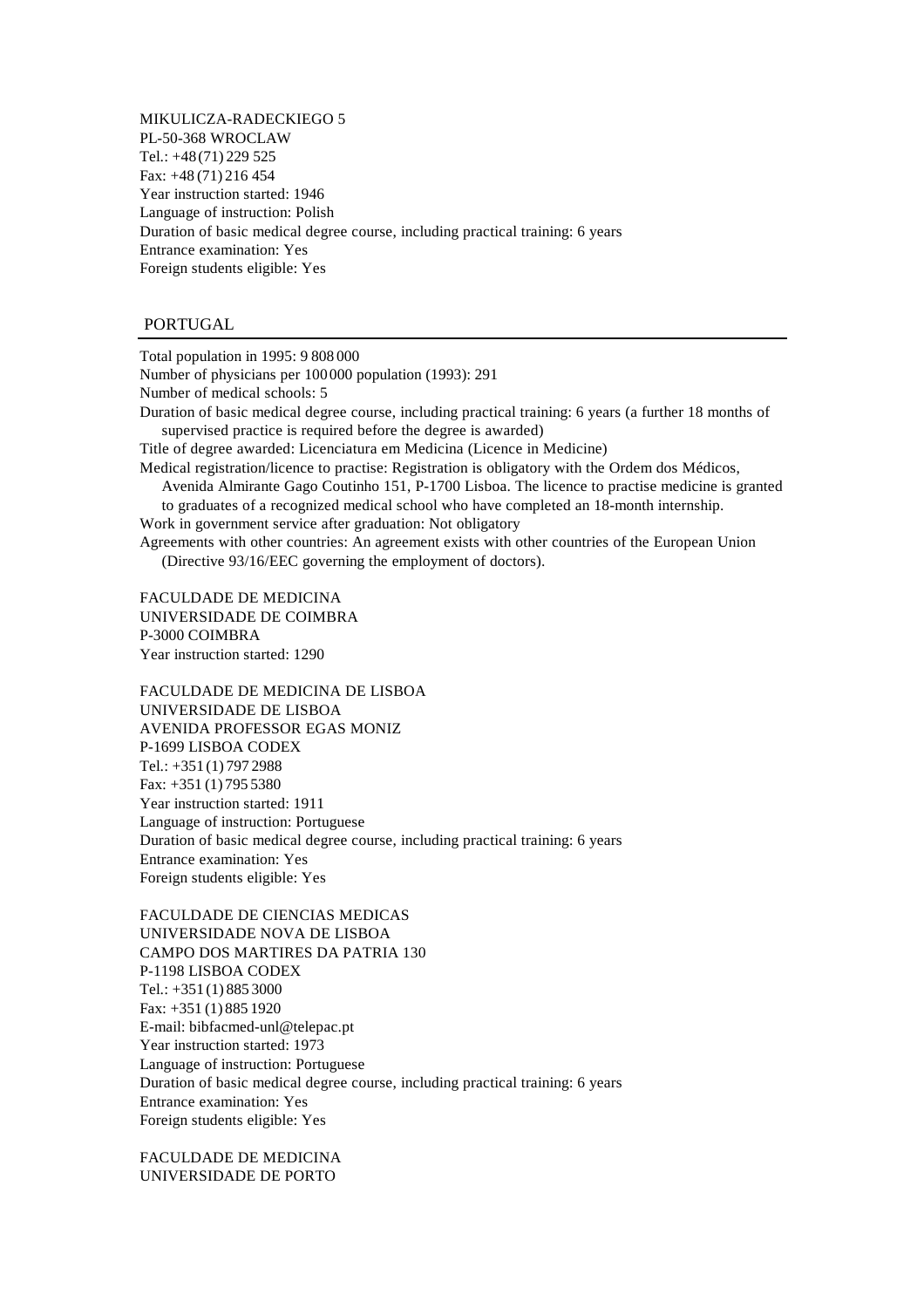ALAMEDA PROFESSOR HERNANI MONTEIRO P-4200 PORTO Tel.: +351 (2) 550 3997 Fax: +351 (2) 551 0119 Year instruction started: 1836 Language of instruction: Portuguese Duration of basic medical degree course, including practical training: 6 years Entrance examination: No Foreign students eligible: Yes

INSTITUTO DE CIENCIAS BIOMEDICAS ABEL SALAZAR UNIVERSIDADE DE PORTO LARGO DA ESCOLA MEDICA P-4100 PORTO CODEX Year instruction started: 1976

# PUERTO RICO

Total population in 1995: — Number of physicians per 100000 population (1993): — Number of medical schools: 4 Duration of basic medical degree course, including practical training: 4–5 years Title of degree awarded: — Medical registration/licence to practise: — Work in government service after graduation:— Agreements with other countries: —

UNIVERSIDAD CENTRAL DEL CARIBE SCHOOL OF MEDICINE PO BOX 60327 BAYAMON 00621-6032 Year instruction started: 1976

ESCUELA DE MEDICINA SAN JUAN BAUTISTA AVENIDA LUIS MUNOZ MARIN APDO 71365 CAGUAS 00936-8465 Tel.: +1(787) 743 3038 Fax: +1 (787) 746 3093 Year instruction started: 1979 Language of instruction: Spanish, English Duration of basic medical degree course, including practical training: 4 years Entrance examination: Yes Foreign students eligible: Yes

PONCE SCHOOL OF MEDICINE DR ANA D. PEREZ MARCHAND STREET PO BOX 7004 PONCE 00732 Tel.: +1(787) 844 3710 Fax: +1 (787) 840 9756 E-mail: psm004@caribe.net Year instruction started: 1977 Language of instruction: Spanish, English Duration of basic medical degree course, including practical training: 4 years Entrance examination: Yes Foreign students eligible: Yes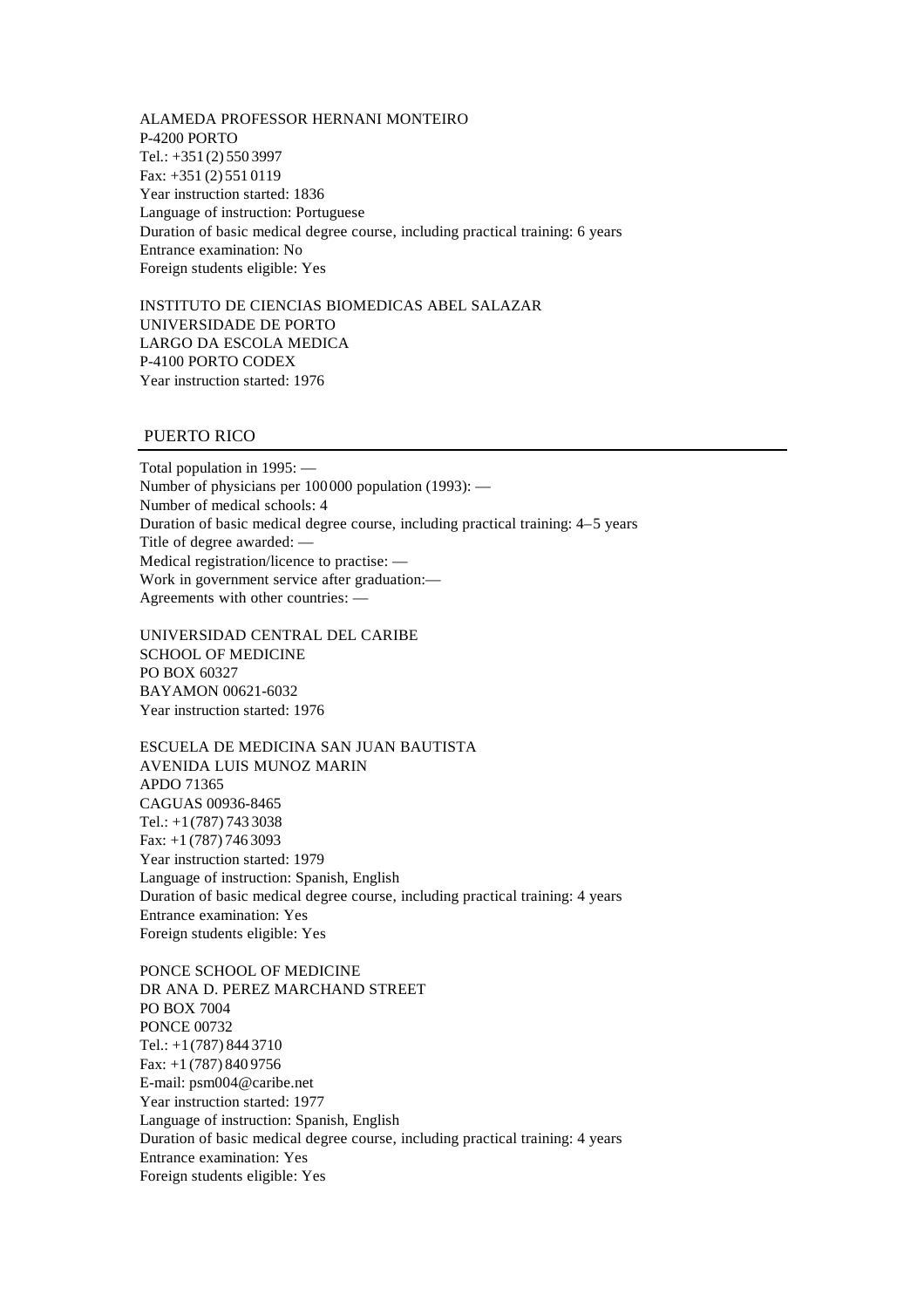ESCUELA DE MEDICINA UNIVERSIDAD DE PUERTO RICO APDO 365067 RIO PIEDRAS 00936-5067 Tel.: +1(787) 758 4029 Fax: +1 (787) 758 4029 Year instruction started: 1950 Language of instruction: Spanish, English Duration of basic medical degree course, including practical training: 5 years Entrance examination: Yes Foreign students eligible: Yes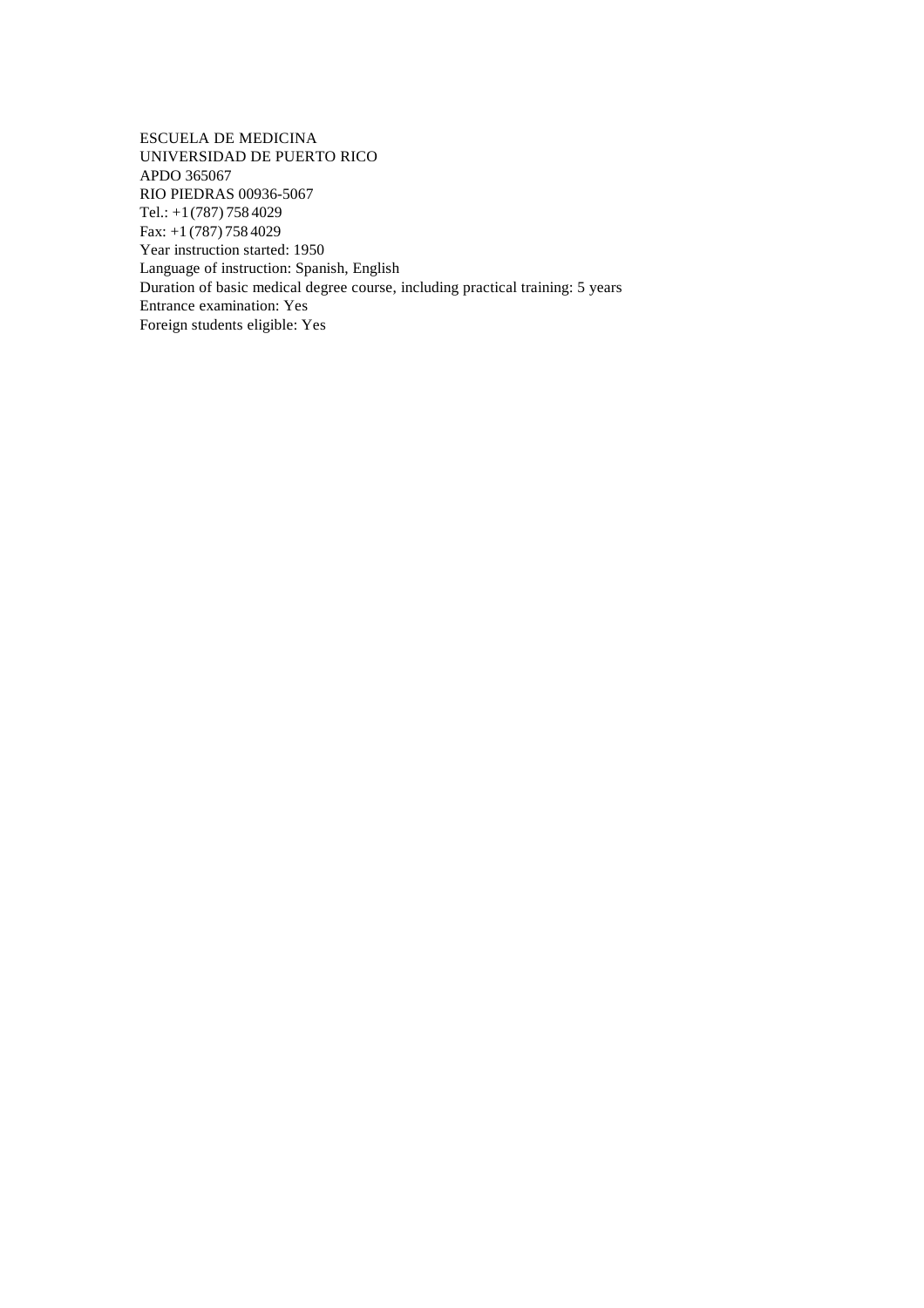#### REPUBLIC OF KOREA

Total population in 1995: 45 314 000 Number of physicians per 100000 population (1993): 127 Number of medical schools: 48 Duration of basic medical degree course, including practical training: 6 years Title of degree awarded: Euihaksa (Bachelor in Medicine) Medical registration/licence to practise: Registration is obligatory with the Ministry of Health and Welfare, Government Complex 2, Kwachon, Kyung Ki Do Province. All graduates must take the government licensure examination to obtain the licence to practise medicine. Work in government service after graduation: Not obligatory Agreements with other countries: None

COLLEGE OF MEDICINE SOONCHUNHYANG UNIVERSITY SAN 53-1 EUPNAE-RI SHINCHANG-MYUN ASAN-GUN **CHOONGCHUN** Year instruction started: 1978

COLLEGE OF MEDICINE CHEJU NATIONAL UNIVERSITY 1 ARAI-DONG CHEJU-SHI CHEJU-DO Year instruction started: 1996

COLLEGE OF MEDICINE DANKOOK UNIVERSITY 29 SAN ANSEO-DONG CHEONAN 330-714 CHOONGNAM-DO Tel.: +82(417) 550 3900 Fax: +82 (417) 550 3905 Year instruction started: 1990 Language of instruction: Korean Duration of basic medical degree course, including practical training: 6 years Entrance examination: Yes Foreign students eligible: Yes

COLLEGE OF MEDICINE CHUNGBUK NATIONAL UNIVERSITY 48 SAN GAESHIN-DONG HUNGDOK-GU CHEONGJU-SI 361-763 **CHUNGBUK** Tel.: +82(431) 61 2830 Fax: +82 (431) 272 1603 E-mail: office@med.chungbuk.ac.kr Year instruction started: 1985 Language of instruction: Korean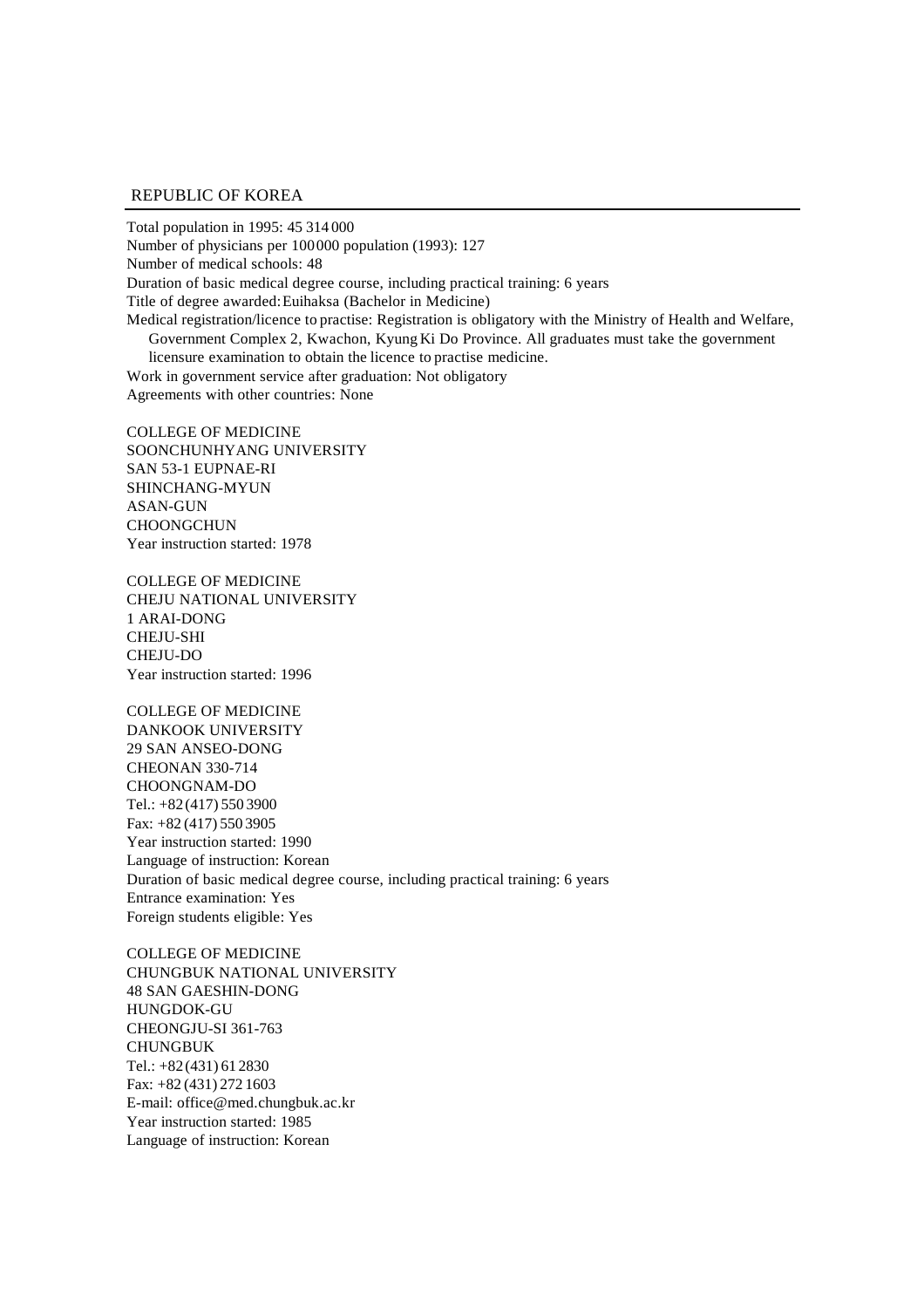Duration of basic medical degree course, including practical training: 6 years Entrance examination: Yes Foreign students eligible: Yes

COLLEGE OF MEDICINE CHONBUK NATIONAL UNIVERSITY 2-20 SAN KEUMAM-DONG CHONJU 560-182 **CHONBUK** Tel.: +82(652) 703 055/703 051 Fax: +82 (652) 703 053 Year instruction started: 1971 Language of instruction: Korean Duration of basic medical degree course, including practical training: 6 years Entrance examination: Yes Foreign students eligible: Yes

COLLEGE OF MEDICINE HALLYM UNIVERSITY 1 OKCHON-DONG CHUNCHON 200-702 KANGWON-DO Tel.: +82(361) 581 600 Fax: +82 (361) 563 426 Year instruction started: 1982 Language of instruction: Korean Duration of basic medical degree course, including practical training: 6 years Entrance examination: Yes Foreign students eligible: Yes

COLLEGE OF MEDICINE KANG-WON UNIVERSITY 192-1 HYOJA-DONG **CHUNCHON** KANGWON-DO Year instruction started: 1995

COLLEGE OF MEDICINE KON-KUK UNIVERSITY CHUNGJOO CAMPUS 322 DANWOL-DONG CHUNGJOO-SHI 380-701 CHUNGCHUNGBUK-DO Year instruction started: 1986

COLLEGE OF MEDICINE INHA UNIVERSITY 253 YOUNG HYEON-DONG INCHON Year instruction started: 1985

COLLEGE OF ORIENTAL MEDICINE WONKWANG UNIVERSITY 344-2 SHINYONG-DONG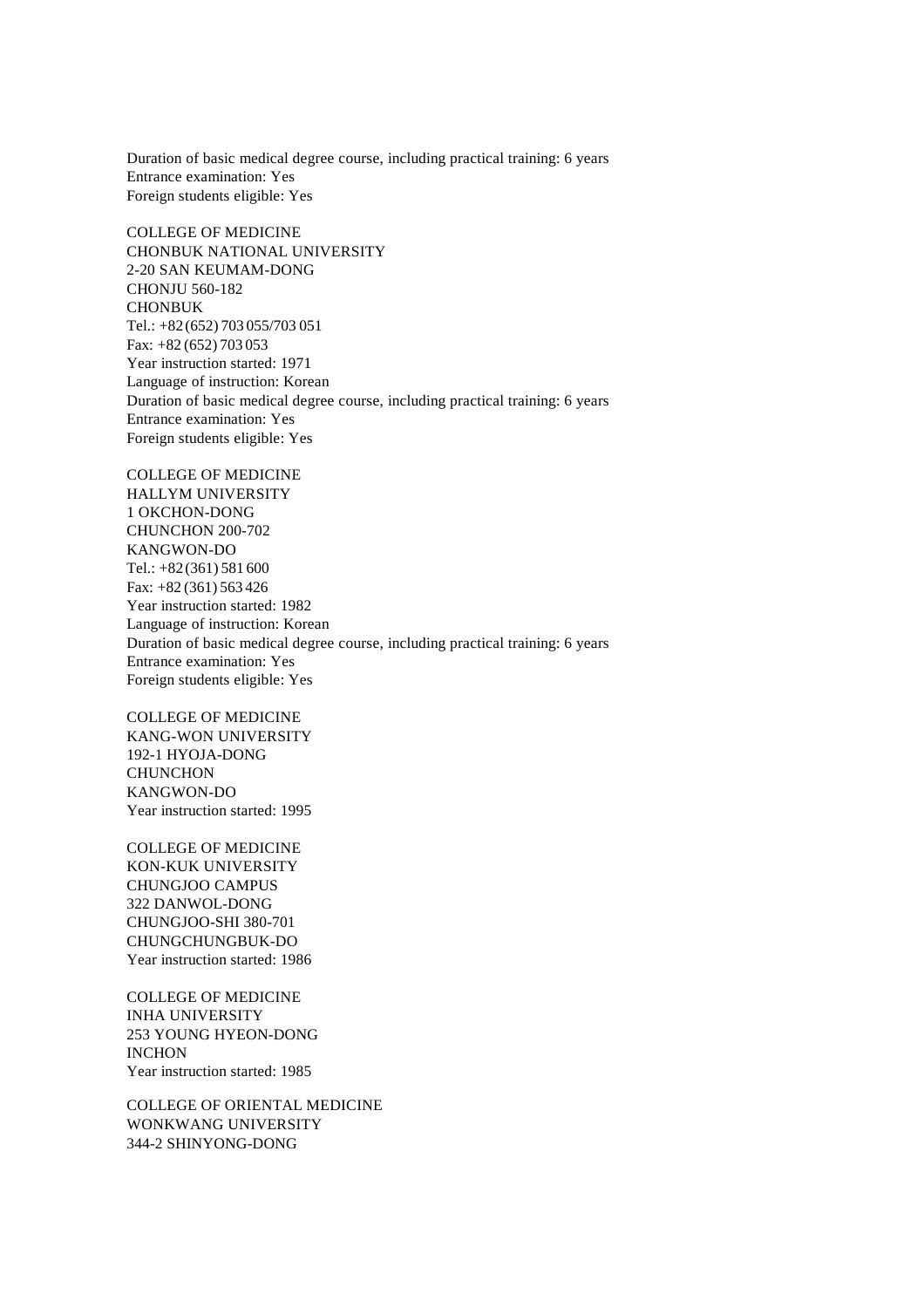IRI 570-749 **CHONBUK** Year instruction started: 1972

SCHOOL OF MEDICINE WONKWANG UNIVERSITY 344-2 SHINYONG-DONG IRI 570-749 **CHONBUK** Fax: +82 (653) 506 752 Year instruction started: 1982 Language of instruction: Korean Duration of basic medical degree course, including practical training: 6 years Entrance examination: Yes Foreign students eligible: Yes

COLLEGE OF ORIENTAL MEDICINE SAE-MYUNG UNIVERSITY 421-1 SHINWOL-DONG JECHON-SHI CHUNGCHUNGBUK-DO Year instruction started: 1991

COLLEGE OF MEDICINE CHONNAM NATIONAL UNIVERSITY 5 HAK-DONG DONG-KU KWANGJU 501-190 CHONLANAM-DO Tel.: +82(62) 220 4000 Fax: +82 (62) 227 9976 Year instruction started: 1944 Language of instruction: Korean Duration of basic medical degree course, including practical training: 6 years Entrance examination: No Foreign students eligible: Yes

COLLEGE OF MEDICINE CHOSUN UNIVERSITY 375 SEOSEOK-DONG KWANGJU 500 CHONLANAM-DO Year instruction started: 1967

DEPARTMENT OF ORIENTAL MEDICINE KYUNGJU COLLEGE DONGGUK UNIVERSITY 691 SEOKSANG-DONG KYOUNGJI-SHI KYUNGSANGPUK-DO Year instruction started: 1979

DONGGUK UNIVERSITY MEDICAL COLLEGE 1090-1 SUKJANG-DONG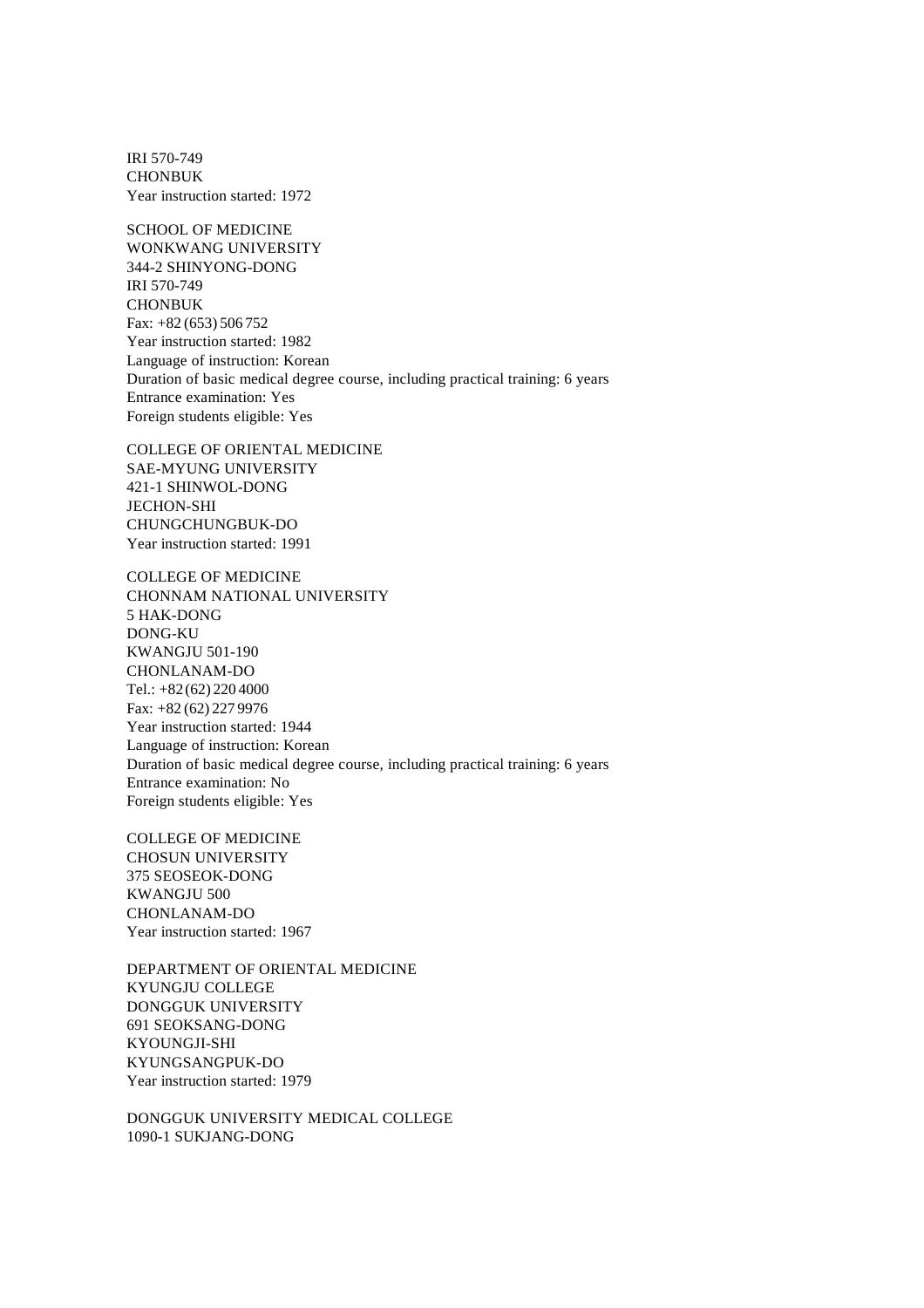KYUNGJU-SI KYUNGBUK Tel.: +82(562) 770 2397 Year instruction started: 1986 Language of instruction: Korean Duration of basic medical degree course, including practical training: 6 years Entrance examination: Yes Foreign students eligible: Yes

COLLEGE OF MEDICINE GYEONGSANG NATIONAL UNIVERSITY 92 CHILAM-DONG CHINJU-SHI KYUNGNAM 660-280 Year instruction started: 1983

COLLEGE OF ORIENTAL MEDICINE KYUNGSAN UNIVERSITY 75 GEOMCHEON-DONG MOUTAIN KYUNGSAN 712-240 KYUNGBUK Tel.: +82(53) 813 5555 Fax: +82 (53) 813 5554 Year instruction started: 1981 Language of instruction: Korean Duration of basic medical degree course, including practical training: 6 years Entrance examination: Yes Foreign students eligible: Yes

COLLEGE OF ORIENTAL MEDICINE DONG-SHIN UNIVERSITY 252 DAEHO-DONG NAJU-SHI CHONLANAM-DO Year instruction started: 1991

COLLEGE OF MEDICINE SEONAM UNIVERSITY KWANGCHI-DONG NAMWON CITY CHONBUK Year instruction started: 1995

COLLEGE OF MEDICINE KONYANG UNIVERSITY 30 SAN NAEDONGRI NONSAN 320-800 CHUNGNAM Year instruction started: 1995

COLLEGE OF MEDICINE DONG-A UNIVERSITY 1 TONGDAESIN-DONG 3-GA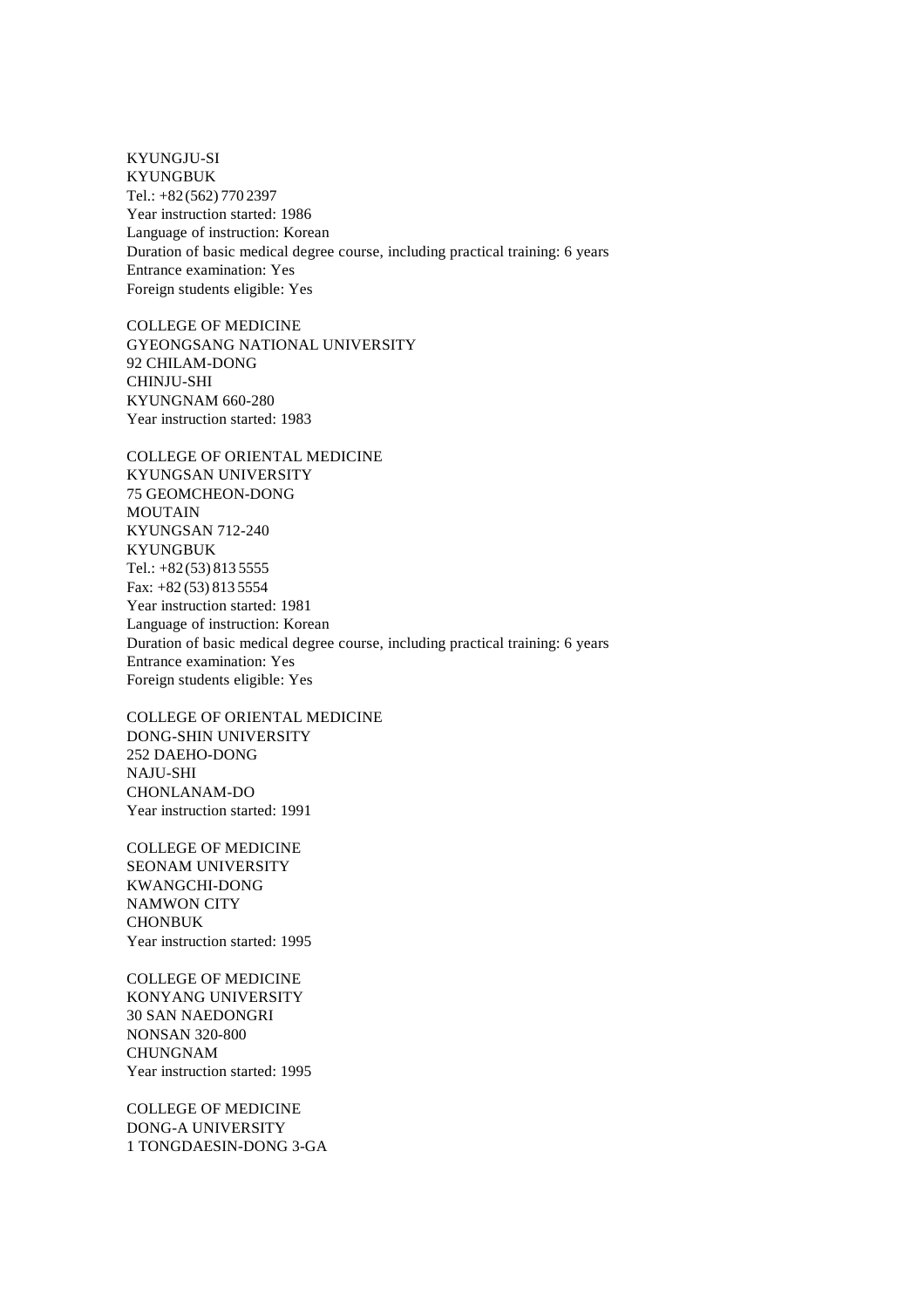SEO-KU PUSAN 602-103 Tel.: +82(51) 240 2903 Fax: +82 (51) 243 0116 Year instruction started: 1987 Language of instruction: Korean Duration of basic medical degree course, including practical training: 6 years Entrance examination: Yes Foreign students eligible: Yes

COLLEGE OF ORIENTAL MEDICINE DONG-EUI UNIVERSITY SAN 45-1 YANGJEONG JIN-GU PUSAN Year instruction started: 1986

IN-JE COLLEGE SCHOOL OF MEDICINE 633-165 KAEGUM-DONG PUSANJIN-KU PUSAN Year instruction started: 1979

KOSIN MEDICAL COLLEGE 34 AMNAM-DONG SEO-KU PUSAN Year instruction started: 1981

COLLEGE OF MEDICINE PUSAN NATIONAL UNIVERSITY 10 AMI-DONG 1 GA SEO-KU PUSAN 602-739 Tel.: +82(51) 256 0273/240 7701/240 7702 Fax: +82 (51) 254 1930 Year instruction started: 1955 Language of instruction: Korean Duration of basic medical degree course, including practical training: 6 years Entrance examination: Yes Foreign students eligible: Yes

COLLEGE OF ORIENTAL MEDICINE KYOUNG-WON UNIVERSITY 65 SAN BACKJEONG-DONG SUJEONG-GU SEONGNAM-SHI KYOUNGGI-DO Year instruction started: 1990

CATHOLIC MEDICAL COLLEGE 505 BANPO-DONG KANGNAM-KU SEOUL 135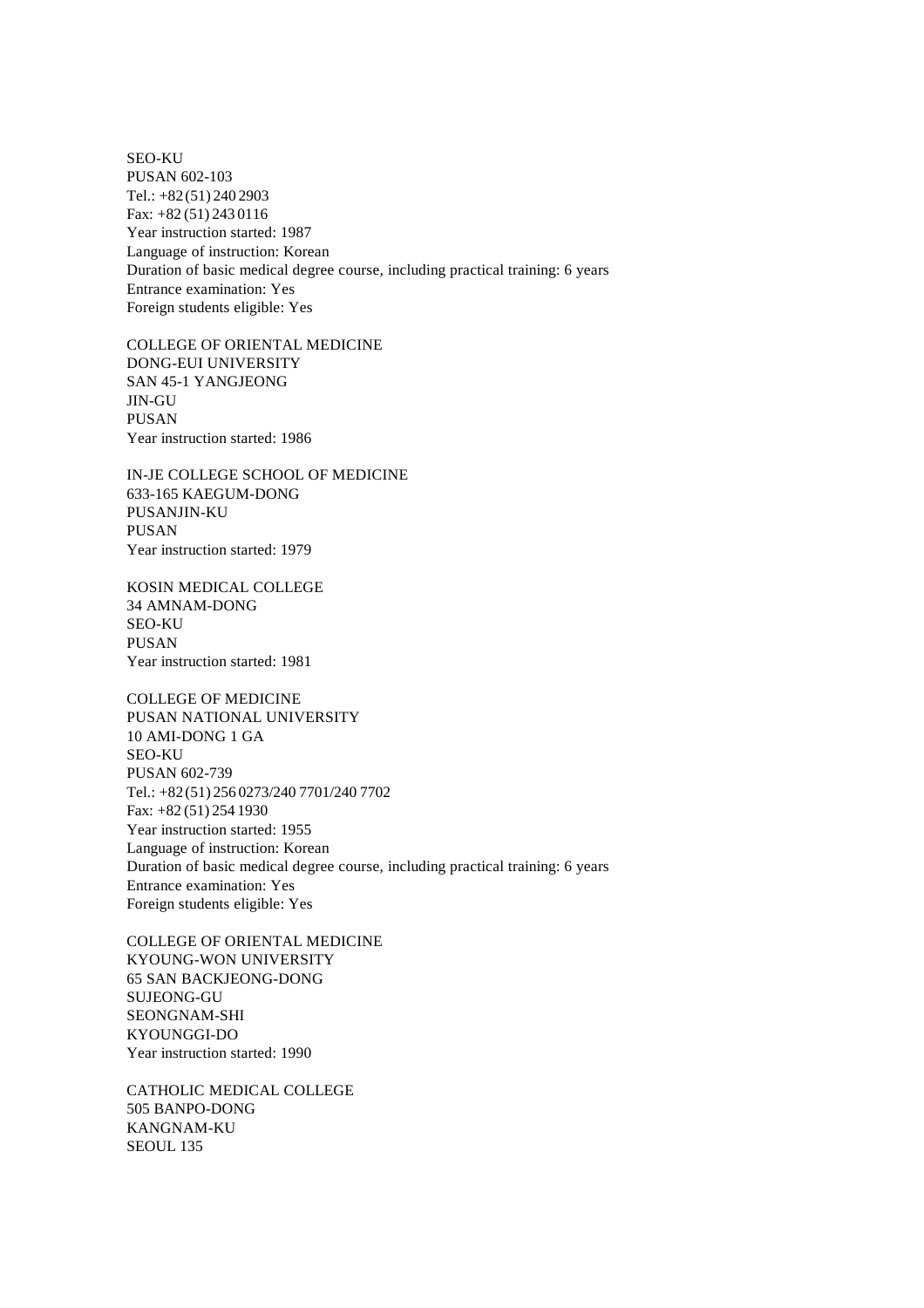Year instruction started: 1954

COLLEGE OF MEDICINE CHUNGANG UNIVERSITY 221 HEUKSUK-DONG DONGJAK-KU SEOUL 151-756 Year instruction started: 1971

COLLEGE OF MEDICINE EWHA WOMEN'S UNIVERSITY 11-1 DAEHYUN-DONG SOEDAEMOON-KU **SEOUL** Year instruction started: 1945

COLLEGE OF MEDICINE HANYANG UNIVERSITY 17 HYANGDANG-DONG SEONGDONG-KU SEOUL. Year instruction started: 1968

COLLEGE OF MEDICINE KOREA UNIVERSITY 42ND STREET MYUNGYUN-DONG CHONGNO-KU SEOUL. Year instruction started: 1938

COLLEGE OF MEDICINE KYUNGHEE UNIVERSITY HOIKI-DONG DONGDAEMOON-KU SEOUL. Year instruction started: 1967

COLLEGE OF ORIENTAL MEDICINE KYUNGHEE UNIVERSITY HOIKI-DONG DONGDAEMOON-KU SEOUL 130-701 Tel.: +82(2) 961 0321 Fax: +82 (2) 966 0535 Year instruction started: 1965 Language of instruction: Korean Duration of basic medical degree course, including practical training: 6 years Entrance examination: Yes Foreign students eligible: Yes

COLLEGE OF MEDICINE SEOUL NATIONAL UNIVERSITY 28 YONGON-DONG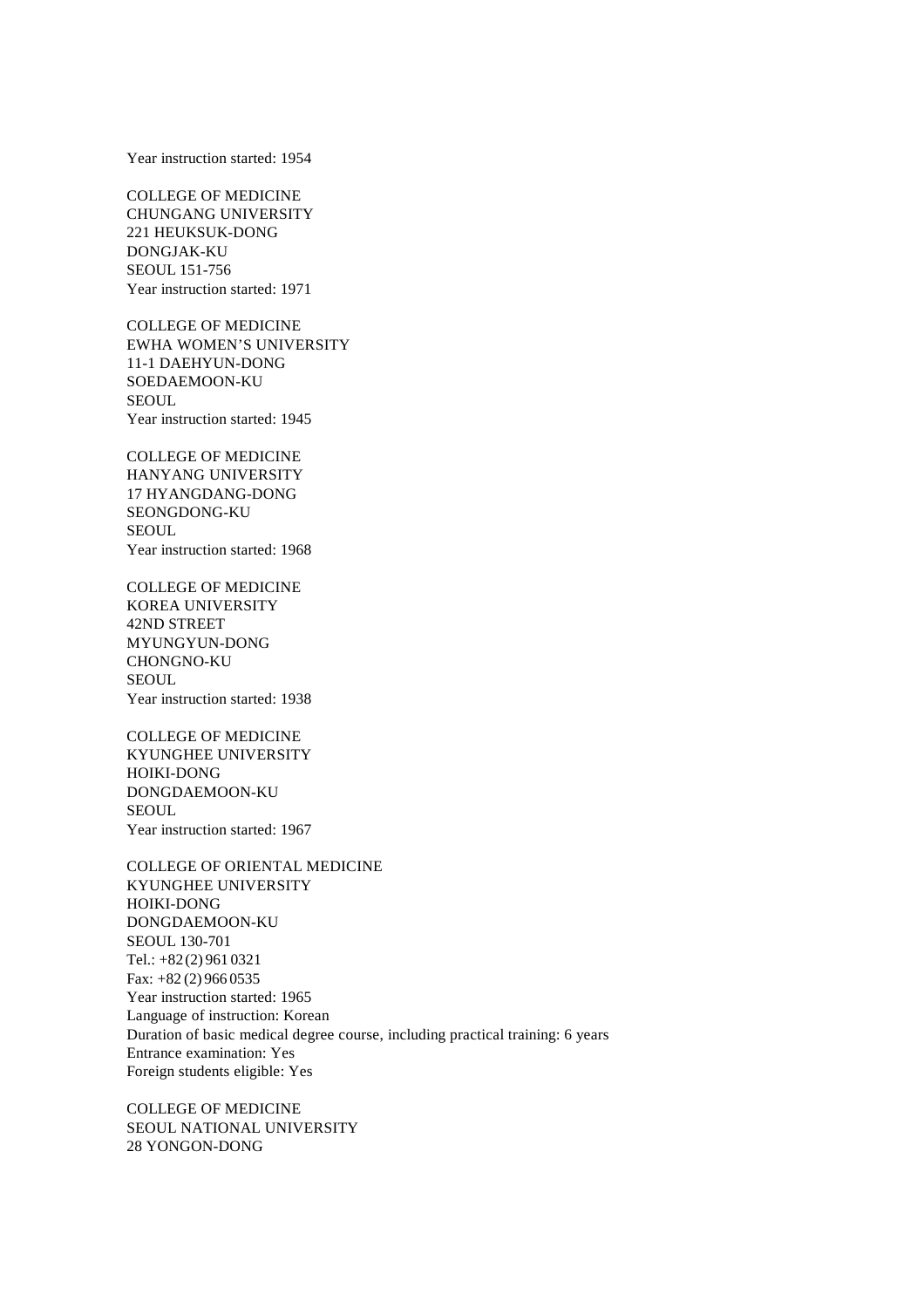CHONGNO-KU SEOUL 110-799 Tel.: +82(2) 740 8001 Fax: +82 (2) 742 5947 Year instruction started: 1899 Language of instruction: Korean Duration of basic medical degree course, including practical training: 6 years Entrance examination: Yes Foreign students eligible: Yes

COLLEGE OF MEDICINE UNIVERSITY OF ULSAN 388-1 POONGNAP-DONG SONGPA-KU SEOUL 138-040 Tel.: +82(2) 224 4209/224 4210/224 4211 Fax: +82 (2) 224 4220 Year instruction started: 1990 Language of instruction: Korean Duration of basic medical degree course, including practical training: 6 years Entrance examination: Yes Foreign students eligible: Yes

COLLEGE OF MEDICINE YONSEI UNIVERSITY 134 SHINCHON-DONG SEODAEMOON-KU PO BOX 8044 SEOUL. Tel.: +82(2) 361 5051 Fax: +82 (2) 312 5370 Year instruction started: 1896 Language of instruction: Korean Duration of basic medical degree course, including practical training: 6 years Entrance examination: Yes Foreign students eligible: Yes

AJOU UNIVERSITY SCHOOL OF MEDICINE 5 WONCHON DONG PALDAL-KU SUWON 442-749 KYUNGGI Tel.: +82(331) 219 5018 Fax: +82 (331) 219 5019 Year instruction started: 1988 Language of instruction: Korean Duration of basic medical degree course, including practical training: 6 years Entrance examination: Yes Foreign students eligible: Yes

SCHOOL OF MEDICINE CATHOLIC UNIVERSITY OF TAEGU-HYOSUNG 3056-6 DAEMYUNG-4 DONG NAM-GU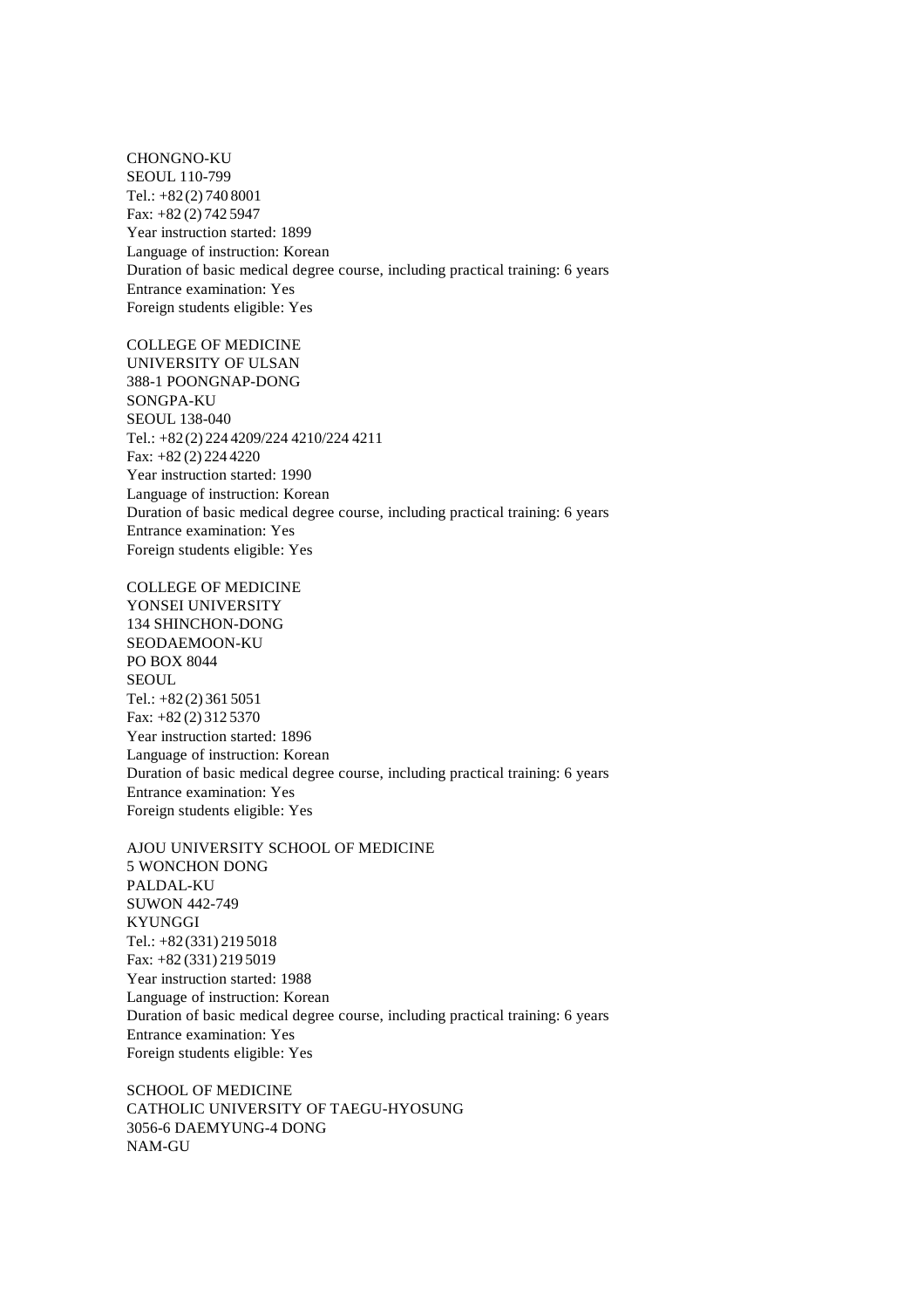TAEGU 705-034 Tel.: +82(53) 650 4455 Fax: +82 (53) 621 4106 E-mail: medi@cuth.cataegu.ac.kr Year instruction started: 1991 Language of instruction: Korean Duration of basic medical degree course, including practical training: 6 years Entrance examination: Yes Foreign students eligible: Yes

COLLEGE OF MEDICINE KEIMYUNG UNIVERSITY 194 DONGSAN-DONG TAEGU Year instruction started: 1979

SCHOOL OF MEDICINE KYUNGPOOK NATIONAL UNIVERSITY CHUNGU DONGIN-DONG 2-KA TAEGU 700-422 Tel.: +82(53) 423 0981 Fax: +82 (53) 421 6585 Year instruction started: 1923 Language of instruction: Korean Duration of basic medical degree course, including practical training: 6 years Entrance examination: Yes Foreign students eligible: Yes

COLLEGE OF MEDICINE YEUNGNAM UNIVERSITY 317-1 DAEMYUNG-DONG **TAEGU** Year instruction started: 1979

COLLEGE OF MEDICINE CHUNGNAM NATIONAL UNIVERSITY 6 MUNHWA-1 DONG JUNG-KU TAEJEON 301-131 Tel.: +82(42) 580 8100 Fax: +82 (42) 584 2846 Year instruction started: 1968 Language of instruction: Korean Duration of basic medical degree course, including practical training: 6 years Entrance examination: Yes Foreign students eligible: No

ORIENTAL MEDICAL COLLEGE TAEJON UNIVERSITY 96-3 YONGWOONDONG DONG-KU TAEJEON 300-716 Tel.: +82(42) 280 2615/280 2602/280 2600 Fax: +82 (42) 274 2600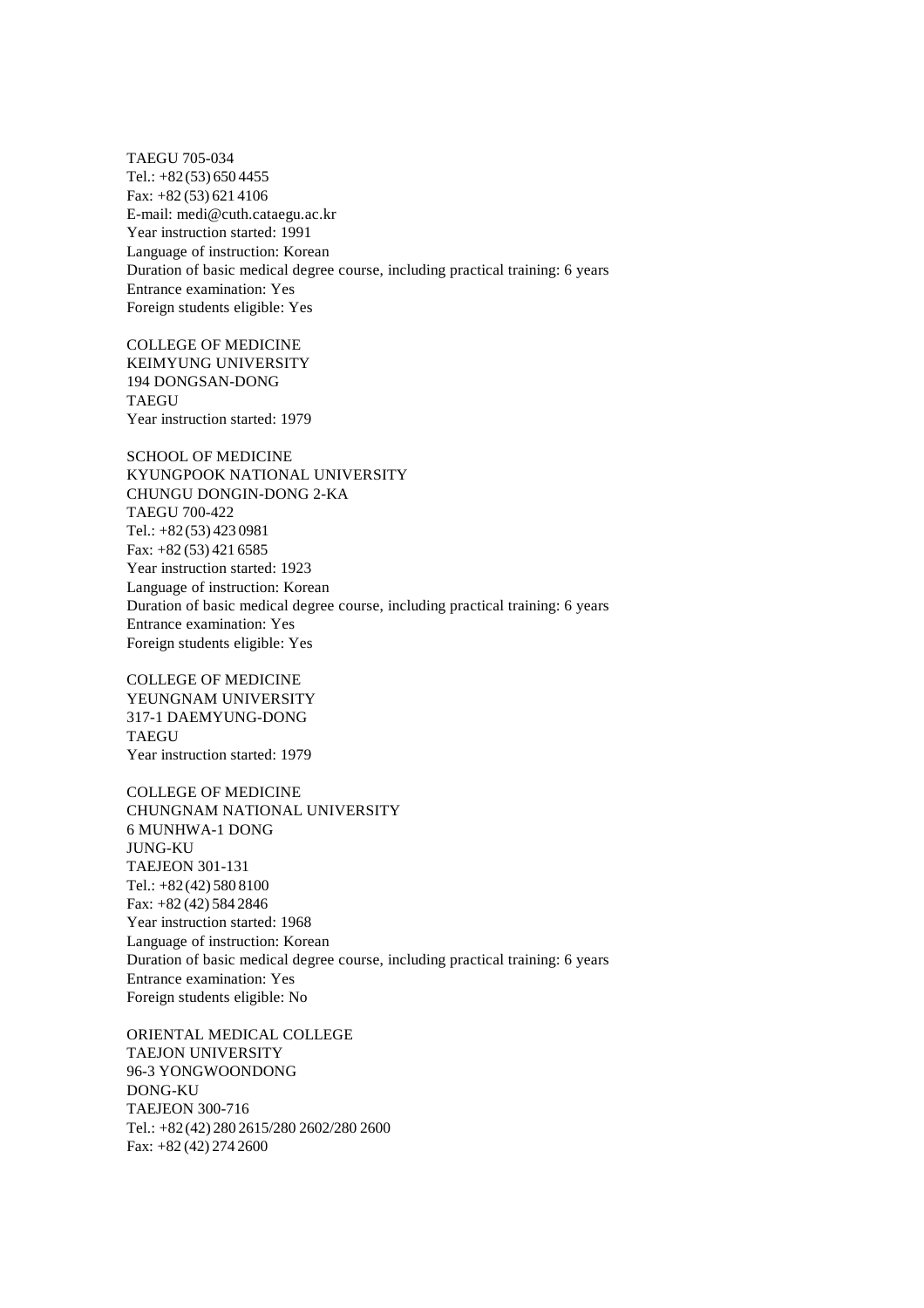Year instruction started: 1981 Language of instruction: Korean Duration of basic medical degree course, including practical training: 6 years Entrance examination: Yes Foreign students eligible: Yes

COLLEGE OF ORIENTAL MEDICINE WOO-SEOK UNIVERSITY 490 HOOJEONG-RI SAMRYE-HEE WANJU-KUN CHONLANAM-DO Year instruction started: 1987

WONJU MEDICAL COLLEGE YONSEI UNIVERSITY 162 ILSAN-DONG **WONJU** KANGWON-DO Year instruction started: 1978

COLLEGE OF ORIENTAL MEDICINE SANG-JI UNIVERSITY SAN 41 WOOSAN-DONG WONJU-SHI KWANGWON-DO Year instruction started: 1987

COLLEGE OF MEDICINE KWANDONG UNIVERSITY 7 IMCHUN-LI YANGYANG-EUP YANGWANG-GUN KANGWON-DO Year instruction started: 1995

# REPUBLIC OF MOLDOVA

Total population in 1995: 4 444 000 Number of physicians per 100000 population (1993): 356 Number of medical schools: 1 Duration of basic medical degree course, including practical training: 6 years Title of degree awarded: Doctor of Medicine Medical registration/licence to practise: — Work in government service after graduation: Not obligatory Agreements with other countries: —

STATE MEDICAL AND PHARMACEUTICAL UNIVERSITY "NICOLAE TESTEMITANU" OF THE REPUBLIC OF MOLDOVA<sup>1</sup> 165 STEFAN CEL MARE BOULEVARD CHISINAU 2004 Tel.: +373 (2) 243 408 Fax: +373 (2) 242 344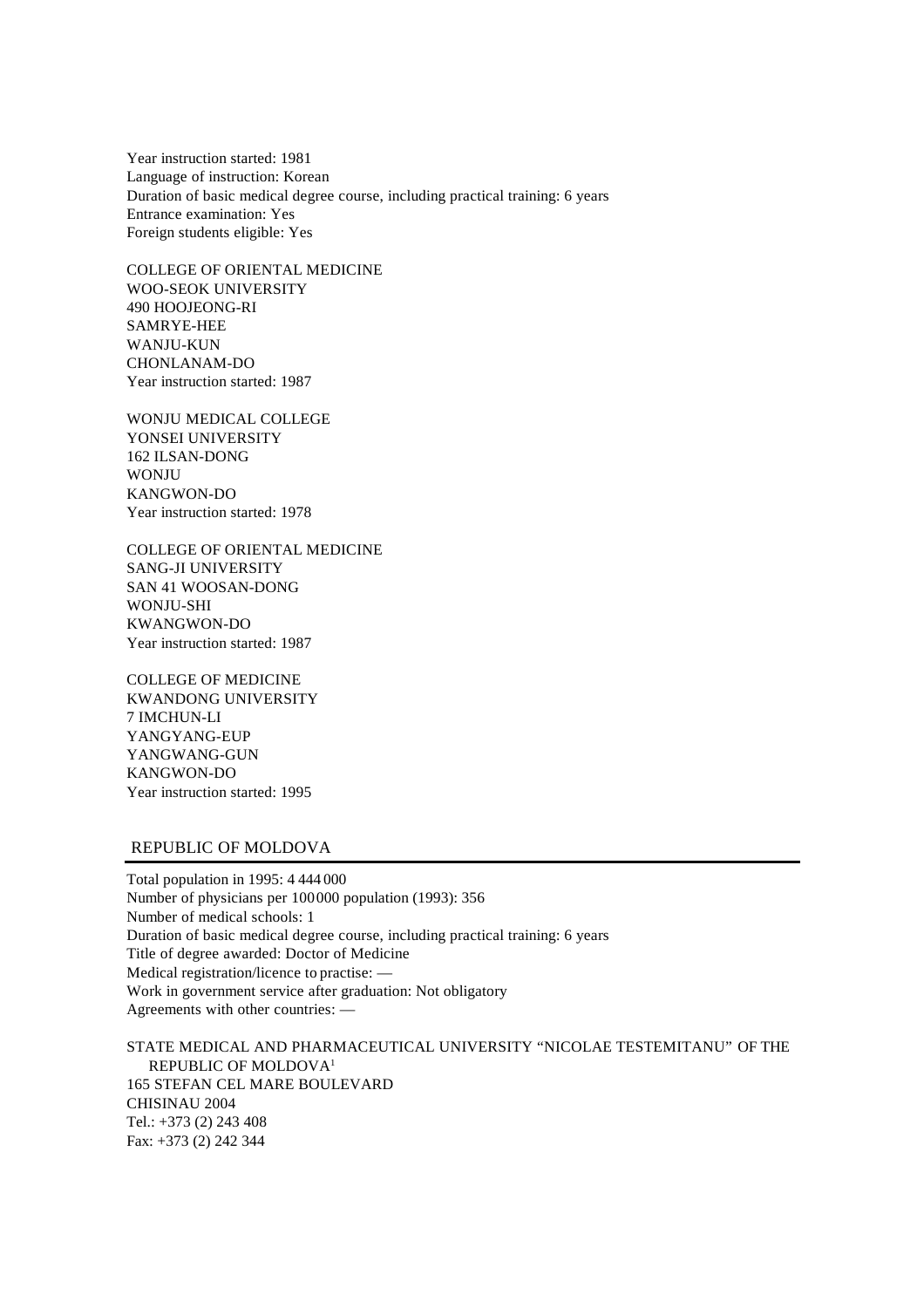Year instruction started: 1945 Language of instruction: Romanian, Russian Duration of basic medical degree course, including practical training: 6 years Entrance examination: Yes Foreign students eligible: Yes

## ROMANIA

Total population in 1995: 22 655 000 Number of physicians per 100000 population (1993): 176 Number of medical schools: 11 Duration of basic medical degree course, including practical training: 6 years Title of degree awarded: Doctor–medic (Doctor of Medicine) Medical registration/licence to practise: The licence to practise medicine is granted by the Ministry of Health, 1–3 Ministerului Street, Sector 1, Bucharest, to graduates of a recognized medical school, provided they are resident in Romania. Foreigners may practise only if they are from a country with a reciprocal agreement with Romania. Work in government service after graduation: Not obligatory

Agreements with other countries: —

FACULTATEA DE MEDICINA UNIVERSITATEA DE VEST "VASILE GOLDIS" BULVARDUL REVOLUTIEI 81 R-2900 ARAD Tel.: +40(57) 280 335 Fax: +40 (57) 280 810 Year instruction started: 1992 Language of instruction: Romanian Duration of basic medical degree course, including practical training: 6 years Entrance examination: Yes Foreign students eligible: Yes

FACULTATEA DE MEDICINA GENERALA UNIVERSITATEA TRANSILVANIA STR. CIBINULUI 1 BIS R-2200 BRASOV Tel.: +40(68) 142 343/410 286 Fax: +40 (68) 150 274/144 634 Year instruction started: 1992 Language of instruction: Romanian Duration of basic medical degree course, including practical training: 6 years Entrance examination: Yes Foreign students eligible: Yes

UNIVERSITATEA DE MEDICINA SI FARMACIE "CAROL DAVILA" STR. DIONISIE LUPU 37 R-70000 BUCURESTI Year instruction started: 1869 Language of instruction: Romanian Duration of basic medical degree course, including practical training: 6 years Entrance examination: Yes Foreign students eligible: Yes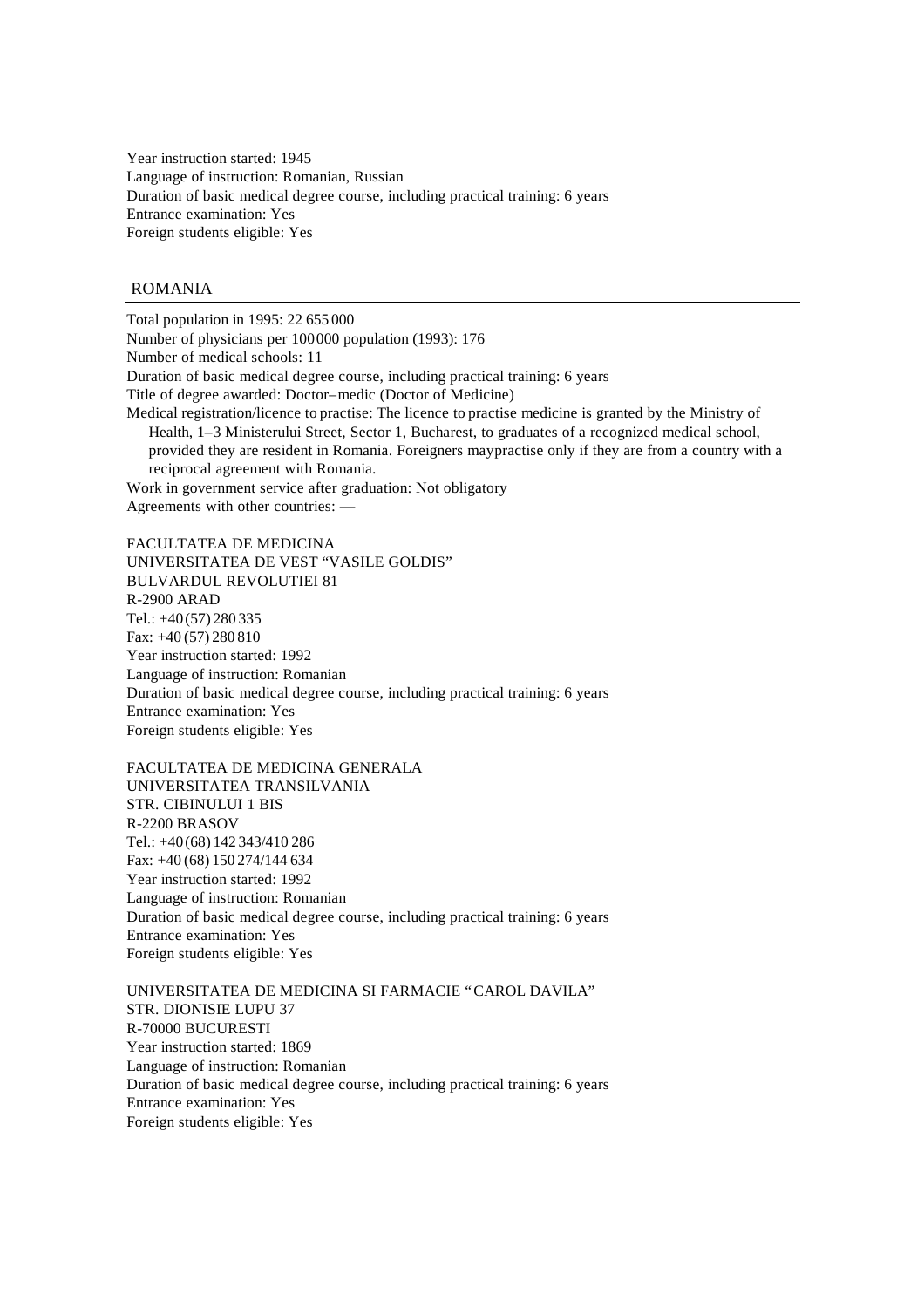FACULTATEA DE MEDICINA UNIVERSITATEA DE MEDICINA SI FARMACIE "IULIU HATIEGANU" STR. EMIL ISAC 13 R-3400 CLUJ-NAPOCA Tel.: +40(64) 195 524 Fax: +40 (64) 197 257 Year instruction started: 1872 Language of instruction: Romanian Duration of basic medical degree course, including practical training: 6 years Entrance examination: Yes Foreign students eligible: Yes

FACULTATEA DE MEDICINA SI FARMACIE UNIVERSITATEA "OVIDUS" STR. IOAN VODA 54 R-8700 CONSTANTA Tel.: +40(41) 612 257 Fax: +40 (41) 612 257 Year instruction started: 1990 Language of instruction: Romanian, French, English Duration of basic medical degree course, including practical training: 6 years Entrance examination: Yes Foreign students eligible: Yes

FACULTATEA DE MEDICINA UNIVERSITATEA DIN CRAIOVA STR. PETRU RARES 4 R-1100 CRAIOVA Tel.: +40(51) 122 458 Fax: +40 (51) 122 770 Year instruction started: 1970 Language of instruction: Romanian Duration of basic medical degree course, including practical training: 6 years Entrance examination: Yes Foreign students eligible: Yes

UNIVERSITATEA DE MEDICINA SI FARMACIE "GRIGORE T. POPA" STR. UNIVERSITATII 16 R-6600 IASI Year instruction started: 1879 Language of instruction: Romanian Duration of basic medical degree course, including practical training: 6 years Entrance examination: Yes Foreign students eligible: Yes

FACULTATEA DE MEDICINA UNIVERSITATEA DIN ORADEA STR. 1 DECEMBRIE 10 R-3700 ORADEA Tel.: +40(59) 412 834 Fax: +40 (59) 418 266 Year instruction started: 1991 Language of instruction: Romanian, English Duration of basic medical degree course, including practical training: 6 years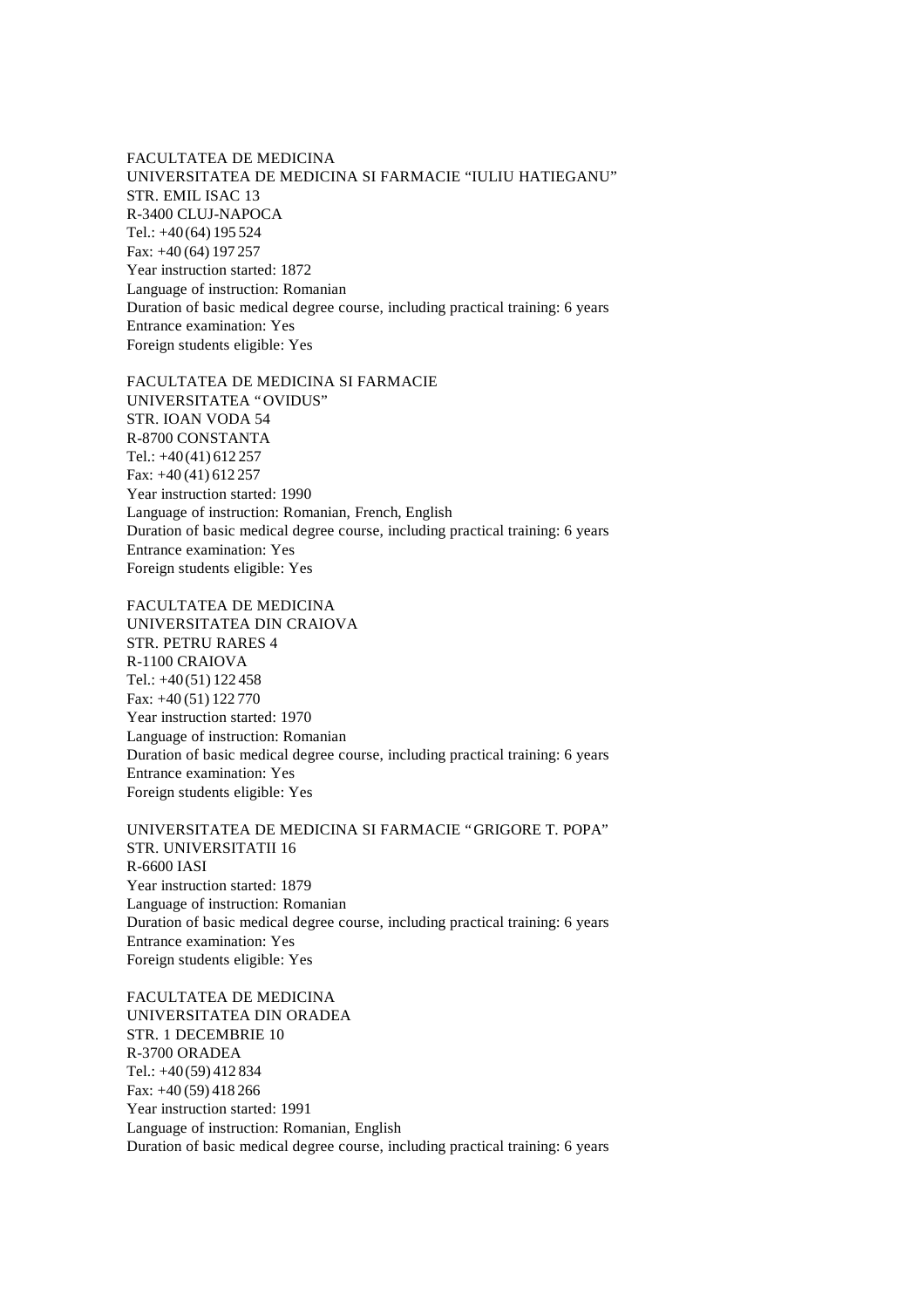Entrance examination: Yes Foreign students eligible: Yes

FACULTATEA DE MEDICINA "VICTOR PAPILIAN" UNIVERSITATEA "LUCIAN BLAGA" DIN SIBIU BD. VICTORIEI 10 R-2400 SIBIU Tel.: +40(69) 217 989 Fax: +40 (69) 210 512 Year instruction started: 1990 Language of instruction: Romanian Duration of basic medical degree course, including practical training: 6 years Entrance examination: Yes Foreign students eligible: Yes

UNIVERSITATEA DE MEDICINA SI FARMACIE PIATA EFTIMIE MURGU 2 R-1900 TIMISOARA Year instruction started: 1948 Language of instruction: Romanian Duration of basic medical degree course, including practical training: 6 years Entrance examination: Yes Foreign students eligible: Yes

FACULTATEA DE MEDICINA UNIVERSITATEA DE MEDICINA SI FARMACIE STR. GH. MARINESCU 38 R-4300 TIRGU MURES Tel.: +40(65) 113 127 Fax: +40 (65) 164 407 Year instruction started: 1945 Language of instruction: Romanian, Hungarian Duration of basic medical degree course, including practical training: 6 years Entrance examination: Yes Foreign students eligible: Yes

### RUSSIAN FEDERATION

Total population in 1995: 148 126 000 Number of physicians per 100000 population (1993): 380 Number of medical schools: 53 Duration of basic medical degree course, including practical training: 6 or 7 years Title of degree awarded: Doctor of Medicine

Medical registration/licence to practise: The licence to practise medicine is granted by the Licensing Commissions of government bodies within the Russian Federation to holders of a diploma of medical education. Applicants should provide a certificate showing their area of specialization (Doctor of Medicine, Paediatrician, Master of Pharmacy, Physician–

Hygienist, Epidemiologist, Doctor of Stomatology). Foreign medical degrees must be recognized as equivalent.

Work in government service after graduation: Obligatory (1–5 years)

Agreements with other countries: Agreements exist with over 60 countries.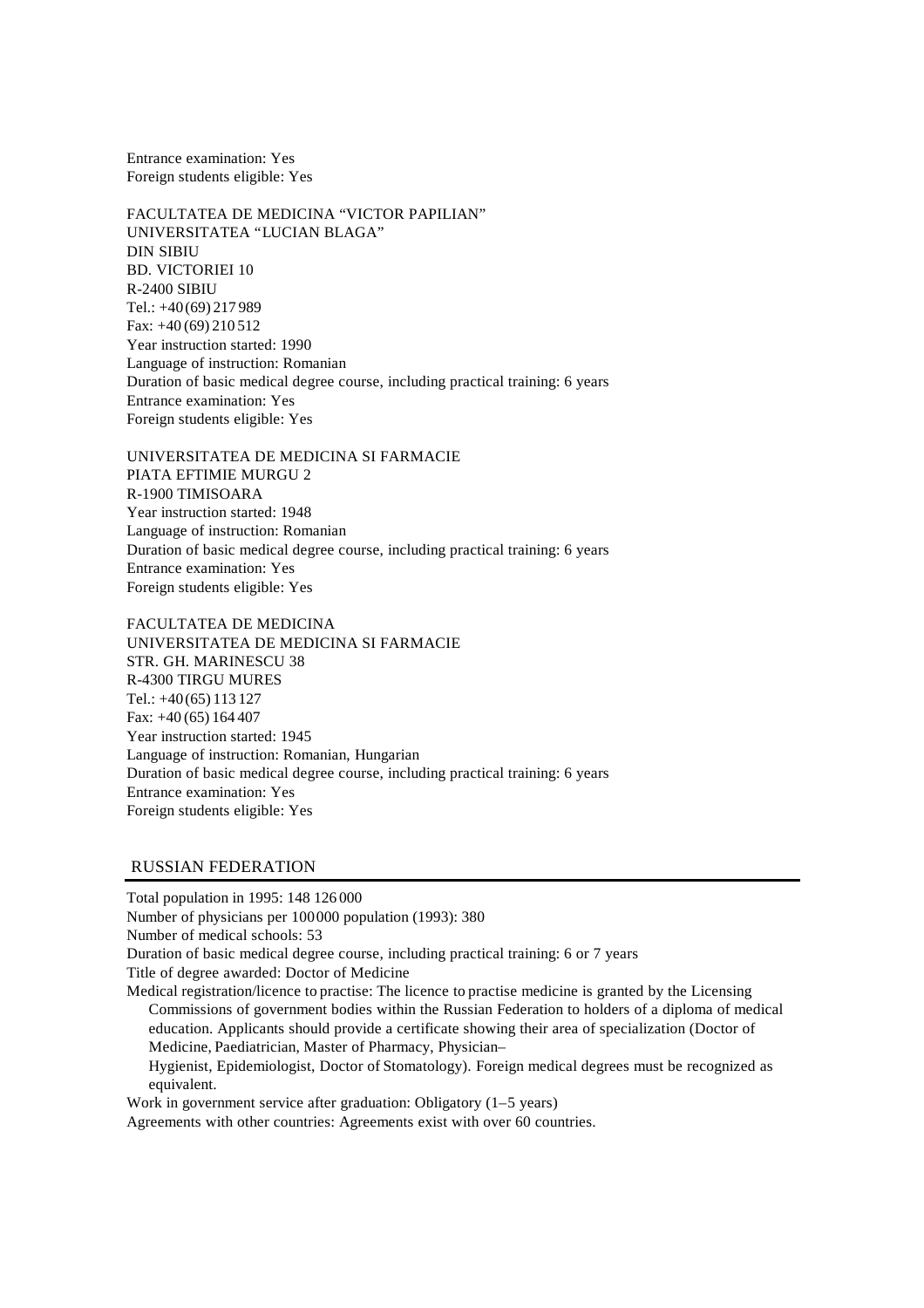ARKHANGELSK STATE MEDICAL ACADEMY 51 TROITZKY AVENUE ARKHANGELSK 163061 Tel.: +7(8182) 432 160 Fax: +7 (8182) 263 226/493 972 Year instruction started: 1932 Language of instruction: Russian Duration of basic medical degree course, including practical training: 6 years Entrance examination: Yes Foreign students eligible: Yes

ASTRAKHAN STATE MEDICAL ACADEMY ULICA BAKINSKAJA 121 ASTRAKHAN 414000 Year instruction started: 1918

ALTAI STATE MEDICAL UNIVERSITY PROSPEKT LENINA 40 BARNAUL 656099 Tel.: +7(385) 225 3027 Fax: +7 (385) 222 1421 Year instruction started: 1954 Language of instruction: Russian Duration of basic medical degree course, including practical training: 6 years Entrance examination: Yes Foreign students eligible: Yes

AMUR STATE MEDICAL ACADEMY ULICA GORKOGO 95 BLAGOVESTCHENSK 675006 Year instruction started: 1952

CUVASSIA STATE UNIVERSITY MEDICAL FACULTY MOSKOVSKIJ PR. 15 CEBOKSARY 428015 Tel.: +7(8352) 440 379 Year instruction started: 1967

CELJABINSK STATE MEDICAL ACADEMY ULICA VOROVSKOGO 64 CELJABINSK 454092 Year instruction started: 1944

CITA STATE MEDICAL ACADEMY ULICA GORKOGO 39A CITA 672090 Year instruction started: 1953

URAL STATE MEDICAL ACADEMY ULICA REPINA 3 EKATERINBURG 620219 Tel.: +7(3432) 511 490 Fax: +7 (3432) 516 400 Year instruction started: 1939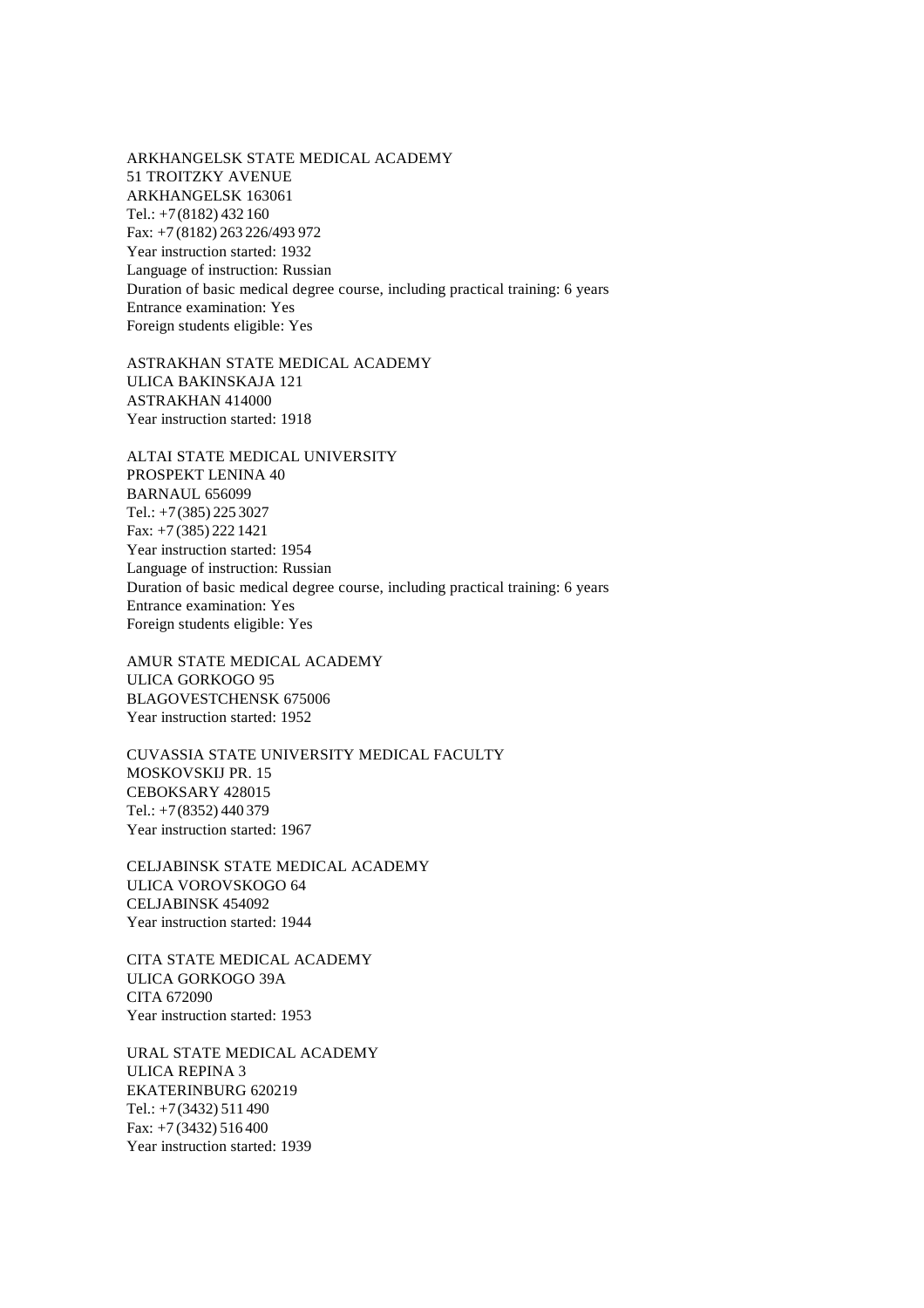Language of instruction: Russian Duration of basic medical degree course, including practical training: 6 years Entrance examination: Yes Foreign students eligible: Yes

MEDICAL FACULTY CECENJA STATE UNIVERSITY ULICA A. SERIPOVA 32 GROZNIJ 364907 Tel.: +7(3432) 319 463 Year instruction started: 1930

HABAROVSK STATE MEDICAL INSTITUTE ULICA K. MARKSA 35 HABAROVSK 680013 Year instruction started: 1930

IRKUTSK STATE MEDICAL UNIVERSITY ULICA KRASNOGO VOSSTANIJA 1 IRKUTSK 664003 Year instruction started: 1930

IVANOVO STATE MEDICAL ACADEMY ULICA F. ENGELSA 8 IVANOVO 153462 Year instruction started: 1930

IZEVSK STATE MEDICAL ACADEMY ULICA REVOLJUCIONNAJA 199 IZEVSK 426034 Year instruction started: 1933

MEDICAL FACULTY JAKUTSK STATE UNIVERSITY KULAKOVSKOGO 34 JAKUTSK 677891 Tel.: +7(4112) 263 344 Year instruction started: 1957

JAROSLAVL STATE MEDICAL ACADEMY ULICA REVOLJUCIONNAJA 5 JAROSLAVL 150000 Year instruction started: 1944

KAZAN STATE MEDICAL UNIVERSITY ULICA BUTLEROVA 49 KAZAN 420012 Tel.: +7(8432) 360 652 Fax: +7 (8432) 360 393 E-mail: office@intdept.kcn.ru Year instruction started: 1814 Language of instruction: Russian Duration of basic medical degree course, including practical training: 6 years Entrance examination: Yes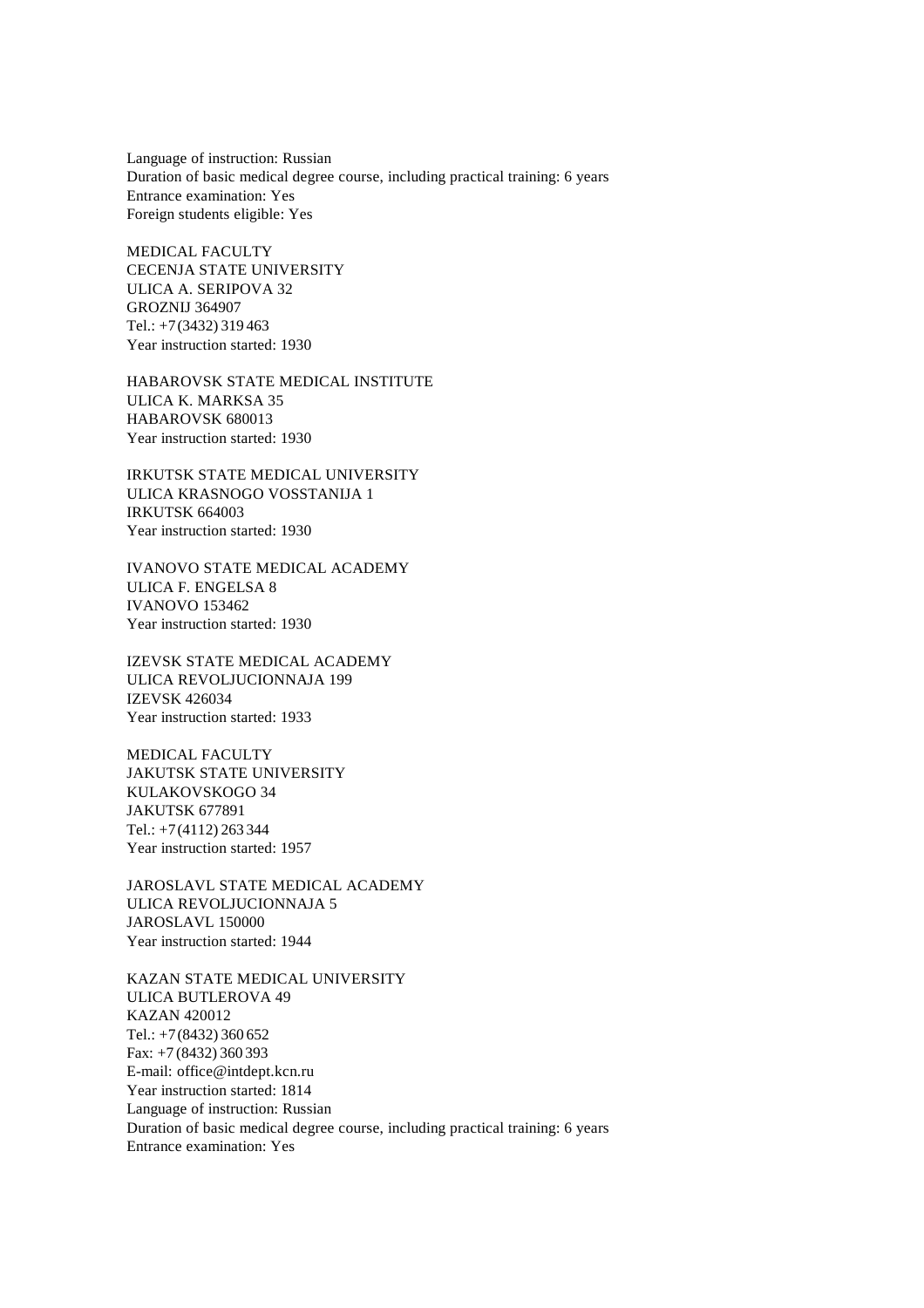Foreign students eligible: Yes

KEMEROVO STATE MEDICAL ACADEMY ULICA VOROSILOVA 22A KEMEROVO 650029 Tel.: +7(3842) 557 889 Fax: +7 (3842) 557 889 Year instruction started: 1956 Language of instruction: Russian Duration of basic medical degree course, including practical training: 7 years Entrance examination: Yes Foreign students eligible: Yes

KIROV STATE MEDICAL INSTITUTE ULICA K. MARSKA 88 KIROV 610000 Year instruction started: 1994

KUBAN STATE MEDICAL ACADEMY ULICA SEDINA 4 KRASNODAR 350640 Year instruction started: 1920

KRASNOJARSK MEDICAL ACADEMY ULICA PARTIZANA ZELEZNJAKA 1 KRASNOJARSK 660022 Tel.: +7(3912) 274 924 Fax: +7 (3912) 237 835 Year instruction started: 1942 Language of instruction: Russian Duration of basic medical degree course, including practical training: 6 years Entrance examination: Yes Foreign students eligible: Yes

KURSK STATE MEDICAL UNIVERSITY ULICA K. MARKSA 3 KURSK 305033 Year instruction started: 1935

DAGESTAN STATE MEDICAL ACADEMY PLOSCAD LENINA 6 MAHACKALA 367012 Year instruction started: 1932

I.M. SECHENOV MOSCOW MEDICAL ACADEMY ULICA BOLSHAYA PIROGOVSKAYA 2/6 MOSCOW 119881 Tel.: +7(95) 248 0553 Fax: +7 (95) 248 0214 Year instruction started: 1765 Language of instruction: Russian Duration of basic medical degree course, including practical training: 6 years Entrance examination: Yes Foreign students eligible: Yes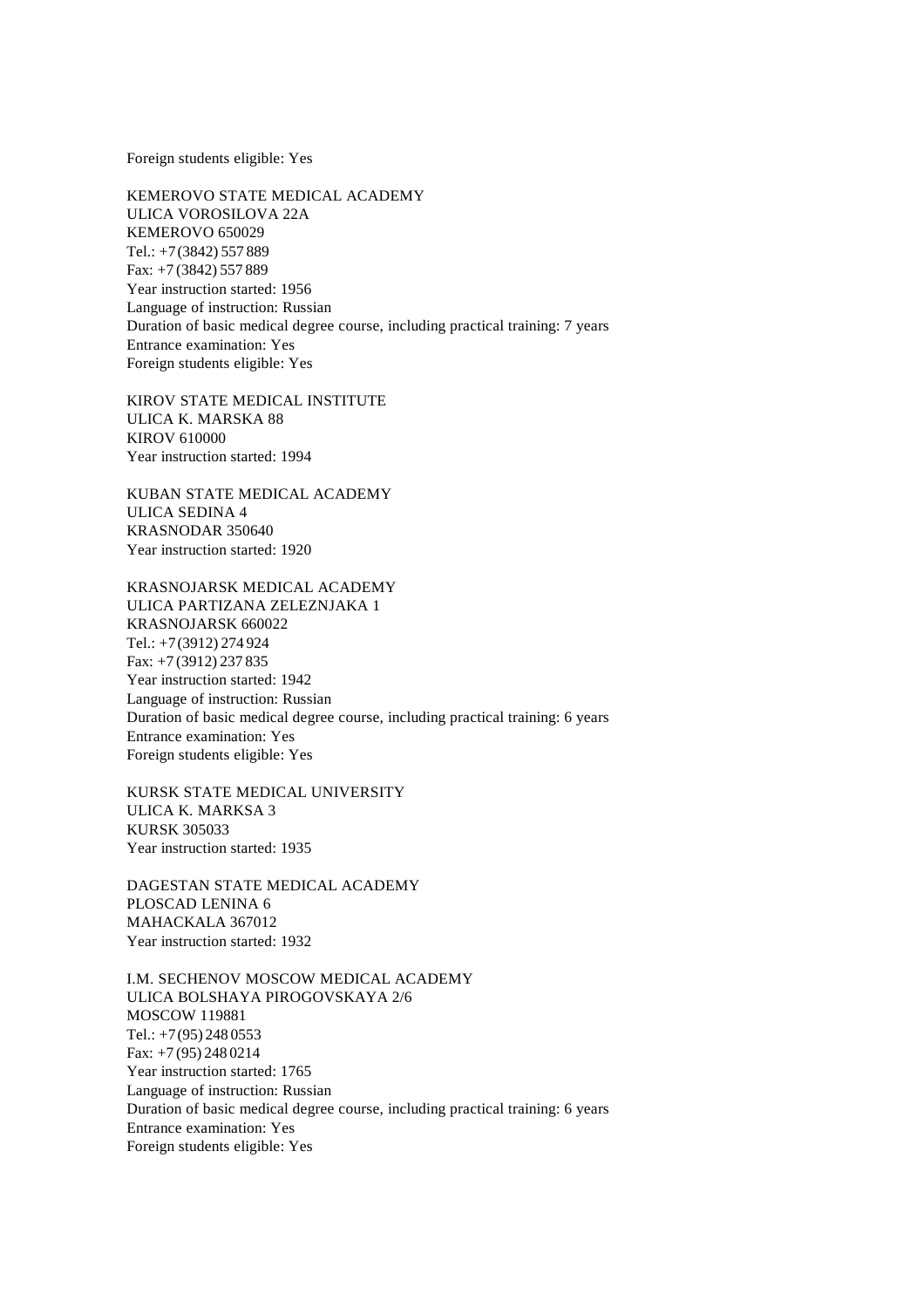MEDICAL FACULTY JEWISH STATE ACADEMY (MOSCOW) ULICA B. BRONNAJA 6 MOSCOW 103104 Tel.: +7(95) 122 3336 Year instruction started: 1960

MOSCOW MEDICAL STOMATOLOGY INSTITUTE ULICA DELEGATSKAJA 20/1 MOSCOW 103473 Tel.: +7(95) 978 0569 Fax: +7 (95) 973 3559 E-mail: mmsi@glas.apc.org Year instruction started: 1935 Language of instruction: Russian Duration of basic medical degree course, including practical training: 6 years Entrance examination: Yes Foreign students eligible: Yes

MEDICAL FACULTY RUSSIAN "PEOPLE'S FRIENDSHIP" UNIVERSITY ULICA MIKLUHO-MAKLAJA 6 MOSCOW 117198 Tel.: +7(95) 434 7027 Year instruction started: 1960

RUSSIAN STATE MEDICAL UNIVERSITY (RSMU) ULICA OSTROVITJANOVA 1 MOSCOW 117869 Tel.: +7(95) 434 1422 Fax: +7 (95) 434 1411 Year instruction started: 1906 Language of instruction: Russian, English Duration of basic medical degree course, including practical training: 6 years Entrance examination: Yes Foreign students eligible: Yes

MEDICAL FACULTY KABARDINO–BALKARIA STATE UNIVERSITY ULICA CERNYSEVSKOGO 173 NALCHIK 360004 Tel.: +7(866) 222 2560/222 2562 Year instruction started: 1966 Language of instruction: Russian Duration of basic medical degree course, including practical training: 6 years Entrance examination: Yes Foreign students eligible: Yes

NIZHNI NOVGOROD STATE MEDICAL ACADEMY PLOSCAD MININA I POZARSKOGO 10/1 NIZHNI NOVGOROD 603005 Year instruction started: 1920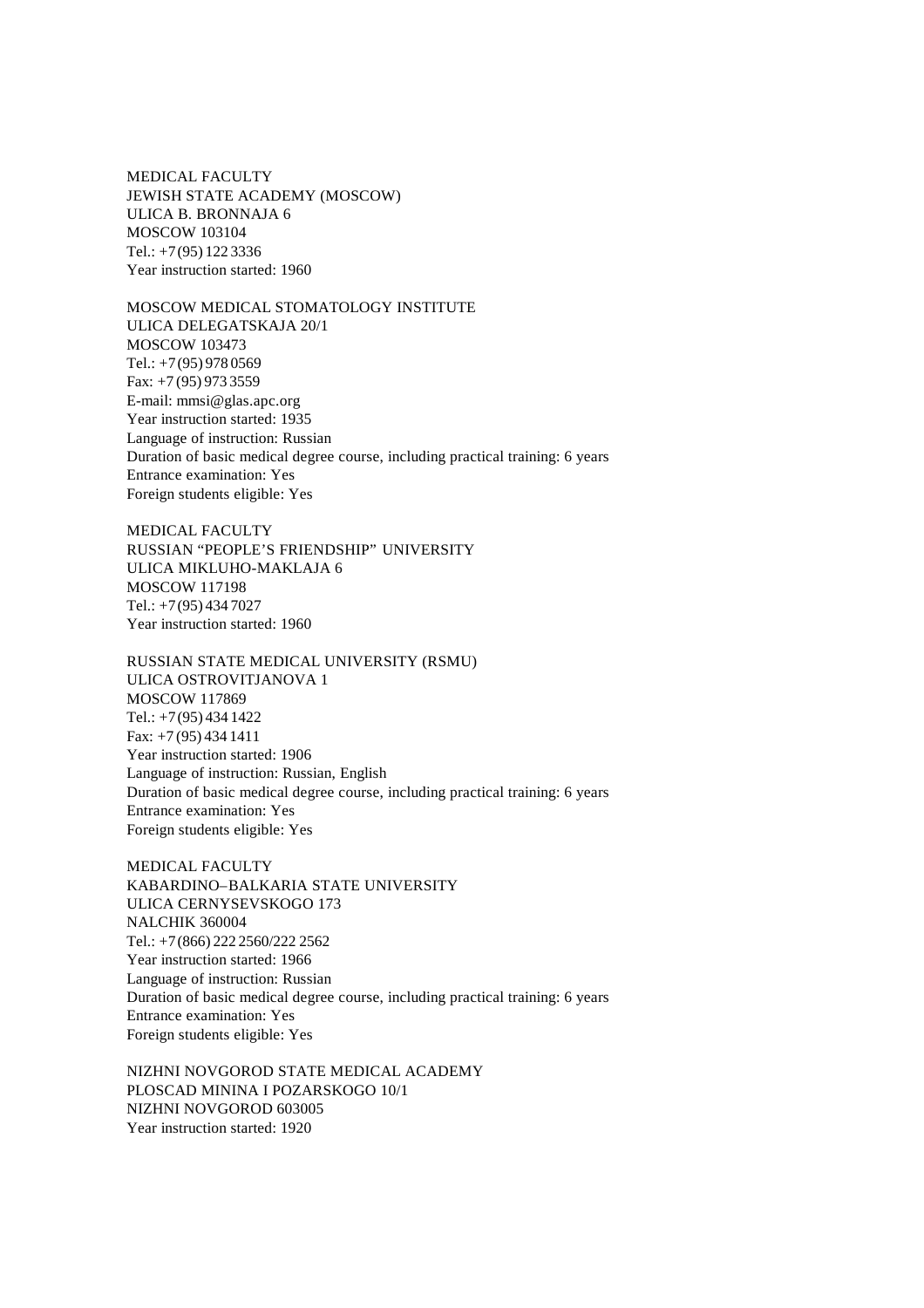NOVOSIBIRSK MEDICAL INSTITUTE KRASNIJ PROSPEKT 52 NOVOSIBIRSK 630021 Tel.: +7(3832) 209 405 Fax: +7 (3832) 209 405 Year instruction started: 1935 Language of instruction: Russian Duration of basic medical degree course, including practical training: 6 years Entrance examination: Yes Foreign students eligible: Yes

OMSK STATE MEDICAL ACADEMY ULICA LENINA 12 OMSK 644099 Year instruction started: 1921

ORENBURG STATE MEDICAL ACADEMY ULICA SOVETSKAJA 6 ORENBURG 460014 Tel.: +7(3532) 776 103 Fax: +7 (3532) 779 408 Year instruction started: 1944 Language of instruction: Russian, English Duration of basic medical degree course, including practical training: 6 years Entrance examination: Yes Foreign students eligible: Yes

PERM STATE MEDICAL ACADEMY ULICA KUJBISKEVA 39 PO BOX 7019 PERM 614600 Tel.: +7(3422) 337 527 Fax: +7 (3422) 332 441 Year instruction started: 1917 Language of instruction: Russian Duration of basic medical degree course, including practical training: 7 years Entrance examination: Yes Foreign students eligible: Yes

MEDICAL FACULTY PETROZAVODSK STATE UNIVERSITY PROSPEKT LENINA 33 PETROZAVODSK 185640 Tel.: +7(8142) 775 140 Year instruction started: 1960

RJAZAN STATE MEDICAL UNIVERSITY ULICA VYSOKOVOLTNAJA 9 RJAZAN 391000 Year instruction started: 1950

ROSTOV STATE MEDICAL UNIVERSITY NAHICEVANSKIJ PEREULOK 29 ROSTOV 344700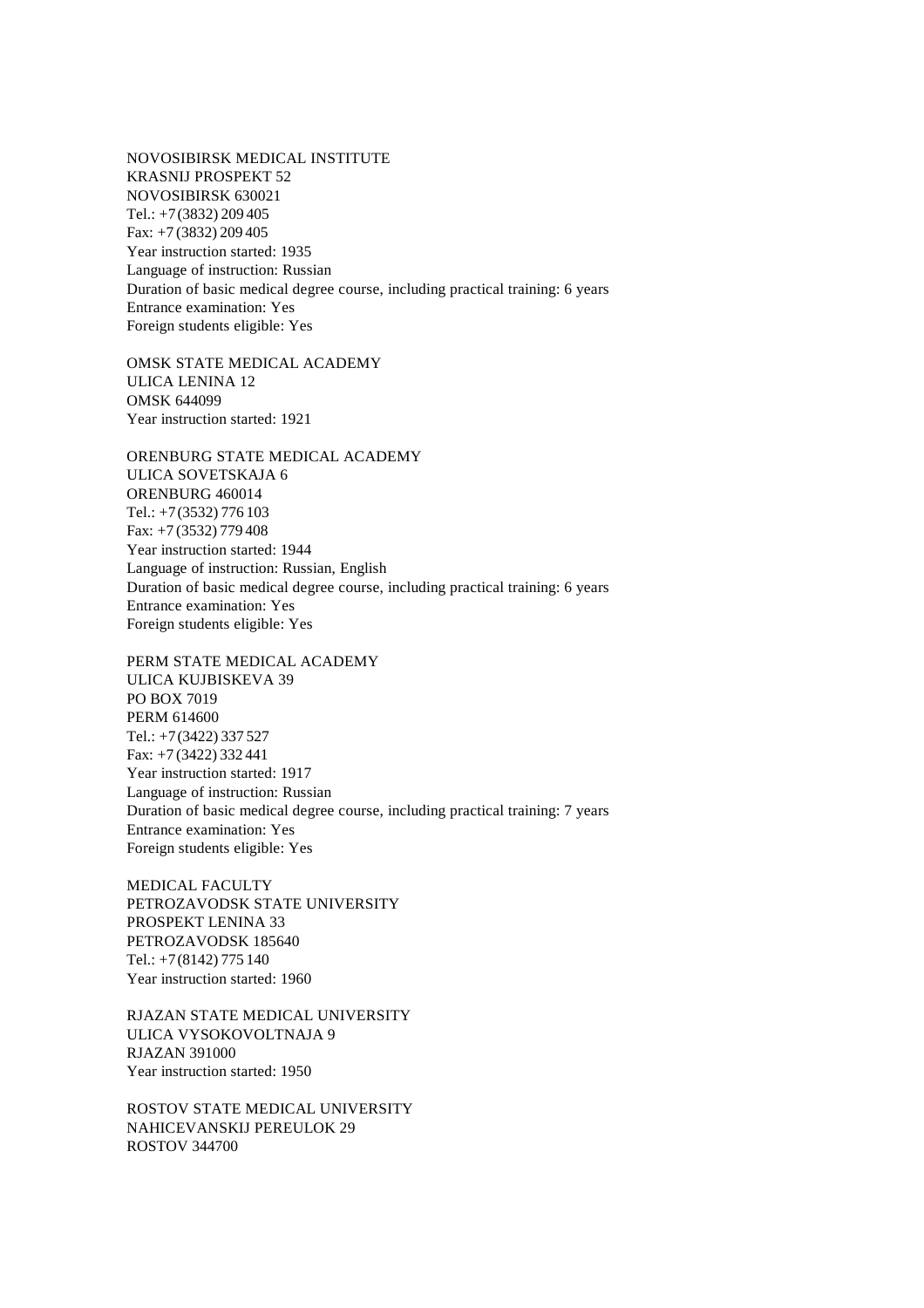Year instruction started: 1930

MILITARY MEDICAL ACADEMY ULICA LEBEDEVA 6 PO BOX K-175 SAINT PETERSBURG 194175 Tel.: +7(812) 542 2139 Fax: +7 (812) 541 8486 Year instruction started: 1798 Language of instruction: Russian Duration of basic medical degree course, including practical training: 7 years Entrance examination: Yes Foreign students eligible: Yes

SAINTPETERSBURG STATE I.P. PAVLOV MEDICAL UNIVERSITY ULICA TOLSTOGO 6/8 SAINTPETERSBURG 197089 Tel.: +7(812) 238 7153 Fax: +7 (812) 234 0125 E-mail: provost@spmu.rssi.ru Year instruction started: 1897 Language of instruction: Russian Duration of basic medical degree course, including practical training: 6 years Entrance examination: Yes Foreign students eligible: Yes

SAINT PETERSBURG STATE MEDICAL ACADEMY PISKAREVSKIJ PROSPEKT 47 SAINTPETERSBURG 195067 Tel.: +7(812) 543 9609 Fax: +7 (812) 543 1571 Telex: 122292 sanhig ru Year instruction started: 1911 Language of instruction: Russian Duration of basic medical degree course, including practical training: 6 years Entrance examination: Yes Foreign students eligible: Yes

SAINT PETERSBURG STATE PEDIATRIC MEDICAL ACADEMY ULICA LITOVSKAJA 2 SAINTPETERSBURG 194100 Tel.: +7(812) 542 6733 Fax: +7 (812) 542 6733 Year instruction started: 1925 Language of instruction: Russian Duration of basic medical degree course, including practical training: 6 years Entrance examination: Yes Foreign students eligible: Yes

SAMARA STATE MEDICAL UNIVERSITY ULICA CAPAEVSKAJA 89 SAMARA 443099 Tel.: +7(8462) 321 634 Fax: +7 (8462) 322 907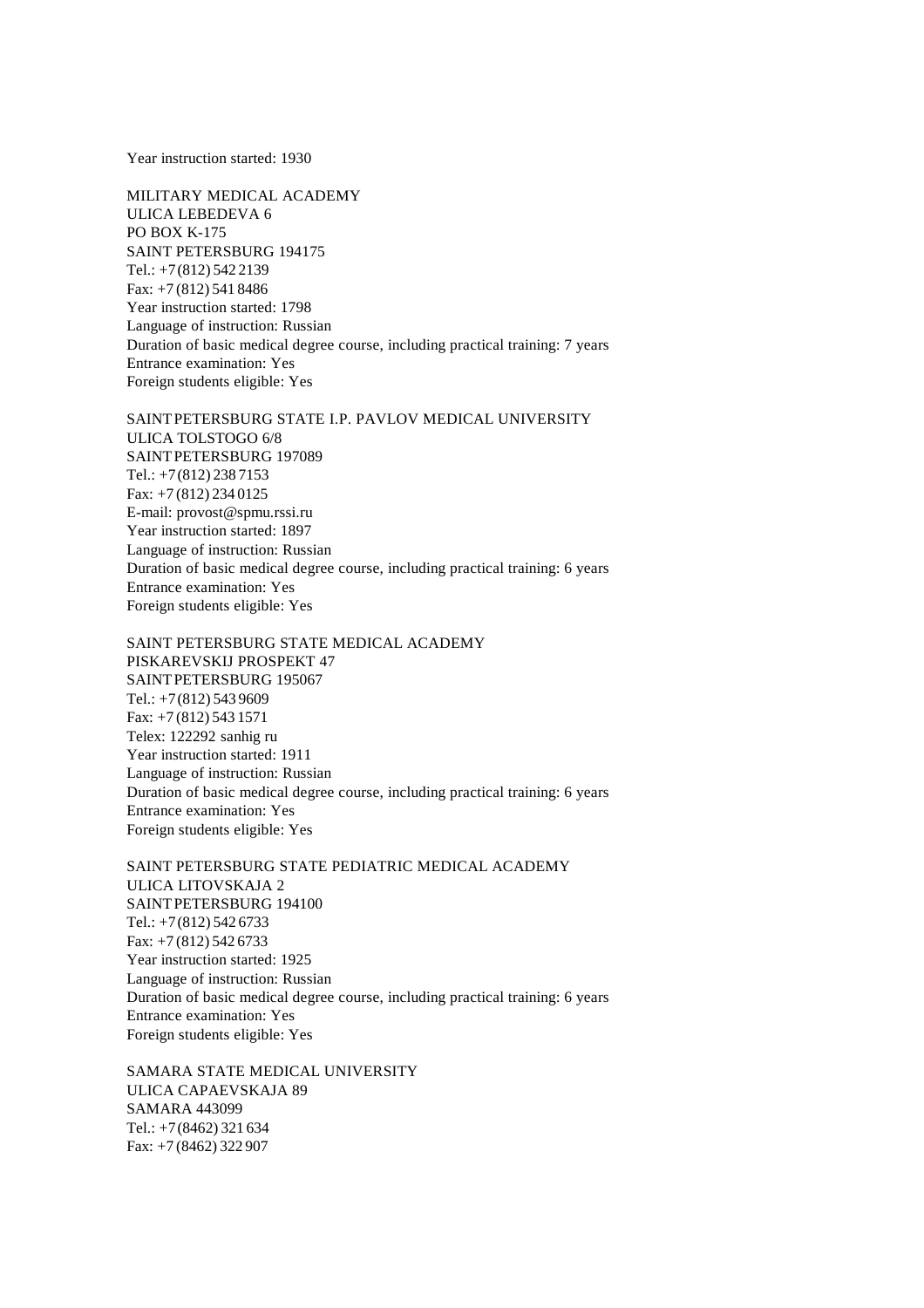Year instruction started: 1918 Language of instruction: Russian Duration of basic medical degree course, including practical training: 6 years Entrance examination: Yes Foreign students eligible: Yes

MEDICAL FACULTY MORDOVIA STATE UNIVERSITY ULICA ULJANOVA 26 SARANSK 430032 Tel.: +7(834) 330 983 Year instruction started: 1967 Language of instruction: Russian Duration of basic medical degree course, including practical training: 6 years Entrance examination: Yes Foreign students eligible: Yes

SARATOV STATE MEDICAL UNIVERSITY ULICA B. KAZACJA 112 SARATOV 410710 Year instruction started: 1909

SMOLENSK STATE MEDICAL ACADEMY ULICA KRUPSKOJ 28 SMOLENSK 214019 Year instruction started: 1920

STAVROPOL STATE MEDICAL ACADEMY ULICA MIRA 310 STAVROPOL 355017 Tel.: +7(8652) 352 331 Fax: +7 (8652) 352 487 Year instruction started: 1937 Language of instruction: Russian Duration of basic medical degree course, including practical training: 6 years Entrance examination: No Foreign students eligible: Yes

TJUMEN STATE MEDICAL ACADEMY ULICA ODESSKAJA 52 TJUMEN 625023 Tel.: +7(3452) 226 200 Fax: +7 (3452) 226 200 Year instruction started: 1963 Language of instruction: Russian Duration of basic medical degree course, including practical training: 6 years Entrance examination: Yes Foreign students eligible: No

SIBERIAN STATE MEDICAL UNIVERSITY MOSKOVSKIJ TRAKT 2 TOMSK 634050 Year instruction started: 1888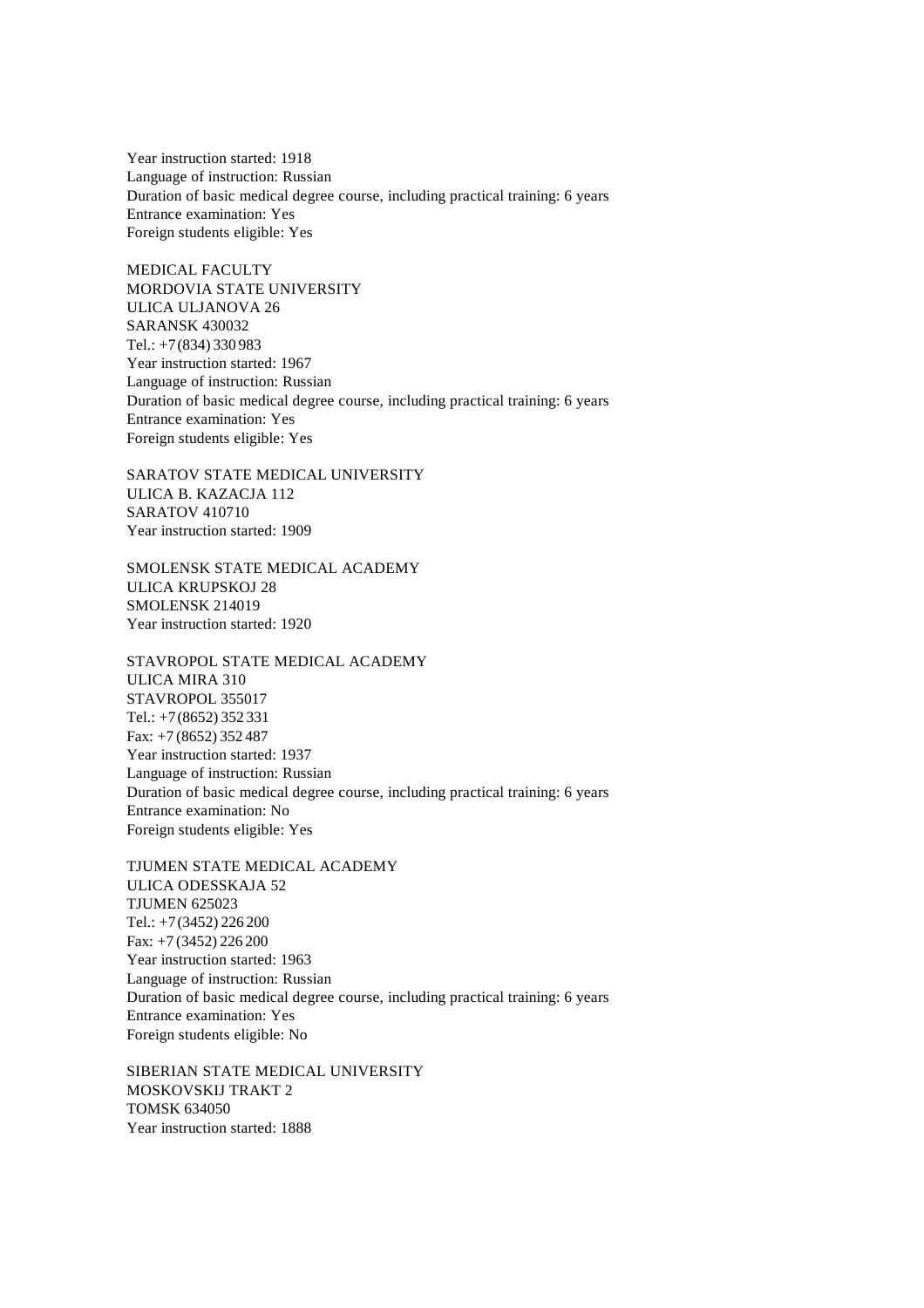TVER STATE MEDICAL ACADEMY ULICA SOVETSKAJA 4 TVER 170642 Year instruction started: 1954

BASKIRIAN STATE MEDICAL UNIVERSITY ULICA LENINA 3 UFA 450000 Year instruction started: 1932

NORTH OSSETIAN STATE MEDICAL ACADEMY ULICA PUSHKINSKAJA 40 VLADIKAVKAZ 362019 Tel.: +7(423) 233 4221 Fax: +7 (423) 233 0321 Year instruction started: 1939 Language of instruction: Russian Duration of basic medical degree course, including practical training: 6 years Entrance examination: Yes Foreign students eligible: Yes

VLADIVOSTOK STATE MEDICAL UNIVERSITY OSTRYAKOVA PROSPEKT 2 VLADIVOSTOK 690600 Tel.: +7(4232) 251 624 Fax: +7 (4232) 251 719 Year instruction started: 1958 Language of instruction: Russian Duration of basic medical degree course, including practical training: 6 years Entrance examination: Yes Foreign students eligible: Yes

VOLGOGRAD MEDICAL ACADEMY PLOSCAD PAVSIH BORTSOV 1 VOLGOGRAD 400066 Tel.: +7(8442) 339 830 Fax: +7 (8442) 367 144 Year instruction started: 1935 Language of instruction: Russian Duration of basic medical degree course, including practical training: 6 years Entrance examination: Yes Foreign students eligible: Yes

VORONEZ STATE MEDICAL ACADEMY ULICA STUDENCESKAJA 10 VORONEZ 394622 Year instruction started: 1918

RWANDA

Total population in 1995: 5 397 000 Number of physicians per 100000 population (1993): — Number of medical schools: 1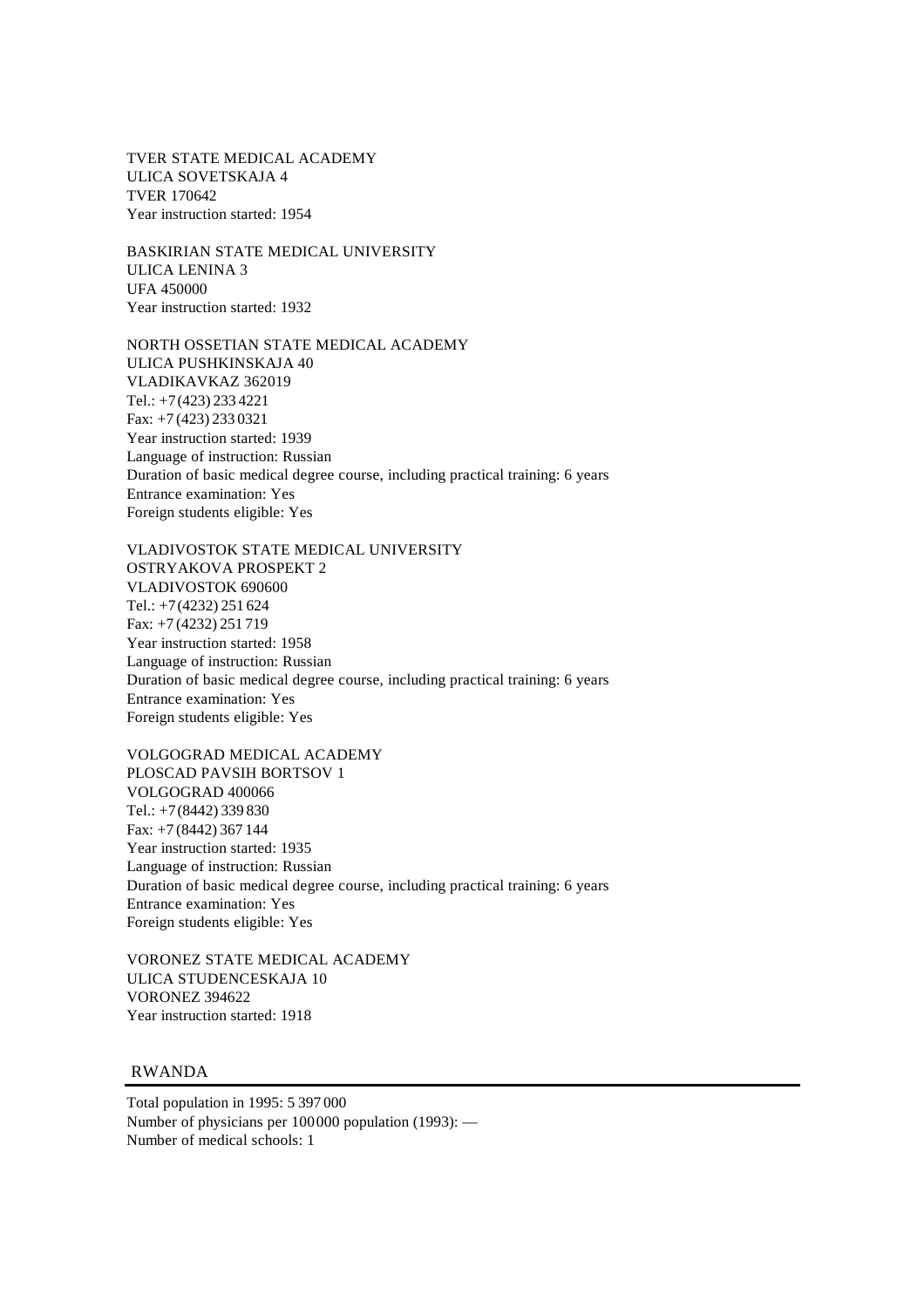Duration of basic medical degree course, including practical training: 7 years Title of degree awarded: Docteur en Médecine (Doctor of Medicine) Medical registration/licence to practise: — Work in government service after graduation: — Agreements with other countries: —

FACULTE DE MEDECINE UNIVERSITE NATIONALE DE RWANDA BP 30 BUTARE Tel.: +250 303 28 Fax: +250 303 28 Year instruction started: 1963 Language of instruction: French, English Duration of basic medical degree course, including practical training: 7 years Entrance examination: Yes Foreign students eligible: Yes

## SAINT KITTS AND NEVIS

Total population in 1995: — Number of physicians per 100000 population (1993): 89 Number of medical schools: 2 Duration of basic medical degree course, including practical training: — Title of degree awarded: — Medical registration/licence to practise: — Obligation to work in government service: — Agreements with other countries: —

MEDICAL UNIVERSITY OF THE AMERICAS POTSWORKS ESTATES **WHITEHALL NEVIS** Tel.:  $+1(978) 630 5122<sup>1</sup>$ Fax:  $+1$  (978) 632 2168<sup>1</sup> Year instruction started: 1998

INTERNATIONAL UNIVERSITY OF THE HEALTH SCIENCES SAINT KITTS Year instruction started: 1998

## SAINT LUCIA

Total population in 1995: — Number of physicians per 100000 population (1993): 35 Number of medical schools: None Medical registration/licence to practise: Registration is obligatory with the Medical Council, c/o Ministry of Health, Castries. The licence to practise medicine is granted to graduates of a recognized medical school. Applicants must provide a certificate of good standing from their current Medical Council. Foreigners must hold a work permit. Agreements with other countries: An agreement exists with the University of the West Indies.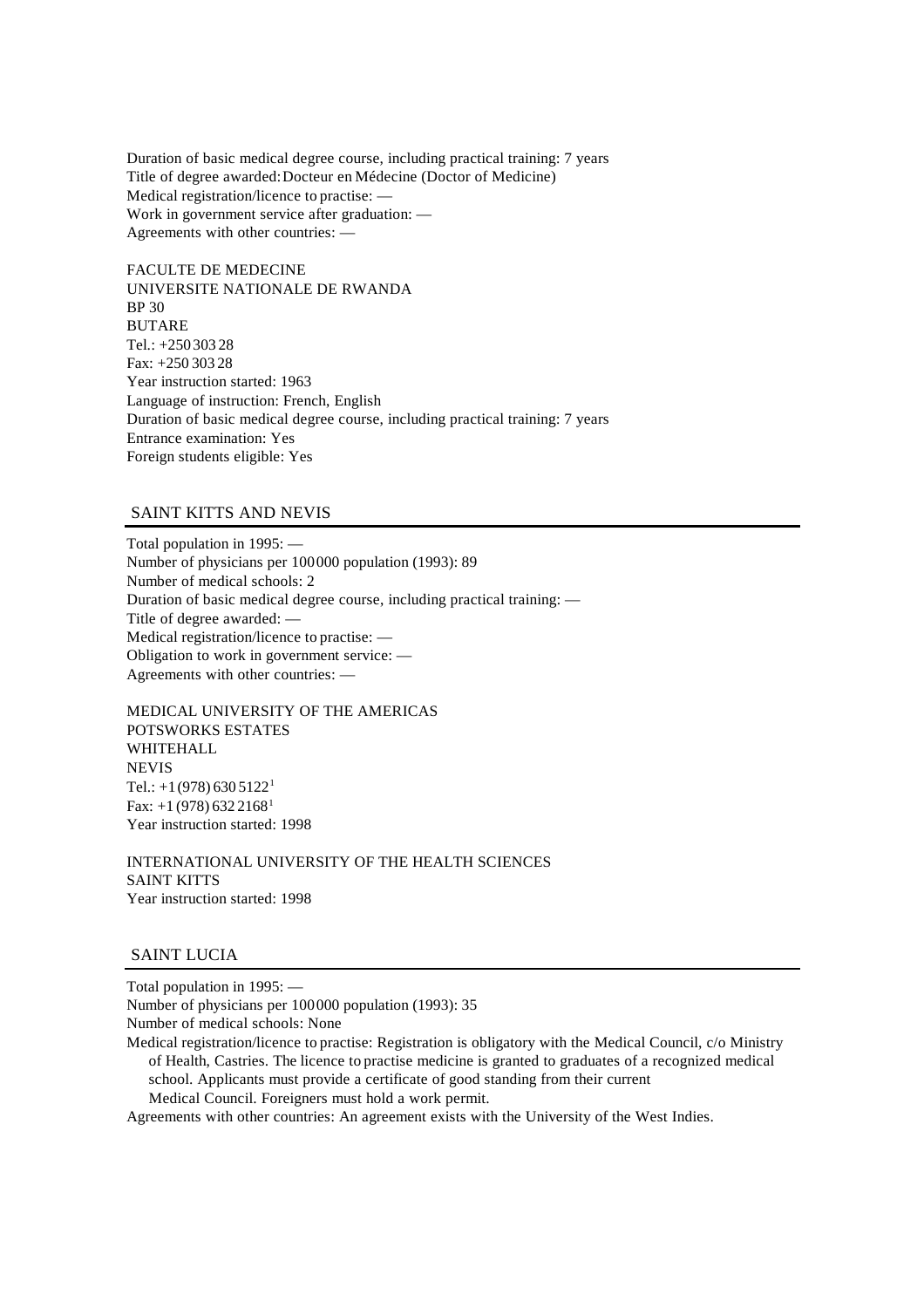## SAINT VINCENT AND THE GRENADINES

```
Total population in 1995: —
```
Number of physicians per 100000 population (1993): 46

Number of medical schools: 1

Duration of basic medical degree course, including practical training: 4.5 years (a further 2 years of supervised clinical practice are required before the degree is awarded)

Title of degree awarded: Doctor of Medicine (MD)

Medical registration/licence to practise: Registration is obligatory with the Medical Board, Ministry of Health, Kingstown. The licence to practise medicine is granted to graduates of a recognized medical school who can provide proof of having completed a 2-year internship and have an adequate command of English. Those who have qualified abroad must provide proof of registration in their country of training.

Work in government service after graduation: Obligatory (2 years prior to full registration) Agreements with other countries: An agreement exists with Grenada.

KINGSTOWN MEDICAL COLLEGE<sup>1</sup> PO BOX 585 RATHO MILL SAINT VINCENT Tel.: +1809 458 4832 Fax: +1809 456 9670 E-mail: sgu\_info@mssl.com Year instruction started: 1979 Language of instruction: English Duration of basic medical degree course, including practical training: 4.5 years Entrance examination: Yes Foreign students eligible: Yes

## SAMOA

Total population in 1995: 166 000 Number of physicians per 100000 population (1993): 38 Number of medical schools: None Medical registration/licence to practise: Registration is obligatory with the Samoa Medical Association, c/o National Hospital, Private Bag, Apia. The licence to practise medicine is granted to graduates of a recognized medical school following 3 years' work in government service. Work in government service after graduation: Obligatory (3 years) Agreements with other countries: Agreements exist with Commonwealth countries and the USA.

#### SAUDI ARABIA

Total population in 1995: 18 836 000

Number of physicians per 100000 population (1993): 166

Number of medical schools: 6

Duration of basic medical degree course, including practical training: 6 years (a further year of supervised clinical practice is required before the degree is awarded)

Title of degree awarded: Bachelor of Medicine and Bachelor of Surgery (MB, BS)

Medical registration/licence to practise: The licence to practise medicine is granted by the Ministry of Health, Riyadh, to graduates of a recognized medical school who have completed 1 year as an intern.

Foreigners must receive authorization to practise.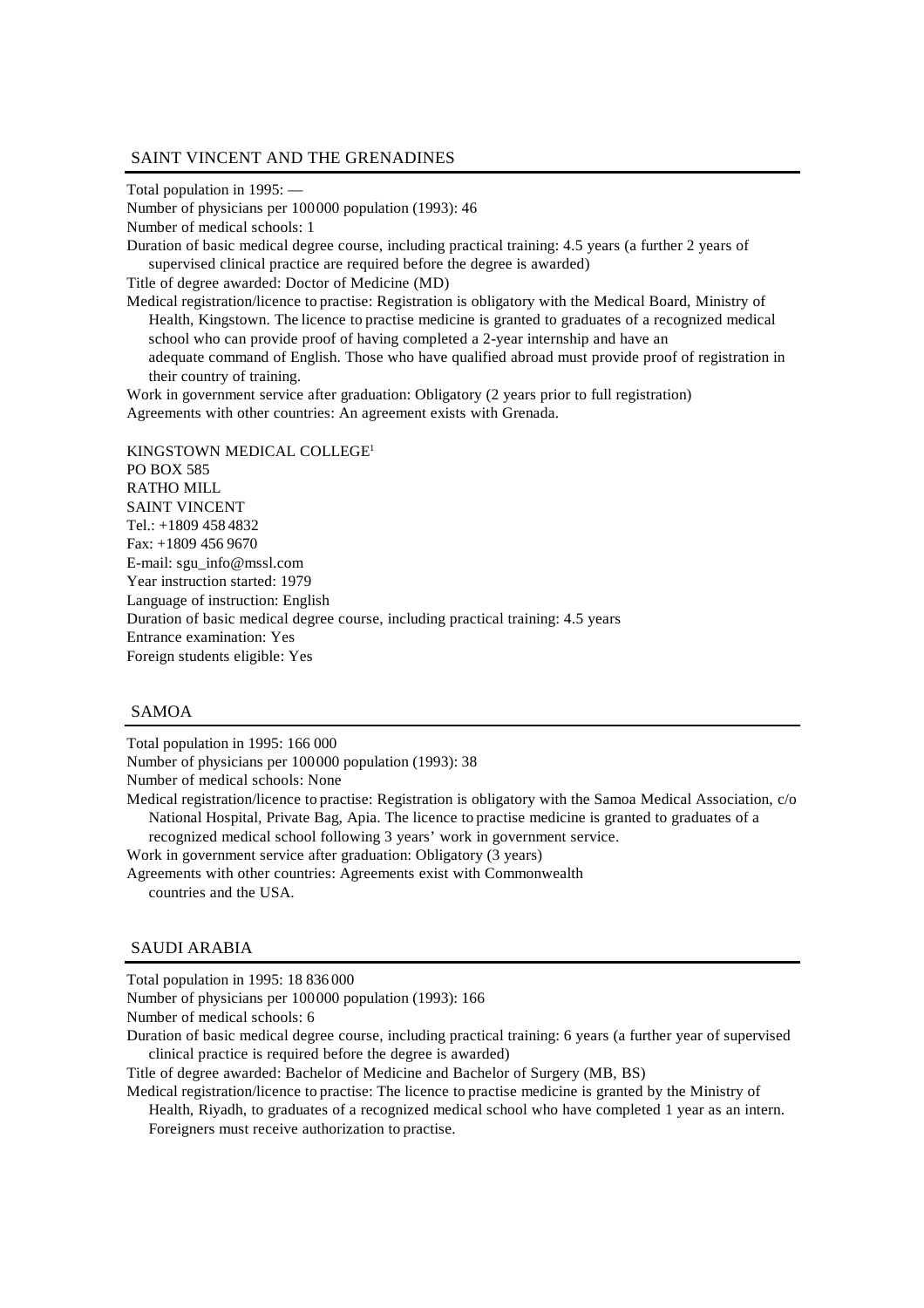Work in government service after graduation: Not obligatory Agreements with other countries: —

ABHA COLLEGE OF MEDICINE KING SAUD UNIVERSITY PO BOX 641 ABHA Tel.: +966 (7) 226 0711 Fax: +966 (7) 224 7570 Year instruction started: 1981 Language of instruction: English Duration of basic medical degree course, including practical training: 6 years Entrance examination: Yes Foreign students eligible: No

COLLEGE OF MEDICINE AND MEDICAL SCIENCES KING FAISAL UNIVERSITY PO BOX 2208 AL KHOBAR 31952

COLLEGE OF MEDICINE AND MEDICAL SCIENCES KING FAISAL UNIVERSITY PO BOX 2114 DAMMAM 31451 Tel.: +966 (3) 857 5307/857 5528 Fax: +966 (3) 857 5329 Telex: 870020 faisal sj Year instruction started: 1975 Language of instruction: English Duration of basic medical degree course, including practical training: 6 years Entrance examination: Yes Foreign students eligible: Yes

COLLEGE OF MEDICINE AND ALLIED SCIENCES KING ABDUL AZIZ UNIVERSITY PO BOX 9029 JEDDAH 21413 Tel.: +966 (2) 695 2082/695 2036 Fax: +966 (2) 640 0855 Telex: 601141 kauni sj Year instruction started: 1975 Language of instruction: English Duration of basic medical degree course, including practical training: 6 years Entrance examination: Yes Foreign students eligible: No

FACULTY OF MEDICINE, UMM AL QURA UNIVERSITY PO BOX 7607 **MECCA** Tel.: +966 (2) 528 1189 Fax: +966 (2) 528 1189 Year instruction started: 1996 Language of instruction: English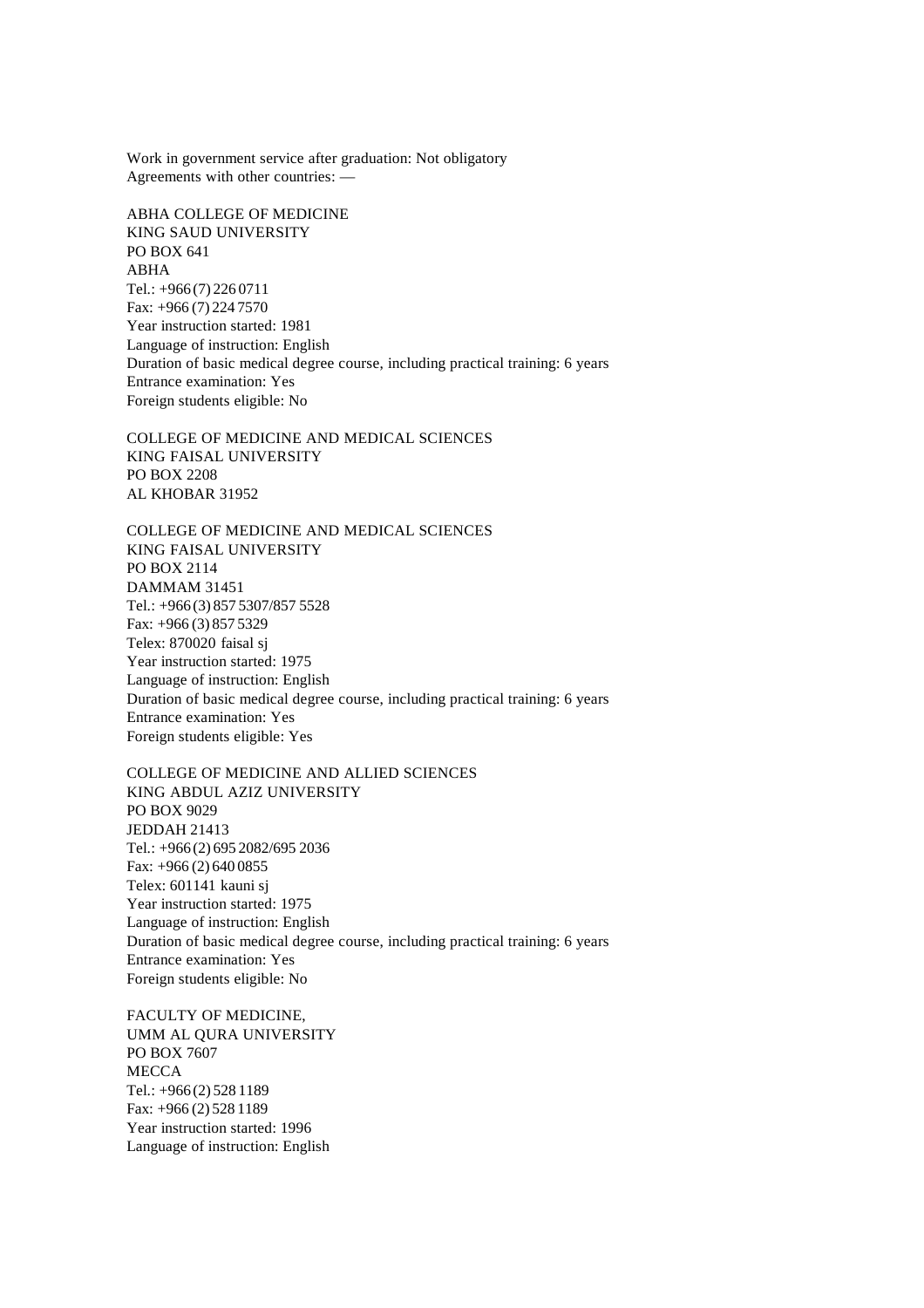Duration of basic medical degree course, including practical training: 6 years Entrance examination: Yes Foreign students eligible: No

COLLEGE OF MEDICINE KING SAUD UNIVERSITY PO BOX 2925 RIYADH 11461 Tel.: +966 (1) 467 0878 Fax: +966 (1) 467 2650 Year instruction started: 1967 Language of instruction: English Duration of basic medical degree course, including practical training: 6 years Entrance examination: Yes Foreign students eligible: Yes

# SENEGAL

Total population in 1995: 8 532 000 Number of physicians per 100000 population (1993): 7 Number of medical schools: 1 Duration of basic medical degree course, including practical training: 8 years Title of degree awarded: Doctorat d'État en Médecine (Doctor of Medicine) Medical registration/licence to practise: Registration is obligatory with the Conseil national de l'Ordre des Médecins du Sénégal, Institut d'Hygiène sociale, Dakar. The licence to practise medicine is granted to graduates from a recognized medical school in France. Graduates from medical schools in other countries must have their degree validated. Work in government service after graduation: Not obligatory Agreements with other countries: An agreement exists with countries of the Conseil Africain et Malagache de l'Enseignement Supérieur (CAMES). FACULTE DE MEDECINE ET DE PHARMACIE UNIVERSITE DE DAKAR 81 BOULEVARD DE LA REPUBLIQUE BP 5005 DAKAR Tel.: +221 245 588/249 591/258 593

Year instruction started: 1950 Language of instruction: French Duration of basic medical degree course, including practical training: 8 years Foreign students eligible: Yes

### SIERRA LEONE

Total population in 1995: 4 297 000 Number of physicians per 100000 population (1993): — Number of medical schools: 1 Duration of basic medical degree course, including practical training: 5.5 years Title of degree awarded: Bachelor of Medicine and Bachelor of Surgery (MBChB) Medical registration/licence to practise: — Work in government service after graduation: — Agreements with other countries: —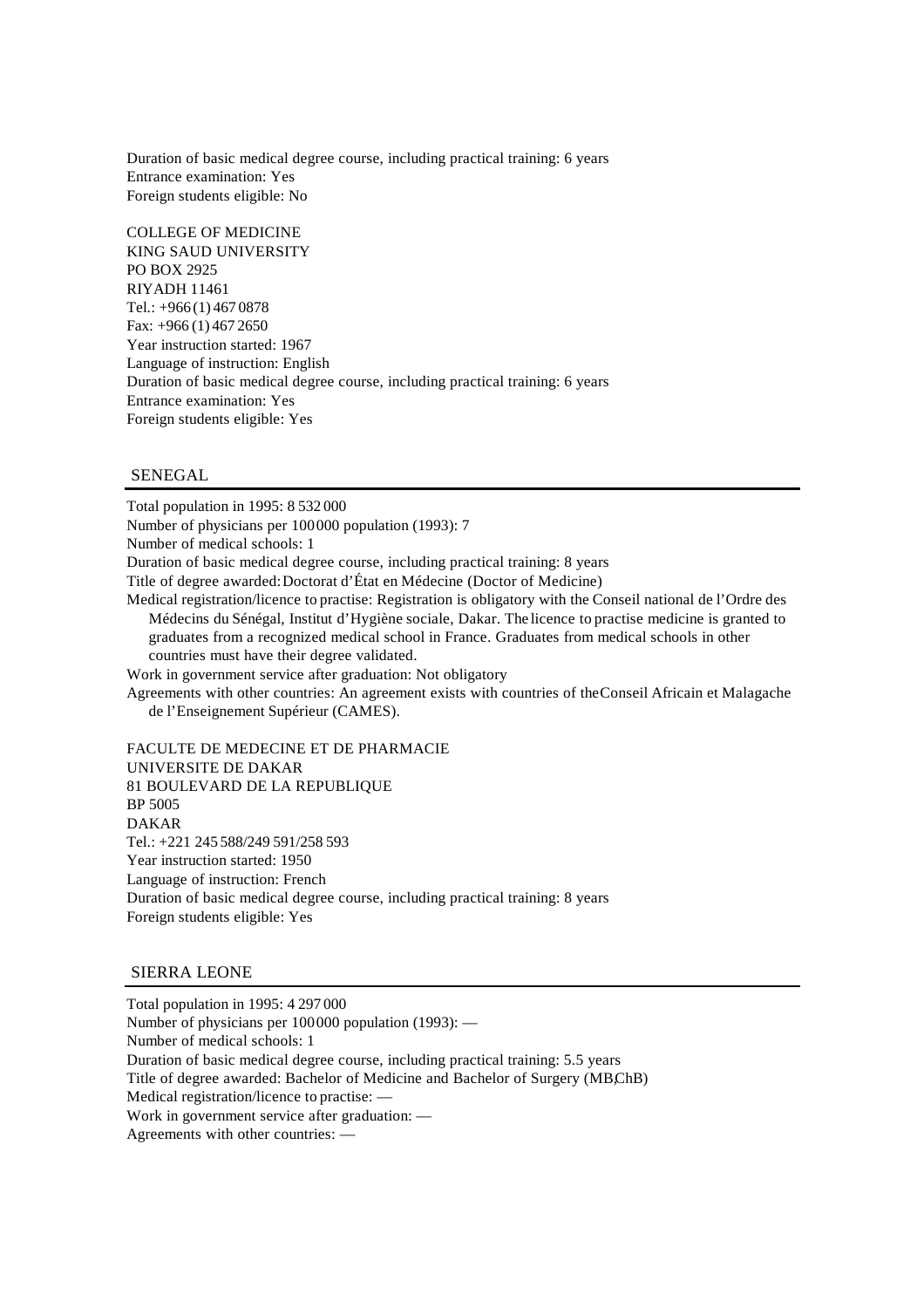COLLEGE OF MEDICINE AND ALLIED HEALTH SCIENCES UNIVERSITY OF SIERRA LEONE PRIVATE MAIL BAG **FREETOWN** Tel.: +232 (22) 240 583/240 884 Fax: +232 (22) 222 161 E-mail: comahs@srl.healthnet.org Year instruction started: 1988 Language of instruction: English Duration of basic medical degree course, including practical training: 5.5 years Entrance examination: No Foreign students eligible: Yes

# SINGAPORE

Total population in 1995: 3 384 000 Number of physicians per 100000 population (1993): 147 Number of medical schools: 1 Duration of basic medical degree course, including practical training: 5 years Title of degree awarded: Bachelor of Medicine and Bachelor of Surgery (MB, BS) Medical registration/licence to practise: Registration is obligatory with the Singapore Medical Council, Ministry of Health, 16 College Road, Singapore 169854. The licence to practise medicine is granted to graduates of a recognized medical school who have satisfactorily completed a 1-year internship. Graduates of foreign medical schools are granted temporary registration only. Work in government service after graduation: Obligatory (1 year prior to full registration) Agreements with other countries: None FACULTY OF MEDICINE NATIONAL UNIVERSITY OF SINGAPORE 10 KENT RIDGE CRESCENT

SINGAPORE 119260 Tel.: +65 772 3297 Fax: +65 778 5743 Year instruction started: 1905 Language of instruction: English Duration of basic medical degree course, including practical training: 5 years Entrance examination: Yes Foreign students eligible: Yes

#### SLOVAKIA

Total population in 1995: 5 347 000 Number of physicians per 100000 population (1993): 325 Number of medical schools: 3 Duration of basic medical degree course, including practical training: 6 years Title of degree awarded: Medicinae Universae Doctor (MUDr) (Doctor of Medicine) Medical registration/licence to practise: Registration is obligatory with the Slovak Medical Board, 26 Lazaretská, 811 09 Bratislava. The licence to practise medicine is granted to graduates of a recognized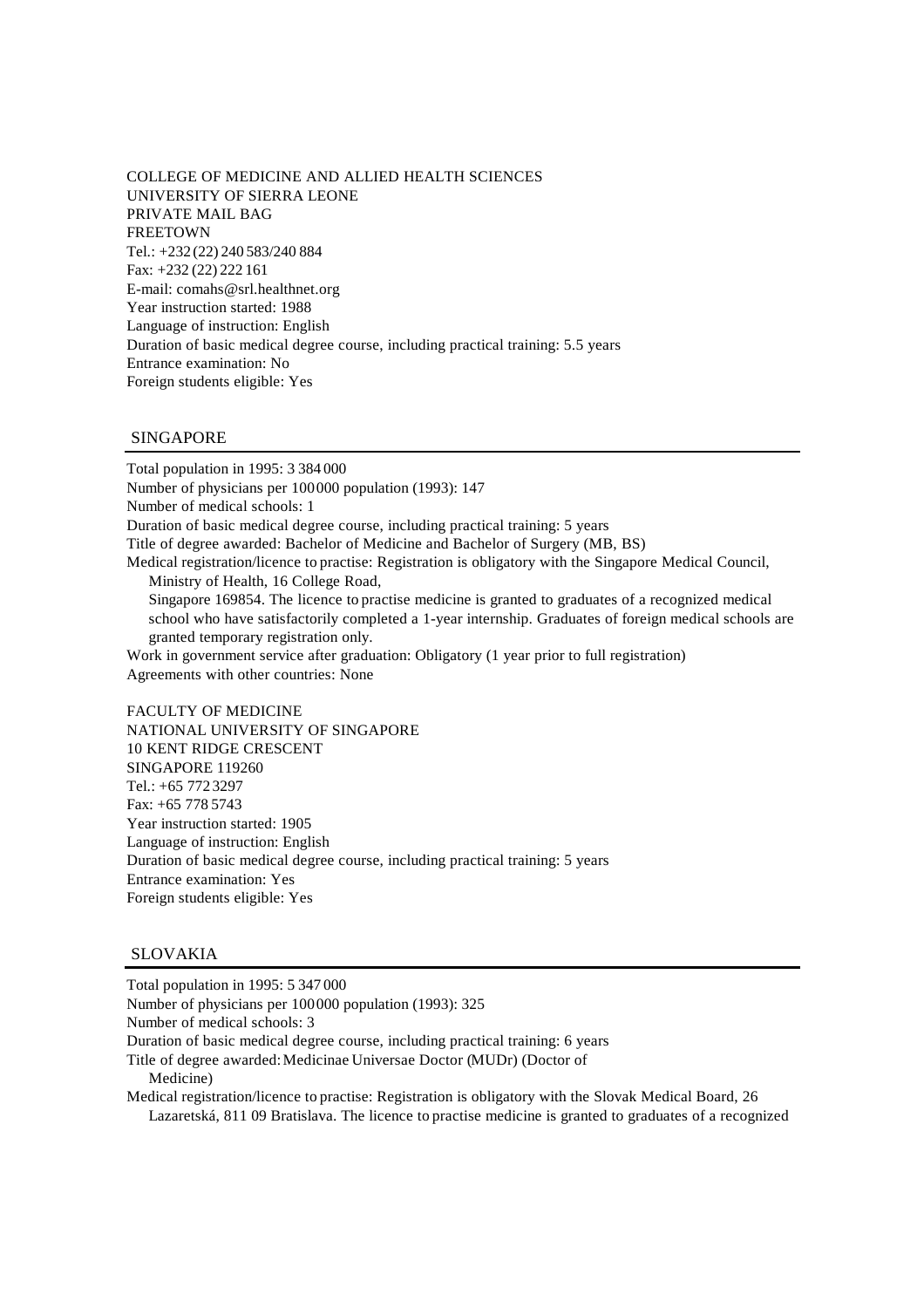medical school who hold a specialization diploma. They must also provide a recent certificate of good conduct. Foreigners must hold a residence and a work permit.

Work in government service after graduation: Not obligatory

Agreements with other countries: Agreements exist with Bulgaria, the Czech Republic, Hungary, Mongolia, Poland, Viet Nam and countries of the former USSR and former Yugoslavia.

LEKARSKA FAKULTA UNIVERSITA KOMENSKEHO SPITALSKA 24 BRATISLAVA 811 08 Tel.: +421 (7) 361 736 Fax: +421 (7) 325 574 Year instruction started: 1919 Language of instruction: Slovak, English Duration of basic medical degree course, including practical training: 6 years Entrance examination: Yes Foreign students eligible: Yes

LEKARSKA FAKULTA UNIVERZITY P.J. SAFARIKA TRADA SNP C. 1 KOSICE 040 66 Tel.: +421 (95) 428 151 Fax: +421 (95) 425 460 E-mail: office@central.medic.upjs.sk Year instruction started: 1948 Language of instruction: Slovak, English Duration of basic medical degree course, including practical training: 6 years

JESENIOVA LEKARSKA FAKULTA UNIVERZITY KOMENSKEHO ZABORSKEHO 2 MARTIN 036 45 Tel.: +421 (842) 333 05 Fax: +421 (842) 363 32 E-mail: sd@jfmed.uniba.sk Year instruction started: 1969 Language of instruction: Slovak, English Duration of basic medical degree course, including practical training: 6 years Entrance examination: Yes Foreign students eligible: Yes

# SLOVENIA

Total population in 1995: 1 924 000

Number of physicians per 100000 population (1993): 219

Number of medical schools: 1

Duration of basic medical degree course, including practical training: 6 years (a further 2 years of supervised work in designated departments of a teaching hospital is required before the degree is awarded)

Title of degree awarded: Doktor Medicine (dr med., Doctor of Medicine)

Medical registration/licence to practise: Registration is obligatory with the Medical Chamber of Slovenia, 10 Dalmatinova, 1000 Ljubljana. Graduates must complete 2 years as an intern and pass a licensure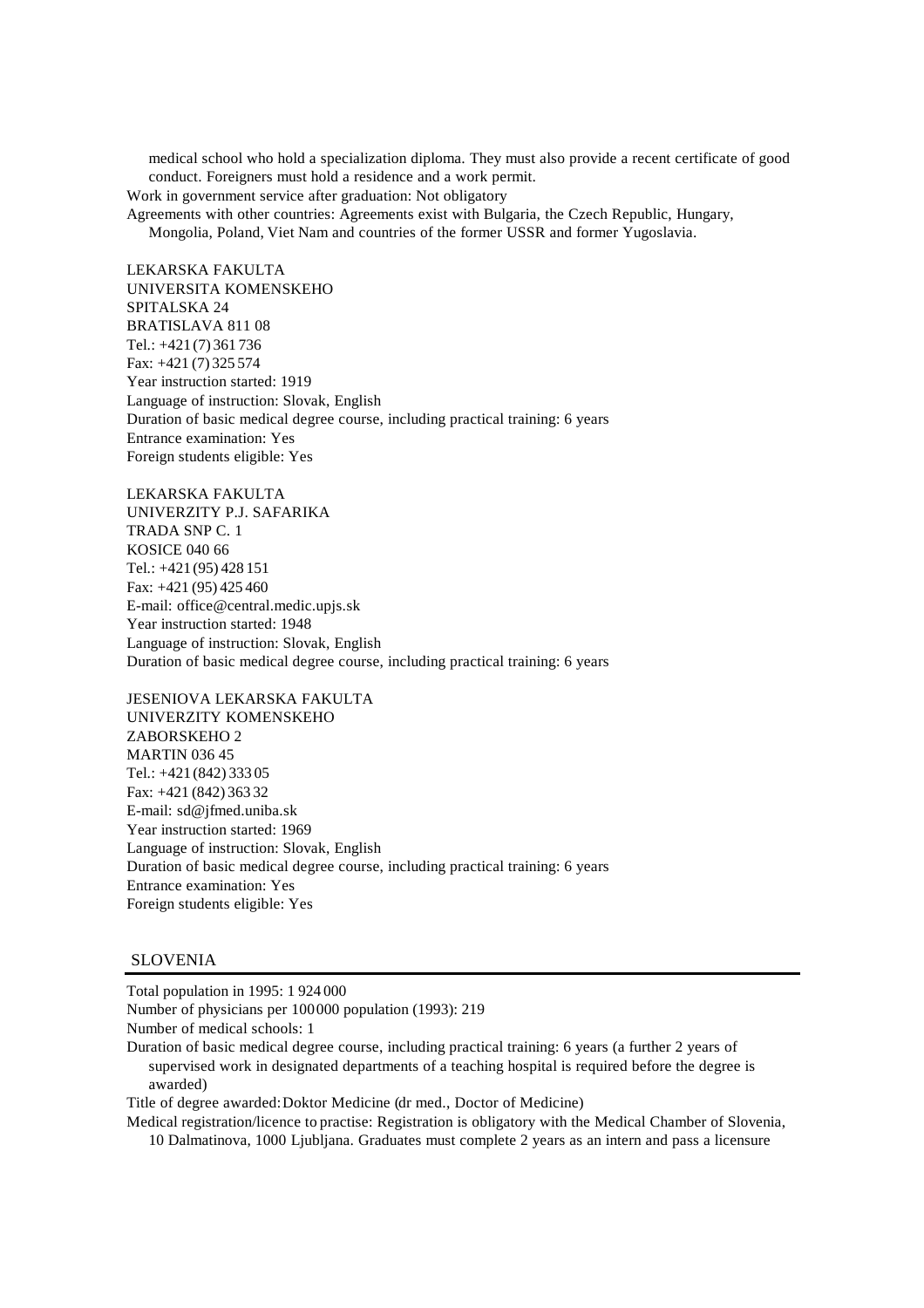examination before they are granted a licence to practise medicine. They must also provide a certificate of competence. Those with foreign medical qualifications must have their degree validated. Foreigners must become citizens of Slovenia and have an adequate command of Slovenian.

Work in government service after graduation: Not obligatory Agreements with other countries: —

MEDICINSKA FAKULTETA UNIVERZA V LJUBLJANI VRAZOV TRG 2 LJUBLJANA 1000 Tel.: +386 (61) 312 669 Fax: +386 (61) 321 755 E-mail: dekanat@mf.uni-lj.si Year instruction started: 1919 Language of instruction: Slovenian Duration of basic medical degree course, including practical training: 6 years Entrance examination: No Foreign students eligible: Yes

#### SOLOMON ISLANDS

Total population in 1995: 391 000

Number of physicians per 100000 population (1993): —

Number of medical schools: None

Medical registration/licence to practise: Registration is obligatory with the Medical and Dental Board, Ministry of Health and Medical Services, PO Box 349, Honiara. The licence to practise medicine is granted to graduates of a recognized medical school. Applicants should not have a criminal record. Foreigners require a work permit.

Work in government service after graduation: Not obligatory Agreements with other countries: —

# SOUTH AFRICA

Total population in 1995: 42 393 000 Number of physicians per 100000 population (1993): 59 Number of medical schools: 8 Duration of basic medical degree course, including practical training: 6 years Title of degree awarded: Bachelor of Medicine and Surgery (MB, ChB) Medical registration/licence to practise: Registration is obligatory with the South African Medical and Dental Council, PO Box 205, Pretoria. The licence to practise medicine is granted to graduates who have completed a 1-year internship and received a certificate of competence. Foreigners are granted temporary registration only. Work in government service after graduation: Obligatory Agreements with other countries: Agreements exist with Belgium, Ireland and the United Kingdom. FACULTY OF MEDICINE UNIVERSITY OF THE ORANGE FREE STATE ZASTRONSTREET PO BOX 339

BLOEMFONTEIN 9300 FREE STATE Tel.: +27(51) 405 3013/401 2847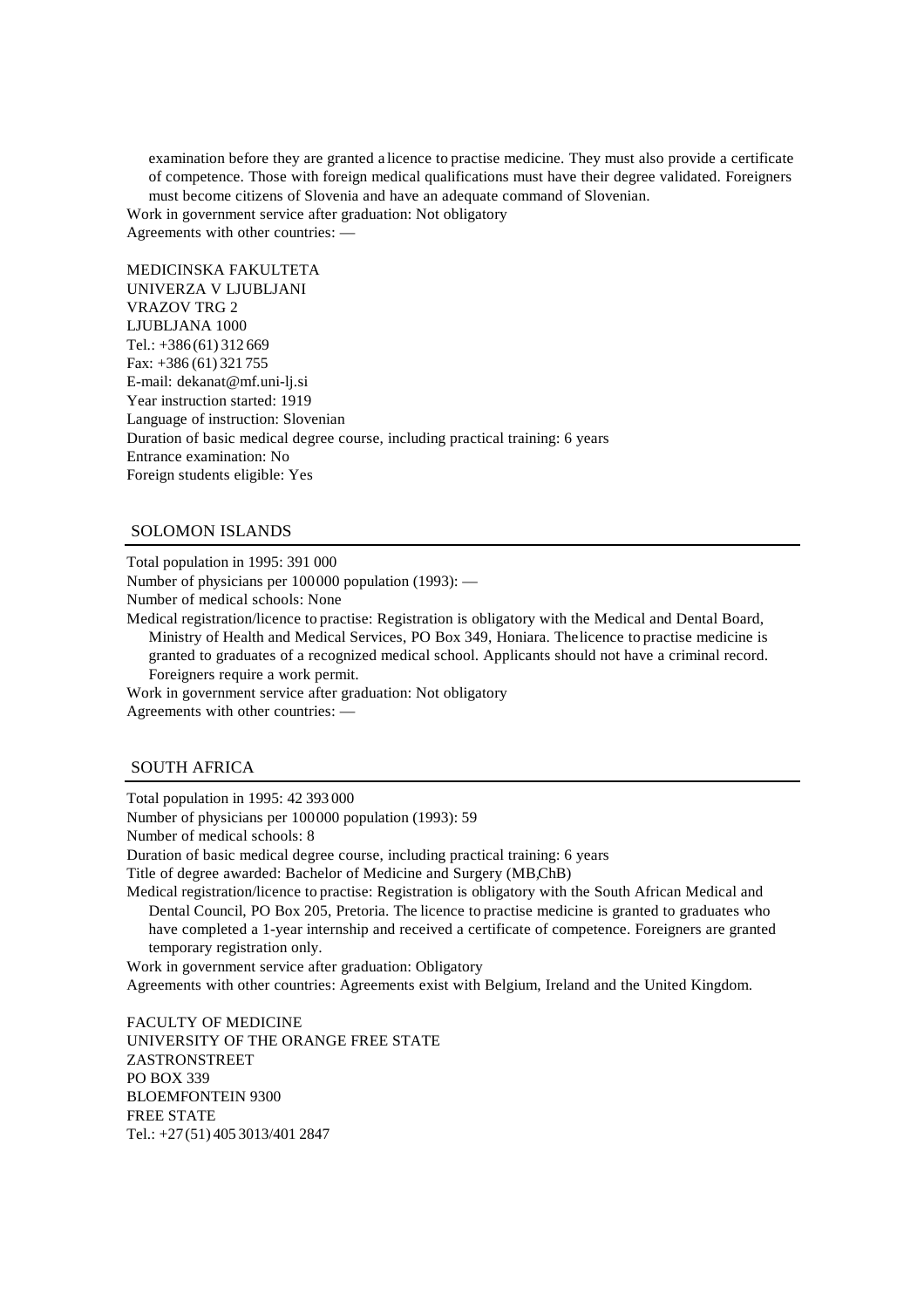Fax: +27 (51) 448 0967 E-mail: gndklt@med.uovs.ac.za Year instruction started: 1969 Language of instruction: Afrikaans, English Duration of basic medical degree course, including practical training: 6 years Entrance examination: No Foreign students eligible: No

FACULTY OF MEDICINE UNIVERSITY OF CAPE TOWN ANZIO ROAD **OBSERVATORY** CAPE TOWN 7925 CAPE PROVINCE Tel.: +27(21) 406 6107 Fax: +27 (21) 478 955 E-mail: medbk@medicine.uct.ac.za Year instruction started: 1900 Language of instruction: English Duration of basic medical degree course, including practical training: 6 years Entrance examination: No Foreign students eligible: Yes

FACULTY OF MEDICINE UNIVERSITY OF NATAL 719 UMBILO ROAD PRIVATE BAG 7 CONGELLA DURBAN 4013 KWAZULU/NATAL Tel.: +27(31) 260 4232 Fax: +27 (31) 260 4410 Telex: 621231 undad sa E-mail: meddean@med.und.ac.za Year instruction started: 1951 Language of instruction: English Duration of basic medical degree course, including practical training: 6 years Entrance examination: No Foreign students eligible: Yes

FACULTY OF HEALTH SCIENCES UNIVERSITY OF THE WITWATERSRAND 7 YORK ROAD PARK TOWN JOHANNESBURG 2193 GAUTENG Tel.: +27(11) 647 1111 Fax: +27 (11) 643 4318 E-mail: 081prim@chiron.wits.ac.za Year instruction started: 1921 Language of instruction: English Duration of basic medical degree course, including practical training: 6 years Entrance examination: No Foreign students eligible: Yes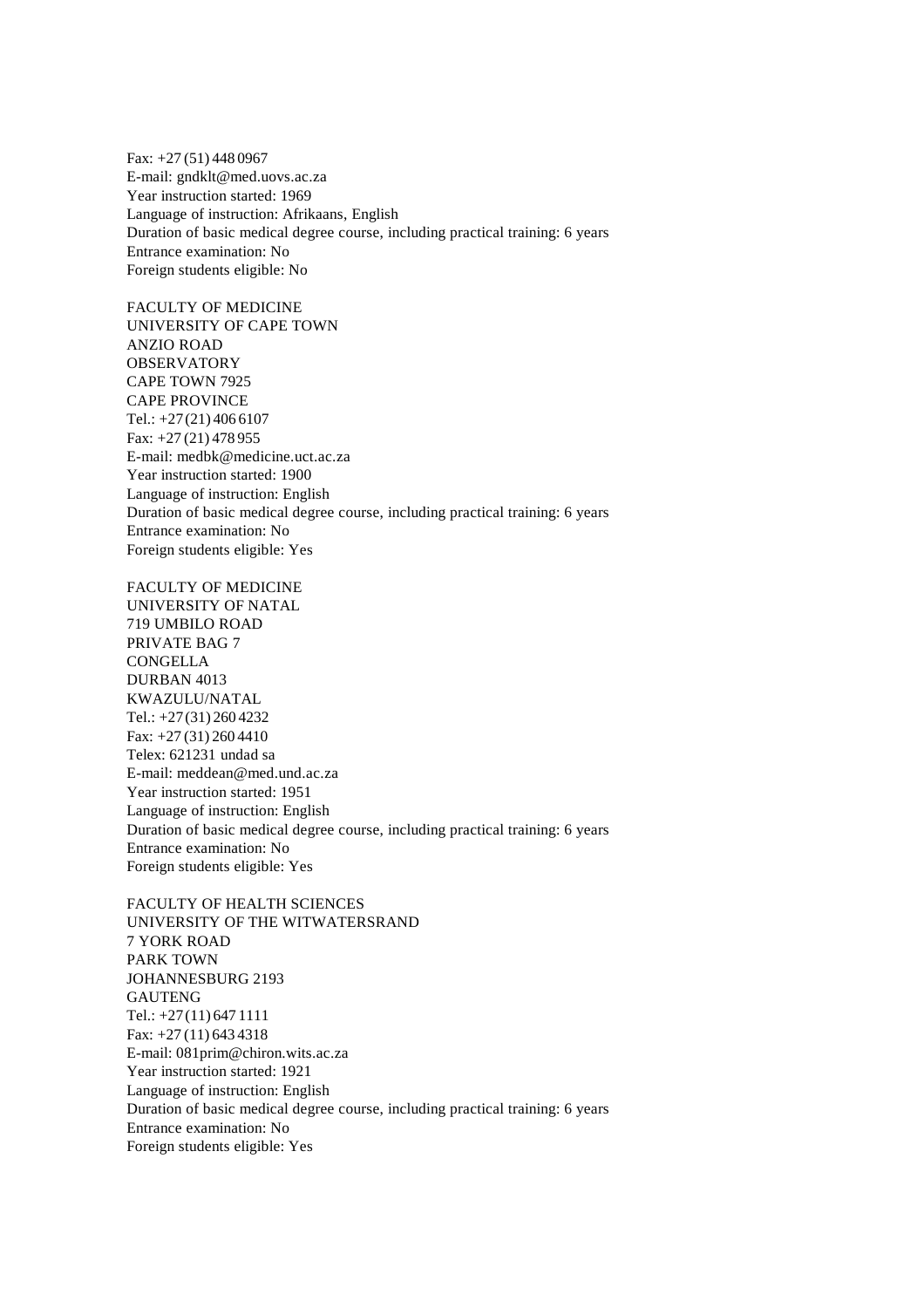FACULTY OF MEDICINE MEDICAL UNIVERSITY OF SOUTH AFRICA (MEDUNSA) PO BOX 210 PRETORIA 0204 Tel.: +27(12) 529 4321 Fax: +27 (12) 529 5811 Year instruction started: 1977 Language of instruction: English Duration of basic medical degree course, including practical training: 6 years Entrance examination: No Foreign students eligible: Yes

FACULTEIT GENEESKUNDE UNIVERSITEIT VAN PRETORIA DR SAVAGE WEG RIVIERA PO BOX 667 PRETORIA 0001 **GAUTENG** Tel.: +27(12) 319 2541 Fax: +27 (12) 329 1351 E-mail: dekoon@medic.up.ac.za Year instruction started: 1943 Language of instruction: Afrikaans, English Duration of basic medical degree course, including practical training: 6 years Entrance examination: No Foreign students eligible: Yes

FACULTEIT GENEESKUNDE UNIVERSITEIT VAN STELLENBOSCH FRANCIE VAN ZIJLRYLAAN PAROWVALLEI PO BOX 19063 TYGERBERG 7505 WESTERN CAPE Tel.: +27(21) 938 9111 Fax: +27 (21) 931 7810 Year instruction started: 1956 Language of instruction: Afrikaans, English Duration of basic medical degree course, including practical training: 6 years Entrance examination: No Foreign students eligible: No

FACULTY OF MEDICINE AND HEALTH SCIENCES UNIVERSITY OF TRANSKEI 2 EAST LONDON ROAD PRIVATE BAG 11 UMTATA 5100 EASTERN CAPE Tel.: +27(471) 302 233 Fax: +27 (471) 302 235 E-mail: medicine@gebafix.utr.ac.za Year instruction started: 1986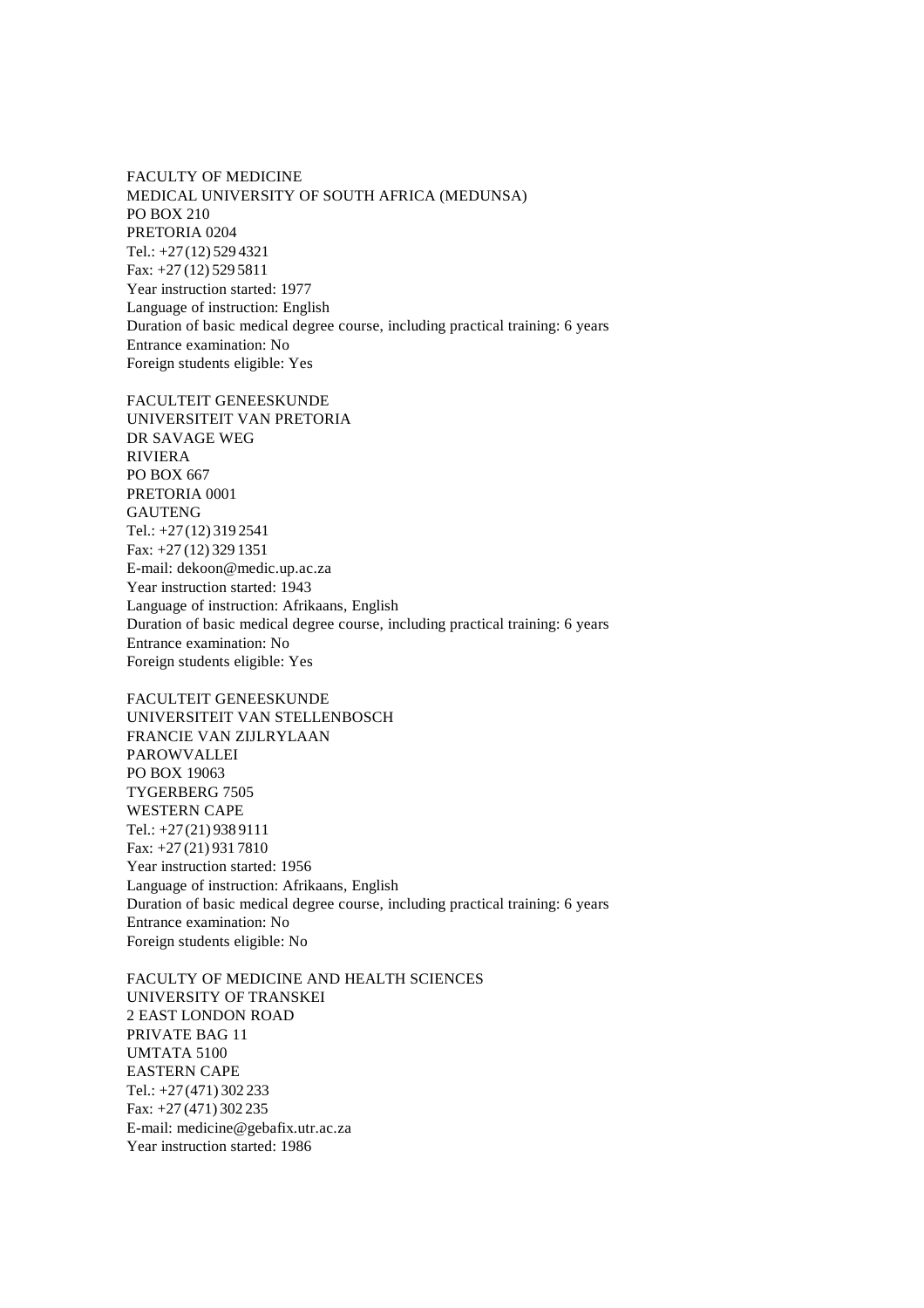Language of instruction: English Duration of basic medical degree course, including practical training: 6 years Entrance examination: No Foreign students eligible: Yes

#### SPAIN

Total population in 1995: 39 674 000 Number of physicians per 100000 population (1993): 400 Number of medical schools: 26 Duration of basic medical degree course, including practical training: 6 years Title of degree awarded: Licenciado en Medicina y Cirugía (Licentiate in Medicine and Surgery) Medical registration/licence to practise: — Work in government service after graduation: — Agreements with other countries: An agreement exists with other countries of the European Union (Directive 93/16/EEC governing the employment of doctors).

FACULTAD DE MEDICINA UNIVERSIDAD DE ALCALA DE HENARES CAMPUS UNIVERSITARIO CARRETERA DE BARCELONA KM 3 E-28800 ALCALA DE HENARES Tel.: +34(1) 885 4000 Year instruction started: 1975

FACULTAD DE MEDICINA UNIVERSIDAD DE ALICANTE CARRETERA SAN VICENTE S/N APDO 374 E-03080 ALICANTE Tel.:  $+34(6)$  565 8529 Fax:  $+34(6)5658513$ Year instruction started: 1980 Language of instruction: Spanish Duration of basic medical degree course, including practical training: 6 years Entrance examination: Yes Foreign students eligible: Yes

FACULTAD DE MEDICINA UNIVERSIDAD DE EXTREMADURA AVENIDA DE ELVAS S/N E-06071 BADAJOZ Year instruction started: 1973

FACULTAD DE MEDICINA UNIVERSIDAD AUTONOMA DE BARCELONA CAMPUS UNIVERSITARIO BELLATERRA E-08193 BARCELONA Tel.: +34(3) 581 1921 Year instruction started: 1968

FACULTAT DE MEDICINA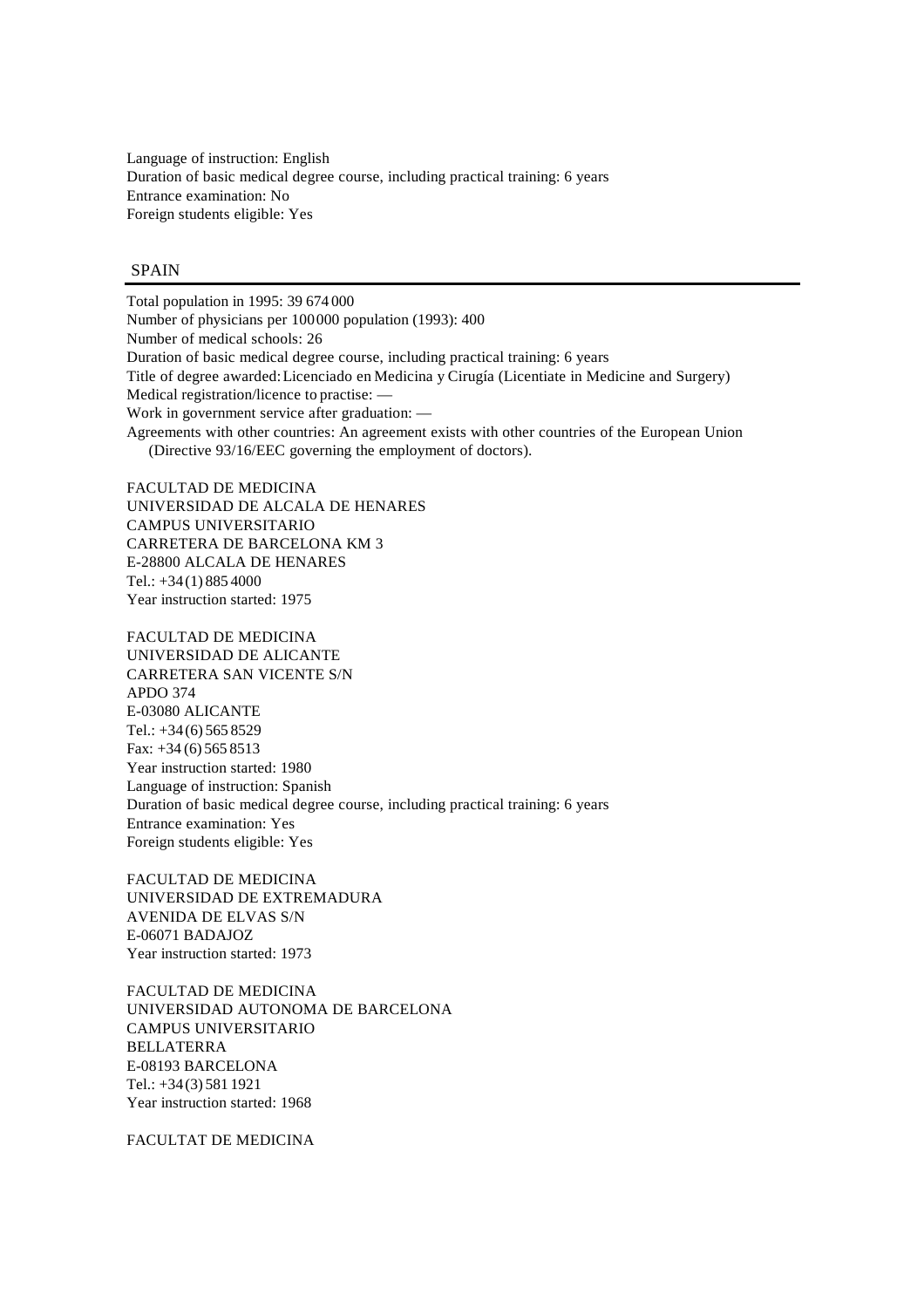UNIVERSITAD DE BARCELONA CALLE CASANOVA 143 E-08036 BARCELONA Tel.: +34(3) 451 1389/323 3622  $Fax: +34(3)4511802$ Year instruction started: 1845 Language of instruction: Catalan, Spanish Duration of basic medical degree course, including practical training: 6 years Entrance examination: Yes Foreign students eligible: Yes

FACULTAD DE MEDICINA UNIVERSIDAD DEL PAIS VASCO APDO 1397 E-48080 BILBAO Year instruction started: 1968

FACULTAD DE MEDICINA UNIVERSIDAD DE CADIZ PLAZA DE FRAGELA S/N E-11003 CADIZ Tel.: +34(56) 213 921 Year instruction started: 1748

FACULTAD DE MEDICINA UNIVERSIDAD DE CORDOBA AVENIDA MENENDEZ PIDAL S/N E-14004 CORDOBA Tel.: +34(57) 218 227 Fax: +34 (57) 218 287 E-mail: infomed@lucano.uco.es Year instruction started: 1973 Language of instruction: Spanish Duration of basic medical degree course, including practical training: 6 years Entrance examination: No Foreign students eligible: Yes

FACULTAD DE MEDICINA UNIVERSIDAD DE GRANADA AVENIDA DE MADRID 11 E-18071 GRANADA Tel.: +34(58) 243 505 Fax: +34 (58) 291 843 Year instruction started: 1531 Language of instruction: Spanish Duration of basic medical degree course, including practical training: 6 years Entrance examination: Yes Foreign students eligible: Yes

FACULTAD DE MEDICINA UNIVERSIDAD DE LA LAGUNA CAMPUS DE OFRA E-38071 LA LAGUNA Tel.: +34(22) 603 405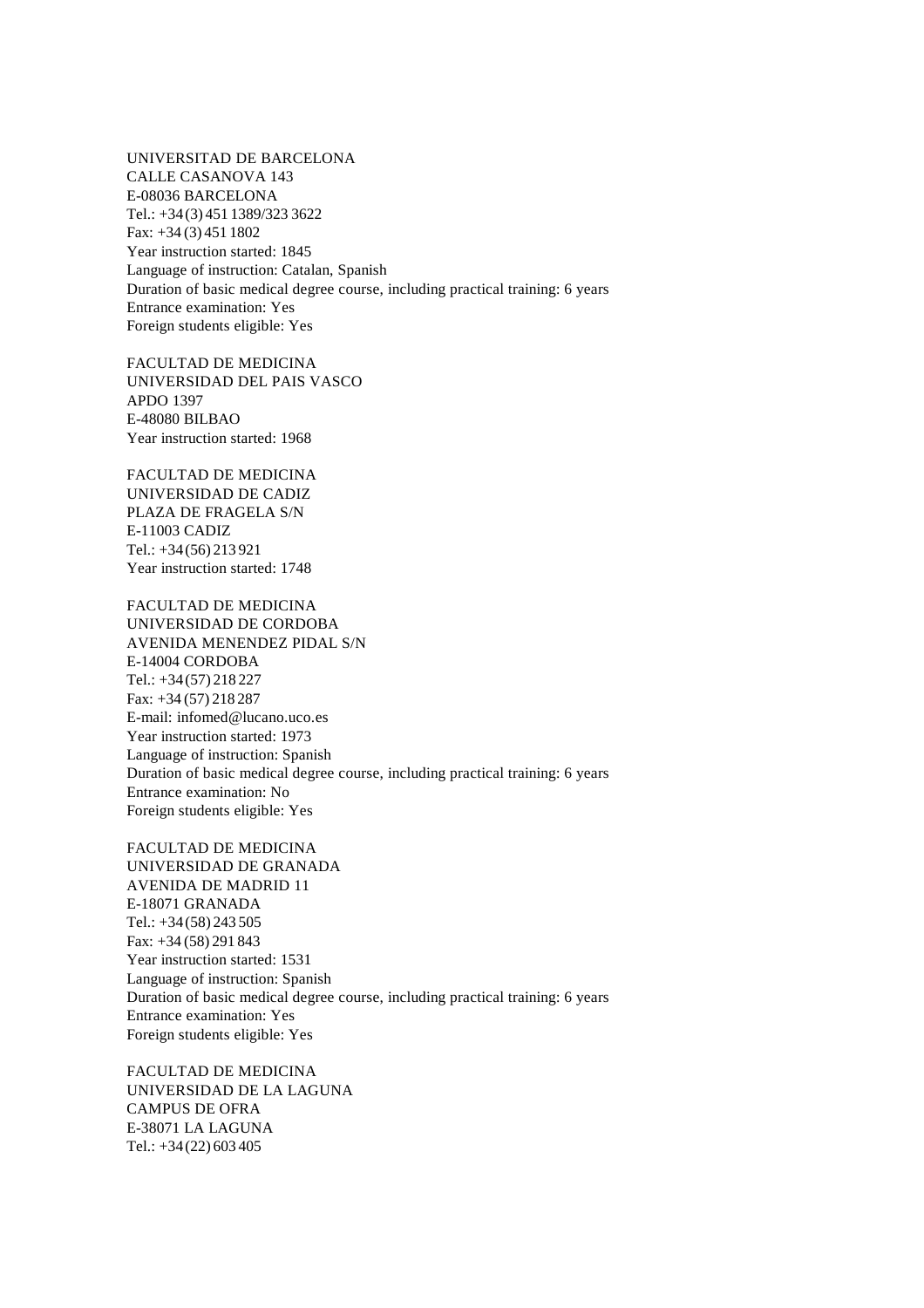Fax: +34 (22) 603 407 Year instruction started: 1968 Language of instruction: Spanish Duration of basic medical degree course, including practical training: 6 years Entrance examination: No Foreign students eligible: Yes

CENTRO SUPERIOR DE CIENCIAS Y DE LA SALUD UNIVERSIDAD DE LAS PALMAS DE GRAN CANARIA AVENIDA MARITIMA DEL SUR S/N E-35016 LAS PALMAS DE GRAN CANARIA  $Tel: +34(28)451400$ Year instruction started: 1989

FACULTAT DE MEDICINA UNIVERSITAT DE LLEIDA AVENIDA ALCALDE ROVIRA ROURE 44 E-25198 LLEIDA  $Tel: +34(73) 702 400$ Fax: +34 (73) 702 425 Year instruction started: 1977 Language of instruction: Catalan, Spanish Duration of basic medical degree course, including practical training: 6 years Entrance examination: No Foreign students eligible: Yes

FACULTAD DE MEDICINA UNIVERSIDAD AUTONOMA DE MADRID ARZOBISPO MORCILLO 4 E-28029 MADRID Tel.: +34(1) 397 5486 Fax: +34 (1) 397 5353 Year instruction started: 1968 Language of instruction: Spanish Duration of basic medical degree course, including practical training: 6 years Entrance examination: Yes Foreign students eligible: Yes

FACULTAD DE MEDICINA UNIVERSIDAD COMPLUTENSE DE MADRID CIUDAD UNIVERSITARIA E-28040 MADRID Tel.: +34(1) 394 1325 Year instruction started: 1949

FACULTAD DE MEDICINA UNIVERSIDAD DE MALAGA CAMPUS DE TEATINOS COLONIA DE SANTA INES E-29071 MALAGA Tel.: +34(5) 213 1542/213 1543 Year instruction started: 1972

FACULTAD DE MEDICINA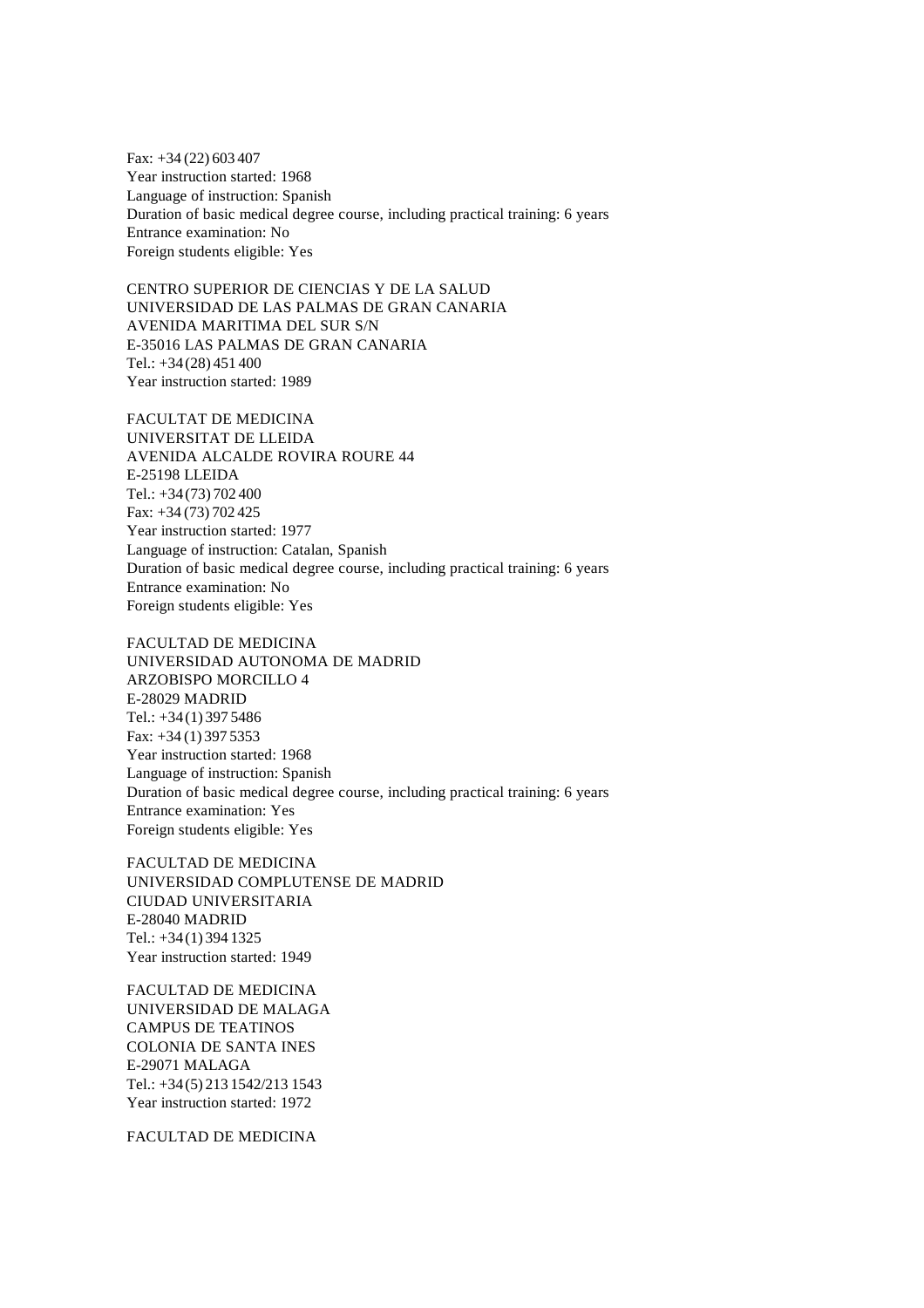UNIVERSIDAD DE MURCIA CAMPUS DE ESPINARDO E-30100 MURCIA Tel.: +34(68) 307 100 Year instruction started: 1968

FACULTAD DE MEDICINA UNIVERSIDAD DE OVIEDO JULIAN CLAVERIA S/N E-33006 OVIEDO Tel.: +34(8) 510 3531 Fax: +34 (8) 523 2255 Year instruction started: 1969 Language of instruction: Spanish Duration of basic medical degree course, including practical training: 6 years Entrance examination: Yes Foreign students eligible: Yes

FACULTAD DE MEDICINA UNIVERSIDAD DE NAVARRA IRUNLARREA S/N APDO 31080 E-31008 PAMPLONA Tel.: +34(48) 425 600 Fax: +34 (48) 425 649 Telex: 37917 unav e Year instruction started: 1954 Language of instruction: Spanish Duration of basic medical degree course, including practical training: 6 years Entrance examination: Yes Foreign students eligible: No

FACULTAD DE MEDICINA Y CIENCIAS DE LA SALUD UNIVERSIDAD ROVIRA I VIRGILI CALLE SAN LORENZO 21 E-43201 REUS Tel.: +34(77) 759 300 Fax: +34 (77) 759 322 E-mail: secmed@fmcs.urv.es Year instruction started: 1977 Language of instruction: Catalan, Spanish Duration of basic medical degree course, including practical training: 6 years Entrance examination: Yes Foreign students eligible: Yes

FACULTAD DE MEDICINA UNIVERSIDAD DE SALAMANCA CAMPUS MIGUEL DE UNAMUNO AVENIDA CAMPO CHARRO S/N E-37007 SALAMANCA Tel.: +34(23) 294 541 Fax: +34 (23) 294 510 Year instruction started: 1944 Language of instruction: Spanish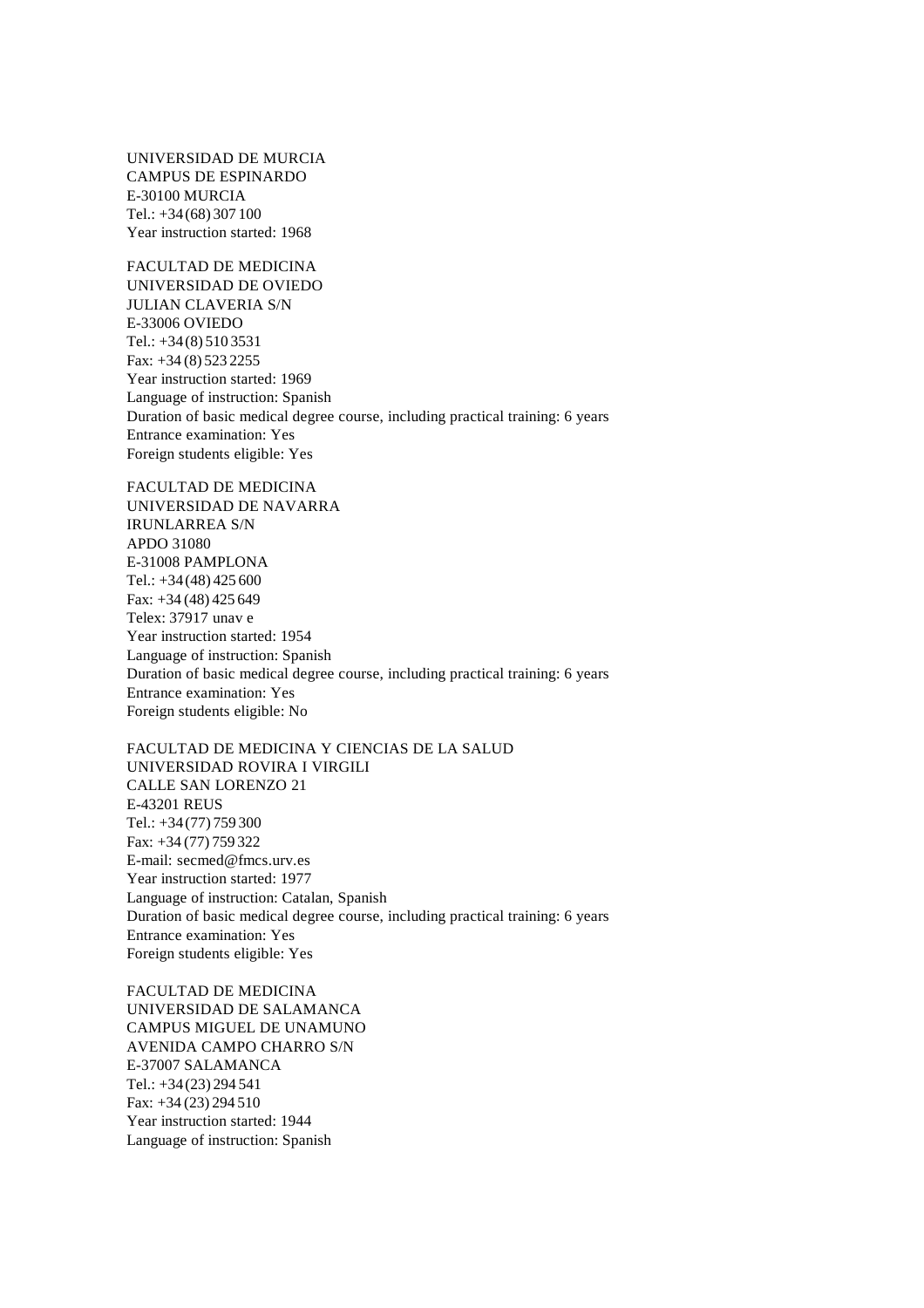Duration of basic medical degree course, including practical training: 6 years Entrance examination: Yes Foreign students eligible: Yes

FACULTAD DE MEDICINA UNIVERSIDAD DE CANTABRIA CARDENAL HERRERA ONA S/N E-39009 SANTANDER Tel.: +34(42) 201 911 Year instruction started: 1974

FACULTAD DE MEDICINA Y ODONTOLOGIA UNIVERSIDAD DE SANTIAGO CALLE SAN FRANCISCO 1 E-15705 SANTIAGO DE COMPOSTELA Tel.: +34(81) 563 100 Year instruction started: 17th century

FACULTAD DE MEDICINA UNIVERSIDAD DE SEVILLA AVENIDA SANCHEZ PIZJUAN 4 E-41009 SEVILLA Tel.: +34(5) 455 9822 Fax: +34 (5) 455 9827 Year instruction started: 1748 Language of instruction: Spanish Duration of basic medical degree course, including practical training: 6 years Entrance examination: Yes Foreign students eligible: Yes

FACULTAD DE MEDICINA Y ODONTOLOGIA UNIVERSIDAD DE VALENCIA AVENIDA BLASCO IBANEZ 17 E-46010 VALENCIA Tel.:  $+34(6)3864150$ Fax: +34 (6) 386 4173 E-mail: facultat.medicina@uv.es Year instruction started: 1498 Language of instruction: Spanish Duration of basic medical degree course, including practical training: 6 years Entrance examination: Yes Foreign students eligible: Yes

FACULTAD DE MEDICINA UNIVERSIDAD DE ESTUDI VALLADOLID AVENIDA RAMON Y CAJAL 7 E-47005 VALLADOLID Tel.: +34(83) 423 000 Year instruction started: 1944

FACULTAD DE MEDICINA UNIVERSIDAD DE ZARAGOZA DOMINGO MIRAL S/N E-50009 ZARAGOZA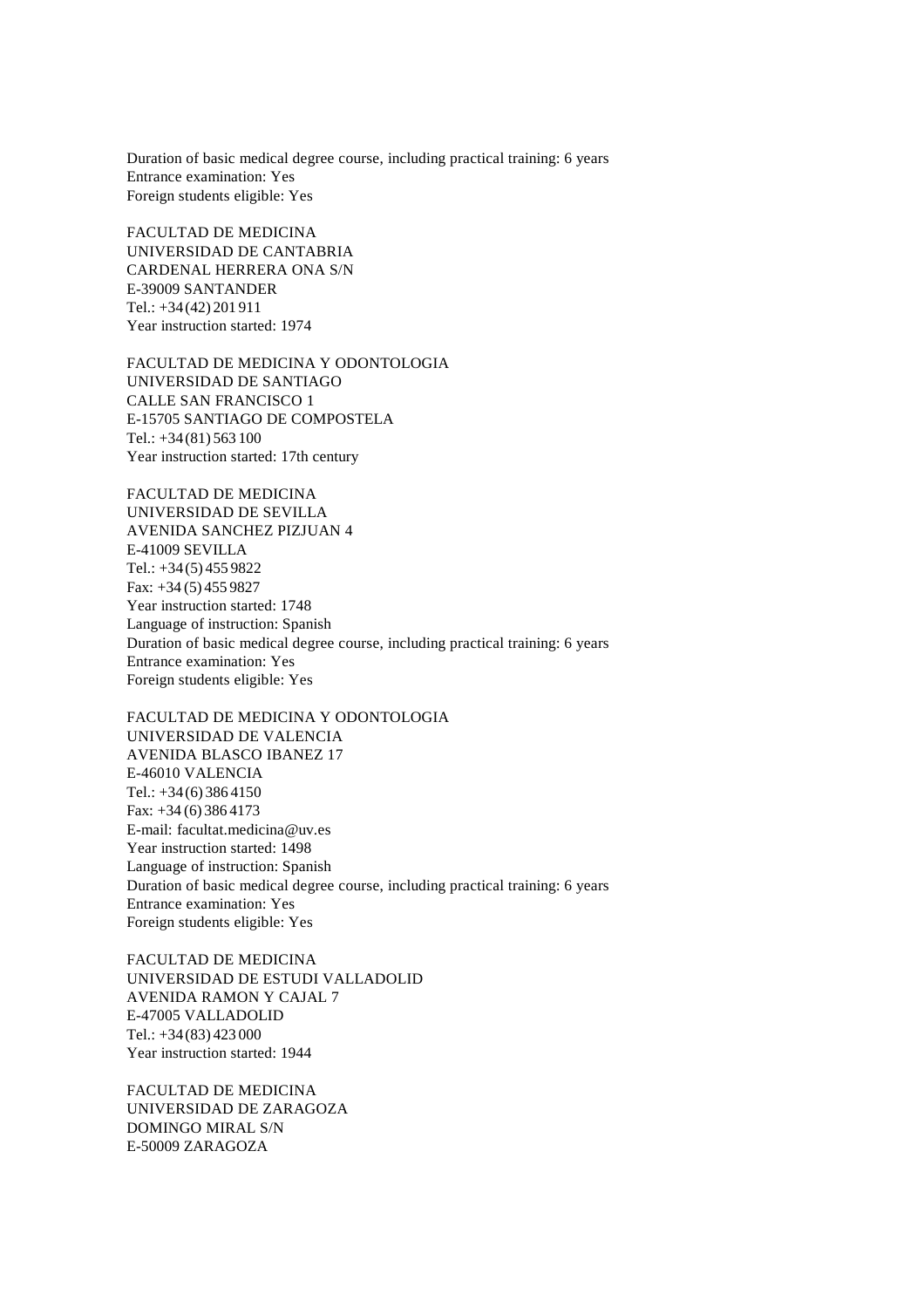Tel.: +34(76) 761 000 Fax: +34 (76) 761 664 Year instruction started: 1893 Language of instruction: Spanish Duration of basic medical degree course, including practical training: 6 years Entrance examination: Yes Foreign students eligible: Yes

## SRI LANKA

Total population in 1995: 18 100 000 Number of physicians per 100000 population (1993): 23 Number of medical schools: 6 Duration of basic medical degree course, including practical training: 5 years Title of degree awarded: Bachelor of Medicine and Bachelor of Surgery (MB, BS) Medical registration/licence to practise: Registration is obligatory with the Sri Lankan Medical Council, 6 Wijerama Mawatha, Colombo 7. The licence to practise medicine is granted to graduates who have completed a 1-year internship in general medicine. Nationals who have qualified abroad must take a special examination. Foreigners who have qualified abroad may practise temporarily by special invitation only. Work in government service after graduation: Not obligatory Agreements with other countries: — FACULTY OF MEDICINE UNIVERSITY OF COLOMBO KINSEY ROAD COLOMBO Year instruction started: 1870 FACULTY OF MEDICINE UNIVERSITY OF RUHUNA KARAPITIYA PO BOX 70 **GALLE** Tel.: +94(9) 348 01/348 03/347 30 Fax: +94 (9) 223 14 Year instruction started: 1980

Language of instruction: English Duration of basic medical degree course, including practical training: 5 years Entrance examination: Yes Foreign students eligible: Yes

FACULTY OF MEDICINE UNIVERSITY OF JAFFNA ADIYAPATHAM ROAD KOKUVIL JAFFNA Tel.: +94(21) 238 38 Year instruction started: 1978 Language of instruction: English Duration of basic medical degree course, including practical training: 5 years Entrance examination: Yes Foreign students eligible: Yes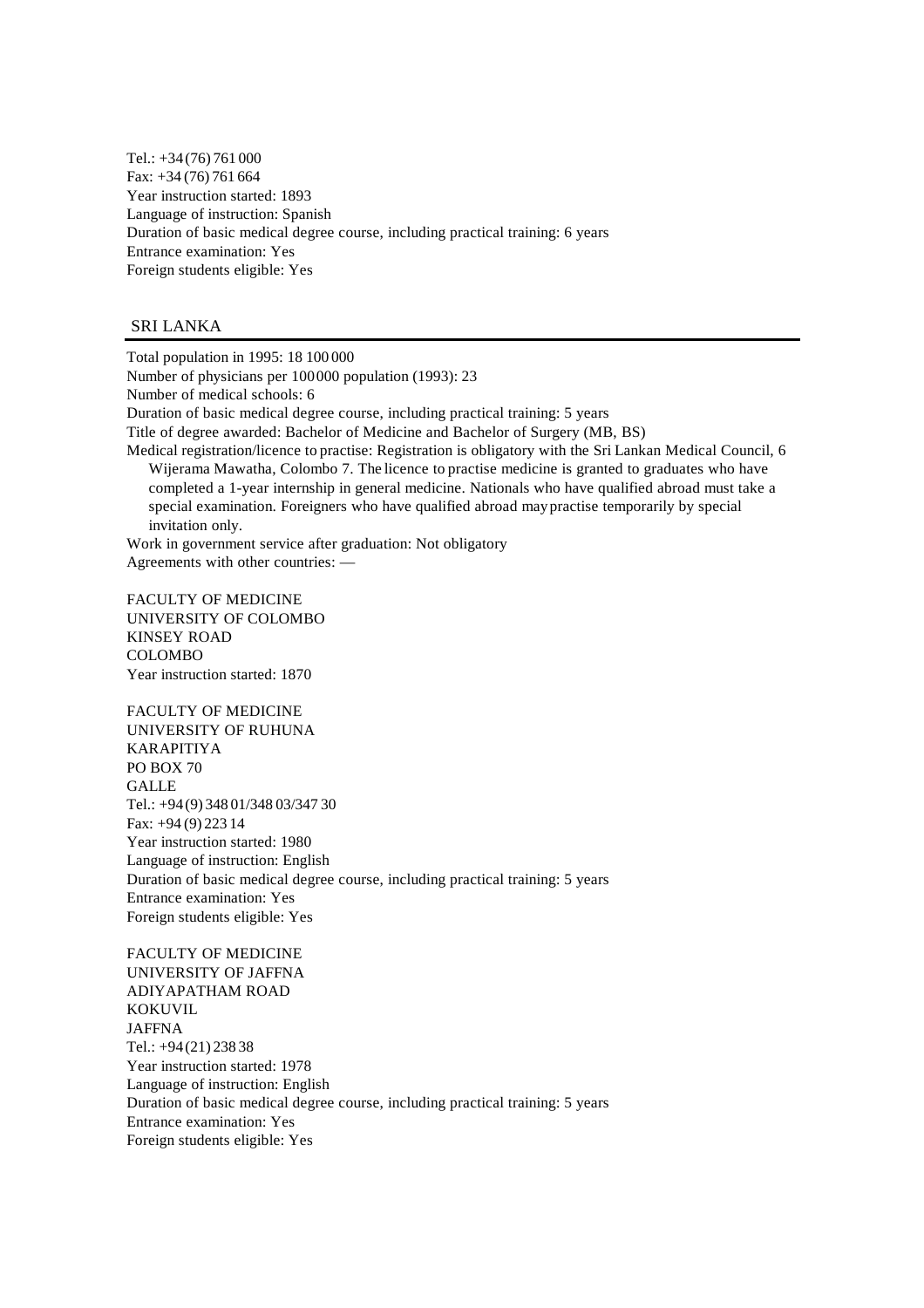FACULTY OF MEDICAL SCIENCES UNIVERSITY OF SRI JAYEWARDENEPURA GANGODAWILA NUGEGODA Tel.: +94(8) 114 80 Fax: +94 (8) 526 04 E-mail: postmaster@sjp.ac.lk Year instruction started: 1993 Language of instruction: English Duration of basic medical degree course, including practical training: 5 years Entrance examination: Yes Foreign students eligible: Yes

FACULTY OF MEDICINE UNIVERSITY OF PERADENIYA PERADENIYA Year instruction started: 1962

FACULTY OF MEDICINE UNIVERSITY OF KELANIYA PO BOX 6 TALAGOLLA ROAD RAGAMA Tel.: +94(1) 538 219/538 039 Fax: +94 (1) 538 251 Year instruction started: 1991 Language of instruction: English Duration of basic medical degree course, including practical training: 5 years Entrance examination: No Foreign students eligible: Yes

# SUDAN

Total population in 1995: 27 291 000 Number of physicians per 100000 population (1993): 10 Number of medical schools: 14 Duration of basic medical degree course, including practical training: 5 or 6 years Title of degree awarded: Bachelor of Medicine and Bachelor of Surgery (MB, BS) Medical registration/licence to practise: Registration is obligatory with the Sudanese Medical Council, Khartoum. The licence to practise medicine is granted by the Provincial Ministry of Health to graduates of a recognized medical school. Graduates of foreign medical schools must have their degree validated by the Medical Council. Foreigners are granted temporary registration if they hold a work permit issued by the Ministry of the Interior. Work in government service after graduation: Obligatory (3 years)

Agreements with other countries: None

FACULTY OF MEDICINE AND HEALTH SCIENCES UNIVERSITY OF EL ZAEEM EL AZHARI

FACULTY OF MEDICINE AND HEALTH SCIENCES EL FASHER UNIVERSITY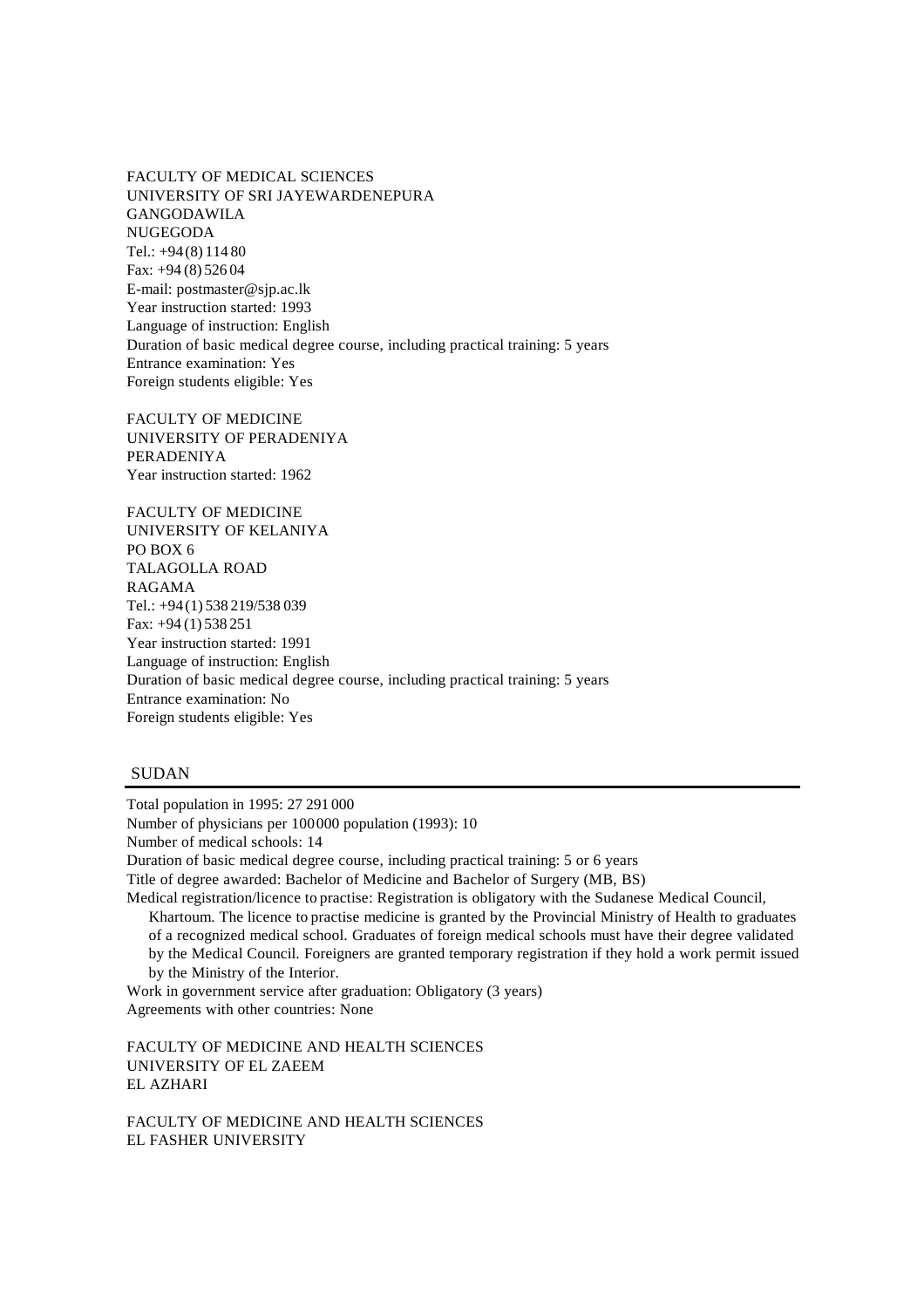PO BOX 321 EL FASHER 49 Year instruction started: 1991 Language of instruction: Arabic Duration of basic medical degree course, including practical training: 6 years Entrance examination: Yes Foreign students eligible: Yes

FACULTY OF MEDICINE AND HEALTH SCIENCES UNIVERSITY OF KORDOFAN PO BOX 160/517 EL OBIED 51111 Tel.: +249 (81) 3307 Year instruction started: 1991 Language of instruction: Arabic, English Duration of basic medical degree course, including practical training: 6 years

FACULTY OF MEDICINE AND HEALTH SCIENCES KASSALA UNIVERSITY KASSALA WEST BANK OF CASH RIVER PO BOX 266 KASSALA Tel.: +249 (20) 772 095 Year instruction started: 1990 Language of instruction: Arabic Duration of basic medical degree course, including practical training: 6 years

ACADEMY OF MEDICAL SCIENCES AND TECHNOLOGY PO BOX 12810 **KHARTOUM** Tel.: +249 (11) 724 762/723 385 Fax: +249 (11) 724 799 Year instruction started: 1996 Language of instruction: English Duration of basic medical degree course, including practical training: 5 years Foreign students eligible: Yes

COLLEGE OF MEDICINE UNIVERSITY OF JUBA PO BOX 321/1 KHARTOUM Tel.: +249 (11) 451 353/451 352 Fax: +249 (11) 451 351 Year instruction started: 1978 Language of instruction: English Duration of basic medical degree course, including practical training: 6 years Entrance examination: No Foreign students eligible: Yes

FACULTY OF MEDICINE UNIVERSITY OF KHARTOUM PO BOX 102 KHARTOUM Tel.: +249 (11) 772 224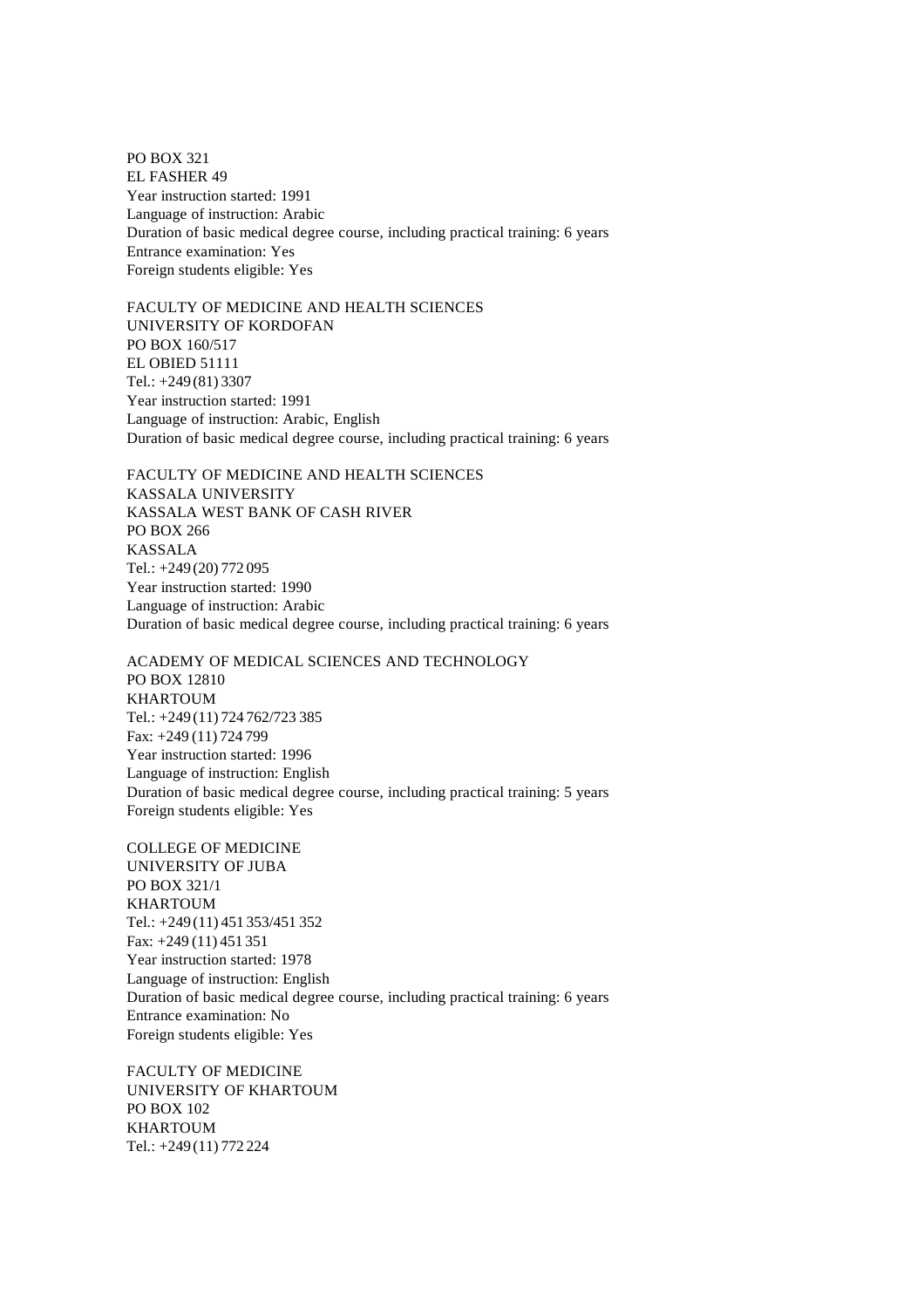Year instruction started: 1924 Language of instruction: Arabic, English Duration of basic medical degree course, including practical training: 6 years Entrance examination: No Foreign students eligible: Yes

FACULTY OF MEDICINE AND HEALTH SCIENCES UPPER NILE UNIVERSITY PO BOX 1660 KHARTOUM Year instruction started: 1994

FACULTY OF MEDICINE UNIVERSITY OF EL IMAM EL MAHDI PO BOX 209 **KOSTI** Tel.: +249 (71) 220 022 Language of instruction: Arabic Duration of basic medical degree course, including practical training: 6 years Entrance examination: No Foreign students eligible: Yes

SCHOOL OF MEDICINE AHFAD UNIVERSITY FOR WOMEN PO BOX 167 **OMDURMAN** Year instruction started: 1990

FACULTY OF MEDICINE AND HEALTH SCIENCES OMDURMAN ISLAMIC UNIVERSITY PO BOX 382 OMDURMAN Tel.: +249 (11) 554 989 Fax: +249 (11) 778 113 Telex: 22527 oiu sd Year instruction started: 1989 Language of instruction: Arabic, English Duration of basic medical degree course, including practical training: 5 years Entrance examination: No Foreign students eligible: Yes

FACULTY OF MEDICINE AND HEALTH SCIENCES SHENDI UNIVERSITY PO BOX 10 **SHENDI** Year instruction started: 1990

FACULTY OF MEDICINE UNIVERSITY OF GEZIRA WAD MEDANI Year instruction started: 1978

FACULTY OF MEDICINE AND HEALTH SCIENCES BAHR EL GHAZAL UNIVERSITY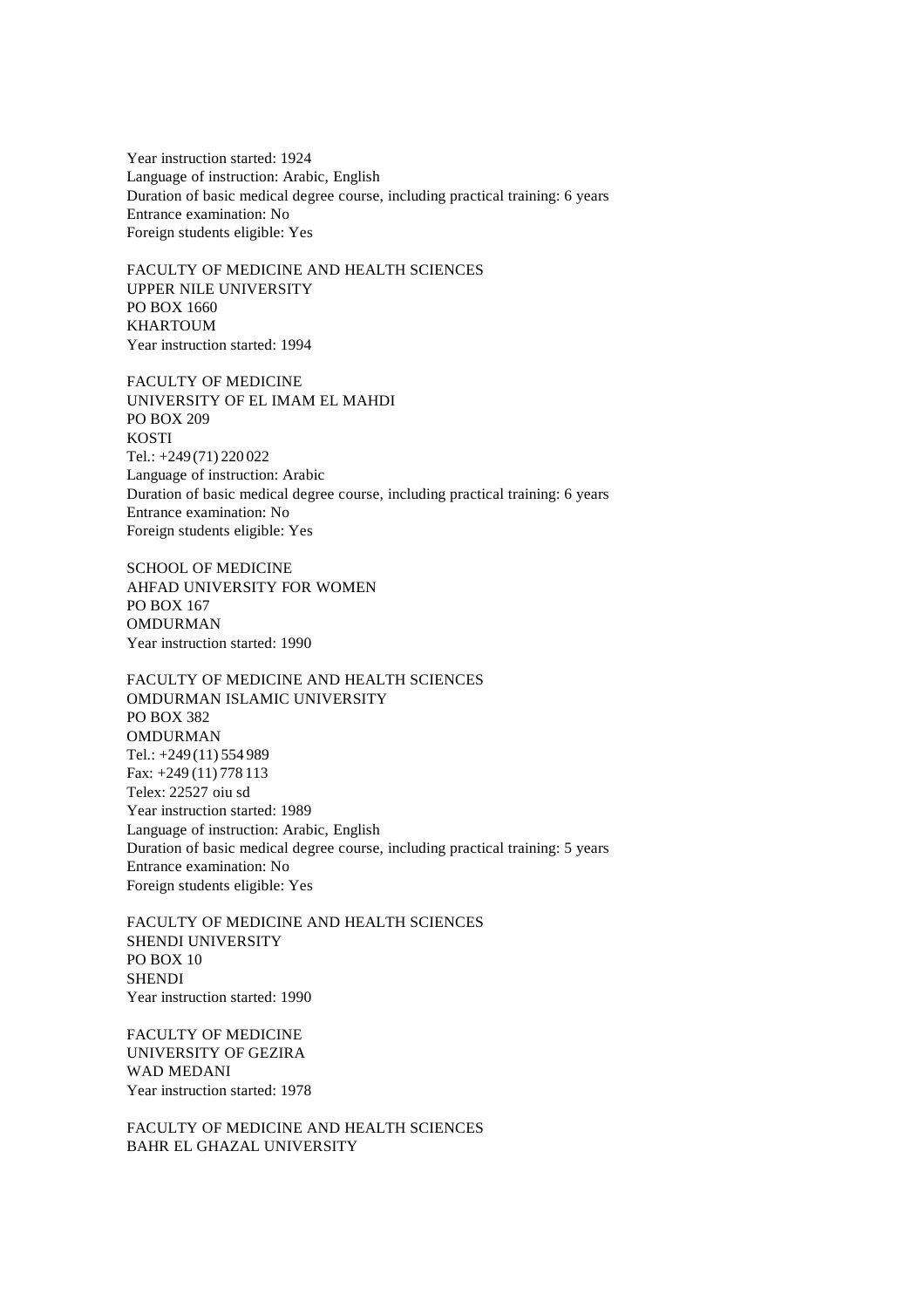PO BOX 30 **WAII** Year instruction started: 1994

## SURINAME

Total population in 1995: 432 000 Number of physicians per 100000 population (1993): 40 Number of medical schools: 1 Duration of basic medical degree course, including practical training: 7 years Title of degree awarded: Arts (Physician) Medical registration/licence to practise: Registration is obligatory with the Medical Inspectorate in the Ministry of Health, Gravenstraat 64 Boven, Paramaribo. The licence to practise medicine is granted to graduates of Suriname University or a recognized medical school who have completed a 1-year internship in Suriname. Work in government service after graduation: Obligatory (1 year) Agreements with other countries: An agreement exists with other Caribbean countries. FACULTEIT DER MEDISCHE WETENSHAPPEN ANTON DE KOM UNIVERSITEIT VAN SURINAME KERNKAMPWEG 5

PARAMARIBO Tel.: +597 441 071 Fax: +597 441 071 Year instruction started: 1892 Language of instruction: Dutch, English Duration of basic medical degree course, including practical training: 7 years Entrance examination: No Foreign students eligible: No

#### SWEDEN

Total population in 1995: 8 819 000 Number of physicians per 100000 population (1993): 299 Number of medical schools: 6 Duration of basic medical degree course, including practical training: 5.5 years Title of degree awarded: Läkarexamen (Physician's examination) Medical registration/licence to practise: Registration is obligatory with the National Board of Health and Welfare (Socialstyrelsen), S-106 30 Stockholm. The licence to practise medicine is granted to graduates of a recognized medical school who have completed 21 months as an intern. Those with foreign medical qualifications must take an examination and a language proficiency test. They must also have a knowledge of Swedish medical legislation. Work in government service after graduation: Obligatory (21 months prior to

full registration)

Agreements with other countries: Agreements exist with other countries of the European Union (Directive 93/16/EEC governing the employment of doctors), and with Iceland, Liechtenstein and Norway.

MEDICINSKA FAKULTETEN GOETEBORGS UNIVERSITET MEDICINAREGATAN 16 S-413 90 GOETEBORG Tel.: +46(31) 773 1000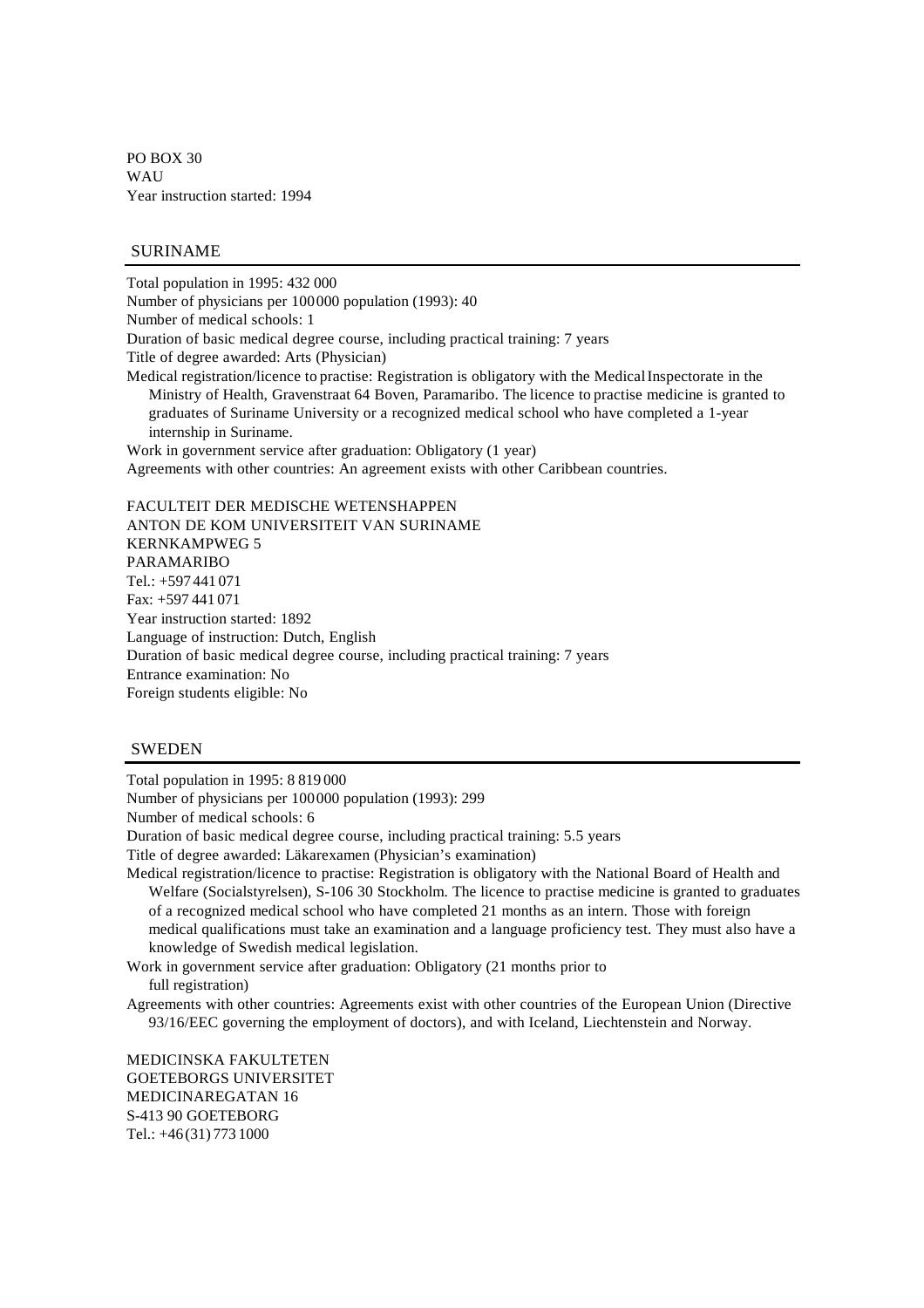Fax: +46 (31) 773 3866 E-mail: info@medkan.gu.se Year instruction started: 1945 Language of instruction: Swedish, English Duration of basic medical degree course, including practical training: 5.5 years Entrance examination: No Foreign students eligible: Yes

MEDICINSKA FAKULTETEN LINKOEPING UNIVERSITET REGIONSJUKHUSET S-581 85 LINKOEPING Year instruction started: 1970

MEDICINSKA FAKULTETEN LUND UNIVERSITET PARADISGATAN 5 BOX 117 S-221 00 LUND Tel.: +46(46) 222 7219 Fax: +46 (46) 222 4170 E-mail: medschool@kanslim.lu.se Year instruction started: 1667 Language of instruction: Swedish, English Duration of basic medical degree course, including practical training: 5.5 years Entrance examination: No Foreign students eligible: Yes

MEDICINSKA FAKULTETEN KAROLINSKA INSTITUTET SOLNAVAGEN 1 S-171 77 STOCKHOLM Tel.: +46(8) 728 6400 Fax: +46 (8) 310 343 Year instruction started: 1810 Language of instruction: Swedish Duration of basic medical degree course, including practical training: 5.5 years Entrance examination: Yes Foreign students eligible: Yes

MEDICINSKA FAKULTETEN UMEA UNIVERSITET S-901 87 UMEA Tel.: +46(90) 165 000 Fax: +46 (90) 167 660 Year instruction started: 1956 Language of instruction: Swedish Duration of basic medical degree course, including practical training: 5.5 years Entrance examination: No Foreign students eligible: Yes

MEDICINSKA FAKULTETEN UPPSALA UNIVERSITET ST OLOFSGATAN 10B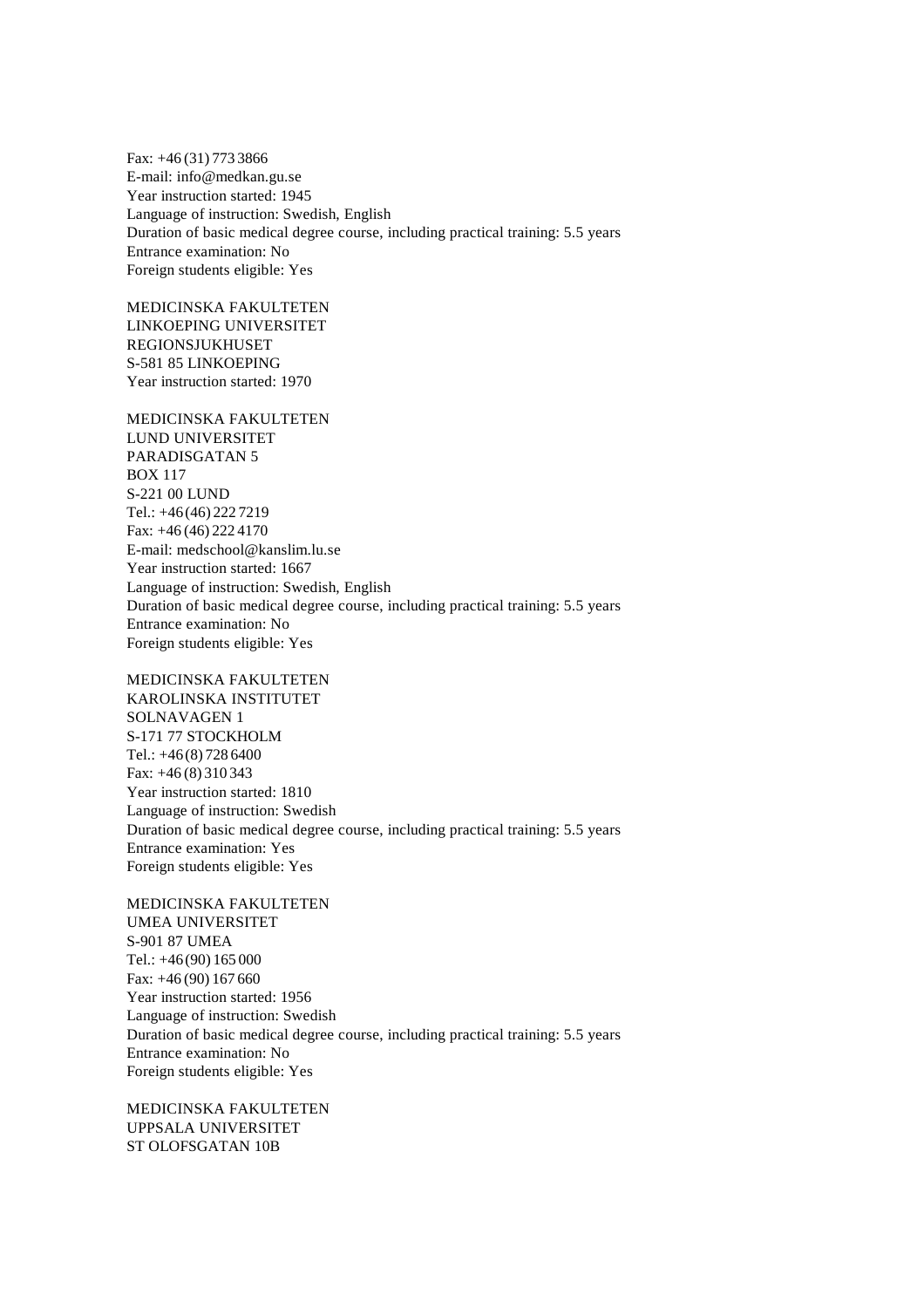BOX 256 S-751 05 UPPSALA Tel.: +46(18) 182 500 Fax: +46 (18) 181 858 Telex: 76024 univups s E-mail: ulf.heyman@uadm.uu.se Year instruction started: 1477 Language of instruction: Swedish Duration of basic medical degree course, including practical training: 5.5 years Entrance examination: No Foreign students eligible: Yes

### SWITZERLAND

Total population in 1995: 7 224 000 Number of physicians per 100000 population (1993): 301 Number of medical schools: 5 Duration of basic medical degree course, including practical training: 6 years Title of degree awarded: Eidgenössisches Arztdiplom or Diplôme fédéral de médecin (Federal Diploma of Physician) Medical registration/licence to practise: Registration is obligatory with the health authorities in the individual cantons. The licence to practise medicine is granted to holders of the Federal Diploma of Physician. Applicants must provide proof of their legal status and of good conduct. Nationals with foreign medical qualifications require special authorization to practise. Foreigners require a residence permit and may only enter private practice if they have qualified in Switzerland. Work in government service after graduation: Not obligatory Agreements with other countries: None

MEDIZINISCHE FAKULTAET UNIVERSITAET BASEL HEBELSTRASSE 25 CH-4031 BASEL Year instruction started: 1460

MEDIZINISCHE FAKULTAET UNIVERSITAET BERN MURTENSTRASSE 11 POSTFACH 7 CH-3010 BERN Tel.: +41(31) 632 3553 Fax: +41 (31) 632 4994 Year instruction started: 1805 Language of instruction: German, French Duration of basic medical degree course, including practical training: 6 years Entrance examination: No Foreign students eligible: Yes

FACULTE DE MEDECINE UNIVERSITE DE GENEVE RUE MICHEL-SERVET 1 CH-1211 GENEVE 4 Tel.: +41(22) 702 5111 Fax: +41 (22) 347 3334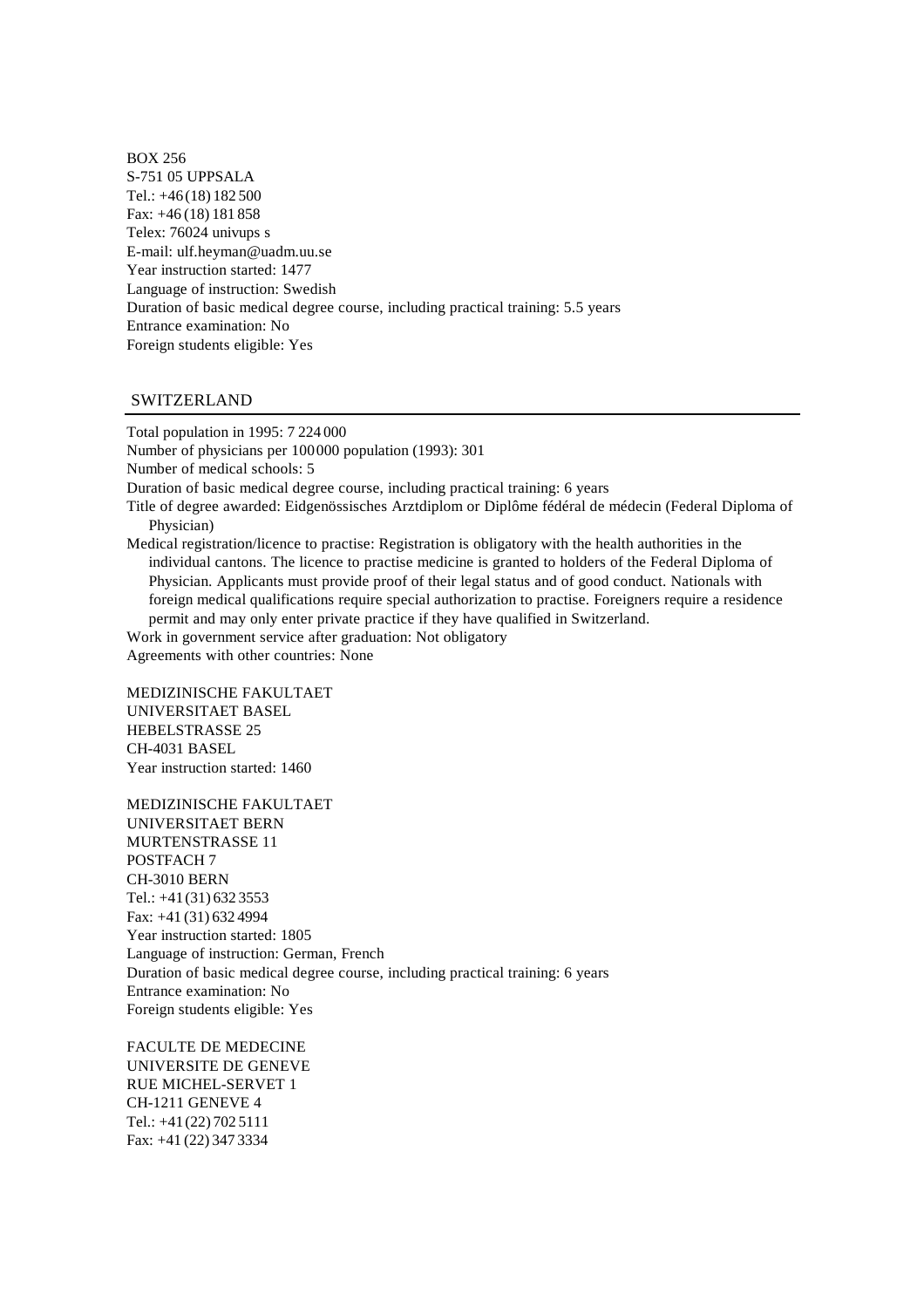Year instruction started: 1876 Language of instruction: French Duration of basic medical degree course, including practical training: 6 years Entrance examination: No Foreign students eligible: Yes

FACULTE DE MEDECINE UNIVERSITE DE LAUSANNE LE CHAMP DE L'AIR RUE DU BUGNON 21 CH-1005 LAUSANNE Year instruction started: 1890

MEDIZINISCHE FAKULTAET UNIVERSITAET ZUERICH RAEMISTRASSE 100 CH-8091 ZUERICH Tel.: +41(1) 257 2029 Fax: +41 (1) 255 4565 Year instruction started: 1833 Language of instruction: German Duration of basic medical degree course, including practical training: 6 years Entrance examination: No

# SYRIAN ARAB REPUBLIC

Total population in 1995: 14 574 000 Number of physicians per 100000 population (1993): 109 Number of medical schools: 3 Duration of basic medical degree course, including practical training: 6 years Title of degree awarded: Doctor of Medicine Medical registration/licence to practise: — Work in government service after graduation: — Agreements with other countries: —

FACULTY OF MEDICINE UNIVERSITY OF ALEPPO ALEPPO Year instruction started: 1967

FACULTY OF HUMAN MEDICINE UNIVERSITY OF DAMASCUS MAZEH STREET AUTOSTRADE DAMASCUS Tel.: +963 (11) 212 3664 Year instruction started: 1919 Language of instruction: Arabic, French, English Duration of basic medical degree course, including practical training: 6 years Entrance examination: No Foreign students eligible: Yes

FACULTY OF MEDICINE UNIVERSITY OF TICHREEN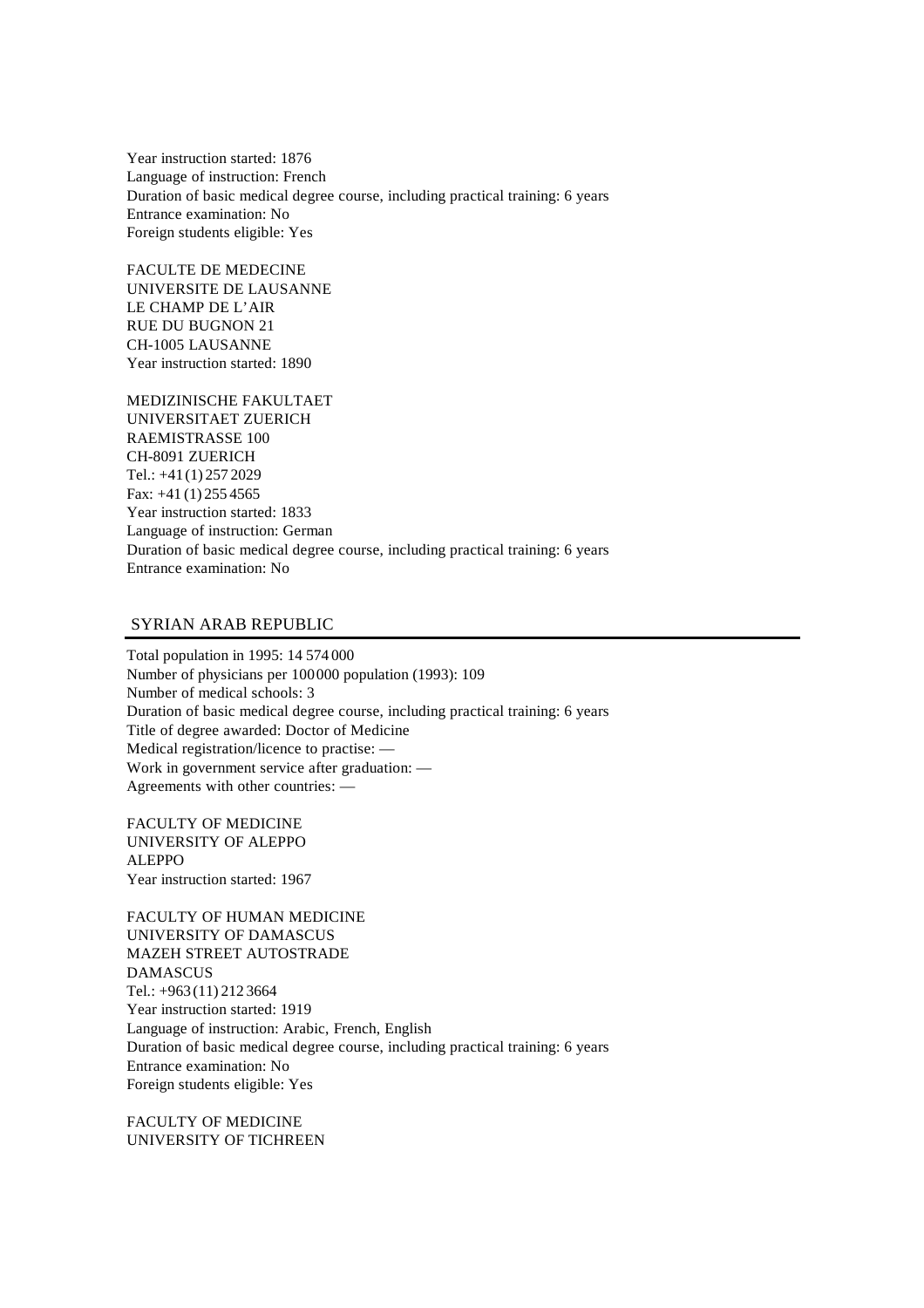LATTAKIA Year instruction started: 1974

# TAJIKISTAN

Total population in 1995: 5 935 000 Number of physicians per 100000 population (1993): 210 Number of medical schools: 1 Duration of basic medical degree course, including practical training: — Title of degree awarded: — Medical registration/licence to practise: — Work in government service after graduation: — Agreements with other countries: —

TADZHIK MEDICAL INSTITUTE IM. ABU-ALI'IBN SINA PROSPEKT LENINA 48 DUSHANBE 734017 Year instruction started: 1939

## THAILAND

Total population in 1995: **58703000** Number of physicians per 100000 population (1993): 24 Number of medical schools: 12 Duration of basic medical degree course, including practical training: 5 or 6 years Title of degree awarded: Doctor of Medicine (MD) Medical registration/licence to practise: Registration is obligatory with the Medical Council, Office of Permanent Secretary Building, Ministry of Public Health, Nonthaburi 11000, which grants the licence to practise medicine to graduates from public medical faculties. Graduates from private medical faculties and those with foreign medical qualifications must take a licensing examination. Work in government service after graduation: Obligatory (3 years in a rural area) Agreements with other countries: None

FACULTY OF MEDICINE CHULALONGKORN UNIVERSITY 1873 RAMA IV ROAD BANGKOK 10330 Tel.: +66(2) 256 4244 Fax: +66 (2) 252 4963 Year instruction started: 1947 Language of instruction: Thai Duration of basic medical degree course, including practical training: 6 years Entrance examination: Yes Foreign students eligible: No

BANGKOK METROPOLITAN MEDICAL COLLEGE MAHIDOL UNIVERSITY 681 SAMSEN ROAD DUSIT BANGKOK 10300 Tel.: +66(2) 241 5129 Fax: +66 (2) 241 5129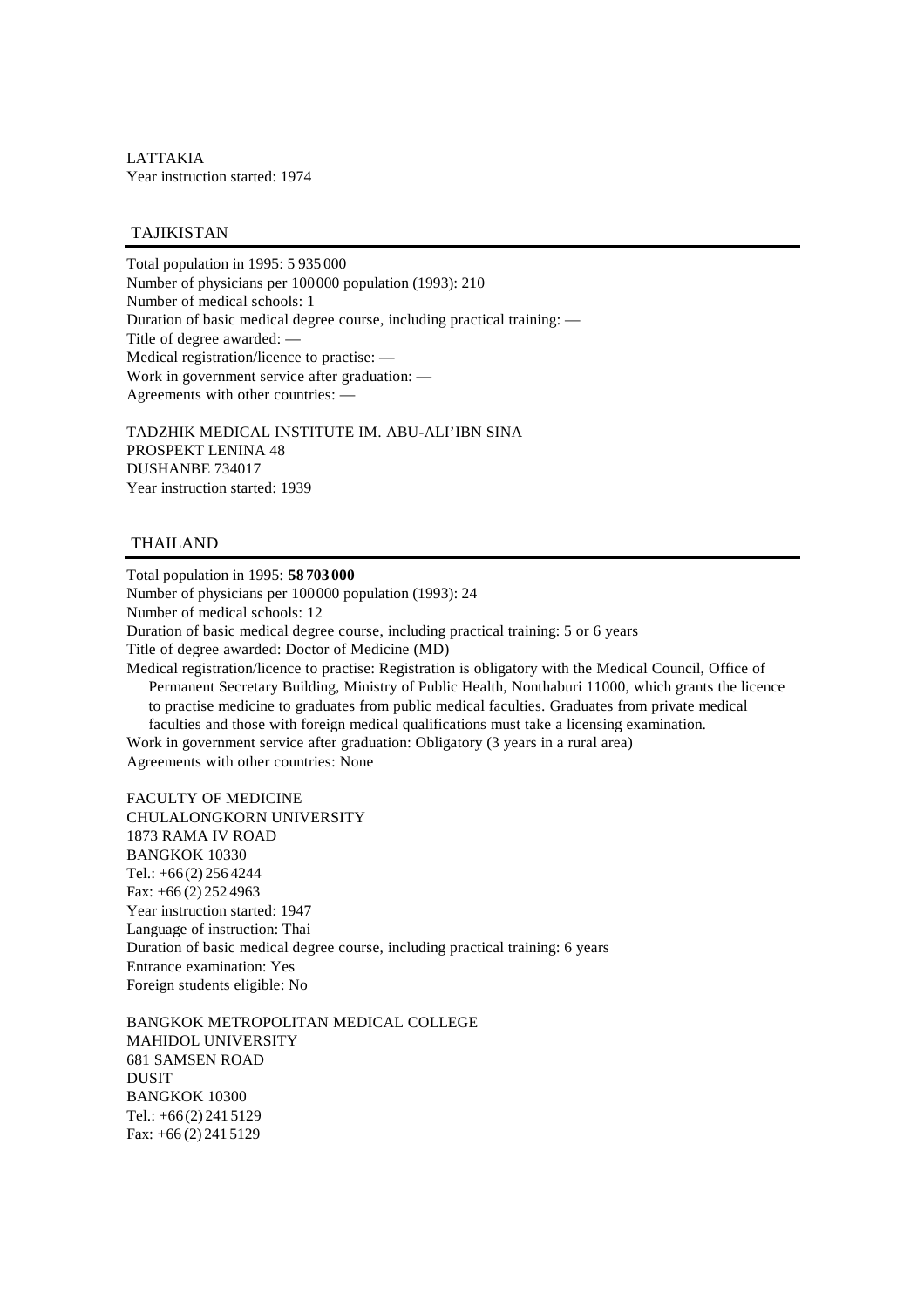Year instruction started: 1993 Language of instruction: Thai Duration of basic medical degree course, including practical training: 6 years Entrance examination: Yes Foreign students eligible: No

FACULTY OF MEDICINE MAHIDOL UNIVERSITY RAMATHIBODI HOSPITAL 270 RAMA VI ROAD BANGKOK 10400 Tel.: +66(2) 245 5704/245 8822 Fax: +66 (2) 246 2123 Year instruction started: 1969 Language of instruction: Thai, English Duration of basic medical degree course, including practical training: 6 years Entrance examination: Yes Foreign students eligible: No

FACULTY OF MEDICINE MAHIDOL UNIVERSITY SIRIRAJ HOSPITAL 2 PRAN-NOK ROAD BANGKOK 10700 Tel.: +66(2) 411 1429/419 7676 Fax: +66 (2) 412 1371 Telex: 84770 unimahi th Year instruction started: 1890 Language of instruction: Thai Duration of basic medical degree course, including practical training: 6 years Entrance examination: Yes Foreign students eligible: No

PRAMONGKUTKLAO COLLEGE OF MEDICINE 315 RAJAVITHI ROAD RAJATHEVEE DISTRICT BANGKOK 10400 Tel.: +66(2) 248 3391/245 8279 Fax: +66 (2) 247 9559/245 8277 Year instruction started: 1975 Language of instruction: Thai Duration of basic medical degree course, including practical training: 6 years Entrance examination: Yes Foreign students eligible: No

FACULTY OF MEDICINE RANGSIT UNIVERSITY PHYA THAI 2 HOSPITAL 943 PAHALYOTHIN ROAD BANGKOK 10440 Tel.: +66(2) 270 1847 Fax: +66 (2) 271 2306 Year instruction started: 1989 Language of instruction: Thai, English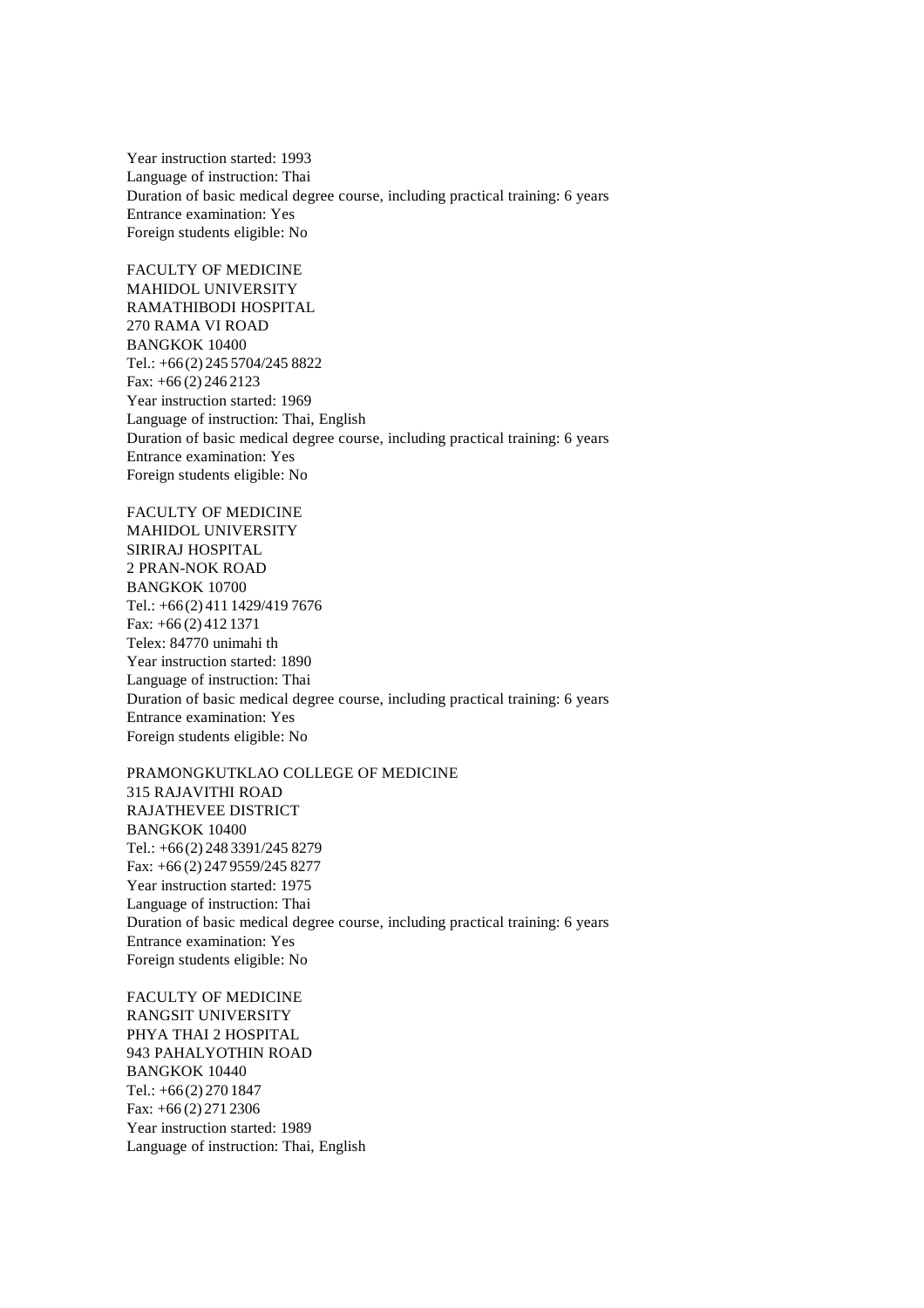Duration of basic medical degree course, including practical training: 6 years Entrance examination: Yes Foreign students eligible: Yes

FACULTY OF MEDICINE SRINAKHARINWIROT UNIVERSITY PRASARNMIT CAMPUS SUKHUMVIT 23 BANGKOK 10110 Tel.: +66(2) 260 2124 Fax: +66 (2) 260 0125 Year instruction started: 1985 Language of instruction: Thai Duration of basic medical degree course, including practical training: 6 years Entrance examination: Yes Foreign students eligible: No

FACULTY OF MEDICINE CHIANG MAI UNIVERSITY 110 INTAVAROROS AMPHUR MUANG CHIANG MAI 50200 Tel.: +66(53) 221 122 Fax: +66 (53) 217 144 Year instruction started: 1958 Language of instruction: Thai, English Duration of basic medical degree course, including practical training: 6 years Entrance examination: Yes Foreign students eligible: No

FACULTY OF MEDICINE KHON KAEN UNIVERSITY 123 MITRAPARP HIGHWAY MAUNG KHON KAEN 40002 Tel.: +66(43) 237 909 Fax: +66 (43) 348 375 Telex: 72173 unikhan th E-mail: pisaln-m@medlib2.kku.ac.th Year instruction started: 1974 Language of instruction: Thai Duration of basic medical degree course, including practical training: 6 years Entrance examination: Yes Foreign students eligible: Yes

FACULTY OF MEDICINE THAMMASAT UNIVERSITY RANGSIT CAMPUS KLONG-LUANG PATHUMTHANI 12121 Tel.: +66(2) 516 1020/516 1021/516 1022 Fax: +66 (2) 516 9403 Year instruction started: 1991 Language of instruction: Thai Duration of basic medical degree course, including practical training: 5 years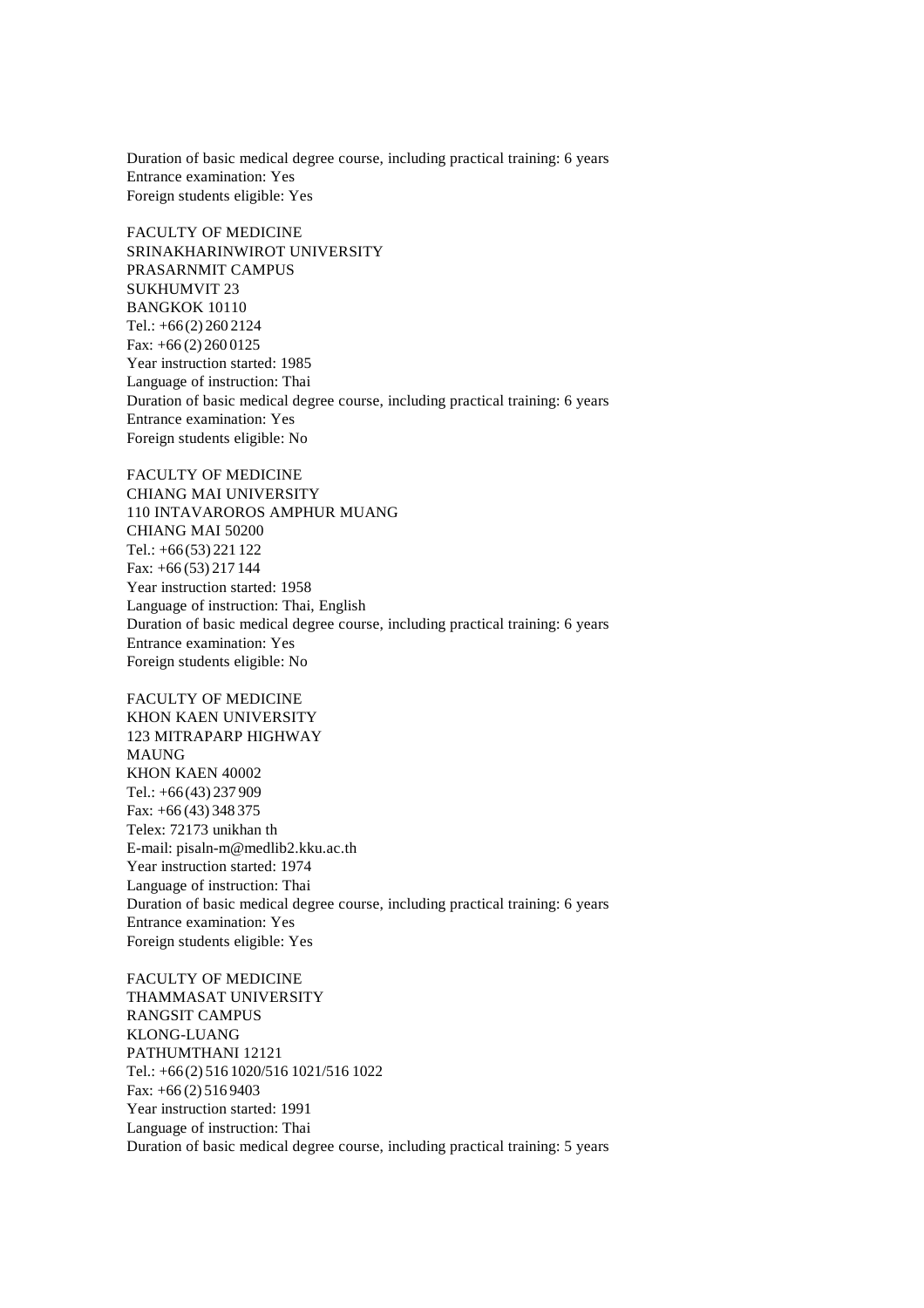Entrance examination: Yes Foreign students eligible: No

FACULTY OF MEDICINE NARESUAN UNIVERSITY AMPHUR MUANG PHITSANULOK 65000 Tel.: +66(55) 261 071 Fax: +66 (55) 261 057 Year instruction started: 1995 Duration of basic medical degree course, including practical training: 6 years

FACULTY OF MEDICINE PRINCE OF SONGKLA UNIVERSITY 71/7 KANCHANAVANICH ROAD HAADYAI SONGKHLA 90110 Tel.: +66(74) 212 070 Fax: +66 (74) 212 900/212 903 E-mail: mededu@ratree.psu.ac.th, med\_ed@medicine.psu.ac.th Year instruction started: 1973 Language of instruction: Thai Duration of basic medical degree course, including practical training: 6 years Entrance examination: Yes Foreign students eligible: No

### THE FORMER YUGOSLAV REPUBLIC OF MACEDONIA

Total population in 1995: 2 174 000 Number of physicians per 100000 population (1993): 219 Number of medical schools: 1 Duration of basic medical degree course, including practical training: 6 years (a further period of supervised practice is required before the degree is awarded) Title of degree awarded: Doctor of Medicine Medical registration/licence to practise: Registration is obligatory with the Doctors' Chamber of Macedonia, Naroden Front 21, Skopje. The licence to practise medicine is granted to graduates of a recognized medical school who have passed a specialist examination. Nationals and foreigners who have graduated abroad must have their degree validated and take additional examinations.

Foreigners must also hold a residence and a work permit.

Work in government service after graduation: Obligatory (1 year) Agreements with other countries: —

MEDICINSKI FAKULTET UNIVERZITET "SV KIRIL I METODIJ" SKOPJE 50 DIVIZIJA BR. 6 SKOPJE 91000 Tel.: +389 (91) 235 155 Fax: +389 (91) 220 935 Year instruction started: 1947 Language of instruction: Macedonian Duration of basic medical degree course, including practical training: 6 years Entrance examination: Yes Foreign students eligible: Yes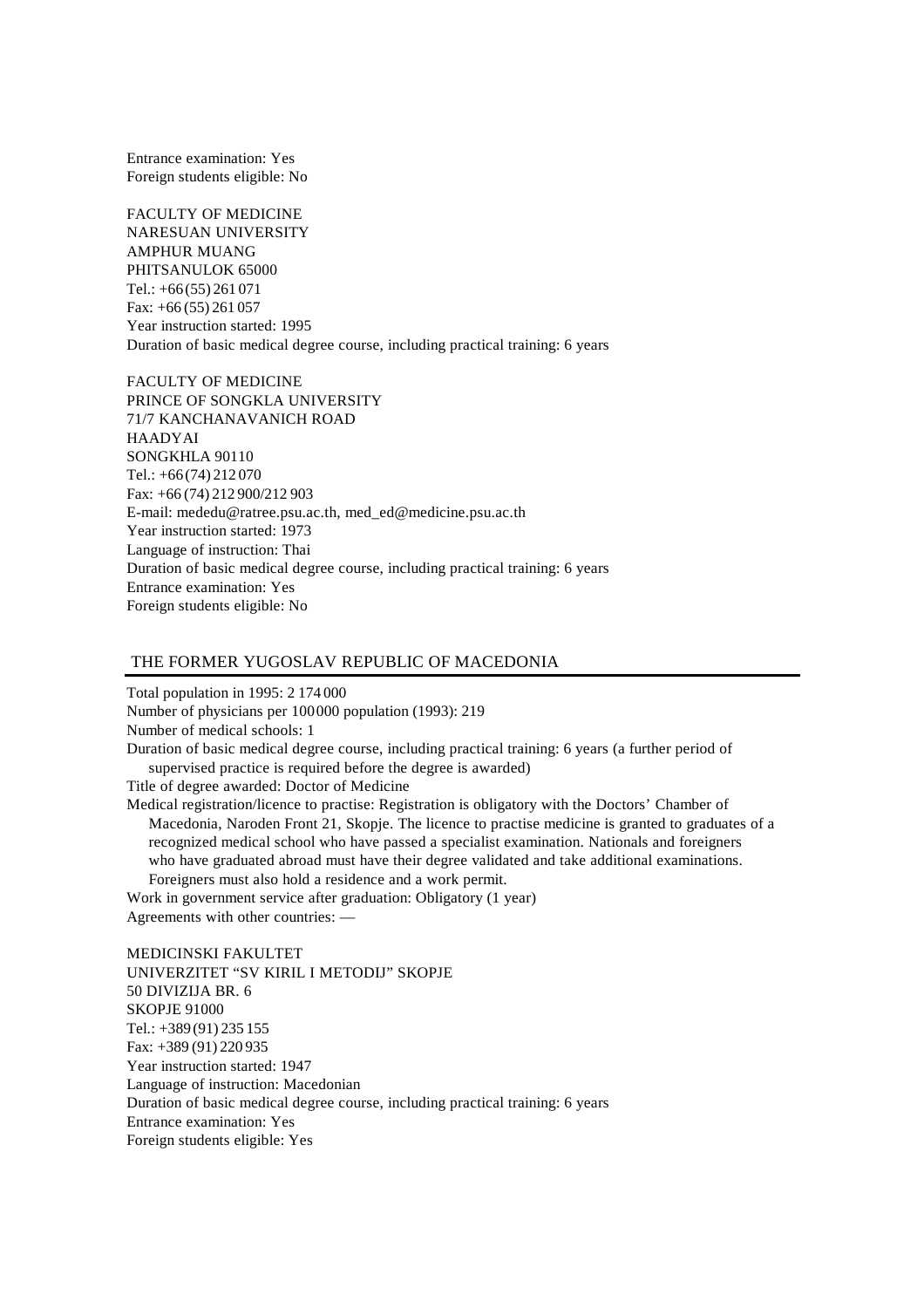#### TOGO

Total population in 1995: 4 201 000 Number of physicians per 100000 population (1993): 6 Number of medical schools: 1 Duration of basic medical degree course, including practical training: 7 years Title of degree awarded: Docteur en Médecine (Diplôme d'État) (Doctor of Medicine (State Diploma)) Medical registration/licence to practise: — Work in government service after graduation: — Agreements with other countries: —

FACULTE MIXTE DE MEDECINE ET DE PHARMACIE UNIVERSITE DE BENIN BP 1515 **LOME** Tel.: +228 252 787 Fax: +228 258 784 Telex: 5258 ub tg Year instruction started: 1973 Language of instruction: French Duration of basic medical degree course, including practical training: 7 years Entrance examination: No Foreign students eligible: Yes

## TONGA

Total population in 1995: — Number of physicians per 100000 population (1993): — Number of medical schools: None Medical registration/licence to practise: Graduates must register with the Registrar, Health Practitioners' Registration Council, Ministry of Health, PO Box 59, Nuku'alofer. Applicants must have qualified at a recognized medical school. They should be proficient in Tongan or English and provide evidence of good character and professional competence. Work in government service after graduation: Not obligatory

Agreements with other countries: None

## TRINIDAD AND TOBAGO

Total population in 1995: 1 297 000

Number of physicians per 100000 population (1993): 90

Number of medical schools: 1

Duration of basic medical degree course, including practical training: 5 years

Title of degree awarded: Bachelor of Medicine and Bachelor of Surgery (MB, BS)

Medical registration/licence to practise: Registration is obligatory with the Medical Board of Trinidad and Tobago, Eric Williams Medical Sciences Complex, Uriah Butler Highway, Champs Fleurs, Trinidad.

The licence to practise medicine is granted to graduates of a recognized medical school who have completed an 18-month internship.

Work in government service after graduation: Obligatory for holders of a government scholarship Agreements with other countries: An agreement exists with the General Medical Council of the United

Kingdom.

FACULTY OF MEDICAL SCIENCES – ST AUGUSTINE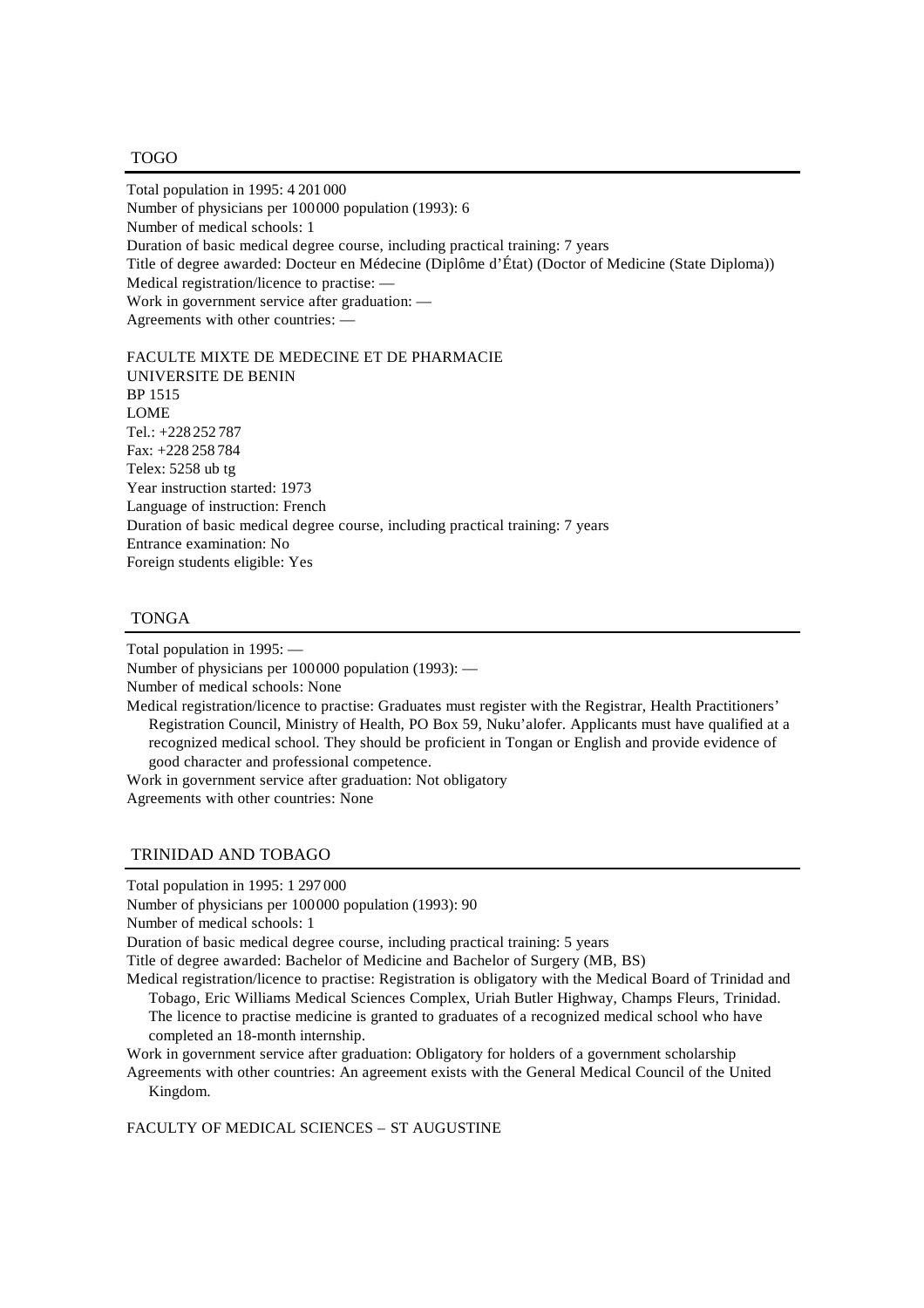UNIVERSITY OF THE WEST INDIES ERIC WILLIAMS MEDICAL SCIENCES COMPLEX CHAMPS FLEURS Tel.: +1868 645 2640/645 2649 Fax: +1868 663 9836 Telex: 24520 uwi wg E-mail: fms@medsci.uwi.tt Year instruction started: 1967 Language of instruction: English Duration of basic medical degree course, including practical training: 5 years Entrance examination: No Foreign students eligible: Yes

# TUNISIA

Total population in 1995: 9 156 000 Number of physicians per 100000 population (1993): 67 Number of medical schools: 4 Duration of basic medical degree course, including practical training: 7 years Title of degree awarded: Doctorat en Médecine (Doctor of Medicine) Medical registration/licence to practise: Registration is obligatory with the Conseil national de l'Ordre des Médecins, 16 rue Touraine, Tunis. Graduates of foreign medical schools must have their degree validated. Foreigners require authorization from the Ministry of Public Health to practise. Work in government service after graduation: Not obligatory Agreements with other countries: Agreements exist with Algeria, the Libyan Arab Jamahiriya, Mauritania and Morocco. FACULTE DE MEDECINE DE MONASTIR AVICENNE MONASTIR 5019 Tel.: +216 (3) 462 200 Fax: +216 (3) 460 737 Year instruction started: 1980 Language of instruction: French Duration of basic medical degree course, including practical training: 7 years

Entrance examination: Yes Foreign students eligible: Yes FACULTE DE MEDECINE DE SFAX RUE MAGIDA BOULILA BP 96 SFAX 3029

Tel.: +216 (4) 241 888 Fax: +216 (4) 246 217 Year instruction started: 1974 Language of instruction: French Duration of basic medical degree course, including practical training: 7 years Entrance examination: No Foreign students eligible: Yes

FACULTE DE MEDECINE "IBN EL JAZZAR" DE SOUSSE AVENUE MOHAMED KAROUI BP 126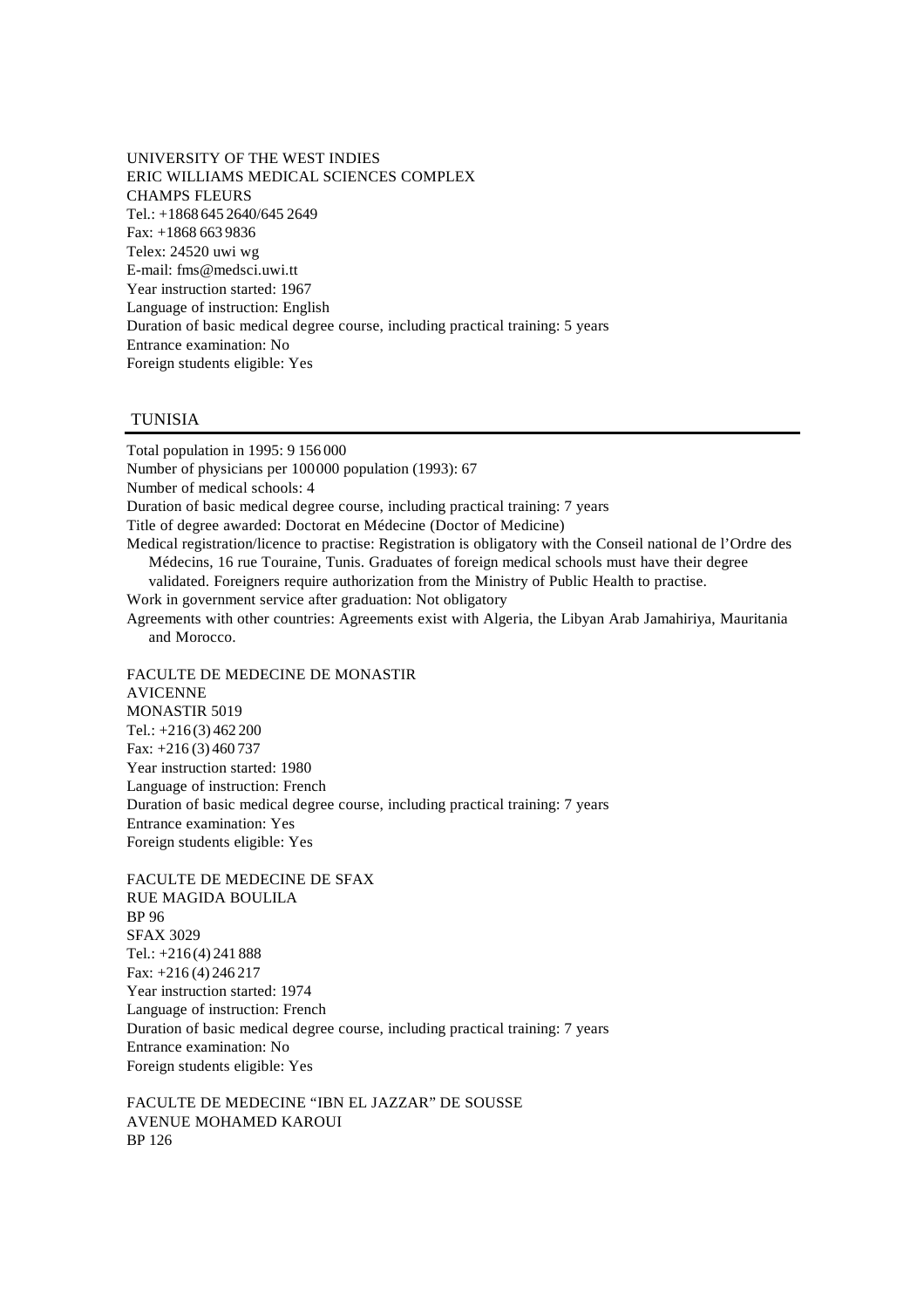SOUSSE 4002 Tel.: +216 (3) 222 600 Fax: +216 (3) 224 899 Telex: 30988 famso tn Year instruction started: 1974 Language of instruction: French Duration of basic medical degree course, including practical training: 7 years Entrance examination: No Foreign students eligible: Yes

FACULTE DE MEDECINE ET DE PHARMACIE DE TUNIS 9 AVENUE ZOUHAIER ESSAFI TUNIS 1006 Tel.: +216 (1) 263 709/263 710 Fax: +216 (1) 569 427 Year instruction started: 1964 Language of instruction: French Duration of basic medical degree course, including practical training: 7 years Entrance examination: No Foreign students eligible: Yes

## **TURKEY**

Total population in 1995: 61 797 000 Number of physicians per 100000 population (1993): 103 Number of medical schools: 33 Duration of basic medical degree course, including practical training: 6 or 7 years Title of degree awarded: Tip Doktoru (Doctor of Medicine) Medical registration/licence to practise: Registration is obligatory for private practice with the Turkish Medical Association, Mithatpasa Caddesi No. 62/15–18, 06420 Yonisehir, Ankara. Graduates with foreign qualifications must validate their degree with the Ministry of Health. A licence is not required for practice in the governmental or private sector, except for physicians who wish to have their own clinics. Work in government service after graduation: Not obligatory

Agreements with other countries: —

TIP FAKULTESI YEDITEPE UNIVERSITESI IBRAHIMAGA MAH. KOFTUNCU SOKAK ACIBADEM-KADIKOY 81001 ISTANBUL Tel.: +90(216) 327 6860 Fax: +90 (216) 327 6473 Year instruction started: 1996

TIP FAKULTESI ANKARA UNIVERSITESI DEKANLIK BINASI SIHHIYE ANKARA 06100 Tel.: +90(312) 312 4834 Fax: +90 (312) 310 6370 E-mail: skemahli@neuron.ato.org.tr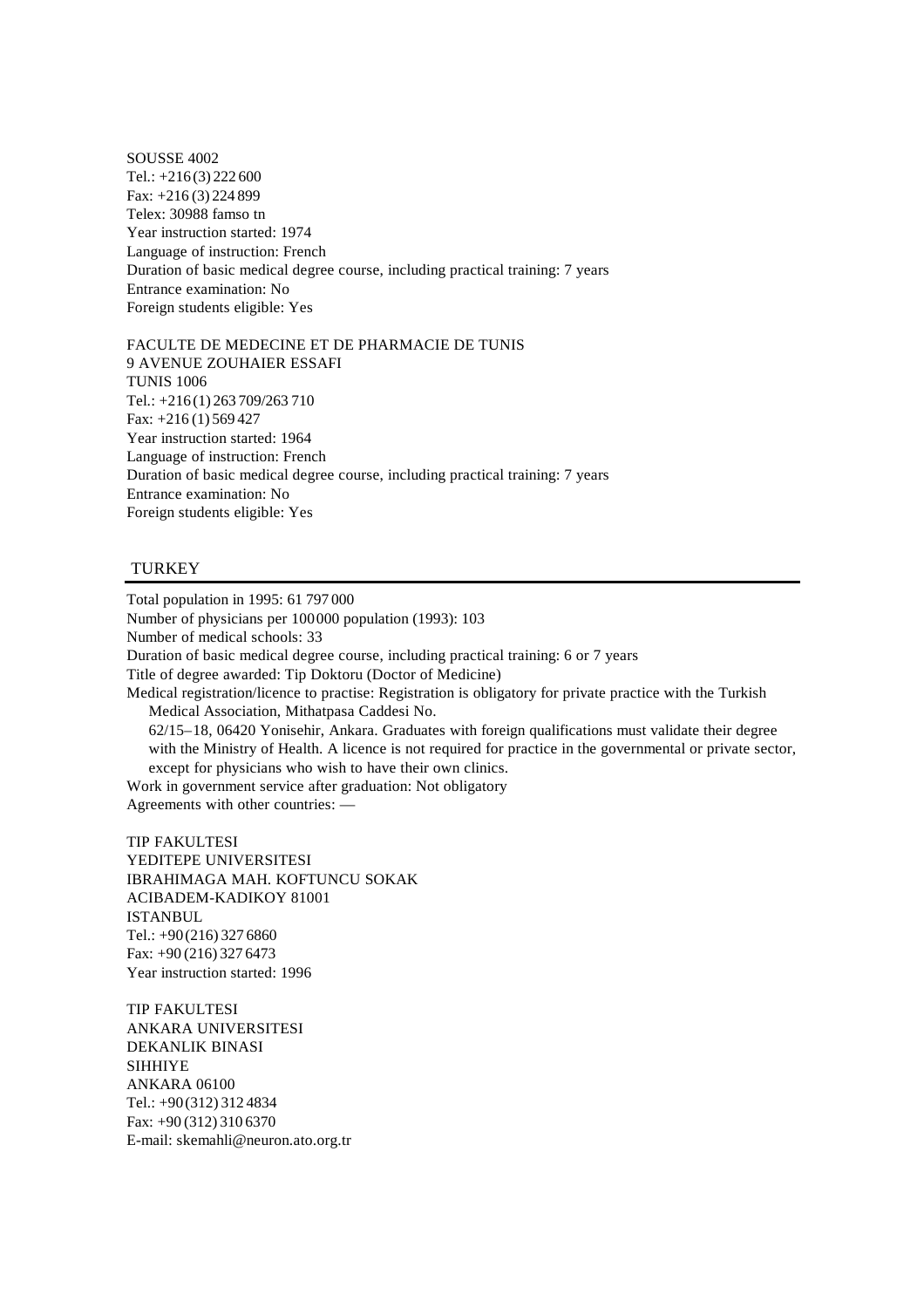Year instruction started: 1945 Language of instruction: Turkish Duration of basic medical degree course, including practical training: 6 years Entrance examination: Yes Foreign students eligible: Yes

TIP FAKULTESI GAZI UNIVERSITESI BESEVLER ANKARA 06500 Tel.: +90(312) 223 7467 Fax: +90 (312) 212 4647 Year instruction started: 1979 Language of instruction: Turkish Duration of basic medical degree course, including practical training: 6 years Entrance examination: Yes Foreign students eligible: Yes

TIP FAKULTESI HACETTEPE UNIVERSITESI ANKARA 06100 Tel.: +90(312) 324 3286 Fax: +90 (312) 310 0580 Telex: 42237 htk tr Year instruction started: 1963 Language of instruction: Turkish, English Duration of basic medical degree course, including practical training: 6 years Entrance examination: Yes Foreign students eligible: Yes

TIP FAKULTESI AKDENIZ UNIVERSITESI DUMLUPINAR CADDESI ARAPSUYU 07070 ANTALYA Tel.: +90(242) 227 4480 Fax: +90 (242) 227 4482 Year instruction started: 1978 Language of instruction: Turkish Duration of basic medical degree course, including practical training: 6 years Entrance examination: Yes Foreign students eligible: Yes

TIP FAKULTESI CUKUROVA UNIVERSITESI BALCALI 01330 ADANA Tel.: +90(322) 338 6404 Fax: +90 (322) 338 6572 Year instruction started: 1972 Language of instruction: Turkish Duration of basic medical degree course, including practical training: 6 years Entrance examination: Yes Foreign students eligible: Yes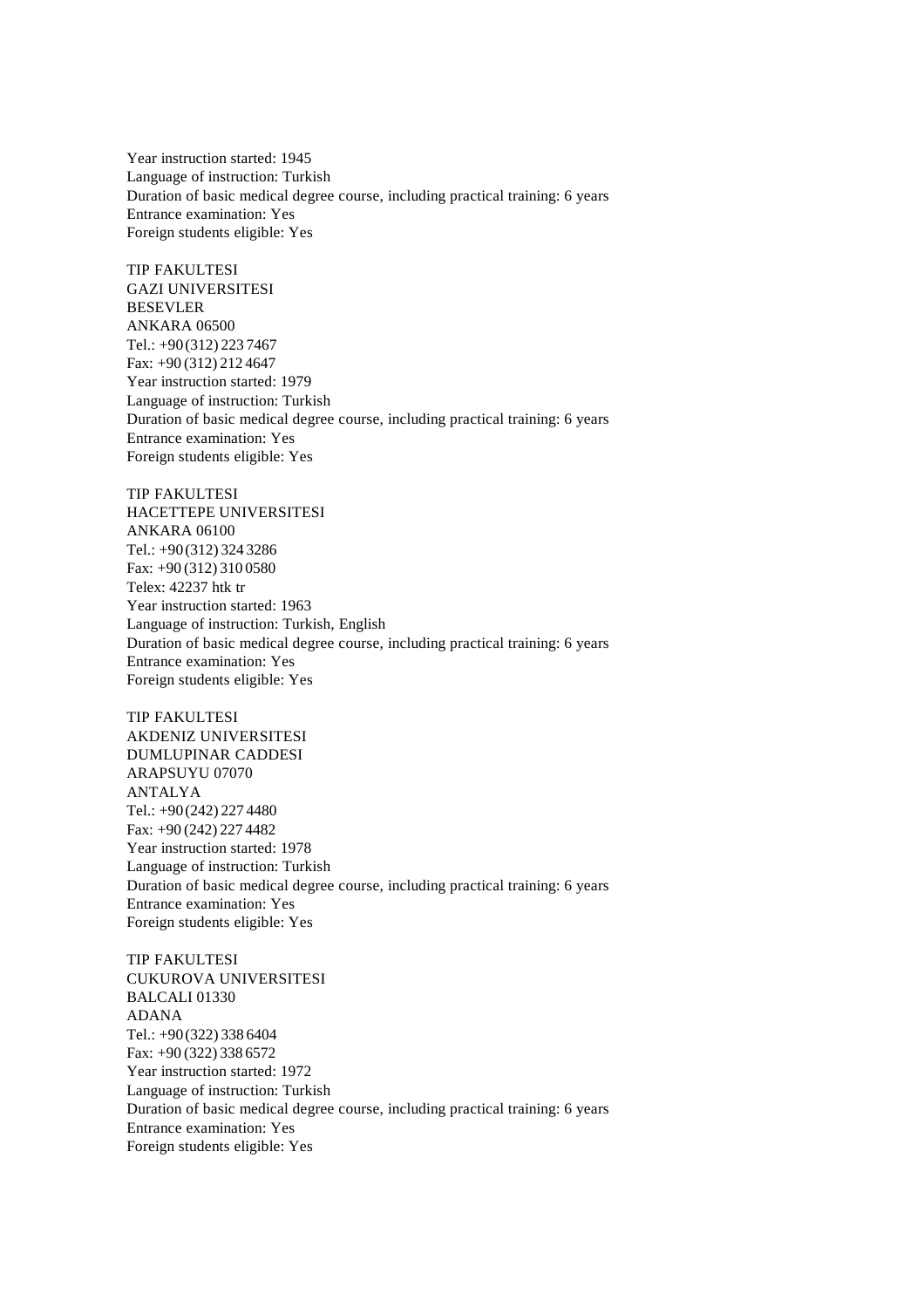CERRAHPASA TIP FAKULTESI ISTANBUL UNIVERSITESI KOCAMUSTAFA PASA CADDESI AKSARAY 34303 ISTANBUL Tel.: +90(212) 588 4800 Fax: +90 (212) 632 0050 Year instruction started: 1967 Language of instruction: Turkish Duration of basic medical degree course, including practical training: 6 years Entrance examination: Yes Foreign students eligible: Yes

TIP FAKULTESI EGE UNIVERSITESI BORNOVA 35100 IZMIR Year instruction started: 1956 Language of instruction: Turkish, English Duration of basic medical degree course, including practical training: 6 years Entrance examination: Yes Foreign students eligible: Yes

TIP FAKULTESI ULUDAG UNIVERSITESI GORUKLE KAMPUSU BURSA 21900 Tel.: +90(224) 442 8048 Fax: +90 (224) 442 8018 Year instruction started: 1975 Language of instruction: Turkish Duration of basic medical degree course, including practical training: 6 years Entrance examination: Yes Foreign students eligible: Yes

ISTANBUL TIP FAKULTESI ISTANBUL UNIVERSITESI MILLET CADDESI CAPA 34390 ISTANBUL Tel.: +90(212) 631 1349/631 0276 Fax: +90 (212) 631 1350/632 6066 Year instruction started: 1827 Language of instruction: Turkish Duration of basic medical degree course, including practical training: 6 years Entrance examination: Yes Foreign students eligible: Yes

TIP FAKULTESI KOCAELI UNIVERSITESI IBNI-SINA BULVARI DERINCE 41900 KOCAELI Tel.: +90(262) 239 4466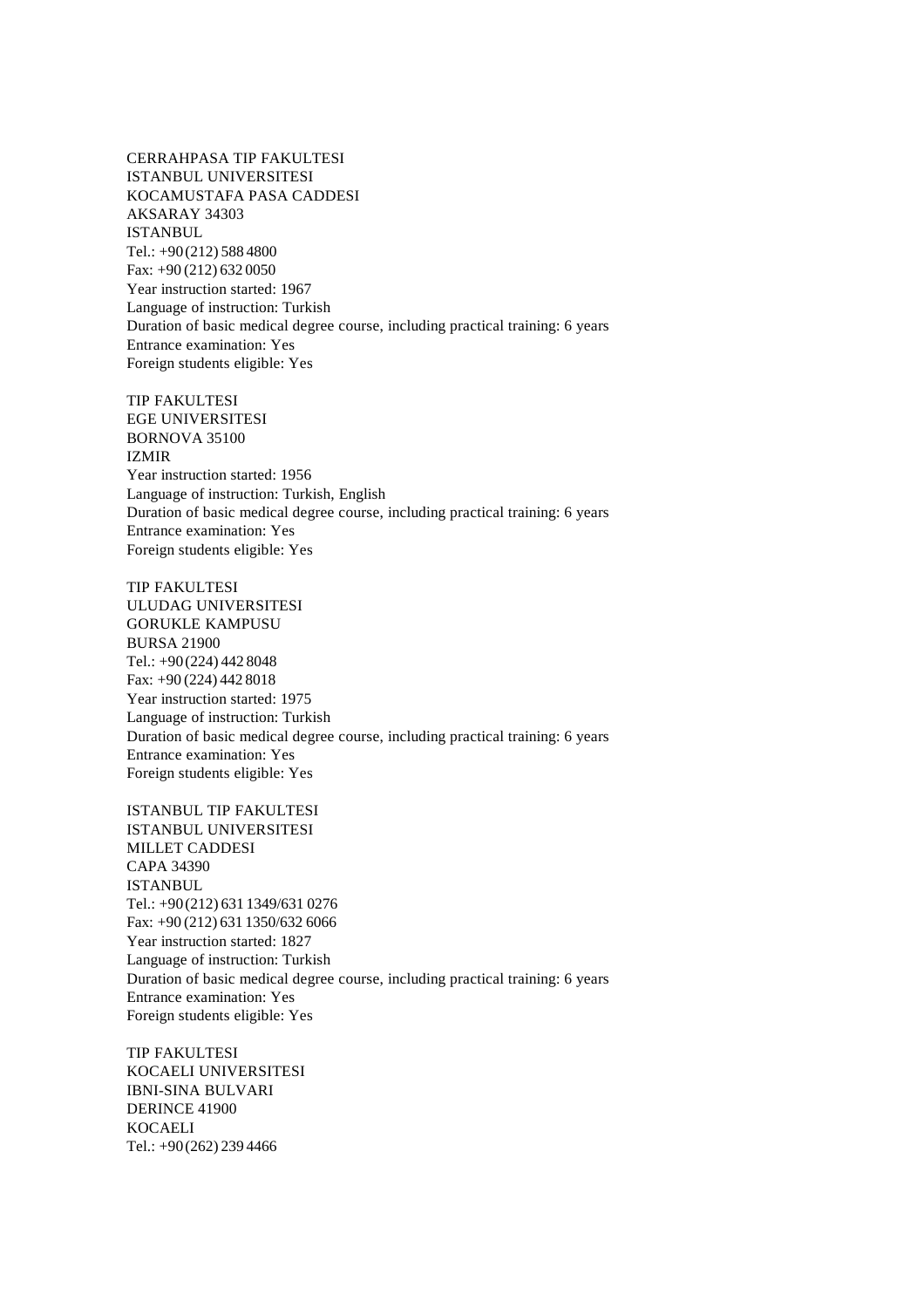Fax: +90 (262) 239 4465 Year instruction started: 1992 Language of instruction: Turkish Duration of basic medical degree course, including practical training: 6 years Entrance examination: Yes Foreign students eligible: Yes

TIP FAKULTESI DICLE UNIVERSITESI DIYARBAKIR 21280 Tel.: +90 (412) 248 8141 Fax: +90 (412) 248 8440 Year instruction started: 1968 Language of instruction: Turkish Duration of basic medical degree course, including practical training: 6 years Entrance examination: Yes Foreign students eligible: No

DUZCE TIP FAKULTESI DEKANLIGI ABANT IZZET BAYSAL UNIVERSITESI ESKI TEKEL BINASI DUZCE 14500 **BOLU** Tel.: +90(374) 524 1732/524 2028 Fax: +90 (374) 524 1736 Year instruction started: 1996

TIP FAKULTESI TRAKYA UNIVERSITESI EDIRNE 22030 Tel.: +90(289) 235 7641/235 7642/235 7643 Fax: +90 (289) 235 7540 Year instruction started: 1982 Language of instruction: Turkish Duration of basic medical degree course, including practical training: 6 years Entrance examination: Yes Foreign students eligible: Yes

TIP FAKULTESI FIRAT UNIVERSITESI ELAZIG 23100 Tel.: +90(424) 212 8500 Fax: +90 (424) 237 9138 Year instruction started: 1982 Language of instruction: Turkish Duration of basic medical degree course, including practical training: 6 years Entrance examination: Yes Foreign students eligible: Yes

TIP FAKULTESI ATATURK UNIVERSITESI ERZURUM 25240 Tel.: +90(442) 218 7985 Fax: +90 (442) 234 9013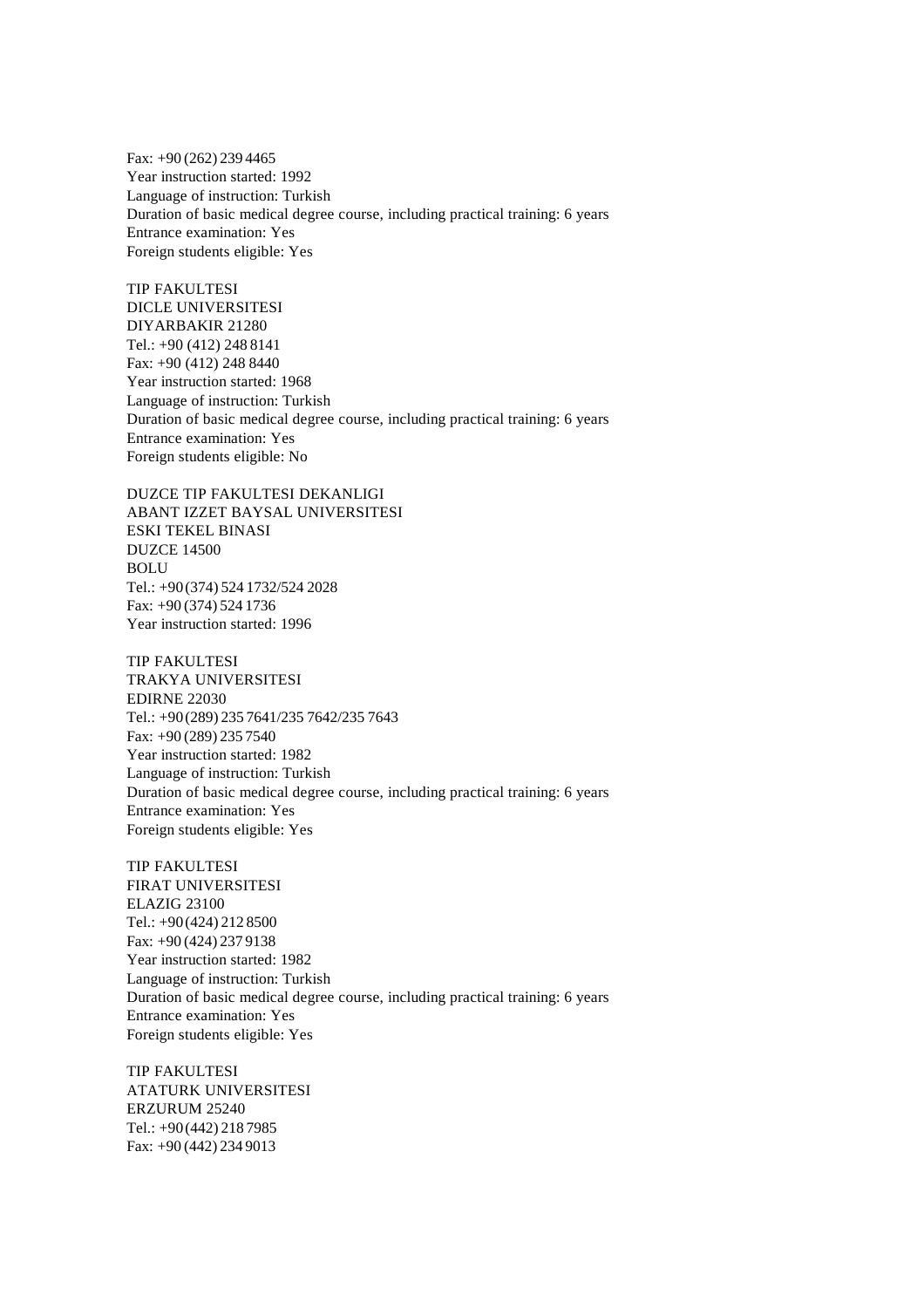Year instruction started: 1966 Language of instruction: Turkish Duration of basic medical degree course, including practical training: 6 years Entrance examination: Yes Foreign students eligible: Yes

GATA ASKERI TIP FAKULTESI GULHANE ASKERI TIP AKADEMISI ETLIK ANKARA Tel.: +90(312) 321 0657 Fax: +90 (312) 321 3106 Year instruction started: 1981 Language of instruction: Turkish Duration of basic medical degree course, including practical training: 6 years Entrance examination: Yes Foreign students eligible: Yes

TIP FAKULTESI GAZIANTEP UNIVERSITESI GAZIANTEP 27310 Tel.: +90(342) 360 0753 Fax: +90 (342) 360 1617 Year instruction started: 1988 Language of instruction: Turkish Duration of basic medical degree course, including practical training: 6 years Entrance examination: Yes Foreign students eligible: No

TIP FAKULTESI SULEYMAN DEMIREL UNIVERSITESI ISPARTA 32040 Tel.: +90(246) 232 6657 Fax: +90 (246) 232 9422 Year instruction started: 1993 Language of instruction: Turkish Duration of basic medical degree course, including practical training: 6 years Entrance examination: Yes

FACULTY OF MEDICINE MARMARA UNIVERSITY TIBBIYE CADDESI HAYDARPASA ISTANBUL 81010 Tel.: +90(216) 336 0212 Fax: +90 (216) 414 4731 Year instruction started: 1983 Language of instruction: English Duration of basic medical degree course, including practical training: 6 years Entrance examination: Yes Foreign students eligible: No

TIP FAKULTESI DOKUZ EYLUL UNIVERSITESI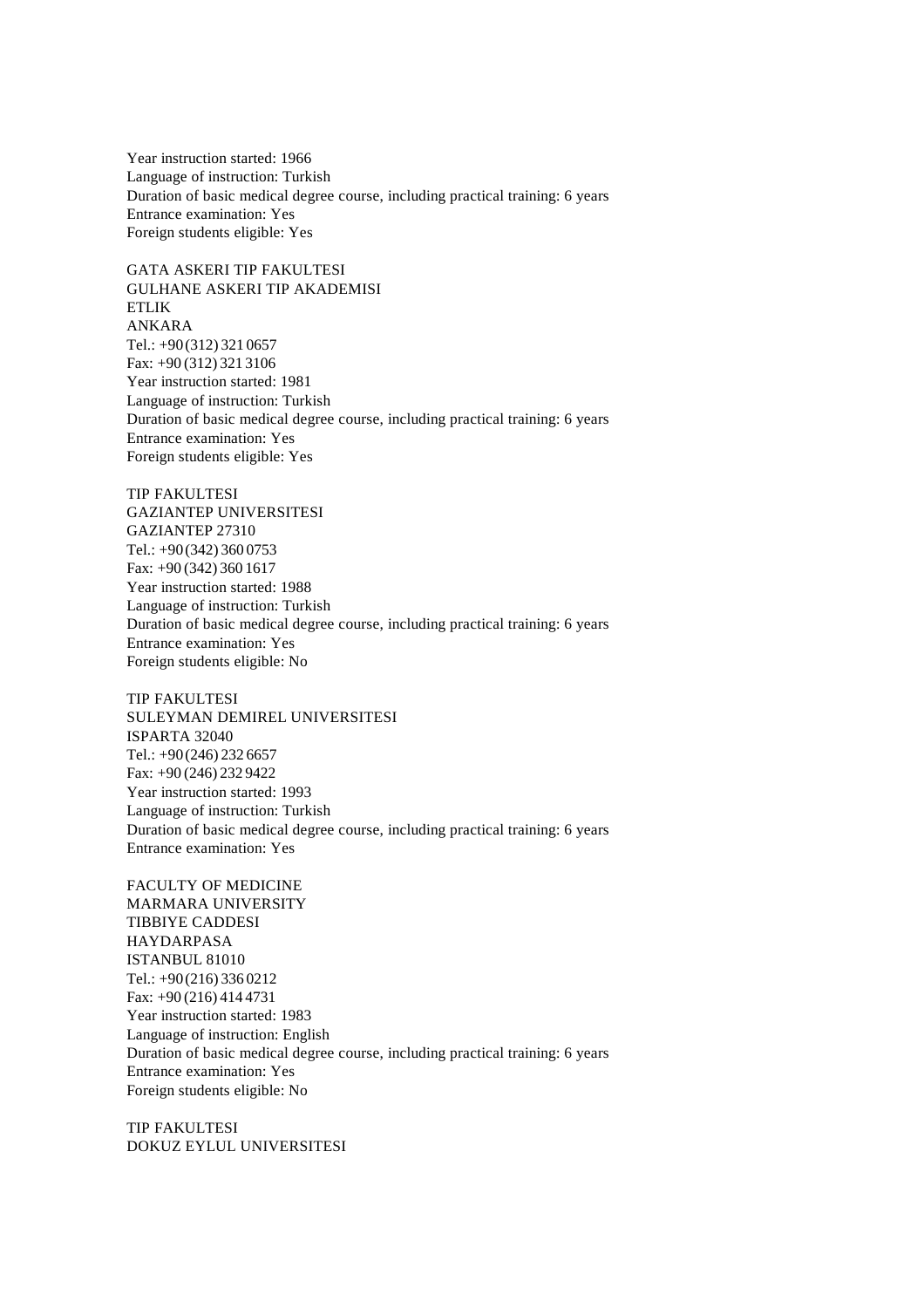MITHATPASA INCIRALTI IZMIR 35340 Tel.: +90(232) 277 7777 Fax: +90 (232) 259 0541 Year instruction started: 1978 Language of instruction: Turkish, English Duration of basic medical degree course, including practical training: 6 years Entrance examination: Yes Foreign students eligible: Yes

TIP FAKULTESI ERCIYES UNIVERSITESI TALAS YOLU KAYSERI 38039 Tel.: +90(352) 437 4910 Fax: +90 (352) 437 4911 Year instruction started: 1975 Language of instruction: Turkish Duration of basic medical degree course, including practical training: 7 years Entrance examination: Yes Foreign students eligible: Yes

TIP FAKULTESI PAMUKKALE UNIVERSITESI KINIKLI 20020 DENIZLI Tel.: +90(258) 266 3045 Fax: +90 (258) 266 1817 Year instruction started: 1987 Language of instruction: Turkish Duration of basic medical degree course, including practical training: 6 years Entrance examination: Yes Foreign students eligible: Yes

TIP FAKULTESI SELCUK UNIVERSITESI KONYA 42080 Tel.: +90(332) 323 2642 Fax: +90 (332) 323 2643 Year instruction started: 1983 Language of instruction: Turkish Duration of basic medical degree course, including practical training: 6 years Entrance examination: Yes Foreign students eligible: Yes

TIP FAKULTESI INONU UNIVERSITESI ELAZIG YOLU KAMPUS PO BOX 326 MALATYA 44100 Tel.: +90(422) 341 0036/341 0045 Fax: +90 (422) 341 0036 E-mail: inonu01@vm.ege.edu.tr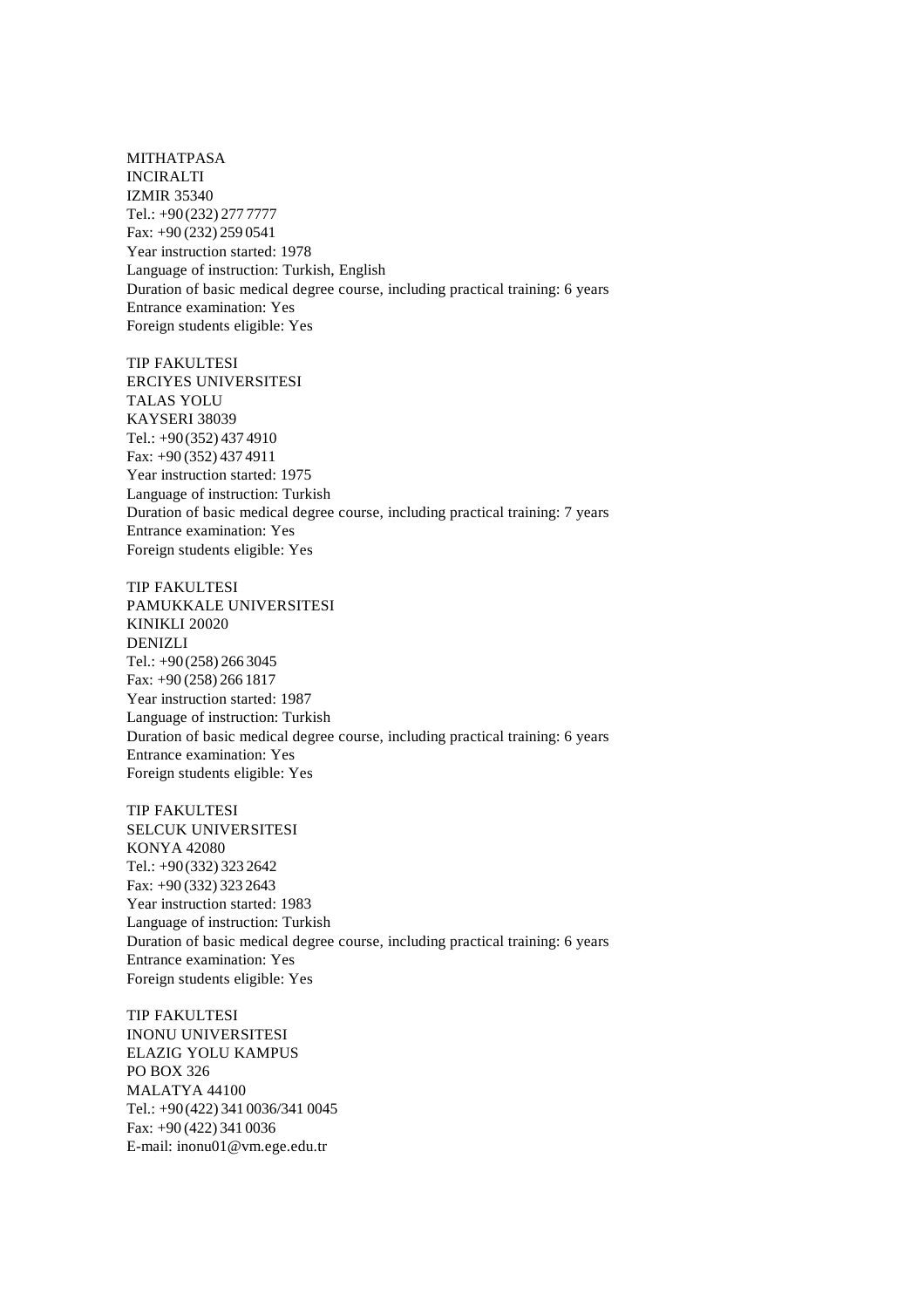Year instruction started: 1988 Language of instruction: Turkish, English Duration of basic medical degree course, including practical training: 7 years Entrance examination: Yes Foreign students eligible: No

TIP FAKULTESI MALTEPE UNIVERSITESI FEYZULLAH CADDESI 39 MALTEPE 81530 ISTANBUL Tel.: +90(216) 399 0060 Fax: +90 (216) 370 2230 Year instruction started: 1997

TIP FAKULTESI CELAL BAYAR UNIVERSITESI GAZIOSMANPASA CADDESI 47 MANISA 45020 Tel.: +90(236) 237 6440/237 6441/237 6442 Fax: +90 (236) 237 2442 Year instruction started: 1995 Language of instruction: Turkish Duration of basic medical degree course, including practical training: 6 years Entrance examination: Yes Foreign students eligible: Yes

TIP FAKULTESI OSMANGAZI UNIVERSITESI MESELIK 26480 ESKISEHIR Tel.: +90(222) 239 3770 Fax: +90 (222) 239 3772 Year instruction started: 1980 Language of instruction: Turkish Duration of basic medical degree course, including practical training: 6 years Entrance examination: Yes Foreign students eligible: Yes

TIP FAKULTESI ONDOKUZ MAYIS UNIVERSITESI BAFRA CADDESI SAMSUN 55139 Tel.: +90(362) 457 6070 Fax: +90 (362) 457 6041 Year instruction started: 1973 Language of instruction: Turkish Duration of basic medical degree course, including practical training: 6 years Entrance examination: Yes Foreign students eligible: Yes

TIP FAKULTESI HARRAN UNIVERSITESI SANLIURFA 63300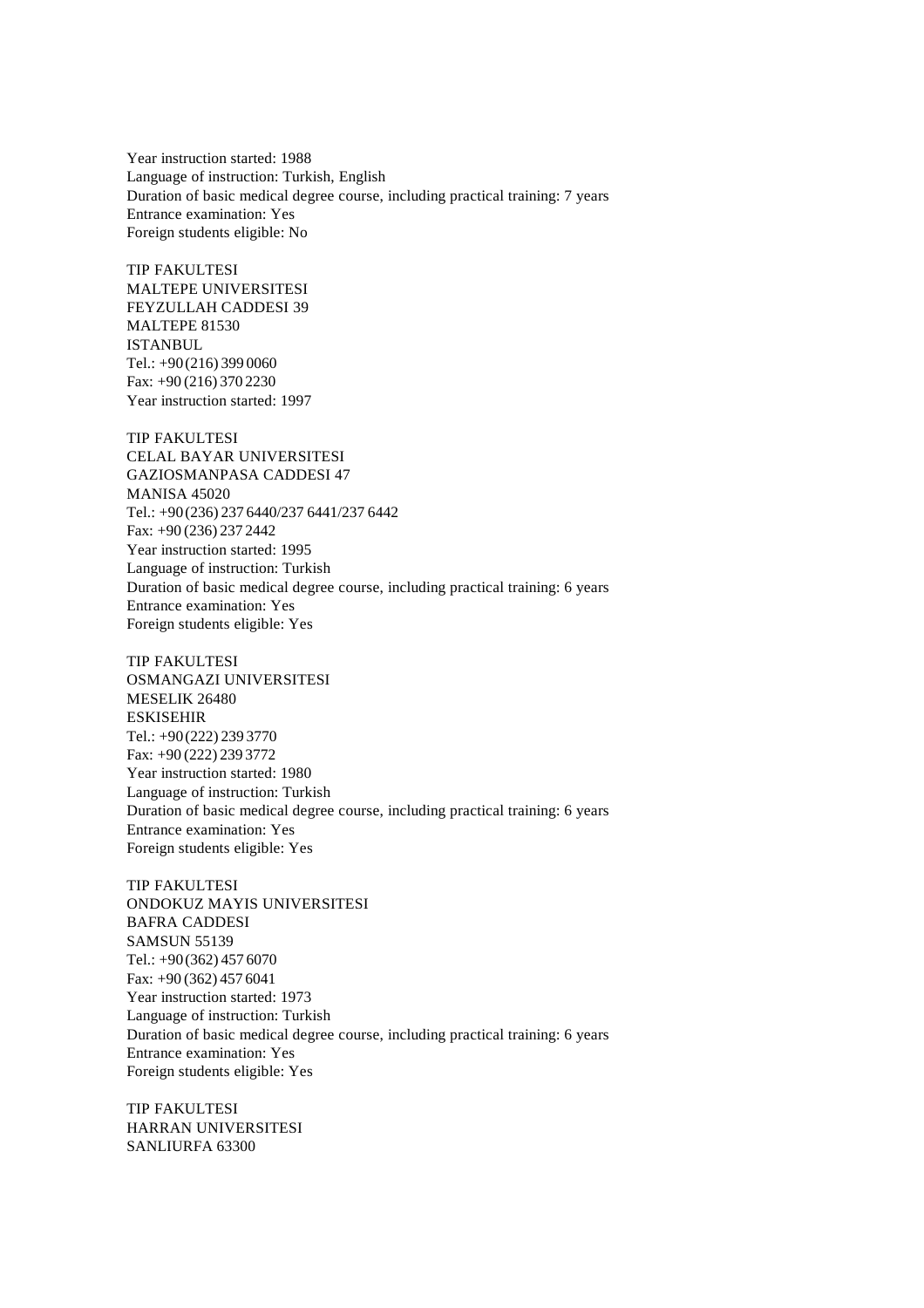Tel.: +90(414) 314 8414 Fax: +90 (414) 313 9615 Year instruction started: 1992 Language of instruction: Turkish Duration of basic medical degree course, including practical training: 6 years Entrance examination: Yes Foreign students eligible: No

TIP FAKULTESI CUMHURIYET UNIVERSITESI KAMPUS SIVAS 58140 Tel.: +90(346) 226 1517 Fax: +90 (346) 226 1556 Year instruction started: 1974 Language of instruction: Turkish Duration of basic medical degree course, including practical training: 6 years Entrance examination: Yes Foreign students eligible: Yes

TIP FAKULTESI KARADENIZ TEKNIK UNIVERSITESI TRABZON 61080 Tel.: +90(462) 325 1609 Fax: +90 (462) 325 2270 Year instruction started: 1981 Language of instruction: Turkish Duration of basic medical degree course, including practical training: 6 years Entrance examination: Yes Foreign students eligible: Yes

TIP FAKULTESI YUZUNCU YIL UNIVERSITESI VAN 680 Tel.: +90(432) 216 7325 Fax: +90 (432) 216 7519 Year instruction started: 1992 Language of instruction: Turkish Duration of basic medical degree course, including practical training: 6 years Entrance examination: Yes Foreign students eligible: No

# TURKMENISTAN

Total population in 1995: 4 155 000 Number of physicians per 100000 population (1993): 353 Number of medical schools: 1 Duration of basic medical degree course, including practical training: — Title of degree awarded: — Medical registration/licence to practise: — Work in government service after graduation: — Agreements with other countries: —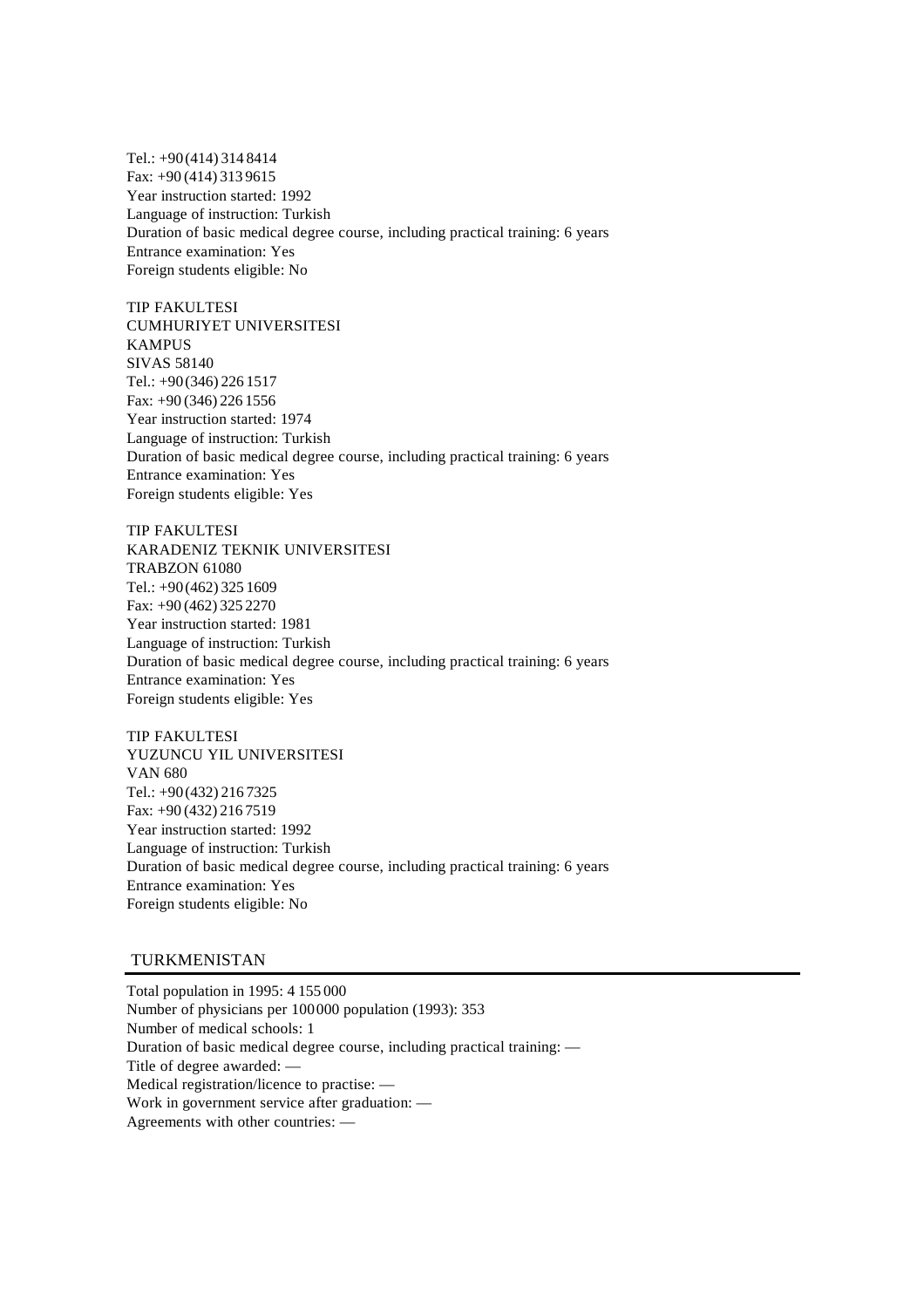## TUVALU

Total population in 1995: — Number of physicians per 100000 population (1993): 89 Number of medical schools: None Medical registration/licence to practise: Registration is obligatory with the Ministry of Health, PO Box 41, Funafuti. Work in government service after graduation: Not obligatory Agreements with other countries: None

# UGANDA

Total population in 1995: 20 256 000 Number of physicians per 100000 population (1993): 4 Number of medical schools: 3 Duration of basic medical degree course, including practical training: 4 or 5 years Title of degree awarded: Bachelor of Medicine and Bachelor of Surgery (MB, ChB) Medical registration/licence to practise: Registration is obligatory with the Registrar, Uganda Medical Council, PO Box 16115 Wandegeya, Kampala. The licence to practise medicine is granted to graduates of a recognized medical school who have successfully completed a 1-year internship. Foreigners require a work permit. Work in government service after graduation: Obligatory (at least 2 years) Agreements with other countries: None KIGEZI INTERNATIONAL SCHOOL OF MEDICINE

KABALE HOSPITAL PO BOX 7 KABALE Tel.: +256 (248) 220 06/+44 (1223) 355 076 Fax: +44 (1223) 327 292 E-mail: kigezi.med@dial.pipex.com Year instruction started: 1996 Language of instruction: English Duration of basic medical degree course, including practical training: 4 or 5 years Entrance examination: Yes Foreign students eligible: Yes

FACULTY OF MEDICINE MAKERERE UNIVERSITY MEDICAL SCHOOL PO BOX 7072 KAMPALA Tel.: +256 (41) 530 020 Fax: +256 (41) 531 091 Year instruction started: 1923 Language of instruction: English Duration of basic medical degree course, including practical training: 5 years Entrance examination: No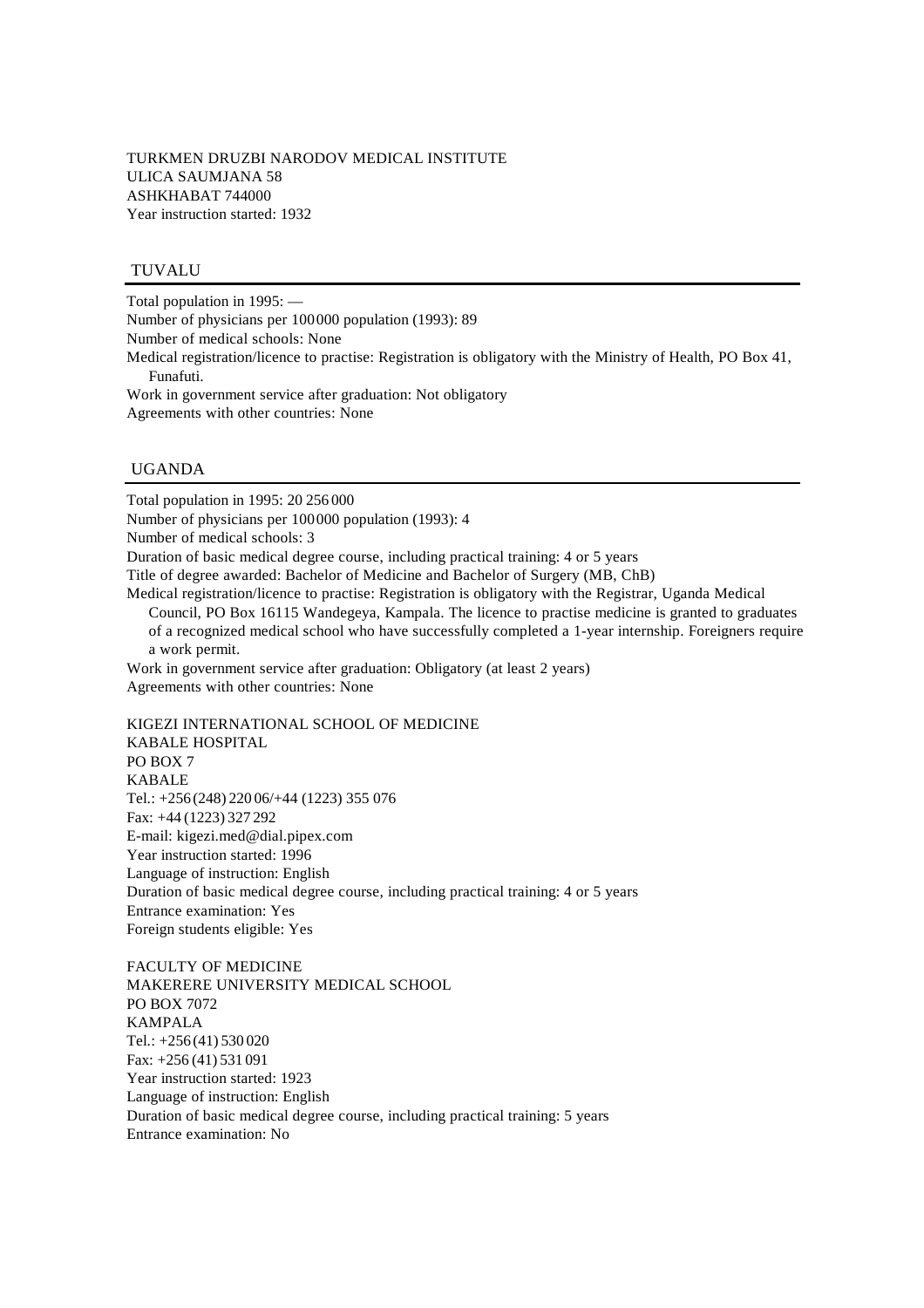Foreign students eligible: Yes

FACULTY OF MEDICINE MBARARA UNIVERSITY OF SCIENCE AND TECHNOLOGY PO BOX 1410 MBARARA Tel.: +256 (485) 207 82/200 07 Year instruction started: 1990 Language of instruction: English Duration of basic medical degree course, including practical training: 5 years Entrance examination: No Foreign students eligible: Yes

## UKRAINE

Total population in 1995: 51 608 000 Number of physicians per 100000 population (1993): 429 Number of medical schools: 15 Duration of basic medical degree course, including practical training: 6–8 years Title of degree awarded: Vra c-spetsialist (Doctor of Medicine) Medical registration/licence to practise: Registration is obligatory with the Health Administration of the province in which the physician wishes to work. The licence to practise medicine is granted by the Ministry of Health, Ulica Groushevskovo 7, 252021 Kiev, to graduates of a recognized medical school with training in a specialization. They should provide a copy of their diploma as well as any certificates of further training obtained during the previous 5 years. Evidence of competence to work and of a formal offer of employment must also be provided. Requirements are being drawn up for graduates of foreign medical schools.

Work in government service after graduation: Obligatory during specialist training

Agreements with other countries: Bilateral agreements exist with a number of countries, including Belarus, the Czech Republic, Poland, the Republic of Moldova, the Russian Federation, Slovakia and Uzbekistan.

BUKOVYNIAN STATE MEDICAL ACADEMY TEATRALNA SOUARE 2 CHERNOVTSY 274000 Tel.: +380 (372) 553 754 Fax: +380 (372) 221 910 E-mail: luchak@ctd.ite.chernovtsy.ua Year instruction started: 1944 Language of instruction: Ukrainian, Russian, English Duration of basic medical degree course, including practical training: 6 years Entrance examination: Yes Foreign students eligible: Yes

DNIEPROPETROVSK STATE MEDICAL ACADEMY ULICA DZERZHINSKY 9 DNIEPROPETROVSK 320044 Tel.: +380 (562) 451 565 Fax: +380 (562) 464 191 E-mail: root@dma.dnepropetrovsk.ua Year instruction started: 1916 Language of instruction: Ukrainian, Russian Duration of basic medical degree course, including practical training: 8 years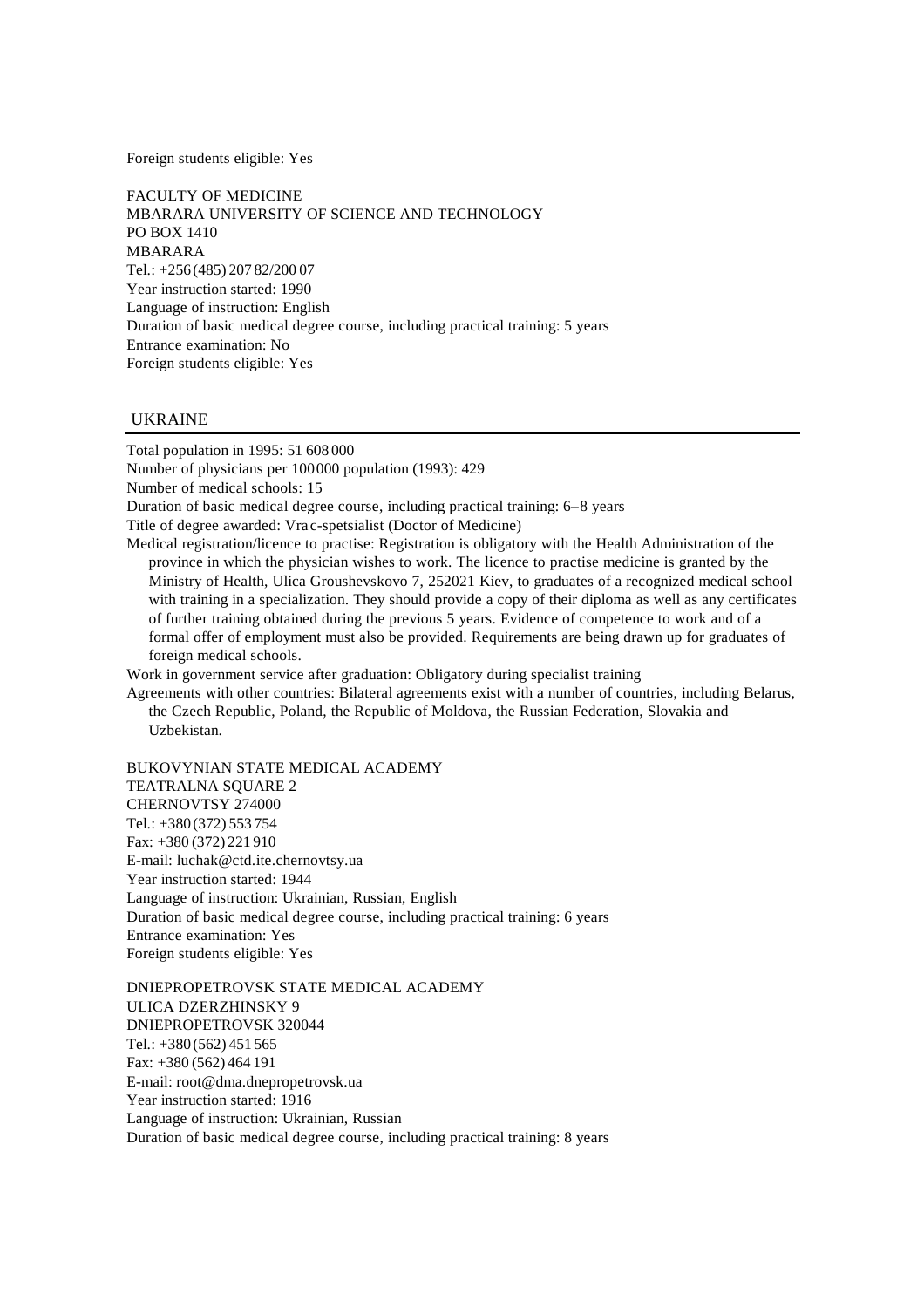Entrance examination: Yes Foreign students eligible: Yes

DONECK MEDICAL UNIVERSITY PROSPEKT ILICA 26 DONECK 340098 Year instruction started: 1930

IVANO-FRANKOVSK STATE MEDICAL ACADEMY 2 HALYTSKA STREET PO BOX 368 IVANO-FRANKOVSK 284000 Tel.: +380 (34) 242 95 Fax: +380 (34) 242 95 Year instruction started: 1945 Language of instruction: Ukrainian Duration of basic medical degree course, including practical training: 6 years Entrance examination: Yes Foreign students eligible: Yes

KHARKOV MEDICAL UNIVERSITY PROSPEKT LENINA 4 KHARKOV 310022 Year instruction started: 1805

NATIONAL MEDICAL UNIVERSITY BULVAR SEVCENKO 13 KIEV 252004 Year instruction started: 1841

LUGANSK MEDICAL UNIVERSITY KV. IM 50-LET. OB. LUGANSKA 1 LUGANSK 348045 Year instruction started: 1956

DANYLO HALYTSKY LVIV STATE MEDICAL UNIVERSITY PEKARSKAYA STREET 69 LVIV 290000 Tel.: +380 (322) 767 818/722 660 Fax: +380 (322) 767 818/767 973 E-mail: lutsyk@meduniv.lviv.ua Year instruction started: 1896 Entrance examination: No Foreign students eligible: Yes

ODESSA MEDICAL UNIVERSITY PROUL. N. NARIMANOVA 2 ODESSA 270100 Year instruction started: 1901

UKRAINIAN MEDICAL AND DENTAL ACADEMY ULICA SEVCENKO 23 POLTAVA 314034 Year instruction started: 1921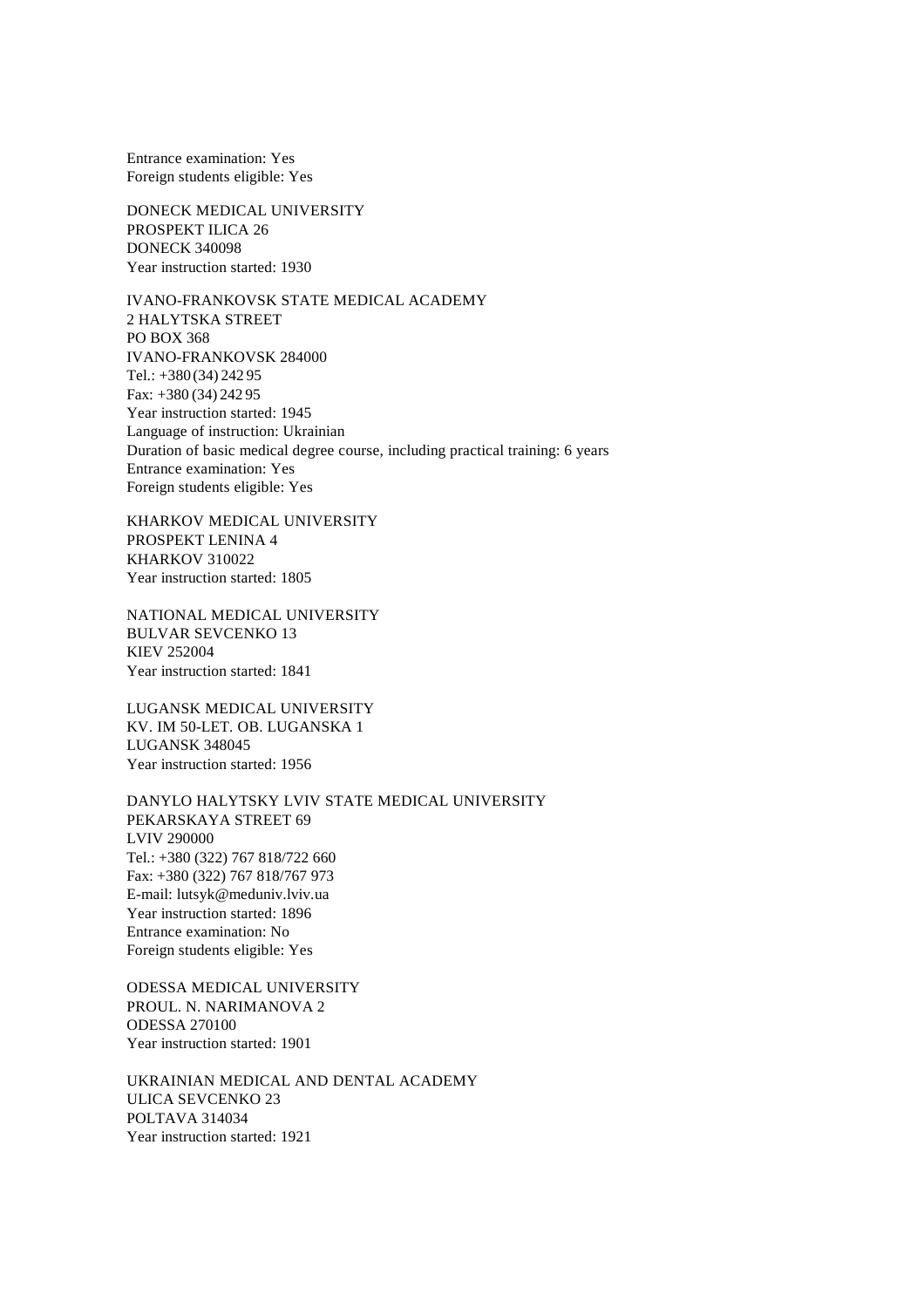CRIMEAN MEDICAL INSTITUTE BULVAR LENINA 5/7 SIMFEROPOL 333670 Year instruction started: 1931

TERNOPOL MEDICAL INSTITUTE MAYDAN VOLI 1 TERNOPOL 282001 Tel.: +380 (3522) 244 92 Fax: +380 (3522) 214 64 Year instruction started: 1957 Language of instruction: Ukrainian Duration of basic medical degree course, including practical training: 6 years Entrance examination: Yes Foreign students eligible: Yes

MEDICAL FACULTY UZGOROD STATE UNIVERSITY ULICA GORKOGO 40 UZGOROD 294000 Year instruction started: 1945

VINNICA MEDICAL UNIVERSITY ULICA PIROGOVA 56 VINNICA 280028 Year instruction started: 1934

ZAPOROZHYE STATE MEDICAL UNIVERSITY ULICA MAJAKOVSKI 26 ZAPOROZHYE 330035 Tel.: +380 (612) 335 007/335 008 Fax: +380 (612) 330 125 Year instruction started: 1903 Language of instruction: Russian Duration of basic medical degree course, including practical training: 6 years Entrance examination: Yes Foreign students eligible: Yes

## UNITED ARAB EMIRATES

Total population in 1995: 2 260 000 Number of physicians per 100000 population (1993): 168 Number of medical schools: 2 Duration of basic medical degree course, including practical training: 6 or 7 years Title of degree awarded: — Medical registration/licence to practise: — Work in government service after graduation: — Agreements with other countries: —

FACULTY OF MEDICINE AND HEALTH SCIENCES UNITED ARAB EMIRATES UNIVERSITY PO BOX 17666 AL AIN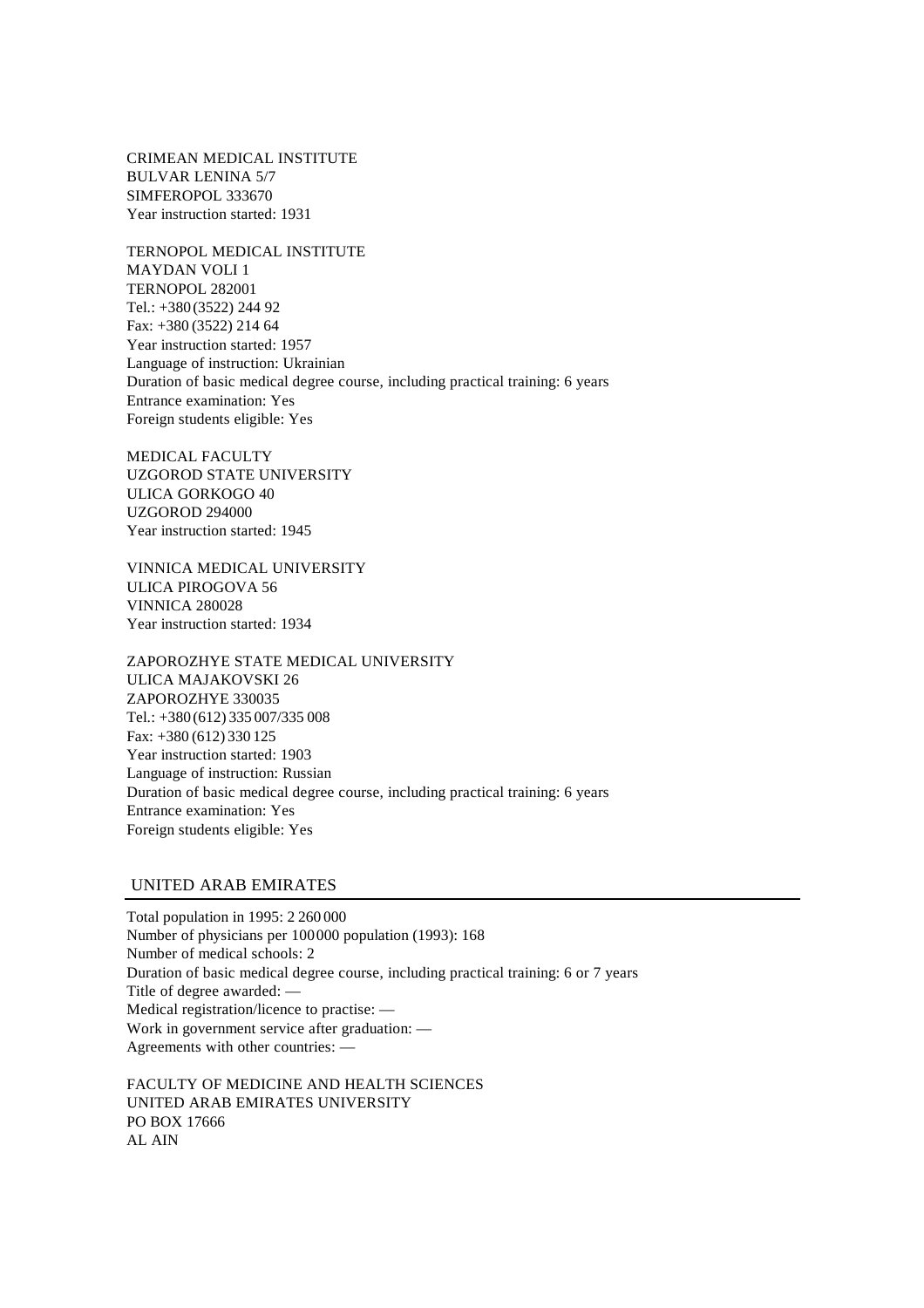ABU DHABI Tel.: +971 (2) 631 341 Fax: +971 (2) 631 945 Year instruction started: 1986 Language of instruction: English Duration of basic medical degree course, including practical training: 7 years Entrance examination: Yes Foreign students eligible: No

DUBAI MEDICAL COLLEGE FOR GIRLS PO BOX 20170 DUBAI Tel.: +971 (4) 646 465/646 130 Fax: +971 (4) 646 030 Telex: 45923 slotah em Year instruction started: 1986 Language of instruction: English Duration of basic medical degree course, including practical training: 6 years Entrance examination: No Foreign students eligible: Yes

## UNITED KINGDOM OF GREAT BRITAIN AND NORTHERN IRELAND

Total population in 1995: 58 144 000 Number of physicians per 100000 population (1993): 164 Number of medical schools: 27 Duration of basic medical degree course, including practical training: 5–7 years Title of degree awarded: Bachelor of Medicine and Bachelor of Surgery (MB, ChB) Medical registration/licence to practise: Registration is obligatory with the General Medical Council, 178 Great Portland Street, London W1N 6JE, after postgraduate general clinical training. Work in government service after graduation: Not obligatory Agreements with other countries: An agreement exists with other countries of the European Union (Directive 93/16/EEC governing the employment of doctors).

 $\blacksquare$  ENGLAND THE MEDICAL SCHOOL UNIVERSITY OF BIRMINGHAM EDGBASTON BIRMINGHAM B15 2TT Tel.: +44(121) 414 6886 Fax: +44 (121) 414 4036 E-mail: medschool-enquiries@bham.ac.uk Year instruction started: 1825 Language of instruction: English Duration of basic medical degree course, including practical training: 5 years Entrance examination: No Foreign students eligible: Yes

THE MEDICAL SCHOOL UNIVERSITY OF BRISTOL SENATE HOUSE TYNDALL AVENUE BRISTOL BS8 1TH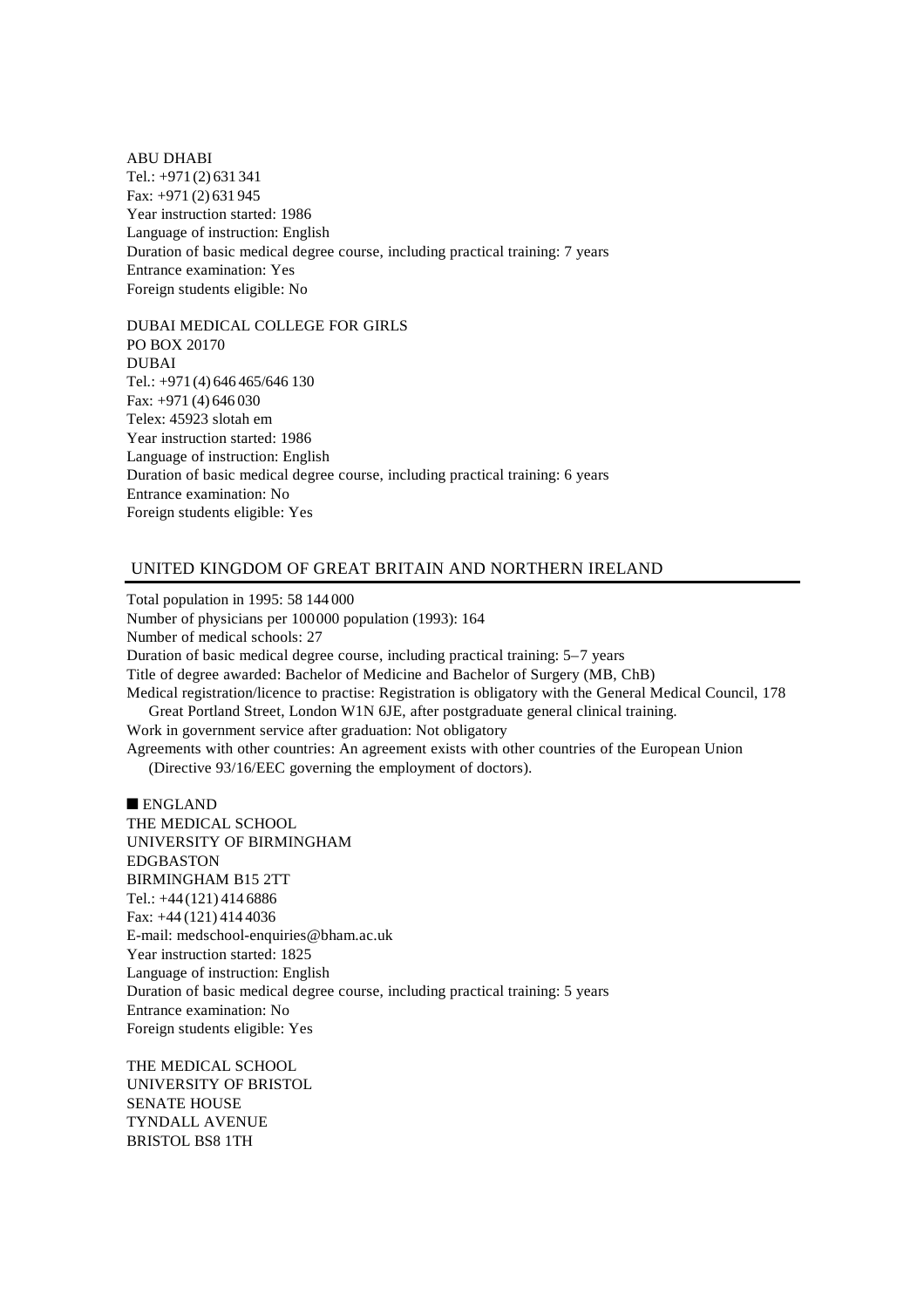Tel.: +44(117) 928 9000 Fax: +44 (117) 925 1424 Year instruction started: 1833 Language of instruction: English Duration of basic medical degree course, including practical training: 5 years Entrance examination: No Foreign students eligible: Yes

SCHOOL OF CLINICAL MEDICINE UNIVERSITY OF CAMBRIDGE ADDENBROOKES HOSPITAL HILLS ROAD CAMBRIDGE CB2 2QQ Year instruction started: 1453

SCHOOL OF MEDICINE UNIVERSITY OF LEEDS WORSLEY MEDICAL AND DENTAL BUILDING THORESBY PLACE LEEDS LS2 9NL Tel.: +44(113) 233 4364 Fax: +44 (113) 233 4373 Year instruction started: 1831 Language of instruction: English Duration of basic medical degree course, including practical training: 5 years Entrance examination: No Foreign students eligible: Yes

SCHOOL OF MEDICINE UNIVERSITY OF LEICESTER MAURICE SHOCK MEDICAL SCIENCES BUILDING UNIVERSITY ROAD PO BOX 138 LEICESTER LE1 9HN Tel.: +44(116) 252 2966 Fax: +44 (116) 252 3013 Year instruction started: 1975 Language of instruction: English Duration of basic medical degree course, including practical training: 5 years Entrance examination: No Foreign students eligible: Yes

FACULTY OF MEDICINE UNIVERSITY OF LIVERPOOL DUNCAN BUILDING DAULBY STREET LIVERPOOL L69 3GA Tel.: +44(151) 706 4268 Fax: +44 (151) 706 5667 Year instruction started: 1834 Language of instruction: English Duration of basic medical degree course, including practical training: 5 years Entrance examination: No Foreign students eligible: Yes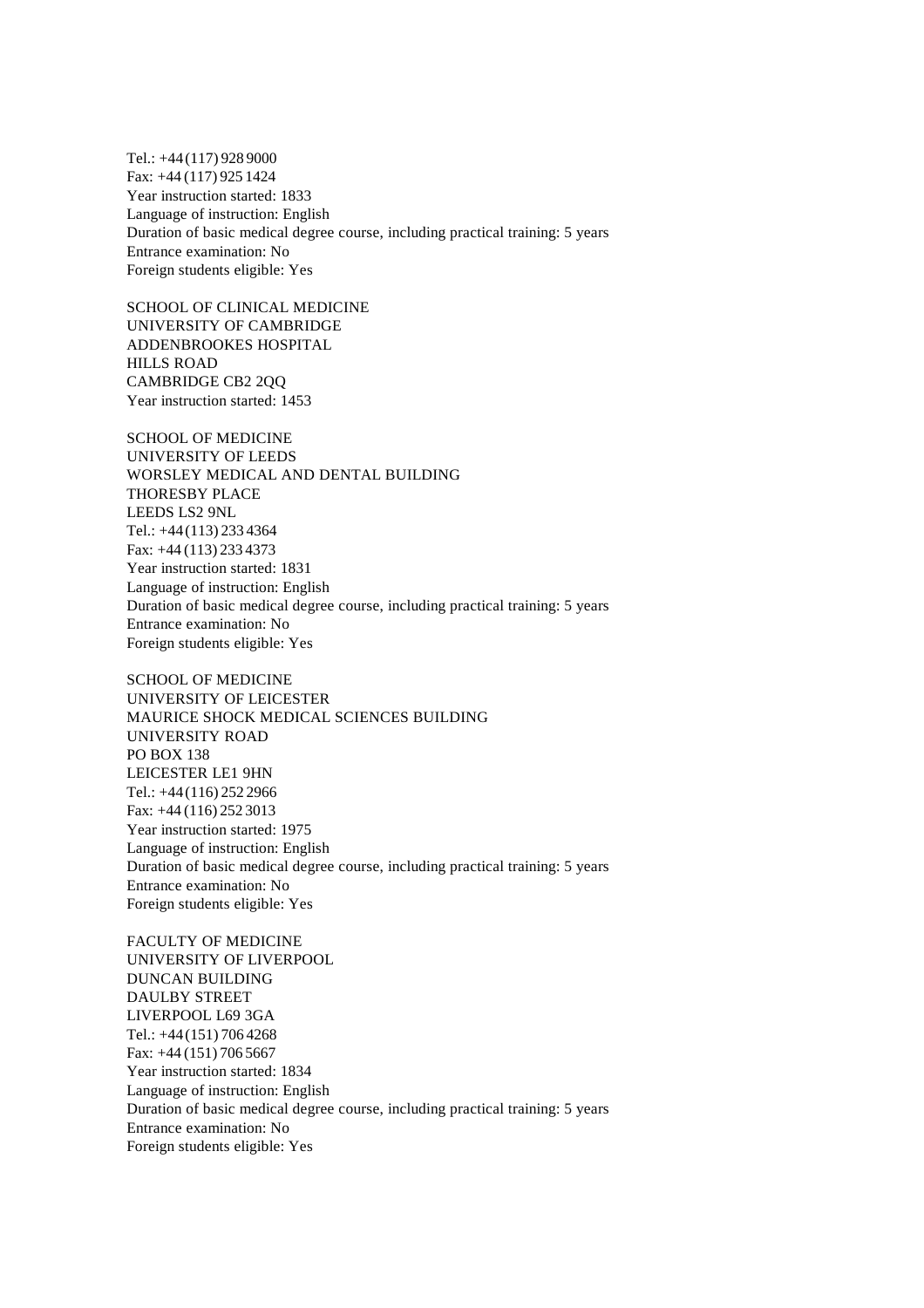CHARING CROSS AND WESTMINSTER MEDICAL SCHOOL IMPERIAL COLLEGE SCHOOL OF MEDICINE UNIVERSITY OF LONDON THE REYNOLDS BUILDING ST DUNSTAN'S ROAD LONDON W6 8RP Tel.: +44(181) 846 1234 Fax: +44 (181) 846 7222 Year instruction started: 1984<sup>1</sup> Language of instruction: English Duration of basic medical degree course, including practical training: 5 years Entrance examination: No Foreign students eligible: Yes

KING'S COLLEGE SCHOOL OF MEDICINE AND DENTISTRY UNIVERSITY OF LONDON BESSEMER ROAD LONDON SE5 9PJ Tel.: +44(171) 312 5622 Fax: +44 (171) 312 5621 Year instruction started: 1831 Language of instruction: English Entrance examination: No Foreign students eligible: Yes

ROYAL FREE HOSPITAL SCHOOL OF MEDICINE UNIVERSITY OF LONDON ROWLAND HILL STREET LONDON NW3 2PF Tel.: +44(171) 794 0500 Fax: +44 (171) 794 3505 Year instruction started: 1874 Language of instruction: English Duration of basic medical degree course, including practical training: 5 years Entrance examination: No Foreign students eligible: Yes

ST BARTHOLOMEW'S AND THE ROYAL LONDON SCHOOL OF MEDICINE AND DENTISTRY QUEEN MARY AND WESTFIELD COLLEGE UNIVERSITY OF LONDON 47 TURNER STREET LONDON E1 2AD Tel.: +44(171) 377 7603/377 7604 Fax: +44 (171) 377 7612 E-mail: d.marshall@qmw.ac.uk Year instruction started: 1995<sup>1</sup> Language of instruction: English Duration of basic medical degree course, including practical training: 5 years Entrance examination: No Foreign students eligible: Yes

ST GEORGE'S HOSPITAL MEDICAL SCHOOL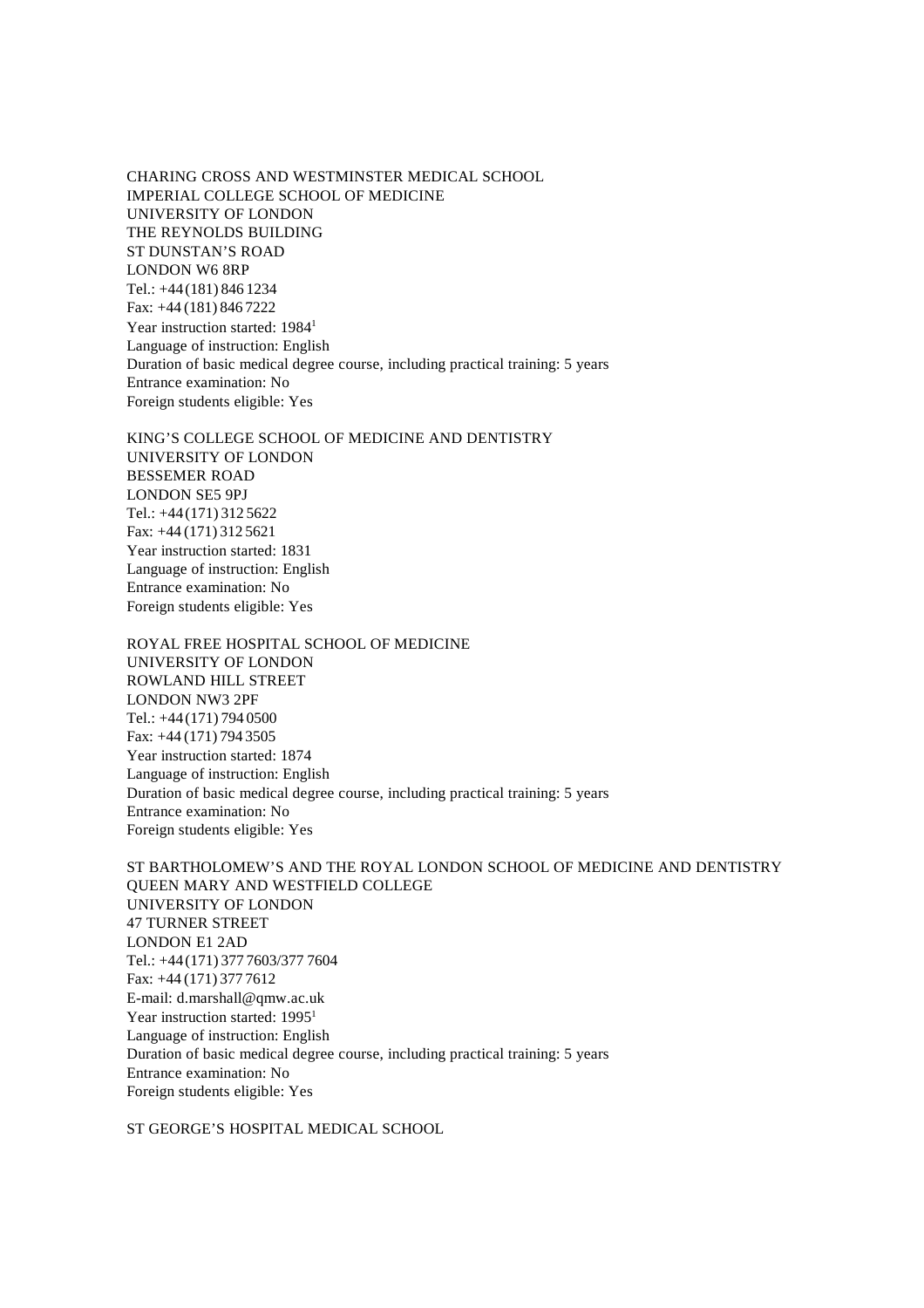UNIVERSITY OF LONDON CRANMER TERRACE LONDON SW17 0RE Tel.: +44(181) 672 9944 Fax: +44 (181) 672 6940 Year instruction started: 1751 Language of instruction: English Duration of basic medical degree course, including practical training: 5 years Entrance examination: No Foreign students eligible: Yes

ST MARY'S HOSPITAL MEDICAL SCHOOL IMPERIAL COLLEGE SCHOOL OF MEDICINE UNIVERSITY OF LONDON NORFOLK PLACE LONDON W2 1PG Year instruction started: 1854

UNITED MEDICAL AND DENTAL SCHOOLS OF GUY'S AND ST THOMAS'S HOSPITALS KING'S COLLEGE UNIVERSITY OF LONDON LAMBETH PALACE ROAD LONDON SE1 7EH Year instruction started: 1982<sup>1</sup>

SCHOOL OF MEDICINE UNIVERSITY COLLEGE UNIVERSITY OF LONDON GOWER STREET LONDON WC1E 6BT Tel.: +44(171) 209 6300 Fax: +44 (171) 383 2462 Year instruction started: 1828 Language of instruction: English Duration of basic medical degree course, including practical training: 5 years Entrance examination: No Foreign students eligible: Yes

FACULTY OF MEDICINE UNIVERSITY OF MANCHESTER MANCHESTER M13 9PL Tel.: +44(161) 275 5027 Fax: +44 (161) 275 5584 Year instruction started: 1814 Language of instruction: English Duration of basic medical degree course, including practical training: 5 years Entrance examination: No Foreign students eligible: Yes

FACULTY OF MEDICINE UNIVERSITY OF NEWCASTLE-UPON-TYNE FRAMLINGTON PLACE NEWCASTLE-UPON-TYNE NE2 4HH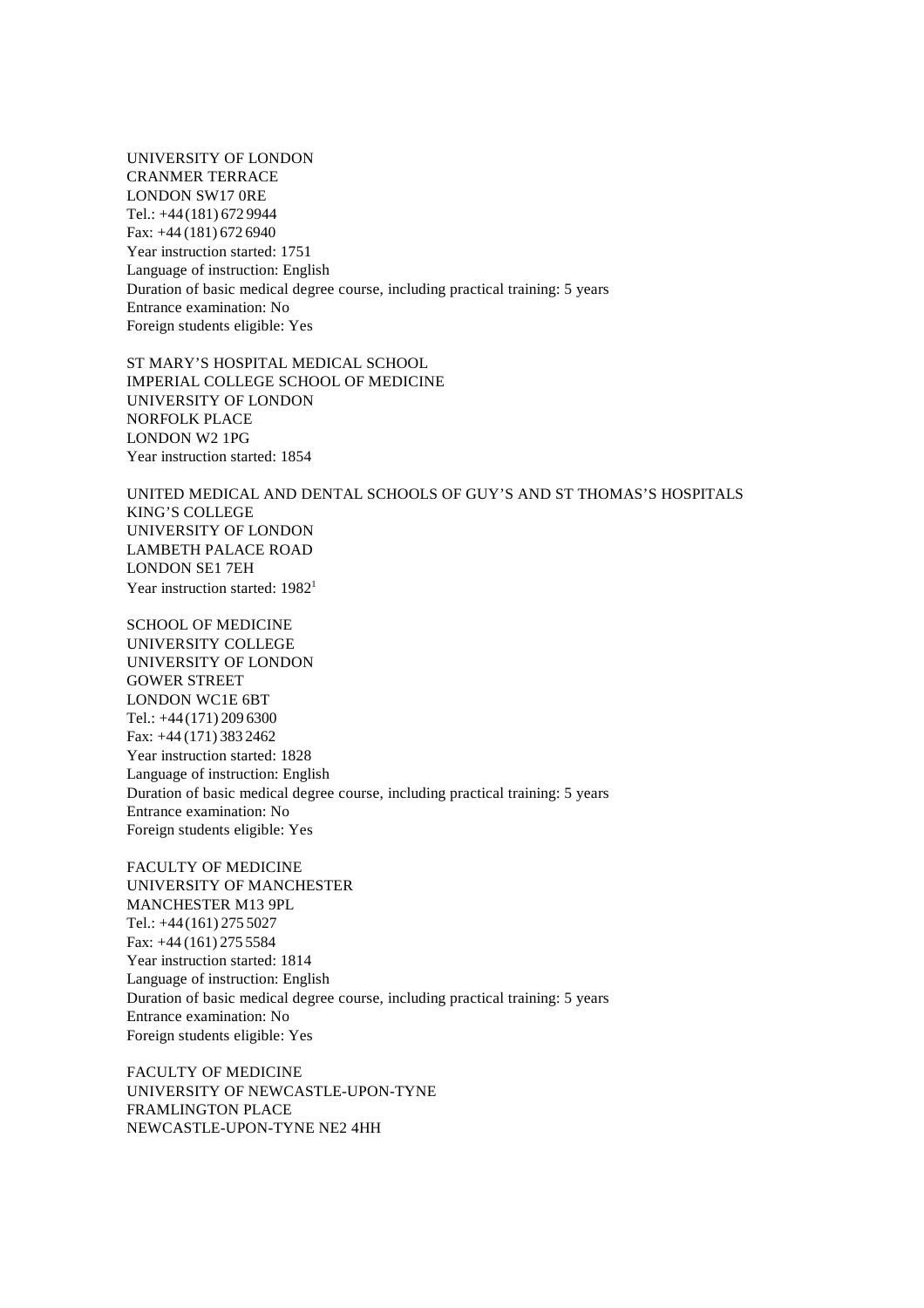Tel.: +44(191) 222 6000 Fax: +44 (191) 222 6621 E-mail: dean-of-medicine@ncl.ac.uk Year instruction started: 1834 Language of instruction: English Duration of basic medical degree course, including practical training: 5 years Entrance examination: No Foreign students eligible: Yes

MEDICAL SCHOOL THE UNIVERSITY OF NOTTINGHAM QUEEN'S MEDICAL CENTRE NOTTINGHAM NG7 2UH Tel.: +44(115) 970 9379 Fax: +44 (115) 970 9922 Year instruction started: 1970 Language of instruction: English Duration of basic medical degree course, including practical training: 5 years

OXFORD UNIVERSITY MEDICAL SCHOOL JOHN RADCLIFFE HOSPITAL **HEADINGTON** OXFORD OX3 9DU Tel.: +44(1865) 221 689 Fax: +44 (1865) 750 750 E-mail: medschool@ox.ac.uk Year instruction started: 13th century Language of instruction: English Duration of basic medical degree course, including practical training: 5.8 years Entrance examination: No Foreign students eligible: Yes

FACULTY OF MEDICINE AND DENTISTRY UNIVERSITY OF SHEFFIELD MEDICAL SCHOOL BEECH HILL ROAD SHEFFIELD S10 2RX Year instruction started: 1828 Language of instruction: English Duration of basic medical degree course, including practical training: 5 years Entrance examination: No Foreign students eligible: Yes

FACULTY OF MEDICINE UNIVERSITY OF SOUTHAMPTON MEDICAL AND BIOLOGICAL SCIENCES BUILDING BASSETT CRESCENT EAST SOUTHAMPTON SO9 1AA Year instruction started: 1971

 $\blacksquare$  NORTHERN IRELAND COLLEGE OF MEDICINE AND HEALTH SCIENCES THE QUEEN'S UNIVERSITY OF BELFAST 71 UNIVERSITY ROAD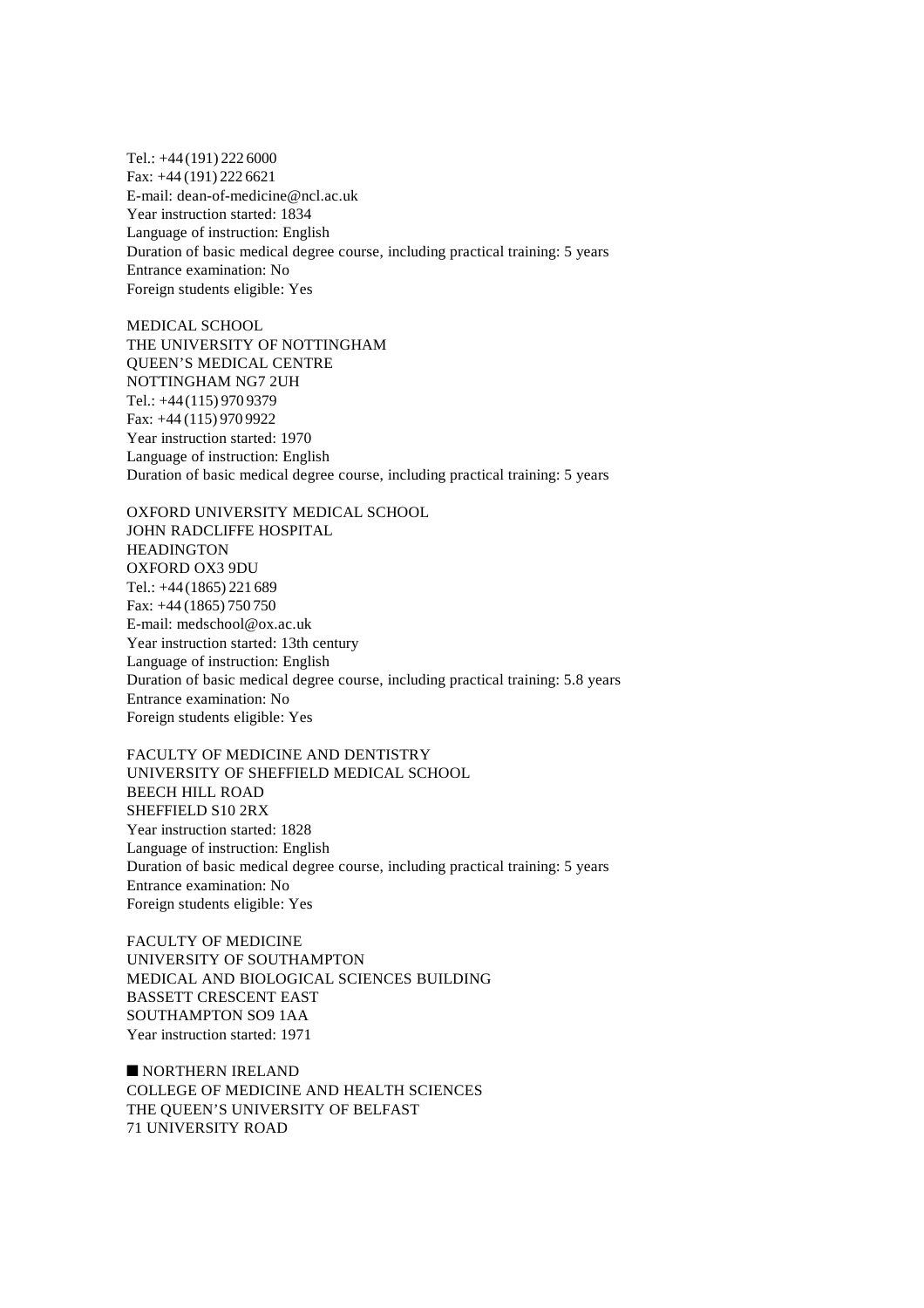BELFAST BT7 1NF Tel.: +44(1232) 245 133 Fax: +44 (1232) 330 571 E-mail: coll.med@qub.ac.uk Year instruction started: 1849 Language of instruction: English Duration of basic medical degree course, including practical training: 5 years Entrance examination: No Foreign students eligible: Yes

 $\blacksquare$  SCOTLAND FACULTY OF MEDICINE AND MEDICAL SCIENCES UNIVERSITY OF ABERDEEN POLWARTH BUILDING FORESTERHILL ABERDEEN AB9 2ZD Tel.: +44(1224) 681 818 Fax: +44 (1224) 840 708 E-mail: g.catto@admin.abdn.ac.uk Year instruction started: 1497 Language of instruction: English Duration of basic medical degree course, including practical training: 5 years Entrance examination: No Foreign students eligible: Yes

FACULTY OF MEDICINE AND DENTISTRY UNIVERSITY OF DUNDEE NINEWELLS HOSPITAL AND MEDICAL SCHOOL DUNDEE DD1 9SY Tel.: +44(1382) 660 111 Fax: +44 (1382) 644 267 E-mail: medshoff@dundee.ac.uk Year instruction started: 1882 Language of instruction: English Duration of basic medical degree course, including practical training: 5 years Entrance examination: No Foreign students eligible: Yes

MEDICAL SCHOOL UNIVERSITY OF EDINBURGH TEVIOT PLACE EDINBURGH EH8 9AG Year instruction started: 1728 Language of instruction: English Duration of basic medical degree course, including practical training: 5 years Entrance examination: No Foreign students eligible: Yes

FACULTY OF MEDICINE UNIVERSITY OF GLASGOW GLASGOW G12 8QQ Tel.: +44(141) 330 4424 Fax: +44 (141) 330 5440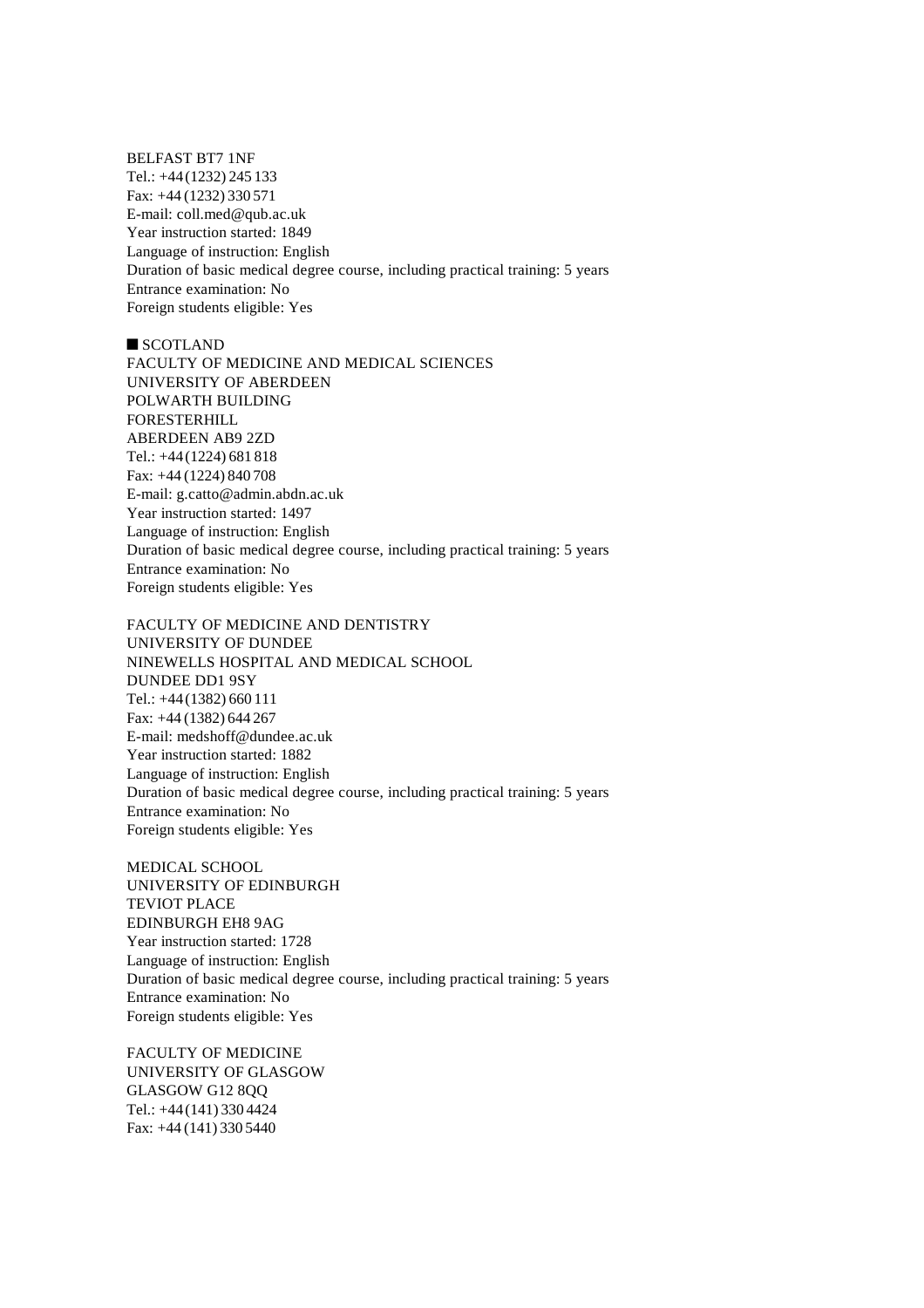Year instruction started: 1637 Language of instruction: English Duration of basic medical degree course, including practical training: 5 years Entrance examination: No Foreign students eligible: Yes

MEDICAL SCHOOL<sup>1</sup> UNIVERSITY OF ST ANDREWS OLD UNION BUILDING ST ANDREWS KY16 9AJ Tel.: +44(1334) 476 161 Fax: +44 (1334) 462 144 Year instruction started: 1886 Language of instruction: English Duration of basic medical degree course, including practical training: 6 or 7 years Entrance examination: No Foreign students eligible: Yes

 $\blacksquare$  WALES COLLEGE OF MEDICINE UNIVERSITY OF WALES HEATH PARK CARDIFF CF4 4XN Tel.: +44(1222) 742 028 Fax: +44 (1222) 742 914 Year instruction started: 1931 Language of instruction: English Duration of basic medical degree course, including practical training: 5 years Entrance examination: No Foreign students eligible: Yes

# UNITED REPUBLIC OF TANZANIA

Total population in 1995: 30 799 000 Number of physicians per 100000 population (1993): 4 Number of medical schools: 2 Duration of basic medical degree course, including practical training: 5 years Title of degree awarded: Doctor of Medicine Medical registration/licence to practise: — Work in government service after graduation: — Agreements with other countries: —

COLLEGE OF HEALTH SCIENCES INSTITUTE OF PUBLIC HEALTH UNIVERSITY OF DAR ES SALAAM UNITED NATIONS ROAD PO BOX 65015 UPANGA DAR ES SALAAM Year instruction started: 1963

KILIMANJARO CHRISTIAN MEDICAL COLLEGE TUMAINI UNIVERSITY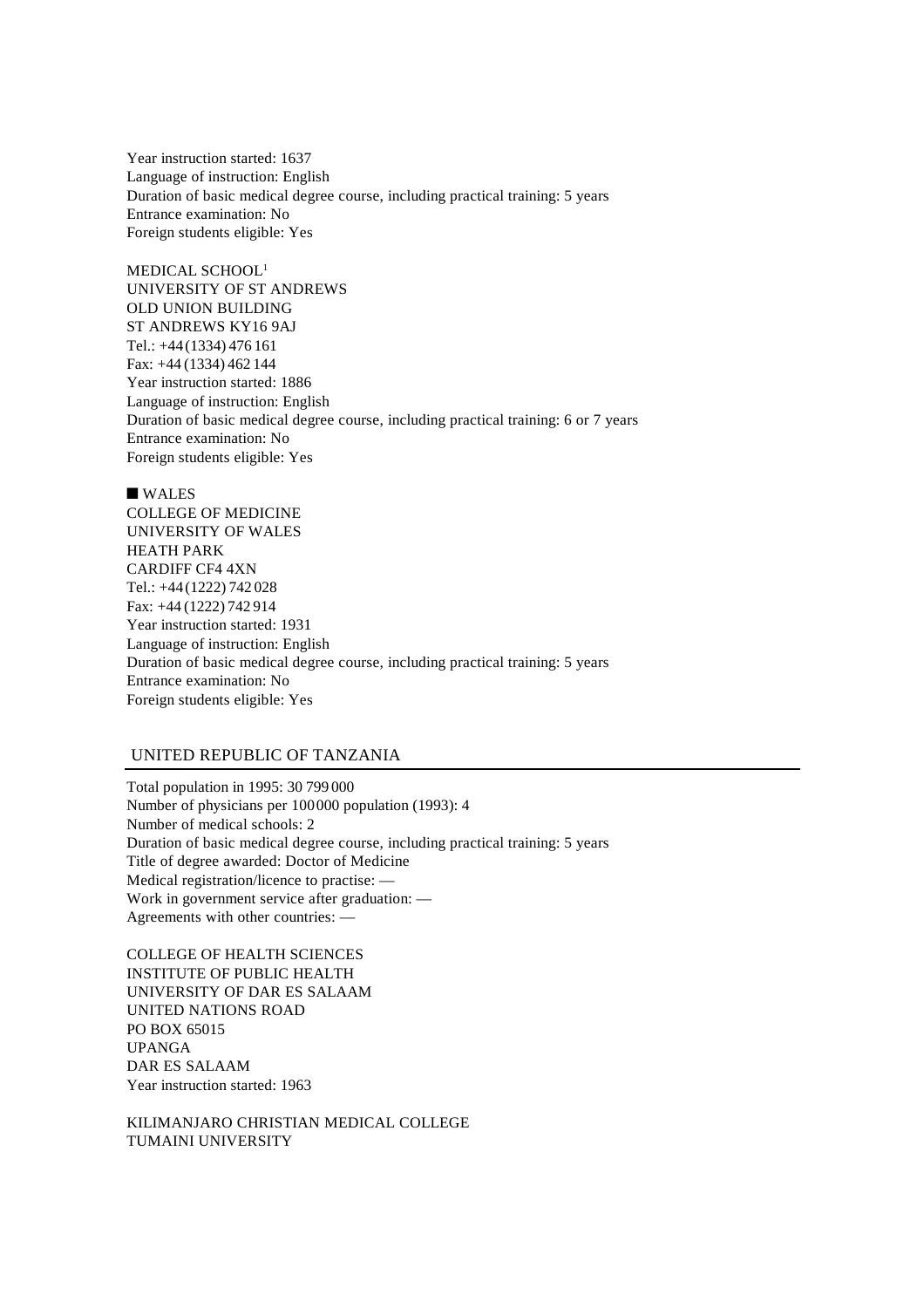PO BOX 3010 MOSHI Tel.: +255 (55) 543 77/543 78/543 79 Fax: +255 (55) 543 81 E-mail: jhunter@maf.org Year instruction started: 1997

# UNITED STATES OF AMERICA

Total population in 1995: 269 444 000 Number of physicians per 100000 population (1993): 245 Number of medical schools: 141 (includes schools of osteopathic medicine) Duration of basic medical degree course, including practical training: 4–8 years Title of degree awarded: Doctor of Medicine (MD) or Doctor of Osteopathy (DO) Medical registration/licence to practise: The licence to practise medicine is granted by the individual states.

Completion of an acceptable programme of medical education followed by 1–3 years of accredited residency training and an examination acceptable to the licensing board is required. Some states have separate licensing boards for osteopathic medicine. Information concerning special requirements for osteopaths can be obtained from the Federation of State Medical Boards, 400 Fuller Wiser Road, Suite 300, Euless, TX 76039-3855.

Graduates of foreign medical schools must be certified by the Educational Commission for Foreign Medical Graduates (ECFMG<sup>SM</sup>), 3624 Market Street, Philadelphia, PA 19104-2685, to be eligible to enter accredited programmes of graduate medical education (GME). ECFMG certification is also a prerequisite for licensure to practise medicine in most states and is one of the eligibility requirements to taking Step 3 of the United States Medical Licensing Examination™ (USMLE™). Students and graduates of foreign medical schools should refer to the current edition of the ECFMG information booklet for detailed information on eligibility and requirements for ECFMG certification. Graduates of foreign medical schools who are not citizens or permanent residents of the USA must have been legally admitted to the country before beginning graduate medical education.

Work in government service after graduation: Not obligatory

Agreements with other countries: The North American Free Trade Agreement has provisions concerning the recognition of professional degrees in Canada, Mexico and the USA.

 $AIABAMA$ 

UNIVERSITY OF ALABAMA SCHOOL OF MEDICINE 1670 UNIVERSITY BOULEVARD BIRMINGHAM 35294-0019 Tel.: +1(205) 934 1111 Fax: +1 (205) 934 0333 E-mail: dboulware@uasom.meis.uab.edu Year instruction started: 1945 Language of instruction: English Entrance examination: Yes Foreign students eligible: Yes

UNIVERSITY OF SOUTH ALABAMA COLLEGE OF MEDICINE 1005 MEDICAL SCIENCES BUILDING 307 UNIVERSITY BOULEVARD MOBILE 36688 Tel.: +1(334) 460 7174 Fax: +1 (334) 460 6761 E-mail: schoultz@jaguar1.usouthal.edu Year instruction started: 1973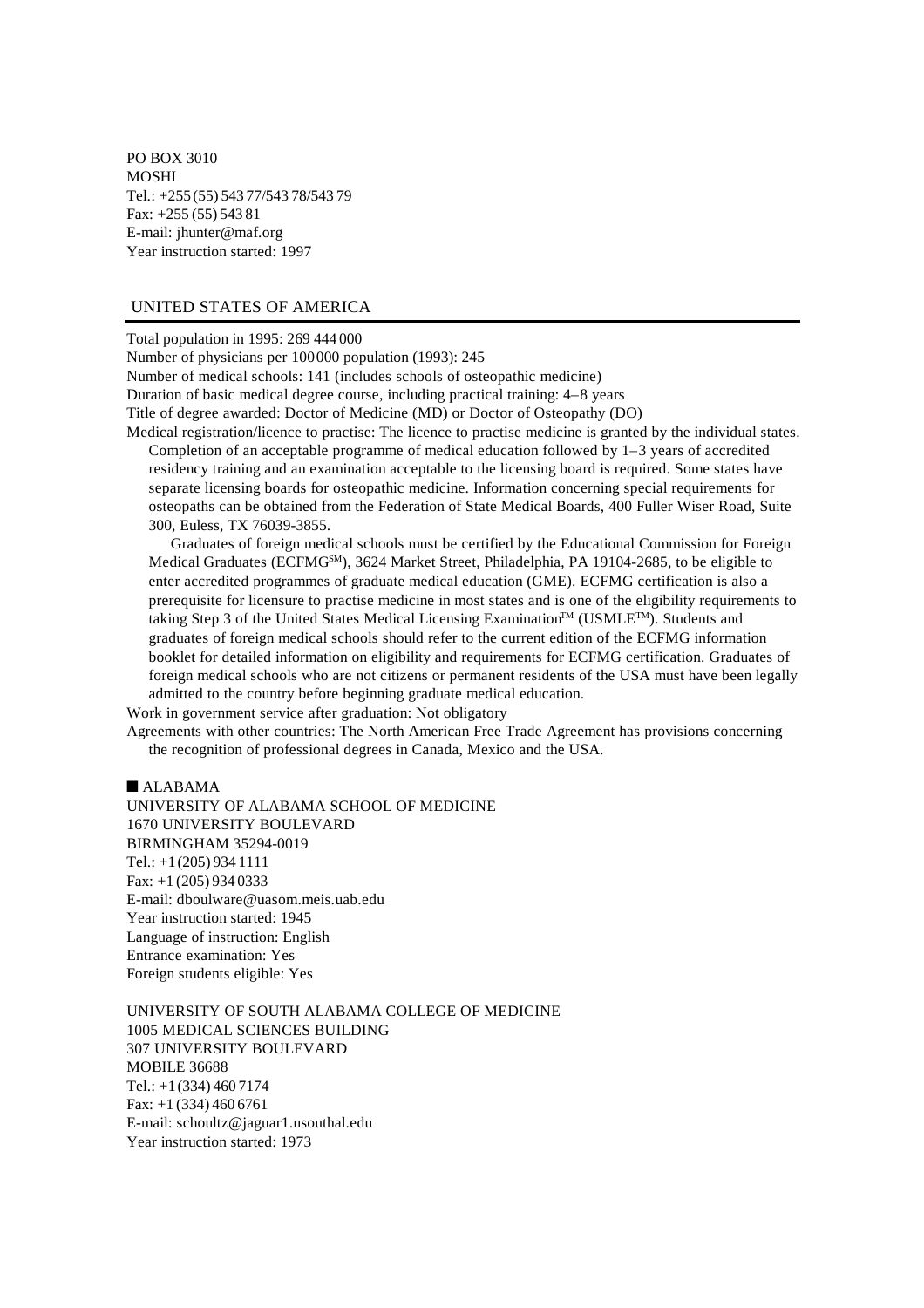Language of instruction: English Duration of basic medical degree course, including practical training: 4 years Entrance examination: Yes Foreign students eligible: No

#### $\n **ARIZONA**\n$

UNIVERSITY OF ARIZONA COLLEGE OF MEDICINE 1501 N. CAMPBELL AVENUE PO BOX 245017 TUCSON 87524 Tel.:  $+1(520)$  626 4555 Fax: +1 (520) 626 4884 Year instruction started: 1967 Language of instruction: English Duration of basic medical degree course, including practical training: 4 years Entrance examination: Yes Foreign students eligible: No

 $A$ RKANSAS COLLEGE OF MEDICINE UNIVERSITY OF ARKANSAS FOR MEDICAL SCIENCES 4301 WEST MARKHAM LITTLE ROCK 72205 Year instruction started: 1879

 $CALIFORNIA$ DAVIS SCHOOL OF MEDICINE UNIVERSITY OF CALIFORNIA DAVIS 95616 Year instruction started: 1968

IRVINE COLLEGE OF MEDICINE UNIVERSITY OF CALIFORNIA IRVINE 92717 Year instruction started: 1963<sup>1</sup>

SCHOOL OF MEDICINE UNIVERSITY OF CALIFORNIA AT SAN DIEGO PO BOX 109 LA JOLLA 92093 Year instruction started: 1968

LOMA LINDA UNIVERSITY SCHOOL OF MEDICINE LOMA LINDA 92354 Year instruction started: 1909

LOS ANGELES SCHOOL OF MEDICINE UNIVERSITY OF CALIFORNIA 10833 LE CONTE AVENUE PO BOX 951722 LOS ANGELES 90095 Year instruction started: 1951 Language of instruction: English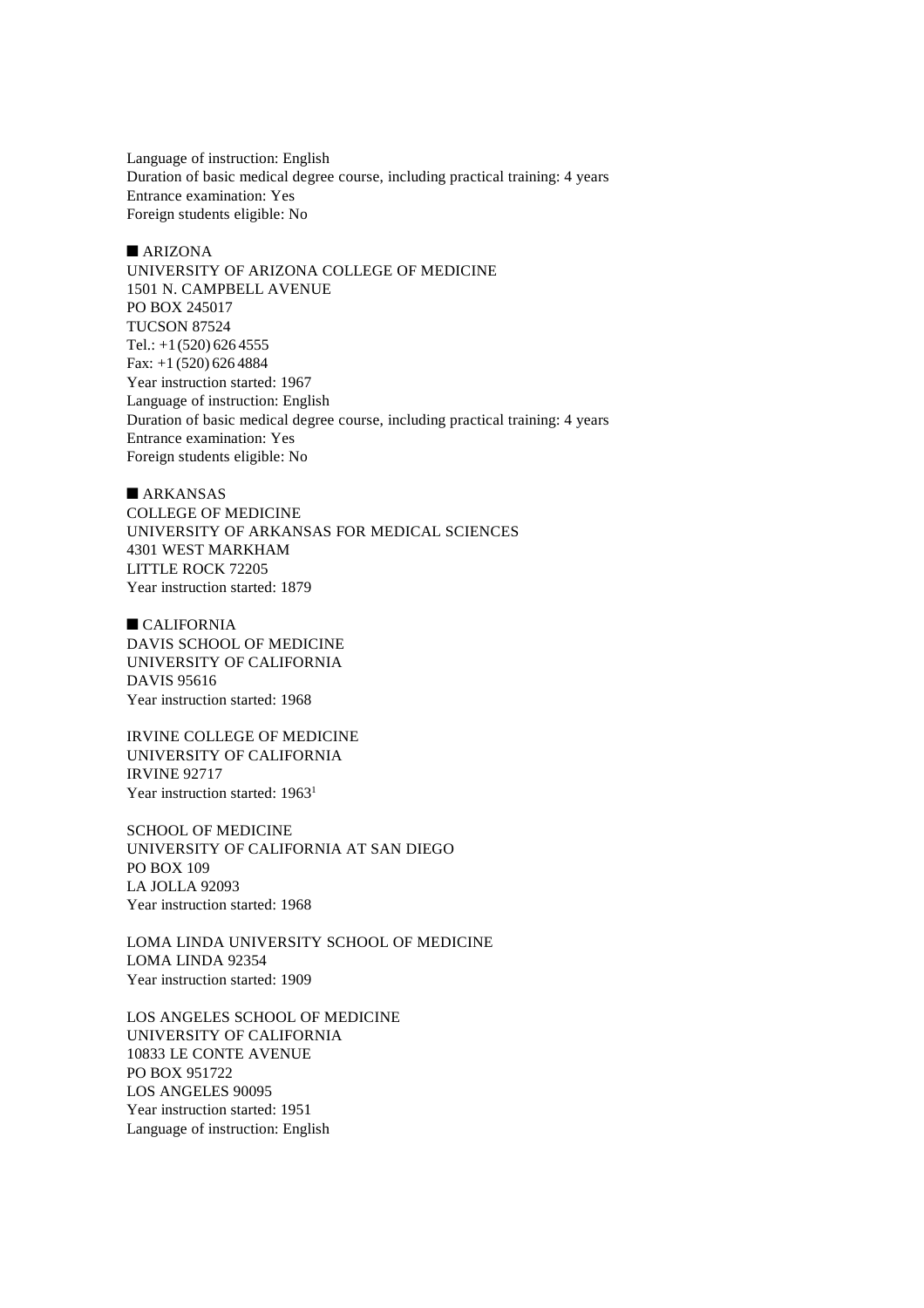Duration of basic medical degree course, including practical training: 4 years Entrance examination: Yes

UNIVERSITY OF SOUTHERN CALIFORNIA SCHOOL OF MEDICINE 2025 ZONAL AVENUE LOS ANGELES 90033 Year instruction started: 1885

COLLEGE OF OSTEOPATHIC MEDICINE OF THE PACIFIC WESTERN UNIVERSITY OF HEALTH SCIENCES COLLEGE PLAZA 309 EAST SECOND STREET POMONA 91766-1889 Tel.: +1(909) 469 5414 Fax: +1 (909) 469 5535 Year instruction started: 1978 Language of instruction: English Duration of basic medical degree course, including practical training: 4 years Entrance examination: Yes Foreign students eligible: Yes

SAN FRANCISCO SCHOOL OF MEDICINE UNIVERSITY OF CALIFORNIA THIRD STREET AND PARNASSUS AVENUE SAN FRANCISCO 94143-0410 Year instruction started: 1864 Language of instruction: English Duration of basic medical degree course, including practical training: 4 years Entrance examination: Yes Foreign students eligible: Yes

STANFORD UNIVERSITY SCHOOL OF MEDICINE 300 PASTEUR DRIVE STANFORD 94305-5302 Tel.: +1(415) 723 6436 Fax: +1 (415) 725 7368 Year instruction started: 1908<sup>1</sup> Language of instruction: English Duration of basic medical degree course, including practical training: 4 years Entrance examination: Yes Foreign students eligible: Yes

 $\blacksquare$  COLORADO SCHOOL OF MEDICINE UNIVERSITY OF COLORADO 4200 EAST 9TH AVENUE C290 DENVER 80262 Tel.:  $+1(303)$  315 7565 Fax: +1 (303) 315 8494 Year instruction started: 1883 Language of instruction: English Entrance examination: Yes Foreign students eligible: Yes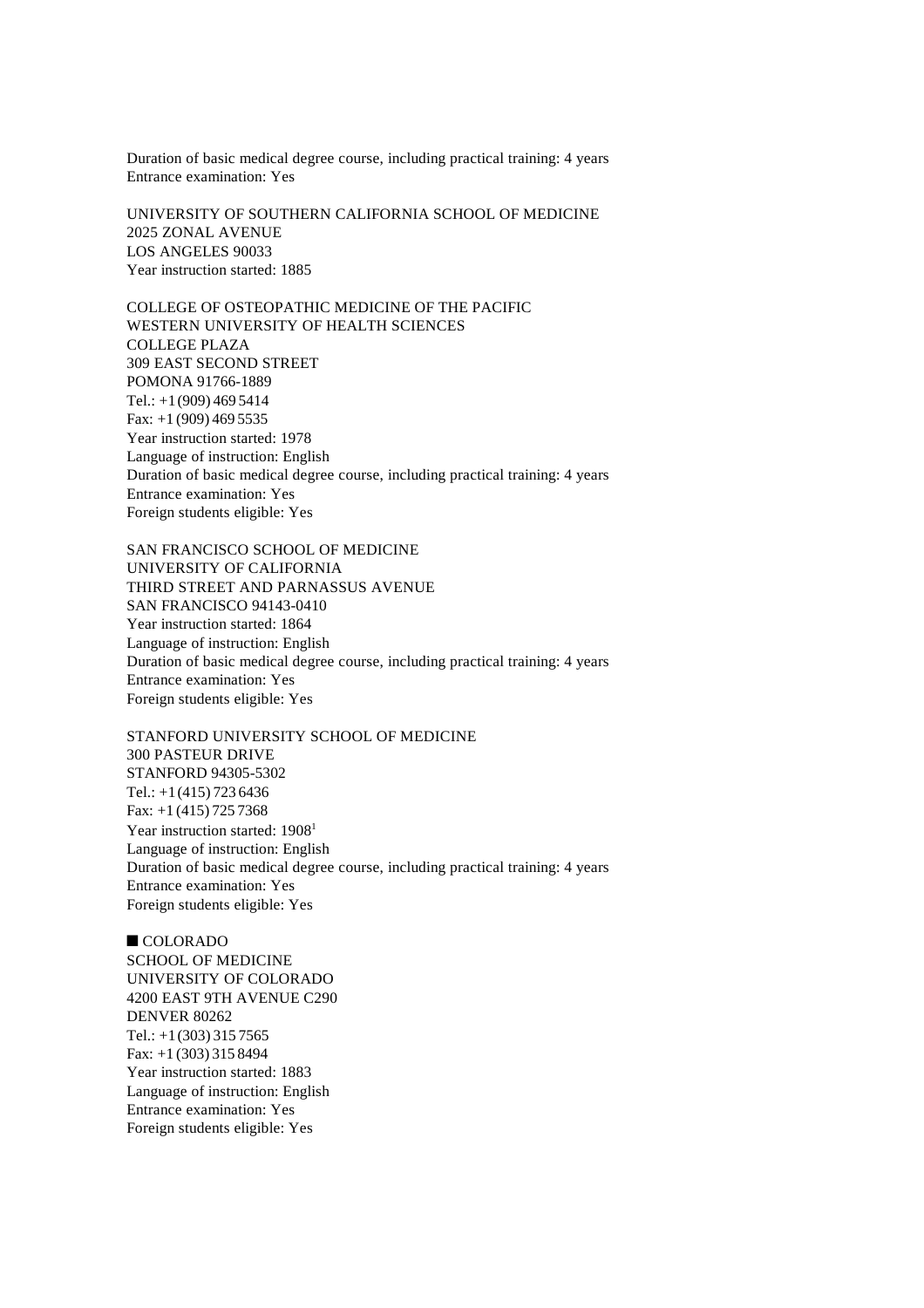**CONNECTICUT** UNIVERSITY OF CONNECTICUT SCHOOL OF MEDICINE 263 FARMINGTON AVENUE FARMINGTON 06030-1915 Tel.: +1(860) 679 2385 Fax: +1 (860) 679 1282 Year instruction started: 1968 Language of instruction: English Duration of basic medical degree course, including practical training: 4 years Entrance examination: Yes Foreign students eligible: Yes

YALE UNIVERSITY MEDICAL SCHOOL 333 CEDAR STREET PO BOX 208055 NEW HAVEN 06520-8055 Tel.:  $+1(203)$  785 4672 Fax: +1 (203) 785 7437 Year instruction started: 1813 Language of instruction: English Duration of basic medical degree course, including practical training: 4 years Entrance examination: Yes Foreign students eligible: Yes

DISTRICT OF COLUMBIA GEORGETOWN UNIVERSITY SCHOOL OF MEDICINE 3900 RESERVOIR ROAD NW WASHINGTON 20007 Year instruction started: 1851

GEORGE WASHINGTON UNIVERSITY SCHOOL OF MEDICINE AND HEALTH SCIENCES 2300 EYE STREET NW WASHINGTON 20037 Tel.: +1(202) 994 3506 Fax: +1 (202) 994 1753 Year instruction started: 1825 Language of instruction: English Duration of basic medical degree course, including practical training: 4 years Entrance examination: Yes Foreign students eligible: Yes

HOWARD UNIVERSITY COLLEGE OF MEDICINE 520 WEST STREET NW WASHINGTON 20059 Year instruction started: 1868

 $\blacksquare$  FLORIDA UNIVERSITY OF FLORIDA COLLEGE OF MEDICINE 1600 ARCHER ROAD PO BOX 100215 GAINESVILLE 32610 Tel.: +1(904) 392 0034 Fax: +1 (904) 392 6482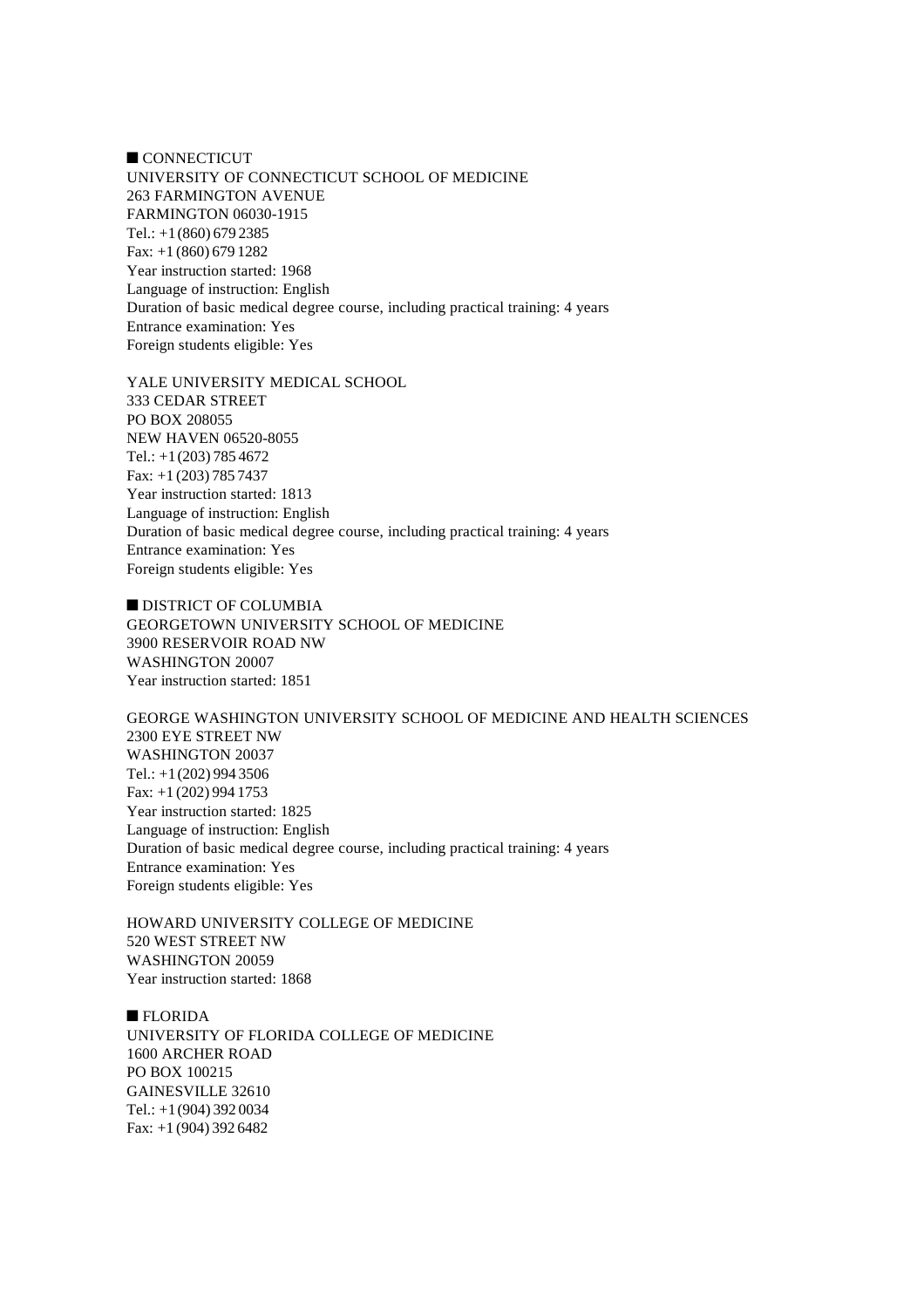E-mail: robert\_watson@qm.server.ufl.edu Year instruction started: 1956 Language of instruction: English Duration of basic medical degree course, including practical training: 4 years Entrance examination: Yes Foreign students eligible: Yes

UNIVERSITY OF MIAMI SCHOOL OF MEDICINE 1600 NW 10TH AVENUE PO BOX 016159 MIAMI 33101 Tel.: +1(305) 213 6545 Fax: +1 (305) 243 6548 Year instruction started: 1952 Language of instruction: English Duration of basic medical degree course, including practical training: 4 years Entrance examination: Yes Foreign students eligible: No

NOVA SOUTHEASTERN UNIVERSITY COLLEGE OF OSTEOPATHIC MEDICINE 1750 NE 167TH STREET NORTH MIAMI BEACH 33162-3017 Tel.: +1(305) 949 4000 Fax: +1 (305) 945 9674 Year instruction started: 1981 Language of instruction: English Duration of basic medical degree course, including practical training: 4 years Entrance examination: Yes Foreign students eligible: Yes

UNIVERSITY OF SOUTH FLORIDA COLLEGE OF MEDICINE 12901 BRUCE B. DOWNS BOULEVARD PO BOX 53 TAMPA 33612-4799 Tel.:  $+1(813)$  974 4950 Fax: +1 (813) 974 5556 E-mail: jcurran@com1.med.usf.edu Year instruction started: 1970 Language of instruction: English Duration of basic medical degree course, including practical training: 4 years Entrance examination: Yes Foreign students eligible: No

### $\blacksquare$  GEORGIA

EMORY UNIVERSITY SCHOOL OF MEDICINE 1440 CLIFTON ROAD NE ATLANTA 30322-4510 Tel.: +1(404) 727 5640 Fax: +1 (404) 727 0473 Year instruction started: 1915 Language of instruction: English Duration of basic medical degree course, including practical training: 4 years Entrance examination: Yes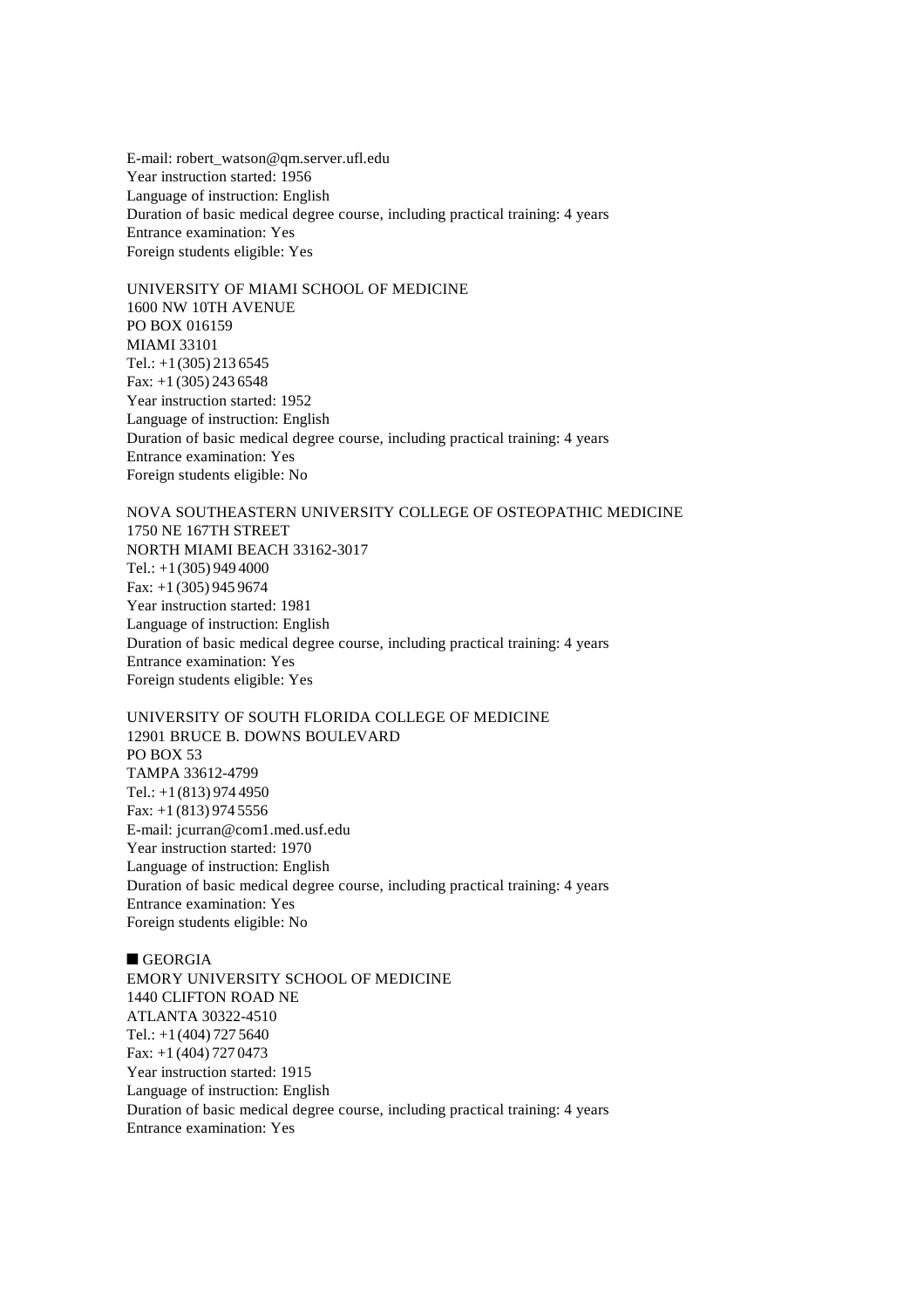Foreign students eligible: Yes

MOREHOUSE SCHOOL OF MEDICINE 720 WESTVIEW DRIVE SW ATLANTA 30310-1495 Tel.: +1(404) 752 1650 Fax: +1 (404) 752 1512 Year instruction started: 1978 Language of instruction: English Duration of basic medical degree course, including practical training: 4 years Entrance examination: Yes Foreign students eligible: Yes

MEDICAL COLLEGE OF GEORGIA 1126 15TH STREET AUGUSTA 30912-4765 Tel.: +1(706) 721 3217 Year instruction started: 1828 Language of instruction: English Duration of basic medical degree course, including practical training: 4 years Entrance examination: Yes Foreign students eligible: No

MERCER UNIVERSITY SCHOOL OF MEDICINE 1550 COLLEGE STREET MACON 31207 Year instruction started: 1982

## $HAWAII$

JOHN A. BURNS SCHOOL OF MEDICINE UNIVERSITY OF HAWAII 1960 EAST–WEST ROAD HONOLULU 96822 Year instruction started: 1967

**n** ILLINOIS

NORTHWESTERN UNIVERSITY MEDICAL SCHOOL 303 EAST CHICAGO AVENUE PO BOX W125 CHICAGO 60611-3008 Tel.: +1(312) 503 9443 Fax: +1 (312) 908 5502 Year instruction started: 1859 Language of instruction: English Duration of basic medical degree course, including practical training: 4 years Entrance examination: Yes Foreign students eligible: Yes

RUSH MEDICAL COLLEGE RUSH UNIVERSITY 600 SOUTH PAULINE STREET CHICAGO 60611 Year instruction started: 1971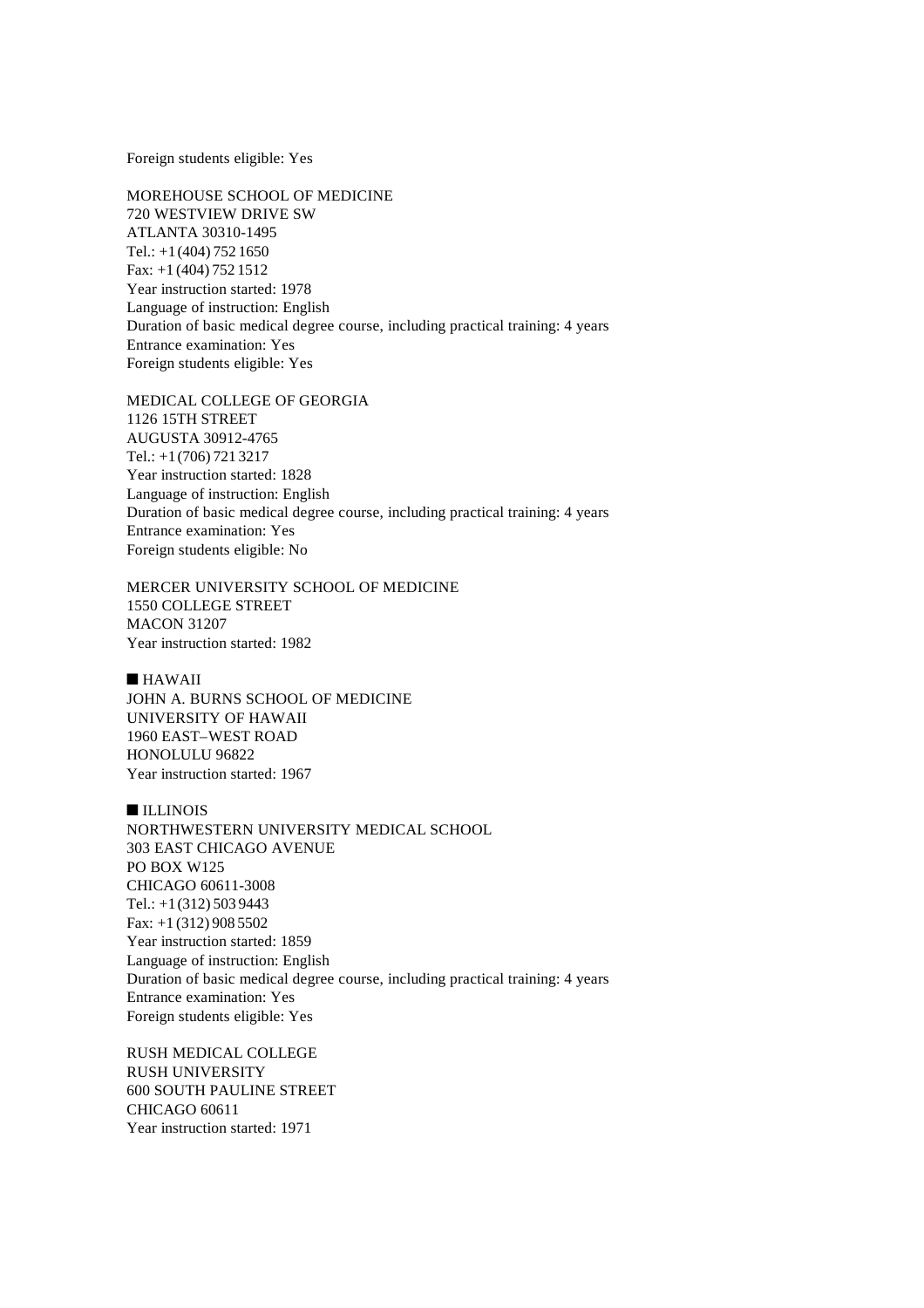PRITZKER SCHOOL OF MEDICINE UNIVERSITY OF CHICAGO BIOLOGICAL SCIENCES LEARNING CENTER 924 EAST 57TH STREET CHICAGO 60637-5416 Tel.: +1(773) 702 1939 Fax: +1 (773) 702 2598 E-mail: heather@prufrock.bsd.uchicago.edu Year instruction started: 1927 Language of instruction: English Duration of basic medical degree course, including practical training: 4 years Entrance examination: Yes Foreign students eligible: Yes

UNIVERSITY OF ILLINOIS COLLEGE OF MEDICINE AT CHICAGO 1819 WEST POLK STREET CHICAGO 60612-7332 Tel.: +1(312) 996 3500 Fax: +1 (312) 996 9006 E-mail: comd@uic.edu Year instruction started: 1881 Language of instruction: English Duration of basic medical degree course, including practical training: 4 years Entrance examination: Yes Foreign students eligible: No

CHICAGO COLLEGE OF OSTEOPATHIC MEDICINE MIDWESTERN UNIVERSITY 555 31ST STREET DOWNERS GROVE 60515 Tel.:  $+1(708)$  515 6059 Year instruction started: 1900 Language of instruction: English Duration of basic medical degree course, including practical training: 4 years Entrance examination: Yes Foreign students eligible: Yes

STRITCH SCHOOL OF MEDICINE LOYOLA UNIVERSITY OF CHICAGO 2160 SOUTH FIRST AVENUE MAYWOOD 60153 Year instruction started: 1909

THE CHICAGO MEDICAL SCHOOL FINCH UNIVERSITY OF HEALTH SCIENCES 3333 GREEN BAY ROAD NORTH CHICAGO 60064-3095 Tel.: +1(847) 578 3000 Fax: +1 (847) 578 3401 Year instruction started: 1912 Language of instruction: English Duration of basic medical degree course, including practical training: 4 years Entrance examination: Yes Foreign students eligible: Yes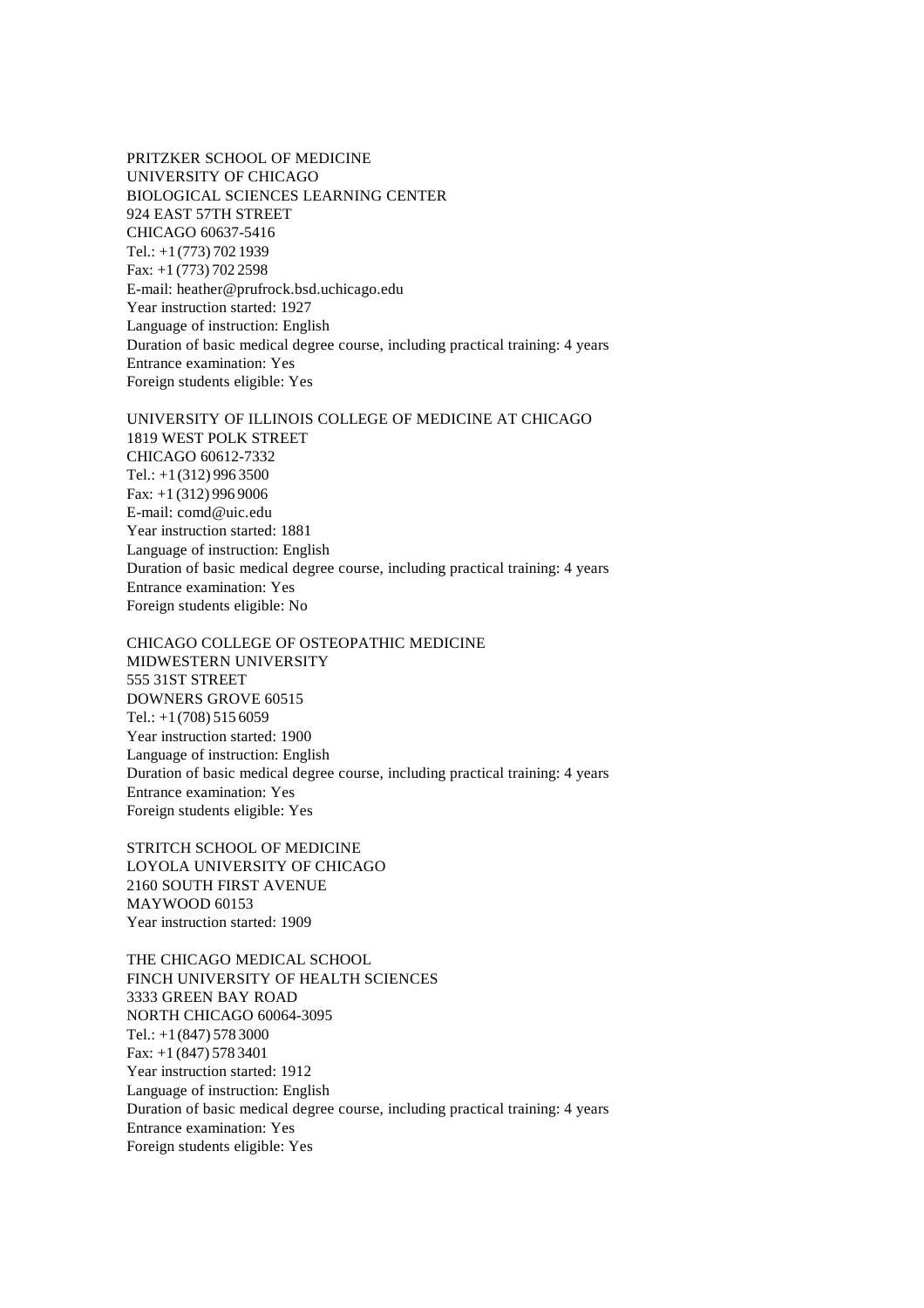UNIVERSITY OF ILLINOIS COLLEGE OF MEDICINE AT PEORIA 1 ILLINI DRIVE PO BOX 1649 PEORIA 61605 Tel.: +1(309) 671 8407 Fax: +1 (309) 671 8452 E-mail: ajp@uic.edu Year instruction started: 1970 Language of instruction: English Duration of basic medical degree course, including practical training: 4 years Entrance examination: Yes Foreign students eligible: No

UNIVERSITY OF ILLINOIS COLLEGE OF MEDICINE AT ROCKFORD 1601 PARKVIEW AVENUE ROCKFORD 61107 Tel.:  $+1(815)$  395 5600 Fax: +1 (815) 395 5887 E-mail: buzs@uic.edu Year instruction started: 1971 Language of instruction: English Duration of basic medical degree course, including practical training: 4 years Entrance examination: Yes Foreign students eligible: Yes

SOUTHERN ILLINOIS UNIVERSITY SCHOOL OF MEDICINE 801 NORTH RUTLEDGE STREET PO BOX 19230 SPRINGFIELD 62794-1215 Tel.: +1(217) 782 3318 Fax: +1 (217) 524 0786 Year instruction started: 1970 Language of instruction: English Duration of basic medical degree course, including practical training: 4 years Entrance examination: Yes Foreign students eligible: No

UNIVERSITY OF ILLINOIS COLLEGE OF MEDICINE AT URBANA-CHAMPAIGN MEDICAL SCIENCES BUILDING 190 506 SOUTH MATHEWS STREET URBANA 61801 Tel.:  $+1(217)$  333 5469 Fax: +1 (217) 333 8868 E-mail: w-sorlie@staff.uiuc.edu Year instruction started: 1971 Language of instruction: English Duration of basic medical degree course, including practical training: 4 years Entrance examination: Yes Foreign students eligible: Yes

 $\blacksquare$  INDIANA INDIANA UNIVERSITY SCHOOL OF MEDICINE 635 BARNHILL DRIVE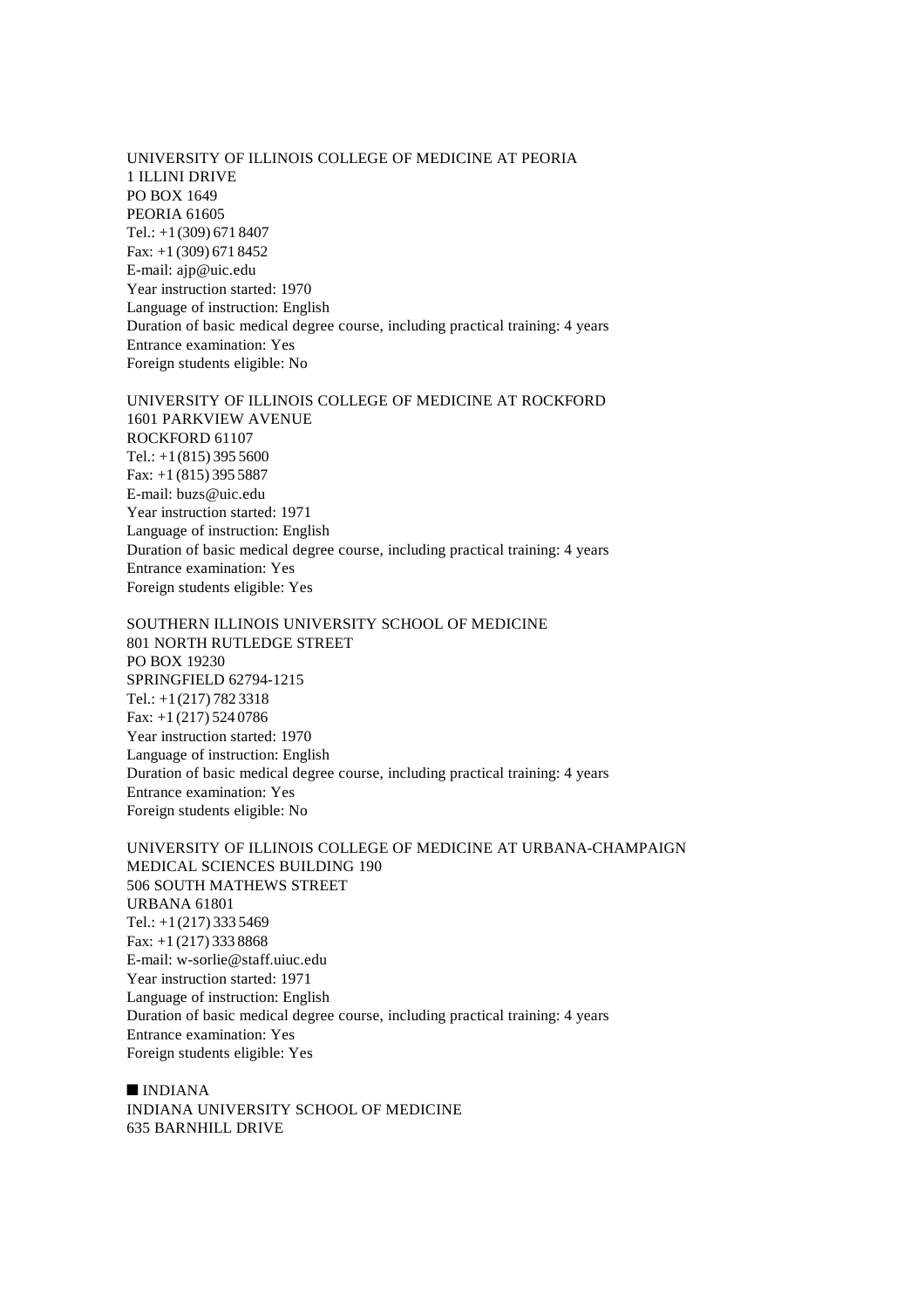INDIANAPOLIS 46254 Tel.: +1(317) 274 7175 Fax: +1 (317) 274 4309 Year instruction started: 1903 Language of instruction: English Duration of basic medical degree course, including practical training: 4 years Entrance examination: Yes Foreign students eligible: No

#### $\blacksquare$  IOWA

COLLEGE OF OSTEOPATHIC MEDICINE AND HEALTH SCIENCES 3200 GRAND AVENUE DES MOINES 50312 Tel.: +1(515) 271 1515 Year instruction started: 1898 Language of instruction: English Duration of basic medical degree course, including practical training: 4 years Entrance examination: No Foreign students eligible: Yes

UNIVERSITY OF IOWA COLLEGE OF MEDICINE 100 CMAB IOWA CITY 52242 Year instruction started: 1870

## $KANSAS$

SCHOOL OF MEDICINE UNIVERSITY OF KANSAS COLLEGE OF HEALTH SCIENCES 3901 RAINBOW BOULEVARD KANSAS CITY 66160-7116 Tel.: +1(913) 588 5287 Fax: +1 (913) 588 5259 Year instruction started: 1889 Language of instruction: English Duration of basic medical degree course, including practical training: 4 years Entrance examination: Yes Foreign students eligible: Yes

 $\blacksquare$  KENTUCKY UNIVERSITY OF KENTUCKY COLLEGE OF MEDICINE 800 ROSE STREET LEXINGTON 40536-0084 Tel.: +1(606) 323 6582 Fax: +1 (606) 323 2039 Year instruction started: 1960 Language of instruction: English Duration of basic medical degree course, including practical training: 4 years Entrance examination: Yes Foreign students eligible: Yes

UNIVERSITY OF LOUISVILLE SCHOOL OF MEDICINE HEALTH SCIENCES CENTER LOUISVILLE 40292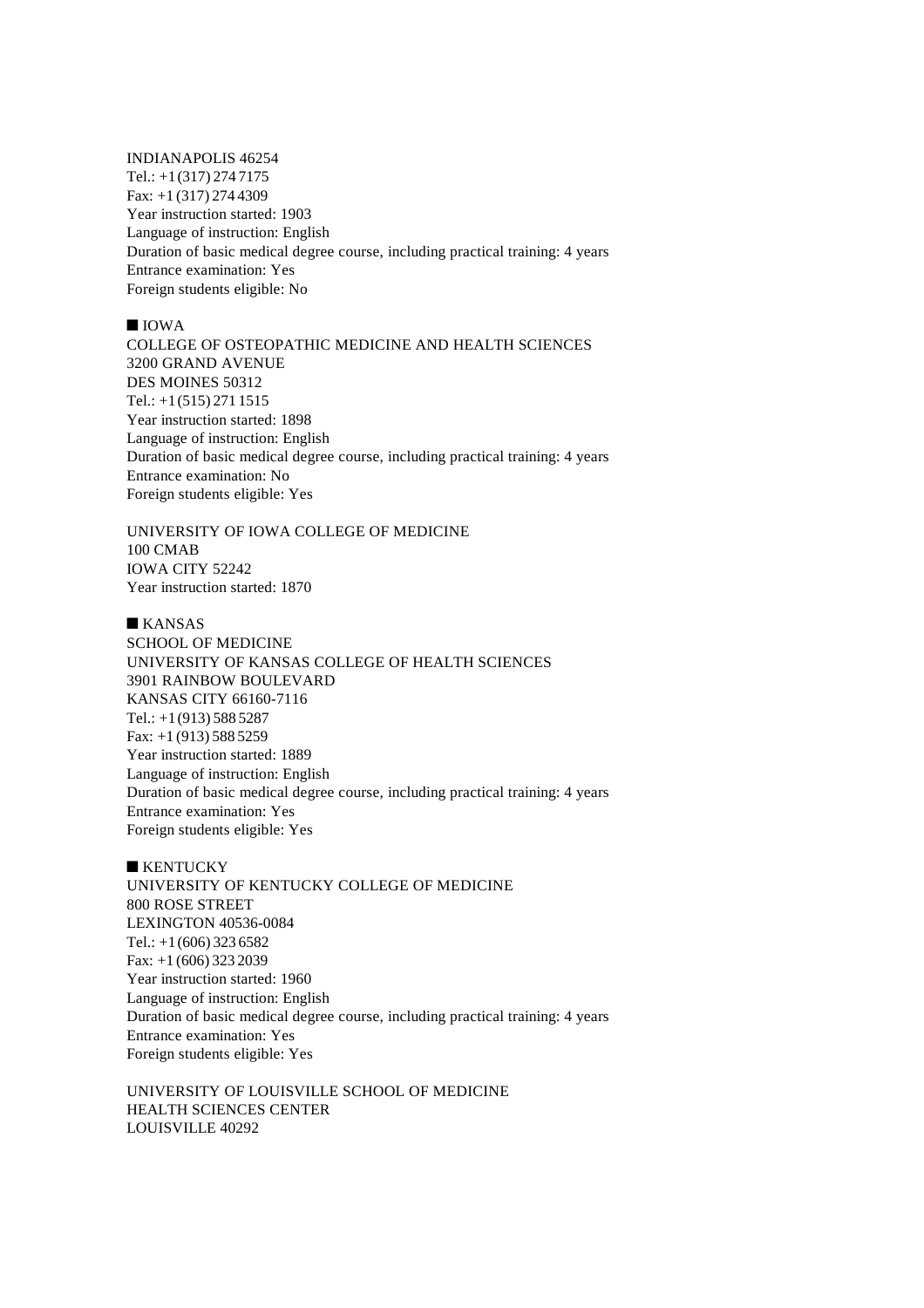Year instruction started: 1837

 $\blacksquare$  LOUISIANA LOUISIANA STATE UNIVERSITY SCHOOL OF MEDICINE IN NEW ORLEANS 1542 TULANE AVENUE NEW ORLEANS 70112 Tel.: +1(504) 568 4006 Fax: +1 (504) 568 4008 E-mail: wplauc@nomvs.lsumc.edu Year instruction started: 1931 Language of instruction: English Duration of basic medical degree course, including practical training: 4 years Entrance examination: No Foreign students eligible: No

TULANE UNIVERSITY SCHOOL OF MEDICINE 1430 TULANE AVENUE NEW ORLEANS 70112 Year instruction started: 1834

LOUISIANA STATE UNIVERSITY SCHOOL OF MEDICINE IN SHREVEPORT PO BOX 33932 SHREVEPORT 71130 Year instruction started: 1969

 $M$ MAINE

UNIVERSITY OF NEW ENGLAND COLLEGE OF OSTEOPATHIC MEDICINE ELEVEN HILLS BEACH ROAD BIDDEFORD 04005 Year instruction started: 1977

 $MARYLAND$ THE JOHNS HOPKINS UNIVERSITY SCHOOL OF MEDICINE 720 RUTLAND AVENUE BALTIMORE 21205-2196 Tel.: +1(410) 955 8401 Fax: +1 (410) 955 2522 E-mail: cdeangel@welchgate.welch.jhu.edu Year instruction started: 1893 Language of instruction: English Duration of basic medical degree course, including practical training: 4 years Entrance examination: Yes Foreign students eligible: Yes

UNIVERSITY OF MARYLAND SCHOOL OF MEDICINE 655 WEST BALTIMORE STREET BALTIMORE 21201 Year instruction started: 1807

F. EDWARD HEBERT SCHOOL OF MEDICINE UNIFORMED SERVICES UNIVERSITY OF THE HEALTH SCIENCES 4301 JONES BRIDGE ROAD BETHESDA 20814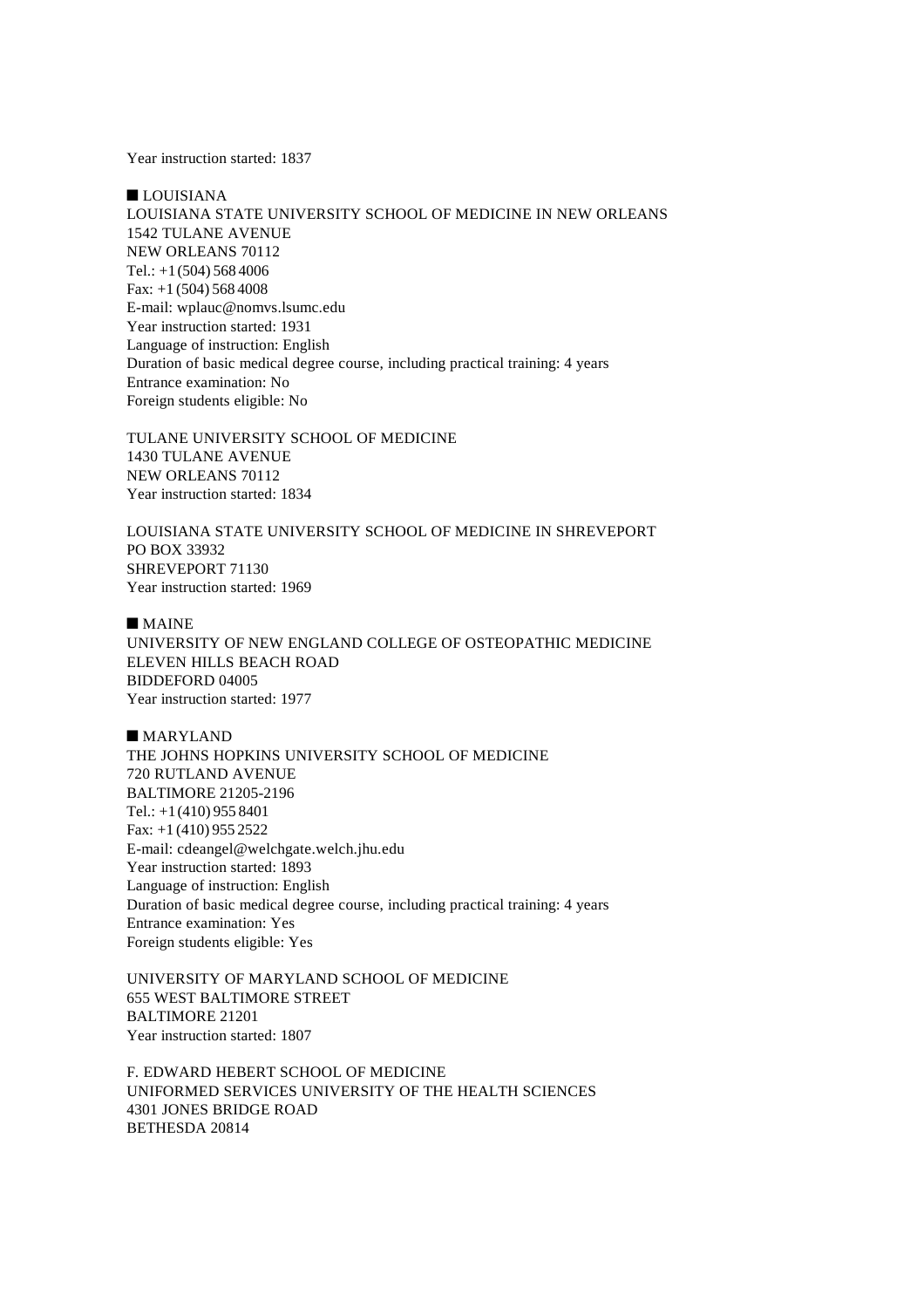Year instruction started: 1976

 $MASSACHUSETTS$ BOSTON UNIVERSITY SCHOOL OF MEDICINE 80 EAST CONCORD STREET BOSTON 02118 Tel.:  $+1(617)$  638 5300 Fax: +1 (617) 638 5258 Year instruction started: 1873 Language of instruction: English Duration of basic medical degree course, including practical training: 4 years Entrance examination: No Foreign students eligible: Yes

HARVARD MEDICAL SCHOOL 25 SHATTUCK STREET BOSTON 02115 Tel.:  $+1(617) 432 0442$ Fax: +1 (617) 432 0446 Year instruction started: 1782 Language of instruction: English Duration of basic medical degree course, including practical training: 4 years Entrance examination: Yes

TUFTS UNIVERSITY SCHOOL OF MEDICINE 136 HARRISON AVENUE BOSTON 02111 Tel.:  $+1(617) 636 6565$ Fax: +1 (617) 636 0375 E-mail: medadmissions@infonet.tufts.edu Year instruction started: 1893 Language of instruction: English Duration of basic medical degree course, including practical training: 4 years Entrance examination: Yes Foreign students eligible: Yes

UNIVERSITY OF MASSACHUSETTS MEDICAL SCHOOL 55 LAKE AVENUE NORTH WORCESTER 01655 Tel.: +1(508) 856 4265 Fax: +1 (508) 856 5536 Year instruction started: 1970 Language of instruction: English Duration of basic medical degree course, including practical training: 4 years Entrance examination: No Foreign students eligible: No

 $\blacksquare$  MICHIGAN UNIVERSITY OF MICHIGAN MEDICAL SCHOOL 1335 CATHERINE STREET ANN ARBOR 48109 Year instruction started: 1850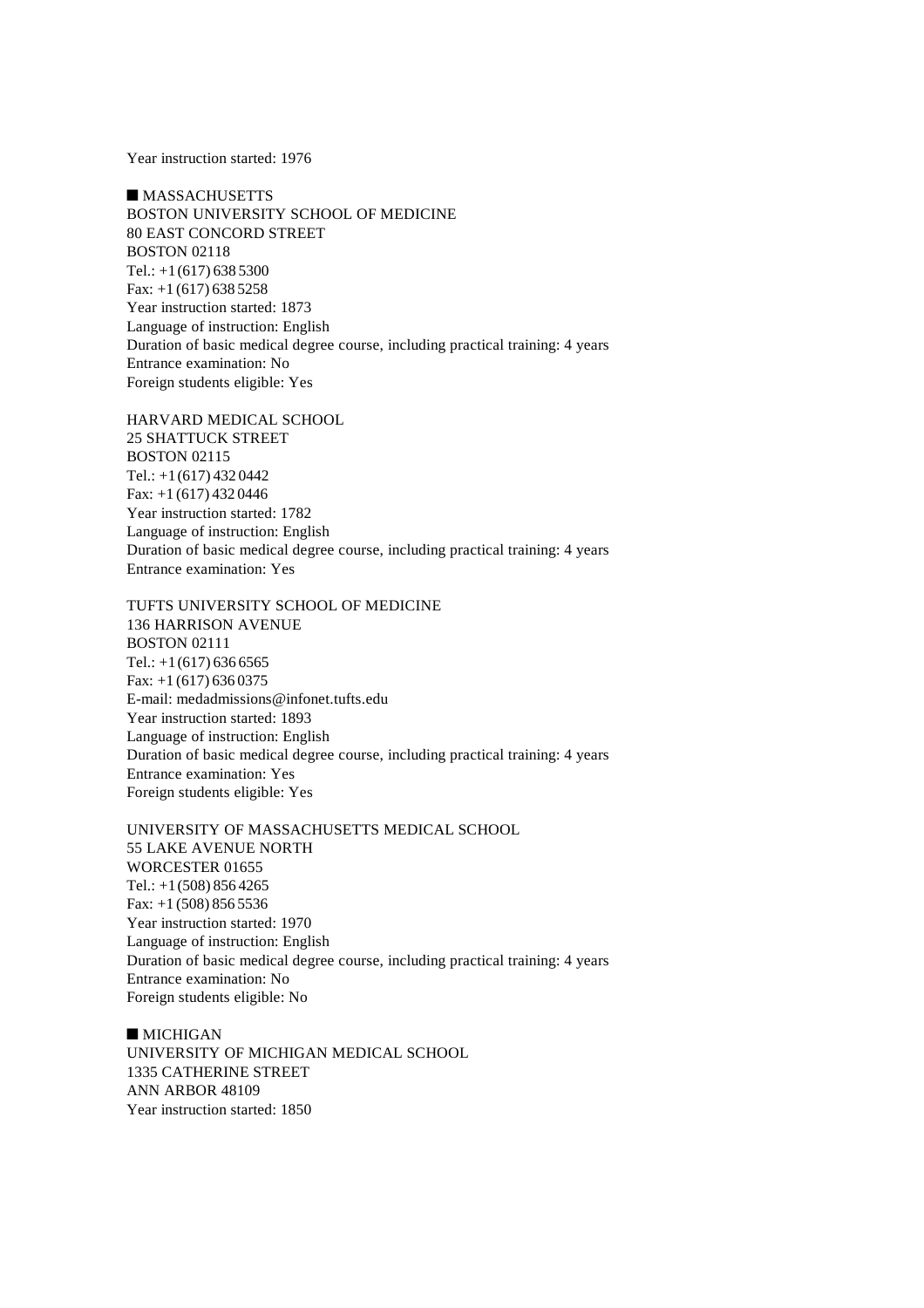WAYNE STATE UNIVERSITY SCHOOL OF MEDICINE 540 EAST CANFIELD DETROIT 48201 Year instruction started: 1868<sup>1</sup>

MICHIGAN STATE UNIVERSITY COLLEGE OF HUMAN MEDICINE A-239 LIFE SCIENCES BUILDING EAST LANSING 48824-1317 Tel.: +1(517) 353 9620 Fax: +1 (517) 432 0021 Year instruction started: 1966

MICHIGAN STATE UNIVERSITY COLLEGE OF OSTEOPATHIC MEDICINE A308 EAST FEE HALL EAST LANSING 48824-1316 Tel.:  $+1(517)$  355 9616 Fax: +1 (517) 355 9862 Year instruction started: 1970 Language of instruction: English Duration of basic medical degree course, including practical training: 4 years Entrance examination: Yes Foreign students eligible: Yes

 $MINNESOTA$ SCHOOL OF MEDICINE UNIVERSITY OF MINNESOTA AT DULUTH 10 UNIVERSITY DRIVE DULUTH 55812 Tel.: +1(218) 726 7571 Fax: +1 (218) 726 6235 Year instruction started: 1972 Language of instruction: English Duration of basic medical degree course, including practical training: 4 years Entrance examination: Yes Foreign students eligible: No

UNIVERSITY OF MINNESOTA MEDICAL SCHOOL, MINNEAPOLIS 420 DELAWARE STREET SE PO BOX 293 UMHC MINNEAPOLIS 55455 Tel.: +1(612) 626 4949 Fax: +1 (612) 626 4911 E-mail: cerra001@maroon.tc.umn.edu Year instruction started: 1888 Language of instruction: English Duration of basic medical degree course, including practical training: 4 years Entrance examination: Yes Foreign students eligible: No

MAYO MEDICAL SCHOOL 200 FIRST STREET SW ROCHESTER 55905 Tel.: +1(507) 284 8219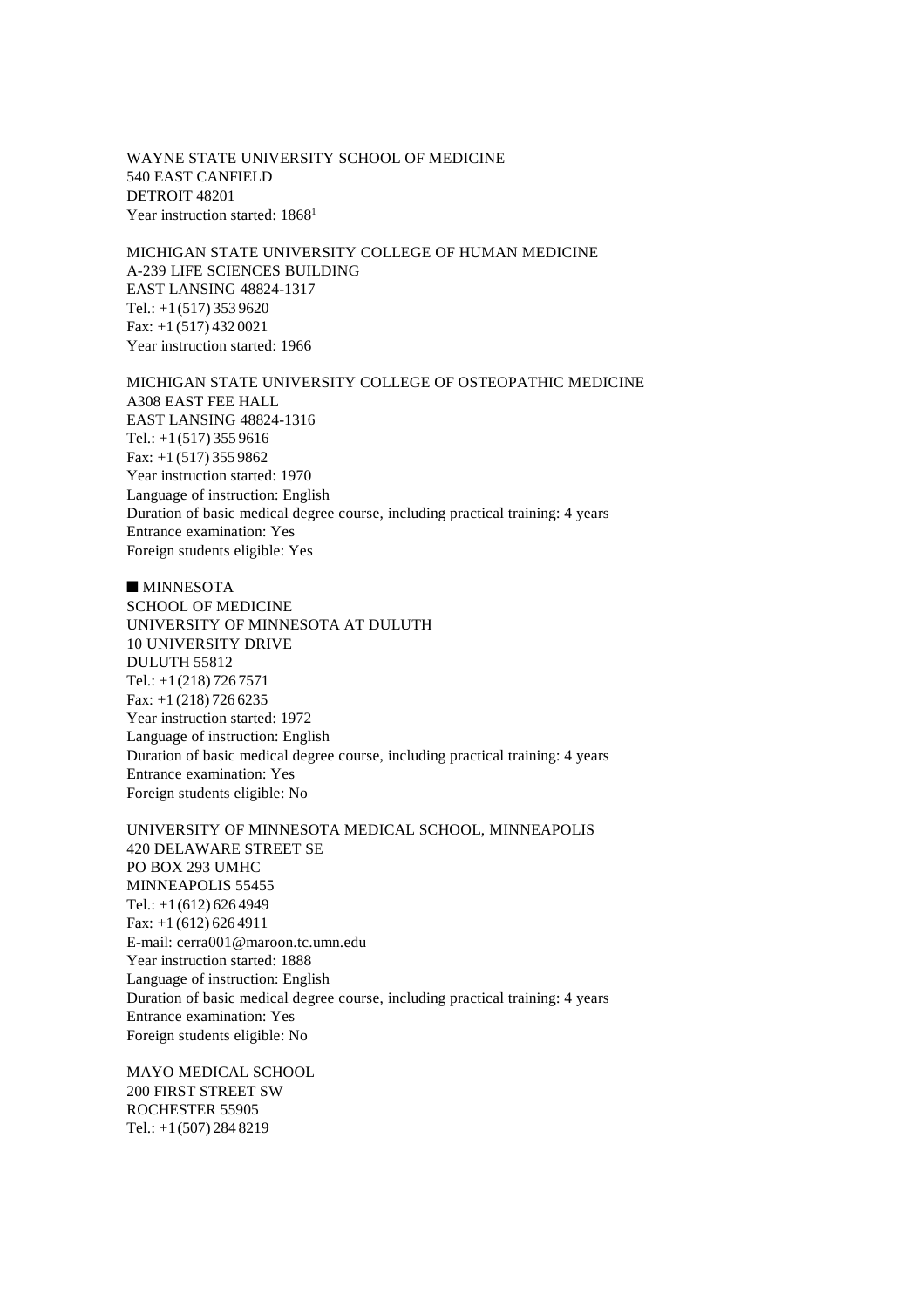Fax: +1 (507) 284 2634 E-mail: mcarey@mayo.edu Year instruction started: 1972 Language of instruction: English Duration of basic medical degree course, including practical training: 4 years Entrance examination: Yes Foreign students eligible: No

## **MISSISSIPPI**

UNIVERSITY OF MISSISSIPPI SCHOOL OF MEDICINE 2500 NORTH STATE STREET JACKSON 39216 Tel.: +1(601) 984 1010 Fax: +1 (601) 984 1013 Year instruction started: 1903 Language of instruction: English Duration of basic medical degree course, including practical training: 4 years Entrance examination: Yes Foreign students eligible: No

 $MISSOURI$ COLUMBIA SCHOOL OF MEDICINE UNIVERSITY OF MISSOURI 1 HOSPITAL DRIVE COLUMBIA 65212 Tel.: +1(573) 882 2923 Fax: +1 (573) 884 4808 Year instruction started: 1873 Language of instruction: English Duration of basic medical degree course, including practical training: 4 years Entrance examination: Yes Foreign students eligible: No

UNIVERSITY OF HEALTH SCIENCES COLLEGE OF OSTEOPATHIC MEDICINE 2105 INDEPENDENCE BOULEVARD KANSAS CITY 64124 Tel.: +1(816) 283 2000 Fax: +1 (816) 283 2349 Year instruction started: 1916 Language of instruction: English Duration of basic medical degree course, including practical training: 4 years Entrance examination: Yes Foreign students eligible: Yes

KANSAS CITY SCHOOL OF MEDICINE UNIVERSITY OF MISSOURI 2411 HOLMES STREET KANSAS CITY 64108 Year instruction started: 1971

KIRKSVILLE COLLEGE OF OSTEOPATHIC MEDICINE 800 WEST JEFFERSON STREET KIRKSVILLE 63501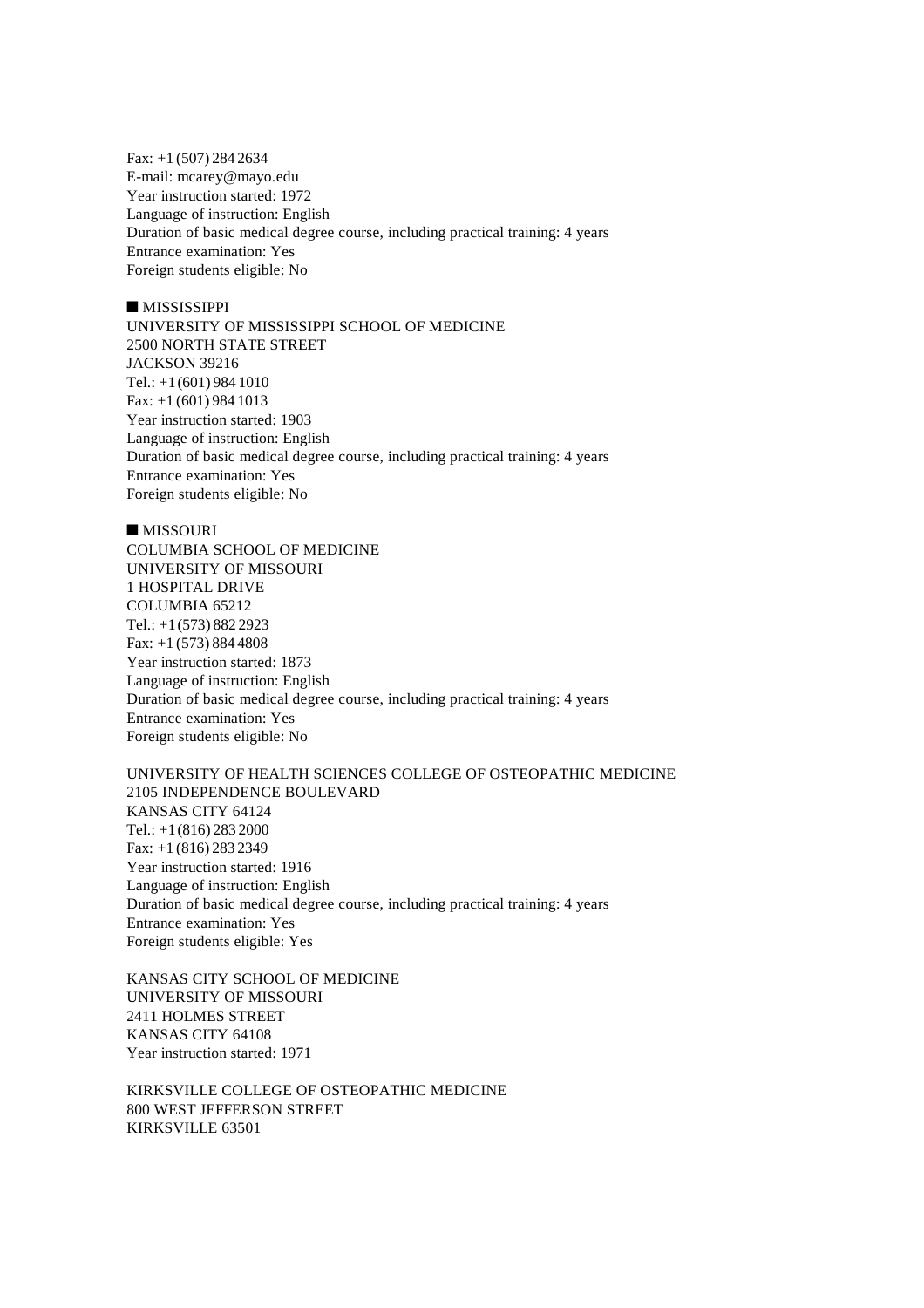Tel.: +1(816) 626 2354 Fax: +1 (816) 626 2080 Year instruction started: 1892 Language of instruction: English Duration of basic medical degree course, including practical training: 4 years Entrance examination: Yes Foreign students eligible: No

ST LOUIS UNIVERSITY SCHOOL OF MEDICINE 1402 SOUTH GRAND BOULEVARD ST LOUIS 63104 Tel.: +1(314) 577 8622 Fax: +1 (314) 771 9316 E-mail: galofrea@sluvca.slu.edu Year instruction started: 1903 Language of instruction: English Duration of basic medical degree course, including practical training: 4 years Entrance examination: Yes Foreign students eligible: Yes

WASHINGTON UNIVERSITY SCHOOL OF MEDICINE 660 SOUTH EUCLID AVENUE ST LOUIS 63110-1093 Tel.: +1(314) 362 6844 Fax: +1 (314) 362 4658 E-mail: wumscoa@wustl.edu Year instruction started: 1891 Language of instruction: English Duration of basic medical degree course, including practical training: 4 years Entrance examination: Yes Foreign students eligible: Yes

 $NEBRASKA$ CREIGHTON UNIVERSITY SCHOOL OF MEDICINE 2500 CALIFORNIA PLAZA OMAHA 68178 Tel.: +1(402) 280 2900 Fax: +1 (402) 280 2599 E-mail: medical@creighton.edu Year instruction started: 1892 Language of instruction: English Duration of basic medical degree course, including practical training: 4 years Entrance examination: Yes Foreign students eligible: Yes

UNIVERSITY OF NEBRASKA COLLEGE OF MEDICINE 600 SOUTH 42ND STREET PO BOX 986545 OMAHA 68198-1220 Tel.: +1(402) 559 4204 Fax: +1 (402) 559 4148 Year instruction started: 1918 Language of instruction: English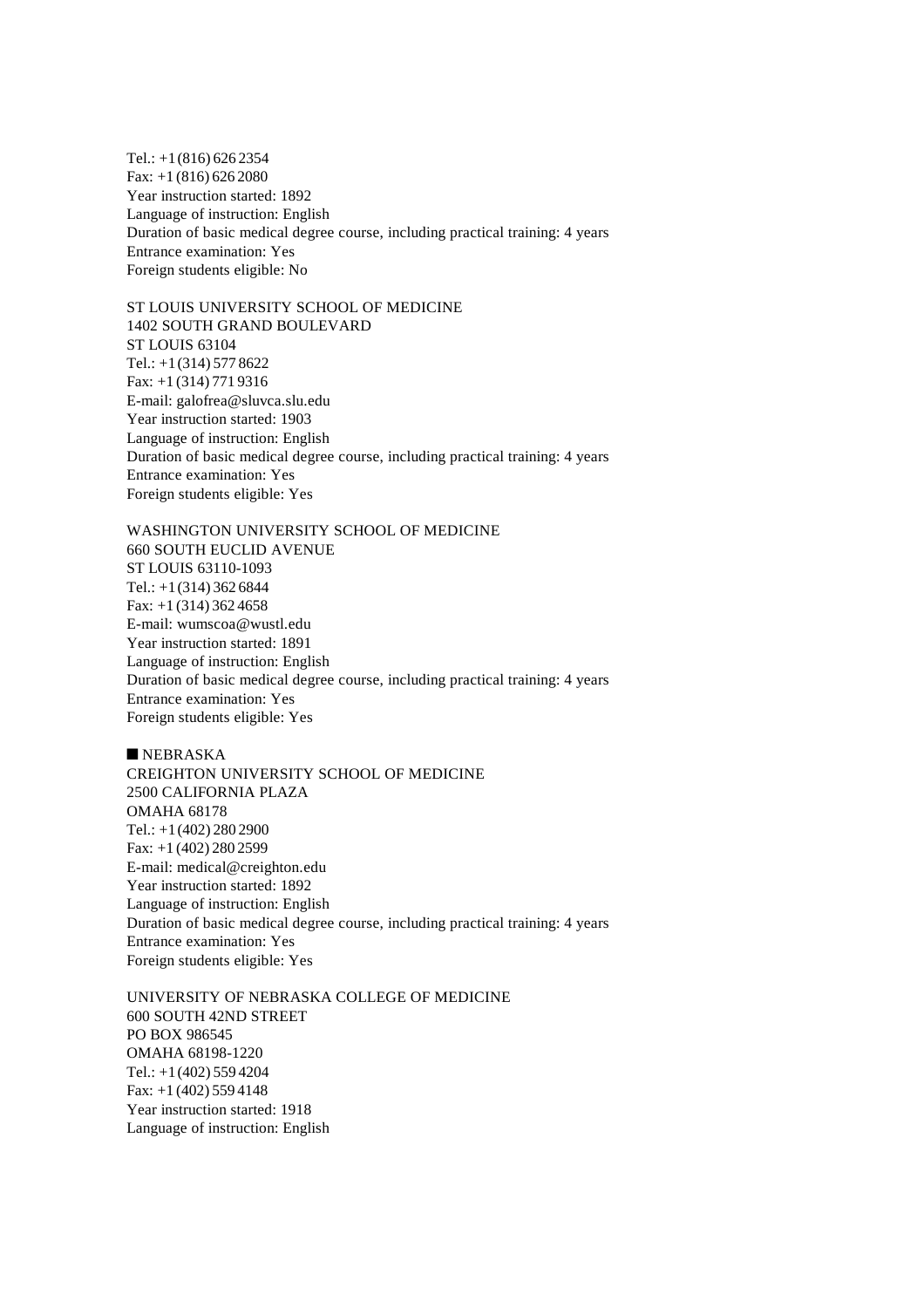Duration of basic medical degree course, including practical training: 4 years Entrance examination: Yes Foreign students eligible: No

 $NEVADA$ 

UNIVERSITY OF NEVADA SCHOOL OF MEDICAL SCIENCES MANVILLE MEDICAL SCIENCE BUILDING RENO 89557-0046 Year instruction started: 1971

 $\blacksquare$  NEW HAMPSHIRE DARTMOUTH MEDICAL SCHOOL DARTMOUTH–HITCHCOCK MEDICAL CENTER HANOVER 03755-3833 Tel.: +1(603) 650 1481 Fax: +1 (603) 650 1614 Year instruction started: 1797

NEW JERSEY NEW JERSEY MEDICAL SCHOOL UNIVERSITY OF MEDICINE AND DENTISTRY OF NEW JERSEY AT NEWARK 185 SOUTH ORANGE AVENUE UNIVERSITY HEIGHTS NEWARK 07103-2714 Tel.: +1(973) 972 4538 Fax: +1 (973) 972 7104 Year instruction started: 1956 Language of instruction: English Duration of basic medical degree course, including practical training: 4 years Entrance examination: Yes Foreign students eligible: No

ROBERT WOOD JOHNSON MEDICAL SCHOOL UNIVERSITY OF MEDICINE AND DENTISTRY OF NEW JERSEY 675 HOES LANE PISCATAWAY 08854 Year instruction started: 1966

SCHOOL OF OSTEOPATHIC MEDICINE UNIVERSITY OF MEDICINE AND DENTISTRY OF NEW JERSEY 1 MEDICAL CENTER DRIVE STRATFORD 08084-1501 Tel.:  $+1(609)$  566 6010 Fax: +1 (609) 566 6895 Year instruction started: 1976 Language of instruction: English Duration of basic medical degree course, including practical training: 4 years Entrance examination: Yes Foreign students eligible: No

 $\blacksquare$  NEW MEXICO UNIVERSITY OF NEW MEXICO SCHOOL OF MEDICINE HEALTH SCIENCE CENTER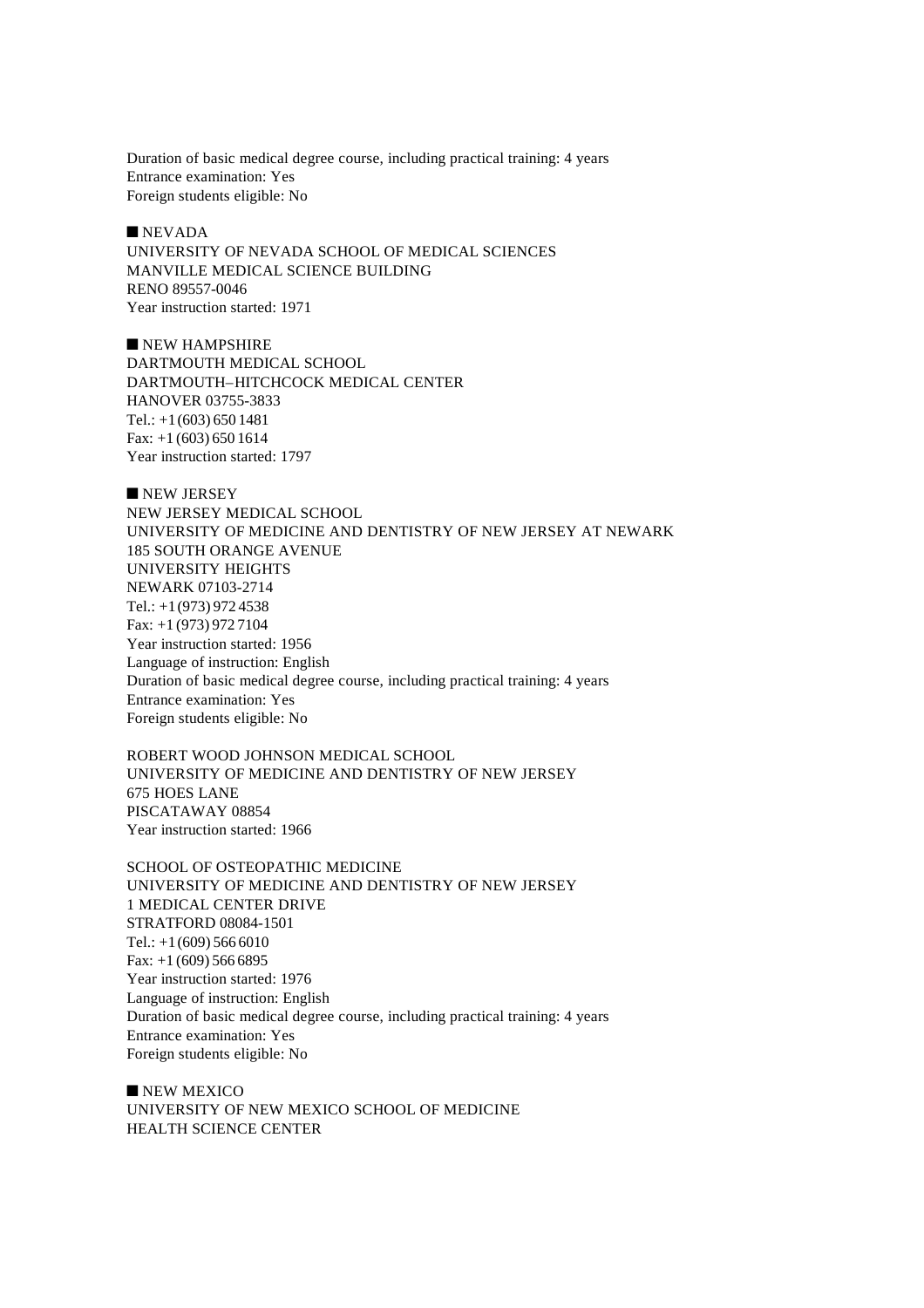BSMB 177 ALBUQUERQUE 87131-5116 Tel.: +1(505) 277 2321 Fax: +1 (505) 277 6581 E-mail: pburge@medusa.unm.edu Year instruction started: 1964 Language of instruction: English Duration of basic medical degree course, including practical training: 4 years Entrance examination: Yes Foreign students eligible: No

 $\blacksquare$  NEW YORK

ALBANY MEDICAL COLLEGE OF UNION UNIVERSITY 47 NEW SCOTLAND AVENUE ALBANY 12208 Tel.: +1(518) 262 5548 Fax: +1 (518) 262 5029 E-mail: redmonds@ccgateway.amc.edu Year instruction started: 1839 Language of instruction: English Duration of basic medical degree course, including practical training: 4 years Entrance examination: Yes Foreign students eligible: Yes

ALBERT EINSTEIN COLLEGE OF MEDICINE OF YESHIVA UNIVERSITY 1300 MORRIS PARK AVENUE BRONX 10461 Tel.: +1(718) 430 2106 Fax: +1 (718) 430 8825 E-mail: admissions@aecom.yu.edu Year instruction started: 1955 Language of instruction: English Duration of basic medical degree course, including practical training: 4 years Entrance examination: Yes Foreign students eligible: Yes

STATE UNIVERSITY OF NEW YORK HEALTH SCIENCE CENTER AT BROOKLYN 450 CLARKSON AVENUE PO BOX 97 BROOKLYN 11203 Year instruction started: 1860

SCHOOL OF MEDICINE AND BIOMEDICAL SCIENCES STATE UNIVERSITY OF NEW YORK AT BUFFALO 40 BIOMEDICAL EDUCATION BUILDING BUFFALO 14214 Tel.: +1(716) 829 3467 Fax: +1 (716) 829 2798 Year instruction started: 1846 Language of instruction: English Duration of basic medical degree course, including practical training: 4 years Entrance examination: Yes Foreign students eligible: No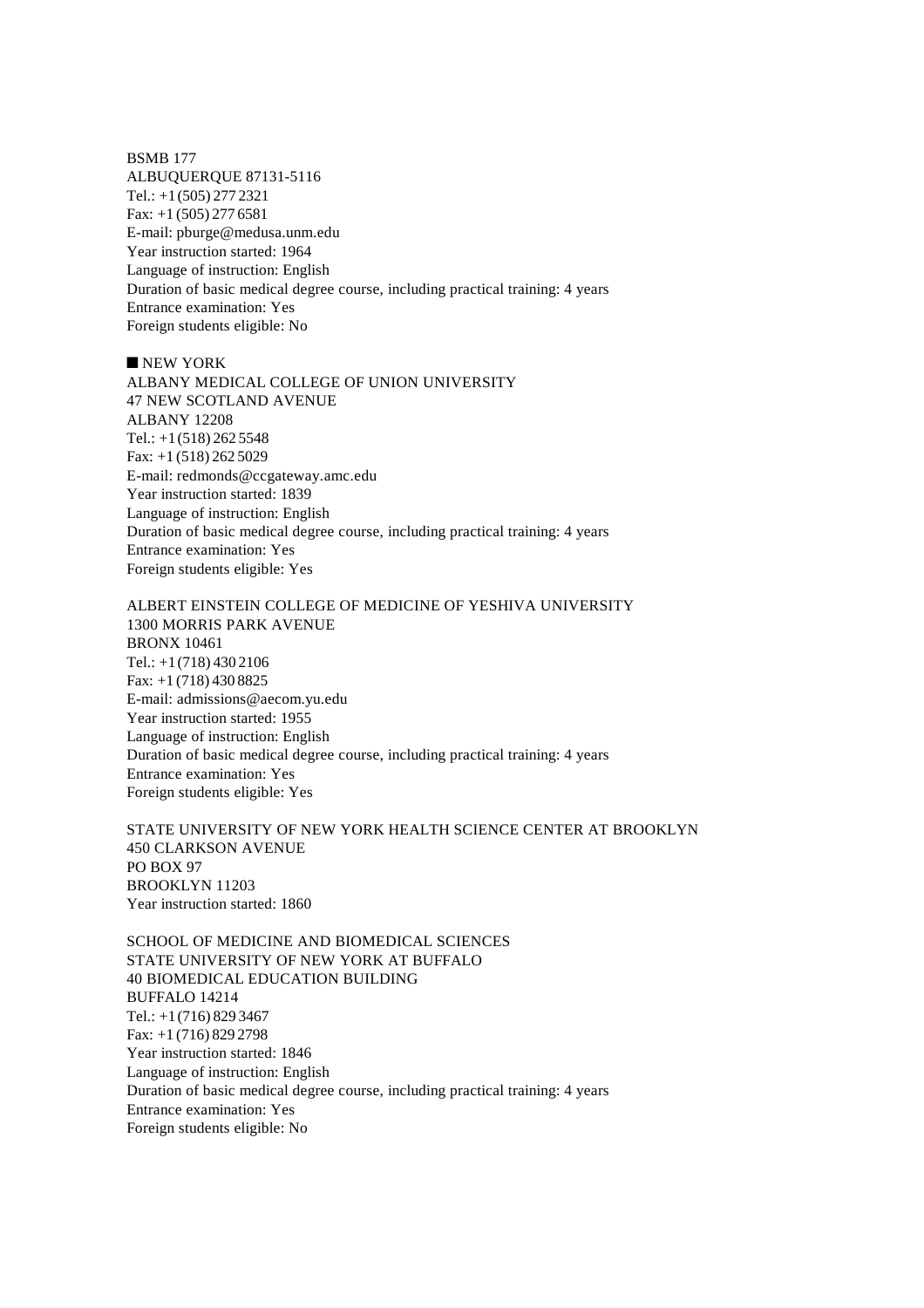COLUMBIA UNIVERSITY COLLEGE OF PHYSICIANS AND SURGEONS 630 WEST 168TH STREET NEW YORK 10032 Tel.: +1(212) 305 3595 Fax: +1 (212) 305 3545 E-mail: pt8@columbia.edu Year instruction started: 1767 Language of instruction: English Entrance examination: Yes Foreign students eligible: Yes

CORNELL UNIVERSITY MEDICAL COLLEGE 1300 YORK AVENUE NEW YORK 10021 Tel.: +1(212) 746 5454 Fax: +1 (212) 746 8745 Year instruction started: 1898 Language of instruction: English Duration of basic medical degree course, including practical training: 4 years Entrance examination: Yes Foreign students eligible: Yes

MOUNT SINAI SCHOOL OF MEDICINE OF THE CITY UNIVERSITY OF NEW YORK 1 GUSTAVE L. LEVY PLACE NEW YORK 10029 Year instruction started: 1968

NEW YORK UNIVERSITY SCHOOL OF MEDICINE 550 FIRST AVENUE NEW YORK 10016 Year instruction started: 1842

NEW YORK COLLEGE OF OSTEOPATHIC MEDICINE NEW YORK INSTITUTE OF TECHNOLOGY WHEATLEY ROAD PO BOX 170 OLD WESTBURY 11568 Year instruction started: 1977

UNIVERSITY OF ROCHESTER SCHOOL OF MEDICINE AND DENTISTRY 601 ELMWOOD AVENUE PO BOX 601 ROCHESTER 14642 Tel.: +1(716) 275 4539 Fax: +1 (716) 273 1016 E-mail: mdadmish@urmc.rochester.edu Year instruction started: 1925 Language of instruction: English Duration of basic medical degree course, including practical training: 4 years Entrance examination: No Foreign students eligible: Yes

STATE UNIVERSITY OF NEW YORK SCHOOL OF MEDICINE AT STONY BROOK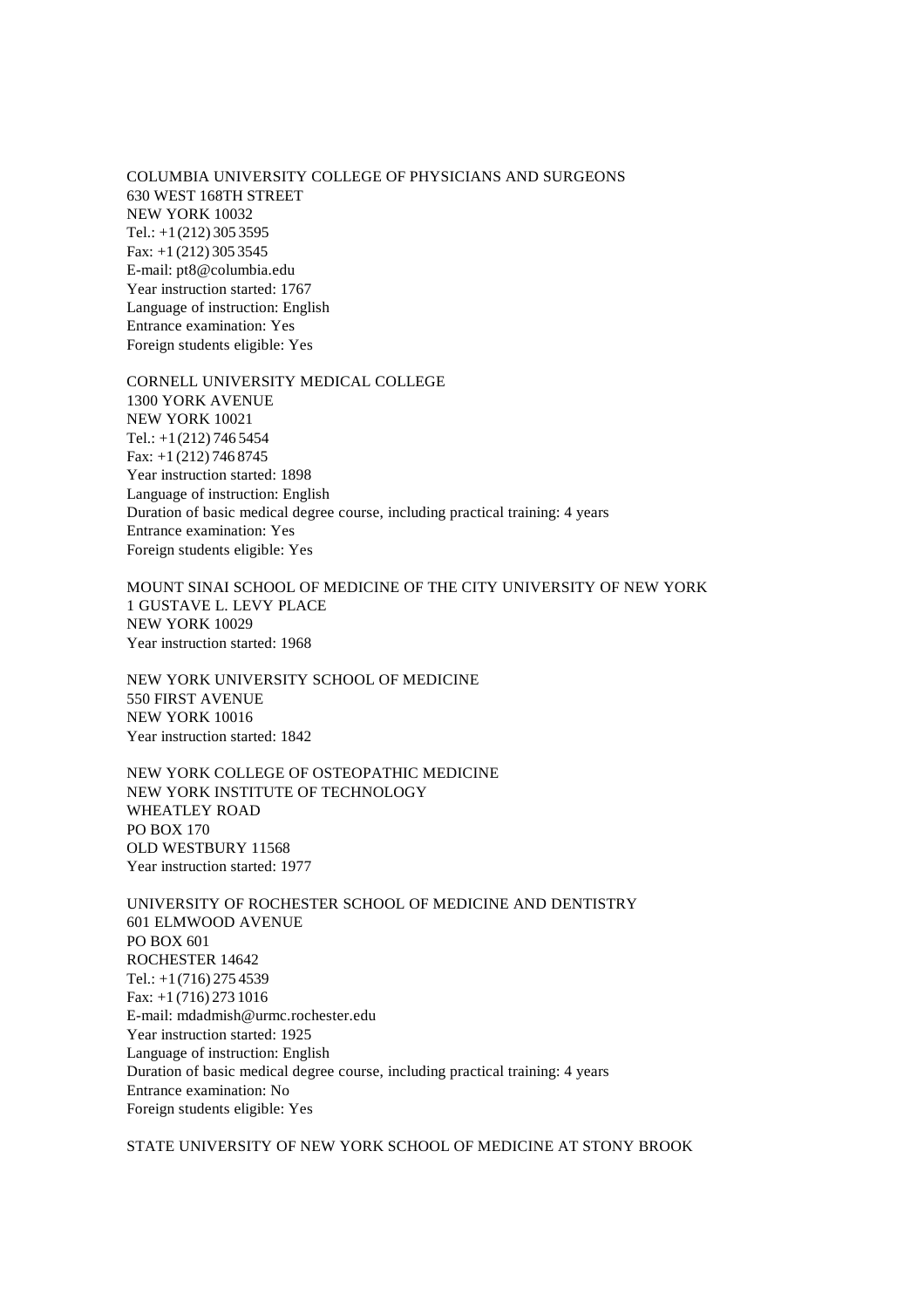HEALTH SCIENCES CENTER STONY BROOK 11794-8432 Tel.: +1(516) 444 2080 Fax: +1 (516) 444 2202 Year instruction started: 1971 Language of instruction: English Duration of basic medical degree course, including practical training: 4 years Entrance examination: Yes Foreign students eligible: Yes

STATE UNIVERSITY OF NEW YORK COLLEGE OF MEDICINE AT SYRACUSE HEALTH SCIENCE CENTER 750 EAST ADAMS STREET SYRACUSE 13210 Tel.:  $+1(315)$  464 4515 Fax: +1 (315) 464 5565 Year instruction started: 1834 Language of instruction: English Duration of basic medical degree course, including practical training: 4 years Entrance examination: Yes Foreign students eligible: Yes

NEW YORK MEDICAL COLLEGE ADMINISTRATION BUILDING SUNSHINE COTTAGE VALHALLA 10595  $Tel: +1(914) 993 4900$ Fax: +1 (914) 993 4145 Year instruction started: 1860 Language of instruction: English Duration of basic medical degree course, including practical training: 4 years Entrance examination: Yes Foreign students eligible: Yes

 $\blacksquare$  NORTH CAROLINA SCHOOL OF MEDICINE UNIVERSITY OF NORTH CAROLINA AT CHAPEL HILL 121 MACNIDER 202H CHAPEL HILL 27599 Year instruction started: 1879

DUKE UNIVERSITY SCHOOL OF MEDICINE DUKE UNIVERSITY MEDICAL CENTER PO BOX 3005 DURHAM 27710 Year instruction started: 1930

EAST CAROLINA UNIVERSITY SCHOOL OF MEDICINE MOYE BOULEVARD GREENVILLE 27858-4354 Tel.: +1(919) 816 2984 Fax: +1 (919) 816 3312 Year instruction started: 1977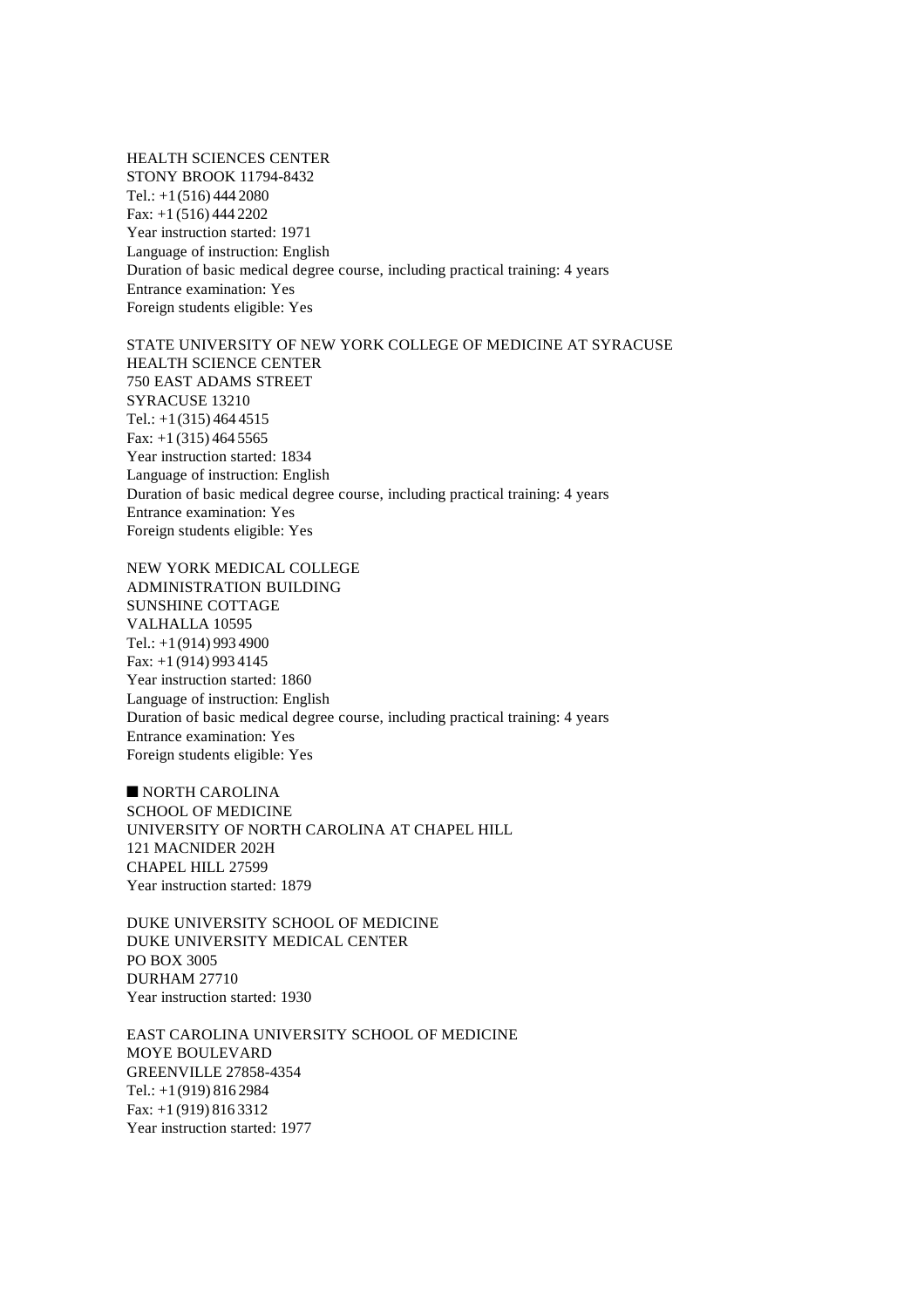Language of instruction: English Duration of basic medical degree course, including practical training: 4 years Entrance examination: Yes Foreign students eligible: No

THE BOWMAN GRAY SCHOOL OF MEDICINE OF WAKE FOREST UNIVERSITY MEDICAL CENTER BOULEVARD WINSTON-SALEM 27157 Tel.: +1(910) 716 2011 Fax: +1 (910) 716 4204 Year instruction started: 1941 Language of instruction: English Duration of basic medical degree course, including practical training: 4 years Entrance examination: Yes Foreign students eligible: Yes

 $\blacksquare$  NORTH DAKOTA UNIVERSITY OF NORTH DAKOTA SCHOOL OF MEDICINE 501 COLOMBIA ROAD NORTH GRAND FORKS 58202

#### $\blacksquare$  OHIO

OHIO UNIVERSITY COLLEGE OF OSTEOPATHIC MEDICINE 102 GROSVENOR AND IRVINE HALLS ATHENS 45701 Tel.: +1(614) 593 4313 Fax: +1 (614) 593 2256 Year instruction started: 1974 Language of instruction: English Duration of basic medical degree course, including practical training: 4 years Entrance examination: Yes Foreign students eligible: No

UNIVERSITY OF CINCINNATI COLLEGE OF MEDICINE MAIL LOCATION 552 231 BETHESDA AVENUE CINCINNATI 45267 Year instruction started: 1819

CASE WESTERN RESERVE UNIVERSITY SCHOOL OF MEDICINE 10900 EUCLID AVENUE CLEVELAND 44106-4915 Tel.: +1(216) 368 2825 Fax: +1 (216) 368 3013 Year instruction started: 1843 Language of instruction: English Duration of basic medical degree course, including practical training: 4 years Entrance examination: Yes Foreign students eligible: Yes

THE OHIO STATE UNIVERSITY COLLEGE OF MEDICINE 370 WEST 9TH AVENUE COLUMBUS 43210-1238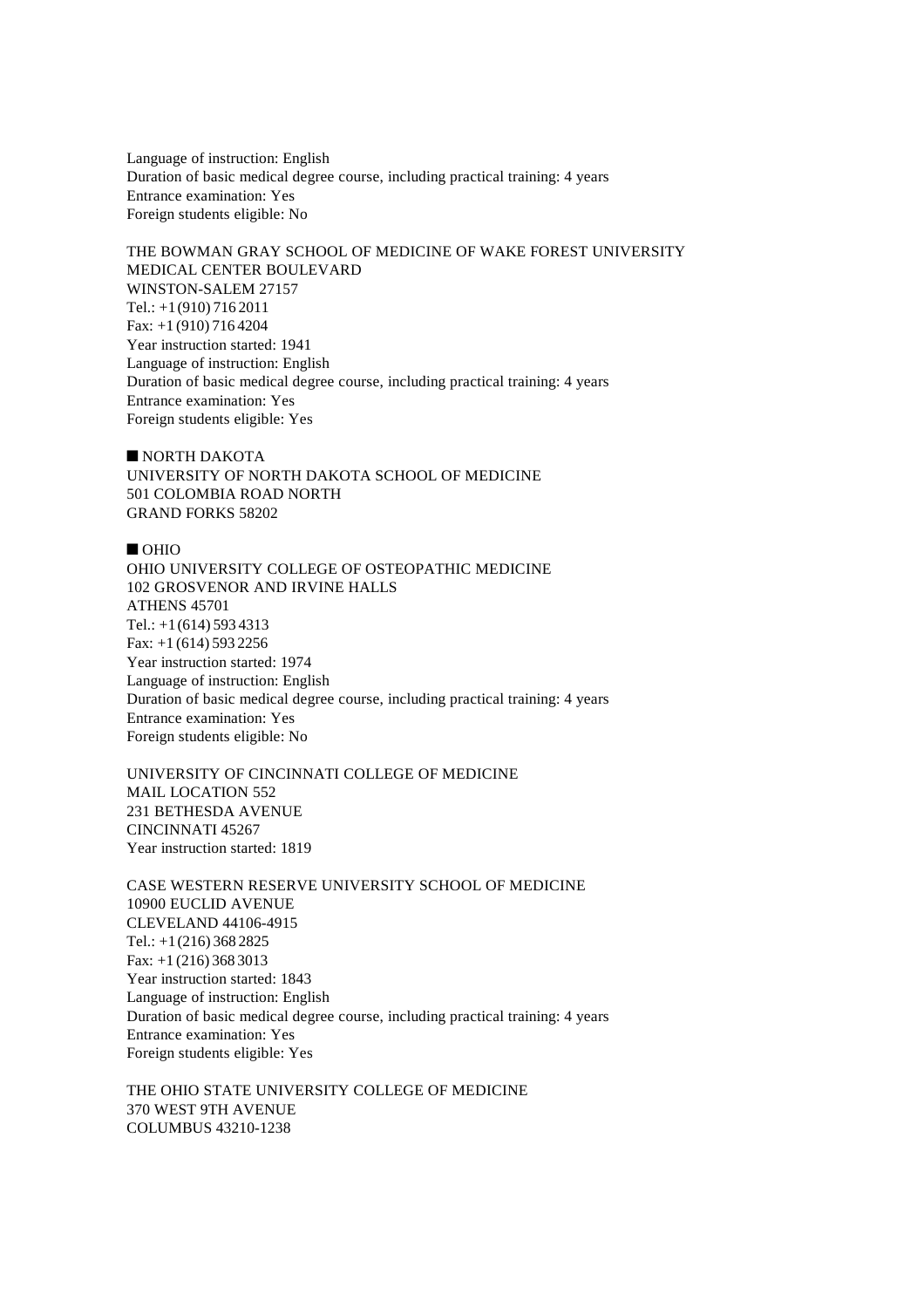Year instruction started: 1833

WRIGHT STATE UNIVERSITY SCHOOL OF MEDICINE 3640 COLONEL GLENN HIGHWAY PO BOX 927 DAYTON 45435 Tel.: +1(513) 873 3010 Fax: +1 (513) 873 3672 E-mail: dean@med.wright.edu Year instruction started: 1976 Language of instruction: English Duration of basic medical degree course, including practical training: 4 years Entrance examination: Yes Foreign students eligible: No

NORTHEASTERN OHIO UNIVERSITIES COLLEGE OF MEDICINE 4209 STATE ROUTE 44 PO BOX 95 ROOTSTOWN 44272-0095 Tel.: +1(303) 325 2511 Fax: +1 (303) 325 7943 Year instruction started: 1977 Language of instruction: English Duration of basic medical degree course, including practical training: 4 years Entrance examination: Yes Foreign students eligible: No

MEDICAL COLLEGE OF OHIO AT TOLEDO 3000 ARLINGTON AVENUE PO BOX 10008 TOLEDO 43699-0008 Tel.: +1(419) 381 4172 Year instruction started: 1969 Language of instruction: English Duration of basic medical degree course, including practical training: 4 years Entrance examination: Yes Foreign students eligible: No

 $\blacksquare$  OKLAHOMA UNIVERSITY OF OKLAHOMA SCHOOL OF MEDICINE 800 NORTHEAST 13TH STREET OKLAHOMA CITY 73190 Year instruction started: 1900

OKLAHOMA STATE UNIVERSITY COLLEGE OF OSTEOPATHIC MEDICINE 1111 WEST 17TH STREET TULSA 74107 Tel.: +1(918) 561 8201 Fax: +1 (918) 561 8413 E-mail: allen@vms.ocom.okstate.edu Year instruction started: 1974 Language of instruction: English Duration of basic medical degree course, including practical training: 4 years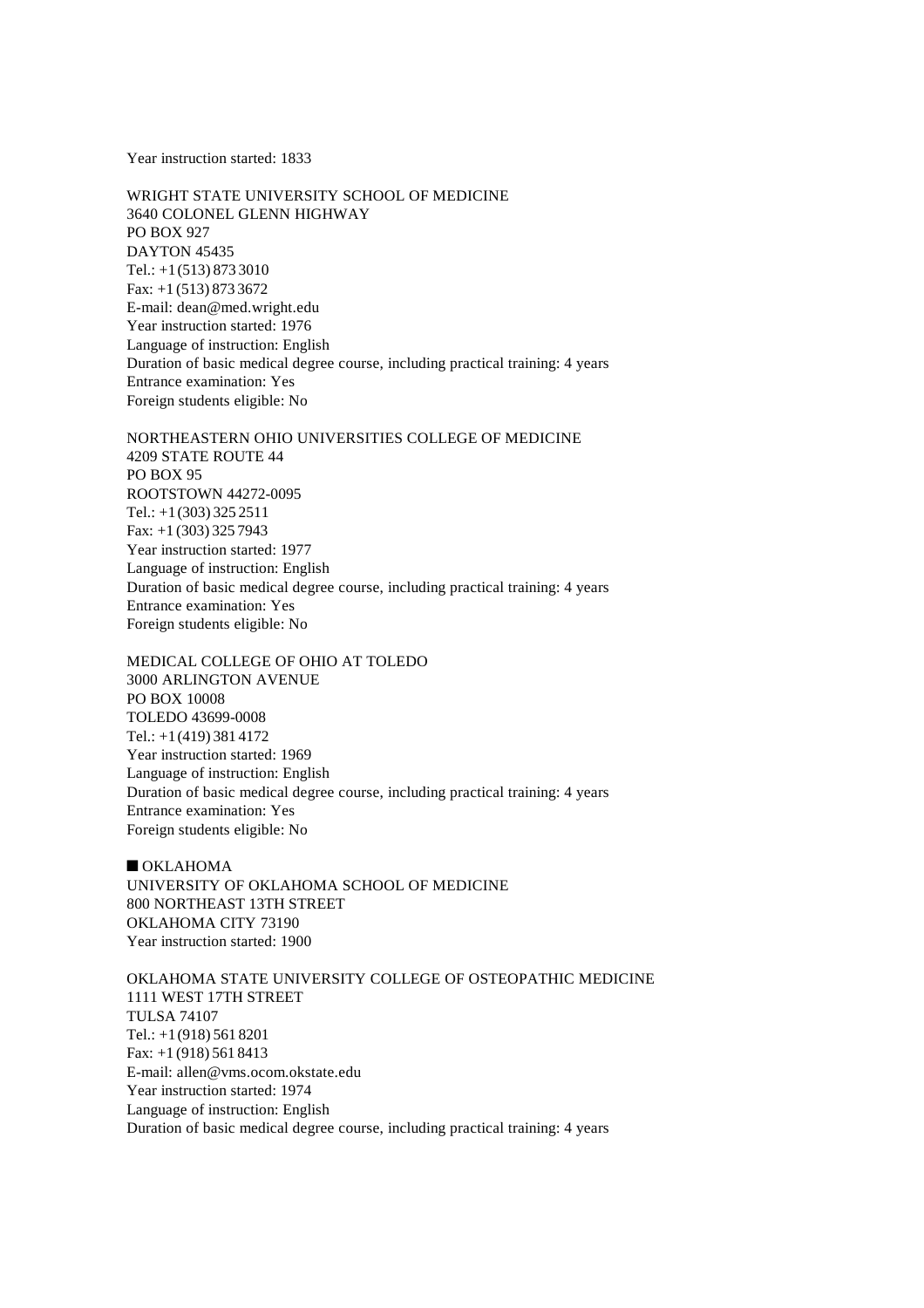Entrance examination: Yes Foreign students eligible: Yes

#### $\blacksquare$  OREGON

THE OREGON HEALTH SCIENCES UNIVERSITY SCHOOL OF MEDICINE 3181 S.W. SAM JACKSON PARK ROAD L102 PORTLAND 97201 Tel.:  $+1(503)$  494 4329 Fax: +1 (503) 494 3400 Year instruction started: 1887 Language of instruction: English Duration of basic medical degree course, including practical training: 4 years Entrance examination: Yes Foreign students eligible: No

 $\blacksquare$  PENNSYLVANIA LAKE ERIE COLLEGE OF OSTEOPATHIC MEDICINE 1858 WEST GRANDVIEW BOULEVARD ERIE 16509 Tel.: +1(814) 866 6641 Fax: +1 (814) 866 8123 Year instruction started: 1993 Language of instruction: English Duration of basic medical degree course, including practical training: 4 years Entrance examination: Yes Foreign students eligible: Yes

THE PENNSYLVANIA STATE UNIVERSITY COLLEGE OF MEDICINE THE MILTON S. HERSHEY MEDICAL CENTER 500 UNIVERSITY DRIVE PO BOX 850 HERSHEY 17033 Year instruction started: 1967

MEDICAL COLLEGE OF PENNSYLVANIA AND HAHNEMANN UNIVERSITY 2900 QUEEN LANE PHILADELPHIA 19129 Tel.:+1(215) 991 8100 Fax: +1 (215) 843 0214 Year instruction started: 1848 Language of instruction: English Duration of basic medical degree course, including practical training: 4 years Entrance examination: Yes Foreign students eligible: Yes

PHILADELPHIA COLLEGE OF OSTEOPATHIC MEDICINE 4150 CITY AVENUE PHILADELPHIA 19131 Year instruction started: 1899

TEMPLE UNIVERSITY SCHOOL OF MEDICINE 3400 NORTH BROAD STREET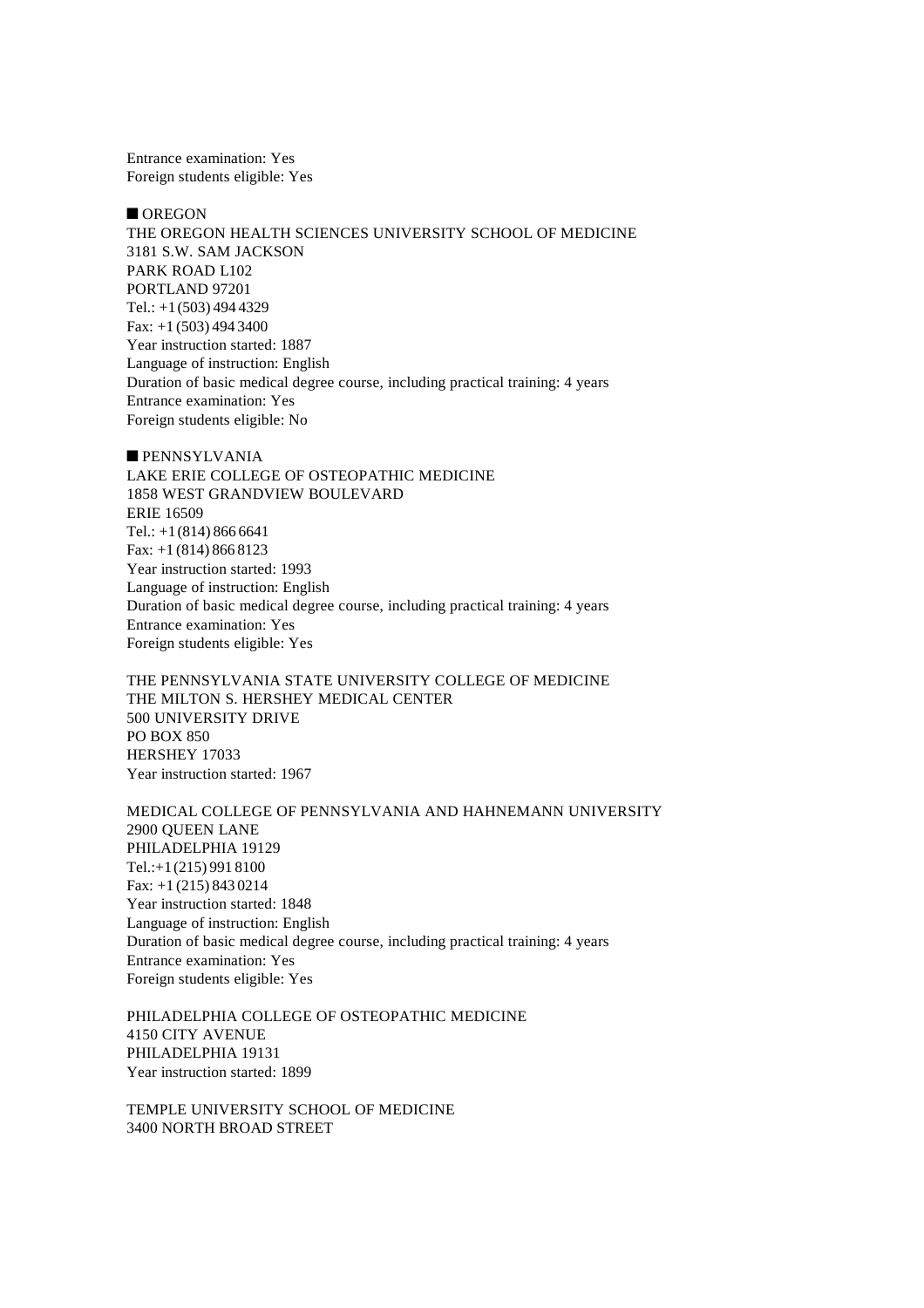PHILADELPHIA 19140 Tel.: +1(215) 707 4613 Fax: +1 (215) 707 2940 Year instruction started: 1901 Language of instruction: English Duration of basic medical degree course, including practical training: 4 years Entrance examination: No Foreign students eligible: Yes

JEFFERSON MEDICAL COLLEGE THOMAS JEFFERSON UNIVERSITY 1025 WALNUT STREET PHILADELPHIA 19107-5083 Tel.:  $+1(215)$  955 6980 Fax: +1 (215) 923 6939 E-mail: dean.jmc@mail.tju.edu Year instruction started: 1824 Language of instruction: English Duration of basic medical degree course, including practical training: 4 years Entrance examination: Yes Foreign students eligible: Yes

UNIVERSITY OF PENNSYLVANIA SCHOOL OF MEDICINE 3450 HAMILTON WALK SUITE 100 PHILADELPHIA 19104-6087 Tel.: +1(215) 898 8034 Fax: +1 (215) 898 0833 Year instruction started: 1765 Language of instruction: English Duration of basic medical degree course, including practical training: 4 years Entrance examination: No Foreign students eligible: Yes

UNIVERSITY OF PITTSBURGH SCHOOL OF MEDICINE 3550 TERRACE STREET M240 SCAIFE HALL PITTSBURGH 15261 Tel.: +1(412) 648 8975 Fax: +1 (412) 648 1236 Year instruction started: 1886 Language of instruction: English Duration of basic medical degree course, including practical training: 4 years Entrance examination: Yes Foreign students eligible: No

 $R$ HODE ISLAND BROWN UNIVERSITY SCHOOL OF MEDICINE 97 WATERMAN STREET PO BOX G PROVIDENCE 02912 Tel.: +1(401) 863 2894 Fax: +1 (401) 863 2660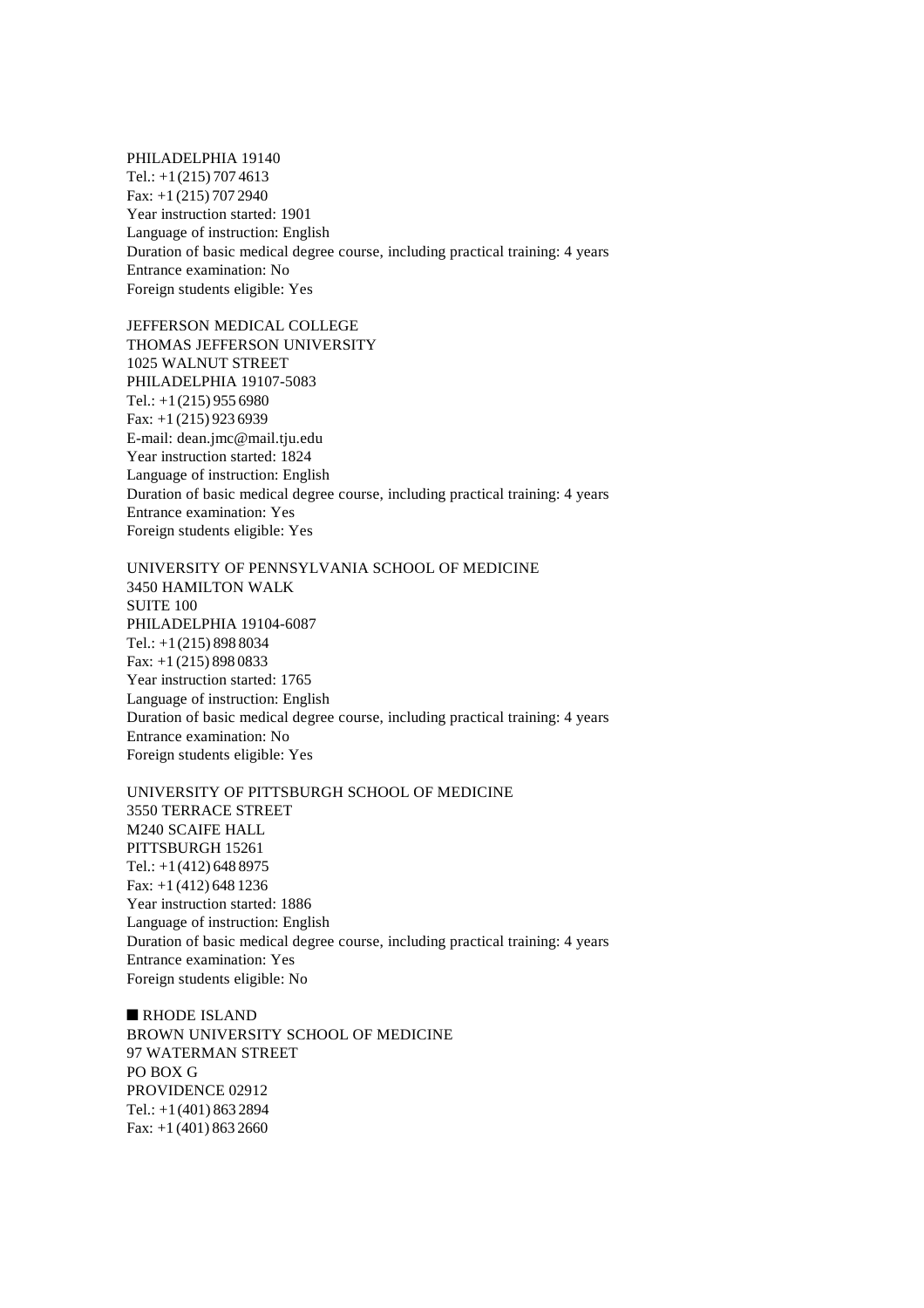E-mail: stephen\_r\_smith@brown.edu Year instruction started: 1963 Language of instruction: English Duration of basic medical degree course, including practical training: 4–8 years Entrance examination: No Foreign students eligible: Yes

 $\blacksquare$  SOUTH CAROLINA COLLEGE OF MEDICINE MEDICAL UNIVERSITY OF SOUTH CAROLINA 171 ASHLEY AVENUE CHARLESTON 29425 Year instruction started: 1824

UNIVERSITY OF SOUTH CAROLINA SCHOOL OF MEDICINE COLUMBIA 29208 Tel.: +1(803) 733 3325 Fax: +1 (803) 733 3328 Year instruction started: 1977

 $\blacksquare$  SOUTH DAKOTA UNIVERSITY OF SOUTH DAKOTA MEDICAL SCHOOL 2501 WEST 22ND STREET SIOUX FALLS 57105 Year instruction started: 1907

**n** TENNESSEE JAMES H. QUILLEN COLLEGE OF MEDICINE EAST TENNESSEE STATE UNIVERSITY FIFTH STREET PO BOX 70571 JOHNSON CITY 37601 Tel.: +1(423) 929 6327 Fax: +1 (423) 975 8340 E-mail: wootend@etsuserv.east-tenn-st.edu Year instruction started: 1978 Language of instruction: English Duration of basic medical degree course, including practical training: 4 years Entrance examination: Yes Foreign students eligible: No

THE UNIVERSITY OF TENNESSEE COLLEGE OF MEDICINE AT MEMPHIS 62 SOUTH DUNLAP 420 HYMAN BOULEVARD MEMPHIS 38163-2101 Tel.:  $+1(901)$  448 5506 Fax: +1 (901) 448 7683 Year instruction started: 1911 Language of instruction: English Duration of basic medical degree course, including practical training: 4 years Entrance examination: Yes

MEHARRY MEDICAL COLLEGE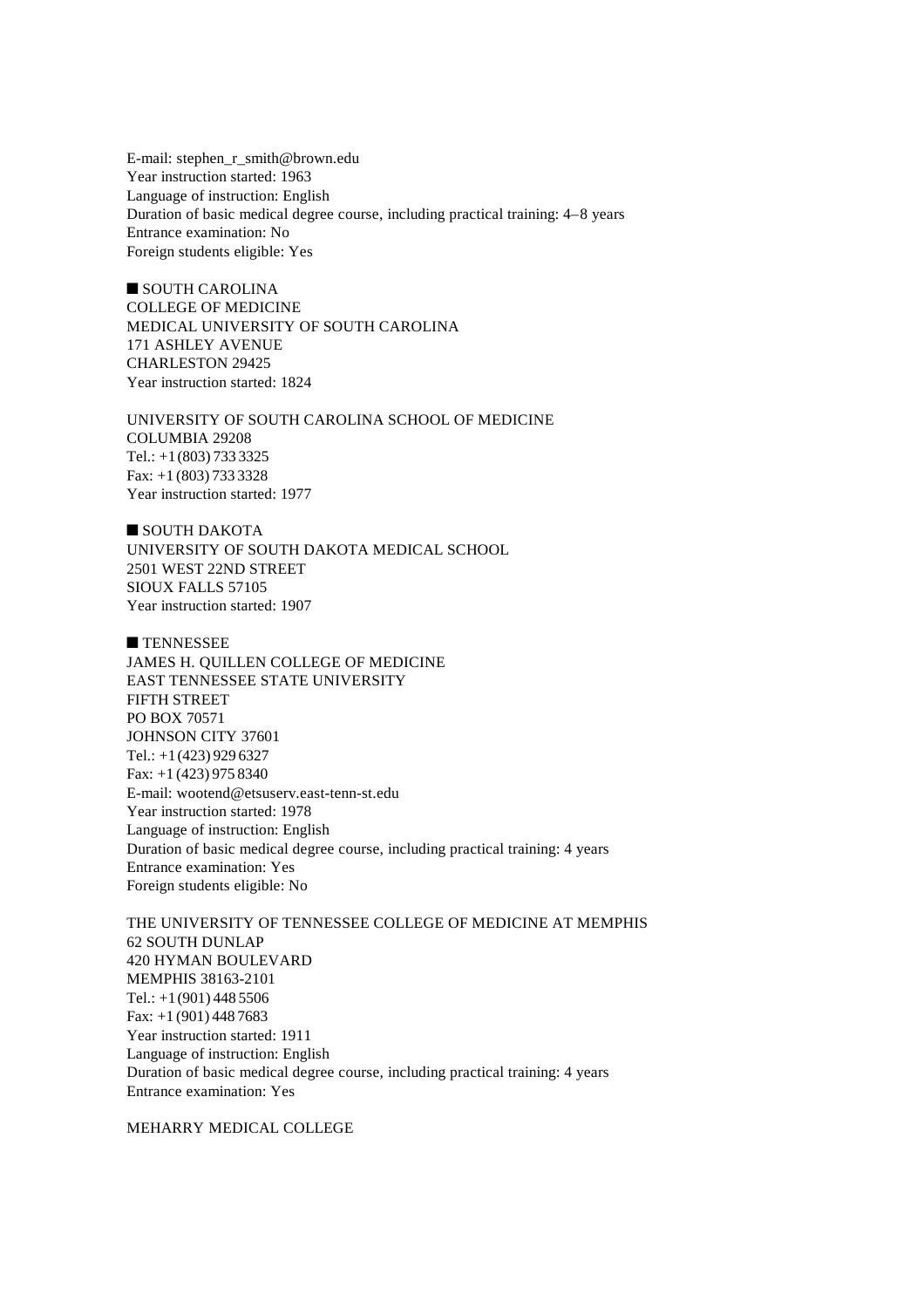105 D.B. TODD JR BOULEVARD NASHVILLE 37208 Year instruction started: 1875

VANDERBILT UNIVERSITY SCHOOL OF MEDICINE 21ST AND GARLAND AVENUES NASHVILLE 37232 Year instruction started: 1875

## $TEXAS$

TEXAS A & M UNIVERSITY COLLEGE OF MEDICINE 147 REYNOLDS MEDICAL BUILDING COLLEGE STATION 77843-1114 Tel.: +1(409) 845 7743 Fax: +1 (409) 847 8663 Year instruction started: 1978 Language of instruction: English Duration of basic medical degree course, including practical training: 4 years Entrance examination: Yes Foreign students eligible: No

## UNIVERSITY OF TEXAS SOUTHWESTERN MEDICAL SCHOOL AT DALLAS 5323 HARRY HINES BOULEVARD DALLAS 75235-9012 Tel.: +1(214) 648 3111 Year instruction started: 1943 Language of instruction: English Duration of basic medical degree course, including practical training: 4 years Entrance examination: Yes Foreign students eligible: No

TEXAS COLLEGE OF OSTEOPATHIC MEDICINE UNIVERSITY OF NORTH TEXAS HEALTH SCIENCE CENTER AT FORT WORTH 3500 CAMP BOWIE BOULEVARD FORT WORTH 76107-2699 Tel.: +1(817) 735 2000 Fax: +1 (817) 735 2486 Year instruction started: 1970 Language of instruction: English Duration of basic medical degree course, including practical training: 4 years Entrance examination: Yes Foreign students eligible: No

UNIVERSITY OF TEXAS MEDICAL BRANCH AT GALVESTON 301 UNIVERSITY BOULEVARD GALVESTON 77555-1305 Tel.: +1(409) 772 1011 Year instruction started: 1891 Language of instruction: English Entrance examination: Yes Foreign students eligible: No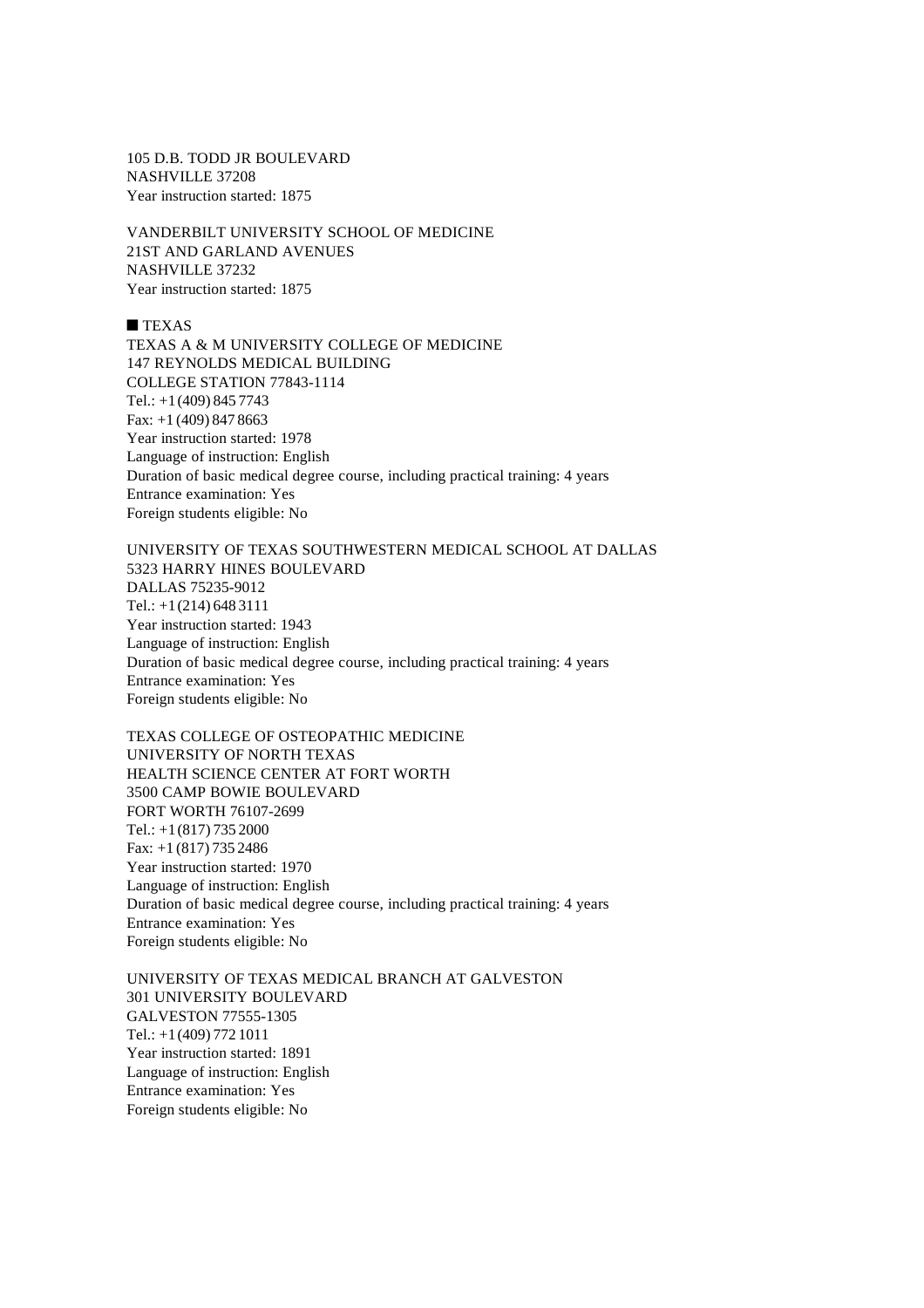BAYLOR COLLEGE OF MEDICINE 1 BAYLOR PLAZA HOUSTON 77030 Tel.: +1(713) 798 4433 Fax: +1 (713) 790 0055 Year instruction started: 1900 Language of instruction: English Duration of basic medical degree course, including practical training: 4 years Entrance examination: Yes Foreign students eligible: Yes

UNIVERSITY OF TEXAS MEDICAL SCHOOL AT HOUSTON PO BOX 20708 HOUSTON 77225 Year instruction started: 1971

TEXAS TECHNICAL UNIVERSITY SCHOOL OF MEDICINE HEALTH SCIENCES CENTER 3601 4TH STREET PO BOX 4569 LUBBOCK 79430 Tel.: +1(806) 743 3000 Fax: +1 (806) 743 3021 Year instruction started: 1972 Language of instruction: English Duration of basic medical degree course, including practical training: 4 years Entrance examination: Yes Foreign students eligible: No

UNIVERSITY OF TEXAS MEDICAL SCHOOL AT SAN ANTONIO 7703 FLOYD CURL DRIVE SAN ANTONIO 78284-7790 Tel.: +1(210) 567 4420 Fax: +1 (210) 567 6962 E-mail: youngj@uthscsa.edu Year instruction started: 1968 Language of instruction: English Duration of basic medical degree course, including practical training: 4 years Entrance examination: Yes Foreign students eligible: Yes

#### $\blacksquare$  UTAH

UNIVERSITY OF UTAH SCHOOL OF MEDICINE 50 NORTH MEDICAL DRIVE SALT LAKE CITY 84132 Tel.: +1(801) 581 7201 Fax: +1 (801) 585 3300 Year instruction started: 1904 Language of instruction: English Duration of basic medical degree course, including practical training: 4 years Entrance examination: Yes Foreign students eligible: Yes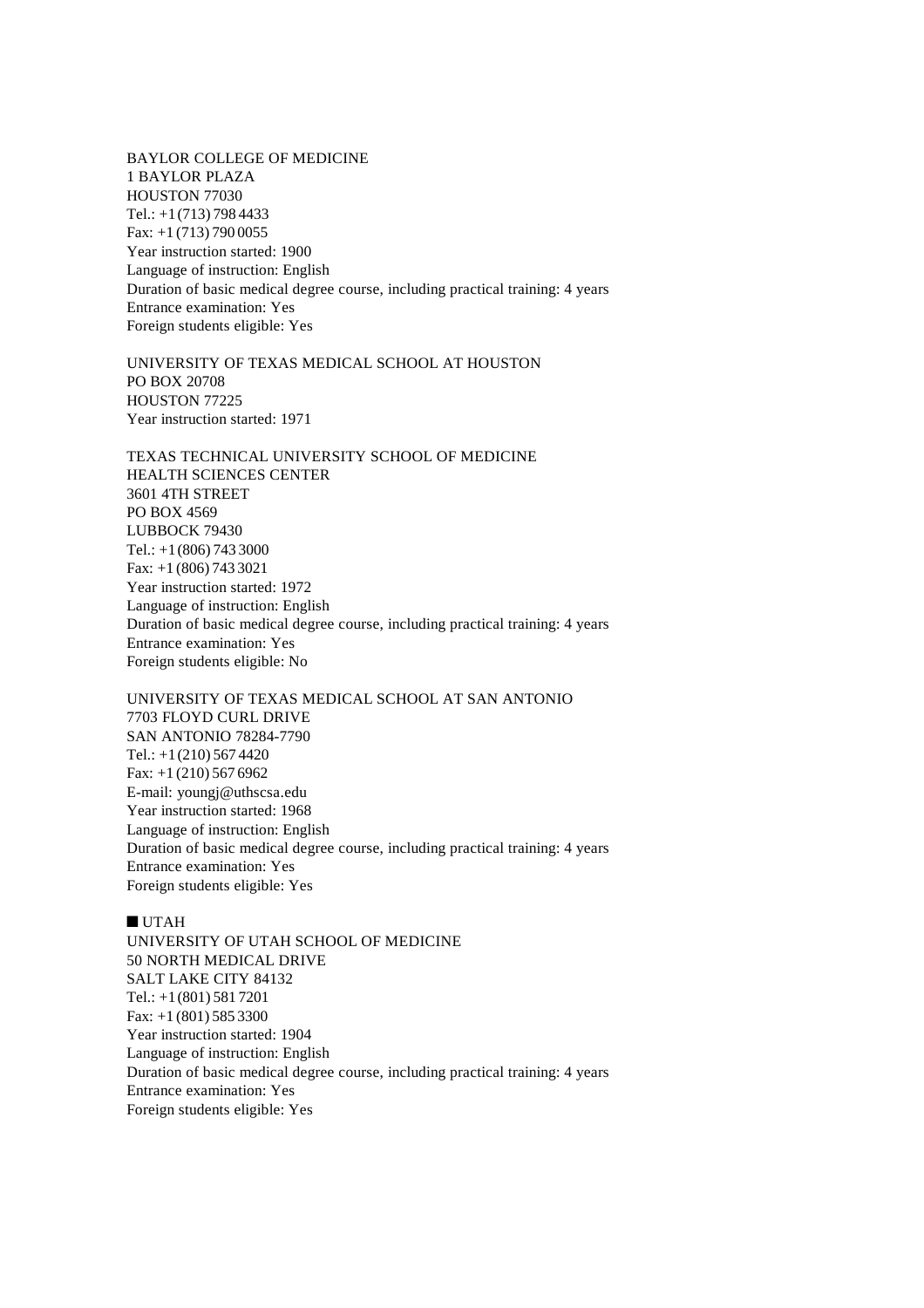$\blacksquare$  VERMONT UNIVERSITY OF VERMONT COLLEGE OF MEDICINE GIVEN BUILDING BURLINGTON 05405 Tel.: +1(802) 656 2156 Fax: +1 (802) 656 8577 Year instruction started: 1822 Language of instruction: English Duration of basic medical degree course, including practical training: 4 years Entrance examination: Yes Foreign students eligible: Yes

 $\blacksquare$  VIRGINIA UNIVERSITY OF VIRGINIA SCHOOL OF MEDICINE MCKIM HALL PO BOX 395 CHARLOTTESVILLE 22908 Tel.: +1(804) 924 8418 Fax: +1 (804) 982 0874 Year instruction started: 1825 Language of instruction: English Duration of basic medical degree course, including practical training: 4 years Entrance examination: Yes Foreign students eligible: Yes

EASTERN VIRGINIA MEDICAL SCHOOL 700 OLNEY ROAD PO BOX 1980 NORFOLK 23501 Year instruction started: 1973

MEDICAL COLLEGE OF VIRGINIA VIRGINIA COMMONWEALTH UNIVERSITY 1101 EAST MARSHALL STREET PO BOX 980565 RICHMOND 23298 Tel.: +1(804) 828 9790 Fax: +1 (804) 828 5115 E-mail: jmmessme@gems.vcu.edu Year instruction started: 1838 Language of instruction: English Duration of basic medical degree course, including practical training: 4 years Entrance examination: Yes Foreign students eligible: No

 $\blacksquare$  WASHINGTON UNIVERSITY OF WASHINGTON SCHOOL OF MEDICINE 51–64 PACIFIC AVENUE PO BOX 356340 SEATTLE 98195 Tel.:  $+1(206)$  543 5560 Fax: +1 (206) 543 3639 E-mail: dhunt@u.washington.edu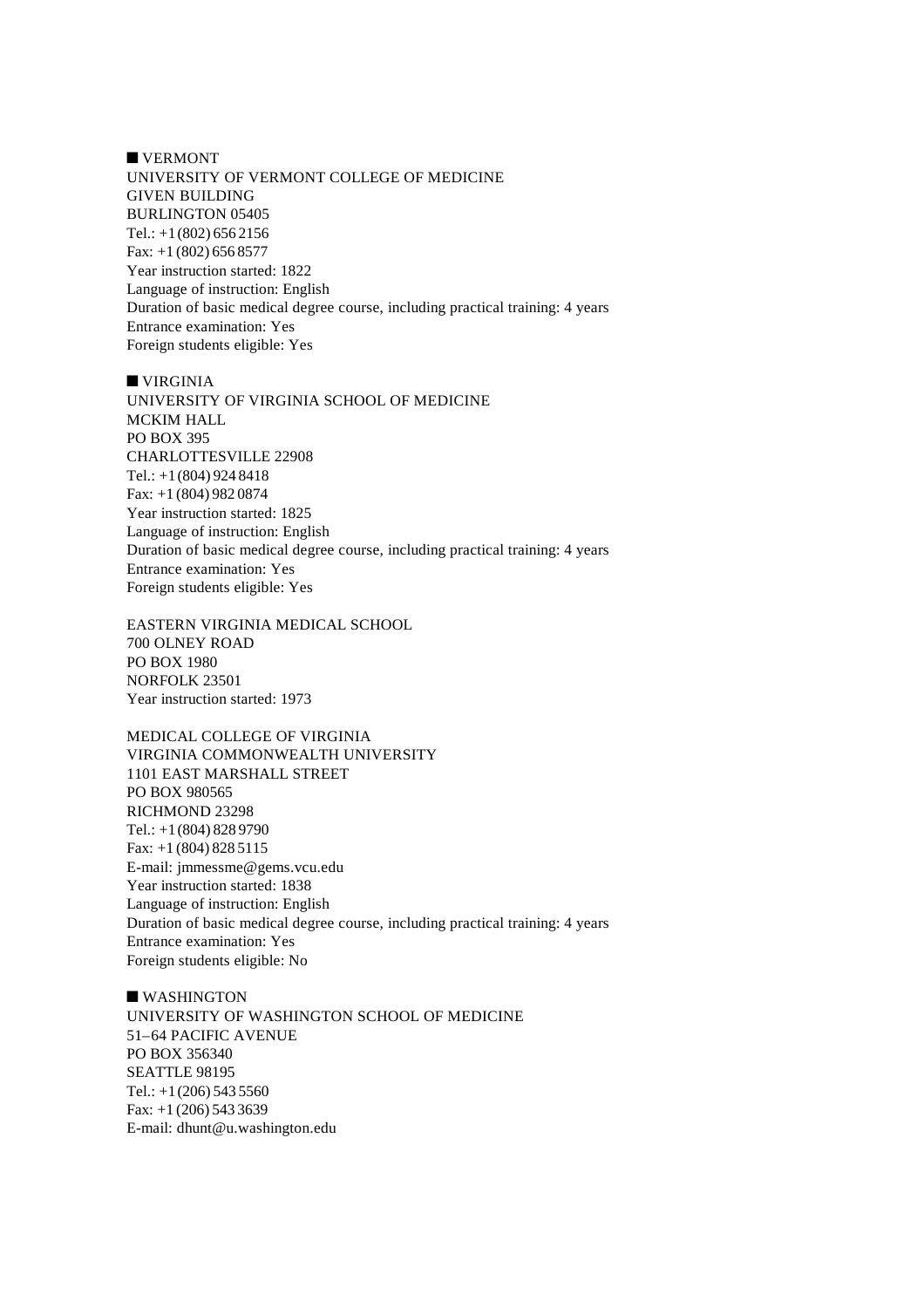Year instruction started: 1947 Language of instruction: English Duration of basic medical degree course, including practical training: 4 years Entrance examination: Yes Foreign students eligible: No

 $\blacksquare$  WEST VIRGINIA MARSHALL UNIVERSITY SCHOOL OF MEDICINE 1801 SIXTH AVENUE HUNTINGTON 25755 Tel.:  $+1(304)$  696 7000 Year instruction started: 1978 Language of instruction: English Duration of basic medical degree course, including practical training: 4 years Entrance examination: Yes Foreign students eligible: No

WEST VIRGINIA SCHOOL OF OSTEOPATHIC MEDICINE 400 NORTH LEE STREET LEWISBURG 24901 Tel.: +1(304) 645 6270 Fax: +1 (304) 645 4859 Year instruction started: 1972 Language of instruction: English Duration of basic medical degree course, including practical training: 4 years Entrance examination: Yes Foreign students eligible: No

WEST VIRGINIA UNIVERSITY SCHOOL OF MEDICINE ROBERT C. BYRD HEALTH SCIENCES CENTER PO BOX 9111 MORGANTOWN 26506-9111 Tel.: +1(304) 293 2408 Fax: +1 (304) 293 7814 Year instruction started: 1910 Language of instruction: English Duration of basic medical degree course, including practical training: 4 years Entrance examination: Yes Foreign students eligible: Yes

 $\blacksquare$  WISCONSIN UNIVERSITY OF WISCONSIN MEDICAL SCHOOL 1300 UNIVERSITY AVENUE MADISON 53706 Year instruction started: 1907

MEDICAL COLLEGE OF WISCONSIN 8701 WATERTOWN PLANK ROAD PO BOX 25609 MILWAUKEE 53266 Tel.: +1(414) 456 8296 Year instruction started: 1913 Language of instruction: English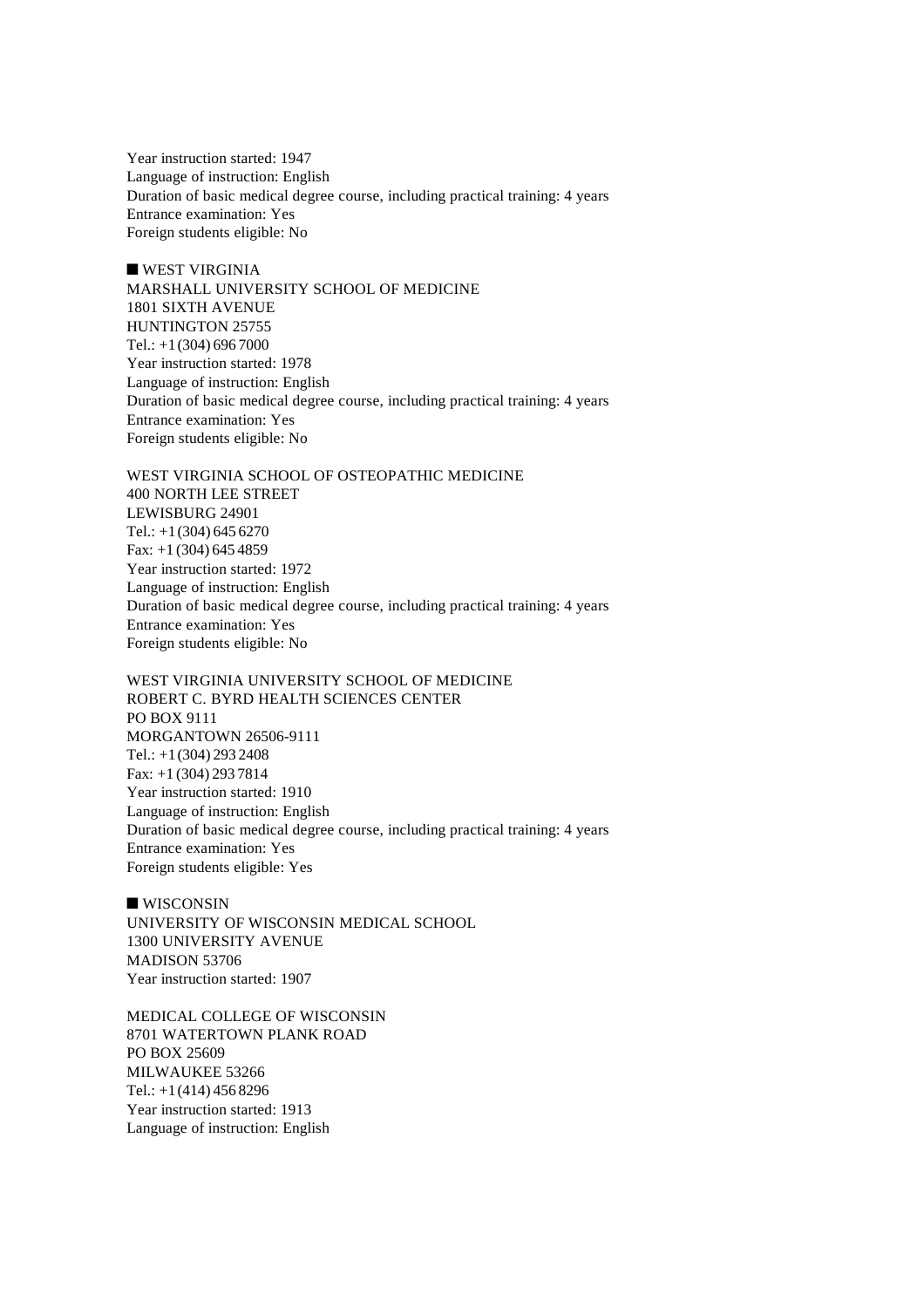Duration of basic medical degree course, including practical training: 4 years Entrance examination: Yes Foreign students eligible: Yes

## URUGUAY

Total population in 1995: 3 204 000 Number of physicians per 100000 population (1993): 309 Number of medical schools: 1 Duration of basic medical degree course, including practical training: 8.5 years Title of degree awarded: Doctor en Medicina (Doctor of Medicine) Medical registration/licence to practise: — Work in government service after graduation: — Agreements with other countries: —

FACULTAD DE MEDICINA UNIVERSIDAD DE LA REPUBLICA DEL URUGUAY AVENIDA GENERAL FLORES 2125 MONTEVIDEO 11800 Tel.: +598 (2) 943 414 Fax: +598 (2) 943 414 E-mail: postmaster@biname.edu.uy Year instruction started: 1875 Language of instruction: Spanish Duration of basic medical degree course, including practical training: 8.5 years Entrance examination: No Foreign students eligible: No

### UZBEKISTAN

Total population in 1995: 23 209 000 Number of physicians per 100000 population (1993): 335 Number of medical schools: 10 Duration of basic medical degree course, including practical training: 6–7 years (a further year of supervised clinical practice in the area of specialization is required before the degree is awarded) Title of degree awarded: General Practitioner Medical registration/licence to practise: Physicians must register with the local authorities. The licence to practise medicine is granted by the Ministry of Health of the Republic of Uzbekistan, Navoi Street 12, 700011 Tashkent, following an internship of at least 5 years. Foreigners may practise only if they obtain permission from the Ministry of Labour on the basis of a temporary contract with a health organization

or institution in Uzbekistan, and hold a degree recognized by the Ministry of Health Work in government service after graduation: —

Agreements with other countries: Agreements are being concluded between countries of the Commonwealth of Independent States.

ANDIZAN STATE MEDICAL INSTITUTE PROSPEKT NAVOI 124 ANDIZAN 710015 Year instruction started: 1955

BUKHARA STATE MEDICAL INSTITUTE PROSPEKT NAVOI 1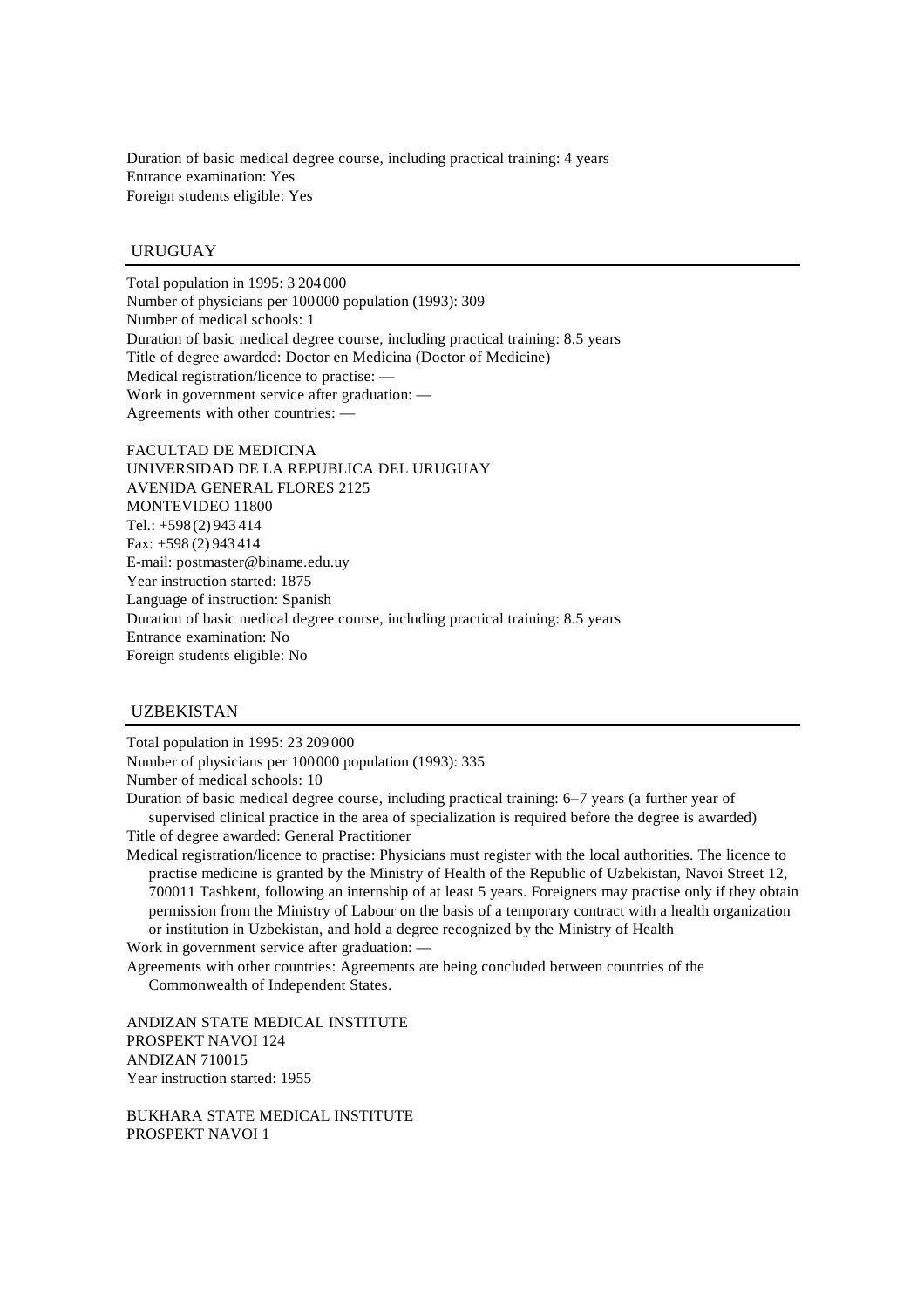BUKHARA 705018

MEDICAL CENTRE FERGANA STATE UNIVERSITY ULICA A. NAVOIJ 13 FERGANA 712000 Tel.: +7(3722) 248 010 Year instruction started: 1992 Language of instruction: Uzbek, Russian Duration of basic medical degree course, including practical training: 6 years Entrance examination: Yes Foreign students eligible: No

FACULTY OF MEDICINE KARAKALPAK BRANCH OF TASHKENT PAEDIATRIC MEDICAL INSTITUTE ULICA UNIVERSITETSKAYA 1 NUKUS 742012

SAMARKAND STATE MEDICAL INSTITUTE ULICA AMIRA-TIMURA 18 SAMARKAND 703000 Year instruction started: 1930

FIRST TASHKENT STATE MEDICAL INSTITUTE ULICA KHAMZA 103 TASHKENT 700048 Tel.: +7(3712) 676 305 Fax: +7 (3712) 336 226 Year instruction started: 1920 Language of instruction: Uzbek, Russian Duration of basic medical degree course, including practical training: 6–7 years Entrance examination: Yes Foreign students eligible: Yes

SECOND TASHKENT STATE MEDICAL INSTITUTE 2 FAROBI STREET TASHKENT 700019 Tel.: +7(3712) 469 648/468 311/467 239 Fax: +7(3712) 467 001/442 603/443 183 E-mail: eric@tashmi.silk.glas.apc.org Year instruction started: 1990 Language of instruction: Uzbek, Russian Duration of basic medical degree course, including practical training: 7 years Entrance examination: Yes Foreign students eligible: Yes

TASHKENT PEDIATRIC MEDICAL INSTITUTE ULICA ABIDOVOJ 123 TASHKENT 700140 Tel.: +7(3712) 603 249 Year instruction started: 1972 Language of instruction: Uzbek, Russian Duration of basic medical degree course, including practical training: 6 years Entrance examination: Yes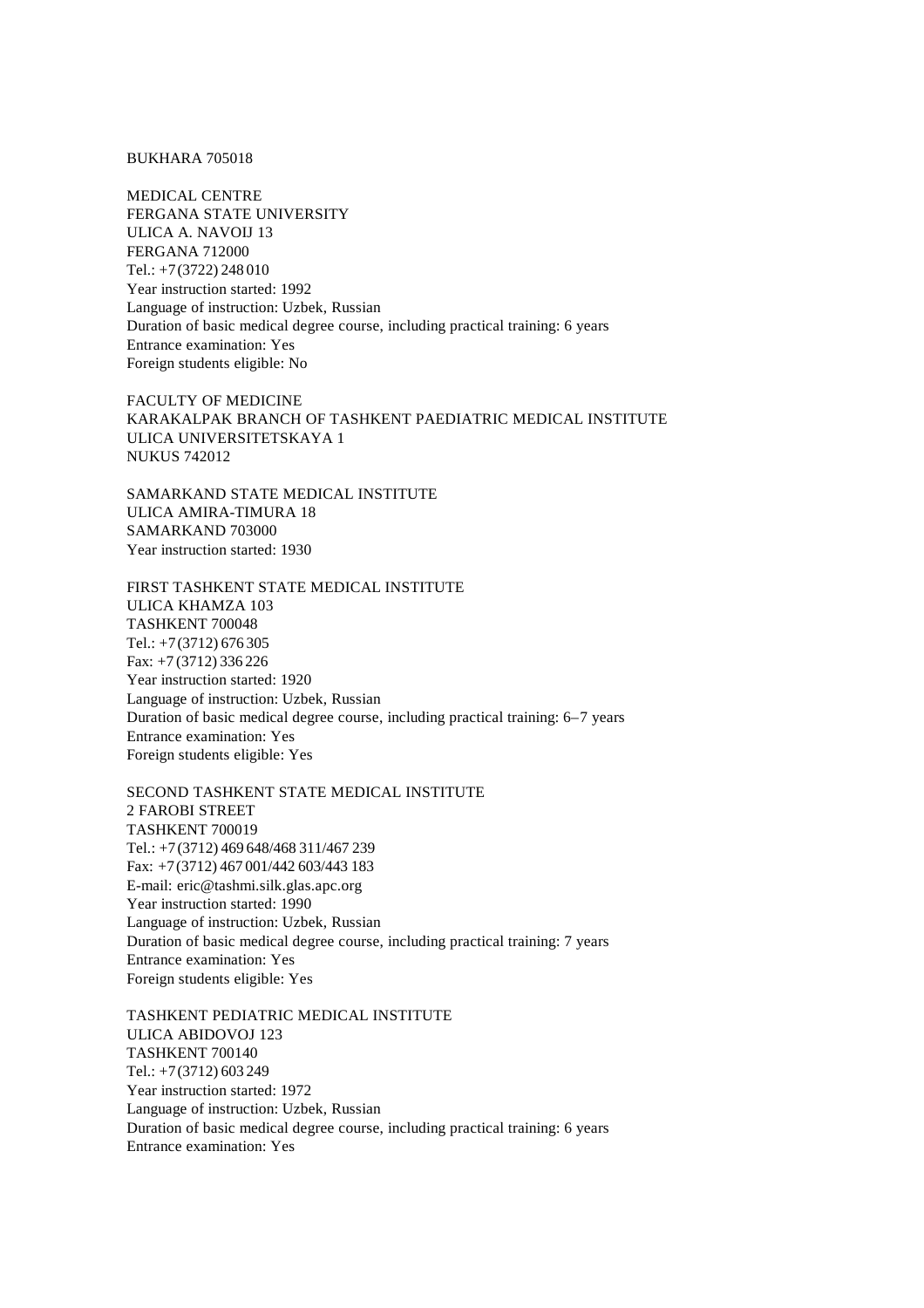### TASHKENT PHARMACEUTICAL INSTITUTE AIBEK STREET 45 TASHKENT 700015

MEDICAL CENTRE URGENCH BRANCH OF FIRST TASHKENT STATE MEDICAL INSTITUTE AL KHORAZMI STREET 25 URGENCH 740000 Tel.: +7(3620) 615 44 Year instruction started: 1992 Language of instruction: Uzbek, Russian Duration of basic medical degree course, including practical training: 7 years Entrance examination: Yes

# VANUATU

Total population in 1995: 174 000 Number of physicians per 100000 population (1993): — Number of medical schools: None Medical registration/licence to practise: Registration is obligatory with the Health Practitioners Board of the Ministry of Health (correspondence should be addressed to the Minister of Health, Private Mail Bag 009, Port Vila). The licence to practise medicine is granted to holders of a degree from a recognized medical school provided that their qualifications entitle them to practise in the country in which the degree or diploma was granted. Foreigners may be granted a 2-year licence to practise.

Work in government service after graduation: Obligatory

Agreements with other countries: None

#### VENEZUELA

Total population in 1995: 22 311 000

Number of physicians per 100000 population (1993): 194

Number of medical schools: 9

Duration of basic medical degree course, including practical training: 6.5–7 years (a period of practice in a rural area is required before the degree is awarded)

Title of degree awarded: Médico Cirujano (Physician and Surgeon)

Medical registration/licence to practise: Registration is obligatory with the Ministerio de Sanidad y Asistencia Social, Edificio Sur, Piso 9, Centro Simón Bolivar, Caracas 1010,as well as with the Colegio de Medicos (medical board) of the State in which the graduate intends to practise medicine. The licence to practise is granted by the Ministerio de Sanidad y Asistencia Social to holders of a degree issued or validated by a a recognized Venezuelan university. Foreigners may practise only if they have permanent residence status.

Work in government service after graduation: Obligatory (all physicians must work for a time in a rural area)

Agreements with other countries: Agreements exist with Bolivia, Colombia, Ecuador and Peru.

FACULTAD DE CIENCIAS DE LA SALUD UNIVERSIDAD DE CARABOBA **NUCLEO** ARAGUA Year instruction started: 1974

ESCUELA DE MEDICINA "DR PABLO ACOSTA ORTIZ"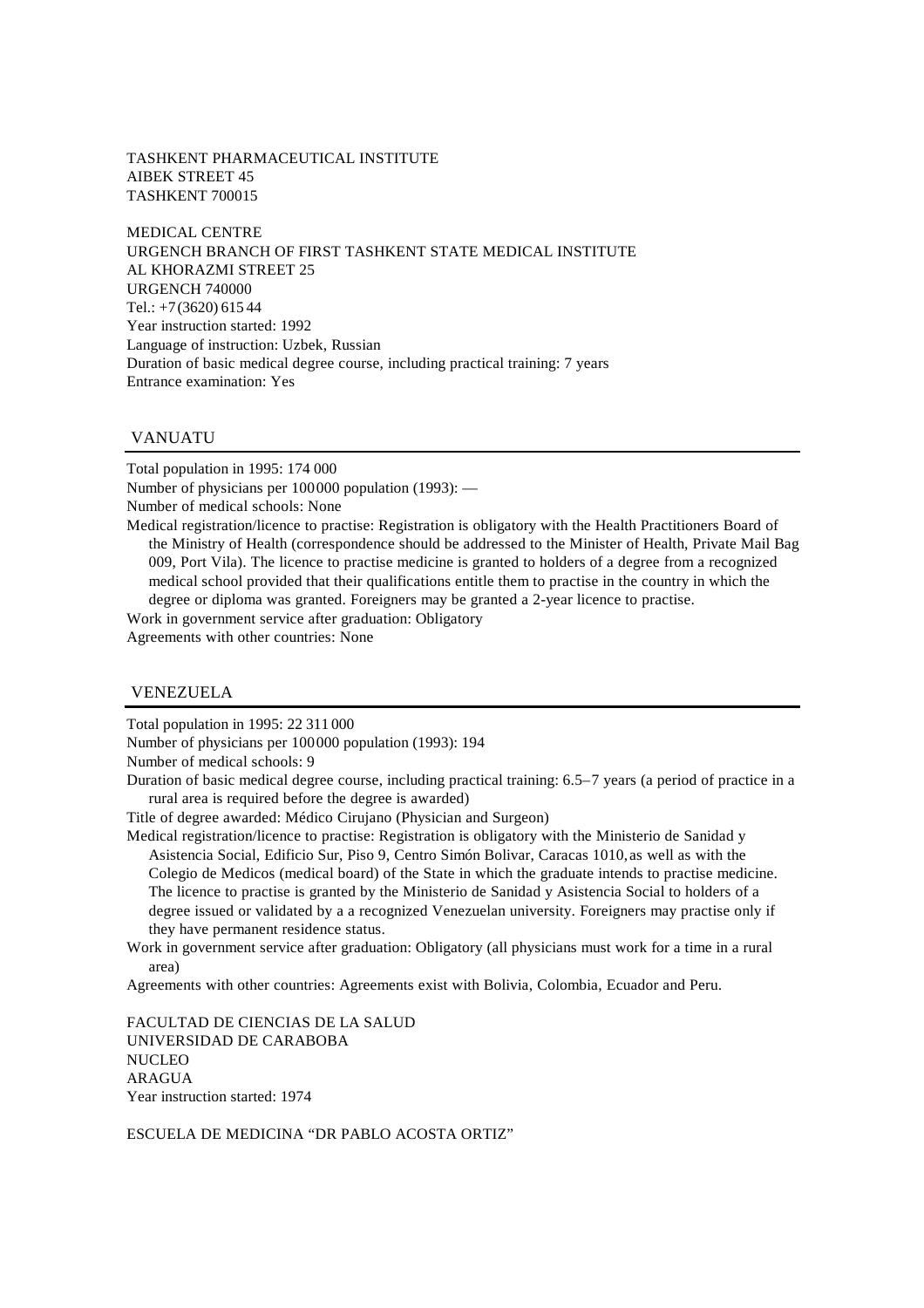UNIVERSIDAD CENTRO-OCCIDENTAL "LISANDRO ALVARADO" AVENIDA LIBERATOR CON AVENIDA ANDRES APDO 516 BARQUISIMETO Tel.: +58(51) 519 798/519 898 Fax: +58 (51) 519 589 Year instruction started: 1963 Language of instruction: Spanish Duration of basic medical degree course, including practical training: 6.5 years Entrance examination: Yes Foreign students eligible: Yes

ESCUELA DE MEDICINA JOSE MARIA VARGAS UNIVERSIDAD CENTRAL DE VENEZUELA ESQUINA SAN LORENZO Y SAN JOSE APDO 6750 CARACAS 1010 Tel.: +58(2) 562 9509 Fax: +58 (2) 562 9928 Year instruction started: 1989 Language of instruction: Spanish Duration of basic medical degree course, including practical training: 6.5 years Entrance examination: Yes Foreign students eligible: Yes

ESCUELA DE MEDICINA "LUIS RAZETTI" UNIVERSIDAD CENTRAL DE VENEZUELA CIUDAD UNIVERSITARIA CARACAS 1050 Tel.: +58(2) 606 7770 Fax: +58 (2) 605 3522 Year instruction started: 1883 Language of instruction: Spanish (knowledge of English required) Duration of basic medical degree course, including practical training: 6.5 years Entrance examination: Yes Foreign students eligible: Yes

ESCUELA DE MEDICINA UNIVERSIDAD DE ORIENTE AVENIDA JOSE MENDEZ APDO 94 CIUDAD BOLIVAR 8001-A Year instruction started: 1962

PROGRAMA DE MEDICINA DEL AREA CIENCIAS DE LA SALUD UNIVERSIDAD NACIONAL EXPERIMENTAL FRANCISCO DE MIRANDA EDIFICIO SANTA ANA, ENTRE CALLES FALCON Y ZAMORA CORO 4101 Tel.: +58(68) 514 882/519 443/517 581 Fax: +58 (68) 514 882 Year instruction started: 1979 Language of instruction: Spanish Duration of basic medical degree course, including practical training: 6.5 years Entrance examination: Yes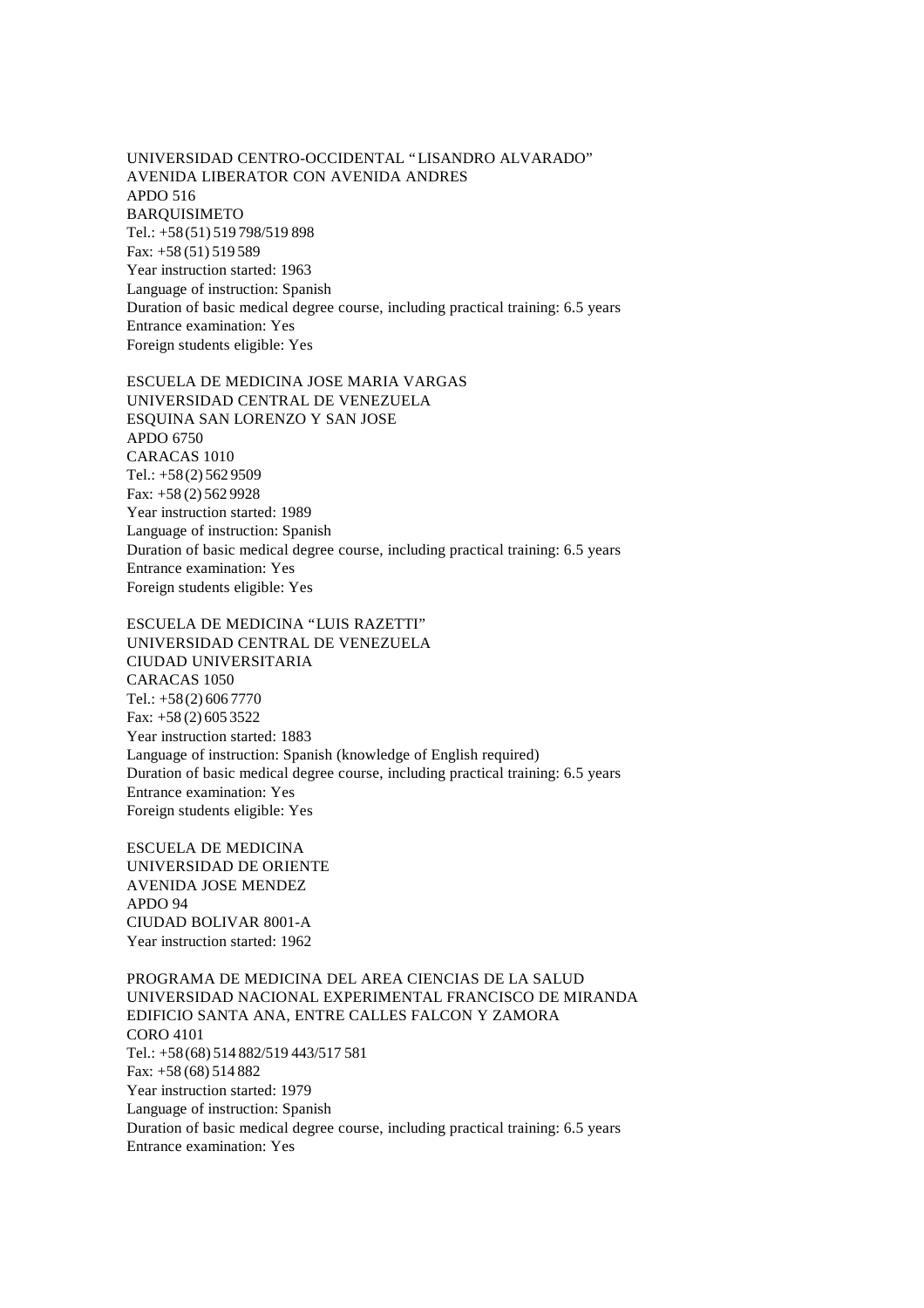ESCUELA DE MEDICINA UNIVERSIDAD DE ZULIA AVENIDA 20 APDO 15165 MARACAIBO 4003-A Tel.: +58(61) 598 396 Fax: +58 (61) 598 361 Year instruction started: 1946 Language of instruction: Spanish Entrance examination: Yes Foreign students eligible: Yes

ESCUELA DE MEDICINA UNIVERSIDAD DE LOS ANDES CALLE 35 EDIFICIO DECANATO DE LA FACULTAD DE MEDICINA APDO 103 MERIDA 5101 Tel.: +58(74) 403 041/403 042 Fax: +58 (74) 403 045 E-mail: vicunan@ing.ula.ve Year instruction started: 1854 Language of instruction: Spanish Duration of basic medical degree course, including practical training: 6.5 years Entrance examination: Yes Foreign students eligible: Yes

FACULTAD CIENCIAS DE LA SALUD UNIVERSIDAD EXPERIMENTAL ROMULO GALLEGOS SAN JUAN DE LOS MORROS

## VIET NAM

Total population in 1995: 75 181 000 Number of physicians per 100000 population (1993): — Number of medical schools: 9 Duration of basic medical degree course, including practical training: 6 years Title of degree awarded: Doctor of Medicine Medical registration/licence to practise: Registration is obligatory with the health service of the province concerned, which grants the licence to practise medicine according to local needs. Work in government service after graduation: Obligatory (5 years) Agreements with other countries: —

BAC THAI MEDICAL SCHOOL BAC THAI Year instruction started: 1968

ECOLE DE MEDECINE TAY NGUYEN UNIVERSITE KM 4, DUONG 14 BUON ME THUOT Tel.: +84(150) 522 92/524 94/555 72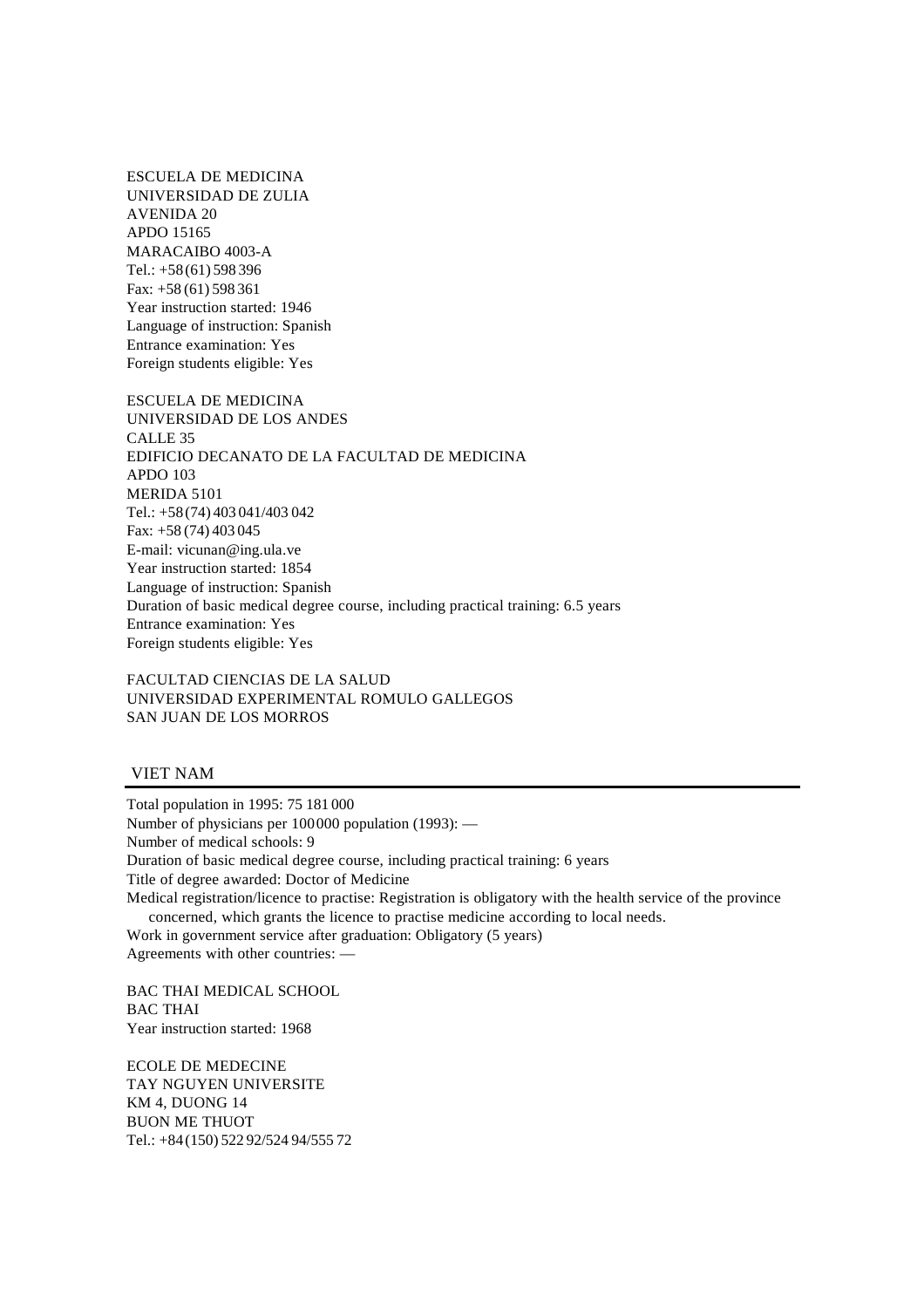Year instruction started: 1977 Language of instruction: Russian, French, English Duration of basic medical degree course, including practical training: 6 years Entrance examination: Yes Foreign students eligible: Yes

MEDICAL FACULTY CAN THO UNIVERSITY CAN THO Year instruction started: 1979

HAI PHONG MEDICAL SCHOOL 213 TRAN QUOC TOAN (LACH TRAY) STREET HAI PHONG Tel.: +84(31) 847 907/852 225 Fax: +84 (31) 852 224 Year instruction started: 1979 Language of instruction: Vietnamese Duration of basic medical degree course, including practical training: 6 years Entrance examination: Yes Foreign students eligible: No

HANOI MEDICAL SCHOOL 13 TON THAT TUNG STREET DONG DA HANOI 10000 Tel.: +84(4) 852 3798 Fax: +84 (4) 852 5115 Year instruction started: 1902 Language of instruction: Vietnamese Duration of basic medical degree course, including practical training: 6 years Entrance examination: Yes Foreign students eligible: Yes

# CENTRE UNIVERSITAIRE DE FORMATION ET PERFECTIONNEMENT DES PROFESSIONELS DE SANTE DE HO CHI MINH VILLE 520 NGYUEN TRI PHUONG Q10 HO CHI MINH Tel.: +84(8) 865 0021 Fax: +84 (8) 865 0025 Year instruction started: 1989 Language of instruction: Vietnamese Duration of basic medical degree course, including practical training: 6 years Entrance examination: Yes Foreign students eligible: No

FACULTE DE MEDECINE UNIVERSITE DES SCIENCES MEDICALES DE HO CHI MIN VILLE 217 AN DUONG VUONG, QUN 5 HO CHI MINH 15000 Tel.: +84(8) 558 411 Fax: +84 (8) 552 304 Year instruction started: 1975 Language of instruction: Vietnamese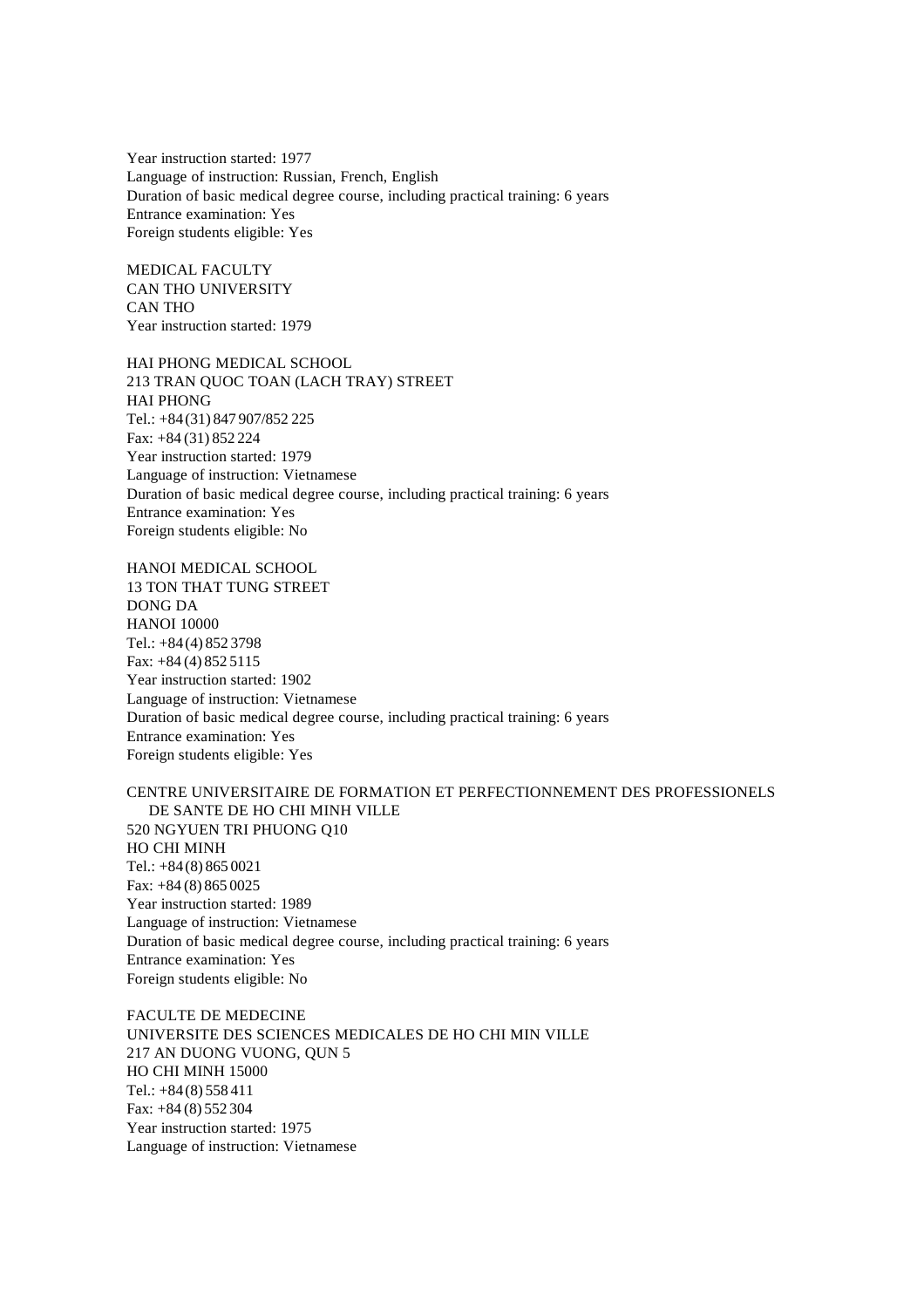Duration of basic medical degree course, including practical training: 6 years Entrance examination: Yes Foreign students eligible: Yes

HUE MEDICAL SCHOOL 1 NGOGUYEN STREET HUE 43100 Year instruction started: 1975

FACULTE DE MEDECINE DE THAI BINH DUONG LY BON THAI BINH 33000 Tel.: +84(3) 683 1940 Fax: +84 (3) 633 290 Year instruction started: 1968 Language of instruction: Vietnamese, French, English Duration of basic medical degree course, including practical training: 6 years Entrance examination: Yes Foreign students eligible: Yes

### YEMEN

Total population in 1995: 15 678 000 Number of physicians per 100000 population (1993): 26 Number of medical schools: 2 Duration of basic medical degree course, including practical training: 6 or 6.5 years Title of degree awarded: Bachelor of Medicine and Surgery (MB, BS) Doctor of Medicine (MD) Medical registration/licence to practise: — Work in government service after graduation: — Agreements with other countries: —

FACULTY OF MEDICINE AND PHARMACY UNIVERSITY OF ADEN KHORMAKSAR PO BOX 878 ADEN Tel.: +967 (2) 231 751 Fax: +967 (2) 231 751 Year instruction started: 1975 Language of instruction: English Duration of basic medical degree course, including practical training: 6 years Entrance examination: Yes Foreign students eligible: Yes

FACULTY OF MEDICINE AND HEALTH SCIENCES UNIVERSITY OF SANA'A WADI DHAHER ROAD PO BOX 13078 SANA'A Tel.: +967 (1) 234 440 Fax: +967 (1) 234 440 Year instruction started: 1982 Language of instruction: Arabic, English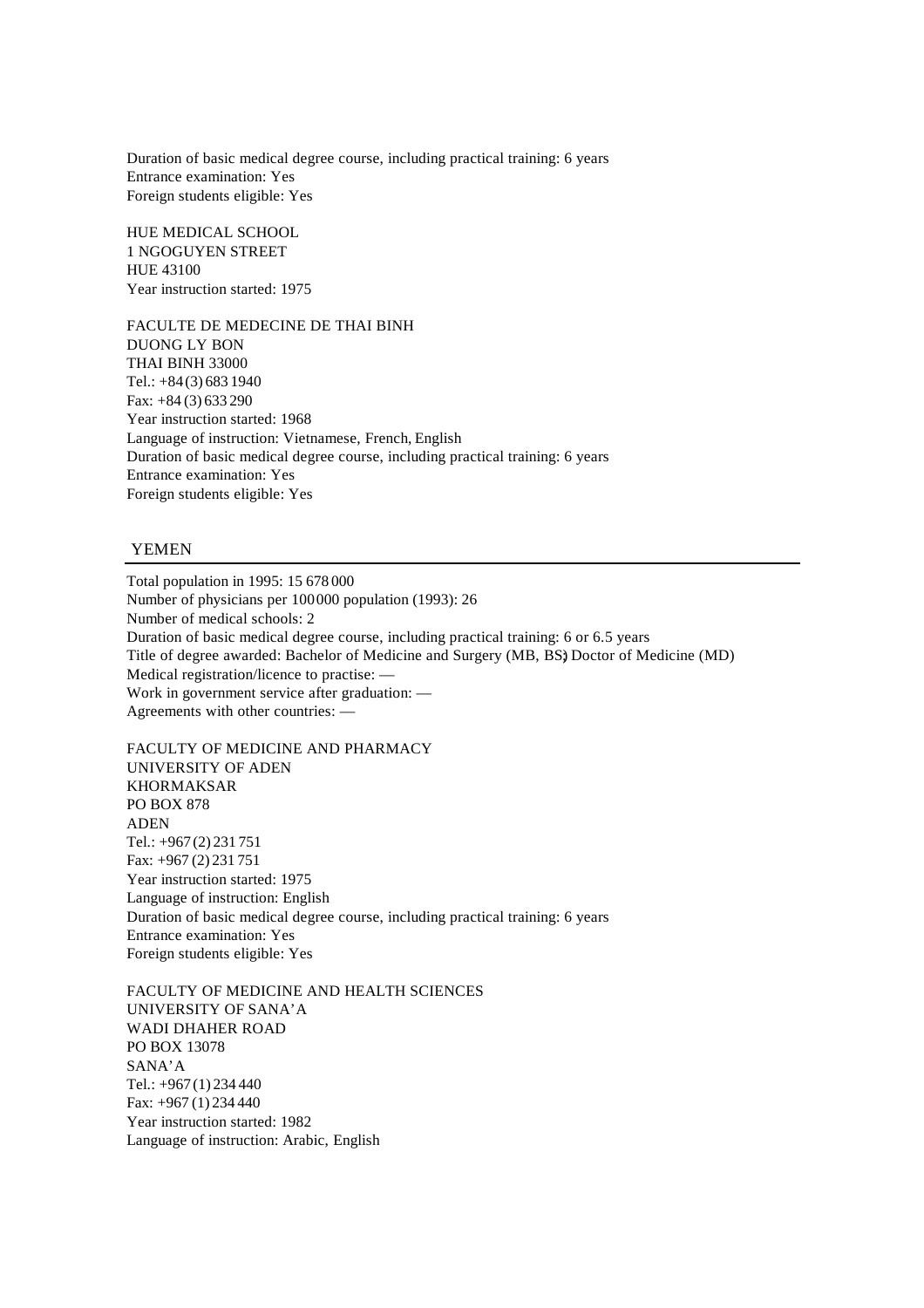Duration of basic medical degree course, including practical training: 6.5 years Entrance examination: Yes Foreign students eligible: Yes

## YUGOSLAVIA<sup>1</sup>

Total population in 1995: — Number of physicians per 100 000 population (1993): — Number of medical schools: 4 Duration of basic medical degree course, including practical training: — Title of degree awarded: — Medical registration/licence to practise: — Work in government service after graduation: — Agreements with other countries: —

MEDICINSKI FAKULTET UNIVERZITETA U BEOGRADU DR SUBOTICA 8 PO BOX 497 YU-11000 BEOGRAD Tel.: +381 (11) 685 158 Fax: +381 (11) 684 053 Year instruction started: 1920

MEDICINSKI FAKULTET UNIVERZITETA U NISU BRACE TASKOVICA 81 YU-18000 NIS Tel.: +381 (18) 330 174 Fax: +381 (18) 338 770 Year instruction started: 1960

MEDICINSKI FAKULTET UNIVERZITETA U NOVOM SADU HAJDUK VELJKOVA 3 YU-21000 NOVI SAD Tel.: +381 (21) 624 145 Fax: +381 (21) 624 153 E-mail: mf-pejic@uns.ns.ac.yu Year instruction started: 1960

MEDICINSKI FAKULTET UNIVERZITETA U PRISTINI MARSALA TITA B.B. YU-38000 PRISTINA Year instruction started: 1969

# ZAMBIA

Total population in 1995: 8 275 000 Number of physicians per 100000 population (1993): — Number of medical schools: 1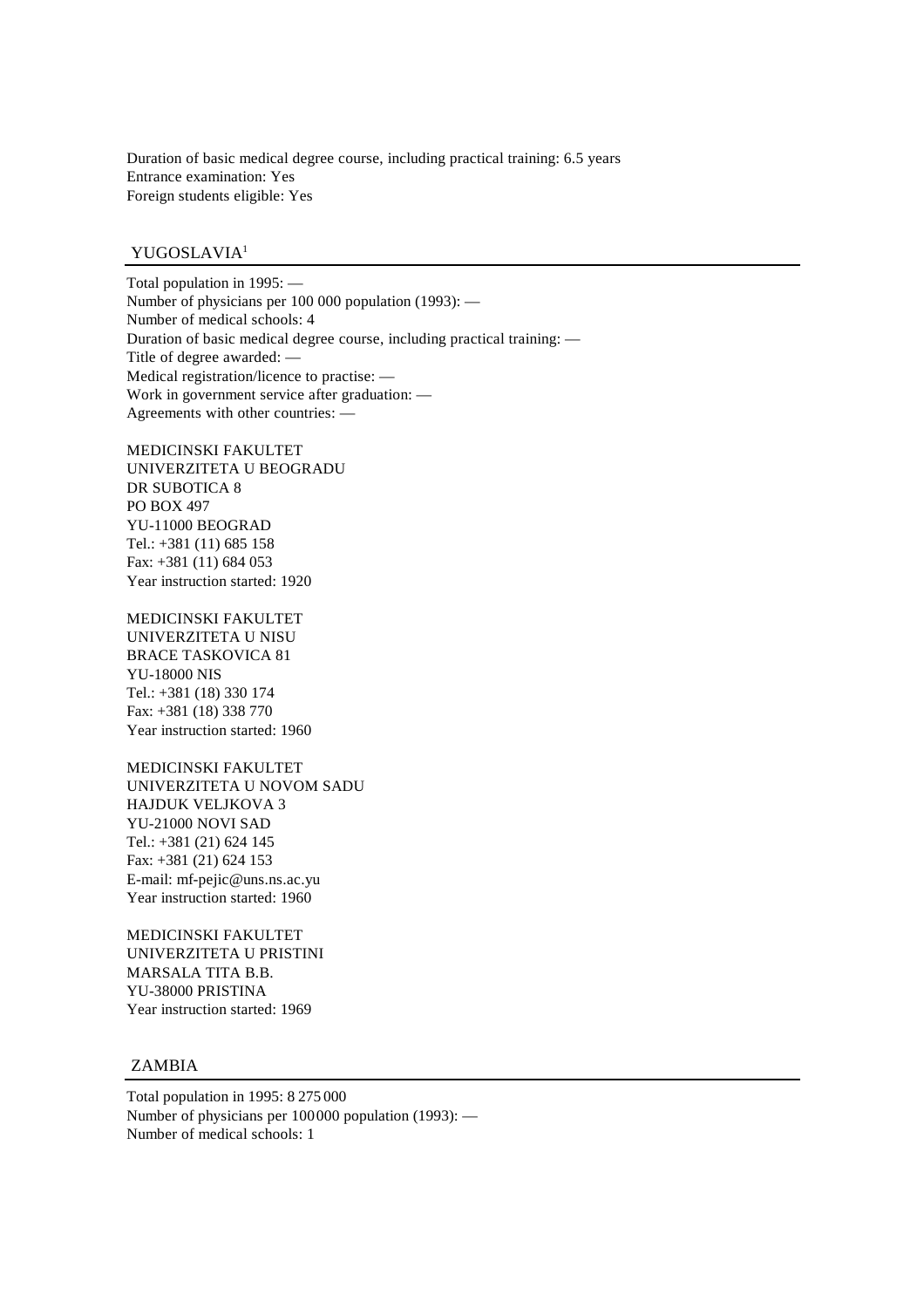Duration of basic medical degree course, including practical training: 7 years Title of degree awarded: Bachelor of Medicine and Bachelor of Surgery (MB, ChB)

Medical registration/licence to practise: Registration is obligatory with the Medical Council of Zambia, Dental Training School Premises, PO Box 32554, Thornpark, 10101 Lusaka. A temporary licence to practise medicine is granted to graduates who have completed 1 year as an intern in a designated hospital. Graduates with foreign medical qualifications must have their degree validated.

Work in government service after graduation: Obligatory (1 year)

Agreements with other countries: Agreements exist with China, Cuba, the Netherlands and the United Kingdom.

SCHOOL OF MEDICINE UNIVERSITY OF ZAMBIA PO BOX 50110 LUSAKA Tel.: +260 (1) 252 641 Fax: +260 (1) 250 753 Telex: 44370 unza-lu za Year instruction started: 1966 Language of instruction: English Duration of basic medical degree course, including practical training: 7 years Entrance examination: Yes Foreign students eligible: Yes

## ZIMBABWE

Total population in 1995: 11 439 000 Number of physicians per 100000 population (1993): 14 Number of medical schools: 1 Duration of basic medical degree course, including practical training: 5 years Title of degree awarded: Bachelor of Medicine and Bachelor of Surgery (MB, ChB) Medical registration/licence to practise: The licence to practise medicine is granted by the Health Professions Council, PO Box A 480, Avondale, Harare, to graduates of a recognized medical school who have completed 2 years as an intern. Work in government service after graduation: Not obligatory Agreements with other countries: None

THE GODFREY HUGGINS SCHOOL OF MEDICINE UNIVERSITY OF ZIMBABWE AVONDALE PO BOX A 178 AVONDALE HARARE Year instruction started: 1963

<sup>&</sup>lt;sup>1</sup> Degree granted by the Institut national d'Enseignement supérieur en Sciences médicales, Constantine.

<sup>&</sup>lt;sup>1</sup> Degree granted by the Institut national d'Enseignement supérieur en Sciences médicales, Algiers.

<sup>&</sup>lt;sup>1</sup> Degree granted by the Institut national d'Enseignement supérieur en Sciences médicales, Constantine.

<sup>2</sup> Degree granted by the Institut national d'Enseignement supérieur en Sciences médicales, Oran.

<sup>&</sup>lt;sup>3</sup> Degree granted by the Institut national d'Enseignement supérieur en Sciences médicales, Algiers.